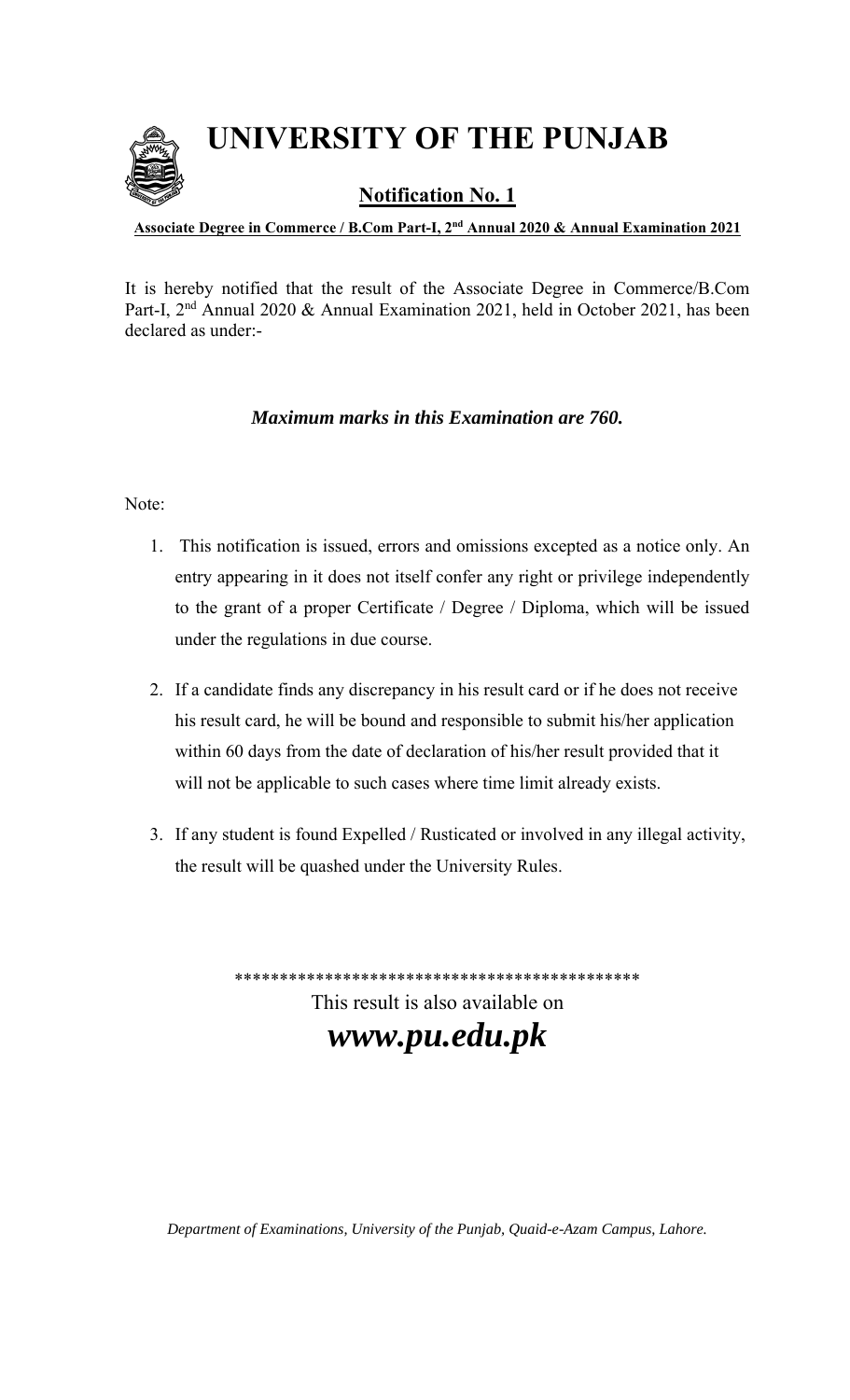| Roll<br>No. | Serial<br>No. | Regd.<br>No.             |                                                  |                       | <b>Marks/Papers to reappear</b><br>Objections, if any |
|-------------|---------------|--------------------------|--------------------------------------------------|-----------------------|-------------------------------------------------------|
|             |               |                          | Govt. Institute of Commerce, Jand, Distt. Attock |                       |                                                       |
|             | 000012 004001 | 2019-cia-1               | Areej Zahra D/o Tanveer Asghar                   | (L.C.St.) Fail        | III, I, IV till the Annual 2022.                      |
|             |               | 000029 005774 2018-cja-3 | Bilal Ahmed S/o Muhammad Yaseen                  | (L.C.S <sub>t</sub> ) | <b>FEE</b>                                            |
|             |               | 000030 004570 2019-cja-4 | Agib Shahzad S/o Jahan Khan                      | (L.C.St.) Fail        | III, V, VII till the Annual 2022.                     |
|             |               | 000031 059569 2020-cja-1 | Zaheer Ullah Khan S/o Ameer Muhammad Khan        | Fail                  | III, I, VII, V, VI, IV till 2nd Annual 2022.          |
|             | 000032 059570 | 2020-cja-2               | Muhammad Hanzala S/o Umar Faroog                 | Fail                  |                                                       |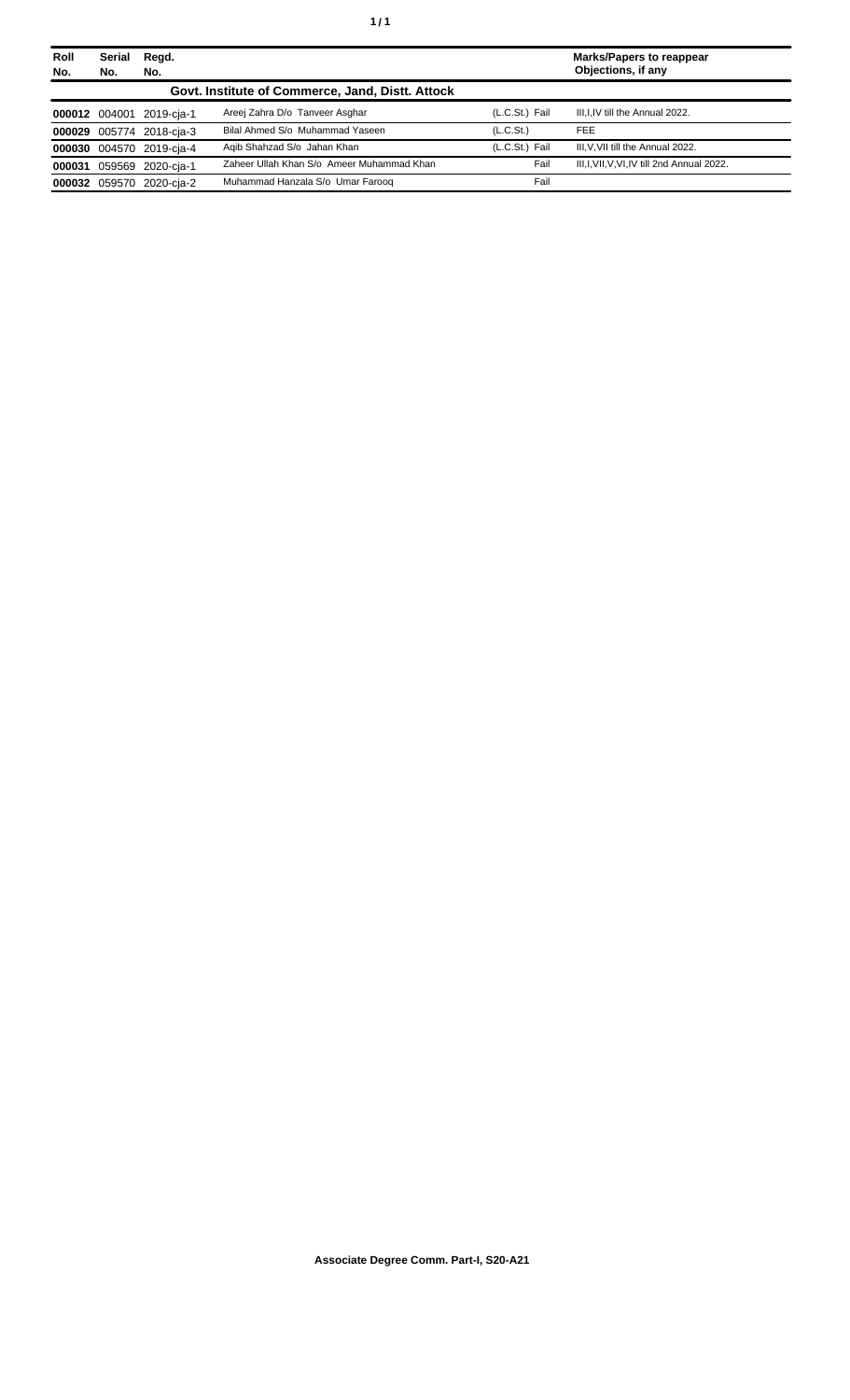| Roll<br>No. | Serial<br>No. | Regd.<br>No.              |                                                            |                  | <b>Marks/Papers to reappear</b><br>Objections, if any |
|-------------|---------------|---------------------------|------------------------------------------------------------|------------------|-------------------------------------------------------|
|             |               |                           | <b>Government College of Commerce, Attock</b>              |                  |                                                       |
|             |               | 000013 003663 2015-gca-63 | Laraib Anum D/o Muhammad Nawaz                             | (L.C.St.) Absent |                                                       |
|             |               | 000033 002567 2018-gca-24 | Muhammad Daniyal Taher S/o Malik Muhammad Tahir            | (L.C.St.) Fail   |                                                       |
|             |               | 000034 002545 2018-gca-27 | Danial Sial S/o Shabbir Ahmed Malik                        | (L.C.St.) Fail   |                                                       |
|             |               | 000035 002553 2018-gca-28 | Muhammad Talha Akhunzada S/o Nazar Khan                    | (L.C.St.) Pass   | 346                                                   |
|             |               | 000036 002583 2018-gca-32 | Zeshan Ajab S/o Ajab Gul                                   | (L.C.St.) Fail   |                                                       |
|             |               | 000037 004333 2019-gca-3  | Atif Mehmood S/o Khalid Mehmood                            | (L.C.St.) Pass   | 394                                                   |
|             |               | 000038 005410 2018-gca-17 | Muhammad Shawaiz S/o Qazi Muhammad Imran                   | (L.C.St.) Fail   | VII till the Annual 2022.                             |
|             |               | 000039 005680 2018-ic-225 | Muhammad Hamza S/o Kamal Ahmed                             | (L.C.St.) Fail   | V, VII, VI till the Annual 2022.                      |
|             |               | 000040 004582 2019-gca-12 | Syed Ali Haider Naqvi S/o Syed Noor Haider Shah Naqvi      | (L.C.St.) Fail   | V, III, IV till the Annual 2022.                      |
|             |               | 000041 006130 2019-gca-13 | Shariq Zaheer S/o Zaheer Ud Din                            | (L.C.St.) Fail   | V, VI, III, VIII, IV till the Annual 2022.            |
|             |               | 000042 003263 2019-gca-16 | Waqas Khan S/o Arshad Khan                                 | (L.C.St.) Fail   | VII, VI till the Annual 2022.                         |
|             |               |                           | Farhan Ahmed Bhatti S/o Ghulam Yaseen                      | (L.C.St.) Fail   | IV till the Annual 2022.                              |
|             |               | 000043 012872 2019-gca-21 |                                                            | (L.C.St.) Pass   | 411                                                   |
|             |               | 000044 003262 2019-gca-22 | Mubashir Ali S/o Yaqub Elahi<br>Wagar Ahmed S/o Ahmed Khan | (L.C.St.) Pass   | 394                                                   |
|             |               | 000045 005447 2019-gca-27 |                                                            |                  |                                                       |
|             |               | 000046 003265 2019-gca-29 | Rahat Ullah Khan S/o Rehmat Khan                           | (L.C.St.) Fail   | III, I, V, VI, VII till the Annual 2022.              |
|             |               | 000047 004232 2019-gca-30 | Muneeb-Ul-Hassan S/o Abdul Aziz                            | (L.C.St.) Pass   | 404                                                   |
|             |               | 000048 005644 2019-gca-32 | Muhammad Faizan S/o Muhammad Pazir                         | (L.C.St.) Pass   | 405                                                   |
|             |               | 000049 005655 2019-gca-33 | Muhammad Rashid S/o Muhammad Zahid                         | (L.C.St.) Pass   | 413                                                   |
|             |               | 000050 005615 2019-gca-35 | Rashid Hamad S/o Nisar Ahmed                               | (L.C.St.) Fail   | III, I, V, IV till the Annual 2022.                   |
|             |               | 000051 004257 2019-gca-37 | Usama Tariq S/o Muhammad Tariq                             | (L.C.St.) Pass   | 367                                                   |
|             |               | 000052 005664 2019-gca-38 | Muhammad Mubashir Qureshi S/o Khawaj Muhammad<br>Qureshi   | (L.C.St.) Fail   | II, VII, V, III till the Annual 2022.                 |
|             |               | 000053 004396 2019-gca-4  | Saqib Ali S/o Muhammad Asif                                | (L.C.St.) Pass   | 380                                                   |
|             |               | 000054 005613 2019-gca-5  | Muhammad Ehtasham Khan S/o Noor Khan                       | (L.C.St.) Pass   | 381                                                   |
|             |               | 000055 062989 2020-gca-1  | Afaq Hussain Shah S/o Syed Ijaz Hussain Shah               | Fail             | VII, VI, V, I till 2nd Annual 2022.                   |
|             |               | 000056 062975 2020-gca-10 | Ahsan Mushtaq S/o Mushtaq Ahmed                            | Fail             |                                                       |
|             |               | 000057 062972 2020-gca-13 | Muhammad Arsalan S/o Ameer Khan                            | Fail             | II, VII, VIII, I, VI, IV till 2nd Annual 2022.        |
|             |               | 000058 062974 2020-gca-14 | Muhammad Mahad Naseem S/o Muhammad Naseem                  | Fail             |                                                       |
|             |               | 000059 062978 2020-gca-15 | Sheryar S/o Zahoor Ellahi                                  | Fail             | VIII, VII, I, VI, III, IV till 2nd Annual 2022.       |
|             |               | 000060 062976 2020-gca-16 | Hammad Ali S/o Shoukat Ali                                 | Fail             | III, V, IV, I till 2nd Annual 2022.                   |
| 000061      |               | 062992 2020-gca-18        | Muhammad Shawaiz S/o Sher Muhammad                         | Fail             |                                                       |
|             |               | 000062 062986 2020-gca-19 | Zaigham Abbas S/o Sabir Mehmood                            | Fail             | I.VI till 2nd Annual 2022.                            |
|             |               | 000063 062969 2020-gca-2  | Ehsan Ahmed S/o Abdul Qadir                                | Fail             | V,I till 2nd Annual 2022.                             |
|             |               | 000064 062987 2020-gca-20 | Muhammad Sameer Ali S/o Sharafat Khan                      | Fail             | II, V, III, VII, VI, I, IV till 2nd Annual 2022.      |
|             |               | 000065 062990 2020-gca-21 | Muhammad Haris S/o Muhammad Saleem                         | Fail             | III, VII, IV, I till 2nd Annual 2022.                 |
|             |               | 000066 062991 2020-gca-22 | Muhammad Awais S/o Sher Muhammad                           | Fail             |                                                       |
|             |               | 000067 062997 2020-gca-23 | Saif Ullah Khan S/o Abdul Ghaffar                          | Fail             | II, VIII, VI, I, VII, III, IV till 2nd Annual 2022.   |
|             |               | 000068 062979 2020-gca-24 | Babar Ali S/o Wali Khan                                    | Fail             |                                                       |
|             |               | 000069 062980 2020-gca-25 | Umair Iqbal S/o Muhammad Rehman Iqbal                      | Fail             | VII, I, IV till 2nd Annual 2022.                      |
|             |               | 000070 062981 2020-gca-26 | Fahad Ahmed Jan S/o Yaqoob Ahmed Jan                       | Fail             | VIII till 2nd Annual 2022.                            |
|             |               | 000071 062998 2020-gca-27 | Fakhar Hammad S/o Muhammad Ajmal                           | Fail             | VI, II, III, I, V till 2nd Annual 2022.               |
|             |               |                           | Aqil Faseel S/o Iftikhar Ali                               | Fail             | V, III, IV, I, VI, VII, VIII till 2nd Annual 2022.    |
|             |               | 000072 062994 2020-gca-28 | Hasnain Muavvia S/o Toseer Ahmed                           | Fail             | III, IV, I till 2nd Annual 2022.                      |
|             |               | 000073 062982 2020-gca-29 | Togeer Khan S/o Mureed Khan                                | Fail             |                                                       |
|             |               | 000074 062968 2020-gca-3  |                                                            |                  |                                                       |
|             |               | 000075 062993 2020-gca-31 | Shahab Ali S/o Karamat Khan                                | Fail             | V, VI, VIII, III, VII, I, IV till 2nd Annual 2022.    |
|             |               | 000076 062983 2020-gca-32 | Muhammad Arsalan S/o Muhammad Parvez                       | Fail             | III, VIII, VII, V, VI, I, IV till 2nd Annual 2022.    |
|             |               | 000077 062988 2020-gca-33 | Muhammad Rahij S/o Muhammad Qasim                          | Absent           |                                                       |
|             |               | 000078 062984 2020-gca-35 | Muhammad Haris S/o Muhammad Rasheed                        | Fail             | V, VII till 2nd Annual 2022.                          |
|             |               | 000079 062995 2020-gca-36 | Danish Junaid S/o Gul Badshah Khattak                      | Fail             |                                                       |
|             |               | 000080 062996 2020-gca-37 | Ahsan Aamir S/o Aamir Qayum                                | Fail             | II, VI, III, V, I, IV till 2nd Annual 2022.           |
|             |               | 000081 062985 2020-gca-38 | Muhammad Shayan Aslam S/o Tariq Mehmood                    | Absent           |                                                       |
|             |               | 000082 062977 2020-gca-4  | Adeel Abbas S/o Abdul Rasheed                              | Fail             |                                                       |
|             |               | 000083 062966 2020-gca-5  | Bakhtawar Ali Khan S/o Abdullah Khan                       | Fail             | II, VIII, III, I, IV till 2nd Annual 2022.            |
|             |               | 000084 062967 2020-gca-6  | Kamran S/o Abdul Rehman                                    | Fail             | VI, I, IV till 2nd Annual 2022.                       |
|             |               | 000085 062970 2020-gca-7  | Hanzala Munawar S/o Munawar Din                            | Fail             | I, VII till 2nd Annual 2022.                          |

Muhammad Amjed Iqbal S/o Tahir Iqbal

000087 062973 2020-gca-9 Muhammad Muzzammil Iqbal S/o Muhammad Iqbal

**000086**

062971

2020-gca-8

Fail Absent IV,I till 2nd Annual 2022.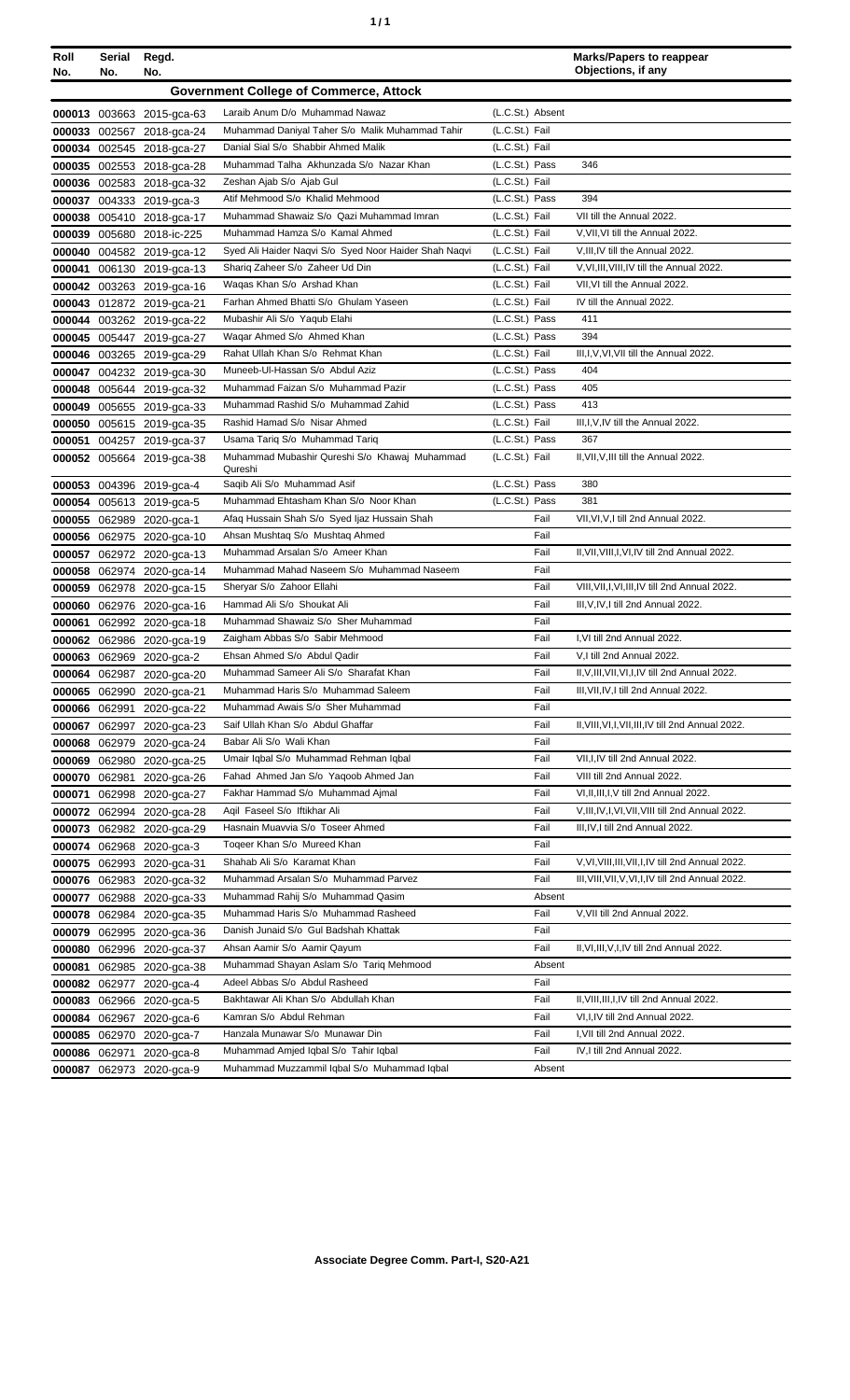| Roll<br>No. | <b>Serial</b><br>No. | Regd.<br>No.              |                                                |                | <b>Marks/Papers to reappear</b><br>Objections, if any |
|-------------|----------------------|---------------------------|------------------------------------------------|----------------|-------------------------------------------------------|
|             |                      |                           | Govt. Institute of Commerce, Pindigheb, Attock |                |                                                       |
|             | 000088 011841        | 2019-icp-1                | Ahsan Jameel S/o Abdul Khaliq                  | (L.C.St.)      | <b>FEE</b>                                            |
|             |                      | 000089 011910 2019-icp-10 | Muhammad Sheraz S/o Muhammad Sharif            | (L.C.St.) Fail | III, V, VI till the Annual 2022.                      |
| 000090      |                      | 085082 2019-icp-11        | Ashar Ali S/o Ghulam Rabani                    | (L.C.St.) Fail | VII, VI till the Annual 2022.                         |
|             |                      | 000091 011931 2019-icp-15 | Sajad Ali S/o Allah Baksh                      | (L.C.St.) Fail | I, III till the Annual 2022.                          |
|             | 000092 011908        | 2019-icp-20               | Hassal Hassan S/o Nisar Ahmed                  | (L.C.St.) Pass | 357                                                   |
|             |                      | 000093 011909 2019-icp-21 | Ghulam Adil S/o Ghulam Qadir                   | (L.C.St.) Fail | IV till the Annual 2022.                              |
|             |                      | 000094 011834 2019-icp-6  | Ikram Hussain S/o Munawar Din                  | (L.C.St.)      | <b>FEE</b>                                            |
|             |                      | 000095 011840 2019-icp-8  | Muhammad Umer S/o Akram Din                    | (L.C.St.) Pass | 436                                                   |
| 000096      |                      | 067148 2020-icp-1         | Muhammad Noman S/o Muhammad Safder             | Fail           | VIII, IV, V, I till 2nd Annual 2022.                  |
| 000097      |                      | 067150 2020-icp-12        | Muhammad Arbab S/o Muhammad Sharif             | Fail           | I till 2nd Annual 2022.                               |
|             | 000098 067151        | 2020-icp-13               | Sohail Ahmed S/o Sher Khan                     | Fail           | V.I till 2nd Annual 2022.                             |
|             |                      | 000099 067152 2020-icp-20 | Shaukat Ali Khan S/o Afzal Khan                | Pass           | 439                                                   |
|             |                      | 000100 067149 2020-icp-6  | Ali Raza S/o Abdullah Jan                      | Pass           | 438                                                   |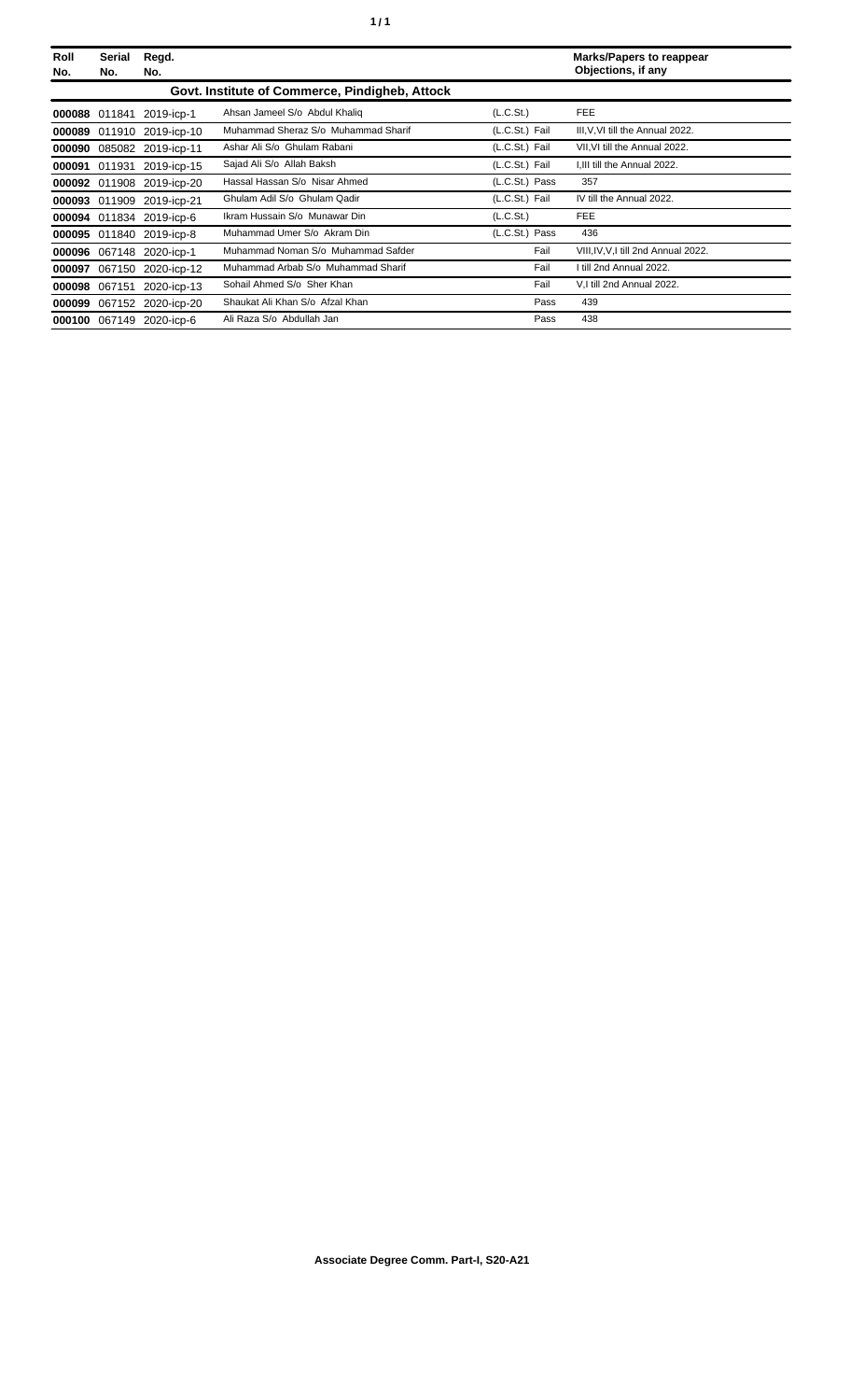| Roll<br>No. | Serial<br>Regd.<br>No.<br>No. |                          |                                         | Marks/Papers to reappear<br>Objections, if any |  |
|-------------|-------------------------------|--------------------------|-----------------------------------------|------------------------------------------------|--|
|             |                               |                          | Government College of Commerce, Bhakkar |                                                |  |
|             |                               | 004168 012424 2018-gic-6 | Ghulam Mustafa S/o Muhammad Ayyub       | (L.C.St.) Fail                                 |  |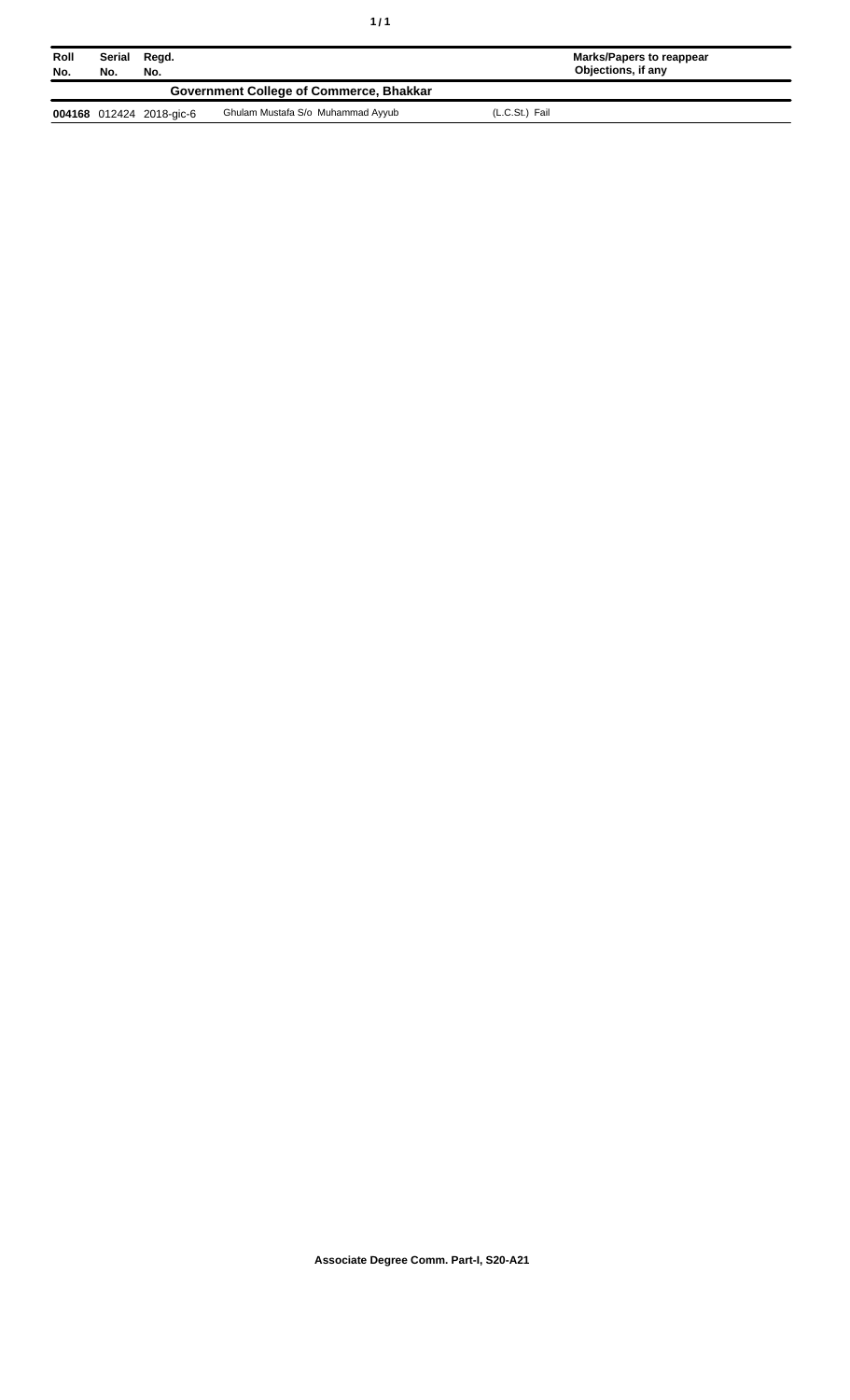| Roll<br>No. | Serial<br>No. | Regd.<br>No. |                                       |                | Marks/Papers to reappear<br>Objections, if any     |
|-------------|---------------|--------------|---------------------------------------|----------------|----------------------------------------------------|
|             |               |              | Government College for Women, Bhalwal |                |                                                    |
| 020560      | 008487        | 2019-pbs-21  | Tayyaba Sajjad Butt D/o Sajjad Sarwar | (L.C.St.) Fail | VIII, V, VI, III, IV, VII, I till 2nd Annual 2022. |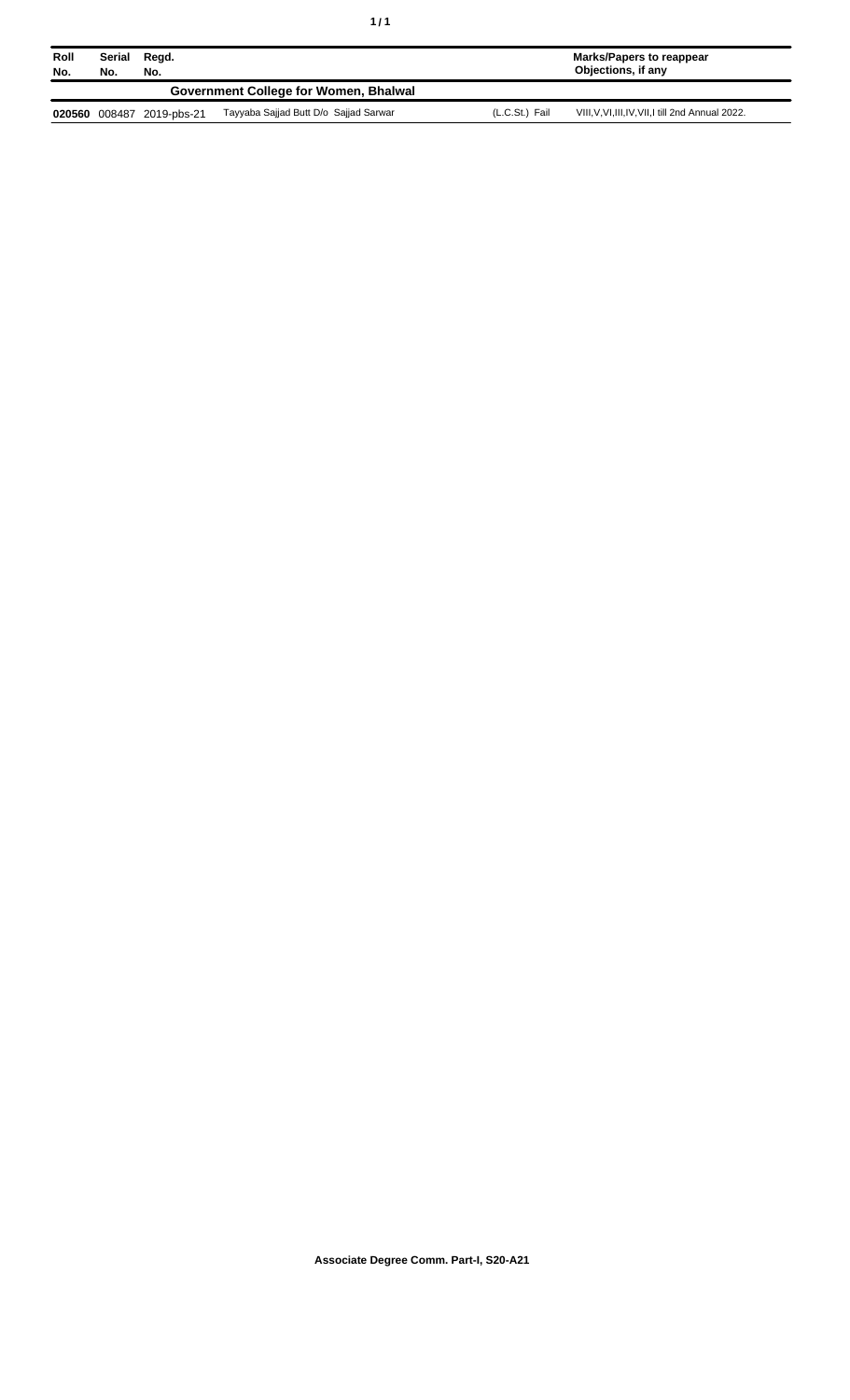| Roll<br>No. | Serial<br>No. | Regd.<br>No.        |                                       |                | Marks/Papers to reappear<br>Objections, if any |
|-------------|---------------|---------------------|---------------------------------------|----------------|------------------------------------------------|
|             |               |                     | Government Municipal College, Bhalwal |                |                                                |
| 020576      |               | 008426 2020-z-53981 | Zain Ali S/o Arshed Latif Bhatti      | (L.C.St.) Fail | III.VI.IV till the Annual 2022.                |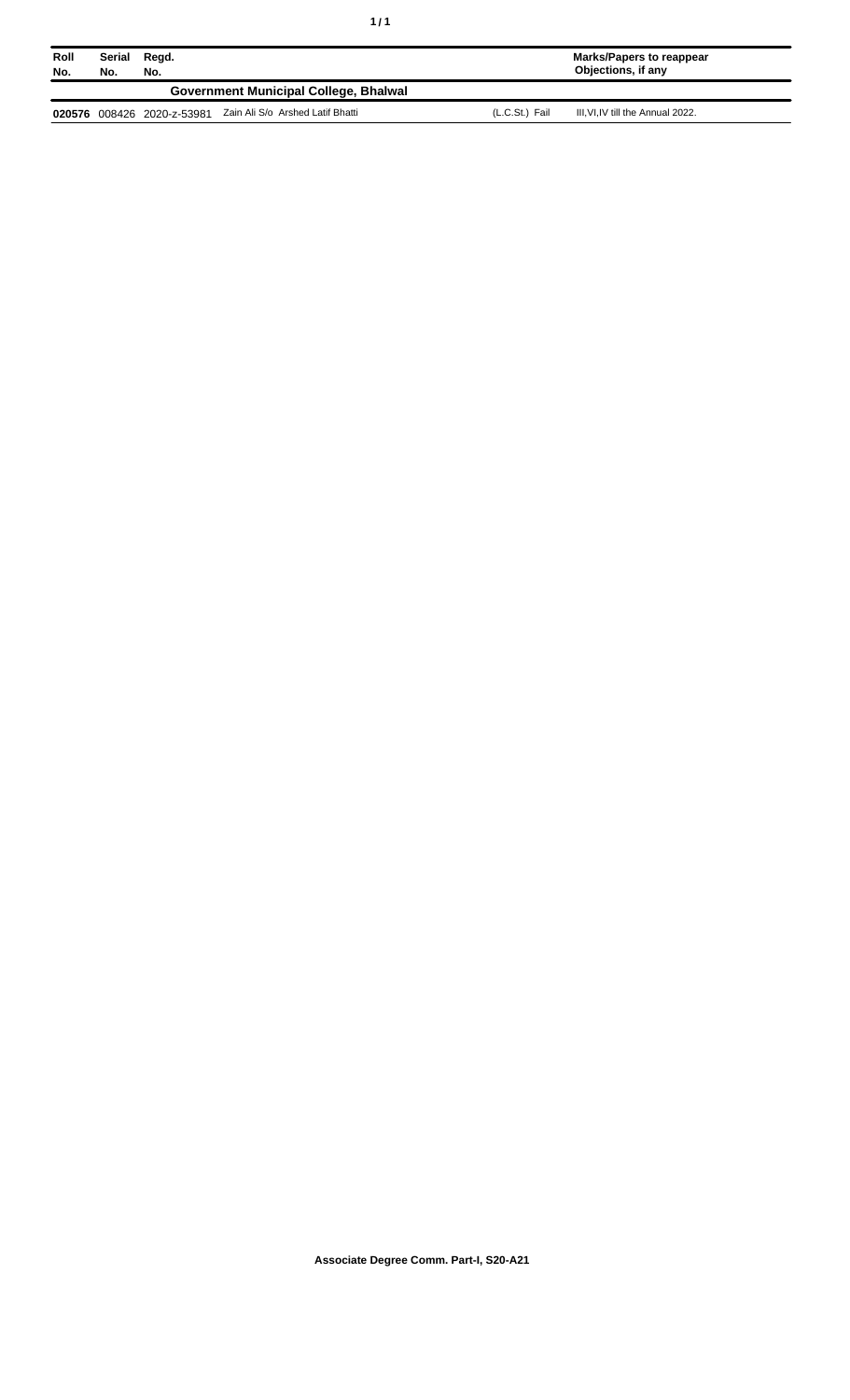| Roll<br>No. | Serial<br>No. | Regd.<br>No. |                                                |                | <b>Marks/Papers to reappear</b><br>Objections, if any |
|-------------|---------------|--------------|------------------------------------------------|----------------|-------------------------------------------------------|
|             |               |              | Government Degree College, Phool Nagar, Kasur. |                |                                                       |
|             | 015976 012041 | 2021-z-26632 | Maratib Ali S/o Muhammad Arif                  | (L.C.St.) Fail | VIII, V, VII, IV, I till 2nd Annual 2022.             |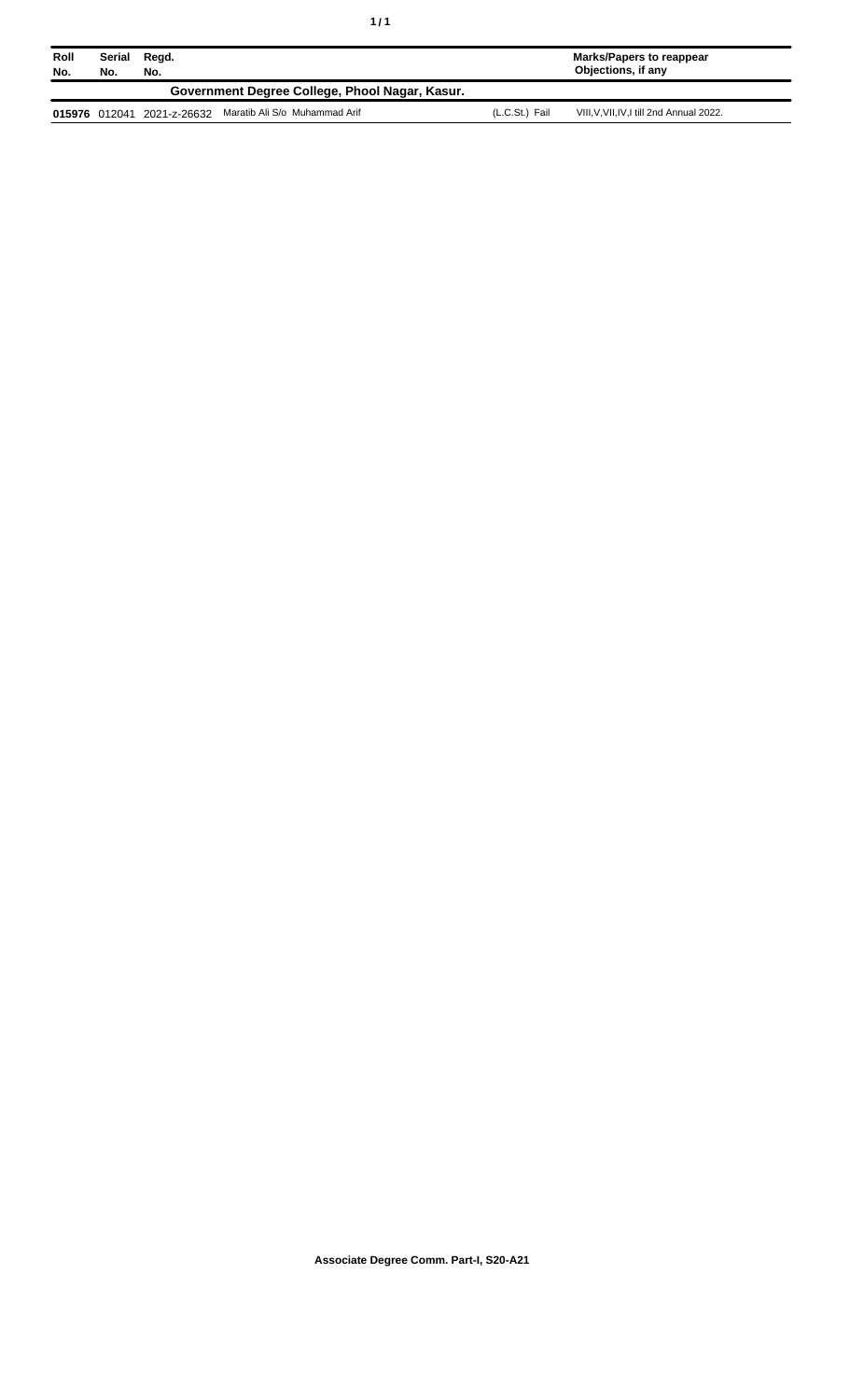| Roll<br>No. | Serial<br>No. | Regd.<br>No.              |                                                  |                | <b>Marks/Papers to reappear</b><br>Objections, if any |
|-------------|---------------|---------------------------|--------------------------------------------------|----------------|-------------------------------------------------------|
|             |               |                           | Government Institute of Commerce, Chunian        |                |                                                       |
|             |               | 000112 000340 2018-chk-55 | Hafsa Sabir D/o Sabir Hussain                    | (L.C.St.) Fail |                                                       |
|             |               | 000113 064558 2020-chk-13 | Robina Riaz D/o Muhammad Riaz                    | Pass           | 484                                                   |
|             |               | 000114 064559 2020-chk-14 | Haseeba Yasin D/o Muhammad Yasin                 | Pass           | 422                                                   |
|             |               | 000115 064560 2020-chk-15 | Laila Batool D/o Syed Mujahid Hussain Shah       | Fail           | VI,IV, V till 2nd Annual 2022.                        |
|             |               | 000116 064561 2020-chk-16 | Nimra Nazir D/o Muhammad Nazir                   | Fail           | III, VII, VI, IV, V, I till 2nd Annual 2022.          |
|             |               | 000117 064579 2020-chk-35 | Laiba Wajid D/o Wajid Ali                        | Pass           | 495                                                   |
|             |               | 000149 008690 2016-chk-43 | Muhammad Khalid S/o Muhammad Sarwar              | (L.C.St.) Fail |                                                       |
|             |               | 000150 004286 2018-chk-22 | Mazhar Abbas S/o Ghulam Abbas                    | (L.C.St.) Pass | 343                                                   |
|             |               | 000151 005052 2019-chk-15 | Shaharyar S/o Zafar Iqbal                        | (L.C.St.) Fail | III,I till the Annual 2022.                           |
|             |               | 000152 005026 2019-chk-23 | Muhammad Bilal S/o Zulfqar Ali                   | (L.C.St.) Fail | I till the Annual 2022.                               |
|             |               | 000153 004642 2019-chk-37 | Muhammad Bilal S/o Muhammad Younas               | (L.C.St.) Fail | V till the Annual 2022.                               |
|             |               | 000154 009727 2019-chk-40 | Muhammad Shahzad S/o Muhammad Aslam              | (L.C.St.) Fail | V, IV, VI, VII, I till the Annual 2022.               |
|             |               | 000155 006479 2019-chk-49 | Istikhar Ahmad S/o Nazir Ahmad                   | (L.C.St.) Fail | I till the Annual 2022.                               |
|             |               | 000156 007723 2019-chk-50 | Muhammad Subtain S/o Muhammad Ashig              | (L.C.St.) Fail | VI, III, V till the Annual 2022.                      |
|             |               | 000157 006768 2019-chk-56 | Sohail Tariq S/o Tariq Mehmood                   | (L.C.St.) Pass | 367                                                   |
|             |               | 000158 003896 2019-chk-6  | Shahbaz Ali S/o Karamat Ali                      | (L.C.St.) Fail | VII, III, I, IV till the Annual 2022.                 |
|             |               | 000159 013316 2019-chk-61 | Wagar Younas S/o Muhammad Younas                 | (L.C.St.) Pass | 432                                                   |
|             | 000160 006911 | 2019-chk-63               | Umar Faroog S/o Bashir Ahmad                     | (L.C.St.) Fail | V.I till the Annual 2022.                             |
|             |               | 000161 064548 2020-chk-1  | Muhammad Zaid Yaqoob S/o Muhammad Yaqoob         | Pass           | 544                                                   |
|             |               | 000162 064556 2020-chk-10 | Rashid Masih S/o Ashig Masih                     | Pass           | 536                                                   |
|             |               | 000163 064557 2020-chk-11 | Sufyan Ahmad Khan S/o Din Muhammad               | Fail           | V, VIII, VII, IV, VI, I, III till 2nd Annual 2022.    |
|             |               | 000164 064562 2020-chk-17 | Ghazanfar Ali Wattoo S/o Zulfiqar Ali Wattoo     | Pass           | 488                                                   |
|             |               | 000165 064563 2020-chk-18 | Muhammad Bilal S/o Bagh Ali                      | Pass           | 568                                                   |
|             |               | 000166 064564 2020-chk-19 | Sami Ur Rasool S/o Ghulam Rasool                 | Fail           | VI,I till 2nd Annual 2022.                            |
|             |               | 000167 064549 2020-chk-2  | Rana Faizan Khan S/o Muhammad Arshad Khan        | Pass           | 451                                                   |
|             |               | 000168 064565 2020-chk-20 | Fahad Abbas S/o Muhammad Abbas                   | Pass           | 464                                                   |
|             |               | 000169 064566 2020-chk-21 | Basit Younas S/o Muhammad Younas                 | Fail           | I till 2nd Annual 2022.                               |
|             |               | 000170 064567 2020-chk-22 | Ghulam Moheyodin S/o Shoukat Ali                 | Fail           | V, III, I till 2nd Annual 2022.                       |
|             |               | 000171 064568 2020-chk-23 | Muhammad Nadeem Ashraf S/o Muhammad Ashraf Tahir | Fail           | I, V, VI till 2nd Annual 2022.                        |
|             |               | 000172 064569 2020-chk-24 | Rana Faisal Pervaiz S/o Pervaiz Ali              | Pass           | 406                                                   |
|             |               | 000173 064570 2020-chk-25 | Naveed Ashraf S/o Muhammad Ashraf                | Fail           | VI, V till 2nd Annual 2022.                           |
|             | 000174 064571 | 2020-chk-26               | Yasir Abbas S/o Asghar Ali                       | Fail           |                                                       |
|             |               | 000175 064572 2020-chk-27 | Hamza Arshad S/o Muhammad Arshad                 | Fail           | II, V, VII, III, VI, I till 2nd Annual 2022.          |
|             |               | 000176 064573 2020-chk-29 | Noman Ali S/o Muhammad Ali                       | Fail           | I, VI till 2nd Annual 2022.                           |
|             |               | 000177 064550 2020-chk-3  | Muhammad Asim Shahzad S/o Muhammad Din Anjum     | Fail           | I till 2nd Annual 2022.                               |
|             |               | 000178 064574 2020-chk-30 | Irfan Haider S/o Hakam Ali                       | Pass           | 430                                                   |
|             |               | 000179 064575 2020-chk-31 | Kamran Mushtaq S/o Muhammad Mushtaq              | Fail           | VI,I till 2nd Annual 2022.                            |
|             |               | 000180 064576 2020-chk-32 | Salamat Ali S/o Nazir Ahmad                      | Fail           | III, V, VI, I till 2nd Annual 2022.                   |
|             | 000181 064577 | 2020-chk-33               | Usama Sharif S/o Muhammad Sharif                 | Fail           | V, VII, I till 2nd Annual 2022.                       |
|             |               | 000182 064578 2020-chk-34 | Muhammad Awais Nawab S/o Nawab Din               | Fail           | VI, VII, V, I till 2nd Annual 2022.                   |
|             |               | 000183 064580 2020-chk-36 | Osama S/o Nazar Muhammad Khan                    | Fail           | VI,I till 2nd Annual 2022.                            |
|             | 000184 064581 | 2020-chk-37               | Ali Ramzan S/o Muhammad Ramzan Tayyab            | Fail           | VII, III, VI, I till 2nd Annual 2022.                 |
|             |               | 000185 064582 2020-chk-38 | Umar Hanif S/o Muhammad Hanif Qamar              | Pass           | 449                                                   |
|             |               | 000186 064583 2020-chk-39 | Osama Jahangeer S/o Jahangeer Ali                | Fail           |                                                       |
|             |               | 000187 064551 2020-chk-4  | Ishtiag Ahmad S/o Ghulam Mustafa                 | Pass           | 412                                                   |
|             |               | 000188 064584 2020-chk-41 | Muhammad Aqeel S/o Muhammad Saqlain              | Absent         |                                                       |
|             |               |                           | Sohaib Faqeer Ali S/o Faqeer Ali                 | (L.C.St.) Fail | IV, V, I till 2nd Annual 2022.                        |
|             | 000189 006287 | 2020-chk-42               | Muhammad Muzamal Iqbal S/o Muhammad Iqbal        | Fail           | II, VII, IV, V, VI, I, III till 2nd Annual 2022.      |
|             |               | 000190 064552 2020-chk-5  | Muhammad Mudasir Ali S/o Noor Hassan             | Fail           | V, VI, IV, III, I till 2nd Annual 2022.               |
|             |               | 000191 064553 2020-chk-6  | Abu Sufyan S/o Muhammad Asghar                   | Fail           | V, I, III, IV till 2nd Annual 2022.                   |
|             |               | 000192 064554 2020-chk-7  | Ali Ashraf S/o Muhammad Ashraf                   | Fail           | VI, I, IV till 2nd Annual 2022.                       |
|             |               | 000193 064555 2020-chk-9  | Amir Junaid Zafar S/o Muhammad Din               | (L.C.St.) Fail |                                                       |
|             |               | 005138 004350 2015-chk-63 |                                                  |                | VI, V, VIII, VII, I, IV till the Annual 2022.         |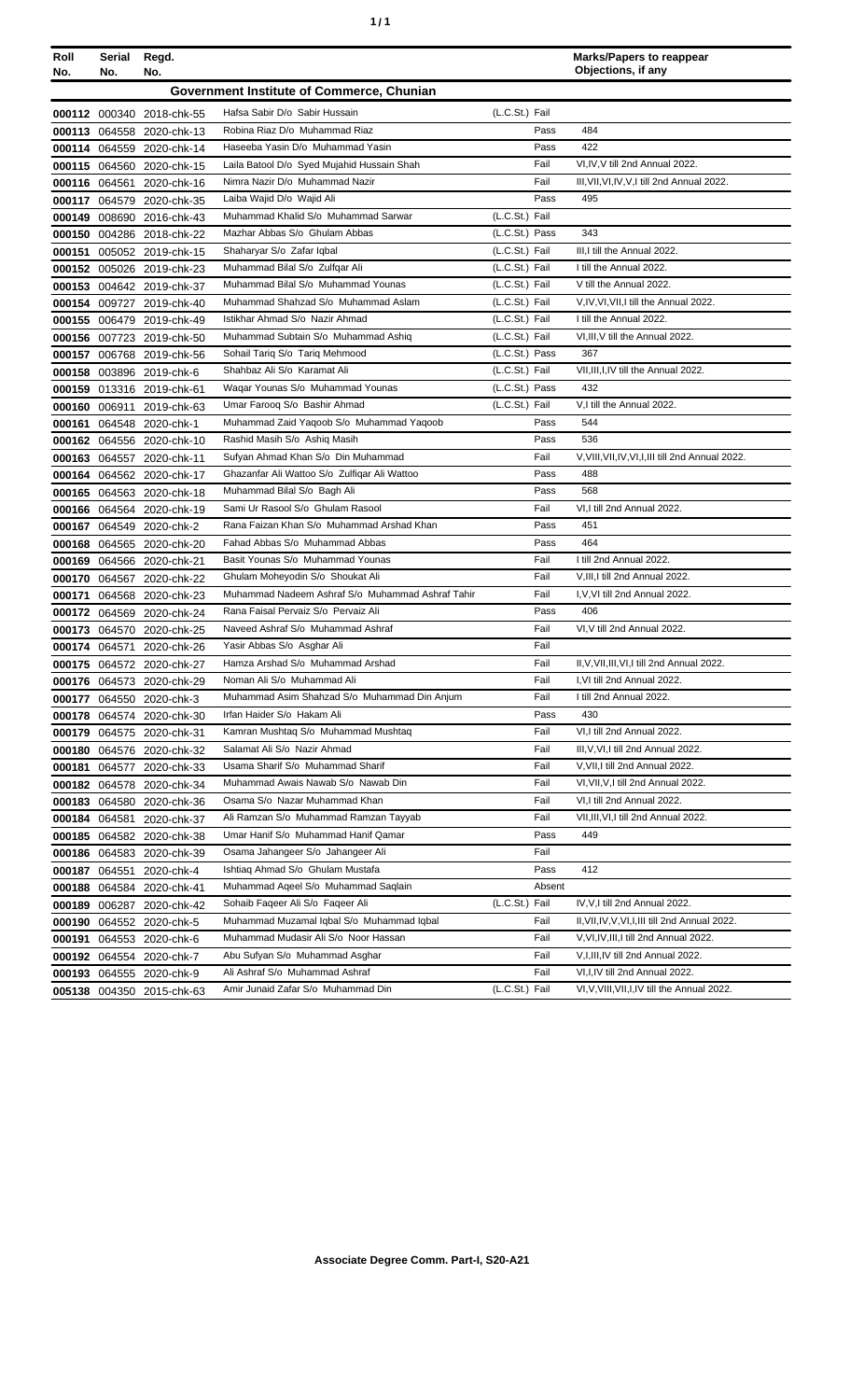| Roll<br>No. | Serial<br>No. | Regd.<br>No.              |                                             |                  | <b>Marks/Papers to reappear</b><br>Objections, if any |
|-------------|---------------|---------------------------|---------------------------------------------|------------------|-------------------------------------------------------|
|             |               |                           | Government College for Boys, Chunian        |                  |                                                       |
| 000194      | 002701        | 2018-chk-35               | Ali Hasnain S/o Ghulam Shabbier             | (L.C.St.) Fail   |                                                       |
|             |               | 000195 010213 2019-chk-10 | Abdul Raheem Mohsan S/o Abdul Shakoor Zahid | (L.C.St.) Pass   | 397                                                   |
|             |               | 000196 011916 2019-chk-26 | Asif Ali S/o Riasat Ali                     | (L.C.St.) Fail   | VII, V, III, I, IV till the Annual 2022.              |
| 000197      |               | 006249 2019-chk-8         | Ahmad S/o Namat Ullah                       | (L.C.St.) Pass   | 356                                                   |
| 000198      | 006459        | 2020-chk-8                | Ali Ahmad S/o Abdul Rasheed                 | (L.C.St.) Absent |                                                       |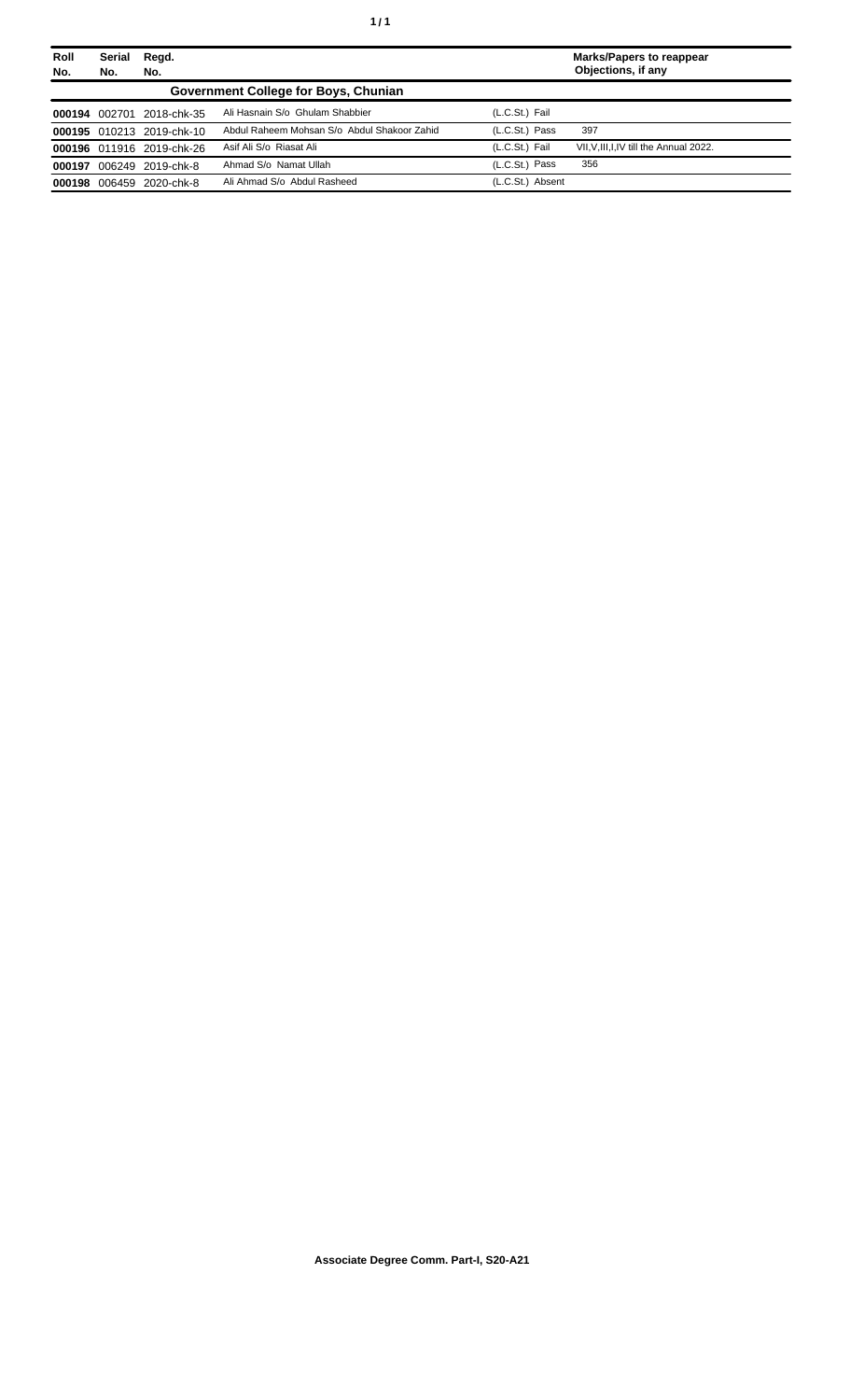| Roll<br>No. | Serial<br>No. | Regd.<br>No.               |                                                      |                |        | <b>Marks/Papers to reappear</b><br>Objections, if any |
|-------------|---------------|----------------------------|------------------------------------------------------|----------------|--------|-------------------------------------------------------|
|             |               |                            | <b>Horizon College of Commerce, Chakwal</b>          |                |        |                                                       |
|             |               | 000272 002290 2018-hcc-12  | Um E Farwa D/o Muhammad Ashraf                       | (L.C.St.) Pass |        | 368                                                   |
|             |               | 000273 009646 2018-hcc-33  | Areej Yaqoob D/o Muhammad Yaqoob                     | (L.C.St.) Fail |        |                                                       |
|             | 000274 003841 | 2019-hcc-1                 | Malia Imran D/o Imran Abbas                          | (L.C.St.) Pass |        | 341                                                   |
|             |               | 000275 006581 2019-hcc-2   | Nabila Kausar D/o Zafar Iqbal                        | (L.C.St.) Fail |        | VII, IV, V till the Annual 2022.                      |
|             |               | 000276 007905 2019-hcc-9   | Gulnaz Mustafa D/o Ghulam Mustafa                    | (L.C.St.) Fail |        | VII till the Annual 2022.                             |
|             |               | 000277 054406 2020-hcc-10  | Wajeeha Faroog D/o Muhammad Faroog Akhtar            |                | Pass   | 465                                                   |
|             |               | 000278 054411 2020-hcc-14  | Mugaddas Riaz D/o Muhammad Riaz                      |                | Pass   | 398                                                   |
|             |               | 000279 054410 2020-hcc-15  | Abiha Asif D/o Raja Asif Javed                       |                | Pass   | 422                                                   |
|             |               | 000280 054405 2020-hcc-16  | Zarish Eman D/o Raja Asif Saleem                     |                | Fail   | VII, III, V, IV, VI till 2nd Annual 2022.             |
| 000281      |               | 054409 2020-hcc-17         | Ammara Jabeen D/o Zafar Iqbal Mughal                 |                | Pass   | 448                                                   |
|             |               | 000282 054413 2020-hcc-19  | Khansa Mubeen D/o Abid Hussain                       |                | Fail   | I till 2nd Annual 2022.                               |
|             |               | 000283 054419 2020-hcc-2   | Umama Noor D/o Nadeem Iqbal                          |                | Fail   | IV, I, III till 2nd Annual 2022.                      |
|             |               | 000284 054414 2020-hcc-20  | Faryal Fatimah D/o Kazim Hussain                     |                | Fail   | I.IV till 2nd Annual 2022.                            |
|             |               | 000285 054416 2020-hcc-21  | Nalain Zahra D/o Khadim Hussain                      |                | Fail   | V, III, IV, I till 2nd Annual 2022.                   |
|             |               | 000286 054412 2020-hcc-22  | Arooba Nazeer D/o Lal Khan                           |                | Fail   | IV, V, I, III till 2nd Annual 2022.                   |
|             |               | 000287 054415 2020-hcc-23  | Zeenat Un Nisa D/o Fida Hussain                      |                | Fail   | IV, III, I till 2nd Annual 2022.                      |
|             |               | 000288 054418 2020-hcc-3   | Rubab Jafri D/o Raza Jafri                           |                | Fail   | I,IV till 2nd Annual 2022.                            |
|             |               | 000289 054417 2020-hcc-31  | Saqiba Riaz D/o Muhammad Nazir                       |                | Fail   | V,I till 2nd Annual 2022.                             |
|             |               | 000290 054408 2020-hcc-5   | Emaan Mazhar D/o Raja Mazhar Abbas                   |                | Pass   | 462                                                   |
|             |               | 000291 054407 2020-hcc-6   | Tehreem Fatima D/o Malik Amjad Mehboob               |                | Pass   | 412                                                   |
|             |               | 000292 054403 2020-hcc-8   | Nimra Mahnoor D/o Muhammad Shafqat                   |                | Pass   | 482                                                   |
|             |               | 000293 054404 2020-hcc-9   | Atiya Zareen D/o Muhammad Ayub                       |                | Pass   | 440                                                   |
|             |               | 000308 003414 2019-hcc-10  | Mehwish Ahmed D/o Fazal Ahmed                        | (L.C.St.) Fail |        | I till the Annual 2022.                               |
|             |               | 000345 002551 2018-hcc-28  | Muhammad Sami UI Din S/o Mehboob Shah Hashmi         | (L.C.St.) Fail |        |                                                       |
|             |               | 000346 002549 2018-hcc-7   | Hasnat Rasheed S/o Rasheed Hussain                   | (L.C.St.) Fail |        |                                                       |
|             |               | 000347 006444 2018-inc-26  | Mohsin Raza S/o Muhammad Raza                        | (L.C.St.) Pass |        | 395                                                   |
|             |               | 000348 007575 2019-hcc-6   | Dawood Ali Awan S/o Fayyaz Hussain                   | (L.C.St.) Fail |        | IV, III till the Annual 2022.                         |
|             |               | 000349 054393 2020-hcc-11  | Shahbaz Haider S/o Ghulam Abbas                      |                | Pass   | 482                                                   |
|             |               | 000350 054395 2020-hcc-12  | Zohaib Sajid S/o Sajid Mahmood                       |                | Pass   | 396                                                   |
|             |               | 000351 054401 2020-hcc-13  | Aafaq Hassan S/o Wajid Ali                           |                | Fail   | VII, VI, IV till 2nd Annual 2022.                     |
|             |               | 000352 054396 2020-hcc-18  | Muhammad Ahsan S/o Amjad Saeed                       |                | Absent |                                                       |
|             |               | 000353 054397 2020-hcc-24  | Reyan Atta S/o Atta Hussain                          |                | Absent |                                                       |
|             |               | 000354 054400 2020-hcc-25  | Abdur Rehman S/o Sajid Mehmood                       |                | Fail   | I.III.VI till 2nd Annual 2022.                        |
|             |               | 000355 054402 2020-hcc-26  | Muzzamil Hussain S/o Saddaq Hussain                  |                | Pass   | 404                                                   |
|             |               | 000356 054398 2020-hcc-27  | Qalab Abbas S/o Ch Muhammad Zameer                   |                | Fail   | III, VI till 2nd Annual 2022.                         |
|             |               | 000357 054422 2020-hcc-28  | Musawar Ali S/o Sajid Mehmood                        |                | Fail   | III, IV, I till 2nd Annual 2022.                      |
|             |               | 000358 054420 2020-hcc-29  | Mohammad Abu Bakr Sultani S/o Ch.Mohammad Ishaq Khan |                | Fail   | III, I till 2nd Annual 2022.                          |
|             | 000359 054421 | 2020-hcc-30                | Addiyan Abbas S/o Azhar Hussain                      |                | Fail   | V, IV, III, VII, I, VI till 2nd Annual 2022.          |
|             |               | 000360 054399 2020-hcc-4   | Muhammad Hamza S/o Iftikhar Jillani                  |                | Fail   | III till 2nd Annual 2022.                             |
|             |               | 000361 054394 2020-hcc-7   | Muhammad Shehroz Khan S/o Mazhar Anwar Khan          |                | Pass   | 342                                                   |
|             |               | 000362 008235 2020-z-27683 | Muhammad Afaq Haider S/o Muhammad Farooq             | (L.C.St.) Fail |        | IV till the Annual 2022.                              |
|             |               | 000363 004224 2020-z-38785 | Ali Abbas S/o Tahir Abbas                            | (L.C.St.) Pass |        | 409                                                   |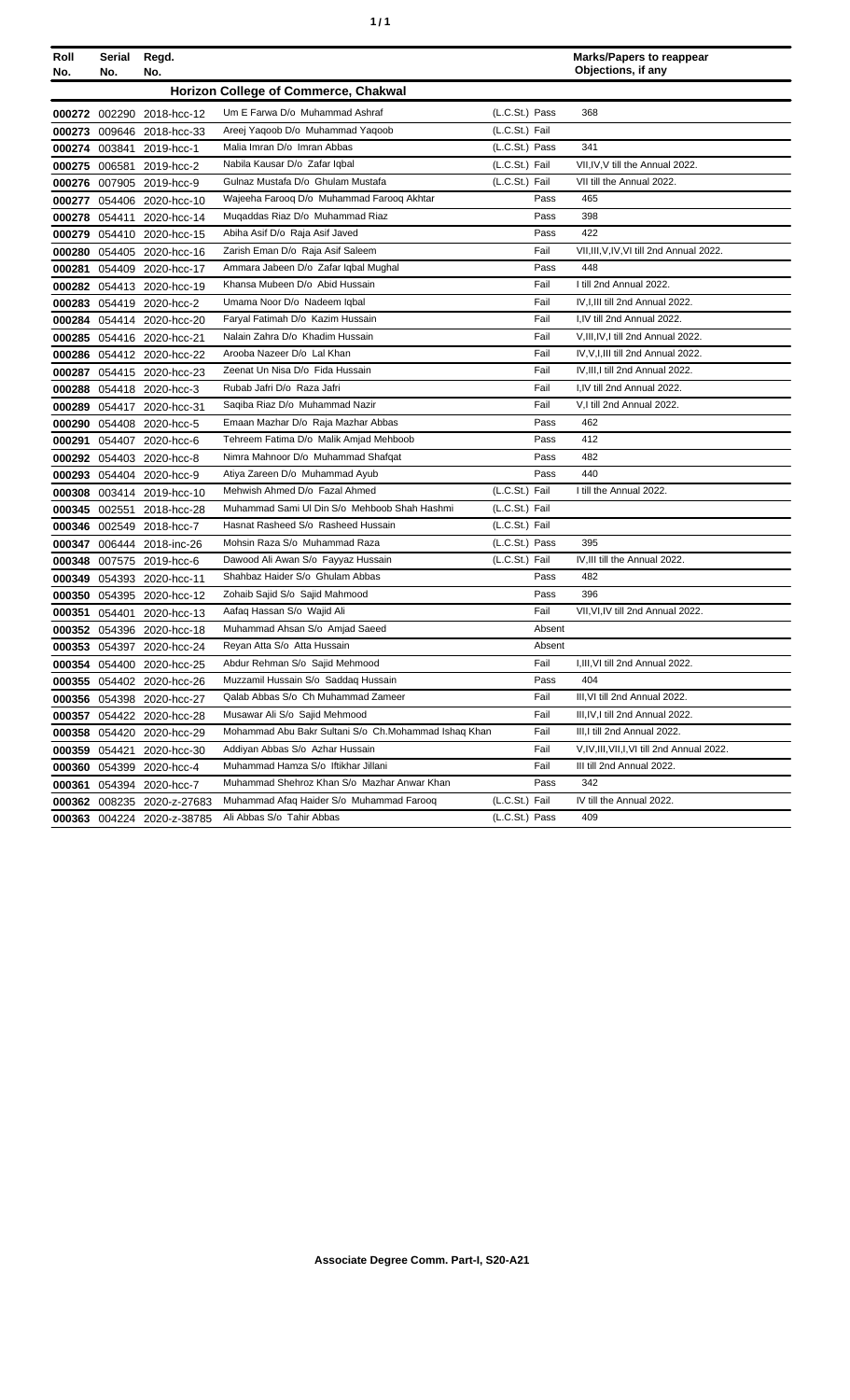| Roll<br>No. | Serial<br>No. | Regd.<br>No.              |                                                                  |                | Marks/Papers to reappear<br>Objections, if any     |
|-------------|---------------|---------------------------|------------------------------------------------------------------|----------------|----------------------------------------------------|
|             |               |                           | Govt. College of Commerce, Pinwal, Chakwal                       |                |                                                    |
|             |               | 000294 004292 2018-inc-35 | Munazza Sultana D/o Samandar Khan                                | (L.C.St.) Pass | 443                                                |
|             |               | 000295 004987 2019-inc-35 | Areej Fatima D/o Muhammad Qausain                                | (L.C.St.) Fail | V, VI till the Annual 2022.                        |
|             |               | 000296 055131 2020-inc-22 | Kinza Khan D/o Ahmad Khan                                        | Fail           | VII, I, V, VI, IV, III till 2nd Annual 2022.       |
|             |               | 000297 055132 2020-inc-23 | Zainab D/o Muhammad Nazir                                        | Fail           | V, VIII, VI, I till 2nd Annual 2022.               |
|             |               | 000364 004963 2019-inc-15 | Wasif Hussain S/o Samunder Khan                                  | (L.C.St.) Fail | VII, II, IV, III, VI till the Annual 2022.         |
|             |               | 000365 004965 2019-inc-18 | Hassan Raza S/o Jarar Hussain                                    | (L.C.St.) Pass | 405                                                |
|             |               | 000366 004971 2019-inc-23 | Muhammad Hassaan Umer S/o Ubaid Ur Rehman Aamir                  | (L.C.St.) Fail | III, VII, VI till the Annual 2022.                 |
|             |               | 000367 004973 2019-inc-24 | Muhammad Awais S/o Ali Shan                                      | (L.C.St.) Pass | 344                                                |
|             |               | 000368 004976 2019-inc-25 | Talha Sajjad S/o Sajjad Hussain                                  | (L.C.St.) Pass | 421                                                |
|             |               | 000369 004979 2019-inc-28 | Muhammad Talha Akbar S/o Muhammad Akbar                          | (L.C.St.) Fail | IV, VI, VII, III till the Annual 2022.             |
|             |               | 000370 004982 2019-inc-29 | Muhammad Yaseen S/o Fateh Muhammad                               | (L.C.St.) Pass | 388                                                |
|             |               | 000371 004992 2019-inc-30 | Muhammad Hammad Aslam S/o Muhammad Aslam                         | (L.C.St.) Fail | I, V till 2nd Annual 2022.                         |
|             |               | 000372 004984 2019-inc-31 | Muhammad Faizan S/o Abdul Khaliq                                 | (L.C.St.) Pass | 384                                                |
|             |               | 000373 004989 2019-inc-39 | Ahmar Zeeshan S/o Zulfiqar Haider Shamsi                         | (L.C.St.) Pass | 436                                                |
|             |               | 000374 009418 2019-inc-42 | Abu Zar Shaujat S/o Syed Shaujat Hussain                         | (L.C.St.) Fail | I, VII, III till the Annual 2022.                  |
|             |               | 000375 004988 2019-inc-44 | Shah Nawaz Ali S/o Ghulam Haider                                 | (L.C.St.) Fail | VI, I, VII, IV till the Annual 2022.               |
|             |               | 000376 004962 2019-inc-8  | Zia Ali Qamar S/o Iltaf Hussain                                  | (L.C.St.) Fail | VII, III, I till the Annual 2022.                  |
|             |               | 000377 055113 2020-inc-1  | Qasim Raza S/o Ghulam Hussain Afandi                             | Fail           | III, IV, I till 2nd Annual 2022.                   |
|             |               | 000378 055119 2020-inc-10 | Waryam Hayat S/o Mazhar Hussain Awan                             | Absent         |                                                    |
|             |               | 000379 055120 2020-inc-11 | Nouman Ali S/o Ghulam Hussain                                    | Fail           |                                                    |
|             |               | 000380 055121 2020-inc-12 | Muhammad Uzair Ali S/o Maqsood Ahmed                             | Fail           | I, V, VI, VII, IV till 2nd Annual 2022.            |
|             |               | 000381 055135 2020-inc-13 | Ahmed Shair S/o Gulaster Khan                                    | Fail           |                                                    |
|             |               | 000382 055122 2020-inc-14 | Ali Raza S/o Imtiaz Ahmed                                        | Fail           | V, IV, VII, I, III till 2nd Annual 2022.           |
|             |               | 000383 055123 2020-inc-15 | Sher Bahadur Nazar S/o Azhar Hussain                             | Fail           | V.II.VI.VII.III.IV.I till 2nd Annual 2022.         |
|             |               | 000384 055124 2020-inc-16 | Mubashir Hameed S/o Nasir Mehmood                                | Fail           | V, VII, VI, IV, I, III till 2nd Annual 2022.       |
|             |               | 000385 055125 2020-inc-17 | Ahsan Jamal S/o Ansar Mahmood                                    | Fail           |                                                    |
|             |               | 000386 055126 2020-inc-18 | Muhammad Bilal S/o Muhammad Arif                                 | Fail           | II, V, I, IV, VII, III, VI till 2nd Annual 2022.   |
|             |               | 000387 055127 2020-inc-19 | Malik Mustafa Al Masood S/o Malik Masood Ahmad                   | Fail           | VI, VII, IV till 2nd Annual 2022.                  |
|             |               | 000388 055128 2020-inc-20 | Usama Sajjad S/o Sajjad Hussain                                  | Fail           | V, III, I till 2nd Annual 2022.                    |
|             |               | 000389 055130 2020-inc-21 | Muhammad Saqlain S/o Mushtaq Ahmed                               | Fail           |                                                    |
|             |               | 000390 055133 2020-inc-24 | Muhammad Waqas Awan S/o Muhammad Nafeess Awan                    | Fail           | I, III, IV till 2nd Annual 2022.                   |
|             |               | 000391 055136 2020-inc-25 | Awais Asif S/o Muhammad Asif                                     | Fail           | VII, V, VIII, III, IV, I, VI till 2nd Annual 2022. |
|             |               | 000392 055129 2020-inc-26 | Akseer Hussain S/o Muhammad Yaqoob                               | Fail           | IV, VI, III, VII till 2nd Annual 2022.             |
|             |               | 000393 055134 2020-inc-3  | Muhammad Awais Ur Rehman S/o Muhammad Ijaz                       | Fail           |                                                    |
|             |               | 000394 055114 2020-inc-4  | Abdul Hanan Ahmed S/o Muhammad Ishfaq                            | Fail           | IV till 2nd Annual 2022.                           |
|             |               | 000395 055115 2020-inc-5  | Syed Agha Rooh Ul Abbas Kazmi S/o Syed Muhammad<br>Sibtain Kazmi | Fail           | IV.I.III till 2nd Annual 2022.                     |
|             |               | 000396 055116 2020-inc-6  | Anees Hassan S/o Arshad Mehmood                                  | Fail           | I, III till 2nd Annual 2022.                       |
|             |               | 000397 055117 2020-inc-7  | Abu Bakar Hussain S/o Tasawar Hussain                            | Fail           | IV, V, VII, VI, I till 2nd Annual 2022.            |
|             |               | 000398 055118 2020-inc-8  | Asad Raza S/o Ghulam Akbar                                       | Fail           | IV, VII, VI till 2nd Annual 2022.                  |
|             |               |                           |                                                                  |                |                                                    |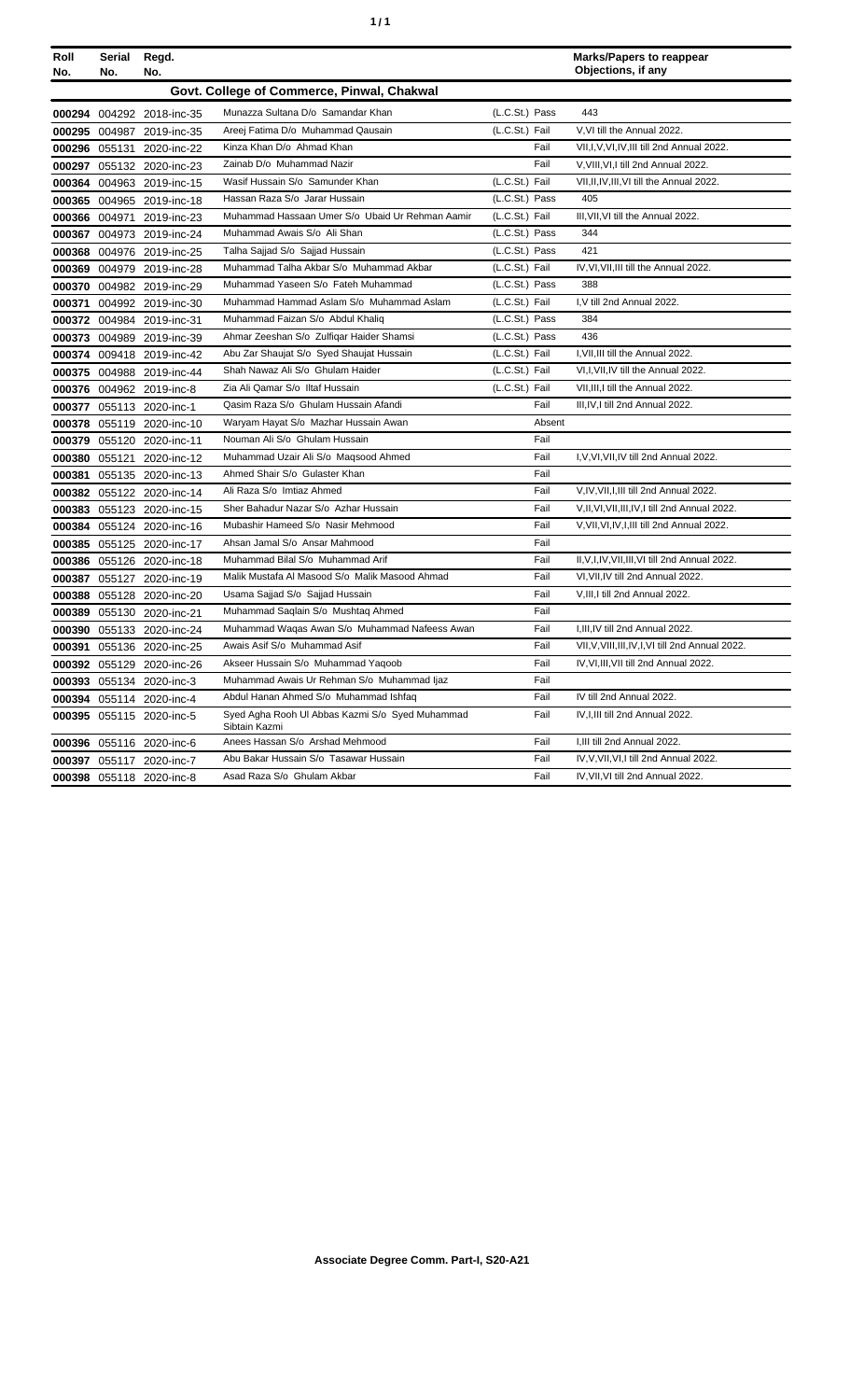| Roll<br>No. | Serial<br>No. | Regd.<br>No.               |                                                                         |                | <b>Marks/Papers to reappear</b><br>Objections, if any |
|-------------|---------------|----------------------------|-------------------------------------------------------------------------|----------------|-------------------------------------------------------|
|             |               |                            | <b>Orient Girls College of Science &amp; Commerce, Talagang Chakwal</b> |                |                                                       |
|             |               | 000298 041363 2017-hcc-14  | Sehrish Abid D/o Malik Abid Hussain                                     | (L.C.St.) Fail | III, IV till 2nd Annual 2022.                         |
|             | 000299 041361 | 2020-oct-133               | Khushbakht Maryam D/o Muhammad Akram                                    | Pass           | 415                                                   |
|             |               | 000300 041362 2020-oct-134 | Igra Urooj D/o Muhammad Rafig                                           | Fail           | V.I till 2nd Annual 2022.                             |
| 000309      |               | 007535 2019-oct-157        | Nirma Batool D/o Muhammad Afzal                                         | (L.C.St.) Fail | V.VII till the Annual 2022.                           |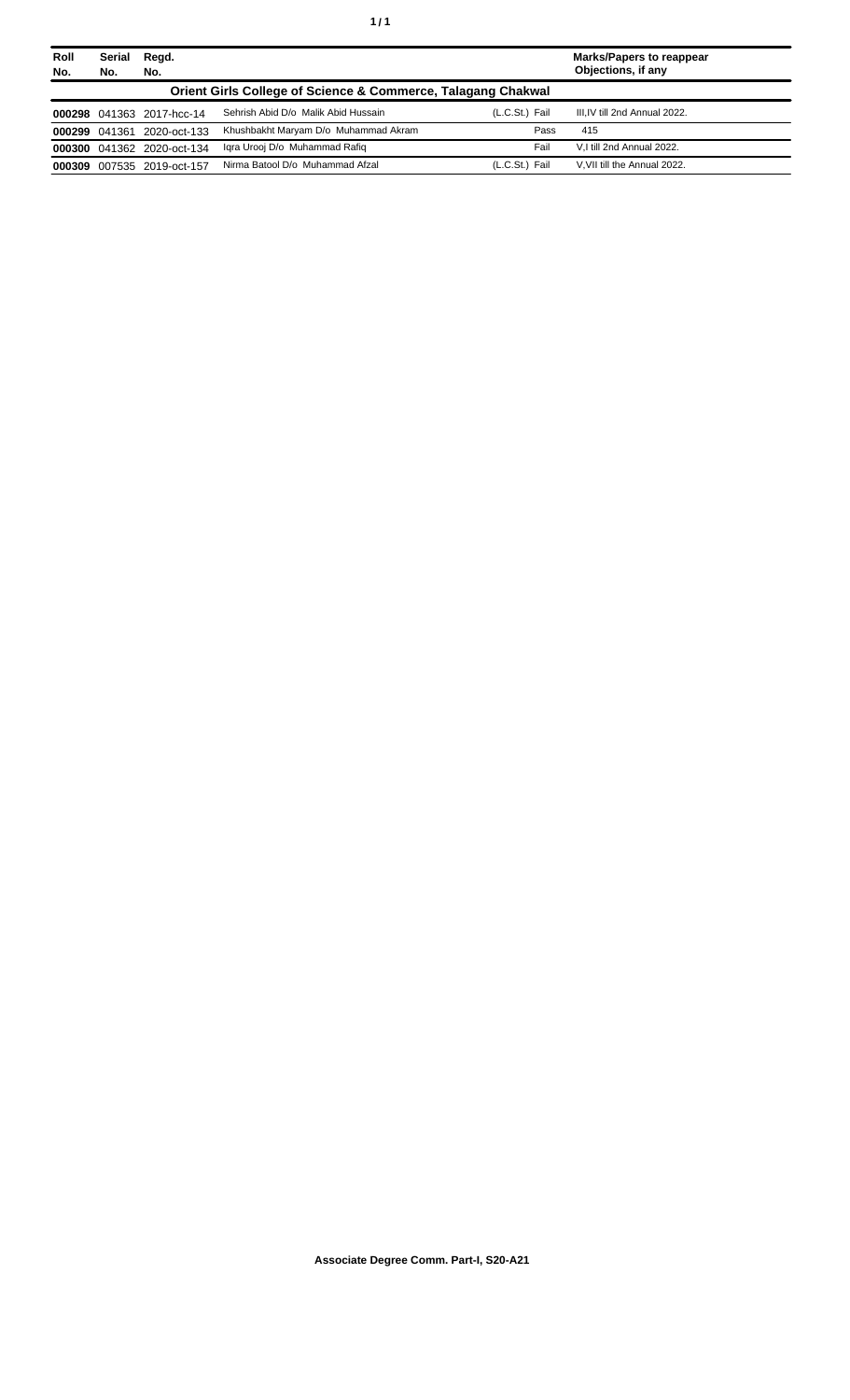| Roll<br>No. | Serial<br>No. | Regd.<br>No.        |                                                |                | <b>Marks/Papers to reappear</b><br>Objections, if any |
|-------------|---------------|---------------------|------------------------------------------------|----------------|-------------------------------------------------------|
|             |               |                     | Govt. Institute of Commerce, Talagang, Chakwal |                |                                                       |
| 000399      | 085098        | 2019-tc-1           | Ehtisham Hashim S/o Muhammad Hashim            | (L.C.St.) Pass | 384                                                   |
| 000400      |               | 066588 2020-tc-1    | Muhammad Usman S/o Iltaf Hussain               | Fail           | I till 2nd Annual 2022.                               |
| 000401      |               | 066597 2020-tc-10   | Muhammad Waleed Javed S/o Muhammad Javed       | Fail           | IV, III, I till 2nd Annual 2022.                      |
| 000402      | 066598        | 2020-tc-12          | Mamnoon Hussain S/o Zafar Iqbal                | Absent         |                                                       |
| 000403      |               | 066599 2020-tc-16   | Muhammad Awais Ahmed S/o Khurshid Ahmed        | Fail           | I till 2nd Annual 2022.                               |
| 000404      | 066600        | 2020-tc-17          | Tahir Ulfat Malik S/o Ulfat Hussain Malik      | Fail           | V,I, VII, III, VI, IV till 2nd Annual 2022.           |
| 000405      | 066601        | 2020-tc-18          | Sabahat Hussain Shah S/o Imtiaz Hussain Shah   | Fail           |                                                       |
| 000406      |               | 066602 2020-tc-19   | Muhammad Ismail S/o Mulazim Hussain            | Fail           | V, VII, I, VI, III, IV till 2nd Annual 2022.          |
| 000407      | 066589        | 2020-tc-2           | Malik Zain Ali Danish S/o Iftikhar Ahmed Malik | Fail           | III.VI.I till 2nd Annual 2022.                        |
| 000408      | 066603        | 2020-tc-20          | Shahmeer Nazeer S/o Muhammad Nazeer            | Fail           | V,I, VI, III till 2nd Annual 2022.                    |
| 000409      | 066604        | 2020-tc-21          | Muhammad Waseem S/o Fazal Kareem               | Fail           |                                                       |
| 000410      |               | 066605 2020-tc-23   | Tauseef Haider S/o Faiz Ul Hag                 | Absent         |                                                       |
| 000411      |               | 066590 2020-tc-3    | Agib Yaseen S/o Ghulam Yaseen                  | Fail           | VI, IV, I, III till 2nd Annual 2022.                  |
| 000412      | 066591        | 2020-tc-4           | Muzammil Hussain S/o Ijaz Hussain              | Fail           | II, IV, III, I till 2nd Annual 2022.                  |
| 000413      |               | 066592 2020-tc-5    | Haseeb Khalil S/o Khalil Ahmed                 | Fail           | III, I, V, VII, IV, VI till 2nd Annual 2022.          |
| 000414      |               | 066593 2020-tc-6    | Usama Rashel S/o Rashel Fawad                  | Fail           | VIII, V, III, IV, VI, VII, I till 2nd Annual 2022.    |
| 000415      |               | 066594 2020-tc-7    | Haziq Rashel S/o Rashel Fawad                  | Fail           | V.III, VII, VI, I, IV till 2nd Annual 2022.           |
| 000416      |               | 066595 2020-tc-8    | Agib Hussain S/o Ashig Hussain                 | Absent         |                                                       |
| 000417      | 066596        | 2020-tc-9           | Saqib Hussain S/o Ashiq Hussain                | Absent         |                                                       |
| 000430      |               | 006817 2018-tc-21   | Faizan Minhas S/o Fiaz Feroze                  | (L.C.St.) Pass | 368                                                   |
| 000431      |               | 006808 2017-pcr-168 | Umar Adil S/o Ahmed Khan                       | (L.C.St.) Fail | I, VII, IV till the Annual 2022.                      |
| 000432      |               | 006823 2019-tc-3    | Faizan Ali S/o Ghulam Asghar                   | (L.C.St.) Fail | VII, III, IV till the Annual 2022.                    |
| 000433      |               | 006829 2019-tc-7    | Abdul Basit S/o Saleem Iqbal                   | (L.C.St.) Pass | 388                                                   |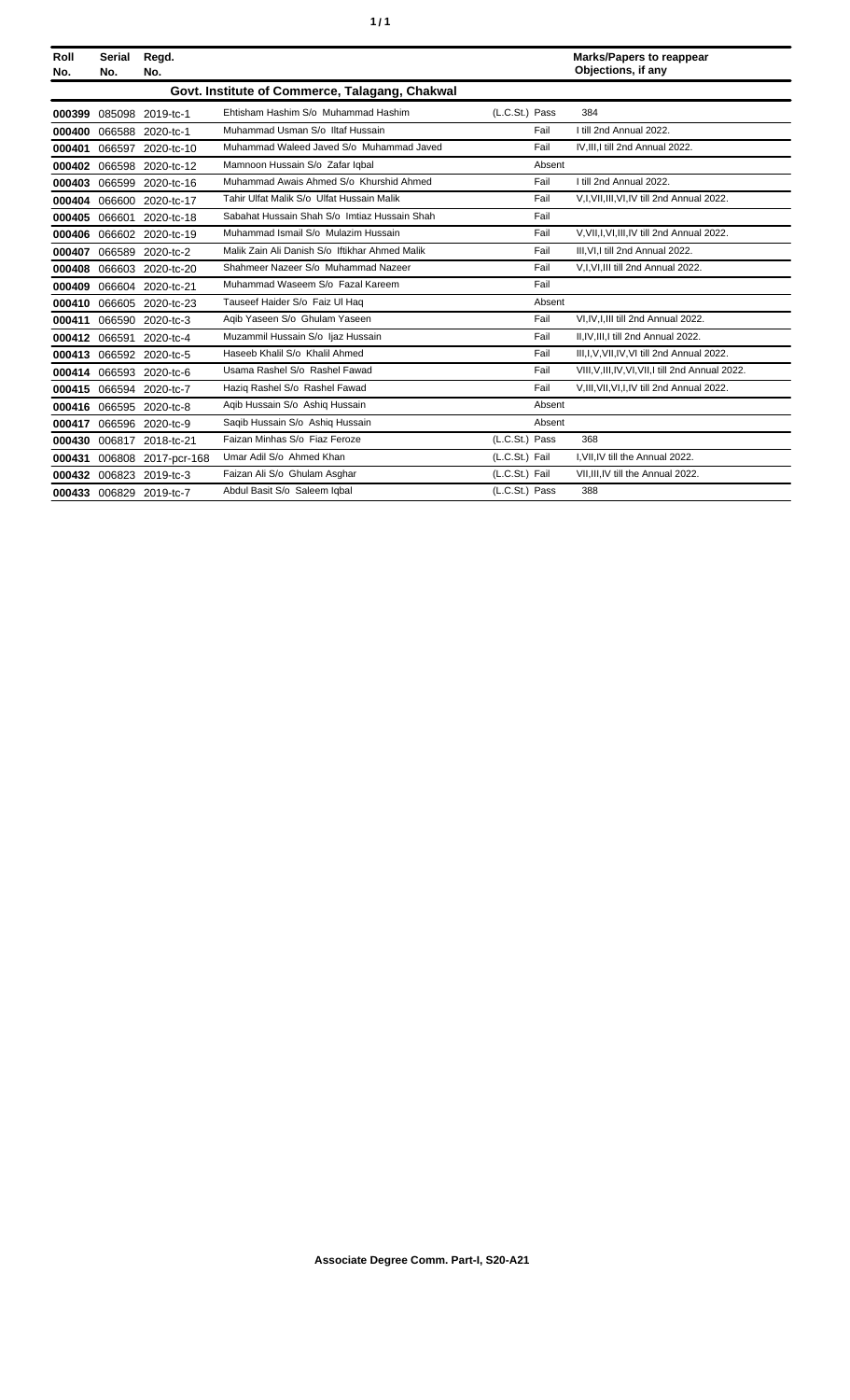| Roll<br>No. | Serial<br>No.                                          | Regd.<br>No.              |                                                                |           | <b>Marks/Papers to reappear</b><br>Objections, if any |  |  |
|-------------|--------------------------------------------------------|---------------------------|----------------------------------------------------------------|-----------|-------------------------------------------------------|--|--|
|             | Punjab College of Science, Faisalabad Bypass, Chiniot. |                           |                                                                |           |                                                       |  |  |
|             |                                                        | 001239 013011 2018-pfc-14 | Irfan Umer S/o Umer Draz                                       | (L.C.St.) | <b>FEE</b>                                            |  |  |
|             |                                                        | 001240 010997 2018-pfc-20 | Muhammad Adeeb Ajmal S/o Muhammad Mahmood Ajmal (L.C.St.) Fail |           |                                                       |  |  |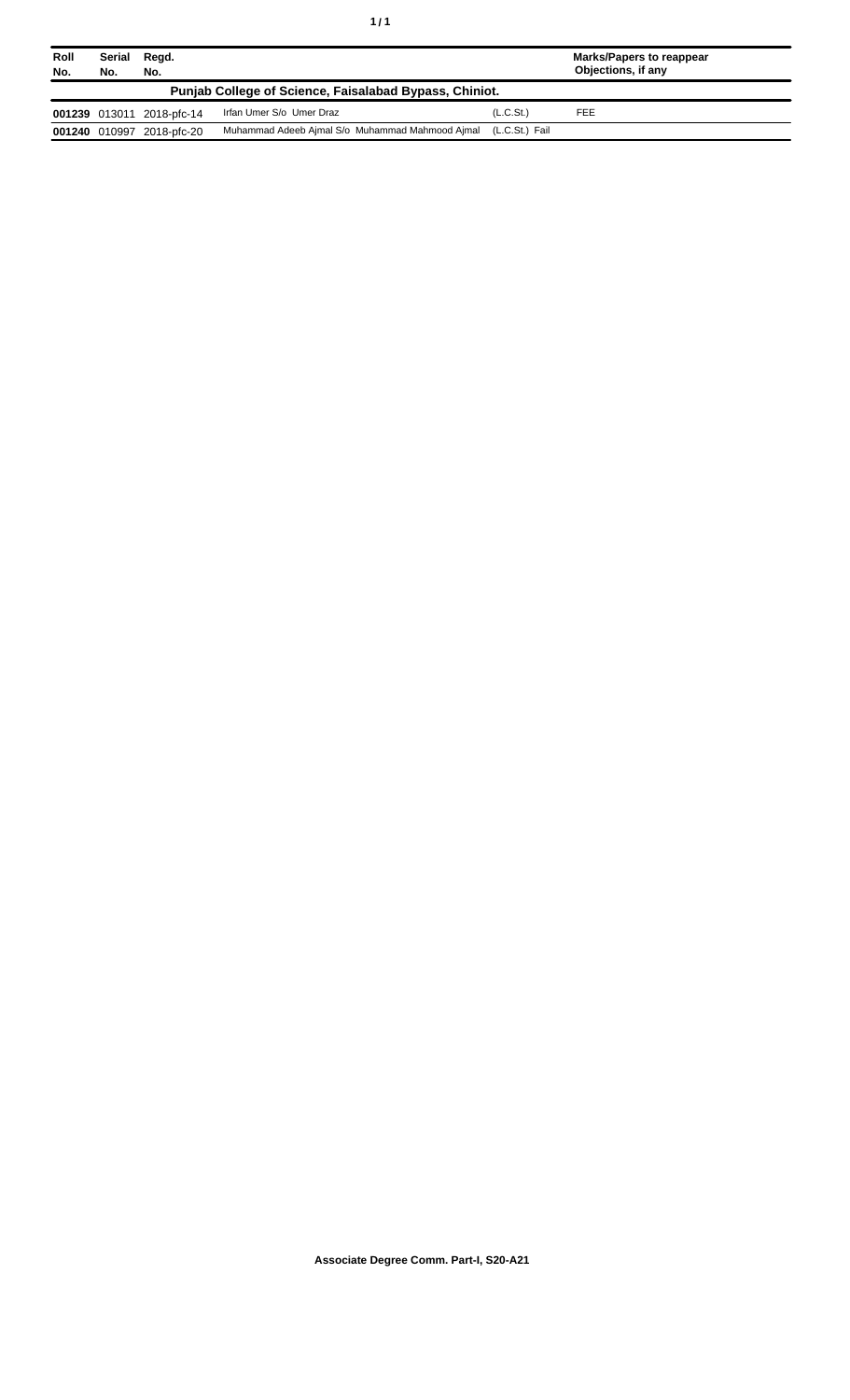| Roll<br>No. | Serial<br>No. | Regd.<br>No.               |                                             |        | <b>Marks/Papers to reappear</b><br>Objections, if any |
|-------------|---------------|----------------------------|---------------------------------------------|--------|-------------------------------------------------------|
|             |               |                            |                                             |        |                                                       |
|             |               |                            | Al-Fanan College, Bharokey Road, Daska      |        |                                                       |
|             |               | 000632 063316 2020-abd-79  | Isha Saleem Malik D/o Malik Muhammad Saleem | Fail   | V, III, VII till 2nd Annual 2022.                     |
| 000633      |               | 063318 2020-abd-80         | Sheeza D/o Abid Mehmood                     | Pass   | 406                                                   |
|             |               | 000634 063322 2020-abd-81  | Aasma Bibi D/o Muhammad Rafique             | Pass   | 444                                                   |
|             |               | 000635 063317 2020-abd-85  | Madiha Mushtag D/o Mushtag Hussain          | Fail   | IV, VII, III, I till 2nd Annual 2022.                 |
| 000636      |               | 063324 2020-abd-86         | Swera Tariq D/o Tariq Mehmood               | Fail   | I, IV, III till 2nd Annual 2022.                      |
| 000637      |               | 063319 2020-abd-87         | Mehak Shahzadi D/o Muhammad Amin            | Pass   | 438                                                   |
| 000638      |               | 063320 2020-abd-88         | Fareeda Bibi D/o Muhammad Ramzan            | Fail   | IV, V, VI, VII, III till 2nd Annual 2022.             |
| 000639      |               | 063325 2020-abd-89         | Tanzila Bibi D/o Allah Ditta                | Fail   | IV, I till 2nd Annual 2022.                           |
| 000640      |               | 063323 2020-abd-90         | Tanzeela Bibi D/o Muhammad Amjad            | Fail   | III.IV.I till 2nd Annual 2022.                        |
| 000641      | 063321        | 2020-abd-92                | Kainat Naseer D/o Naseer Ahmed              | Fail   | VI, VII, III, IV, I till 2nd Annual 2022.             |
| 000659      |               | 063346 2020-abd-82         | Afeera Abid D/o Abid Hussain                | Fail   | II.I.IV.III.VI till 2nd Annual 2022.                  |
| 000660      |               | 063345 2020-abd-83         | Sadia D/o Waris Ali                         | Pass   | 352                                                   |
| 000661      | 063340        | 2020-abd-91                | Kanwal Naz D/o Irfan Ullah                  | Fail   | VII.III till 2nd Annual 2022.                         |
|             |               | 000815 063343 2019-pcd-10  | Husnain Latif S/o Muhammad Latif            | Fail   | III, I, VI till 2nd Annual 2022.                      |
|             |               | 000816 063339 2020-abd-100 | Hashim Ali S/o Asghar Ali                   | Fail   | VI,I till 2nd Annual 2022.                            |
|             | 000817 063331 | 2020-abd-101               | Rizwan Ali S/o Arshad Mehmood               | Pass   | 426                                                   |
|             | 000818 063344 | 2020-abd-103               | Badar Munir S/o Muhammad Munir              | Fail   | IV, III, I till 2nd Annual 2022.                      |
|             |               | 000819 063336 2020-abd-104 | Zaman Abbas S/o Tahir Abbas                 | Fail   | VII.VI.IV.III.I till 2nd Annual 2022.                 |
| 000820      |               | 063329 2020-abd-105        | Muhammad Abu Bakar Sadique S/o Zulfigar Ali | Fail   | I, III, IV till 2nd Annual 2022.                      |
| 000821      |               | 063328 2020-abd-106        | Saaghir Liagat S/o Liagat Ali               | Pass   | 428                                                   |
|             |               | 000822 063332 2020-abd-108 | Sami Ullah Fazal S/o Naseer Ahmad           | Pass   | 375                                                   |
| 000823      | 063341        | 2020-abd-109               | Qamir Sajjad S/o Muhammad Bashir            | Fail   | IV till 2nd Annual 2022.                              |
|             |               | 000824 063333 2020-abd-111 | Hamza Iqbal S/o Muhammad Iqbal              | Pass   | 434                                                   |
|             |               | 000825 063330 2020-abd-112 | Muhammad Talha Amjad S/o Muhammad Amjad     | Fail   | I till 2nd Annual 2022.                               |
|             |               | 000826 063347 2020-abd-113 | Adeel Hussain S/o Muhammad Boota            | Fail   | I, VI, V, III, IV till 2nd Annual 2022.               |
| 000827      |               | 063342 2020-abd-114        | Shoaib Hamza S/o Muhammad Altaf             | Fail   | V,I,IV till 2nd Annual 2022.                          |
| 000828      |               | 063326 2020-abd-115        | Raza Rehman S/o Khalil Ur Rehman            | Absent |                                                       |
| 000829      |               | 063327 2020-abd-119        | Umar Haseeb S/o Muhammad Arshad             | Pass   | 456                                                   |
| 000830      |               | 063337 2020-abd-120        | Mughees Ahsan S/o Anjum Nadeem              | Pass   | 436                                                   |
| 000831      |               | 063334 2020-abd-94         | Zohaib Ahmad S/o Mirza Tariq Mehmood        | Fail   | I, V, IV, III, VI till 2nd Annual 2022.               |
|             |               | 000832 063335 2020-abd-95  | Afzan Ali S/o Muhammad Zulfigar             | Fail   |                                                       |
|             |               | 000833 063338 2020-abd-97  | Bader Shameer S/o Bilal Ahmad Bajwa         | Absent |                                                       |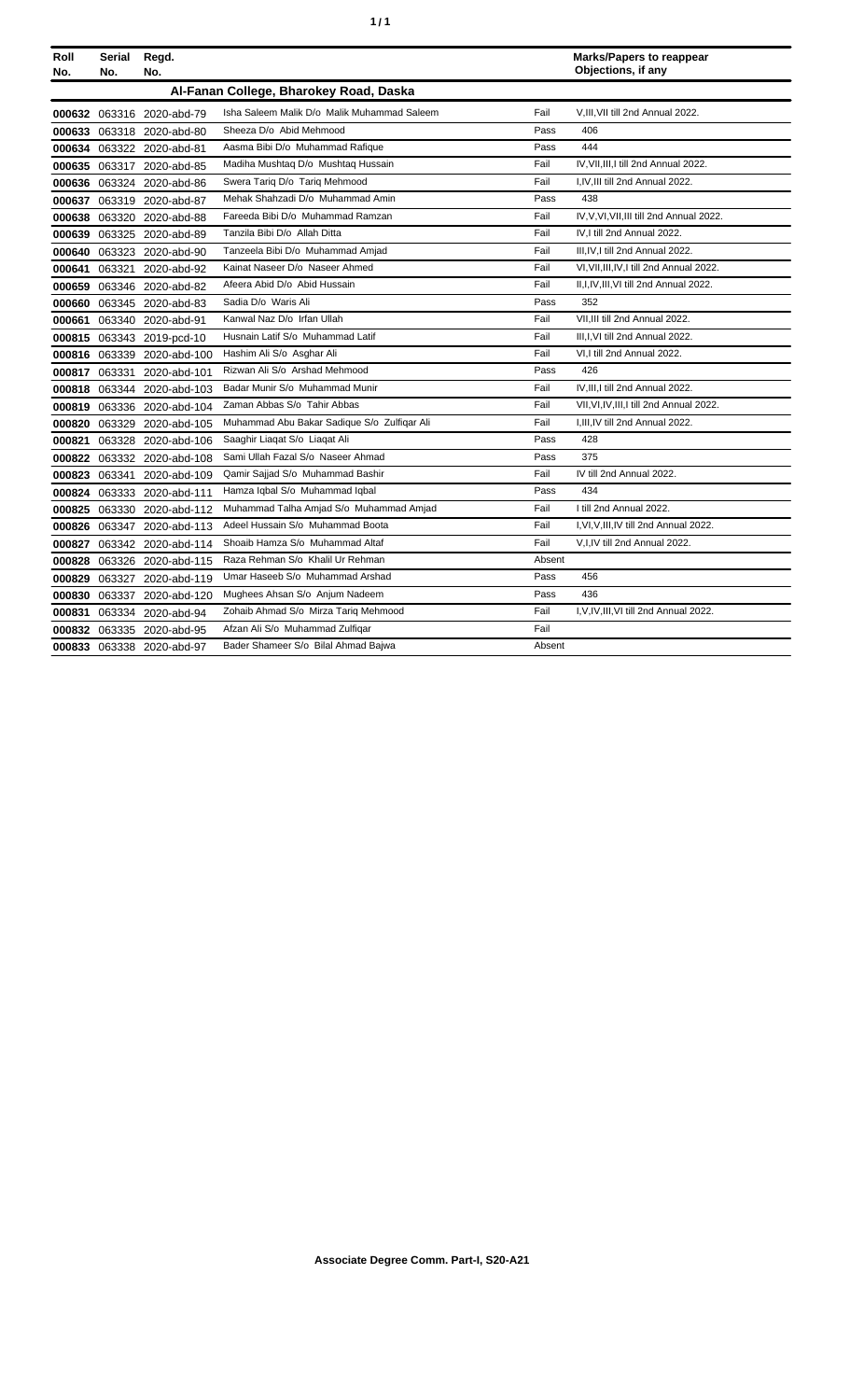| Roll   | Serial        | Regd.                     |                                                    |        | <b>Marks/Papers to reappear</b>                 |
|--------|---------------|---------------------------|----------------------------------------------------|--------|-------------------------------------------------|
| No.    | No.           | No.                       |                                                    |        | Objections, if any                              |
|        |               |                           | Aspire College, Pasrur Bypass, Sialkot Road, Daska |        |                                                 |
|        |               | 000642 064182 2020-apd-21 | Rameeza Khalid D/o Khalid Hussain Cheema           | Fail   | VI.VII.IV.I till 2nd Annual 2022.               |
|        |               | 000643 064187 2020-apd-25 | Nida Bibi D/o Muhammad Anwar                       | Fail   | III.I.IV till 2nd Annual 2022.                  |
|        |               | 000644 064188 2020-apd-28 | Nisha Shahzadi D/o Muhammad Imran                  | Pass   | 558                                             |
|        |               | 000645 064186 2020-apd-31 | Tabbesum D/o Ghulam Rusool                         | Fail   | VI, V, VII, IV, I till 2nd Annual 2022.         |
|        |               | 000646 064183 2020-apd-32 | Alina D/o Muhammad Riaz                            | Pass   | 473                                             |
|        |               | 000647 064185 2020-apd-36 | Nimra Aman Ullah D/o Aman Ullah                    | Fail   | V, III, I till 2nd Annual 2022.                 |
|        |               | 000648 064184 2020-apd-38 | Mubeen Fatima D/o Muhammad Tariq                   | Fail   | IV till 2nd Annual 2022.                        |
|        |               | 000662 064174 2020-apd-15 | Izza Noor D/o Ashfaq Ahmed                         | Pass   | 575                                             |
|        |               | 000663 064181 2020-apd-16 | Sheeza Rani D/o Shabbir Ahmed                      | Fail   | III, V, I till 2nd Annual 2022.                 |
|        |               | 000664 064176 2020-apd-18 | Mahvish D/o Humayun Ahmed                          | Pass   | 430                                             |
|        |               | 000665 064177 2020-apd-19 | Rimsha Kausar D/o Sarwar Iqbal                     | Pass   | 484                                             |
|        |               | 000666 064178 2020-apd-24 | Javeria Ahsan D/o Ahsan Ullah                      | Absent |                                                 |
|        |               | 000667 064175 2020-apd-26 | Sania Saleem D/o Muhammad Saleem                   | Fail   | III, VII, VI, V, VIII, IV till 2nd Annual 2022. |
|        |               | 000668 064189 2020-apd-29 | Javeria Jamshed D/o Muhammad Jamshed               | Absent |                                                 |
|        |               | 000669 064179 2020-apd-35 | Manahil Shafiq D/o Muhammad Shafiq                 | Fail   | I till 2nd Annual 2022.                         |
|        |               | 000670 064173 2020-apd-37 | Zumar Iftikhar D/o Iftikhar Ahmed                  | Pass   | 576                                             |
| 000671 |               | 064180 2020-apd-39        | Arooj Kanwal D/o Sharif Ahmed                      | Absent |                                                 |
| 000834 | 064191        | 2020-apd-1                | Rana Muneeb UI Hassan S/o Rana Jeved Anjum         |        | FEE                                             |
|        |               | 000835 064166 2020-apd-10 | Muhammad Daim Ghuman S/o Muhammad Raza Ghuman      | Fail   | I, III, IV till 2nd Annual 2022.                |
|        | 000836 064171 | 2020-apd-12               | Shahmeer Zaheer S/o Zaheer Ahmed                   | Absent |                                                 |
|        |               | 000837 064172 2020-apd-13 | Rana Muhammad Sufyan S/o Bilal Ahmad               | Absent |                                                 |
| 000838 |               | 064169 2020-apd-2         | Muhammad Zaid S/o Muhammad Saddique Jangua         | Fail   | I till 2nd Annual 2022.                         |
|        |               | 000839 064190 2020-apd-41 | Abrar Ali S/o Arif Hussain                         | Fail   | III, IV, V, I, VII, VI till 2nd Annual 2022.    |
|        |               | 000840 064168 2020-apd-6  | Qasim Ali S/o Muhammad Imran                       | Absent |                                                 |
|        |               | 000841 064170 2020-apd-7  | Majid S/o Muhammad Rafagat                         | Absent |                                                 |
|        |               | 000842 064167 2020-apd-8  | Muhammad Tayyab S/o Matloob Ahmad                  | Absent |                                                 |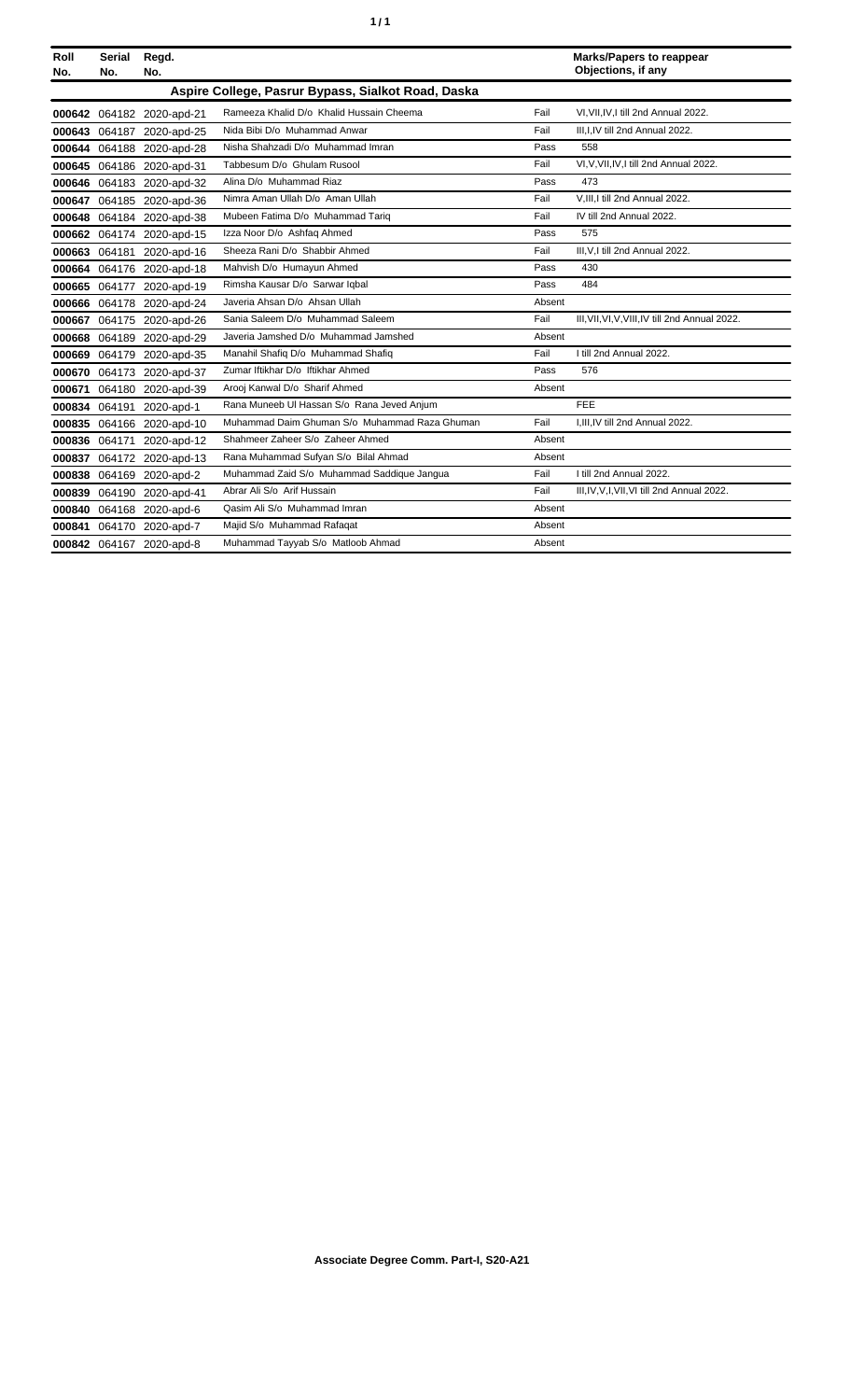| Roll<br>No. | <b>Serial</b><br>No.                             | Regd.<br>No.              |                                                |      | <b>Marks/Papers to reappear</b><br>Objections, if any |  |  |
|-------------|--------------------------------------------------|---------------------------|------------------------------------------------|------|-------------------------------------------------------|--|--|
|             | Apex College, Pasrur Bypass, Sialkot Road, Daska |                           |                                                |      |                                                       |  |  |
| 000649      |                                                  | 051765 2020-asd-41        | Komal Nasir D/o Nasir Mahmood                  | Fail | I.V.VII.III.IV till 2nd Annual 2022.                  |  |  |
| 000672      | 051770                                           | 2020-asd-31               | Yashal Emaan D/o Khalid Iqbal                  | Fail | IV.I till 2nd Annual 2022.                            |  |  |
| 000673      |                                                  | 051768 2020-asd-32        | Umm-E-Hasiba D/o Muhammad Boota                | Fail | IV.III.I till 2nd Annual 2022.                        |  |  |
| 000674      | 051766                                           | 2020-asd-33               | Alina Shahzadi D/o Riasat Ali                  | Fail | IV, VII, VI, I, III till 2nd Annual 2022.             |  |  |
| 000675      | 051771                                           | 2020-asd-38               | Mugadas Kanwal D/o Muhammad Nawaz              | Fail | I.III.V till 2nd Annual 2022.                         |  |  |
| 000676      |                                                  | 051769 2020-asd-39        | Namira Razzag D/o Abdul Rzague                 | Fail | III.I till 2nd Annual 2022.                           |  |  |
| 000677      | 051767                                           | 2020-asd-40               | Mamoon D/o Muhammad Nadeem Mughal              | Fail | VII till 2nd Annual 2022.                             |  |  |
| 000843      |                                                  | 051755 2020-asd-20        | Muhammad Sajawal Hussain S/o Asif Javed        | Fail | I till 2nd Annual 2022.                               |  |  |
| 000844      |                                                  | 051756 2020-asd-21        | Fahid Nawab S/o Muhammad Azam                  | Fail | V, III, IV, VII, VI, I till 2nd Annual 2022.          |  |  |
| 000845      | 051757                                           | 2020-asd-24               | Agha Qasim Raza Hamid S/o Agha Hamid Raza Khan | Fail | III, I, VI till 2nd Annual 2022.                      |  |  |
| 000846      | 051759                                           | 2020-asd-25               | Abdul Wahab S/o Khalid Javed                   | Fail | I, V, VI, VII, III till 2nd Annual 2022.              |  |  |
| 000847      | 051761                                           | 2020-asd-26               | Usama Naseer S/o Naseer Ul Din                 | Fail | III.VI.V.I.IV till 2nd Annual 2022.                   |  |  |
| 000848      |                                                  | 051762 2020-asd-27        | Waleed Naseer S/o Naseer UI Din                | Fail | VI.I till 2nd Annual 2022.                            |  |  |
| 000849      | 051763                                           | 2020-asd-28               | Mehmood Ahmed S/o Muhammad Sarfraz             | Fail | III, VII, V, I, II till 2nd Annual 2022.              |  |  |
| 000850      | 051764                                           | 2020-asd-29               | Ali Raza S/o Muhammad Afzal                    | Fail | I till 2nd Annual 2022.                               |  |  |
| 000851      |                                                  | 051753 2020-asd-34        | Sohaib S/o Waheed Ahmad                        | Fail | IV, III till 2nd Annual 2022.                         |  |  |
| 000852      |                                                  | 051754 2020-asd-35        | Muhammad Muneeb Ali S/o Ahmed Saeed            | Fail | VI, V, I till 2nd Annual 2022.                        |  |  |
| 000853      | 051758                                           | 2020-asd-36               | Husnain Ali S/o Khalid Mehmood                 | Fail |                                                       |  |  |
|             |                                                  | 000854 051760 2020-asd-37 | Numan S/o Muhammad Shabbir                     | Fail | V, VII, III, VI till 2nd Annual 2022.                 |  |  |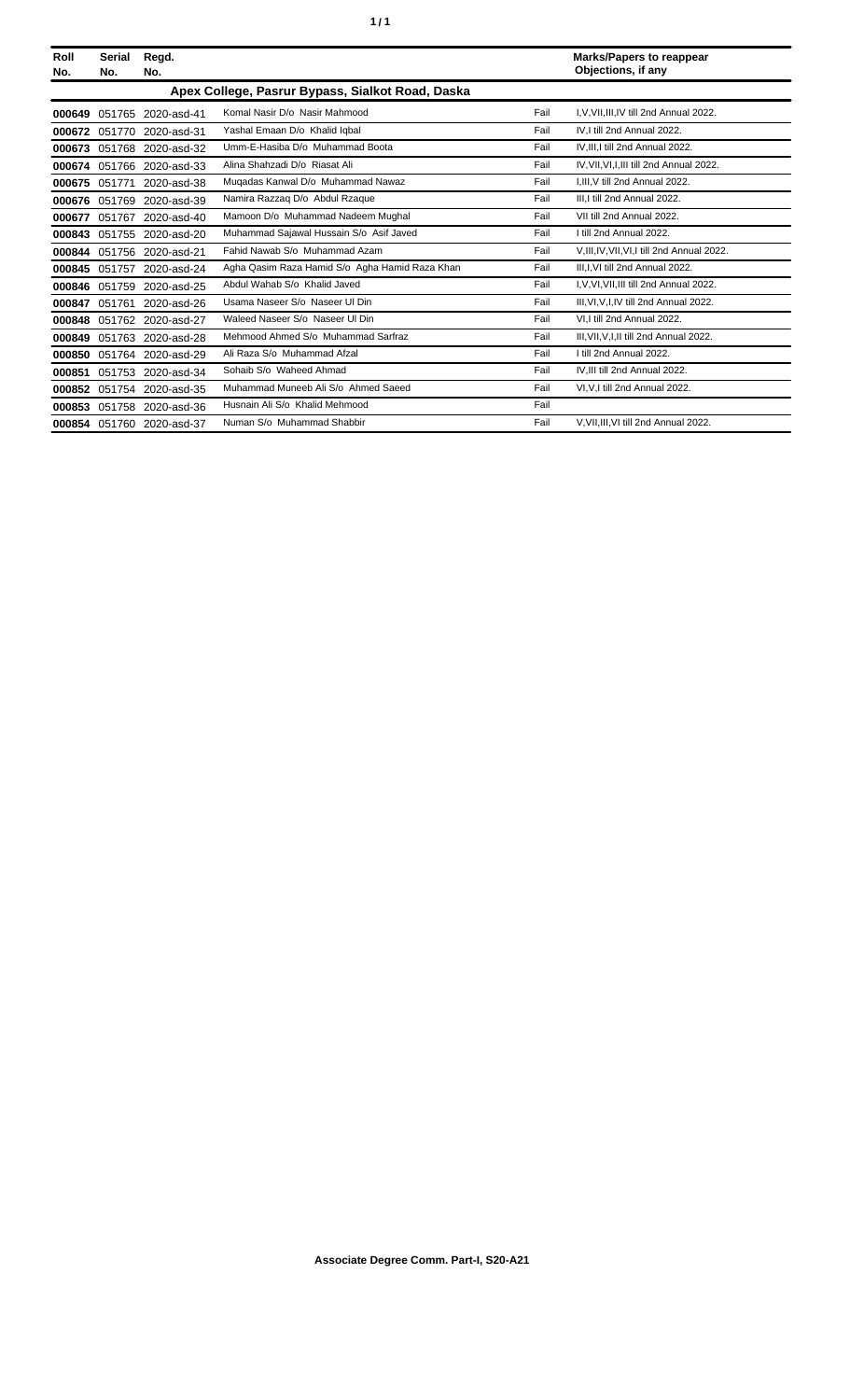| ٠ | ٠ |
|---|---|
|   |   |

| Roll<br>No. | Serial<br>No. | Regd.<br>No.               |                                                     |                | <b>Marks/Papers to reappear</b><br>Objections, if any |
|-------------|---------------|----------------------------|-----------------------------------------------------|----------------|-------------------------------------------------------|
|             |               |                            | <b>Punjab College of Commerce, Daska</b>            |                |                                                       |
|             |               | 000650 010376 2018-pcd-22  | Gulshan Ameen D/o Muhammad Ameen                    | (L.C.St.) Fail |                                                       |
|             |               | 000651 013304 2019-pcd-27  | Waseeiga D/o Magsood Ahmed                          | (L.C.St.) Fail | I till the Annual 2022.                               |
|             |               | 000652 012830 2019-pcd-28  | Maham Abbas D/o Abbas Ali                           | (L.C.St.) Fail | V.I till the Annual 2022.                             |
|             |               | 000653 012833 2019-pcd-31  | Nimra Rasheed D/o Rasheed Ahmed Goraya              | (L.C.St.) Pass | 376                                                   |
|             |               | 000654 013305 2019-pcd-34  | Amina Bibi D/o Muhammad Boota                       | (L.C.St.) Pass | 434                                                   |
|             |               | 000655 012835 2019-pcd-39  | Shehzadi Muneeba D/o Tariq Mehmood                  | (L.C.St.) Fail | I till the Annual 2022.                               |
|             |               | 000656 013302 2019-pcd-43  | Sabeen Zahira D/o Imtiaz Hussain                    | (L.C.St.) Pass | 423                                                   |
|             |               | 000657 012832 2019-pcd-45  | Sadia D/o Muhammad Afzal                            | (L.C.St.) Fail | I till the Annual 2022.                               |
|             |               | 000658 058334 2020-pcd-26  | Arfa D/o Muhammad Ashfaq                            | Fail           | III, VIII, I, VI, V, IV, VII till 2nd Annual 2022.    |
|             |               | 000678 058318 2020-pcd-10  | Namra Razzaq D/o Muhammad Razzaq                    | Pass           | 431                                                   |
| 000679      |               | 058319 2020-pcd-11         | Shamaila Rasheed D/o Muhammad Rasheed               | Pass           | 518                                                   |
| 000680      |               | 058320 2020-pcd-12         | Maryam D/o Muhammad Munir Malik                     | Fail           | I till 2nd Annual 2022.                               |
| 000681      | 058321        | 2020-pcd-13                | Maham Amjad D/o Amjad Ali                           | Fail           | I till 2nd Annual 2022.                               |
|             |               | 000682 058322 2020-pcd-14  | Aleena Batool D/o Muhammad Imran                    | Pass           | 497                                                   |
|             |               | 000683 058323 2020-pcd-15  | Faiza D/o Muhammad Ashraf                           | Pass           | 470                                                   |
| 000684      |               | 058324 2020-pcd-16         | Sara Khan D/o Sohail Ahmed Khan                     | Pass           | 488                                                   |
|             |               | 000685 058325 2020-pcd-17  | Umme E Habiba D/o Zulfigar Ali                      | Fail           | I till 2nd Annual 2022.                               |
|             |               | 000686 058326 2020-pcd-18  | Maham Mazhar D/o Mazhar Javed Mughal                | Pass           | 404                                                   |
| 000687      |               | 058328 2020-pcd-20         | Arooj Khalid D/o Muhammad Khalid                    | Pass           | 428                                                   |
| 000688      |               | 058329 2020-pcd-21         | Ameeran D/o Muhammad Aleem                          | Fail           | III, V till 2nd Annual 2022.                          |
| 000689      |               | 058330 2020-pcd-22         | Sunaina Tariq D/o Tariq Mehmood                     | Pass           | 584                                                   |
| 000690      | 058331        | 2020-pcd-23                | Kiran Karamat Ali D/o Karamat Ali Dhilon            | Fail           | V, III, I till 2nd Annual 2022.                       |
| 000691      |               | 058332 2020-pcd-24         | Asia Latif D/o Muhammad Latif                       | Fail           | VII, V, VI, IV, I, III till 2nd Annual 2022.          |
|             |               | 000692 058333 2020-pcd-25  | Tafseer Fatima D/o Malik Sarfraz Ahmed              | Fail           | V,I,III,VII,VI till 2nd Annual 2022.                  |
|             |               | 000693 058335 2020-pcd-27  | Fatima Waheed D/o Waheed Iqbal                      | Pass           | 492                                                   |
|             |               | 000694 058336 2020-pcd-28  | Sana Younas D/o Muhammad Younas Mughal              | Fail           | V, VII, III till 2nd Annual 2022.                     |
|             |               | 000695 058337 2020-pcd-29  | Tayyaba Anjum D/o Khawaja Anjum Nazir               | Pass           | 468                                                   |
| 000696      |               | 058338 2020-pcd-30         | Maha Shahzadi D/o Iftikhar Ahmed                    | Fail           | VII, II, V, III, IV, I, VI till 2nd Annual 2022.      |
| 000697      |               | 058327 2020-pcd-32         | Mahrukh D/o Ali Abbas                               | Absent         |                                                       |
| 000698      |               | 058317 2020-pcd-9          | Kiran Khalid D/o Khalid Mehmood                     | Pass           | 595                                                   |
|             |               | 000855 010296 2018-pcd-35  | Mudasser Hussain S/o Allah Ditta                    | (L.C.St.) Pass | 373                                                   |
|             |               | 000856 014078 2019-pcd-16  | Syed Husnain Ali Shah S/o Syed Najam UI Hassan Shah | (L.C.St.) Fail | III, VI, I, VII till the Annual 2022.                 |
|             |               | 000857 010331 2019-pcd-6   | Mohsin Raza S/o Muhammad Yaseen                     | (L.C.St.) Pass | 386                                                   |
|             |               | 000858 012834 2019-pcd-7   | Ijaz Sarwar Bhatti S/o Muhammad Sarwar              | (L.C.St.) Fail | I till the Annual 2022.                               |
| 000859      |               | 013682 2019-pcd-8          | Gull Muhammad S/o Hafiz Muhammad Sajjad             | (L.C.St.) Fail | V,I till the Annual 2022.                             |
| 000860      | 010359        | 2019-pcd-9                 | Salman Ehsan S/o Ehsan Ullah                        | (L.C.St.) Fail | I, V till the Annual 2022.                            |
| 000861      |               | 058339 2020-pcd-3          | Muzammal S/o Qamar Sajjad                           | Fail           | VI,I, V till 2nd Annual 2022.                         |
|             |               | 000862 058340 2020-pcd-4   | Ausaf Ahmed S/o Shahid Mehmood                      | Fail           | IV, I till 2nd Annual 2022.                           |
| 000863      | 058341        | 2020-pcd-5                 | Bilal Babar Cheema S/o Hamayun Babar                | Fail           | IV, II, I, V, III, VI till 2nd Annual 2022.           |
|             |               | 000864 007199 2020-z-53963 | Hamza S/o Rao Pervaiz Ahmed                         | (L.C.St.) Fail | V till the Annual 2022.                               |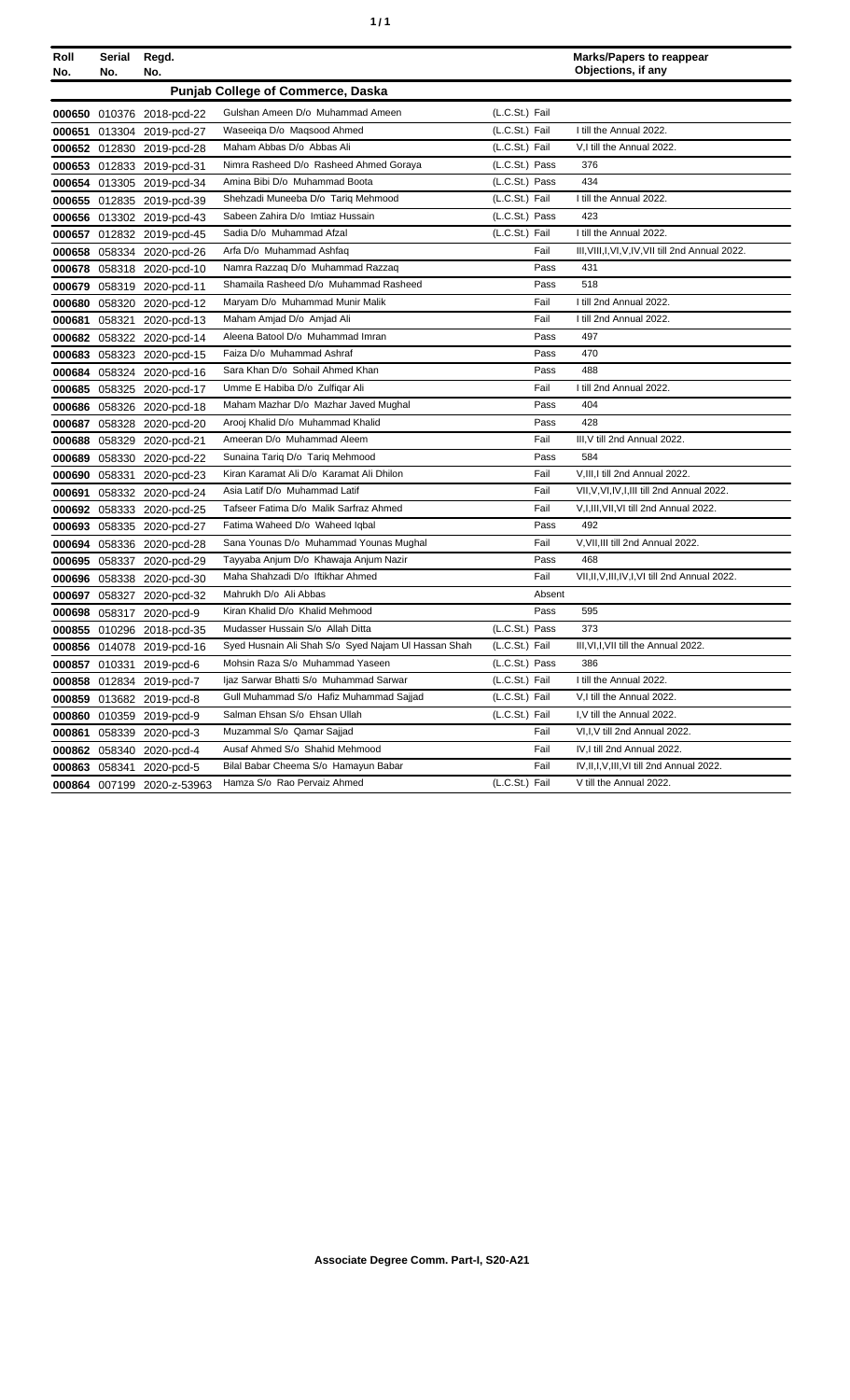| Roll<br>No.                                              | Serial<br>No. | Regd.<br>No.             |                                    |                       | <b>Marks/Papers to reappear</b><br>Objections, if any |
|----------------------------------------------------------|---------------|--------------------------|------------------------------------|-----------------------|-------------------------------------------------------|
| The City College of Commerce, Peoples Colony, Faisalabad |               |                          |                                    |                       |                                                       |
|                                                          |               | 000868 012274 2015-ccf-7 | Farkhanda Kousar D/o Abdul Majeed  | (L.C.St.) Fail        | VI, III, VIII, V, I, II till 2nd Annual 2022.         |
| 001241                                                   |               | 000079 2016-ccf-14       | Shaharyar Khan S/o Rana Hamid Khan | (L.C.S <sub>t</sub> ) | <b>FEE</b>                                            |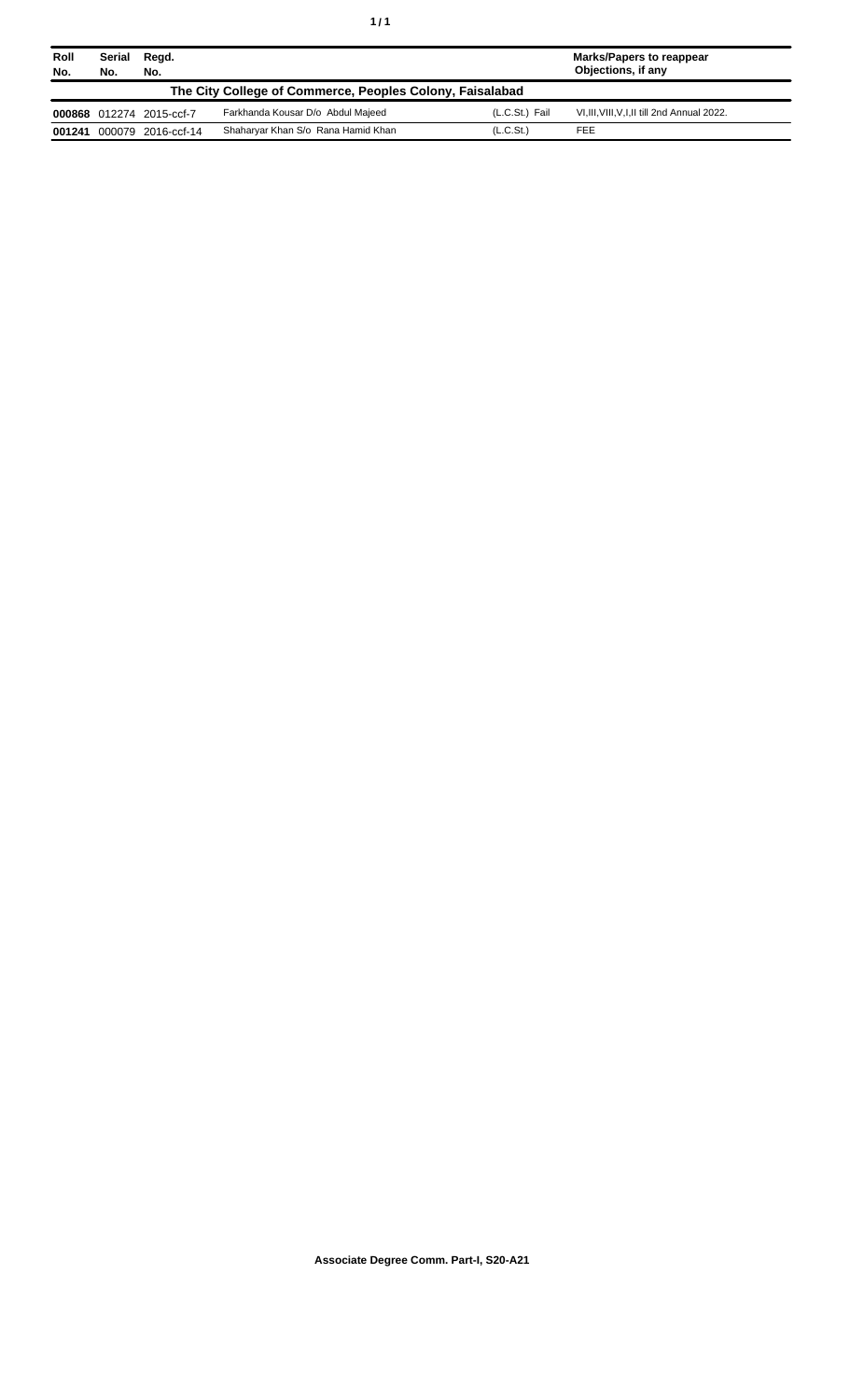| Roll   | Serial        | Regd.                     |                                                                      |                       | <b>Marks/Papers to reappear</b>                                                           |
|--------|---------------|---------------------------|----------------------------------------------------------------------|-----------------------|-------------------------------------------------------------------------------------------|
| No.    | No.           | No.                       |                                                                      |                       | Objections, if any                                                                        |
|        |               |                           | Shiblee College of Commerce for Women, Faisalabad                    |                       |                                                                                           |
|        |               | 000869 006810 2019-csf-1  | Saliha Iqbal D/o Muhammad Iqbal                                      | (L.C.St.) Fail        | IV.I till the Annual 2022.                                                                |
|        |               | 000870 009976 2019-csf-16 | Hamna Yaseen D/o Muhammad Yaseen                                     | (L.C.St.)             | <b>FEE</b>                                                                                |
|        |               | 000871 003094 2019-csf-19 | Mahzaib Muqddas D/o Mubarak Ali                                      | (L.C.St.) Fail        | IV, I till the Annual 2022.                                                               |
|        |               | 000872 010877 2019-csf-20 | Isha Mezab D/o Safdar Ali                                            | (L.C.S <sub>t</sub> ) | <b>FEE</b>                                                                                |
| 000873 |               | 003256 2019-csf-21        | Rifza Abbas Khan D/o Muhammad Abbas                                  | (L.C.St.) Pass        | 478                                                                                       |
|        |               | 000874 003096 2019-csf-24 | Esha Zulfigar D/o Muhammad Zulfigar                                  | (L.C.St.) Fail        | III till the Annual 2022.                                                                 |
|        |               | 000875 006804 2019-csf-26 | Maryam Shahzadi D/o Rasheed Ahmad                                    | (L.C.St.) Pass        | 384                                                                                       |
|        |               | 000876 006819 2019-csf-27 | Abroo Naseeb D/o Naseeb Ahmed                                        | (L.C.St.) Fail        | IV till the Annual 2022.                                                                  |
|        |               | 000877 006845 2019-csf-28 | Kiran Zahid D/o Zahid Parveez                                        | (L.C.St.) Fail        | I, III till the Annual 2022.                                                              |
|        |               | 000878 006837 2019-csf-3  | Ayesha Iqbal D/o Muhammad Iqbal                                      | (L.C.St.) Fail        | I, VI till the Annual 2022.                                                               |
|        |               | 000879 000975 2019-csf-30 | Ayesha Zeenat D/o Abdul Sattar                                       | (L.C.St.) Fail        | V till the Annual 2022.                                                                   |
| 000880 |               | 006798 2019-csf-35        | Agsa Noor D/o Noor Muhammad                                          | (L.C.St.) Pass        | 390                                                                                       |
| 000881 |               | 003098 2019-csf-39        | Mahnoor Khalid D/o Muhammad Khalid                                   | (L.C.St.) Fail        | V, III till the Annual 2022.                                                              |
|        |               | 000882 006644 2019-csf-44 | Eisha-Tir-Razia D/o Mazher Saeed                                     | (L.C.S <sub>t</sub> ) | FEE                                                                                       |
|        |               | 000883 005097 2019-csf-45 | Eman Iftikhar D/o Muhammad Iftikhar Sajid                            | (L.C.St.)             | <b>FEE</b>                                                                                |
|        |               | 000884 006868 2019-csf-47 | Zara Hussain D/o Fateh Hussain                                       | (L.C.St.) Fail        | VII, V, VIII, I, IV till the Annual 2022.                                                 |
|        |               | 000970 006901 2019-csf-33 | Ayesha Hameed D/o Abdul Hameed                                       | (L.C.St.) Fail        | V.VI till the Annual 2022.                                                                |
| 000971 |               | 006920 2019-csf-34        | Misbah Shahzadi D/o Tariq                                            | (L.C.St.) Pass        | 370                                                                                       |
|        |               | 000972 006910 2019-csf-7  | Afshan Kanwal D/o Talib Hussain                                      | (L.C.St.) Fail        | VII, V till the Annual 2022.                                                              |
| 000973 |               | 003092 2019-csf-13        | Rija Noor D/o Muhammad Afzal                                         | (L.C.St.) Fail        | III till the Annual 2022.                                                                 |
|        |               | 000974 048863 2019-csf-32 | Maryam Asghar D/o Muhammad Asghar                                    | Fail                  | II, V, III, I till 2nd Annual 2022.                                                       |
|        |               | 000975 006776 2019-csf-5  | Sara Khan D/o Zulfiqar Ahmad Khan                                    | (L.C.St.) Pass        | 413                                                                                       |
|        |               | 000976 003089 2019-csf-9  | Abeera Akmal D/o Muhammad Akmal                                      | (L.C.St.) Pass        | 402                                                                                       |
|        |               | 000977 048869 2020-csf-1  | Sonia Shakeel D/o Shakeel Ahmad                                      | Fail                  | III, VII, I till 2nd Annual 2022.                                                         |
|        |               | 000978 048872 2020-csf-10 | Maham Zafar D/o Zafar Iqbal                                          | Fail                  | IV, VIII, V, I, III till 2nd Annual 2022.                                                 |
|        |               | 000979 048875 2020-csf-11 | Malika Tahir D/o Muhammad Tahir                                      | Pass                  | 455                                                                                       |
|        |               | 000980 048890 2020-csf-12 | Adeen Ahsan D/o Ahsan-Ul-Haq                                         | Fail                  | IV, I till 2nd Annual 2022.                                                               |
|        |               | 000981 048876 2020-csf-13 | Amna-UI-Rehman D/o Khaliq-UI-Rehman                                  | Absent                |                                                                                           |
|        |               | 000982 048877 2020-csf-14 | Mehak Asif D/o Malik Asif Ali                                        | Pass                  | 451                                                                                       |
|        |               | 000983 048885 2020-csf-15 | Momna Abid D/o Abid Mehmood                                          | Fail                  | III, I till 2nd Annual 2022.                                                              |
|        |               | 000984 048878 2020-csf-17 | Areej D/o Muhammad Anees                                             | Fail                  | I till 2nd Annual 2022.                                                                   |
|        |               | 000985 048879 2020-csf-18 | Javeria Naz D/o Umer Hayyat                                          | Fail                  | I till 2nd Annual 2022.                                                                   |
|        |               | 000986 048887 2020-csf-19 | Hafiza Kiran Fatima D/o Muhammad Miraj                               | Pass                  | 406                                                                                       |
|        |               | 000987 048868 2020-csf-2  | Hafsa Allah Ditta D/o Allah Ditta                                    | Fail<br>Fail          | I, V, VII, IV, VIII, III till 2nd Annual 2022.<br>V.III.I till 2nd Annual 2022.           |
|        |               | 000988 048891 2020-csf-20 | Maham Imran D/o Imran Sajid<br>Mahnoor Javaid D/o Javaid Iqbal       |                       |                                                                                           |
|        |               | 000989 048892 2020-csf-21 |                                                                      | Fail                  | I till 2nd Annual 2022.                                                                   |
|        |               | 000990 048880 2020-csf-22 | Maliga Kamran D/o Kamran Yousaf<br>Aleena Jameel D/o Muhammad Jameel | Fail                  | 512                                                                                       |
|        | 000991 048881 | 2020-csf-23               | Nayera Naeem D/o Muhammad Naeem                                      | Pass<br>Pass          | 411                                                                                       |
|        |               | 000992 048882 2020-csf-25 |                                                                      |                       | IV, V, I till 2nd Annual 2022.                                                            |
|        |               | 000993 048884 2020-csf-26 | Hamna Riaz D/o Riaz Ahmad<br>Igra D/o Muhammad Akram                 | Fail                  |                                                                                           |
|        |               | 000994 048889 2020-csf-27 | Yusra Tariq D/o Muhammad Tariq Mehmood                               | Fail<br>Pass          | V,I till 2nd Annual 2022.<br>451                                                          |
|        |               | 000995 048883 2020-csf-28 | Aleeha Butt D/o Abid Hussain Butt                                    | Fail                  | IV, I till 2nd Annual 2022.                                                               |
|        |               | 000996 048888 2020-csf-29 |                                                                      |                       |                                                                                           |
|        |               | 000997 048866 2020-csf-3  | Farwa Javed D/o Javed<br>Zartasha D/o Muhammad Akram                 | Fail<br>Fail          | VII, II, V, VIII, IV, III, I till 2nd Annual 2022.<br>III, IV, V, I till 2nd Annual 2022. |
|        |               | 000998 048886 2020-csf-30 | Noor - Ul- Eman D/o Kashif Ali                                       | Absent                |                                                                                           |
|        |               | 000999 048874 2020-csf-37 | Nawal Fayyaz D/o Fayyaz Babar                                        | Fail                  | I till 2nd Annual 2022.                                                                   |
|        |               | 001000 048865 2020-csf-4  | Zahra Fatima D/o Rana Khalid Khan                                    | Fail                  | I till 2nd Annual 2022.                                                                   |
|        |               | 001001 048870 2020-csf-5  | Hoor-E-Wafa D/o Shahid Perveiz                                       | Pass                  | 371                                                                                       |
|        |               | 001002 048864 2020-csf-6  | Saweera Amjad D/o Amjad Saeed                                        | Fail                  | IV, I till 2nd Annual 2022.                                                               |
|        |               | 001003 048871 2020-csf-7  | Mugadas Saeed D/o Mahmood Saeed                                      | Fail                  | IV, I till 2nd Annual 2022.                                                               |
|        |               | 001004 048873 2020-csf-8  |                                                                      |                       |                                                                                           |
|        |               | 001005 048867 2020-csf-9  | Alsa Zaman D/o Muhammad Zaman                                        | Fail                  | III, V, IV, I till 2nd Annual 2022.                                                       |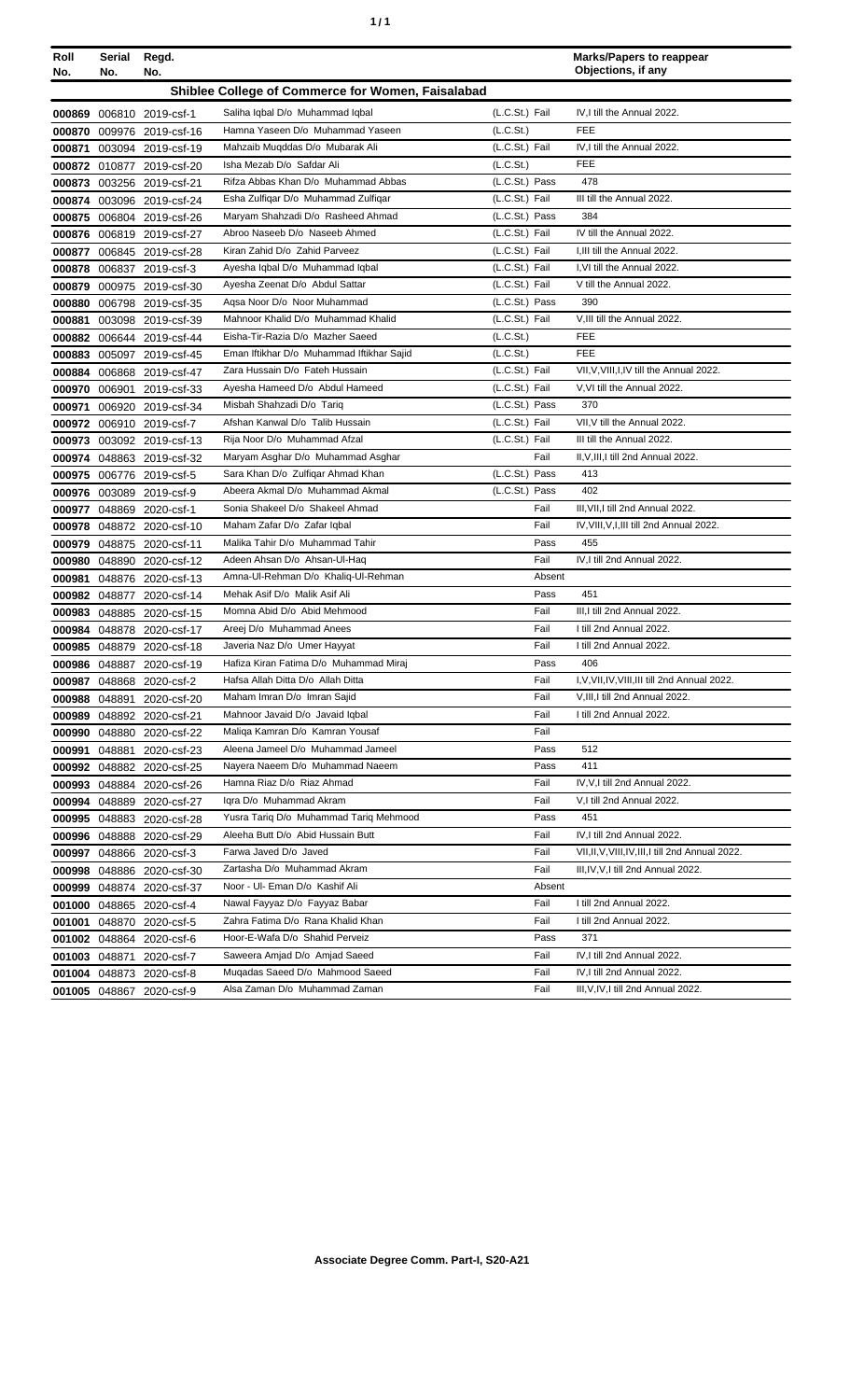|--|--|

| Roll<br>No. | Serial<br>Regd.<br>No.<br>No.            |                    |                                | <b>Marks/Papers to reappear</b><br>Objections, if any |                                         |
|-------------|------------------------------------------|--------------------|--------------------------------|-------------------------------------------------------|-----------------------------------------|
|             | Pakistan College of Commerce, Faisalabad |                    |                                |                                                       |                                         |
| 001006      |                                          | 085041 2012-fpc-62 | Asima Khadam D/o Khadam Husain | (L.C.St.) Fail                                        | V.VI.VII.IV.I.III till 2nd Annual 2022. |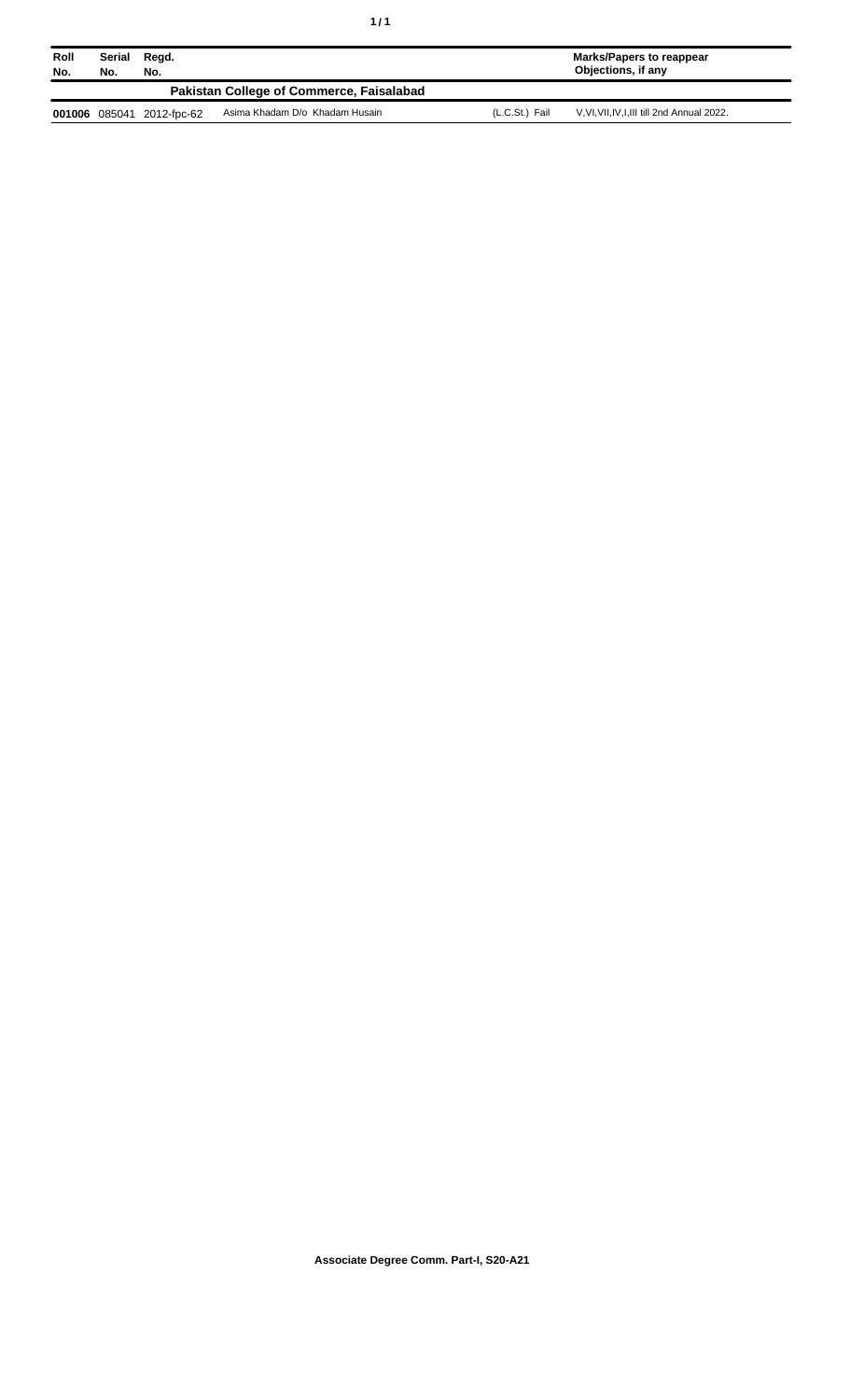| ٠ | ٠ |
|---|---|
|   |   |

| Roll<br>No.                                                 | Serial<br>No. | Regd.<br>No.              |                                      |                | Marks/Papers to reappear<br>Objections, if any |  |
|-------------------------------------------------------------|---------------|---------------------------|--------------------------------------|----------------|------------------------------------------------|--|
| Independent College of Commerce, Jinnah Colony, Faisalabad. |               |                           |                                      |                |                                                |  |
|                                                             |               | 000885 011625 2019-icf-5  | Sumaira D/o Abdul Jabbar             | (L.C.St.) Pass | 416                                            |  |
|                                                             |               | 001242 008522 2016-icf-24 | Muhammad Usman Ali S/o Rasheed Ahmad | (L.C.St.) Fail |                                                |  |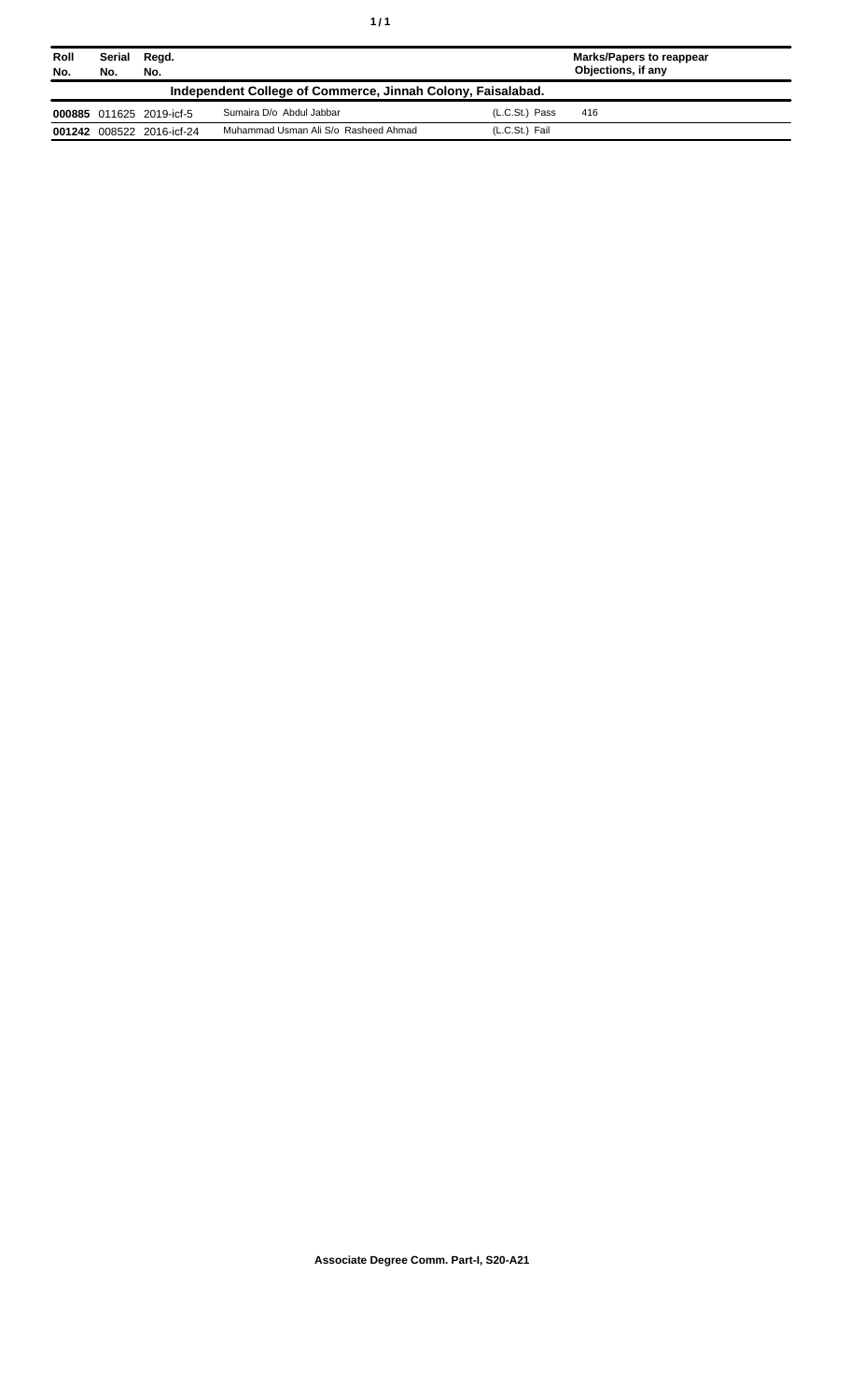| Roll<br>No.                                         | Serial<br>No. | Regd.<br>No.              |                                  |                | Marks/Papers to reappear<br>Objections, if any |
|-----------------------------------------------------|---------------|---------------------------|----------------------------------|----------------|------------------------------------------------|
| Govt. Institute of Commerce, Jhang Road, Faisalabad |               |                           |                                  |                |                                                |
|                                                     |               | 001243 000243 2018-ijf-13 | Shahzaib Naseer S/o Naseer Ahmad | (L.C.St.) Fail |                                                |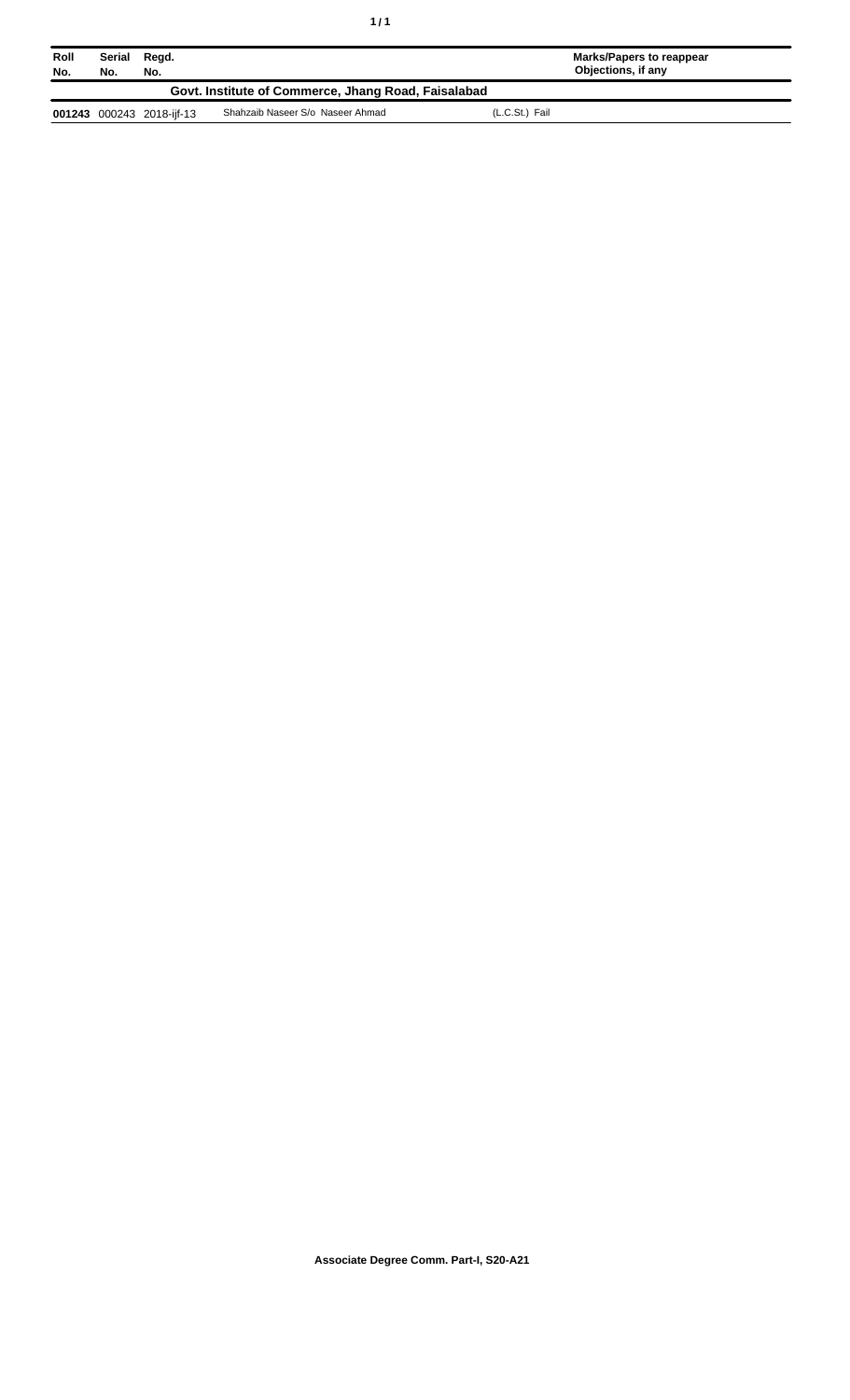| Roll<br>No. | Serial<br>No. | Regd.<br>No.              |                                                          |                       | <b>Marks/Papers to reappear</b><br>Objections, if any |
|-------------|---------------|---------------------------|----------------------------------------------------------|-----------------------|-------------------------------------------------------|
|             |               |                           | Government College of Commerce, Abdullah Pur, Faisalabad |                       |                                                       |
|             |               | 000886 006283 2018-ml-162 | Maria Akram D/o Muhammad Akram                           | (L.C.St.) Pass        | 384                                                   |
| 000887      |               | 009825 2018-ml-184        | Agsa Shahbaz D/o Shahbaz Masih                           | (L.C.S <sub>t</sub> ) | <b>FEE</b>                                            |
|             |               | 000888 003905 2018-ml-214 | Nida Sattar D/o Abdul Sattar                             | (L.C.St.) Pass        | 383                                                   |
|             |               | 001244 010756 2018-ml-11  | Abubakar Rafique S/o Muhammad Rafique                    | (L.C.St.) Fail        |                                                       |
|             |               | 001245 005217 2018-ml-37  | Muhammad Zain Tarig S/o Tarig Mehmood                    | (L.C.St.) Fail        |                                                       |
|             |               | 001246 005232 2018-ml-47  | Muhammad Usman S/o Muhammad Saeed                        | (L.C.St.) Pass        | 358                                                   |
|             |               | 001247 007252 2018-ml-8   | Muhammad Awais S/o Muhammad Ghulam Ghous                 | (L.C.St.) Fail        |                                                       |
|             |               | 001248 013152 2018-ml-82  | Muhammad Ali Sulaiman S/o Shahadat Ali                   | (L.C.St.) Pass        | 344                                                   |
| 001249      |               | 008644 2018-ml-97         | Muhammad Muzammil S/o Muhammad Asif                      | (L.C.St.) Fail        |                                                       |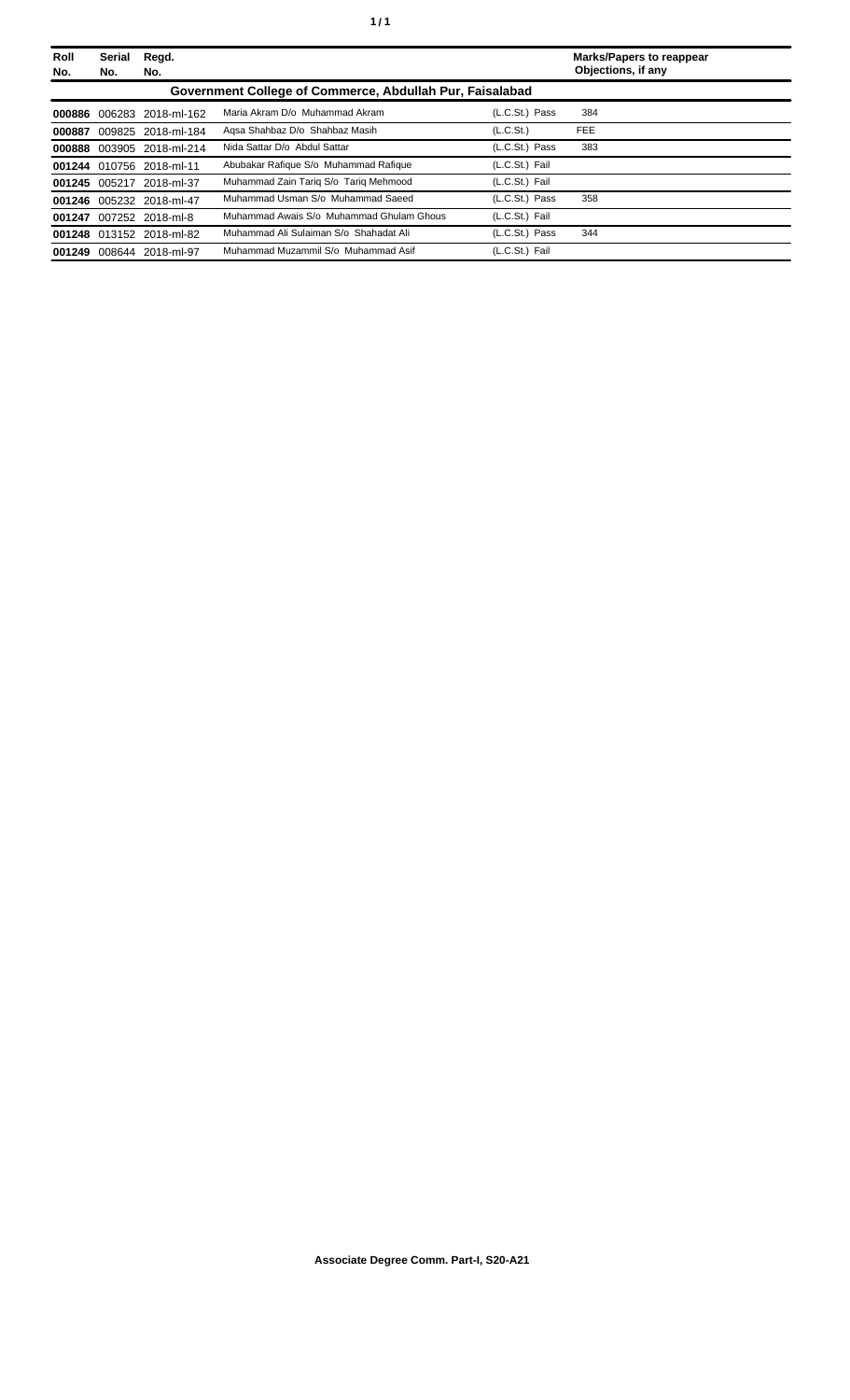| ٠ | ٠ |
|---|---|
|   |   |

| Roll   | Serial        | Regd.                      |                                                             |                |        | <b>Marks/Papers to reappear</b><br>Objections, if any |
|--------|---------------|----------------------------|-------------------------------------------------------------|----------------|--------|-------------------------------------------------------|
| No.    | No.           | No.                        |                                                             |                |        |                                                       |
|        |               |                            | Punjab College of Commerce, 23-A, Batala Colony, Faisalabad |                |        |                                                       |
|        |               | 000889 013330 2017-pcf-59  | Fatima Batool Jaffary D/o Asghar Abbas                      | (L.C.St.) Fail |        |                                                       |
|        |               | 000890 004678 2019-pcf-116 | Aneeb Nasir D/o Nasir Saleem                                | (L.C.St.) Pass |        | 387                                                   |
|        |               | 000891 005412 2019-pcf-118 | Jawahir Rasheed D/o Abdul Rasheed                           | (L.C.St.) Fail |        | V, IV, VII, VI, I till the Annual 2022.               |
|        |               | 000892 013237 2019-pcf-12  | Yusra Tahir D/o Tahir Mehmood                               | (L.C.St.) Pass |        | 374                                                   |
|        |               | 000893 003416 2019-pcf-14  | Igra Munir D/o Munir Ahmad                                  | (L.C.St.) Pass |        | 405                                                   |
|        |               | 000894 003895 2019-pcf-23  | Malaika Nizami D/o Nayyar Nizami                            | (L.C.St.) Fail |        | I.III till the Annual 2022.                           |
|        |               | 000895 006465 2019-pcf-34  | Hamna Ilyas D/o Muhammad Ilyas                              | (L.C.St.) Fail |        | IV, I till the Annual 2022.                           |
|        |               | 000896 005086 2019-pcf-36  | Zarbkhat Kashli D/o Jerard                                  | (L.C.St.) Fail |        | IV till the Annual 2022.                              |
|        |               | 000897 006339 2019-pcf-38  | Shahida Parveen D/o Muhammad Shafique                       | (L.C.St.) Fail |        | IV, V, VIII, I, III till the Annual 2022.             |
|        |               | 000898 003949 2019-pcf-59  | Rida Fatima D/o Malik Ahsan Ahmad                           | (L.C.St.) Fail |        | I till the Annual 2022.                               |
|        |               | 000899 002623 2019-pcf-62  | Maira Tariq D/o Tariq Hameed                                | (L.C.St.) Pass |        | 343                                                   |
|        |               | 000900 011079 2019-pcf-63  | Wareesha Zafar D/o Ehsan Zafar                              | (L.C.St.) Pass |        | 406                                                   |
| 000901 |               | 003383 2019-pcf-65         | Laraib Javed D/o Javed Akhtar                               | (L.C.St.) Pass |        | 383                                                   |
|        |               | 000902 010894 2019-pcf-66  | Khadija Imran D/o Muhammad Imran                            | (L.C.St.)      |        | <b>FEE</b>                                            |
|        |               | 000903 000274 2019-pcf-83  | Anusha Amir D/o Muhammad Amir Suleman                       | (L.C.St.) Fail |        | I till the Annual 2022.                               |
|        |               | 001007 006440 2019-pcf-32  | Zoha Ahtisham D/o Ahtisham UI Haq                           | (L.C.St.) Fail |        | IV, I till the Annual 2022.                           |
|        |               | 001008 006755 2019-pcf-71  | Iram Shahzadi D/o Dilbar Hussain                            | (L.C.St.) Pass |        | 385                                                   |
|        |               | 001009 006761 2019-pcf-72  | Jaweria D/o Muhammad Kaleem Akhtar                          | (L.C.St.) Pass |        | 459                                                   |
|        |               | 001010 054670 2020-pcf-41  | Javaria D/o Muhammad Asim                                   |                | Pass   | 417                                                   |
|        |               | 001011 054683 2020-pcf-42  | Eesha Wajid D/o Abdul Wajid                                 |                | Pass   | 422                                                   |
|        | 001012 054671 | 2020-pcf-44                | Mehar-Un-Nisa D/o Muhammad Asghar                           |                | Pass   | 454                                                   |
|        |               | 001013 054673 2020-pcf-45  | Muqaddas Batool D/o Muhammad Ashraf                         |                | Absent |                                                       |
|        |               | 001014 054675 2020-pcf-50  | Saliha Irfan D/o Muhammad Irfan                             |                | Pass   | 494                                                   |
|        |               | 001015 054676 2020-pcf-51  | Noor Fatima D/o Humayou Niaz                                |                | Pass   | 496                                                   |
|        |               | 001016 054672 2020-pcf-68  | Mahum Shehzadi D/o Munawer Hussain                          |                | Pass   | 409                                                   |
|        |               | 001017 054674 2020-pcf-69  | Fizzah Aina Javed D/o Javed Iqbal                           |                | Pass   | 375                                                   |
|        |               | 001250 000762 2016-pcf-99  | Muhammad Sheeraz Ashraf S/o Muhammad Ashraf                 | (L.C.St.) Fail |        |                                                       |
|        |               | 001251 001206 2018-pcf-70  | Kashif Ali Raza S/o Rehmat Ali                              | (L.C.St.) Fail |        |                                                       |
|        |               | 001252 003038 2018-pcf-85  | Muhammad Hussnain S/o Muhammad Iftikhar                     | (L.C.St.) Fail |        |                                                       |
|        |               | 001253 005712 2019-pcf-110 | Ahmad Sultan S/o Muhammad Ifran                             | (L.C.St.) Fail |        | V till the Annual 2022.                               |
|        |               | 001254 000870 2019-pcf-117 | Hassan Ali S/o Zulfigar Ali                                 | (L.C.St.)      |        | <b>FEE</b>                                            |
|        |               | 001255 006403 2019-pcf-45  | Muhammad Zain Waleed S/o Abdul Waleed                       | (L.C.St.) Pass |        | 366                                                   |
|        |               | 001256 006674 2019-pcf-55  | Zarshal Ahmad S/o Muhammad Ahmad                            | (L.C.St.) Fail |        | IV, I till the Annual 2022.                           |
|        |               | 001257 006639 2019-pcf-81  | Muhammad Usama Jameel S/o Muhammad Jameel                   | (L.C.St.) Fail |        | V till the Annual 2022.                               |
|        |               | 001258 001486 2019-pcf-93  | Muhammad Mehran Ahmad S/o Muhammad Yasin                    | (L.C.St.) Fail |        | I, VI, VII, V, IV, III till 2nd Annual 2022.          |
|        |               | 001259 011476 2019-pcf-96  | Zahid Ismail S/o Muhammad Ismail                            | (L.C.St.) Fail |        | III, I, V till the Annual 2022.                       |
|        |               | 001260 054665 2020-pcf-14  | Muhammad Ahmad S/o Zahid Ashfaq                             |                | Pass   | 476                                                   |
|        |               | 001261 054663 2020-pcf-15  | Muhammad Zawar Ahmad Mustafa S/o Ghulam Mustafa             |                | Fail   | V, VII, III, IV, I till 2nd Annual 2022.              |
|        |               | 001262 054664 2020-pcf-17  | Muhammad Wasi S/o Babar Ali                                 |                | Fail   | I till 2nd Annual 2022.                               |
|        |               | 001263 054680 2020-pcf-18  | Muhammad Junaid Ramzan S/o Khalid Mehmood                   |                | Fail   | V, VI, VIII, VII, I, III, IV till 2nd Annual 2022.    |
|        |               | 001264 054685 2020-pcf-20  | Waleed Hussain S/o Waheed UI Haq                            |                | Fail   | I till 2nd Annual 2022.                               |
|        |               | 001265 054677 2020-pcf-28  | Shoaib Maqsood S/o Maqsood Ahmad                            |                | Fail   | I, V, II, VI, III, IV till 2nd Annual 2022.           |
|        |               | 001266 054684 2020-pcf-53  | Muhammad Abdullah S/o Muhammad Akram                        |                | Absent |                                                       |
|        |               | 001267 054681 2020-pcf-56  | Husnain Shabbir S/o Muhammad Shabbir Ahmad                  |                | Fail   | VI, III, IV, V, VIII, I till 2nd Annual 2022.         |
|        |               | 001268 054666 2020-pcf-57  | Muhammad Bilal Ishfaq S/o Muhammad Ishfaq Abid              |                | Absent |                                                       |
|        |               | 001269 054679 2020-pcf-58  | Muhammad Hanan Ali S/o Muhammad Saleem                      |                | Fail   |                                                       |
|        |               | 001270 054667 2020-pcf-86  | Ali Ahmad S/o Muhammad Awais Akhtar                         |                | Fail   | IV, VIII, V, VI, VII, I till 2nd Annual 2022.         |
|        |               | 001271 054678 2020-pcf-87  | Muhammad Fahad Faisal S/o Faisal Arshad                     |                | Absent |                                                       |
|        |               | 001272 054668 2020-pcf-90  | Muhammad Aun S/o Muhammad Awais Akhter                      |                | Fail   | VIII, II, V, VII, I, IV till 2nd Annual 2022.         |
|        |               | 001273 054669 2020-pcf-91  | Hammad Hussain S/o Muhammad Nawaz                           |                | Absent |                                                       |
|        |               | 001274 054682 2020-pcf-92  | Huzaifa S/o Sheikh Muhammad Asghar Shaheen                  |                | Fail   | VI, I, II, VII, VIII, III till 2nd Annual 2022.       |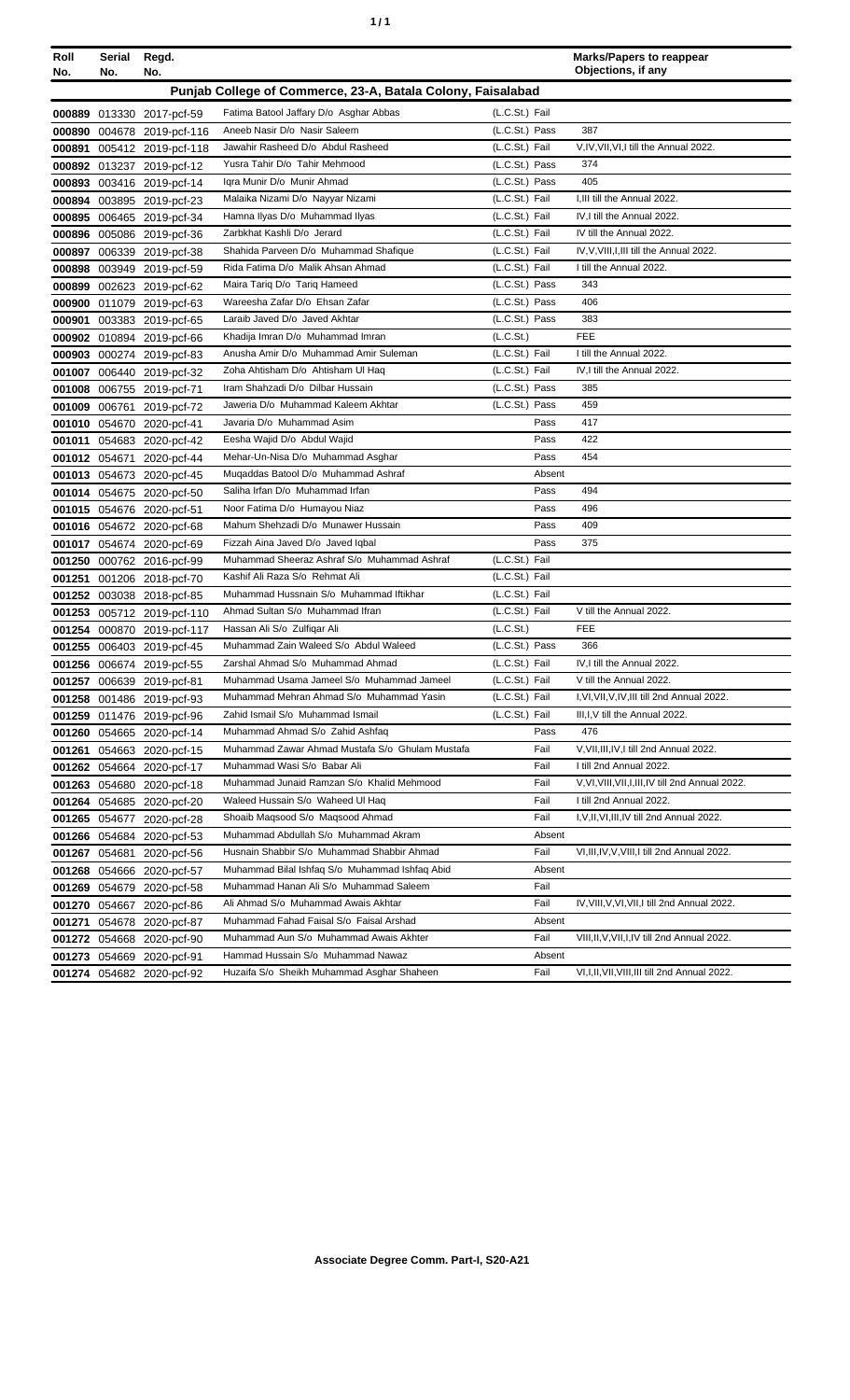| Roll<br>No.   | Serial<br>No. | Regd.<br>No.                                           |                                                                                           |                                  | <b>Marks/Papers to reappear</b><br>Objections, if any |
|---------------|---------------|--------------------------------------------------------|-------------------------------------------------------------------------------------------|----------------------------------|-------------------------------------------------------|
|               |               |                                                        | Superior College of Science & Commerce, 103-C, People Colony No. 1, Faisalabad            |                                  |                                                       |
|               |               | 001018 059062 2018-spf-25                              | Nayab Anwar D/o Muhammad Anwar                                                            | (L.C.St.) Fail                   | I till 2nd Annual 2022.                               |
|               |               | 001019 005912 2019-spf-10                              | Kainat D/o Musadas Anwar                                                                  | (L.C.St.) Pass                   | 341                                                   |
|               |               | 001020 004561 2019-spf-16                              | Sawera Sohail D/o Sohail Shahzad                                                          | (L.C.St.) Fail                   | VII, III, V till the Annual 2022.                     |
|               |               | 001021 005897 2019-spf-25                              | Shama Farooq D/o Farooq-E-Azam                                                            | (L.C.St.) Pass                   | 414                                                   |
|               |               | 001022 005916 2019-spf-3                               | Sadia Zahoor D/o Zahoor Ahmad                                                             | (L.C.St.) Pass                   | 350                                                   |
|               |               | 001023 005914 2019-spf-5                               | Zara Akram D/o Muhammad Akram                                                             | (L.C.St.) Fail                   | IV till the Annual 2022.                              |
|               |               | 001024 005918 2019-spf-9                               | Jyesha Amir D/o Amir Muneer                                                               | (L.C.St.) Fail                   | II, VIII, VI, VII till the Annual 2022.               |
|               |               | 001025 059019 2020-spf-1                               | Eman Fareed D/o Ghulam Fareed Shahid                                                      | Absent                           |                                                       |
|               |               | 001026 059055 2020-spf-13                              | Wajida Amjad D/o Amjad Farooq<br>Igra Shahzadi D/o Muhammad Akram                         | Fail<br>Absent                   | II, VII, I, IV till 2nd Annual 2022.                  |
|               |               | 001027 059053 2020-spf-14<br>001028 059054 2020-spf-15 | Asma Bb D/o Muhammad Sadiq                                                                | Absent                           |                                                       |
|               |               | 001029 059056 2020-spf-16                              | Rida Shakeel D/o Muhammad Shakeel Ahmad                                                   | Fail                             | IV, V, I till 2nd Annual 2022.                        |
|               |               | 001030 059058 2020-spf-17                              | Ayesha Bibi D/o Din Muhammad                                                              | Absent                           |                                                       |
|               |               | 001031 059057 2020-spf-18                              | Tazeem Akram D/o Muhammad Akram                                                           | Fail                             | V, IV, I till 2nd Annual 2022.                        |
|               |               | 001032 059060 2020-spf-19                              | Qamar-Un-Nisa D/o Muhammad Hanif                                                          | Absent                           |                                                       |
|               |               | 001033 059021 2020-spf-2                               | Hadia Rehman Hashmi D/o Anees-Ur-Rehman                                                   | Pass                             | 373                                                   |
|               |               | 001034 059028 2020-spf-3                               | Ayesha Asif D/o Muhammad Asif                                                             | Pass                             | 440                                                   |
|               |               | 001035 059039 2020-spf-33                              | Mahnoor D/o Sardar Muhammad<br>Maham Husnain D/o Husnain Raza                             | Pass                             | 390<br>472                                            |
|               |               | 001036 059038 2020-spf-35                              | Areej Khuram D/o Khuram Rasheed                                                           | Pass<br>Fail                     | I.IV till 2nd Annual 2022.                            |
|               |               | 001037 059041 2020-spf-36<br>001038 059023 2020-spf-4  | Sonia Hameed D/o Abdul Hameed Butt                                                        | Pass                             | 488                                                   |
|               |               | 001039 059065 2020-spf-42                              | Bushra Ameen D/o Muhammad Ameen Shahid                                                    | Pass                             | 422                                                   |
|               |               | 001040 059069 2020-spf-43                              | Tehreem Khalid D/o Khalid Hussain                                                         | Pass                             | 405                                                   |
|               |               | 001041 059029 2020-spf-49                              | Saba D/o Masood                                                                           | Fail                             | I till 2nd Annual 2022.                               |
|               |               | 001042 059022 2020-spf-5                               | Ashna Naheed D/o Tariq Mehmood Khan                                                       | Pass                             | 479                                                   |
|               |               | 001043 059059 2020-spf-51                              | Noor UI Huda D/o Muhammad Arshad                                                          | Fail                             | I till 2nd Annual 2022.                               |
|               |               | 001044 059045 2020-spf-52                              | Ayesha Haider D/o Haider Ali                                                              | Fail                             | IV, I till 2nd Annual 2022.                           |
|               |               | 001045 059031 2020-spf-53                              | Farah Inayat D/o Muhammad Inayat                                                          | Fail                             | I till 2nd Annual 2022.                               |
|               |               | 001046 059042 2020-spf-54<br>001047 059040 2020-spf-55 | Sania Mubarik D/o Muhammad Mubarik Shahid<br>Hina Saleem D/o Muhammad Saleem              | Fail<br>Fail                     | IV till 2nd Annual 2022.<br>I till 2nd Annual 2022.   |
|               |               | 001048 059020 2020-spf-6                               | Fatima Faisal D/o Faisal                                                                  | Fail                             | IV, I till 2nd Annual 2022.                           |
|               |               | 001049 059047 2020-spf-64                              | Aiman Qadeem D/o Muhammad Qadeem`                                                         | Fail                             | I till 2nd Annual 2022.                               |
|               |               | 001066 005834 2019-spf-29                              | Afia Abrar D/o Abrar Ahmad                                                                | (L.C.St.) Fail                   | V,I till the Annual 2022.                             |
|               |               | 001231 005931 2019-spf-30                              | Shoaib Anwar S/o Muhammad Anwar Zia                                                       | (L.C.St.) Fail                   | VI, III, IV till the Annual 2022.                     |
|               |               | 001232 005831 2019-spf-31                              | Hassan Bin Latif S/o Muhammad Latif                                                       | (L.C.St.) Fail                   | V, VII till the Annual 2022.                          |
|               |               | 001275 059030 2018-spf-23                              | Rehan Rafi S/o Muhammad Rafi                                                              | Absent                           |                                                       |
|               |               | 001276 005925 2019-spf-14                              | Muhammad Talha S/o Jamil Ahmad                                                            | (L.C.St.) Fail                   | I,IV till the Annual 2022.                            |
|               |               | 001277 004559 2019-spf-23                              | Asghar Ali S/o Muhammad Ashiq<br>Omair Munib S/o Muhammad Munib                           | (L.C.St.) Fail<br>(L.C.St.) Pass | VI, II, III till the Annual 2022.<br>415              |
|               |               | 001278 004556 2019-spf-39<br>001279 004551 2019-spf-40 | Ahmed Husnain Hamza S/o Ejaz Ahmed                                                        | (L.C.St.) Pass                   | 443                                                   |
|               |               | 001280 059064 2020-spf-10                              | Muhammad Saad S/o Tanveer Ahmad                                                           | Fail                             | VIII, V, I, VII, IV till 2nd Annual 2022.             |
|               |               | 001281 059027 2020-spf-11                              | Muhammad Ramzan S/o Muhammad Arif                                                         | Fail                             | VII, I, V, II, VIII till 2nd Annual 2022.             |
|               |               | 001282 059024 2020-spf-12                              | Sajjad Ahmad S/o Muhammad Shahid                                                          | Fail                             | I till 2nd Annual 2022.                               |
|               |               | 001283 059049 2020-spf-20                              | Umar Naseer S/o Naseer Ahmad                                                              | Pass                             | 422                                                   |
| 001284 059061 |               | 2020-spf-21                                            | Tayyab Rasheed S/o Abdul Rasheed                                                          | Fail                             | V, VI, I till 2nd Annual 2022.                        |
| 001285 059051 |               | 2020-spf-25                                            | Muhammad Talha S/o Anees Qasim                                                            | Absent                           |                                                       |
|               |               | 001286 059052 2020-spf-26                              | Muhammad Asif S/o Haji Muhammad Ishaq                                                     | Fail                             | V, VII, VI, I till 2nd Annual 2022.                   |
|               |               | 001287 059050 2020-spf-28<br>001288 059048 2020-spf-30 | Muhammad Atif Latif S/o Muhammad Latif<br>Muhammad Mazeen Qamar S/o Muhammad Rustam Qamar | Absent<br>Absent                 |                                                       |
|               |               |                                                        | Khan                                                                                      |                                  |                                                       |
|               |               | 001289 059033 2020-spf-37                              | Abdul Rehman S/o Haider Ali                                                               | Fail                             | V,IV, VI, I till 2nd Annual 2022.                     |
|               |               | 001290 059032 2020-spf-38                              | Muhammad Abdul Basit S/o Anwar Ali                                                        | Fail                             | V, VI, IV till 2nd Annual 2022.                       |
|               |               | 001291 059036 2020-spf-39                              | Muhammad Iqrar UI Haq S/o Muhammad Shafique                                               | Absent                           | 476                                                   |
|               |               | 001292 059035 2020-spf-40<br>001293 059037 2020-spf-41 | Muhammad Zain S/o Sajjad Ahmad<br>Muhammad Abdul Shumail S/o Fiaz Rasool                  | Pass<br>Pass                     | 459                                                   |
|               |               | 001294 059066 2020-spf-44                              | Atta-Ur-Rehman S/o Khalid Akhtar                                                          | Fail                             | V, II till 2nd Annual 2022.                           |
|               |               | 001295 059067 2020-spf-46                              | Ali Hasnain S/o Muhammad Bukhsh                                                           | Fail                             | V, II, I, VII, III, IV, VI till 2nd Annual 2022.      |
|               |               | 001296 059068 2020-spf-47                              | Muhammad Usman Azam S/o Muhammad Azam                                                     | Fail                             | I, V, III, IV, VII, VI, II till 2nd Annual 2022.      |
|               |               | 001297 059025 2020-spf-50                              | Muhammad Shafi Ur Rehman S/o Mushtaq Ahmad                                                | Pass                             | 341                                                   |
|               |               | 001298 059063 2020-spf-56                              | Muhammad Mubshaer S/o Abd-UI-Rehman                                                       | Absent                           |                                                       |
|               |               | 001299 059046 2020-spf-57                              | Sayed Own Hussain S/o Igrar Hussain                                                       | Fail                             | V, VI till 2nd Annual 2022.                           |
|               |               | 001300 059044 2020-spf-59                              | Danial Naveed S/o Sajid Naveed                                                            | Absent                           |                                                       |
|               |               | 001301 059043 2020-spf-61                              | Muhammad Talha Safdar S/o Muhammad Safdar                                                 | Pass                             | 413                                                   |
|               |               | 001302 059034 2020-spf-65                              | Muhammad Bilal Hassan S/o Muhammad Ashraf<br>Muhammad Umair Saleem S/o Muhammad Saleem    | Absent<br>Fail                   | VI, I, IV till 2nd Annual 2022.                       |
|               |               | 001303 059070 2020-spf-66<br>001304 059071 2020-spf-7  | Muhammad Zain Ijaz S/o Muhammad Ijaz Ahmed                                                | Fail                             | VII, V, VI, IV, I till 2nd Annual 2022.               |
|               |               |                                                        |                                                                                           |                                  |                                                       |

**Associate Degree Comm. Part-I, S20-A21**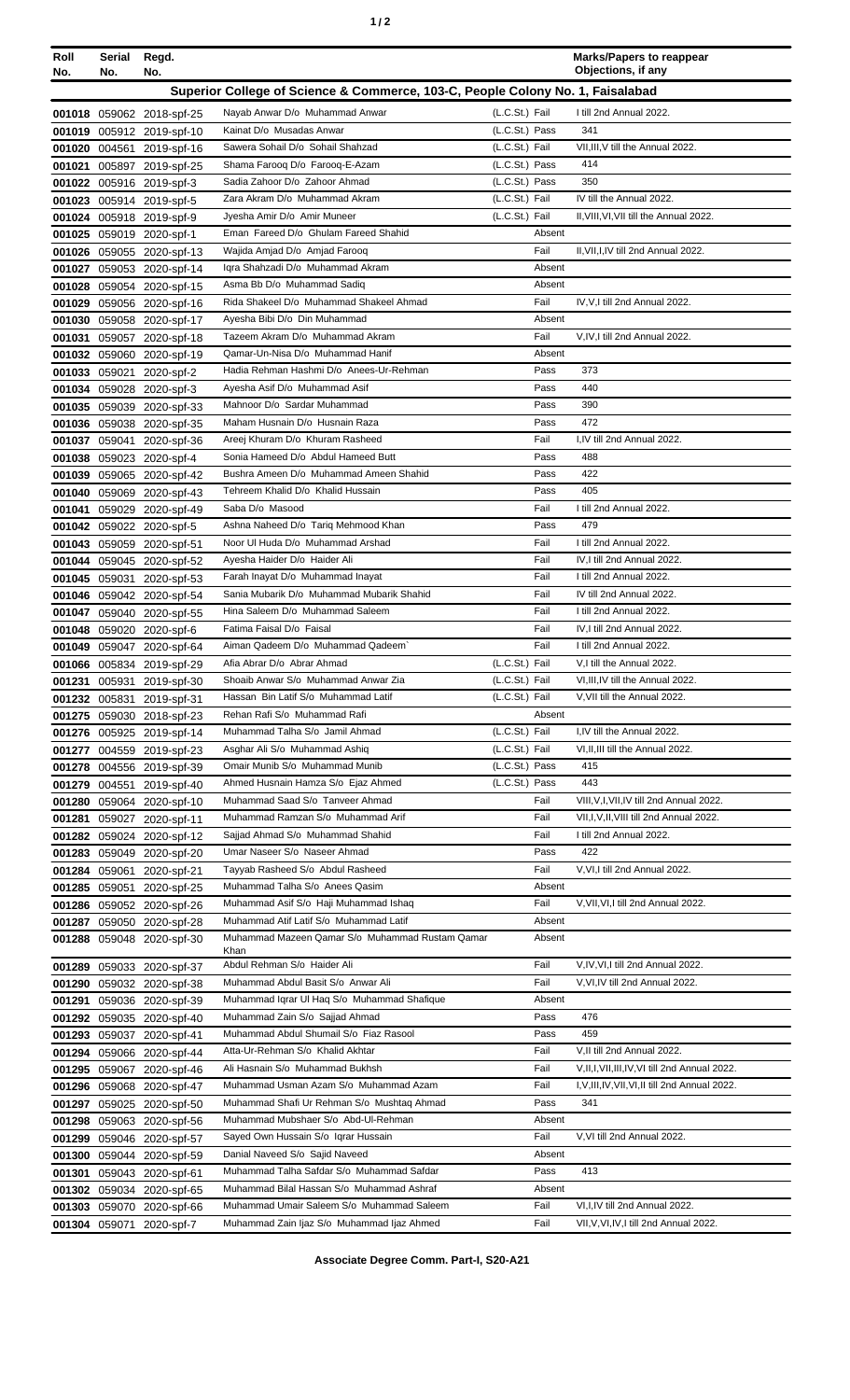| Roll<br>No.                                                                    | Serial Regd.<br>No. | No.                      |                                          | Marks/Papers to reappear<br>Objections, if any |  |
|--------------------------------------------------------------------------------|---------------------|--------------------------|------------------------------------------|------------------------------------------------|--|
| Superior College of Science & Commerce, 103-C, People Colony No. 1, Faisalabad |                     |                          |                                          |                                                |  |
|                                                                                |                     | 001305 059026 2020-spf-8 | Murtaza Kamran S/o Muhammad Kamran Yusuf | Fail                                           |  |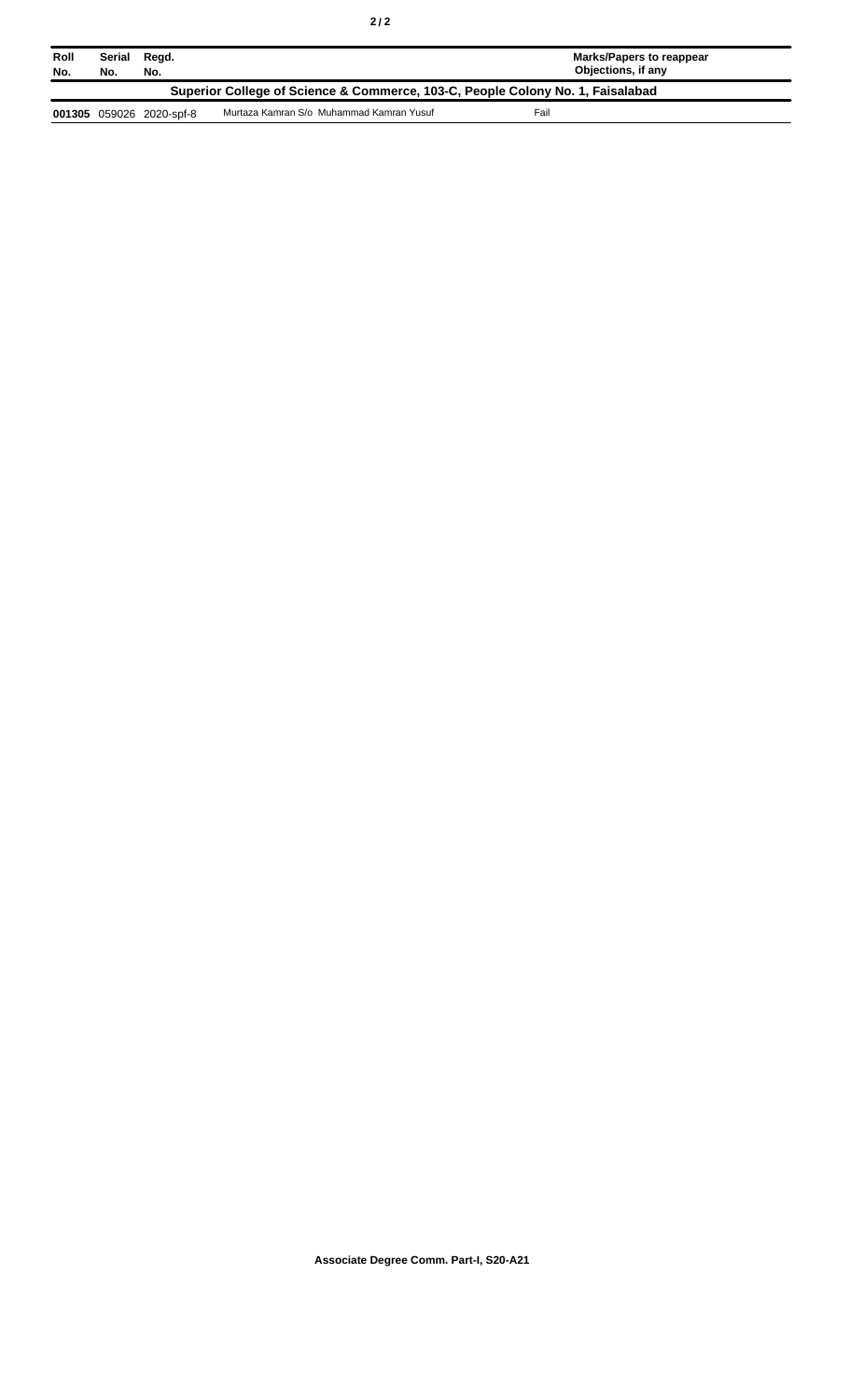| ×<br>٠<br>٠ | I<br>۰.<br>× |
|-------------|--------------|
|-------------|--------------|

| Roll             | Serial        | Regd.                                                  |                                                                   |                | <b>Marks/Papers to reappear</b><br>Objections, if any |
|------------------|---------------|--------------------------------------------------------|-------------------------------------------------------------------|----------------|-------------------------------------------------------|
| No.              | No.           | No.                                                    |                                                                   |                |                                                       |
|                  |               |                                                        | Government College of Commerce, Peoples Colony, Faisalabad        |                |                                                       |
|                  |               | 001068 040062 2020-tif-124                             | Tayyab Wahab Rashid S/o Abdul Rashid                              | Fail           | IV, I till 2nd Annual 2022.                           |
|                  |               | 001069 040068 2020-tif-139                             | Muhammad Junaid S/o Abdul Haq                                     | Fail           | VI, III, I, IV till 2nd Annual 2022.                  |
|                  |               | 001070 040069 2020-tif-140                             | Zafar Iqbal S/o Hafiz Muhammad Iqbal                              | Fail           | VII, I, III, IV till 2nd Annual 2022.                 |
| 001071           |               | 040070 2020-tif-142                                    | Nawazish Riaz S/o Riaz Masih                                      | Absent         |                                                       |
|                  | 001072 040071 | 2020-tif-143                                           | Fareed Chand S/o Mohammad Arshad Baig                             | Fail           |                                                       |
|                  |               | 001073 040072 2020-tif-144                             | Muhammad Ahsan S/o Muhammad Arif                                  |                | <b>DETAINED</b>                                       |
|                  |               | 001074 040073 2020-tif-145                             | Ali Hassan S/o Muhammad Rafiq                                     |                | <b>DETAINED</b>                                       |
|                  |               | 001075 040074 2020-tif-148                             | Muhammad Danish Ali S/o Muhammad Arif                             | Fail           | V, II, III, I, VII, VI, IV till 2nd Annual 2022.      |
|                  |               | 001076 040075 2020-tif-149                             | Umair Ali S/o Shahid Iqbal<br>Muhammad Farhan S/o Muhammad Ramzan | Fail<br>Fail   | I, V, VI, II, III, VII, IV till 2nd Annual 2022.      |
| 001077           |               | 040076 2020-tif-150                                    | Muhammad Awais S/o Muhammad Ahsaan                                | Fail           | I till 2nd Annual 2022.                               |
|                  |               | 001078 040077 2020-tif-152                             | Muhammad Muneeb S/o Zafar Iqbal                                   |                | <b>DETAINED</b>                                       |
| 001079<br>001080 |               | 040091 2020-tif-182<br>040002 2020-tif-42              | Muhammad Iqbal S/o Muhammad Shair                                 | Fail           | IV, I, V, III till 2nd Annual 2022.                   |
| 001081           |               | 040003 2020-tif-43                                     | Aamer Shameer S/o Shameer Ali                                     | Pass           | 460                                                   |
|                  |               | 001082 040004 2020-tif-44                              | Muhammad Talha S/o Muhammad Saleem                                | Fail           | V,IV,I till 2nd Annual 2022.                          |
|                  |               | 001083 040005 2020-tif-45                              | Seham Sharif S/o Anjum Sharif                                     | Fail           | IV.II. VIII. VII. III. VI. I till 2nd Annual 2022.    |
|                  |               | 001084 040006 2020-tif-47                              | Muhammad Hasham Akhtar S/o Muhammad Tanveer Akhtar                | Fail           | VI,I till 2nd Annual 2022.                            |
|                  |               | 001085 040007 2020-tif-49                              | Muhammad Awais Ilyas S/o Muhammad Ilyas                           | Fail           | I, IV, VI, III, VII till 2nd Annual 2022.             |
|                  |               | 001086 040008 2020-tif-50                              | Muhammad Ahmer S/o Shoukat Ali                                    | Fail           | V, VI, III, VII, I, IV till 2nd Annual 2022.          |
| 001087           |               | 040009 2020-tif-51                                     | Abu Bakar S/o Muhammad Naeem                                      | Fail           | VII, V, IV, VIII, III, VI, I till 2nd Annual 2022.    |
| 001088           |               | 040010 2020-tif-52                                     | Dawood Ali S/o Rana Azhar Majeed                                  | Fail           | III.VII till 2nd Annual 2022.                         |
| 001089           | 040011        | 2020-tif-53                                            | Abu Bakar Siddique S/o Akhtar Rasool                              | Pass           | 395                                                   |
| 001090           |               | 040012 2020-tif-54                                     | Muzammal Hussain S/o Imtiaz Ahmad                                 | Fail           | VII, V, IV, VI, III till 2nd Annual 2022.             |
| 001091           |               | 040013 2020-tif-55                                     | Jawad Ali S/o Mazhar Hussain                                      | Pass           | 366                                                   |
|                  |               | 001092 040014 2020-tif-56                              | Muhammad Awais S/o Ijaz Ahmad                                     | Pass           | 338                                                   |
|                  |               | 001093 040015 2020-tif-57                              | Shaheryaar S/o Shahid Mehmood                                     | Fail           | VI, III, VII till 2nd Annual 2022.                    |
|                  |               | 001094 040016 2020-tif-58                              | Muhammad Zeeshan S/o Muhammad Ilyas                               | Pass           | 346                                                   |
| 001095           |               | 040017 2020-tif-59                                     | Sharjeel Ahmad S/o Iftikhar Ali                                   | Fail           | V, VII, VI till 2nd Annual 2022.                      |
| 001096           |               | 040018 2020-tif-60                                     | Ali Raza S/o Muhammad Irshad                                      | Fail           | IV, V, VII, I, VI till 2nd Annual 2022.               |
| 001097           |               | 040019 2020-tif-62                                     | Haider Ali S/o Jamil Sabir                                        | Fail           | VI, IV, III, VII, I till 2nd Annual 2022.             |
|                  |               | 001098 040020 2020-tif-63                              | Shoaib Akhter S/o Akhter Islam                                    | Fail           | IV, III, I till 2nd Annual 2022.                      |
|                  |               | 001099 040021 2020-tif-64                              | Ammar Bhatti S/o Abdul Azeem                                      | Fail           | V, III, VII, VI, IV, I till 2nd Annual 2022.          |
|                  |               | 001100 040022 2020-tif-65                              | Adnan Ghaffar S/o Abdul Ghaffar                                   | Fail           | V till 2nd Annual 2022.                               |
|                  |               | 001101 040023 2020-tif-68                              | Asad Iqbal S/o Nasser Iqbal                                       | Pass           | 364                                                   |
|                  |               | 001102 040024 2020-tif-69                              | Fahad Hussain S/o Zia Ullah                                       | Fail           | VI, V, VII, III till 2nd Annual 2022.                 |
|                  |               | 001103 040027 2020-tif-72                              | Abdul Aleem S/o Muhammad Naeem                                    | Fail           | III, IV, I till 2nd Annual 2022.                      |
|                  |               | 001104 040028 2020-tif-74                              | Hasnain Zulifgar S/o Zulifgar                                     | Fail<br>Fail   | I, VIII, IV, III, VII, VI till 2nd Annual 2022.       |
|                  |               | 001105 040029 2020-tif-75                              | Sufyan Sajjad S/o Sajjad Ahmed<br>Nadeem Ahmad S/o Manzoor Ahmad  | Fail           | IV, VIII, VII, VI, III till 2nd Annual 2022.          |
|                  |               | 001106 040030 2020-tif-76                              | Ahmad Javed Baber S/o Muhammad Javed                              | Fail           | I,IV,III till 2nd Annual 2022.                        |
|                  |               | 001107 040031 2020-tif-78<br>001108 040032 2020-tif-79 | Muhammad Kashif S/o Muhammad Sarwar                               | Fail           | VI, III, VII, V till 2nd Annual 2022.                 |
|                  |               | 001109 040033 2020-tif-80                              | Nawaz Ali S/o Muhammad Ashfaq                                     | Fail           | V, VI, I, III, VII till 2nd Annual 2022.              |
|                  |               | 001110 040034 2020-tif-81                              | Muhammad Adnan S/o Habib Ullah                                    | Pass           | 420                                                   |
|                  |               | 001111 040046 2020-tif-97                              | Muhammad Huzaifa S/o Imtiaz Ahmad                                 | Fail           | III till 2nd Annual 2022.                             |
|                  |               | 001306 007714 2018-tif-121                             | Muhammad Hamza S/o Muhammad Akhtar                                | (L.C.St.) Pass | 322                                                   |
|                  |               | 001307 008824 2018-tif-148                             | Tariq Hussain S/o Shoukat Ali                                     | (L.C.St.) Pass | 371                                                   |
|                  |               | 001308 006304 2018-tif-172                             | Muhammad Hamdan Sethi S/o Amir Nadeem Sethi                       | (L.C.St.) Fail |                                                       |
|                  |               | 001309 003973 2012-tif-141                             | Muhammad Mehran Mazhar S/o Haji Muhammad Mazhar                   | (L.C.St.) Fail |                                                       |
|                  |               | 001310 004424 2018-tif-144                             | Noman Ayyub S/o Muhammad Ayyub                                    | (L.C.St.) Fail | III, I, IV till the Annual 2022.                      |
|                  |               | 001311 005808 2018-tif-149                             | Asad Shahid S/o Shahid Mehmood                                    | (L.C.St.) Fail | VIII till the Annual 2022.                            |
|                  |               | 001312 002471 2018-tif-179                             | Afzaal Munawer S/o Munawer Ahmad                                  | (L.C.St.) Pass | 328                                                   |
|                  |               | 001313 040039 2019-ins-16                              | Waqar Hussain S/o Muhammad Akbar                                  | (L.C.St.) Fail | IV, I till 2nd Annual 2022.                           |
|                  |               | 001314 010263 2019-tif-103                             | Hassan Raza S/o Khalid Naeem                                      | (L.C.St.) Fail | VII, III, IV till the Annual 2022.                    |
|                  |               | 001315 001487 2019-tif-105                             | Usama Safdar S/o Muhammad Safdar                                  | (L.C.St.) Fail | IV till the Annual 2022.                              |
|                  |               | 001316 005713 2019-tif-106                             | Muhammad Shoaib S/o Muhammad Amin                                 | (L.C.St.) Pass | 350                                                   |
|                  |               | 001317 001497 2019-tif-112                             | Muhammad Ali S/o Irshad Ahmad                                     | (L.C.St.) Pass | 399                                                   |
|                  |               | 001318 002235 2019-tif-117                             | Muhammad Usman S/o Muhammad Yaqoob                                | (L.C.St.) Fail | VI, VII till the Annual 2022.                         |
|                  |               | 001319 004502 2019-tif-122                             | Yeshwa Yaqoob S/o Yaqoob Masih                                    | (L.C.St.) Fail | VIII till the Annual 2022.                            |
|                  |               | 001320 001617 2019-tif-124                             | Umar Zayan S/o Abid Hussain                                       | (L.C.St.) Pass | 339                                                   |
| 001321           |               | 002277 2019-tif-125                                    | Muhammad Usman S/o Arshad Ali                                     | (L.C.St.) Pass | 333                                                   |
|                  |               | 001322 002272 2019-tif-126                             | Muhammad Yaseen S/o Muhammad Sarfraz                              | (L.C.St.) Pass | 336                                                   |
|                  |               | 001323 004255 2019-tif-128                             | Muhammad Ishtiaq Bashir S/o Bashir Ahmed                          | (L.C.St.) Pass | 474                                                   |
|                  |               | 001324 001491 2019-tif-129                             | Bilal Abbas S/o Ghulam Abbas                                      | (L.C.St.) Fail | VII, IV, I till the Annual 2022.                      |
|                  |               | 001325 005338 2019-tif-130                             | Zia Ur Rehman Nasir S/o Muhammad Bashir Ud Din Nasir              | (L.C.St.) Pass | 379                                                   |
|                  |               | 001326 002454 2019-tif-131                             | Khawaja Hasnain Zarar S/o Zarar Ahmad                             | (L.C.St.) Pass | 410                                                   |
|                  |               | 001327 001863 2019-tif-141                             | Asim Sohail S/o Muhammad Ashraf                                   | (L.C.St.) Pass | 406                                                   |

**Associate Degree Comm. Part-I, S20-A21**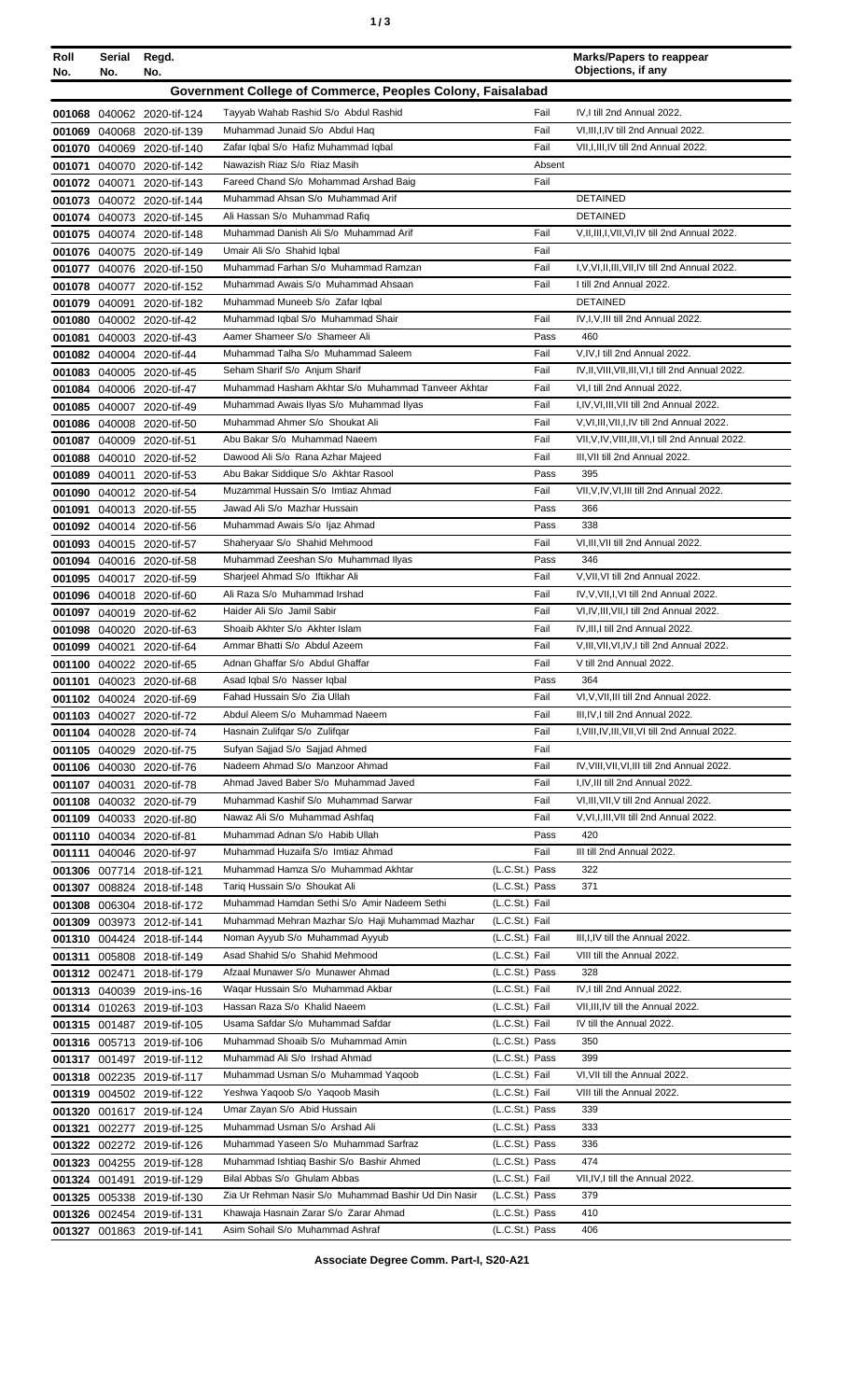| ۰, | ×<br>I<br>۰.<br>× |
|----|-------------------|
|----|-------------------|

| Roll<br>No. | Serial<br>No. | Regd.<br>No.                                             |                                                                             |                                  | <b>Marks/Papers to reappear</b><br>Objections, if any                                   |
|-------------|---------------|----------------------------------------------------------|-----------------------------------------------------------------------------|----------------------------------|-----------------------------------------------------------------------------------------|
|             |               |                                                          | Government College of Commerce, Peoples Colony, Faisalabad                  |                                  |                                                                                         |
|             |               |                                                          | Rana Arbaz Khan S/o Rana Manzoor Hussain                                    | (L.C.St.) Fail                   | I, III till the Annual 2022.                                                            |
|             |               | 001328 003827 2019-tif-145<br>001329 001625 2019-tif-150 | Zohaib Hassan S/o Muhammad Riaz                                             | (L.C.St.) Fail                   | IV till the Annual 2022.                                                                |
|             |               | 001330 001492 2019-tif-151                               | Muhammad Ahmed Saleem S/o Muhammad Saleem Naz                               | (L.C.St.) Fail                   | VIII, V, VII till the Annual 2022.                                                      |
|             |               | 001331 002193 2019-tif-157                               | Shan Ali S/o Abdul Latif                                                    | (L.C.St.) Pass                   | 461                                                                                     |
|             |               | 001332 002200 2019-tif-158                               | Waqar Ali S/o Abdul Latif                                                   | (L.C.St.) Pass                   | 482                                                                                     |
|             |               | 001333 005030 2019-tif-163                               | Dilawar Khan S/o Manzoor Hussain                                            | (L.C.St.) Pass                   | 418                                                                                     |
|             |               | 001334 002463 2019-tif-164                               | Aafaq Ghaffar S/o Abdul Gahffar                                             | (L.C.St.) Pass                   | 455                                                                                     |
|             |               | 001335 001496 2019-tif-169                               | Shahzaib S/o Shahid Jameel                                                  | (L.C.St.)                        | <b>FEE</b>                                                                              |
|             |               | 001336 001498 2019-tif-170                               | Muhammad Talha Naveed S/o Naveed Ahmad                                      | (L.C.St.) Fail                   | II. VIII till the Annual 2022.                                                          |
|             |               | 001337 009813 2019-tif-176                               | Muhammad Sameer Shafiq S/o Muhammad Shafiq                                  | (L.C.St.) Fail                   | VI, VIII, I, IV till the Annual 2022.                                                   |
|             |               | 001338 001493 2019-tif-179                               | Ali Raza S/o Sajjad Hussain                                                 | (L.C.St.) Fail                   | I, IV till the Annual 2022.                                                             |
|             |               | 001339 001495 2019-tif-181                               | Sajjad Ali S/o Sadiq Ali<br>Faizan Ahmad S/o Muhammad Babar                 | (L.C.St.) Fail                   | VIII, IV, I till the Annual 2022.<br>375                                                |
| 001341      |               | 001340 008256 2019-tif-184                               | Nasir Ali S/o Ashiq Ali                                                     | (L.C.St.) Pass<br>(L.C.St.) Fail | VI.IV till the Annual 2022.                                                             |
|             |               | 002468 2019-tif-185<br>001342 002239 2019-tif-187        | Muhammad Waqas S/o Mukhtar Ahmad                                            | (L.C.St.) Pass                   | 394                                                                                     |
|             |               | 001343 001062 2019-tif-188                               | Muhammad Azam S/o Zafar Iqbal                                               | (L.C.St.) Pass                   | 403                                                                                     |
|             |               | 001344 001517 2019-tif-195                               | Syed Mushahid Hussain Zaidi S/o Mureed Hussain                              | (L.C.St.) Pass                   | 347                                                                                     |
|             |               | 001345 001219 2019-tif-50                                | Ghulam Raza S/o Mukhtar Hussain                                             | (L.C.St.) Fail                   | III, VIII, V, VI, VII, I, IV till the Annual 2022.                                      |
|             |               | 001346 001623 2019-tif-53                                | Abbas Ali S/o Babar Ali                                                     | (L.C.St.) Pass                   | 350                                                                                     |
|             |               | 001347 004433 2019-tif-57                                | Saif-Ullah S/o Muhammad Ageel                                               | (L.C.St.) Pass                   | 391                                                                                     |
|             |               | 001348 001236 2019-tif-64                                | Muhammad Faizan Saeed S/o Muhammad Saeed                                    | (L.C.St.) Fail                   | II, VII, VI, III, I till the Annual 2022.                                               |
|             |               | 001349 007729 2019-tif-66                                | Sheraz S/o Shahzad Masih Bhatti                                             | (L.C.St.) Pass                   | 332                                                                                     |
|             |               | 001350 002194 2019-tif-67                                | Muhammad Ansab Nasir S/o Nasir Pervez                                       | (L.C.St.) Pass                   | 450                                                                                     |
|             |               | 001351 002504 2019-tif-68                                | Hamid Iqbal S/o Ghulam Nabi                                                 | (L.C.St.) Pass                   | 406                                                                                     |
|             |               | 001352 001298 2019-tif-74                                | Abdul Majeed S/o Muhammad Yousaf                                            | (L.C.St.) Fail                   | VI till the Annual 2022.                                                                |
|             |               | 001353 003819 2019-tif-76                                | Ghulam Ali S/o Muhammad Tahir<br>Ahsaan Ali S/o Muhammad Ramzan             | (L.C.St.) Pass<br>(L.C.St.) Fail | 393<br>V till the Annual 2022.                                                          |
|             |               | 001354 006414 2019-tif-82                                | Muhammad Usman Tariq S/o Muhammad Tariq Shafique                            | (L.C.St.) Pass                   | 386                                                                                     |
|             |               | 001355 005740 2019-tif-89<br>001356 006332 2019-tif-92   | Shahbaz Babar S/o Babar Boota                                               | (L.C.St.)                        | <b>FEE</b>                                                                              |
|             |               | 001357 002815 2019-tif-93                                | Muhammad Hammad Shafique S/o Muhammad Shafique                              | (L.C.St.) Pass                   | 384                                                                                     |
|             |               | 001358 005033 2019-tif-97                                | Ghulam Rasool S/o Khadim Hussain                                            | (L.C.St.) Pass                   | 355                                                                                     |
|             |               | 001359 001616 2019-tif-99                                | Ali Haider S/o Abdul Majeed                                                 | (L.C.St.) Pass                   | 364                                                                                     |
|             |               | 001360 040037 2019-z-47750                               | Nouman Saleem S/o Muhammad Saleem                                           | Fail                             | I,IV till 2nd Annual 2022.                                                              |
| 001361      |               | 040049 2020-tif-100                                      | Moeiz UI Hassan S/o Waheed Sultan                                           |                                  | <b>DETAINED</b>                                                                         |
|             |               | 001362 040050 2020-tif-101                               | Hermain Shafique S/o Muhammad Shafique                                      |                                  | <b>DETAINED</b>                                                                         |
|             |               | 001363 040051 2020-tif-102                               | Shahryar Sindhu S/o Shahid Inayat                                           | Fail                             | V,I till 2nd Annual 2022.                                                               |
|             |               | 001364 040052 2020-tif-104                               | Muhammad Ahmad S/o Akhtar Ali                                               | Fail                             | II, V, III, VI, I, IV, VII till 2nd Annual 2022.                                        |
|             |               | 001365 040053 2020-tif-105                               | Muhammad Arhum Mehdi S/o Saeed Ahmed                                        | Fail                             | VI, I, IV till 2nd Annual 2022.                                                         |
|             |               | 001366 040054 2020-tif-106                               | Hussain Nawaz S/o Muhammad Nawaz                                            | Fail                             | VI, III, IV till 2nd Annual 2022.                                                       |
|             |               | 001367 040055 2020-tif-109                               | Umar Draz S/o Abdul Razzag<br>Muhammad Faraz Noori Islam S/o Muhammad Islam | Fail                             | I, II, VII, V, VI, IV, III till 2nd Annual 2022.<br><b>DETAINED</b>                     |
|             |               | 001368 040056 2020-tif-111<br>001369 040057 2020-tif-112 | Ramzan Asghar S/o Muhammad Asghar                                           |                                  | <b>DETAINED</b>                                                                         |
|             |               | 001370 040094 2020-tif-113                               | Usama Yasin S/o Muhammad Yasin                                              | Pass                             | 386                                                                                     |
|             |               | 001371 040058 2020-tif-119                               | Muhammad Mahtab Magbool S/o Magbool Ahmed                                   | Fail                             | V, III till 2nd Annual 2022.                                                            |
|             |               | 001372 040059 2020-tif-121                               | Anil Imran S/o Imran Raza                                                   | Fail                             | I, III till 2nd Annual 2022.                                                            |
|             |               | 001373 040060 2020-tif-122                               | Anosh Lazar S/o Lazar Masih                                                 | Fail                             | I till 2nd Annual 2022.                                                                 |
|             |               | 001374 040061 2020-tif-123                               | Muhammad Hamza Naseer S/o Naseer Ahmad                                      | Fail                             | V, IV, VI, III, I till 2nd Annual 2022.                                                 |
|             |               | 001375 040063 2020-tif-127                               | Muhammad Faisal Butt S/o Nazeer Ahmad                                       | Fail                             | I, III, VI, VII, IV till 2nd Annual 2022.                                               |
|             |               | 001376 040064 2020-tif-128                               | Muhammad Zamil S/o Muhammad Naeem                                           | Fail                             | IV, VII, VI till 2nd Annual 2022.                                                       |
|             |               | 001377 040065 2020-tif-129                               | Asad Abbas S/o Taigh Ali                                                    | Pass                             | 434                                                                                     |
|             |               | 001378 040066 2020-tif-133                               | Muhammad Raza Nazir S/o Nazir Ahmad                                         | Fail                             | I, VII, IV, VI, II, III till 2nd Annual 2022.                                           |
|             |               | 001379 040067 2020-tif-134                               | Muhammad Shan S/o Muhammad Junaid                                           | Fail                             | VI, VII, V, I, III, IV till 2nd Annual 2022.                                            |
| 001380      |               | 040078 2020-tif-154                                      | Matloob Hussain S/o Muhammad Ramzan                                         | Pass                             | 469                                                                                     |
|             |               | 001381 040079 2020-tif-156                               | Muhammad Tahir S/o Abdlghafoor<br>Ejaz Hussain S/o Waris Ali                | Fail<br>Fail                     | VI, II, V, VII, I, III till 2nd Annual 2022.<br>I, VI, III, V, IV till 2nd Annual 2022. |
|             |               | 001382 040080 2020-tif-158                               | Muhammad Umer Farooq S/o Habib Ullah                                        |                                  | <b>DETAINED</b>                                                                         |
|             |               | 001383 040081 2020-tif-160<br>001384 040082 2020-tif-163 | Muhammad Saif Rafiq S/o Muhammad Rafique                                    | Absent                           |                                                                                         |
|             |               | 001385 040083 2020-tif-167                               | Hanan Ahmad S/o Muhammad Ameen                                              | Fail                             |                                                                                         |
|             |               | 001386 040084 2020-tif-168                               | Romail Razzaq S/o Razzaq Masih                                              |                                  | <b>DETAINED</b>                                                                         |
|             |               | 001387 040085 2020-tif-172                               | Muhammad Khizar Siddiqui S/o Muhammad Saleem Siddiqui                       | Fail                             | VII, II, V, III, IV, VI till 2nd Annual 2022.                                           |
|             |               | 001388 040086 2020-tif-174                               | Alisha S/o Razaq Masih                                                      | Fail                             |                                                                                         |
|             |               | 001389 040087 2020-tif-175                               | Ahmad Raza S/o Abdul Salam                                                  | Fail                             | II, VII, V, I, III till 2nd Annual 2022.                                                |
|             |               | 001390 040088 2020-tif-176                               | Muhammad Awais Jameel S/o Muhammad Jameel Abid                              | Fail                             | VI, III till 2nd Annual 2022.                                                           |
|             |               | 001391 040089 2020-tif-178                               | Syed Muhammad Jafar Kazmi S/o Syed Sohail Asghar Kazmi                      | Fail                             | VI, V, IV, III, I till 2nd Annual 2022.                                                 |
|             |               | 001392 040090 2020-tif-179                               | Abdul Raffey S/o Mohammad Ilyas Siddique                                    | Fail                             | VIII, II, I, VII, VI, IV till 2nd Annual 2022.                                          |
|             |               | 001393 040092 2020-tif-183                               | Tayyab Ali S/o Arshad Ali                                                   |                                  | <b>DETAINED</b>                                                                         |

**Associate Degree Comm. Part-I, S20-A21**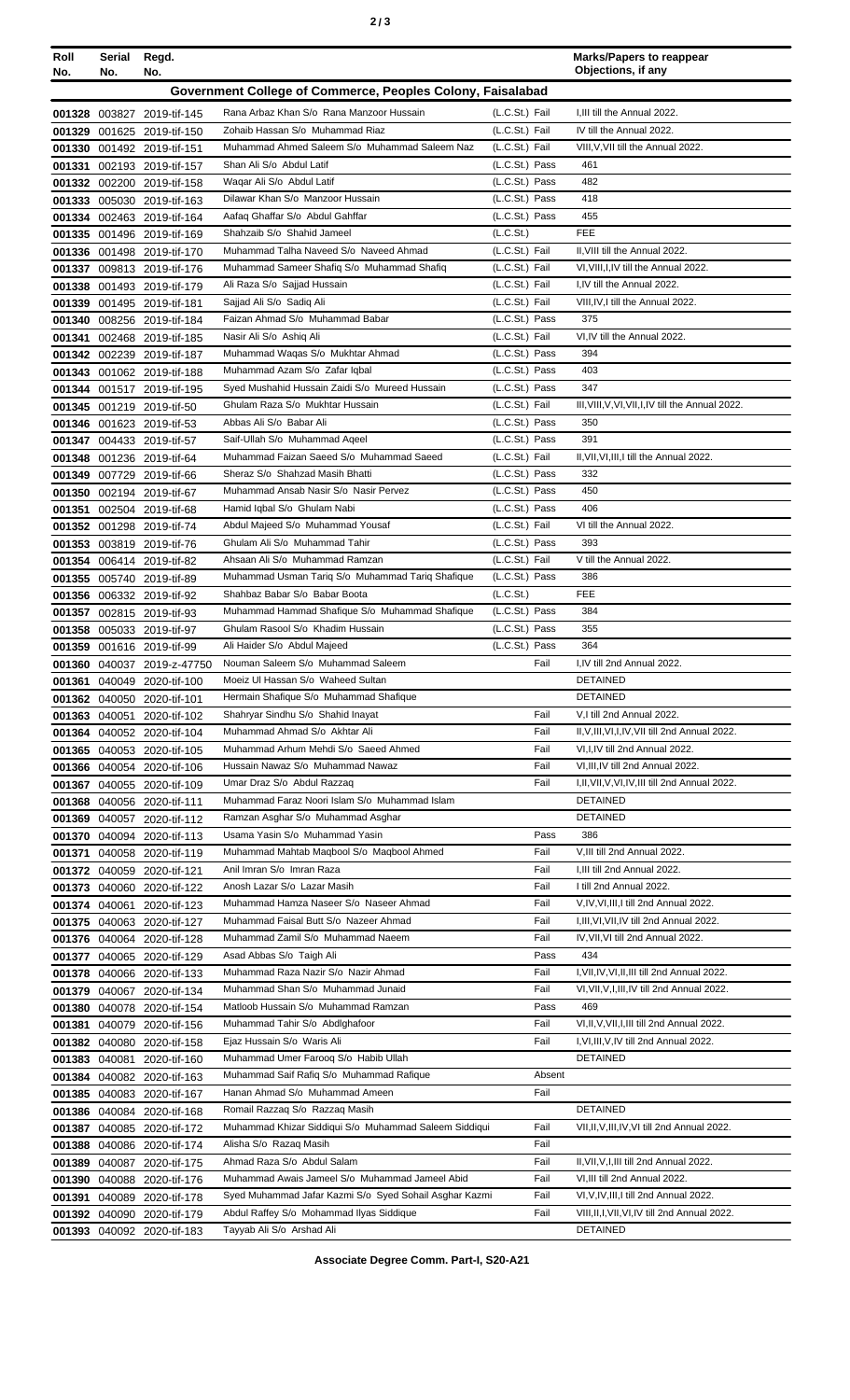| Roll<br>No.                                                | Serial<br>No. | Regd.<br>No.              |                                                   |        | <b>Marks/Papers to reappear</b><br>Objections, if any |  |  |
|------------------------------------------------------------|---------------|---------------------------|---------------------------------------------------|--------|-------------------------------------------------------|--|--|
| Government College of Commerce, Peoples Colony, Faisalabad |               |                           |                                                   |        |                                                       |  |  |
| 001394                                                     | 040093        | 2020-tif-186              | Muhammad Hannan S/o Muhammad Haroon               | Fail   | V, I, VII, VI, III, IV till 2nd Annual 2022.          |  |  |
| 001395                                                     | 040045        | 2020-tif-190              | Syed Ali Haider S/o Syed Nasir Abbas Shah         | Fail   | VIII, VI, VII, III, IV till 2nd Annual 2022.          |  |  |
| 001396                                                     | 040001        | 2020-tif-41               | Muhammad Hamza S/o Muhammad Afzal                 |        | <b>DETAINED</b>                                       |  |  |
| 001397                                                     | 040025        | 2020-tif-70               | Zahid Hussain S/o Zia Ullah                       | Fail   | I, II, VI, V, IV till 2nd Annual 2022.                |  |  |
| 001398                                                     | 040026        | 2020-tif-71               | Ahmad Raza S/o Zulfigar Ali                       | Fail   |                                                       |  |  |
| 001399                                                     |               | 040035 2020-tif-82        | Mohsin Ali S/o Khalid                             | Fail   | V till 2nd Annual 2022                                |  |  |
| 001400                                                     |               | 040036 2020-tif-83        | Muhammad Haseeb Akhtar S/o Muhammad Akhtar        | Fail   | I, VII, II, V, VI, IV, III till 2nd Annual 2022.      |  |  |
| 001401                                                     |               | 040038 2020-tif-87        | Muhammad Umair S/o Mumtaz Ahmad                   | Fail   | V, III till 2nd Annual 2022.                          |  |  |
| 001402                                                     | 040040        | 2020-tif-88               | Muhammad Waleed S/o Makeen Akhter                 |        | <b>DETAINED</b>                                       |  |  |
| 001403                                                     | 040041        | 2020-tif-90               | Imran S/o Zulfigar Ali                            | Pass   | 508                                                   |  |  |
| 001404                                                     |               | 040042 2020-tif-91        | Muhammad Usman S/o Muhammad Ilyas                 | Fail   | I, III, IV till 2nd Annual 2022.                      |  |  |
| 001405                                                     |               | 040043 2020-tif-93        | Muhammad Mubmuhammad Mubashir S/o Muhammad Arshar | Fail   | VI, VII, V, IV, III, I till 2nd Annual 2022.          |  |  |
|                                                            |               | 001406 040044 2020-tif-94 | Muhammad Nizam S/o Muhammad Idrees                | Fail   | VI, V till 2nd Annual 2022.                           |  |  |
| 001407                                                     | 040047        | 2020-tif-98               | Wisham Masih S/o Younas Masih                     | Absent |                                                       |  |  |
|                                                            |               | 001408 040048 2020-tif-99 | Abrar Ahmad S/o Muhammad Ameer                    | Fail   | I, VII, VIII, VI, V, III, IV till 2nd Annual 2022.    |  |  |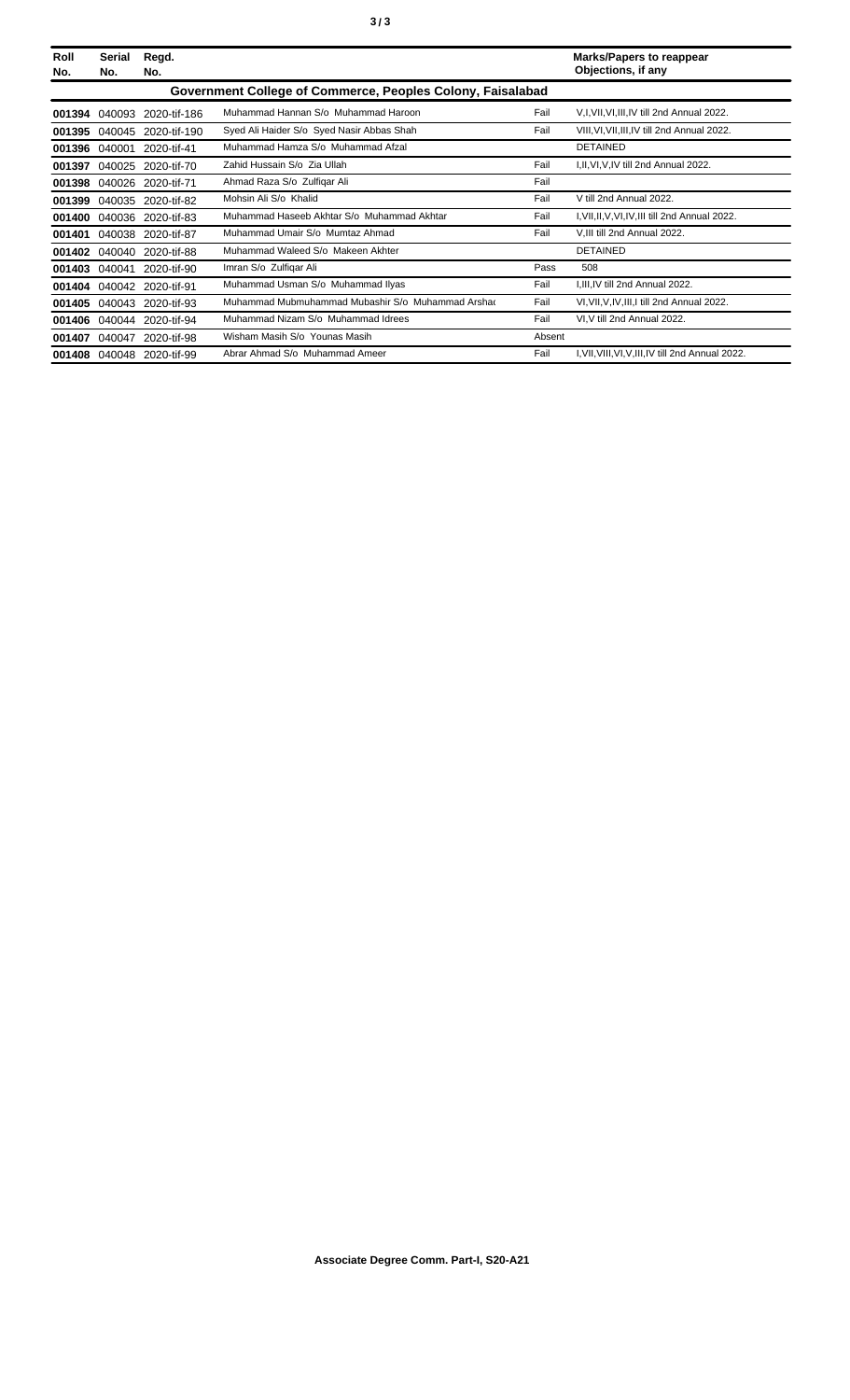| Roll<br>No.                                                | Serial<br>Regd.<br>No.<br>No. |                          |                                     |                | <b>Marks/Papers to reappear</b><br>Objections, if any |  |
|------------------------------------------------------------|-------------------------------|--------------------------|-------------------------------------|----------------|-------------------------------------------------------|--|
| Tips College of Commerce, People Colony, No. 1, Faisalabad |                               |                          |                                     |                |                                                       |  |
|                                                            |                               | 000904 012136 2019-tpf-5 | Muntaha Zulfigar D/o Zulfigar Ahmad | (L.C.St.) Pass | 384                                                   |  |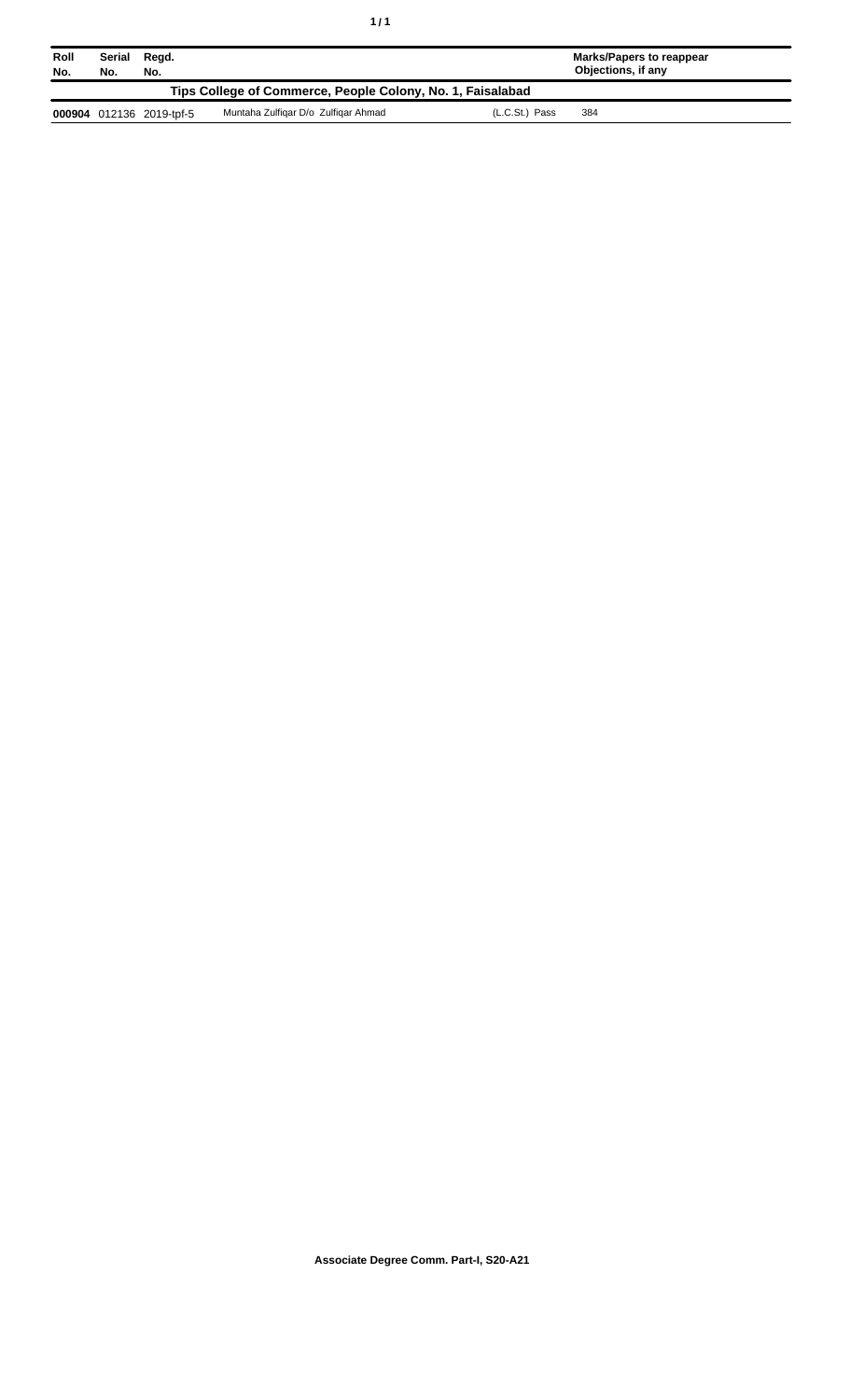| Roll<br>No. | Serial<br>No. | Regd.<br>No.              |                                                             |                | <b>Marks/Papers to reappear</b><br>Objections, if any |
|-------------|---------------|---------------------------|-------------------------------------------------------------|----------------|-------------------------------------------------------|
|             |               |                           | Government Degree College for Women, Sahianwala, Faisalabad |                |                                                       |
|             |               | 001050 006008 2019-wsf-51 | Nazish Rani D/o Azhar Khan                                  | (L.C.St.) Pass | 395                                                   |
| 001051      |               | 006009 2019-wsf-52        | Mugaddas Mustafa D/o Ghulam Mustafa                         | (L.C.St.) Fail | VII, IV, I till the Annual 2022.                      |
|             | 001052 006007 | 2019-wsf-53               | Aysha Rafagat D/o Rafagat Ali                               | (L.C.St.) Fail | III, V till the Annual 2022.                          |
|             |               | 001053 006015 2019-wsf-54 | Salwa Naeem D/o Mohammad Naeem                              | (L.C.St.) Pass | 346                                                   |
| 001054      |               | 006013 2019-wsf-55        | Fazilat Faiz D/o Faiz Ahmad                                 | (L.C.St.) Fail | V till the Annual 2022.                               |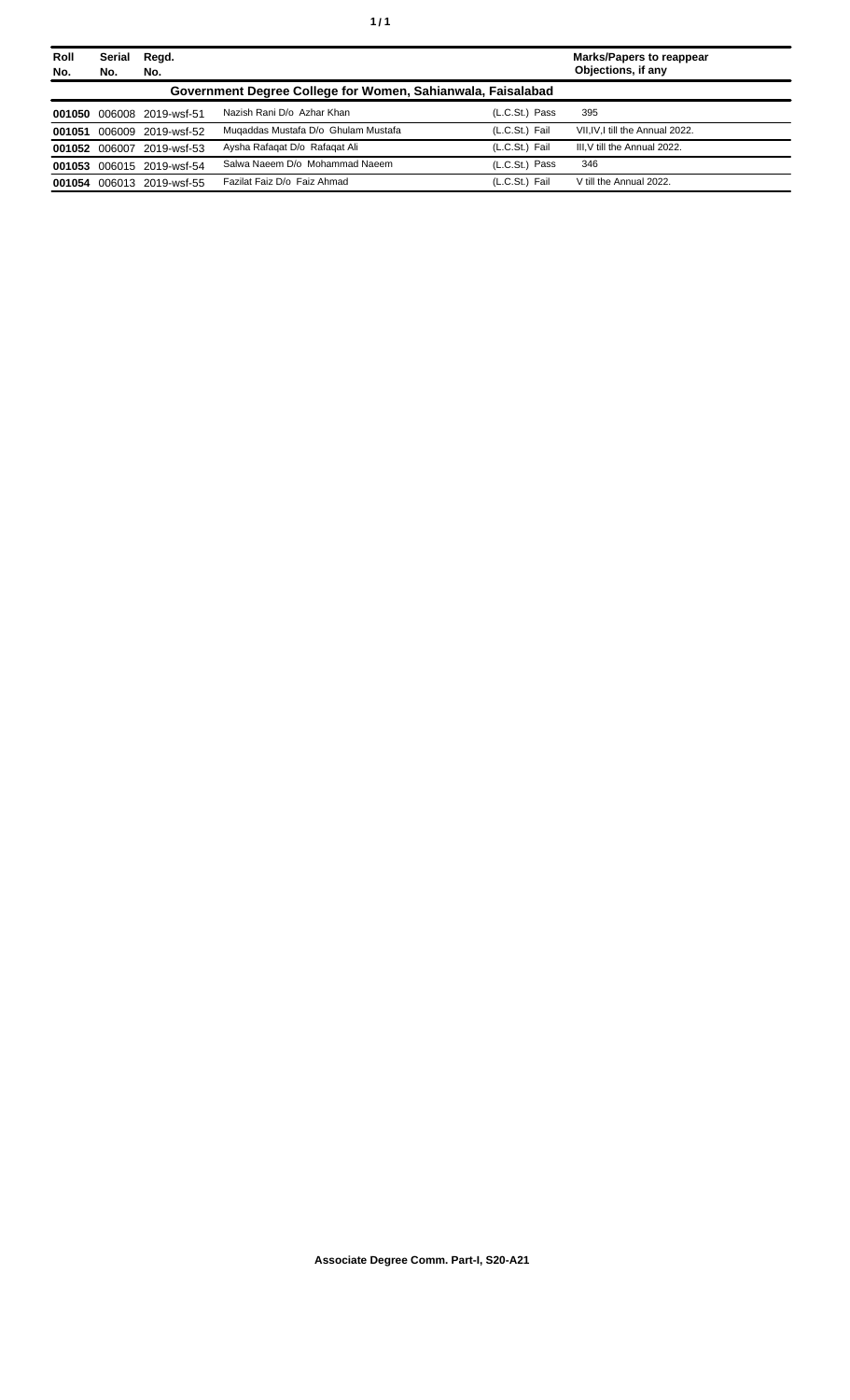| Roll<br>No. | Serial<br>Regd.<br>No.<br>No. |                            |                                                   |                | Marks/Papers to reappear<br>Objections, if any |
|-------------|-------------------------------|----------------------------|---------------------------------------------------|----------------|------------------------------------------------|
|             |                               |                            | Punjab College of Science, G.T. Road, Gujar Khan. |                |                                                |
|             |                               | 003410 006510 2018-ccp-287 | Nouman Asmat S/o Asmat Ullah                      | (L.C.St.) Fail |                                                |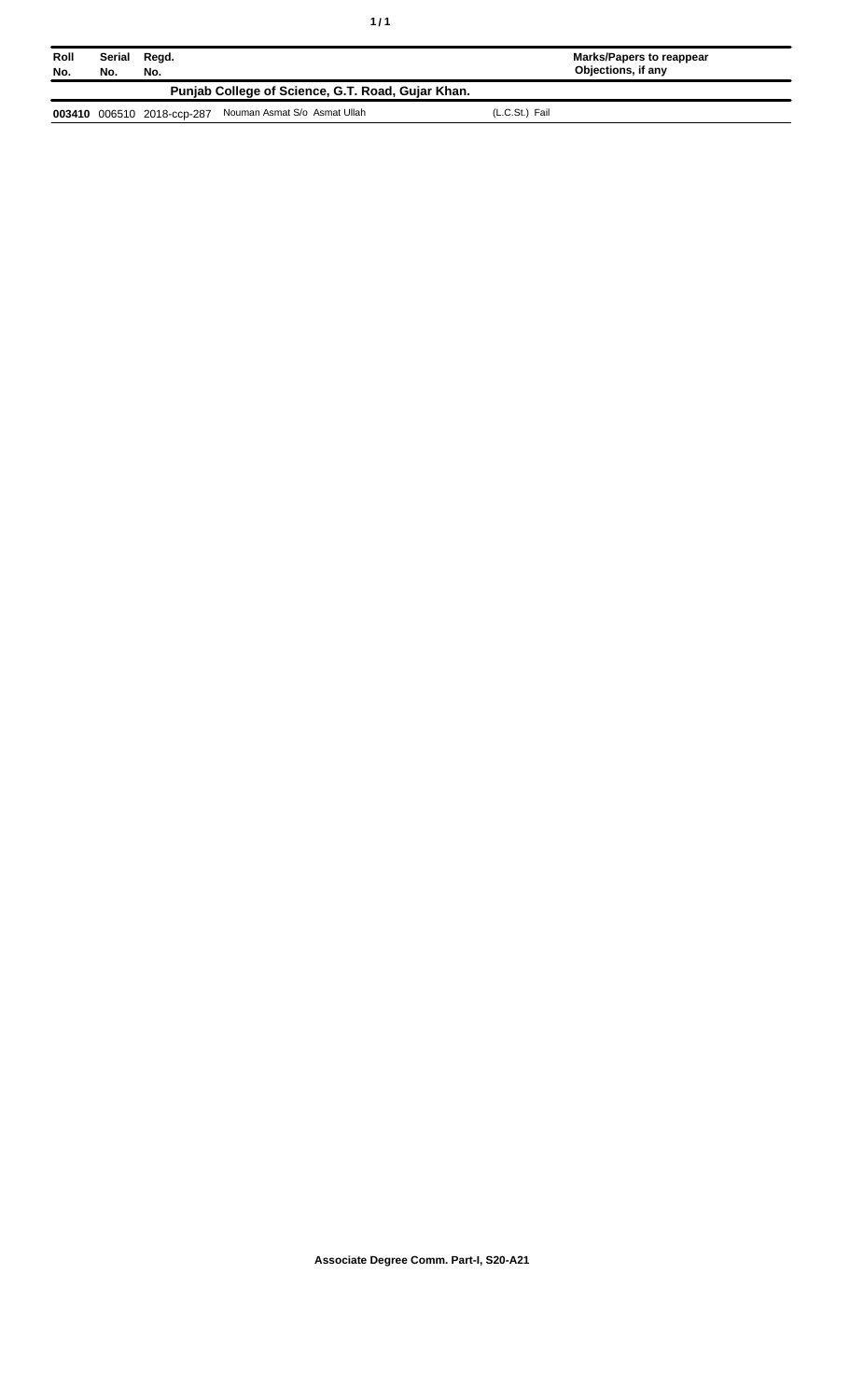| ٠ |  |  |
|---|--|--|
|---|--|--|

| Roll<br>No.                            | Serial Regd.<br>No. | No.                                                    |                                                                          |                                  | <b>Marks/Papers to reappear</b><br>Objections, if any               |
|----------------------------------------|---------------------|--------------------------------------------------------|--------------------------------------------------------------------------|----------------------------------|---------------------------------------------------------------------|
| Punjab College of Commerce, Gujar Khan |                     |                                                        |                                                                          |                                  |                                                                     |
|                                        |                     | 001515 045513 2020-ptg-21                              | Tabarka Naseem D/o Muhammad Naseem                                       | Pass                             | 543                                                                 |
|                                        |                     | 001516 045514 2020-ptg-22                              | Arooba Irfan D/o Irfan Ikram                                             | Pass                             | 557                                                                 |
|                                        |                     | 001517 045515 2020-ptg-23                              | Rakhshanda Jabeen D/o Tahir Mehmood                                      | Pass                             | 491                                                                 |
|                                        |                     | 001518 045516 2020-ptg-24                              | Tabinda Masood D/o Ahmed Masood                                          | Pass                             | 473                                                                 |
|                                        |                     | 001519 045517 2020-ptg-25                              | Aleeza Areeg D/o Muhammad Zahoor                                         | Pass                             | 484                                                                 |
|                                        |                     | 001520 045518 2020-ptg-26                              | Ayesha Tariq D/o Tariq Mehmood                                           | Pass                             | 487                                                                 |
|                                        |                     | 001521 045519 2020-ptg-27                              | Faiza Mustafa D/o Ghulam Mustafa                                         | Fail                             | IV.I till 2nd Annual 2022.                                          |
|                                        |                     | 001522 045520 2020-ptg-28                              | Isha Saddique D/o Muhammad Siddique                                      | Pass                             | 501                                                                 |
|                                        |                     | 001523 045521 2020-ptg-29                              | Kalsoom D/o Khalid Javed Dar<br>Fatima Tayyab D/o Muhammad Tayyab        | Fail<br>Fail                     | I till 2nd Annual 2022.<br>IV, I till 2nd Annual 2022.              |
|                                        |                     | 001524 045522 2020-ptg-30<br>001525 045523 2020-ptg-31 | Areeb Sonia D/o Muhammad Aslam                                           | Fail                             | IV, III, I till 2nd Annual 2022.                                    |
|                                        |                     | 001526 045524 2020-ptg-32                              | Sumbal Zubair D/o Muhammad Zubair                                        | Pass                             | 461                                                                 |
|                                        |                     | 001527 045525 2020-ptg-33                              | Aleesha Pervaiz D/o Muhammad Pervaiz                                     | Fail                             | III till 2nd Annual 2022.                                           |
|                                        |                     | 001528 045526 2020-ptg-34                              | Qurrat UI Ain D/o Raja Muhammad Saleem                                   | Pass                             | 443                                                                 |
|                                        |                     | 001529 045527 2020-ptg-35                              | Neiha Arbab D/o Muhammad Arbab                                           | Absent                           |                                                                     |
|                                        |                     | 001530 045528 2020-ptg-36                              | Mahnoor D/o Muhammad Faisal                                              | Fail                             | IV, I till 2nd Annual 2022.                                         |
|                                        |                     | 001531 045529 2020-ptg-37                              | Zubia Qadeer D/o Abdul Qadeer                                            | Absent                           |                                                                     |
|                                        |                     | 001532 045530 2020-ptg-38                              | Sana Fazal D/o Muhammad Ishaq                                            | Pass                             | 550                                                                 |
|                                        |                     | 001533 045531 2020-ptg-39                              | Jaweria Mazhar D/o Mazhar Hussain                                        | Pass                             | 400                                                                 |
|                                        |                     | 001534 045532 2020-ptg-40                              | Rimsha Arshad D/o Arshad Majeed<br>Manahil Zaman D/o Badi-Uz-Zaman       | Pass<br>Absent                   | 435                                                                 |
|                                        |                     | 001535 045533 2020-ptg-41<br>001536 045551 2020-ptg-43 | Aania Hareem D/o Ch. Faqeer Muhammad                                     | Fail                             | I,IV till 2nd Annual 2022.                                          |
|                                        |                     | 001537 045552 2020-ptg-44                              | Huma Chaudhary D/o Mohammad Shafique Chaudhary                           | Pass                             | 429                                                                 |
|                                        |                     | 001538 045553 2020-ptg-45                              | Rabia Konain D/o Aftab Hussain                                           | Pass                             | 478                                                                 |
|                                        |                     | 001539 045561 2020-ptg-46                              | Amna Khurshid D/o Khurshid Alam Shahid                                   | Fail                             | VII, I till 2nd Annual 2022.                                        |
|                                        |                     | 001540 045554 2020-ptg-47                              | Nayab Sabir D/o Raja Muhammad Sabir                                      | Fail                             | VI, III, I till 2nd Annual 2022.                                    |
|                                        |                     | 001541 045559 2020-ptg-55                              | Ayeza Parveen D/o Muhammad Arshad                                        | Pass                             | 493                                                                 |
|                                        |                     | 001542 045534 2020-ptg-58                              | Yasara Gul D/o Tahir Mehmood                                             | Pass                             | 448                                                                 |
|                                        |                     | 001543 085067 2019-ptg-1                               | Kamala Irshad D/o Muhammad Irshad<br>Haleema Kousar D/o Muhammad Khaleeq | (L.C.St.) Pass<br>(L.C.St.) Fail | 370<br>I till the Annual 2022.                                      |
|                                        |                     | 001544 085078 2019-ptg-10<br>001545 085059 2019-ptg-56 | Igra Atta D/o Atta Ur Rehman                                             | (L.C.St.) Pass                   | 387                                                                 |
|                                        |                     | 001546 085060 2019-ptg-58                              | Sumbal Masood D/o Anwar Masood Mughal                                    | (L.C.St.) Pass                   | 400                                                                 |
|                                        |                     | 001547 011044 2019-ptg-61                              | Khansa Qadir D/o Abdul Qadir                                             | (L.C.St.) Pass                   | 409                                                                 |
|                                        |                     | 001548 085061 2019-ptg-62                              | Maryam Zaman D/o Badi Uz Zaman                                           | (L.C.St.) Fail                   | III till the Annual 2022.                                           |
|                                        |                     | 001549 085062 2019-ptg-63                              | Areej Zahoor Minhas D/o Raja Zahoor Ahmad Minhas                         | (L.C.St.) Fail                   | I till the Annual 2022.                                             |
|                                        |                     | 001550 085066 2019-ptg-64                              | Mobeen Zara D/o Babar Hussain                                            | (L.C.St.) Fail                   | III till the Annual 2022.                                           |
|                                        |                     | 001551 085063 2019-ptg-65                              | Aiman Shehzadi D/o Nazakat Hussain Malik                                 | (L.C.St.) Pass                   | 418                                                                 |
|                                        |                     | 001552 085064 2019-ptg-67                              | Sanam Shahzadi D/o Gul Tasab Khan                                        | (L.C.St.) Fail                   | III,I till the Annual 2022.                                         |
|                                        |                     | 001553 085065 2019-ptg-68                              | Rabbia Abeer D/o Sajjad Firdous<br>Noor Ul Ain D/o Raja Wajid Hussain    | (L.C.St.) Pass<br>(L.C.St.) Fail | 368<br>III, I till the Annual 2022.                                 |
|                                        |                     | 001554 011272 2019-ptg-73<br>001555 085077 2019-ptg-77 | Andaleeb Zahra D/o Muhammad Yaqoob Bhatti                                | (L.C.St.) Fail                   | I till the Annual 2022.                                             |
|                                        |                     | 001556 085080 2019-ptg-8                               | Alina Tariq D/o Raja Tariq Mehmood                                       | (L.C.St.) Pass                   | 406                                                                 |
|                                        |                     | 001557 085075 2019-ptg-83                              | Sobia Basir D/o Basirat Hussain                                          | (L.C.St.) Fail                   | VI, I till the Annual 2022.                                         |
|                                        |                     | 001558 085076 2019-ptg-86                              | Hina Ishtiag D/o Ishtiag Hussain                                         | (L.C.St.) Pass                   | 353                                                                 |
|                                        |                     | 001710 045535 2020-ptg-1                               | Saad Nadeem S/o Nadeem Ahmed                                             | Pass                             | 445                                                                 |
|                                        |                     | 001711 045540 2020-ptg-10                              | Syed Saqib Ali S/o Syed Ishtiag Ahmed                                    | Fail                             | III, V, I, VII, IV, VI till 2nd Annual 2022.                        |
|                                        |                     | 001712 045541 2020-ptg-11                              | Raja Muhammad Samiullah S/o Shafqaat Hussain                             | Fail                             | III, I till 2nd Annual 2022.                                        |
|                                        |                     | 001713 045542 2020-ptg-12                              | Ibrar Ahmed S/o Zahoor Ahmed<br>Daniyal Mehmood S/o Safdar Mehmood       | Fail<br>Fail                     | VI, III, V, I till 2nd Annual 2022.<br>I, III till 2nd Annual 2022. |
|                                        |                     | 001714 045543 2020-ptg-14<br>001715 045544 2020-ptg-15 | Muhammad Adil S/o Ijaz Munawar                                           | Fail                             | VI, VII, I till 2nd Annual 2022.                                    |
|                                        |                     | 001716 045545 2020-ptg-16                              | Malik Shaharyar Khan S/o Malik Muhammad Arif                             | Pass                             | 420                                                                 |
|                                        |                     | 001717 045546 2020-ptg-17                              | Kashif Tanveer S/o Tanveer Ahmed                                         | Fail                             | I till 2nd Annual 2022.                                             |
|                                        |                     | 001718 045547 2020-ptg-18                              | Muhammad Haseeb Tariq S/o Tariq Mehmood                                  | Fail                             | VII, I till 2nd Annual 2022.                                        |
|                                        |                     | 001719 045548 2020-ptg-19                              | Shameer Ali S/o Ch Muhammad Fiaz                                         | Fail                             | III, I till 2nd Annual 2022.                                        |
|                                        |                     | 001720 045536 2020-ptg-2                               | Rizwan Jaffer S/o Ghulam Jaffer                                          | Fail                             | I till 2nd Annual 2022.                                             |
|                                        |                     | 001721 045549 2020-ptg-20                              | Syed Hakam Ali Shah S/o Syed Shahid Aziz                                 | Fail                             | III, I till 2nd Annual 2022.                                        |
|                                        |                     | 001722 045537 2020-ptg-3                               | Saad Ali S/o Zahoor Akhter                                               | Fail                             | I till 2nd Annual 2022.                                             |
|                                        |                     | 001723 045562 2020-ptg-49                              | Danish Mehmood S/o Muhammad Afzal<br>Muhammad Faizan S/o Saeed Naz       | Pass<br>Fail                     | 406<br>III, VI, I till 2nd Annual 2022.                             |
|                                        |                     | 001724 045565 2020-ptg-5                               | Muhammad Abdullah S/o Waheed Riasat Bhatti                               | Fail                             | VI, III, IV, I till 2nd Annual 2022.                                |
|                                        |                     | 001725 045555 2020-ptg-50<br>001726 045556 2020-ptg-51 | Mirza Raheel Zaib S/o Mirza Naheed Irshad                                | Fail                             | I till 2nd Annual 2022.                                             |
|                                        |                     | 001727 045557 2020-ptg-52                              | Ahmad Ali Tazarab S/o Tazarab Hussain                                    | Fail                             | V,I till 2nd Annual 2022.                                           |
|                                        |                     | 001728 045558 2020-ptg-53                              | Muhammad Sami S/o Muhammad Sarfraz Khan                                  | Fail                             | V, VI, III, II, I till 2nd Annual 2022.                             |
|                                        |                     | 001729 045560 2020-ptg-56                              | Waleed Ishaq S/o Muhammad Ishaq                                          | Fail                             | I till 2nd Annual 2022.                                             |
|                                        |                     | 001730 045550 2020-ptg-57                              | Hamza Majeed S/o Abdul Majeed Qureshi                                    | Pass                             | 419                                                                 |
|                                        |                     | 001731 045564 2020-ptg-59                              | Muhammad Abdullah S/o Ghulam Rabbani                                     | Absent                           |                                                                     |

**Associate Degree Comm. Part-I, S20-A21**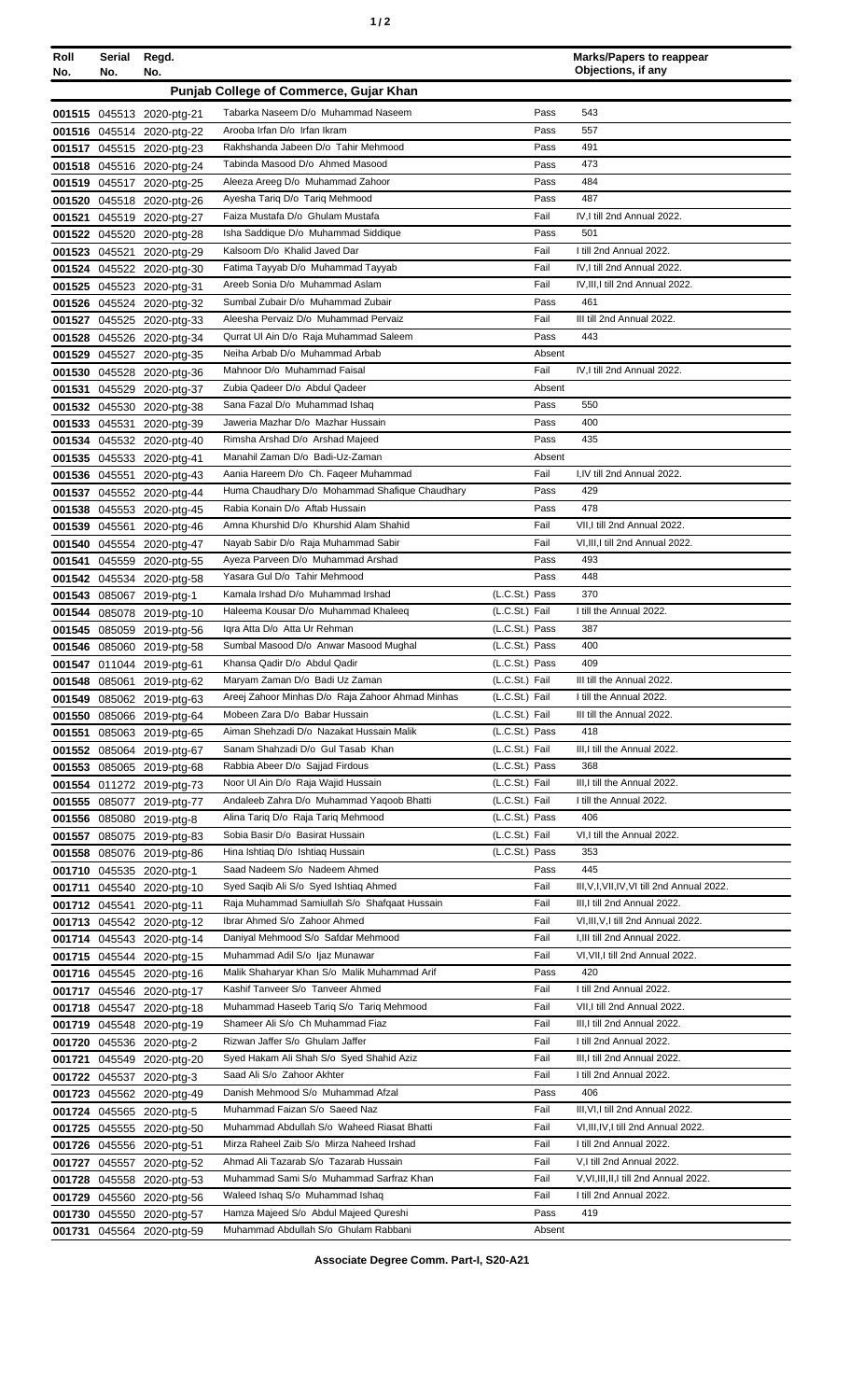| Roll<br>No. | Serial<br>No.                                 | Regd.<br>No.              |                                                      |                       | <b>Marks/Papers to reappear</b><br>Objections, if any |  |  |  |
|-------------|-----------------------------------------------|---------------------------|------------------------------------------------------|-----------------------|-------------------------------------------------------|--|--|--|
|             | <b>Punjab College of Commerce, Gujar Khan</b> |                           |                                                      |                       |                                                       |  |  |  |
| 001732      |                                               | 045538 2020-ptg-8         | Shehroz Zahid S/o Zahid Mehmood                      | Fail                  | I, VII till 2nd Annual 2022.                          |  |  |  |
| 001733      | 045539                                        | 2020-ptg-9                | Fasih Ul Hassan S/o Muhammad Pervez Qureshi          | Fail                  | V,I till 2nd Annual 2022.                             |  |  |  |
|             | 001734 011690                                 | 2018-ptg-73               | Malik Azeem Abbas Awan S/o Malik Akhlaq Hussain Awan | (L.C.St.) Pass        | 418                                                   |  |  |  |
| 001735      | 085068                                        | 2019-ptg-16               | Usama Imtiaz S/o Imtiaz Ali                          | (L.C.St.) Fail        | I till the Annual 2022.                               |  |  |  |
|             |                                               | 001736 085069 2019-ptg-18 | Ubaid Ullah S/o Riaz Masood                          | (L.C.St.) Fail        | VII till the Annual 2022.                             |  |  |  |
| 001737      |                                               | 009664 2019-ptg-2         | Furgan Ali Sayyam S/o Muhammad Islam                 | (L.C.St.) Fail        | V, I, III till the Annual 2022.                       |  |  |  |
|             |                                               | 001738 009638 2019-ptg-25 | Ehtasham Zafar S/o Zafar Mehmood                     | (L.C.St.) Fail        | V till the Annual 2022.                               |  |  |  |
| 001739      |                                               | 085072 2019-ptg-28        | Muhammad Abdullah Saeed S/o Saeed Anwar              | (L.C.St.) Fail        | V, VII till the Annual 2022.                          |  |  |  |
| 001740      |                                               | 085070 2019-ptg-31        | Imran Raza S/o Abdul Razzaq                          | (L.C.St.) Fail        | V till the Annual 2022.                               |  |  |  |
| 001741      |                                               | 085074 2019-ptg-87        | Maaz Tanveer S/o Tanveer Kauser                      | (L.C.St.) Fail        | V.I till the Annual 2022.                             |  |  |  |
| 001742      |                                               | 085073 2019-ptg-88        | Danyal Muzafar S/o Azhar Iqbal                       | (L.C.St.) Fail        | V.VI, I till the Annual 2022.                         |  |  |  |
| 001743      | 085071                                        | 2019-ptg-91               | Danyal Shakoor S/o Abdul Shakoor                     | (L.C.St.) Fail        | I till the Annual 2022.                               |  |  |  |
| 001744      | 085079                                        | 2019-ptg-92               | Khawar Nadeem S/o Safdar Hussain                     | (L.C.St.) Fail        | I till the Annual 2022.                               |  |  |  |
| 017880      |                                               | 045563 2018-ckr-19        | Qasim Kabeer S/o Muhammad Kabeer                     | (L.C.St.) Fail        |                                                       |  |  |  |
| 021330      |                                               | 085228 2018-ptg-52        | Shahreen Hanif D/o Mohammad Hanif                    | (L.C.S <sub>t</sub> ) | <b>FEE</b>                                            |  |  |  |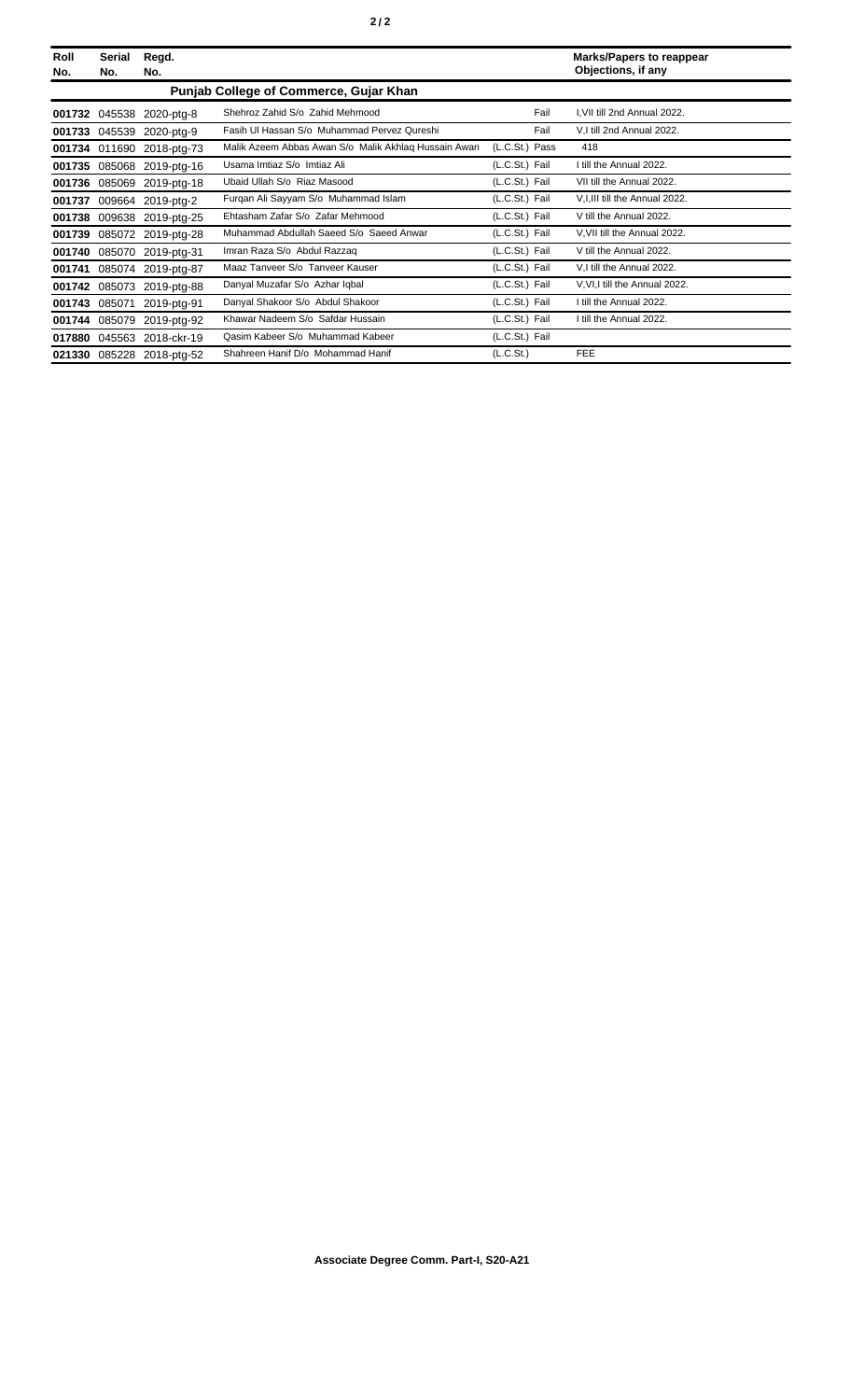| ٠ | ٠ |
|---|---|
|   |   |

| Roll<br>No. | <b>Serial</b><br>No. | Regd.<br>No.              |                                                                      |                  |        | <b>Marks/Papers to reappear</b><br>Objections, if any |
|-------------|----------------------|---------------------------|----------------------------------------------------------------------|------------------|--------|-------------------------------------------------------|
|             |                      |                           | Government Institute of Commerce, Gojra                              |                  |        |                                                       |
|             |                      | 001799 054513 2020-gig-1  | Rabia Farooq D/o Farooq Azam                                         |                  | Pass   | 477                                                   |
|             |                      | 001800 054535 2020-gig-28 | Aneela Arshad D/o Muhammad Arshad                                    |                  | Fail   | I.IV till 2nd Annual 2022.                            |
|             |                      | 001801 054515 2020-gig-38 | Ayesha Saleem D/o Muhammad Saleem                                    |                  | Fail   | I, VI, III till 2nd Annual 2022.                      |
|             |                      | 001802 054514 2020-gig-39 | Areeba Javed D/o Riaz- UI- Javed                                     |                  | Fail   | VII.I till 2nd Annual 2022.                           |
|             |                      | 001803 054516 2020-gig-45 | Rubaika D/o Rasheed Masih                                            |                  | Fail   | VII, V, III, IV, I till 2nd Annual 2022.              |
|             |                      | 001838 006681 2019-gig-12 | Amir Masih S/o Zafar Masih                                           | (L.C.St.) Fail   |        | I till the Annual 2022.                               |
|             |                      | 001839 009337 2020-gig-13 | Arsal Usman S/o Muhammad Akram                                       | (L.C.St.) Absent |        |                                                       |
|             |                      | 001840 006233 2020-gig-14 | Fida Hussain S/o Sakhawat Ali                                        | (L.C.St.) Absent |        |                                                       |
|             |                      | 001841 007651 2020-gig-16 | Muhammad Awais Taj S/o Taj Muhammad                                  | (L.C.St.) Absent |        |                                                       |
|             |                      | 001842 054520 2020-gig-18 | Atif Babar S/o Babar Ali                                             |                  | Fail   | VII.I till 2nd Annual 2022.                           |
|             |                      | 001843 054521 2020-gig-19 | Muhammad Umair S/o Munawar Hussain                                   |                  | Fail   | III.I till 2nd Annual 2022.                           |
|             |                      | 001844 054525 2020-gig-21 | Hammad Karamat S/o Karamat Ali                                       |                  | Fail   | VII, IV, V, I till 2nd Annual 2022.                   |
|             |                      | 001845 054522 2020-gig-23 | Muhammad Talha Ashraf S/o Muhammad Ashraf                            |                  | Pass   | 407                                                   |
|             |                      | 001846 054523 2020-gig-30 | Shahrzar S/o Muhammad Ashraf Javeed                                  |                  | Fail   | I till 2nd Annual 2022.                               |
|             |                      | 001847 054524 2020-gig-31 | Azhar Ali S/o Akhtar Ali                                             |                  | Fail   | V,I till 2nd Annual 2022.                             |
|             |                      | 001848 054526 2020-gig-34 | Muhammad Danish Naeem S/o Muhammad Naeem Anjum                       |                  | Fail   | I, VI till 2nd Annual 2022.                           |
|             |                      | 001849 054527 2020-gig-35 | Ameer Hamza S/o Muhammad Khalid                                      |                  | Fail   | I till 2nd Annual 2022.                               |
|             |                      | 001850 006536 2020-gig-36 | Umair Ahmad S/o Muhammad Arshad                                      | (L.C.St.) Fail   |        | VI, VII, V, IV, III, I till 2nd Annual 2022.          |
|             |                      | 001851 054528 2020-gig-37 | Muhammad Usman S/o Nazeer Ahmad                                      |                  | Pass   | 424                                                   |
|             |                      | 001852 054517 2020-gig-4  | Mujeeb-Ur-Rehman S/o Zafar Ali                                       |                  | Fail   | V till 2nd Annual 2022.                               |
|             |                      | 001853 054534 2020-gig-41 | Muneeb Rauf S/o Muhammad Rauf                                        |                  | Absent |                                                       |
|             |                      | 001854 054529 2020-gig-42 | Ahmar Qadeer Khan S/o Abdul Qadeer Khan                              |                  | Fail   | VII, II, V, I, III till 2nd Annual 2022.              |
|             |                      | 001855 054530 2020-gig-43 | Muhammad Athar Bashir S/o Bashir Ahmad                               |                  | Fail   | VII, V, III, VI, IV, I till 2nd Annual 2022.          |
|             |                      | 001856 054531 2020-gig-44 | Muhammad Talha Uraf Muhammad Boota S/o Muhammad<br>Iqbal             |                  | Fail   | V,I till 2nd Annual 2022.                             |
|             |                      | 001857 054532 2020-gig-47 | Muhammad Bilal Amjad S/o Muhammad Amjad                              |                  | Pass   | 365                                                   |
|             |                      | 001858 054533 2020-gig-48 | Muhammad Tayyab S/o Muhammad Saeed Akhtar                            |                  | Pass   | 474                                                   |
|             |                      | 001859 008676 2020-gig-49 | Muhammad Shahzad Akram S/o Muhammad Akram                            | (L.C.St.) Fail   |        |                                                       |
|             |                      | 001860 009330 2020-gig-6  | Sahil Hafeez S/o Hafeez-Ur-Rehman                                    | (L.C.St.) Absent |        |                                                       |
|             |                      | 001861 054518 2020-gig-7  | Muhammad Umair S/o Tahir Aziz                                        |                  | Pass   | 413                                                   |
|             |                      | 001862 054519 2020-gig-8  | Ghulam Ashfaq S/o Muhammad Sarwar                                    |                  | Pass   | 444                                                   |
|             |                      | 021347 085217 2020-gig-25 | Sayed Junaid Abdullah S/o Sayed Muhammad Imran Shahid (L.C.St.) Fail |                  |        | III, IV, VII, I, VI till 2nd Annual 2022.             |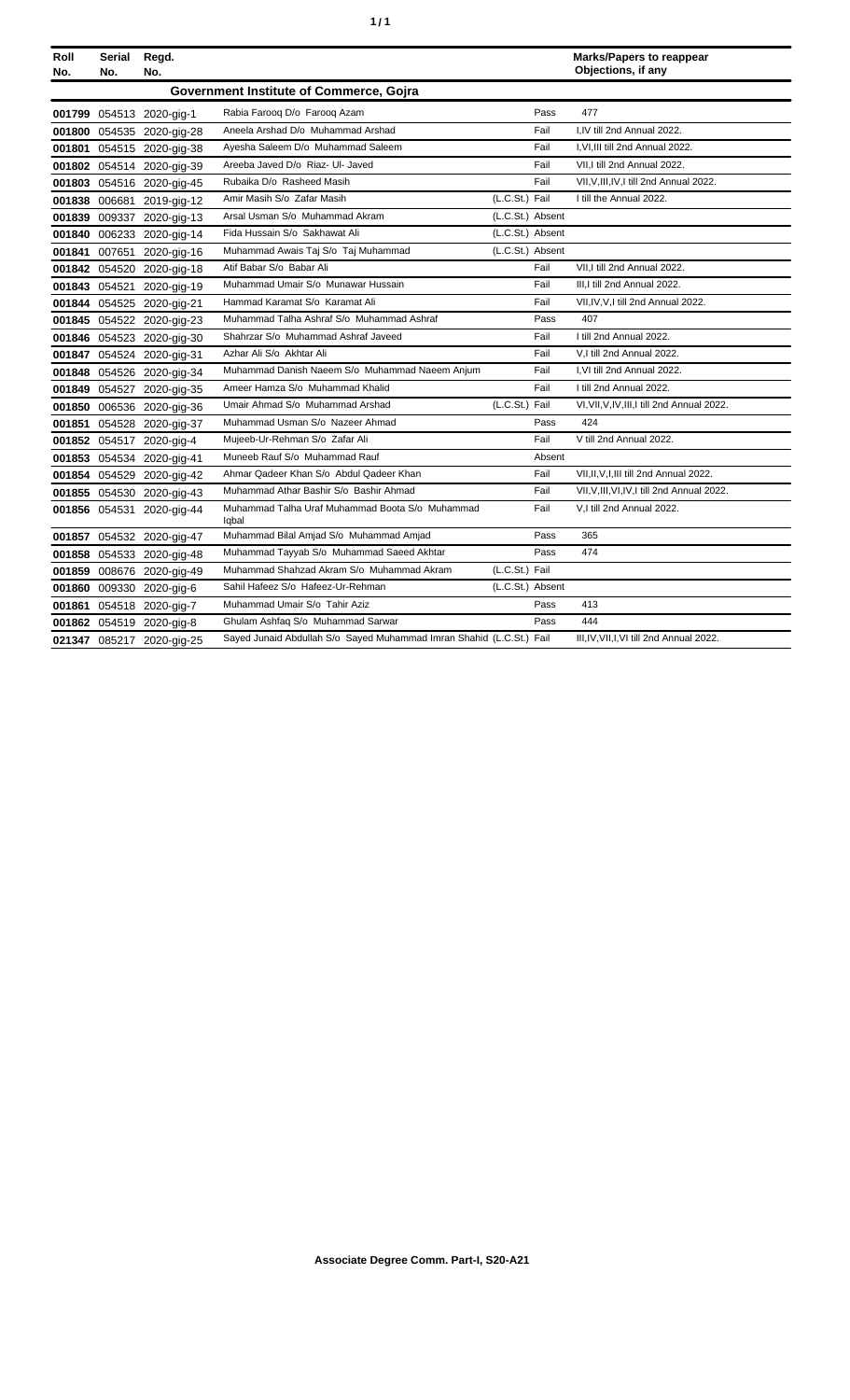| Roll<br>No. | Serial<br>No. | Regd.<br>No.               |                                               |        | <b>Marks/Papers to reappear</b><br>Objections, if any |
|-------------|---------------|----------------------------|-----------------------------------------------|--------|-------------------------------------------------------|
|             |               |                            | Apex College, Sialkot Bypass Road, Gujranwala |        |                                                       |
|             |               | 001922 059454 2020-abg-100 | Ayesha Talib Hussain D/o Talib Hussain        | Fail   | I.V till 2nd Annual 2022.                             |
|             |               | 001923 059440 2020-abg-101 | Maria Jabeen D/o Wakeel Ahmad Awan            | Absent |                                                       |
|             |               | 001924 059460 2020-abg-102 | Khadija Bibi D/o Muhammad Javid               | Fail   | VI, I, III till 2nd Annual 2022.                      |
|             |               | 001925 059439 2020-abg-103 | Kashaf Atiq D/o Atiq Ur Rehman                | Fail   | III, I till 2nd Annual 2022.                          |
|             |               | 001926 059444 2020-abg-104 | Sonia D/o Muhammad Javeed                     | Pass   | 439                                                   |
|             |               | 001927 059443 2020-abg-105 | Maryam Arif D/o Muhammad Arif                 | Fail   |                                                       |
|             |               | 001928 059455 2020-abg-106 | Afia Itraat D/o Anwar UI Haq                  | Absent |                                                       |
|             |               | 001929 059446 2020-abg-107 | Swera Shehzadi D/o Iftikhar Ali               | Fail   | VI, III, IV, I till 2nd Annual 2022.                  |
|             |               | 001930 059445 2020-abg-108 | Momna Shafqat D/o Shafqat Parwaz              | Absent |                                                       |
|             |               | 001931 059450 2020-abg-109 | Sonia Faryad D/o Faryad Ali                   | Absent |                                                       |
|             |               | 001932 059449 2020-abg-110 | Hiba Atta D/o Atta Muhammad                   | Absent |                                                       |
|             |               | 001933 059452 2020-abg-111 | Safa Khalid D/o Muhammad Khalid               | Absent |                                                       |
|             |               | 001934 059447 2020-abg-112 | Saleha D/o Muhammad Ilyas                     | Fail   | VI, II, IV, V, VII, III, I till 2nd Annual 2022.      |
|             |               | 001935 059448 2020-abg-113 | Aleena Nadeem D/o Nadeem Iqbal                | Absent |                                                       |
|             |               | 001936 059457 2020-abg-114 | Nafisa D/o Muhammad Shafiq                    | Fail   | V,I till 2nd Annual 2022.                             |
|             |               | 001937 059438 2020-abg-115 | Saliha Mubbashar D/o Mubbashar Hussain        | Fail   | V, III, VI, I till 2nd Annual 2022.                   |
|             |               | 001938 059428 2020-abg-124 | Aniga D/o Muhammad Akram                      | Pass   | 456                                                   |
|             |               | 001939 059429 2020-abg-125 | Javaria Rauf D/o Abdul Rauf                   | Absent |                                                       |
|             |               | 001940 059430 2020-abg-126 | Sehar Javed D/o Muhammad Javed                | Absent |                                                       |
| 001941      | 059431        | 2020-abg-127               | Maham D/o Abdul Ghafoor                       | Absent |                                                       |
|             |               | 001942 059432 2020-abg-128 | Laiba Noor D/o Muhammad Razak                 | Fail   | V, VI, IV, VII, III, I till 2nd Annual 2022.          |
|             |               | 001943 059433 2020-abg-129 | Khadija Tul Kubra D/o Khalil Ur Rehman        | Fail   | III, I, VIII, V, VI, VII till 2nd Annual 2022.        |
|             |               | 001944 059434 2020-abg-130 | Rimsha Ishaq D/o Muhammad Ishaq               | Fail   | II, VII, V, IV, VI, III, I till 2nd Annual 2022.      |
|             |               | 001945 059435 2020-abg-131 | Nimra Tariq D/o Tariq Mehmood                 | Absent |                                                       |
|             |               | 001946 059436 2020-abg-132 | Khushba Shahzadi D/o Ashique Hussain          | Fail   | III, V, IV, I till 2nd Annual 2022.                   |
|             |               | 001947 059442 2020-abg-92  | Noor Fatima D/o Muhammad Yousaf               | Absent |                                                       |
|             |               | 001948 059453 2020-abg-93  | Chashman D/o Shehzad Ahmad                    | Fail   | I, III till 2nd Annual 2022.                          |
|             |               | 001949 059437 2020-abg-94  | Aleeza Yaqoob D/o Muhammad Yaqoob             | Fail   | VII, IV, III, I till 2nd Annual 2022.                 |
|             |               | 001950 059441 2020-abg-95  | Amna D/o Liaqat Ali                           | Fail   | VII, V, VI, IV, I, III till 2nd Annual 2022.          |
| 001951      |               | 059459 2020-abg-96         | Sibgha Tallah D/o Mirza Rashid Baig           | Pass   | 422                                                   |
|             |               | 001952 059456 2020-abg-97  | Um-E-Rubab D/o Adil Mehmood                   | Fail   | III, V, VI, I till 2nd Annual 2022.                   |
|             |               | 001953 059458 2020-abg-98  | Fatima D/o Muhammad Azam                      | Fail   | VIII till 2nd Annual 2022.                            |
|             |               | 001954 059451 2020-abg-99  | Fatima D/o Muhammad Nawaz Khokhar             | Absent |                                                       |
|             |               | 003242 059419 2020-abg-116 | Ali Kazim S/o Fida Hussain                    | Absent |                                                       |
|             |               | 003243 059420 2020-abg-117 | Hamad Ali S/o Amdad Ali                       | Fail   |                                                       |
|             |               | 003244 059421 2020-abg-118 | Nouman Ali S/o Shujat Ali Gill                | Absent |                                                       |
|             |               | 003245 059422 2020-abg-119 | Basit Zaheer S/o Zaheer Ahmed                 | Fail   | I, IV, V, III till 2nd Annual 2022.                   |
|             |               | 003246 059423 2020-abg-120 | Zeeshan Zafarullah S/o Zafar Ullah            | Absent |                                                       |
|             |               | 003247 059424 2020-abg-121 | Mueeb Arshad S/o Arshad Mehmood Shahid        | Fail   | II, V, I, VII, VI, IV, III till 2nd Annual 2022.      |
|             |               | 003248 059425 2020-abg-122 | Haseeb Arshad S/o Arshad Mehmood Shahid       | Fail   | IV, V, VII, III, I, VI till 2nd Annual 2022.          |
|             |               | 003249 059426 2020-abg-123 | Arbaz Bashir S/o Muhammad Bashir              | Pass   | 398                                                   |
|             |               | 003250 059427 2020-abg-133 | Ali Hassan S/o Nadeem Ali Gill                | Pass   | 392                                                   |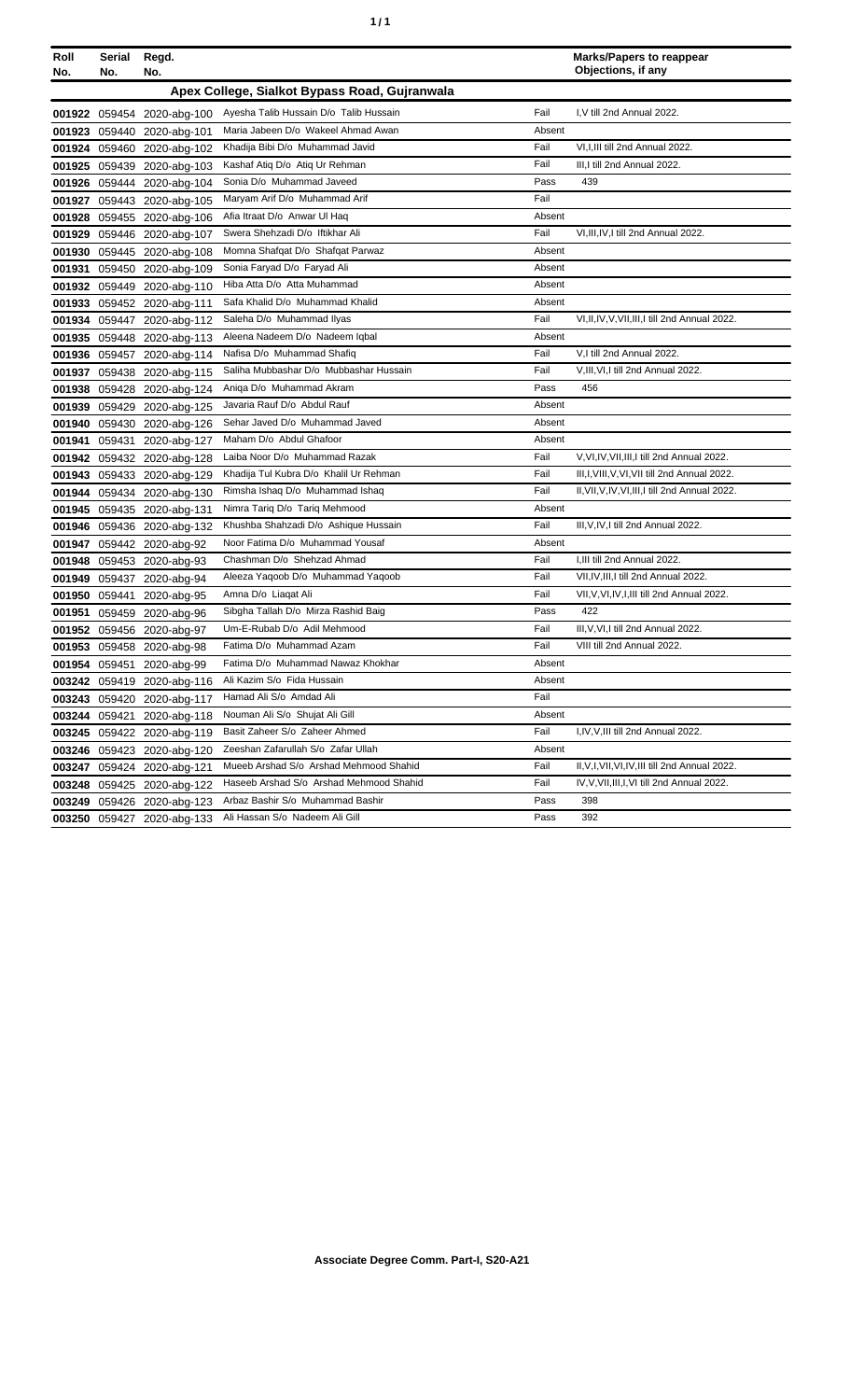| í<br>٠ |
|--------|
|--------|

| Roll<br>No. | Serial<br>No. | Regd.<br>No.              |                                                                    |        | <b>Marks/Papers to reappear</b><br>Objections, if any |
|-------------|---------------|---------------------------|--------------------------------------------------------------------|--------|-------------------------------------------------------|
|             |               |                           | Aspire College, 15-A, Park Town, Main G.T Road, Kamoke, Gujranwala |        |                                                       |
|             |               | 004744 047816 2020-akg-51 | Sumaira Saeed Lodhi D/o Muhammad Saeed Lodhi                       | Fail   | V,I till 2nd Annual 2022.                             |
|             |               | 004745 047819 2020-akg-52 | Arzu Khalil Ahmad D/o Khalil Ahmad                                 | Fail   | I till 2nd Annual 2022.                               |
|             |               | 004746 047817 2020-akg-53 | Sabahat Jalil D/o Jalil Khan                                       | Fail   | I till 2nd Annual 2022.                               |
|             |               | 004747 047815 2020-akg-54 | Arbab D/o Najeeb Ullah                                             | Fail   | I till 2nd Annual 2022.                               |
|             |               | 004748 047818 2020-akg-60 | Ayesha Zulfigar D/o Syed Zulfigar Ali Shah                         | Pass   | 472                                                   |
|             |               | 004749 047820 2020-akg-61 | Zara D/o Ahsanullah                                                | Fail   | III, V, I till 2nd Annual 2022.                       |
|             |               | 004750 047822 2020-akg-62 | Hamna Afzal Khan D/o Myhammad Afzal Khan                           | Fail   | III, V, I till 2nd Annual 2022.                       |
|             |               | 004751 047813 2020-akg-63 | Rimsha Shahzadi D/o Sabir Hussain                                  | Pass   | 506                                                   |
|             |               | 004752 047814 2020-akg-64 | Ifat Rani D/o Imtiaz Ahmad                                         | Pass   | 428                                                   |
|             |               | 004753 047823 2020-akg-65 | Kainat Khalid D/o Khalid Mehmood                                   | Absent |                                                       |
|             |               | 004754 047821 2020-akg-73 | Esha Munir D/o Munir Ahmad Shaikh                                  | Fail   | VII, I, V, III till 2nd Annual 2022.                  |
|             |               | 004755 047824 2020-akg-74 | Mugdas D/o Muhammad Alam                                           | Fail   | V till 2nd Annual 2022.                               |
|             |               | 004756 047825 2020-akg-79 | Seerat Salamat D/o Salamat Ali                                     | Fail   | V till 2nd Annual 2022.                               |
|             |               | 004757 047826 2020-akg-80 | Agsa Waheed D/o Waheed Ahmad                                       | Pass   | 371                                                   |
|             |               | 004893 047831 2020-akg-55 | Muhammad Awais Ali S/o Ali Akbar                                   | Pass   | 408                                                   |
|             |               | 004894 047838 2020-akg-56 | Muhammad Mohsin Shabbir S/o Shaghaf Shabbir Ahmad                  | Fail   | IV till 2nd Annual 2022.                              |
|             |               | 004895 047840 2020-akg-57 | Saqib Ali Shah S/o Syed Mehmood Shah                               | Fail   | IV, III, I, VII till 2nd Annual 2022.                 |
|             |               | 004896 047828 2020-akg-58 | Ali Soodagar S/o Muhammad Maqsood                                  | Pass   | 429                                                   |
|             |               | 004897 047839 2020-akg-59 | Muhammad Usama S/o Abdul Hafeez                                    | Fail   | III, IV till 2nd Annual 2022.                         |
|             |               | 004898 047834 2020-akg-67 | Zohaib Yousaf S/o Muhammad Yousaf Mughal                           | Fail   | IV, I till 2nd Annual 2022.                           |
|             |               | 004899 047841 2020-akg-68 | Muhammad Ahsan S/o Sadig Hussain                                   | Absent |                                                       |
|             |               | 004900 047835 2020-akg-69 | Muhammad Saffi S/o Awais Ur Rehman                                 | Pass   | 378                                                   |
|             |               | 004901 047836 2020-akg-70 | Sajid Shehzad S/o Muhammad Idrees                                  | Pass   | 451                                                   |
|             |               | 004902 047833 2020-akg-71 | Adil Shafiq S/o Muhammad Shafiq                                    | Pass   | 410                                                   |
|             |               | 004903 047830 2020-akg-72 | Muhammad Talha S/o Muhammad Arshad                                 | Pass   | 383                                                   |
|             |               | 004904 047837 2020-akg-75 | Ahsan Ali S/o Muhammad Shafiq                                      | Fail   | V,IV, VII, I till 2nd Annual 2022.                    |
|             |               | 004905 047832 2020-akg-76 | Muhammad Abdullah S/o Muhammad Ramzan                              | Pass   | 393                                                   |
|             |               | 004906 047827 2020-akg-77 | Nadar Shah S/o Muhammad Shah                                       | Fail   | I till 2nd Annual 2022.                               |
|             |               | 004907 047829 2020-akg-78 | Usman Waheed S/o Waheed Akhtar                                     | Absent |                                                       |
|             |               | 004908 047842 2020-akg-81 | Roman Ayub S/o Muhammad Ayub                                       | Fail   | IV, I, III till 2nd Annual 2022.                      |
|             |               | 004909 047843 2020-akg-82 | Muhammad Mohsin S/o Muhammad Nasrullah                             | Pass   | 458                                                   |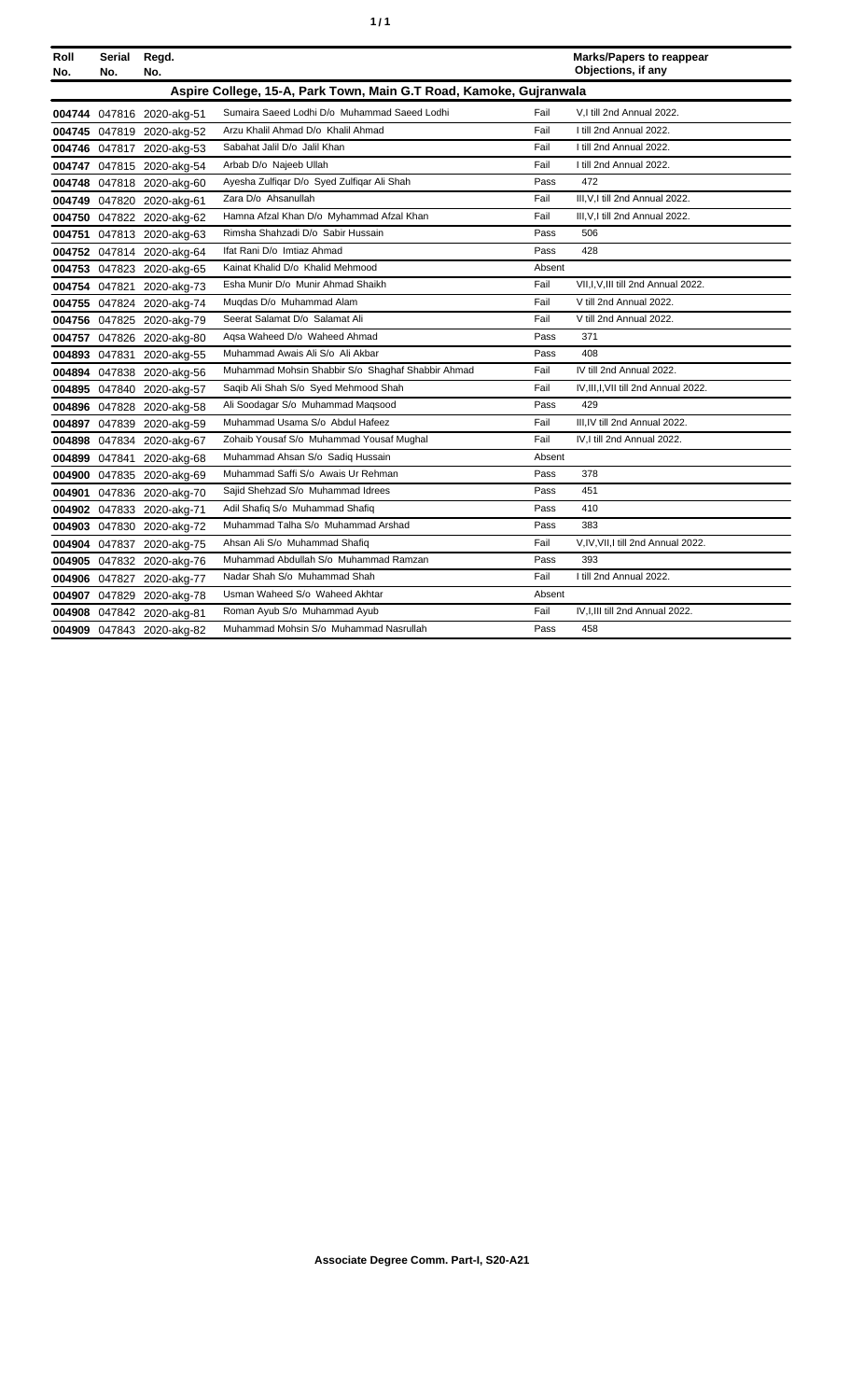| Roll<br>No.                                                | Serial Regd.<br>No. | No. |                                                          | Marks/Papers to reappear<br>Objections, if any |  |
|------------------------------------------------------------|---------------------|-----|----------------------------------------------------------|------------------------------------------------|--|
| Guiranwala College of Commerce, Satellite Town, Guiranwala |                     |     |                                                          |                                                |  |
|                                                            |                     |     | 003251 008181 2003-gcc-176 Umair Iqbal S/o Iqbal Hussain | (L.C.St.) Fail                                 |  |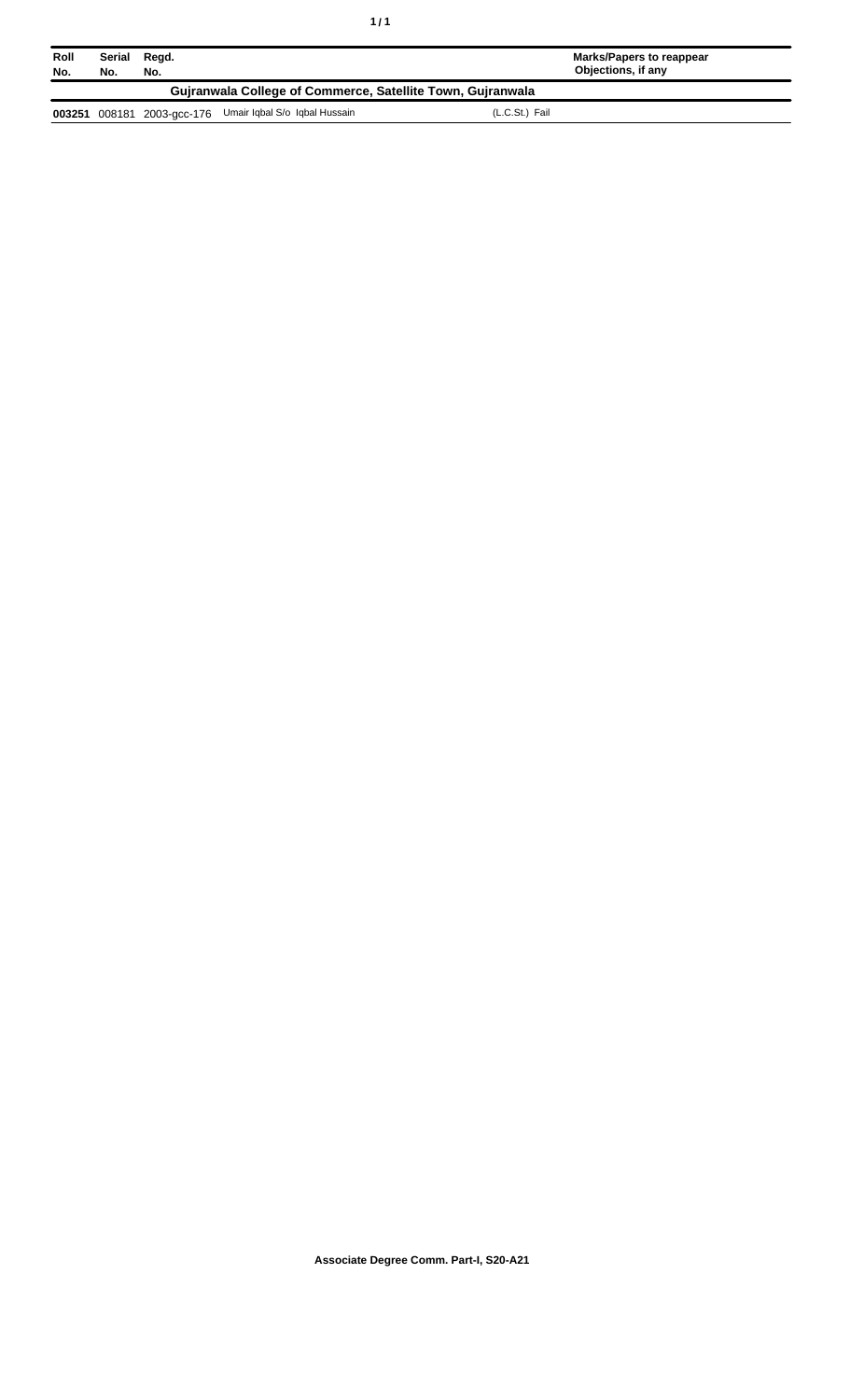| Roll<br>No. | Serial<br>No.                                                    | Regd.<br>No.               |                                                |                | <b>Marks/Papers to reappear</b><br>Objections, if any |  |
|-------------|------------------------------------------------------------------|----------------------------|------------------------------------------------|----------------|-------------------------------------------------------|--|
|             | Govt. Institute of Commerce, Nowshehra Virkan, Distt, Gujranwala |                            |                                                |                |                                                       |  |
|             |                                                                  | 003252 012629 2019-cnv-1   | Hammad S/o Saifullah                           | (L.C.St.) Pass | 433                                                   |  |
| 003253      |                                                                  | 009838 2019-cnv-12         | Minhal Haidar S/o Syed Shakir Hussain Zaidi    | (L.C.St.) Fail | I.III till the Annual 2022.                           |  |
|             |                                                                  | 003254 009824 2019-cnv-13  | Anees Ahmad S/o Muhammad Yousaf                | (L.C.St.) Pass | 411                                                   |  |
|             |                                                                  | 003255 009845 2019-cnv-4   | Ahsan Ali S/o Muhammad Afzal                   | (L.C.St.) Fail | III. VIII. V. VII till the Annual 2022.               |  |
|             |                                                                  | 003256 009833 2019-cnv-5   | Syed Muhammad Bagar S/o Syed Abid Hussain Shah | (L.C.St.) Fail | V till the Annual 2022.                               |  |
| 003257      |                                                                  | 009842 2019-cnv-8          | Umar Faroog S/o Abdul Latif                    | (L.C.St.) Pass | 423                                                   |  |
|             |                                                                  | 003258 009830 2019-acq-339 | Shehroz Ahmad S/o Zulfigar Hussain             | (L.C.St.) Pass | 377                                                   |  |
| 003259      |                                                                  | 005458 2019-ggi-38         | Abdul Aleem S/o Mazhar Igbal                   | (L.C.St.) Pass | 407                                                   |  |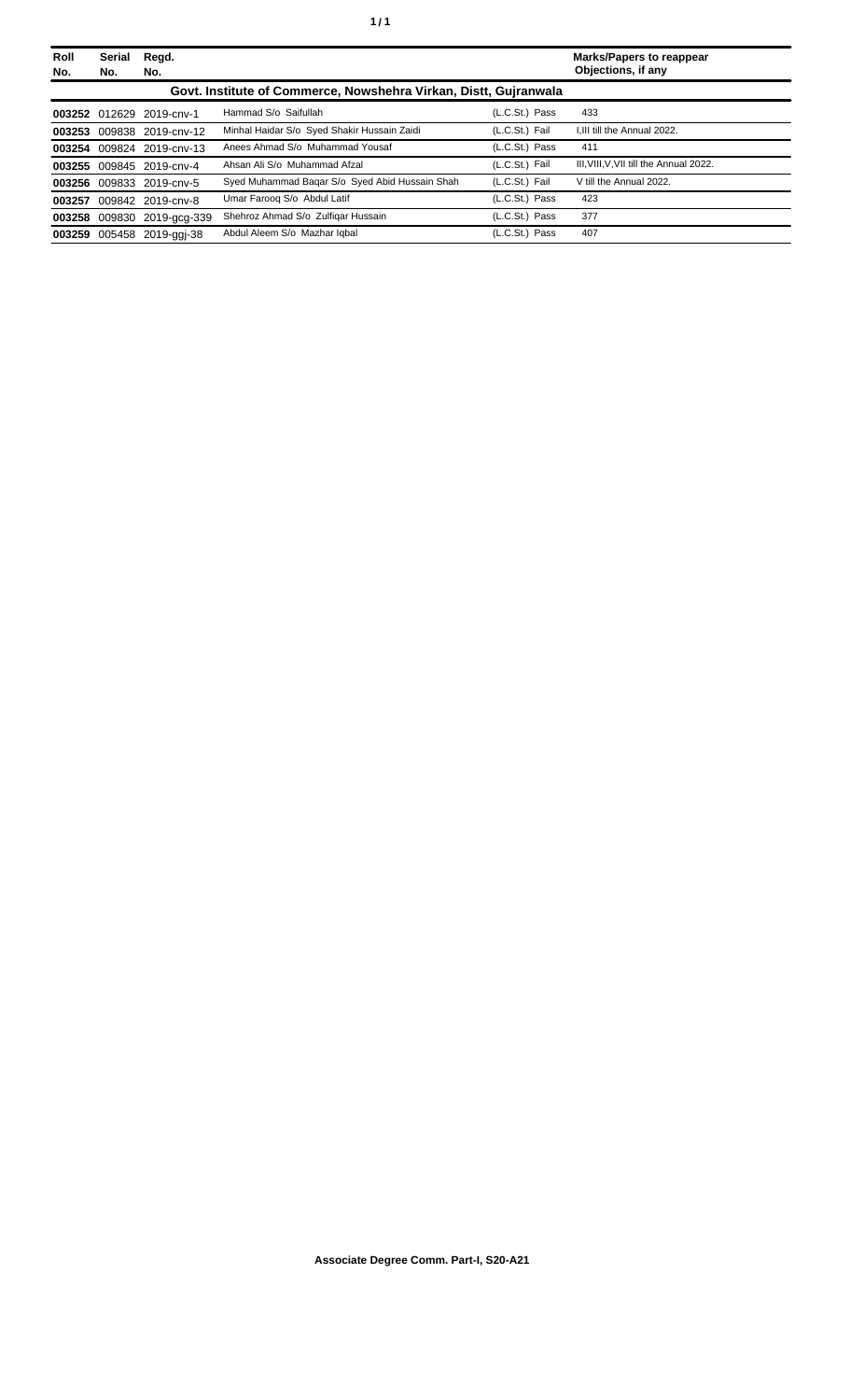| Roll | Serial | Regd.                      |                                     |                | <b>Marks/Papers to reappear</b>               |
|------|--------|----------------------------|-------------------------------------|----------------|-----------------------------------------------|
| No.  | No.    | No.                        |                                     |                | Objections, if any                            |
|      |        |                            | Cresent Science College, Guiranwala |                |                                               |
|      |        | 001955 003693 2018-csq-140 | Zunaira Fatima D/o Tufail Hussain   | (L.C.St.) Fail |                                               |
|      |        | 001956 058467 2020-csq-120 | Esha Saeed D/o Muhammad Saeed Ahmad | Fail           | II, VI, VII, III, I, IV till 2nd Annual 2022. |
|      |        | 001957 058468 2020-csq-122 | Laiba Altaf D/o Altaf Hussain       | Absent         |                                               |
|      |        | 001958 058469 2020-csq-123 | Retaij D/o ljaz Bashir              | Fail           | V, VIII, III, IV, I till 2nd Annual 2022.     |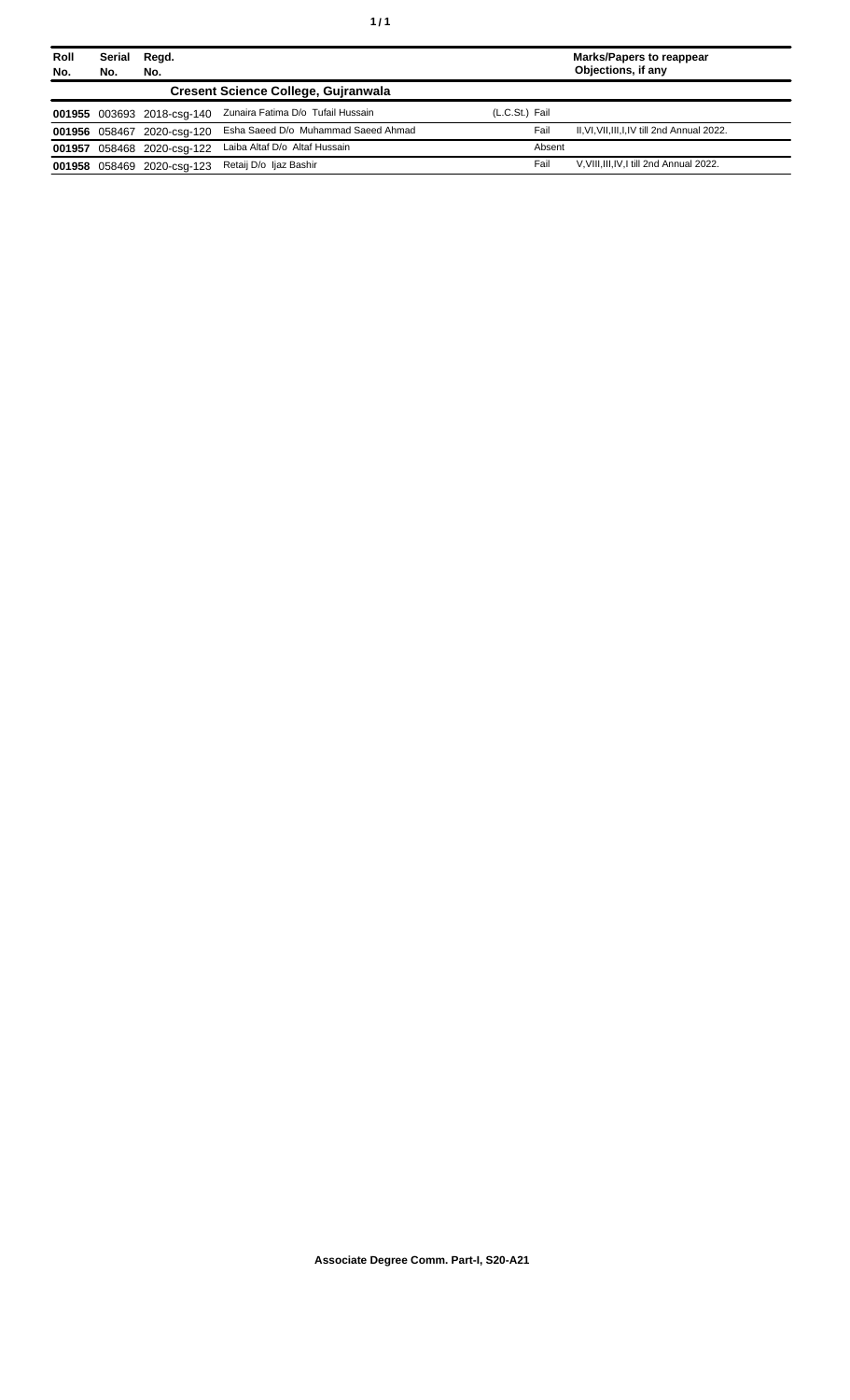| Roll<br>No. | Serial<br>No. | Regd.<br>No.                                            |                                                                 |                                  | <b>Marks/Papers to reappear</b><br>Objections, if any                     |
|-------------|---------------|---------------------------------------------------------|-----------------------------------------------------------------|----------------------------------|---------------------------------------------------------------------------|
|             |               |                                                         | Elite College of Commerce, Gujranwala                           |                                  |                                                                           |
|             |               |                                                         |                                                                 |                                  |                                                                           |
|             |               | 001959 001448 2017-ecg-148                              | Rimsha Azam D/o Muhammad Azam<br>Mubeen Asghar D/o Asghar Ali   | (L.C.St.) Fail<br>(L.C.St.) Fail |                                                                           |
|             |               | 001960 001434 2018-ecg-100                              | Hifza D/o Muhammad Mushtaq                                      | (L.C.St.) Pass                   | 382                                                                       |
|             |               | 001961 007878 2018-ecg-98<br>001962 012271 2016-ecg-193 | Khudeja Bibi D/o Ansar Javed                                    | (L.C.St.) Fail                   | VI,II,III,VIII,V,VII,I till 2nd Annual 2022.                              |
|             |               | 001963 002824 2017-ecg-123                              | Rabia Amjad D/o Amjad Iqbal                                     | (L.C.St.) Pass                   | 334                                                                       |
|             |               | 001964 065983 2018-pcg-126                              | Laraib Aslam D/o Muhammad Aslam                                 | Absent                           |                                                                           |
|             |               | 001965 007505 2019-ecg-16                               | Aleeza Asad D/o Asad Mehmood                                    | (L.C.St.) Fail                   | I till the Annual 2022.                                                   |
|             |               | 001966 001432 2019-ecg-17                               | Samhir Saif D/o Saif UI Malook                                  | (L.C.St.) Pass                   | 318                                                                       |
|             |               | 001967 010998 2019-ecg-20                               | Bakhtawar D/o Muhammad Pervaiz                                  | (L.C.St.) Fail                   | IV, V, I, III till the Annual 2022.                                       |
|             |               | 001968 003079 2019-ecg-26                               | Agsa D/o Amir Raza                                              | (L.C.St.) Fail                   | VII, IV, I, III till the Annual 2022.                                     |
|             |               | 001969 003273 2019-ecg-27                               | Amna Shahzad D/o Rana Shahzad Ahmad Khan                        | (L.C.St.) Pass                   | 364                                                                       |
|             |               | 001970 003332 2019-ecg-28                               | Laiba Latif D/o Muhammad Latif                                  | (L.C.St.) Pass                   | 414                                                                       |
| 001971      |               | 003337 2019-ecg-30                                      | Kashaf Khalid D/o Khalid Noor                                   | (L.C.St.) Fail                   | I till the Annual 2022.                                                   |
|             |               | 001972 009334 2019-ecg-32                               | Nimra Amin D/o Muhammad Amin                                    | (L.C.St.) Pass                   | 361                                                                       |
|             |               | 001973 003355 2019-ecg-35                               | Fiza Altaf D/o Altaf Hussain                                    | (L.C.St.) Fail                   | I till the Annual 2022.                                                   |
|             |               | 001974 003377 2019-ecg-37                               | Tanees Bilal Khan D/o Muhammad Bilal Khan                       | (L.C.St.) Fail                   | IV, III, I, V till the Annual 2022.                                       |
|             |               | 001975 003394 2019-ecg-38                               | Fiza Ishaq D/o Muhammad Ishaq<br>Sana Shakeel D/o Shakeel Ahmad | (L.C.St.) Fail<br>(L.C.St.) Pass | III till the Annual 2022.<br>449                                          |
|             |               | 001976 003522 2019-ecg-43                               | Aleena Batool D/o Muhammad Afzal                                | (L.C.St.) Fail                   | VII, V, I, IV till the Annual 2022.                                       |
|             |               | 001977 003525 2019-ecg-45<br>001978 011303 2019-ecg-47  | Malaika Islam D/o Amjad Islam                                   | (L.C.St.) Pass                   | 366                                                                       |
|             |               | 001979 003527 2019-ecg-48                               | Nimra Amjad D/o Amjad Pervaiz                                   | (L.C.St.) Fail                   | I till the Annual 2022.                                                   |
|             |               | 001980 003530 2019-ecg-60                               | Aiman D/o Abdul Sattar                                          | (L.C.St.) Fail                   | V,I,IV till the Annual 2022.                                              |
|             |               | 001981 003535 2019-ecg-73                               | Hafsa Shehzadi D/o Muhammad Saeed                               | (L.C.St.) Fail                   | I till the Annual 2022.                                                   |
|             |               | 001982 065981 2020-ecg-25                               | Mugadas D/o Liagat Ali                                          | Fail                             | VI, I, III till 2nd Annual 2022.                                          |
|             |               | 001983 065982 2020-ecg-26                               | Arfa Ahsan D/o Ahsan Ullah                                      | Fail                             | VI,I till 2nd Annual 2022.                                                |
|             |               | 001984 065984 2020-ecg-27                               | Minha Naeem D/o Naeem Azhar                                     | Pass                             | 472                                                                       |
|             |               | 001985 065985 2020-ecg-28                               | Amra Shafiq D/o Muhammad Shafiq                                 | Fail                             | III, I till 2nd Annual 2022.                                              |
|             |               | 001986 065986 2020-ecg-29                               | Ayesha Ashfaq D/o Muhammad Shafiq Butt                          | Fail                             | III, I till 2nd Annual 2022.                                              |
|             |               | 001987 065987 2020-ecg-30                               | Ifra Anwar D/o Muhammad Anwar                                   | Pass                             | 424                                                                       |
|             |               | 001988 065988 2020-ecg-31                               | Sehar D/o Abdul Majeed Alvi                                     | Fail                             | III, I till 2nd Annual 2022.                                              |
|             |               | 001989 065989 2020-ecg-32                               | Anjeel Imran D/o Imran Masih                                    |                                  | <b>UMC</b>                                                                |
|             |               | 001990 065990 2020-ecg-33                               | Rubina Hamid D/o Hamid Nasir                                    | Fail<br>Fail                     | IV, I, III till 2nd Annual 2022.<br>VI, III, I till 2nd Annual 2022.      |
|             |               | 001991 065991 2020-ecg-34                               | Sehrish D/o Ilyas Ali Khokhar<br>Zunaira D/o Muhammad Zulfiqar  | Fail                             | V,VI,III,I till 2nd Annual 2022.                                          |
|             |               | 001992 065992 2020-ecg-35<br>001993 065993 2020-ecg-36  | Mezab Sajid D/o Sheikh Muhammad Sajid                           | Absent                           |                                                                           |
|             |               | 001994 065994 2020-ecg-37                               | Zohra Shoaib D/o Muhammad Shoaib                                | Fail                             | I till 2nd Annual 2022.                                                   |
|             |               | 001995 065995 2020-ecg-38                               | Moazzma D/o Zaka Ud Din                                         | Fail                             | VI, III till 2nd Annual 2022.                                             |
|             |               | 001996 065996 2020-ecg-39                               | Laiba Ahmad D/o Hafiz Faroog Ahmad                              | Fail                             | III till 2nd Annual 2022.                                                 |
|             |               | 001997 065997 2020-ecg-40                               | Dilnasheen D/o Syed Ramzan Ali Shah                             | Fail                             | V, VI, I, III till 2nd Annual 2022.                                       |
|             |               | 001998 065998 2020-ecg-41                               | Esha D/o Razag Ahmad                                            | Fail                             | IV, III, I till 2nd Annual 2022.                                          |
|             |               | 001999 065999 2020-ecg-42                               | Um Rabaab D/o Muhammad Arif                                     | Fail                             | VII, VI, V, III, I till 2nd Annual 2022.                                  |
|             |               | 002000 066000 2020-ecg-43                               | Vaneeza Mansha D/o Muhammad Mansha                              | Fail                             | I till 2nd Annual 2022.                                                   |
|             |               | 002001 066001 2020-ecg-44                               | Bakhtawar Javid D/o Muhammad Javid                              | Fail                             | IV, VI, I, III till 2nd Annual 2022.                                      |
|             |               | 002002 066002 2020-ecg-45                               | Ribga Samuel D/o Samuel M Bhatti                                | Pass                             | 414                                                                       |
|             |               | 002003 066003 2020-ecg-46                               | Sehar Mansha D/o Muhammad Mansha                                | Fail                             | IV till 2nd Annual 2022.                                                  |
|             |               | 002004 066014 2020-ecg-47                               | Ujala Fatima D/o Abid Hussain<br>Erum Anees D/o Muhammad Anees  | Absent<br>Pass                   | 412                                                                       |
|             |               | 002005 066004 2020-ecg-48                               | Urwa D/o Anwer Mehmood                                          | Pass                             | 406                                                                       |
|             |               | 002006 066005 2020-ecg-50<br>002007 066006 2020-ecg-51  | Sadaf Faryad D/o Faryad Ahmad                                   | Fail                             | III, I till 2nd Annual 2022.                                              |
|             |               | 002008 066015 2020-ecg-52                               | Khadija Akhtar D/o Muhammad Akhtar                              | Pass                             | 472                                                                       |
|             |               | 002009 066013 2020-ecg-53                               | Ammara Ehsan-Ul-Haq D/o Ehsan-Ul-Haq                            | Absent                           |                                                                           |
|             |               | 002010 066007 2020-ecg-54                               | Robi Mustafa D/o Ghulam Mustafa                                 | Fail                             | VI, IV, III, I till 2nd Annual 2022.                                      |
|             |               | 002011 066016 2020-ecg-55                               | Hifza D/o Iftikhar Ahmad                                        | Fail                             | VI, IV, III, I till 2nd Annual 2022.                                      |
|             |               | 002012 066008 2020-ecg-56                               | Shanza Muhabat Khan D/o Chaudhary Muhabat Khan                  | Fail                             | IV, III, VI, I till 2nd Annual 2022.                                      |
|             |               | 002013 066009 2020-ecg-57                               | Laiba Saleem D/o Muhammad Saleem                                | Fail                             | IV till 2nd Annual 2022.                                                  |
|             |               | 002014 066017 2020-ecg-58                               | Tuba D/o Muhammad Sagheer                                       | Absent                           |                                                                           |
|             |               | 002015 065968 2020-ecg-59                               | Maryam Azeem D/o Muhammad Azeem Siddiqui                        | Pass                             | 474                                                                       |
|             |               | 002016 066039 2020-ecg-60                               | Momina Gul D/o Mujahid Akhtar                                   | Pass                             | 497                                                                       |
|             |               | 002017 065969 2020-ecg-61                               | Fizza Jamal Butt D/o Zahid Jamal Butt                           | Absent                           |                                                                           |
|             |               | 002018 065970 2020-ecg-62                               | Agsa D/o Muhammad Sarfraz Ud Din                                | Fail                             | VI, I, III till 2nd Annual 2022.                                          |
|             |               | 002019 065971 2020-ecg-63                               | Azka Rizwan D/o Rizwan Butt<br>Kinza Arif D/o Muhammad Arif     | Fail<br>Fail                     | IV, I, VII, III till 2nd Annual 2022.<br>IV, III, I till 2nd Annual 2022. |
|             |               | 002020 065978 2020-ecg-65                               | Emaan Mazhar D/o Mazhar Hussain                                 | Fail                             | IV, III till 2nd Annual 2022.                                             |
|             |               | 002021 065972 2020-ecg-66<br>002022 065973 2020-ecg-68  | Mawa D/o Muhammad Farooq                                        | Pass                             | 423                                                                       |
|             |               | 002023 065974 2020-ecg-69                               | Seemab Shehzadi D/o Muhammad Arshad                             | Absent                           |                                                                           |
|             |               | 002024 065975 2020-ecg-70                               | Laiba Arif D/o Arif Mehmood                                     | Pass                             | 438                                                                       |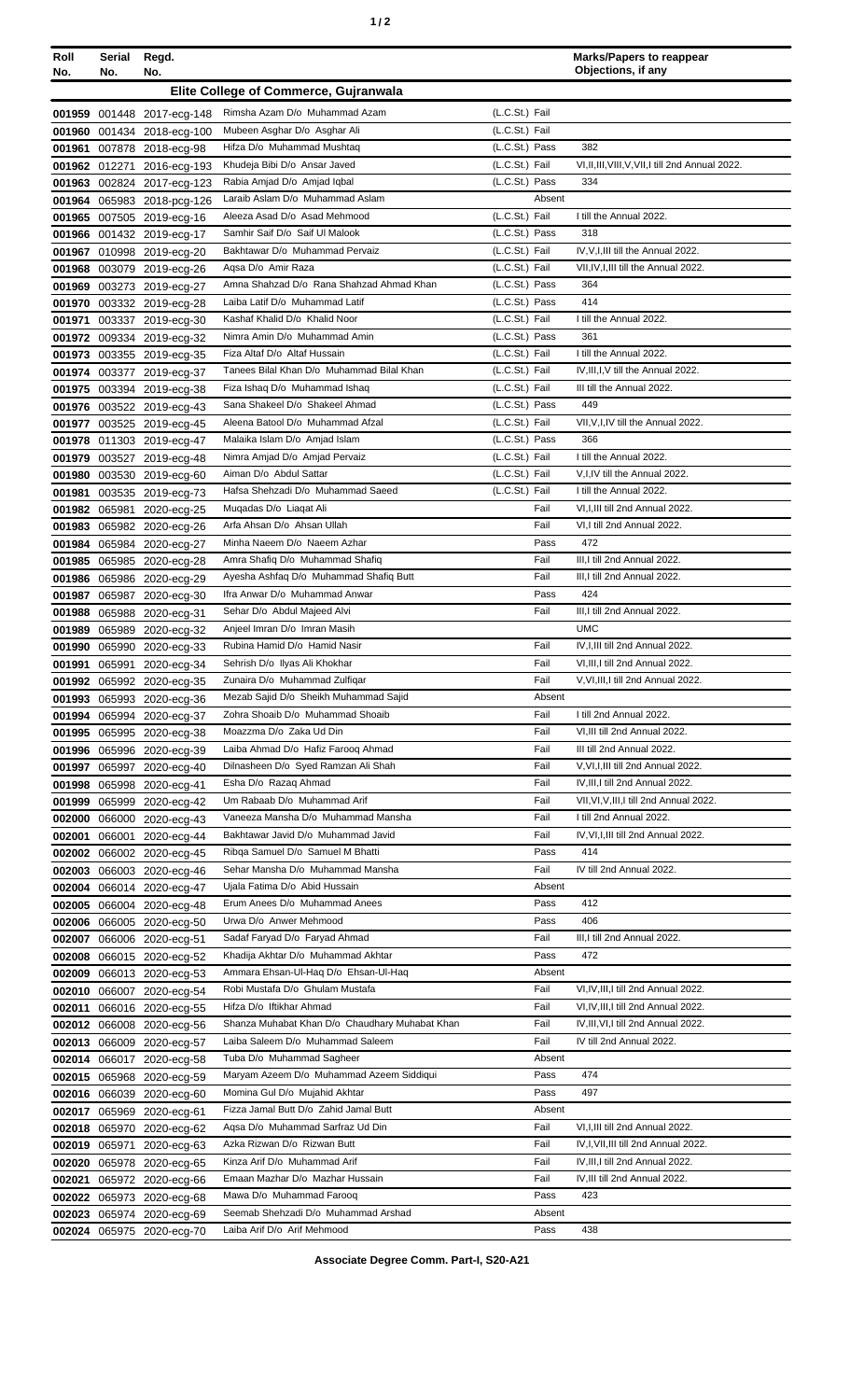| Roll<br>No. | Serial<br>No. | Regd.<br>No.               |                                                  |                  |        | <b>Marks/Papers to reappear</b><br>Objections, if any |
|-------------|---------------|----------------------------|--------------------------------------------------|------------------|--------|-------------------------------------------------------|
|             |               |                            | Elite College of Commerce, Gujranwala            |                  |        |                                                       |
|             |               | 002025 065976 2020-ecg-71  | Tintara Mansha D/o Mansha Masih                  |                  | Pass   | 481                                                   |
|             |               | 002026 065977 2020-ecg-72  | Maryam Bibi D/o Manzoor Ahmad Sadique            |                  | Absent |                                                       |
|             |               | 002027 065980 2020-ecg-75  | Zainab Bibi D/o Mushtaq Ahmad                    |                  | Fail   | IV, VI, III till 2nd Annual 2022.                     |
|             |               | 002028 066010 2020-ecg-79  | Zahra Akram D/o Muhammad Akram                   |                  | Fail   | V, IV, I, VII till 2nd Annual 2022.                   |
|             |               | 002029 066011 2020-ecg-80  | Esha D/o Mohammad Amjad                          |                  | Fail   | III till 2nd Annual 2022.                             |
|             |               | 002030 065979 2020-ecg-81  | Bisma Asim D/o Asim                              |                  | Fail   | IV till 2nd Annual 2022.                              |
| 002031      |               | 066012 2020-ecg-82         | Marwa Maqbool D/o Maqbool Ahmad                  |                  | Fail   | III, IV, I till 2nd Annual 2022.                      |
|             |               | 003260 007502 2018-ecg-33  | Usman Riaz S/o Muhammad Riaz                     | (L.C.St.) Pass   |        | 443                                                   |
|             |               | 003261 005859 2019-ecg-10  | Muhammad Ali S/o Muhammad Adrees                 | (L.C.St.) Fail   |        | V till the Annual 2022.                               |
|             |               | 003262 005861 2019-ecg-12  | Irtaza Abbas S/o Asjad Abbas                     | (L.C.St.) Fail   |        | IV,I till the Annual 2022.                            |
|             |               | 003263 005856 2019-ecg-4   | Muhammad Talha S/o Muhammad Ashraf               | (L.C.St.) Pass   |        | 406                                                   |
|             |               | 003264 005858 2019-ecg-7   | Muhammad Shubaan S/o Zardar Khan                 | (L.C.St.) Pass   |        | 379                                                   |
|             |               | 003265 005865 2019-ecg-75  | Muhammad Ahmad S/o Muhammad Aslam                | (L.C.St.) Fail   |        | I.V till the Annual 2022.                             |
|             |               | 003266 005866 2019-ecg-76  | Saad Yousaf S/o Muhammad Yousaf                  | (L.C.St.) Pass   |        | 365                                                   |
|             |               | 003267 066018 2020-ecg-1   | Abdul Rehman S/o Salman Javaid                   |                  | Pass   | 391                                                   |
|             |               | 003268 066024 2020-ecg-10  | Muhammad Saad Nadeem S/o Nadeem Qureshi          |                  | Fail   | IV, V, VI, III, II, VII till 2nd Annual 2022.         |
|             |               | 003269 066025 2020-ecg-11  | Muhammad Abdullah S/o Muhammad Maqsood           |                  | Fail   | VII, III, I, V till 2nd Annual 2022.                  |
|             |               | 003270 066026 2020-ecg-12  | Muhammad S/o Talat Bashir                        |                  | Fail   | V, IV, VI, VII, III till 2nd Annual 2022.             |
|             |               | 003271 066027 2020-ecg-13  | Usama Nawaz S/o Kareem Nawaz                     |                  | Fail   | III, II, VIII, V, IV, I till 2nd Annual 2022.         |
|             |               | 003272 066028 2020-ecg-14  | Muhammad Rafay S/o Tahir Mehmood                 |                  | Fail   | I, III, VII, IV till 2nd Annual 2022.                 |
|             |               | 003273 066029 2020-ecg-15  | Zubair Ahmad S/o Ahmad Hussain                   |                  | Fail   |                                                       |
| 003274      |               | 066030 2020-ecg-16         | Mehran Irfan Bhatti S/o Irfan Ullah              |                  | Fail   | III, VI, IV, VII, V, I till 2nd Annual 2022.          |
| 003275      | 066031        | 2020-ecg-18                | Zahir UI Din Sabar S/o Mureed Sabar              |                  | Fail   | V, II, VI, VII, III till 2nd Annual 2022.             |
|             |               | 003276 066032 2020-ecg-19  | Lugman Sattar S/o Abdul Sattar                   |                  | Fail   | II,I, V, VII, III till 2nd Annual 2022.               |
| 003277      |               | 066019 2020-ecg-2          | Abdul Rehman S/o Muhammad Adrees                 |                  | Pass   | 398                                                   |
|             |               | 003278 066033 2020-ecg-20  | Muhammad Arslan S/o Abdul Rasheed                |                  | Fail   | VIII, VI, VII, III, V, IV, I till 2nd Annual 2022.    |
|             |               | 003279 066034 2020-ecg-21  | Muhammad Yashir S/o Muhammad Arshad              |                  | Absent |                                                       |
|             |               | 003280 066035 2020-ecg-22  | Shamroz Nasir S/o Nasir Ali                      |                  | Fail   | V, I, III till 2nd Annual 2022.                       |
| 003281      |               | 066020 2020-ecg-3          | Hassan Shahzad S/o Shahzad Ashraf                |                  | Pass   | 404                                                   |
|             |               | 003282 066021 2020-ecg-4   | Muhammad Rehan S/o Muhammad Munawar              |                  | Pass   | 390                                                   |
|             |               | 003283 066022 2020-ecg-7   | Asad Ali S/o Amjad Hussain                       |                  | Fail   | VI, VII, IV, I, III till 2nd Annual 2022.             |
|             |               | 003284 066036 2020-ecg-76  | Muhammad Uzair Shaheen S/o Muhammad Asif Shsheen |                  | Fail   | III.IV till 2nd Annual 2022.                          |
|             |               | 003285 066037 2020-ecg-77  | Muhammad Numan S/o Muhammad Saleem               |                  | Pass   | 344                                                   |
|             |               | 003286 066023 2020-ecg-8   | Sami Ullah S/o Ishfaq                            |                  | Fail   | III.I till 2nd Annual 2022.                           |
|             |               | 003287 066038 2020-z-54205 | Ahmed Muhammad Rafique S/o Muhammad Rafique      | (L.C.St.) Absent |        |                                                       |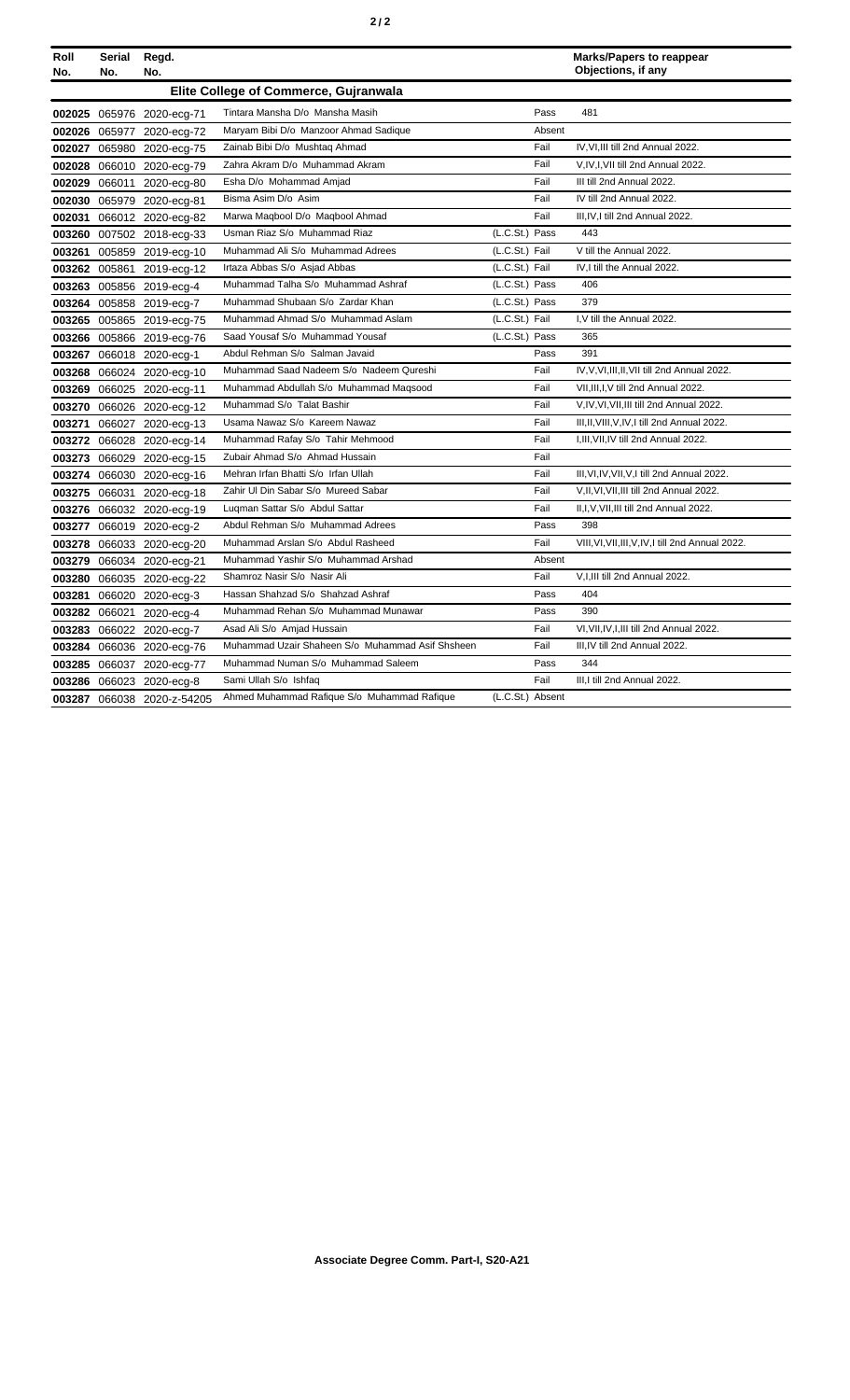| ٠ | ٠ |
|---|---|
|   |   |

| Roll<br>No. | Serial<br>No. | Regd.<br>No.               |                                                            |                |        | <b>Marks/Papers to reappear</b><br>Objections, if any |
|-------------|---------------|----------------------------|------------------------------------------------------------|----------------|--------|-------------------------------------------------------|
|             |               |                            | The Educators College of Commerce, Shaheenabad, Gujranwala |                |        |                                                       |
|             |               | 002032 009524 2018-egc-8   | Tehreem Ilyas D/o Muhammad Ilyas                           | (L.C.St.) Pass |        | 410                                                   |
|             |               | 002094 009439 2019-egc-1   | Noor D/o Arshad Mehmood                                    | (L.C.St.) Fail |        | VII, V, IV till the Annual 2022.                      |
|             |               | 002095 009467 2019-egc-10  | Mah Jabeen Javaid D/o Javaid Faroog                        | (L.C.St.) Pass |        | 369                                                   |
|             |               | 002096 009421 2019-egc-14  | Saba Shafqat Mughal D/o Shafqat Shahzad Mughal             | (L.C.St.) Pass |        | 330                                                   |
|             |               | 002097 009460 2019-egc-17  | Fiza Arshad D/o Rasheed Ahmad Multani                      | (L.C.St.) Fail |        | VIII, V, VII, III, I, IV till the Annual 2022.        |
|             |               | 002098 009542 2019-egc-18  | Ayesha Riaz D/o Riaz Masih                                 | (L.C.St.) Pass |        | 383                                                   |
|             |               | 002099 013595 2019-egc-20  | Zunaira Sarfraz D/o Sarfraz Ahmad                          | (L.C.St.) Pass |        | 405                                                   |
|             |               | 002100 009455 2019-egc-29  | Rimsha Imran D/o Imran Majeed                              | (L.C.St.) Fail |        | V.VI.VII.II.I.IV till the Annual 2022.                |
|             |               | 002101 009512 2019-egc-3   | Arooj Fatima D/o Faiz Ahmad                                | (L.C.St.) Pass |        | 390                                                   |
|             |               | 002102 009319 2019-egc-30  | Fiza Ghafoor D/o Abdul Ghafoor                             | (L.C.St.) Fail |        | V, VII till the Annual 2022.                          |
|             |               | 002103 009444 2019-egc-5   | Farah Shahzadi D/o Muhammad Shahid Mehmood                 | (L.C.St.) Fail |        | V,IV,III till the Annual 2022.                        |
|             |               | 002104 085084 2019-egc-6   | Zunaira Rafiq Ue D/o Muhammad Rafique                      | (L.C.St.) Fail |        | I till the Annual 2022.                               |
|             |               | 002105 009434 2019-egc-7   | Kalsoom Bibi D/o Gulam Mohaudin                            | (L.C.St.) Fail |        | VII till the Annual 2022.                             |
|             |               | 002106 059519 2020-egc-1   | Saba Mubeen D/o M. Saleem                                  |                | Fail   | I till 2nd Annual 2022.                               |
|             |               | 002107 059528 2020-egc-14  | Ramal D/o Muhammad Naeem                                   |                | Fail   | I till 2nd Annual 2022.                               |
| 002108      |               | 059530 2020-egc-16         | Fatima Bibi D/o Ali Zulgarnain                             |                | Fail   | IV, III, I till 2nd Annual 2022.                      |
|             |               | 002109 059520 2020-egc-3   | Meerub Sarfraz D/o Sarfraz Munir                           |                | Fail   | I till 2nd Annual 2022.                               |
|             |               | 002110 059521 2020-egc-4   | Noor Fatima D/o Muhammad Shabir                            |                | Fail   | IV.I till 2nd Annual 2022.                            |
|             |               | 002111 059522 2020-egc-6   | Zarish Rafique D/o Muhammad Rafique Ansari                 |                | Pass   | 417                                                   |
|             |               | 003288 009427 2019-egc-23  | Muhammad Hassan Shakoor S/o Abdul Shakoor Tahir            | (L.C.St.) Pass |        | 373                                                   |
|             |               | 003289 009450 2019-egc-26  | Muhammad Faizan S/o Muhammad Iqbal                         | (L.C.St.) Pass |        | 407                                                   |
|             |               | 003290 009430 2019-egc-32  | Noraiz Ahmad S/o Muhammad Iqbal                            | (L.C.St.) Pass |        | 347                                                   |
|             |               | 003291 059525 2020-egc-10  | Muhammad Numan S/o Muhammad Razaaq Tahir                   |                | Fail   | II, VI, V, III, VII, IV, I till 2nd Annual 2022.      |
|             |               | 003292 059526 2020-egc-11  | Muhammad Qasim Virk S/o Muhammad Ashraf                    |                | Absent |                                                       |
| 003293      |               | 059527 2020-egc-12         | Umar Javed S/o Khalid Javed                                |                | Fail   | I till 2nd Annual 2022.                               |
|             |               | 003294 059529 2020-egc-15  | Ahmad Mehmood S/o Mehmood Ahmad                            |                | Fail   | VII, VI, I, IV, III till 2nd Annual 2022.             |
|             |               | 003295 059531 2020-egc-17  | Muhammad Ali S/o Muhammad Bashir                           |                | Fail   | VII, VIII, VI, III, IV, I till 2nd Annual 2022.       |
|             |               | 003296 059532 2020-egc-18  | Hamza Ameen S/o Muhammad Ameen                             |                | Absent |                                                       |
|             |               | 003297 059533 2020-egc-19  | Asim Ali S/o Magsood Ahmad                                 |                | Fail   | I, VI, V, III till 2nd Annual 2022.                   |
|             |               | 003298 059523 2020-egc-7   | Saad Azam S/o Muhammad Azam Chattah                        |                | Pass   | 379                                                   |
|             |               | 003299 059524 2020-egc-9   | Ahmad Raza S/o Muhmaad Hafeez                              |                | Fail   | V,I till 2nd Annual 2022.                             |
|             |               | 021323 085083 2016-gcg-459 | Abdullah Ayyaz S/o Muhammad Ayyaz                          | (L.C.St.) Fail |        | IV till the Annual 2022.                              |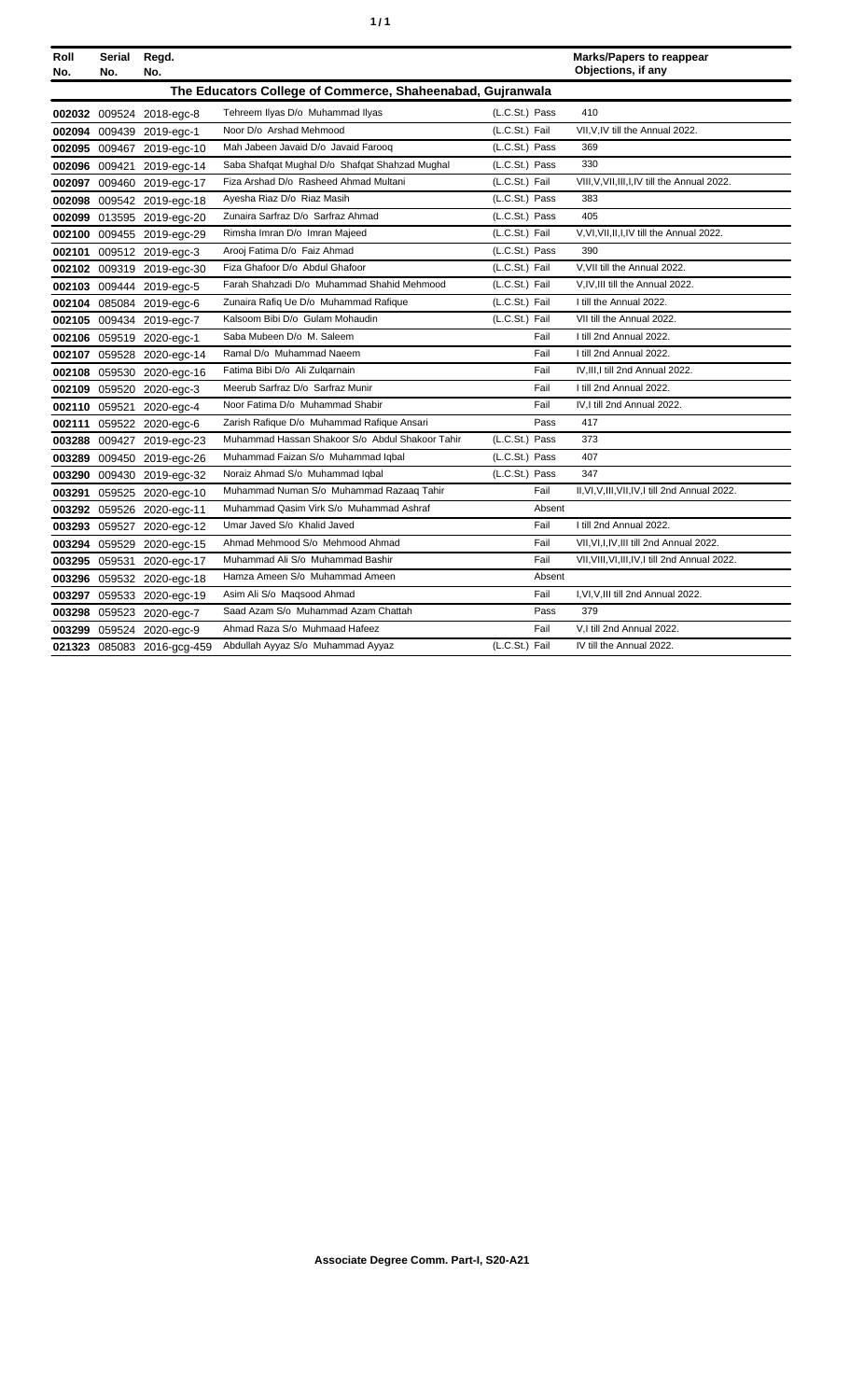| ٠ |  |
|---|--|
|   |  |

| Roll<br>No. | Serial Regd.<br>No. | No.                                                      |                                                                             |                             | <b>Marks/Papers to reappear</b><br>Objections, if any            |
|-------------|---------------------|----------------------------------------------------------|-----------------------------------------------------------------------------|-----------------------------|------------------------------------------------------------------|
|             |                     |                                                          | Government College of Commerce, Gujranwala                                  |                             |                                                                  |
|             |                     |                                                          | Sehar D/o Muhammad Mehmood Ahmad                                            | (L.C.St.) Fail              | I, IV, V, VI, VII, VIII till 2nd Annual 2022.                    |
|             |                     | 002092 011262 2019-ggj-84<br>002112 003053 2018-acc-197  | Mah Noor D/o Iftikhar Ahmad                                                 | (L.C.St.) Fail              |                                                                  |
|             |                     | 002113 009204 2018-gcc-207                               | Areej Fatima D/o Muhammad Khorasheed                                        | (L.C.St.) Pass              | 354                                                              |
|             |                     | 002114 004083 2018-gcc-214                               | Zainab Shabir D/o Shabir Hussain                                            | (L.C.St.) Fail              |                                                                  |
|             |                     | 002115 001531 2018-ggj-53                                | Areej D/o Ishfaq Hussain                                                    | (L.C.St.) Pass              | 353                                                              |
|             |                     | 002116 003319 2019-acc-197                               | Fajar Arif D/o Muhammad Arif                                                | (L.C.St.) Pass              | 451                                                              |
|             |                     | 002117 003805 2019-gcc-201                               | Maryam Bibi D/o Waseem Abbas                                                | (L.C.St.) Fail              | III till the Annual 2022.                                        |
|             |                     | 002118 005626 2019-acc-205                               | Kainat Sharif D/o Muhammad Sharif                                           | (L.C.St.) Fail              | III till the Annual 2022.                                        |
|             |                     | 002119 003421 2019-gcc-206                               | Nadia Mukhtar D/o Mukhtar Ahmed                                             | (L.C.St.) Pass              | 391                                                              |
|             |                     | 002120 002015 2019-gcc-208                               | Syeda Wajeeha Tajamul D/o Syed Tajamul Hussain Shah                         | (L.C.St.) Pass              | 357                                                              |
|             |                     | 002121 085058 2019-gcc-212                               | Shafiqa Shafi D/o Muhammad Shafi<br>Arooj Shehzadi D/o Muhammad Riaz        | (L.C.St.)<br>(L.C.St.) Pass | FEE<br>430                                                       |
|             |                     | 002122 003017 2019-gcc-213<br>002123 003353 2019-gcc-215 | Rohma Sheikh Arshad D/o Muhammad Arshad                                     | (L.C.St.) Pass              | 451                                                              |
|             |                     | 002124 003375 2019-gcc-217                               | Sana Bashir D/o Muhammad Bashir                                             | (L.C.St.) Pass              | 373                                                              |
|             |                     | 002125 003073 2019-gcc-218                               | Aneesa Hussain D/o Muhammad Hussain                                         | (L.C.St.) Pass              | 353                                                              |
|             |                     | 002126 003068 2019-gcc-219                               | Mehak Rafaqat D/o Rafaqat Ali                                               | (L.C.St.) Pass              | 360                                                              |
|             |                     | 002127 003327 2019-gcc-220                               | Rabia Shahid D/o Shahid Mehmood                                             | (L.C.St.) Pass              | 407                                                              |
|             |                     | 002128 003042 2019-gcc-222                               | Mah Noor Jameel D/o Jameel Ahmad                                            | (L.C.St.) Pass              | 417                                                              |
|             |                     | 002129 003882 2019-gcc-223                               | Yassra Khalil D/o Khalil Ul Rehman                                          | (L.C.St.) Fail              | III till the Annual 2022.                                        |
|             |                     | 002130 003386 2019-gcc-224                               | Saniya Asghar D/o Muhammad Asghar                                           | (L.C.St.) Pass              | 364                                                              |
| 002131      |                     | 003401 2019-gcc-225                                      | Nimra D/o Muhammad Yaqoob                                                   | (L.C.St.) Fail              | I, III till the Annual 2022.                                     |
|             |                     | 002132 003887 2019-gcc-229                               | Kainat D/o Azam Ali                                                         | (L.C.St.) Pass              | 364                                                              |
|             |                     | 002133 003392 2019-gcc-230                               | Zainab D/o Abdul Rahim                                                      | (L.C.St.) Pass              | 406                                                              |
|             |                     | 002134 003344 2019-gcc-231                               | Zahra Batool D/o Tariq Mahmood Batti<br>Ayesha D/o Rana Muhammad Imran Khan | (L.C.St.) Fail<br>(L.C.St.) | I till the Annual 2022.<br><b>FEE</b>                            |
|             |                     | 002135 009541 2019-gcc-234<br>002136 003369 2019-gcc-235 | Mishal Ijaz D/o Muhammad Ijaz                                               | (L.C.St.) Fail              | VII till the Annual 2022.                                        |
|             |                     | 002137 003412 2019-gcc-236                               | Mugaddas Mehwish D/o Muhammad Shabbir                                       | (L.C.St.) Pass              | 416                                                              |
|             |                     | 002138 003032 2019-gcc-238                               | Amna Kamran D/o Kamran                                                      | (L.C.St.) Pass              | 407                                                              |
|             |                     | 002139 003029 2019-gcc-239                               | Amina D/o Muhammad Younas                                                   | (L.C.St.) Pass              | 341                                                              |
|             |                     | 002140 003048 2019-gcc-240                               | Samra Batool D/o Syed Mazhar Hussain Shah                                   | (L.C.St.) Pass              | 375                                                              |
|             |                     | 002141 002560 2019-gcc-241                               | Taqwa D/o Eid Wazir                                                         | (L.C.St.) Fail              | III till the Annual 2022.                                        |
|             |                     | 002142 003023 2019-acc-246                               | Avesha Arif D/o Muhammad Arif Khan                                          | (L.C.St.) Fail              | III, I till the Annual 2022.                                     |
|             |                     | 002143 011514 2019-gcc-249                               | Zainab D/o Manzoor Hussain                                                  | (L.C.St.) Fail              | VI till the Annual 2022.                                         |
|             |                     | 002144 009206 2019-gcc-252                               | Mishal Dilshad D/o Dilshad Ahmad                                            | (L.C.St.) Pass              | 402                                                              |
|             |                     | 002145 003406 2019-gcc-254                               | Tahira Bin Ilyas D/o Muhammad Ilyas                                         | (L.C.St.) Fail              | III, I, V, VII till the Annual 2022.                             |
|             |                     | 002146 006464 2019-acc-270                               | Nameera Sabar D/o Sabar<br>Humia D/o Sajid Nadeem                           | (L.C.St.) Pass<br>Fail      | 375<br>I till 2nd Annual 2022.                                   |
|             |                     | 002147 043124 2020-gcc-100<br>002148 043125 2020-gcc-101 | Laiba Saeed D/o Saeed Anwar                                                 | Absent                      |                                                                  |
|             |                     | 002149 043126 2020-gcc-102                               | Nimra Noor D/o Noor Muhammad                                                | Pass                        | 415                                                              |
|             |                     | 002150 043198 2020-gcc-103                               | Hina Mehmood D/o Mehmood Ahmad                                              | Fail                        | IV, I, VI till 2nd Annual 2022.                                  |
|             |                     | 002151 043127 2020-gcc-104                               | Rimsha D/o Sanaullah                                                        | Absent                      |                                                                  |
|             |                     | 002152 043128 2020-gcc-105                               | Hadia Tarig D/o Muhammad Tarig Mahmood                                      | Fail                        | I, V, VII, VI till 2nd Annual 2022.                              |
|             |                     | 002153 043129 2020-gcc-106                               | Mehrab Iqbal D/o Muhammad Iqbal                                             | Pass                        | 377                                                              |
|             |                     | 002154 043130 2020-gcc-107                               | Khizra Khalil D/o Muhammad Khalil                                           | Fail                        | II, I, VI, VII till 2nd Annual 2022.                             |
|             |                     | 002155 043131 2020-gcc-108                               | Rimsha Tahir D/o Maliktahir Islam                                           | Fail                        | VII, I, VI, III, IV till 2nd Annual 2022.                        |
|             |                     | 002156 043194 2020-gcc-109                               | Aleeza Shahzadi D/o Ansar Ali                                               | Fail                        | I till 2nd Annual 2022.                                          |
|             |                     | 002157 043132 2020-gcc-110                               | Faiza D/o Majeed Akhtar                                                     | Fail                        | V, IV, III, I till 2nd Annual 2022.                              |
|             |                     | 002158 043196 2020-gcc-111                               | Arbab D/o Muhammad Afzal<br>Esha D/o Faroog Anwar                           | Fail<br>Fail                | IV, VII, III, I till 2nd Annual 2022.<br>I till 2nd Annual 2022. |
|             |                     | 002159 043133 2020-gcc-112                               | Mubeen D/o Muhammad Pervaiz                                                 | Fail                        | III, I, IV till 2nd Annual 2022.                                 |
|             |                     | 002160 043134 2020-gcc-113<br>002161 043135 2020-gcc-114 | Agsa D/o Muhammad Ashraf                                                    | Fail                        | III, I, VII, VI, IV till 2nd Annual 2022.                        |
|             |                     | 002162 043136 2020-gcc-115                               | Shabeela Noreen D/o Muhammad Asghar                                         | Pass                        | 450                                                              |
|             |                     | 002163 043175 2020-gcc-116                               | Roha D/o Muhammad Umer                                                      | Fail                        | IV, I till 2nd Annual 2022.                                      |
|             |                     | 002164 043176 2020-gcc-117                               | Kirn Jabeen D/o Muhammad Saeed                                              | Fail                        | III, IV till 2nd Annual 2022.                                    |
|             |                     | 002165 043174 2020-gcc-119                               | Fatima Bibi D/o Muhammad Ameen                                              | Pass                        | 418                                                              |
|             |                     | 002166 043137 2020-gcc-120                               | Ayesha Kanwal D/o Mahmood Ahmad                                             | Fail                        | VII, IV till 2nd Annual 2022.                                    |
|             |                     | 002167 043138 2020-gcc-121                               | Neha D/o Faraz Khan                                                         | Fail                        | VI, VII, III till 2nd Annual 2022.                               |
|             |                     | 002168 043139 2020-gcc-122                               | Saima D/o Muhammad Ashraf                                                   | Absent                      |                                                                  |
|             |                     | 002169 043140 2020-gcc-123                               | Bisma Kausar D/o Muhammad Asif                                              | Fail                        | I,IV till 2nd Annual 2022.                                       |
|             |                     | 002170 043141 2020-gcc-124                               | Momna Naveed D/o Muhammad Naveed                                            | Fail                        | VIII, V, III, VI, I, VII, IV till 2nd Annual 2022.               |
| 002171      |                     | 043142 2020-gcc-125                                      | Hafsa Batool D/o Muhammad Faroog                                            | Fail                        | III, VII till 2nd Annual 2022.<br>VII till 2nd Annual 2022.      |
|             |                     | 002172 043143 2020-gcc-126                               | Zaviba D/o Muhammad Ayub<br>Ayesha Bibi D/o Amanat Ali                      | Fail<br>Fail                | III, V till 2nd Annual 2022.                                     |
|             |                     | 002173 043144 2020-gcc-127                               | Esha Bibi D/o Ali Ahmad                                                     | Pass                        | 373                                                              |
|             |                     | 002174 043146 2020-gcc-129<br>002175 043145 2020-gcc-130 | Maryam Amin D/o Muhammad Amin                                               | Fail                        | III till 2nd Annual 2022.                                        |
|             |                     | 002176 043147 2020-gcc-131                               | Riza Akram D/o Akram Ali                                                    | Fail                        | I, VII, V, IV, VI, III till 2nd Annual 2022.                     |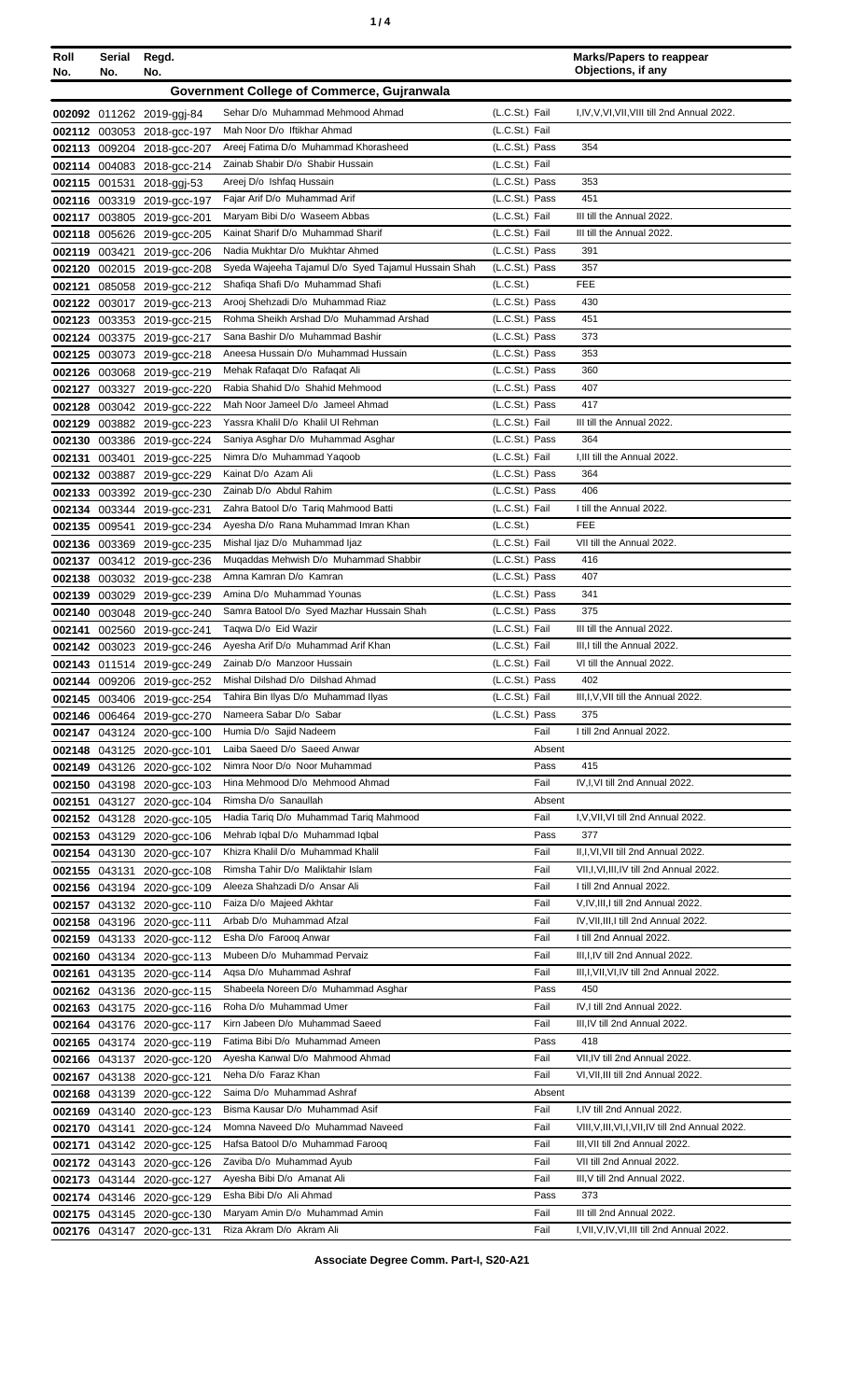|--|--|--|

| Roll<br>No. | Serial<br>No. | Regd.<br>No.                                             |                                                                       |                                  | <b>Marks/Papers to reappear</b><br>Objections, if any                        |
|-------------|---------------|----------------------------------------------------------|-----------------------------------------------------------------------|----------------------------------|------------------------------------------------------------------------------|
|             |               |                                                          | Government College of Commerce, Gujranwala                            |                                  |                                                                              |
|             |               |                                                          |                                                                       |                                  |                                                                              |
|             |               | 002177 043148 2020-gcc-132                               | Mubeen Akram D/o Akram Ali                                            | Fail                             | V till 2nd Annual 2022.                                                      |
|             |               | 002178 043149 2020-gcc-133                               | Laiba D/o Zulfigar Ali                                                | Pass                             | 445                                                                          |
|             |               | 002179 043150 2020-gcc-134                               | Atiqa D/o Muhammad Hussain<br>Laiba Fiaz D/o Muhammad Fiaz            | Fail<br>Fail                     | VI, VII, III till 2nd Annual 2022.<br>VII, V till 2nd Annual 2022.           |
|             |               | 002180 043151 2020-gcc-137                               | Haleema Sadia D/o Muhammad Azam                                       | Fail                             | V,I till 2nd Annual 2022.                                                    |
| 002181      |               | 043152 2020-gcc-138<br>002182 043153 2020-gcc-139        | Aiman Bibi D/o Muhammad Naseer                                        | Fail                             | V,I, VII, IV, III till 2nd Annual 2022.                                      |
|             |               | 002183 043154 2020-gcc-140                               | Maida Yasmeen D/o Skindar Hayat                                       | Fail                             | I, V, VII, III till 2nd Annual 2022.                                         |
|             |               | 002184 043155 2020-gcc-141                               | Areeba Zubair D/o Zubair Ahmed                                        | Fail                             | I till 2nd Annual 2022.                                                      |
|             |               | 002185 043156 2020-gcc-142                               | Zainab D/o Naseer Ahmad                                               | Fail                             | IV, I, V, III till 2nd Annual 2022.                                          |
|             |               | 002186 043161 2020-gcc-143                               | Samra D/o Muhammad Sarwar                                             | Pass                             | 418                                                                          |
|             |               | 002187 043157 2020-gcc-144                               | Eisha Noor D/o Zulfiqar Ali                                           | Fail                             | I, VI, III, VII, IV till 2nd Annual 2022.                                    |
|             |               | 002188 043158 2020-gcc-145                               | Afia Bibi D/o Abdul Majeed                                            | Absent                           |                                                                              |
|             |               | 002189 043159 2020-gcc-146                               | Barira D/o Abdul Majeed                                               | Absent                           |                                                                              |
|             |               | 002190 043160 2020-gcc-147                               | Hina Komal D/o Muhammad Riaz                                          | Fail                             | VII, II, IV, III, VI, I till 2nd Annual 2022.                                |
|             |               | 002191 043188 2020-gcc-148                               | Hafsa Kanwal D/o Muhammad Shahbaz                                     | Fail                             | II, VII, VIII, V, IV, VI, III till 2nd Annual 2022.                          |
|             |               | 002192 043162 2020-acc-149                               | Zumer Arshad D/o Muhammad Arshad                                      | Fail                             | V, VI, IV, VII, I, III till 2nd Annual 2022.                                 |
|             |               | 002193 043163 2020-acc-150                               | Nadia D/o Zulfigar Ali                                                | Fail                             | VII, IV, V, III, I till 2nd Annual 2022.                                     |
|             |               | 002194 043164 2020-gcc-151                               | Riya Rana D/o Muhammad Iftikhar                                       | Fail                             | V, VII, VI, I, IV, III till 2nd Annual 2022.                                 |
|             |               | 002195 043165 2020-gcc-152                               | Mahim Nawaz D/o Muhammad Nawaz                                        | Fail                             | VII, III, IV, I till 2nd Annual 2022.                                        |
|             |               | 002196 043166 2020-gcc-153                               | Minha D/o Khalid Mehmood<br>Farah Noreen D/o Muhammad Amin            | Fail<br>Fail                     | I, VI, VII, III, IV till 2nd Annual 2022.<br>III, V, I till 2nd Annual 2022. |
|             |               | 002197 043167 2020-gcc-154                               | Nimra D/o Muhammad Asghar                                             | Fail                             | IV, I, III till 2nd Annual 2022.                                             |
|             |               | 002198 043168 2020-gcc-155<br>002199 043169 2020-gcc-156 | Zainab Bano D/o Muhammad Hussain                                      | Fail                             | IV, V, I till 2nd Annual 2022.                                               |
|             |               | 002200 043170 2020-gcc-157                               | Amina D/o Ghulam Murtaza                                              | Fail                             | V,I, VII, III till 2nd Annual 2022.                                          |
| 002201      |               | 043171 2020-gcc-158                                      | Farah Jabeen D/o Arshad Mahmood                                       | Fail                             | VI,IV, VII, I till 2nd Annual 2022.                                          |
|             |               | 002202 043177 2020-gcc-159                               | Urwa Tul Qadoos D/o Shahbaz Hussain                                   | Pass                             | 324                                                                          |
|             |               | 002203 043178 2020-gcc-160                               | Sadia Parveen D/o Asmat Ullah                                         | Fail                             | VI, I, IV, VII, III till 2nd Annual 2022.                                    |
|             |               | 002204 043172 2020-gcc-161                               | Inza D/o Naveed Akhtar                                                | Fail                             | I till 2nd Annual 2022.                                                      |
|             |               | 002205 043173 2020-gcc-162                               | Komal Akraam D/o Akraam Ullah                                         | Pass                             | 381                                                                          |
|             |               | 002206 043195 2020-gcc-165                               | Khadija Rizwan D/o Rizwan Ashraf                                      | Absent                           |                                                                              |
|             |               | 002207 043179 2020-gcc-183                               | Iqra Jillani D/o Ghulam Jillani                                       | Pass                             | 443                                                                          |
|             |               | 002208 043112 2020-gcc-83                                | Roha Zarnab D/o Muhammad Nadeem Mughal                                | Fail                             | IV, III till 2nd Annual 2022.                                                |
|             |               | 002209 043190 2020-gcc-84                                | Arbab Kanwal D/o Muhammad Asghar                                      | Pass                             | 423                                                                          |
|             |               | 002210 043113 2020-gcc-85                                | Nimra D/o Muhammad Ramzan                                             | Pass                             | 479                                                                          |
|             |               | 002211 043192 2020-gcc-86                                | Hafiza Urwa Amjad D/o Amjad Pervaiz                                   | Fail                             | I, III till 2nd Annual 2022.                                                 |
|             |               | 002212 043114 2020-gcc-87                                | Zainab Mehmood D/o Mehmood Ahmad                                      | Fail                             | VI,I, V, III till 2nd Annual 2022.                                           |
|             |               | 002213 043115 2020-gcc-88                                | Muniza Imran D/o Imran Shahzad<br>Chanda Shabbir D/o Muhammad Shabbir | Fail<br>Fail                     | I, III till 2nd Annual 2022.<br>VIII, III till 2nd Annual 2022.              |
|             |               | 002214 043116 2020-gcc-89<br>002215 043117 2020-gcc-90   | Kashaf D/o Muhammad Nadeem                                            | Fail                             | VI, V, VII, VIII, I, III, IV till 2nd Annual 2022.                           |
|             |               | 002216 043118 2020-gcc-92                                | Eman D/o Naveed Rafiq Chaudry                                         | Fail                             | V, IV, II, VII, VI, III, I till 2nd Annual 2022.                             |
|             |               | 002217 043119 2020-acc-93                                | Amna D/o Nisar Ahmad                                                  | Fail                             | I, VI till 2nd Annual 2022.                                                  |
|             |               | 002218 043120 2020-gcc-94                                | Arzoo D/o Muhammad Shafique                                           | Fail                             | III, VII, I till 2nd Annual 2022.                                            |
|             |               | 002219 043197 2020-gcc-95                                | Rani D/o Nazir Ahmad                                                  | Absent                           |                                                                              |
|             |               | 002220 043121 2020-gcc-96                                | Samra Arshad D/o Muhammad Arshad                                      | Fail                             | III, I, IV, VIII till 2nd Annual 2022.                                       |
| 002221      |               | 043193 2020-gcc-97                                       | Maryam Butt D/o Muhammad Tariq Mehmood Butt                           | Pass                             | 374                                                                          |
|             |               | 002222 043122 2020-gcc-98                                | Maham Noor D/o Muhammad Rafiq                                         | Fail                             | V, IV, VII, VI, III, I, II till 2nd Annual 2022.                             |
|             |               | 002223 043123 2020-gcc-99                                | Maria D/o Muhammad Adrees                                             | Fail                             | VIII, VII, III, I, V, VI till 2nd Annual 2022.                               |
|             |               | 003050 006858 2019-gcc-100                               | Muhammad Mursleen S/o Muhammad Nadeem                                 | (L.C.St.) Fail                   | V till the Annual 2022.                                                      |
| 003051      |               | 004039 2019-gcc-104                                      | Husnain Fareed S/o Muhammad Arif                                      | (L.C.St.) Pass                   | 363                                                                          |
|             |               | 003052 009240 2019-gcc-109                               | Muhammad Zeeshan Naveed S/o Muhammad Naveed                           | (L.C.St.) Pass                   | 457                                                                          |
|             |               | 003053 011033 2019-gcc-110                               | Hassan Zafar S/o Muzafar Hussain                                      | (L.C.St.) Fail                   | III, VII, V, VI, I, IV till the Annual 2022.                                 |
|             |               | 003054 005389 2019-gcc-117                               | Farhan Shafiq S/o Muhammad Shafiq<br>Waqas Ali S/o Muhammad Younas    | (L.C.St.) Fail<br>(L.C.St.) Fail | V, III till the Annual 2022.<br>V till the Annual 2022.                      |
|             |               | 003055 004850 2019-gcc-119                               | Aman UI Hassan S/o Abdul Razzaq                                       | (L.C.St.) Pass                   | 406                                                                          |
|             |               | 003056 008350 2019-gcc-121<br>003057 008150 2019-gcc-126 | Abdul Rehman S/o Muhammad Arshad                                      | (L.C.St.) Pass                   | 400                                                                          |
|             |               | 003058 007195 2019-gcc-127                               | Hussain Akbar S/o Amjad Parvez Ahmad                                  | (L.C.St.) Fail                   | VII, IV, VI, III till the Annual 2022.                                       |
|             |               | 003059 004058 2019-gcc-128                               | Nadeem S/o Muhammad Saleem                                            | (L.C.St.) Pass                   | 363                                                                          |
|             |               | 003060 004851 2019-gcc-129                               | Muhammad Sheraz S/o Muhammad Shahzad                                  | (L.C.St.) Fail                   | V till the Annual 2022.                                                      |
|             |               | 003061 010362 2019-gcc-134                               | Muhammad Hamad Akram S/o Muhammad Akram                               | (L.C.St.) Pass                   | 407                                                                          |
|             |               | 003062 010056 2019-gcc-135                               | Ameer Hamza S/o Nasir Mehmood                                         | (L.C.St.) Fail                   | VII, VI, III till the Annual 2022.                                           |
|             |               | 003063 008537 2019-gcc-137                               | Muhammad Nauman Khalid S/o Khalid Pervaiz                             | (L.C.St.) Pass                   | 421                                                                          |
|             |               | 003064 011120 2019-gcc-138                               | Usama Ahmad S/o Abdul Ghaffar                                         | (L.C.St.) Pass                   | 378                                                                          |
|             |               | 003065 003954 2019-gcc-144                               | Muhammad Anwaish S/o Sajid Ali                                        | (L.C.St.) Pass                   | 394                                                                          |
|             |               | 003066 004742 2019-acc-145                               | Hassan Ashfaq S/o Ashfaq Ahmed                                        | (L.C.St.) Pass                   | 426                                                                          |
|             |               | 003067 004405 2019-gcc-146                               | Sami Ullah S/o Muhammad Yaqoob                                        | (L.C.St.) Fail                   | VI, III till the Annual 2022.                                                |
|             |               | 003068 004053 2019-gcc-153                               | Shoaib Ali S/o Muhammad Afzal                                         | (L.C.St.) Fail                   | III, V, VI, VII till the Annual 2022.                                        |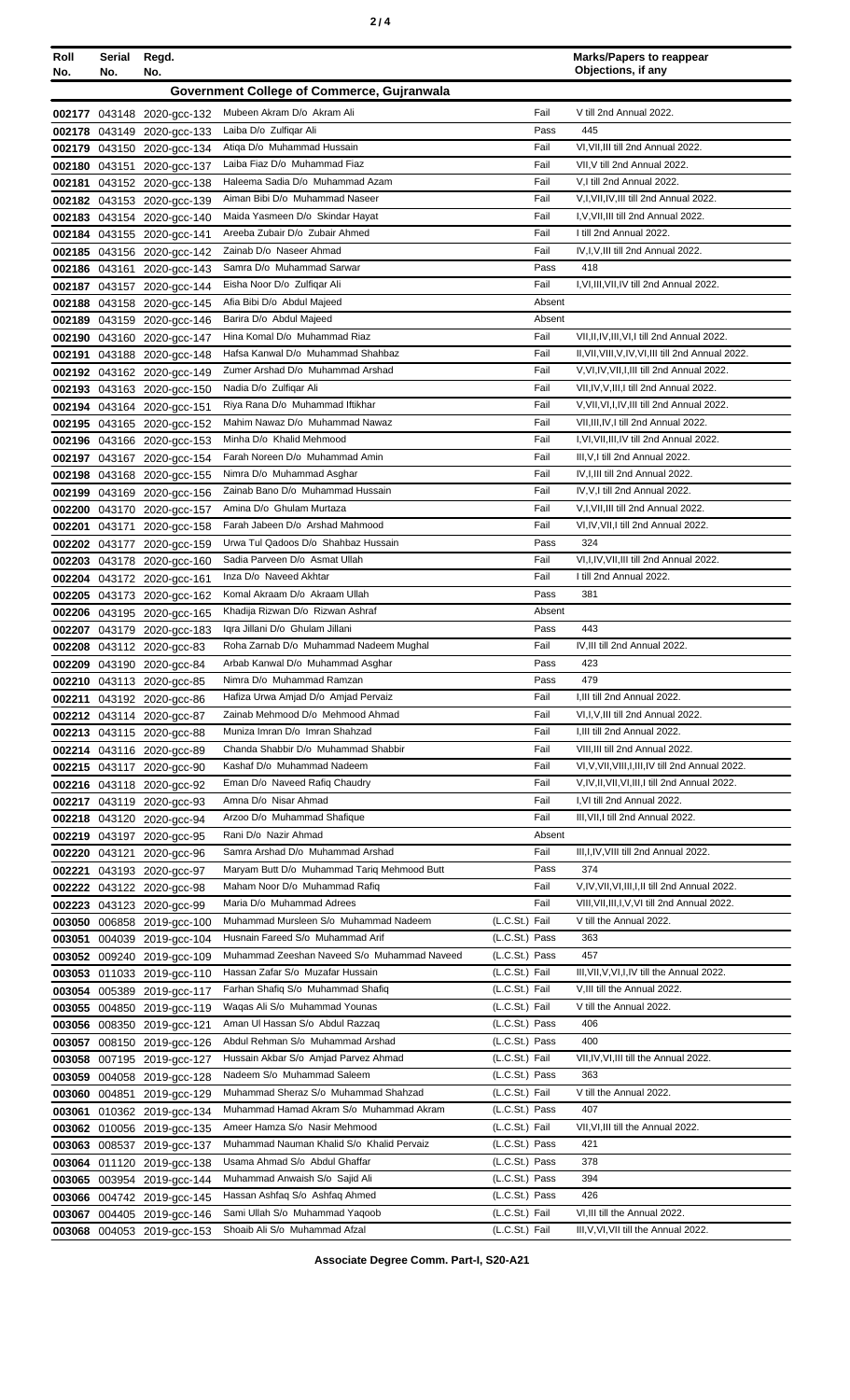| Roll<br>No. | Serial<br>No. | Regd.<br>No.                                             |                                                                               |                                  | <b>Marks/Papers to reappear</b><br>Objections, if any                         |
|-------------|---------------|----------------------------------------------------------|-------------------------------------------------------------------------------|----------------------------------|-------------------------------------------------------------------------------|
|             |               |                                                          | Government College of Commerce, Gujranwala                                    |                                  |                                                                               |
|             |               | 003069 008775 2019-gcc-155                               | Syed Abdullah Bin Qamar S/o Syed Qamar UI Zaman                               | (L.C.St.) Pass                   | 364                                                                           |
| 003070      |               | 004745 2019-gcc-158                                      | Rana Ahtisham S/o Adalat Ali                                                  | (L.C.St.) Pass                   | 390                                                                           |
| 003071      |               | 005811 2019-gcc-159                                      | Talha Rehman S/o Abdul Rehman                                                 | (L.C.St.) Pass                   | 362                                                                           |
|             |               | 003072 009156 2019-gcc-162                               | Usman Ali S/o Muhammad Arshad                                                 | (L.C.St.) Pass                   | 368                                                                           |
| 003073      | 009161        | 2019-gcc-166                                             | Muhammad Usman S/o Muhammad Yaqoob                                            | (L.C.St.) Pass                   | 331                                                                           |
| 003074      |               | 006945 2019-gcc-168                                      | Muhammad Salman S/o Muhammad Nazir                                            | (L.C.St.) Fail                   | VI, I, III till the Annual 2022.                                              |
|             |               | 003075 004743 2019-gcc-170                               | Muhammad Faizan S/o Muhammad Luqman Khan                                      | (L.C.St.) Fail                   | VI, III till the Annual 2022.                                                 |
|             |               | 003076 006544 2019-gcc-171                               | Muhammad Asad S/o Muhammad Abbas                                              | (L.C.St.) Fail                   | II, VI till the Annual 2022.                                                  |
|             |               | 003077 007400 2019-gcc-176                               | Shoaib Arshad S/o Muhammad Arshad Siddiqi                                     | (L.C.St.) Pass                   | 331                                                                           |
|             |               | 003078 007397 2019-gcc-180                               | Muhammad Aqdas S/o Taraq Mehmood<br>Ghulam Mohi-U-Din S/o Mian Ghulam Mustafa | (L.C.St.) Fail<br>(L.C.St.) Fail | VII, III, V till the Annual 2022.<br>V, VI, III, VII, I till the Annual 2022. |
|             |               | 003079 004909 2019-gcc-181<br>003080 004093 2019-gcc-183 | Muhammad Abdullah Maqsood S/o Maqsood Ahmad                                   | (L.C.St.) Fail                   | VIII, VI, VII, III, II, IV till the Annual 2022.                              |
| 003081      |               | 010675 2019-gcc-184                                      | Muhammad Usama S/o Muhammad Ajmal                                             | (L.C.St.) Fail                   | VI till the Annual 2022.                                                      |
|             |               | 003082 006963 2019-gcc-185                               | Yasir Ali S/o Amanat Ali                                                      | (L.C.St.) Pass                   | 431                                                                           |
|             | 003083 008901 | 2019-acc-188                                             | Arsal S/o Zahid Mukhtar                                                       | (L.C.St.) Fail                   | V, IV, III till the Annual 2022.                                              |
|             |               | 003084 011220 2019-gcc-190                               | Qasim Ali S/o Muhammad Naseer                                                 | (L.C.St.) Pass                   | 385                                                                           |
|             |               | 003085 006508 2019-gcc-191                               | Hafiz Muhammad Usama Ehsan S/o Muhammad Ehsan UI<br>Haq Awan                  | (L.C.St.) Fail                   | VI till the Annual 2022.                                                      |
|             |               | 003086 006512 2019-gcc-192                               | Luqman Younas S/o Muhammad Younas Sajid                                       | (L.C.St.) Pass                   | 444                                                                           |
|             |               | 003087 002020 2019-gcc-272                               | Muhammad Muhsan S/o Saleem Akhtar Khan                                        | (L.C.St.) Fail                   | IV till the Annual 2022.                                                      |
|             |               | 003088 005581 2019-gcc-53                                | Ali Raza S/o Saeed Yaseen                                                     | (L.C.St.) Fail                   | V till the Annual 2022.                                                       |
|             |               | 003089 006680 2019-gcc-55                                | Muhammad Moaz S/o Muhammad Arif                                               | (L.C.St.) Pass                   | 451                                                                           |
|             |               | 003090 005385 2019-gcc-57                                | Sheeman Sadiq S/o Sadiq Ali                                                   | (L.C.St.) Pass                   | 444                                                                           |
| 003091      |               | 008170 2019-gcc-64                                       | Usama Mubeen S/o Muhammad Afzal Anwar                                         | (L.C.St.)                        | <b>FEE</b>                                                                    |
|             |               | 003092 006699 2019-gcc-69                                | Muhammad Umar S/o Muhammad Mustafa                                            | (L.C.St.) Pass                   | 373                                                                           |
|             |               | 003093 006957 2019-gcc-70                                | Salman S/o Pakbaz Ahmad                                                       | (L.C.St.)                        | <b>UMC IN PART-II</b>                                                         |
|             |               | 003094 006743 2019-gcc-71                                | Rehman Ali S/o Muhammad Javed                                                 | (L.C.St.) Pass                   | 403                                                                           |
|             |               | 003095 006685 2019-gcc-72                                | Rajab Ali S/o Muhammad Nasir<br>Abu Huraira S/o Ghulam Rasool                 | (L.C.St.) Pass                   | 343                                                                           |
|             |               | 003096 007395 2019-gcc-76                                | Umar Shehzad S/o Khadam Hussain                                               | (L.C.St.) Fail<br>(L.C.St.) Fail | III, VII till the Annual 2022.<br>I, V, VII till the Annual 2022.             |
|             |               | 003097 010384 2019-gcc-77<br>003098 003958 2019-gcc-78   | Abdul Rehman Buttar S/o Ch Waheed Ahmad Buttar                                | (L.C.St.) Pass                   | 406                                                                           |
|             |               | 003099 006355 2019-gcc-81                                | Muhammad Ahmad Butt S/o Muhammad Afzal Butt                                   | (L.C.St.) Fail                   | VII till the Annual 2022.                                                     |
|             |               | 003100 013423 2019-gcc-82                                | Rabeel Ahmad S/o Asif Ali                                                     | (L.C.St.) Fail                   | VI.VII till the Annual 2022.                                                  |
|             |               | 003101 003944 2019-gcc-83                                | Muhammad Ejaz S/o Muhammad Riaz                                               | (L.C.St.) Fail                   | VI, VII, III till the Annual 2022.                                            |
|             |               | 003102 005245 2019-gcc-84                                | Muazzam Ali S/o Taj Din                                                       | (L.C.St.) Pass                   | 388                                                                           |
|             |               | 003103 004549 2019-gcc-85                                | Muhammad Mohsin S/o Umar Farooq                                               | (L.C.St.) Fail                   | VI till the Annual 2022.                                                      |
|             |               | 003104 005755 2019-gcc-86                                | Ghulam Irtaza S/o Khalid Nazir Ahmad                                          | (L.C.St.) Pass                   | 347                                                                           |
|             |               | 003105 005753 2019-gcc-88                                | Imran Asmat S/o Asmat Ullah                                                   | (L.C.St.) Fail                   | VI, VII till the Annual 2022.                                                 |
|             |               | 003106 009164 2019-gcc-90                                | Muhammad Binwaz S/o Muhammad Arshad                                           | (L.C.St.) Pass                   | 380                                                                           |
|             |               | 003107 005290 2019-gcc-91                                | Husnain S/o Muhammad Zubair<br>Muhammad Noman S/o Muhammad Sabir Ali          | (L.C.St.) Pass                   | 413<br>345                                                                    |
|             |               | 003108 006469 2019-gcc-99                                | Ahmad Ali S/o Muhammad Arif                                                   | (L.C.St.) Pass<br>(L.C.St.) Pass | 391                                                                           |
|             |               | 003109 006942 2019-ggj-42<br>003110 043053 2020-gcc-1    | Rameez Rehman S/o Rehman Khalid                                               | Fail                             | V till 2nd Annual 2022.                                                       |
|             |               | 003111 043183 2020-gcc-10                                | Tabassum Ali S/o Ghulam Mustafa                                               | Fail                             | VI, III, IV, VII till 2nd Annual 2022.                                        |
|             |               | 003112 043059 2020-gcc-11                                | Adil Ashraf Butt S/o Muhammad Ashraf Butt                                     | Fail                             | I, VII, IV, III till 2nd Annual 2022.                                         |
|             |               | 003113 043060 2020-gcc-12                                | Ali Raza S/o Muhammad Manzoor                                                 | Fail                             | I, V till 2nd Annual 2022.                                                    |
|             |               | 003114 043061 2020-gcc-13                                | Waleed Ahmad S/o Shakeel Ahmad                                                | Pass                             | 404                                                                           |
|             |               | 003115 043062 2020-gcc-15                                | Ehtisham Abdullah S/o Muhammad Abdullah                                       | Fail                             | IV, V, III, II, VII, VI till 2nd Annual 2022.                                 |
|             |               | 003116 043063 2020-gcc-16                                | Muhammad Subhan Tamimi S/o Shahid Javed                                       | Fail                             | II, V, VIII, IV, III, VII, I till 2nd Annual 2022.                            |
|             |               | 003117 043110 2020-gcc-163                               | Asad Jameel S/o Jameel Ahmad                                                  | Pass                             | 416                                                                           |
|             |               | 003118 043111 2020-gcc-166                               | Zeeshan Yousaf S/o Muhammad Yousaf                                            | Fail                             | III, VI, VII, IV till 2nd Annual 2022.                                        |
|             |               | 003119 043064 2020-gcc-17                                | Muhammad Arslan Arshad S/o Muhammad Arshad                                    | Fail                             | III till 2nd Annual 2022.                                                     |
|             |               | 003120 043065 2020-gcc-18                                | Muhammad Najam Khan S/o Mushtaq Ahmed                                         | Fail                             | III, VII, I, IV till 2nd Annual 2022.                                         |
|             |               | 003121 043054 2020-gcc-2                                 | Farhan Ahmad S/o Faryad Ali<br>Arslan Saleem S/o Muhammad Saleem              | Pass<br>Fail                     | 462                                                                           |
|             |               | 003122 043070 2020-gcc-24                                | Ali Hamza S/o Muhammad Nazir                                                  | Fail                             | V,I till 2nd Annual 2022.                                                     |
|             |               | 003123 043071 2020-gcc-25<br>003124 043072 2020-gcc-26   | Shahzad Ahmad S/o Muhammad Waris                                              | Pass                             | 388                                                                           |
|             |               | 003125 043189 2020-gcc-27                                | Aqib Ali S/o Muhammad Boota Butt                                              | Fail                             |                                                                               |
|             |               | 003126 043181 2020-gcc-29                                | Basharat Ali S/o Mohammad Arshad                                              | Fail                             | V, VI, I, II, VII, IV, III till 2nd Annual 2022.                              |
|             |               | 003127 043055 2020-gcc-3                                 | Shahid Rafique S/o Muhammad Rafique                                           | Fail                             | V till 2nd Annual 2022.                                                       |
|             |               | 003128 043076 2020-gcc-33                                | Aman Ali S/o Sattar                                                           | Pass                             | 373                                                                           |
|             |               | 003129 043077 2020-gcc-34                                | Muhammad Arslan S/o Muhammad Munir                                            | Absent                           |                                                                               |
|             |               | 003130 043078 2020-gcc-36                                | Muhammad Ahmad S/o Muhammad Asghar                                            | Pass                             | 383                                                                           |
|             |               | 003131 043079 2020-gcc-37                                | Nauman Shafique S/o Muhammad Shafique Siyad                                   | Fail                             | II, IV, I, VII till 2nd Annual 2022.                                          |
|             |               | 003132 043056 2020-gcc-4                                 | Abdul Mannan Gondal S/o Abdul Qayyum Gondal                                   | Fail                             | IV till 2nd Annual 2022.                                                      |
|             |               | 003133 043182 2020-gcc-40                                | Hammad Hussain S/o Attaullah                                                  | Fail                             | III, VII, I till 2nd Annual 2022.                                             |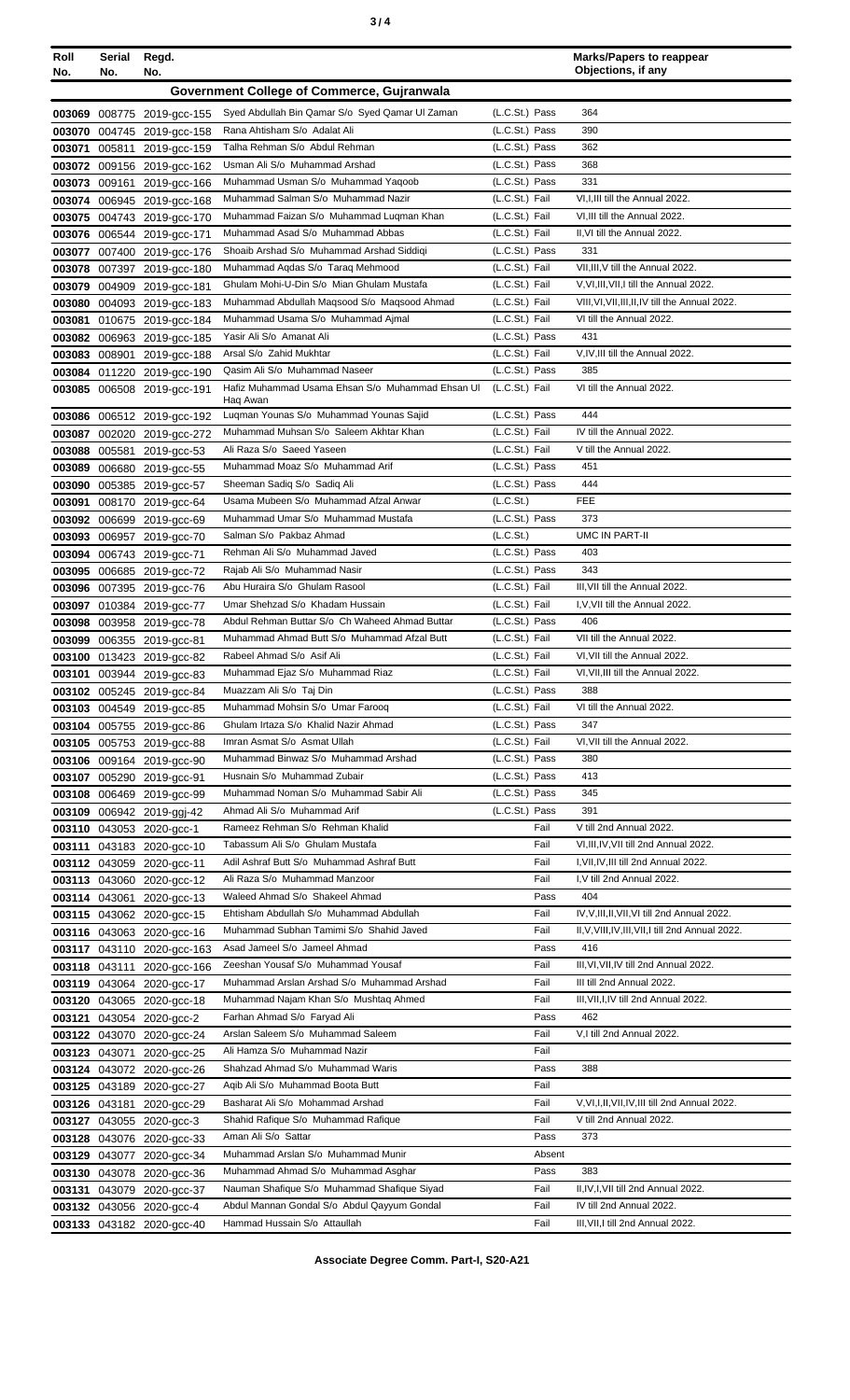| Roll<br>No. | Serial<br>No. | Regd.<br>No.                                           |                                                                        |                | <b>Marks/Papers to reappear</b><br>Objections, if any                                                |
|-------------|---------------|--------------------------------------------------------|------------------------------------------------------------------------|----------------|------------------------------------------------------------------------------------------------------|
|             |               |                                                        | <b>Government College of Commerce, Guiranwala</b>                      |                |                                                                                                      |
|             |               |                                                        | Muhammad Arslan S/o Muhammad Ilyas                                     | Fail           | V,I till 2nd Annual 2022.                                                                            |
|             |               | 003134 043080 2020-gcc-41<br>003135 043081 2020-gcc-42 | Muzammil Raza S/o Muhammad Yameen                                      | Absent         |                                                                                                      |
|             |               | 003136 043082 2020-gcc-45                              | Jawad Ahmad S/o Muhammad Azam                                          | Fail           | III,I till 2nd Annual 2022.                                                                          |
|             |               | 003137 043083 2020-gcc-46                              | Mugheera S/o Mohyudin Badar                                            | Fail           | III till 2nd Annual 2022.                                                                            |
|             |               | 003138 043084 2020-gcc-47                              | Soban Ali S/o Shafaqat Ali                                             | Fail           | VII till 2nd Annual 2022.                                                                            |
|             |               | 003139 043085 2020-acc-48                              | Syed Muhammad Uzair Ali S/o Muhammad Amir                              | Fail           | II, V, III, IV, I, VII till 2nd Annual 2022.                                                         |
|             |               | 003140 043086 2020-gcc-49                              | Zohaib Hassan S/o Ahsan Ullah                                          | Fail           | V, VII till 2nd Annual 2022.                                                                         |
| 003141      |               | 043087 2020-gcc-50                                     | Muhammad Usman Akram S/o Muhammad Akram                                | Fail           | II, IV, VI, I, VII till 2nd Annual 2022.                                                             |
|             |               | 003142 043088 2020-acc-51                              | Muhammad Habib S/o Amjad Javed                                         | Fail           | III, V, II, VI, I, VII till 2nd Annual 2022.                                                         |
|             |               | 003143 043089 2020-gcc-52                              | Wajahat Ali S/o Asif Hussain                                           | Absent         |                                                                                                      |
|             |               | 003144 043090 2020-gcc-55                              | Kashif Ali S/o Shehbaz Ahmad                                           | Fail           | V, III, I, VII, VI till 2nd Annual 2022.                                                             |
|             |               | 003145 043091 2020-gcc-56                              | Zeeshan Ahmad S/o Qaisar Mehmood                                       | Fail           | III, IV, V, VI, VII, I till 2nd Annual 2022.                                                         |
|             |               | 003146 043092 2020-gcc-57                              | Hasan Ali S/o Amjad Pervaiz                                            | Fail           | IV, I till 2nd Annual 2022.                                                                          |
|             |               | 003147 043093 2020-gcc-58                              | Ameer Hamza S/o Muhammad Mehmood                                       | Fail           | VII, I, IV, II, VI, III till 2nd Annual 2022.                                                        |
|             |               | 003148 043094 2020-gcc-60                              | Faraz Nadeem Bhatti S/o Muhammad Nadeem Bhatti                         | Absent         |                                                                                                      |
|             |               | 003149 043095 2020-gcc-61                              | Affan Gohar S/o Muhammad Bilal Gohar                                   | Pass           | 396                                                                                                  |
|             |               | 003150 043096 2020-gcc-63                              | Umar Khalid S/o Khalid Mehmood                                         | Fail           | II.III.I.VII till 2nd Annual 2022.                                                                   |
|             |               | 003151 043097 2020-gcc-64                              | Nabeel Ishtiaq S/o Ishtiaq Ahmed                                       | Fail           |                                                                                                      |
|             |               | 003152 043191 2020-gcc-65                              | Hassan Afzal S/o Muhammad Afzal                                        | Fail           | VI, IV, I, V, VII, III till 2nd Annual 2022.                                                         |
|             |               | 003153 043100 2020-gcc-68                              | Umer Magsood Butt S/o Magsood Javaid                                   | Absent         |                                                                                                      |
|             |               | 003154 043101 2020-gcc-69                              | Haroon Razzaq S/o Muhammad Razzaq                                      | Fail           | IV, VI, III, VII, II till 2nd Annual 2022.                                                           |
|             |               | 003155 043057 2020-gcc-7                               | Sikandar Ilyas S/o Muhammad Ilyas                                      | Fail           | III, VII, V till 2nd Annual 2022.                                                                    |
|             |               | 003156 043102 2020-gcc-70                              | Hasnain Ali S/o Muhammad Nawaz                                         | Pass           | 364                                                                                                  |
|             |               | 003157 043103 2020-gcc-71                              | Muhammad Awais S/o Waseem Ahmad                                        | Fail           | VI, V, I, III, VII, IV till 2nd Annual 2022.                                                         |
|             |               | 003158 043184 2020-gcc-72                              | Jahanzaib Hanif S/o Muhammad Hanif                                     | Fail           | II, V till 2nd Annual 2022.                                                                          |
|             |               | 003159 043104 2020-gcc-74                              | Adnan S/o Muhammad Arif                                                | Fail<br>Fail   | VII, V, III till 2nd Annual 2022.                                                                    |
|             |               | 003160 043105 2020-gcc-75                              | Muhammad Zaman S/o Muhammad Yaseen                                     |                | VI, I, III, VII, V, IV till 2nd Annual 2022.                                                         |
|             |               | 003161 043106 2020-gcc-78                              | Ali Hassan Butt S/o Parvaiz Iqbal Butt<br>Asad Ali S/o Muhammad Arshad | Fail<br>Fail   | IV, II, III, V, VII, VI till 2nd Annual 2022.                                                        |
|             |               | 003162 043107 2020-gcc-79                              | Musab Bin Umair S/o Mirza Muhammad Umair Rafique                       | Fail           | I, II, V, III, VI, VII, IV till 2nd Annual 2022.<br>VI, VII, V, IV, I, II, III till 2nd Annual 2022. |
|             |               | 003163 043058 2020-gcc-8<br>003164 043108 2020-gcc-80  | Zain Ali S/o Muhammad Yaseen                                           | Fail           | II,IV,V,VII,III,VI,I till 2nd Annual 2022.                                                           |
|             |               | 003165 043109 2020-gcc-82                              | Haseeb Babar S/o Zaheer Babar                                          | Pass           | 511                                                                                                  |
|             |               | 003300 002022 2019-gcc-115                             | Muhammad Ans Saleem S/o Saleem Akhtar Khan                             | (L.C.St.) Pass | 440                                                                                                  |
|             |               | 003301 013593 2018-gcc-101                             | Muhammad Ali Haider S/o Gulzar Ahmed                                   | (L.C.St.) Pass | 399                                                                                                  |
|             |               | 003302 004049 2018-gcc-102                             | Ammar Butt S/o Muhammad Siddique Butt                                  | (L.C.St.) Pass | 392                                                                                                  |
|             |               | 003303 003738 2018-gcc-104                             | Zeeshan Masih S/o Rasheed Masih                                        | (L.C.St.) Fail |                                                                                                      |
|             |               | 003304 003739 2018-gcc-117                             | Hamza Waheed S/o Ch. Waheed Ahmad Butter                               | (L.C.St.) Pass | 420                                                                                                  |
|             |               | 003305 001983 2018-gcc-126                             | Mubeen Ahmad S/o Sheikh Manzoor Ahmad                                  | (L.C.St.) Pass | 405                                                                                                  |
|             |               | 003306 004536 2018-gcc-134                             | Asad Ali S/o Muhammad Dilbar                                           | (L.C.St.) Fail |                                                                                                      |
|             |               | 003307 001846 2018-gcc-16                              | Adeel Shehzad S/o Muhammad Shehzad Gulfam                              | (L.C.St.) Pass | 392                                                                                                  |
|             |               | 003308 001296 2018-gcc-28                              | Muhammad Kashif Malik S/o Shair Ali                                    | (L.C.St.) Pass | 393                                                                                                  |
|             |               | 003309 009947 2018-gcc-33                              | Saeed Ajmal S/o Abdul Satar                                            | (L.C.St.) Fail |                                                                                                      |
|             |               | 003310 011100 2018-gcc-50                              | Muhammad Salman Ijaz S/o Ijaz Ahmad                                    | (L.C.St.) Pass | 386                                                                                                  |
|             |               | 003311 006024 2018-gcc-64                              | Hafiz Ahmad Mohy Ud Din S/o Mohammad Hussain                           | (L.C.St.) Pass | 441                                                                                                  |
|             |               | 003312 005580 2018-gcc-94                              | Asad Islam S/o Abdul Islam                                             | (L.C.St.) Fail |                                                                                                      |
|             |               | 003313 043066 2020-gcc-19                              | Abdul Rehman S/o Muhammad Ashraf                                       | Fail           | I, III till 2nd Annual 2022.                                                                         |
|             |               | 003314 043067 2020-gcc-20                              | Mahad Ali S/o Muhammad Aslam Shahzad                                   | Fail           | III, VII, IV, I till 2nd Annual 2022.                                                                |
|             |               | 003315 043068 2020-gcc-22                              | Muhammad Jabran S/o Muhammad Riaz                                      | Fail           | III,I till 2nd Annual 2022.                                                                          |
|             |               | 003316 043069 2020-gcc-23                              | Muhammad Suleman S/o Aman Ullah                                        | Fail           | I till 2nd Annual 2022.                                                                              |
|             |               | 003317 043073 2020-gcc-28                              | Saqib Ali S/o Muhammad Boota Butt                                      | Fail           |                                                                                                      |
|             |               | 003318 043074 2020-gcc-30                              | Abdul Wahid S/o Allah Rakha                                            | Fail           | V, VI, VII, I till 2nd Annual 2022.                                                                  |
|             |               | 003319 043075 2020-gcc-31                              | Noor Ali Ghouri S/o Zulfiqar Ali Gohori<br>Jawad Hassan S/o Atta Ullah | Fail           | VI, III, VII till 2nd Annual 2022.                                                                   |
|             |               | 003320 043180 2020-gcc-39                              | Khizar Hayat Wahla S/o Muhammad Riaz                                   | Fail<br>Absent | III,I till 2nd Annual 2022.                                                                          |
|             |               | 003321 043186 2020-gcc-54                              | Zulgarnain Aamir S/o Ishfaq Hussain                                    | Absent         |                                                                                                      |
|             |               | 003322 043185 2020-gcc-6                               | Rana Usman S/o Muhammad Ashfaq                                         | Absent         |                                                                                                      |
|             |               | 003323 043187 2020-gcc-62<br>003324 043098 2020-gcc-66 | Rana Muhammad Faizan Qaiser S/o Muhammad Qaiser                        | Pass           | 374                                                                                                  |
|             |               |                                                        | Zakria                                                                 |                |                                                                                                      |
|             |               | 003325 043099 2020-gcc-67                              | Malik Hammad Hassan Awan S/o Malik Tanveer Hassan                      | Fail           | VII, III, IV, I, VI till 2nd Annual 2022.                                                            |
|             |               |                                                        | Awan<br>Muhammad Arslan S/o Muhammad Iqbal                             | (L.C.St.)      | <b>FEE</b>                                                                                           |
|             |               | 021348 085226 2018-gcc-123                             |                                                                        |                |                                                                                                      |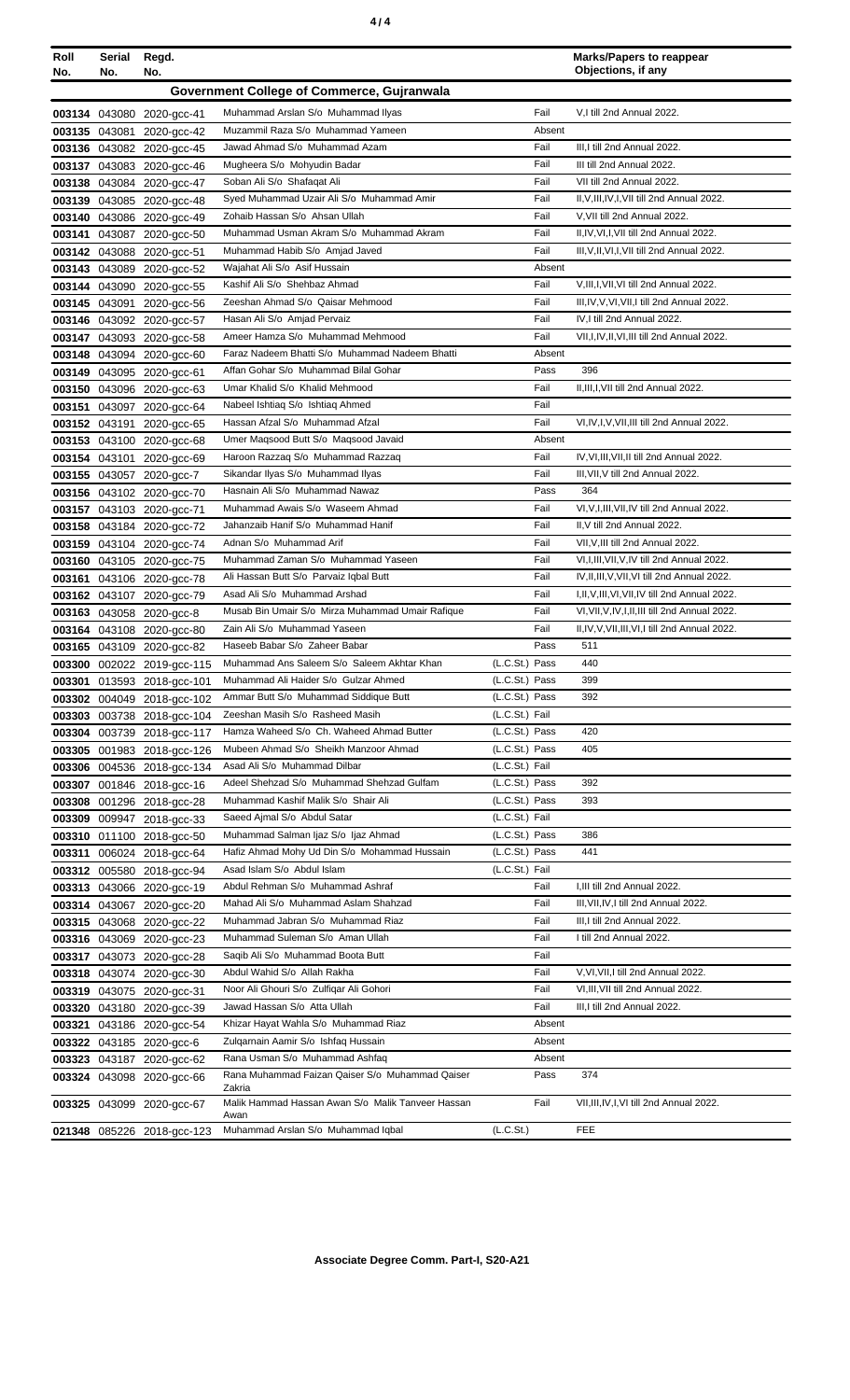| ٥. |  | ×<br>I<br>٠<br>I<br>۰.<br>× |
|----|--|-----------------------------|
|----|--|-----------------------------|

| Roll<br>No. | Serial<br>No. | Regd.<br>No.                                            |                                                                      |                                  | <b>Marks/Papers to reappear</b><br>Objections, if any                |
|-------------|---------------|---------------------------------------------------------|----------------------------------------------------------------------|----------------------------------|----------------------------------------------------------------------|
|             |               |                                                         | Government Institute of Commerce, Nowshera Road, Gujranwala          |                                  |                                                                      |
|             |               |                                                         |                                                                      | (L.C.St.) Fail                   |                                                                      |
|             |               | 002224 004792 2018-ggi-164<br>002225 003859 2018-ggj-35 | Fateeha Kiran D/o Jawad Haq<br>Namra D/o Muhammad Ashfaq             | (L.C.St.) Fail                   |                                                                      |
|             |               | 002226 002279 2018-ggj-74                               | Maria D/o Maraj Din                                                  | (L.C.St.) Pass                   | 351                                                                  |
|             |               | 002227 006530 2018-ggj-87                               | Ayesha Sheikh D/o Amjad Javed                                        | (L.C.St.) Pass                   | 402                                                                  |
|             |               | 002228 003704 2018-ggj-91                               | Rabeeya Shahzadi D/o Muhammad Shakeel                                | (L.C.St.) Pass                   | 416                                                                  |
|             |               | 002282 002641 2016-cwg-300                              | Aliya D/o Muhammad Mansha                                            | (L.C.St.) Fail                   | IV till the Annual 2022.                                             |
|             |               | 002283 006516 2019-ggj-1                                | Areeba D/o Tarig Mehmood                                             | (L.C.St.) Pass                   | 350                                                                  |
|             |               | 002284 008404 2019-ggj-10                               | Umme Baneen D/o Faragat Hussain                                      | (L.C.St.) Fail                   | V,I till the Annual 2022.                                            |
|             |               | 002285 002890 2019-ggj-12                               | Zunaira Sehar D/o Muhammad Yameen                                    | (L.C.St.) Fail                   | V till the Annual 2022.                                              |
|             |               | 002286 003901 2019-ggj-14                               | Sheeza Shahzadi D/o Shahbaz Ahmed                                    | (L.C.St.) Fail                   | V till the Annual 2022.                                              |
|             |               | 002287 001247 2019-ggj-16                               | Umama Imtiaz D/o Imtiaz Ali Awan                                     | (L.C.St.) Fail                   | VII, I, V till the Annual 2022.                                      |
|             | 002288 002381 | 2019-ggj-17                                             | Binish D/o Khalid Masih<br>Ramish Butt D/o Abdul Waheed              | (L.C.St.) Fail<br>(L.C.St.) Fail | V, IV, I till the Annual 2022.<br>VI till the Annual 2022.           |
|             |               | 002289 003541 2019-ggj-2<br>002290 002968 2019-ggj-20   | Talha Ashfaq D/o Muhammad Ashfaq                                     | (L.C.St.) Fail                   | V till the Annual 2022.                                              |
| 002291      |               | 002887 2019-ggj-21                                      | Gohar Nadeem D/o Nadeem Ghafoor                                      | (L.C.St.) Pass                   | 418                                                                  |
|             |               | 002292 006597 2019-ggj-22                               | Maryam D/o Muhammad Ijaz                                             | (L.C.St.) Fail                   | V, I, III till the Annual 2022.                                      |
|             |               | 002293 004830 2019-ggj-23                               | Ishmal Rana D/o Rana Anjum Rashid Sialvi                             | (L.C.St.) Fail                   | VI, III, IV, VIII till the Annual 2022.                              |
|             |               | 002294 006400 2019-ggj-24                               | Rimsha Abbas D/o Ghulam Abbas                                        | (L.C.St.) Fail                   | IV, III till the Annual 2022.                                        |
|             |               | 002295 003721 2019-ggj-25                               | Remsha Nawaz D/o Muhammad Nawaz                                      | (L.C.St.) Pass                   | 377                                                                  |
|             |               | 002296 001545 2019-ggj-26                               | Areej Iqbal D/o Muhammad Iqbal Butt                                  | (L.C.St.) Pass                   | 412                                                                  |
| 002297      |               | 009527 2019-ggj-27                                      | Ruman Ajmal D/o Ajmal Ahsaan                                         | (L.C.St.) Pass                   | 369                                                                  |
|             |               | 002298 003678 2019-ggj-55                               | Irsa Shahzadi D/o Ashiq Ali                                          | (L.C.St.) Pass                   | 403                                                                  |
|             |               | 002299 002863 2019-ggj-62                               | Wajeeha Areej D/o Muhammad Amjad                                     | (L.C.St.) Pass                   | 413                                                                  |
|             |               | 002300 003391 2019-ggj-65                               | Tehreem - Un- Nisa D/o Abdul Ghafar<br>Anfa Nazar D/o Nazar Muhammad | (L.C.St.) Fail<br>(L.C.St.) Fail | V till the Annual 2022.<br>V till the Annual 2022.                   |
|             |               | 002301 004364 2019-ggj-67<br>002302 006757 2019-ggj-68  | Rumeesa D/o Fayyaz Ahmed                                             | (L.C.St.) Fail                   | VI till the Annual 2022.                                             |
|             |               | 002303 003584 2019-ggj-71                               | Maham D/o Sana Ullah                                                 | (L.C.St.) Fail                   | V till the Annual 2022.                                              |
|             |               | 002304 005583 2019-ggj-72                               | Hifza Younas D/o Muhammad Younas                                     | (L.C.St.) Fail                   | V till the Annual 2022.                                              |
|             |               | 002305 007688 2019-ggj-74                               | Eisha Arshad D/o Arshad Mahmood                                      | (L.C.St.) Fail                   | V till the Annual 2022.                                              |
|             |               | 002306 004878 2019-ggj-75                               | Almas Waheed D/o Malik Abdul Waheed                                  | (L.C.St.)                        | <b>FEE</b>                                                           |
|             |               | 002307 009605 2019-ggj-76                               | Arshnaina D/o Ehsan Elahi                                            | (L.C.St.) Fail                   | I till the Annual 2022.                                              |
|             |               | 002308 006576 2019-ggj-77                               | Sidra D/o Muhammad Abbas                                             | (L.C.St.) Fail                   | V till the Annual 2022.                                              |
|             |               | 002309 008600 2019-ggj-78                               | Manahil D/o Muhammad Shahzad                                         | (L.C.St.) Fail                   | I till the Annual 2022.                                              |
|             |               | 002310 008903 2019-ggj-80                               | Zainab Ijaz D/o Muhammad Ijaz                                        | (L.C.St.) Fail                   | VI, I, IV, VIII, V till the Annual 2022.                             |
|             |               | 002311 002625 2019-ggj-81                               | Neha Imran D/o Imran Masih                                           | (L.C.St.) Fail                   | V,I till the Annual 2022.                                            |
|             |               | 002312 007387 2019-ggj-86                               | Hifza Akram D/o Muhammad Akram<br>Agsa Arfan D/o Arfan Ali           | (L.C.St.) Fail<br>(L.C.St.) Fail | III, VII till the Annual 2022.<br>VII, V till the Annual 2022.       |
|             |               | 002313 006373 2019-ggj-87<br>002314 004302 2019-ggj-88  | Mubeen D/o Arshed Javaid                                             | (L.C.St.) Fail                   | I, V till the Annual 2022.                                           |
|             |               | 002315 006081 2019-ggj-91                               | Saba Nawaz D/o Muhammad Nawaz                                        | (L.C.St.) Pass                   | 401                                                                  |
|             |               | 002316 006367 2019-ggj-94                               | Sidra Ramzan D/o Muhammad Ramzan                                     | (L.C.St.) Fail                   | V till the Annual 2022.                                              |
|             |               | 002317 009210 2019-mtg-49                               | Shiza Bibi D/o Ahsan Ullah                                           | (L.C.St.) Pass                   | 455                                                                  |
|             |               | 002318 065318 2020-ggj-1                                | Maham Siddique D/o Muhammad Siddique Warsi                           | Pass                             | 548                                                                  |
|             |               | 002319 065326 2020-ggi-10                               | Rabea Mehak D/o Ghulam Ahmed                                         | Fail                             | VII, VI, IV, I till 2nd Annual 2022.                                 |
|             |               | 002320 065327 2020-ggj-11                               | Nimra D/o Muhammad Moqbool                                           | Fail                             | III till 2nd Annual 2022.                                            |
| 002321      |               | 065328 2020-ggj-13                                      | Alisha D/o Muhammad Nadeem                                           | Fail                             | VII, III, IV, I till 2nd Annual 2022.                                |
|             |               | 002322 065329 2020-ggj-14                               | Nawal D/o Muhammad Arshad                                            | Fail                             | V,I,IV till 2nd Annual 2022.                                         |
|             |               | 002323 065330 2020-ggj-15                               | Asmariya D/o Shaukat Ali                                             | Fail                             | IV, I till 2nd Annual 2022.                                          |
|             |               | 002324 065331 2020-ggj-16                               | Ezza Batool D/o Ghulam Haider<br>Momna Nadeem D/o Nadeem Afzal       | Fail<br>Fail                     | I, V till 2nd Annual 2022.                                           |
|             |               | 002325 065332 2020-ggj-17                               | Iram Ijaz D/o Ijaz Ahmad                                             | Fail                             | V, I, IV till 2nd Annual 2022.<br>VI, V, I, IV till 2nd Annual 2022. |
|             |               | 002326 065333 2020-ggj-18<br>002327 065334 2020-ggj-19  | Ghanwa Ghaffar D/o Abdul Ghaffar                                     | Pass                             | 531                                                                  |
|             |               | 002328 065319 2020-ggj-2                                | Meryam Iqbal D/o Muhammad Iqbal                                      | Pass                             | 397                                                                  |
|             |               | 002329 065335 2020-ggj-20                               | Arooj D/o Muhammad Iftikhar                                          | Fail                             | I, V, III till 2nd Annual 2022.                                      |
|             |               | 002330 065336 2020-ggj-21                               | Romaisha Anchal Rani D/o Muhammad Munir                              | Fail                             | VI, III, I till 2nd Annual 2022.                                     |
|             |               | 002331 065337 2020-ggj-22                               | Sana D/o Muhammad Arif                                               | Pass                             | 379                                                                  |
|             |               | 002332 065338 2020-ggi-23                               | Arooj Zulfigar D/o Zulfigar Ali                                      | Pass                             | 422                                                                  |
|             |               | 002333 065339 2020-ggi-24                               | Sehar D/o Abdul Rehman                                               | Fail                             | I till 2nd Annual 2022.                                              |
|             |               | 002334 065340 2020-ggj-25                               | Mahjabeen D/o Muhammad Alyas                                         | Fail                             | V, VIII, III, I till 2nd Annual 2022.                                |
|             |               | 002335 065341 2020-ggj-27                               | Shanza D/o Muhammad Alyas                                            | Fail                             | V, III, IV till 2nd Annual 2022.                                     |
|             |               | 002336 065342 2020-ggj-28                               | Momina Attique D/o Attique Ur Rehman                                 | Fail                             | V,IV,III,I till 2nd Annual 2022.                                     |
|             |               | 002337 065343 2020-ggj-29                               | Aisha D/o Muhammad Saddique                                          | Fail                             | IV, I till 2nd Annual 2022.                                          |
|             |               | 002338 065320 2020-ggj-3                                | Eman Noor D/o Mehboob Ahmad<br>Alishah Javed D/o Muhammad Javed      | Absent<br>Fail                   | V, VI, I, IV till 2nd Annual 2022.                                   |
|             |               | 002339 065344 2020-ggj-30                               | Tuba D/o Gulzar Ahmad                                                | Fail                             | IV, III, I till 2nd Annual 2022.                                     |
|             |               | 002340 065345 2020-ggj-31<br>002341 065346 2020-ggj-32  | Sundas D/o Muhammad Akbar                                            | Fail                             | V, VII, VI, III, IV, I till 2nd Annual 2022.                         |
|             |               | 002342 065347 2020-ggj-33                               | Mahnoor D/o Muhammad Shafiq Ghumman                                  | Fail                             | IV, V, III, I till 2nd Annual 2022.                                  |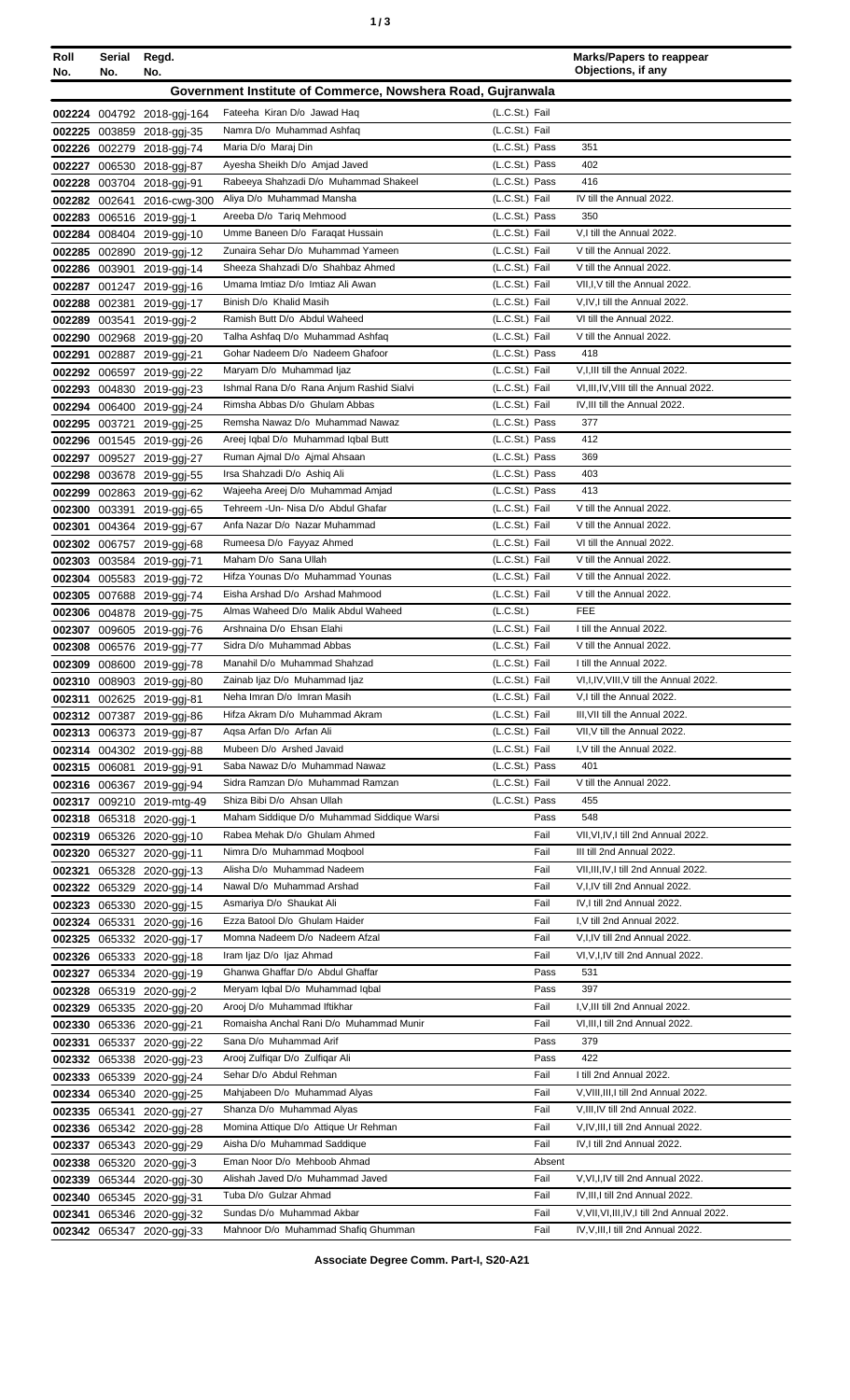|  |  | ×<br>I<br>×<br>۰, |
|--|--|-------------------|
|--|--|-------------------|

| Roll<br>No.      | Serial<br>No. | Regd.<br>No.                                           |                                                                                 |                                  | <b>Marks/Papers to reappear</b><br>Objections, if any                                |
|------------------|---------------|--------------------------------------------------------|---------------------------------------------------------------------------------|----------------------------------|--------------------------------------------------------------------------------------|
|                  |               |                                                        | Government Institute of Commerce, Nowshera Road, Gujranwala                     |                                  |                                                                                      |
|                  |               |                                                        |                                                                                 |                                  |                                                                                      |
|                  |               | 002343 065348 2020-ggj-34                              | Areeba Amtal D/o Mohammad Iqbal<br>Khushboo D/o Liagat Ali                      | Fail<br>Fail                     | I,IV till 2nd Annual 2022.<br>V, VII, I till 2nd Annual 2022.                        |
| 002344           |               | 065349 2020-ggi-35<br>002345 065350 2020-ggj-36        | Irsa D/o Muhammad Yaseen                                                        | Fail                             | I till 2nd Annual 2022.                                                              |
|                  |               | 002346 065351 2020-ggj-37                              | Zely Huma D/o Aman Ullah                                                        | Fail                             | V, VII, VI till 2nd Annual 2022.                                                     |
|                  |               | 002347 065352 2020-ggj-38                              | Agsa Khalid D/o Khalid Umar Awan                                                | Fail                             | V, III, IV, I till 2nd Annual 2022.                                                  |
|                  |               | 002348 065353 2020-ggi-39                              | Fajar Saddique D/o Muhammad Saddique                                            | Pass                             | 336                                                                                  |
|                  |               | 002349 065321 2020-ggj-4                               | Aiman D/o Abdul Nasir Javaid                                                    | Absent                           |                                                                                      |
|                  |               | 002350 065354 2020-ggi-40                              | Rimsha Shahzadi D/o Jabbar Hussain                                              | Fail                             | I till 2nd Annual 2022.                                                              |
| 002351           |               | 065355 2020-ggj-41                                     | Tayyba D/o Muhammad Yaqoob                                                      | Pass                             | 426                                                                                  |
|                  |               | 002352 065376 2020-ggj-59                              | Janeta Shahzadi D/o Muhammad Shoaib                                             | Pass                             | 391                                                                                  |
| 002353           |               | 065322 2020-ggj-6                                      | Aneeda Shahbaz D/o Shahbaz Ahmad                                                | Pass                             | 484                                                                                  |
|                  |               | 002354 065377 2020-ggj-60                              | Kiran Mushtaq D/o Muhammad Mushtaq                                              | Fail                             | I till 2nd Annual 2022.                                                              |
|                  |               | 002355 065357 2020-ggj-62                              | Noor D/o Muhammad Arif<br>Saira Kousar D/o Muhammad Younas                      | Fail<br>Fail                     | I.V till 2nd Annual 2022.<br>III.IV.I till 2nd Annual 2022.                          |
|                  |               | 002356 065356 2020-ggj-63<br>002357 065358 2020-ggj-64 | Komal D/o Muhammad Asim                                                         | Fail                             | VI, III, I, IV, V till 2nd Annual 2022.                                              |
|                  |               | 002358 065359 2020-ggj-65                              | Musfira Makhdoom D/o Makhdoom Ali                                               | Absent                           |                                                                                      |
|                  |               | 002359 065360 2020-ggj-66                              | Rabia Khalid D/o Khalid Mehmood                                                 | Fail                             | IV, III, I till 2nd Annual 2022.                                                     |
| 002360           |               | 065361 2020-ggj-67                                     | Arbab Hanif D/o Muhammad Hanif                                                  | Absent                           |                                                                                      |
| 002361           |               | 065362 2020-ggj-68                                     | Zainab D/o Muhammad Asif                                                        | Fail                             | I till 2nd Annual 2022.                                                              |
|                  |               | 002362 065363 2020-ggj-69                              | Rimsha D/o Muhammad Anwar                                                       | Fail                             | VIII, II, V, IV, VI, III, I till 2nd Annual 2022.                                    |
|                  |               | 002363 065323 2020-ggj-7                               | Rida D/o Imran Aslam                                                            | Fail                             | IV till 2nd Annual 2022.                                                             |
|                  |               | 002364 065364 2020-ggj-70                              | Mehak D/o Dilawar Hussain                                                       | Absent                           |                                                                                      |
|                  |               | 002365 065365 2020-ggj-71                              | Eisha D/o Waheed Ahmad                                                          | Fail                             | III, IV, VI, V, I, VII till 2nd Annual 2022.                                         |
|                  |               | 002366 065366 2020-ggi-72                              | Sahil Afzal D/o Muhammad Afzal                                                  | Absent                           |                                                                                      |
|                  |               | 002367 065367 2020-ggj-73                              | Arooj D/o Shahid Iqbal                                                          | Fail<br>Fail                     | I till 2nd Annual 2022.<br>I till 2nd Annual 2022.                                   |
| 002368           |               | 065368 2020-ggj-74                                     | Hina Shoukat D/o Shoukat Ali<br>Mehwish Shahzadi D/o Shahid Rafiq               | Fail                             | IV, VI, VIII, I till 2nd Annual 2022.                                                |
| 002369           |               | 065369 2020-ggj-75                                     | Pakeeza Yaseen D/o Muhammad Yaseen                                              | Fail                             | VII, I till 2nd Annual 2022.                                                         |
| 002370<br>002371 |               | 065370 2020-ggj-76<br>065371 2020-ggj-77               | Bisma Noor D/o Hamid Hussain Ansari                                             | Fail                             | III, VII, I, IV, VI till 2nd Annual 2022.                                            |
|                  |               | 002372 065372 2020-ggi-78                              | Agsa D/o Muhammad Ashraf                                                        | Fail                             | IV, VI, VII, II, V, III, I till 2nd Annual 2022.                                     |
|                  |               | 002373 065373 2020-ggj-79                              | Iman D/o Ghulam Muhyu Din                                                       | Fail                             | V,IV,III,I till 2nd Annual 2022.                                                     |
|                  |               | 002374 065324 2020-ggi-8                               | Arooj Iqbal D/o Iqbal                                                           | Absent                           |                                                                                      |
|                  |               | 002375 065374 2020-ggj-80                              | Noor UI Huda Sheikh D/o Amjad Javaid                                            | Fail                             | III, VI, VII, I, IV till 2nd Annual 2022.                                            |
|                  |               | 002376 065375 2020-ggj-81                              | Habiba Hurain Butt D/o Tariq Mehmood Butt                                       | Fail                             | I, V, VI, III, IV till 2nd Annual 2022.                                              |
| 002377           |               | 065325 2020-ggi-9                                      | Areeba D/o Muhammad Imtiaz                                                      | Pass                             | 470                                                                                  |
|                  |               | 003166 006836 2019-ggj-103                             | Haider Ali S/o Siraj Din                                                        | (L.C.St.) Fail                   | I.V till the Annual 2022.                                                            |
|                  |               | 003167 006830 2019-ggj-108                             | Numan S/o Abdul Rasheed                                                         | (L.C.St.) Pass                   | 375<br>V till the Annual 2022.                                                       |
|                  |               | 003168 002793 2019-ggj-109                             | Qadeer Ahmad S/o Muhammad Ashraf<br>Muhammad Zeeshan Hafeez S/o Muhammad Hafeez | (L.C.St.) Fail<br>(L.C.St.) Fail | VII, III till the Annual 2022.                                                       |
|                  |               | 003169 001647 2019-ggi-30<br>003170 001952 2019-ggj-32 | Muhammad Talha Siddique S/o Muhammad Siddique                                   | (L.C.St.) Pass                   | 357                                                                                  |
| 003171           |               | 007608 2019-ggj-37                                     | Amar Tariq Mehmood S/o Tariq Mehmood                                            | (L.C.St.) Fail                   | V till the Annual 2022.                                                              |
|                  |               | 003172 006839 2019-ggj-44                              | Haris Hussain S/o Muhammad Jamil                                                | (L.C.St.) Fail                   | V till the Annual 2022.                                                              |
|                  |               | 003173 002026 2019-ggj-47                              | Muzammal Ahmad S/o Abdul Jabbar                                                 | (L.C.St.) Fail                   | IV till the Annual 2022.                                                             |
|                  |               | 003174 004567 2019-ggj-5                               | Arbaz S/o Shahbaz Haider                                                        | (L.C.St.) Fail                   | V, IV till the Annual 2022.                                                          |
|                  |               | 003175 001945 2019-ggj-96                              | Usama Asmat S/o Asmat Ullah                                                     | (L.C.St.) Pass                   | 376                                                                                  |
|                  |               | 003176 007542 2019-ggi-99                              | Muhammad Arif S/o Salamat Ali                                                   | (L.C.St.) Pass                   | 387                                                                                  |
|                  |               | 003177 065412 2020-ggj-109                             | Muhammad Bilal Khan S/o Mujahid Khan                                            | Fail                             | VII, III, V, IV till 2nd Annual 2022.                                                |
|                  |               | 003178 065413 2020-ggi-110                             | Nadeem Maseeh S/o Javid Maseeh                                                  | Fail                             | V, III, II, IV till 2nd Annual 2022.                                                 |
|                  |               | 003179 065414 2020-ggj-111                             | Muhammad Qasim S/o Yousaf Raza                                                  | Fail                             | V,I,IV,III till 2nd Annual 2022.                                                     |
|                  |               | 003180 065415 2020-ggj-112                             | Muhammad Umar S/o Mubashar Hameed Mughal<br>Saaram S/o Muhammad Bashir          | Fail<br>Fail                     | VI, III till 2nd Annual 2022.<br>VI, II, V, III, IV, VII, VIII till 2nd Annual 2022. |
| 003181           |               | 065416 2020-ggj-114<br>003182 065417 2020-ggj-115      | Muhammad Haroon Shabir S/o Shabir Hussain                                       | Fail                             | III, VI, IV, VII till 2nd Annual 2022.                                               |
|                  |               | 003183 065418 2020-ggj-117                             | Muhammad Zubair S/o Muhammad Abbas                                              | Fail                             | V, VI, III, IV, VII till 2nd Annual 2022.                                            |
|                  |               | 003184 065419 2020-ggi-119                             | Abuzer Butt S/o Shahid Mumtaz Butt                                              | Fail                             |                                                                                      |
|                  |               | 003185 065420 2020-ggj-120                             | Salman Akram S/o Muhammad Akram                                                 | Fail                             | VI, IV, I, III, V, VII till 2nd Annual 2022.                                         |
|                  |               | 003186 065421 2020-ggi-121                             | Sohaib Yousaf S/o Muhammad Yousaf                                               | Fail                             | V, VII, VI, IV, III till 2nd Annual 2022.                                            |
|                  |               | 003187 065378 2020-ggi-42                              | Muhammad Sufyan S/o Muhammad Shafi                                              | Fail                             | IV, III, II, V, I, VII, VI till 2nd Annual 2022.                                     |
| 003188           |               | 065379 2020-ggj-43                                     | Salwester Alyas S/o Alyas Masih                                                 | Absent                           |                                                                                      |
| 003189           |               | 065380 2020-ggj-44                                     | Muhammad Farakh Nadeem S/o Nadeem Ishaq                                         | Fail                             | I, V, IV, VII, VI, III, II till 2nd Annual 2022.                                     |
| 003190           | 065381        | 2020-ggi-45                                            | Dawood Sadagat S/o Sadagat Masih                                                | Absent                           |                                                                                      |
| 003191           |               | 065385 2020-ggj-47                                     | Muhammad Ali Tariq S/o Tariq Mehmood Janjua                                     | Fail                             | V, II, I, III, IV till 2nd Annual 2022.                                              |
|                  |               | 003192 065386 2020-ggj-48                              | Zaheer Ahmad S/o Sagheer Ahmad Chogatta                                         | Pass                             | 382                                                                                  |
|                  |               | 003193 065387 2020-ggj-50                              | Muhammad Zayyan Imran S/o Imran Bilal                                           | Fail                             | I, V, II, VII, VI, III till 2nd Annual 2022.                                         |
|                  |               | 003194 065388 2020-ggi-51                              | Zain Ul Majid S/o Abdul Majid<br>Muhammad Umair S/o Muhammad Shafiq             | Fail<br>Fail                     | I, III, VII, V, IV till 2nd Annual 2022.                                             |
|                  |               | 003195 065389 2020-ggj-52                              | Muhammad Ahmad Cheema S/o Iftikhar Ahmad Cheema                                 | Fail                             |                                                                                      |
|                  |               | 003196 065390 2020-ggj-54                              |                                                                                 |                                  |                                                                                      |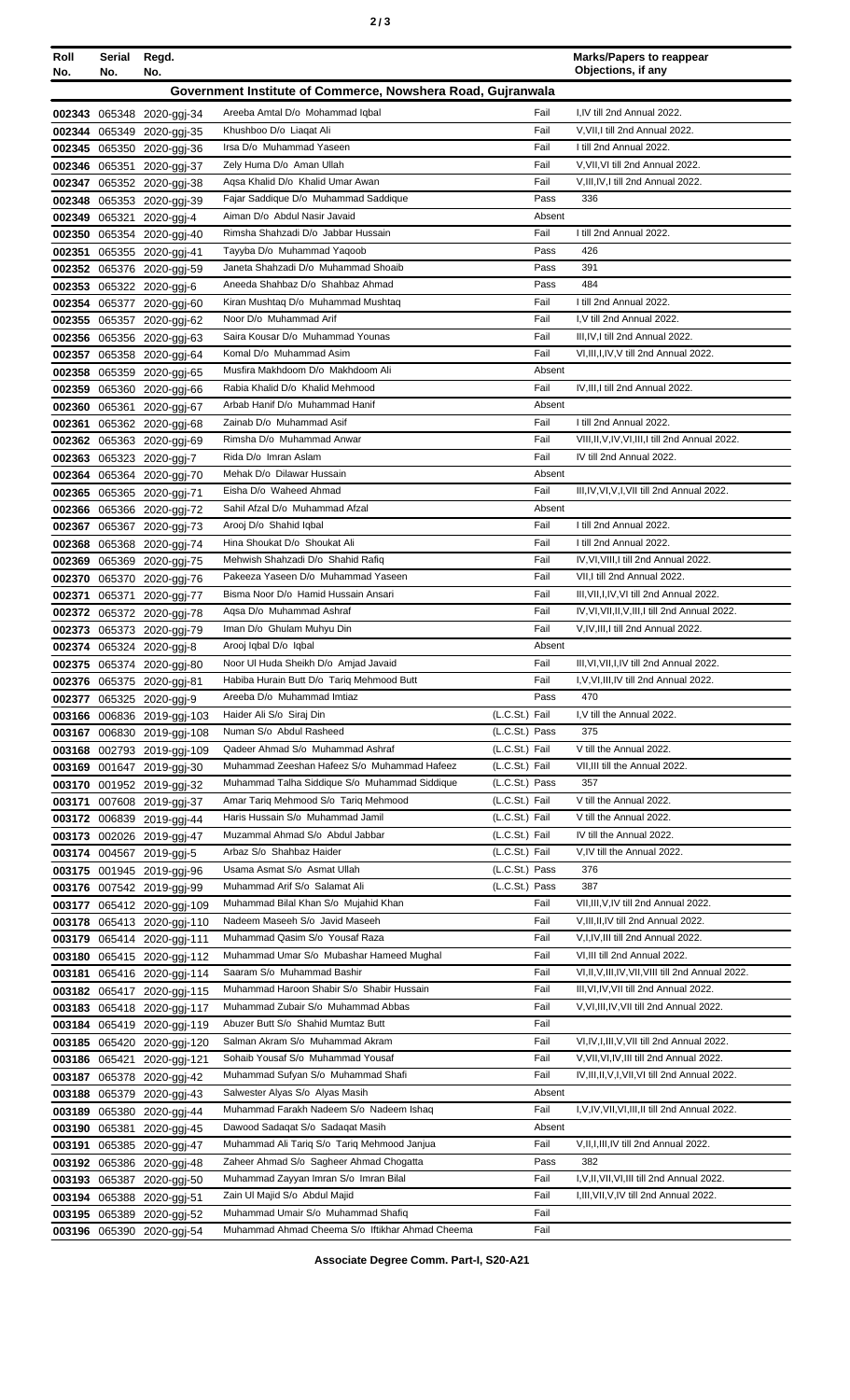| v<br>٠<br>I<br>×<br>۰, | ×<br>٠<br>I<br>۰.<br>× |
|------------------------|------------------------|
|------------------------|------------------------|

| Roll | Serial | Regd.                      |                                                             |                |        | <b>Marks/Papers to reappear</b><br>Objections, if any |
|------|--------|----------------------------|-------------------------------------------------------------|----------------|--------|-------------------------------------------------------|
| No.  | No.    | No.                        |                                                             |                |        |                                                       |
|      |        |                            | Government Institute of Commerce, Nowshera Road, Gujranwala |                |        |                                                       |
|      |        | 003197 065391 2020-ggj-55  | Usama Younas S/o Muhammad Younas                            |                | Fail   | VI.V till 2nd Annual 2022.                            |
|      |        | 003198 065392 2020-ggj-56  | Zuhaib Hasan S/o Ghulam Hussain                             |                | Fail   | II,IV,V,VII,I,III,VI till 2nd Annual 2022.            |
|      |        | 003199 065393 2020-ggj-57  | Matiurrehman S/o Fasi Ur Rehman Dar                         |                | Absent |                                                       |
|      |        | 003200 065394 2020-ggj-58  | Muhammad Hashaam Babar S/o Babar Qayyum                     |                | Fail   | II, VIII, VI, III till 2nd Annual 2022.               |
|      |        | 003201 065382 2020-ggj-82  | Muhammad Noman S/o Muhammad Rafique                         |                | Fail   | III, V, I, VIII till 2nd Annual 2022.                 |
|      |        | 003202 065383 2020-ggj-83  | Hammad Ahmad S/o Saleem Mahmood                             |                | Fail   | VII, III, VI, I till 2nd Annual 2022.                 |
|      |        | 003203 065384 2020-ggj-84  | Saqib Lazar S/o Lazar Masih                                 |                | Fail   |                                                       |
|      |        | 003204 065395 2020-ggj-85  | Abdul Hannan Malik S/o Muhammad Tariq                       |                | Fail   | VI, VIII, V, III, IV, VII, I till 2nd Annual 2022.    |
|      |        | 003205 065396 2020-ggj-87  | Muhammad Rauf S/o Muhammad Farooq                           |                | Fail   |                                                       |
|      |        | 003326 005567 2019-ggj-110 | Zeeshan Raza S/o Muhammad Asghar                            | (L.C.St.) Fail |        | VII, V, III, I, IV till the Annual 2022.              |
|      |        | 003327 001925 2019-ggj-112 | Faisal S/o Sikandar Ali                                     | (L.C.St.) Pass |        | 368                                                   |
|      |        | 003328 001928 2019-ggj-31  | Khuzema Ilyas S/o Muhammad Ilyas                            | (L.C.St.) Fail |        | III, V, II, IV, I till 2nd Annual 2022.               |
|      |        | 003329 009574 2019-ggi-40  | Bilal S/o Muhammad Tariq                                    | (L.C.St.) Fail |        | V.IV till the Annual 2022.                            |
|      |        | 003330 065405 2020-ggj-100 | Abdul Wahab S/o Mujeeb Ullah                                |                | Fail   | V.VIII, VI, IV, VII, III, I till 2nd Annual 2022.     |
|      |        | 003331 065406 2020-ggj-101 | Muhammad Qasim Muqhal S/o Muhammad Sadiq                    |                | Fail   | V, VI, III, IV, I, II till 2nd Annual 2022.           |
|      |        | 003332 065407 2020-ggj-103 | Haris S/o Intizar Ahmad                                     |                | Absent |                                                       |
|      |        | 003333 065408 2020-ggj-104 | Azyan Ali S/o Abdul Aziz                                    |                | Fail   | III, IV, I till 2nd Annual 2022.                      |
|      |        | 003334 065409 2020-ggj-105 | Muhammad Haroon Muneer S/o Muhammad Muneer                  |                | Absent |                                                       |
|      |        | 003335 065410 2020-ggj-106 | Muhammad Umair S/o Muhammad Boota                           |                | Fail   | III, VI, I, IV till 2nd Annual 2022.                  |
|      |        | 003336 065411 2020-ggj-108 | Muhammad Afan S/o Azhar Hafeez                              |                | Fail   | II, V, VI, VII, III, I, IV till 2nd Annual 2022.      |
|      |        | 003337 065422 2020-ggj-61  | Farhan Ali S/o Fiaz Amjad                                   |                | Fail   | II, V, VI, III, VII, IV, I till 2nd Annual 2022.      |
|      |        | 003338 065397 2020-ggj-88  | Muhammad Saad S/o Muhammad Saeed                            |                | Fail   | V, IV, I till 2nd Annual 2022.                        |
|      |        | 003339 065398 2020-ggj-89  | Muhammad Usama S/o Khushi Muhammad                          |                | Fail   |                                                       |
|      |        | 003340 065399 2020-ggj-92  | Raja Zeeshan Ayoob S/o Raja Ayoob Khan                      |                | Fail   | V.II.III.I till 2nd Annual 2022.                      |
|      |        | 003341 065400 2020-ggj-95  | Muhammad Usman S/o Abdul Ghafoor                            |                | Fail   | IV.V.II.VII.I.III till 2nd Annual 2022.               |
|      |        | 003342 065401 2020-ggj-96  | Muhammad Tayyab Muneer S/o Muneer Ahmad                     |                | Fail   | IV, II, VI, VII, I, III till 2nd Annual 2022.         |
|      |        | 003343 065402 2020-ggj-97  | Muaaz S/o Shaukat Mehmood                                   |                | Fail   | I, II, VI, III, VII till 2nd Annual 2022.             |
|      |        | 003344 065403 2020-ggi-98  | Muhammad Fakhir S/o Izhar Ahmed                             |                | Fail   | III, VII, I till 2nd Annual 2022.                     |
|      |        | 003345 065404 2020-ggi-99  | Muhammad Ahmed S/o Muhammad Yahya                           |                | Fail   | V.VI.I till 2nd Annual 2022.                          |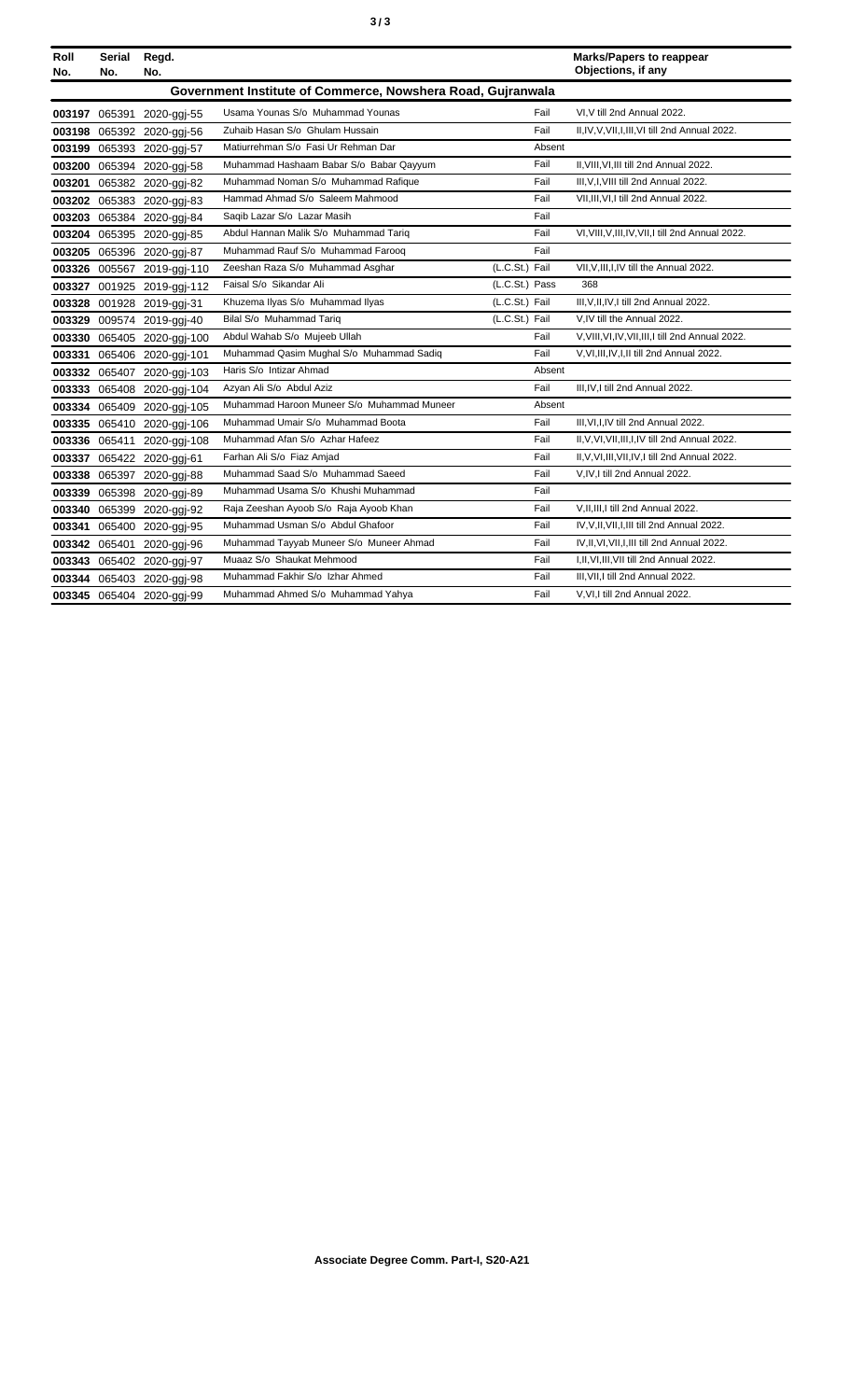| ٠ | ٠ |
|---|---|
|   |   |

| Roll<br>No. | Serial<br>No. | Regd.<br>No.               |                                                 |                | <b>Marks/Papers to reappear</b><br>Objections, if any |
|-------------|---------------|----------------------------|-------------------------------------------------|----------------|-------------------------------------------------------|
|             |               |                            | Government Islamia College, Gujranwala          |                |                                                       |
|             |               | 003206 055438 2020-icg-385 | Abu Huraira S/o Muhammad Shafiq Butt            | Fail           | III, I till 2nd Annual 2022.                          |
|             |               | 003207 055439 2020-icg-386 | Asad Ullah S/o Muhammad Afzal                   | Fail           | V, III, VIII, VII, IV, VI, I till 2nd Annual 2022.    |
|             |               | 003208 055440 2020-icg-387 | Muhammad Asrar S/o Asghar Ali                   | Fail           | VIII, VII, I, V, IV, III till 2nd Annual 2022.        |
| 003209      |               | 055441 2020-icg-388        | Muhammad Yasir S/o Muhammad Asghar              | Fail           | V, VI till 2nd Annual 2022.                           |
| 003210      |               | 055442 2020-icg-389        | Abdul Hafeez S/o Aman Ullah                     | Absent         |                                                       |
| 003211      |               | 055443 2020-icg-390        | Muhammad Awais Ahsan S/o Muhammad Ahsan         | Fail           | VII, II, III, I, V, VI, IV till 2nd Annual 2022.      |
|             |               | 003212 055444 2020-icg-391 | Muhammad Zahid S/o Ataullah                     | Fail           | VIII, IV, II, I, V, VII, III till 2nd Annual 2022.    |
|             |               | 003213 055445 2020-icg-392 | Zeshan Ahmad S/o Munir Ahmad                    | Fail           |                                                       |
|             |               | 003214 055446 2020-icg-394 | Kashif Hussain S/o Syed Asif Hussain            | Fail           | V, I, IV, III, VI till 2nd Annual 2022.               |
|             |               | 003215 055447 2020-icg-396 | Hamza Sajid S/o Sajid Majeed                    | Absent         |                                                       |
|             |               | 003216 055448 2020-icg-397 | Ihtisham Ahmad S/o Muhammad Imtiaz              | Fail           | III, V till 2nd Annual 2022.                          |
|             |               | 003217 055449 2020-icg-399 | Usama Husain S/o Shabeer Husain                 | Fail           | V, VI, IV till 2nd Annual 2022.                       |
|             |               | 003218 055450 2020-icg-400 | Muhammad Adnan S/o Muhammad Adil                | Absent         |                                                       |
|             |               | 003219 055451 2020-icg-401 | Shahid Mubeen S/o Muhammad Afzal Bajwa          | Absent         |                                                       |
|             |               | 003220 055452 2020-icg-402 | Waleed Ahmad S/o Muhammad Shafique              | Fail           |                                                       |
| 003221      |               | 055453 2020-icg-403        | Moaz Afzal S/o Muhammad Afzal                   | Fail           | II, III, IV, VI, I till 2nd Annual 2022.              |
|             |               | 003222 055454 2020-icg-405 | Muhammad Abuzar S/o Muhammad Arshad             | Absent         |                                                       |
|             |               | 003223 055455 2020-icg-406 | Muhammad Umar Sheean S/o Muhammad Tayyab        | Fail           | VI, IV, V, III, I till 2nd Annual 2022.               |
|             |               | 003224 055456 2020-icg-408 | Ubaid Muhammad S/o Hussnain Raza                | Fail           | III, I till 2nd Annual 2022.                          |
| 003225      |               | 055457 2020-icg-409        | Sheheryar S/o Khalil Ahmed                      | Fail           | VI,I, V, VII till 2nd Annual 2022.                    |
|             |               | 003226 055458 2020-icg-410 | Azhar Mehmood S/o Karamat Ali                   | Fail           | II, VI, I, IV, V, VII till 2nd Annual 2022.           |
| 003227      |               | 055459 2020-icg-411        | Muhammad Khizar Yousaf S/o Muhammad Yousaf      | Fail           | I, IV, III, VI, VII till 2nd Annual 2022.             |
|             |               | 003228 055460 2020-icg-413 | Agib Hussain S/o Muhammad Afzal                 | Pass           | 381                                                   |
|             |               | 003229 055461 2020-icg-414 | Muhammad Anas S/o Muhammad Ilyas Hashmi         | Fail           | IV till 2nd Annual 2022.                              |
|             |               | 003230 055462 2020-icg-415 | Ameer Hamza S/o Shaukat Ali                     | Fail           | II, V, I, VII, VI, III, IV till 2nd Annual 2022.      |
| 003231      |               | 055463 2020-icg-416        | Rao Shoban S/o Rao Muhammad Marghoob Alam       | Fail           | VI, III, VII, V, IV, I till 2nd Annual 2022.          |
|             |               | 003232 055464 2020-icg-417 | Muhammad Umair S/o Muhammad Anwar               | Fail           | VII, V, I, VI, II, III till 2nd Annual 2022.          |
|             |               | 003233 055465 2020-icg-418 | Nabeel Ahmad S/o Muhammad Iqbal                 | Absent         |                                                       |
|             |               | 003234 055466 2020-icg-419 | Haseeb S/o Rana Amjad Ali                       | Fail           | III, VI, IV, V, VII till 2nd Annual 2022.             |
|             |               | 003235 055467 2020-icg-420 | Syed Husnain Ali Shah S/o Syed Jasarat Ali Shah | Fail           | I,IV till 2nd Annual 2022.                            |
|             |               | 003236 055477 2020-icg-429 | Saad Mehmood S/o Mehmood Ahmed                  | Absent         |                                                       |
|             |               | 003237 055479 2020-icg-431 | Ameer Jaan S/o Muhammad Irfan Butt              | Fail           | VI, IV, VII, I till 2nd Annual 2022.                  |
|             |               | 003238 055478 2020-ica-433 | Ali Hassan S/o Asghar Ali                       | Pass           | 382                                                   |
|             |               | 003346 004560 2019-icg-423 | Muhammad Asif S/o Amjad Hussain                 | (L.C.St.) Fail | V till the Annual 2022.                               |
|             |               | 003347 006579 2019-icg-425 | Talha S/o Muhammad Ilyas                        | (L.C.St.) Fail | V, III, I, IV till the Annual 2022.                   |
| 003348      |               | 004564 2019-icg-428        | Ghulam Abbas S/o Nasir Hussain                  | (L.C.St.) Fail | VII, VI, V, I, IV till 2nd Annual 2022.               |
| 003349      |               | 004568 2019-icg-429        | Muhammad Ramzan S/o Muhammad Ashraf             | (L.C.St.) Pass | 370                                                   |
| 003350      |               | 004569 2019-icg-436        | Muhammad Saqab S/o Muhammad Malik Khokhar       | (L.C.St.)      | <b>FEE</b>                                            |
| 003351      |               | 004576 2019-icg-439        | Muhammad Shahryar S/o Muhammad Siddique         | (L.C.St.) Fail | VI till the Annual 2022.                              |
|             |               | 003352 004579 2019-icg-442 | Abu Huraira S/o Muhammad Rafiq Butt             | (L.C.St.)      | <b>FEE</b>                                            |
|             |               | 003353 002202 2019-icg-450 | Shahzad Ali S/o Rehmat Ali                      | (L.C.St.) Pass | 378                                                   |
|             |               | 003354 004553 2019-icg-454 | Muhammad Sajid Mughal S/o Muhammad Rafique      | (L.C.St.) Pass | 354                                                   |
|             |               | 003355 004583 2019-icg-455 | Muhammad Waleed S/o Ghulam Nabi Shad            | (L.C.St.) Fail | III, VI, V, I till 2nd Annual 2022.                   |
|             |               | 003356 004587 2019-icg-456 | Muhammad Abdullah S/o Zia Ullah                 | (L.C.St.) Fail | III, V till the Annual 2022.                          |
| 003357      |               | 055480 2020-icg-398        | Ameer Hamza S/o Muhammad Amjad                  | Fail           | III,I till 2nd Annual 2022.                           |
| 003358      |               | 055482 2020-icg-407        | Taqi Abbas S/o Muhammad Ashraf                  | Absent         |                                                       |
| 003359      |               | 055468 2020-icg-421        | Muhammad Abdullah S/o Ijaz Ahmad                | Fail           | V,I till 2nd Annual 2022.                             |
| 003360      |               | 055469 2020-icg-422        | Muhammad Mehran S/o Mumtaz Ali                  | Fail           |                                                       |
| 003361      |               | 055470 2020-icg-423        | Sami Ullah S/o Tanveer Ahmad                    | Fail           | III, IV, I, VI till 2nd Annual 2022.                  |
|             | 003362 055471 | 2020-icg-424               | Muhammad Husnain Khan S/o Nadeem Khan           | Fail           |                                                       |
| 003363      |               | 055472 2020-icg-425        | Waqas Sarwar Khan S/o Muhammad Sarwar Khan      | Fail           | II, VII, VI, I, III, IV, V till 2nd Annual 2022.      |
|             |               | 003364 055473 2020-icg-426 | Sufyan Safder S/o Muhammad Safder Ali           | Absent         |                                                       |
| 003365      |               | 055474 2020-icg-427        | Hasnain Ali S/o Ilyas Ali                       | Absent         |                                                       |
|             |               | 003366 055475 2020-icg-428 | Shahzad Ali S/o Muzzamal Hussain                | Fail           |                                                       |
| 003367      |               | 055476 2020-icg-430        | Ali Abbas S/o Shahid Abbas                      | Fail           | I, III, IV, VI till 2nd Annual 2022.                  |
| 003368      |               | 055481 2020-icg-432        | Aftab Waris S/o Waris Masih                     | Fail           |                                                       |
|             |               | 003423 000264 2018-icg-454 | Shahzaib Umar S/o Umar Hayat                    | (L.C.St.) Pass | 367                                                   |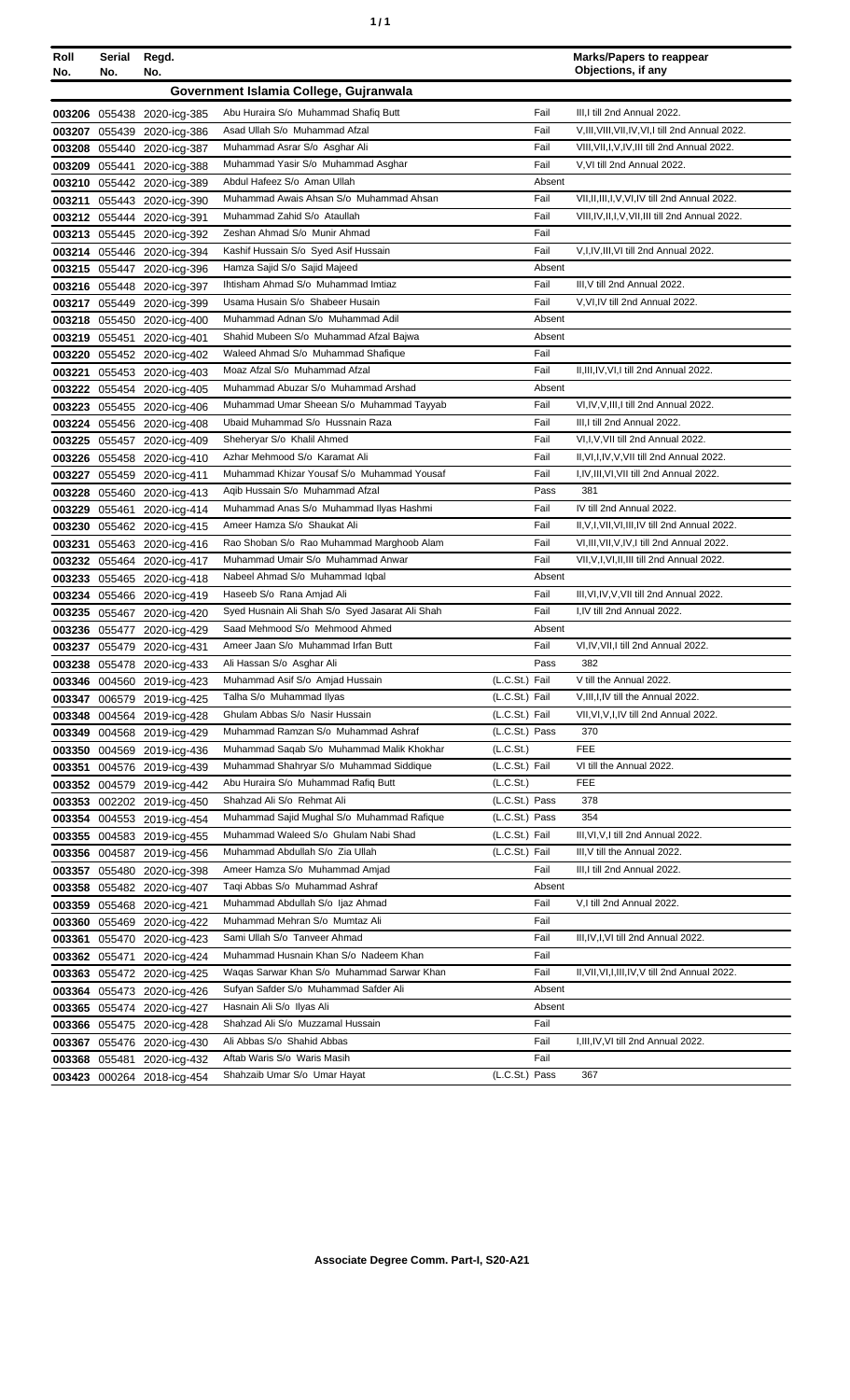| Roll   | <b>Serial</b> | Regd.                     |                                                   |                  | <b>Marks/Papers to reappear</b>                    |
|--------|---------------|---------------------------|---------------------------------------------------|------------------|----------------------------------------------------|
| No.    | No.           | No.                       |                                                   |                  | Objections, if any                                 |
|        |               |                           | Govt. Institute of Commerce for Women, Gujranwala |                  |                                                    |
|        |               | 002378 044541 2019-gcc-14 | Rukhsar Shahid D/o Shahid Mehmood                 | Pass             | 417                                                |
|        |               | 002379 001115 2019-giw-10 | Shafaqat D/o Muhammad Afzal                       | $(L.C.St.)$ Fail | III till the Annual 2022.                          |
|        |               | 002380 000856 2019-giw-11 | Samiya Shafique D/o Muhammad Shafique Bhatti      | (L.C.St.) Pass   | 414                                                |
| 002381 |               | 001469 2019-giw-12        | Zartasha Shehzad D/o Shahzad Hussain              | (L.C.St.) Fail   | II, VII, V, VI, IV, I, III till the Annual 2022.   |
| 002382 |               | 001119 2019-giw-14        | Sonia Bibi D/o Muhammad Ashraf                    | (L.C.St.) Fail   | III till the Annual 2022.                          |
| 002383 |               | 000797 2019-giw-15        | Wajeeha Muzmmil D/o Muzmmil Hussain Chaudhary     | (L.C.St.) Pass   | 368                                                |
|        |               | 002384 001577 2019-giw-16 | Samia Aman D/o Muhammad Aman                      | (L.C.St.) Fail   | VI, III, I till the Annual 2022.                   |
|        |               | 002385 001013 2019-giw-2  | Areej D/o Nazir Masih                             | (L.C.St.) Fail   | IV, III till the Annual 2022.                      |
|        |               | 002386 001106 2019-giw-21 | Afia Arooj Salamat D/o Salamat Masih              | (L.C.St.)        | <b>FEE</b>                                         |
| 002387 |               | 001555 2019-giw-3         | Arooj Amjad D/o Amjad Naz                         | (L.C.St.) Fail   | III till the Annual 2022.                          |
| 002388 |               | 001446 2019-giw-4         | Swera Iftikhar D/o Iftikhar Ahmad                 | (L.C.St.) Fail   | VII, III, IV till the Annual 2022.                 |
| 002389 |               | 001787 2019-giw-5         | Areesha Shahid D/o Muhammad Shahid                | (L.C.St.) Pass   | 367                                                |
| 002390 |               | 000320 2019-giw-6         | Aqsa Kausar D/o Muhammad Zahid                    | (L.C.St.) Fail   | VII, IV till the Annual 2022.                      |
| 002391 |               | 002457 2019-giw-7         | Kashaf Rani D/o Muhammad Tufail                   | (L.C.St.) Fail   | III, IV till the Annual 2022.                      |
|        |               | 002392 000322 2019-giw-8  | Muqddas Murtaza D/o Ghulam Murtaza                | (L.C.St.) Pass   | 371                                                |
|        |               | 002393 044513 2020-giw-1  | Laraib D/o Sheikh Muhammad Tariq                  | Pass             | 509                                                |
|        |               | 002394 044522 2020-giw-11 | Nida Sabir D/o Ghulam Sabir                       | Fail             | I,IV till 2nd Annual 2022.                         |
|        |               | 002395 044523 2020-giw-12 | Areeba D/o Muhammad Shahbaz                       | Fail             | VI, IV, III, I till 2nd Annual 2022.               |
|        |               | 002396 044524 2020-giw-13 | Ayesha Khaliq D/o Ahsan Khaliq                    | Fail             | I, VII, V, IV till 2nd Annual 2022.                |
| 002397 |               | 044525 2020-giw-14        | Humna Naeem D/o Muhammad Naeem                    | Fail             | VII, III, V, I till 2nd Annual 2022.               |
| 002398 |               | 044526 2020-giw-15        | Nayab D/o Rahat Mahmood                           | Fail             | V, VII, VI, I, II, IV, III till 2nd Annual 2022.   |
| 002399 |               | 044527 2020-giw-16        | Maria Jamil D/o Jamil Khan                        | Fail             | III, I till 2nd Annual 2022.                       |
|        |               | 002400 044542 2020-giw-18 | Yusra Parveen D/o Muhammad Waris                  | Fail             | V, VI, IV, I, III till 2nd Annual 2022.            |
|        |               | 002401 044528 2020-giw-19 | Asma Rani D/o Abdul Rauf                          | Fail             | VII, II, VI, I, III, IV till 2nd Annual 2022.      |
|        |               | 002402 044514 2020-giw-2  | Faiga Shahzadi D/o Asim Tougeer                   | Fail             | I till 2nd Annual 2022.                            |
|        |               | 002403 044529 2020-giw-20 | Zulaikha Ijaz D/o Ijaz Ahmad                      | Fail             | VII, V, VIII, VI, IV, I, III till 2nd Annual 2022. |
|        |               | 002404 044530 2020-giw-22 | Arooj Kiran D/o Danial                            | Fail             | VI, I, III, IV till 2nd Annual 2022.               |
|        |               | 002405 044531 2020-giw-23 | Malaika D/o Muhammad Babar                        | Fail             | IV, III, VI, I till 2nd Annual 2022.               |
|        |               | 002406 044532 2020-giw-24 | Ammara Abid D/o Abid Hussain                      | Fail             | II,IV,V,VI,I,VII,III till 2nd Annual 2022.         |
|        |               | 002407 044533 2020-giw-25 | Safia Bibi D/o Talib Hussain                      | Fail             | VI, V, VII, I, III till 2nd Annual 2022.           |
|        |               | 002408 044534 2020-giw-26 | Anam Hyaume D/o Hyaume                            | Fail             | II, V, VIII, III, IV till 2nd Annual 2022.         |
|        |               | 002409 044535 2020-giw-27 | Amna Kainat D/o Abdul Rasheed                     | Fail             | VIII, III, I, IV till 2nd Annual 2022.             |
|        |               | 002410 044536 2020-giw-28 | Ayesha Asif Meer D/o Muhammad Asif                | Pass             | 387                                                |
|        |               | 002411 044537 2020-giw-29 | Esha Shahzadi D/o Amjad Farooq                    | Fail             | VII, IV, VI, III, I till 2nd Annual 2022.          |
|        |               | 002412 044515 2020-giw-3  | Esha Saleem D/o Muhammad Saleem                   | Fail             | IV till 2nd Annual 2022.                           |
|        |               | 002413 044538 2020-giw-30 | Malaika D/o Nazakat Ali                           | Pass             | 380                                                |
|        |               | 002414 044539 2020-giw-31 | Rabia D/o Azad Hussain                            | Fail             | I, III till 2nd Annual 2022.                       |
|        |               | 002415 044540 2020-giw-32 | Mahnoor Naveed Tarar D/o Naveed Zafar             | Fail             | I till 2nd Annual 2022.                            |
|        |               | 002416 044516 2020-giw-4  | Armisha D/o Khalil Ahmad                          | Pass             | 387                                                |
|        |               | 002417 044517 2020-giw-5  | Huma Sajid D/o Muhammad Yaqoob Sajid              | Fail             | VII, III, VI, IV till 2nd Annual 2022.             |
|        |               | 002418 044518 2020-giw-6  | Laiba D/o Muhammad Yaqoob Sajid                   | Fail             | IV, III, VI till 2nd Annual 2022.                  |
|        |               | 002419 044519 2020-giw-7  | Naila Zaib D/o Allah Ditta                        | Fail             | I, IV, III till 2nd Annual 2022.                   |
|        |               | 002420 044520 2020-giw-8  | Sania Arooj D/o Rana Waheed Ahmad                 | Fail             | VII, VI, V, I, IV, III till 2nd Annual 2022.       |
|        |               | 002421 044521 2020-giw-9  | Sehar Rafique D/o Muhammad Rafique                | Pass             | 343                                                |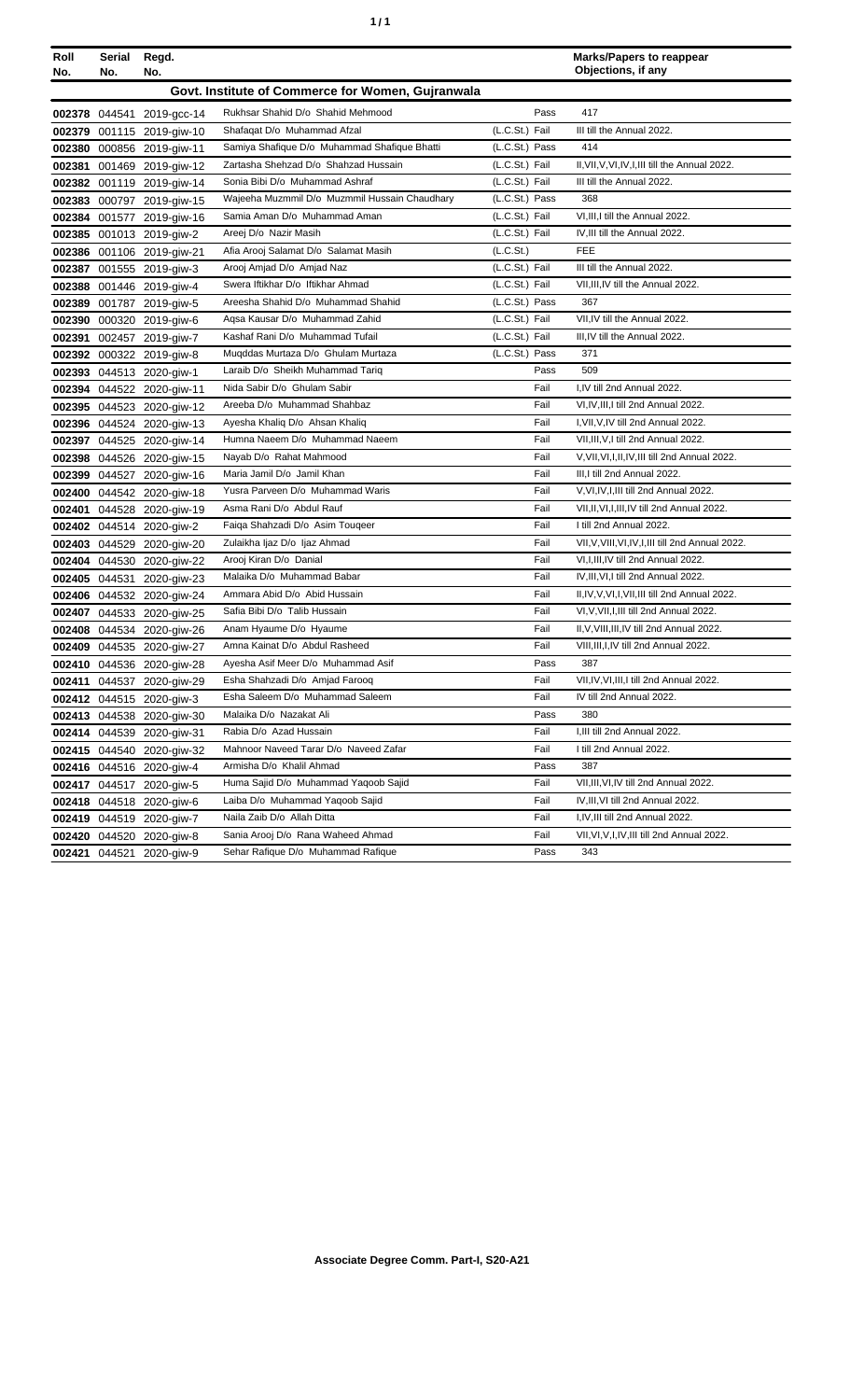| Roll<br>No. | Serial<br>No. | Regd.<br>No.             |                                                        |                | <b>Marks/Papers to reappear</b><br>Objections, if any |
|-------------|---------------|--------------------------|--------------------------------------------------------|----------------|-------------------------------------------------------|
|             |               |                          | Jamia-tul-Banat Degree College, Model Town, Guiranwala |                |                                                       |
|             |               | 002422 007943 2019-jb-82 | Amna D/o Arif Saeed                                    | (L.C.St.) Pass | 358                                                   |
|             |               | 002423 007934 2019-jb-84 | Laiba Azam D/o Muhammad Azam                           | (L.C.St.) Pass | 403                                                   |
| 002424      |               | 007940 2019-ib-87        | Mahnoor D/o Ijaz Ahmed                                 | (L.C.St.) Fail | V, IV till the Annual 2022.                           |
| 002425      | 007927        | 2019-ib-89               | Malaika Nawaz D/o Nawaz Bhatti                         | (L.C.St.) Fail | III till the Annual 2022.                             |
| 002426      |               | 052512 2019-mtg-9        | Ayesha Rafique D/o Ansar Rafique                       | Pass           | 479                                                   |
| 002427      |               | 052503 2020-jb-88        | Hira Afza Rafique D/o Ansar Rafique                    | Pass           | 509                                                   |
| 002428      |               | 052504 2020-jb-89        | Fareeha Jan D/o Muhammad Zafar Iqbal                   | Pass           | 393                                                   |
| 002429      | 052511        | 2020-jb-90               | Agdas D/o Khalid Jamal Nasir Bhatti                    | Fail           | I,IV till 2nd Annual 2022.                            |
| 002430      | 052505        | 2020-ib-91               | Saliha Manahil D/o Muhammad Irfan                      | Pass           | 391                                                   |
| 002431      |               | 052506 2020-jb-92        | Irsa Khaliq D/o Abdul Khaliq Rai                       | Fail           | II, VII, I, VI, III, IV till 2nd Annual 2022.         |
| 002432      | 052507        | 2020-ib-93               | Aniga Shahzadi D/o Abdul Majeed                        | Fail           | II, VI, I, III, IV till 2nd Annual 2022.              |
| 002433      |               | 052508 2020-jb-94        | Kinza Ibrahim D/o Muhammad Ibrahim                     | Pass           | 359                                                   |
| 002434      | 052509        | 2020-ib-96               | Adan Tahir D/o Tahir                                   | Pass           | 354                                                   |
| 002435      |               | 052510 2020-ib-97        | Sidra D/o Imran Akram                                  | Fail           | IV till 2nd Annual 2022.                              |
|             |               | 002436 052513 2020-jb-98 | Tahreem Ghafoor D/o Abdul Ghafoor                      | Fail           | VII, IV till 2nd Annual 2022.                         |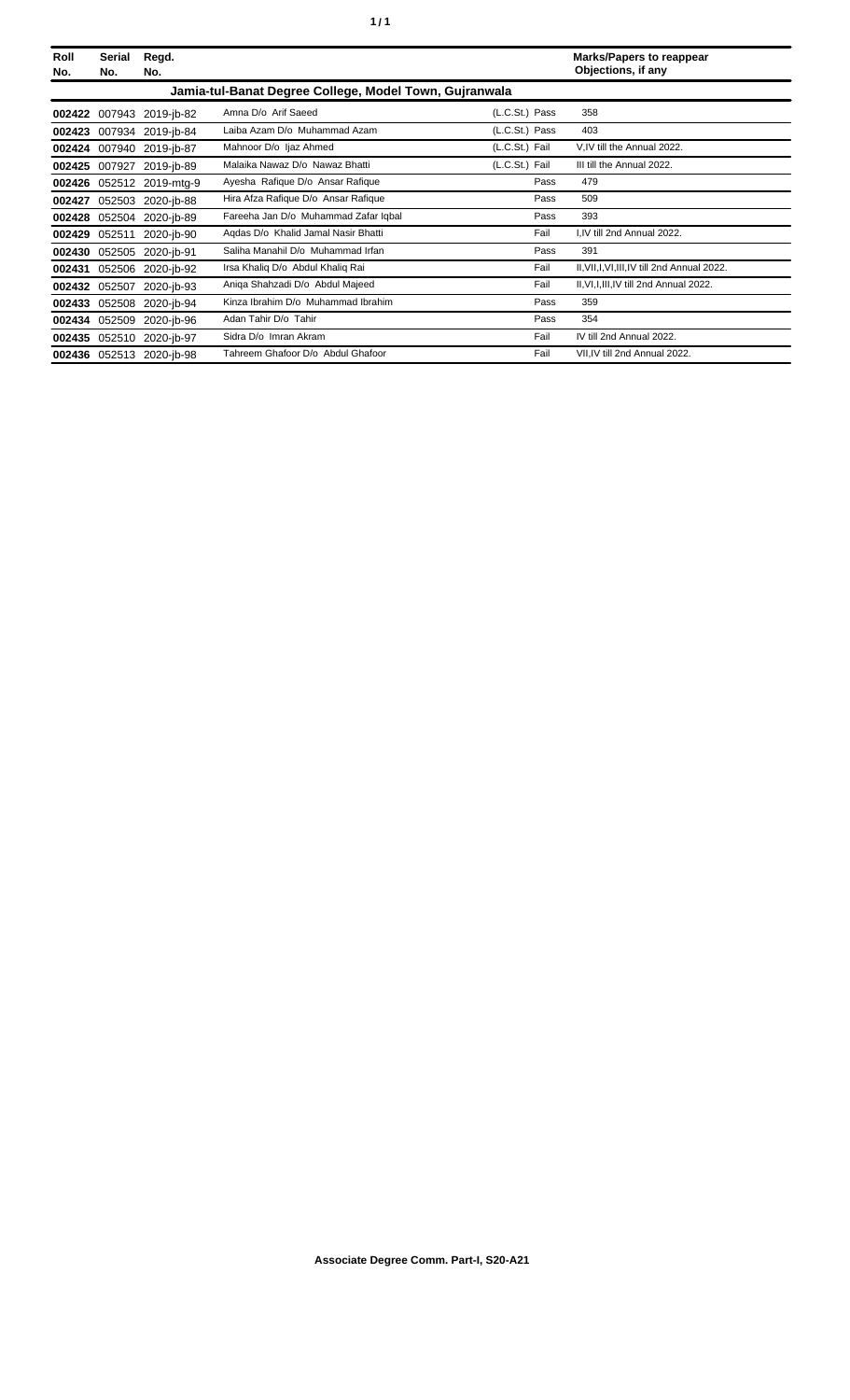| Roll<br>No. | <b>Serial</b><br>No. | Regd.<br>No.              |                                          |                | <b>Marks/Papers to reappear</b><br>Objections, if any |
|-------------|----------------------|---------------------------|------------------------------------------|----------------|-------------------------------------------------------|
|             |                      |                           | National College of Commerce, Gujranwala |                |                                                       |
|             |                      | 002437 003407 2018-ncg-5  | Ammara Batool D/o Muhammad Mansha        | (L.C.St.) Fail |                                                       |
| 002438      |                      | 006198 2019-ncg-15        | Asma Bibi D/o Zafar Mansoor              | (L.C.St.) Fail | VII till the Annual 2022.                             |
| 002439      |                      | 004390 2019-ncg-16        | Maryam Ayuoob D/o Muhammad Ayuoob        | (L.C.St.) Fail | VIII, V, IV till the Annual 2022.                     |
| 002440      |                      | 006218 2019-ncg-17        | Fatima Shafiq D/o Muhammad Shafiq        | (L.C.St.) Fail | V till the Annual 2022.                               |
| 002441      |                      | 005715 2019-nca-2         | Larosh D/o Malik Khawer Bashir           | (L.C.St.) Fail | III.I till the Annual 2022.                           |
| 002442      |                      | 005603 2019-ncg-31        | Zainab Ramzan D/o Muhammad Ramzan        | (L.C.St.) Pass | 349                                                   |
|             |                      | 002443 005714 2019-ncg-33 | Fasiha Zahra D/o Muhammad Ali Baber      | (L.C.St.) Pass | 438                                                   |
|             |                      | 003580 011445 2018-ncg-31 | Qalb-E-Abbas S/o Gohar Abbas             | (L.C.St.) Pass | 359                                                   |
| 003581      |                      | 007673 2019-ncg-18        | Zaeem Ahmed S/o Idrees Ahmed             | (L.C.St.) Pass | 358                                                   |
| 003582      |                      | 007675 2019-ncg-21        | Ahmad Abdullah S/o Allah Wasaya          | (L.C.St.) Fail | VII, III, I, IV till the Annual 2022.                 |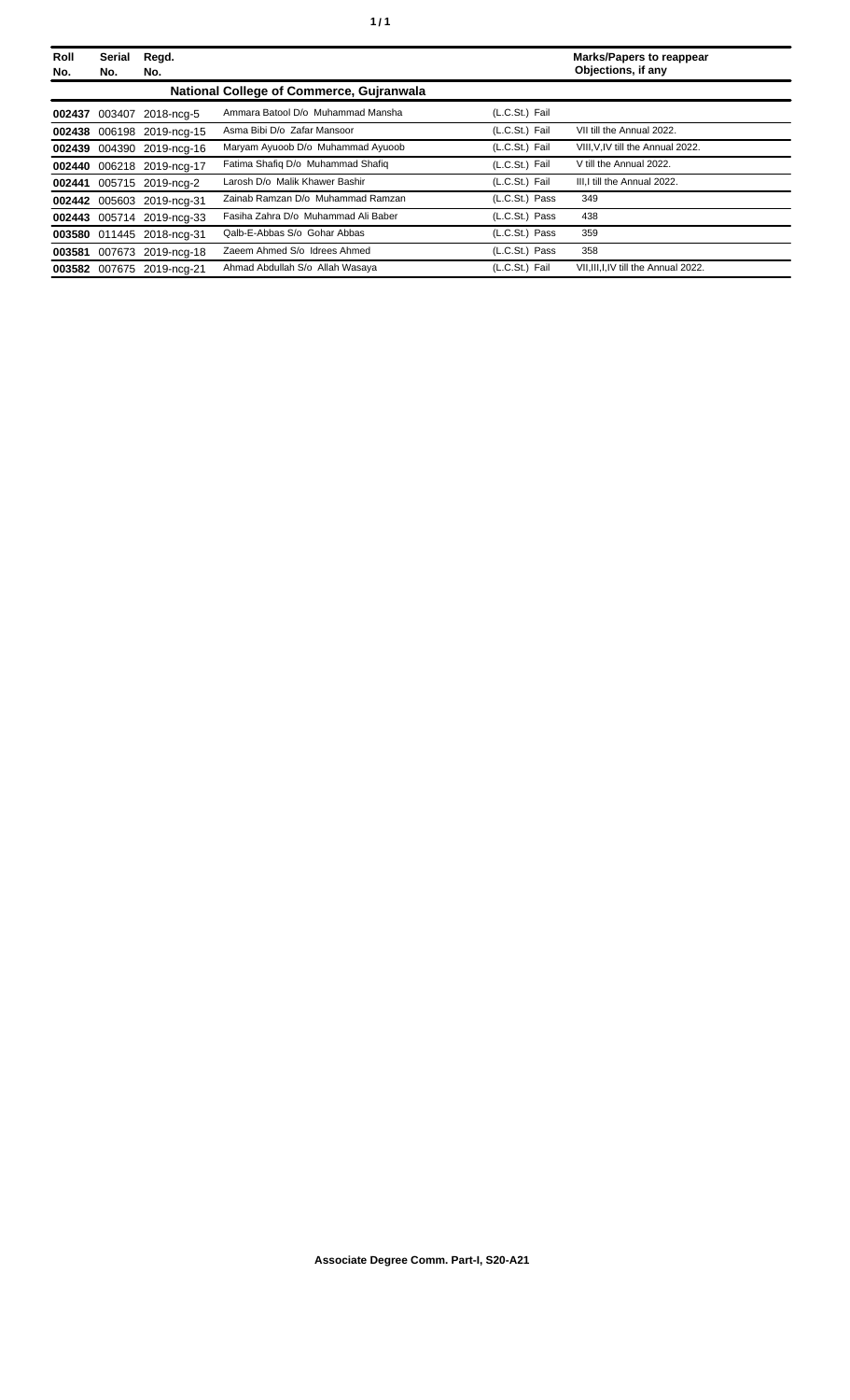| Roll<br>No. | <b>Serial</b><br>No. | Regd.<br>No.                                             |                                                                                |                                  | <b>Marks/Papers to reappear</b><br>Objections, if any    |
|-------------|----------------------|----------------------------------------------------------|--------------------------------------------------------------------------------|----------------------------------|----------------------------------------------------------|
|             |                      |                                                          | Punjab College of Commerce, Gujranwala                                         |                                  |                                                          |
|             |                      | 000436 012042 2018-pcg-203                               | Kinza Murtaza D/o Ghulam Murtaza                                               | (L.C.St.) Pass                   | 448                                                      |
|             |                      | 002033 051917 2020-pcg-103                               | Arbish Irshad D/o Muhammad Irshad                                              | Absent                           |                                                          |
|             |                      | 002034 051918 2020-pcg-104                               | Hafsa D/o Abdul Rehman                                                         | Pass                             | 431                                                      |
|             |                      | 002035 051919 2020-pcg-105                               | Ayesha D/o Saghir Ahmed                                                        | Pass                             | 517                                                      |
|             |                      | 002036 051924 2020-pcg-107                               | Iffat Rani D/o Faqeer Hussain                                                  | Pass                             | 509                                                      |
|             |                      | 002037 051925 2020-pcg-111                               | Fatima Zia D/o Mian Zia Ullah                                                  | Pass                             | 491                                                      |
|             |                      | 002038 051926 2020-pcg-112                               | Meerab Farooq D/o Miuhammad Farooq                                             | Fail                             | IV till 2nd Annual 2022.                                 |
|             |                      | 002039 051927 2020-pcg-113                               | Sabeen Asif D/o Muhammad Asif                                                  | Pass                             | 429                                                      |
|             |                      | 002040 051930 2020-pcg-116                               | Samavia D/o Muhammad Shahbaz                                                   | Pass                             | 369                                                      |
| 002041      |                      | 051923 2020-pcg-197                                      | Fiza Javaid D/o Javaid Iqbal<br>Eman Shahid D/o Shahid Naeem                   | Fail<br>(L.C.St.) Pass           | VII, VI, III, IV, I till 2nd Annual 2022.<br>410         |
|             |                      | 002093 005481 2019-pcg-201<br>002466 006413 2019-pcg-143 | Umama Abid D/o Rana Abid Hussain Khan                                          | (L.C.St.) Fail                   | I till the Annual 2022.                                  |
|             |                      | 002467 011395 2019-pcg-207                               | Zartaj Nawaz D/o Muhammad Nawaz                                                | (L.C.St.) Pass                   | 397                                                      |
|             |                      | 002469 011691 2018-pcg-125                               | Saher D/o Bashir Ahmad                                                         | (L.C.St.) Fail                   |                                                          |
|             |                      | 002470 011658 2018-pcg-192                               | Areesha Riaz D/o Riaz Ahmad                                                    | (L.C.St.) Fail                   |                                                          |
| 002471      |                      | 051998 2017-zcg-30                                       | Areej Ijaz D/o Ijaz Ahmad Butt                                                 | (L.C.St.) Fail                   | IV, III till 2nd Annual 2022.                            |
|             |                      | 002472 005292 2018-cwg-208                               | Sunbal Shahzad D/o Shahzad Akhtar                                              | (L.C.St.) Fail                   | III till the Annual 2022.                                |
|             |                      | 002473 006891 2018-cwg-209                               | Esha Tanveer D/o Tanveer Ishaque                                               | (L.C.St.) Fail                   | III till the Annual 2022.                                |
|             |                      | 002474 008183 2019-pcg-101                               | Ansa Azam D/o Muhammad Azam                                                    | (L.C.St.) Fail                   | I till the Annual 2022.                                  |
|             |                      | 002475 010234 2019-pcg-140                               | Sara D/o Muhammad Arfan                                                        | (L.C.St.) Fail                   | I till the Annual 2022.                                  |
|             |                      | 002476 006480 2019-pcg-144                               | Maidah D/o Muhammad Shafiq Mughal<br>Mehmoona Adrees D/o Muhammad Adrees       | (L.C.St.) Pass<br>(L.C.St.) Fail | 401<br>III till the Annual 2022.                         |
|             |                      | 002477 009713 2019-pcg-145<br>002478 006909 2019-pcg-154 | Faiga D/o Muhammad Tarig                                                       | (L.C.St.) Fail                   | I till the Annual 2022.                                  |
|             |                      | 002479 005852 2019-pcg-155                               | Tayyaba Shahid D/o Muhammad Shahid                                             | (L.C.St.) Fail                   | III, IV till the Annual 2022.                            |
|             |                      | 002480 013093 2019-pcg-19                                | Muneeza Tariq D/o Mian Muhammad Tariq                                          | (L.C.St.) Fail                   | VII, I, VIII, VI, III, IV till the Annual 2022.          |
|             |                      | 002481 013185 2019-pcg-208                               | Fareeha Javaid D/o Amjad Javaid                                                | (L.C.St.) Pass                   | 371                                                      |
|             |                      | 002482 008225 2019-pcg-209                               | Mah-Noor Shahid D/o Shahid Latif                                               | (L.C.St.) Pass                   | 422                                                      |
|             |                      | 002483 008682 2019-pcg-210                               | Durah Butt D/o Muhammad Ijaz Butt                                              | (L.C.St.) Pass                   | 472                                                      |
|             |                      | 002484 004530 2019-pcg-211                               | Safa Liagat D/o Muhammad Liagat                                                | (L.C.St.) Fail                   | IV till the Annual 2022.                                 |
|             |                      | 002485 006379 2019-pcg-25                                | Kainat Tariq D/o Muhammad Tariq Ashraf Khan                                    | (L.C.St.) Pass                   | 385                                                      |
|             |                      | 002486 006376 2019-pcg-27                                | Mariam Tariq D/o Muhammad Tariq Ashraf Khan                                    | (L.C.St.) Fail                   | VI, VII, VIII, I, III till the Annual 2022.              |
|             |                      | 002487 005758 2019-pcg-28                                | Haiga Asif Butt D/o Asif Mahmood Butt<br>Hansa Asif Butt D/o Asif Mahmood Butt | (L.C.St.) Fail<br>(L.C.St.) Fail | III till the Annual 2022.<br>IV, I till the Annual 2022. |
|             |                      | 002488 005185 2019-pcg-29<br>002489 005743 2019-pcg-30   | Areej D/o Dilawar Hussain                                                      | (L.C.St.) Fail                   | IV, III, I till the Annual 2022.                         |
|             |                      | 002490 008237 2019-pcg-31                                | Noreen D/o Zulfigar Ahmad                                                      | (L.C.St.) Fail                   | VI, V, IV till the Annual 2022.                          |
|             |                      | 002491 008673 2019-pcg-32                                | Ayesha Munawar D/o Munawar Iqbal                                               | (L.C.St.) Pass                   | 371                                                      |
|             |                      | 002492 005305 2019-pcg-33                                | Hiza Naveed D/o Naveed Shaffiq                                                 | (L.C.St.) Fail                   | V, VIII till the Annual 2022.                            |
|             |                      | 002493 011162 2019-pcg-34                                | Sayeda Elveena Muskan D/o Syed Hasnat Ahmed                                    | (L.C.S <sub>t</sub> )            | UMC IN PART-II                                           |
|             |                      | 002494 006760 2019-pcg-36                                | Zainab Asad D/o Asad Afzal                                                     | (L.C.St.) Fail                   | III, I, IV till the Annual 2022.                         |
|             |                      | 002495 008267 2019-pcg-43                                | Mehlub Muneer D/o Muneer Ahmed                                                 | (L.C.St.) Pass                   | 384                                                      |
|             |                      | 002496 011384 2019-pcg-44                                | Nida Zia D/o Mian Zia Ullah                                                    | (L.C.St.) Pass                   | 424                                                      |
|             |                      | 002497 001447 2019-pcg-48                                | Sarah D/o Nadeem John<br>Muskan D/o Muhammad Hamiyo Butt                       | (L.C.St.) Pass<br>(L.C.St.) Pass | 402<br>410                                               |
|             |                      | 002498 005744 2019-pcg-50                                | Rida Butt D/o Muhammad Yaseen                                                  | (L.C.St.) Pass                   | 394                                                      |
|             |                      | 002499 005088 2019-pcg-54<br>002500 006682 2019-pcg-55   | Saman Naseer D/o Malik Naseer Ahmad                                            | (L.C.St.) Pass                   | 407                                                      |
|             |                      | 002501 006954 2019-pcg-56                                | Aliza Musharaf D/o Musharaf Humayun Akhtar                                     | (L.C.St.) Pass                   | 362                                                      |
|             |                      | 002502 006917 2019-pcg-58                                | Aroosha Tariq D/o Tariq Mehmood                                                | (L.C.St.) Pass                   | 334                                                      |
|             |                      | 002503 004490 2019-pcg-69                                | Naseem Akhtar D/o Faryad Ali                                                   | (L.C.St.) Fail                   | V till the Annual 2022.                                  |
|             |                      | 002504 004685 2019-pcg-70                                | Agsa D/o Ashig Ali                                                             | (L.C.St.) Fail                   | VIII, V, III, I, IV till the Annual 2022.                |
|             |                      | 002505 003553 2019-pcg-72                                | Hamna Hafeez D/o Hafeez-UI-Rehman                                              | (L.C.St.) Fail                   | VII, IV till the Annual 2022.                            |
|             |                      | 002506 005874 2019-pcg-79                                | Amna Sajjad D/o Muhammad Sajjad Khokhar                                        | (L.C.St.) Fail                   | VII, IV, VIII till the Annual 2022.                      |
|             |                      | 002507 003506 2019-pcg-80                                | Maham Arfan D/o Mir Muhammad Arfan                                             | (L.C.St.) Fail                   | I till the Annual 2022.                                  |
|             |                      | 002508 008198 2019-pcg-81                                | Arfa Tahir D/o Tahir Javed                                                     | (L.C.St.) Pass<br>(L.C.St.) Pass | 367<br>373                                               |
|             |                      | 002509 004603 2019-pcg-85                                | Ayesha Shoukat D/o Shoukat Ali<br>Agsa Shafiq D/o Muhammad Shafiq Ur Rehman    | (L.C.St.) Pass                   | 337                                                      |
|             |                      | 002510 004563 2019-pcg-90<br>002511 008774 2019-pcg-91   | Huma Rasheed D/o Abdul Rasheed                                                 | (L.C.St.) Pass                   | 360                                                      |
|             |                      | 002512 052059 2020-pcg-1                                 | Arshia Iqbal D/o Muhammad Iqbal                                                | Pass                             | 442                                                      |
|             |                      | 002513 051915 2020-pcg-100                               | Hina D/o Karamat Ali                                                           | Pass                             | 526                                                      |
|             |                      | 002514 051916 2020-pcg-102                               | Laiba Gulzar D/o Muhammad Gulzar                                               | Pass                             | 424                                                      |
|             |                      | 002515 051920 2020-pcg-108                               | Mubarrah Faroog D/o Muhammmad Faroog Asim                                      | Pass                             | 548                                                      |
|             |                      | 002516 051921 2020-pcg-109                               | Lobesha Shehzadi D/o Ghafoor Ahmad                                             | Fail                             | I till 2nd Annual 2022.                                  |
|             |                      | 002517 051922 2020-pcg-110                               | Fizza Irfan D/o Muhammad Irfan                                                 | Pass                             | 542                                                      |
|             |                      | 002518 051928 2020-pcg-114                               | Tayyaba Younus D/o Muhammad Younus                                             | Fail                             | I till 2nd Annual 2022.                                  |
|             |                      | 002519 051929 2020-pcg-115                               | Harram Fatima D/o Asif Mehmood                                                 | Fail                             | I till 2nd Annual 2022.                                  |
|             |                      | 002520 051931 2020-pcg-117                               | Sheeza Aleem D/o Muhammad Aleem                                                | Pass                             | 398                                                      |
|             |                      | 002521 051932 2020-pcg-118                               | Minahil Safdar D/o Safdar Parvaiz                                              | Absent                           |                                                          |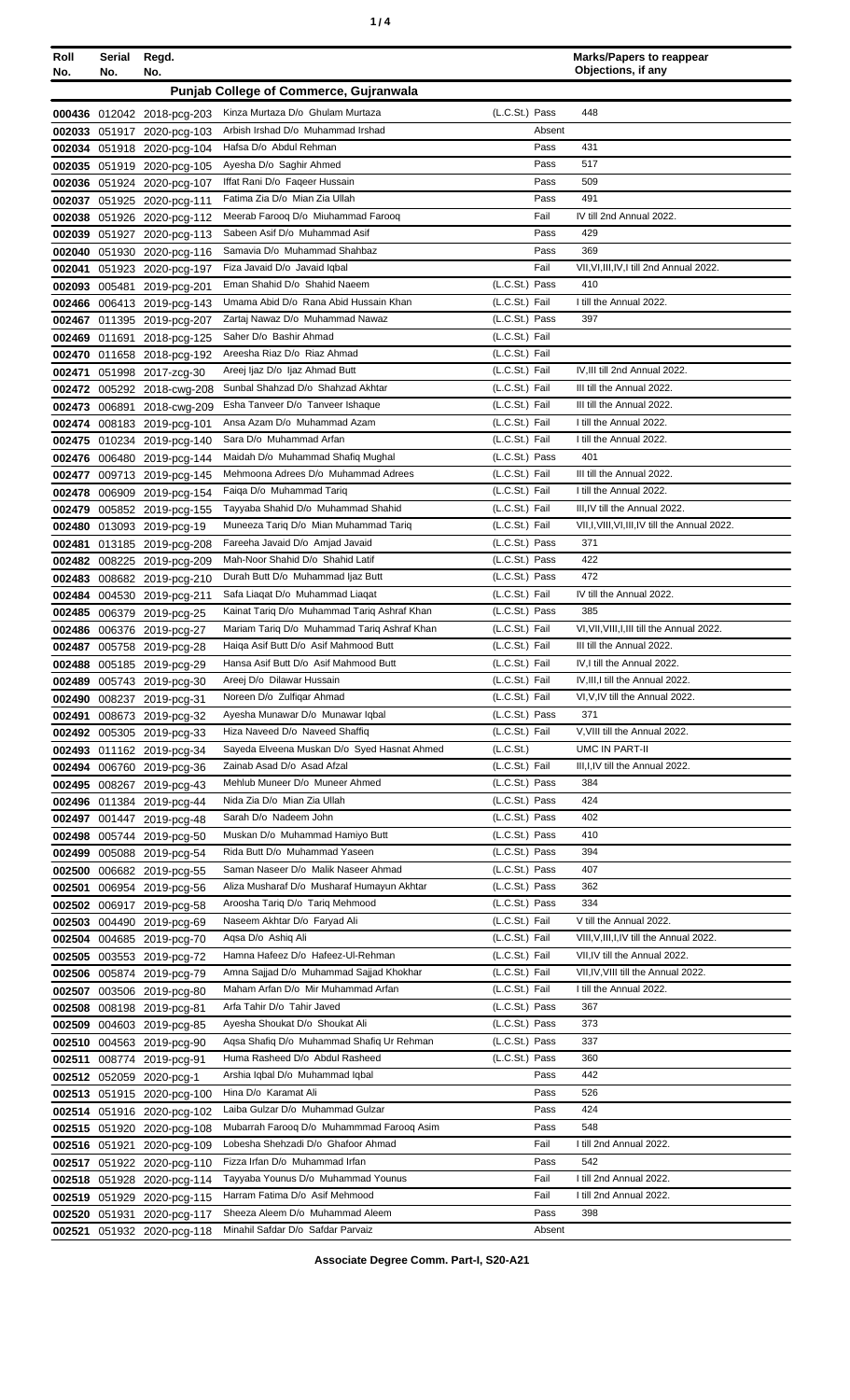| Roll<br>No.      | Serial<br>No. | Regd.<br>No.                               |                                                                               |              | <b>Marks/Papers to reappear</b><br>Objections, if any                    |
|------------------|---------------|--------------------------------------------|-------------------------------------------------------------------------------|--------------|--------------------------------------------------------------------------|
|                  |               |                                            | <b>Punjab College of Commerce, Gujranwala</b>                                 |              |                                                                          |
|                  |               | 002522 051933 2020-pcg-119                 | Noor Saleem D/o Saleem Akhtar                                                 | Absent       |                                                                          |
| 002523           |               | 052006 2020-pcg-121                        | Anaiza Asif D/o Muhammad Asif                                                 | Fail         | I till 2nd Annual 2022.                                                  |
| 002524           |               | 051934 2020-pcg-122                        | Makia Yaqoob D/o Muhammad Yaqoob                                              | Absent       |                                                                          |
| 002525           |               | 051935 2020-pcg-123                        | Hina D/o Tariq Javaid                                                         | Fail         | I till 2nd Annual 2022.                                                  |
|                  |               | 002526 051936 2020-pcg-124                 | Fajar Shafiq D/o Rana Muhammad Shafiq                                         | Fail         | VII,IV,I till 2nd Annual 2022.                                           |
| 002527           |               | 051937 2020-pcg-125                        | Ayesha D/o Nazeer Ahmad                                                       | Pass         | 433                                                                      |
| 002528           |               | 051938 2020-pcg-126                        | Aneezha D/o Muhammad Afzal                                                    | Pass         | 476                                                                      |
| 002529           |               | 051939 2020-pcg-128                        | Samiya Kashaf D/o Amanat Ali                                                  | Fail         | VII, II, I till 2nd Annual 2022.                                         |
| 002530           |               | 052005 2020-pcg-129                        | Eman Fatima D/o Abdul Salam<br>Aiman Tayyab D/o Hafiz Muhammad Tayyab         | Pass<br>Pass | 421<br>399                                                               |
| 002531<br>002532 |               | 051940 2020-pcg-130                        | Rukhma Usman D/o Usman Sarwar Butt                                            | Fail         | VI till 2nd Annual 2022.                                                 |
| 002533           | 051941        | 2020-pcg-131<br>051942 2020-pcg-132        | Usara Babar D/o Mohammad Babar Butt                                           | Absent       |                                                                          |
| 002534           |               | 051943 2020-pcg-133                        | Meerab Afzal D/o Muhammad Afzal                                               | Fail         | VI,I, V till 2nd Annual 2022.                                            |
| 002535           |               | 051944 2020-pcg-134                        | Areeba Arshad D/o Muhammad Arshad                                             | Fail         | IV, I till 2nd Annual 2022.                                              |
|                  |               | 002536 051945 2020-pcg-135                 | Mahnoor D/o Nafees Butt                                                       | Absent       |                                                                          |
| 002537           |               | 051946 2020-pcg-136                        | Meerab D/o Muhammad Akbar                                                     | Fail         | III, VI, VIII, VII, I till 2nd Annual 2022.                              |
| 002538           |               | 051947 2020-pcg-137                        | Saba D/o Sajid Hussain                                                        | Pass         | 483                                                                      |
| 002539           |               | 051948 2020-pcg-138                        | Maria Sarwar D/o Muhammad Sarwar Khan                                         | Fail         | I till 2nd Annual 2022.                                                  |
| 002540           |               | 051949 2020-pcg-139                        | Fatima Salman D/o Muhammad Salman                                             | Fail         | I till 2nd Annual 2022.                                                  |
| 002541           |               | 052066 2020-pcg-14                         | Zain Fatima D/o Muhammad Akram                                                | Pass         | 413                                                                      |
| 002542           |               | 051950 2020-pcg-140                        | Javaria D/o Muhammad Siddique                                                 | Pass         | 462                                                                      |
| 002543           |               | 051951 2020-pcg-141                        | Ayesha Saddique D/o Muhammad Saddique                                         | Fail         | I till 2nd Annual 2022.                                                  |
| 002544           |               | 051952 2020-pcg-142                        | Rimsha Aslam D/o Muhammad Aslam                                               | Fail         | III,I till 2nd Annual 2022.                                              |
|                  |               | 002545 051953 2020-pcg-143                 | Sana Jameel D/o Muhammad Jameel                                               | Fail         | I till 2nd Annual 2022.                                                  |
| 002546           |               | 051956 2020-pcg-144                        | Mariya Shahbaz D/o Chudhary Shahbaz Ahmad<br>Amina Zahid D/o Zahid Islam Butt | Fail<br>Fail | I, VI, IV till 2nd Annual 2022.<br>VIII, VI, IV, I till 2nd Annual 2022. |
| 002547<br>002548 |               | 051957 2020-pcg-145<br>051958 2020-pcg-146 | Momna D/o Muhammad Iqbal Butt                                                 | Fail         | I till 2nd Annual 2022.                                                  |
| 002549           |               | 051959 2020-pcg-147                        | Nisha Ayaz D/o Muhammad Yar                                                   | Pass         | 533                                                                      |
| 002550           |               | 052000 2020-pcg-148                        | Noor D/o Zia Ullah                                                            | Pass         | 394                                                                      |
| 002551           |               | 051960 2020-pcg-149                        | Maryam D/o Muhammad Aslam                                                     | Pass         | 441                                                                      |
|                  |               | 002552 052067 2020-pcg-15                  | Tania D/o Muhammad Asjad                                                      | Fail         | V, VI, III, I till 2nd Annual 2022.                                      |
|                  | 002553 051961 | 2020-pcg-150                               | Hina Tariq D/o Mehar Muhammad Tariq                                           | Fail         | V,I till 2nd Annual 2022.                                                |
|                  |               | 002554 052001 2020-pcg-151                 | Noor Amjad D/o Muhammad Amjad                                                 | Fail         | VII, V, IV, I till 2nd Annual 2022.                                      |
|                  |               | 002555 051962 2020-pcg-152                 | Maham Zulfigar D/o Zulfigar Ali                                               | Fail         | I till 2nd Annual 2022.                                                  |
| 002556           |               | 051963 2020-pcg-153                        | Mah Noor D/o Zahid Mehmood                                                    | Pass         | 407                                                                      |
| 002557           |               | 051964 2020-pcg-154                        | Amna Faroog D/o Umer Faroog                                                   | Pass         | 451                                                                      |
| 002558           |               | 051965 2020-pcg-155                        | Misha D/o Muhammad Aslam                                                      | Pass         | 421                                                                      |
| 002559           |               | 051966 2020-pcg-157                        | Dilawaiz Shakeel D/o Tahir Shakeel                                            | Fail         | I, VI till 2nd Annual 2022.                                              |
| 002560           |               | 051967 2020-pcg-158                        | Fatima D/o Muhammad Asif<br>Dur E Najaf D/o Muhammad Suleman                  | Pass<br>Pass | 389<br>419                                                               |
| 002561           |               | 051968 2020-pcg-159                        | Maria Hanif D/o Muhammad Hanif                                                | Fail         | I, V till 2nd Annual 2022.                                               |
| 002563           | 002562 052069 | 2020-pcg-16<br>051969 2020-pcg-160         | Eshwa Irfan D/o Irfan Amjad                                                   | Fail         | III, VI, VII, VIII, I till 2nd Annual 2022.                              |
| 002564           |               | 052007 2020-pcg-161                        | Nimra D/o Muhammad Amin                                                       | Fail         | VIII, VII, III, VI, I till 2nd Annual 2022.                              |
| 002565           |               | 051970 2020-pcg-162                        | Anaya Salman D/o Rana Muhammad Salman                                         | Fail         | VII, VIII, I, VI till 2nd Annual 2022.                                   |
|                  |               | 002566 052009 2020-pcg-163                 | Aimy Babar D/o Babar Masih                                                    | Fail         | III, VIII, VI, I till 2nd Annual 2022.                                   |
| 002567           | 051971        | 2020-pcg-164                               | Dina Arish D/o Amjad Maseeh                                                   | Fail         | VI,IV,I till 2nd Annual 2022.                                            |
|                  |               | 002568 051972 2020-pcg-165                 | Eman Fatima D/o Mohsin Khalid                                                 | Pass         | 362                                                                      |
| 002569           |               | 051973 2020-pcg-166                        | Sabeen Rohail D/o Rohail Ahmed                                                | Fail         | I till 2nd Annual 2022.                                                  |
| 002570           |               | 051974 2020-pcg-167                        | Shanza Munir D/o Malik Muhammad Munir                                         | Pass         | 470                                                                      |
| 002571           |               | 051975 2020-pcg-168                        | Muqaddas D/o Muhammad Javed                                                   | Pass         | 498                                                                      |
| 002572           |               | 051976 2020-pcg-169                        | Noor Bibi D/o Abdul Rauf                                                      | Fail         | V,IV,III,VIII,VII,I,VI till 2nd Annual 2022.                             |
| 002573           |               | 052072 2020-pcg-17                         | Ume Habiba D/o Lal Din                                                        | Pass         | 525                                                                      |
| 002574           |               | 052002 2020-pcg-170                        | Shaina Shabir D/o Shabir Hussain                                              | Pass         | 354                                                                      |
|                  |               | 002575 051977 2020-pcg-171                 | Mahnoor Amjad D/o Amjad Ali                                                   | Fail         |                                                                          |
|                  |               | 002576 051978 2020-pcg-172                 | Maria Parveen D/o Muhammad Suleman                                            | Pass         | 489                                                                      |
| 002577           |               | 051979 2020-pcg-173                        | Lubna D/o Muhammad Yaqoob                                                     | Fail         | III, I till 2nd Annual 2022.<br>431                                      |
| 002578           | 051980        | 2020-pcg-174                               | Maryam D/o Mukhtar Ahmad<br>Kashaf Ul Duja D/o Muhammad Javaid Iqbal          | Pass<br>Fail | I till 2nd Annual 2022.                                                  |
| 002579<br>002580 | 051981        | 2020-pcg-175<br>051982 2020-pcg-176        | Mishal D/o Muhammad Qasim                                                     | Pass         | 457                                                                      |
| 002581           |               | 051983 2020-pcg-177                        | Minahil Qasim D/o Muhammad Qasim                                              | Pass         | 393                                                                      |
|                  |               | 002582 051984 2020-pcg-178                 | Tehmina Kausar D/o Sajjad Hussain                                             | Fail         | V, VII, III, VI, IV, I till 2nd Annual 2022.                             |
| 002583           |               | 051985 2020-pcg-179                        | Afra Saleem D/o Saleem Irshad                                                 | Pass         | 479                                                                      |
| 002584           |               | 052074 2020-pcg-18                         | Aleesha Mubarik D/o Mubarik Ali                                               | Fail         | III, IV, VI, I till 2nd Annual 2022.                                     |
|                  |               | 002585 051986 2020-pcg-180                 | Hamna Noor D/o Zulfiqar Ali                                                   | Fail         | I till 2nd Annual 2022.                                                  |
|                  |               | 002586 051987 2020-pcg-181                 | Esha Qaisar D/o Qaisar Amin                                                   | Pass         | 440                                                                      |

**Associate Degree Comm. Part-I, S20-A21**

Pass

494

**002587** 051988 2020-pcg-182 Aroob Imran D/o Imran Haider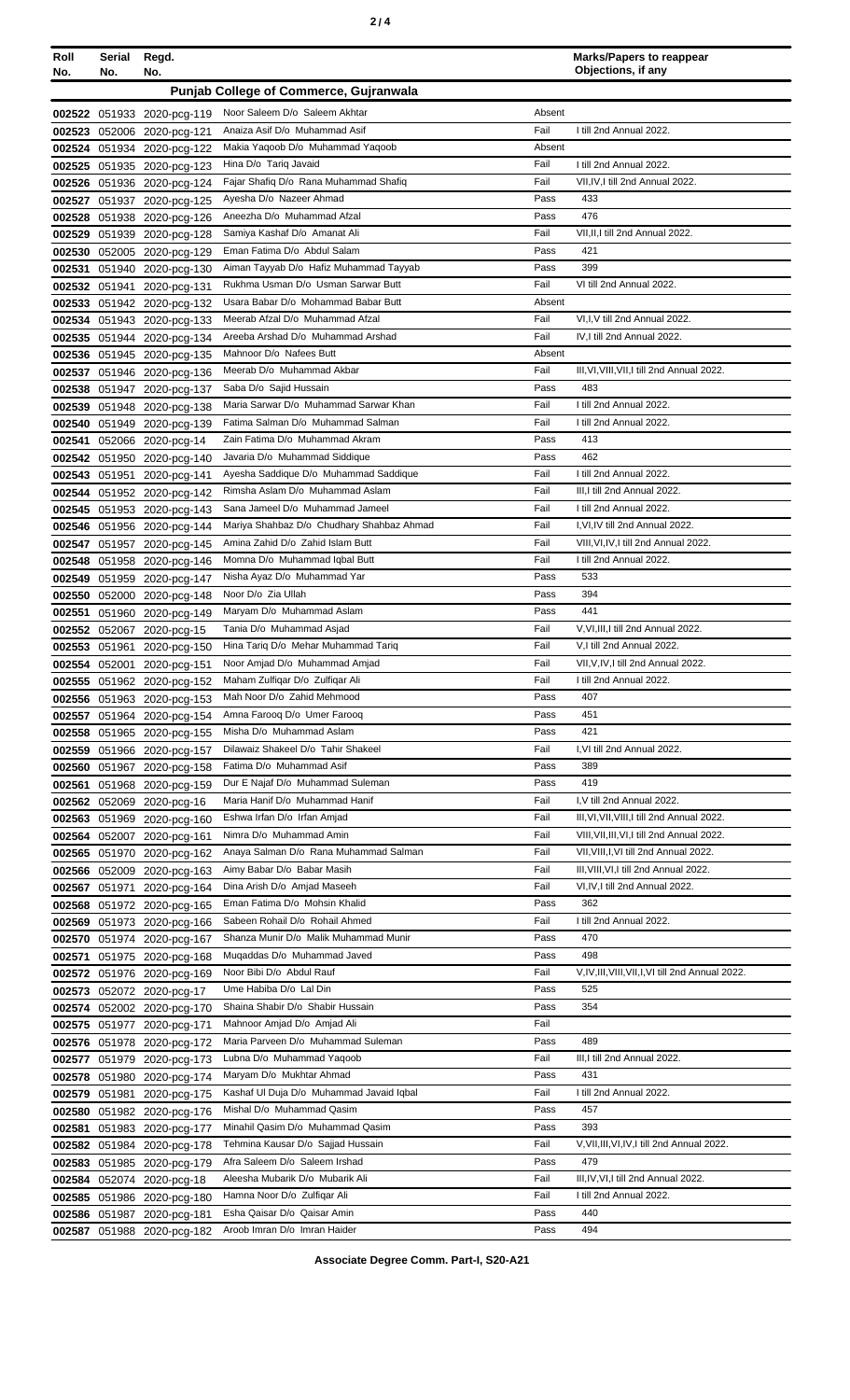| ×<br>٠<br>I<br>۰.<br>× |  |  |
|------------------------|--|--|
|------------------------|--|--|

| Roll   | Serial<br>No. | Regd.<br>No.                                             |                                                                           |                                  |              | <b>Marks/Papers to reappear</b><br>Objections, if any |
|--------|---------------|----------------------------------------------------------|---------------------------------------------------------------------------|----------------------------------|--------------|-------------------------------------------------------|
| No.    |               |                                                          |                                                                           |                                  |              |                                                       |
|        |               |                                                          | <b>Punjab College of Commerce, Gujranwala</b>                             |                                  |              |                                                       |
|        |               | 002588 052008 2020-pcg-183                               | Kainat D/o Muhammad Sarwar                                                |                                  | Pass         | 479                                                   |
|        |               | 002589 051989 2020-pcg-184                               | Meerab D/o Muhammad Naeem                                                 |                                  | Fail         | VI, VII, IV, III, I till 2nd Annual 2022.             |
|        |               | 002590 051999 2020-pcg-185                               | Neha Samuel D/o Samuel Nawab                                              |                                  | Fail         | V.I.III till 2nd Annual 2022.                         |
| 002591 |               | 051990 2020-pcg-186                                      | Qandeel Amin D/o Muhammad Amin<br>Fiza Amal D/o Muhammad Anwar            |                                  | Fail         | I till 2nd Annual 2022.<br>468                        |
|        | 002592 051991 | 2020-pcg-187                                             | Agsa D/o Attique U Rehman                                                 |                                  | Pass<br>Pass | 417                                                   |
|        |               | 002593 052003 2020-pcg-188<br>002594 051992 2020-pcg-189 | Hajra Ahsan Sheikh D/o Ahsan Shafique Sheikh                              |                                  | Absent       |                                                       |
|        |               |                                                          | Rukhma Iftikhar D/o Iftikhar Ahmad                                        |                                  | Pass         | 525                                                   |
|        |               | 002595 051993 2020-pcg-190<br>002596 051994 2020-pcg-191 | Sabaina D/o Asad Ullah                                                    |                                  | Fail         | VII, III, VI, I till 2nd Annual 2022.                 |
|        |               | 002597 051954 2020-pcg-198                               | Areej D/o Shahid Manzoor Butt                                             |                                  | Pass         | 379                                                   |
|        |               | 002598 051955 2020-pcg-199                               | Isma Shahid D/o Shahid Riaz                                               |                                  | Pass         | 404                                                   |
| 002599 |               | 052060 2020-pcg-2                                        | Noor Un Nisa D/o Abdul Ghafoor Khan                                       |                                  | Fail         | IV, VI, V, I till 2nd Annual 2022.                    |
| 002600 |               | 052075 2020-pcg-20                                       | Mafia D/o Muhammad Javed                                                  |                                  | Fail         | V, VI, III, VIII, I, IV till 2nd Annual 2022.         |
| 002601 |               | 052004 2020-pcg-200                                      | Abeera Baber D/o Muhammad Baber Ayub                                      |                                  | Fail         | V, II, VII, III, IV, I, VI till 2nd Annual 2022.      |
|        |               | 002602 051995 2020-pcg-201                               | Makkia D/o Awais Ahmed                                                    |                                  | Fail         | I till 2nd Annual 2022.                               |
|        |               | 002603 051996 2020-pcg-202                               | Laiba Younas D/o Muhammad Younas                                          |                                  | Fail         | VI, VII, I till 2nd Annual 2022.                      |
|        |               | 002604 051997 2020-pcg-204                               | Fatima Naeem D/o Muhammad Naeem Naseer Ud Din                             |                                  | Pass         | 451                                                   |
|        |               | 002605 052068 2020-pcg-21                                | Maryam Tahira D/o Iftikhar Ahmed                                          |                                  | Fail         | III, I till 2nd Annual 2022.                          |
|        |               | 002606 052070 2020-pcg-22                                | Hira Shahzadi D/o Muhammad Sarwar                                         |                                  | Fail         | I till 2nd Annual 2022.                               |
| 002607 | 052071        | 2020-pcg-23                                              | Laiba Nadeem D/o Nadeem Ahmed Shaikh                                      |                                  | Fail         | IV till 2nd Annual 2022.                              |
| 002608 |               | 052073 2020-pcg-24                                       | Muskan Ashiq D/o Muhammad Ashiq                                           |                                  | Fail         | III, V till 2nd Annual 2022.                          |
|        |               | 002609 052061 2020-pcg-3                                 | Ayesha Iqbal D/o Muhammad Iqbal Warraich                                  |                                  | Fail         | VII, II, IV, VI, I, III till 2nd Annual 2022.         |
|        |               | 002610 052062 2020-pcg-4                                 | Arooba Nawaz D/o Muhammad Nawaz                                           |                                  | Fail         | I till 2nd Annual 2022.                               |
|        |               | 002611 052063 2020-pcg-5                                 | Attia D/o Yasir Arafat                                                    |                                  | Pass         | 359<br>397                                            |
|        |               | 002612 052064 2020-pcg-6                                 | Hafsa D/o Muhammad Arif<br>Samia Shahzad D/o Shahzad Ahmad                |                                  | Pass<br>Fail | I till 2nd Annual 2022.                               |
|        |               | 002613 052065 2020-pcg-7<br>002614 052080 2020-pcg-8     | Urwatul Wusqa D/o Abdul Hameed                                            |                                  | Fail         | I till 2nd Annual 2022.                               |
|        |               | 002615 051903 2020-pcg-88                                | Atiqa Younas D/o Muhammad Younas                                          |                                  | Fail         | I till 2nd Annual 2022.                               |
|        |               | 002616 051905 2020-pcg-89                                | Mugaddas Ashraf D/o Muhammad Ashraf                                       |                                  | Absent       |                                                       |
|        |               | 002617 051904 2020-pcg-90                                | Hafiza Mishal Butt D/o Zahid Ameen Butt                                   |                                  | Pass         | 520                                                   |
|        |               | 002618 051906 2020-pcg-91                                | Hafiza Subhan Zaheer D/o Zaheer Ahmed                                     |                                  | Pass         | 533                                                   |
|        |               | 002619 051907 2020-pcg-92                                | Maryam D/o Muhammad Amin                                                  |                                  | Pass         | 488                                                   |
|        |               | 002620 051908 2020-pcg-93                                | Komal Nadeem D/o Muhammad Nadeem                                          |                                  | Pass         | 521                                                   |
|        |               | 002621 051909 2020-pcg-94                                | Ayesha D/o Muhammad Nasir                                                 |                                  | Pass         | 532                                                   |
|        |               | 002622 051910 2020-pcg-95                                | Kainat D/o Abdul Rauf Meher                                               |                                  | Fail         | I till 2nd Annual 2022.                               |
|        |               | 002623 051911 2020-pcg-96                                | Bushra D/o Muhammad Ehsan                                                 |                                  | Pass         | 450                                                   |
|        |               | 002624 051912 2020-pcg-97                                | Atia D/o Naseer Ahmad                                                     |                                  | Pass         | 494                                                   |
|        |               | 002625 051913 2020-pcg-98                                | Ezaa D/o Muhammad Irfan Yousaf                                            |                                  | Pass         | 499                                                   |
|        |               | 002626 051914 2020-pcg-99                                | Isha Noor D/o Muhammad Ismail                                             |                                  | Pass         | 511                                                   |
|        |               | 002646 013478 2019-pcg-175                               | Shaista Qadar D/o Aman Ullah                                              | (L.C.St.) Pass                   |              | 399                                                   |
|        |               | 002647 006268 2019-pcg-179                               | Rukhsar Bibi D/o Khalid Javed<br>Sidra Chorahi D/o Muhammad Mazhar Ul Haq | (L.C.St.) Pass<br>(L.C.St.) Fail |              | 449<br>I till the Annual 2022.                        |
|        |               | 002648 013476 2019-pcg-181                               | Razia Kiran D/o Muhammad Mushtaq                                          | (L.C.St.) Pass                   |              | 403                                                   |
|        |               | 002649 006259 2019-pcg-182<br>003369 052076 2020-pcg-10  | Sameer Hassan S/o Muhammad Shehbaz                                        |                                  | Fail         | VII, V, IV, I till 2nd Annual 2022.                   |
|        |               | 003370 052077 2020-pcg-11                                | Muhammad Abrar Ilyas S/o Muhammad Ilyas                                   |                                  | Fail         | VI, IV, I till 2nd Annual 2022.                       |
| 003371 |               | 052078 2020-pcg-12                                       | Zain Ul Hassan S/o Muhammad Ayub                                          |                                  | Fail         | VII, IV, I, VI till 2nd Annual 2022.                  |
|        |               | 003372 052079 2020-pcg-13                                | John Kallis S/o Amjad Masih                                               |                                  | Absent       |                                                       |
|        |               | 003373 052025 2020-pcg-194                               | Umer Ali S/o Amjad Ali                                                    |                                  | Pass         | 348                                                   |
|        |               | 003374 052026 2020-pcg-195                               | Muhammad Usman S/o Muhammad Iqbal                                         |                                  | Pass         | 436                                                   |
|        |               | 003375 052042 2020-pcg-203                               | Malik Hassan Raza S/o Malik Muhammad Zafar                                |                                  | Fail         | I,IV till 2nd Annual 2022.                            |
|        |               | 003376 052043 2020-pcg-205                               | Hafiz Asadullah S/o Ch Munir Ahmad                                        |                                  | Pass         | 385                                                   |
|        |               | 003377 052050 2020-pcg-206                               | Muhammad Haseeb Asim S/o Asim Kaleem                                      |                                  | Absent       |                                                       |
|        |               | 003378 052048 2020-pcg-30                                | Muhammad Mukarram Moazam Butt S/o Muhammad Moazam<br>Butt                 |                                  | Fail         |                                                       |
|        |               | 003379 052049 2020-pcg-31                                | Muzammal Hussain S/o Abadat Ali Shah                                      |                                  | Pass         | 348                                                   |
|        |               | 003380 052046 2020-pcg-40                                | Abdul Rehman Zahid S/o Zahid Iqbal                                        |                                  | Fail         | I till 2nd Annual 2022.                               |
| 003381 |               | 052045 2020-pcg-42                                       | Zain Khan S/o Amir Khan                                                   |                                  | Fail         | IV, I, II, VI till 2nd Annual 2022.                   |
|        |               | 003382 052027 2020-pcg-43                                | Ali Husnain S/o Mubarak Ali                                               |                                  | Absent       |                                                       |
| 003383 |               | 052047 2020-pcg-46                                       | Sanwal Ali S/o Sulaiman Ali                                               |                                  | Fail         | II, III, I, IV till 2nd Annual 2022.                  |
|        |               | 003384 052044 2020-pcg-49                                | Saifullah S/o Muhammad Zubair                                             |                                  | Fail         | II,I till 2nd Annual 2022.                            |
|        |               | 003385 052053 2020-pcg-66                                | Harry William John S/o Zulfigar John                                      |                                  | Fail         | VI till 2nd Annual 2022.                              |
|        |               | 003386 052051 2020-pcg-67                                | Adeel Bhatti Masih S/o Khadim Bhatti Masih                                |                                  | Fail         | I, VII till 2nd Annual 2022.                          |
|        |               | 003387 052024 2020-pcg-84                                | Saad S/o Nadeem Ahmed                                                     |                                  | Fail         | IV, I, VII, II, VI till 2nd Annual 2022.              |
|        |               | 003388 052052 2020-pcg-85                                | Khurram Sharoon Sandhu S/o Jamshaid Sandhu                                |                                  | Fail         | II, III, I, IV, VII, VI till 2nd Annual 2022.         |
|        |               | 003583 000169 2018-pcg-11                                | Usama Saleem S/o Muhammad Saleem                                          | (L.C.St.) Pass                   |              | 381                                                   |
|        |               | 003584 011693 2018-pcg-19                                | Muhammad Abrar Akbar S/o Nawaz Akbar                                      | (L.C.St.) Fail                   |              |                                                       |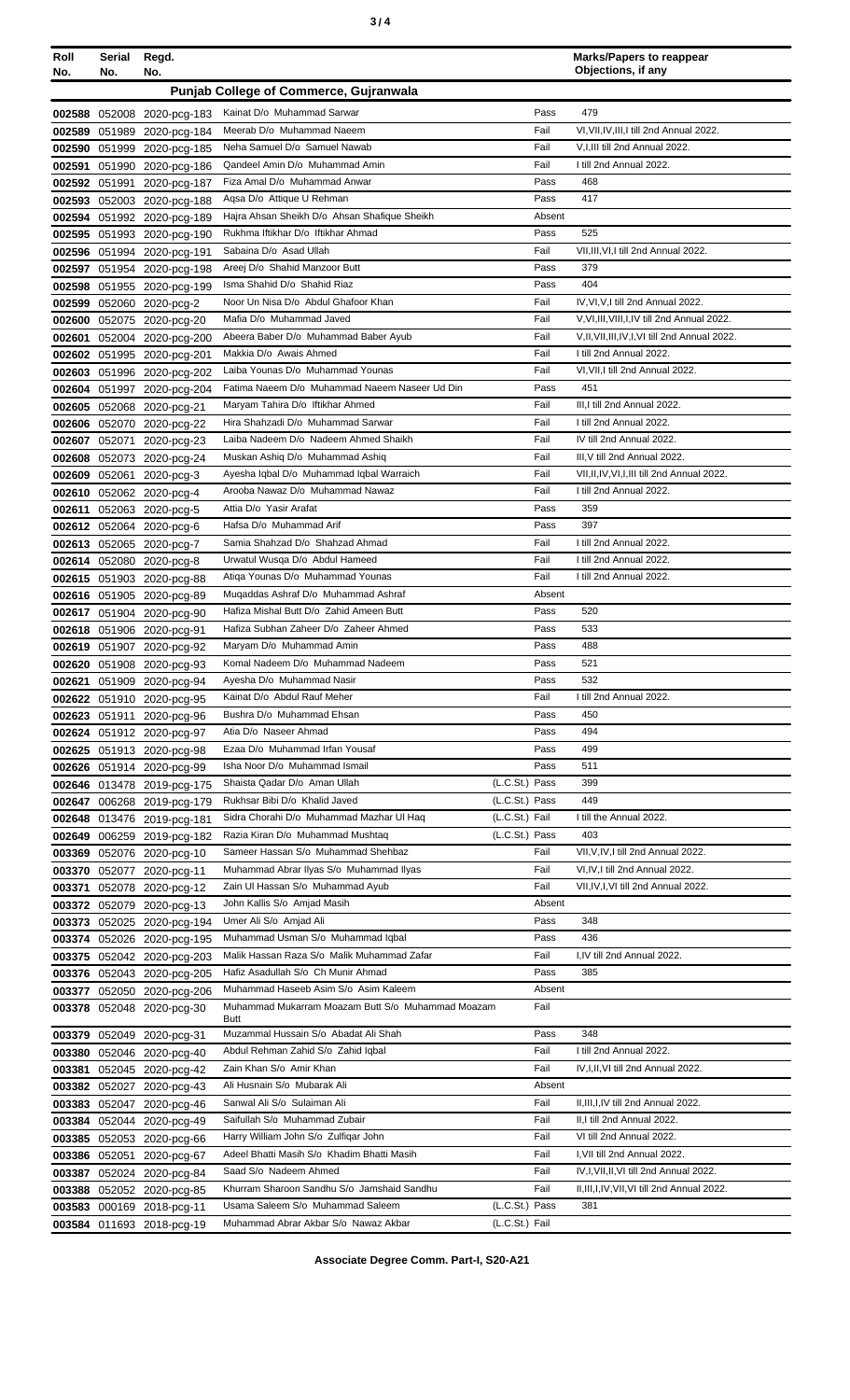| Roll<br>No. | Serial<br>No. | Regd.<br>No.                                            |                                                                                      |                                  | <b>Marks/Papers to reappear</b><br>Objections, if any         |
|-------------|---------------|---------------------------------------------------------|--------------------------------------------------------------------------------------|----------------------------------|---------------------------------------------------------------|
|             |               |                                                         | <b>Punjab College of Commerce, Gujranwala</b>                                        |                                  |                                                               |
|             |               | 003585 012374 2018-pcg-7                                | Muhammad Zubair Hassan S/o Zaheer Ahmed                                              | (L.C.St.) Fail                   |                                                               |
|             |               | 003586 001998 2019-pcg-104                              | Mubeen Ijaz S/o Ijaz Ahmad                                                           | (L.C.St.) Pass                   | 364                                                           |
|             |               | 003587 005102 2019-pcg-105                              | Muhammad Irfan S/o Tanveer Ijaz                                                      | (L.C.St.) Fail                   | VII, VIII, VI, III, IV till the Annual 2022.                  |
| 003588      |               | 003493 2019-pcg-109                                     | Muhammad Anas S/o Muhammad Nadeem                                                    | (L.C.St.) Fail                   | VII, IV till the Annual 2022.                                 |
| 003589      |               | 002894 2019-pcg-115                                     | Jassim S/o Mohammad Saeed                                                            | (L.C.St.) Pass                   | 409                                                           |
| 003590      |               | 005317 2019-pcg-117                                     | Rana Abdul Hanan S/o Muhammad Zahid                                                  | (L.C.St.) Pass                   | 356                                                           |
| 003591      | 004941        | 2019-pcg-121                                            | Yawar Jalal S/o Jalal Ud Din Khan Raza                                               | (L.C.St.) Pass                   | 399                                                           |
|             |               | 003592 004644 2019-pcg-122                              | Takasar Ali S/o Muhammad Tofail                                                      | (L.C.St.) Fail                   | V till the Annual 2022.                                       |
|             |               | 003593 004667 2019-pcg-128                              | Zahid Iqbal S/o Muhammad Iqbal                                                       | (L.C.St.) Fail                   | V, III till the Annual 2022.                                  |
|             |               | 003594 009778 2019-pcg-130                              | Ali Asghar Maqsood S/o Asghar Maqsood                                                | (L.C.St.) Fail                   | V, III, IV, VI, VII, VIII till the Annual 2022.               |
|             | 003595 011921 | 2019-pcg-133                                            | Usman Ahmed S/o Ghulam Mustafa                                                       | (L.C.St.) Fail                   | I till the Annual 2022.                                       |
|             |               | 003596 006248 2019-pcg-135                              | Talha Abid Butt S/o Abid Hussain Butt                                                | (L.C.St.) Fail                   | V, I, III, VIII, VII till the Annual 2022.                    |
|             |               | 003597 006419 2019-pcg-136                              | Muhammad Affaf Tahir S/o Tahir Nawaz                                                 | (L.C.St.) Fail                   | I till the Annual 2022.                                       |
| 003598      |               | 003052 2019-pcg-161                                     | Tariq Aziz S/o Abdul Aziz                                                            | (L.C.St.) Pass                   | 416                                                           |
| 003599      |               | 002895 2019-pcg-164                                     | Husnain Butt S/o Muhammad Waheed                                                     | (L.C.St.) Pass                   | 424                                                           |
|             |               | 003600 003494 2019-pcg-165                              | Ali Hassan S/o Muhammad Bashir                                                       | (L.C.St.) Pass                   | 342                                                           |
| 003601      |               | 002810 2019-pcg-166                                     | Abuzar S/o Muhammad Nazam<br>Nadir Gulab Khan S/o Muhammad Saeed Akhtar              | (L.C.St.) Pass                   | 397<br>379                                                    |
|             |               | 003602 003465 2019-pcg-170                              | Muhammad Zubair S/o Sajjad Ali                                                       | (L.C.St.) Pass<br>(L.C.St.) Pass | 373                                                           |
|             |               | 003603 011517 2019-pcg-217                              | Saad Ali Butter S/o Aman Ullah                                                       | Fail                             | III.V.IV till 2nd Annual 2022.                                |
|             |               | 003604 052036 2020-pcg-192<br>003605 052028 2020-pcg-25 | Muhammad Umar Naveed S/o Muhammad Naveed Altaf                                       | Pass                             | 463                                                           |
|             |               | 003606 052029 2020-pcg-26                               | Awais Jafar S/o Jafar Hussain                                                        | Pass                             | 505                                                           |
|             |               | 003607 052030 2020-pcg-27                               | Sufyan Ali S/o Parvaiz Akhtar                                                        | Pass                             | 440                                                           |
|             |               | 003608 052031 2020-pcg-28                               | Muhammad Majid Farooq Niazi S/o Muhammad Farooq Niazi                                | Fail                             | IV, V, VI, VII, VIII till 2nd Annual 2022.                    |
|             |               | 003609 052032 2020-pcg-29                               | Usman Ayyaz Butt S/o Ayyaz Yousaf                                                    | Fail                             | IV till 2nd Annual 2022.                                      |
|             |               | 003610 052033 2020-pcg-32                               | Muhammad Sami S/o Muhammad Riaz                                                      | Fail                             | VI, III, IV, I till 2nd Annual 2022.                          |
| 003611      |               | 052054 2020-pcg-33                                      | Muhammad Aqeeb Baig S/o Jamil Baig                                                   | Pass                             | 433                                                           |
|             | 003612 052081 | 2020-pcg-34                                             | Muhammad Ahmad Awan S/o Muhammad Shahid Saleem                                       | Fail                             | V, III, I, IV till 2nd Annual 2022.                           |
|             |               | 003613 052040 2020-pcg-36                               | Hamid Ali S/o Muhammad Shahbaz                                                       | Fail                             | IV till 2nd Annual 2022.                                      |
|             |               | 003614 052034 2020-pcg-37                               | Ahtram Nawaz S/o Muhammad Nawaz                                                      | Fail                             | III.IV till 2nd Annual 2022.                                  |
|             |               | 003615 052035 2020-pcg-38                               | Syed Muhammad Majid Abbas Zaidi S/o Syed Wajid Hussain                               | Pass                             | 503                                                           |
|             |               |                                                         | Zaidi                                                                                |                                  |                                                               |
|             |               | 003616 052082 2020-pcg-39                               | Muhammad Ahmed S/o Muhammad Afzal                                                    | Fail                             |                                                               |
|             |               | 003617 052055 2020-pcg-48                               | Husnain Ashfaq S/o Muhammad Ashfaq Ahmad<br>Talha Naeem Khan S/o Muhammad Naeem Khan | Fail<br>Fail                     | II, V, VI, VII, VIII, III, IV till 2nd Annual 2022.           |
|             |               | 003618 052010 2020-pcg-52                               | Uzair Ghous S/o Ghulam Ghous Bhindar                                                 | Fail                             | III, VI, VII till 2nd Annual 2022.                            |
|             |               | 003619 052037 2020-pcg-53<br>003620 052011 2020-pcg-56  | Uzair S/o Muhammad Azam                                                              | Fail                             | VIII, VII, V, VI, III, I, IV till 2nd Annual 2022.            |
|             |               | 003621 052012 2020-pcg-59                               | Ahmed Yousaf S/o Muhammad Yousaf                                                     | Fail                             | VIII, II, III, VI, IV, VII till 2nd Annual 2022.              |
|             |               | 003622 052013 2020-pcg-60                               | Usama S/o Muhammad Asif                                                              | Pass                             | 372                                                           |
|             |               | 003623 052014 2020-pcg-61                               | Hafiz Abdullah S/o Abdul Subhan                                                      | Fail                             | V, III, VI till 2nd Annual 2022.                              |
|             |               | 003624 052015 2020-pcg-63                               | Zain Azam S/o Muhammad Azam                                                          | Fail                             |                                                               |
|             |               | 003625 052057 2020-pcg-64                               | Rana Asad Musa S/o Muhammad Iqbal                                                    | Fail                             | III, V, IV, I till 2nd Annual 2022.                           |
|             |               | 003626 052058 2020-pcg-65                               | Muhammad Hashim Ali Rana S/o Muhammad Talib Rana                                     | Fail                             | II, V, IV, I, VII, VI, III till 2nd Annual 2022.              |
|             |               | 003627 052016 2020-pcg-68                               | Danish Riaz Ali S/o Riaz Ali                                                         | Pass                             | 389                                                           |
|             |               | 003628 052017 2020-pcg-69                               | Sabih Raza S/o Shakil Ahmad                                                          | Fail                             |                                                               |
|             |               | 003629 052056 2020-pcg-70                               | Muhammad Hamza Latif S/o Muhammad Mehmood                                            | Fail                             | VIII, V, III, IV, VII, VI, I till 2nd Annual 2022.            |
|             |               | 003630 052018 2020-pcg-71                               | Ali Zaryab S/o Muhammad Akbar                                                        | Fail                             | II, I, VI, III till 2nd Annual 2022.                          |
|             |               | 003631 052038 2020-pcg-72                               | Muhammad Hassan Munawar S/o Sheikh Muhammad                                          | Absent                           |                                                               |
|             |               |                                                         | Munawar                                                                              |                                  |                                                               |
|             |               | 003632 052041 2020-pcg-73                               | Abu Bakar S/o Zulfiqar Ali<br>Fahad Mir S/o Mir Muhammad Imran                       | Fail                             | I, III, VII, V, VI till 2nd Annual 2022.                      |
|             |               | 003633 052019 2020-pcg-75                               | Mohammad Umar S/o Gulam Hassan Khattana                                              | Fail<br>Fail                     | IV, VIII till 2nd Annual 2022.<br>V, VI till 2nd Annual 2022. |
|             |               | 003634 052020 2020-pcg-77                               | Muhammad Arbaz S/o Nadeem Abbas                                                      | Absent                           |                                                               |
|             |               | 003635 052021 2020-pcg-78                               | Ammar Saleem S/o Saleem Arshad                                                       | Fail                             | I, VIII, V, VII, III, VI till 2nd Annual 2022.                |
|             |               | 003636 052022 2020-pcg-80<br>003637 052023 2020-pcg-81  | Adil Ishtiaq S/o Ishtiaq Ahmad Chattha                                               | Fail                             | VII, VIII till 2nd Annual 2022.                               |
|             |               | 003638 052039 2020-pcg-83                               | Muhammad Waleed Tahir S/o Chaudhry Tahir Iqbal                                       | Fail                             | IV, II till 2nd Annual 2022.                                  |
|             |               | 015857 006251 2019-pcg-192                              | Muhammad Asif Awaisi S/o Anayat Rasool                                               | (L.C.St.) Fail                   | V till the Annual 2022.                                       |
|             |               | 021544 085232 2018-pcg-75                               | Ramsha Arshad D/o Arshad Mahmood                                                     | (L.C.St.) Pass                   | 386                                                           |
|             |               |                                                         |                                                                                      |                                  |                                                               |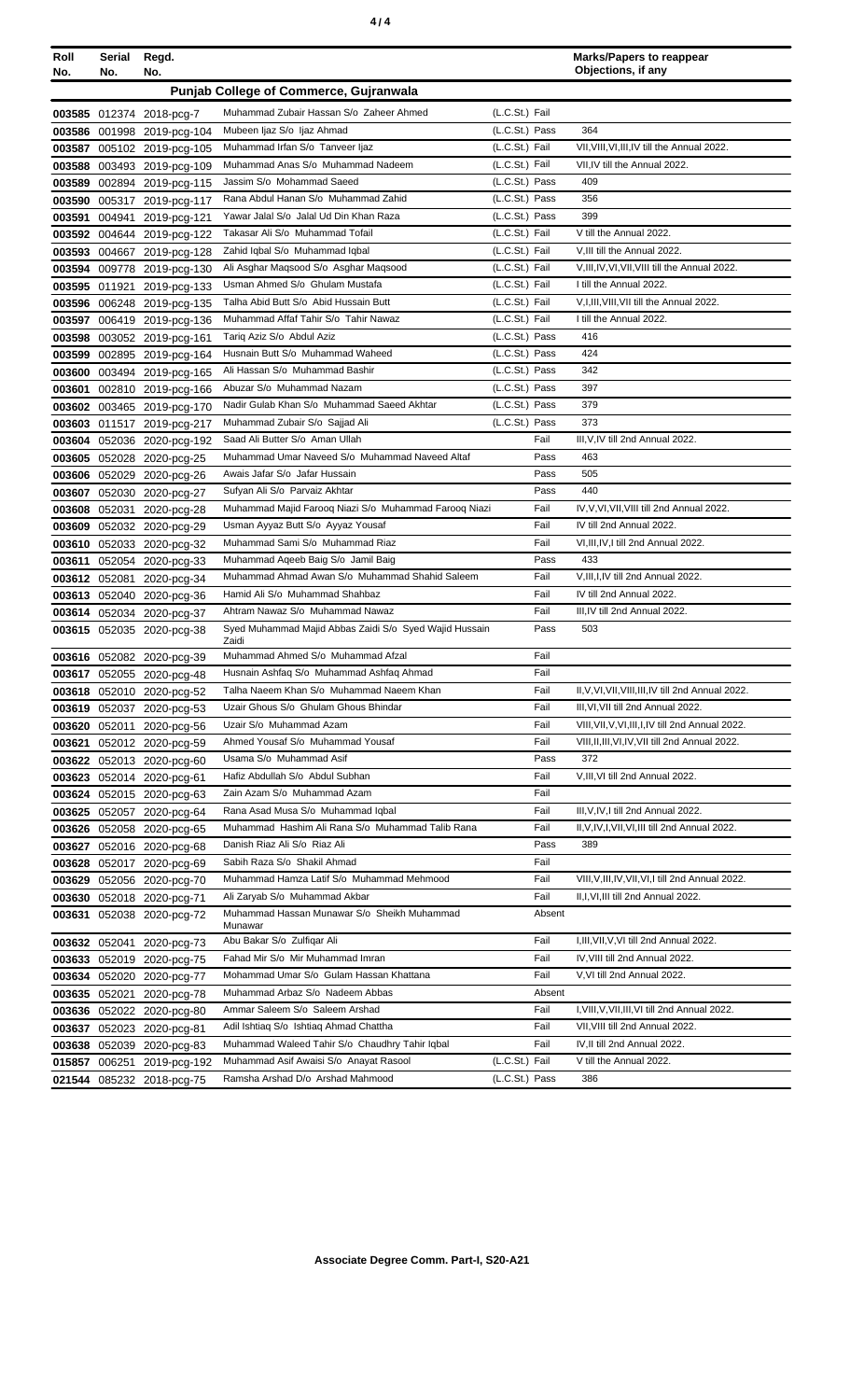| Roll<br>No. | Serial<br>No. | Regd.<br>No.              |                                                                                    |                | <b>Marks/Papers to reappear</b><br>Objections, if any |
|-------------|---------------|---------------------------|------------------------------------------------------------------------------------|----------------|-------------------------------------------------------|
|             |               |                           | Punjab College, Lower Chenab Canal Fatehpur Road, Alipur Chatta, Distt. Gujranwala |                |                                                       |
|             |               | 002650 002778 2019-pfg-49 | Gull-E-Sehar D/o Abdul Sattar                                                      | (L.C.St.) Fail | III. VII till the Annual 2022.                        |
|             |               | 002651 002781 2019-pfg-54 | Adeena Arshad D/o Arshad Hussain                                                   | (L.C.St.) Pass | 410                                                   |
|             |               | 002652 002775 2019-pfg-55 | Rida Zainab D/o Ejaz Ahmed                                                         | (L.C.St.) Pass | 425                                                   |
|             |               | 002653 002776 2019-pfg-60 | Arshia Falak D/o Falak Shair                                                       | (L.C.St.) Pass | 389                                                   |
|             |               | 002654 002773 2019-pfg-62 | Areeba Liagat D/o Liagat Ali                                                       | (L.C.St.) Pass | 411                                                   |
|             |               | 002655 002777 2019-pfg-71 | Fidia Zainab D/o Syed Nazar Abbas Nagvi                                            | (L.C.St.) Fail | IV till the Annual 2022.                              |
|             |               | 003639 002783 2019-pfg-66 | Ihtisham Nazir S/o Muhammad Nazir Ahmad                                            | (L.C.St.) Pass | 421                                                   |
|             |               | 003640 002764 2019-pfg-68 | Muhammad Qasim Ali S/o Safdar Hussain Chattha                                      | (L.C.St.) Fail | III till the Annual 2022.                             |
|             |               | 003641 002772 2019-pfg-69 | Hasam Ali Bukhari S/o Rasool Shah                                                  | (L.C.St.) Pass | 420                                                   |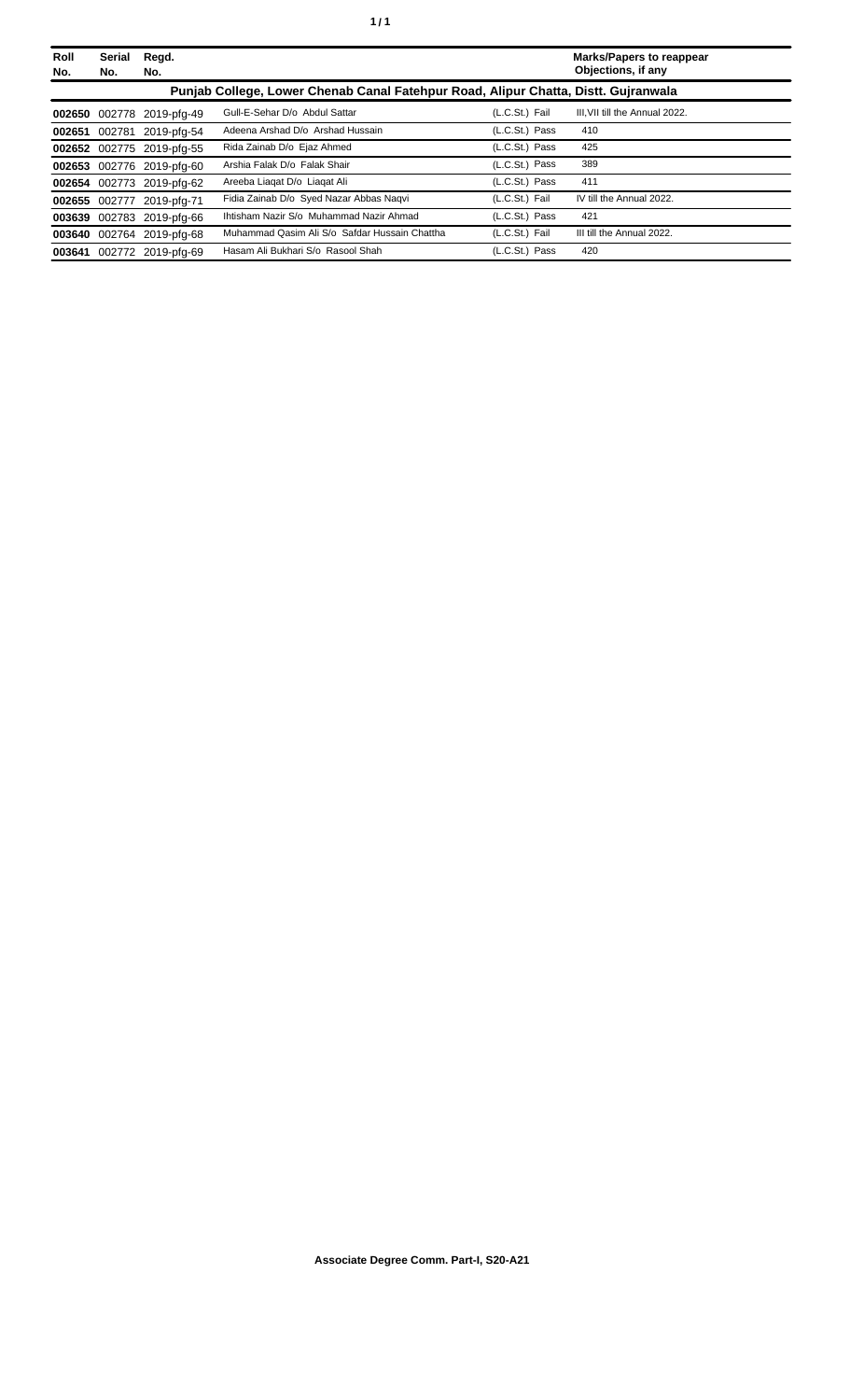| ٦ | ٠ |
|---|---|
|   |   |

| Roll<br>No. | Serial<br>No.                                                                         | Regd.<br>No.                                       |                                                                      |                |        | <b>Marks/Papers to reappear</b><br>Objections, if any |
|-------------|---------------------------------------------------------------------------------------|----------------------------------------------------|----------------------------------------------------------------------|----------------|--------|-------------------------------------------------------|
|             | The Punjab College of Science for Women, Shahpur Khiali, Sheikhupura road, Gujranwala |                                                    |                                                                      |                |        |                                                       |
|             |                                                                                       | 002229 046145 2020-pk-1                            | Iram Ishaq D/o Muhammad Ishaq                                        |                | Absent |                                                       |
|             |                                                                                       | 002230 046163 2020-pk-10                           | Isha D/o Muhammad Shakeel Ahmad                                      |                | Pass   | 368                                                   |
|             |                                                                                       | 002231 046144 2020-pk-11                           | Tooba Huma D/o Arshad Mehmood                                        | Fail           |        | VII till 2nd Annual 2022.                             |
|             |                                                                                       | 002232 046134 2020-pk-12                           | Esha D/o Sarfraz Ali                                                 | Fail           |        | I till 2nd Annual 2022.                               |
|             |                                                                                       | 002233 046135 2020-pk-13                           | Mehreen D/o Sarfraz Ali                                              |                | Pass   | 447                                                   |
|             |                                                                                       | 002234 046162 2020-pk-14                           | Rafia Naseer D/o Muhammad Naseer                                     | R/L            |        | 1.,                                                   |
|             |                                                                                       | 002235 046152 2020-pk-15                           | Tayyba Jabeen D/o Pervaiz Hussain Farooqui                           | Fail           |        | III.I till 2nd Annual 2022.                           |
|             |                                                                                       | 002236 046164 2020-pk-16                           | Laiba Taseen D/o Mehmood Taseen                                      |                | Absent |                                                       |
|             |                                                                                       | 002237 046160 2020-pk-18                           | Reeba D/o Saifullah                                                  | Fail           |        | III till 2nd Annual 2022.                             |
|             |                                                                                       | 002238 046151 2020-pk-19                           | Asra Muneer D/o Muhammad Muneer                                      | Fail           |        | I, III, VII till 2nd Annual 2022.                     |
|             |                                                                                       | 002239 046133 2020-pk-2                            | Saba Rani D/o Ghulam Rasool                                          |                | Pass   | 420                                                   |
|             |                                                                                       | 002240 046149 2020-pk-20                           | Tayyaba Riaz D/o Riaz Ahmad                                          | Fail           |        | V.VI.VII.III.I till 2nd Annual 2022.                  |
|             |                                                                                       | 002241 046167 2020-pk-21                           | Kainat Nazir D/o Muhammad Nazir                                      |                | Pass   | 414                                                   |
|             |                                                                                       | 002242 046161 2020-pk-22                           | Snober D/o Ilyas Masih                                               | Fail           |        | VII, V till 2nd Annual 2022.                          |
|             |                                                                                       | 002243 046166 2020-pk-23                           | Maryam Majeed D/o Abdull Majeed                                      | Fail           |        | III, I till 2nd Annual 2022.                          |
|             |                                                                                       | 002244 046159 2020-pk-24                           | Areeba Bilal D/o Bilal Ahmad                                         | Fail           |        | I till 2nd Annual 2022.                               |
|             |                                                                                       | 002245 046154 2020-pk-25                           | Esha Shahzadi D/o Jaffar Hussain                                     |                | Pass   | 399                                                   |
|             |                                                                                       | 002246 046158 2020-pk-26                           | Esha D/o Tahir Mehmood                                               | Fail           |        | I, VII till 2nd Annual 2022.                          |
|             |                                                                                       | 002247 046155 2020-pk-27                           | Saba Falik D/o Falik Sher                                            | Fail           |        | V,I, VII, IV till 2nd Annual 2022.                    |
|             |                                                                                       | 002248 046156 2020-pk-28                           | Agsa D/o Muhammad Sarwar                                             |                | Absent |                                                       |
|             |                                                                                       | 002249 046147 2020-pk-31                           | Muzalfa Munawar D/o Munawar Hussain                                  | Fail           |        | III, VI, V, VII, I till 2nd Annual 2022.              |
|             |                                                                                       | 002250 046150 2020-pk-32                           | Shanza Bibi D/o Shehbaz Ahmad                                        | Fail           |        | VI, VII, I till 2nd Annual 2022.                      |
|             |                                                                                       | 002251 046141 2020-pk-33                           | Hina Nazar Hussain D/o Nazar Hussain                                 | Fail           |        | III till 2nd Annual 2022.                             |
|             |                                                                                       | 002252 046165 2020-pk-34                           | Komal Ijaz D/o Ijaz Ahmed                                            | Fail           |        | III, I till 2nd Annual 2022.                          |
|             |                                                                                       | 002253 046157 2020-pk-35                           | Noor Fatima D/o Saeed Ahmad                                          | Fail           |        | VII, I, III till 2nd Annual 2022.                     |
|             |                                                                                       | 002254 046148 2020-pk-36                           | Zainab Tahir D/o Tahir Mahmood                                       | Fail           | Pass   | 383<br>VII, III, I till 2nd Annual 2022.              |
|             |                                                                                       | 002255 046140 2020-pk-5                            | Gulshan Iqbal D/o Muhammad Iqbal                                     | Fail           |        |                                                       |
|             |                                                                                       | 002256 046168 2020-pk-6                            | Amama D/o Muhammad Safdar Gundal<br>Aleesha Akram D/o Muhammad Akram |                | Pass   | 404                                                   |
|             |                                                                                       | 002257 046139 2020-pk-7                            | Kausar D/o Abdul Rasheed                                             |                | Pass   | 386                                                   |
|             |                                                                                       | 002258 046146 2020-pk-8<br>002259 046138 2020-pk-9 | Areeba Zaheer D/o Zaheer Ahmad                                       | Fail           |        | III, VII, IV till 2nd Annual 2022.                    |
|             |                                                                                       | 002656 011925 2017-giw-11                          | Memoona Ahsan D/o Ahsan Ullah                                        | (L.C.St.) Pass |        | 363                                                   |
|             |                                                                                       | 002657 013188 2018-pk-21                           | Farwa Suleman D/o Muhammad Suleman                                   | (L.C.St.) Pass |        | 379                                                   |
|             |                                                                                       | 002658 012565 2019-pk-10                           | Maira Shabbir D/o Muhammad Shabbir                                   | (L.C.St.) Fail |        | VII, III till the Annual 2022.                        |
|             |                                                                                       | 002659 012564 2019-pk-15                           | Uzma D/o Ayub Masih                                                  | (L.C.St.) Fail |        | III till the Annual 2022.                             |
|             |                                                                                       | 002660 012567 2019-pk-19                           | Muzammil Fayaz D/o Fayaz Ahmad                                       | (L.C.St.) Pass |        | 389                                                   |
|             |                                                                                       | 002661 012568 2019-pk-20                           | Mehwish Nasir D/o Nasir Mehmood Jagday Khan                          | (L.C.St.) Fail |        | III till the Annual 2022.                             |
|             |                                                                                       | 002662 006560 2019-pk-27                           | Isha D/o Muhammad Nadeem                                             | (L.C.St.) Fail |        | VII, VI, III, I till 2nd Annual 2022.                 |
|             |                                                                                       | 002663 011813 2019-pk-6                            | Sheeba D/o Abdul Sattar                                              | (L.C.St.) Pass |        | 368                                                   |
|             |                                                                                       | 002664 012566 2019-pk-9                            | Arbab D/o Muhammad Munir                                             | (L.C.St.) Pass |        | 397                                                   |
|             |                                                                                       | 002665 012563 2019-z-23570                         | Rabia Bashir D/o Muhammad Bashir                                     | (L.C.St.) Pass |        | 418                                                   |
|             |                                                                                       | 002666 046142 2020-pk-17                           | Amna Abid D/o Abid Hussain                                           | Fail           |        | III, I till 2nd Annual 2022.                          |
|             |                                                                                       | 002667 046136 2020-pk-29                           | Zartasha Bashir D/o Muhammad Bashir                                  | Fail           |        | VII, I, III, IV till 2nd Annual 2022.                 |
|             |                                                                                       | 002668 046137 2020-pk-3                            | Abeera Majeed D/o Abdul Majeed                                       |                | Pass   | 497                                                   |
|             |                                                                                       | 002669 046143 2020-pk-30                           | Rubab Akram D/o Muhammad Akram                                       |                | Pass   | 406                                                   |
|             |                                                                                       | 002670 046153 2020-pk-4                            | Zunaira Shahzadi D/o Ghulam Muhammad                                 | Fail           |        | IV, I till 2nd Annual 2022.                           |
|             |                                                                                       | 002671 006552 2020-z-15798                         | Moazma Naeem D/o Muhammad Naeem Butt                                 | (L.C.St.) Pass |        | 415                                                   |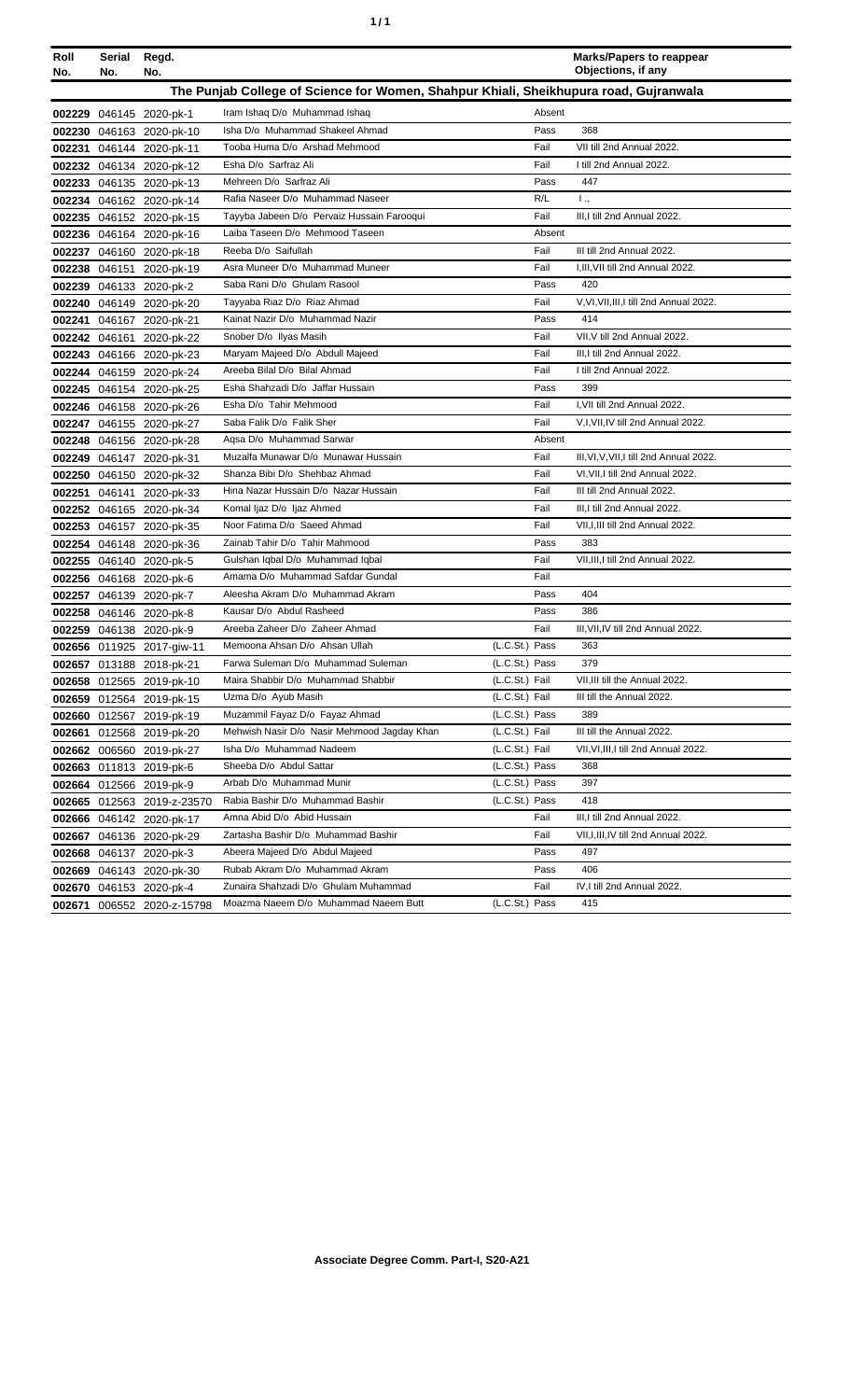| Roll<br>No. | Serial<br>No. | Regd.<br>No.                                             |                                                                                   |                | <b>Marks/Papers to reappear</b><br>Objections, if any |
|-------------|---------------|----------------------------------------------------------|-----------------------------------------------------------------------------------|----------------|-------------------------------------------------------|
|             |               |                                                          | Punjab College, G.T. Road, Kamonki, Gujranwala                                    |                |                                                       |
|             |               |                                                          | 004758 059739 2019-gwm-171 Ayesha Zahid D/o Zahid Mehmood                         | Pass           | 438                                                   |
|             |               | 004759 059725 2019-pkg-6                                 | Fariya Saleem D/o Muhammad Saleem                                                 | Pass           | 509                                                   |
|             |               | 004760 059729 2020-pkg-215                               | Momna D/o Ahmad Sadiq                                                             | Pass           | 440                                                   |
| 004761      |               | 059771 2020-pkg-216                                      | Maryam Nadeem D/o Nadeem Sohail                                                   | Pass           | 501                                                   |
|             |               | 004762 059724 2020-pkg-217                               | Sabeen Aslam D/o Muhammad Aslam                                                   | Pass           | 409                                                   |
|             |               | 004763 059753 2020-pkg-218                               | Sidra Shahid D/o Shahid Iqbal                                                     | Fail           | VII, V, III till 2nd Annual 2022.                     |
|             |               | 004764 059723 2020-pkg-220                               | Gul Naz Samviya D/o Muhammad Ashraf                                               | Pass           | 548                                                   |
|             | 004765 059721 | 2020-pkg-222                                             | Nimra Asif D/o Asif Javed                                                         | Fail           | III.I till 2nd Annual 2022.                           |
|             |               | 004766 059727 2020-pkg-223                               | Asma Noor D/o Muhammad Asif                                                       | Fail           | VII,I till 2nd Annual 2022.                           |
| 004767      |               | 059720 2020-pkg-224                                      | Ayesha Sarfraz D/o Sarfaraz Ahmad                                                 | Pass           | 578                                                   |
| 004768      |               | 059732 2020-pkg-225                                      | Zainab Irshad D/o Muhammad Irshad                                                 | Pass           | 582                                                   |
|             |               | 004769 059722 2020-pkg-226                               | Fareeha Ashiq D/o Ashiq Hussain                                                   | Fail           | V, VII till 2nd Annual 2022.                          |
|             |               | 004770 059730 2020-pkg-228                               | Amina Mushtaq D/o Mushtaq Ahmad<br>Amina Bibi D/o Muhammad Ashiq                  | Pass           | 469<br>I, V, III, IV till 2nd Annual 2022.            |
| 004771      |               | 059770 2020-pkg-229                                      | Saira Sarwar D/o Muhammad Sarwar                                                  | Fail<br>Fail   | VI, V, III till 2nd Annual 2022.                      |
|             |               | 004772 059726 2020-pkg-230                               | Ayesha Ishaq D/o Muhammad Ishaq                                                   | Pass           | 527                                                   |
|             |               | 004773 059728 2020-pkg-231                               | Umaira Arif D/o Muhammad Arif Khan                                                | Pass           | 555                                                   |
|             |               | 004774 059735 2020-pkg-232<br>004775 059736 2020-pkg-233 | Shazma Khalid D/o Khalid Mahmood                                                  | Pass           | 441                                                   |
|             |               | 004776 059737 2020-pkg-234                               | Kanwal Bibi D/o Muhammad Arshad                                                   | Pass           | 388                                                   |
| 004777      |               | 059734 2020-pkg-235                                      | Mutiba Ejaz D/o Ejaz Ahmad                                                        | Fail           | I,III till 2nd Annual 2022.                           |
|             |               | 004778 059733 2020-pkg-236                               | Niza Munir D/o Muhammad Munir                                                     | Pass           | 517                                                   |
|             |               | 004779 059731 2020-pkg-237                               | Rymona Fatima D/o Ijaz Ahmad                                                      | Pass           | 478                                                   |
|             |               | 004780 059740 2020-pkg-241                               | Igra D/o Ijaz Ahmed                                                               | Fail           | III, VIII, V, VI, VII, II, IV till 2nd Annual 2022.   |
| 004781      |               | 059719 2020-pkg-248                                      | Zainab Saleem D/o Muhammad Saleem                                                 | Pass           | 475                                                   |
|             | 004782 059751 | 2020-pkg-253                                             | Shaista Gull D/o Shoukat Ali                                                      | Pass           | 438                                                   |
|             |               | 004783 059749 2020-pkg-254                               | Fareeha Waris D/o Waris Ali                                                       | Pass           | 528                                                   |
|             |               | 004784 059742 2020-pkg-255                               | Nimra Shahzadi D/o Muzammil Hussain                                               | Pass           | 442                                                   |
|             |               | 004785 059750 2020-pkg-256                               | Insha Ijaz D/o Ijaz Ahmad                                                         | Pass           | 449                                                   |
|             |               | 004786 059747 2020-pkg-257                               | Habiba Mateen D/o Muhammad Mateen                                                 | Fail           | I till 2nd Annual 2022.                               |
|             |               | 004787 059746 2020-pkg-258                               | Laiba D/o Imran Ali                                                               | Fail           | V till 2nd Annual 2022.                               |
|             |               | 004788 059752 2020-pkg-259                               | Sehar D/o Abdul Rehman                                                            | Pass           | 479                                                   |
|             |               | 004789 059741 2020-pkg-260                               | Bushra Nadeem D/o Nadeem Ahmed                                                    | Fail           | III, I till 2nd Annual 2022.                          |
|             |               | 004790 059745 2020-pkg-262                               | Rimsha D/o Sheikh Mehboob-Ur-Rehman                                               | Fail           | I till 2nd Annual 2022.                               |
|             |               | 004791 059748 2020-pkg-263                               | Igra Parvaiz D/o Parvaiz Akhtar                                                   | Pass           | 423                                                   |
|             |               | 004792 059769 2020-pkg-264                               | Laraib Ansar D/o Ansar Ali                                                        | Pass           | 413                                                   |
|             |               | 004793 059744 2020-pkg-265                               | Ayesha Nisar D/o Rana Nisar Ahmad                                                 | Absent         |                                                       |
|             |               | 004794 059772 2020-pkg-273                               | Areej D/o Aslam Masih<br>Minahil D/o Muhammad Iftikhar                            | Pass<br>Pass   | 384<br>393                                            |
|             |               | 004795 059738 2020-pkg-274<br>004796 059743 2020-pkg-278 | Anam Arshad D/o Muhammad Arshad                                                   | Pass           | 434                                                   |
|             |               | 004828 004783 2018-pkg-128                               | Ayesha Khalid D/o Muhammad Khalid                                                 | (L.C.St.) Pass | 369                                                   |
| 004831      |               | 006630 2019-pkg-174                                      | Anam Zahra D/o Nisar Ali                                                          | (L.C.St.) Pass | 399                                                   |
|             |               | 004832 006611 2019-pkg-178                               | Kiran Iqbal D/o Muhammad Iqbal                                                    | (L.C.St.) Pass | 388                                                   |
|             |               | 004833 007276 2019-pkg-179                               | Bisal D/o Abdul Waheed                                                            | (L.C.St.) Pass | 402                                                   |
|             |               | 004834 007262 2019-pkg-192                               | Nimra Bilal D/o Muhammad Bilal                                                    | (L.C.St.) Pass | 376                                                   |
|             |               | 004835 004781 2019-pkg-194                               | Maryam Manzoor D/o Manzoor Ahmed                                                  | (L.C.St.) Pass | 399                                                   |
|             |               | 004836 007273 2019-pkg-213                               | Sidra Bashir D/o Muhammad Bashir                                                  | (L.C.St.) Pass | 342                                                   |
|             |               | 004910 059765 2019-sms-30                                | Allah Rakha S/o Muhammad Yameen                                                   | Fail           | VII, III, V, VI, II, IV, I till 2nd Annual 2022.      |
|             |               | 004911 059756 2020-pkg-239                               | Muhammad Haris Akram S/o Muhammad Akram Zia                                       | Fail           | IV, V, VII till 2nd Annual 2022.                      |
|             |               | 004912 059757 2020-pkg-242                               | Muhammad Adeel S/o Muhammad Rafique                                               | Fail           | IV, I, III, VI, VII till 2nd Annual 2022.             |
|             |               | 004913 059755 2020-pkg-244                               | Ali Raza S/o Muhammad Aslam                                                       | Fail           | III, IV, V, I, VII till 2nd Annual 2022.              |
|             |               | 004914 059760 2020-pkg-245                               | Malik Ahmad Raza Khalid S/o Khalid Parveez                                        | Pass           | 382                                                   |
|             |               | 004915 059759 2020-pkg-249                               | Muhammad Arslan S/o Muhammad Saleem                                               | Pass           | 450                                                   |
|             |               | 004916 059768 2020-pkg-250                               | Muhammad Adeel S/o Muhammad Ashraf                                                | Fail           | VII, III, I, IV till 2nd Annual 2022.                 |
|             |               | 004917 059758 2020-pkg-251                               | Muhammad Farzan S/o Abrar Ahmad                                                   | Fail           | IV, III till 2nd Annual 2022.                         |
|             |               | 004918 059754 2020-pkg-252                               | Subhan Ali S/o Jafar Ali                                                          | Fail           | I till 2nd Annual 2022.                               |
|             |               | 004919 059766 2020-pkg-266                               | Syed Fasih Abbas Zaidi S/o Syed Khurram Raza Zaidi                                | Pass           | 460                                                   |
|             |               | 004920 059767 2020-pkg-267                               | Muhammad Qasim S/o Muhammad Ishaq                                                 | Pass           | 455                                                   |
| 004921      |               | 059763 2020-pkg-268                                      | Muhammad Shahzaib S/o Muhammad Saleem                                             | Fail           | V, III, IV, VII, I till 2nd Annual 2022.              |
|             |               | 004922 059761 2020-pkg-269                               | Abdul Rehman S/o Sheikh Allah Wasaya                                              | Fail           | III, IV, I till 2nd Annual 2022.                      |
|             |               | 004923 059762 2020-pkg-270                               | Rana Muneeb Hassan S/o Karamat Ali<br>Muaaz Ahmad Khan S/o Muhammad Shafique Khan | Fail<br>Fail   | VII, V, IV, III, I till 2nd Annual 2022.              |
|             |               | 004924 059764 2020-pkg-272                               | Rana Shehar Yar S/o Irshad Mehmood                                                | (L.C.St.) Fail | V, III, I, IV till the Annual 2022.                   |
|             |               | 004953 013266 2018-gcc-125                               | Muhammad Usman S/o Muhammad Younas                                                | (L.C.St.) Fail | II, V, I, VII, III till the Annual 2022.              |
|             |               | 004955 010667 2019-pkg-183                               | Dawood Ali S/o Hafeez-Ur-Rehman                                                   | (L.C.St.) Pass | 371                                                   |
|             |               | 004956 006606 2019-pkg-185<br>004957 004780 2019-pkg-189 | Talha Mustafa Gondal S/o Ghulam Mustafa Gondal                                    | (L.C.St.) Pass | 417                                                   |
|             |               | 004958 007258 2019-pkg-190                               | Falak Shar S/o Dilawar Hussain                                                    | (L.C.St.) Pass | 374                                                   |
|             |               |                                                          |                                                                                   |                |                                                       |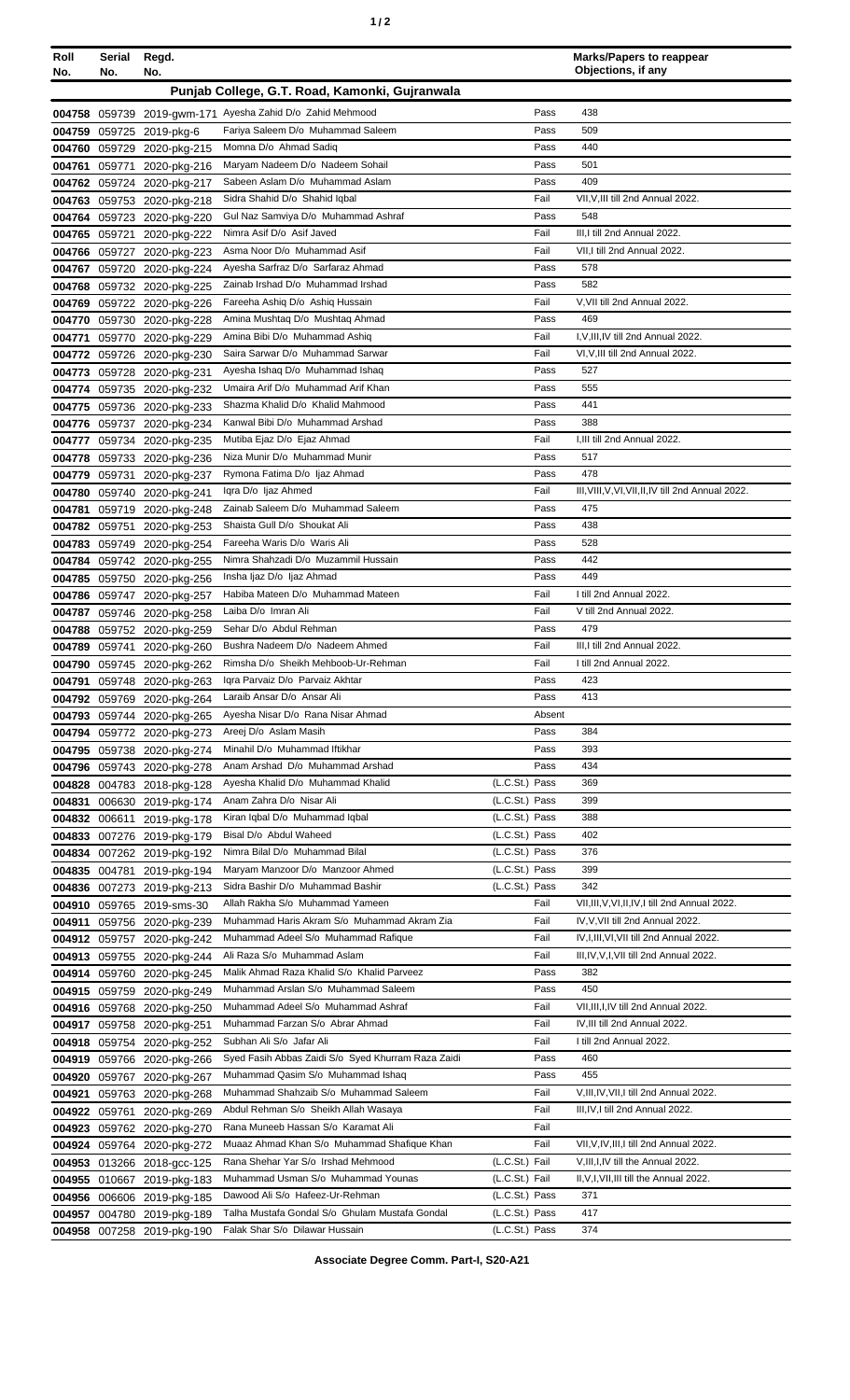| Roll<br>No. | Serial<br>No. | Regd.<br>No.               |                                                       |                       | <b>Marks/Papers to reappear</b><br>Objections, if any |
|-------------|---------------|----------------------------|-------------------------------------------------------|-----------------------|-------------------------------------------------------|
|             |               |                            | Punjab College, G.T. Road, Kamonki, Gujranwala        |                       |                                                       |
| 004959      | 006575        | 2019-pkg-216               | Muhammad-Hashim S/o Abdul-Ghafoor                     | (L.C.St.) Fail        | I till the Annual 2022.                               |
| 004960      | 004787        | 2019-pkg-218               | Rizwan Ali S/o Akbar Ali                              | (L.C.St.) Fail        | III till the Annual 2022.                             |
| 004962      | 005277        | 2019-pkg-224               | Muhammad Zohaib S/o Muhammad Yaqoob                   | (L.C.St.) Fail        | III, V, VII till the Annual 2022.                     |
| 004963      |               | 007259 2019-pkg-225        | Muhammad Ihsan S/o Muhammad Masood                    | (L.C.St.) Pass        | 349                                                   |
| 004964      |               | 004786 2019-pkg-226        | Muhammad Zohaib S/o Habib Ullah Khan                  | (L.C.S <sub>t</sub> ) | UMC IN PART-II                                        |
| 004965      |               | 006594 2019-pkg-230        | Abu Bakar Siddique S/o Abdul Hamid                    | (L.C.St.) Fail        | V,I till the Annual 2022.                             |
|             |               | 004966 006645 2019-pkg-231 | Umer Gondal S/o Munawar Hussain                       | (L.C.St.) Fail        | III, V till the Annual 2022.                          |
| 004967      |               | 006618 2019-pkg-232        | Khalid Masih S/o Fiaz Masih                           | (L.C.St.) Pass        | 424                                                   |
| 004968      | 011861        | 2019-pkg-233               | Syed Hasnat UI Hassan Shah S/o Ishtiag UI Hassan Shah | (L.C.St.) Fail        | III, VII, I till the Annual 2022.                     |
| 004969      |               | 007253 2019-pkg-238        | Muhammad Talha S/o Falak Shair                        | (L.C.St.) Pass        | 385                                                   |
| 004970      |               | 010668 2019-pkg-239        | Mian Danish Ali S/o Muhammad Ameen                    | (L.C.St.) Fail        | I till the Annual 2022.                               |
| 021409      | 085244        | 2018-pkg-159               | Muhammad Waseem Hanif S/o Muhammad Hanif              | (L.C.St.)             | <b>DETAINED</b>                                       |
| 021488      | 085337        | 2019-pkg-228               | Ameer Hamza S/o Rashid Ali                            | (L.C.St.) Pass        | 454                                                   |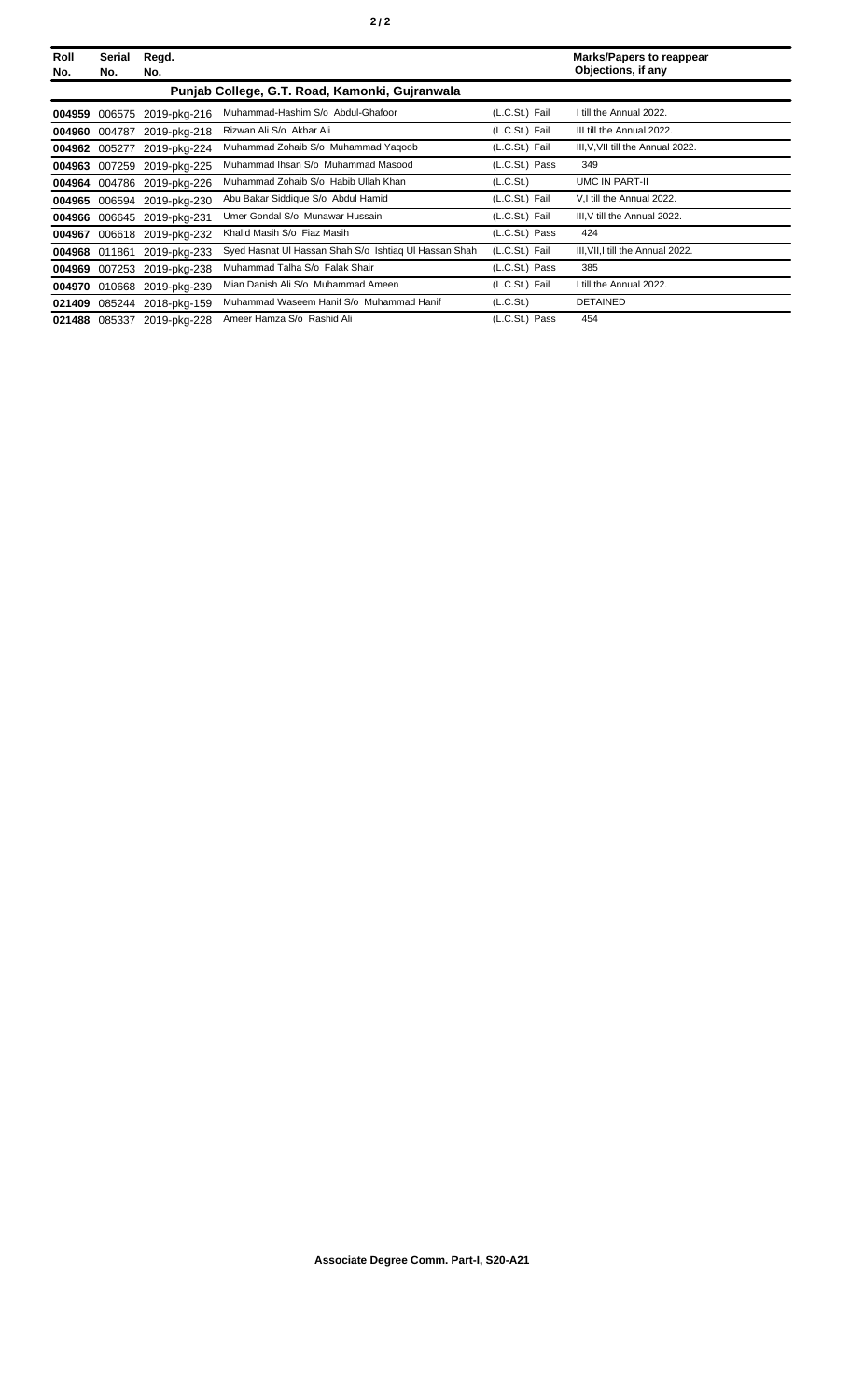| Roll<br>No.                                                                       | Serial<br>No. | Regd.<br>No.              |                                     | Marks/Papers to reappear<br>Objections, if any |
|-----------------------------------------------------------------------------------|---------------|---------------------------|-------------------------------------|------------------------------------------------|
| Soft Solutions College Of Business & Technology, 60-A, Satellite Town, Gujranwala |               |                           |                                     |                                                |
|                                                                                   |               | 003642 004547 2014-sbg-20 | Wagar Hassan Arif S/o Muhammad Arif | (L.C.St.) Fail                                 |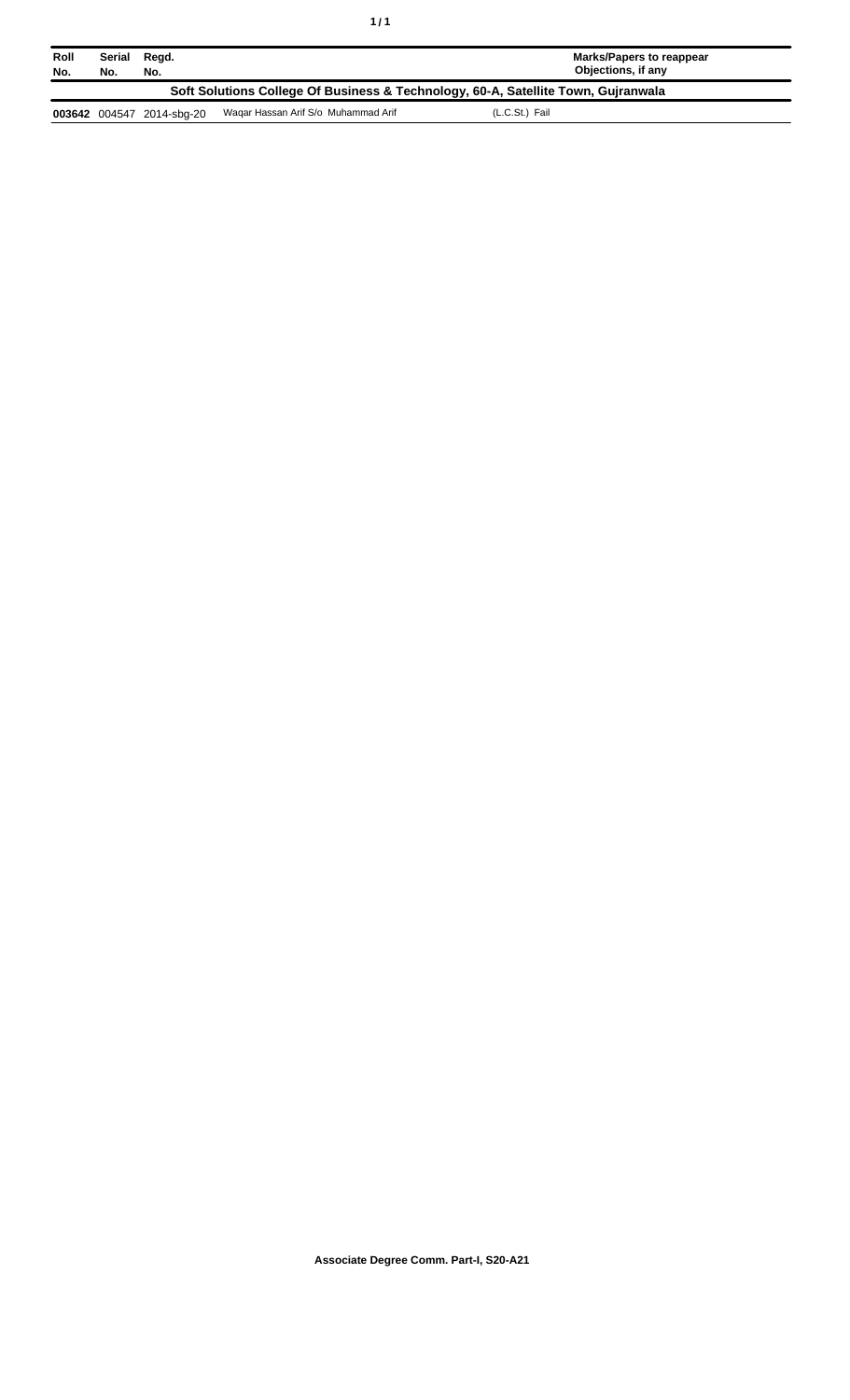| Roll<br>No. | Serial<br>No. | Regd.<br>No.        |                                                      |                | <b>Marks/Papers to reappear</b><br>Objections, if any |
|-------------|---------------|---------------------|------------------------------------------------------|----------------|-------------------------------------------------------|
|             |               |                     | Superior Science College, Satellite Town, Guiranwala |                |                                                       |
|             | 003643 010477 | 2020-z-42997        | Mahdi Humayun S/o Humayun Anwar                      | (L.C.St.) Fail | I, V, VII, III till the Annual 2022.                  |
| 003644      |               | 008568 2020-z-43001 | Muhammad Agib S/o Habib Ur Rehman                    | (L.C.St.) Fail | VI, VII, VIII till the Annual 2022.                   |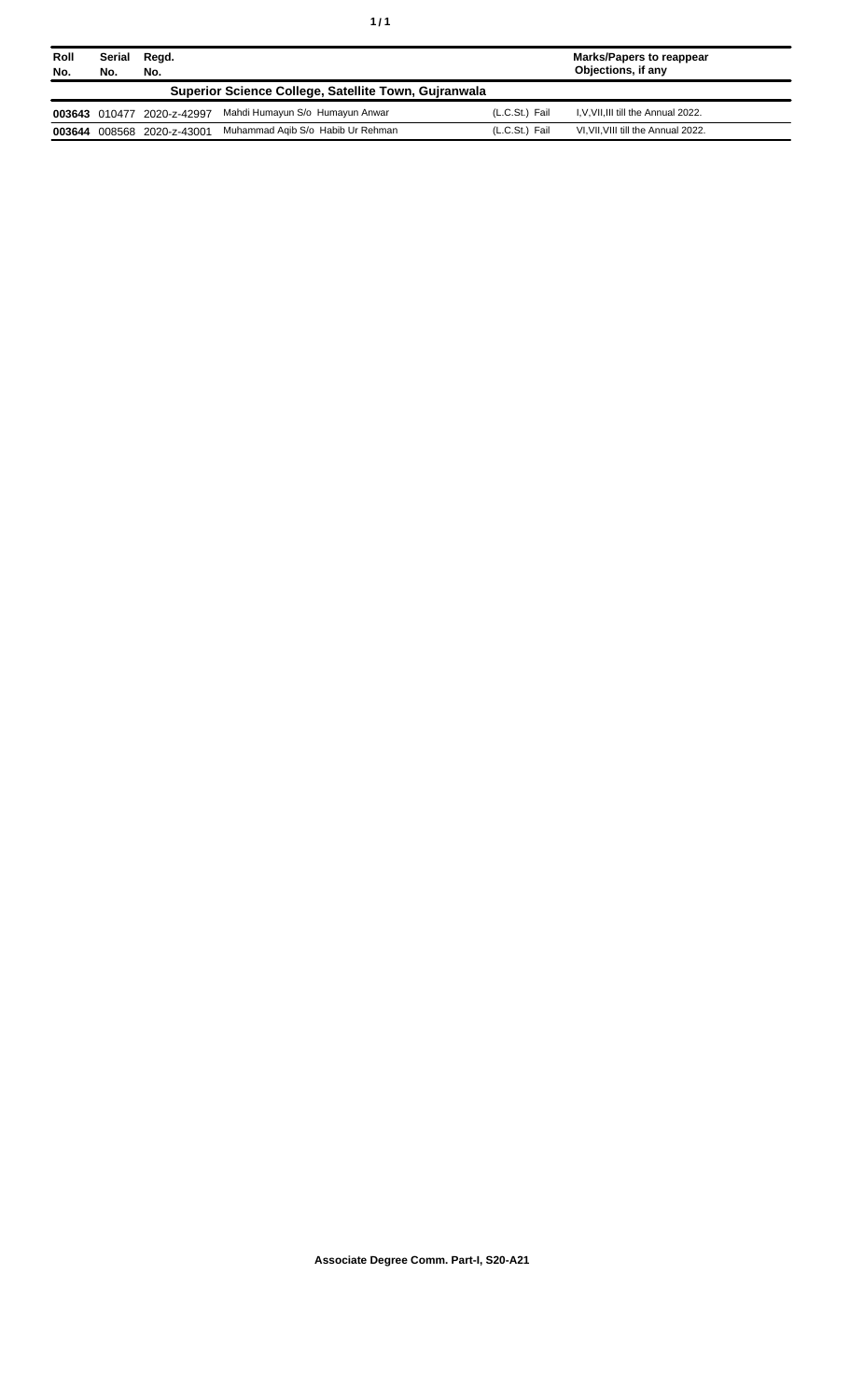| Roll<br>No. | Serial Regd.<br>No.                      | No.                                                    |                                                                        |                | <b>Marks/Papers to reappear</b><br>Objections, if any                        |
|-------------|------------------------------------------|--------------------------------------------------------|------------------------------------------------------------------------|----------------|------------------------------------------------------------------------------|
|             | Superior College of Commerce, Gujranwala |                                                        |                                                                        |                |                                                                              |
|             |                                          |                                                        | Adan Imran D/o Sohail Imran                                            | Fail           | III, I till 2nd Annual 2022.                                                 |
|             |                                          | 002672 060832 2020-stg-34<br>002673 060833 2020-stg-35 | Rida Tanveer D/o Tanveer Ahmad                                         | Fail           | VII, IV till 2nd Annual 2022.                                                |
|             |                                          | 002674 060848 2020-stg-36                              | Fatima D/o Muhammad Hafiz                                              | Fail           | V, IV, I till 2nd Annual 2022.                                               |
|             |                                          | 002675 060836 2020-stg-37                              | Ammara Jameel Butt D/o Muhammad Jameel Butt                            | Fail           | III, VII, I, IV till 2nd Annual 2022.                                        |
|             |                                          | 002676 060837 2020-stg-38                              | Maria D/o Muhammad Ishaq                                               | Pass           | 363                                                                          |
|             |                                          | 002677 060838 2020-stg-39                              | Areej Shahid D/o Shahid Nadeem                                         | Fail           | III, VI, V, IV, I till 2nd Annual 2022.                                      |
|             |                                          | 002678 060839 2020-stg-40                              | Pakeeza Bashir D/o Rana Muhammad Bashir                                | Fail           | I.III.VII till 2nd Annual 2022.                                              |
|             |                                          | 002679 060840 2020-stg-41                              | Nimra Shaheen D/o Muhammad Younas Sindhu                               | Pass           | 395                                                                          |
|             |                                          | 002680 060841 2020-stg-42                              | Kainat Jameel D/o Muhammad Jameel<br>Zunaira D/o Muhammad Riaz         | Absent<br>Fail | III, I, IV till 2nd Annual 2022.                                             |
|             |                                          | 002681 060849 2020-stg-43<br>002682 060842 2020-stg-44 | Eman Abdul Jabbar D/o Abdul Jabbar Mughal                              | Fail           |                                                                              |
|             |                                          | 002683 060855 2020-stg-48                              | Mehak Mazhar D/o Mazhar Hussain                                        | Fail           | V.VI.VII.III.I till 2nd Annual 2022.                                         |
|             |                                          | 002684 060853 2020-stg-49                              | Ayesha Bibi D/o Muhammad Afzaal                                        | Fail           | II, V, IV, VII, VI, I, III till 2nd Annual 2022.                             |
|             |                                          | 002685 060857 2020-stg-50                              | Sundal Naseem Nick Name Ariba D/o Mohammad Naseem                      | Absent         |                                                                              |
|             |                                          |                                                        | Khan                                                                   | Fail           |                                                                              |
|             |                                          | 002686 060854 2020-stg-51<br>002687 060858 2020-stg-52 | Sana Zahid D/o Zahid Iqbal<br>Ayesha Kanwal D/o Muhammad Afzal         | Fail           | V,I, VI till 2nd Annual 2022.<br>V, VII, III, I, VI till 2nd Annual 2022.    |
|             |                                          | 002688 060852 2020-stg-53                              | Shanzay Masood D/o Masood Ahmed Butt                                   | Fail           | IV, V, I, VI till 2nd Annual 2022.                                           |
|             |                                          | 002689 060856 2020-stg-54                              | Nikha Nosheen Shoukat D/o Shoukat Ali                                  | Fail           | I, VI till 2nd Annual 2022.                                                  |
|             |                                          | 002690 060826 2020-stg-72                              | Amreena Bibi D/o Amjad Pervaiz                                         | Fail           | VI.I.IV.VII till 2nd Annual 2022.                                            |
| 002691      |                                          | 060827 2020-stg-73                                     | Qudsia Mahmood D/o Muhammad Mahmood Alam                               | Pass           | 475                                                                          |
|             |                                          | 002692 060851 2020-stg-74                              | Ajwa Sadiq D/o Sadiq Husain                                            | Absent         |                                                                              |
|             |                                          | 002693 060829 2020-stg-75                              | Tahzeeb Khalid D/o Khalid Parvez                                       | Absent         |                                                                              |
|             |                                          | 002694 060830 2020-stg-76                              | Rabia D/o Imran Latif                                                  | Fail           | VII, IV, III, I till 2nd Annual 2022.                                        |
|             |                                          | 002695 060831 2020-stg-77                              | Hamna Ihsan D/o Ihsan Ullah                                            | Fail           | I, VI, IV, II, III, VII till 2nd Annual 2022.                                |
|             |                                          | 002696 060846 2020-stg-78                              | Rabia Naeem D/o Muhammad Naeem<br>Farheen Shabbir D/o Muhammad Shabbir | Fail<br>Fail   | IV, I till 2nd Annual 2022.<br>II, V, IV, I, VI till 2nd Annual 2022.        |
|             |                                          | 002697 060835 2020-stg-79<br>002698 060847 2020-stg-80 | Sufenyia D/o Riaz Boiz Masih                                           | Fail           | VI, III, VII, IV, I till 2nd Annual 2022.                                    |
|             |                                          | 002699 060843 2020-stg-81                              | Laiba Farooq D/o Muhammad Farooq Butt                                  | Pass           | 391                                                                          |
|             |                                          | 002700 060844 2020-stg-83                              | Javeria Sohail D/o Sohail Nadeem                                       | Fail           | IV, I till 2nd Annual 2022.                                                  |
|             |                                          | 002701 060828 2020-stg-86                              | Ume Aiman Saeed D/o Saeed Ahmad                                        | Fail           | III, IV, I till 2nd Annual 2022.                                             |
|             |                                          | 002702 060850 2020-stg-87                              | Ajwa D/o Imtiaz Ahmed Butt                                             | Pass           | 417                                                                          |
|             |                                          | 002703 060845 2020-stg-92                              | Aleena Rasheed D/o Abdul Rasheed                                       | Pass           | 469                                                                          |
|             |                                          | 002704 060862 2020-stg-93                              | Zainab Qasim D/o Qasim Siddique Shiekh                                 | Pass           | 430                                                                          |
|             |                                          | 002705 060834 2020-stg-94                              | Manal D/o Sajjad Naseem                                                | Fail           | I, III, IV till 2nd Annual 2022.                                             |
|             |                                          | 003645 060824 2020-stg-1<br>003646 060788 2020-stg-10  | Usman Mahfooz S/o Mafooz Ahmed<br>Haider Akram S/o Muhammad Akram Butt | Pass<br>Pass   | 470<br>353                                                                   |
|             |                                          | 003647 060817 2020-stg-11                              | Muhammad Muneeb Mirza S/o Khalil Ur Rehman                             | Fail           | VII, VIII till 2nd Annual 2022.                                              |
|             |                                          | 003648 060822 2020-stg-13                              | Ahmad Sarfaraz Goraya S/o Srfaraz Ahmad                                | Fail           | VI,IV,I,VIII till 2nd Annual 2022.                                           |
|             |                                          | 003649 060789 2020-stg-14                              | Saqib Ahmad S/o Arshad Mehmood                                         | Fail           | II, VIII, VII, III, IV, VI, I till 2nd Annual 2022.                          |
|             |                                          | 003650 060790 2020-stg-15                              | Gulam Mujtaba Imtiaz S/o Nasir Imtiaz Ahmad                            | Fail           | VI, III, VIII till 2nd Annual 2022.                                          |
|             |                                          | 003651 060791 2020-stg-16                              | Asad Ali S/o Muhammad Yousaf                                           | Fail           | IV, VIII, II, III, VII, VI till 2nd Annual 2022.                             |
|             |                                          | 003652 060793 2020-stg-17                              | Muhammad Khubaib S/o Muhammad Shabir                                   | Fail           | VI, III, I till 2nd Annual 2022.                                             |
|             |                                          | 003653 060794 2020-stg-18                              | Muhammad Tayyab S/o Abdul Hameed                                       | Fail           | I, III, II, VIII, VI, VII till 2nd Annual 2022.                              |
|             |                                          | 003654 060796 2020-stg-19                              | Safyan Dar S/o Muhammad Nadeem Dar<br>Ashar Ansar S/o Ansar Rehman     | Fail<br>Fail   | II,I till 2nd Annual 2022.<br>V,I till 2nd Annual 2022.                      |
|             |                                          | 003655 060780 2020-stg-2<br>003656 060797 2020-stg-20  | Muhammad Umar S/o Nayyar Sultan                                        | Fail           | VII, I, III, VIII, VI till 2nd Annual 2022.                                  |
|             |                                          | 003657 060819 2020-stg-21                              | Hammad S/o Muhammad Khalil                                             | Absent         |                                                                              |
|             |                                          | 003658 060798 2020-stg-22                              | Shamrooz Ali Khan S/o Munawar Ali Khan                                 | Pass           | 372                                                                          |
|             |                                          | 003659 060799 2020-stg-23                              | Muhammad Sheharyar S/o Muhammad Rafique                                | Pass           | 407                                                                          |
|             |                                          | 003660 060800 2020-stg-25                              | Husnain Shahzad S/o Asghar Ali                                         | Fail           | V, VIII, VI, III, VII, IV, I till 2nd Annual 2022.                           |
|             |                                          | 003661 060802 2020-stg-27                              | Muhammad Aneeb S/o Muhammad Mushtaq                                    | Fail           | VI, I till 2nd Annual 2022.                                                  |
|             |                                          | 003662 060805 2020-stg-28                              | Muhammad Ahsan Tariq S/o Muhammad Tariq                                | Fail           | II, V, VI, VII, III, I till 2nd Annual 2022.                                 |
|             |                                          | 003663 060806 2020-stg-29                              | Muhammad Ishaq Ali S/o Zulkifal Khan                                   | Absent         |                                                                              |
|             |                                          | 003664 060821 2020-stg-3                               | Ahmad Hassan S/o Muhammad Arif<br>Abdul Raheem S/o Muhammad Atif       | Fail<br>Fail   | VII, I, III, IV, VI till 2nd Annual 2022.<br>V,I, VIII till 2nd Annual 2022. |
|             |                                          | 003665 060807 2020-stg-30<br>003666 060808 2020-stg-31 | Hammad S/o Aman Ullah                                                  | Fail           | VII, III, I till 2nd Annual 2022.                                            |
|             |                                          | 003667 060782 2020-stg-4                               | Umair Ali S/o Muhammad Khan                                            | Pass           | 399                                                                          |
|             |                                          | 003668 060859 2020-stg-45                              | Saad Saqib S/o Saqib Sharif                                            | Fail           | III, V, VI, I till 2nd Annual 2022.                                          |
|             |                                          | 003669 060783 2020-stg-5                               | Muhammad Awais S/o Tanveer UI Haq                                      | Pass           | 399                                                                          |
|             |                                          | 003670 060792 2020-stg-55                              | Abdul Haseeb S/o Abdul Karim Chughtai                                  | Pass           | 395                                                                          |
| 003671      |                                          | 060779 2020-stg-56                                     | Muhammad Sufyan S/o Muhammad Islam                                     | Fail           | V, III, VI, IV, VII, I till 2nd Annual 2022.                                 |
|             |                                          | 003672 060814 2020-stg-57                              | Abdullah S/o Muhammad Riaz                                             | Fail           | VIII till 2nd Annual 2022.                                                   |
|             |                                          | 003673 060781 2020-stg-58                              | Asad Iqbal S/o Muhammad Iqbal Baig                                     | Fail           | VIII, VII, VI till 2nd Annual 2022.                                          |
|             |                                          | 003674 060815 2020-stg-59                              | Aousaf Ahmed S/o Muhammad Younas<br>Muhammad Adeel S/o Muhammad Saeed  | Fail           | I, VI till 2nd Annual 2022.<br>IV, I till 2nd Annual 2022.                   |
|             |                                          | 003675 060785 2020-stg-6                               |                                                                        | Fail           |                                                                              |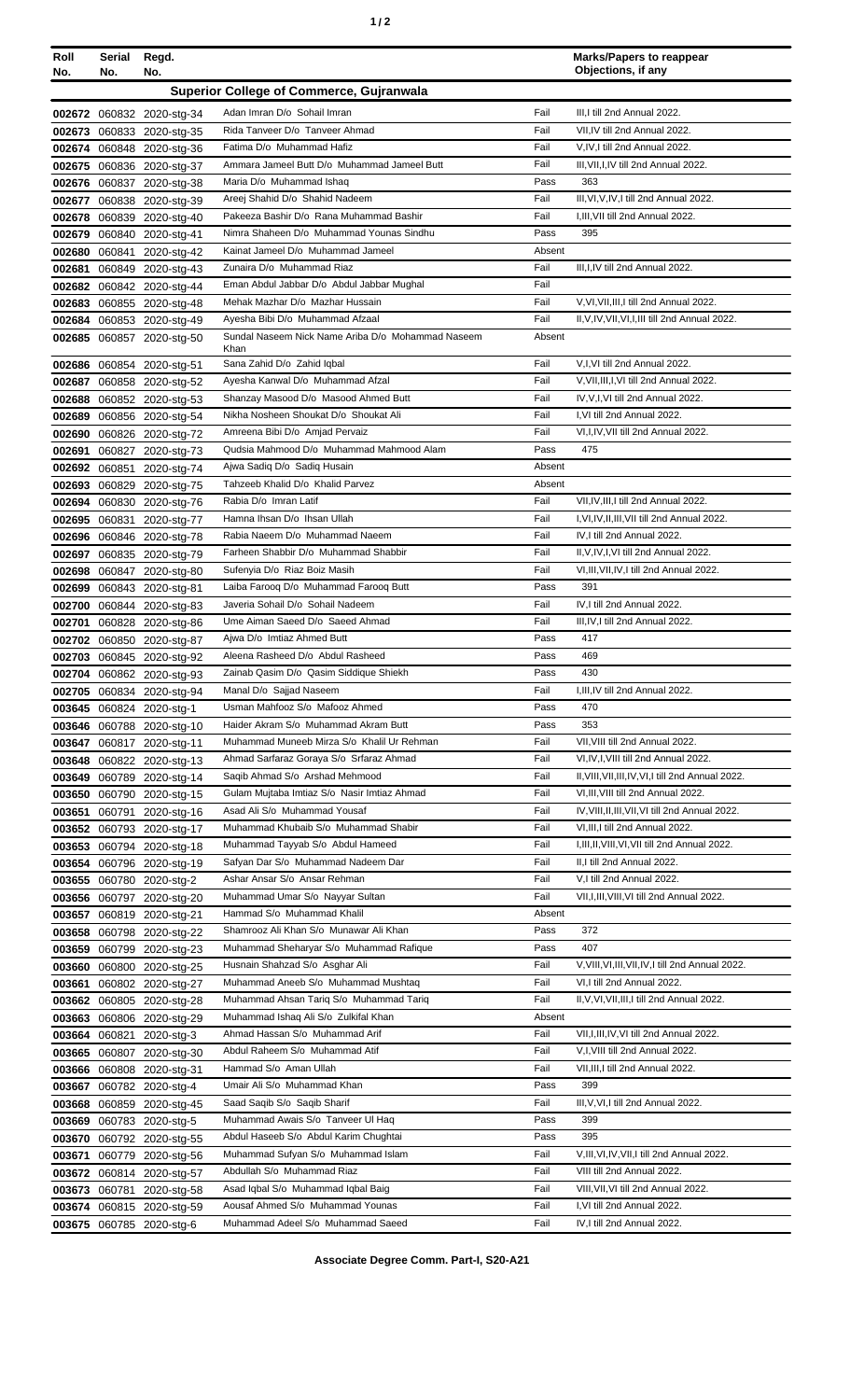| Roll<br>No. | Serial<br>No. | Regd.<br>No.              |                                                 |                | <b>Marks/Papers to reappear</b><br>Objections, if any |
|-------------|---------------|---------------------------|-------------------------------------------------|----------------|-------------------------------------------------------|
|             |               |                           | <b>Superior College of Commerce, Gujranwala</b> |                |                                                       |
| 003676      |               | 060784 2020-stg-60        | Talha Sahfique S/o Shafique Ahmed               | Fail           | VIII.I till 2nd Annual 2022.                          |
| 003677      |               | 060786 2020-stg-61        | Hafiz Abdul Rehman S/o Imran Hameed             | Fail           | VI, IV till 2nd Annual 2022.                          |
| 003678      |               | 060795 2020-stg-62        | Sheraz S/o Shazada Michael                      | Fail           | VI, VII, I, VIII till 2nd Annual 2022.                |
| 003679      |               | 060820 2020-stg-63        | Sheraz Khokhar S/o Abi Saloom                   | Fail           | II, VI, VII, I, VIII till 2nd Annual 2022.            |
| 003680      | 060801        | 2020-stg-64               | Faizan S/o Muhammad Babar                       | Fail           | VIII, VII, VI, I till 2nd Annual 2022.                |
| 003681      |               | 060803 2020-stg-65        | Muhammad Bilal S/o Allah Rakha                  | Pass           | 347                                                   |
|             |               | 003682 060809 2020-stg-66 | Husnain Gohar S/o Muhammad Arif                 | Absent         |                                                       |
| 003683      |               | 060810 2020-stg-67        | Husnain Dar S/o Muhammad Basharat Dar           | Fail           | II.VI.I till 2nd Annual 2022.                         |
|             | 003684 060811 | 2020-stg-68               | Shehroz Ahmad S/o Muhammad Faisal               | Fail           | I till 2nd Annual 2022.                               |
| 003685      |               | 060816 2020-stg-7         | Muhammad Shahroz S/o Waheed                     | Fail           | II, V, VII, VI, I till 2nd Annual 2022.               |
|             |               | 003686 060860 2020-stg-71 | Zahid Abdul Hameed S/o Abdul Hameed             | Fail           | VI.I till 2nd Annual 2022.                            |
| 003687      | 060861        | 2020-stg-8                | Umar Shahzad S/o Shahzad Ahmad                  | Fail           | VII.IV.I till 2nd Annual 2022.                        |
| 003688      |               | 060812 2020-stg-85        | Anees Ali S/o Mohammad Shafiq                   | Fail           | I till 2nd Annual 2022.                               |
| 003689      |               | 060818 2020-stg-88        | Mohsin S/o Tariq                                | Fail           | VI.I till 2nd Annual 2022.                            |
| 003690      |               | 060825 2020-stg-89        | Hassan Shahzad Butt S/o Shahzad Aslam Butt      | Fail           | III.I till 2nd Annual 2022.                           |
| 003691      | 060787        | 2020-stg-9                | Usama Sattar S/o Abdul Sattar                   | Fail           | IV till 2nd Annual 2022.                              |
| 003692      |               | 060804 2020-stg-90        | Salman Khan S/o Inam Khaliq Khan                | Fail           | IV, I till 2nd Annual 2022.                           |
| 003693      | 060823        | 2020-stg-91               | Husnain Zulkarnain S/o Abdul Rauf Shahid        | Fail           | VII, II, VIII, VI, III, I till 2nd Annual 2022.       |
| 003694      | 006599        | 2020-z-43024              | Ahmad Ashraf S/o Saiga Ashraf                   | (L.C.St.) Pass | 337                                                   |
| 003695      |               | 009945 2020-z-43140       | Abdul Rehman S/o Ghulam Hussain                 | (L.C.St.) Fail | I till the Annual 2022.                               |
|             | 021292 085211 | 2018-stg-71               | Muhammad Haroon Rathor S/o Muhammad Azfar Yasin | (L.C.St.) Fail |                                                       |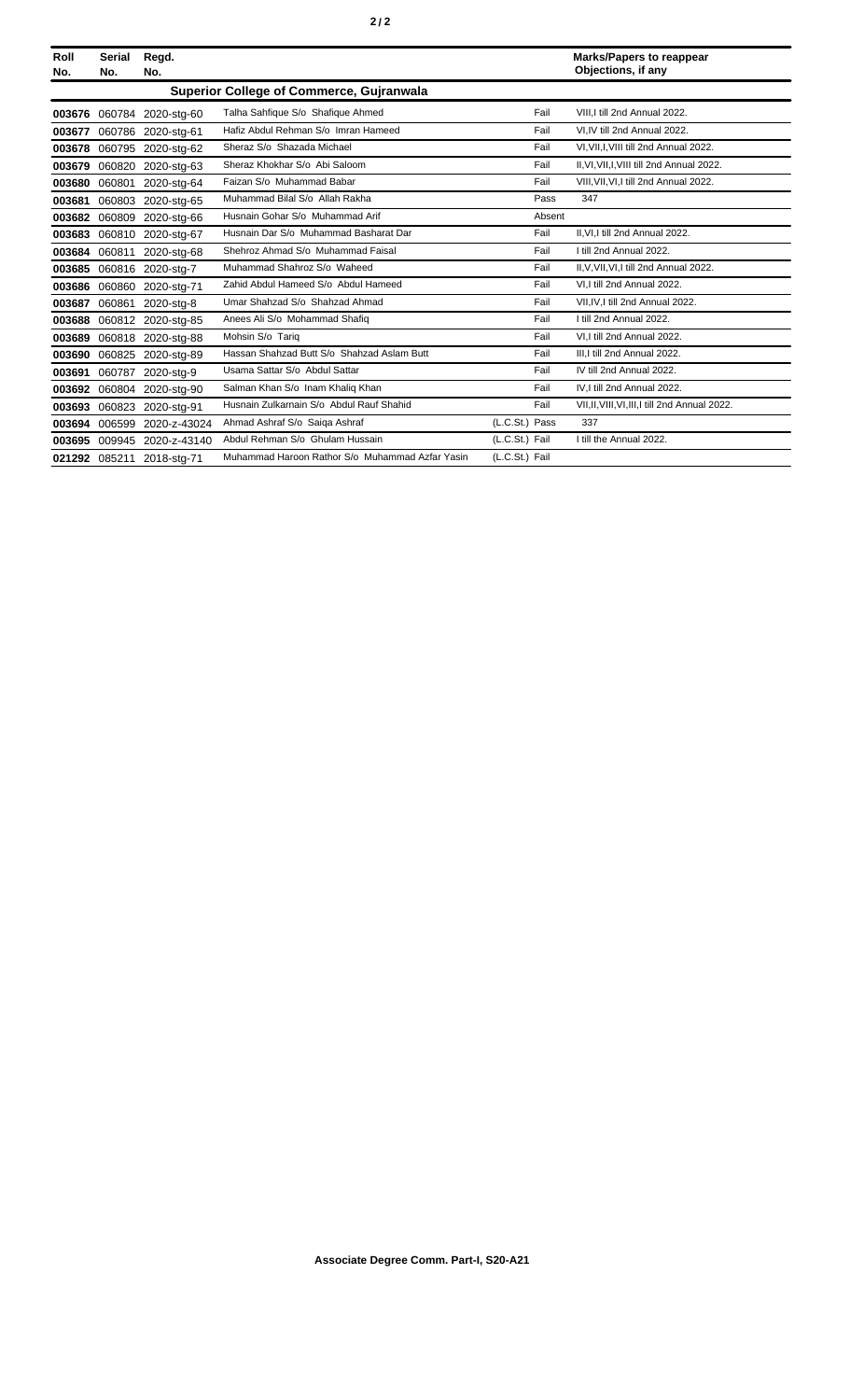| Roll             | Serial<br>No.                                                          | Regd.<br>No.                             |                                                                        |                             | <b>Marks/Papers to reappear</b><br>Objections, if any                    |
|------------------|------------------------------------------------------------------------|------------------------------------------|------------------------------------------------------------------------|-----------------------------|--------------------------------------------------------------------------|
|                  | No.<br>The Aspire College, 3-C, Climax Abad, Main G.T Road, Gujranwala |                                          |                                                                        |                             |                                                                          |
|                  |                                                                        |                                          |                                                                        |                             |                                                                          |
|                  |                                                                        | 002042 056698 2020-tac-1                 | Syeda Dur E Najaf Kazmi D/o Syed Afza Ul Hassan Kazmi                  | Fail                        | II, I, VI till 2nd Annual 2022.                                          |
| 002043           |                                                                        | 056646 2020-tac-12                       | Fareha Batool D/o Ashfaq Ahmed<br>Sheeza Ijaz D/o Ijaz Ahmed Qureshi   | Fail<br>Fail                | IV, I till 2nd Annual 2022.<br>IV, I till 2nd Annual 2022.               |
| 002044           | 056647                                                                 | 2020-tac-13                              | Maria Amir D/o Amir Farooq                                             | Fail                        | I till 2nd Annual 2022.                                                  |
| 002045<br>002046 |                                                                        | 056648 2020-tac-14<br>056650 2020-tac-17 | Saman Shahzadi D/o Asif Masih                                          | Fail                        | VII, IV, III, I, VI till 2nd Annual 2022.                                |
| 002047           |                                                                        | 056651 2020-tac-18                       | Samia Anam D/o Javaid Iqbal                                            | Fail                        | IV.I till 2nd Annual 2022.                                               |
| 002048           |                                                                        | 056652 2020-tac-19                       | Hamna Seerat D/o Muhammad Rafiq                                        | Fail                        | I.IV till 2nd Annual 2022.                                               |
| 002049           |                                                                        | 056662 2020-tac-29                       | Aleeza Arshad D/o Arshad Ali                                           | Pass                        | 426                                                                      |
| 002050           |                                                                        | 056642 2020-tac-3                        | Saba Shoukat D/o Shoukat Ali                                           | Pass                        | 381                                                                      |
| 002051           |                                                                        | 056663 2020-tac-30                       | Izzah Asim D/o Muhammad Asim                                           | Pass                        | 429                                                                      |
| 002052           |                                                                        | 056665 2020-tac-31                       | Samia Gulzar D/o Gulzar Hussain                                        | Fail                        |                                                                          |
| 002053           |                                                                        | 056668 2020-tac-33                       | Arshia Asif D/o Muhammad Asif                                          | Fail                        | VI,IV,I till 2nd Annual 2022.                                            |
| 002054           |                                                                        | 056670 2020-tac-34                       | Maham D/o Fazal Kareem Butt                                            | Fail                        | III, I, IV till 2nd Annual 2022.                                         |
| 002055           | 056671                                                                 | 2020-tac-35                              | Seemab Shahzadi D/o Muhammad Akmal                                     | Fail                        | I,IV till 2nd Annual 2022.                                               |
| 002056           |                                                                        | 056672 2020-tac-36                       | Anmol Kanwal D/o Shafaqat Ali                                          | Fail                        | I till 2nd Annual 2022.                                                  |
| 002057           |                                                                        | 056673 2020-tac-37                       | Kiran Naseer D/o Naseer Muhammad                                       | Fail                        | V, III till 2nd Annual 2022.                                             |
| 002058           |                                                                        | 056675 2020-tac-39                       | Zainab Arshad D/o Arshad Ali<br>Tasleem D/o Muhammad Saleem            | Pass<br>Fail                | 395<br>VI, IV, I till 2nd Annual 2022.                                   |
| 002059<br>002060 | 056677                                                                 | 056676 2020-tac-40<br>2020-tac-41        | Sadia Shafique D/o Khawaja Muhammad Shafique                           | Fail                        | V.VI.I.III till 2nd Annual 2022.                                         |
| 002061           | 056699                                                                 | 2020-tac-43                              | Samra Iqbal D/o Muhammad Iqbal                                         | Fail                        | VI, III, II, IV till 2nd Annual 2022.                                    |
| 002062           |                                                                        | 056660 2020-tac-45                       | Rida Samreen D/o Arshaad Ahmed                                         | Pass                        | 395                                                                      |
| 002063           | 056661                                                                 | 2020-tac-46                              | Esha D/o Rafaqat Ali                                                   | Pass                        | 358                                                                      |
| 002064           |                                                                        | 056664 2020-tac-47                       | Rimsha Rauf D/o Abdul Rauf                                             | Fail                        | III, VII, I, V till 2nd Annual 2022.                                     |
| 002065           |                                                                        | 056667 2020-tac-48                       | Arooj Fatima D/o Muhammad Nasar                                        | Absent                      |                                                                          |
| 002066           |                                                                        | 056669 2020-tac-49                       | Arooj Yaseen D/o Muhammad Yaseen                                       | Fail                        | V,I, VI, III, IV till 2nd Annual 2022.                                   |
| 002067           |                                                                        | 056697 2020-tac-50                       | Laiba Saleem D/o Muhammad Saleem                                       | Fail                        | I, V, III till 2nd Annual 2022.                                          |
| 002068           |                                                                        | 056685 2020-tac-56                       | Tanzeela Iqbal D/o Zafar Iqbal                                         | Fail                        | VII, V, IV, III, I till 2nd Annual 2022.                                 |
| 002069           |                                                                        | 056683 2020-tac-57                       | Bisma Imdad D/o Imdad Ullah                                            | Pass                        | 450                                                                      |
| 002070           |                                                                        | 056682 2020-tac-58                       | Sehar Irfan D/o Irfan Ahmad<br>Feeza D/o Iftikhar Ahmad                | Fail                        | III till 2nd Annual 2022.                                                |
| 002071           |                                                                        | 056678 2020-tac-59                       | Saliha Saeed D/o Saeed Ahmed Khan                                      | Fail<br>Fail                | VI, III, IV, I, V till 2nd Annual 2022.<br>I,IV, V till 2nd Annual 2022. |
| 002072<br>002073 | 056681                                                                 | 056680 2020-tac-61<br>2020-tac-62        | Nashia D/o Mushtaq Ahmed                                               | Fail                        | I.V till 2nd Annual 2022.                                                |
|                  |                                                                        | 002074 056684 2020-tac-63                | Umme Hafsa D/o Khizar Hayat                                            | Fail                        | IV.I till 2nd Annual 2022.                                               |
| 002075           |                                                                        | 056686 2020-tac-64                       | Maham D/o Shehbaz Hussain                                              | Pass                        | 372                                                                      |
|                  | 002076 056687                                                          | 2020-tac-65                              | Maryam Bibi D/o Muhammad Nasir                                         | Fail                        | V,I till 2nd Annual 2022.                                                |
| 002077           |                                                                        | 056644 2020-tac-7                        | Anam Gul D/o Ijaz Ur Rehman                                            | Fail                        | V, III, VI, IV, I till 2nd Annual 2022.                                  |
| 002078           |                                                                        | 056679 2020-tac-73                       | Sabah Manzoor D/o Manzoor Husain                                       | Pass                        | 338                                                                      |
|                  |                                                                        | 002260 056653 2020-tac-21                | Duriya Hayat D/o Umer Hayat                                            | Fail                        | VII, II, VI, V till 2nd Annual 2022.                                     |
| 002261           |                                                                        | 056654 2020-tac-22                       | Ariba D/o Muhammad Abbas                                               | Fail                        |                                                                          |
|                  |                                                                        | 002262 056674 2020-tac-38                | Anam Bibi D/o Amjad Farooq                                             | Absent                      |                                                                          |
| 002263           |                                                                        | 056696 2020-tac-51                       | Rukhma Ambar D/o Muhammad Khalid                                       | Fail                        | VII, III, VIII, V till 2nd Annual 2022.                                  |
| 002264           |                                                                        | 056694 2020-tac-52                       | Rameesha Manwar D/o Munawarhussain<br>Sania Ashraf D/o Muhammad Ashraf | Fail<br>Fail                | III, IV, I, V till 2nd Annual 2022.<br>V, IV till 2nd Annual 2022.       |
| 002265           |                                                                        | 056692 2020-tac-53                       | Rabiah Sahar D/o Muhammad Rafaqat                                      | Fail                        | V till 2nd Annual 2022.                                                  |
| 002266<br>002267 |                                                                        | 056643 2020-tac-6<br>056691 2020-tac-70  | Arshia Noor D/o Mustansar Mahmood                                      | Fail                        | III till 2nd Annual 2022.                                                |
| 002268           |                                                                        | 056693 2020-tac-71                       | Nafeesa Rani D/o Muhammad Tariq                                        | Fail                        | V, III, VII, I till 2nd Annual 2022.                                     |
| 002269           |                                                                        | 056695 2020-tac-72                       | Rugayya Zafar D/o Zafar Ullah Khan                                     | Fail                        | V, III, IV, I till 2nd Annual 2022.                                      |
|                  |                                                                        | 002444 056655 2020-tac-23                | Mahnoor D/o Ijaz Ahmad                                                 | Fail                        | III, IV, I till 2nd Annual 2022.                                         |
| 002445           |                                                                        | 056656 2020-tac-24                       | Waneeza Shahid D/o Muhammad Shahid Butt                                | Fail                        | IV till 2nd Annual 2022.                                                 |
| 002446           | 056690                                                                 | 2020-tac-54                              | Khadija Ashfaq D/o Ashfaq Ahmad                                        | Pass                        | 395                                                                      |
| 002447           |                                                                        | 056688 2020-tac-55                       | Mugaddas Asghar D/o Muhammad Asghar                                    | Pass                        | 367                                                                      |
| 002448           |                                                                        | 056689 2020-tac-69                       | Zainab Yaqoob D/o Muhammad Yaqoob Khan                                 | Pass                        | 353                                                                      |
| 002627           |                                                                        | 008299 2018-tac-5                        | Mugaddas D/o Muhammad Irshad                                           | (L.C.St.) Fail              |                                                                          |
| 002706           |                                                                        | 008320 2016-cg-2                         | Hajra Muneer D/o Syed Muneer Hussain Shah                              | (L.C.St.) Fail              | VII, III till the Annual 2022.                                           |
|                  |                                                                        | 002707 008305 2019-tac-15                | Rubab D/o Nasir Mehmood<br>Momina D/o Muhammad Naeer Tararr            | (L.C.St.) Pass              | 367<br><b>FEE</b>                                                        |
| 002708           |                                                                        | 008358 2019-tac-23                       | Zainab D/o Muhammad Mushtag                                            | (L.C.St.)<br>(L.C.St.) Pass | 437                                                                      |
| 002709           | 008341                                                                 | 008355 2019-tac-33<br>2019-tac-40        | Kinza Zafar D/o Zafar Ahmad                                            | (L.C.St.) Pass              | 343                                                                      |
| 002710<br>002711 |                                                                        | 008330 2019-tac-48                       | Meerab Khan D/o Nadeem Iqbal                                           | (L.C.St.) Pass              | 375                                                                      |
| 002837           |                                                                        | 003248 2019-tac-79                       | Saba Nawaz D/o Muhammad Nawaz                                          | (L.C.St.) Fail              | III till the Annual 2022.                                                |
| 002838           |                                                                        | 003322 2019-tac-80                       | Nazish Safder D/o Safder Iqbal                                         | (L.C.St.) Fail              | VI, VIII, III, I till the Annual 2022.                                   |
| 002839           |                                                                        | 003365 2019-tac-83                       | Anam Shahzadi D/o Nazar Muhammad                                       | (L.C.St.) Fail              | III,I till the Annual 2022.                                              |
| 002840           |                                                                        | 008363 2019-tac-19                       | Sajal D/o Tahira Jabeen                                                | (L.C.St.) Pass              | 366                                                                      |
| 002841           |                                                                        | 010051 2019-tac-31                       | Mehak Qamar D/o Qamar Iqbal                                            | (L.C.St.) Fail              | VI, II till the Annual 2022.                                             |
|                  |                                                                        | 002842 008242 2019-tac-66                | Rabia Iqbal D/o Muhammad Iqbal                                         | (L.C.St.) Pass              | 408                                                                      |
|                  |                                                                        | 002843 008279 2019-tac-69                | Kainat Munawar D/o Munawar Hussain                                     | (L.C.St.) Pass              | 442                                                                      |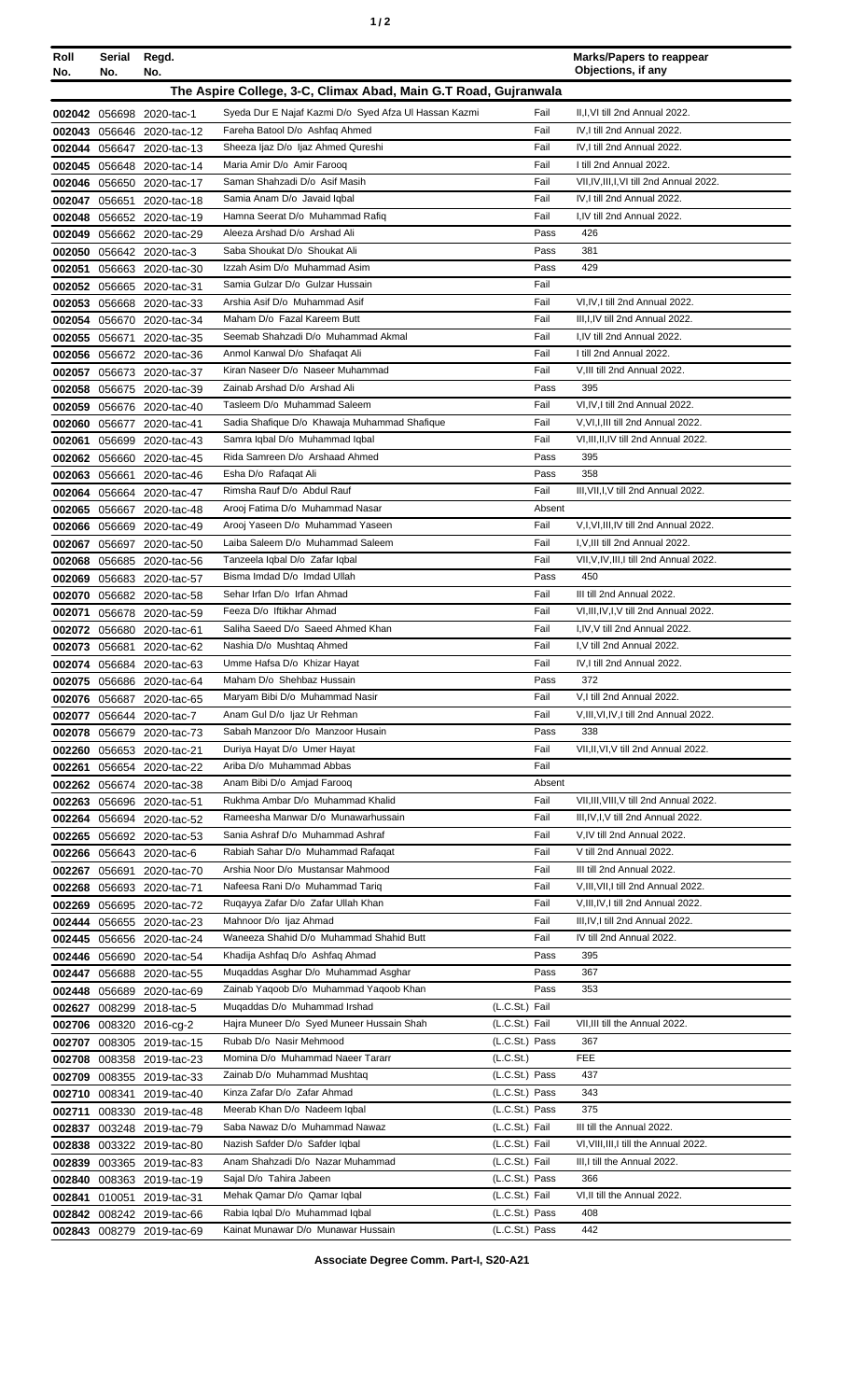|--|--|--|

| Roll<br>No. | Serial<br>No.                                                   | Regd.<br>No.              |                                                        |                |        | <b>Marks/Papers to reappear</b><br>Objections, if any |
|-------------|-----------------------------------------------------------------|---------------------------|--------------------------------------------------------|----------------|--------|-------------------------------------------------------|
|             | The Aspire College, 3-C, Climax Abad, Main G.T Road, Gujranwala |                           |                                                        |                |        |                                                       |
| 002844      | 008231                                                          | 2019-tac-70               | Qurat-UI-Ain D/o Muhammad Ikram                        | (L.C.St.) Pass |        | 427                                                   |
| 002845      |                                                                 | 008238 2019-tac-71        | Maryam Munir D/o Munir Hussain                         | (L.C.St.) Pass |        | 382                                                   |
| 002846      | 008229                                                          | 2019-tac-74               | Kiran Shehzadi D/o Mujahid Abbas                       | (L.C.St.) Fail |        | VI, VIII, III till the Annual 2022.                   |
| 002847      |                                                                 | 008370 2019-tac-86        | Kinza Aslam D/o Muhammad Aslam                         | (L.C.St.) Pass |        | 361                                                   |
| 003389      |                                                                 | 011385 2018-tac-12        | Muhammad Zuky S/o Zulfiqar Ahmad                       | (L.C.St.) Pass |        | 360                                                   |
|             |                                                                 | 003390 008292 2019-tac-13 | Ahsan Zaib S/o Aurangzaib                              | (L.C.St.) Pass |        | 324                                                   |
| 003391      |                                                                 | 008290 2019-tac-16        | Ruwaid Mushtag S/o Muhammad Mushtag                    | (L.C.St.) Pass |        | 393                                                   |
|             |                                                                 | 003392 008296 2019-tac-30 | Muhammad Jehanzaib Rasheed S/o Rasheed Ahmad<br>Nademm | (L.C.St.) Fail |        | VIII.IV till the Annual 2022.                         |
| 003393      |                                                                 | 008288 2019-tac-39        | Muhammad Zakria S/o Muhammad Khalid                    | (L.C.St.) Pass |        | 389                                                   |
| 003394      |                                                                 | 008349 2019-tac-41        | Muhammad Azeem S/o Madassar Nazir                      | (L.C.St.) Fail |        | III, VIII, V, VI, VII, II, IV till the Annual 2022.   |
| 003395      |                                                                 | 008253 2019-tac-59        | Abdul Majid S/o Ghulam Mustifa                         | (L.C.St.) Pass |        | 432                                                   |
|             |                                                                 | 003396 008314 2019-tac-6  | Hafiz Arslan Ahmad S/o Ijaz Ahmad                      | (L.C.St.) Pass |        | 373                                                   |
| 003397      |                                                                 | 008280 2019-tac-60        | Syed Tazeem Ali S/o Arif Ali                           | (L.C.St.) Pass |        | 425                                                   |
|             |                                                                 | 003398 008272 2019-tac-73 | Waleed Khalid S/o Khalid Mehmood                       | (L.C.St.) Pass |        | 384                                                   |
| 003399      | 056649                                                          | 2020-tac-15               | Mirza Hamza Ijaz S/o Ijaz Ahmed                        |                | Pass   | 345                                                   |
| 003400      |                                                                 | 056700 2020-tac-2         | Ali Hussain S/o Muhammad Hussain                       |                | Fail   | IV.III.II.I till 2nd Annual 2022.                     |
| 003401      |                                                                 | 056657 2020-tac-25        | Ali Hassan S/o Muhammad Yousaf                         |                | Absent |                                                       |
| 003402      |                                                                 | 056658 2020-tac-26        | Muhammad Danyal Asim Bhutta S/o Asim Bashir Bhutta     |                | Fail   | VII.VI.III.I till 2nd Annual 2022.                    |
| 003403      |                                                                 | 056666 2020-tac-32        | Muhammad Saad Bashir S/o Muhammad Bashir               |                | Fail   | III.VII.IV.I till 2nd Annual 2022.                    |
| 003404      |                                                                 | 056659 2020-tac-44        | Muhammad Hammad S/o Muhammad Amin                      |                | Fail   | VII, VI, II, I till 2nd Annual 2022.                  |
| 003405      |                                                                 | 056645 2020-tac-9         | Hanzala Nadeem Butt S/o Muhammad Nadeem Butt Golu      |                | Absent |                                                       |
|             |                                                                 | 003578 003476 2019-tac-76 | Zagim Abbas S/o Muhammad Aslam                         | (L.C.St.) Fail |        | V till the Annual 2022.                               |
|             |                                                                 | 003579 003952 2019-tac-78 | Arslan Ali S/o Muhammad Mehdi                          | (L.C.St.) Fail |        | V, VI, VII till the Annual 2022.                      |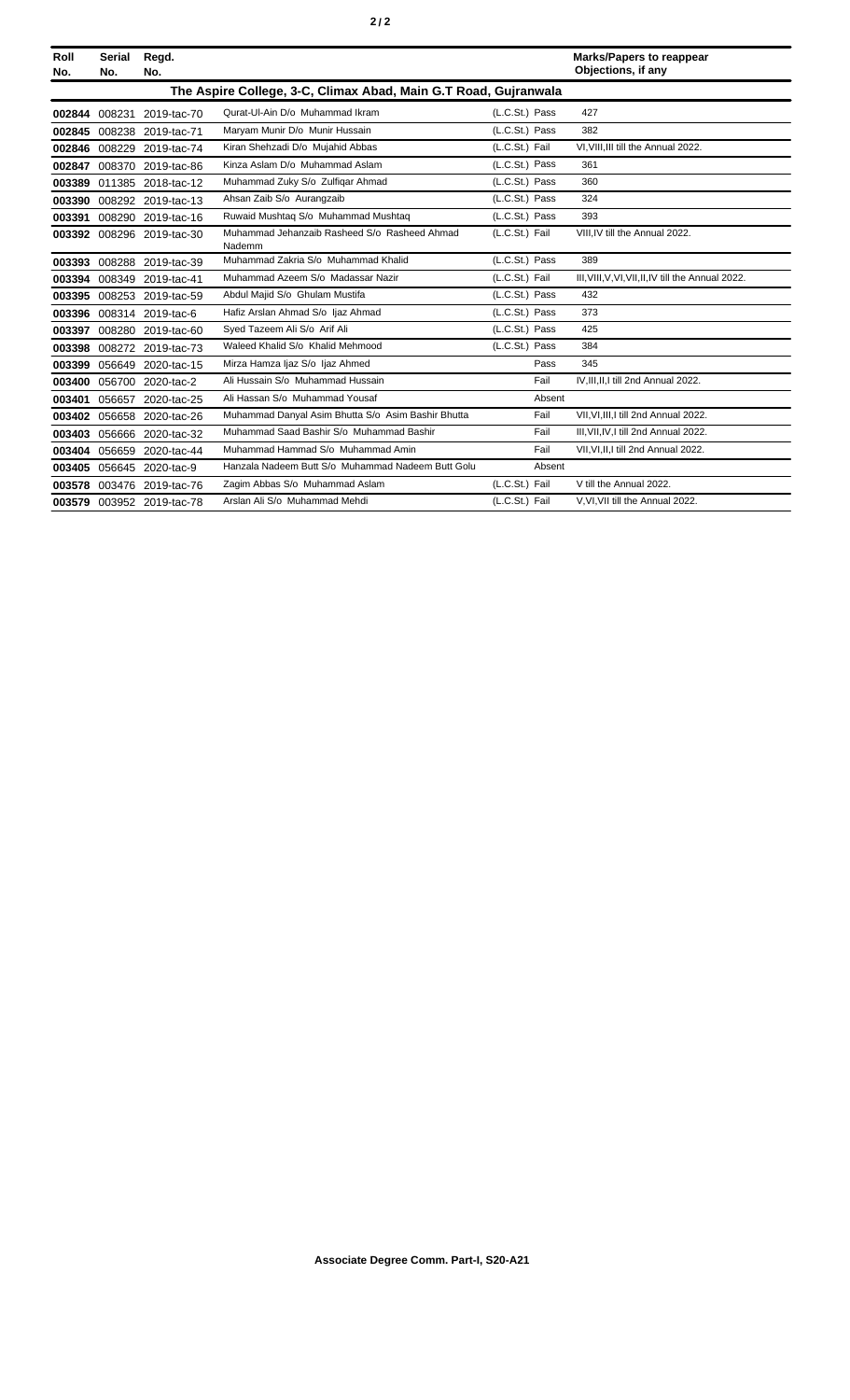| ٦ | ٠ |
|---|---|
|   |   |

| Roll<br>No. | Serial Regd.<br>No.                             | No.                        |                                           |                | <b>Marks/Papers to reappear</b><br>Objections, if any |  |
|-------------|-------------------------------------------------|----------------------------|-------------------------------------------|----------------|-------------------------------------------------------|--|
|             | United College, G.T. Road, Kamonke, Gujranwala. |                            |                                           |                |                                                       |  |
|             |                                                 | 004797 061678 2020-ucg-128 | Sonia Arshad D/o Muhammad Arshad          | Pass           | 430                                                   |  |
|             |                                                 | 004798 061676 2020-ucg-129 | Samra D/o Muhammad Saeed                  | Pass           | 512                                                   |  |
|             |                                                 | 004799 061675 2020-ucg-130 | Kashaf Hafeez D/o Muhammad Hafeez         | Pass           | 536                                                   |  |
|             |                                                 | 004800 061679 2020-ucg-131 | Zunaira D/o Amanat Ali                    | Fail           | III, I till 2nd Annual 2022.                          |  |
| 004801      |                                                 | 061670 2020-ucg-132        | Mahparra Rafique D/o Muhammad Rafique     | Pass           | 382                                                   |  |
|             |                                                 | 004802 061677 2020-ucg-133 | Ayesha Arshad D/o Muhammad Arshad         | Pass           | 339                                                   |  |
| 004803      |                                                 | 061674 2020-ucg-134        | Amna Bibi D/o Muhammad Saeed              | Pass           | 476                                                   |  |
|             |                                                 | 004804 061667 2020-ucg-135 | Manazza D/o Maqbool Ahmad                 | Pass           | 506                                                   |  |
|             |                                                 | 004805 061672 2020-ucg-136 | Hamna Safdar D/o Muhammad Safdar          | Fail           | I till 2nd Annual 2022.                               |  |
|             |                                                 | 004806 061669 2020-ucg-143 | Hareel Safdar D/o Muhammad Safdar         | Absent         |                                                       |  |
|             |                                                 | 004807 061668 2020-ucg-144 | Maham Mushtaq D/o Muhammad Mushtaq        | Fail           | VI, IV till 2nd Annual 2022.                          |  |
|             |                                                 | 004808 061680 2020-ucg-151 | Zara Khalil D/o Muhammad Khalil Khan      | Fail           | V, I, IV, VII, III till 2nd Annual 2022.              |  |
|             | 004809 061671                                   | 2020-ucg-152               | Hifza D/o Abdul Hafeez Saroya             | Fail           | V, III, I, VII, II till 2nd Annual 2022.              |  |
|             |                                                 | 004810 061683 2020-ucg-153 | Ayesha D/o Muhammad Ashraf                | Fail           | I till 2nd Annual 2022.                               |  |
| 004811      |                                                 | 061666 2020-ucg-154        | Sidra Ashiq D/o Muhammad Ashiq            | Fail           | V, III till 2nd Annual 2022.                          |  |
|             |                                                 | 004812 061681 2020-ucg-155 | Igra D/o Ijaz Ahmad                       | Pass           | 399                                                   |  |
|             |                                                 | 004813 061682 2020-ucg-156 | Sania D/o Siraj Din                       | Fail           | III, I till 2nd Annual 2022.                          |  |
|             |                                                 | 004814 061693 2020-ucg-157 | Amina Rehman D/o Abdul Rehman             | Pass           | 398                                                   |  |
|             |                                                 | 004815 061673 2020-ucg-57  | Laiba Rasool D/o Faiz Rasool              | Fail           | V till 2nd Annual 2022.                               |  |
|             |                                                 | 004837 004650 2019-ucg-203 | Rabia Fatima D/o Muhammad Arif            | (L.C.St.) Fail | III till the Annual 2022.                             |  |
|             |                                                 | 004838 004652 2019-ucg-206 | Fatima D/o Abdul Ghani                    | (L.C.St.) Pass | 381                                                   |  |
|             |                                                 | 004839 004647 2019-ucg-223 | Ansa Kausar D/o Muhammad Rasheed          | (L.C.St.) Pass | 420                                                   |  |
|             |                                                 | 004840 004645 2019-ucg-224 | Hafsa D/o Sana Ullah                      | (L.C.St.) Pass | 443                                                   |  |
| 004841      |                                                 | 004655 2019-ucg-226        | Mainmoona Manzoor D/o Manzoor Ahmad       | (L.C.St.) Fail | VII till the Annual 2022.                             |  |
|             |                                                 | 004842 004649 2019-ucg-232 | Saman Ghaffar D/o Abdul Ghafar            | (L.C.St.) Pass | 358                                                   |  |
|             |                                                 | 004843 004648 2019-ucg-233 | Rimsha Amjad D/o Amjad Ali Shah           | (L.C.St.) Fail | III, V, I till the Annual 2022.                       |  |
|             |                                                 | 004844 004646 2019-ucg-234 | Ayesha D/o Muhammad Ashraf                | (L.C.St.) Fail | VII till the Annual 2022.                             |  |
|             |                                                 | 004925 061684 2019-ucg-210 | Muhammad Yasir Shafiq S/o Muhammad Shafiq | (L.C.St.) Fail | VII, III till the Annual 2022.                        |  |
|             |                                                 | 004926 061689 2019-ucg-212 | Ibrar Ahmed S/o Abdul Farooq              | (L.C.St.) Fail | VII, III till the Annual 2022.                        |  |
| 004927      |                                                 | 061691 2019-ucg-214        | Muhammad Husnain S/o Muhammad Bashir      | (L.C.St.) Fail | III, I till the Annual 2022.                          |  |
|             |                                                 | 004928 061687 2020-ucg-139 | Tayyab Hussain S/o Muhammad Imran         | Fail           | IV till 2nd Annual 2022.                              |  |
|             |                                                 | 004929 061694 2020-ucg-146 | Hamza Ahmad S/o Sajjad Hussain            | Fail           | III, IV, I till 2nd Annual 2022.                      |  |
|             |                                                 | 004930 061690 2020-ucg-147 | Muhammad Ahmad S/o Shaikh Abdul Waheed    | Fail           | VII, IV, I till 2nd Annual 2022.                      |  |
|             |                                                 | 004931 061685 2020-ucg-149 | Anwaar Ali S/o Zulifqar Ahmad             | Absent         |                                                       |  |
|             |                                                 | 004932 061695 2020-ucg-158 | Muhammad Fahad S/o Manzoor Ahmad          | Fail           | II, V, VI, III, IV, I till 2nd Annual 2022.           |  |
|             |                                                 | 004933 061686 2020-ucg-159 | Zain Arif S/o Muhammad Arif               | Fail           | I,IV till 2nd Annual 2022.                            |  |
|             |                                                 | 004934 061688 2020-ucg-161 | Haider Ali S/o Syed Umar Daraz Gillani    | Fail           | I till 2nd Annual 2022.                               |  |
| 004971      |                                                 | 007539 2019-ucg-201        | Hamza Sattar S/o Abdul Sattar             | (L.C.St.) Fail | III, V, VII till the Annual 2022.                     |  |
|             |                                                 | 004972 007546 2019-ucg-208 | Rizwan Shafaqat S/o Shafaqat Ali          | (L.C.St.) Fail | III till the Annual 2022.                             |  |
|             |                                                 | 004973 007554 2019-ucg-213 | Muhammad Musharaf S/o Muhammad Aslam      | (L.C.St.) Fail | VI, VII, III till the Annual 2022.                    |  |
|             |                                                 | 004974 009715 2019-ucg-216 | Wahab Butt S/o Muhammad Afzal             | (L.C.St.) Fail | V, III till the Annual 2022.                          |  |
|             |                                                 | 004975 007560 2019-ucg-217 | Umair Rahman S/o Maqbool Ahmad            | (L.C.St.) Pass | 377                                                   |  |
|             |                                                 | 021509 061692 2019-ucg-199 | Tehseem UI Hassan S/o Muhammad Latif      | (L.C.St.)      | FEE                                                   |  |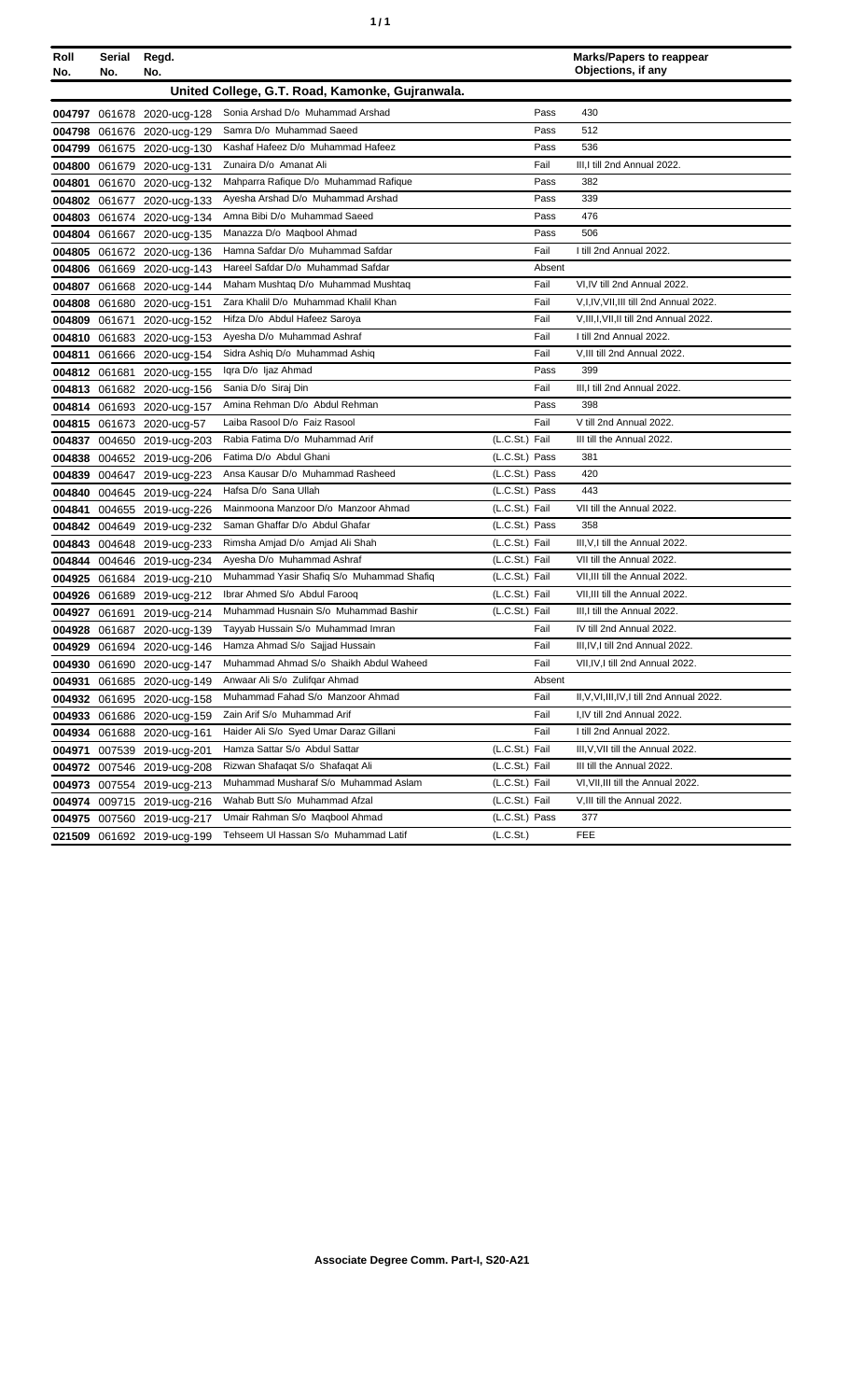| ٠ | ٠ |
|---|---|
|   |   |

| Roll   | Serial        | Regd.                      |                                                       |                |        | <b>Marks/Papers to reappear</b><br>Objections, if any |
|--------|---------------|----------------------------|-------------------------------------------------------|----------------|--------|-------------------------------------------------------|
| No.    | No.           | No.                        |                                                       |                |        |                                                       |
|        |               |                            | The Webster College of Commerce, Kamonke, Gujranwala. |                |        |                                                       |
|        |               | 004816 061097 2020-wbg-100 | Igra Bibi D/o Matwaiz Hussain                         |                | Pass   | 447                                                   |
|        |               | 004817 061098 2020-wbg-101 | Agsa Nawaz D/o Muhammad Nawaz Sharif                  |                | Pass   | 512                                                   |
|        |               | 004818 061099 2020-wbg-102 | Rimsha Saleem D/o Muhammad Saleem                     |                | Fail   | V till 2nd Annual 2022.                               |
|        |               | 004819 061100 2020-wbg-103 | Hafiza Fatima Falkshar D/o Falkshar                   |                | Fail   | V,I till 2nd Annual 2022.                             |
|        | 004820 061101 | 2020-wbg-104               | Bisma Rashid D/o Rashid Javed                         |                | Fail   | III till 2nd Annual 2022.                             |
| 004821 |               | 061102 2020-wbg-105        | Sahar Qayyum D/o Abdul Qayyum                         |                | Fail   | V, III, I till 2nd Annual 2022.                       |
|        |               | 004822 061103 2020-wbg-106 | Chamman D/o Abdul Jabbar                              |                | Fail   | III, V, I, IV till 2nd Annual 2022.                   |
|        |               | 004823 061104 2020-wbg-107 | Saman Iftikhar D/o Iftikhar Ali                       |                | Fail   | I till 2nd Annual 2022.                               |
|        |               | 004824 061105 2020-wbg-108 | Zunaira D/o Muhammad Aslam                            |                | Fail   | I, III till 2nd Annual 2022.                          |
|        |               | 004825 061106 2020-wbg-109 | Nimra Mahmood D/o Mahmood Ahmad                       |                | Fail   | VII, I till 2nd Annual 2022.                          |
|        |               | 004826 061107 2020-wbg-110 | Andleeb Bashir D/o Muhammad Bashir                    |                | Fail   | V,I, VII till 2nd Annual 2022.                        |
|        |               | 004827 061096 2020-wbg-99  | Ayesha D/o Khalid Perwaiz                             |                | Pass   | 540                                                   |
|        |               | 004845 010225 2019-wbg-94  | Tayyaba Rani D/o Iftikhar Hussain                     | (L.C.St.) Pass |        | 358                                                   |
|        |               | 004846 010236 2019-wbg-95  | Sadia Sarwar D/o Ch. Muhammad Sarwar Janjua           | (L.C.St.) Pass |        | 403                                                   |
|        |               | 004847 010229 2019-wbg-97  | Naima Shahzad D/o Shahzad Mahmood                     | (L.C.St.) Pass |        | 368                                                   |
|        |               | 004848 013366 2019-wbg-98  | Anishba D/o Imtiaz Ali                                | (L.C.St.) Pass |        | 466                                                   |
|        |               | 004849 010242 2019-wbg-99  | Muqadas Mushtaq D/o Mushtaq Ahmad                     | (L.C.St.) Fail |        | V till the Annual 2022.                               |
|        |               | 004935 061108 2020-wbg-111 | Muhammad Ali S/o Naveed Ahmad                         |                | Absent |                                                       |
|        |               | 004936 061109 2020-wbg-112 | Adil Zaheer S/o Muhammad Zaheer                       |                | Pass   | 405                                                   |
|        |               | 004937 061110 2020-wbg-113 | Muhammad Asad S/o Basharat Ali                        |                | Fail   | IV, I, VII till 2nd Annual 2022.                      |
|        | 004938 061111 | 2020-wbg-114               | Muhammad Haris Mehmood S/o Muhammad Yaseen Chuhan     |                | Fail   |                                                       |
|        |               | 004939 061112 2020-wbg-115 | Zohaib Akhtar S/o Akhtar Ali                          |                | Fail   | V, VIII, III, VI, I, II till 2nd Annual 2022.         |
|        |               | 004940 061113 2020-wbg-116 | Muhammad Hasan Ali S/o Abdul Shakoor                  |                | Fail   | VII, V, IV, I till 2nd Annual 2022.                   |
| 004941 |               | 061114 2020-wbg-117        | Ammad Shoukat S/o Shoukat Ali                         |                | Fail   | I, III till 2nd Annual 2022.                          |
|        |               | 004942 061115 2020-wbg-118 | Mirza Waleed Maqbool S/o Mirza Maqbool Ahmad          |                | Fail   | VI, VII, I, IV till 2nd Annual 2022.                  |
|        |               | 004943 061116 2020-wbg-120 | Muhammad Zainul Abidin S/o Khadam Hussain             |                | Fail   | I, III till 2nd Annual 2022.                          |
|        |               | 004944 061117 2020-wbg-121 | Husnain Mazhar S/o Mazhar Rafique                     |                | Absent |                                                       |
|        |               | 004945 061118 2020-wbg-123 | Umer Javaid S/o Javaid Ahmad                          |                | Absent |                                                       |
|        |               | 004946 061119 2020-wbg-124 | Muhammad Amir Raza S/o Abdul Razzaq Tahir             |                | Fail   | I, VII, VI, IV till 2nd Annual 2022.                  |
| 004947 |               | 061120 2020-wbg-125        | Muhammad Sarmad S/o Ahsanullah                        |                | Fail   | II, III till 2nd Annual 2022.                         |
| 004948 |               | 061121 2020-wbg-126        | Afaq Liaqat S/o Liaqat Ali                            |                | Fail   | VII, IV till 2nd Annual 2022.                         |
|        |               | 004951 013371 2017-acc-110 | Ahmad Wagar S/o Muhammad Arshad                       | (L.C.St.) Fail |        | VII till the Annual 2022.                             |
|        |               | 004954 000831 2018-wbg-113 | Salman Shaukat S/o Shaukat Ali                        | (L.C.St.) Pass |        | 380                                                   |
|        |               | 004976 013368 2019-wbg-106 | Muhammad Faraz S/o Muhammad Boota                     | (L.C.St.) Fail |        | VI, III, VII, V till the Annual 2022.                 |
|        |               | 004977 013370 2019-wbg-108 | Ali Hasan S/o Muhammad Yousaf Khan                    | (L.C.St.) Pass |        | 342                                                   |
|        |               | 004978 010257 2019-wbg-109 | Usama Akram S/o Muhammad Akram                        | (L.C.St.) Pass |        | 424                                                   |
|        |               | 004979 013367 2019-wbg-112 | Ali Husnain S/o Muhammad Husain                       | (L.C.St.) Fail |        | I till the Annual 2022.                               |
|        |               | 004980 010252 2019-wbg-113 | Sabtain Hamza S/o Muhammad Sarwar                     | (L.C.St.) Fail |        | III till the Annual 2022.                             |
| 004981 |               | 010261 2019-wbg-116        | Basim Mustafa S/o Nazir Ahmad                         | (L.C.St.) Fail |        | III till the Annual 2022.                             |
|        |               | 004982 010250 2019-wbg-119 | Muhammad Afzaal S/o Liaqat Ali                        | (L.C.St.) Fail |        | V, VI, VII, III, I, IV till the Annual 2022.          |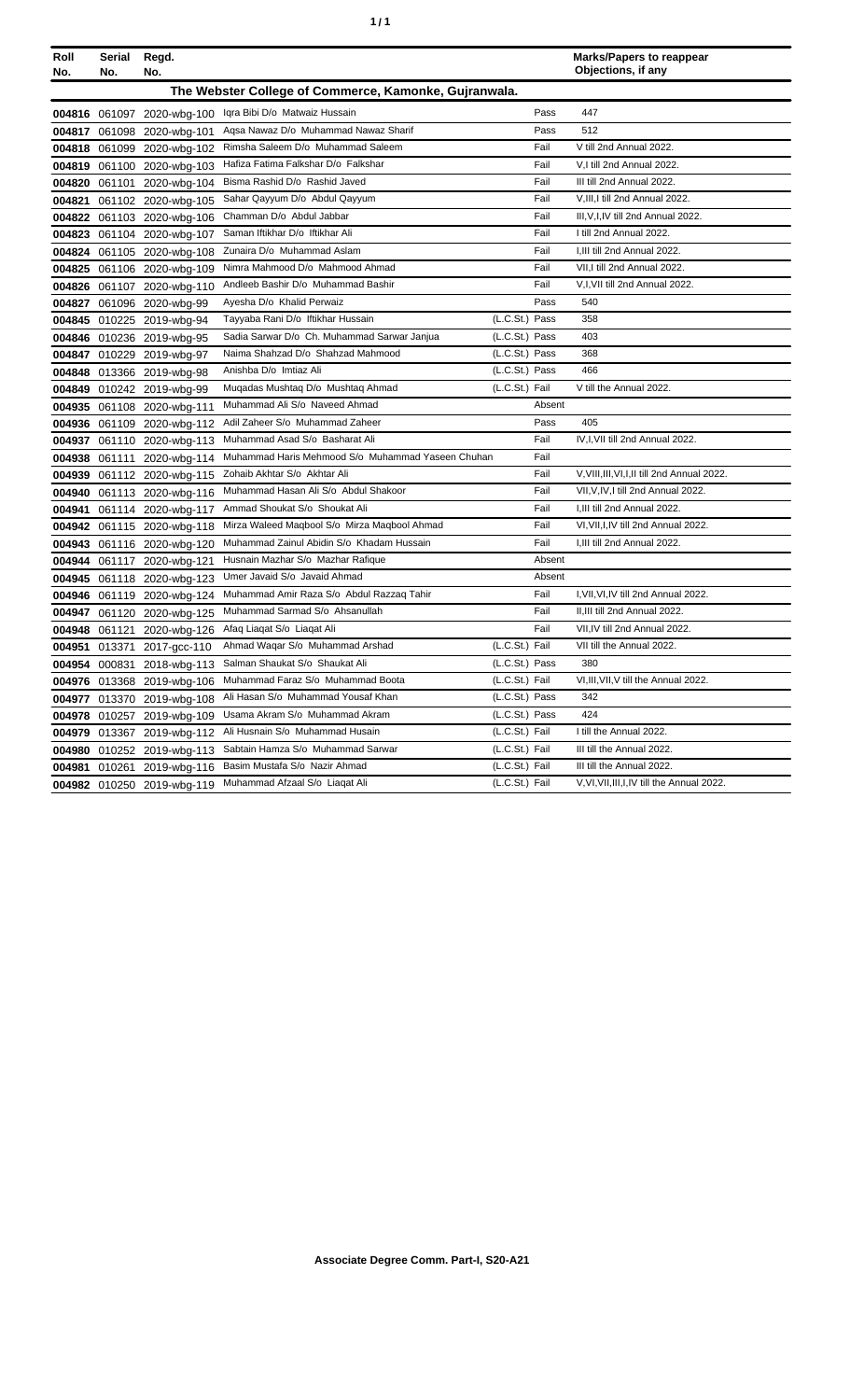| Roll<br>No. | Serial<br>No.                                                   | Regd.<br>No.               |                                        |                | <b>Marks/Papers to reappear</b><br>Objections, if any |  |  |
|-------------|-----------------------------------------------------------------|----------------------------|----------------------------------------|----------------|-------------------------------------------------------|--|--|
|             | Government Degree College for Women, Peoples Colony, Gujranwala |                            |                                        |                |                                                       |  |  |
|             |                                                                 | 003424 003956 2019-acc-136 | Numan Khalid S/o Muhammad Khalid Javed | (L.C.St.) Fail | IV, V, III, VII till the Annual 2022.                 |  |  |
|             |                                                                 | 003425 004496 2019-acc-141 | Hassan Ali S/o Rana Muhammad Abbas     | (L.C.St.) Pass | 440                                                   |  |  |
|             | 003426 006371                                                   | 2019-acc-60                | Muhammad Ali S/o Muhammad Shamshair    | (L.C.St.) Fail | V.VI till the Annual 2022.                            |  |  |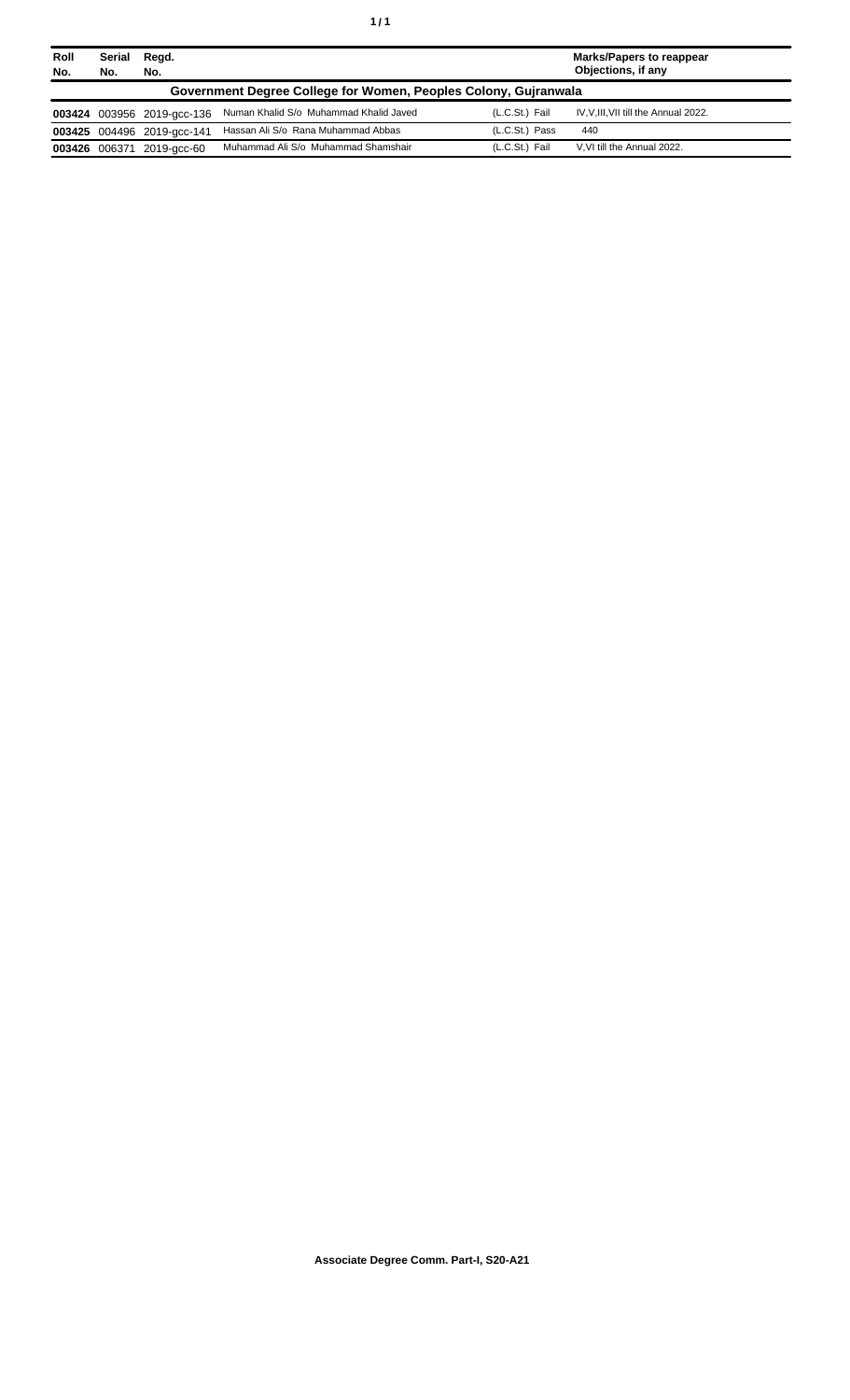| Roll<br>No.                                              | Serial<br>Regd.<br>No.<br>No. |                           |                        | <b>Marks/Papers to reappear</b><br>Objections, if any |     |  |
|----------------------------------------------------------|-------------------------------|---------------------------|------------------------|-------------------------------------------------------|-----|--|
| Zeitech College of Commerce, Satellite Town, Guiranwala. |                               |                           |                        |                                                       |     |  |
|                                                          |                               | 003048 008204 2018-zcg-11 | Arooj D/o Abdul Razzag | (L.C.St.) Pass                                        | 355 |  |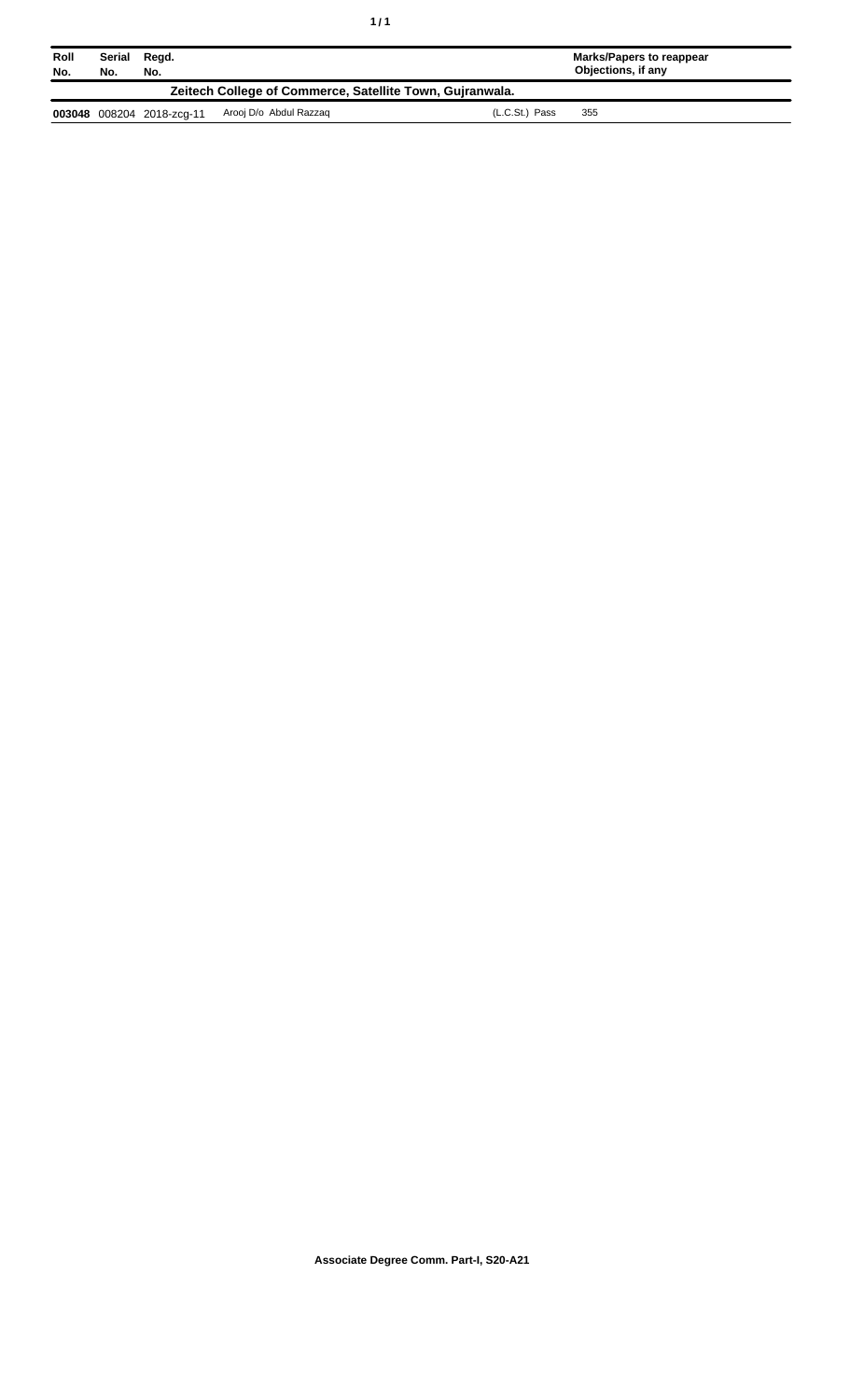| Roll<br>No. | <b>Serial</b><br>No. | Regd.<br>No.              |                                                              |                | <b>Marks/Papers to reappear</b><br>Objections, if any |
|-------------|----------------------|---------------------------|--------------------------------------------------------------|----------------|-------------------------------------------------------|
|             |                      |                           | Islamic Asian College of Commerce, G.T. Road, Kharian Cantt. |                |                                                       |
| 005062      |                      | 006809 2018-ack-49        | Aiza Asif D/o Asif Nadeem                                    | (L.C.St.) Pass | 350                                                   |
| 005064      | 005339               | 2019-ack-25               | Magadas Nawaz D/o Muhammad Nawaz                             | (L.C.St.) Fail | VII.III till the Annual 2022.                         |
|             |                      | 005065 012258 2019-ack-26 | Riffat Yasmeen D/o Muhammad Younas                           | (L.C.St.) Pass | 363                                                   |
|             |                      | 005066 003875 2019-ack-27 | Sania Qadeer D/o Abdul Qadeer                                | (L.C.St.) Pass | 414                                                   |
| 005095      |                      | 005332 2019-ack-22        | Adnan Khalid S/o Khalid Hussain Malik                        | (L.C.St.) Fail | III, VIII, V, VII, I till the Annual 2022.            |
| 005096      | 005337               | 2019-ack-23               | Mujtaba Hussain S/o Tassadag Hussain                         | (L.C.St.) Fail | VII.VI.III.IV till the Annual 2022.                   |
|             |                      | 005097 011960 2019-ack-32 | Muhammad Shaban Haider S/o Ghulam Muhammad                   | (L.C.St.) Fail | VII till the Annual 2022.                             |
| 005098      |                      | 005335 2019-ack-33        | Zawar Afzal S/o Muhammad Afzal Naz                           | (L.C.St.) Fail | V.VI.VII.III till the Annual 2022.                    |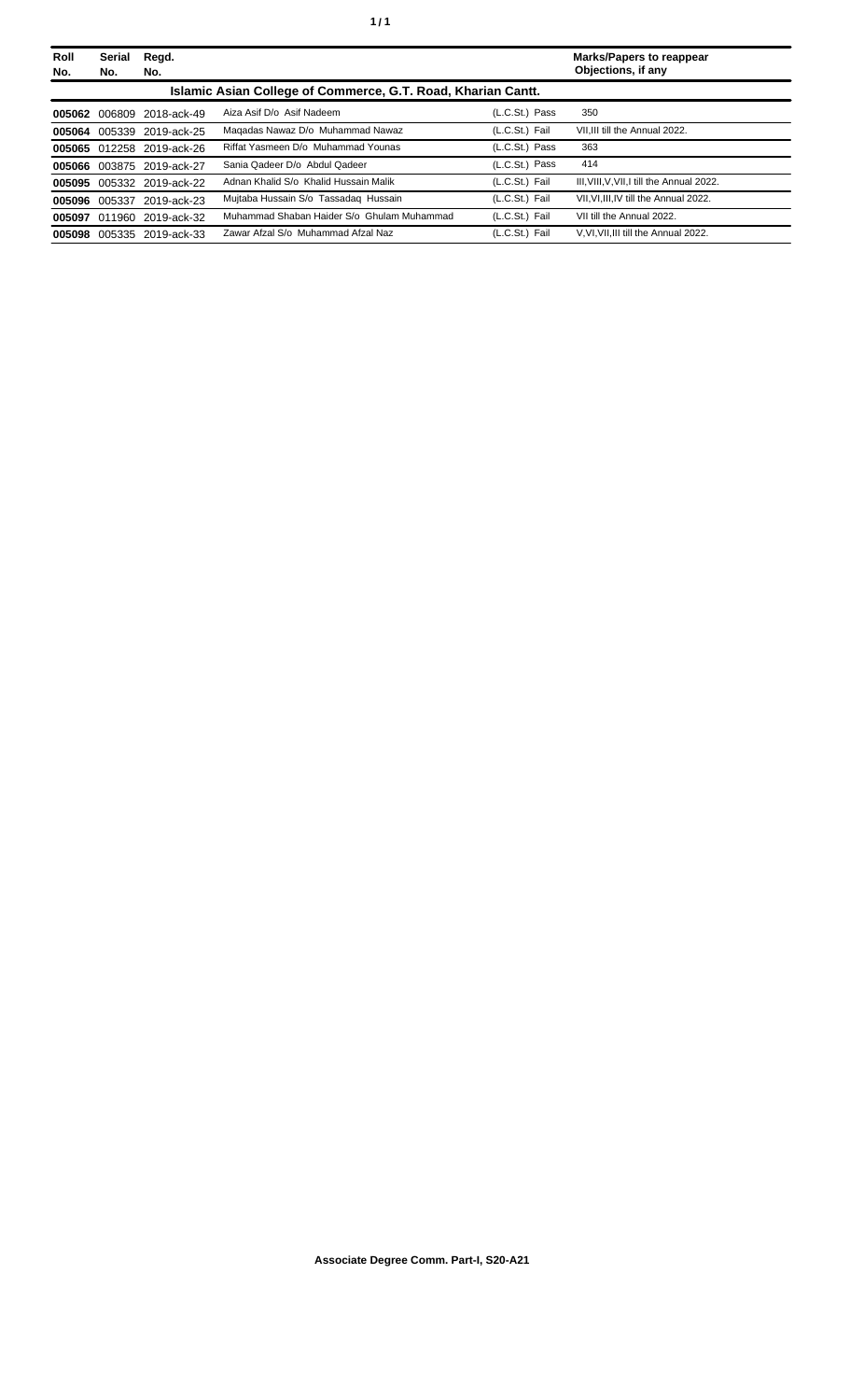| Roll<br>No. | Serial<br>No.                             | Regd.<br>No.       |                               |                | Marks/Papers to reappear<br>Objections, if any |  |
|-------------|-------------------------------------------|--------------------|-------------------------------|----------------|------------------------------------------------|--|
|             | <b>Guirat College of Commerce, Guirat</b> |                    |                               |                |                                                |  |
| 004011      |                                           | 004359 2012-cbg-86 | Qasim Mazhar S/o Mazhar Iqbal | (L.C.St.) Fail | VI, III, VII, IV till the Annual 2022.         |  |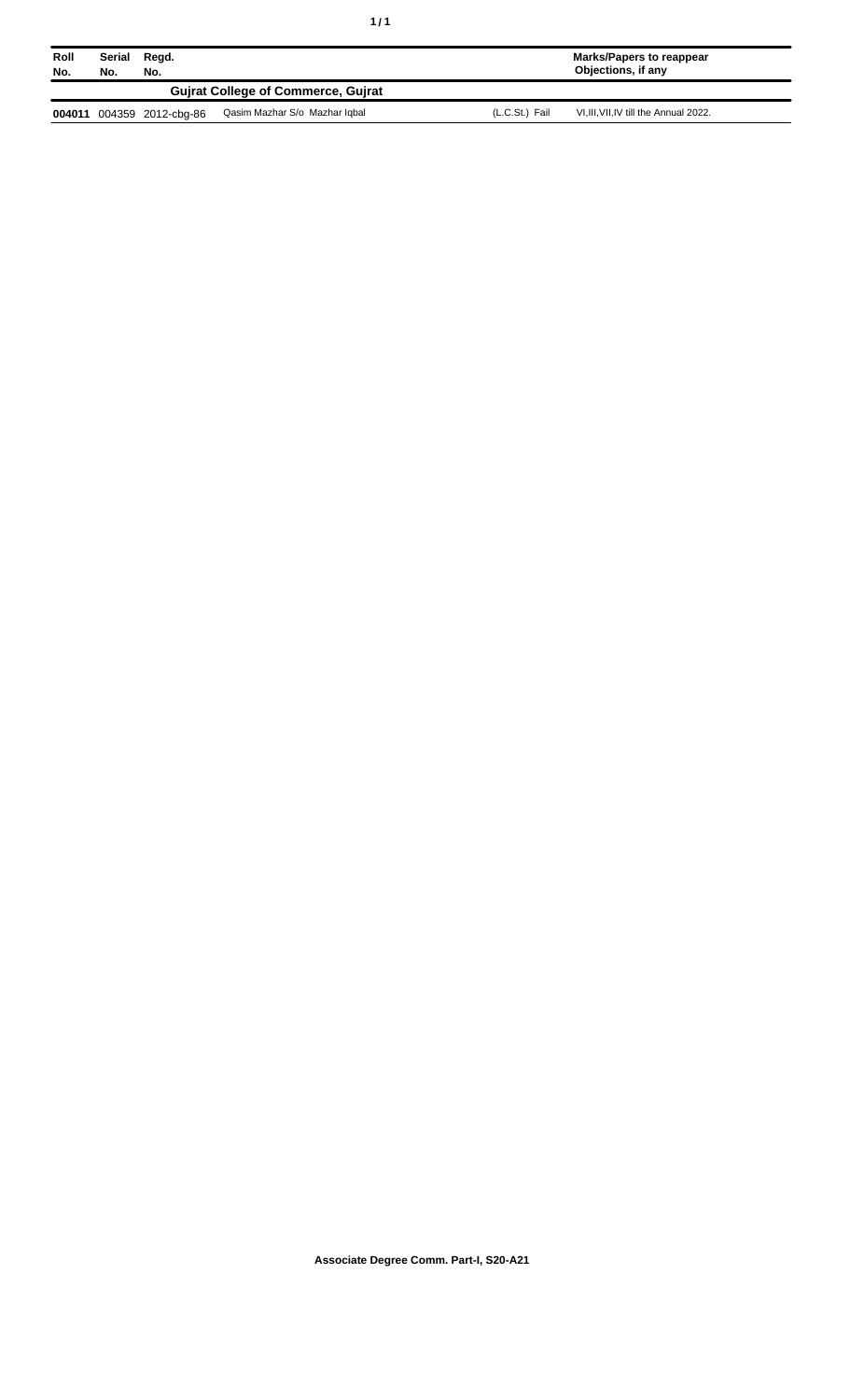| ٠ | ٠ |
|---|---|
|   |   |

| Roll<br>No. | Serial<br>No. | Regd.<br>No.               |                                               |                | <b>Marks/Papers to reappear</b><br>Objections, if any |
|-------------|---------------|----------------------------|-----------------------------------------------|----------------|-------------------------------------------------------|
|             |               |                            | <b>Government College of Commerce, Gujrat</b> |                |                                                       |
|             |               | 003840 011457 2018-ccg-113 | Sumbal Shahzadi D/o Muhammad Anyet            | (L.C.St.) Fail |                                                       |
| 003841      |               | 011370 2018-ccg-27         | Sajal Shahzadi D/o Imdad Ali                  | (L.C.St.) Pass | 349                                                   |
|             |               | 003842 010370 2019-ccg-105 | Quratulain D/o Muhammad Qasim Imran           | (L.C.St.) Fail | VI.I.III till the Annual 2022.                        |
|             |               | 003843 001343 2019-ccg-108 | Mah Noor Flower D/o Javed Iqbal               | (L.C.St.) Fail | III, V till the Annual 2022.                          |
| 003844      |               | 000495 2019-ccg-114        | Mubeen D/o Abdul Razzaq                       | (L.C.St.) Pass | 329                                                   |
|             |               | 003845 001341 2019-ccg-52  | Anshra Noor D/o Nadeem Rafique                | (L.C.St.) Pass | 391                                                   |
|             |               | 003846 000494 2019-ccg-57  | Iqra Shahzadi D/o Sagheer Ahmed               | (L.C.St.) Pass | 341                                                   |
| 003847      |               | 000489 2019-ccg-58         | Areej Naz D/o Arshad Mehmood                  | (L.C.St.) Fail | III till the Annual 2022.                             |
|             |               | 003848 000209 2019-ccg-61  | Urwah Hanif D/o Mubeen Qadir                  | (L.C.St.) Fail | I till the Annual 2022.                               |
| 003849      |               | 000235 2019-ccg-80         | Sabha Iqbal D/o Muhammad Iqbal                | (L.C.St.) Pass | 360                                                   |
|             |               | 003850 000234 2019-ccg-81  | Esha Nawaz D/o Muhammad Nawaz Ahmed           | (L.C.St.) Pass | 421                                                   |
| 003851      |               | 000630 2019-ccg-82         | Rabia Zubair D/o Zubair Ahmad                 | (L.C.St.) Fail | III till the Annual 2022.                             |
| 003852      |               | 002284 2019-ccg-84         | Rubab Mazhar D/o Mazhar Hussain               | (L.C.St.) Fail | II, III, V, VI, VII, I, IV till the Annual 2022.      |
| 003853      |               | 001149 2019-ccg-89         | Zoya Malik D/o Muhammad Malik                 | (L.C.St.) Fail | I, III till the Annual 2022.                          |
|             |               | 003854 000204 2019-ccg-90  | Alisha D/o Shakeel Ahmed                      | (L.C.St.) Pass | 368                                                   |
|             |               | 003855 011549 2019-ccg-94  | Samavia Malik D/o Naeem Ullah                 | (L.C.St.) Fail | III, VII, I till the Annual 2022.                     |
|             |               | 003856 000496 2019-ccg-96  | Asma Saddiqua D/o Ijaz Ahmad                  | (L.C.St.) Fail | III. VII till the Annual 2022.                        |
|             |               | 003857 001338 2019-ccg-98  | Asma Bibi D/o Mukhtar Ahmed                   | (L.C.St.) Fail | III till the Annual 2022.                             |
|             |               | 003858 000634 2019-ccg-99  | Amina Betool D/o Mirza Mudsar Hussain         | (L.C.St.) Pass | 449                                                   |
|             |               | 004012 002217 2014-ccg-75  | Afzaal Ahmad S/o Muhammad Yousaf              | (L.C.St.) Fail |                                                       |
|             |               | 004013 005132 2018-ccg-101 | Mohsan Raza S/o Zulfigar Ali                  | (L.C.St.) Fail |                                                       |
|             |               | 004014 000629 2018-ccg-42  | Rizwan Arif S/o Muhammad Arif                 | (L.C.St.) Fail |                                                       |
|             |               | 004015 006527 2018-ccg-69  | Abdul Rehman S/o Muhammad Sharif              | (L.C.St.) Fail |                                                       |
|             |               | 004016 000071 2018-ccg-83  | Talha Azeem S/o Azeem Ullah Azeem             | (L.C.St.) Fail |                                                       |
|             |               | 004017 085134 2018-ccg-66  | Ali Sher S/o Khalid Pervez                    | (L.C.St.) Fail | III, VIII, V, VI, VII, I, IV till the Annual 2022.    |
|             |               | 004018 000238 2019-ccg-117 | Haider Ali S/o Muhammad Mushtaq               | (L.C.St.) Pass | 430                                                   |
|             |               | 004019 000201 2019-ccg-121 | Farukh Ali S/o Chaudry Abdul Majeed           | (L.C.St.) Pass | 441                                                   |
| 004020      |               | 000491 2019-ccg-123        | Abdul Majid S/o Abdul Karim                   | (L.C.St.) Pass | 459                                                   |
| 004021      |               | 001340 2019-ccg-125        | Adnan Hassan S/o Ghulam Hussain               | (L.C.St.) Pass | 377                                                   |
| 004022      |               | 000236 2019-ccg-129        | Muhammad Ali Usman S/o Muhammad Usman Sabir   | (L.C.St.) Pass | 473                                                   |
|             |               | 004023 000205 2019-ccg-142 | Muhammad Talha Tariq S/o Tariq Sharif         | (L.C.St.) Fail | V till the Annual 2022.                               |
|             |               | 004024 000636 2019-ccg-147 | Sadagat Ali S/o Liagat Ali                    | (L.C.St.) Fail | V, VII, III, I till the Annual 2022.                  |
|             |               | 004025 000242 2019-ccg-152 | Zeeshan Ullah S/o Khalid Pervaiz              | (L.C.St.) Fail | III, V till the Annual 2022.                          |
|             |               | 004026 000207 2019-ccg-156 | Muhammad Waseem S/o Abdul Razzaq              | (L.C.St.) Fail | VI, V till the Annual 2022.                           |
| 004027      |               | 000237 2019-ccg-168        | Liaque Amjad S/o Amjad Pervez Tahir           | (L.C.St.) Pass | 394                                                   |
| 004028      |               | 000492 2019-ccg-171        | Ahmar Arshad S/o Arshad Mehmood               | (L.C.St.) Pass | 379                                                   |
| 004029      |               | 000241 2019-ccg-173        | Sami Ullah S/o Shabir Ahmad                   | (L.C.St.) Pass | 442                                                   |
| 004030      |               | 000635 2019-ccg-174        | Umair Tariq S/o Tahir Shahzad                 | (L.C.St.) Fail | I till the Annual 2022.                               |
| 004031      |               | 000637 2019-ccg-182        | Ali Hassan S/o Shahid Iqbal                   | (L.C.St.) Pass | 339                                                   |
|             |               | 004032 000130 2019-ccg-187 | Usama Saif S/o Saif Ur Rehman                 | (L.C.St.) Pass | 419                                                   |
|             |               | 004033 000128 2019-ccg-191 | Usama Arshad S/o Arshad Mahmood               | (L.C.St.) Pass | 358                                                   |
|             |               | 004034 000239 2019-ccg-192 | Syed Zain Haider Shah S/o Asif Hussain Shah   | (L.C.St.) Pass | 366                                                   |
|             |               | 004035 010264 2019-ccg-193 | Mutayyab Shakeel S/o Shakeel Khalid           | (L.C.St.) Fail | VI, III till the Annual 2022.                         |
|             |               | 004036 000202 2019-ccg-196 | Zeeshan Rehmat S/o Chouhdry Rehmat Khan       | (L.C.St.) Fail | III, VII till the Annual 2022.                        |
| 004037      |               | 001339 2019-ccg-206        | Umer Farooq S/o Muhammad Iqbal                | (L.C.St.) Pass | 399                                                   |
| 004038      |               | 006467 2019-ccg-207        | Bilal Ahmad S/o Muhammad Ishaq                | (L.C.St.) Fail | II, III, V, VII, VI till the Annual 2022.             |
|             |               | 004039 000493 2019-ccg-63  | Numan Mahmood S/o Mirza Mahmood Ahmed         | (L.C.St.) Pass | 422                                                   |
| 004040      |               | 000203 2019-ccg-65         | Muhammad Usman Ali S/o Muhammad Afzal         | (L.C.St.) Pass | 363                                                   |
| 004041      |               | 000240 2019-ccg-67         | Shoukat Ali S/o Nawab Urf Babu Khan           | (L.C.St.) Fail | V, III, VII till the Annual 2022.                     |
|             |               | 004042 000632 2019-ccg-68  | Hamid Nawaz S/o Muhammad Nawaz                | (L.C.St.) Fail | III, VIII, V, VI, VII, II, IV till the Annual 2022.   |
|             |               | 004043 000208 2019-ccg-70  | Muhammad Abdullah S/o Muhammad Rasheed        | (L.C.St.) Fail | VI, III till the Annual 2022.                         |
|             |               | 004044 000206 2019-ccg-74  | Shehroz Gulzar S/o Gulzar Ahmed               | (L.C.St.) Fail | V till the Annual 2022.                               |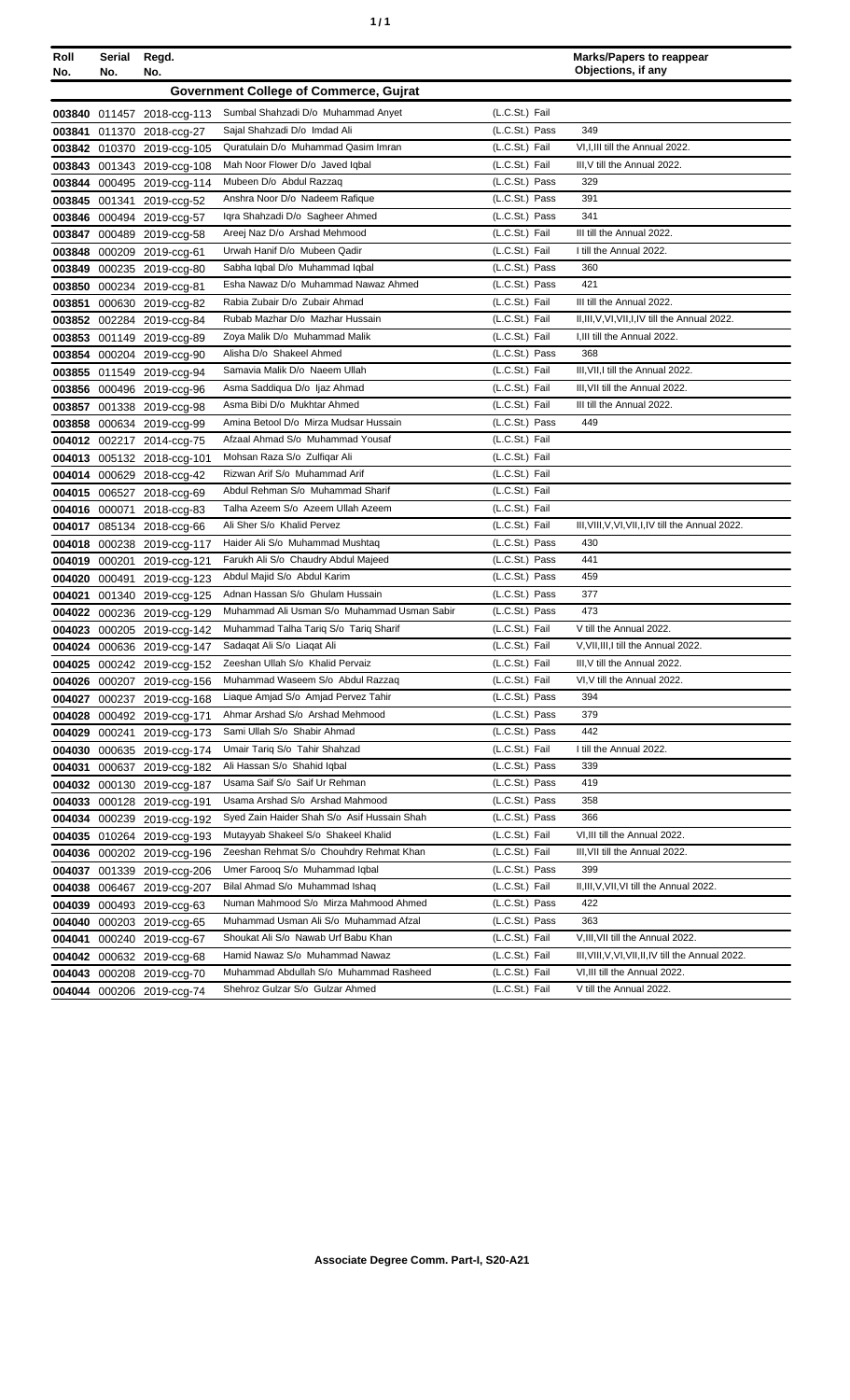| ٦ | ٠ |
|---|---|
|   |   |

| Roll<br>No. | Serial<br>No. | Regd.<br>No.              |                                                                             |        | <b>Marks/Papers to reappear</b><br>Objections, if any |
|-------------|---------------|---------------------------|-----------------------------------------------------------------------------|--------|-------------------------------------------------------|
|             |               |                           | Govt. Institute of Commerce, kharian, Gujrat                                |        |                                                       |
| 004045      |               | 067138 2020-ckg-1         | Muhammad Faraz Akhtar S/o Akhtar Ali                                        | Fail   |                                                       |
| 004046      | 067127        | 2020-ckg-10               | Ali Murtaza S/o Muhammad Akhtar                                             | Fail   | VII, I, V, III, VI, IV till 2nd Annual 2022.          |
| 004047      |               | 067128 2020-ckg-11        | Nabeel Nazakat S/o Nazakat Ali                                              | Fail   | V, III, I till 2nd Annual 2022.                       |
| 004048      |               | 067129 2020-ckg-12        | Muhammad Nabeel S/o Shokat Ali                                              | Absent |                                                       |
| 004049      |               | 067130 2020-ckg-13        | Waheed Iqbal S/o Safdar Hussain                                             | Fail   | V.VII.VI.I.III.IV till 2nd Annual 2022.               |
| 004050      | 067131        | 2020-ckg-14               | Usman Ali S/o Ashig Hussain                                                 | Fail   | VII, II, V, I, III, IV, VI till 2nd Annual 2022.      |
| 004051      |               | 067132 2020-ckg-15        | Qasim Ali S/o Abdurehman                                                    | Absent |                                                       |
|             |               | 004052 067119 2020-ckg-16 | Waleed Shahzad S/o Khadim Hussain                                           | Fail   |                                                       |
| 004053      |               | 067133 2020-ckg-17        | Atif Safdar S/o Safdar Ali                                                  | Absent |                                                       |
| 004054      |               | 067120 2020-ckg-18        | Ali Haider Zia S/o Zia Ullah Cheema                                         | Fail   | V, III, I, VII till 2nd Annual 2022.                  |
|             |               | 004055 067134 2020-ckg-19 | Haris Raza S/o Khalid Mehmood                                               | Absent |                                                       |
|             |               | 004056 067123 2020-ckg-2  | Muhammad Mubmuhammad Mubashir S/o Muhammad<br>Yaqoob                        | Fail   | IV, VI, I, III till 2nd Annual 2022.                  |
| 004057      | 067121        | 2020-ckg-20               | Zohaib Ali S/o Zulfiqar Ali                                                 | Fail   | VIII, V, I, VII, IV, VI, III till 2nd Annual 2022.    |
| 004058      |               | 067122 2020-ckg-21        | Sulaiman Asghar S/o Muhammad Asghar                                         | Fail   | V.VII.VI.I.II.III.IV till 2nd Annual 2022.            |
| 004059      |               | 067135 2020-ckg-22        | Ameer Muhammad S/o Khan Muhammad                                            | Fail   | V.VI.VII.I.IV.III.II till 2nd Annual 2022.            |
| 004060      |               | 067136 2020-ckg-23        | Hassan Aslam S/o Ali Aslam                                                  | Pass   | 456                                                   |
| 004061      |               | 067137 2020-ckg-25        | Syed Abdul Khaliq Gilani S/o Syed Tofique Usyed Tofique Ur<br>Rehman Gilani | Fail   | V,II, VII, III, VI, I, IV till 2nd Annual 2022.       |
|             |               | 004062 067124 2020-ckg-5  | Muhammad Afran S/o Muhammad Latif                                           | Fail   | II, VII, I, IV, VI, III till 2nd Annual 2022.         |
| 004063      |               | 067118 2020-ckg-6         | Ghulam Murtaza S/o Ghulam Ahmad                                             | Absent |                                                       |
|             |               | 004064 067125 2020-ckg-7  | Muhammad Ahsan S/o Muhammad Shakeel                                         | Fail   | VI.III.I.IV till 2nd Annual 2022.                     |
|             |               | 004065 067126 2020-ckg-8  | Shahzeel S/o Shahzad Masih                                                  | Fail   | III.VI.IV.I till 2nd Annual 2022.                     |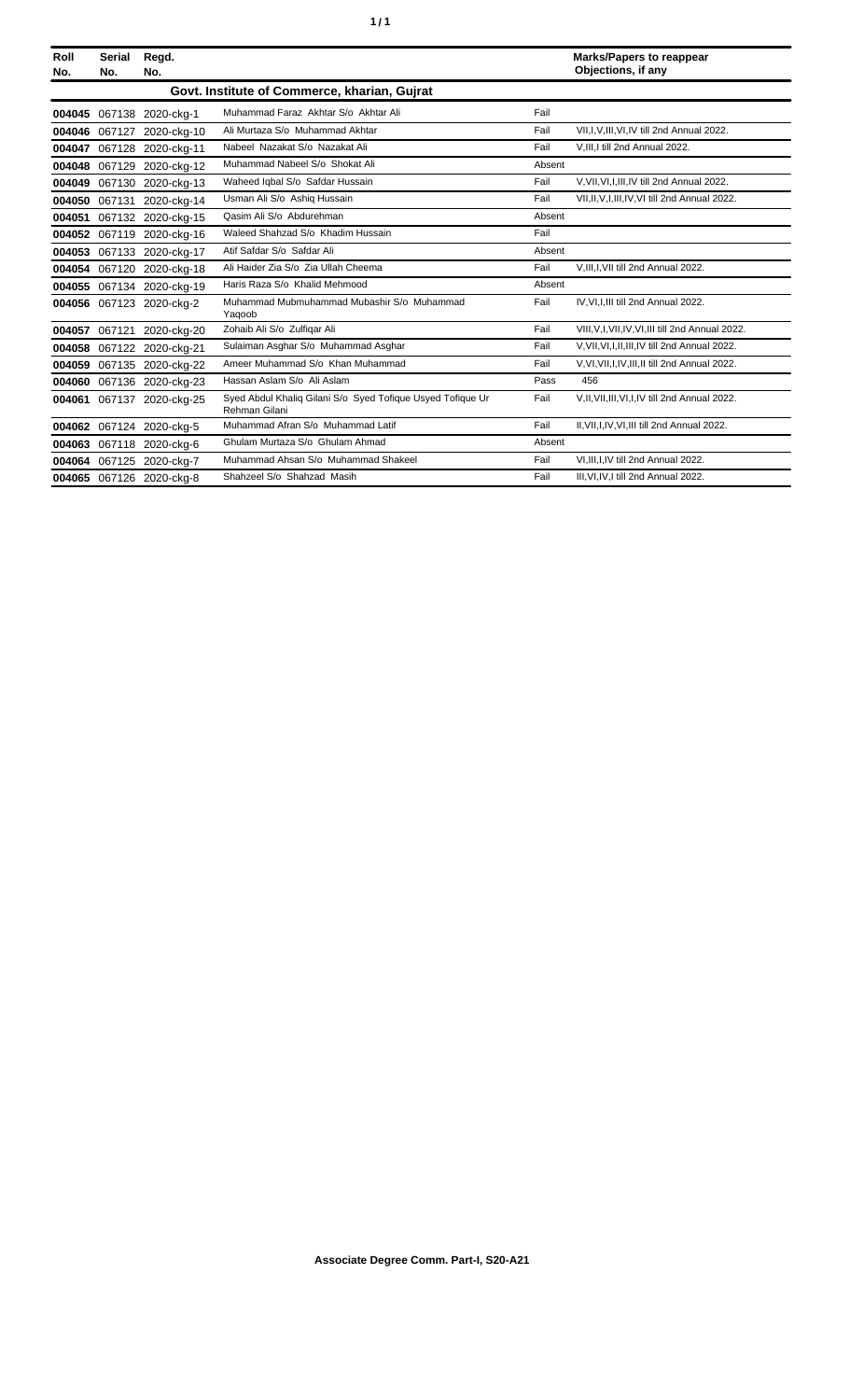| Roll | Serial | Regd.                     |                                                |                | <b>Marks/Papers to reappear</b><br>Objections, if any |
|------|--------|---------------------------|------------------------------------------------|----------------|-------------------------------------------------------|
| No.  | No.    | No.                       |                                                |                |                                                       |
|      |        |                           | Punjab College of Commerce, G. T. Road, Gujrat |                |                                                       |
|      |        | 003859 004219 2019-pgt-11 | Ue-E-Uqasha D/o Muhammad Shahzad               | (L.C.St.) Pass | 382                                                   |
|      |        | 003860 004221 2019-pgt-16 | Hina Naeem D/o Naeem Akhtar                    | (L.C.St.) Fail | I till the Annual 2022.                               |
|      |        | 003861 004222 2019-pgt-17 | Maryam Bibi D/o Sajjad Ahmad                   | (L.C.St.) Fail | III till the Annual 2022.                             |
|      |        | 003862 004226 2019-pgt-19 | Sana Ashfaq D/o Ashfaq Azam                    | (L.C.St.) Pass | 393                                                   |
|      |        | 003863 004223 2019-pgt-20 | Urfa Zulfiqar D/o Zulfiqar Ali                 | (L.C.St.) Fail | I till the Annual 2022.                               |
|      |        | 003864 004225 2019-pgt-21 | Izma Shakeel D/o Shakeel Mir                   | (L.C.St.) Pass | 417                                                   |
|      |        | 003865 004230 2019-pgt-24 | Fakhra Younas D/o Muhammad Younas              | (L.C.St.) Pass | 405                                                   |
|      |        | 003866 004233 2019-pgt-26 | Afia Akram D/o Muhammad Akram                  | (L.C.St.) Fail | I till the Annual 2022.                               |
|      |        | 003867 004220 2019-pgt-28 | Akhood Zahid D/o Zahid Ijaz                    | (L.C.St.) Pass | 374                                                   |
|      |        | 003868 004228 2019-pgt-30 | Minahil Sohail Shehzad D/o Sohail Shehzad      | (L.C.St.) Fail | I till the Annual 2022.                               |
|      |        | 003869 004231 2019-pgt-32 | Zainab Bibi D/o Ijaz Ahmed                     | (L.C.St.) Fail | III, I till the Annual 2022.                          |
|      |        | 003870 004218 2019-pgt-49 | Hira Qadeer D/o Qadeer Ahmed                   | (L.C.St.) Fail | I till the Annual 2022.                               |
|      |        | 003871 004229 2019-pgt-50 | Rimsha Amjad D/o Amjad Mahmood                 | (L.C.St.) Pass | 390                                                   |
|      |        | 003872 004235 2019-pgt-7  | Hasiba D/o Allah Ditta                         | (L.C.St.) Pass | 446                                                   |
|      |        | 003873 043973 2020-pgt-18 | Sania D/o Syed Amir Raza                       | Pass           | 496                                                   |
|      |        | 003874 043974 2020-pgt-19 | Muskan Shazadi D/o Safdar Hussain              | Fail           | I till 2nd Annual 2022.                               |
|      |        | 003875 043975 2020-pgt-20 | Nayyab Gul D/o Muhammad Shahbaz                | Pass           | 520                                                   |
|      |        | 003876 043976 2020-pgt-21 | Faiza Farooq D/o Farooq Sultan                 | Fail           | I till 2nd Annual 2022.                               |
|      |        | 003877 043977 2020-pgt-22 | Tahiba Ahmed D/o Afzaal Ahmed                  | Pass           | 447                                                   |
|      |        | 003878 043978 2020-pgt-23 | Sheema Bilal D/o Muhammad Bilal                | Fail           | III, I till 2nd Annual 2022.                          |
|      |        | 003879 043979 2020-pgt-24 | Shafia Tahir D/o Haji Tahir Anwar              | Fail           | II, I, IV till 2nd Annual 2022.                       |
|      |        | 003880 043980 2020-pgt-25 | Amna Kamran D/o Kamran                         | Pass           | 403                                                   |
|      |        | 003881 043981 2020-pgt-26 | Sania Arshad D/o Choudhary Saleem Arshad       | Pass           | 451                                                   |
|      |        | 003882 043982 2020-pgt-27 | Sumayia Shahid D/o Sheikh Shahid Iqbal         | Fail           | I till 2nd Annual 2022.                               |
|      |        | 003883 043983 2020-pgt-28 | Ayisha Akhtar D/o Liagat Ali Ranjaha           | Fail           | III, I till 2nd Annual 2022.                          |
|      |        | 003884 043984 2020-pgt-29 | Aamina Jawad Dar D/o Jawad Naseer              | Fail           | I till 2nd Annual 2022.                               |
|      |        | 003885 043985 2020-pgt-30 | Isma Shehzadi D/o Amjad Javaid                 | Fail           | VI, I, III till 2nd Annual 2022.                      |
|      |        | 003886 043986 2020-pgt-31 | Fajar Tahir D/o Haji Tahir Anwar               | Fail           | IV, I, III till 2nd Annual 2022.                      |
|      |        | 003887 043987 2020-pgt-32 | Sofia Younas D/o Muhammad Younas Mughal        | Fail           | III, II, I, IV till 2nd Annual 2022.                  |
|      |        | 003888 043988 2020-pgt-33 | Nimra Shahid D/o Shahid Mehmood                | Fail           | I,IV till 2nd Annual 2022.                            |
|      |        | 003889 043989 2020-pgt-34 | Fatima-Tu-Zahra D/o Tariq Mehmodd              | Fail           | I till 2nd Annual 2022.                               |
|      |        | 003890 043990 2020-pgt-35 | Sana D/o Javed Iqbal                           | Fail           |                                                       |
|      |        | 003891 043991 2020-pgt-36 | Sania Sajjad D/o Sajjad Baig                   | Pass           | 436                                                   |
|      |        | 003892 043992 2020-pgt-37 | Ayesha Butt D/o Akhtar Shaheen Butt            | Pass           | 519                                                   |
|      |        | 003893 043993 2020-pgt-38 | Toooba Nisar D/o Nisar Ahmad                   | Fail           | IV, I till 2nd Annual 2022.                           |
|      |        | 003894 043994 2020-pgt-39 | Yasmeen D/o Muhammad Hussain                   | Fail           | I till 2nd Annual 2022.                               |
|      |        | 003895 043995 2020-pgt-40 | Warda Amjad D/o Amjad Miraj                    | Pass           | 435                                                   |
|      |        | 004066 001835 2019-pgt-36 | Haris Mukhtar S/o Mukhtar Ahmad                | (L.C.St.) Pass | 434                                                   |
|      |        | 004067 001826 2019-pgt-37 | Muhammad Umer Ali S/o Khalid Mehmood           | (L.C.St.) Fail | III, V, VII, I till the Annual 2022.                  |
|      |        | 004068 001841 2019-pgt-39 | Kashan Akram Butt S/o Muhammad Akram Butt      | (L.C.St.) Pass | 409                                                   |
|      |        | 004069 004216 2019-pgt-42 | Muhammad Mohsin Raza S/o Ghulam Qadir          | (L.C.St.) Pass | 371                                                   |
|      |        | 004070 001831 2019-pgt-44 | Muhammad Bilal S/o Muhammad Pervaiz            | (L.C.St.) Fail | II, III, VIII, VI, VII till the Annual 2022.          |
|      |        | 004071 001820 2019-pgt-47 | Wagas S/o Muhammad Amin                        | (L.C.St.) Fail | VII, III, I, IV till the Annual 2022.                 |
|      |        | 004072 043996 2020-pgt-1  | Muhammad Haider Gul S/o Gul Nawaz Butt         | Fail           | VI till 2nd Annual 2022.                              |
|      |        | 004073 044002 2020-pgt-11 | Danish Ali S/o Muhammad Ramzan                 | Pass           | 402                                                   |
|      |        | 004074 044003 2020-pgt-12 | Ali Afzal S/o Amir Zaman                       | Fail           |                                                       |
|      |        | 004075 044004 2020-pgt-14 | Jahangir Afzal S/o Amir Zaman                  | Fail           |                                                       |
|      |        | 004076 044005 2020-pgt-15 | Khawaja Sajawal Ali S/o Tahir Usman            | Pass           | 363                                                   |
|      |        | 004077 044006 2020-pgt-16 | Muhammad Awais Makkar S/o Muhammad Waqar       | Fail           | I till 2nd Annual 2022.                               |
|      |        | 004078 044007 2020-pgt-17 | Abdul Hannan S/o Zakir Hussain                 | Fail           | II, V, III, VII, VI, IV, I till 2nd Annual 2022.      |
|      |        | 004079 043998 2020-pgt-2  | Umair Mir S/o Abdul Islam Mir                  | Fail           | VI, V, I till 2nd Annual 2022.                        |
|      |        | 004080 043997 2020-pgt-3  | Ali Bilal Ahmed S/o Afzaal Ahmed               | Fail           | IV, VII, V, I till 2nd Annual 2022.                   |
|      |        | 004081 043999 2020-pgt-5  | Noman Akhtar S/o Mohammad Akhtar               | Fail           | I,IV till 2nd Annual 2022.                            |
|      |        | 004082 044000 2020-pgt-6  | Badar Ikram S/o Hafiz Muhammad Ikram           | Pass           | 478                                                   |
|      |        | 004083 044008 2020-pgt-8  | Arbaz Hassan S/o Yassar Riaz                   | Fail           | I, VII, VI, III, IV till 2nd Annual 2022.             |
|      |        | 004084 044001 2020-pgt-9  | Muhammad Tayyiab Butt S/o Muhammad Siddique    | Fail           | II, VI till 2nd Annual 2022.                          |
|      |        |                           |                                                |                |                                                       |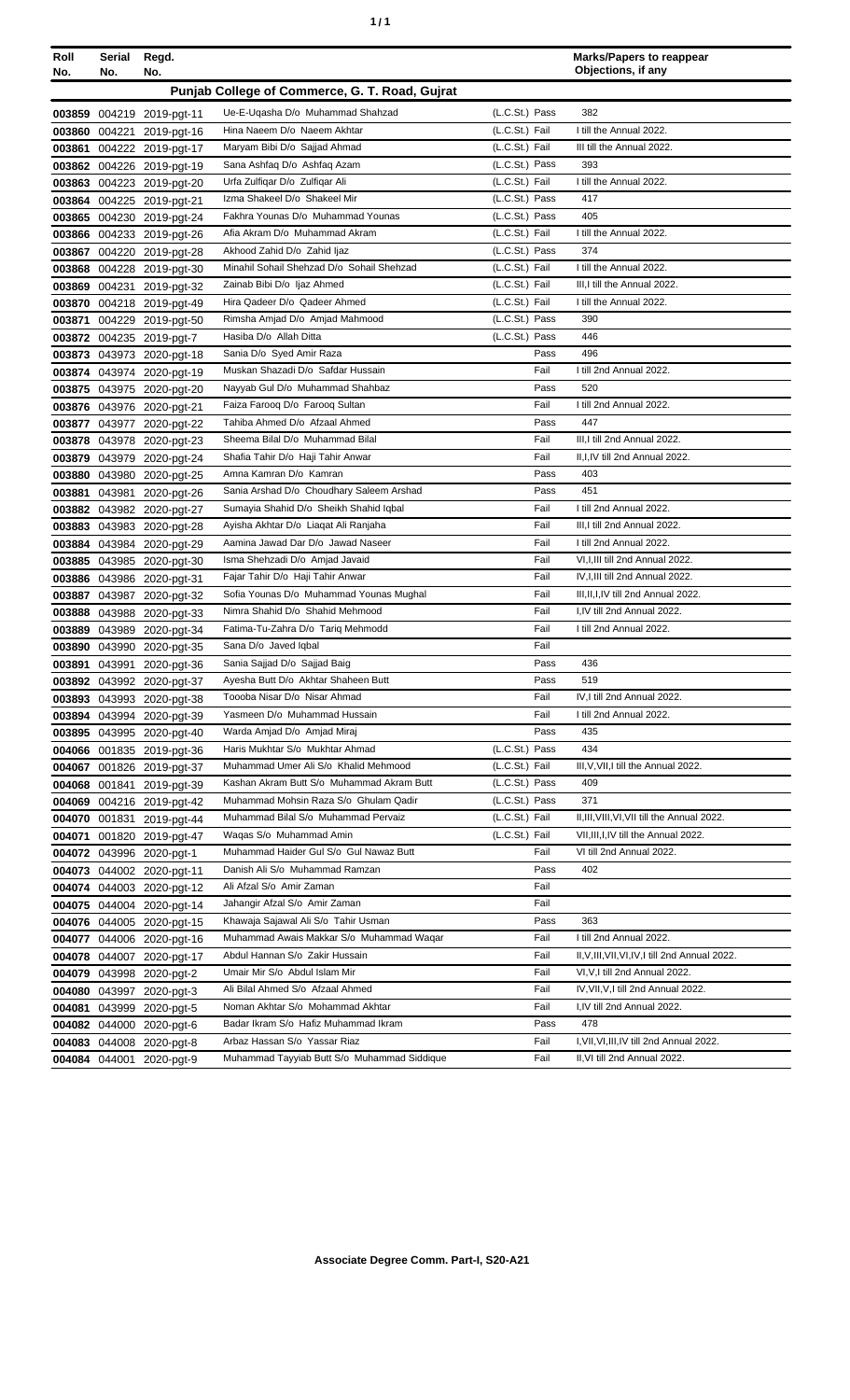| Roll<br>No. | Serial<br>No. | Regd.<br>No.               |                                                   |                | Marks/Papers to reappear<br>Objections, if any |
|-------------|---------------|----------------------------|---------------------------------------------------|----------------|------------------------------------------------|
|             |               |                            | Superior College of Commerce, Jail Chowk, Guirat. |                |                                                |
|             |               | 004234 012499 2017-z-60499 | Dur E Shahwar D/o Ubaid Ur Rehman Qureshi         | (L.C.St.) Fail | III, VIII, V, I, VII, II till the Annual 2022. |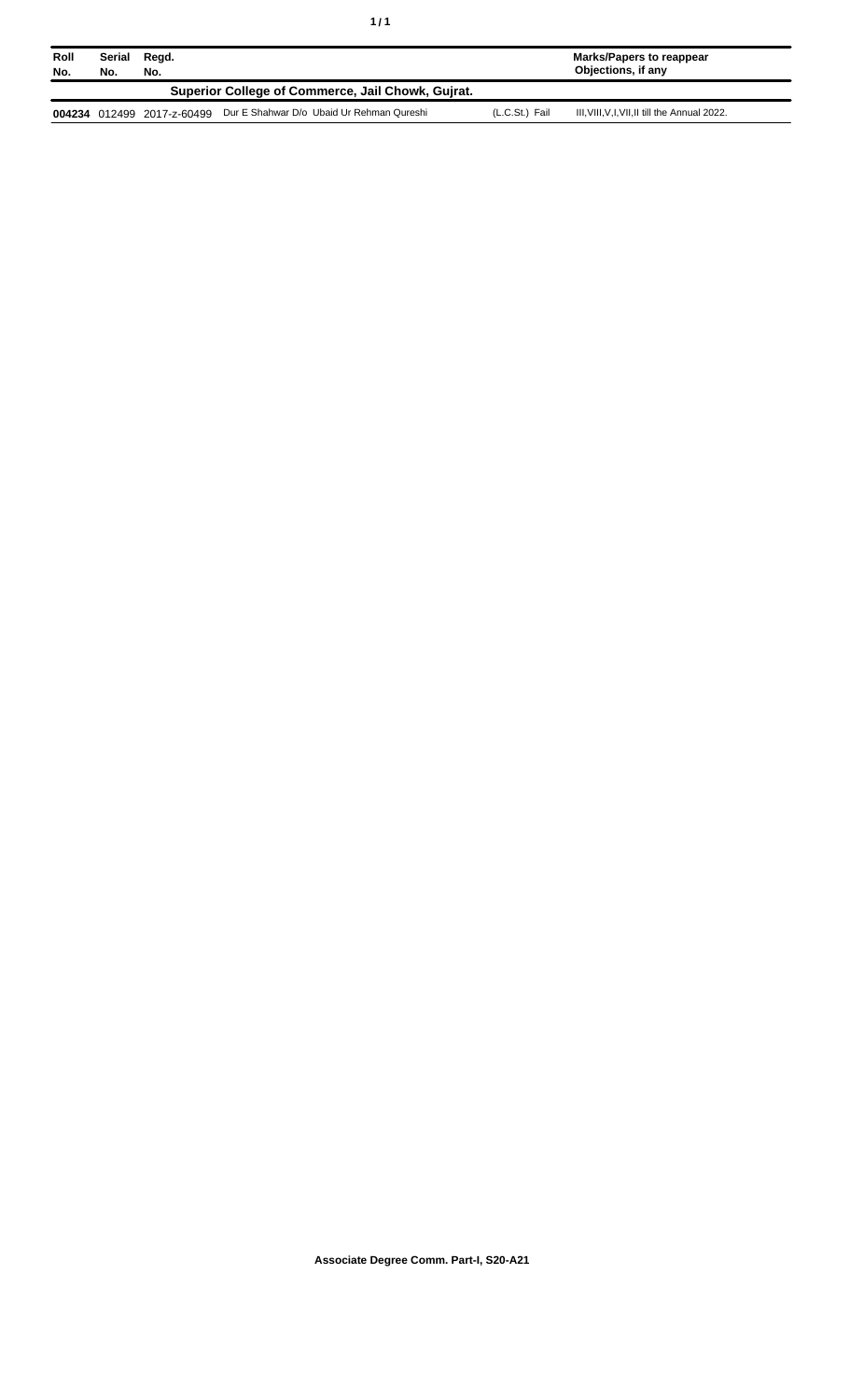| Roll          | Serial        | Regd.                      |                                                  |                | <b>Marks/Papers to reappear</b> |
|---------------|---------------|----------------------------|--------------------------------------------------|----------------|---------------------------------|
| No.           | No.           | No.                        |                                                  |                | Objections, if any              |
|               |               |                            | Wisdom Degree College for Women, Channan, Guirat |                |                                 |
|               |               | 003912 000590 2019-wis-125 | Fareeha Zeenat D/o Muhammad Ansar                | (L.C.St.) Pass | 423                             |
|               | 003913 000587 | 2019-wis-129               | Maryam D/o Muhammad Zaman                        | (L.C.St.) Fail | I till the Annual 2022.         |
| 003914        | 000577        | 2019-wis-131               | Waieeha Anwar D/o Muhammad Anwar                 | (L.C.St.) Fail | I till the Annual 2022.         |
| 003915 000611 |               | 2019-wis-132               | Zainab Bibi D/o Liagat Ali                       | (L.C.St.) Fail | I till the Annual 2022.         |
|               |               | 003916 000584 2019-wis-133 | Sana D/o Muhammad Iqbal                          | (L.C.St.) Fail | VII.I.IV till the Annual 2022.  |
| 003917        | 000614        | 2019-wis-134               | Samiya Aftab D/o Aftab Ahmed                     | (L.C.St.) Fail | I till the Annual 2022.         |
| 003918        |               | 000650 2019-wis-135        | Rabia Mustafa D/o Ghulam Mustafa                 | (L.C.St.) Pass | 382                             |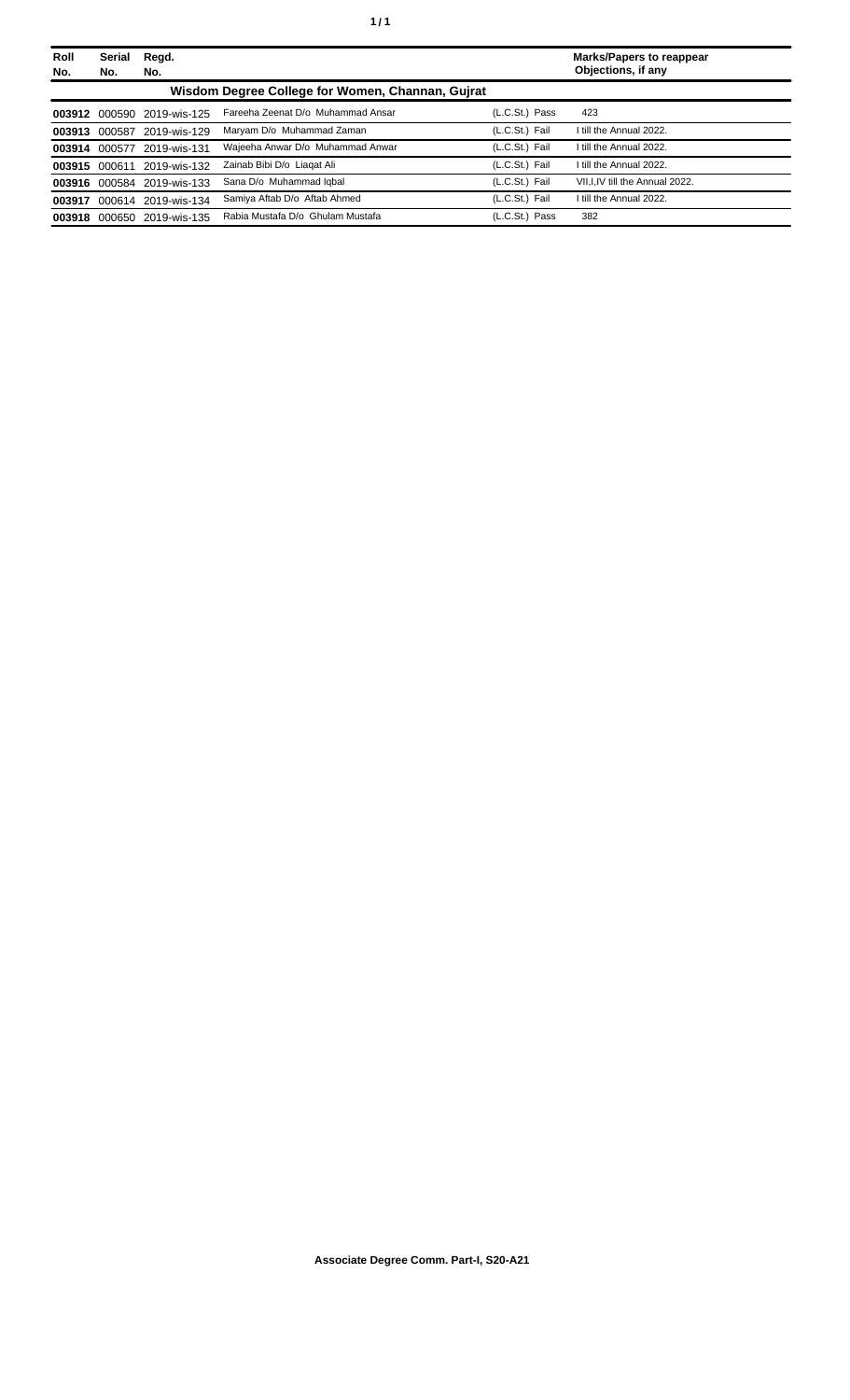| Roll<br>No. | Serial<br>No.                                            | Regd.<br>No.              |                                      |                | Marks/Papers to reappear<br>Objections, if any |  |  |
|-------------|----------------------------------------------------------|---------------------------|--------------------------------------|----------------|------------------------------------------------|--|--|
|             | Aspire College, Near Ali Chowk, Sargodha Road, Hafizabad |                           |                                      |                |                                                |  |  |
|             |                                                          | 004112 012718 2019-ach-27 | Alisha D/o Shokat Hayat              | (L.C.St.) Fail | I.III till the Annual 2022.                    |  |  |
|             |                                                          | 004151 012720 2019-ach-26 | Hassan Imdad Ullah S/o Amjad Hussain | (L.C.St.) Fail | II, VI, VII, III till the Annual 2022.         |  |  |
|             |                                                          | 004152 012719 2019-ach-29 | Ali Hussnain S/o Arshad Ullah        | (L.C.St.) Pass | 399                                            |  |  |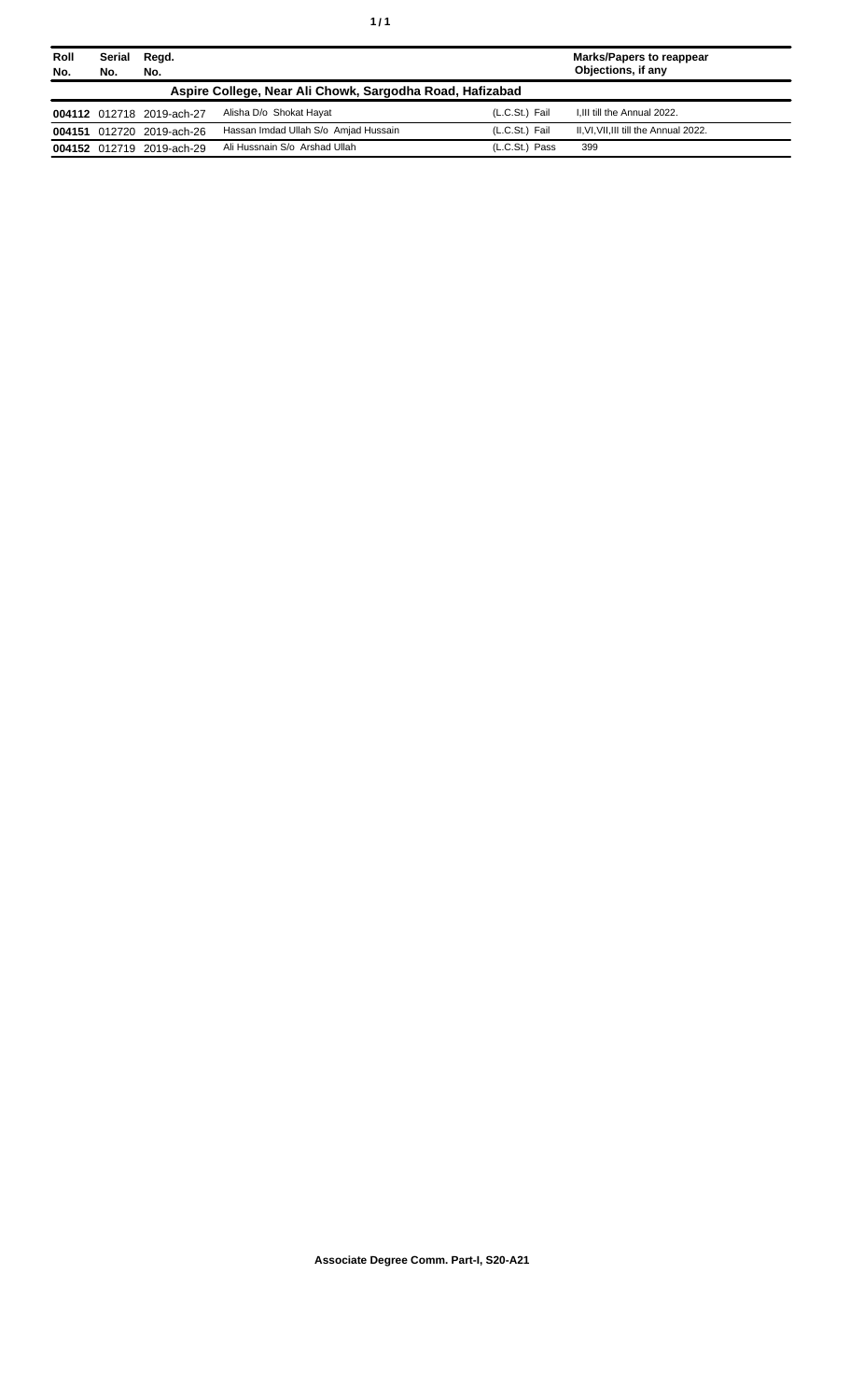| Roll<br>No. | Serial<br>No. | Regd.<br>No.       |                                          | Marks/Papers to reappear<br>Objections, if any |  |
|-------------|---------------|--------------------|------------------------------------------|------------------------------------------------|--|
|             |               |                    | Hafizabad College of Commerce, Hafizabad |                                                |  |
| 003760      |               | 008200 2018-hch-18 | Muhammad Khizar S/o Muhammad Arif        | (L.C.St.) Fail                                 |  |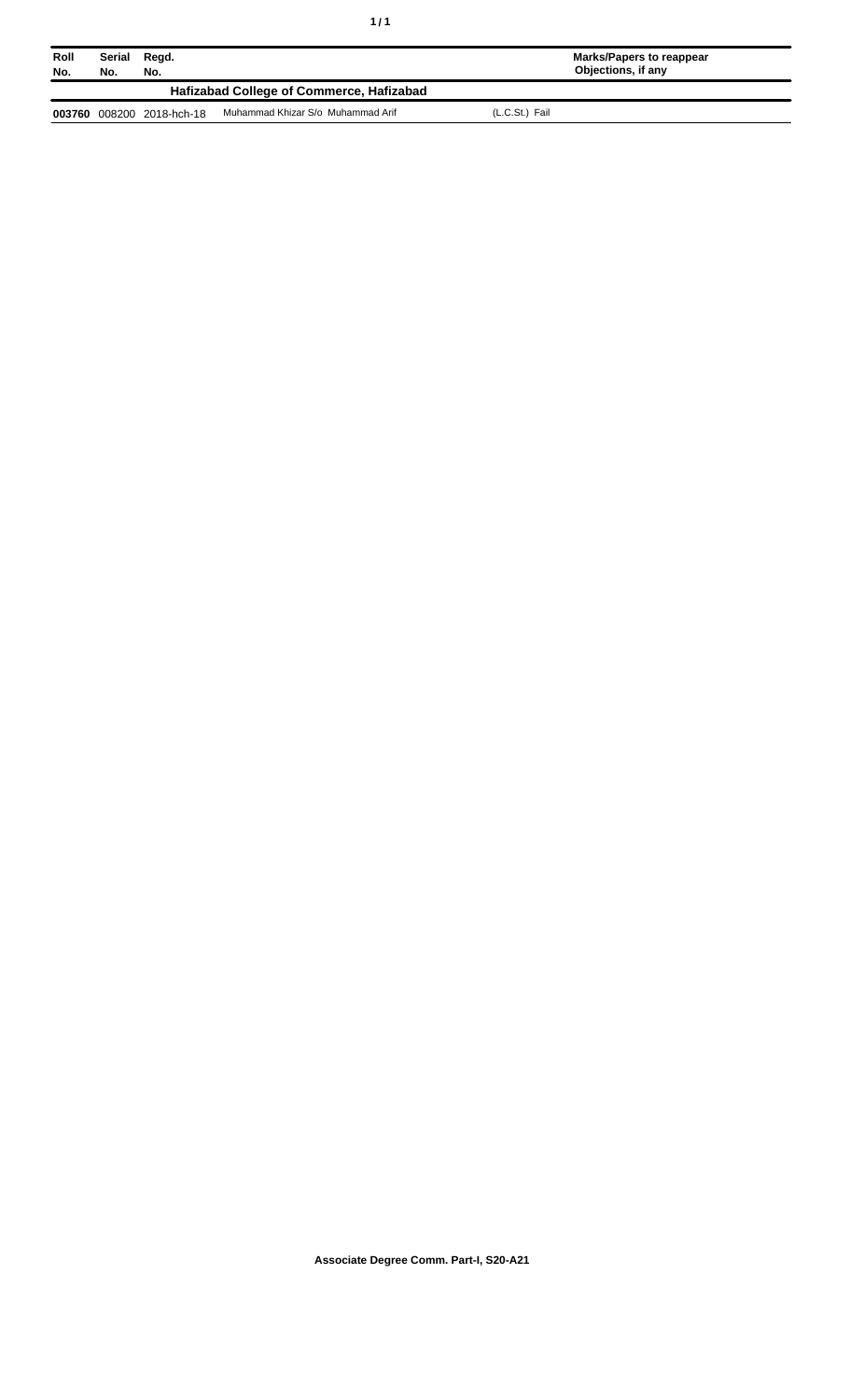|  | ٠ |
|--|---|
|  |   |

| Roll<br>No. | Serial<br>No.                                                                    | Regd.<br>No.              |                                              |                | <b>Marks/Papers to reappear</b><br>Objections, if any |  |  |
|-------------|----------------------------------------------------------------------------------|---------------------------|----------------------------------------------|----------------|-------------------------------------------------------|--|--|
|             | Concordia College, Opp. DHA, Phase-II, Gate No. 01 P/O Main G.T. Raod, Islamabad |                           |                                              |                |                                                       |  |  |
| 016050      | 057306                                                                           | 2020-coi-21               | Rimsha Jamil D/o Muhammad Jamil Akhter Malik | Fail           | VII, I, V, VI, IV, III till 2nd Annual 2022.          |  |  |
| 016051      | 057307                                                                           | 2020-coi-22               | Sehrish Shabir D/o Muhammad Shabir           | Fail           | VI, VII, VIII, III, IV, I till 2nd Annual 2022.       |  |  |
| 016052      | 057303                                                                           | 2020-coi-23               | Sadaf Munir D/o Munir Masih                  | Fail           | VIII, III, I till 2nd Annual 2022.                    |  |  |
| 016053      | 057308                                                                           | 2020-coi-25               | Kainat Arshad D/o Arshad Munir               | Pass           | 347                                                   |  |  |
| 016054      | 057304                                                                           | 2020-coi-26               | Laraib Fatima D/o Nasir Naveed               | Fail           | VIII till 2nd Annual 2022.                            |  |  |
| 016446      | 006271                                                                           | 2019-coi-19               | Huma Amjad D/o Amjad Mehmood                 | (L.C.St.) Fail | III, V, IV till the Annual 2022.                      |  |  |
| 016447      | 008043                                                                           | 2019-coi-22               | Mishal Nawaz D/o Nawaz Masih                 | (L.C.St.) Fail | IV, I till the Annual 2022.                           |  |  |
| 016611      | 006256                                                                           | 2019-coi-18               | Saima Latif D/o Muhammad Latif               | (L.C.St.) Pass | 390                                                   |  |  |
| 017338      | 010356                                                                           | 2019-coi-23               | Mohammad Shaheer Shams S/o Shams-UI-Arifeen  | (L.C.St.) Fail | I.IV till the Annual 2022.                            |  |  |
| 017339      |                                                                                  | 057302 2020-coi-18        | Shahzaib Ansar S/o Ansar Mehmood             | Fail           | V till 2nd Annual 2022.                               |  |  |
| 017340      |                                                                                  | 057305 2020-coi-27        | Syed Muhammad Komail S/o Waseem Abbas        | Fail           |                                                       |  |  |
|             |                                                                                  | 017563 014186 2019-coi-26 | Rizwan Saleem S/o Muhammad Saleem            | (L.C.St.) Fail | VII, IV, III, I, V till the Annual 2022.              |  |  |
| 017700      |                                                                                  | 006262 2019-coi-13        | Saif Ullah S/o Muhammad Asad Abbasi          | (L.C.St.) Fail | I till the Annual 2022.                               |  |  |
| 017701      |                                                                                  | 006266 2019-coi-17        | Fahad Nadeem S/o Nadeem Ahmed                | (L.C.St.) Fail | VII till the Annual 2022.                             |  |  |
|             | 017863 008037                                                                    | 2019-coi-21               | Saad Nisar S/o Nisar Ahmed                   | (L.C.St.) Pass | 351                                                   |  |  |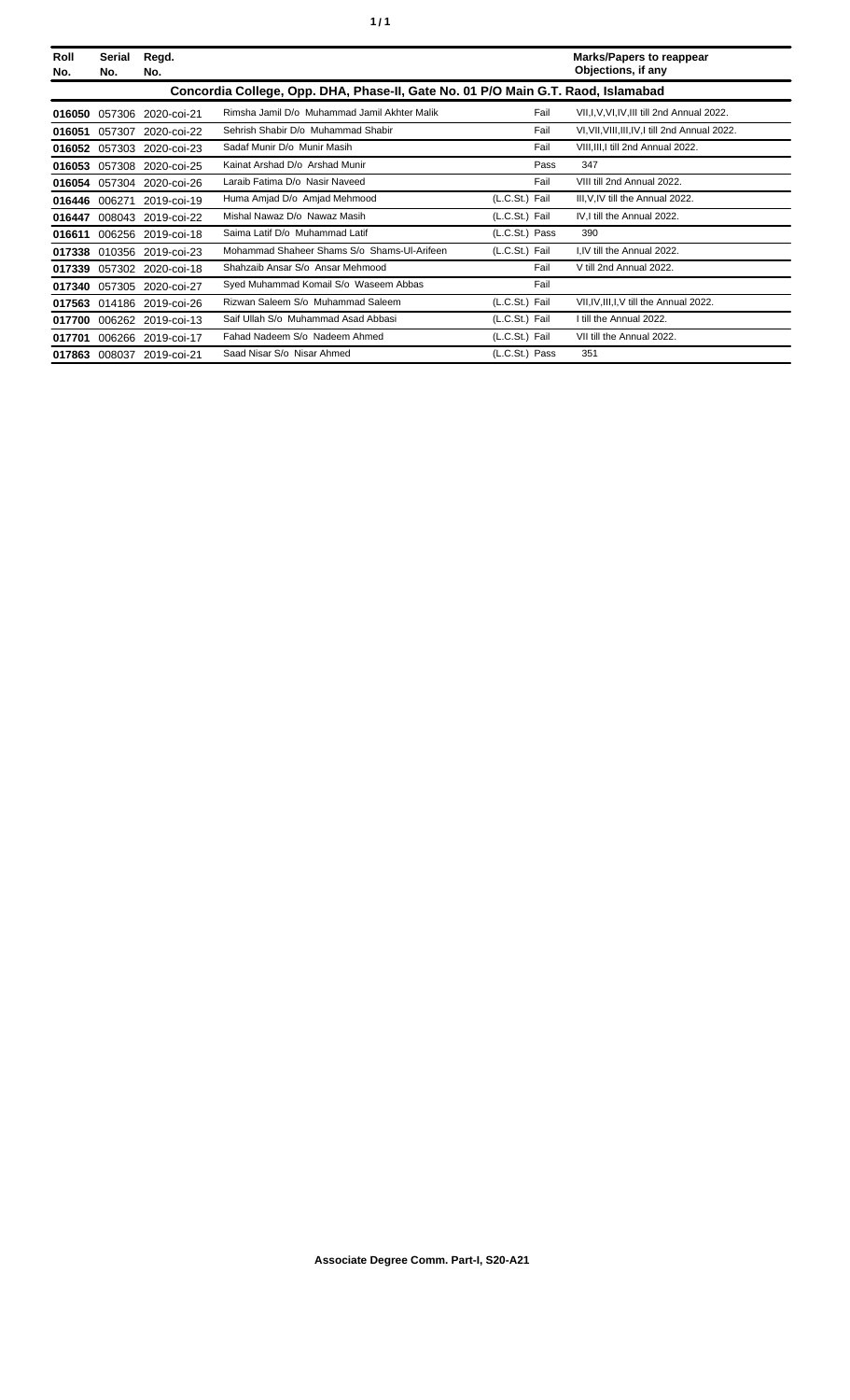| ٠ |  |
|---|--|
|---|--|

| Roll<br>No. | Serial Regd.<br>No.                                            | No.                                                    |                                                                               |                                  | <b>Marks/Papers to reappear</b><br>Objections, if any                       |  |
|-------------|----------------------------------------------------------------|--------------------------------------------------------|-------------------------------------------------------------------------------|----------------------------------|-----------------------------------------------------------------------------|--|
|             | College of Commerce Sultana Foundation, Farash Town, Islamabad |                                                        |                                                                               |                                  |                                                                             |  |
|             |                                                                | 016055 000716 2019-fsc-11                              | Khansa Islam D/o Muhammad Islam                                               | (L.C.St.) Pass                   | 472                                                                         |  |
|             |                                                                | 016056 000717 2019-fsc-13                              | Laiba Sultana D/o Malik Arshad Mehmood                                        | (L.C.St.) Pass                   | 446                                                                         |  |
|             |                                                                | 016057 000942 2019-fsc-25                              | Zakia Bibi D/o Mumtaz Khan                                                    | (L.C.St.) Pass                   | 351                                                                         |  |
|             |                                                                | 016058 000718 2019-fsc-26                              | Rubab Bano D/o Muhammad Ali                                                   | (L.C.St.)                        | <b>FEE</b>                                                                  |  |
|             |                                                                | 016059 000721 2019-fsc-28                              | Igra Abid D/o Abid Hussain                                                    | (L.C.St.) Pass                   | 455                                                                         |  |
| 016061      |                                                                | 016060 000724 2019-fsc-29<br>000723 2019-fsc-35        | Amna Abbas D/o Ameer Abbas<br>Kashaf Siddique D/o Muhammad Siddique           | (L.C.St.) Fail<br>(L.C.St.) Fail | VII, V, VI till the Annual 2022.<br>IV till the Annual 2022.                |  |
|             |                                                                | 016062 000746 2019-fsc-37                              | Yasmeen Asghar D/o Asghar Khan                                                | (L.C.S <sub>t</sub> )            | UMC IN PART-II                                                              |  |
|             |                                                                | 016063 002192 2019-fsc-38                              | Qurat-UI-Ain D/o Wajid Mehmood                                                | (L.C.St.) Fail                   | VII, VI, VIII, V, III, IV, I till the Annual 2022.                          |  |
|             |                                                                | 016064 002201 2019-fsc-40                              | Kinza Shaukat D/o Shaukat Ali Khan                                            | (L.C.St.) Fail                   | I till the Annual 2022.                                                     |  |
|             |                                                                | 016065 000730 2019-fsc-41                              | Robila Bibi D/o Ibadat Hussain                                                | (L.C.St.) Fail                   | IV, V, III till the Annual 2022.                                            |  |
|             |                                                                | 016066 002203 2019-fsc-42                              | Faria Ali D/o Ali Asghar                                                      | (L.C.St.) Fail                   | I,IV till the Annual 2022.                                                  |  |
|             |                                                                | 016067 000742 2019-fsc-7                               | Suraiya Fatima D/o Ali Muhammad                                               | (L.C.St.) Pass                   | 318<br>VIII till the Annual 2022.                                           |  |
| 016069      |                                                                | 016068 000715 2019-fsc-75<br>000722 2019-fsc-76        | Shaffaq Farooq D/o Muhammad Farooq Satti<br>Ayesha Aslam D/o Muhammad Aslam   | (L.C.St.) Fail<br>(L.C.St.) Pass | 383                                                                         |  |
|             |                                                                | 016070 000743 2019-fsc-8                               | Sania Firdous D/o Akhtar Hussain                                              | (L.C.St.) Fail                   | I,IV till the Annual 2022.                                                  |  |
|             |                                                                | 016071 000940 2019-fsc-9                               | Laraib Akram D/o Muhammad Akram                                               | (L.C.St.) Pass                   | 392                                                                         |  |
|             |                                                                | 016072 040967 2020-fsc-10                              | Hina Ali D/o Rehmat Ali Khan                                                  | Pass                             | 423                                                                         |  |
|             |                                                                | 016073 040968 2020-fsc-11                              | Zahra Fareed D/o Raja Ghulam Fareed                                           | Pass                             | 377                                                                         |  |
|             |                                                                | 016074 040969 2020-fsc-12                              | Kaneez Fatima D/o Muhammad Arshad                                             | Pass                             | 419                                                                         |  |
|             |                                                                | 016075 040970 2020-fsc-13                              | Hifsa Syasab D/o Muhammad Syasab`                                             | Pass                             | 434                                                                         |  |
|             |                                                                | 016076 040971 2020-fsc-14                              | Hifsa Rasheed D/o Muhammad Rasheed                                            | Pass                             | 432                                                                         |  |
|             |                                                                | 016077 040972 2020-fsc-15                              | Irum Bibi D/o Muhammad Ali Khan                                               | Fail                             | III, I till 2nd Annual 2022.                                                |  |
|             |                                                                | 016078 040973 2020-fsc-16<br>016079 040974 2020-fsc-18 | Saman Tash D/o Khalid Mehmood<br>Mehwish Javeed D/o Javeed Akhter             | Fail<br>Pass                     | II, VI, VII, V, I till 2nd Annual 2022.<br>391                              |  |
|             |                                                                | 016080 040975 2020-fsc-19                              | Zil E Hira D/o Muhammad Yaseen                                                | Fail                             | I till 2nd Annual 2022.                                                     |  |
|             |                                                                | 016081 040976 2020-fsc-20                              | Aqsa Gulfraz D/o Raja Gulfraz Hussain                                         | Fail                             | V,IV,III,I till 2nd Annual 2022.                                            |  |
|             |                                                                | 016082 040977 2020-fsc-21                              | Syeda Sehrina Mehmood Shah D/o Syed Mehmood Abbas<br>Shah                     | Pass                             | 480                                                                         |  |
|             |                                                                | 016083 040978 2020-fsc-22                              | Mahnoor D/o Mehmood Hussain                                                   | Fail                             | I.IV till 2nd Annual 2022.                                                  |  |
|             |                                                                | 016084 040979 2020-fsc-23                              | Sania Ghazanfer D/o Ghazanfer Mehmood                                         | Pass                             | 364                                                                         |  |
|             |                                                                | 016085 040980 2020-fsc-24                              | Haleema Arif D/o Mohammad Arif                                                | Pass                             | 339                                                                         |  |
|             |                                                                | 016086 040981 2020-fsc-25                              | Ambreen Kiani D/o Imtiaz Ahmed                                                | Fail                             | VII, VIII, IV till 2nd Annual 2022.                                         |  |
|             |                                                                | 016087 040982 2020-fsc-26                              | Noreen Aziz D/o Aziz Ur Rehman                                                | Fail                             | I,IV till 2nd Annual 2022.                                                  |  |
|             |                                                                | 016088 040983 2020-fsc-27                              | Zamra Aklaq Abbasi D/o Muhammad Akhlaq Khan<br>Anum Batool D/o Parvaiz Akhtar | Fail<br>Absent                   |                                                                             |  |
|             |                                                                | 016089 040991 2020-fsc-29<br>016090 040961 2020-fsc-3  | Anum Bibi D/o Muhammad Muneer                                                 | Pass                             | 522                                                                         |  |
|             |                                                                | 016091 040987 2020-fsc-32                              | Adiba Nadeem D/o Muhammad Nadeem Khan                                         | Fail                             | VII, I till 2nd Annual 2022.                                                |  |
|             |                                                                | 016092 040988 2020-fsc-33                              | Fareena Nadeem D/o Ghulam Rasool Nadeem                                       | Fail                             | VI, VII till 2nd Annual 2022.                                               |  |
|             |                                                                | 016093 040989 2020-fsc-34                              | Uzma Nisar D/o Nisar Ahmed                                                    | Fail                             | VI, I till 2nd Annual 2022.                                                 |  |
|             |                                                                | 016094 041038 2020-fsc-35                              | Asiya Bibi D/o Tajamal Hussain                                                | Fail                             | VI, III, I till 2nd Annual 2022.                                            |  |
|             |                                                                | 016095 040992 2020-fsc-36                              | Nayyab Fayyaz D/o Muhammad Fayyaz                                             | Fail                             | VI. VII. III. I till 2nd Annual 2022.                                       |  |
|             |                                                                | 016096 040993 2020-fsc-37                              | Shiza Majeed D/o Muhammad Majeed                                              | Pass                             | 380                                                                         |  |
|             |                                                                | 016097 040994 2020-fsc-38                              | Aneesa Batool D/o Ahmad Hussain<br>Sidra Munir D/o Muhammad Munir             | Pass<br>Pass                     | 326<br>393                                                                  |  |
|             |                                                                | 016098 040995 2020-fsc-39<br>016099 040962 2020-fsc-4  | Maida Arshad Baig D/o Muhammad Arshad Baig                                    | Pass                             | 433                                                                         |  |
|             |                                                                | 016100 040996 2020-fsc-40                              | Agsa Aurangzeb D/o Aurangzeb Khan                                             | Fail                             | VI, VII, III, I till 2nd Annual 2022.                                       |  |
|             |                                                                | 016101 040998 2020-fsc-42                              | Alina Bibi D/o Raja Abid Hussain                                              | Fail                             | VI, III till 2nd Annual 2022.                                               |  |
|             |                                                                | 016102 040999 2020-fsc-43                              | Anum Rauf D/o Abdul Rauf                                                      | Fail                             | I, V, VI, VII, VIII, III, IV till 2nd Annual 2022.                          |  |
|             |                                                                | 016103 041000 2020-fsc-44                              | Zarafshan Bibi D/o Ali Zaman                                                  | Fail                             | IV, I, VI, III till 2nd Annual 2022.                                        |  |
|             |                                                                | 016104 041001 2020-fsc-45                              | Laiba Shahzad D/o Shahzad Hussain                                             | Fail                             | III till 2nd Annual 2022.                                                   |  |
|             |                                                                | 016105 041002 2020-fsc-46                              | Laiba Noor D/o Malik Zakir Rehman                                             | Fail                             | IV, II, V, VII, I, VI, III till 2nd Annual 2022.                            |  |
|             |                                                                | 016106 041037 2020-fsc-47                              | Unsa Mehrosh D/o Imtiaz Hussain<br>Nayab Kanwal D/o Farzok Hussain            | Fail<br>Pass                     | IV, VII, II, VI, I, III till 2nd Annual 2022.<br>419                        |  |
|             |                                                                | 016107 041003 2020-fsc-48<br>016108 041004 2020-fsc-49 | Anum Babar D/o Raja Babar Khan                                                | Fail                             | VI,IV,I,II,III till 2nd Annual 2022.                                        |  |
|             |                                                                | 016109 040964 2020-fsc-5                               | Saleha Kanwal D/o Muhammad Rasheed                                            | Pass                             | 498                                                                         |  |
|             |                                                                | 016110 041005 2020-fsc-50                              | Shanza Tanveer D/o Tanveer Hussain                                            | Fail                             | I, III till 2nd Annual 2022.                                                |  |
|             |                                                                | 016111 041006 2020-fsc-51                              | Muniba Gulraiz D/o Raja Abid Gulraiz                                          | Fail                             | III till 2nd Annual 2022.                                                   |  |
|             |                                                                | 016112 041007 2020-fsc-52                              | Nazish Shaheen D/o Muhammad Ashfaq                                            | Fail                             | V.VII.VI,I,III till 2nd Annual 2022.                                        |  |
|             |                                                                | 016113 041008 2020-fsc-53                              | Maira D/o Zaheen Afsar Khan                                                   | Fail                             | I, VI, VII, III till 2nd Annual 2022.                                       |  |
|             |                                                                | 016114 041009 2020-fsc-54                              | Malaika Kanwal D/o Makran Shah                                                | Pass                             | 434                                                                         |  |
|             |                                                                | 016115 041010 2020-fsc-55                              | Uzma Akram D/o Muhammad Akram                                                 | Fail                             | VII, IV, III till 2nd Annual 2022.                                          |  |
|             |                                                                | 016116 041043 2020-fsc-56                              | Tayyeba Shaheen D/o Shoukat Hayat<br>Faria Kanwal D/o Muhammad Sher Dil       | Fail<br>Fail                     | VI, IV, III, I till 2nd Annual 2022.<br>VI, III, V, I till 2nd Annual 2022. |  |
|             |                                                                | 016117 041042 2020-fsc-57<br>016118 041011 2020-fsc-58 | Igra Rauf D/o Abdul Rauf                                                      | Fail                             | IV, VI, VII, V, III, I till 2nd Annual 2022.                                |  |
|             |                                                                | 016119 041012 2020-fsc-59                              | Nadia Shaheen D/o Muhammad Javaid                                             | Fail                             | III till 2nd Annual 2022.                                                   |  |
|             |                                                                |                                                        |                                                                               |                                  |                                                                             |  |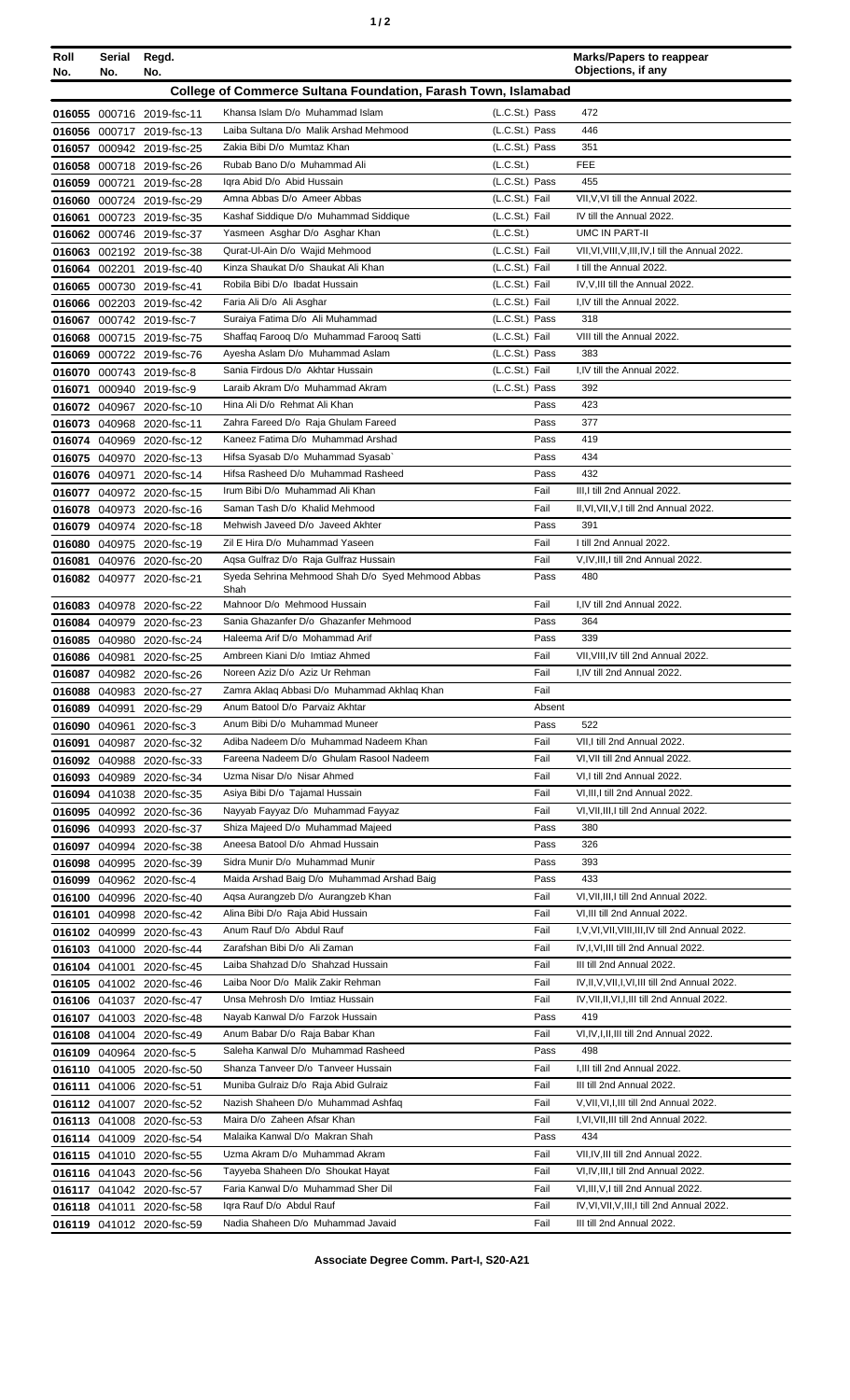| Roll   | Serial     | Regd.                     |                                                                       |                | <b>Marks/Papers to reappear</b><br>Objections, if any |
|--------|------------|---------------------------|-----------------------------------------------------------------------|----------------|-------------------------------------------------------|
| No.    | No.<br>No. |                           |                                                                       |                |                                                       |
|        |            |                           | <b>College of Commerce Sultana Foundation, Farash Town, Islamabad</b> |                |                                                       |
|        |            | 016120 040990 2020-fsc-6  | Mugadas Arooj Khan D/o Khan Waiz                                      | Pass           | 438                                                   |
|        |            | 016121 041041 2020-fsc-60 | Mehreen Magsood D/o Magsood Hussain                                   | Fail           | IV, II, I, III, VIII, VI, VII till 2nd Annual 2022.   |
|        |            | 016122 040963 2020-fsc-61 | Sadia Anwer D/o Anwer Ali                                             | Pass           | 498                                                   |
|        |            | 016123 041014 2020-fsc-62 | Haseeb Ur Rehman D/o Aziz Ur Rehman                                   | Absent         |                                                       |
|        |            | 016124 041040 2020-fsc-7  | Kashmala Mustafa D/o Ghulam Mustafa Malik                             | Fail           | III, IV, VI, I, II till 2nd Annual 2022.              |
|        |            | 016125 040965 2020-fsc-8  | Sana Shabbir D/o Shabbir Ahmed                                        | Pass           | 510                                                   |
|        |            | 016126 040966 2020-fsc-9  | Kianat Zafar D/o Muhammad Zafar Ali                                   | Pass           | 465                                                   |
|        |            | 016406 040984 2020-fsc-28 | Ziaba Razzag D/o Muhammad Razzag Khan                                 | Fail           | VII, IV, III, V, I till 2nd Annual 2022.              |
|        |            | 016407 040985 2020-fsc-30 | Naida Ishtiaq D/o Ishtiaq Hussain                                     | Fail           | III, IV, VII, VI till 2nd Annual 2022.                |
|        |            | 016408 040986 2020-fsc-31 | Maleeha Noor D/o Khaleel Ur Rehman                                    | Fail           | V,IV,VI,I till 2nd Annual 2022.                       |
|        |            | 016409 040997 2020-fsc-41 | Zoya Bibi D/o Muneer Hussain                                          | Absent         |                                                       |
|        |            | 016963 011952 2018-fsc-15 | Hira Arooj D/o Muhammad Sher                                          | (L.C.St.) Fail |                                                       |
|        |            | 017158 013311 2019-fsc-60 | Muhammad Arslan S/o Muhammad Razzaq                                   | (L.C.St.)      | <b>FEE</b>                                            |
| 017341 |            | 002817 2018-fsc-40        | Sardar Asim Zahoor Khan S/o Zahoor Ahmed Khan                         | (L.C.St.) Fail |                                                       |
|        |            | 017342 011467 2017-fsc-54 | Aamir Hameed S/o Abdul Hameed                                         | (L.C.St.)      | <b>FEE</b>                                            |
|        |            | 017343 001055 2019-fsc-4  | Sadam Hussain S/o Azad Hussain                                        | (L.C.St.) Pass | 423                                                   |
|        |            | 017344 001481 2019-fsc-44 | Zulgurnain Manzoor S/o Muhammad Manzoor                               | (L.C.St.) Pass | 442                                                   |
|        |            | 017345 001018 2019-fsc-46 | Muhammad Irtiza Mazhar S/o Mazhar Hussain                             | (L.C.St.)      | FEE                                                   |
|        |            | 017346 001020 2019-fsc-47 | Sohail Banaras S/o Muhammad Banaras                                   | (L.C.St.) Pass | 386                                                   |
|        |            | 017347 001056 2019-fsc-48 | Khawaja Ali Saif S/o Khawaja Saif Ullah                               | (L.C.St.) Fail | VI, V, VII till the Annual 2022.                      |
|        |            | 017348 001022 2019-fsc-50 | Osama Hanif S/o Muhammad Hanif                                        | (L.C.St.) Pass | 397                                                   |
|        |            | 017349 001428 2019-fsc-51 | Hamza Javeed S/o Muhammad Javeed                                      | (L.C.St.) Pass | 413                                                   |
|        |            | 017350 001025 2019-fsc-52 | Mohsin Ishfaq Chohan S/o Muhammad Ishfaq Chohan                       | (L.C.St.) Pass | 388                                                   |
|        |            | 017351 001051 2019-fsc-54 | Anas Iqbal S/o Asif Iqbal Satti                                       | (L.C.St.) Fail | IV, VII till the Annual 2022.                         |
|        |            | 017352 001036 2019-fsc-55 | Ikram Mehfooz S/o Muhammad Mehfooz                                    | (L.C.St.) Pass | 393                                                   |
|        |            | 017353 001014 2019-fsc-56 | Saglain Irshad S/o Muhammad Irshad                                    | (L.C.St.) Pass | 410                                                   |
|        |            | 017354 001426 2019-fsc-57 | Faraz Ahmed S/o Ali Hussain                                           | (L.C.St.) Fail | VI till the Annual 2022.                              |
|        |            | 017355 001427 2019-fsc-62 | Saad Latif S/o Abdul Latif                                            | (L.C.St.) Pass | 410                                                   |
|        |            | 017356 001041 2019-fsc-64 | Muhammad Faizan S/o Azhar Hussain                                     | (L.C.St.) Fail | VI.IV till the Annual 2022.                           |
|        |            | 017357 001429 2019-fsc-65 | Muhammad Huzaifa S/o Zulfiqar Ali Khan                                | (L.C.St.) Pass | 383                                                   |
|        |            | 017358 001042 2019-fsc-66 | Saad Saleem S/o Muhammad Saleem Khan                                  | (L.C.St.) Pass | 428                                                   |
|        |            | 017359 001032 2019-fsc-70 | Muhammad Bilal S/o Muhammad Khurshid                                  | (L.C.St.) Pass | 404                                                   |
|        |            | 017360 001047 2019-fsc-78 | Muhammad Naveed S/o Muhammad Rafique                                  | (L.C.St.) Fail | VI, III till the Annual 2022.                         |
|        |            |                           | Zeeshan Hussain Zain S/o Mushtaq Hussain                              | Fail           | IV, V, III, VIII, VI, VII till 2nd Annual 2022.       |
|        |            | 017362 041015 2020-fsc-63 | Hassam Aslam S/o Muhammad Aslam                                       | Pass           | 360                                                   |
|        |            | 017363 041016 2020-fsc-64 | Ali Raza S/o Muhammad Ashraf                                          | Fail           | III, II, I till 2nd Annual 2022.                      |
|        |            | 017364 041017 2020-fsc-65 | Muhammad Umer S/o Muhammad Riasat                                     | Fail           | V,I till 2nd Annual 2022.                             |
|        |            | 017365 041018 2020-fsc-66 | Hassan Riaz S/o Muhammad Riaz                                         | Absent         |                                                       |
|        |            | 017366 041019 2020-fsc-67 | Muhammad Haroon S/o Ali Bat Khan                                      | Fail           | II, III, I, IV, VII, VI, V till 2nd Annual 2022.      |
|        |            | 017367 041020 2020-fsc-68 | Abdulmanan Mir S/o Muhammad Naseem                                    | Fail           | I, V, III, VII, VI, IV till 2nd Annual 2022.          |
|        |            | 017368 041022 2020-fsc-69 | Noor Ali Janjua S/o Muhammad Ashfaq                                   | Absent         |                                                       |
|        |            | 017369 041036 2020-fsc-70 | Muhammad Haroon Khan S/o Muhammad Sarwar Khan                         | Pass           | 387                                                   |
|        |            | 017370 041023 2020-fsc-71 | Zeeshan Yaqoob S/o Muhammad Yaqoob Khan                               | Fail           | V.VI till 2nd Annual 2022.                            |
|        |            | 017371 041025 2020-fsc-72 | Umair Manzoor S/o Manzoor Hussain                                     | Fail           | IV, II, VII, VI, I, III till 2nd Annual 2022.         |
|        |            | 017372 041039 2020-fsc-73 | Shiraz Kaleem Abbasi S/o Muhammad Kaleem Abbasi                       | Fail           | II, VI, I, IV, III till 2nd Annual 2022.              |
|        |            | 017373 041027 2020-fsc-74 | Shafqat Rasool S/o Rafaqat Hussain                                    | Fail           | V, IV, VII, I, III, VI till 2nd Annual 2022.          |
|        |            | 017374 041028 2020-fsc-75 | Faizan Maskeen S/o Maskeen Hussain                                    | Fail           | III, VII, I, II, IV, VI till 2nd Annual 2022.         |
|        |            | 017375 041029 2020-fsc-76 | Fakhar Ali S/o Taimoor Hussain                                        | Fail           | II, VI, V, IV, VII, I, III till 2nd Annual 2022.      |
|        |            | 017376 041034 2020-fsc-77 | Muhammad Shakir S/o Sarfaraz Khan                                     | Fail           | II, VII, V, IV, III, I, VI till 2nd Annual 2022.      |
|        |            | 017377 041035 2020-fsc-78 | Raja Junaid Saleem S/o Raja Muhammad Saleem Khan                      | Fail           | I,IV till 2nd Annual 2022.                            |
|        |            | 017378 041031 2020-fsc-79 | Asim Shahid S/o Shahid Mehboob                                        | Fail           | VII, II, V, III, IV, VI, I till 2nd Annual 2022.      |
|        |            | 017379 041030 2020-fsc-80 | Muhammad Faraz S/o Muhammad Yaseen Khan                               | Fail           | VII, II, I, III, IV, VI till 2nd Annual 2022.         |
|        |            | 017380 041032 2020-fsc-81 | Shakeel Ahmad S/o Faizullah                                           | Fail           | II, I, V, III, VII, VI till 2nd Annual 2022.          |
|        |            | 017381 041026 2020-fsc-82 | Noman Nasir Nomi S/o Nasir Mehmood                                    | Fail           | VII, VI, IV, III till 2nd Annual 2022.                |
|        |            | 017382 041013 2020-fsc-83 | Muhammad Anees S/o Ali Bat Khan                                       | Pass           | 391                                                   |
|        |            | 017383 041033 2020-fsc-84 | Awais Hamza S/o Muhammad Hamza Khan                                   | Fail           | V, I, III, IV till 2nd Annual 2022.                   |
|        |            | 017384 041021 2020-fsc-85 | Muhammad Usama Shakoor S/o Muhammad Shakoor                           | Fail           | VI, II, V, VII, I, IV, III till 2nd Annual 2022.      |
|        |            | 021507 085353 2019-fsc-67 | Muhammad Asif S/o Abdul Latif                                         | (L.C.St.) Pass | 385                                                   |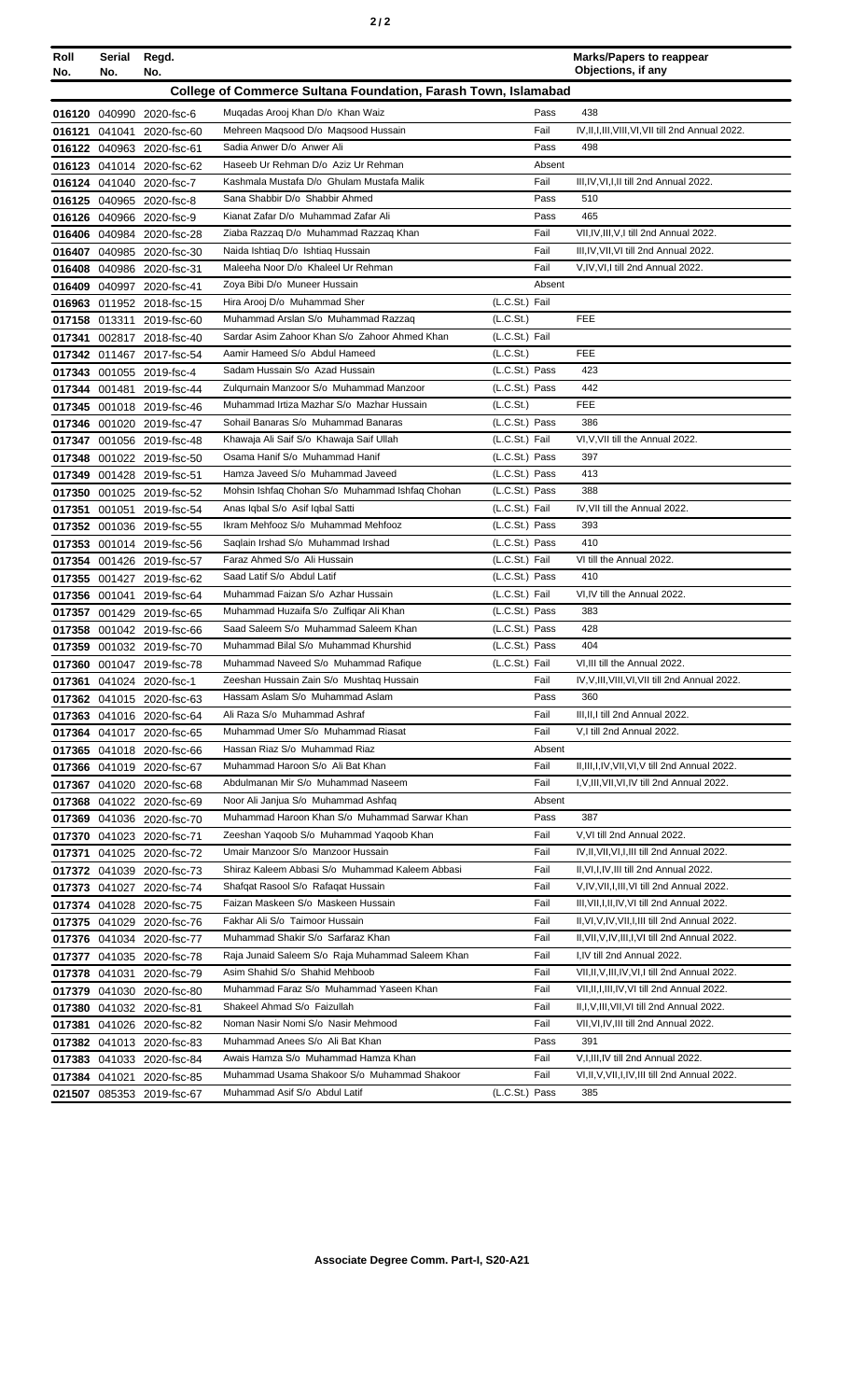| ٠ | ٠ |
|---|---|
|   |   |

| Roll                                                | Serial | Regd.                     |                                                           |                | <b>Marks/Papers to reappear</b>                 |  |
|-----------------------------------------------------|--------|---------------------------|-----------------------------------------------------------|----------------|-------------------------------------------------|--|
| No.                                                 | No.    | No.                       |                                                           |                | Objections, if any                              |  |
| Punjab College, Bharakoh Main Muree Road, Islamabad |        |                           |                                                           |                |                                                 |  |
|                                                     |        | 015419 006124 2015-pbi-28 | Hira Gul D/o Nasir Naseer Abbasi                          | (L.C.St.) Pass | 438                                             |  |
|                                                     |        | 016127 007790 2019-pbi-2  | Saman Majeed D/o Majeed Khan                              | (L.C.St.) Pass | 359                                             |  |
|                                                     |        | 016128 001417 2019-pbi-4  | Ifra Naz D/o Ghulam Sabir                                 | (L.C.St.) Fail | III, I till the Annual 2022.                    |  |
|                                                     |        | 016129 001420 2019-pbi-8  | Sehrish Yousaf D/o Muhammad Yousaf Abbasi                 | (L.C.St.) Fail | I,IV till the Annual 2022.                      |  |
|                                                     |        | 016130 043043 2020-pbi-1  | Taniya Rsheed D/o Abdur Rsaheed                           | Fail           | VI, II, IV, III, I till 2nd Annual 2022.        |  |
|                                                     |        | 016131 043042 2020-pbi-10 | Salma Fazal Rahim D/o Fazal Rahim                         | Absent         |                                                 |  |
|                                                     |        | 016132 043009 2020-pbi-12 | Hina D/o Walat Khan                                       | Fail           | III till 2nd Annual 2022.                       |  |
|                                                     |        | 016133 043010 2020-pbi-13 | Azia Bibi D/o Haq Nawaz                                   | Pass           | 430                                             |  |
|                                                     |        | 016134 043011 2020-pbi-14 | Ayesha Aftar D/o Muhammad Aftar Abbasi                    | Fail           | VII, VI, IV, III till 2nd Annual 2022.          |  |
|                                                     |        | 016135 043012 2020-pbi-15 | Hajra Bibi D/o Muhammad Gulfraz                           | Fail           | V, VI, IV, III, I till 2nd Annual 2022.         |  |
|                                                     |        | 016136 043013 2020-pbi-16 | Insa Shakoor D/o Abdul Shakoor                            | Fail           | I, VI, III, IV till 2nd Annual 2022.            |  |
|                                                     |        | 016137 043014 2020-pbi-17 | Kainat Bibi D/o Zafar Mehmood                             | Fail           | IV, III, I till 2nd Annual 2022.                |  |
|                                                     |        | 016138 043015 2020-pbi-18 | Neemal Shoukat D/o Shoukat Ali                            | Pass           | 358                                             |  |
|                                                     |        | 016139 043016 2020-pbi-19 | Bibi Maryam D/o Syed Shakeel Shah                         | Fail           | IV till 2nd Annual 2022.                        |  |
|                                                     |        | 016140 043003 2020-pbi-2  | Eman Kalsoom D/o Shakil Ahmad Abbasi                      | Pass           | 430                                             |  |
|                                                     |        | 016141 043047 2020-pbi-20 | Hajra Jahangir D/o Muhammad Jahangir                      | Pass           | 427                                             |  |
|                                                     |        | 016142 043017 2020-pbi-21 | Hina Gull D/o Muhammad Shamraiz Abbasi                    | Pass           | 470                                             |  |
|                                                     |        | 016143 043018 2020-pbi-22 | Arzoo Zaheer D/o Muhammad Zaheer Abbasi                   | Fail           | V, VII, I, VI, II, III till 2nd Annual 2022.    |  |
|                                                     |        | 016144 043019 2020-pbi-23 | Areeba Gull D/o Shabib Ahmed                              | Fail           | III, IV till 2nd Annual 2022.                   |  |
|                                                     |        | 016145 043020 2020-pbi-24 | Arooi Gul D/o Jamshaid Gul                                | Fail           | VII.VI.III.IV.I.II.VIII till 2nd Annual 2022.   |  |
|                                                     |        | 016146 043044 2020-pbi-3  | Misbah Khan D/o Muhammad Safir Khan                       | Fail           | III till 2nd Annual 2022.                       |  |
|                                                     |        | 016147 043045 2020-pbi-4  | Hadeega Tehmour D/o Tehmour Javed                         | Fail           | III till 2nd Annual 2022.                       |  |
|                                                     |        | 016148 043051 2020-pbi-47 | Fareeha Shakeel D/o Shakeel Ahmed Abbasi                  | Fail           | III, IV till 2nd Annual 2022.                   |  |
|                                                     |        | 016149 043038 2020-pbi-48 | Aneela Tania Khan D/o Ghulam Haider Khan                  | Fail           | VI, IV, I, III till 2nd Annual 2022.            |  |
|                                                     |        | 016150 043039 2020-pbi-49 | Igra Zafeer Abbasi D/o Zafeer Ahmad Abbasi                | Fail           | III till 2nd Annual 2022.                       |  |
|                                                     |        | 016151 043004 2020-pbi-5  | Samra Kanwal D/o Syed Ghulfam Hussain Shah                | Fail           | III, I till 2nd Annual 2022.                    |  |
|                                                     |        | 016152 043040 2020-pbi-50 | Areeba Mumraiz D/o Muhammad Mumraiz Rajput                | Fail           | III till 2nd Annual 2022.                       |  |
|                                                     |        | 016153 043041 2020-pbi-51 | Hina Nusrat D/o Sher Wali Khan                            | Fail           | III, I till 2nd Annual 2022.                    |  |
|                                                     |        | 016154 043046 2020-pbi-8  | Haleema Sadia D/o Israr Muhammad                          | Fail           | VII, I, III till 2nd Annual 2022.               |  |
|                                                     |        | 016410 043008 2020-pbi-11 | Syeda Asmat Nisa Kazmi D/o Syed Muzammil Hussian<br>Kazmi | Pass           | 506                                             |  |
|                                                     |        | 016411 043005 2020-pbi-6  | Ayesha Zahid D/o Zahid Hussain                            | Fail           | I till 2nd Annual 2022.                         |  |
|                                                     |        | 016412 043006 2020-pbi-7  | Nisha Irfan D/o Muhammad Irfan                            | Pass           | 554                                             |  |
|                                                     |        | 016413 043007 2020-pbi-9  | Haleema Sadia D/o Muhammad Aslam Tahir                    | Pass           | 408                                             |  |
|                                                     |        | 017385 043052 2019-pbi-19 | Sayyam Altaf S/o Altaf Hussain Abbasi                     | (L.C.St.) Fail | IV, VIII, VII, I, III, VI till 2nd Annual 2022. |  |
|                                                     |        | 017386 001418 2019-pbi-22 | Qalab Yameen S/o Muhammad Yameen                          | (L.C.St.) Fail | VII till the Annual 2022.                       |  |
|                                                     |        | 017387 001416 2019-pbi-23 | Toheed Nawaz S/o Raja Naeem Nawaz                         | (L.C.St.) Fail | III, VI till the Annual 2022.                   |  |
|                                                     |        | 017388 001423 2019-pbi-24 | Ahmer Abbasi S/o Abdul Waheed Abbasi                      | (L.C.St.) Fail | III till the Annual 2022.                       |  |
|                                                     |        | 017389 043021 2020-pbi-25 | Abdul Rafey S/o Muhammad Safdar Abbasi                    | Fail           | III till 2nd Annual 2022.                       |  |
|                                                     |        | 017390 043022 2020-pbi-26 | Abdul Raziq S/o Muhammad Sharif                           | Fail           | V, IV, I, VI, III till 2nd Annual 2022.         |  |
| 017391                                              |        | 043023 2020-pbi-27        | Abdul Wahab Abbasi S/o Sajjad Ahmed Abbasi                | Fail           | VII, III, VI, I, IV till 2nd Annual 2022.       |  |
|                                                     |        | 017392 043024 2020-pbi-28 | Athar Abbas S/o Ghulam Abbas                              | Fail           | I, V, VI, III till 2nd Annual 2022.             |  |
|                                                     |        | 017393 043025 2020-pbi-29 | Fahad Shafqat S/o Shafqat Hussain                         | Fail           | V till 2nd Annual 2022.                         |  |
|                                                     |        | 017394 043026 2020-pbi-30 | Faizan Farooq S/o Muhammad Farooq                         | Fail           | III, V, IV till 2nd Annual 2022.                |  |
|                                                     |        | 017395 043027 2020-pbi-31 | Faseeh-Uz-Zaman S/o Vaki-Uz-Zaman                         | Fail           | I, IV, III till 2nd Annual 2022.                |  |
|                                                     |        | 017396 043028 2020-pbi-32 | Hammad Ali Abbasi S/o Raja Mazhar Ali Abbasi              | Fail           | VII, V, III, VI, I, IV till 2nd Annual 2022.    |  |
| 017397                                              |        | 043029 2020-pbi-33        | Hassan Moawia S/o Shaukat Mehmood                         | Fail           | I, III till 2nd Annual 2022.                    |  |
|                                                     |        | 017398 043030 2020-pbi-35 | Muhammad Faizan S/o Muhammad Qayas                        | Fail           | VI, I till 2nd Annual 2022.                     |  |
|                                                     |        | 017399 043031 2020-pbi-36 | Muhammad Saud S/o Saeed Ahmed                             | Fail           | V, I, III, VI, VII till 2nd Annual 2022.        |  |
|                                                     |        | 017400 043032 2020-pbi-37 | Muhammad Zohiab S/o Muhammad Shabir                       | Fail           | VII, III, V, I, VI till 2nd Annual 2022.        |  |
| 017401                                              |        | 043033 2020-pbi-38        | Raja Hamza S/o Atta Muhammad                              | Fail           | II, I, VI, III till 2nd Annual 2022.            |  |
|                                                     |        | 017402 043048 2020-pbi-39 | Samir Ud Din S/o Arab Ul Amin                             | Fail           |                                                 |  |
|                                                     |        | 017403 043049 2020-pbi-40 | Saqlain Zahoor S/o Muhammad Zahoor                        | Fail           | VII, II, V, III, VI till 2nd Annual 2022.       |  |
|                                                     |        | 017404 043034 2020-pbi-41 | Seerat Abbas S/o Syed Ajmal Hussain                       | Fail           | VI, IV, III, I till 2nd Annual 2022.            |  |
|                                                     |        | 017405 043035 2020-pbi-42 | Tayyab Hussian S/o Zakir Hussain                          | Fail           | V, VI, VII, II, IV, III till 2nd Annual 2022.   |  |
|                                                     |        | 017406 043036 2020-pbi-43 | Umair Yousaf S/o Mohammad Yousaf                          | Fail           | V, VII, IV, III, VI, I till 2nd Annual 2022.    |  |
|                                                     |        | 017407 043037 2020-pbi-44 | Umer Ali S/o Ameer Ahmed                                  | Fail           | VII, I, III till 2nd Annual 2022.               |  |
|                                                     |        | 017408 043050 2020-pbi-45 | Umer Khalid S/o Khalid Mehmood Janjua                     | Fail           | IV, III till 2nd Annual 2022.                   |  |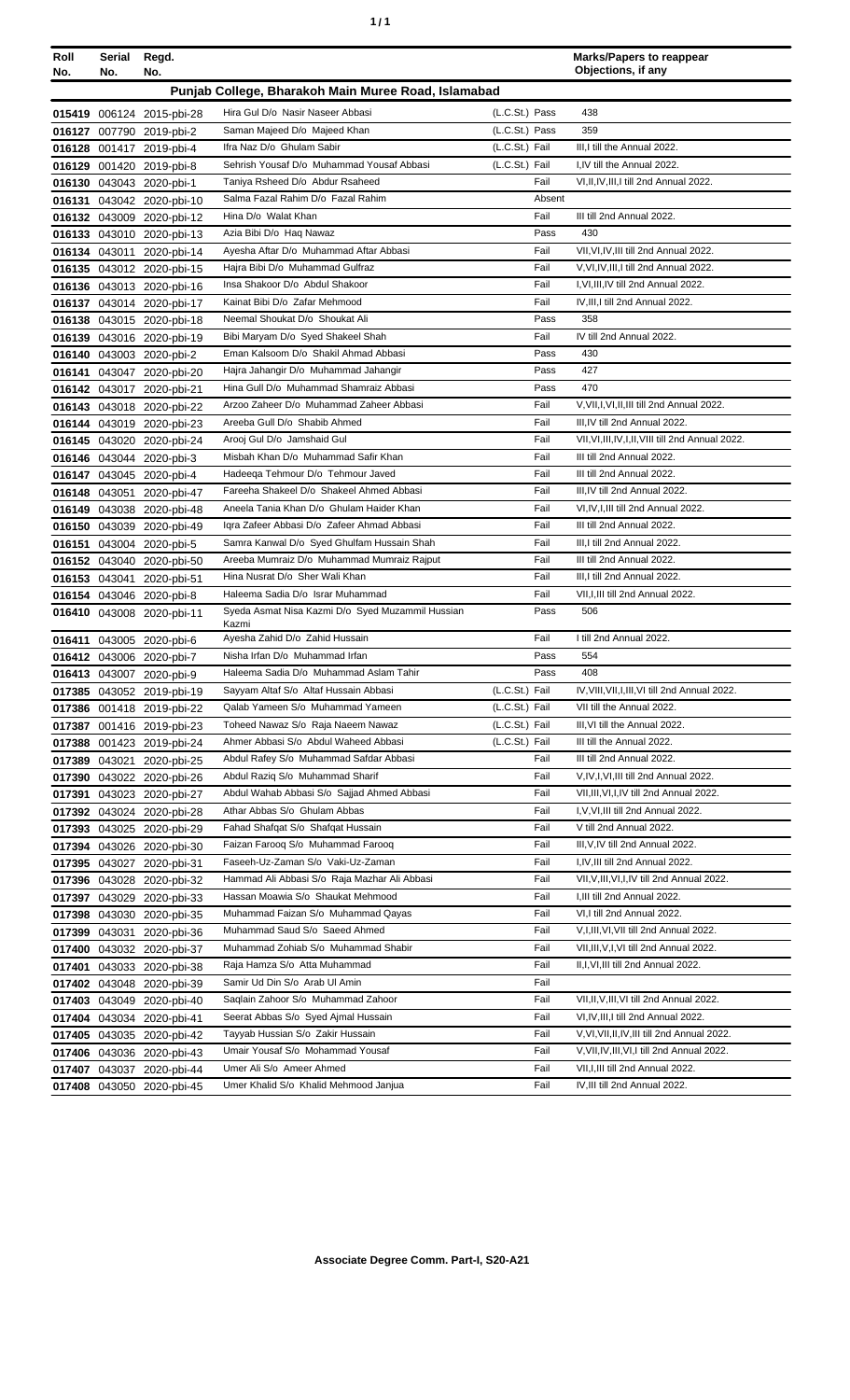| Roll<br>No.                                                             | Serial<br>No. | Regd.<br>No.                                           |                                                                      |                                  | <b>Marks/Papers to reappear</b><br>Objections, if any                   |
|-------------------------------------------------------------------------|---------------|--------------------------------------------------------|----------------------------------------------------------------------|----------------------------------|-------------------------------------------------------------------------|
| Punjab College of Commerce, 92-A & B, Nizamuddin Road, F-8/4, Islamabad |               |                                                        |                                                                      |                                  |                                                                         |
|                                                                         |               | 016155 000004 2018-pci-60                              | Faryal Nadeem D/o Shahid Nadeem                                      | (L.C.St.) Fail                   |                                                                         |
|                                                                         |               | 016156 006463 2019-pci-106                             | Eesha Noor D/o Raja Zulfiqar Ali                                     | (L.C.St.) Fail                   | IV, III, I till the Annual 2022.                                        |
|                                                                         |               | 016157 003916 2019-pci-24                              | Ayesha Sajjad D/o Sajjad Ahmed Zahoor                                | (L.C.St.) Pass                   | 388                                                                     |
|                                                                         |               | 016158 000176 2019-pci-26                              | Maryam Bibi D/o Muhammad Irfan                                       | (L.C.St.) Fail                   | III,I till the Annual 2022.                                             |
|                                                                         |               | 016159 001527 2019-pci-31                              | Maryam Taugeer D/o Taugeer Ahmed                                     | (L.C.S <sub>t</sub> )            | <b>FEE</b>                                                              |
|                                                                         |               | 016160 000447 2019-pci-32                              | Yasmin Abid D/o Abid Hussain                                         | (L.C.St.) Fail                   | III.I till the Annual 2022.                                             |
|                                                                         |               | 016161 007515 2019-pci-33                              | Agsa Tamleek Malik D/o Malik Ashfaq Ahmed                            | (L.C.S <sub>t</sub> )            | <b>FEE</b>                                                              |
|                                                                         |               | 016162 000881 2019-pci-59                              | Sana Maroof D/o Muhammad Maroof Akhter Abbasi                        | (L.C.St.) Fail                   | I till the Annual 2022.                                                 |
|                                                                         |               | 016163 000426 2019-pci-60                              | Kainat Azhar D/o Azhar Hassan                                        | (L.C.St.) Fail                   | III,I till the Annual 2022.<br>I till the Annual 2022.                  |
|                                                                         |               | 016164 005822 2019-pci-61<br>016165 001630 2019-pci-62 | Alishbah Qadir D/o Ch.Abdul Qadir<br>Noor Saba D/o Muhammad Ramzan   | (L.C.St.) Fail<br>(L.C.St.) Pass | 410                                                                     |
|                                                                         |               | 016166 000396 2019-pci-63                              | Tayyba Salam D/o Abdul Salam                                         | (L.C.St.) Pass                   | 340                                                                     |
|                                                                         |               | 016167 001515 2019-pci-65                              | Sundas Parveen D/o Hafiz Ghulam Shabbir                              | (L.C.St.) Pass                   | 391                                                                     |
|                                                                         |               | 016168 000884 2019-pci-66                              | Sara Amin D/o Muhammad Amin                                          | (L.C.St.) Pass                   | 455                                                                     |
|                                                                         |               | 016169 000887 2019-pci-68                              | Hina Tanveer D/o Muhammad Tanveer                                    | (L.C.St.) Fail                   | I till the Annual 2022.                                                 |
|                                                                         |               | 016170 001636 2019-pci-70                              | Igra Mawaj D/o Muhammad Mawaj                                        | (L.C.St.) Pass                   | 379                                                                     |
| 016171                                                                  |               | 003858 2019-pci-71                                     | Asra Iqbal D/o Iqbal Ahmed                                           | (L.C.St.) Fail                   | III till the Annual 2022.                                               |
|                                                                         |               | 016172 003913 2019-pci-72                              | Ayesha Bibi D/o Muhammad Zahid                                       | (L.C.St.) Pass                   | 370                                                                     |
|                                                                         |               | 016173 001644 2019-pci-86                              | Anita Rehman D/o Sadar Ur Rehman                                     | (L.C.St.) Fail                   | I till the Annual 2022.                                                 |
|                                                                         |               | 016174 008039 2019-pci-96                              | Mouazma Khalid D/o Khalid Mehmood<br>Amna Mehboob D/o Mehboob Alam   | (L.C.St.) Pass<br>Pass           | 361<br>481                                                              |
|                                                                         |               | 016175 041711 2020-pci-1<br>016176 041698 2020-pci-18  | Agsa Naz D/o Muhammad Riaz Awan                                      | Fail                             | V,I till 2nd Annual 2022.                                               |
|                                                                         |               | 016177 041653 2020-pci-2                               | Zaiwara D/o Nadeem Anwar                                             | Fail                             | VIII, III, IV, I till 2nd Annual 2022.                                  |
|                                                                         |               | 016178 041699 2020-pci-20                              | Noor Fatima D/o Mir Afsar                                            | Fail                             | I till 2nd Annual 2022.                                                 |
|                                                                         |               | 016179 041700 2020-pci-21                              | Noor-UI-Ain D/o Muhammad Parvaze                                     | Pass                             | 387                                                                     |
|                                                                         |               | 016180 041701 2020-pci-22                              | Aiza D/o Muhammad Aslam                                              | Fail                             | III, I till 2nd Annual 2022.                                            |
|                                                                         |               | 016181 041705 2020-pci-26                              | Asma Bibi D/o Jamil Khan                                             | Fail                             | V, IV till 2nd Annual 2022.                                             |
|                                                                         |               | 016182 041706 2020-pci-27                              | Rimsha Kanwal D/o Akhter Nawaz                                       | Pass                             | 515                                                                     |
|                                                                         |               | 016183 041707 2020-pci-28                              | Asifa Dildar D/o Dildar Hussain                                      | Fail                             | III.I till 2nd Annual 2022.                                             |
|                                                                         |               | 016184 041708 2020-pci-29                              | Ilsa Zahra D/o Mazzam Khan<br>Yeroosa Javed D/o Javed Masih          | Fail<br>Fail                     | I, III till 2nd Annual 2022.<br>VIII, III till 2nd Annual 2022.         |
|                                                                         |               | 016185 041669 2020-pci-3<br>016186 041709 2020-pci-30  | Emaan Aslam D/o Muhammad Aslam                                       | Absent                           |                                                                         |
|                                                                         |               | 016187 041710 2020-pci-31                              | Zainab Bibi D/o Muhammad Afzal                                       | Fail                             | I, III till 2nd Annual 2022.                                            |
|                                                                         |               | 016188 041691 2020-pci-32                              | Anam Naz D/o Ghulam Khan                                             | Fail                             | IV, III, I till 2nd Annual 2022.                                        |
|                                                                         |               | 016189 041668 2020-pci-4                               | Mahnoor Anjum D/o Dr Anjum Ilahi                                     | Fail                             | III, VII, II, I, IV till 2nd Annual 2022.                               |
|                                                                         |               | 016190 041642 2020-pci-59                              | Sheeza Gul D/o Gul Faraz Khalid                                      | Pass                             | 387                                                                     |
|                                                                         |               | 016191 041643 2020-pci-60                              | Tooba Khan D/o Nisar Ahmed                                           | Pass                             | 572                                                                     |
|                                                                         |               | 016192 041647 2020-pci-61                              | Zoya Awais D/o Muhammad Awais Murtaza                                | Fail                             | VI, III, I, IV till 2nd Annual 2022.                                    |
|                                                                         |               | 016193 041648 2020-pci-63                              | Zainab Irfan D/o Muhammad Irfan                                      | Pass                             | 500                                                                     |
|                                                                         |               | 016194 041654 2020-pci-64                              | Nirma Munir D/o Munir Masih<br>Sana Jamil D/o Jamil Akhter           | Pass<br>Fail                     | 417<br>I till 2nd Annual 2022.                                          |
|                                                                         |               | 016195 041649 2020-pci-65<br>016196 041650 2020-pci-67 | Sabahat Nawaz D/o Muhammad Nawaz                                     | Pass                             | 556                                                                     |
|                                                                         |               | 016197 041651 2020-pci-68                              | Sehr Noor D/o Syed Ahsan Rashid                                      | Fail                             | III,I till 2nd Annual 2022.                                             |
|                                                                         |               | 016198 041652 2020-pci-69                              | Sakeena Sahar D/o Muhammad Faheem                                    | Pass                             | 457                                                                     |
|                                                                         |               | 016199 041655 2020-pci-70                              | Bisma Ziafat D/o Muhammad Ziafat                                     | Pass                             | 452                                                                     |
|                                                                         |               | 016200 041656 2020-pci-71                              | Savera Majeed D/o Majeed Masih                                       | Fail                             | III, VI till 2nd Annual 2022.                                           |
|                                                                         |               | 016201 041657 2020-pci-72                              | Areeba Arshad D/o Muhammad Arshad Kamal                              | Fail                             | I, III, IV till 2nd Annual 2022.                                        |
|                                                                         |               | 016202 041658 2020-pci-74                              | Tooba Ali D/o Rehmat Ali                                             | Fail                             | I till 2nd Annual 2022.                                                 |
|                                                                         |               | 016203 041659 2020-pci-76                              | Sehar Kanwal D/o Raja Mazhar Hussain                                 | Pass                             | 425                                                                     |
|                                                                         |               | 016204 041660 2020-pci-77                              | Maryam Ibrar D/o Ibrar Ahmed<br>Igra Riaz D/o Muhammad Riaz          | Fail<br>Pass                     | VI,I till 2nd Annual 2022.<br>449                                       |
|                                                                         |               | 016205 041661 2020-pci-78<br>016206 041662 2020-pci-79 | Ariba Sajid D/o Sajid Abbasi                                         | Fail                             | I till 2nd Annual 2022.                                                 |
|                                                                         |               | 016207 041663 2020-pci-80                              | Areeba Zahoor D/o Zahoor Ahmed Abbasi                                | Fail                             | I, III till 2nd Annual 2022.                                            |
|                                                                         |               | 016208 041664 2020-pci-81                              | Tooba Mazhar D/o Mazhar Hussain                                      | Fail                             | VI, III, I, VII, IV till 2nd Annual 2022.                               |
|                                                                         |               | 016209 041665 2020-pci-82                              | Sadia D/o Anjum Sohail Malik                                         | Fail                             | VI, IV, I, III till 2nd Annual 2022.                                    |
|                                                                         |               | 016210 041666 2020-pci-83                              | Javairya Tariq D/o Tariq Mehmood                                     | Fail                             | III, IV, VII, I till 2nd Annual 2022.                                   |
|                                                                         |               | 016211 041667 2020-pci-85                              | Malaika Ejaz D/o Ejaz Hussain                                        | Pass                             | 427                                                                     |
|                                                                         |               | 016212 041641 2021-z-46878                             | Hafsa D/o Dilawar Khan                                               | Pass                             | 380                                                                     |
|                                                                         |               | 016215 006555 2019-pci-81                              | Liaba Arshad D/o Raja Arshad Mehmood                                 | (L.C.St.) Pass                   | 343                                                                     |
|                                                                         |               | 016414 041702 2020-pci-23                              | Madiha Bibi D/o Muhammad Arshad                                      | Absent                           |                                                                         |
|                                                                         |               | 016415 041703 2020-pci-24                              | Ayesha Rehman D/o Hafeez-Ur-Rehman<br>Waleejah Nisar D/o Nisar Ahmed | Fail<br>Fail                     | VII, VI, III, IV, I till 2nd Annual 2022.<br>I,IV till 2nd Annual 2022. |
|                                                                         |               | 016416 041704 2020-pci-25<br>017409 005259 2018-pci-65 | Muhammad Moez Khan S/o Muslim Khan                                   | (L.C.St.) Fail                   |                                                                         |
|                                                                         |               | 017410 008137 2018-pci-7                               | Abdul Quddus S/o Manzoor Hussain Solanig                             | (L.C.St.) Fail                   |                                                                         |
|                                                                         |               | 017411 002234 2016-pci-58                              | Yasir Shabbir S/o Muhammad Shabbir                                   | (L.C.St.) Fail                   | VI, III, I, IV till the Annual 2022.                                    |
|                                                                         |               | 017412 005751 2019-pci-10                              | Muhammad Zohaib S/o Abdul Rafaqat                                    | (L.C.St.) Pass                   | 334                                                                     |
|                                                                         |               |                                                        |                                                                      |                                  |                                                                         |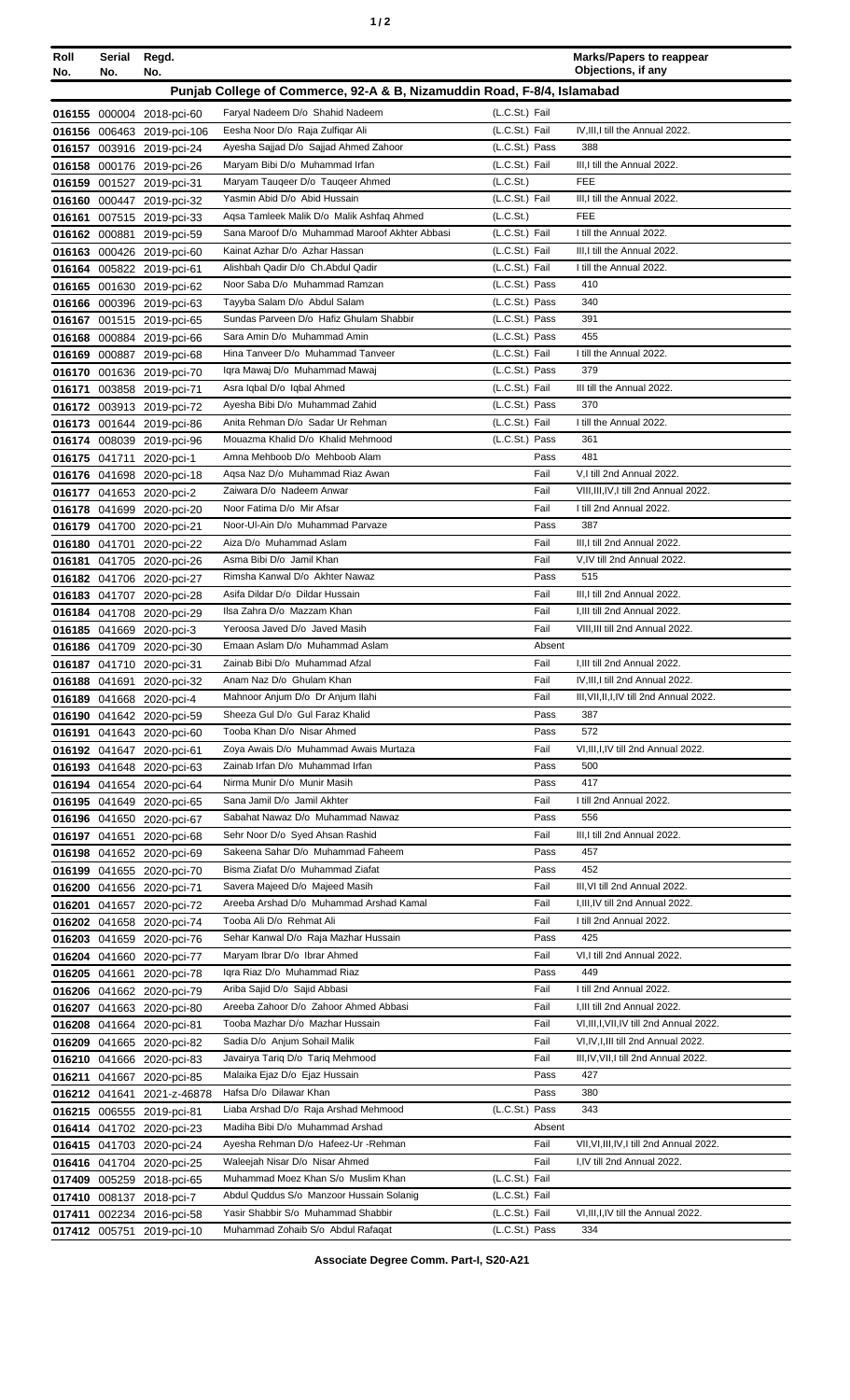|--|--|--|

| Roll | Serial | Regd.                                                  |                                                                                    |                                  |              | <b>Marks/Papers to reappear</b><br>Objections, if any |
|------|--------|--------------------------------------------------------|------------------------------------------------------------------------------------|----------------------------------|--------------|-------------------------------------------------------|
| No.  | No.    | No.                                                    |                                                                                    |                                  |              |                                                       |
|      |        |                                                        | Punjab College of Commerce, 92-A & B, Nizamuddin Road, F-8/4, Islamabad            |                                  |              |                                                       |
|      |        | 017413 002864 2019-pci-11                              | Wasiq Billah S/o Jamshed Abbasi                                                    | (L.C.S <sub>t</sub> )            |              | <b>FEE</b>                                            |
|      |        | 017414 002997 2019-pci-13                              | Arslan Qurban S/o Qurban Ali                                                       | (L.C.St.) Pass                   |              | 395                                                   |
|      |        | 017415 003431 2019-pci-17                              | Anees Hameed S/o Abdul Hameed                                                      | (L.C.St.) Fail                   |              | VII, III, VI, IV till the Annual 2022.                |
|      |        | 017416 005278 2019-pci-19                              | Raheel Sajid S/o Sajid Karim                                                       | (L.C.St.) Fail                   |              | VII, III till the Annual 2022.                        |
|      |        | 017417 006610 2019-pci-20                              | Malik Arbaz Nawaz S/o Malik Rab Nawaz<br>Daud James S/o James Masih                | (L.C.St.) Fail                   |              | VI, VII, III, IV till the Annual 2022.<br>393         |
|      |        | 017418 002996 2019-pci-41                              | Alyan Raza S/o Raza Munoo                                                          | (L.C.St.) Pass<br>(L.C.St.) Fail |              | I till the Annual 2022.                               |
|      |        | 017419 002857 2019-pci-42<br>017420 001557 2019-pci-46 | Muhammad Nadir Khan S/o Muhammad Hussain                                           | (L.C.St.) Pass                   |              | 335                                                   |
|      |        | 017421 006423 2019-pci-47                              | Umair Mahmood S/o Khalid Mahmood                                                   | (L.C.St.) Pass                   |              | 395                                                   |
|      |        | 017422 006177 2019-pci-49                              | Muhammad Rizwan Ullah Khan S/o M Zaman Khan Niazi                                  | (L.C.St.) Fail                   |              | VII, IV till the Annual 2022.                         |
|      |        | 017423 005386 2019-pci-50                              | Afraz Mansoor S/o Mansoor Ahmed                                                    | (L.C.St.)                        |              | FEE                                                   |
|      |        | 017424 006582 2019-pci-51                              | Kashif Ghafoor S/o Ghafoor                                                         | (L.C.St.) Fail                   |              | IV till the Annual 2022.                              |
|      |        | 017425 002459 2019-pci-54                              | Arslan Rafiq S/o Rafiq Masih                                                       | (L.C.St.)                        |              | <b>FEE</b>                                            |
|      |        | 017426 002862 2019-pci-56                              | Muhammad Muneeb Amir S/o Aamir Shafique                                            | (L.C.St.) Fail                   |              | IV till the Annual 2022.                              |
|      |        | 017427 003489 2019-pci-82                              | Zulgarnain Abbasi S/o Muhammad Ilyas                                               | (L.C.St.) Fail                   |              | III till the Annual 2022.                             |
|      |        | 017428 005786 2019-pci-88                              | Mouze Bin Khalid S/o Raja Khalid Bin Sikander                                      | (L.C.S <sub>t</sub> )            |              | <b>FEE</b>                                            |
|      |        | 017429 041692 2020-pci-10                              | Muhammad Ali Zeb S/o Ishtiaq Ahmed                                                 |                                  | Fail         | VII, V, I, III till 2nd Annual 2022.                  |
|      |        | 017430 041693 2020-pci-11                              | Sabawoon Khan S/o Jan Sher                                                         |                                  | Pass         | 411                                                   |
|      |        | 017431 041694 2020-pci-12                              | Shameer Khan S/o Aurangzaib Khan                                                   |                                  | Fail         | V,II, VII, VI, III, I, IV till 2nd Annual 2022.       |
|      |        | 017432 041695 2020-pci-14                              | Muhammad Alyan S/o Muhammad Yaseen                                                 |                                  | Fail         | III, I, IV till 2nd Annual 2022.                      |
|      |        | 017433 041696 2020-pci-15                              | Muhammad Bilal Hassan S/o Muhammad Boota Kokab                                     |                                  | Fail         |                                                       |
|      |        | 017434 041697 2020-pci-16                              | Saglain Haider S/o Muzaher Hussain                                                 |                                  | Pass         | 335                                                   |
|      |        | 017435 041644 2020-pci-33                              | Taimoor Sajid S/o Sajid Mehmood                                                    |                                  | Pass         | 349                                                   |
|      |        | 017436 041645 2020-pci-35                              | Saad Abdullah S/o Mhammad Khalid Nadeem                                            |                                  | Fail         | III, I, IV till 2nd Annual 2022.                      |
|      |        | 017437 041683 2020-pci-36                              | Aafaq Ahmad S/o Mubarik Ahmad                                                      |                                  | Fail         | VI,IV till 2nd Annual 2022.                           |
|      |        | 017438 041690 2020-pci-37                              | Essa Bin Amanat S/o Amanat Ullah                                                   |                                  | Pass         | 376                                                   |
|      |        | 017439 041675 2020-pci-38                              | Muhammad Faisal Mushtag S/o Muhammad Mushtag                                       |                                  | Pass         | 462                                                   |
|      |        | 017440 041673 2020-pci-39                              | Shazil Khan Awan S/o Muhammad Khan Awan                                            |                                  | Fail<br>Pass | IV till 2nd Annual 2022.<br>377                       |
|      |        | 017441 041646 2020-pci-40                              | Umer Bin Ayub Syed S/o Syed Ayub UI Hassan<br>Shafqat Ullah Malik S/o Jabbar Ahmrd |                                  | Fail         | VI, VII till 2nd Annual 2022.                         |
|      |        | 017442 041689 2020-pci-41<br>017443 041670 2020-pci-42 | Muhammad Hamza Malik S/o Malik Ghulam Ali                                          |                                  | Fail         | VI, VII, III till 2nd Annual 2022.                    |
|      |        | 017444 041671 2020-pci-43                              | Adnan Qurban S/o Qurban Ali                                                        |                                  | Absent       |                                                       |
|      |        | 017445 041672 2020-pci-44                              | Syed Ali Akbar S/o Syed Shahzad Hussain                                            |                                  | Pass         | 474                                                   |
|      |        | 017446 041680 2020-pci-45                              | Huzaifa Khan S/o Sher Dil                                                          |                                  | Fail         | IV, VI, III till 2nd Annual 2022.                     |
|      |        | 017447 041676 2020-pci-46                              | Danish Zafar S/o Zafar Igbal Bhatti                                                |                                  | Fail         | II, VI, VII, V, IV, I till 2nd Annual 2022.           |
|      |        | 017448 041674 2020-pci-47                              | Raja Muhammad Argum Mahmood S/o Raja Shafqat                                       |                                  | Fail         | IV, III till 2nd Annual 2022.                         |
|      |        |                                                        | Mahmood                                                                            |                                  |              |                                                       |
|      |        | 017449 041679 2020-pci-48                              | Kashan Ali S/o Raja Muhammad Naseer                                                |                                  | Fail         | VII, I, III, IV till 2nd Annual 2022.                 |
|      |        | 017450 041686 2020-pci-49                              | Muhammad Hassan Ch S/o Shahid Javed<br>Hasnaiin Ali S/o Rashid Ali Malik           |                                  | Pass         | 355                                                   |
|      |        | 017451 041712 2020-pci-5                               | Muhammad Imran S/o Masoom Khan                                                     |                                  | Fail<br>Pass | I,IV till 2nd Annual 2022.<br>485                     |
|      |        | 017452 041681 2020-pci-50                              | Muhammad Daniyal Khan S/o Muhammad Mustageem Ahmed                                 |                                  | Fail         | V, VI, VII, VIII, III, IV till 2nd Annual 2022.       |
|      |        | 017453 041678 2020-pci-51<br>017454 041677 2020-pci-52 | Junaid Hussain S/o Ghulam Hussain                                                  |                                  | Fail         | III, I, IV till 2nd Annual 2022.                      |
|      |        | 017455 041688 2020-pci-53                              | Usman Shoukat S/o Shoukat Mehmood Abbasi                                           |                                  | Pass         | 405                                                   |
|      |        | 017456 041687 2020-pci-54                              | Hamza Aman S/o Amanullah                                                           |                                  | Fail         | I, V, VI, VII, VIII, III, IV till 2nd Annual 2022.    |
|      |        | 017457 041684 2020-pci-55                              | Moeen Yaseen S/o Muhamamd Yasseen Khan                                             |                                  | Fail         | I till 2nd Annual 2022.                               |
|      |        | 017458 041685 2020-pci-56                              | Asad Bukhtiar S/o Bukhtiar Ahmed                                                   |                                  | Fail         | II, III, VII, IV, VI, I till 2nd Annual 2022.         |
|      |        | 017459 041682 2020-pci-57                              | Abdul Basut Rasheed S/o Raja Rasheed Ahmed                                         |                                  | Fail         | VI,IV, VII till 2nd Annual 2022.                      |
|      |        | 017460 041713 2020-pci-6                               | Zohaib Asghar S/o Nadeem Akhtar                                                    |                                  | Fail         | IV till 2nd Annual 2022.                              |
|      |        | 017461 041714 2020-pci-7                               | Muhammad Nauman S/o Muhammad Abdul Salam                                           |                                  | Fail         | IV, VII, III, I, II till 2nd Annual 2022.             |
|      |        | 017462 041715 2020-pci-8                               | Sajid Khan S/o Said Wali                                                           |                                  | Fail         | III, V, VI, I, IV till 2nd Annual 2022.               |
|      |        | 017463 041716 2020-pci-9                               | Ahmed Shabbir S/o Muhammad Shabbir Khan                                            |                                  | Fail         | III,I till 2nd Annual 2022.                           |
|      |        | 017513 006535 2019-pci-74                              | Kashif Khan S/o Anwar                                                              | (L.C.St.) Pass                   |              | 354                                                   |
|      |        | 017514 006549 2019-pci-76                              | Muhammad Usman Siddiqi S/o Ghulam Nabi                                             | (L.C.St.) Fail                   |              | IV, III, VI till the Annual 2022.                     |
|      |        | 017515 006542 2019-pci-77                              | Umer Ejaz S/o Ejaz Hameed                                                          | (L.C.St.) Pass                   |              | 507                                                   |
|      |        | 017516 006529 2019-pci-79                              | Muhammad Faiq Usmani S/o Saif Ullah Usmani                                         | (L.C.St.) Pass                   |              | 342                                                   |
|      |        | 017517 006523 2019-pci-80                              | Zain Ali S/o Tariq Mehmood                                                         | (L.C.St.) Pass                   |              | 351                                                   |
|      |        | 021241 601098 2018-pci-1                               | Javeria Jahangir D/o Jahangir                                                      | (L.C.St.) Fail                   |              |                                                       |
|      |        | 021443 085301 2020-pci-66                              | Alishba Aqeel D/o Raja Aqeel Ahmed Abbasi                                          |                                  | Fail         | VI,IV,I till 2nd Annual 2022.                         |
|      |        | 021524 085365 2020-pci-19                              | Tanseela Bibi D/o Muhammad Imran Khan                                              |                                  | Pass         | 392                                                   |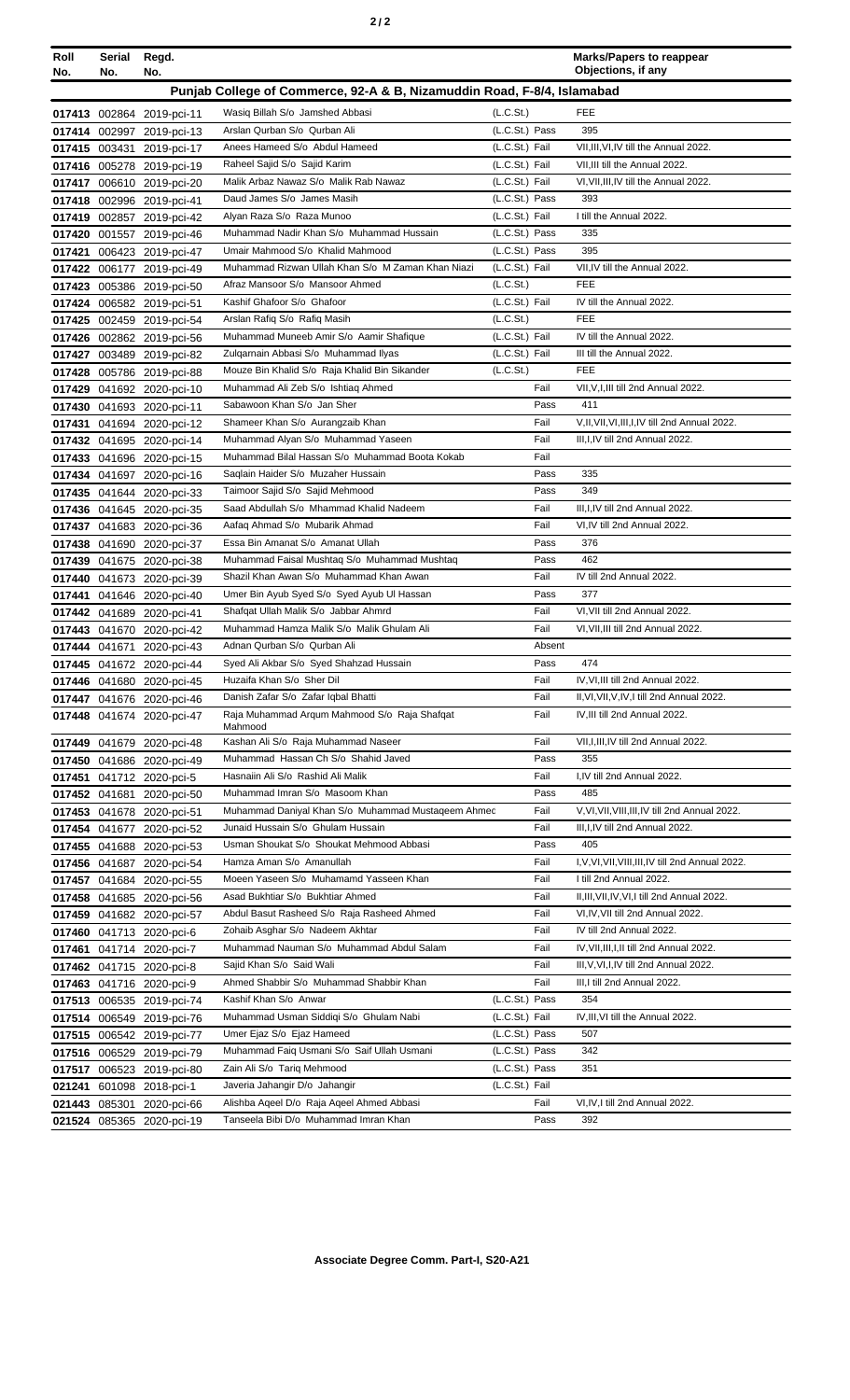| ٠ | ٠ |
|---|---|
|   |   |

| Roll<br>No. | Serial<br>No. | Regd.<br>No.              |                                                                               |                | <b>Marks/Papers to reappear</b><br>Objections, if any |
|-------------|---------------|---------------------------|-------------------------------------------------------------------------------|----------------|-------------------------------------------------------|
|             |               |                           | <b>Government College of Commerce, Jhang</b>                                  |                |                                                       |
|             |               | 004158 000546 2019-jc-11  | Rabia D/o Rustam Ali                                                          | (L.C.St.) Pass | 354                                                   |
|             |               | 004159 009373 2019-jc-138 | Ukasha Taswar D/o Muhammad Taswar Yaqoob                                      | (L.C.St.) Pass | 395                                                   |
|             |               | 004160 007589 2019-jc-15  | Mugaddas Riaz D/o Muhammad Riaz                                               | (L.C.St.) Pass | 336                                                   |
|             |               | 004161 009610 2019-jc-16  | Sidra Younis D/o Muhammad Younis Bashir                                       | (L.C.St.) Fail | I.IV till the Annual 2022.                            |
|             |               | 004162 009349 2019-jc-17  | Mafia Ahmad D/o Ahmad Shair                                                   | (L.C.St.) Fail | VII till the Annual 2022.                             |
|             |               | 004163 009500 2019-jc-3   | Tabinda Jabeen D/o Munawwar Hussain                                           | (L.C.St.) Pass | 355                                                   |
|             |               | 004164 002213 2019-jc-5   | Maryyam Saeed D/o Saeed Ahmad Khan                                            | (L.C.St.) Pass | 385                                                   |
|             |               | 004165 009599 2019-jc-61  | Aneela Abbas D/o Ghulam Abbas                                                 | (L.C.St.) Fail | VII till the Annual 2022.                             |
|             |               | 004166 009355 2019-jc-7   | Muqaddas Iqbal D/o Muhammad Iqbal                                             | (L.C.St.) Pass | 351                                                   |
|             |               | 004167 009387 2019-jc-9   | Agsa Batool D/o Waris Ali Shahid                                              | (L.C.St.) Fail | V till the Annual 2022.                               |
|             |               | 004179 008146 2018-jc-108 | Ahmad Muavia S/o Muhammad Iqbal                                               | (L.C.St.) Fail |                                                       |
|             |               | 004180 009721 2018-jc-126 | Syed Muhammad Mohi-Ud-Din Aurangzeb S/o Syed Khalid (L.C.St.) Fail<br>Hussain |                |                                                       |
|             |               | 004181 000433 2018-jc-127 | Waseem Akram S/o Manzoor Hussain                                              | (L.C.St.)      | <b>FEE</b>                                            |
|             |               | 004182 009327 2018-jc-43  | Sheikh Imran Magbool S/o Muhammad Magbool                                     | (L.C.St.) Pass | 366                                                   |
|             |               | 004183 005315 2018-jc-68  | Malik Numan Haider S/o Malik Haq Nawaz                                        | (L.C.St.) Pass | 337                                                   |
|             |               | 004184 008149 2018-jc-74  | Muhammad Abu Bakkar S/o Mansoor Ahmad                                         | (L.C.St.) Pass | 365                                                   |
|             |               | 004185 005024 2019-jc-114 | Basharat Ali S/o Ghulam Shabbir                                               | (L.C.St.) Pass | 412                                                   |
|             |               | 004186 009529 2019-jc-117 | Muhammad Ishtiaq S/o Muhammad Nawaz                                           | (L.C.St.) Pass | 374                                                   |
|             |               | 004187 007643 2019-jc-143 | Zain-UI-Abideen S/o Muhammad Saleem Abid                                      | (L.C.St.) Pass | 493                                                   |
|             |               | 004188 003025 2019-jc-144 | Muhammad Zubair S/o Muhammad Aslam                                            | (L.C.St.) Pass | 392                                                   |
|             |               | 004189 004980 2019-jc-19  | Abdul Rehman S/o Ahmad Nawaz                                                  | (L.C.St.) Fail | V till the Annual 2022.                               |
|             |               | 004190 002760 2019-jc-24  | Moeen Khan S/o Nazir Ahmad                                                    | (L.C.St.) Pass | 407                                                   |
|             |               | 004191 007854 2019-jc-27  | Hasnain Siddique S/o Muhammad Siddique                                        | (L.C.St.) Pass | 347                                                   |
|             |               | 004192 006119 2019-jc-28  | Noman Umar S/o Allah Ditta                                                    | (L.C.St.) Pass | 440                                                   |
|             |               | 004193 009660 2019-jc-29  | Shahid Raza S/o Abdul Rehman                                                  | (L.C.St.) Fail | IV, VI till the Annual 2022.                          |
|             |               | 004194 007858 2019-jc-30  | Muhammad Sadaqat Ali S/o Allah Bakhsh                                         | (L.C.St.) Fail | VI, IV, V till the Annual 2022.                       |
|             | 004195 007861 | 2019-jc-31                | Muhammad Rafique S/o Umar Hayat                                               | (L.C.St.) Fail | V.VI.VII.III till the Annual 2022.                    |
|             |               | 004196 009473 2019-jc-36  | Ali Hamza S/o Muhammad Farooq                                                 | (L.C.St.) Fail | VII, V till the Annual 2022.                          |
|             |               | 004197 009522 2019-jc-40  | Rafee Ullah S/o Noor Muhammad                                                 | (L.C.St.) Fail | V, III till the Annual 2022.                          |
|             |               | 004198 009468 2019-jc-42  | Muhammad Ali S/o Muhammad Saqlain                                             | (L.C.St.) Fail | IV till the Annual 2022.                              |
|             |               | 004199 004373 2019-jc-45  | Zain Riaz S/o Muhammad Riaz                                                   | (L.C.St.) Fail | IV till the Annual 2022.                              |
|             |               | 004200 003389 2019-jc-67  | Usama S/o Muhammad Imran                                                      | (L.C.St.) Pass | 396                                                   |
|             |               | 004201 000655 2019-jc-75  | Oussaf Haider S/o Imran Haider Khan                                           | (L.C.St.) Pass | 334                                                   |
|             |               | 004202 009703 2019-jc-85  | Ali Usman S/o Arif Ali                                                        | (L.C.St.) Fail | I, VII till the Annual 2022.                          |
|             |               | 004203 009508 2019-jc-90  | Taugeer Abdullah S/o Muhammad Abdullah                                        | (L.C.St.) Fail | VI, V till the Annual 2022.                           |
|             |               | 004204 004273 2019-jc-97  | Arbab Hussain Shah S/o Khadim Hussain Shah                                    | (L.C.St.) Pass | 415                                                   |
|             |               | 004205 004260 2019-jc-99  | Muhammad Rashid Khan S/o Allah Bakhsh                                         | (L.C.St.) Fail | I, VII, IV till the Annual 2022.                      |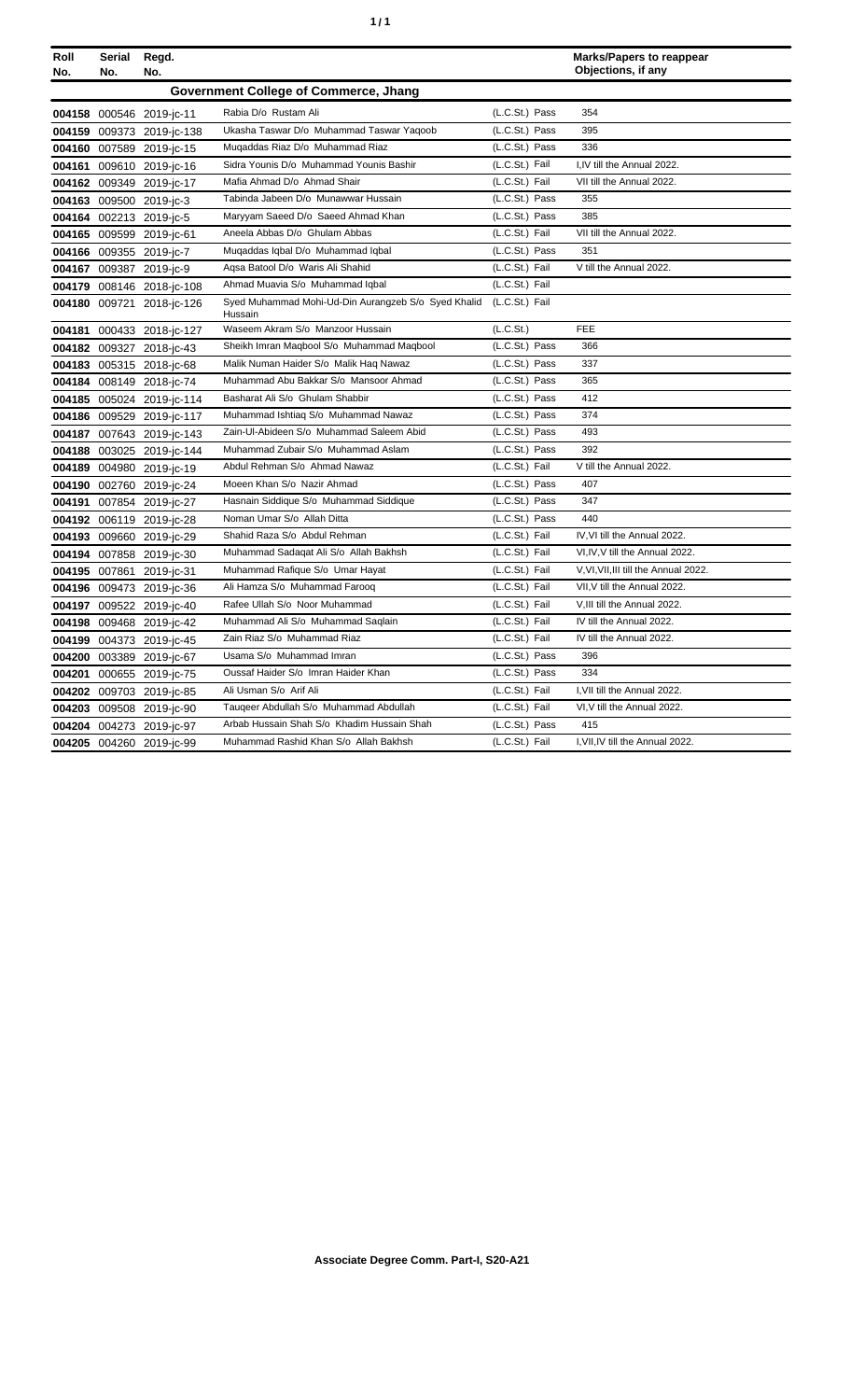| ٠ |  |
|---|--|
|   |  |

| Roll<br>No. | Serial<br>No. | Regd.<br>No.                                             |                                                                     |                                  | <b>Marks/Papers to reappear</b><br>Objections, if any |
|-------------|---------------|----------------------------------------------------------|---------------------------------------------------------------------|----------------------------------|-------------------------------------------------------|
|             |               |                                                          | Government College of Commerce, Bilal Town, Jhelum                  |                                  |                                                       |
|             |               | 004299 000228 2018-cci-58                                | Raabia Faisar D/o Raja Faisar Iqbal                                 | (L.C.St.) Fail                   |                                                       |
|             |               | 004300 001463 2018-ccj-59                                | Sawaira Ejaz D/o Muhammad Ejaz                                      | (L.C.St.) Fail                   |                                                       |
|             |               | 004301 001626 2018-ccj-61                                | Naima D/o Mazhar Hussain                                            | (L.C.St.) Fail                   | VII till 2nd Annual 2021.                             |
|             |               | 004367 001849 2019-ccj-13                                | Iqra Azam D/o Raja Muhammad Azam                                    | (L.C.St.) Fail                   | III, IV, I till the Annual 2022.                      |
|             |               | 004368 001379 2019-ccj-21                                | Nisha Gull D/o Muhammad Ashraf                                      | (L.C.St.) Fail                   | IV, I till the Annual 2022.                           |
|             |               | 004369 001389 2019-ccj-24                                | Arooj Khalil D/o Muhammad Khalil                                    | (L.C.St.) Pass                   | 353                                                   |
|             |               | 004370 001367 2019-ccj-25                                | Saba D/o Muhammad Riaz                                              | (L.C.St.) Fail                   | III,I till the Annual 2022.                           |
|             |               | 004371 001368 2019-ccj-26                                | Saman D/o Muhammad Yamin                                            | (L.C.St.) Fail                   | IV till the Annual 2022.                              |
|             |               | 004372 001444 2019-cci-27                                | Kinza Saqlain D/o Tanveer Saqlain                                   | (L.C.St.) Fail                   | I till the Annual 2022.                               |
|             |               | 004373 001390 2019-ccj-30                                | Sana Khadim D/o Khadim Hussain                                      | (L.C.St.) Pass                   | 386                                                   |
|             |               | 004374 001380 2019-ccj-33                                | Komal Shahzadi D/o Muhammad Boota Raza                              | (L.C.St.) Fail                   | I till the Annual 2022.                               |
|             |               | 004375 001391 2019-ccj-34                                | Nimra Tanveer D/o Khaliq Tanveer                                    | (L.C.St.) Fail                   | III till the Annual 2022.                             |
|             |               | 004376 001369 2019-cci-35                                | Samina Ashfaq D/o Ishfaq UI Haq                                     | (L.C.St.) Fail                   | IV, I till the Annual 2022.                           |
|             |               | 004377 001392 2019-ccj-36                                | Samreen Mumtaz D/o Mumtaz Ahmed                                     | (L.C.St.) Pass                   | 398                                                   |
|             |               | 004378 001459 2019-ccj-37                                | Nimra Iqbal D/o Muhammad Iqbal                                      | (L.C.St.) Pass                   | 392                                                   |
|             |               | 004379 001456 2019-ccj-39                                | Rimsha Irfan D/o Irfan Akhter                                       | (L.C.St.) Fail                   | III till the Annual 2022.                             |
|             |               | 004380 001455 2019-cci-42                                | Amna Khalid D/o Muhammad Khalid<br>Umm-E-Rubab D/o Aftab Alam       | (L.C.St.) Pass<br>(L.C.St.) Pass | 369<br>336                                            |
|             |               | 004381 001773 2019-ccj-43                                | Sawera Farooq D/o Khalid Farooq                                     | (L.C.St.) Fail                   | I till the Annual 2022.                               |
|             |               | 004382 001393 2019-ccj-45                                | Umm E Kalsoom D/o Nasir Mehmood                                     | (L.C.St.) Pass                   | 359                                                   |
|             |               | 004383 001394 2019-ccj-47                                | Aqsa Kabeer D/o Kabir Hussain                                       | (L.C.St.) Pass                   | 382                                                   |
|             |               | 004384 001374 2019-ccj-48<br>004385 001370 2019-ccj-50   | Amna Khadim D/o Khadim Hussain                                      | (L.C.St.) Fail                   | I till the Annual 2022.                               |
|             |               | 004386 001451 2019-ccj-51                                | Mahnoor Khalid D/o Muhammad Khalid                                  | (L.C.St.) Fail                   | I till the Annual 2022.                               |
|             |               | 004387 001395 2019-cci-53                                | Isha Iman D/o Arshad Mehmood                                        | (L.C.St.) Pass                   | 423                                                   |
|             |               | 004388 001396 2019-cci-55                                | Izza Shahid D/o Shahid Mehmood                                      | (L.C.St.) Pass                   | 395                                                   |
|             |               | 004389 001398 2019-ccj-57                                | Shehar Bano D/o Zaheer Akhtar Butt                                  | (L.C.St.) Pass                   | 416                                                   |
|             |               | 004390 001399 2019-ccj-60                                | Haleema Sadia D/o Amjad Hussain                                     | (L.C.St.) Pass                   | 339                                                   |
|             |               | 004391 001400 2019-ccj-63                                | Sana Malik D/o Abdul Qayyum                                         | (L.C.St.) Pass                   | 408                                                   |
|             |               | 004392 001402 2019-cci-66                                | Igra Ishfaq D/o Muhammad Ishfaq                                     | (L.C.St.) Pass                   | 349                                                   |
|             |               | 004393 001388 2019-ccj-8                                 | Samra Mehmood D/o Khalid Mehmood                                    | (L.C.St.) Pass                   | 413                                                   |
|             |               | 004394 001445 2019-ccj-9                                 | Sughra Khalid D/o Khalid Mehmood                                    | (L.C.St.) Fail                   | IV.I till the Annual 2022.                            |
|             |               | 004395 045833 2020-ccj-1                                 | Humayoun Mumtaz D/o Muhammad Mumtaz Tabassum                        | Pass                             | 475                                                   |
|             |               | 004396 045841 2020-cci-10                                | Salikha Saqib D/o Raja Saqib Khan                                   | Fail                             | V,VI,IV,III,I till 2nd Annual 2022.                   |
|             |               | 004397 045842 2020-ccj-11                                | Zoya Farheen D/o Shahzad Parvaiz                                    | Pass                             | 413                                                   |
|             |               | 004398 045843 2020-ccj-12                                | Jawaria Dar D/o Muhammad Hanif Dar                                  | Fail                             | I till 2nd Annual 2022.                               |
|             |               | 004399 045844 2020-ccj-13                                | Pakeeza Jaraiz D/o Jaraiz Khan                                      | Fail                             | VII, IV, VI, I till 2nd Annual 2022.                  |
|             |               | 004400 045845 2020-ccj-14                                | Nayyab Hina D/o Muhammad Zahid Iqbal                                | Absent                           |                                                       |
|             |               | 004401 045846 2020-ccj-15                                | Agsa Ashraf D/o Raja Muhammad Ashraf                                | Pass                             | 457                                                   |
|             |               | 004402 045901 2020-ccj-156                               | Amna D/o Sagheer Ahmed                                              | Fail                             | VII, VI, IV, III till 2nd Annual 2022.                |
|             |               | 004403 045902 2020-cci-158                               | Shamsa Rehman D/o Touseef Ur Rehman                                 | Fail                             | VI, IV, VIII, I till 2nd Annual 2022.                 |
|             |               | 004404 045903 2020-ccj-159                               | Nimra Sajid D/o Raja Sajid Hussain                                  | Fail                             | I till 2nd Annual 2022.                               |
|             |               | 004405 045847 2020-ccj-16                                | Hafza Khadija Ashraf D/o Raja Muhammad Ashraf                       | Pass                             | 463<br>429                                            |
|             |               | 004406 045904 2020-ccj-160                               | Ambreen Akhtar D/o Raja Naveed Hussain<br>Wisha Ansar D/o Ansar Ali | Pass<br>Fail                     | I till 2nd Annual 2022.                               |
|             |               | 004407 045905 2020-ccj-161                               | Isha Tariq D/o Tariq Mehmood                                        | Pass                             | 387                                                   |
|             |               | 004408 045906 2020-cci-162                               | Ayesha Latif D/o Abdul Latif                                        | Fail                             | VI,IV till 2nd Annual 2022.                           |
|             |               | 004409 045907 2020-cci-163<br>004410 045909 2020-ccj-165 | Sana Arshad D/o Arshad Mehmood                                      | Fail                             | VI, I till 2nd Annual 2022.                           |
|             |               | 004411 045848 2020-ccj-17                                | Faiga Eeman D/o Zaheer Asghar                                       | Fail                             | I,IV till 2nd Annual 2022.                            |
|             |               | 004412 045849 2020-ccj-18                                | Kinza Iftikhar D/o Iftikhar Mehmood                                 | Fail                             | I till 2nd Annual 2022.                               |
|             |               | 004413 045850 2020-ccj-19                                | Wafa Khalid D/o Khalid Mehmood Shera                                | Pass                             | 376                                                   |
|             |               | 004414 045834 2020-ccj-2                                 | Igra Bibi D/o Talib Hussain                                         | Fail                             | I till 2nd Annual 2022.                               |
|             |               | 004415 045851 2020-ccj-20                                | Fariha Nawaz D/o Muhammad Nawaz                                     | Fail                             | III, IV till 2nd Annual 2022.                         |
|             |               | 004416 045852 2020-ccj-21                                | Zoya Nasir D/o Nasir Mehmood                                        | Fail                             | III, VI, VII, I till 2nd Annual 2022.                 |
|             |               | 004417 045853 2020-ccj-22                                | Areeba Mobeen D/o Raja Pervaiz Akhtar                               | Fail                             | I till 2nd Annual 2022.                               |
|             |               | 004418 045854 2020-ccj-23                                | Maryam Un Nisa D/o Raja Ibrar Hussain                               | Pass                             | 405                                                   |
|             |               | 004419 045855 2020-ccj-24                                | Isha Ibrar D/o Ibrar Ahmed                                          | Pass                             | 442                                                   |
|             |               | 004420 045856 2020-ccj-25                                | Kinza Abid D/o Abid Hussain                                         | Pass                             | 389                                                   |
|             |               | 004421 045857 2020-ccj-26                                | Saba Kalsoom D/o Javaid Iqbal                                       | Fail                             | III till 2nd Annual 2022.                             |
|             |               | 004422 045858 2020-ccj-27                                | Saman Shehzadi D/o Muhammad Akram                                   | Pass                             | 388                                                   |
|             |               | 004423 045859 2020-ccj-28                                | Bushra Ijaz D/o Muhammad Ijaz                                       | Pass                             | 466                                                   |
|             |               | 004424 045860 2020-ccj-29                                | Taghazal Javed D/o Javed Sarwar                                     | Pass                             | 417                                                   |
|             |               | 004425 045835 2020-ccj-3                                 | Laiba D/o Sajid Mehmood                                             | Pass                             | 447                                                   |
|             |               | 004426 045861 2020-ccj-30                                | Sumeera D/o Nasir Mehmood                                           | Fail                             | III,I till 2nd Annual 2022.                           |
|             |               | 004427 045862 2020-cci-31                                | Kainat Iram D/o Raja Najabat Ali Khan                               | Fail                             | V,I till 2nd Annual 2022.                             |
|             |               | 004428 045863 2020-ccj-32                                | Mahnoor Ansar D/o Ansar Mehmood                                     | Fail                             | III till 2nd Annual 2022.                             |
|             |               | 004429 045864 2020-ccj-33                                | Areeba Azhar D/o Azhar Mehmood Qureshi                              | Pass                             | 447                                                   |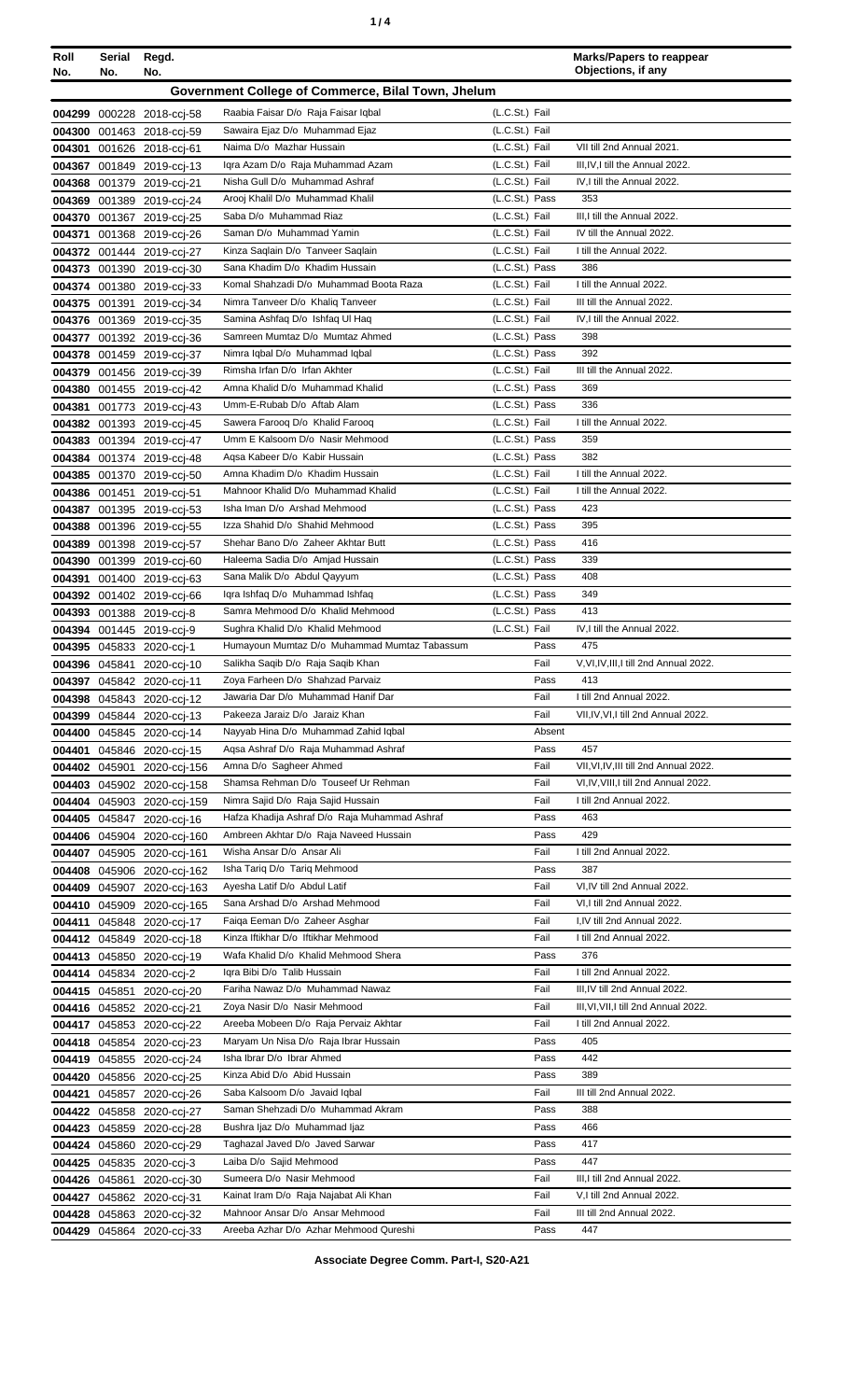| Roll<br>No. | Serial Regd.<br>No.                                | No.                                                      |                                                                        |                                  | <b>Marks/Papers to reappear</b><br>Objections, if any           |  |
|-------------|----------------------------------------------------|----------------------------------------------------------|------------------------------------------------------------------------|----------------------------------|-----------------------------------------------------------------|--|
|             | Government College of Commerce, Bilal Town, Jhelum |                                                          |                                                                        |                                  |                                                                 |  |
|             |                                                    | 004430 045865 2020-ccj-34                                | Zarmeena Khalid D/o Khalid Mehmood                                     | Fail                             | I till 2nd Annual 2022.                                         |  |
|             |                                                    | 004431 045866 2020-ccj-35                                | Sweira Parveez D/o Parveez Iqbal                                       | Absent                           |                                                                 |  |
|             |                                                    | 004432 045867 2020-ccj-36                                | Aneesa D/o Shamshad Khan                                               | Fail                             | III, I, VI till 2nd Annual 2022.                                |  |
|             |                                                    | 004433 045868 2020-ccj-37                                | Anoosh Naeem D/o Naeem Sajad Hussain                                   | Fail                             | II, IV, I, VI, III till 2nd Annual 2022.                        |  |
|             |                                                    | 004434 045869 2020-ccj-38                                | Khazeena Khalid D/o Khalid Sulaiman                                    | Fail                             | VI,IV, VII, I, III till 2nd Annual 2022.                        |  |
|             |                                                    | 004435 045870 2020-ccj-39                                | Mahnoor D/o Muhammad Arshad                                            | Fail                             | I.IV till 2nd Annual 2022.                                      |  |
|             |                                                    | 004436 045836 2020-ccj-4                                 | Hira Kanwal D/o Zahid Rehman                                           | Pass                             | 510                                                             |  |
|             |                                                    | 004437 045871 2020-ccj-40                                | Maria Jamil D/o Jamil Ahmad                                            | Fail                             | I till 2nd Annual 2022.                                         |  |
|             |                                                    | 004438 045872 2020-ccj-41                                | Sawaira Idrees D/o Muhammad Idrees                                     | Fail                             | III, VI, I till 2nd Annual 2022.                                |  |
|             |                                                    | 004439 045873 2020-ccj-42                                | Fatima Ayub D/o Ayub Khawar<br>Zara Fiaz D/o Muhammad Fiaz             | Fail<br>Fail                     | VI,I till 2nd Annual 2022.<br>I till 2nd Annual 2022.           |  |
|             |                                                    | 004440 045874 2020-ccj-43                                | Mobeen Akram D/o Muhammad Akram                                        | Fail                             | V, VI, I till 2nd Annual 2022.                                  |  |
|             |                                                    | 004441 045875 2020-ccj-44<br>004442 045876 2020-cci-45   | Arbab Batool D/o Tanveer Ali                                           | Fail                             | V, VI, I till 2nd Annual 2022.                                  |  |
|             |                                                    | 004443 045877 2020-ccj-47                                | Samina Jameel D/o Jameel Ahmed                                         | Fail                             | I, VI till 2nd Annual 2022.                                     |  |
|             |                                                    | 004444 045878 2020-ccj-48                                | Arooi Ashraf D/o Mirza Muhammad Ashraf                                 | Fail                             | I till 2nd Annual 2022.                                         |  |
|             |                                                    | 004445 045879 2020-ccj-49                                | Samreen Arshad D/o Muhammad Arshad                                     | Fail                             | IV, VII, III, VIII, VI, I till 2nd Annual 2022.                 |  |
|             |                                                    | 004446 045837 2020-ccj-5                                 | Sana D/o Ashiq Hussain                                                 | Fail                             | III, VI, I till 2nd Annual 2022.                                |  |
|             |                                                    | 004447 045880 2020-ccj-50                                | Hamna Ismail D/o Ismail Yousaf                                         | Fail                             | IV, VIII, I till 2nd Annual 2022.                               |  |
|             |                                                    | 004448 045881 2020-ccj-51                                | Surraya Bano D/o Muhammad Ashraf                                       | Pass                             | 513                                                             |  |
|             |                                                    | 004449 045882 2020-ccj-52                                | Areeba Tariq D/o Tariq Mehmood                                         | Pass                             | 447                                                             |  |
|             |                                                    | 004450 045883 2020-ccj-53                                | Isha Yaseen D/o Muhammad Yaseen                                        | Fail                             | IV till 2nd Annual 2022.                                        |  |
|             |                                                    | 004451 045884 2020-ccj-55                                | Khumsa Batool D/o Ghulam Murtaza                                       | Fail                             | VIII, III, I till 2nd Annual 2022.                              |  |
|             |                                                    | 004452 045885 2020-ccj-56                                | Ayesha Irfan D/o Irfan Iqbal                                           | Fail                             | V.VI.IV.I till 2nd Annual 2022.                                 |  |
|             |                                                    | 004453 045886 2020-ccj-57                                | Nimra D/o Ibrar Hussain                                                | Fail                             | VI,I till 2nd Annual 2022.                                      |  |
|             |                                                    | 004454 045887 2020-ccj-58                                | Esha Noor D/o Arif Mehmood                                             | Fail                             | I till 2nd Annual 2022.                                         |  |
|             |                                                    | 004455 045888 2020-ccj-59                                | Isha Ghaffar D/o Ghaffar Ahmed                                         | Fail                             | I till 2nd Annual 2022.                                         |  |
|             |                                                    | 004456 045838 2020-ccj-6                                 | Emaan Akbar D/o Muhammad Akbar Qureshi                                 | Fail                             | I till 2nd Annual 2022.                                         |  |
|             |                                                    | 004457 045889 2020-cci-60                                | Namra Tariq D/o Tariq Hussain<br>Ayesha Imtiaz D/o Imtiaz Hussain      | Fail<br>Fail                     | V,I till 2nd Annual 2022.<br>V.VII.VI.III till 2nd Annual 2022. |  |
|             |                                                    | 004458 045890 2020-ccj-61<br>004459 045891 2020-ccj-62   | Eman Shehzadi D/o Muhammad Aslam                                       | Absent                           |                                                                 |  |
|             |                                                    | 004460 045892 2020-ccj-63                                | Sidra Imran D/o Imran Shabbir                                          | Absent                           |                                                                 |  |
|             |                                                    | 004461 045893 2020-cci-65                                | Tayyaba Naz D/o Shoukat Hayat                                          | Fail                             | I till 2nd Annual 2022.                                         |  |
|             |                                                    | 004462 045894 2020-ccj-66                                | Sidra Sarfraz D/o Mirza Sarfraz                                        | Fail                             | VI till 2nd Annual 2022.                                        |  |
|             |                                                    | 004463 045895 2020-cci-67                                | Hajra Tougeer D/o Tougeer Gul                                          | Fail                             | VI, III till 2nd Annual 2022.                                   |  |
|             |                                                    | 004464 045896 2020-ccj-68                                | Rukhshanda Dildar D/o Dildar Hussain                                   | Pass                             | 390                                                             |  |
|             |                                                    | 004465 045839 2020-ccj-7                                 | Tanzeela Ansar D/o Raja Ansar Mehmood                                  | Pass                             | 420                                                             |  |
|             |                                                    | 004466 045897 2020-ccj-71                                | Rehana Kazmi D/o Syed Ghulam Sarwar Shah                               | Fail                             | I.III. VIII till 2nd Annual 2022.                               |  |
|             |                                                    | 004467 045898 2020-ccj-72                                | Summan Sarfraz D/o Sarfraz Ahmed                                       | Fail                             | III, IV, VI, I till 2nd Annual 2022.                            |  |
|             |                                                    | 004468 045899 2020-ccj-73                                | Zara Sajjad D/o Sajjad Hussain                                         | Pass                             | 429                                                             |  |
|             |                                                    | 004469 045900 2020-ccj-74                                | Kinza Bibi D/o Gull Parvaiz                                            | Absent                           |                                                                 |  |
|             |                                                    | 004470 045840 2020-cci-8                                 | Nimra Majeed D/o Majeed Ahmad                                          | Pass                             | 497<br>IV till 2nd Annual 2022.                                 |  |
|             |                                                    | 004471 045908 2020-ciw-9                                 | Rukhsar Zulfigar D/o Zulfigar Ahmed<br>Ali Haider S/o Liagat Ali       | Fail<br>(L.C.St.) Pass           | 355                                                             |  |
|             |                                                    | 004546 002631 2018-ccj-116<br>004547 003869 2018-ccj-96  | Danish S/o Poloos Sardar                                               | (L.C.St.) Fail                   | V,I,IV till 2nd Annual 2021.                                    |  |
|             |                                                    | 004548 001383 2017-ccj-174                               | Ghufran Ahmed S/o Ch Zulfiqar Ahmed                                    | (L.C.St.) Pass                   | 358                                                             |  |
|             |                                                    | 004549 045986 2018-uj-152                                | Ather Nadeem Mirza S/o Nadeem Qamar Mirza                              | Fail                             | III, IV, VIII, VII, I till 2nd Annual 2022.                     |  |
|             |                                                    | 004550 001381 2019-ccj-102                               | Ageel Abbas S/o Tassadag Mehmood                                       | (L.C.St.) Fail                   | V,I till the Annual 2022.                                       |  |
|             |                                                    | 004551 001372 2019-cci-110                               | Muhammad Ali Raza S/o Muhammad Aslam Baig                              | (L.C.St.) Fail                   | VII, VIII, II till the Annual 2022.                             |  |
|             |                                                    | 004552 001499 2019-cci-113                               | Muhammad Zia Asad S/o Liagat Ali                                       | (L.C.St.) Fail                   | VII, VIII, III, I till 2nd Annual 2022.                         |  |
|             |                                                    | 004553 008807 2019-cci-114                               | Fahad Ali S/o Ghazanfer Ali                                            | (L.C.St.) Fail                   | III, VIII, VI, II, I, IV till the Annual 2022.                  |  |
|             |                                                    | 004554 001526 2019-ccj-115                               | Kamran Pervaiz S/o Shehzad Pervaiz                                     | (L.C.St.) Fail                   | I till the Annual 2022.                                         |  |
|             |                                                    | 004555 001382 2019-ccj-117                               | Muhammad Bilal Khalid S/o Khalid Mehmood                               | (L.C.St.) Pass                   | 424                                                             |  |
|             |                                                    | 004556 001533 2019-cci-118                               | Rukhsar Ahmad S/o Mushtaq Ahmad                                        | (L.C.St.) Pass                   | 378                                                             |  |
|             |                                                    | 004557 001373 2019-cci-119                               | Muhammad Tallal Haider S/o Altaf Hussain                               | (L.C.St.) Pass                   | 421                                                             |  |
|             |                                                    | 004558 001431 2019-ccj-120                               | Muhammad Shameer Bilal S/o Zameer Ahmed                                | (L.C.St.) Pass                   | 335                                                             |  |
|             | <b>004559</b> 002851                               | 2019-ccj-122                                             | Ahsan Rehman S/o Talat Mehmood                                         | (L.C.St.) Pass                   | 328                                                             |  |
|             |                                                    | 004560 008834 2019-ccj-124                               | Amir Shafique S/o Muhammad Shafique<br>Awais Rashid S/o Rashid Mehmood | (L.C.St.) Absent                 | 380                                                             |  |
| 004561      |                                                    | 001424 2019-ccj-135                                      | Sarfraz Asmat S/o Asmat Baig                                           | (L.C.St.) Pass<br>(L.C.St.) Fail | IV, VIII till the Annual 2022.                                  |  |
|             |                                                    | 004562 001385 2019-cci-137<br>004563 001574 2019-cci-138 | Javed Nasir S/o Mirza Nasir Mehmood                                    | (L.C.St.) Fail                   | III,I till the Annual 2022.                                     |  |
|             |                                                    | 004564 001404 2019-cci-147                               | Muhammad Sheraz S/o Muhammad Asif                                      | (L.C.St.) Fail                   | I till the Annual 2022.                                         |  |
|             |                                                    | 004565 001386 2019-ccj-149                               | Hamza Ali S/o Tasawar Hussain                                          | (L.C.St.) Fail                   | V, III, VII till the Annual 2022.                               |  |
|             |                                                    | 004566 001778 2019-ccj-152                               | Hamza Sajid S/o Muhammad Sajid                                         | (L.C.St.) Pass                   | 401                                                             |  |
|             |                                                    | 004567 000469 2019-cci-154                               | Muhammad Togeer Ahmed S/o Muhammad Anwer                               | (L.C.St.) Pass                   | 422                                                             |  |
|             |                                                    | 004568 001403 2019-cci-73                                | Abdullah Sohail S/o Sohail Muhammad Qureshi                            | (L.C.St.) Pass                   | 393                                                             |  |
|             |                                                    | 004569 000398 2019-ccj-79                                | Muhammad Ailyan Jahangir S/o Muhammad Jahangir                         | (L.C.St.) Fail                   | V.VI till 2nd Annual 2022.                                      |  |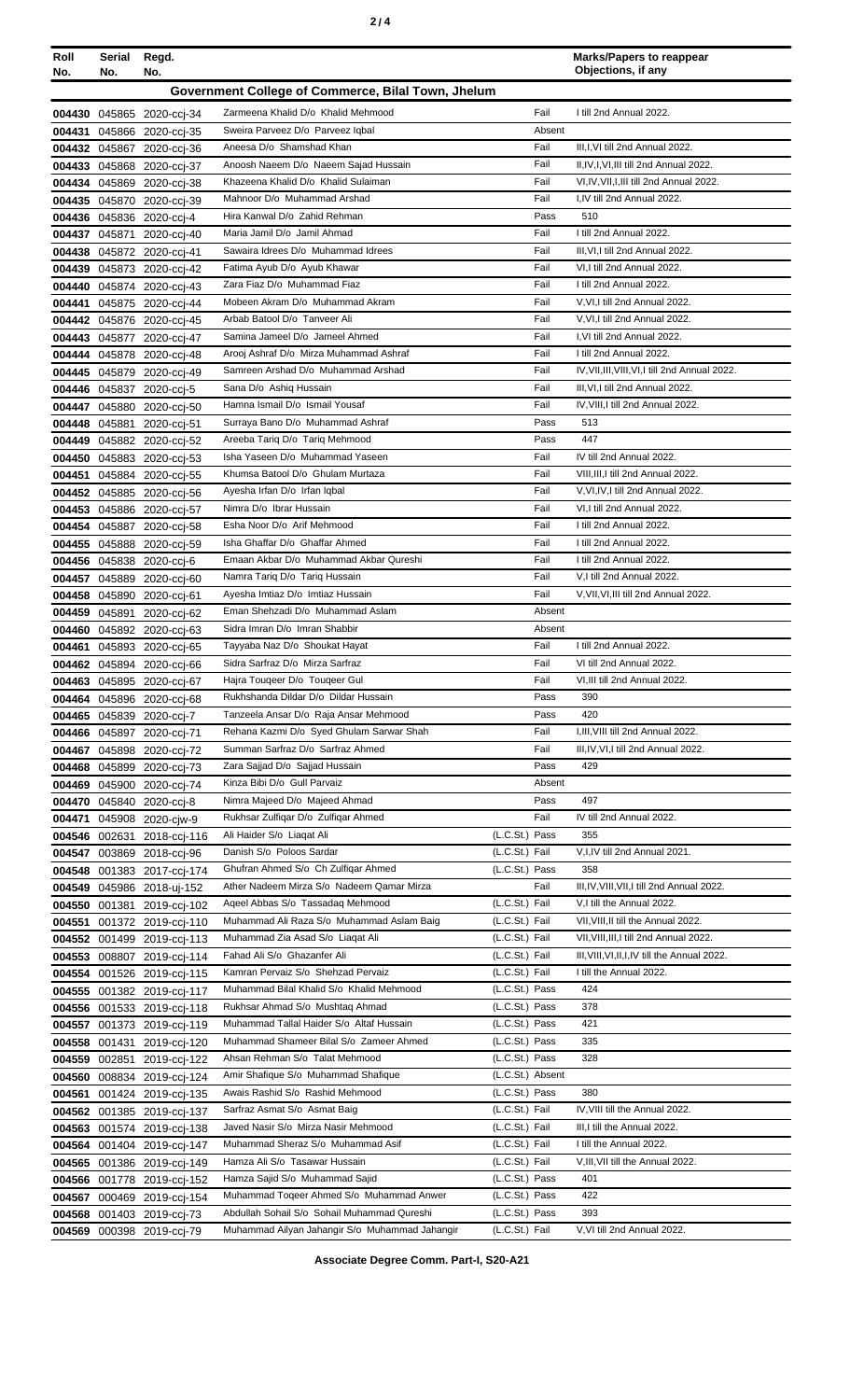| ×<br>٠<br>٦<br>×<br>۰, |  |  |
|------------------------|--|--|
|------------------------|--|--|

| Roll<br>No.   | Serial<br>No. | Regd.<br>No.                                             |                                                                                    |                                  | <b>Marks/Papers to reappear</b><br>Objections, if any                               |
|---------------|---------------|----------------------------------------------------------|------------------------------------------------------------------------------------|----------------------------------|-------------------------------------------------------------------------------------|
|               |               |                                                          | Government College of Commerce, Bilal Town, Jhelum                                 |                                  |                                                                                     |
|               |               | 004570 001519 2019-ccj-81                                | Muhammad Zia Ullah Khan S/o Abdul Razzaq                                           | (L.C.St.) Fail                   | VII, VIII, III, I, IV till the Annual 2022.                                         |
| 004571        |               | 001371 2019-cci-88                                       | Muhammad Jawad S/o Ahtgad Hussain                                                  | (L.C.St.) Fail                   | I till the Annual 2022.                                                             |
|               |               | 004572 001482 2019-ccj-93                                | Qaiser Majeed S/o Majeed Hussain                                                   | (L.C.St.) Pass                   | 452                                                                                 |
| 004573        |               | 001503 2019-ccj-94                                       | Hamad Hassan S/o Ansar Mehmood                                                     | (L.C.St.) Fail                   | I, III till 2nd Annual 2022.                                                        |
|               |               | 004574 001489 2019-ccj-95                                | Khurram Shahzad S/o Muhammad Farooq                                                | (L.C.St.) Fail                   | I till 2nd Annual 2022.<br>I till the Annual 2022.                                  |
|               |               | 004575 002849 2019-ccj-97<br>004576 001509 2019-ccj-99   | Sami Ahmad S/o Ayaz Ahmad<br>Asad Abbas S/o Ghous Abbas                            | (L.C.St.) Fail<br>(L.C.St.) Fail | III, I, VII, IV till 2nd Annual 2022.                                               |
|               |               | 004577 045931 2020-ccj-101                               | Huzaifa Daniyal S/o Muhammad Arshid Naeem                                          | Fail                             | I till 2nd Annual 2022.                                                             |
|               |               | 004578 045932 2020-ccj-102                               | Ahmad Raza S/o Muhammad Jamil                                                      | Fail                             | VIII, III, I till 2nd Annual 2022.                                                  |
|               |               | 004579 045933 2020-ccj-103                               | Zahid Raza Khan S/o Shahid Raza Khan                                               | Fail                             | III, IV, I till 2nd Annual 2022.                                                    |
|               |               | 004580 045934 2020-ccj-104                               | Junaid Amjad S/o Amjad Javed                                                       | Fail                             | I, VI, IV till 2nd Annual 2022.                                                     |
| 004581        |               | 045935 2020-ccj-105                                      | Syed Husnain Hussain Shah S/o Muzahir Hussain Shah                                 | Absent                           |                                                                                     |
|               |               | 004582 045936 2020-ccj-106                               | Irfan Ali S/o Muhammad Ilyas                                                       | Pass                             | 427                                                                                 |
|               |               | 004583 045937 2020-ccj-107                               | Faizan S/o Muhammad Anwar<br>Muhammad Tayyab S/o Muhammad Ayoub                    | Fail<br>Fail                     | II, V, VII, VI, I till 2nd Annual 2022.<br>VII, III, V, IV, I till 2nd Annual 2022. |
|               |               | 004584 045938 2020-ccj-108<br>004585 045939 2020-ccj-109 | Muhammad Saad Masood S/o Sajid Masood                                              | Fail                             | I, VI, IV till 2nd Annual 2022.                                                     |
|               |               | 004586 045940 2020-ccj-110                               | Sayyam Mehmood S/o Sultan Mehmood                                                  | Absent                           |                                                                                     |
|               |               | 004587 045941 2020-ccj-111                               | Wajahat Jamil S/o Raja Tahir Jamil                                                 | Fail                             | VII, IV, VI, I till 2nd Annual 2022.                                                |
|               |               | 004588 045942 2020-ccj-112                               | Sameer Mumtaz S/o Muhammad Mumtaz                                                  | Fail                             | I till 2nd Annual 2022.                                                             |
|               |               | 004589 045943 2020-cci-113                               | Muhammad Hamza Ejaz S/o Raja Ejaz Ahmed                                            | Absent                           |                                                                                     |
|               |               | 004590 045944 2020-ccj-114                               | Ubaid Ullah S/o Izhar Ahmed                                                        | Pass                             | 423                                                                                 |
|               |               | 004591 045945 2020-ccj-115                               | Reyan Arshad S/o Arshad Mehmood                                                    | Fail                             | I till 2nd Annual 2022.                                                             |
|               |               | 004592 045946 2020-ccj-116                               | Muhammad Murtaza Butt S/o Mukhtar Ahmad                                            | Fail                             | I,IV till 2nd Annual 2022.                                                          |
|               |               | 004593 045947 2020-ccj-119                               | Malik Muhammad Sheraz S/o Muhammad Saddique                                        | Fail                             | IV till 2nd Annual 2022.                                                            |
|               |               | 004594 045948 2020-ccj-120                               | Shahadat Ali Haider S/o Basharat Ali<br>Syed Gul Badshah S/o Syed Ashfaq Haider    | Pass<br>Fail                     | 423<br>III till 2nd Annual 2022.                                                    |
|               |               | 004595 045949 2020-ccj-121<br>004596 045950 2020-ccj-122 | Muhammad Ahmad Talib S/o Talib Hussain                                             | Pass                             | 460                                                                                 |
| 004597 045951 |               | 2020-ccj-123                                             | Muhammad Fahad Naveed S/o Naveed Sajjad                                            | Fail                             | I, VI till 2nd Annual 2022.                                                         |
|               |               | 004598 045952 2020-ccj-124                               | Hassan Khalid S/o Khalid Mehmood                                                   | Fail                             | I till 2nd Annual 2022.                                                             |
|               |               | 004599 045953 2020-ccj-125                               | Akash Shafique S/o Muhammad Shafique                                               | Absent                           |                                                                                     |
|               |               | 004600 045954 2020-ccj-127                               | Muhammad Saad S/o Ehsan Mehmood                                                    | Fail                             | IV.III.VI till 2nd Annual 2022.                                                     |
|               |               | 004601 045955 2020-ccj-128                               | Shahzeb Khalid S/o Khalid Mahmood                                                  | Pass                             | 384                                                                                 |
|               |               | 004602 045956 2020-ccj-129                               | Muhammad Faizan Zafar S/o Zafar Iqbal                                              | Fail                             | I till 2nd Annual 2022.                                                             |
|               |               | 004603 045957 2020-ccj-130                               | Hafiz Aafaq Shahzad S/o Muhammad Tayyab<br>Muhammad Haider Ali S/o Shabbir Hussain | Absent<br>Fail                   | IV, I till 2nd Annual 2022.                                                         |
|               |               | 004604 045958 2020-ccj-131<br>004605 045959 2020-ccj-132 | Haider Ali S/o Manzoor Hussain                                                     | Fail                             | I till 2nd Annual 2022.                                                             |
|               |               | 004606 045960 2020-ccj-133                               | Daniyal Masoud S/o Masoud Ahmed                                                    | Fail                             |                                                                                     |
|               | 004607 045961 | 2020-cci-134                                             | Raja Ihtisham Tariq S/o Tariq Mehmood                                              | Absent                           |                                                                                     |
|               |               | 004608 045962 2020-ccj-135                               | Muhammad Khizar Fayaz S/o Muhammad Fayaz                                           | Fail                             | II, VI, IV, I, III till 2nd Annual 2022.                                            |
|               |               | 004609 045963 2020-cci-136                               | Muhammad Abdullah S/o Zaheer Ahmed                                                 | Fail                             | II, III, I till 2nd Annual 2022.                                                    |
|               |               | 004610 045964 2020-ccj-138                               | Muhammad Saad Haider S/o Mehboob Hussain                                           | Fail                             | VIII, IV, VII, III, I, VI till 2nd Annual 2022.                                     |
|               |               | 004611 045965 2020-ccj-140                               | Moneeb Anjum S/o Abdul Razaaq                                                      | Fail                             | V,I,IV,VI,VII,III till 2nd Annual 2022.                                             |
|               |               | 004612 045966 2020-ccj-141                               | Abdul Rehman S/o Jamil Ahmed<br>Shahzaib Hassan S/o Faz-Ul-Hassan                  | Absent<br>Fail                   |                                                                                     |
|               |               | 004613 045967 2020-ccj-142<br>004614 045968 2020-ccj-144 | Ahmad Hassan S/o Muhammad Yasin                                                    | Fail                             | VI, III, IV, I till 2nd Annual 2022.<br>IV, VI, I till 2nd Annual 2022.             |
|               |               | 004615 045969 2020-cci-145                               | Muhammad Saqlain Ali S/o Muhammad Amin                                             | Fail                             | VII, III, V, I, VI till 2nd Annual 2022.                                            |
|               |               | 004616 045970 2020-ccj-146                               | Faran Mehmood S/o Sultan Mehmood                                                   | Absent                           |                                                                                     |
|               | 004617 045971 | 2020-ccj-148                                             | Ubaid Ali S/o Muhammad Younas                                                      | Absent                           |                                                                                     |
|               |               | 004618 045972 2020-cci-149                               | Asim Waheed S/o Waheed Islam                                                       | Fail                             | II, V, VII, IV, III, VI, I till 2nd Annual 2022.                                    |
|               |               | 004619 045973 2020-ccj-150                               | Muhammad Zuriaz S/o Muhammad Shafique                                              | Absent                           |                                                                                     |
|               |               | 004620 045974 2020-ccj-151                               | Zain-Ul-Abideen S/o Qaisar Gulzar                                                  | Pass                             | 396                                                                                 |
| 004621        |               | 045975 2020-ccj-152                                      | Sharjeel Munir S/o Muhammad Munir                                                  | Fail                             | V,I, VII, II, III, VI, IV till 2nd Annual 2022.                                     |
|               |               | 004622 045976 2020-cci-153                               | Abdul Haseeb S/o Muhammad Arshad<br>Sami Ullah S/o Afzaal Mehmood                  | Absent<br>Absent                 |                                                                                     |
|               |               | 004623 045977 2020-cci-166<br>004624 045978 2020-ccj-168 | Muhammad Safeer S/o Saghir Ahmed                                                   | Pass                             | 413                                                                                 |
|               |               | 004625 045979 2020-ccj-170                               | Najaf Raza S/o Magsood Ahmad                                                       | Absent                           |                                                                                     |
|               |               | 004626 045980 2020-ccj-172                               | Muhammad Zeshan S/o Shakil Ahmad                                                   | Fail                             | III, VII till 2nd Annual 2022.                                                      |
|               |               | 004627 045981 2020-ccj-173                               | Arslan Sajjad S/o Sajjad Latif                                                     | Absent                           |                                                                                     |
|               |               | 004628 045982 2020-ccj-175                               | Muhammad Awais Asif S/o Ch. Muhammad Asif                                          | Absent                           |                                                                                     |
|               |               | 004629 045983 2020-ccj-176                               | Hamza Ubaid S/o Shaukat Hussain                                                    | Fail                             | VII, III till 2nd Annual 2022.                                                      |
|               |               | 004630 045984 2020-cci-177                               | Muhammad Ahmed Zia Haidri S/o Muhammad Akram<br>Naseem Haidri                      | Fail                             | III, VI till 2nd Annual 2022.                                                       |
|               |               | 004631 045985 2020-cci-178                               | Muhammad Haseeb-Ur-Rehman S/o Wasib Hussain                                        | Fail                             | VI till 2nd Annual 2022.                                                            |
|               |               | 004632 045987 2020-ccj-179                               | Muhammad Shahrooz S/o Tanveer Hussain                                              | Pass                             | 431                                                                                 |
|               |               | 004633 045910 2020-ccj-75                                | Tayyab Dar S/o Tahir Rasool Dar                                                    | Pass                             | 341                                                                                 |
|               |               | 004634 045911 2020-ccj-76                                | Nouman Hafeez S/o Mohamnmad Hafeez                                                 | Fail                             | I, VIII, IV, VI, VII, III till 2nd Annual 2022.                                     |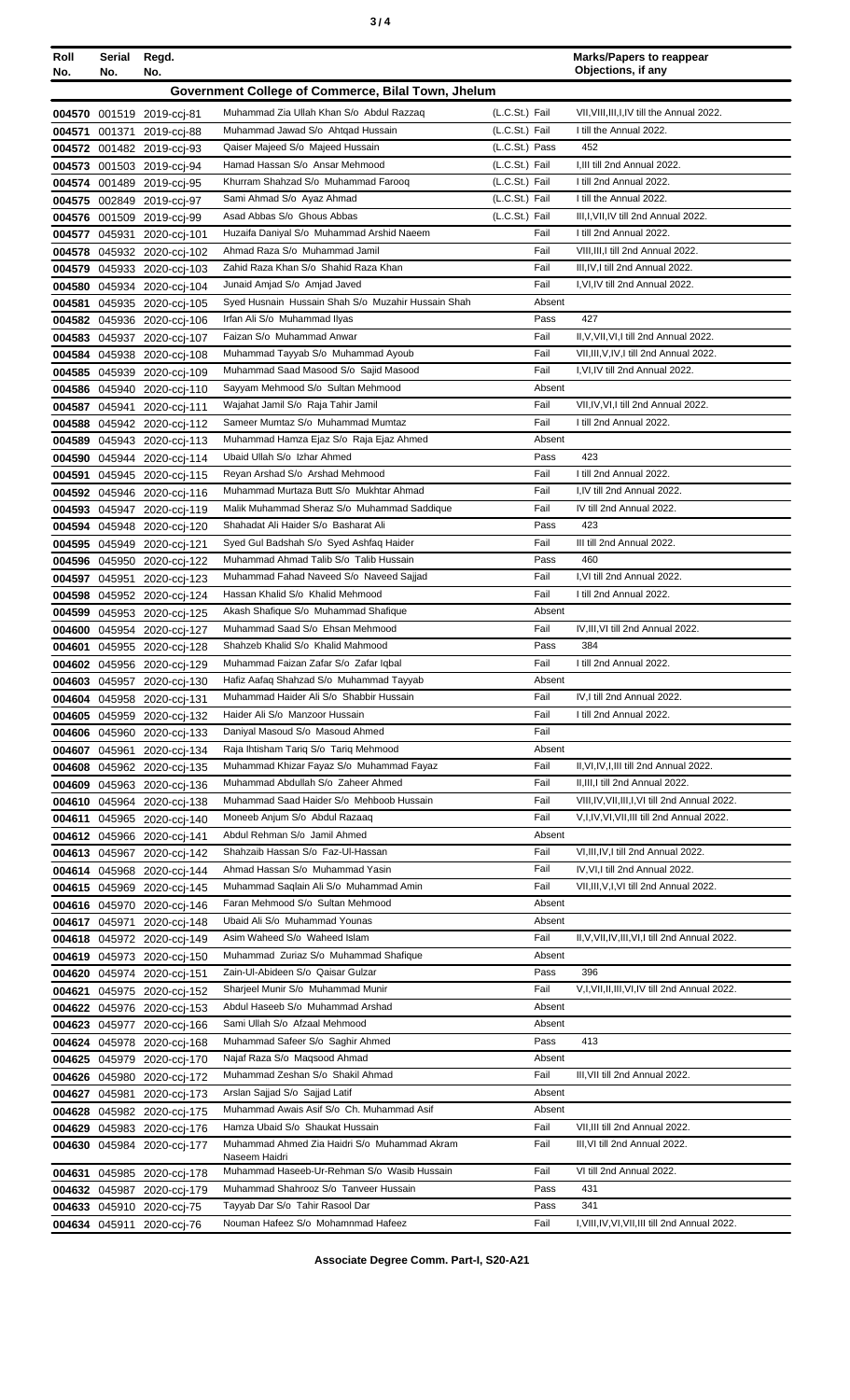| Roll<br>No. | <b>Serial</b><br>No. | Regd.<br>No.       |                                                    |        | <b>Marks/Papers to reappear</b><br>Objections, if any |
|-------------|----------------------|--------------------|----------------------------------------------------|--------|-------------------------------------------------------|
|             |                      |                    | Government College of Commerce, Bilal Town, Jhelum |        |                                                       |
| 004635      |                      | 045912 2020-cci-77 | Zeeshan Safdar S/o Muhammad Safdar                 | Absent |                                                       |
| 004636      |                      | 045913 2020-ccj-78 | Danish Ahmed S/o Zulfigar Ahmed                    | Fail   | VI,IV,I,VII till 2nd Annual 2022.                     |
| 004637      |                      | 045914 2020-ccj-79 | Muhammad Abdullah S/o Khadim Ullah Butt            | Absent |                                                       |
| 004638      |                      | 045915 2020-cci-80 | Bilal Aslam S/o Shakeel Ahmad                      | Fail   | V, VI, I, III till 2nd Annual 2022.                   |
| 004639      | 045916               | 2020-cci-81        | Touseef Wajid S/o Wajid Hussain                    | Fail   | I, VIII, VI, VII till 2nd Annual 2022.                |
| 004640      | 045917               | 2020-cci-82        | Shahbaz Ali S/o Muhammad Mubmuhammad Mubashir      | Fail   | III, IV, II, VIII, V, VI, VII till 2nd Annual 2022.   |
| 004641      | 045918               | 2020-cci-83        | Muhammad Sufian S/o Muhammad Fiyaz                 | Absent |                                                       |
| 004642      | 045919               | 2020-cci-84        | Ahmed Raza S/o Nisar Ahmed                         | Absent |                                                       |
| 004643      | 045920               | 2020-ccj-85        | Muhammad Hamza Tariq S/o Tariq Mehmood             | Fail   | I till 2nd Annual 2022.                               |
| 004644      | 045921               | 2020-ccj-86        | Saroosh Saqib Mirza S/o Saqib Zaheer               | Fail   | I till 2nd Annual 2022.                               |
| 004645      | 045922               | 2020-cci-87        | Saad UI Hassan S/o Naeem Shahzad                   | Pass   | 398                                                   |
| 004646      | 045923               | 2020-cci-88        | Hammad Ali S/o Zahoor Hussain                      | Fail   | I till 2nd Annual 2022.                               |
| 004647      |                      | 045924 2020-ccj-89 | Asad Ullah S/o Imdad Ullah                         | Pass   | 405                                                   |
| 004648      | 045925               | 2020-cci-90        | Sheroz S/o Shabbir Akhtar                          | Absent |                                                       |
| 004649      | 045926               | 2020-cci-93        | Irfan Ashraf S/o Muhammad Ashraf                   | Fail   | I till 2nd Annual 2022.                               |
| 004650      | 045927               | 2020-ccj-94        | Ammar Ahmad Zia S/o Shabbir Ahmad                  | Fail   | III, I, VI till 2nd Annual 2022.                      |
| 004651      | 045928               | 2020-ccj-95        | Hasnain Ahmed S/o Muhammad Ismail                  | Fail   | I till 2nd Annual 2022.                               |
| 004652      | 045929               | 2020-cci-97        | Muhammad Saif S/o Muhammad Tazeem                  | Absent |                                                       |
|             | 004653 045930        | 2020-cci-98        | Moazam Araze S/o Muhammad Naeem                    | Absent |                                                       |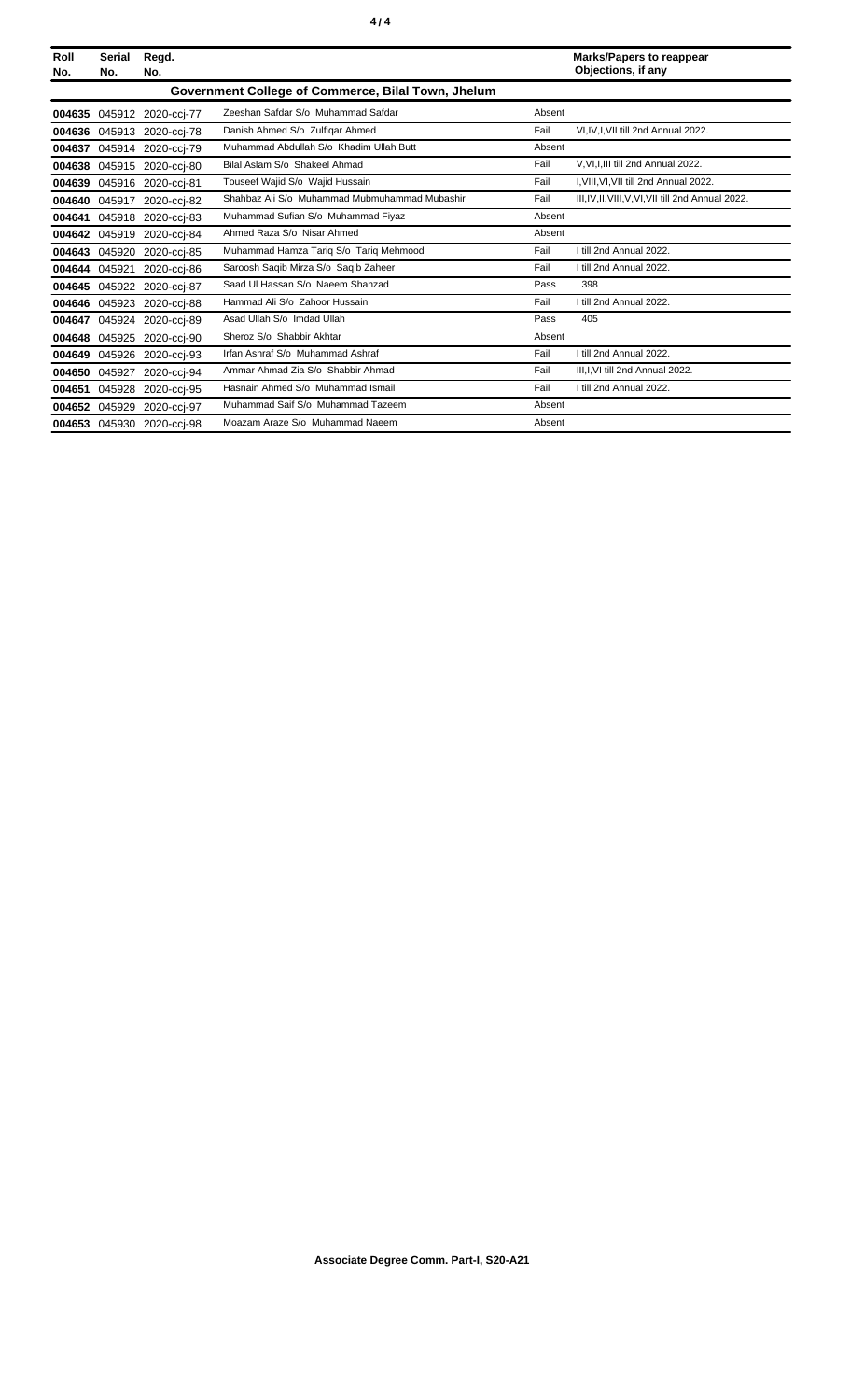| ٠ | ٠ |
|---|---|
|   |   |

| Roll   | Serial                                               | Regd.                     |                                                  |                |        | <b>Marks/Papers to reappear</b>                    |  |  |
|--------|------------------------------------------------------|---------------------------|--------------------------------------------------|----------------|--------|----------------------------------------------------|--|--|
| No.    | No.                                                  | No.                       |                                                  |                |        | Objections, if any                                 |  |  |
|        | Govt. Institute of Commerce, Pind Dadan Khan, Jhelum |                           |                                                  |                |        |                                                    |  |  |
|        |                                                      | 004302 005233 2018-cpd-4  | Nadia Kalsoom D/o Muhammad Din                   | (L.C.St.) Fail |        |                                                    |  |  |
|        |                                                      | 004303 064633 2018-pwk-40 | Munnaza Jamil D/o Raja Muhammad Jamil            |                | Pass   | 409                                                |  |  |
|        |                                                      | 004304 006457 2019-cpd-10 | Dilawaiz D/o Muhammad Sala Ud Din                | (L.C.St.) Pass |        | 371                                                |  |  |
|        |                                                      | 004305 007851 2019-cpd-12 | Tanzila Yasmeen D/o Ghulam Sarwar                | (L.C.St.) Fail |        | IV till the Annual 2022.                           |  |  |
|        |                                                      | 004306 006431 2019-cpd-29 | Humaira Akram D/o Muhammad Akram                 | (L.C.St.) Pass |        | 339                                                |  |  |
|        |                                                      | 004307 006513 2019-cpd-3  | Shaista Ansir D/o Ansir Mehmood                  | (L.C.St.) Fail |        | III, IV till the Annual 2022.                      |  |  |
|        |                                                      | 004308 006505 2019-cpd-9  | Farwa Malik D/o Shahid Mehmood Rahat             | (L.C.St.) Pass |        | 371                                                |  |  |
|        |                                                      | 004309 064618 2020-cpd-1  | Misbah Kanwal D/o Taugeer Hussain Nasir          |                | Pass   | 364                                                |  |  |
|        |                                                      | 004310 064630 2020-cpd-14 | Um El Najam D/o Mehboob Elahi                    |                | Fail   | VIII, V, I till 2nd Annual 2022.                   |  |  |
|        |                                                      | 004311 064636 2020-cpd-19 | Shakra Javaid D/o Javaid Iqbal                   |                | Fail   | II, VIII, VII, V, IV, III, I till 2nd Annual 2022. |  |  |
|        |                                                      | 004312 064619 2020-cpd-2  | Areesha Azmat D/o Azmat Hussain                  |                | Pass   | 394                                                |  |  |
|        |                                                      | 004313 064620 2020-cpd-3  | Mehrin Hanif D/o Muhammad Hanif                  |                | Fail   | I till 2nd Annual 2022.                            |  |  |
|        |                                                      | 004314 064621 2020-cpd-4  | Igra Kanwal D/o Muhammad Rafigue                 |                | Fail   | I till 2nd Annual 2022.                            |  |  |
|        |                                                      | 004315 064622 2020-cpd-5  | Sidra Malik D/o Rukhsar Ahmad Malik              |                | Pass   | 399                                                |  |  |
|        |                                                      | 004316 064623 2020-cpd-6  | Muntaha Ishfaq D/o Ishfaq Afzal                  |                | Fail   | I till 2nd Annual 2022.                            |  |  |
|        |                                                      | 004317 064624 2020-cpd-7  | Shahmaria Liagat D/o Liagat Hayat Khan           |                | Pass   | 408                                                |  |  |
|        |                                                      | 004318 064625 2020-cpd-8  | Qaria Liaqat D/o Liaqat Hayat Khan               |                | Fail   | IV.I till 2nd Annual 2022.                         |  |  |
|        |                                                      | 004654 005124 2018-cpd-32 | Ali Hassan S/o Zulfiqar Ahmed                    | (L.C.St.) Pass |        | 366                                                |  |  |
|        |                                                      | 004655 005117 2018-cpd-33 | Asad Ali S/o Muhammad Gulzar                     | (L.C.St.) Pass |        | 399                                                |  |  |
|        |                                                      | 004656 006693 2019-cpd-15 | Junaid Afsar S/o Muhammad Afsar                  | (L.C.St.) Pass |        | 349                                                |  |  |
|        |                                                      | 004657 006690 2019-cpd-21 | Umair Arshad S/o Muhammad Arshad Shahid          | (L.C.St.) Pass |        | 356                                                |  |  |
|        |                                                      | 004658 008114 2019-cpd-31 | Raja Mushahid Hassan S/o Muhammad Tofeeq         | (L.C.St.) Fail |        | I till the Annual 2022.                            |  |  |
|        |                                                      | 004659 064626 2020-cpd-10 | Talha Sayyam S/o Muhammad Nazeer                 |                | Fail   | VI till 2nd Annual 2022.                           |  |  |
|        |                                                      | 004660 064627 2020-cpd-11 | Shah Zaib Mustafa Malik S/o Malik Ghulam Mustafa |                | Pass   | 404                                                |  |  |
| 004661 |                                                      | 064628 2020-cpd-12        | Musawar Abbas S/o Muhammad Afzal                 |                | Fail   | VI.VII till 2nd Annual 2022.                       |  |  |
|        |                                                      | 004662 064629 2020-cpd-13 | Murtaza Hassan S/o Muhammad Inayat               |                | Absent |                                                    |  |  |
|        |                                                      | 004663 064631 2020-cpd-15 | Ahmed Sohaib Hassan S/o Rehmat Ullah             |                | Pass   | 484                                                |  |  |
|        |                                                      | 004664 064632 2020-cpd-16 | Muhammad Suleman Safdar S/o Muhammad Safdar      |                | Fail   | VII till 2nd Annual 2022.                          |  |  |
|        |                                                      | 004665 064634 2020-cpd-17 | Mudassar Shabeer S/o Ghulam Shabeer              |                | Fail   | V,II, VI, VII, III, IV, I till 2nd Annual 2022.    |  |  |
|        |                                                      | 004666 064635 2020-cpd-18 | Jalal Bukhsh S/o Barkaat Ahmed                   |                | Fail   | VI.I till 2nd Annual 2022.                         |  |  |
|        |                                                      | 004667 064637 2020-cpd-21 | Hamza Ali Iqbal S/o Muhammad Iqbal               |                | Fail   | V, IV, VII, VI, III, I till 2nd Annual 2022.       |  |  |
| 004668 |                                                      | 064638 2020-cpd-23        | Hassan Raza S/o Ali Muhammad                     |                | Fail   | VI, VII, I, III, IV till 2nd Annual 2022.          |  |  |
|        |                                                      | 004669 064639 2020-cpd-24 | Tanveer Haider S/o Ghulam Haider                 |                | Fail   | III.I till 2nd Annual 2022.                        |  |  |
|        |                                                      | 004670 064640 2020-cpd-25 | Khaleel Ur Rehman S/o Fazal Ur Rehman            |                | Absent |                                                    |  |  |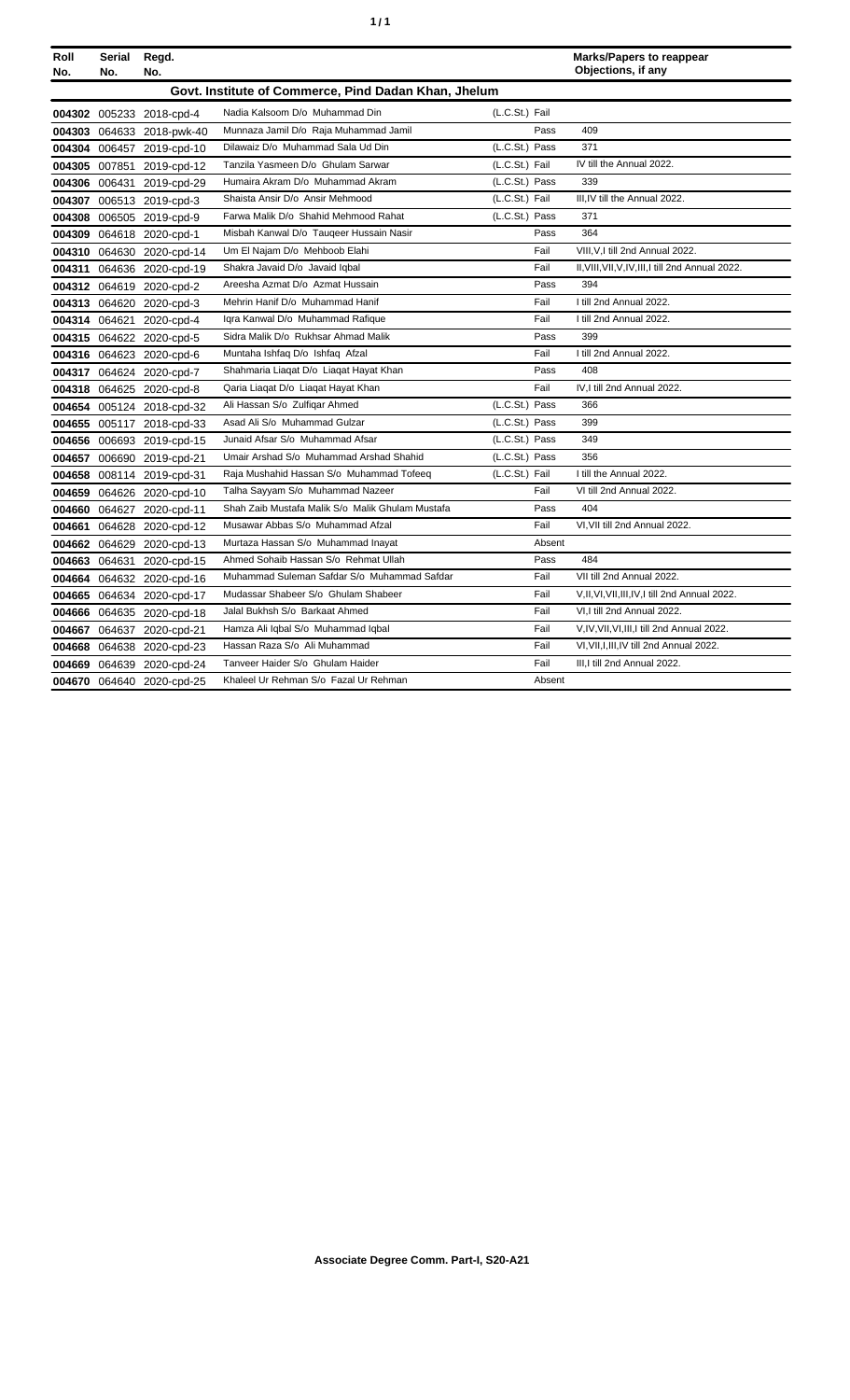| Roll<br>No. | Serial<br>No. | Regd.<br>No.                                           |                                                                       |                                  | <b>Marks/Papers to reappear</b><br>Objections, if any            |
|-------------|---------------|--------------------------------------------------------|-----------------------------------------------------------------------|----------------------------------|------------------------------------------------------------------|
|             |               |                                                        | Govt. Institute of Commerce for Women, Distt. Jhelum                  |                                  |                                                                  |
|             |               | 004319 064261 2019-pwj-25                              | Rukhsar Rani D/o Muhammad Ijaz                                        | Fail                             | IV, I till 2nd Annual 2022.                                      |
|             |               | 004320 064272 2020-cwi-1                               | Isra Waseem D/o Waseem Gulzar                                         | Absent                           |                                                                  |
| 004321      |               | 064249 2020-cwj-13                                     | Iqra Jhangir D/o Jhangir Hussain                                      | Fail                             | VII, IV, I till 2nd Annual 2022.                                 |
|             |               | 004322 064250 2020-cwj-16                              | Igra Tahira D/o Muhammad Shabbir                                      | Absent                           |                                                                  |
|             |               | 004323 064227 2020-cwj-25                              | Haleema Sadia D/o Chaudary Arshad Mehmood                             | Pass                             | 417                                                              |
|             |               | 004324 064226 2020-cwj-26                              | Neelam Sohail D/o Sohail Shakeel                                      | Absent                           |                                                                  |
|             |               | 004325 064225 2020-cwj-28                              | Noor UI Ain Zahoor D/o Muhammad Fazal Zahoor                          | Fail                             | VI, IV, I till 2nd Annual 2022.                                  |
|             |               | 004326 064224 2020-cwj-29                              | Sana Amir D/o Amir Shakoor<br>Igra Khalid D/o Khalid Mehmood          | Pass<br>Absent                   | 442                                                              |
|             |               | 004327 064241 2020-cwj-34<br>004328 064242 2020-cwj-35 | Samreen Ali D/o Zulfigar Ali                                          | Fail                             | I, V till 2nd Annual 2022.                                       |
|             |               | 004329 064243 2020-cwj-36                              | Alia Shahzad D/o Khurram Shahzad                                      | Absent                           |                                                                  |
|             |               | 004330 064247 2020-cwj-37                              | Faiza Noman D/o Noman Bashir                                          | Absent                           |                                                                  |
|             |               | 004331 064248 2020-cwj-38                              | Kiran Pervaiz D/o Pervaiz Akhter                                      | Absent                           |                                                                  |
|             |               | 004332 064251 2020-cwj-44                              | Sadia Qadeer D/o Qadeer Ahmed                                         | Fail                             | VII.V.VI.III.IV.I till 2nd Annual 2022.                          |
|             |               | 004333 064244 2020-cwj-46                              | Natga Perveen D/o Mehmood UI Hassan                                   | Pass                             | 380                                                              |
|             |               | 004334 064221 2020-cwj-49                              | Aneesa Akhter D/o Muhammad Akhter                                     | Fail                             | I till 2nd Annual 2022.                                          |
|             |               | 004335 064245 2020-cwj-50                              | Isha D/o Sultan Mehmood                                               | Fail                             | VI.I till 2nd Annual 2022.                                       |
|             |               | 004336 064246 2020-cwj-51                              | Samia Kousar D/o Shafique Ahmed<br>Saman Shehzadi D/o Naseer Ahmed    | Fail<br>Fail                     | I till 2nd Annual 2022.                                          |
|             |               | 004337 064222 2020-cwj-52                              | Sumaira Farzeen D/o Mahmood Ahmed                                     | Fail                             | III, IV, I till 2nd Annual 2022.<br>IV, VI till 2nd Annual 2022. |
|             |               | 004338 064262 2020-cwj-56<br>004339 064263 2020-cwj-57 | Haleema Zaib D/o Orang Zaib                                           | Fail                             | III, I till 2nd Annual 2022.                                     |
|             |               | 004340 064264 2020-cwj-58                              | Agsa Noreen D/o Muhammad Ramzan                                       | Fail                             | I till 2nd Annual 2022.                                          |
| 004341      |               | 064265 2020-cwj-59                                     | Sundas D/o Raja Junaid Akhter                                         | Fail                             | I till 2nd Annual 2022.                                          |
|             |               | 004342 064266 2020-cwj-61                              | Hina Nadeem D/o Muhammad Nadeem                                       | Fail                             | III, IV, VI till 2nd Annual 2022.                                |
|             |               | 004343 064267 2020-cwj-62                              | Rida Noreen D/o Khalid Mehmood Danish                                 | Pass                             | 418                                                              |
|             |               | 004344 064268 2020-cwj-63                              | Beenish Jhangir D/o Jhangir Hussain                                   | Absent                           |                                                                  |
|             |               | 004345 064269 2020-cwj-65                              | Sarina Tabassum D/o Sadaqat Rasool Hashmi                             | Absent                           |                                                                  |
|             |               | 004346 064270 2020-cwj-66                              | Ifra Tajammal D/o Tajammal Mir                                        | Absent                           |                                                                  |
|             |               | 004347 064271 2020-cwj-67                              | Aneela Hadi D/o Abdul Hadi                                            | Absent                           |                                                                  |
|             |               | 004348 064223 2020-cwj-8                               | Hoor Lahba D/o Azhar Shahzad                                          | Fail                             | I till 2nd Annual 2022.                                          |
|             |               | 004472 005734 2018-cwj-14                              | Urooj Umer D/o Umer Farooq<br>Kalsoom Shahzadi D/o Saoud Javed        | (L.C.St.)                        | <b>FEE</b><br>353                                                |
|             |               | 004473 007700 2018-cwj-22<br>004474 000103 2018-cwj-44 | Asma Aziz D/o Muhammad Khalil Aziz                                    | (L.C.St.) Pass<br>(L.C.St.) Pass | 362                                                              |
|             |               | 004475 002829 2019-cwj-1                               | Kiran Majeed D/o Abdul Majeed Khan                                    | (L.C.St.)                        | <b>FEE</b>                                                       |
|             |               | 004476 003799 2019-cwj-11                              | Uzma Ishaq D/o Muhammad Ishaq                                         | (L.C.St.) Fail                   | I till the Annual 2022.                                          |
|             |               | 004477 003800 2019-cwj-12                              | Atika Fiaz D/o Muhammad Fiaz Kayani                                   | (L.C.St.) Pass                   | 362                                                              |
|             |               | 004478 004799 2019-cwj-13                              | Nabeela Nazir D/o Muhammad Nazir                                      | (L.C.St.) Fail                   | I till the Annual 2022.                                          |
|             |               | 004479 002789 2019-cwj-14                              | Sania Saeed D/o Raja Saeed Ahmed                                      | (L.C.St.) Pass                   | 417                                                              |
|             |               | 004480 011640 2019-cwj-15                              | Sughra Bi D/o Nasir Shahzad                                           | (L.C.St.)                        | FEE                                                              |
| 004481      |               | 006323 2019-cwj-16                                     | Munazza Zulfigar D/o Zulfigar Ali                                     | (L.C.St.) Fail                   | I, III till the Annual 2022.                                     |
|             |               | 004482 003791 2019-cwj-18                              | Sadia Sajid D/o Sajid Mehmood                                         | (L.C.St.) Fail                   | I till the Annual 2022.                                          |
|             |               | 004483 001865 2019-cwi-19                              | Muqdas Javed D/o Javed Iqbal<br>Shamsa Kanwal D/o Akhtar Hussain Shah | (L.C.St.) Pass<br>(L.C.St.) Fail | 347<br>IV, VI, I, III, VII till the Annual 2022.                 |
|             |               | 004484 005453 2019-cwj-22<br>004485 011822 2019-cwj-23 | Hira Batool D/o Farhat Hussain                                        | (L.C.St.)                        | FEE                                                              |
|             |               | 004486 002790 2019-cwj-24                              | Rabia Javed D/o Javed Akhtar                                          | (L.C.St.) Pass                   | 373                                                              |
|             |               | 004487 003185 2019-cwj-28                              | Sabahat Shabbir D/o Shabbir Hussain                                   | (L.C.St.) Pass                   | 402                                                              |
|             |               | 004488 003790 2019-cwj-30                              | Rimsha Zafar D/o Zafar Iqbal                                          | (L.C.St.) Pass                   | 350                                                              |
|             |               | 004489 002786 2019-cwj-33                              | Rimsha Kousar D/o Kousar Javed                                        | (L.C.St.) Pass                   | 359                                                              |
|             | 004490 002991 | 2019-cwj-34                                            | Maryam Samreen Afzal D/o Muhammad Afzal                               | (L.C.St.) Pass                   | 383                                                              |
| 004491      |               | 064235 2020-cwj-10                                     | Amina Ayoub D/o Muhammad Ayoub                                        | Absent                           |                                                                  |
|             |               | 004492 064234 2020-cwj-11                              | Nayab Tahir D/o Tahir Mahmood                                         | Fail                             | I till 2nd Annual 2022.                                          |
|             |               | 004493 064252 2020-cwj-14                              | Sawaira Shoukat D/o Shoukat Mehmood                                   | Pass                             | 423                                                              |
|             |               | 004494 064253 2020-cwj-15                              | Iram Shehzadi D/o Zafar Ali<br>Rabia Saghir D/o Saghir Ahmed          | Fail<br>Absent                   | IV, I till 2nd Annual 2022.                                      |
|             |               | 004495 064254 2020-cwj-17                              | Adeeba Khalid D/o Khalid Mehmood                                      | Fail                             | I till 2nd Annual 2022.                                          |
|             |               | 004496 064231 2020-cwj-18<br>004497 064230 2020-cwj-19 | Humaira Zafar D/o Zafar Hussain                                       | Pass                             | 494                                                              |
|             |               | 004498 064229 2020-cwj-20                              | Isha D/o Muhammad Anayat                                              | Fail                             | IV till 2nd Annual 2022.                                         |
|             |               | 004499 064228 2020-cwj-22                              | Saliha Andleeb D/o Muhammad Pervaiz                                   | Absent                           |                                                                  |
|             |               | 004500 064232 2020-cwj-3                               | Maryam Musharaf D/o Musharaf Khan                                     | Pass                             | 417                                                              |
|             |               | 004501 064236 2020-cwi-30                              | Ayesha Nisar D/o Nisar Ahmed                                          | Absent                           |                                                                  |
|             |               | 004502 064237 2020-cwj-31                              | Aleesha Saeed D/o Saeed Akhtar                                        | Fail                             | I.III till 2nd Annual 2022.                                      |
|             |               | 004503 064238 2020-cwj-32                              | Rabia Kanwal D/o Shahzad Qamar                                        | Absent                           |                                                                  |
|             |               | 004504 064240 2020-cwj-33                              | Noor Aiman D/o Naheed Raza                                            | Pass                             | 444                                                              |
|             |               | 004505 064218 2020-cwi-40                              | Sehar Khan D/o Khalid Mehmood                                         | Fail                             | III till 2nd Annual 2022.                                        |
|             |               | 004506 064255 2020-cwj-41                              | Zil E Huma D/o Raja Talat Mehmood                                     | Pass                             | 390                                                              |
|             |               | 004507 064256 2020-cwj-42                              | Ayesha Arif D/o Muhammad Arif                                         | Pass                             | 424                                                              |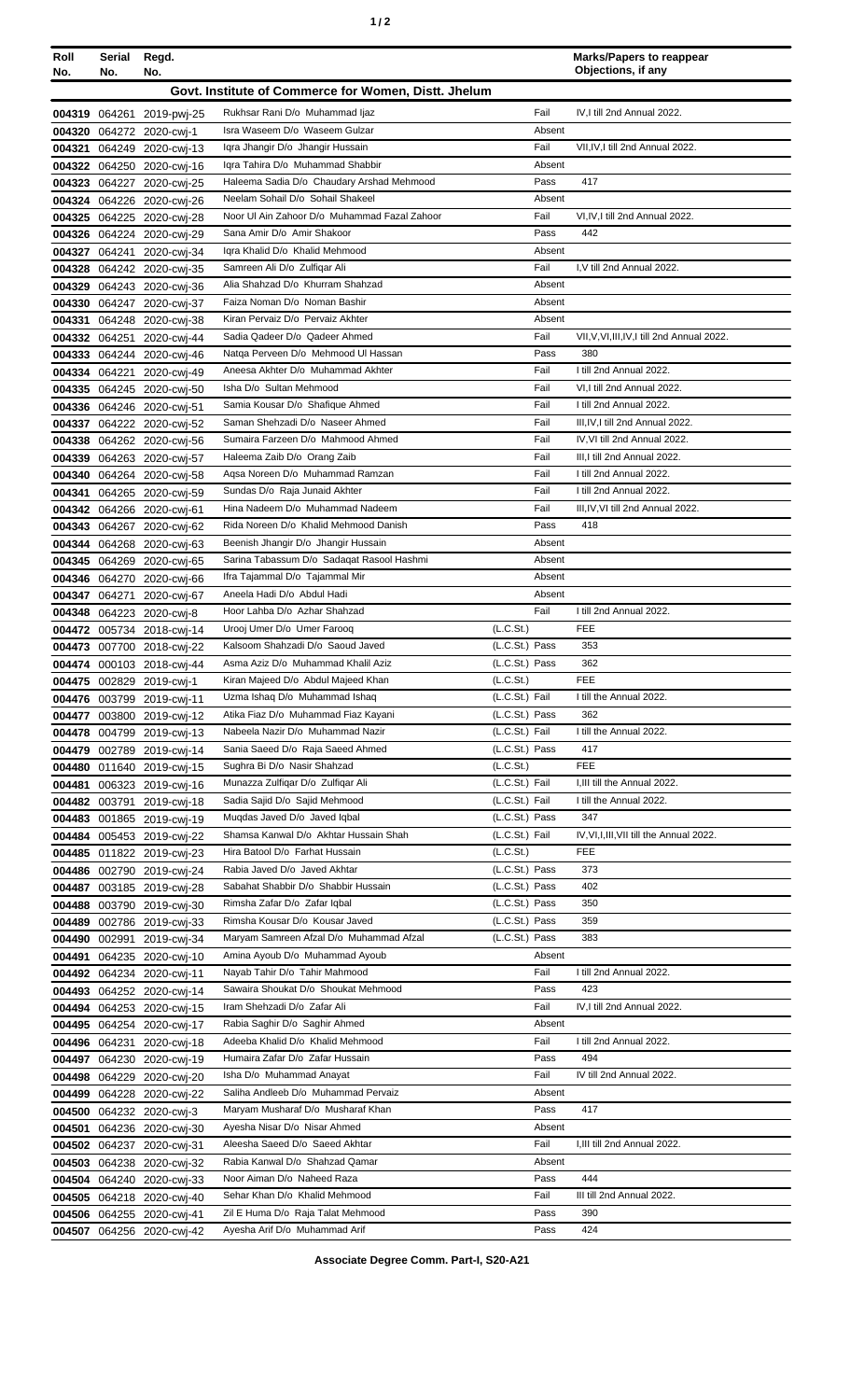| Roll<br>No. | <b>Serial</b><br>No. | Regd.<br>No.              |                                                      |        | <b>Marks/Papers to reappear</b><br>Objections, if any |
|-------------|----------------------|---------------------------|------------------------------------------------------|--------|-------------------------------------------------------|
|             |                      |                           | Govt. Institute of Commerce for Women, Distt. Jhelum |        |                                                       |
|             |                      | 004508 064257 2020-cwi-43 | Igra Arif D/o Muhammad Arif                          | Absent |                                                       |
|             |                      | 004509 064233 2020-cwi-45 | Samra Afzaal D/o Malik Muhammad Afzaal               | Fail   | V, IV, I, III till 2nd Annual 2022.                   |
|             |                      | 004510 064216 2020-cwi-47 | Hamna Munir D/o Hamid Munir                          | Pass   | 429                                                   |
|             |                      | 004511 064239 2020-cwi-48 | Nimra Khalid D/o Muhammad Khalid Pervaiz             | Pass   | 395                                                   |
|             |                      | 004512 064217 2020-cwi-5  | Agsa Zafar D/o Malik Zafar Ahmad Khan                | Fail   | V,I,III, VI till 2nd Annual 2022.                     |
|             |                      | 004513 064258 2020-cwi-53 | Saba Parveen D/o Muhammad Haneef                     | Pass   | 415                                                   |
|             |                      | 004514 064259 2020-cwi-54 | Sumbal Bibi D/o Muhammad Haneef                      | Fail   | I.III till 2nd Annual 2022.                           |
|             |                      | 004515 064260 2020-cwi-55 | Jawaria Arooj Waseem D/o Shahzada Waseem Gul         | Fail   | III, VII, I till 2nd Annual 2022.                     |
|             |                      | 004516 064219 2020-cwi-6  | Eisha Butt D/o Muhammad Naeem Butt                   | Pass   | 383                                                   |
|             |                      | 004517 064220 2020-cwi-7  | Maria Shahnaz D/o Muhammad Shahnaz                   | Absent |                                                       |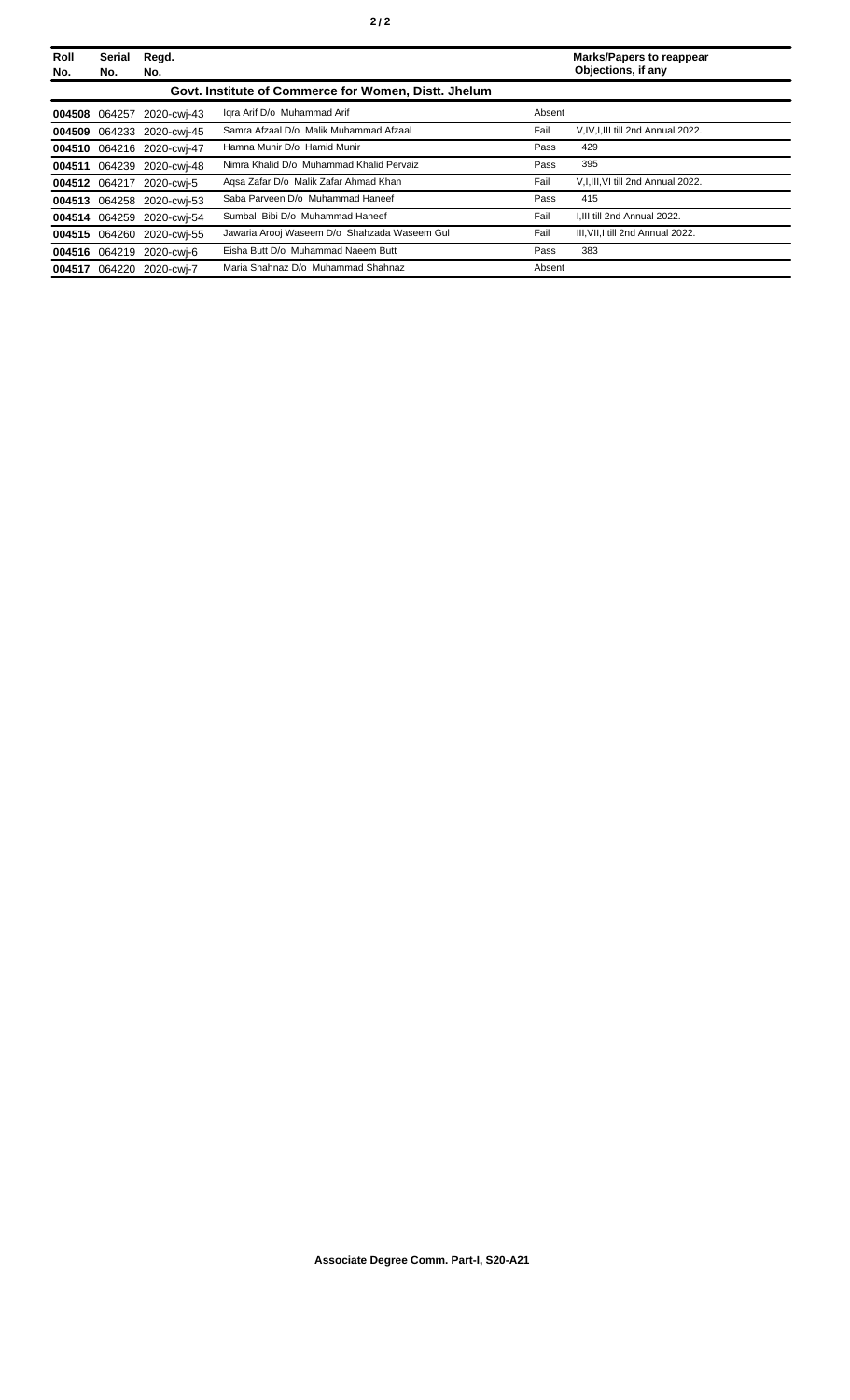| ٠<br>٠ |  |  |  |
|--------|--|--|--|
|--------|--|--|--|

| Roll<br>No. | Serial<br>No. | Regd.<br>No. |                                                          |           | Marks/Papers to reappear<br>Objections, if any |  |
|-------------|---------------|--------------|----------------------------------------------------------|-----------|------------------------------------------------|--|
|             |               |              | Government Degree College, Dina                          |           |                                                |  |
|             |               |              | 004520 014485 2020-z-37617 Safeer Iqbal S/o Mazhar Iqbal | (L.C.St.) | FEE                                            |  |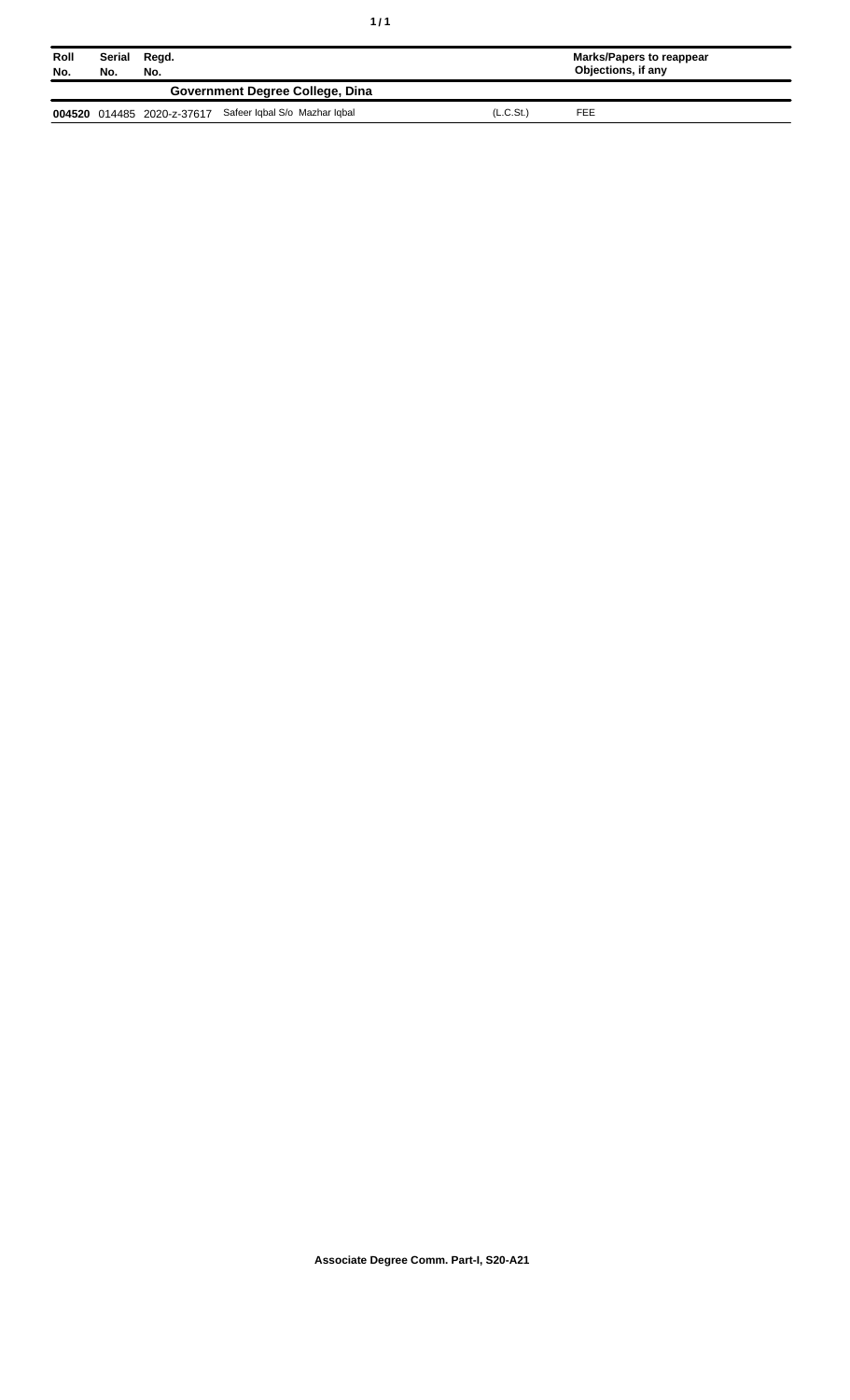| ٠ | ٠ |
|---|---|
|   |   |

| Roll<br>No. | <b>Serial</b><br>No. | Regd.<br>No.              |                                                             |                |        | <b>Marks/Papers to reappear</b><br>Objections, if any |
|-------------|----------------------|---------------------------|-------------------------------------------------------------|----------------|--------|-------------------------------------------------------|
|             |                      |                           | M. A. Jinnah College of Commerce & Computer Science, Jhelum |                |        |                                                       |
| 004349      |                      | 040317 2018-jw-68         | Esha Mehmood D/o Khalid Mehmood                             |                | Pass   | 417                                                   |
| 004350      |                      | 005031 2019-mjj-3         | Hina Amjad D/o Amjad Raza                                   | (L.C.St.) Pass |        | 383                                                   |
| 004351      |                      | 005014 2019-mii-5         | Tayyaba Nasir D/o Nasir Mehmood                             | (L.C.St.) Pass |        | 362                                                   |
| 004352      |                      | 005017 2019-mij-6         | Igra Qayyum D/o Abdul Qayyum                                | (L.C.St.) Fail |        | IV.I till the Annual 2022.                            |
| 004353      |                      | 005018 2019-mij-7         | Maryam Saeed D/o Saeed Afzal                                | (L.C.St.) Pass |        | 376                                                   |
| 004354      |                      | 005022 2019-mjj-8         | Safa Shakil D/o Shakil Ahmed Dar                            | (L.C.St.) Fail |        | III.I till the Annual 2022.                           |
| 004355      |                      | 040311 2020-mij-13        | Enab Javeed D/o Javeed Iqbal                                |                | Fail   | VI, VIII, IV, I till 2nd Annual 2022.                 |
|             |                      | 004356 040312 2020-mij-14 | Sundas Rehman D/o Abdul Rehman                              |                | Fail   | VIII. VII. I till 2nd Annual 2022.                    |
| 004357      |                      | 040313 2020-mjj-15        | Maheen Fatima Malik D/o Malik Asad Mehmood Awan             |                | Fail   | VI,I,IV till 2nd Annual 2022.                         |
| 004358      |                      | 040314 2020-mjj-16        | Sania Munir D/o Munir Hussain                               |                | Fail   |                                                       |
| 004359      |                      | 040301 2020-mii-2         | Areeba Amjad D/o Amjad Mehmood                              |                | Pass   | 381                                                   |
| 004360      |                      | 040302 2020-mii-3         | Ayela Shahid D/o Shahid Ahmad                               |                | Absent |                                                       |
| 004361      |                      | 040303 2020-mjj-4         | Faila Batool D/o Ghulam Akbar                               |                | Fail   | VI, VII, IV, I till 2nd Annual 2022.                  |
|             |                      | 004362 040304 2020-mjj-5  | Hajira Rauf D/o M.Rauf Khan                                 |                | Pass   | 531                                                   |
| 004363      |                      | 040305 2020-mij-6         | Insharah Ayaz D/o Ayaz Mehmood                              |                | Fail   | VI,I,IV till 2nd Annual 2022.                         |
| 004364      |                      | 040306 2020-mjj-7         | Igra Munir D/o Munir Ahmad                                  |                | Pass   | 409                                                   |
|             |                      | 004518 005044 2018-mii-8  | Rabia Sagheer D/o Sagheer Ahmed                             | (L.C.St.) Fail |        |                                                       |
| 004671      |                      | 005011 2019-mjj-11        | Arslan Firdous S/o Firdous Khan                             | (L.C.St.) Fail |        | VII till the Annual 2022.                             |
| 004672      | 005819               | 2019-mij-12               | Faizan Firdous S/o Firdous Khan                             | (L.C.St.) Pass |        | 443                                                   |
| 004673      |                      | 040308 2020-mjj-10        | Syed Hassan Abbas Nagvi S/o Syed Muhammad Ali Nagvi         |                | Fail   | V.II, VII, I, IV, VI till 2nd Annual 2022.            |
| 004674      |                      | 040309 2020-mjj-11        | Muhammad Kashif Waqar S/o Shahid Waqar                      |                | Fail   |                                                       |
| 004675      |                      | 040310 2020-mij-12        | Sayed Musafia Bin Sajid S/o Sayed Sajid Hussain Shah        |                | Fail   | V.I.IV.VI.VII.VIII till 2nd Annual 2022.              |
| 004676      |                      | 040315 2020-mij-17        | Muhammad Zain Ali S/o Muhammad Ulfat                        |                | Fail   | VI.V.VII.IV till 2nd Annual 2022.                     |
| 004677      |                      | 040316 2020-mjj-18        | Aftab Mehdi S/o Muhammad Ashfaq                             |                | Fail   | I,IV, VII, VI till 2nd Annual 2022.                   |
|             |                      | 004678 040307 2020-mii-9  | Shehroz Hussain S/o Riaz Hussain                            |                | Fail   | III, VII, V, VI, IV till 2nd Annual 2022.             |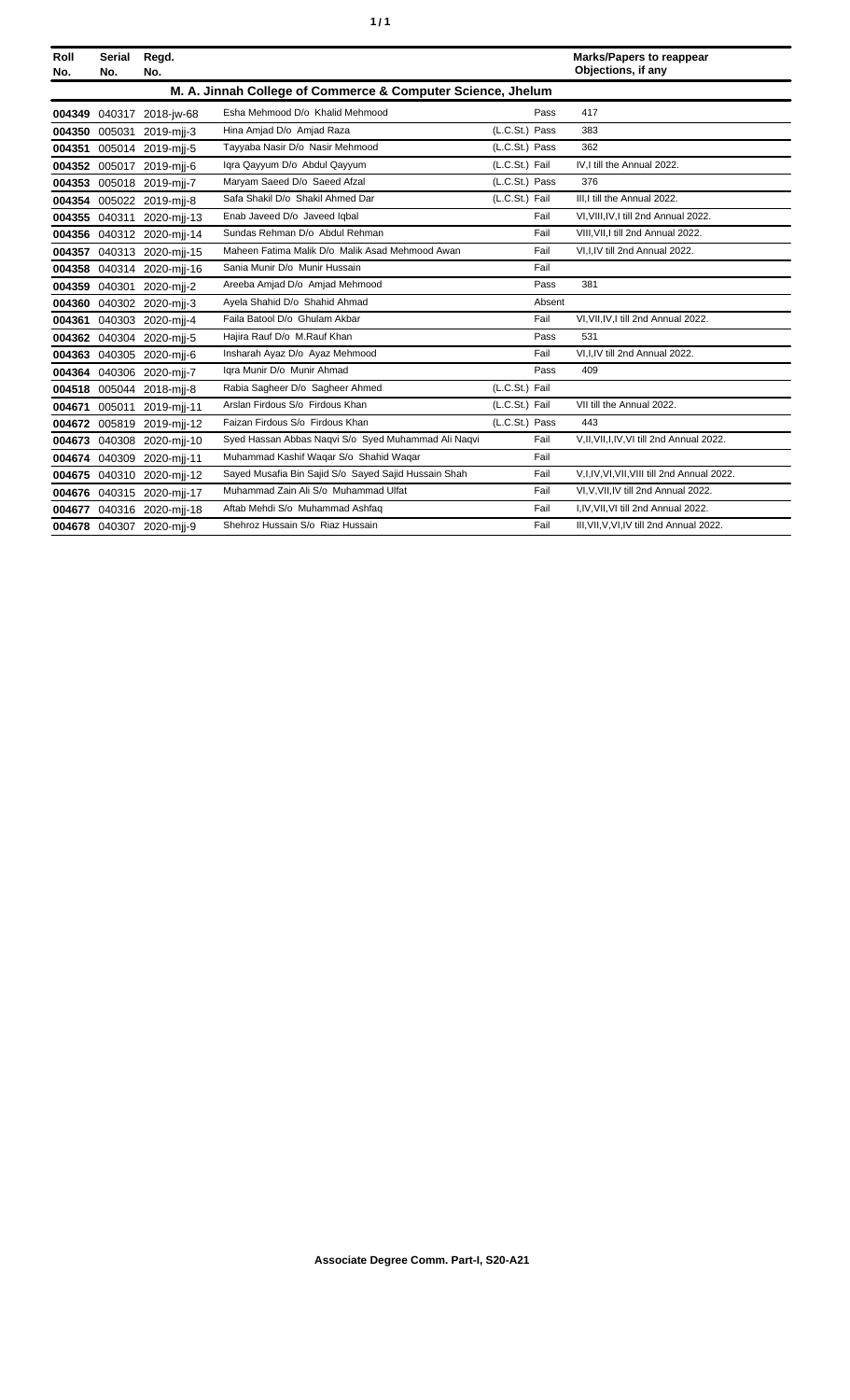| Roll<br>No. | Serial<br>No. | Regd.<br>No.               |                                           |                | <b>Marks/Papers to reappear</b><br>Objections, if any |
|-------------|---------------|----------------------------|-------------------------------------------|----------------|-------------------------------------------------------|
|             |               |                            | <b>Punjab College of Commerce, Jhelum</b> |                |                                                       |
|             |               | 004365 009385 2019-z-51471 | Pakeeza Sarwar Khan D/o Rehmat Khan       | (L.C.St.) Fail |                                                       |
|             |               | 004366 001332 2019-pti-21  | Samman Afreen D/o Aitbar Khan             | (L.C.St.) Fail | III.IV till the Annual 2022.                          |
|             |               | 004679 004774 2019-pti-28  | Taimour Kiani S/o Shamrez Kiani           | (L.C.St.) Pass | 364                                                   |
|             |               | 004680 001333 2019-pti-32  | Kashan Yasin S/o Mohammad Yasin           | (L.C.St.) Pass | 334                                                   |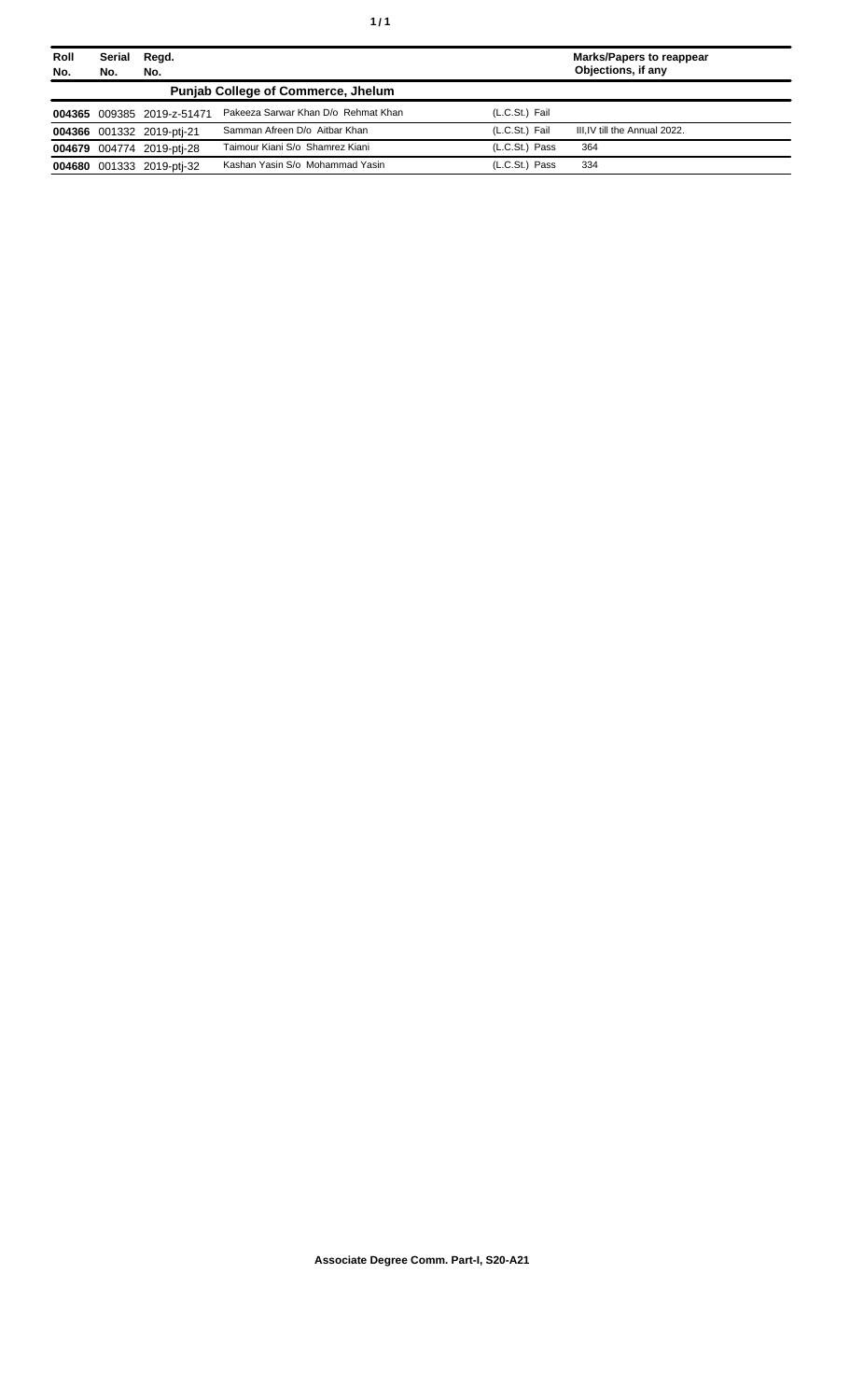| Roll<br>No. | Serial<br>No. | Regd.<br>No.             |                                                    |                  |        | <b>Marks/Papers to reappear</b><br>Objections, if any |
|-------------|---------------|--------------------------|----------------------------------------------------|------------------|--------|-------------------------------------------------------|
|             |               |                          | Punjab College, 2-KM Gujrat Road, Jalalpur Jattan. |                  |        |                                                       |
| 003896      | 000211        | 2019-pjj-11              | Kainat Zeenat D/o Muhammad Ilyas                   | (L.C.St.) Fail   |        | I till the Annual 2022.                               |
| 003897      |               | 000212 2019-pjj-13       | Mahnoor D/o Ishtiag Ahmad                          | (L.C.St.) Fail   |        | I till the Annual 2022.                               |
| 003898      |               | 000213 2019-pjj-15       | Iqra Bibi D/o Muhammad Akhtar                      | (L.C.St.) Fail   |        | VII, IV till the Annual 2022.                         |
| 003899      |               | 000214 2019-pij-16       | Samia Batool D/o Sana Ullah                        | (L.C.St.) Pass   |        | 439                                                   |
| 003900      |               | 000216 2019-pjj-18       | Rimsha Kanwal D/o Muhammad Aslam                   | (L.C.St.) Absent |        |                                                       |
| 003901      |               | 000217 2019-pjj-19       | Ayesha Asghar D/o Muhammad Asghar                  | (L.C.St.) Fail   |        | I till the Annual 2022.                               |
| 003902      |               | 000218 2019-pjj-21       | Zainb Ashraf D/o Muhammad Ashraf                   | (L.C.St.) Fail   |        | V, I, VI till the Annual 2022.                        |
| 003903      |               | 000215 2019-pjj-3        | Igra Zia D/o Zia Ullah                             | (L.C.St.) Fail   |        | III, I till the Annual 2022.                          |
| 003904      |               | 000219 2019-pii-8        | Kinza Shafique D/o Muhammad Shafique               | (L.C.St.) Pass   |        | 378                                                   |
| 003905      |               | 042859 2020-pjj-10       | Uzma Asghar D/o Ali Asghar                         |                  | Fail   | III till 2nd Annual 2022.                             |
|             | 003906 042857 | 2020-pjj-12              | Raman Shahzadi D/o Riasat Ali                      |                  | Absent |                                                       |
| 003907      |               | 042853 2020-pjj-2        | Naveera Ansar D/o Ansar Igbal                      |                  | Pass   | 462                                                   |
| 003908      |               | 042854 2020-pjj-3        | Alisha Mustansar D/o Muhammad Mustansar            |                  | Fail   | III till 2nd Annual 2022.                             |
| 003909      |               | 042858 2020-pjj-5        | Muskan Sultan D/o Sultan Mehmood                   |                  | Fail   | III, I till 2nd Annual 2022.                          |
| 003910      |               | 042855 2020-pij-7        | Aiman Akram D/o Muhammad Akram                     |                  | Pass   | 440                                                   |
|             |               | 003911 042856 2020-pij-8 | Rabia Arshad D/o Arshad Mehmood                    |                  | Pass   | 481                                                   |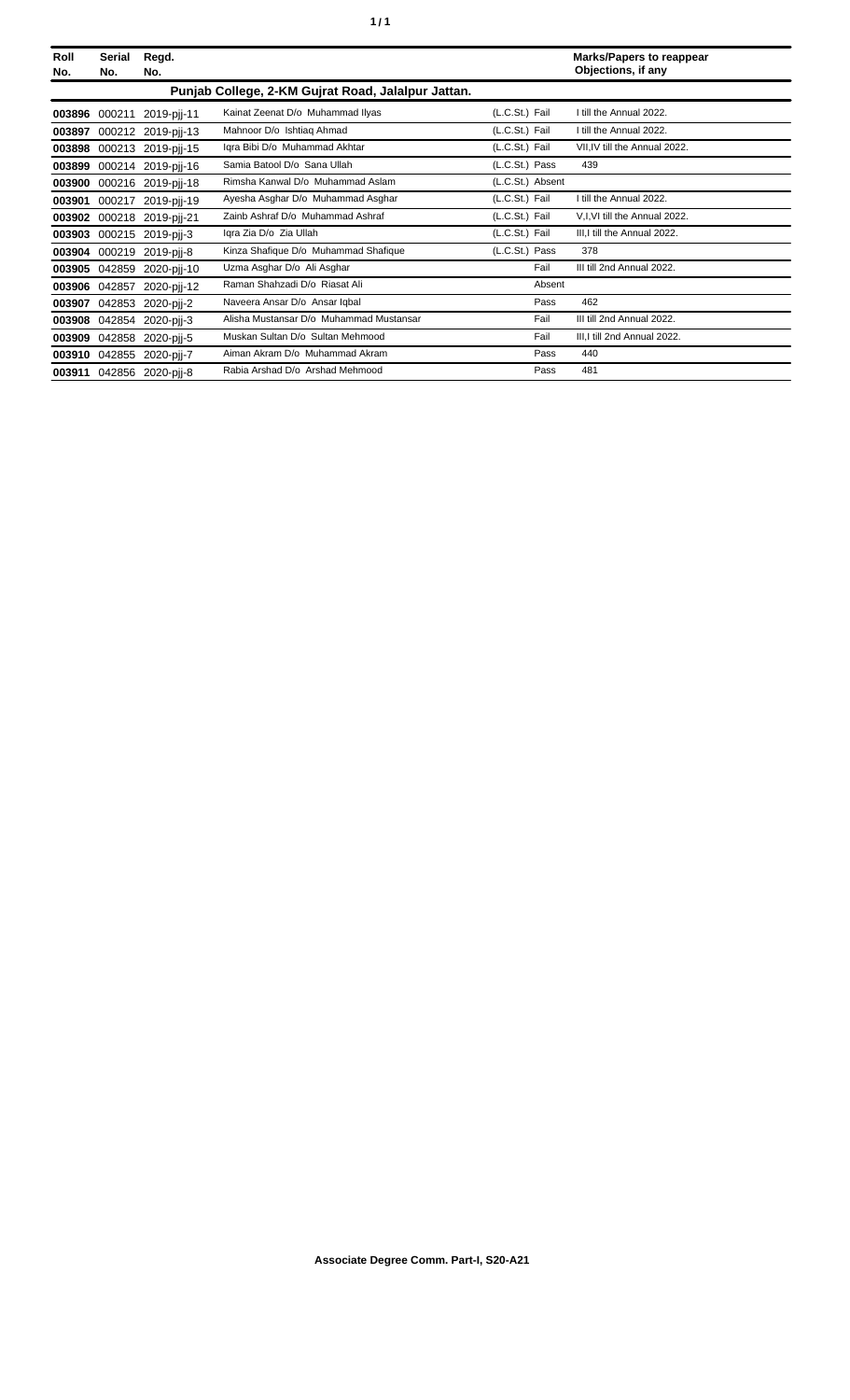| ٠ | ٠ |
|---|---|
|   |   |

| Roll   | Serial | Regd.                      |                                               |                |        | <b>Marks/Papers to reappear</b>                   |
|--------|--------|----------------------------|-----------------------------------------------|----------------|--------|---------------------------------------------------|
| No.    | No.    | No.                        |                                               |                |        | Objections, if any                                |
|        |        |                            | Government College of Commerce, Jaranwala     |                |        |                                                   |
|        |        | 004703 005672 2019-gij-13  | Tahir Raza S/o Iftikhar Ahmad                 | (L.C.St.) Pass |        | 370                                               |
|        |        | 004704 005674 2019-gij-14  | Usman Ashraf S/o Muhammad Ashraf              | (L.C.St.) Pass |        | 372                                               |
|        |        | 004705 005676 2019-gij-16  | Muhammad Zain Tahir S/o Tahir Nazir           | (L.C.St.) Fail |        | V, VI, VII, VIII, III, IV till the Annual 2022.   |
|        |        | 004706 005678 2019-gij-20  | Muhammad Adeel Manzoor S/o Manzoor Ahmad      | (L.C.St.) Fail |        | I till the Annual 2022.                           |
|        |        | 004707 005681 2019-gij-25  | Tayyab Raza S/o Iftikhar Ahmad                | (L.C.St.) Pass |        | 346                                               |
|        |        | 004708 005682 2019-gij-26  | Abdul Majid S/o Abdul Hameed                  | (L.C.St.) Pass |        | 381                                               |
|        |        | 004709 005667 2019-gij-4   | Usama Akbar S/o Muhammad Akbar                | (L.C.St.) Fail |        | I till the Annual 2022.                           |
|        |        | 004710 005670 2019-gij-7   | Abdullah S/o Rafiq Muhammad                   | (L.C.St.) Pass |        | 393                                               |
|        |        | 004711 064066 2020-gij-1   | Zeeshan Ali S/o Abdul Sataar                  |                | Pass   | 403                                               |
|        |        | 004712 064073 2020-gij-10  | Bahadur Ali S/o Riaz Ahmed                    |                | Fail   | V, VII, III, I, IV till 2nd Annual 2022.          |
|        |        | 004713 064074 2020-gij-11  | Rehman Ali S/o Sadiq Ali                      |                | Absent |                                                   |
|        |        | 004714 064075 2020-gij-12  | Zaid Ali S/o Muhammad Riaz Ul Haq             |                | Fail   |                                                   |
|        |        | 004715 064076 2020-gij-14  | Muhammad Sanaullah S/o Ghulam Nabi            |                | Absent |                                                   |
|        |        | 004716 064077 2020-gij-15  | Moazam Ali S/o Asghar Ali                     |                | Fail   | I, VIII, III till 2nd Annual 2022.                |
|        |        | 004717 064078 2020-gij-16  | Ghulam Mustafa S/o Nazir Ahmad                |                | Fail   | VII, VIII till 2nd Annual 2022.                   |
|        |        | 004718 064079 2020-gij-17  | Muhammad Faisal S/o Allah Ditta               |                | Fail   | IV, I, V till 2nd Annual 2022.                    |
|        |        | 004719 064080 2020-gij-19  | Ghulam Murtaza S/o Nazir Ahmed                |                | Pass   | 398                                               |
|        |        | 004720 064067 2020-gij-2   | Nabeel Ali S/o Ilyas Ali                      |                | Fail   | VII till 2nd Annual 2022.                         |
| 004721 |        | 064081 2020-gij-20         | Zulgarnain S/o Amanat Ali                     |                | Fail   | VII, II, VI, V, IV, III till 2nd Annual 2022.     |
|        |        | 004722 064082 2020-gij-21  | Mohammad Ramzan Jawaid S/o Mohammad Jawaid    |                | Fail   |                                                   |
|        |        | 004723 064083 2020-gij-24  | Shan Ali Shahid S/o Shahid Mehmood Shah       |                | Fail   | II, V, VI, VIII, I, IV, III till 2nd Annual 2022. |
|        |        | 004724 064084 2020-gij-25  | Umar Aslam S/o Muhammad Aslam                 |                | Fail   |                                                   |
|        |        | 004725 064085 2020-gij-26  | Muhammad Mohsin S/o Muhammad Siddique         |                | Fail   | IV till 2nd Annual 2022.                          |
|        |        | 004726 064086 2020-gij-27  | Rana Muhammad Hamza S/o Muhammad Yousaf       |                | Fail   | V, VII, III, I, IV till 2nd Annual 2022.          |
|        |        | 004727 064087 2020-gij-29  | Ahsan Ali S/o Abad Ali                        |                | Fail   | V, III, IV, I till 2nd Annual 2022.               |
|        |        | 004728 064088 2020-gij-31  | Abbas Haider S/o Mian Khan                    |                | Fail   | III, VI, VII, I, IV till 2nd Annual 2022.         |
| 004729 |        | 064089 2020-gij-32         | Muhammad Irfan S/o Muhammad Yousaf            |                | Fail   | VII, VI, V, IV, III, I till 2nd Annual 2022.      |
|        |        | 004730 064091 2020-gij-37  | Muhammad Ejaz S/o Allah Ditta                 |                | Fail   | III, I, IV till 2nd Annual 2022.                  |
|        |        | 004731 064092 2020-gij-38  | Mohammad Waqar Iqbal S/o Muhammad Iqbal       |                | Fail   | IV, III, I till 2nd Annual 2022.                  |
|        |        | 004732 064093 2020-gij-40  | Ali Haider S/o Muhammad Yaseen                |                | Fail   | VI.IV till 2nd Annual 2022.                       |
|        |        | 004733 064094 2020-gij-41  | Muhammad Imran S/o Muhammad Sarwar            |                | Absent |                                                   |
|        |        | 004734 064095 2020-gij-42  | Muhammad Waseem Abbas S/o Muhammad Niamat Ali |                | Absent |                                                   |
|        |        | 004735 064096 2020-gij-43  | Farhan S/o Sohail Naz                         |                | Absent |                                                   |
|        |        | 004736 064097 2020-gij-45  | Muhammad Husnain S/o Muhammad Akram Awan      |                | Fail   | V till 2nd Annual 2022.                           |
| 004737 |        | 064068 2020-gij-5          | Muhammad Nabeel Mukhtar S/o Mukhtar Hussain   |                | Fail   | IV till 2nd Annual 2022.                          |
| 004738 |        | 064069 2020-gij-6          | Wagas Ahmed S/o Nasir Ahmad                   |                | Fail   | III, V, I till 2nd Annual 2022.                   |
|        |        | 004739 064070 2020-gij-7   | Majid Ali S/o Faqueer Muhammad                |                | Fail   | VII, III, V, IV till 2nd Annual 2022.             |
| 004740 |        | 064071 2020-gij-8          | Kewan Ahmad Jazab S/o Muhammad Arshad         |                | Fail   | VII, IV, I, V, III till 2nd Annual 2022.          |
| 004741 |        | 064072 2020-gij-9          | Nasar Ahmad S/o Muzzaffar Ahmed               |                | Fail   | VII, III, V, IV, I till 2nd Annual 2022.          |
|        |        | 004742 064090 2020-z-40898 | Jamshed Iftikhar S/o Iftikhar Ahmad           |                | Fail   | VII, I, V till 2nd Annual 2022.                   |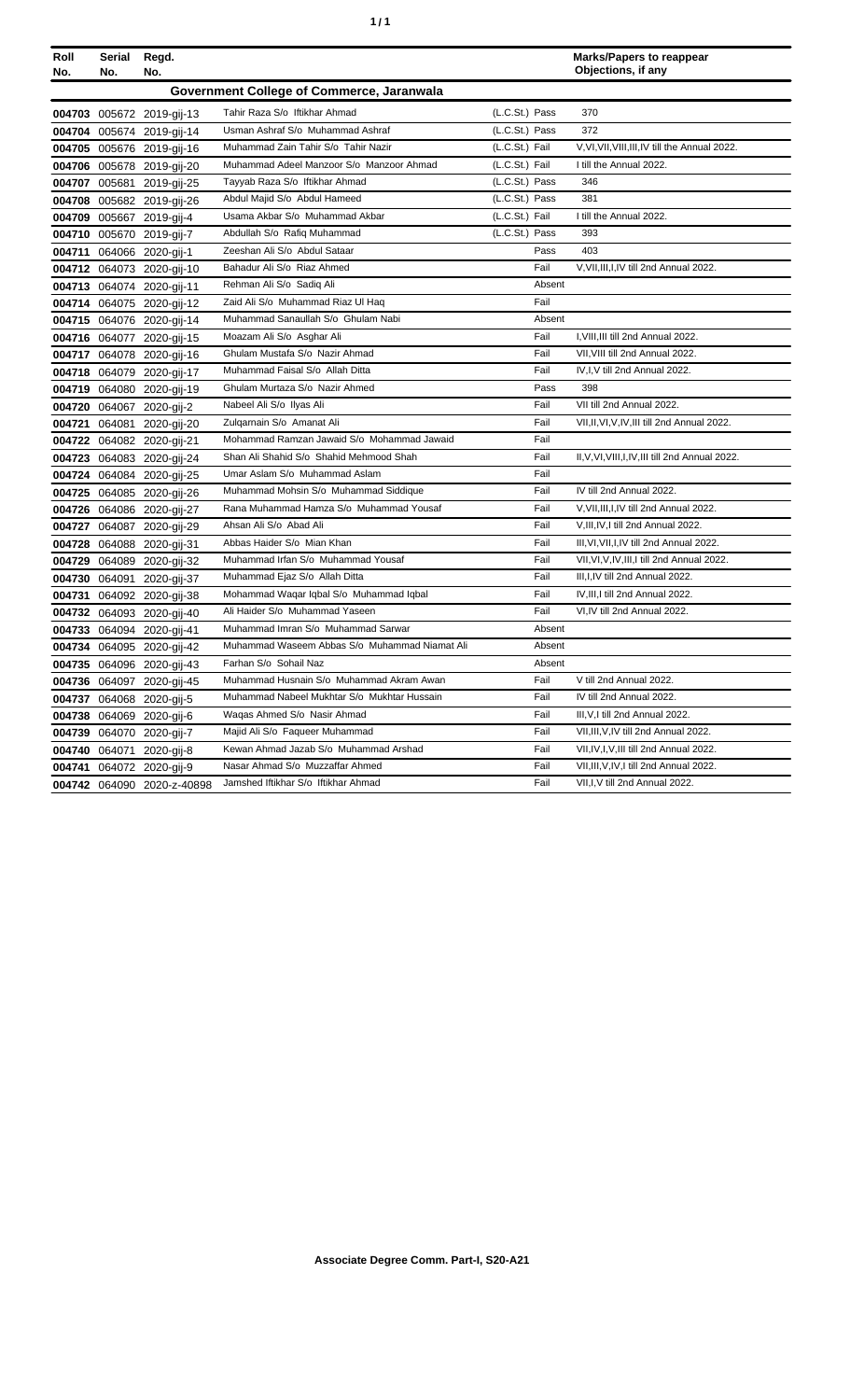| ٠ | ٠ |
|---|---|
|---|---|

| Roll<br>No.                                | Serial<br>No. | Regd.<br>No.              |                                       |                | Marks/Papers to reappear<br>Objections, if any |
|--------------------------------------------|---------------|---------------------------|---------------------------------------|----------------|------------------------------------------------|
| <b>ICON College of Commerce, Jaranwala</b> |               |                           |                                       |                |                                                |
|                                            |               | 018909 012757 2014-icn-41 | Muzammal Hussain S/o Muhammad Hussain | (L.C.St.) Fail | VI.IV till the Annual 2022.                    |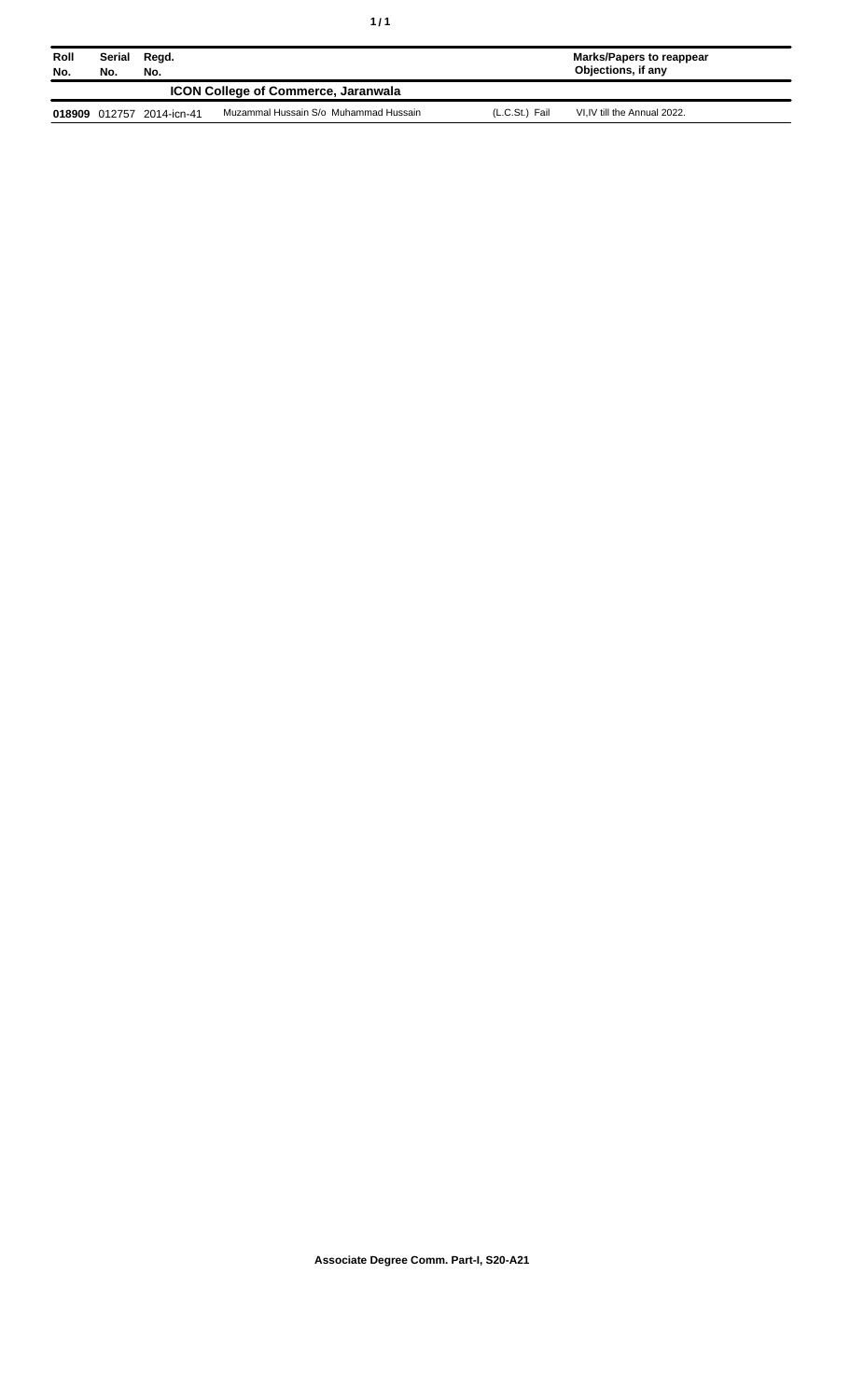| Roll<br>No. | Serial<br>No. | Regd.<br>No.               |                                           |                | Marks/Papers to reappear<br>Objections, if any |
|-------------|---------------|----------------------------|-------------------------------------------|----------------|------------------------------------------------|
|             |               |                            | Government College, Kamoke                |                |                                                |
|             |               | 005004 013938 2019-ucg-218 | Muhammad Noor UI Amin S/o Muhammad Younas | (L.C.St.) Fail | III till the Annual 2022.                      |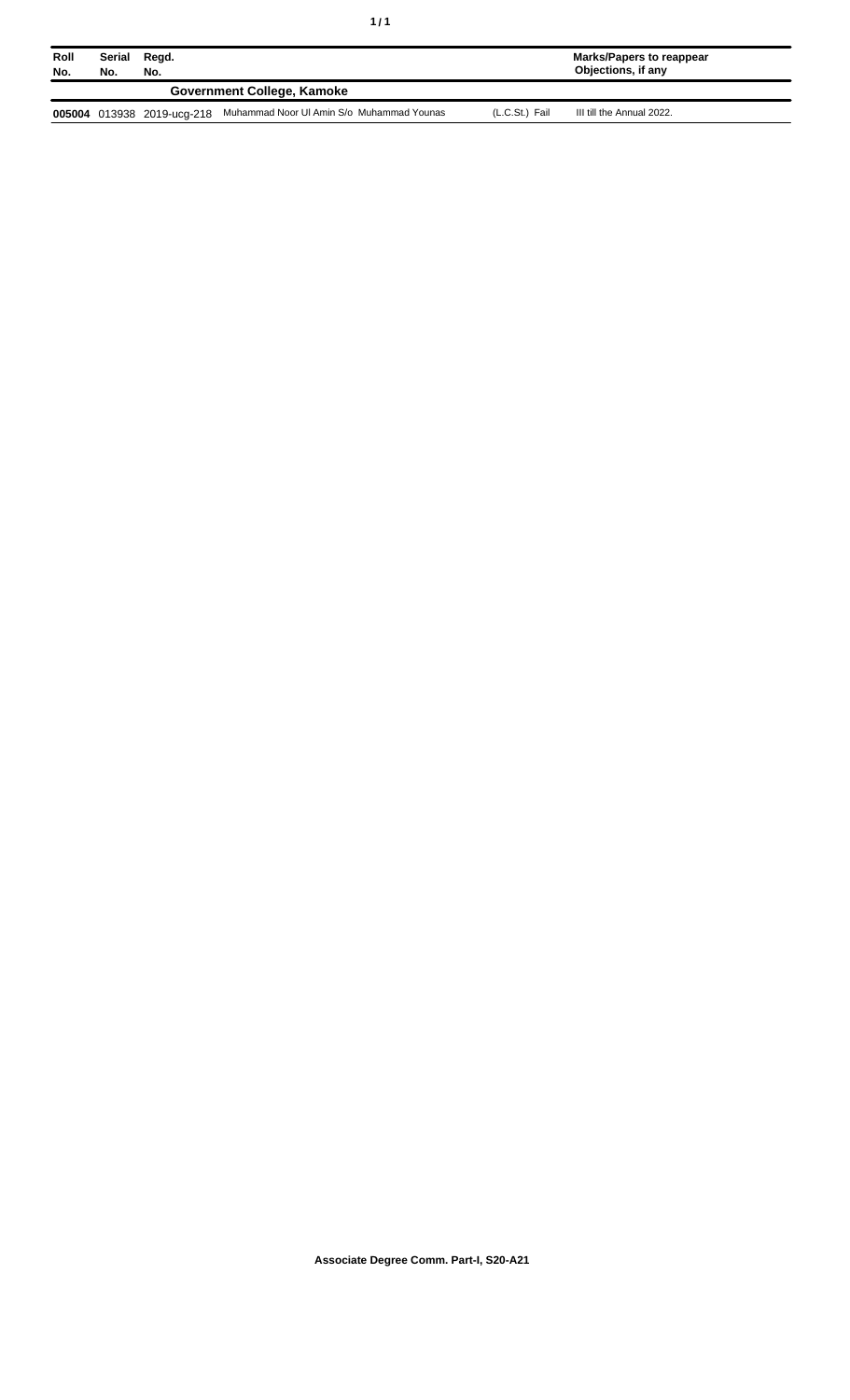| ٦ | ٠ |
|---|---|
|   |   |

| Roll   | Serial                                                      | Regd.                      |                                                  |                  | <b>Marks/Papers to reappear</b><br>Objections, if any |  |
|--------|-------------------------------------------------------------|----------------------------|--------------------------------------------------|------------------|-------------------------------------------------------|--|
| No.    | No.                                                         | No.                        |                                                  |                  |                                                       |  |
|        | Government Institute of Commerce, G.T. Road, Ghania, Kamoke |                            |                                                  |                  |                                                       |  |
|        |                                                             | 004884 085086 2018-ggk-9   | Sania Zafar D/o Zafar Ali                        | (L.C.St.) Fail   |                                                       |  |
|        |                                                             | 004885 064316 2020-ggk-1   | Mugaddas Shahzad D/o Muhammad Shahzad Tabassum   | Pass             | 455                                                   |  |
|        |                                                             | 004886 064324 2020-ggk-10  | Umme Habiba D/o Abdul Qayyum                     | Fail             | III till 2nd Annual 2022.                             |  |
|        |                                                             | 004887 064326 2020-ggk-12  | Saiqa Waris D/o Waris Ali                        | Fail             | VI, II, IV, I, VII, III till 2nd Annual 2022.         |  |
|        |                                                             | 004888 064329 2020-ggk-16  | Rimsha Javed D/o Chauhdary Tariq Javed Virk      | Fail             | IV, III till 2nd Annual 2022.                         |  |
|        |                                                             | 004889 064350 2020-ggk-35  | Isha Bakhtiar D/o Bakhtiar Ali                   | Fail             | III till 2nd Annual 2022.                             |  |
|        |                                                             | 004890 064353 2020-ggk-37  | Esha Fiaz D/o Fiaz Ahmad                         | Fail             | III till 2nd Annual 2022.                             |  |
| 004891 |                                                             | 064318 2020-ggk-4          | Amina Ameen D/o Mohammad Ameen                   | Absent           |                                                       |  |
|        |                                                             | 004892 064323 2020-ggk-9   | Faria Rauf D/o Abdul Rauf                        | Fail             | III till 2nd Annual 2022.                             |  |
|        |                                                             | 005005 011626 2018-ggk-15  | Muhammad Bilal S/o Shoukat Ali Anjum             | (L.C.St.) Pass   | 343                                                   |  |
|        |                                                             | 005006 009516 2018-ggk-18  | Jahangir Noor Hussain S/o Noor Hussain           | (L.C.St.) Fail   |                                                       |  |
|        |                                                             | 005007 010200 2018-ggk-24  | Bilal Hassan S/o Muhammad Aslam                  | (L.C.St.) Fail   |                                                       |  |
|        |                                                             | 005008 007576 2018-ggk-12  | Khawer Hussain S/o Liagat Ali                    | (L.C.St.) Pass   | 352                                                   |  |
|        |                                                             | 005009 085090 2019-ggk-12  | Shoukat Ali S/o Riasat Ali                       | (L.C.St.) Fail   | VI till the Annual 2022.                              |  |
|        |                                                             | 005010 011402 2019-ggk-13  | Muhammad Abubakar S/o Abdul Razzaq               | (L.C.St.)        | <b>FEE</b>                                            |  |
|        |                                                             | 005011 085092 2019-ggk-14  | Zuhaib Hassan S/o Abdul Sattar                   | (L.C.St.) Pass   | 387                                                   |  |
|        |                                                             | 005012 085093 2019-ggk-17  | Muhammad Abdullah Ishtiaq S/o Ishtiaq Ahmad Dar  | (L.C.St.) Pass   | 419                                                   |  |
|        |                                                             | 005013 064343 2019-ggk-19  | Ahmad Jamil S/o Muhammad Munir                   | (L.C.St.) Absent |                                                       |  |
|        |                                                             | 005014 085087 2019-ggk-2   | Aleesha Masih S/o Ashraf Masih                   | (L.C.St.) Pass   | 409                                                   |  |
|        |                                                             | 005015 064352 2019-ggk-23  | Zaeem Aslam S/o Muhammad Aslam                   | (L.C.St.) Absent |                                                       |  |
|        |                                                             | 005016 085095 2019-ggk-26  | Mluhammad Khurram S/o Muhammad Yaseen            | (L.C.St.) Pass   | 364                                                   |  |
|        |                                                             | 005017 064335 2019-ggk-27  | Irfan S/o Muhammad Rafique                       | (L.C.St.) Absent |                                                       |  |
|        |                                                             | 005018 085094 2019-ggk-38  | Jawwad Asghar S/o Asghar Ali                     | (L.C.St.) Pass   | 433                                                   |  |
|        |                                                             | 005019 085088 2019-ggk-6   | Ahsan Ali S/o Muhammad Saeed                     | (L.C.St.) Fail   | III till the Annual 2022.                             |  |
|        |                                                             | 005020 085089 2019-ggk-9   | Shahzaib S/o Abdul Sattar                        | (L.C.St.) Pass   | 415                                                   |  |
| 005021 |                                                             | 064325 2020-ggk-11         | Muhammad Sohail S/o Chahdury Muhammad Javed      | Fail             | IV, VIII, III, V, I, VII, VI till 2nd Annual 2022.    |  |
|        |                                                             | 005022 064327 2020-ggk-13  | Wakeel Ahmad S/o Muhammad Azam                   | Fail             | II, VI, IV, V, I, III till 2nd Annual 2022.           |  |
|        |                                                             | 005023 064328 2020-ggk-14  | Hamid Ali S/o Muhammad Ali                       | Pass             | 339                                                   |  |
|        |                                                             | 005024 064330 2020-ggk-17  | Salman Ali S/o Salamat Ali                       | Fail             | II.VII.VI.I till 2nd Annual 2022.                     |  |
|        |                                                             | 005025 064331 2020-ggk-18  | Muhammad Yasir S/o Ali Hussain                   | Fail             | VII, VIII, V, VI, IV till 2nd Annual 2022.            |  |
|        |                                                             | 005026 064332 2020-ggk-19  | Muneeb Ullah S/o Saif Ullah                      | Fail             | I, II, V, IV, VI, VII, III till 2nd Annual 2022.      |  |
|        |                                                             | 005027 064333 2020-ggk-20  | Muhammad Usman S/o Muhammad Boota                | Fail             |                                                       |  |
|        |                                                             | 005028 064334 2020-ggk-21  | Usama Yasir S/o Muhammad Yasir                   | Fail             | II.V.III.VII.VI.I till 2nd Annual 2022.               |  |
|        |                                                             | 005029 064336 2020-ggk-22  | Muhammad Shoaib S/o Muhammad Zubair              | Absent           |                                                       |  |
|        |                                                             | 005030 064337 2020-ggk-23  | Muhammad Hanzala Noor S/o Muhammad Tufail Kamboh | Fail             | IV, III, I till 2nd Annual 2022.                      |  |
|        |                                                             | 005031 064338 2020-ggk-24  | Khalid Mahmood S/o Muhammad Rafique              | Pass             | 486                                                   |  |
|        |                                                             | 005032 064339 2020-ggk-25  | Abu Bakar Ahmad S/o Mumtaz Ahmad                 | Fail             | IV, V, VI, I, VII, III till 2nd Annual 2022.          |  |
|        |                                                             | 005033 064340 2020-ggk-26  | Zulgarnain S/o Muhammad Ashraf                   | Fail             | VII, IV, VI, III, V, I till 2nd Annual 2022.          |  |
|        |                                                             | 005034 064341 2020-ggk-27  | Usama Munir S/o Muhammad Munir                   | Absent           |                                                       |  |
|        |                                                             | 005035 064342 2020-ggk-28  | Muhammad Noman S/o Muhammad Ashraf               | Fail             | VI, II, V, IV, VII, I till 2nd Annual 2022.           |  |
|        |                                                             | 005036 064344 2020-ggk-29  | Muhammad Taimoor Ijaz S/o Ijaz Ahmad             | Absent           |                                                       |  |
|        |                                                             | 005037 064317 2020-ggk-3   | Talha Zeeshan S/o Sajjad Ali                     | Fail             | III till 2nd Annual 2022.                             |  |
|        |                                                             | 005038 064345 2020-ggk-30  | Mubarak Ali S/o Barkat Ali                       | Fail             | VI, V, VII, IV, I till 2nd Annual 2022.               |  |
|        |                                                             | 005039 064346 2020-ggk-31  | Lugman Asghar S/o Asghar Ali                     | Absent           |                                                       |  |
|        |                                                             | 005040 064347 2020-ggk-32  | Imran Ali S/o Muhammad Arshad                    | Fail             |                                                       |  |
|        |                                                             | 005041 064348 2020-ggk-33  | Bilawal S/o Asghar Ali                           | Absent           |                                                       |  |
|        |                                                             | 005042 064349 2020-ggk-34  | Mohsin S/o Abdul Majeed                          | Fail             | VI, I till 2nd Annual 2022.                           |  |
|        | 005043 064351                                               | 2020-ggk-36                | Usama Dilmeer S/o Dilmeer Hussain                | Fail             | V,I, VI, VII, III, IV till 2nd Annual 2022.           |  |
|        |                                                             | 005044 064354 2020-ggk-38  | Muhammad Abu Baker S/o Nasrullah                 | Fail             | VIII, IV, V, II, VI, III, I till 2nd Annual 2022.     |  |
|        |                                                             | 005045 064355 2020-ggk-39  | Falak Sher S/o Muhammad Arshad                   | Fail             | V, VIII, I till 2nd Annual 2022.                      |  |
|        |                                                             | 005046 064356 2020-ggk-41  | Chand Ali S/o Mehmood Ahmad                      | Absent           |                                                       |  |
|        |                                                             | 005047 064358 2020-ggk-42  | Muhammad Tayyab Razzaq S/o Muhammad Abdul Razzaq | Fail             | VI, I till 2nd Annual 2022.                           |  |
|        |                                                             | 005048 064319 2020-ggk-5   | Nasar Ahmad S/o Muhammad Younas                  | Fail             | II, I, III, VI, IV till 2nd Annual 2022.              |  |
|        |                                                             | 005049 064320 2020-ggk-6   | Muhammad Rehman S/o Muhammad Yaseen              | Fail             | III, I till 2nd Annual 2022.                          |  |
|        |                                                             | 005050 064321 2020-ggk-7   | Ali Hassan S/o Rana Muhammad Ashfaq              | Fail             | V,IV, VII, III, I till 2nd Annual 2022.               |  |
|        |                                                             | 005051 064322 2020-ggk-8   | Qasim Ali S/o Muhammad Tahir                     | Fail             | VI, IV, III, VII, I till 2nd Annual 2022.             |  |
|        |                                                             | 005052 064357 2020-ucg-148 | Muhammad Mussaiyab Abbas S/o Imdad Hussain       | Fail             | I till 2nd Annual 2022.                               |  |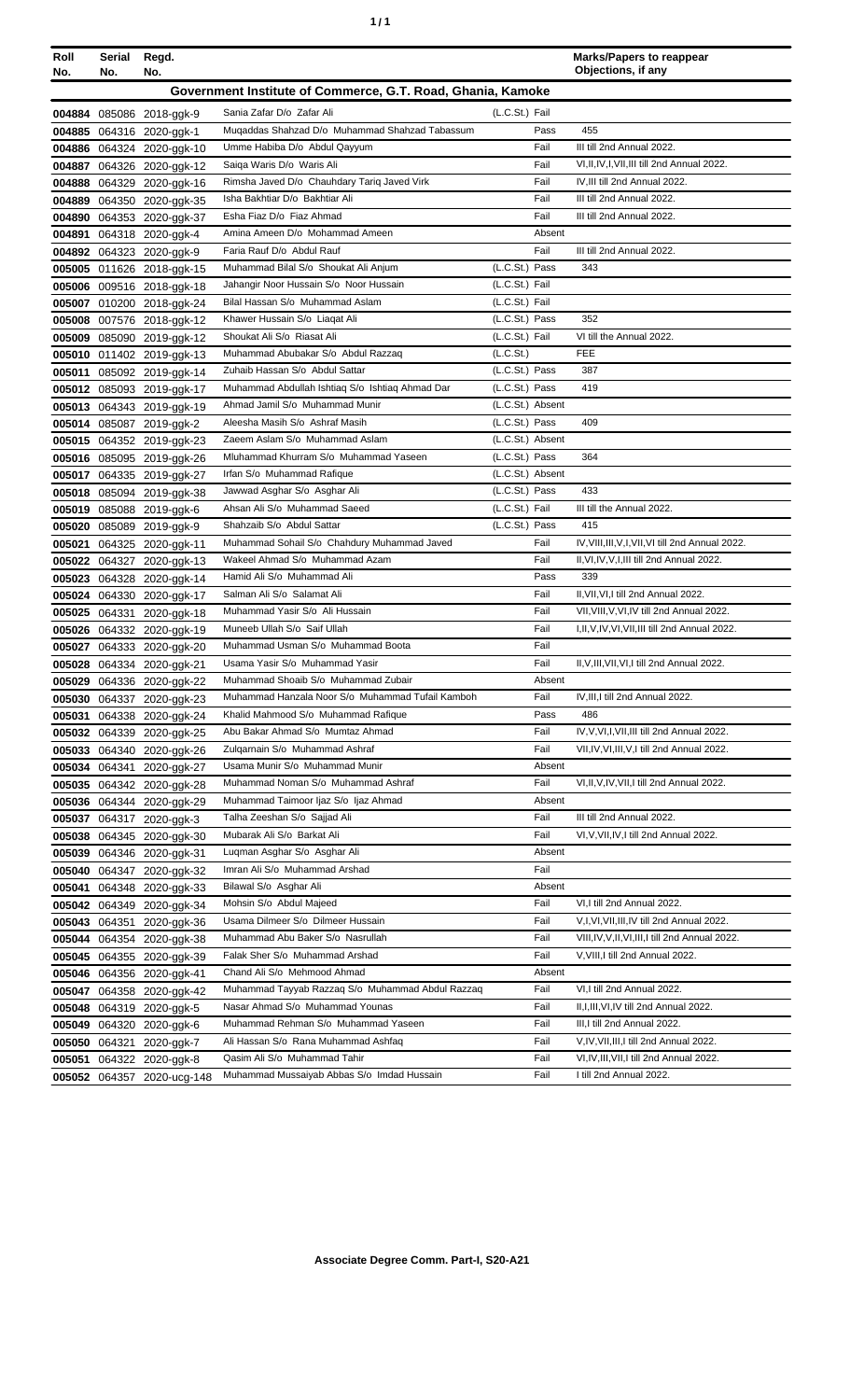|  | ٠ |
|--|---|
|  |   |

| Roll<br>No. | Serial<br>No. | Regd.<br>No.              |                                                     |                | <b>Marks/Papers to reappear</b><br>Objections, if any |
|-------------|---------------|---------------------------|-----------------------------------------------------|----------------|-------------------------------------------------------|
|             |               |                           | Government College of Commerce, Kamalia.            |                |                                                       |
|             |               | 001805 006143 2019-gck-13 | Sumaiyya Noreen D/o Muhammad Ashraf                 | (L.C.St.) Pass | 361                                                   |
|             |               | 001806 006232 2019-gck-15 | Zumra Fatima D/o Muhammad Maqbool                   | (L.C.St.) Fail | V, III till the Annual 2022.                          |
|             |               | 001807 001840 2019-gck-17 | Humera Mukhtar D/o Muhammad Mukhtar                 | (L.C.St.) Pass | 361                                                   |
| 001808      |               | 002310 2019-gck-18        | Nida Mumtaz D/o Mumtaz Ali                          | (L.C.St.) Pass | 376                                                   |
| 001809      |               | 006350 2019-gck-22        | Javaria Naeem D/o Naeem Zia                         | (L.C.St.) Pass | 438                                                   |
|             |               | 001810 061564 2020-gck-1  | Nazia Bibi D/o Abdul Ghaffar                        | Fail           | V,I till 2nd Annual 2022.                             |
| 001811      |               | 061569 2020-gck-2         | Zoha Irfan D/o Irfan Ahmad                          | Fail           | I, III, IV till 2nd Annual 2022.                      |
|             |               | 001812 061563 2020-gck-3  | Shazia D/o Abdul Ghaffar                            | Fail           | VII till 2nd Annual 2022.                             |
|             |               | 001813 061546 2020-gck-31 | Areeba Shakoor D/o Muhammad Shakoor                 | Fail           | VII, V, VI, I, IV till 2nd Annual 2022.               |
|             |               | 001814 061554 2020-gck-40 | Agsa Ashraf D/o Muhammad Ashraf                     | Fail           | V,I,IV till 2nd Annual 2022.                          |
|             |               | 001815 061562 2020-gck-41 | Sardar Fatima D/o Muhammad Pehlwan                  | Fail           | V,I till 2nd Annual 2022.                             |
|             |               | 001863 003840 2019-gck-12 | Muhammad Aqib Javed S/o Daler Ali                   | (L.C.St.) Fail | III till the Annual 2022.                             |
|             |               | 001864 002479 2019-gck-27 | Muhammad Awais Younas S/o Muhammad Younas           | (L.C.St.) Pass | 439                                                   |
|             |               | 001865 001824 2019-gck-5  | Muhammad Irshad S/o Muhammad Mansha                 | (L.C.St.)      | <b>FEE</b>                                            |
|             |               | 001866 000289 2019-gck-6  | Danish Ali S/o Rasheed Ahmad                        | (L.C.St.) Pass | 406                                                   |
|             |               | 001867 001857 2019-gck-8  | Abdul Rehman S/o Shahmand                           | (L.C.St.)      | <b>FEE</b>                                            |
|             |               | 001868 061556 2020-gck-10 | Ansar Javed S/o Allah Yar                           | Absent         |                                                       |
|             |               | 001869 061558 2020-gck-11 | Ahmad Saleem S/o Muhammad Saleem Akhtar             | Fail           |                                                       |
|             |               | 001870 061572 2020-gck-12 | Ahmad Hassan S/o Ejaz                               | Absent         |                                                       |
| 001871      |               | 061549 2020-gck-14        | Muhammad Imran Haider S/o Ghulam Hussain            | Fail           | IV, VI, VII, I, V, III till 2nd Annual 2022.          |
|             |               | 001872 061575 2020-gck-15 | Hassan Shahzad S/o Muhammad Anwar                   | Fail           | VIII, V, I, IV, VI, VII, III till 2nd Annual 2022.    |
|             |               | 001873 061574 2020-gck-16 | Shahzada Farhad S/o Shahzada Muhammad Sarwar Saleem | Fail           | VI, VII, III till 2nd Annual 2022.                    |
|             |               | 001874 061555 2020-gck-17 | Muhammad Haroon Waris S/o Waris Ali                 | Fail           | VI, V, III, I till 2nd Annual 2022.                   |
|             |               | 001875 061560 2020-gck-19 | Umar Sultan S/o Najabat Ali                         | Fail           | I, VI, VII, II, V, IV, III till 2nd Annual 2022.      |
|             |               | 001876 061552 2020-gck-21 | Aon Abbas S/o Said Ahmad                            | Fail           | II, VII, IV, V, VI, I, III till 2nd Annual 2022.      |
|             |               | 001877 061573 2020-gck-23 | Ahmad Zeeshan S/o Muhammad Ashraf                   | Fail           | VII, V, IV, I, VI, III till 2nd Annual 2022.          |
|             |               | 001878 061551 2020-gck-24 | Babar Ali S/o Bahawal Sher                          | Absent         |                                                       |
| 001879      |               | 061557 2020-gck-26        | Numan Haider S/o Muhammad Arshad                    | Fail           | VII till 2nd Annual 2022.                             |
| 001880      |               | 061576 2020-gck-27        | Muhammad Hamza S/o Muhammad Saleem                  | Pass           | 415                                                   |
| 001881      |               | 061570 2020-gck-28        | Muhammad Uzair Abdullah S/o Ijaz Hussain            | Fail           | VII, V till 2nd Annual 2022.                          |
|             |               | 001882 061548 2020-gck-29 | Faisal Ikram S/o Ikram Ul Haq                       | Fail           | VI, III, VII, IV, I, V till 2nd Annual 2022.          |
|             |               | 001883 061565 2020-gck-33 | Muhammad Faraz S/o Zulfigar Ali                     | Absent         |                                                       |
|             |               | 001884 061561 2020-gck-34 | Muhammad Afzal S/o Habib Ahmad                      | Fail           | VII, IV, I till 2nd Annual 2022.                      |
|             |               | 001885 061568 2020-gck-36 | Shahzad Haider S/o Barkat Ali                       | Fail           | VI, VII, V, III, IV, I till 2nd Annual 2022.          |
| 001886      |               | 061559 2020-gck-38        | Muhammad Bilal S/o Muhammad Ijaz                    | Fail           | VII till 2nd Annual 2022.                             |
| 001887      |               | 061566 2020-gck-4         | Muhammad Shahzad S/o Abdul Sattar                   | Fail           | VII, VI, V, I, III till 2nd Annual 2022.              |
| 001888      |               | 061567 2020-gck-42        | Muhammad Arsalan Shahid S/o Ghulam Nabi             | Fail           | III,I till 2nd Annual 2022.                           |
| 001889      |               | 061547 2020-gck-5         | Zain UI Aabdeen S/o Abdul Majeed                    | Fail           | V, VII, VI, IV, I, III till 2nd Annual 2022.          |
| 001890      |               | 061550 2020-gck-7         | Abdur Rehman Khaliq S/o Abdul Khaliq                | Absent         |                                                       |
| 001891      |               | 061553 2020-gck-8         | Haider Ali S/o Muhammad Nawaz                       | Pass           | 440                                                   |
|             |               | 001892 061571 2020-gck-9  | Muhammad Nazar S/o Zulfiqar Ali                     | Absent         |                                                       |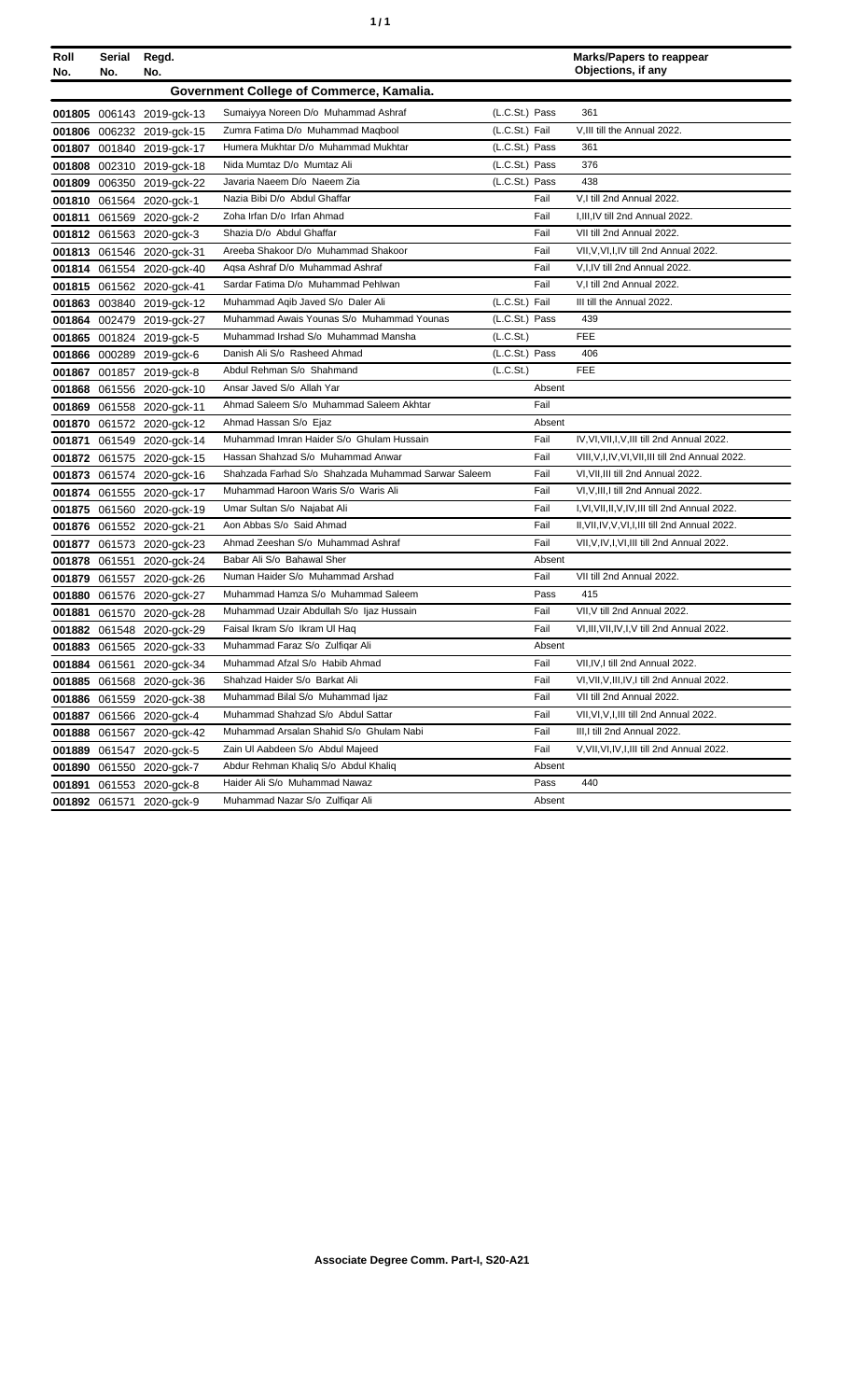| Roll<br>No. | Serial<br>No.                           | Regd.<br>No.               |                                        |      | <b>Marks/Papers to reappear</b><br>Objections, if any |  |
|-------------|-----------------------------------------|----------------------------|----------------------------------------|------|-------------------------------------------------------|--|
|             | Nisa Girls College, G.T. Road, Kharian. |                            |                                        |      |                                                       |  |
|             |                                         | 021448 085309 2020-nsk-78  | Aneeza Munawar D/o Munawar Hussain     | Fail | I till 2nd Annual 2022.                               |  |
| 021449      |                                         | 085305 2020-nsk-79         | Ayesha Sana D/o Abdul Rehman           | Fail | IV till 2nd Annual 2022.                              |  |
| 021450      | 085311                                  | 2020-nsk-80                | Noor Fatima D/o Muhammad Sadiq Butt    | Fail | VI, I, VIII, IV, VII, III till 2nd Annual 2022.       |  |
| 021451      |                                         | 085312 2020-nsk-81         | Hafifa Yasmeen D/o Khalid Pervaiz      | Fail | I.IV till 2nd Annual 2022.                            |  |
|             |                                         | 021452 085310 2020-nsk-82  | Saba Yasmeen D/o Muhammad Younas       | Fail | I, VIII, V, VI till 2nd Annual 2022.                  |  |
|             |                                         | 021453 085313 2020-nsk-83  | Maira Maham Younas D/o Muhammad Younas | Fail | V, IV, I, III till 2nd Annual 2022.                   |  |
|             | 021454 085307                           | 2020-nsk-84                | Komal Razzaq D/o Razzaq Ahmed          | Pass | 397                                                   |  |
|             |                                         | 021455 085308 2020-nsk-85  | Mahnoor D/o Hafiz Ghulam Ahmad         | Pass | 448                                                   |  |
| 021456      |                                         | 085306 2020-nsk-86         | Samra Parveen D/o Raja Arshad Ali      | Fail | VII, I, IV, VI, III till 2nd Annual 2022.             |  |
|             |                                         | 021473 085332 2021-z-47940 | Dure-Shehwar Nida D/o Aftab Arshad     | Fail | IV, I till 2nd Annual 2022.                           |  |
| 021474      |                                         | 085334 2021-z-47941        | Eina Arif D/o Muhammad Arif Shehzad    |      | FEE                                                   |  |
|             |                                         | 021475 085333 2021-z-47942 | Kiran Nisa D/o Liagat Ali              | Pass | 443                                                   |  |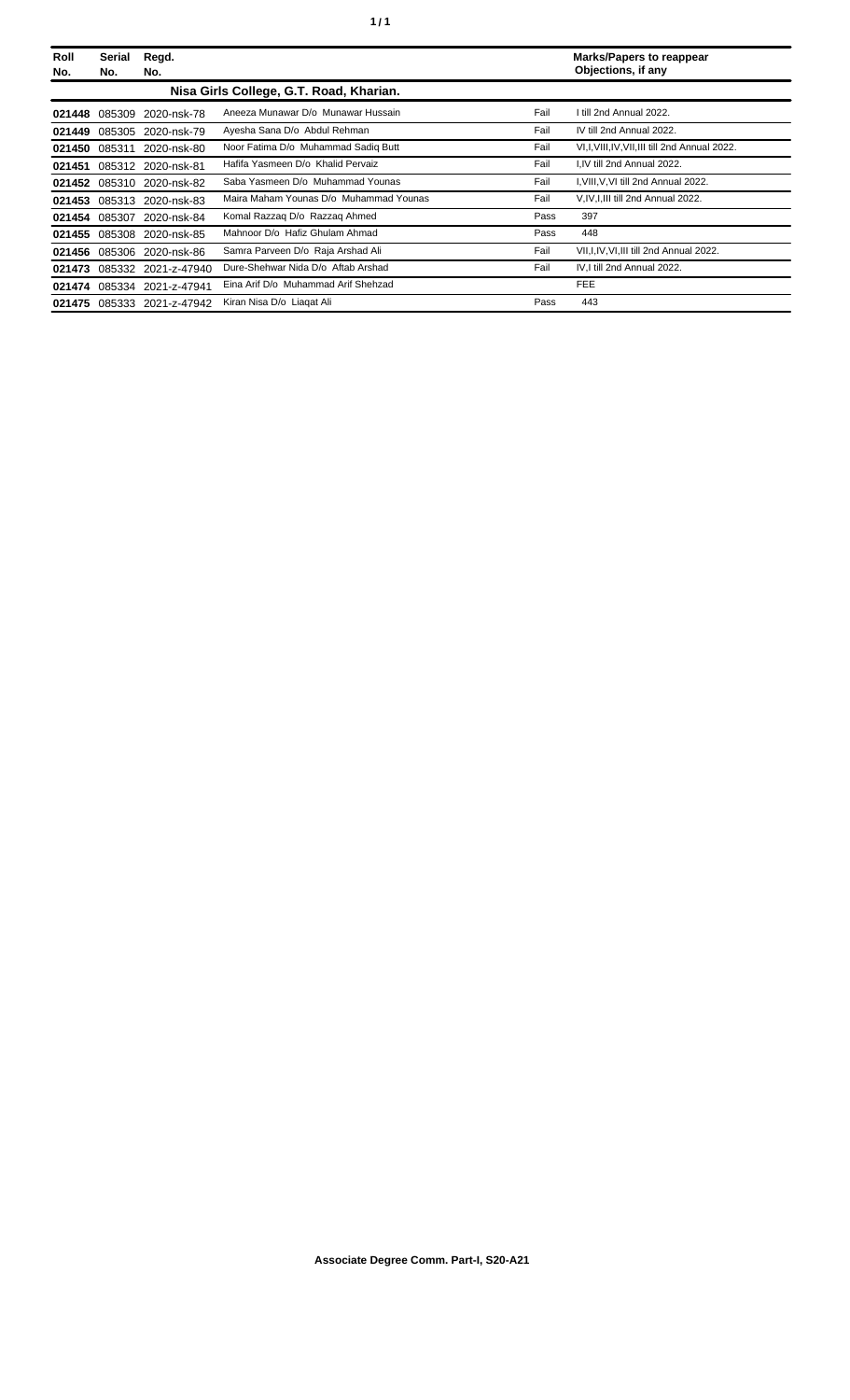| Roll<br>No. | <b>Serial</b><br>No. | Regd.<br>No.              |                                                  |                | <b>Marks/Papers to reappear</b><br>Objections, if any |
|-------------|----------------------|---------------------------|--------------------------------------------------|----------------|-------------------------------------------------------|
|             |                      |                           | Aspire College, Main Multan Road, Pattoki, Kasur |                |                                                       |
|             |                      | 015924 007610 2019-acp-78 | Amina Khadija D/o Liagat Ali                     | (L.C.St.) Pass | 456                                                   |
|             |                      | 015925 007621 2019-acp-79 | Haram Amin D/o Muhammad Amin                     | (L.C.St.) Fail | I till the Annual 2022.                               |
|             |                      | 015926 007626 2019-acp-80 | Amara Taj D/o Taj Din Bhatti                     | (L.C.St.) Fail | I till the Annual 2022.                               |
| 015927      |                      | 007632 2019-acp-82        | Anum D/o Muhammad Ghufran                        | (L.C.St.) Fail | V.I till the Annual 2022.                             |
|             |                      | 015928 007617 2019-acp-84 | Warda Tanveer D/o Tanveer Ahmad                  | (L.C.St.) Pass | 432                                                   |
|             |                      | 015929 007685 2019-acp-97 | Habiba Mushtag D/o Mushtag Ahmad Siddigui        | (L.C.St.) Pass | 430                                                   |
|             |                      | 016006 007614 2019-acp-83 | Muhammad Naseer S/o Muhammad Anwar               | (L.C.St.) Fail | V.I till the Annual 2022.                             |
| 016007      |                      | 007618 2019-acp-85        | Ali Raza S/o Muhammad Iqbal                      | (L.C.St.) Fail | VII.V.III till the Annual 2022.                       |
|             |                      | 016008 007623 2019-acp-86 | Shahid S/o Javed                                 | (L.C.St.) Fail | III.I.V till the Annual 2022.                         |
| 016009      | 007641               | 2019-acp-91               | Wajid Magsood S/o Magsood Ahmad                  | (L.C.St.) Fail | VII.V till the Annual 2022.                           |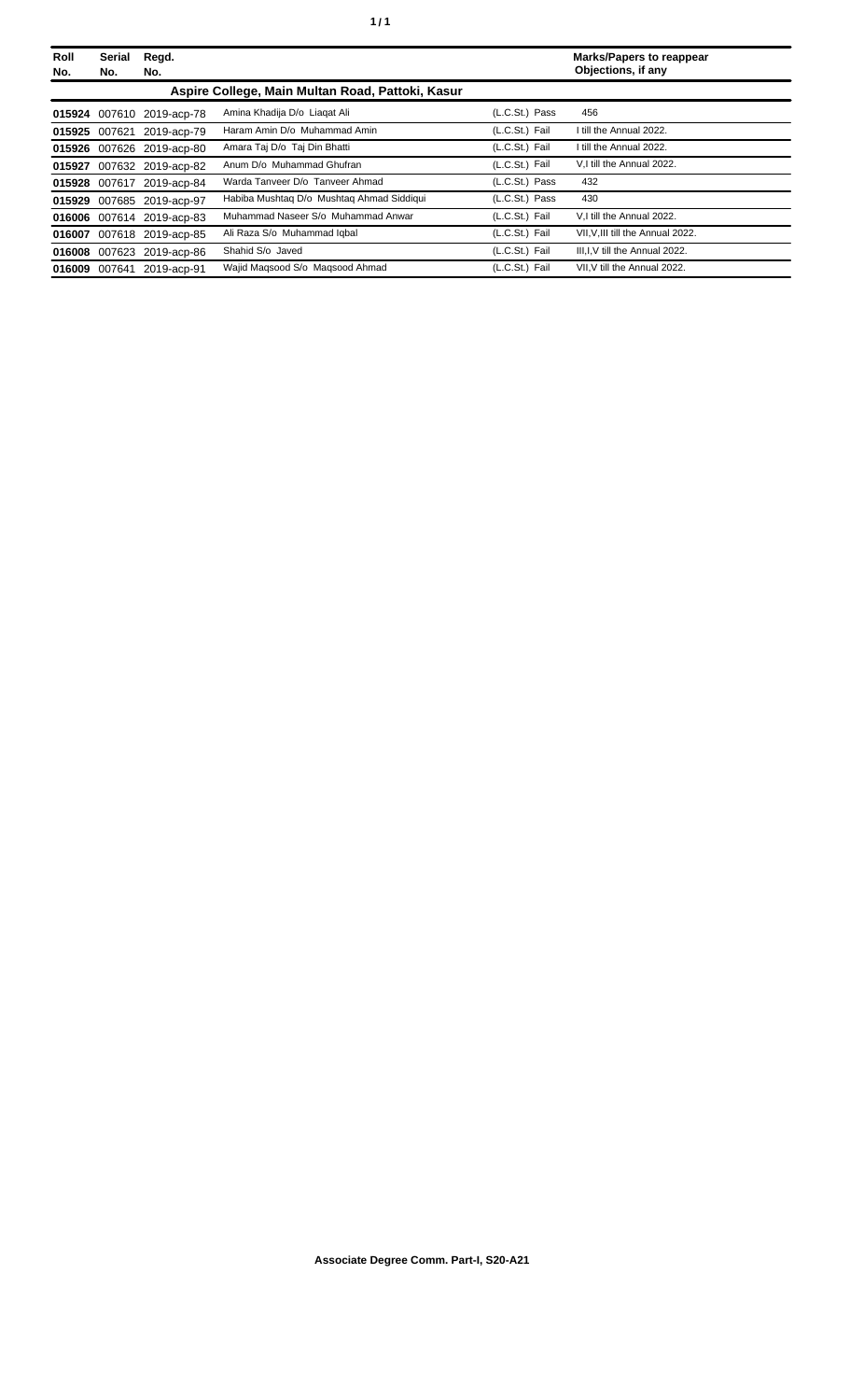| ٠ | ٠ |
|---|---|
|   |   |

| Roll<br>No. | Serial<br>No. | Regd.<br>No.              |                                                   |                       |        | <b>Marks/Papers to reappear</b><br>Objections, if any |
|-------------|---------------|---------------------------|---------------------------------------------------|-----------------------|--------|-------------------------------------------------------|
|             |               |                           | Govt. College of Commerce, Pattoki, Kasur         |                       |        |                                                       |
|             |               | 015978 008106 2019-ick-33 | Muhammad Ahmed S/o Muhammad Qasim                 | (L.C.S <sub>t</sub> ) |        | <b>UMC</b>                                            |
|             |               | 015979 064516 2020-cpk-1  | Muhammad Haris S/o Muhammad Amjad                 | Fail                  |        | V,I till 2nd Annual 2022.                             |
|             |               | 015980 064523 2020-cpk-10 | Tassadaq Hussain S/o Khadim Hussain               | Fail                  |        | V,I till 2nd Annual 2022.                             |
|             |               | 015981 064524 2020-cpk-14 | Muhammad Riaz S/o Muhammad Iqbal                  |                       | Absent |                                                       |
|             |               | 015982 064525 2020-cpk-16 | Muhammad Murtaza S/o Muhammad Asghar              | Fail                  |        |                                                       |
|             |               | 015983 064526 2020-cpk-18 | Gulzar Hussain S/o Shahadat Ali                   | Fail                  |        | II,I, VIII, V, VI, IV, VII till 2nd Annual 2022.      |
|             |               | 015984 064517 2020-cpk-2  | Ahmad Yahya S/o Muhammad Yahya                    | Fail                  |        | V,I till 2nd Annual 2022.                             |
|             |               | 015985 064527 2020-cpk-20 | Muhammad Waqas S/o Amanat Ali                     | Fail                  |        | V, VII, VI, VIII, III, I, IV till 2nd Annual 2022.    |
|             |               | 015986 064528 2020-cpk-21 | Sohail Iqbal S/o Javed Iqbal                      | Fail                  |        | III, V, IV, I till 2nd Annual 2022.                   |
|             |               | 015987 064529 2020-cpk-25 | Raheel Mehmood S/o Khalid Mehmood                 | Fail                  |        | VII, V, I till 2nd Annual 2022.                       |
|             |               | 015988 064534 2020-cpk-26 | Bilal Hussain S/o Dilbar Hussain                  |                       | Absent |                                                       |
|             |               | 015989 064530 2020-cpk-27 | Abdul Minan S/o Rashid Ishaq                      | Fail                  |        |                                                       |
|             |               | 015990 064531 2020-cpk-28 | Abdul U Rehman S/o Muhammad Ashraf                | Fail                  |        | VII, VI, V, I, VIII, IV till 2nd Annual 2022.         |
|             |               | 015991 064518 2020-cpk-3  | Shehroze Shafiq S/o Muhammad Shafiq Tahir         |                       | Absent |                                                       |
|             |               | 015992 064532 2020-cpk-30 | Saqlain Abbas S/o Ghulam Abbas                    | Fail                  |        | II, VIII, V, I, VI, VII, III till 2nd Annual 2022.    |
|             |               | 015993 064533 2020-cpk-32 | Muhammad Shoaib Azam S/o Muhammad Azam            | Fail                  |        |                                                       |
|             |               | 015994 064519 2020-cpk-4  | Abdul Wahab Khan S/o Shahid Khan Shan             | Fail                  |        | VI, VIII, VII, I, IV till 2nd Annual 2022.            |
|             |               | 015995 064520 2020-cpk-6  | Muhammad Rizwan S/o Muhammad Hanif                |                       | Absent |                                                       |
|             |               | 015996 064521 2020-cpk-8  | Nazar Farid S/o Noor UI Din                       |                       |        | <b>UMC</b>                                            |
|             |               | 015997 064522 2020-cpk-9  | Arslan Ali S/o Riaz Ali Awan                      | Fail                  |        | VI, VII, V, IV, I till 2nd Annual 2022.               |
|             |               | 016001 005718 2018-cpk-35 | Ali Athar Bhattee S/o Shahbaz Ali Bhattee         | (L.C.St.) Fail        |        |                                                       |
|             |               | 016003 000272 2018-cpk-48 | Seerat Abbas S/o Syed Shakeel Haider Shah Tirmazi | (L.C.St.) Fail        |        |                                                       |
|             |               | 016011 006117 2019-cpk-10 | Muhammad Asbaq Raza S/o Muhammad Shaban           | (L.C.St.) Pass        |        | 386                                                   |
|             |               | 016012 005476 2019-cpk-11 | Muhammad Haris Mubeen S/o Muhammad Akram          | (L.C.St.) Fail        |        | I till the Annual 2022.                               |
|             |               | 016013 007855 2019-cpk-16 | Asad Ali S/o Ghulam Mustafa                       | (L.C.St.) Fail        |        | VII till the Annual 2022.                             |
|             |               | 016014 003802 2019-cpk-18 | Usman S/o Muhammad Zakaria                        | (L.C.St.) Fail        |        | V, I, VII till the Annual 2022.                       |
|             |               | 016015 003818 2019-cpk-22 | Muhammad Talha Javeed S/o Javeed Iqbal            | (L.C.St.) Fail        |        | II, V, VIII, I, IV till the Annual 2022.              |
|             |               | 016016 005469 2019-cpk-28 | Muhammad Jawad Rasool S/o Muhammad Akram          | (L.C.St.) Pass        |        | 390                                                   |
|             |               | 016017 003811 2019-cpk-3  | Muhammad Zeeshan Akram S/o Muhammad Akram         | (L.C.St.) Fail        |        | III.I till the Annual 2022.                           |
|             |               | 021403 085266 2018-cpk-38 | Awais Javaid S/o Javaid Iqbal                     | (L.C.St.) Fail        |        |                                                       |
|             |               | 021431 085291 2018-cpk-36 | Asmara Zia D/o Zia Ul Mustafa                     | (L.C.St.) Fail        |        |                                                       |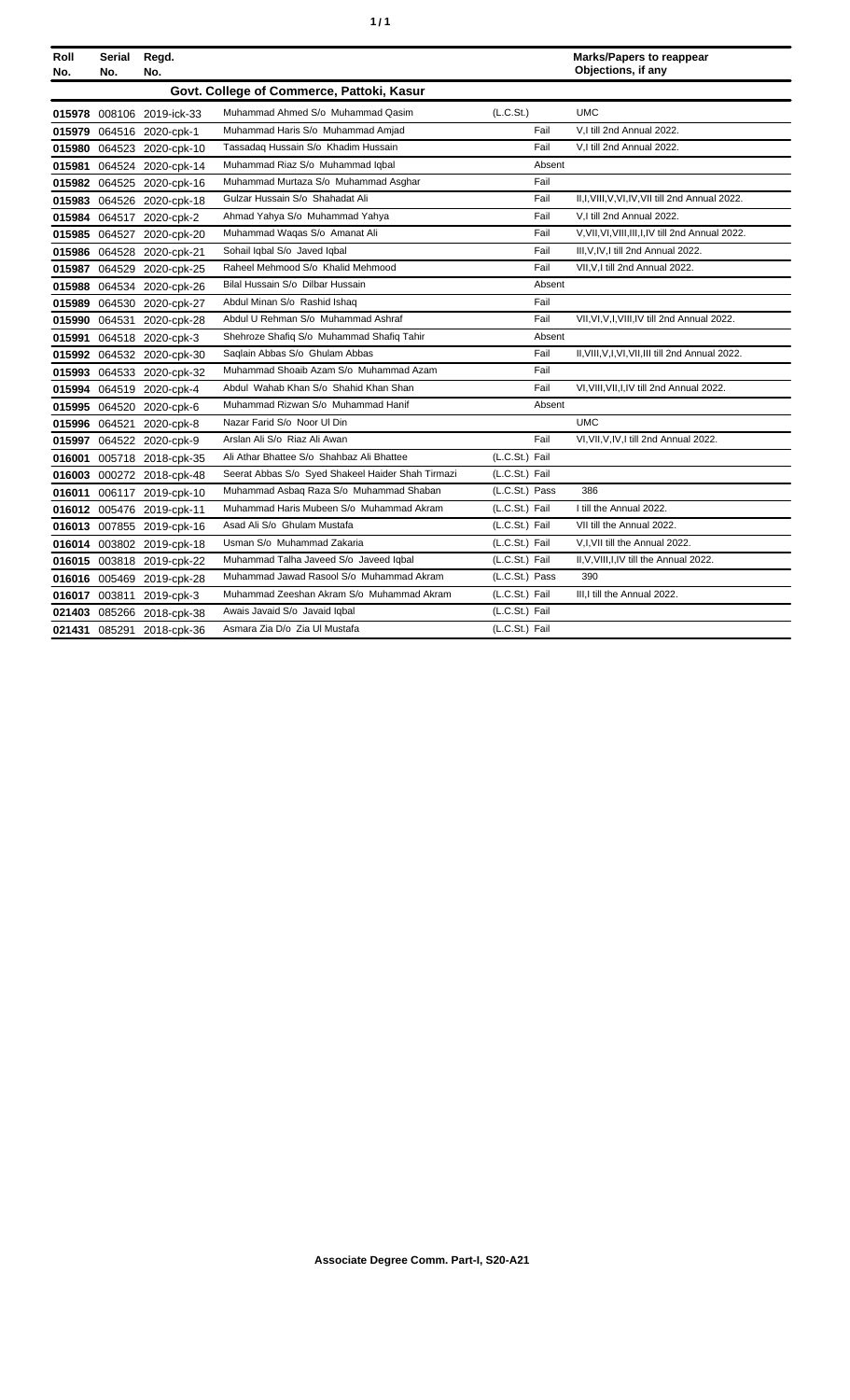| ٠ | ٠ |
|---|---|
|   |   |

| Roll<br>No. | Serial<br>No. | Regd.<br>No.              |                                       |                  | <b>Marks/Papers to reappear</b><br>Objections, if any |
|-------------|---------------|---------------------------|---------------------------------------|------------------|-------------------------------------------------------|
|             |               |                           | Government Islamia College, Kasur     |                  |                                                       |
| 005184      |               | 007902 2018-ck-594        | Shahzaib S/o Ghulam Yasin             | (L.C.St.) Pass   | 419                                                   |
|             | 005185 012777 | 2018-ck-592               | Abid Ali S/o Younis Ali               | (L.C.St.) Absent |                                                       |
| 005186      | 009406        | 2019-ck-543               | Muhammad Waleed S/o Muhammad Rafiq    | (L.C.St.) Fail   | VI.V.I till 2nd Annual 2022.                          |
| 005187      |               | 008080 2019-ck-544        | Nadeem Hayat S/o Subha Sadiq          | (L.C.St.) Fail   | I till the Annual 2022.                               |
|             |               | 005188 007418 2019-ck-545 | Muhammad Sami S/o Ch Naeem Abid       | (L.C.St.) Pass   | 417                                                   |
|             |               | 005189 003767 2019-ck-546 | Adil S/o Khalid Daud                  | (L.C.St.) Pass   | 379                                                   |
|             |               | 005190 007585 2019-ck-550 | Ali Hamza S/o Sajjad Ahmad            | (L.C.St.) Pass   | 442                                                   |
| 005191      |               | 001205 2019-ck-552        | Abdul Khaliq S/o Zahoor Ahmad         | (L.C.St.) Fail   | V, VII, I till 2nd Annual 2022.                       |
|             |               | 005192 002784 2019-ck-553 | Ansab Ali S/o Muhammad Awais          | (L.C.St.) Pass   | 316                                                   |
|             |               | 005193 001198 2019-ck-554 | Ali Raza S/o Muhammad Sharif          | (L.C.St.) Pass   | 434                                                   |
| 005194      |               | 006310 2019-ck-555        | Basharat Masih S/o Salamat Masih      | (L.C.St.) Fail   | VIII till the Annual 2022.                            |
| 005195      |               | 001202 2019-ck-556        | Jabbar Masih S/o Arif Masih           | (L.C.St.) Fail   | IV, VIII till the Annual 2022.                        |
| 005196      |               | 008045 2019-ck-561        | Saglain Shoukat S/o Shoukat Ali       | (L.C.St.) Pass   | 429                                                   |
| 005197      |               | 008052 2019-ck-563        | Muhammad Bilal Asif S/o Muhammad Asif | (L.C.St.) Pass   | 356                                                   |
| 005198      |               | 006914 2019-ck-565        | Ali Zain S/o Khadim Hussain           | (L.C.St.) Fail   | V, I, VII till the Annual 2022.                       |
| 005199      |               | 009936 2019-ck-568        | Abdul Rahman S/o Muhammad Yahya       | (L.C.St.) Fail   | VII till the Annual 2022.                             |
| 005200      |               | 002788 2019-ck-569        | Ameer Hamza S/o Rafaqat Ali           | (L.C.St.) Pass   | 394                                                   |
|             |               | 005201 001208 2019-ck-570 | Amir Sohail S/o Faqeer Hussain        | (L.C.St.) Fail   | VI.V till the Annual 2022.                            |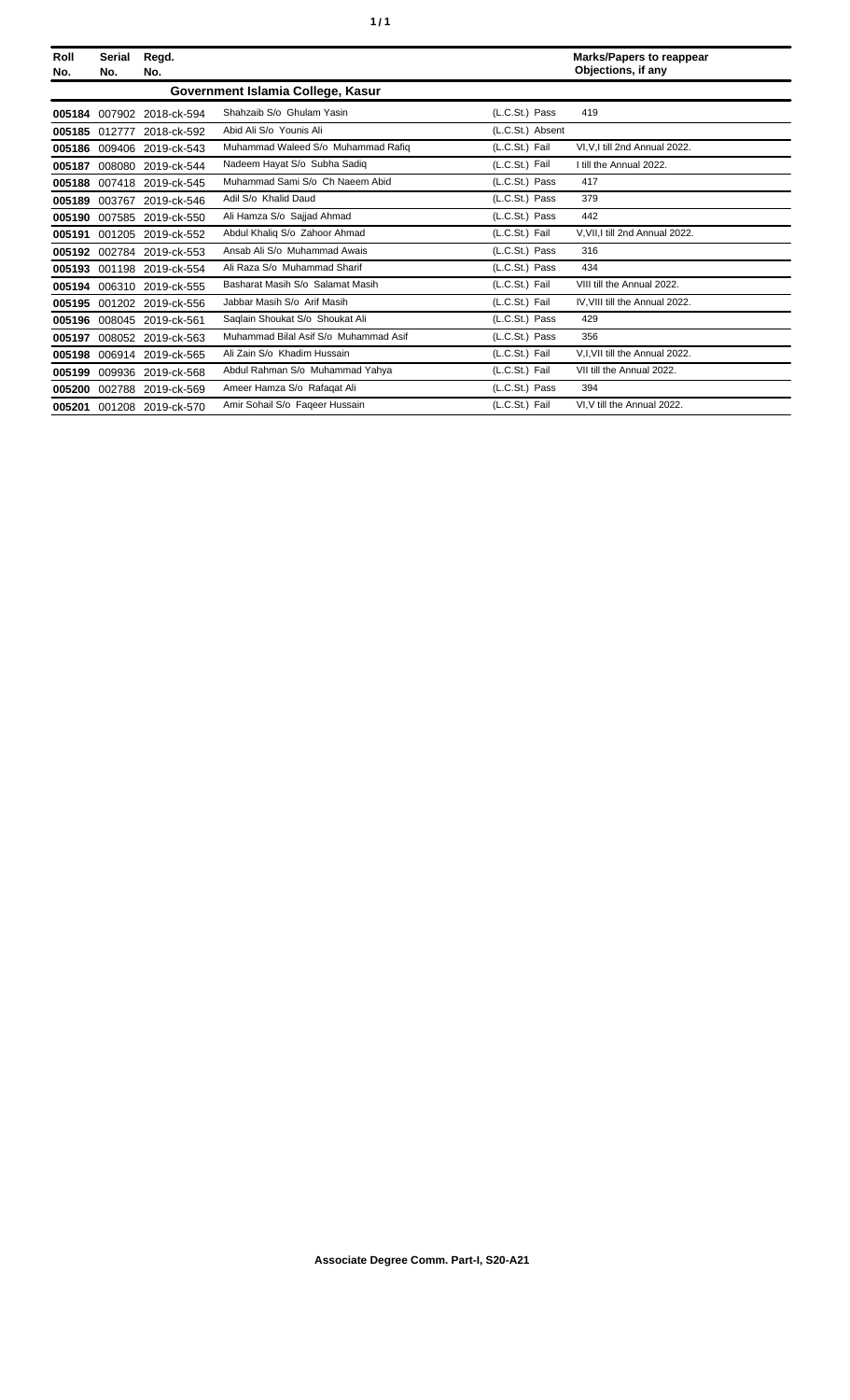| ٠ | ٠ |
|---|---|
|   |   |

| Roll<br>No. | Serial<br>No. | Regd.<br>No.              |                                                |                | <b>Marks/Papers to reappear</b><br>Objections, if any |
|-------------|---------------|---------------------------|------------------------------------------------|----------------|-------------------------------------------------------|
|             |               |                           | Government College of Commerce, Kasur          |                |                                                       |
|             |               | 000120 014043 2019-ick-45 | Muhammad Irslan S/o Muhammad Sharif            | (L.C.St.)      | <b>FEE</b>                                            |
|             |               | 000121 012064 2019-ick-76 | Muhammad Naveed S/o Muhammad Anwar Khan        | (L.C.St.) Fail | I till the Annual 2022.                               |
|             |               | 005130 002975 2019-ick-3  | Umme-E-Umarah D/o Muhammad Yasin               | (L.C.St.) Fail | III, V, IV till the Annual 2022.                      |
|             |               | 005131 005560 2019-ick-4  | Noor Fatima D/o Asad Ali                       | (L.C.St.) Fail | IV till the Annual 2022.                              |
|             |               | 005132 002976 2019-ick-5  | Rabia D/o Zulfigar Ali                         | (L.C.St.) Fail | I till the Annual 2022.                               |
|             |               | 005133 003769 2019-ick-58 | Kainat Yousaf D/o Muhammad Yousaf              | (L.C.St.) Fail | VI, III, V, VIII, VII till the Annual 2022.           |
|             |               | 005202 006322 2018-ick-30 | Ali Haras S/o Muhammad Arshad                  | (L.C.St.) Fail |                                                       |
|             |               | 005203 007969 2018-ick-77 | Faseeh Ahmad S/o Mian Jawad Ahmad Ghaziky      | (L.C.St.) Fail |                                                       |
|             |               | 005204 006650 2018-ick-91 | Abdul Hafeez S/o Muhammad Anwar                | (L.C.St.) Fail |                                                       |
|             |               | 005205 002797 2019-ick-12 | Muhammad Hayat S/o Muhammad Younas             | (L.C.St.) Fail | VI, V, III till the Annual 2022.                      |
|             |               | 005206 006361 2019-ick-14 | Muhammad Umair S/o Muhammad Ikram              | (L.C.St.) Fail | VI, VII, I till the Annual 2022.                      |
|             |               | 005207 001733 2019-ick-15 | Ghulam Murtaza S/o Fazal Elahi                 | (L.C.St.) Pass | 352                                                   |
|             |               | 005208 005247 2019-ick-17 | Hamza Shafique S/o Muhammad Shafique           | (L.C.St.) Pass | 348                                                   |
|             |               | 005209 001697 2019-ick-19 | Muhammad Usman S/o Muhammad Liaqat             | (L.C.St.) Fail | III, VIII, IV, I till the Annual 2022.                |
|             |               | 005210 003964 2019-ick-20 | Muhammad Saif S/o Muhammad Mushtaq             | (L.C.St.) Fail | I till the Annual 2022.                               |
|             |               | 005211 003449 2019-ick-21 | Wajid Ali S/o Muhammad Khalid                  | (L.C.St.) Fail | VII.III till the Annual 2022.                         |
|             |               | 005212 005688 2019-ick-29 | Muhammad Waqas S/o Muhammad Mushtaq            | (L.C.St.)      | FEE                                                   |
|             |               | 005213 007747 2019-ick-30 | Ali Ahmad S/o Muhammad Yousaf                  | (L.C.St.) Fail | VIII, IV, III, I till the Annual 2022.                |
|             |               | 005214 006684 2019-ick-37 | Hafiz Asad Mehran Khan S/o Zulfigar Ahmad Khan | (L.C.St.)      | FEE                                                   |
|             |               | 005215 003885 2019-ick-40 | Basharat Ali S/o Muhammad Amin                 | (L.C.St.) Fail | III.I till the Annual 2022.                           |
|             |               | 005216 013598 2019-ick-41 | Naveed Ahmad S/o Muhammad Rafique              | (L.C.St.) Fail | V.III till the Annual 2022.                           |
|             |               | 005217 005698 2019-ick-42 | Muhammad Waqar S/o Muhammad Mushtaq            | (L.C.St.)      | FEE                                                   |
|             |               | 005218 000229 2019-ick-44 | Sharafat Ali S/o Muhammad Basharat             | (L.C.St.) Pass | 357                                                   |
|             |               | 005219 006688 2019-ick-46 | Muhammad Nauman S/o Muhammad Ahmad             | (L.C.St.) Pass | 340                                                   |
|             |               | 005220 005984 2019-ick-47 | Muhammad Qudarat Ullah S/o Muhammad Latif      | (L.C.St.)      | <b>FEE</b>                                            |
|             |               | 005221 007413 2019-ick-51 | Gulfam Ali S/o Liagat Ali                      | (L.C.St.) Fail | VIII, V, IV, VII, I till the Annual 2022.             |
|             |               | 005222 007416 2019-ick-53 | Faizan Ali S/o Umar Farooq                     | (L.C.St.) Fail | V, III till the Annual 2022.                          |
|             |               | 005223 005177 2019-ick-54 | Haji Rehmat Ali S/o Liagat                     | (L.C.St.) Fail | IV till the Annual 2022.                              |
|             |               | 005224 008849 2019-ick-57 | Ali Adil Ahmad S/o Ghulam Qadir                | (L.C.St.) Pass | 362                                                   |
|             | 005225 003581 | 2019-ick-61               | Shahid Ali S/o Niyamat Ali                     | (L.C.St.) Pass | 366                                                   |
|             |               | 005226 002473 2019-ick-66 | Jamshaid S/o Manzoor Hussain                   | (L.C.St.) Fail | III, VII, I, VI till the Annual 2022.                 |
|             |               | 005227 002561 2019-ick-71 | Muhammad Adnan S/o Muhammad Siddique           | (L.C.St.) Fail | III till the Annual 2022.                             |
|             |               | 005228 000151 2019-ick-9  | Raza Saleem S/o Saleem Akhtar                  | (L.C.St.) Pass | 367                                                   |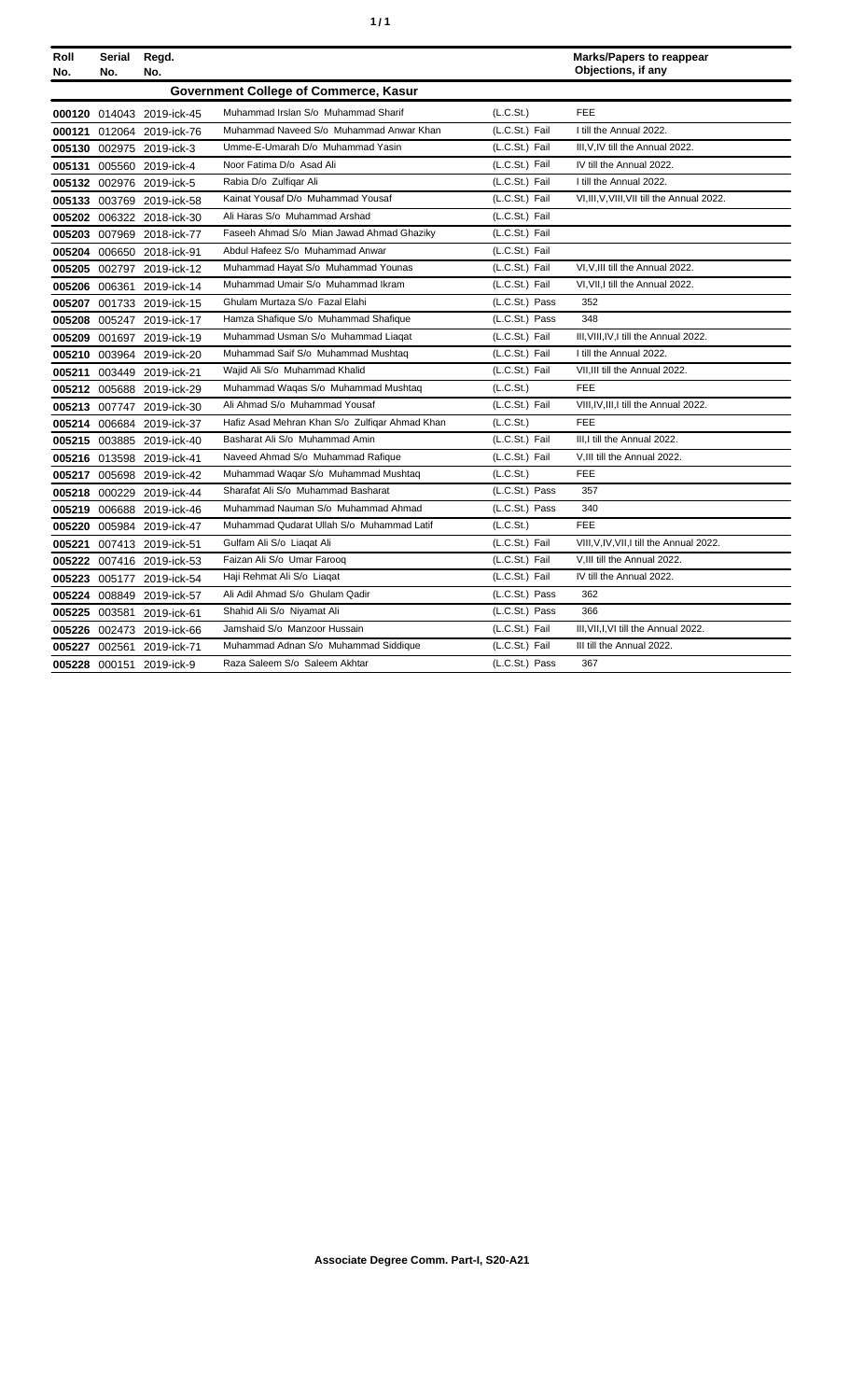| Roll<br>No. | Serial<br>No. | Regd.<br>No.              |                                            |                | Marks/Papers to reappear<br>Objections, if any |
|-------------|---------------|---------------------------|--------------------------------------------|----------------|------------------------------------------------|
|             |               |                           | Oasis College of Commerce, Pattoki, Kasur. |                |                                                |
|             |               | 016010 001710 2019-cc-165 | Nisar Ahmad S/o Zulafgar Ali               | (L.C.St.) Fail | V till the Annual 2022.                        |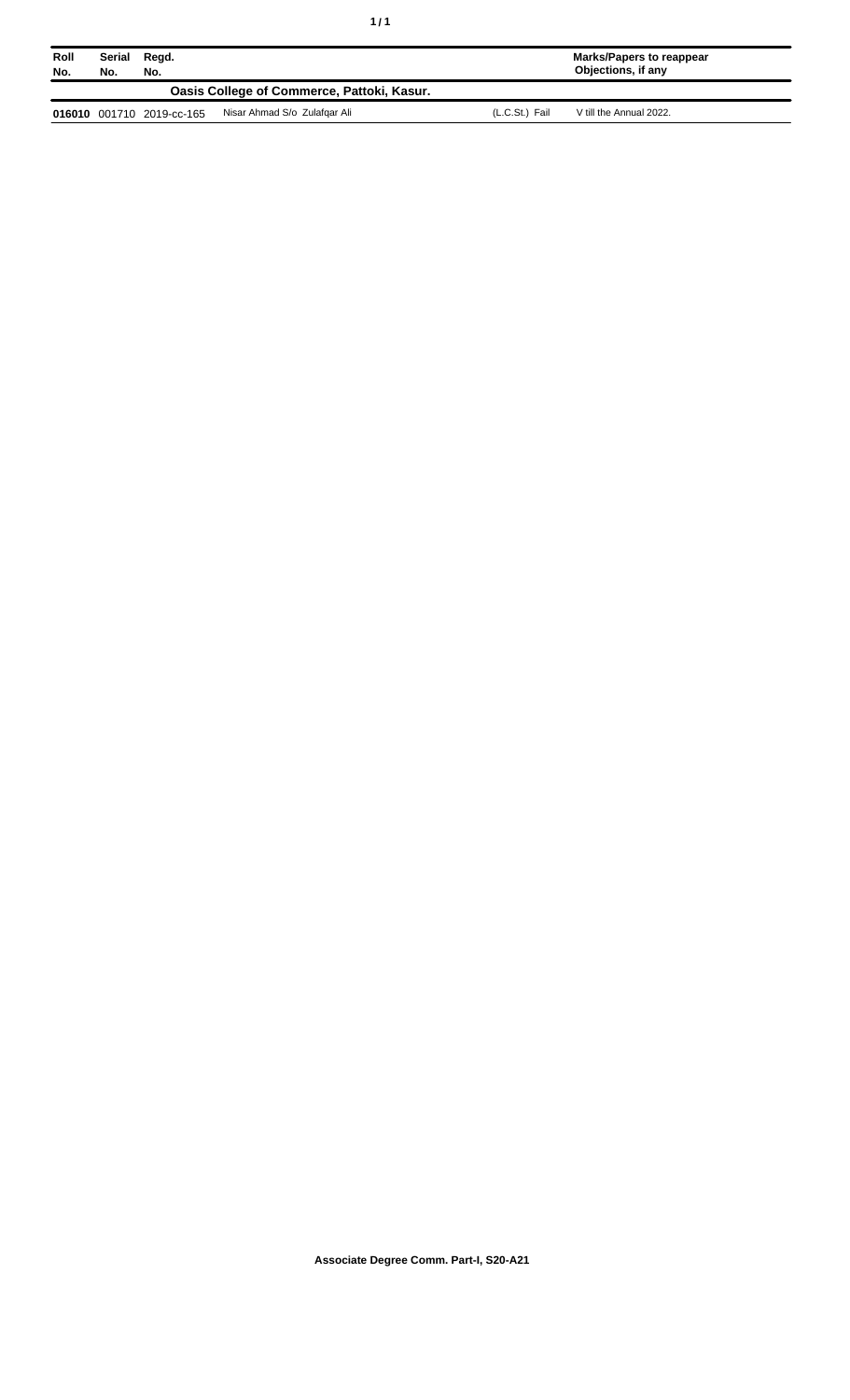| ٠ |  |
|---|--|
|   |  |

| Roll<br>No. | Serial<br>No. | Regd.<br>No.                                           |                                                                             |                        | <b>Marks/Papers to reappear</b><br>Objections, if any             |
|-------------|---------------|--------------------------------------------------------|-----------------------------------------------------------------------------|------------------------|-------------------------------------------------------------------|
|             |               |                                                        | Aspire College, 23-D/1, Gulberg-III, Lahore                                 |                        |                                                                   |
|             |               |                                                        | Arooba Saif D/o Saif-Ur-Rehman                                              | (L.C.St.) Fail         |                                                                   |
|             |               | 005229 013085 2018-al-48<br>005230 010738 2018-al-83   | Samreen Fatima D/o Syed Ameer                                               | (L.C.St.) Fail         |                                                                   |
| 005231      |               | 010849 2019-z-43888                                    | Salma Shaheen D/o Muhammad Aslam                                            | (L.C.St.) Fail         |                                                                   |
|             |               | 005232 048772 2020-al-107                              | Sadia Abdul Sattar D/o Abdul Sattar                                         | Fail                   | V,I till 2nd Annual 2022.                                         |
|             |               | 005233 048834 2020-al-133                              | Faiza Maqbool D/o Syed Maqbool Shah                                         | Fail                   | I, III, IV till 2nd Annual 2022.                                  |
|             |               | 005234 048764 2020-al-53                               | Moneeba Nisar D/o Nisar Ahmad                                               | Fail                   | VI, I, III till 2nd Annual 2022.                                  |
|             |               | 005235 048766 2020-al-54                               | Fareeha D/o Saeed Ahmad                                                     | Fail                   | IV, I till 2nd Annual 2022.                                       |
|             |               | 005236 048763 2020-al-55                               | Amna Shahbaz D/o Shahbaz Ali Khan                                           | Pass                   | 412                                                               |
|             |               | 005237 048765 2020-al-56                               | Noor Fatima Yaseen D/o Muhammad Yaseen                                      | Pass                   | 467                                                               |
|             |               | 005238 048771 2020-al-86                               | Hamna Imran D/o M.Imran Khan                                                | Fail                   | III till 2nd Annual 2022.                                         |
|             |               | 005239 048775 2020-al-87                               | Noor Ul Ain Fida D/o Fida Hussain                                           | Pass                   | 402                                                               |
|             |               | 005240 048774 2020-al-88                               | Amna Shoaib D/o Muhammad Shoaib                                             | Fail                   | II, V, III, I till 2nd Annual 2022.                               |
|             |               | 005241 048773 2020-al-98                               | Mehak Khizar Hayat D/o Khizar Hayat                                         | Fail                   | III, I till 2nd Annual 2022.                                      |
|             |               | 005411 048796 2020-al-115                              | Mariam Riaz D/o Muhammad Riaz                                               | Pass                   | 543                                                               |
|             |               | 005412 048798 2020-al-117                              | Ayesha Maqsood D/o Maqsood-UI-Hassan                                        | Pass                   | 441                                                               |
|             |               | 005413 048800 2020-al-119                              | Amina Amir D/o Muhammad Amir                                                | Pass                   | 450                                                               |
|             | 005414 048801 | 2020-al-120                                            | Neha Tariq D/o Tariq Saeed                                                  | Pass                   | 410                                                               |
|             | 005415 048831 | 2020-al-130                                            | Farah Naz D/o Pervaiz Maseeh                                                | Fail                   | III till 2nd Annual 2022.                                         |
|             |               | 005416 048832 2020-al-131                              | Maryam D/o Safdar Ali                                                       | Fail                   | I, III till 2nd Annual 2022.                                      |
|             |               | 005417 048833 2020-al-132                              | Amber Shaheen D/o Sharafat Ali Shaheen<br>Zahra Ali D/o Ishfaq Hussain Shah | Fail<br>Fail           | I, III till 2nd Annual 2022.<br>I,IV,III till 2nd Annual 2022.    |
|             |               | 005418 048830 2020-al-136                              | Fatima Mubashar Malik D/o Mubashar Ifzal Malik                              | Pass                   | 479                                                               |
|             |               | 005419 048829 2020-al-138<br>005420 048826 2020-al-139 | Nimra Raees D/o Raees Ahmaf                                                 | Fail                   | VII, IV, III, I till 2nd Annual 2022.                             |
| 005421      |               | 048767 2020-al-51                                      | Fizaa Arif D/o Muhammmad Arif                                               | Fail                   | III, I till 2nd Annual 2022.                                      |
|             |               | 005422 048828 2020-al-83                               | Qanoot Zafar D/o Zafar Ahmad                                                | Fail                   | I, III till 2nd Annual 2022.                                      |
|             |               | 005423 048769 2020-al-85                               | Zunaira Mehmood D/o Mehmood Hussain                                         | Fail                   | III till 2nd Annual 2022.                                         |
|             |               | 005424 048770 2020-al-99                               | Sidra Ashfaq D/o Muhammad Ashfaq                                            | Pass                   | 564                                                               |
|             |               | 005603 048819 2020-al-73                               | Sania Shaheen D/o Muhammad Usman                                            | Fail                   | I till 2nd Annual 2022.                                           |
|             |               | 005604 048820 2020-al-74                               | Kainat D/o Syed Rashid Mukhtar                                              | Fail                   | IV.III.I till 2nd Annual 2022.                                    |
|             |               | 005605 048782 2020-al-79                               | Hafsa Hanif D/o Muhammad Hanif                                              | Fail                   | I, III till 2nd Annual 2022.                                      |
|             |               | 005606 048783 2020-al-81                               | Maryam Tahir Butt D/o Tahir Iqbal Butt                                      | Pass                   | 430                                                               |
|             |               | 005607 048776 2020-al-89                               | Farwa Masood D/o Syed Masood Anwar                                          | Pass                   | 371                                                               |
|             |               | 005608 048777 2020-al-92                               | Asma Akhtar D/o Pervaiz Akhtar                                              | Pass                   | 403                                                               |
|             |               | 005609 048779 2020-al-93                               | Umm-E-Hani D/o Muhammad Ilyas                                               | Fail                   | III till 2nd Annual 2022.                                         |
|             | 005610 048780 | 2020-al-94                                             | Syeda Hafsa D/o Syed Anwar Ali                                              | Pass                   | 515                                                               |
|             |               | 005611 048778 2020-al-95                               | Safeena Hussain D/o Muhammad Hussain                                        | Fail                   | III till 2nd Annual 2022.                                         |
|             |               | 005612 048781 2020-al-96                               | Zainab Javaid Bhatti D/o Javaid Iqbal Bhatti                                | Fail                   | III, IV, I till 2nd Annual 2022.                                  |
|             |               | 005785 006930 2019-al-110                              | Amina Siddique D/o Muhammad Siddique<br>Nayab Mehmood D/o Mehmood Ahmad     | (L.C.St.) Fail<br>Fail | IV, I till the Annual 2022.<br>V, VI, I, IV till 2nd Annual 2022. |
|             |               | 005786 048799 2020-al-118                              | Tehreem Asif D/o Shekh Asif Nizam Sddeque                                   | Fail                   | III, IV, I till 2nd Annual 2022.                                  |
|             |               | 005787 048808 2020-al-60<br>005788 048814 2020-al-62   | Hamina Ramzan D/o Muhammad Ramzan                                           | Pass                   | 402                                                               |
| 005789      |               | 048812 2020-al-64                                      | Aqsa Saria D/o Muhammad Saria                                               | Pass                   | 395                                                               |
| 005790      |               | 048809 2020-al-65                                      | Tayyaba Azeem D/o Muhammad Azeem                                            | Fail                   |                                                                   |
| 005791      | 048811        | 2020-al-66                                             | Nisha Aslam D/o Muhammad Aslam                                              | Absent                 |                                                                   |
|             |               | 005792 048816 2020-al-69                               | Laraib Nawaz D/o Muhammad Nawaz                                             | Fail                   | II, VI, V, VII till 2nd Annual 2022.                              |
|             |               | 005793 048822 2020-al-76                               | Arooj D/o Muhammad Shafiq                                                   | Fail                   | IV, V, VII, III, I till 2nd Annual 2022.                          |
|             |               | 005794 048823 2020-al-77                               | Fiza D/o Muhammad Jahangir                                                  | Fail                   | VII, V, IV, VI, III, I till 2nd Annual 2022.                      |
|             |               | 005958 003276 2018-hiw-48                              | Maira Javaid D/o Muhammad Javaid Iqbal                                      | (L.C.St.) Fail         | II, VII, IV, III, VI, VIII, I till 2nd Annual 2022.               |
|             |               | 005959 008622 2019-al-101                              | Esha Shoaib D/o Shoaib Jameel                                               | (L.C.St.) Pass         | 384                                                               |
|             | 005960 010831 | 2019-al-104                                            | Fazeen Naeem D/o Naeem Shahzad                                              | (L.C.St.) Pass         | 387                                                               |
|             |               | 005961 010689 2019-al-105                              | Neha Bukhari D/o Syed Imran Bukhari                                         | (L.C.St.) Fail         | IV till the Annual 2022.                                          |
|             |               | 005962 006386 2019-al-109                              | Saba Iqbal D/o Muhammad Iqbal                                               | (L.C.St.) Fail         | IV till the Annual 2022.                                          |
|             |               | 005963 005138 2019-al-126                              | Maham Sami D/o Muhammad Sami                                                | (L.C.St.)              | <b>FEE</b>                                                        |
|             |               | 005964 004237 2019-al-69                               | Priska Ashfaq D/o Ashfaq Masih                                              | (L.C.St.) Pass         | 338                                                               |
|             |               | 005965 004238 2019-al-72                               | Sana Aziz D/o Abdul Aziz                                                    | (L.C.St.) Pass         | 372                                                               |
|             |               | 005966 010837 2019-al-93                               | Zubaida Bibi D/o Nazar Hussain                                              | (L.C.St.) Fail         | III till the Annual 2022.                                         |
|             |               | 005967 012055 2019-al-95                               | Humaira Ishaq D/o Muhammad Ishaq<br>Nimra Ilyas D/o Muhammad Ilyas          | (L.C.St.) Pass<br>Fail | 408                                                               |
| 006151      |               | 048802 2020-al-121                                     | Rabia Rafique D/o Muhammad Rafique                                          | Fail                   | VII, VIII, III, V, VI, IV till 2nd Annual 2022.                   |
|             |               | 006152 048804 2020-al-123                              | Mahnaz Shahzad D/o Shahzad                                                  | Fail                   | VII, IV, I, VIII, V, III till 2nd Annual 2022.                    |
|             |               | 006153 048836 2020-al-127<br>006154 048837 2020-al-128 | Ayesha Akhtar D/o Akhtar Hussain                                            | Pass                   | 401                                                               |
|             |               | 006155 048838 2020-al-129                              | Shaher Bano D/o Muhammad Jamil Ahmad                                        | Fail                   | VIII, V, IV, III, I till 2nd Annual 2022.                         |
|             |               | 006156 048835 2020-al-135                              | Mehak Amin D/o Muhammad Amin                                                | Fail                   | V, III, VII, IV, I, VI till 2nd Annual 2022.                      |
|             |               | 006157 048818 2020-al-72                               | Hafiza Hamna D/o Muhammad Naeem                                             | Pass                   | 390                                                               |
|             |               | 006158 048824 2020-al-78                               | Aniza Batool D/o Muhammad Ali                                               | Pass                   | 456                                                               |
|             |               | 006159 048839 2020-al-82                               | Alisha Ejaz D/o Rana Ejaz Ahmad                                             | Fail                   |                                                                   |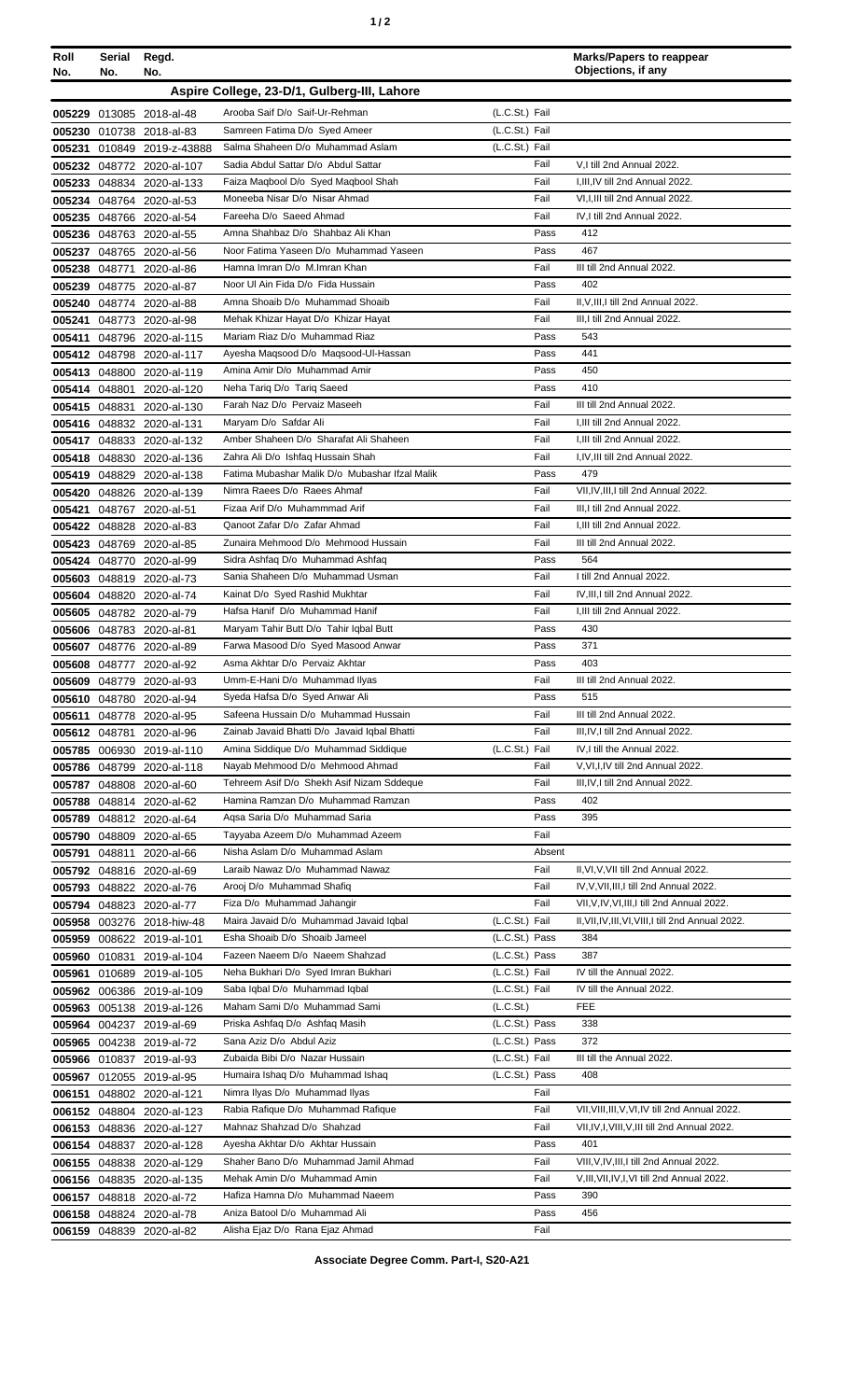|--|--|

| Roll<br>No. | Serial<br>No. | Regd.<br>No.               |                                                             |                |        | <b>Marks/Papers to reappear</b><br>Objections, if any |
|-------------|---------------|----------------------------|-------------------------------------------------------------|----------------|--------|-------------------------------------------------------|
|             |               |                            | Aspire College, 23-D/1, Gulberg-III, Lahore                 |                |        |                                                       |
|             |               | 006160 048825 2020-al-84   | Ayesha Ramzan D/o Muhammad Ramzan Shahid                    |                | Absent |                                                       |
|             |               | 010333 048789 2020-al-106  | Rooshaan Agha S/o Agha Asif Ali                             |                | Pass   | 397                                                   |
|             |               | 010334 048790 2020-al-108  | Muhammad Umer Farooq S/o Muhammad Farooq Saddique           |                | Fail   | VIII, III, IV, I till 2nd Annual 2022.                |
|             |               | 010335 048803 2020-al-122  | Muhammad Faizan Khan S/o Muhammad Afzal Khan                |                | Fail   | II, VII, III, VI, IV, I till 2nd Annual 2022.         |
|             |               | 010336 048805 2020-al-125  | Mian Muhammad Usman Javed S/o Mian Muhammmad<br>Javed Igbal |                | Pass   | 452                                                   |
|             |               | 010337 048768 2020-al-58   | Muhammad Mateen Abbas S/o Muhammad Abbas                    |                | Fail   | IV till 2nd Annual 2022.                              |
|             |               | 010507 048787 2019-pfl-134 | Abdul Mannan S/o Waqas Ahmad                                |                | Fail   | VI, VII till 2nd Annual 2022.                         |
|             |               | 010508 048788 2020-al-105  | Muhammad Muneeb Tasveer S/o Tasveer Hussain                 |                | Fail   | VI till 2nd Annual 2022.                              |
|             |               | 010509 048807 2020-al-59   | Muhammad Bilal S/o Magsood Ali                              |                | Fail   | III, VII, V, IV, VI, I till 2nd Annual 2022.          |
|             |               | 010510 048810 2020-al-67   | Muhammad Ahmed S/o Abdul Hameed                             |                | Fail   |                                                       |
| 010511      | 048821        | 2020-al-75                 | Muhammad Waqar S/o Shahid Yaqoob                            |                | Fail   |                                                       |
|             |               | 010686 002907 2019-al-77   | Wasam S/o Tajamal Hussain                                   | (L.C.St.) Pass |        | 442                                                   |
|             |               | 010687 009445 2019-al-82   | Agha Kumailhassan S/o Agha Hassan Jan                       | (L.C.St.) Fail |        | I till the Annual 2022.                               |
|             |               | 010688 048813 2020-al-63   | Ameer Hamza Aslam S/o Muhammad Aslam                        |                | Pass   | 399                                                   |
|             |               | 010689 048815 2020-al-68   | Hamza S/o Allah Ditta                                       |                | Fail   |                                                       |
|             |               | 010690 048817 2020-al-70   | Muhammad Shoaib Mushtag S/o Muhammad Mushtag                |                | Fail   | IV, V, I, VI, VII, II, III till 2nd Annual 2022.      |
|             |               | 010863 004236 2019-al-108  | Ali Raza S/o Muhammad Arshad                                | (L.C.St.) Fail |        | I till the Annual 2022.                               |
|             |               | 010864 004240 2019-al-111  | Muhammad Usama S/o Shahid Munir                             | (L.C.St.) Pass |        | 369                                                   |
|             |               | 010865 010842 2019-al-50   | Muhammad Waseem S/o Ashraf Ali                              | (L.C.St.) Fail |        | I till the Annual 2022.                               |
|             |               | 010866 004239 2019-al-79   | Muhammad Salman Mushtaq S/o Mushtaq Ali Tubassim            | (L.C.St.) Pass |        | 389                                                   |
|             |               | 010867 004234 2019-al-80   | Muhammad Ahsan Raza S/o Abdul Khaliq                        | (L.C.St.) Pass |        | 458                                                   |
|             |               | 011054 013729 2019-al-58   | Muhammad Wahaj Ghani S/o Rashid-Ul-Khair                    | (L.C.St.) Fail |        | VII, III, I till the Annual 2022.                     |
|             |               | 011055 008594 2019-al-63   | Muhammad Usman S/o Naseer Ahmad                             | (L.C.St.) Pass |        | 423                                                   |
|             |               | 011056 004662 2019-al-88   | Muhammad Umar Hayyat S/o Muhammad Fayyaz                    | (L.C.St.) Fail |        | II, IV, I, VI, III, VII till 2nd Annual 2022.         |
|             |               | 011057 008628 2019-al-96   | Furgan Ahmed S/o Muhammad Hameed UI Hag                     | (L.C.St.) Fail |        | II, III, VII till the Annual 2022.                    |
|             |               | 011058 010861 2019-al-97   | Ikram Hussain S/o Nadir Aman                                | (L.C.St.) Fail |        | III, IV, I till the Annual 2022.                      |
|             |               | 011227 048784 2020-al-101  | Haider Ali S/o Salamat Ali                                  |                | Pass   | 373                                                   |
|             |               | 011228 048785 2020-al-102  | Muhammad Waseem S/o Muhammad Khalil                         |                | Fail   | VI, III, V, I till 2nd Annual 2022.                   |
|             |               | 011229 048786 2020-al-104  | Hussain Yousaf S/o Muhammad Yousaf                          |                | Fail   | VI,I, V till 2nd Annual 2022.                         |
|             |               | 011230 048795 2020-al-113  | Abdulrehman S/o Muhammad Ramzan                             |                | Fail   | IV, VII, V, VI, III, II, I till 2nd Annual 2022.      |
|             |               | 011231 048797 2020-al-116  | Ahtisham Butt S/o Fayyaz Butt                               |                | Fail   | II,I till 2nd Annual 2022.                            |
| 011391      |               | 048840 2020-al-103         | Aman Sohail S/o Sohail Akbar                                |                | Fail   | IV, III, I, VIII, VI, VII till 2nd Annual 2022.       |
|             |               | 011392 048791 2020-al-109  | Muhammad Mehtab Shahzad S/o Mukhtar Ahmad                   |                | Fail   | VI, VII, V, I till 2nd Annual 2022.                   |
|             |               | 011393 048792 2020-al-111  | Hasnat Fareed S/o Muhammad Anwar                            |                | Fail   |                                                       |
|             |               | 011394 048793 2020-al-112  | Hassan Ali S/o Amir Iqbal                                   |                | Fail   |                                                       |
|             |               | 011395 048794 2020-al-124  | Jawad Ahmad S/o Ghulam Murtaza                              |                | Fail   |                                                       |
|             |               | 011396 048806 2020-al-126  | Mustafa Raza S/o Muhammad Raza                              |                | Fail   | I till 2nd Annual 2022.                               |
|             |               | 011397 048827 2020-al-137  | Irad John Benjamin S/o Ayub Benjamin                        |                | Fail   | I till 2nd Annual 2022.                               |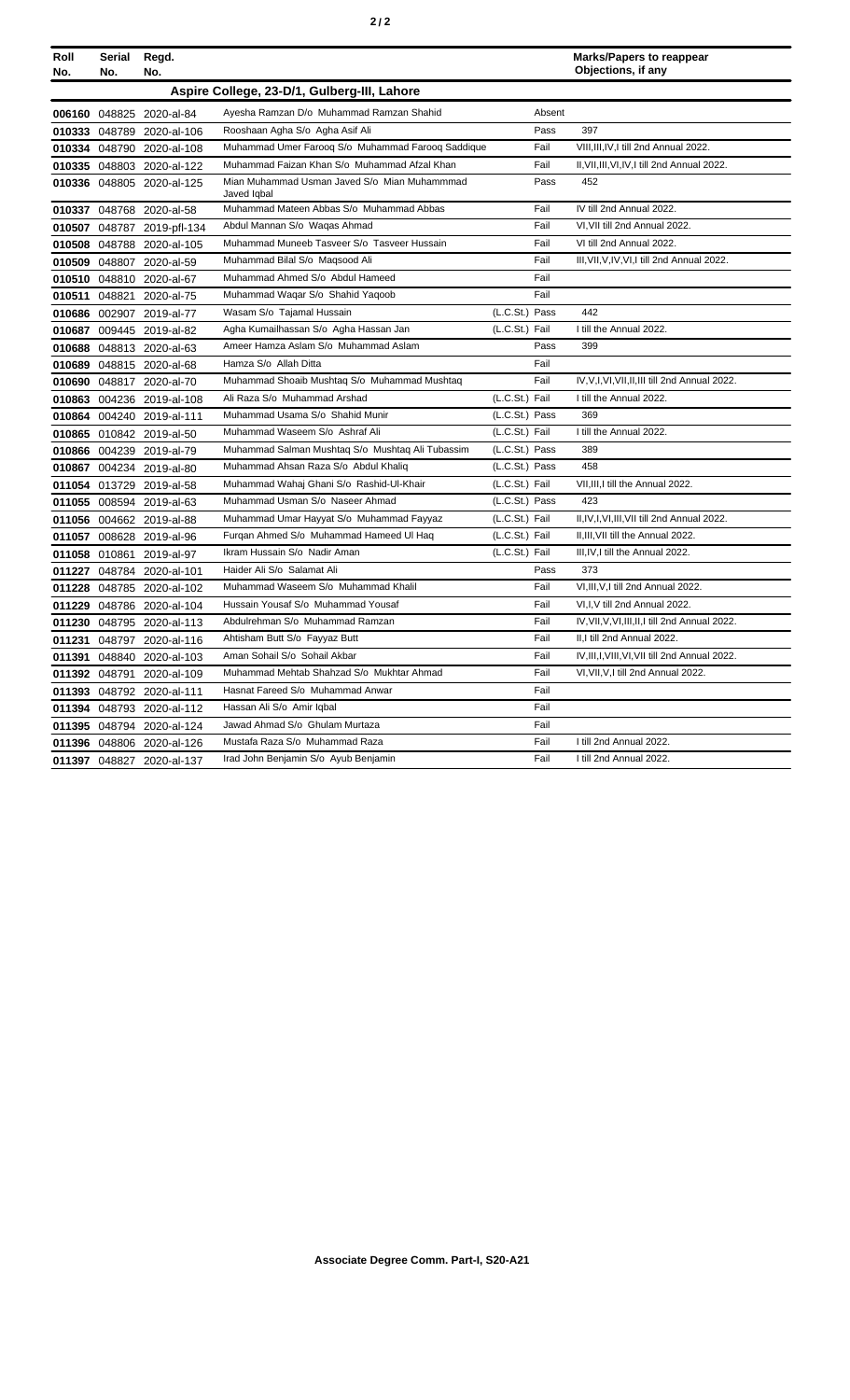| í<br>٠ |
|--------|
|--------|

| Roll<br>No. | Serial<br>No. | Regd.<br>No.        |                                                                      |                | <b>Marks/Papers to reappear</b><br>Objections, if any |
|-------------|---------------|---------------------|----------------------------------------------------------------------|----------------|-------------------------------------------------------|
|             |               |                     | Hazrat Ayesha Siddiga Model College for Girls, Nicolson Road, Lahore |                |                                                       |
| 006506      | 005281        | 2018-has-91         | Atiga Rasheed D/o Abdul Rasheed Qurashi                              | (L.C.St.) Fail |                                                       |
| 006507      | 009944        | 2018-has-94         | Mehwish Arif D/o Arif Maseeh                                         | (L.C.St.) Fail |                                                       |
| 006671      | 004533        | 2019-has-121        | Sufa Butt D/o Hasam Butt                                             | (L.C.St.) Fail | I.III till the Annual 2022.                           |
| 006672      | 007961        | 2019-has-127        | Habiba Rashid D/o Rashid Ishaq                                       | (L.C.St.) Fail | VII, III till the Annual 2022.                        |
| 006673      | 004571        | 2019-has-128        | Zainab Manzoor D/o Manzoor Ali                                       | (L.C.St.) Fail | IV till the Annual 2022.                              |
| 006674      |               | 007792 2019-has-129 | Amna Tariq D/o Tariq Sadiq                                           | (L.C.St.) Fail | III till the Annual 2022.                             |
| 006675      | 009921        | 2019-has-131        | Alishba Asif D/o Syed Muhammad Asif                                  | (L.C.St.) Fail | VII, IV, III till the Annual 2022.                    |
| 006676      | 009777        | 2019-has-134        | Syeda Maham Ageel D/o Syed Ageel Ahmed Alvi                          | (L.C.St.) Fail | III, IV, VII till the Annual 2022.                    |
| 006677      | 006474        | 2019-has-136        | Amna Gull D/o Gull Hameed                                            | (L.C.St.) Pass | 323                                                   |
| 006678      | 013991        | 2019-has-137        | Memoona Zia D/o Mirza Zia Ud Din                                     | (L.C.St.) Fail | III till the Annual 2022.                             |
| 006679      | 004577        | 2019-has-138        | Mehreen Fatima D/o Asif Sohail                                       | (L.C.St.) Pass | 406                                                   |
| 006680      | 003983        | 2019-has-143        | Sana Habib D/o Muhammad Habib                                        | (L.C.St.) Pass | 389                                                   |
| 006681      | 008790        | 2019-has-144        | Iqra Rehman D/o Abdul Rehman                                         | (L.C.St.) Pass | 485                                                   |
| 006682      | 003981        | 2019-has-145        | Marriyam Ashfaq D/o Muhammad Ashfaq Bhatti                           | (L.C.St.) Fail | VII till the Annual 2022.                             |
| 006683      |               | 009543 2019-has-147 | Ezzha Ishfaq Butt D/o Ishfaq Ahmed Butt                              | (L.C.St.) Pass | 365                                                   |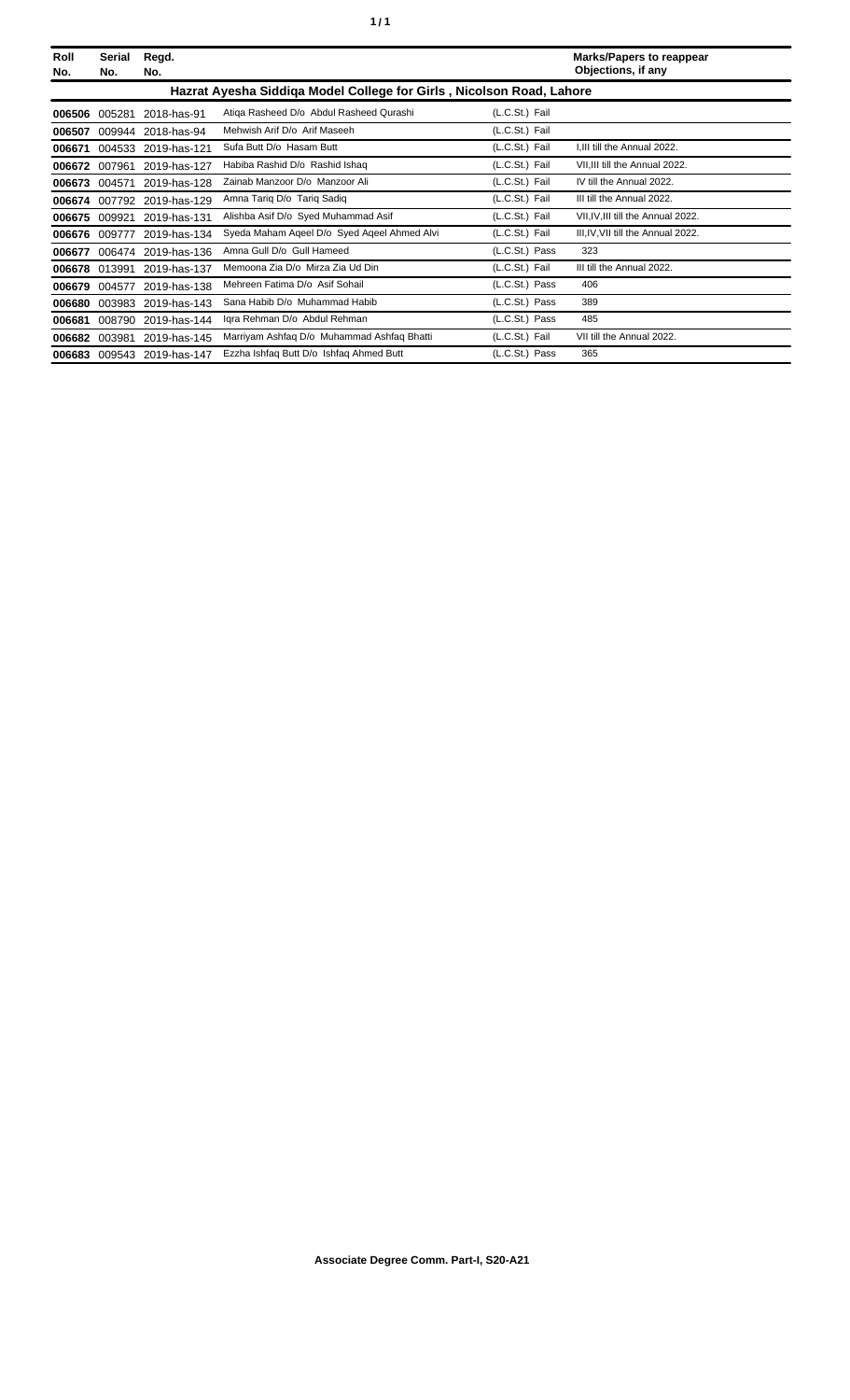| Roll<br>No. | Serial<br>No. | Regd.<br>No.              |                                                          |        | <b>Marks/Papers to reappear</b><br>Objections, if any |
|-------------|---------------|---------------------------|----------------------------------------------------------|--------|-------------------------------------------------------|
|             |               |                           | Aspire College, Nishtar Stop, Ferozpur Road, Lahore      |        |                                                       |
| 006867      | 048664        | 2020-anl-45               | Aiman Mukhtar D/o Mukhtar Ahmad                          | Pass   | 468                                                   |
| 006868      |               | 048665 2020-anl-46        | Zara Dilbawer D/o Najum Dilbawer                         | Fail   | I, III till 2nd Annual 2022.                          |
| 006869      |               | 048666 2020-anl-47        | Sabeeha Hafeez D/o Muhammad Hafeez                       | Absent |                                                       |
| 006870      |               | 048668 2020-anl-49        | Maria Nazir D/o Nazir Ahmed                              | Fail   | III.I till 2nd Annual 2022.                           |
| 006871      |               | 048669 2020-anl-50        | Asma Sabir D/o Sabir Javed Hundal                        | Fail   | VI till 2nd Annual 2022.                              |
| 006872      |               | 048672 2020-anl-53        | Iram Gulshad D/o Gulshad                                 | Fail   | III.IV till 2nd Annual 2022.                          |
| 006873      |               | 048675 2020-anl-56        | Arooba Amber D/o Shoukat Ali                             | Pass   | 500                                                   |
| 006874      |               | 048676 2020-anl-57        | Amber Khalid D/o Muhammad Khalid                         | Fail   | V till 2nd Annual 2022.                               |
| 006875      | 048677        | 2020-anl-58               | Sidra Zafar D/o Zafar Igbal                              | Fail   | V,IV,III till 2nd Annual 2022.                        |
| 006876      | 048679        | 2020-anl-61               | Mehral Shafiq D/o Muhammad Shafiq                        | Absent |                                                       |
| 011575      |               | 048663 2020-anl-44        | Muhammad Tahir Sattar S/o Abdul Sattar Saleem            | Fail   | III, I, IV, VI till 2nd Annual 2022.                  |
| 011576      |               | 048667 2020-anl-48        | Usman Ali S/o Muhammad Arif                              | Fail   | II, VII, III, VI, IV, V, I till 2nd Annual 2022.      |
| 011577      |               | 048670 2020-anl-51        | Hamza Mughal S/o Muhammad Mouzzam                        | Fail   | VII, V, III, VI, IV, I till 2nd Annual 2022.          |
| 011578      | 048671        | 2020-anl-52               | Fahad Ahmad S/o Muhammad Tarig                           | Fail   | VII, III, IV, I, VI till 2nd Annual 2022.             |
| 011579      |               | 048673 2020-anl-54        | Muhammad Nabeel Akhtar S/o Muhammad Naeem Akhtar<br>Khan | Pass   | 402                                                   |
| 011580      |               | 048674 2020-anl-55        | Muhammad Zubair Anwar Khan S/o Anwar Imtiaz Khan         | Fail   | V, III, I, VII, II, VI, IV till 2nd Annual 2022.      |
| 011581      |               | 048678 2020-anl-59        | Mazhar Rasool S/o Ghulam Rasool Chatta                   | Fail   |                                                       |
| 011582      |               | 048680 2020-anl-62        | Ahmad Mahmood S/o Khalid Mahmood                         | Fail   | V,I, VII, III, VI till 2nd Annual 2022.               |
| 011583      | 048681        | 2020-anl-63               | Syed Farhan Habib S/o Zulfigar Ali                       | Absent |                                                       |
|             |               | 011584 048682 2020-anl-64 | Abdul Wahab S/o Arshad Ali                               | Fail   | III till 2nd Annual 2022.                             |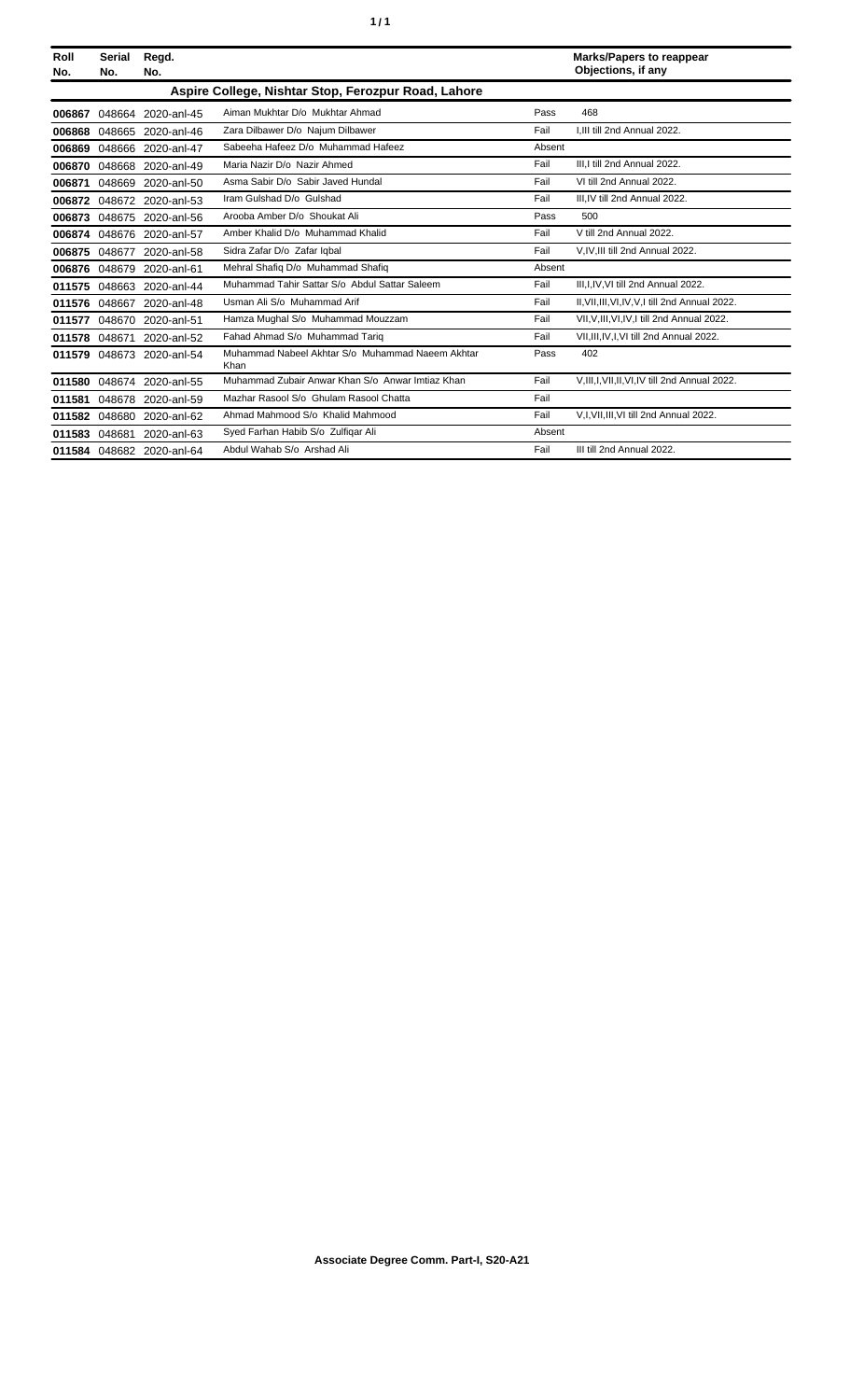| Roll<br>No. | Serial<br>No. | Regd.<br>No.                               |                                                              |                  | <b>Marks/Papers to reappear</b><br>Objections, if any |
|-------------|---------------|--------------------------------------------|--------------------------------------------------------------|------------------|-------------------------------------------------------|
|             |               |                                            | Government APWA College for Women, Lahore                    |                  |                                                       |
|             |               | 007057 012849 2018-awl-183                 | Sania Liaquat D/o Liaquat Ali                                | (L.C.St.) Pass   | 355                                                   |
|             |               | 007058 012847 2018-awl-188                 | Igra Nabeed Tahir D/o Tahir Jamil                            | (L.C.St.) Pass   | 383                                                   |
|             |               | 007059 001479 2018-awl-194                 | Aleena Imran D/o Muhammad Imran                              | (L.C.St.) Fail   |                                                       |
|             |               | 007060 012848 2018-awl-218                 | Ammara Khalid D/o Muhammad Khalid                            | (L.C.St.) Pass   | 440                                                   |
| 007061      | 013560        | 2019-awl-216                               | Tayyaba Hanif D/o Muhammad Hanif                             | (L.C.St.) Fail   | VI till the Annual 2022.                              |
|             | 007062 013561 | 2019-awl-218                               | Maira Fatima D/o Shokat Ali                                  | (L.C.St.) Fail   | VII.VI till the Annual 2022.                          |
| 007063      |               | 013562 2019-awl-219                        | Igra Hameed D/o Abdul Hameed                                 | (L.C.St.) Pass   | 358                                                   |
|             |               | 007064 013563 2019-awl-220                 | Madiha Akhter D/o Muhammad Akhter Bhatti                     | (L.C.St.) Fail   | VII, V, VI till the Annual 2022.                      |
|             |               | 007065 013564 2019-awl-221                 | Dua Tanveer D/o Mian Tanveer Qamar                           | (L.C.St.) Pass   | 357                                                   |
|             |               | 007066 013565 2019-awl-222                 | Sara Batool D/o Muhammad Arif                                | (L.C.St.) Pass   | 333                                                   |
|             |               | 007067 013568 2019-awl-229                 | Zaryab Sadiq D/o Muhammad Sadiq                              | (L.C.St.) Pass   | 347                                                   |
|             |               | 007068 013569 2019-awl-230                 | Rimsha Mansoor D/o Mansoor Anwar                             | (L.C.St.) Fail   | V.VI.VII.III till the Annual 2022.                    |
| 007069      |               | 013570 2019-awl-231                        | Sumeera Sultan D/o Khawaja Safi Sultan                       | (L.C.St.) Fail   | V, VI, I till the Annual 2022.                        |
|             |               | 007243 012845 2017-awl-181                 | Agila Aslam D/o Muhammad Aslam                               | (L.C.St.) Fail   | III till the Annual 2022.                             |
|             |               | 007244 012846 2017-awl-188                 | Samia Fatima D/o Sameer Muhammad                             | (L.C.St.) Absent |                                                       |
|             |               | 007245 013556 2019-awl-206                 | Huma D/o Aslam                                               | (L.C.St.) Pass   | 329                                                   |
|             |               | 007246 013557 2019-awl-207                 | Agsa Arshad D/o Muhammad Arshad                              | (L.C.St.) Pass   | 333                                                   |
|             |               | 007247 013558 2019-awl-212                 | Saba Mehmood Choudhry D/o Ilyas Mehmood Choudhry             | (L.C.St.) Fail   | VII, VI, III till the Annual 2022.                    |
|             |               | 007248 013559 2019-awl-214                 | Huma Afzal D/o Muhammad Afzal                                | (L.C.St.) Fail   | I, VI, II till the Annual 2022.                       |
|             |               | 007249 013566 2019-awl-226                 | Aiza Farhat D/o Syed Farhat Ali                              | (L.C.St.) Pass   | 364                                                   |
| 007250      | 013577        | 2019-awl-246                               | Laiba Abbas D/o Ghulam Abbas                                 | (L.C.St.) Pass   | 328                                                   |
| 007251      | 013578        | 2019-awl-248                               | Nimra Tasleem D/o Rao Muhammad Yaqoob                        | (L.C.St.) Pass   | 463                                                   |
|             | 007252 013579 | 2019-awl-249                               | Amna Javaid Akhter D/o Javaid Akhter                         | (L.C.St.) Fail   | VI, VII, III till the Annual 2022.                    |
|             |               | 007253 013580 2019-awl-250                 | Sara Qasim D/o Muhammad Qasim Yousaf                         | (L.C.St.) Pass   | 379                                                   |
|             |               | 007405 045714 2020-awl-310                 | Aman Rashid D/o Rashid Hafeez                                | Fail             | I till 2nd Annual 2022.                               |
|             |               | 007406 045715 2020-awl-311                 | Warda Syed D/o Syed Shah Abdul Razzaq                        | Fail             | I,IV,III till 2nd Annual 2022.                        |
|             |               | 007407 045716 2020-awl-312                 | Kanwal Shahzadi D/o Mehmood Ahmad Chuhan                     | Fail             | VI,IV till 2nd Annual 2022.                           |
| 007408      |               | 045717 2020-awl-313                        | Komal Chuhan D/o Mehmood Ahmad Chuhan                        | Fail             | IV till 2nd Annual 2022.                              |
| 007409      |               | 045718 2020-awl-314                        | Sadia Ali D/o Ali Khan                                       | Fail             | IV, VII, VIII, V, I, VI, III till 2nd Annual 2022.    |
|             |               | 007410 045719 2020-awl-315                 | Mahnoor D/o Javaid Akhtar                                    | Fail             | V, VIII, IV, VI, VII, III, I till 2nd Annual 2022.    |
|             |               | 007411 045720 2020-awl-316                 | Priya Parvaiz D/o Parvaiz Masih                              | Fail             | VI, I, IV till 2nd Annual 2022.                       |
|             |               | 007412 045721 2020-awl-317                 | Javaira D/o Nadeem Ahmad                                     | Fail<br>Pass     | IV, I till 2nd Annual 2022.                           |
|             |               | 007413 045722 2020-awl-319                 | Tayyaba D/o Muhammad Aslam<br>Simran Yousaf D/o Yousaf Masih | Fail             | 526<br>VII, VI, III, IV, I till 2nd Annual 2022.      |
|             |               | 007414 045723 2020-awl-320                 | Asra Anjum D/o Anjum Saud                                    | Fail             | VII, I, IV, VI, III till 2nd Annual 2022.             |
|             | 007580 013567 | 007415 045724 2020-awl-321<br>2019-awl-228 | Nida Nasir D/o Muhammad Nasir                                | (L.C.St.) Fail   | I, VI, VII till the Annual 2022.                      |
| 007581      | 013571        | 2019-awl-233                               | Aiman Saleem D/o Muhammad Saleem                             | (L.C.St.) Fail   | III till the Annual 2022.                             |
|             | 007582 013572 | 2019-awl-235                               | Amna Khalid D/o Khalid Mehmood                               | (L.C.St.) Pass   | 376                                                   |
|             | 007583 013573 | 2019-awl-236                               | Arshia D/o Muhammad Yousaf                                   | (L.C.St.) Pass   | 373                                                   |
|             | 007584 013574 | 2019-awl-237                               | Umm-E-Habiba Javed D/o Javed Khursheed                       | (L.C.St.) Pass   | 349                                                   |
|             |               | 007585 013575 2019-awl-242                 | Linta Rehman D/o Abdul Rehman                                | (L.C.St.) Fail   | VI, VII till the Annual 2022.                         |
|             |               | 007586 013576 2019-awl-243                 | Ayesha Bibi D/o Zafar Iqbal                                  | (L.C.St.) Fail   | III till the Annual 2022.                             |
|             |               | 007587 045725 2020-awl-322                 | Asma Tariq D/o Tariq Mukhtar                                 | Absent           |                                                       |
| 007588      |               | 045726 2020-awl-323                        | Sofia Nazir D/o Muhammad Nazir                               | Fail             | V, III, IV, I, VI till 2nd Annual 2022.               |
| 007589      |               | 045727 2020-awl-324                        | Alisha Imran D/o Imran Mughal                                | Fail             | II, V, III, VI, IV, I till 2nd Annual 2022.           |
|             |               | 007590 045728 2020-awl-325                 | Memoona Noor D/o Noor Sanat Shah                             | Fail             | I, V, II, VI, IV, VII, III till 2nd Annual 2022.      |
| 007741      |               | 045713 2020-awl-309                        | Ayesha D/o Muhammad Zafar                                    | Fail             | V, III till 2nd Annual 2022.                          |
|             |               | 007742 045729 2020-awl-326                 | Asiya Rauf D/o Abdul Rauf                                    | Absent           |                                                       |
|             |               | 007743 045730 2020-awl-327                 | Arisha Masood D/o Ahmad Masood                               | Fail             | VI, VII till 2nd Annual 2022.                         |
|             | 007744 045731 | 2020-awl-328                               | Shamila D/o Mukhtar Masih                                    | Fail             | VI, III, V, I till 2nd Annual 2022.                   |
|             |               | 007745 045732 2020-awl-329                 | Mehwish Javaid D/o Muhammad Javaid                           | Absent           |                                                       |
|             |               | 007746 045733 2020-awl-330                 | Kirat Ghulam D/o Ghulam Nabi                                 | Fail             | VI, VIII, V, III, I till 2nd Annual 2022.             |
|             | 007747 045734 | 2020-awl-331                               | Areeba Shafi D/o Muhammad Shafi                              | Fail             | II, V, VI, III, VII, I, IV till 2nd Annual 2022.      |
|             |               | 007748 045735 2020-awl-332                 | Ayesha Riaz D/o Riaz Javaid                                  | Fail             | VI, I, VII, IV, V, III till 2nd Annual 2022.          |
|             |               | 007749 045736 2020-awl-333                 | Mahnoor Bhatti D/o Idrees Ahmad Bhatti                       | Fail             | VII, VI, V, IV, I, II, III till 2nd Annual 2022.      |
|             |               | 007750 045737 2020-awl-334                 | Nargis Ali D/o Amir Ali                                      | Fail             | VI, III, IV, I till 2nd Annual 2022.                  |
|             |               | 007751 045738 2020-awl-338                 | Ayesha Saleem D/o Muhammad Saleem Pirzada                    | Fail             | III, VI, IV, I till 2nd Annual 2022.                  |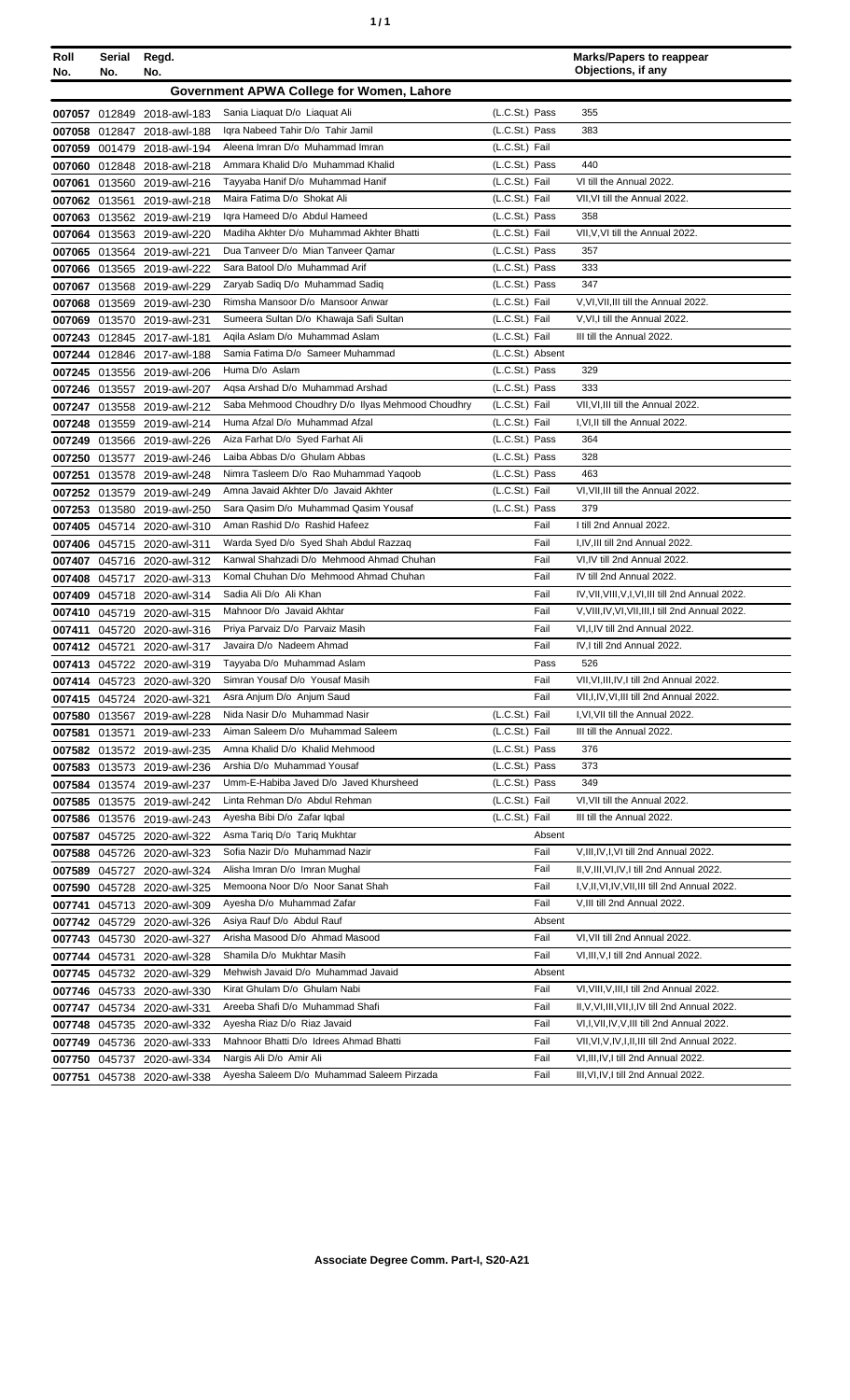| Roll<br>No. | Serial<br>No.                                       | Regd.<br>No. |                                                               |                       | Marks/Papers to reappear<br>Objections, if any |  |
|-------------|-----------------------------------------------------|--------------|---------------------------------------------------------------|-----------------------|------------------------------------------------|--|
|             | <b>IBL College of Commerce, Faisal Town, Lahore</b> |              |                                                               |                       |                                                |  |
|             |                                                     |              | 005242 008552 2020-z-21616 Noreen Zulfiqar D/o Zulfiqar Ahmad | (L.C.S <sub>t</sub> ) | FEE                                            |  |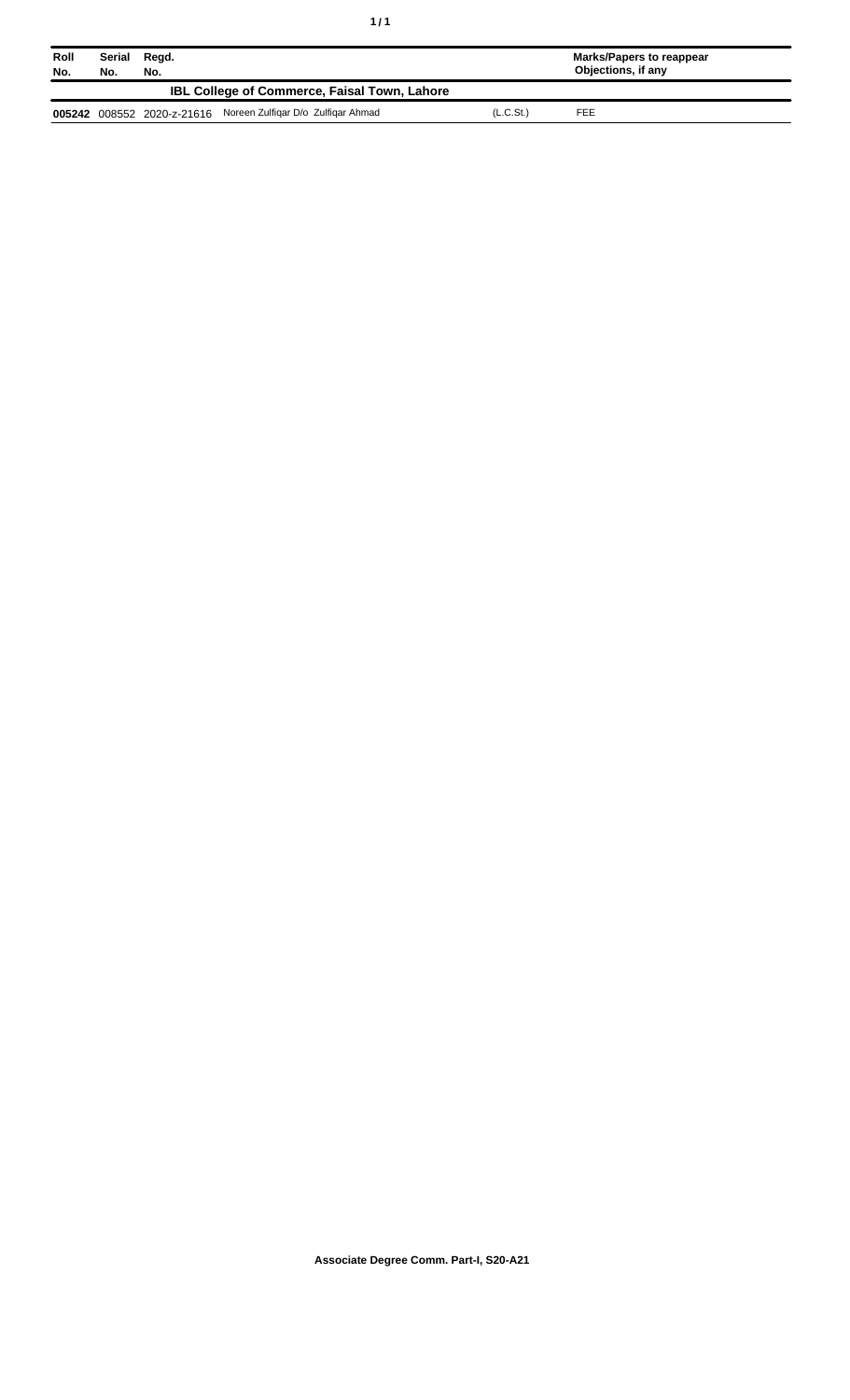| Roll<br>No.                                                                        | Serial<br>No. | Regd.<br>No.               |                               | Marks/Papers to reappear<br>Objections, if any |
|------------------------------------------------------------------------------------|---------------|----------------------------|-------------------------------|------------------------------------------------|
| Institute of Business and Information Technology, University of the Punjab, Lahore |               |                            |                               |                                                |
|                                                                                    |               | 005243 013629 2020-z-39203 | Muskan Pari D/o Allah Bakhish | (L.C.St.) Pass<br>407                          |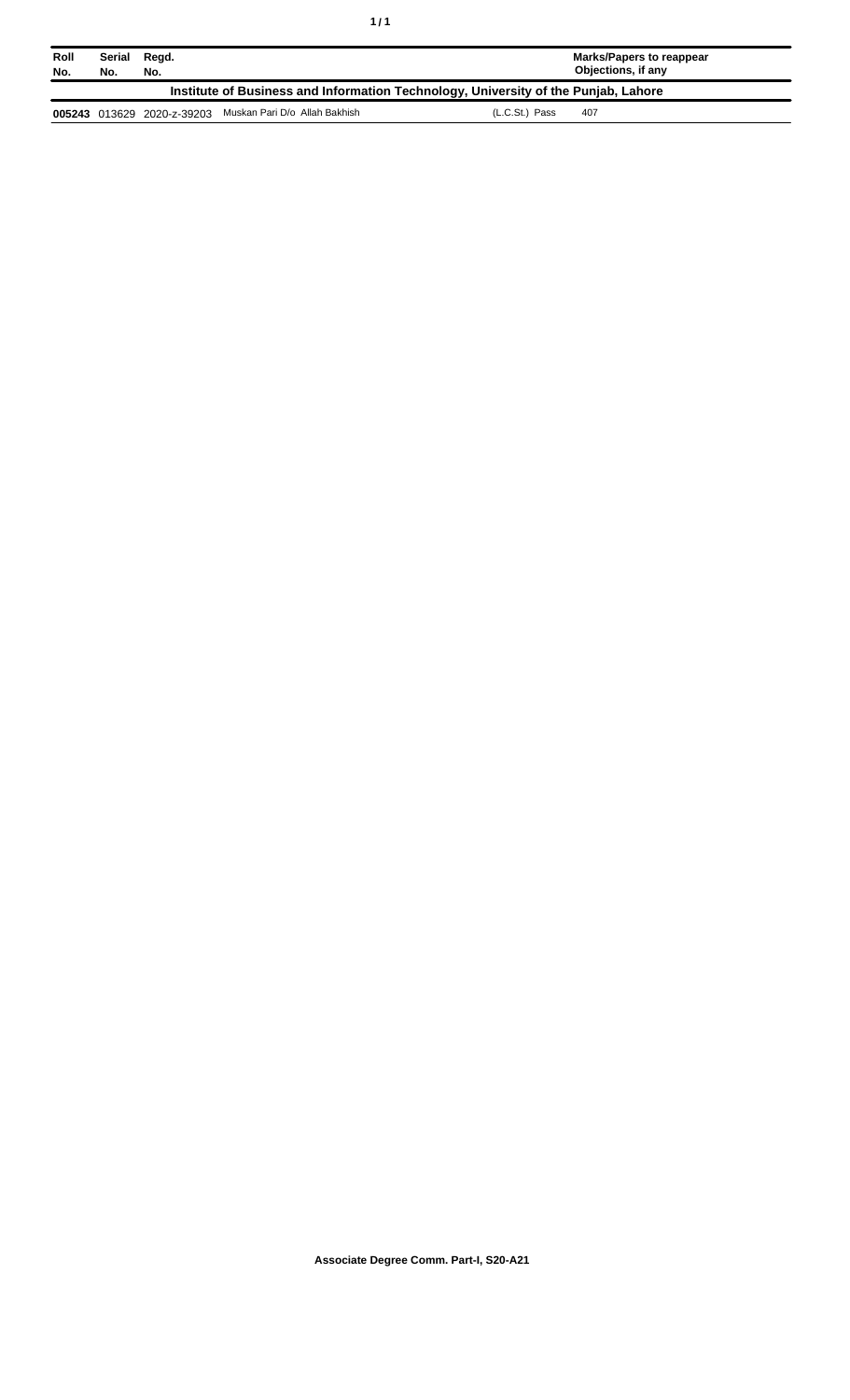| ٠ | ٠ |
|---|---|
|   |   |

| Roll<br>No. | Serial<br>No. | Regd.<br>No.               |                                                                |                |        | <b>Marks/Papers to reappear</b><br>Objections, if any |
|-------------|---------------|----------------------------|----------------------------------------------------------------|----------------|--------|-------------------------------------------------------|
|             |               |                            | Government Institute of Commerce, Baghbanpura, Lahore          |                |        |                                                       |
|             |               |                            |                                                                |                |        |                                                       |
|             |               | 005244 002329 2019-cbl-10  | Alisha Khan D/o Babar Saleem Khan                              | (L.C.St.) Fail |        | I till the Annual 2022.                               |
|             |               | 005245 010694 2019-cbl-11  | Iram Latif D/o Muhammad Latif                                  | (L.C.St.) Fail |        | V till the Annual 2022.                               |
|             |               | 005246 001937 2019-cbl-19  | Sawera Naqi Awan D/o Gulam Naqi Awan                           | (L.C.St.) Pass |        | 364                                                   |
|             |               | 005247 010704 2019-cbl-30  | Mugdas Saleem D/o Muhammad Saleem                              | (L.C.St.) Pass |        | 453                                                   |
|             |               | 005248 055063 2020-cbl-11  | Sidra Jaffar D/o Muhammad Jaffar                               |                | Pass   | 422                                                   |
|             |               | 005249 055064 2020-cbl-12  | Zara Hameed D/o Hameed Ahmed Malik                             |                | Pass   | 403                                                   |
|             |               | 005250 055067 2020-cbl-14  | Sana D/o Mehmood Ahmad                                         |                | Fail   | I, III, VII, IV till 2nd Annual 2022.                 |
|             |               | 005251 055068 2020-cbl-15  | Hamna D/o Muhammad Saleem                                      |                | Fail   | V,I,IV, VII, III till 2nd Annual 2022.                |
|             |               | 005252 055069 2020-cbl-16  | Rabia D/o Muhammad Yousaf                                      |                | Fail   | VII, III till 2nd Annual 2022.                        |
|             |               | 005253 055071 2020-cbl-18  | Amna D/o Asif Ali                                              |                | Fail   | I till 2nd Annual 2022.                               |
|             |               | 005254 055073 2020-cbl-22  | Hooria Dilbar D/o Dilbar Hussain                               |                | Fail   | VIII, V, VI, I, III, IV, VII till 2nd Annual 2022.    |
|             |               | 005255 055074 2020-cbl-23  | Hafsa Ejaz D/o Ejaz Ahmad                                      |                | Fail   | VIII, I, VI, III, VII, IV till 2nd Annual 2022.       |
|             |               | 005256 055065 2020-z-21406 | Saba Ejaz D/o Ejaz Ahmad                                       |                | Fail   | VII, VI, VIII, III, IV, I till 2nd Annual 2022.       |
|             |               | 010174 010749 2018-cbl-13  | Muhammad Arslan Manzoor S/o Manzoor Hussain                    | (L.C.St.) Fail |        |                                                       |
|             |               | 010175 005182 2018-cbl-18  | Syed Sheraz Ijaz S/o Syed Ijaz Ahmad                           | (L.C.St.) Pass |        | 349                                                   |
|             |               | 010176 006059 2018-cbl-8   | Hafiz Hassan Iqbal S/o Muhammad Iqbal                          | (L.C.St.) Fail |        | VIII, VI, VII, III, II, IV till the Annual 2022.      |
|             |               | 010177 006316 2019-cbl-12  | Rana Muhammad Usman Hameed S/o Rana Hameed Ahmad(L.C.St.) Fail |                |        | VIII, I, III till the Annual 2022.                    |
|             |               | 010178 006524 2019-cbl-13  | Ahmad Nadeem S/o Muhammad Nadeem                               | (L.C.St.) Fail |        | VIII, I, III till the Annual 2022.                    |
|             |               | 010179 002392 2019-cbl-15  | Muhammad Anfal S/o Muhammad Bashir                             | (L.C.St.) Pass |        | 358                                                   |
|             |               | 010180 006835 2019-cbl-16  | Hammad Ali S/o Sher Ali                                        | (L.C.St.) Fail |        | VIII till the Annual 2022.                            |
|             |               | 010181 006849 2019-cbl-3   | Muhammad Zohaib Ilyas S/o Muhammad Ilyas                       | (L.C.St.) Pass |        | 369                                                   |
|             |               | 010182 003967 2019-cbl-32  | Abdul Wahab Ahmad S/o Farooq Ahmad                             | (L.C.St.) Pass |        | 381                                                   |
|             |               | 010183 003755 2019-cbl-5   | Hamza Shahzad S/o Shahzad Hussain                              | (L.C.St.) Pass |        | 458                                                   |
|             |               | 010184 009730 2019-cbl-6   | Shams Javaid S/o Muhammad Nadeem                               | (L.C.St.) Pass |        | 399                                                   |
|             |               | 010185 055079 2020-cbl-1   | Hamza Saeed Khan S/o Muhammad Saeed Khan                       |                | Fail   | IV, I, III till 2nd Annual 2022.                      |
|             |               | 010186 055086 2020-cbl-10  | Tayyab Raza S/o Muhammad Aslam Saeed                           |                | Pass   | 392                                                   |
|             |               | 010187 055066 2020-cbl-13  | Syed Talha Ali S/o Sajid Ali                                   |                | Pass   | 435                                                   |
|             |               | 010188 055070 2020-cbl-17  | Ali Haider S/o Muhammad Nisar                                  |                | Fail   | II, I, III till 2nd Annual 2022.                      |
|             |               | 010189 055072 2020-cbl-20  | Hakeem Muhammad Arstoo S/o Muhammad Roshan                     |                | Fail   | VII, II, III till 2nd Annual 2022.                    |
|             |               | 010190 055075 2020-cbl-24  | Muhammad Mahad Ghafoor S/o Tabassum Ghafoor Ghafari            |                | Fail   | VIII, VII, IV till 2nd Annual 2022.                   |
|             |               | 010191 055076 2020-cbl-25  | Mubashir Saleem S/o Muhammad Saleem                            |                | Fail   | I, VII, IV, VIII till 2nd Annual 2022.                |
|             |               | 010192 055077 2020-cbl-27  | Shahzaib Khan S/o Imran Khan                                   |                | Fail   |                                                       |
|             |               | 010193 055078 2020-cbl-28  | Mirza Saad Baig S/o Mirza Shabbir Baig                         |                | Fail   | II, IV, VI, VII, I, III till 2nd Annual 2022.         |
|             |               | 010194 055087 2020-cbl-29  | Syed Mujtaba Ali Kazmi S/o Muhammad Syedain                    |                | Fail   | IV, I, V, VI, VII, III till 2nd Annual 2022.          |
|             |               | 010195 055080 2020-cbl-3   | Muhammad Bilal Mehmood S/o Mubashir Sohail                     |                | Fail   | VIII, V, IV, I, III till 2nd Annual 2022.             |
|             |               | 010196 055089 2020-cbl-30  | Zeeshan Mushtaq S/o Mushtaq Khan                               |                | Fail   | IV, III, I till 2nd Annual 2022.                      |
|             | 010197 055081 | 2020-cbl-4                 | Ch Shahroze Mushtaq S/o Ch Mushtaq Ahmad                       |                | Absent |                                                       |
|             |               | 010198 055082 2020-cbl-5   | Farhan Afzal S/o Muhammad Afzal                                |                | Fail   | II, VII, I till 2nd Annual 2022.                      |
|             |               | 010199 055083 2020-cbl-6   | Sikandar Ali S/o Sajid Ali                                     |                | Fail   |                                                       |
|             |               | 010200 055088 2020-cbl-7   | Muhammad Hamza Riaz S/o Riaz Ahmed                             |                | Absent |                                                       |
| 010201      |               | 055084 2020-cbl-8          | Haris Aslam S/o Chaudhary Muhammad Aslam                       |                | Pass   | 445                                                   |
|             |               | 010202 055085 2020-cbl-9   | Muhammad Afaq Ahmad S/o Ghulam Murtaza                         |                | Absent |                                                       |
|             |               |                            |                                                                |                |        |                                                       |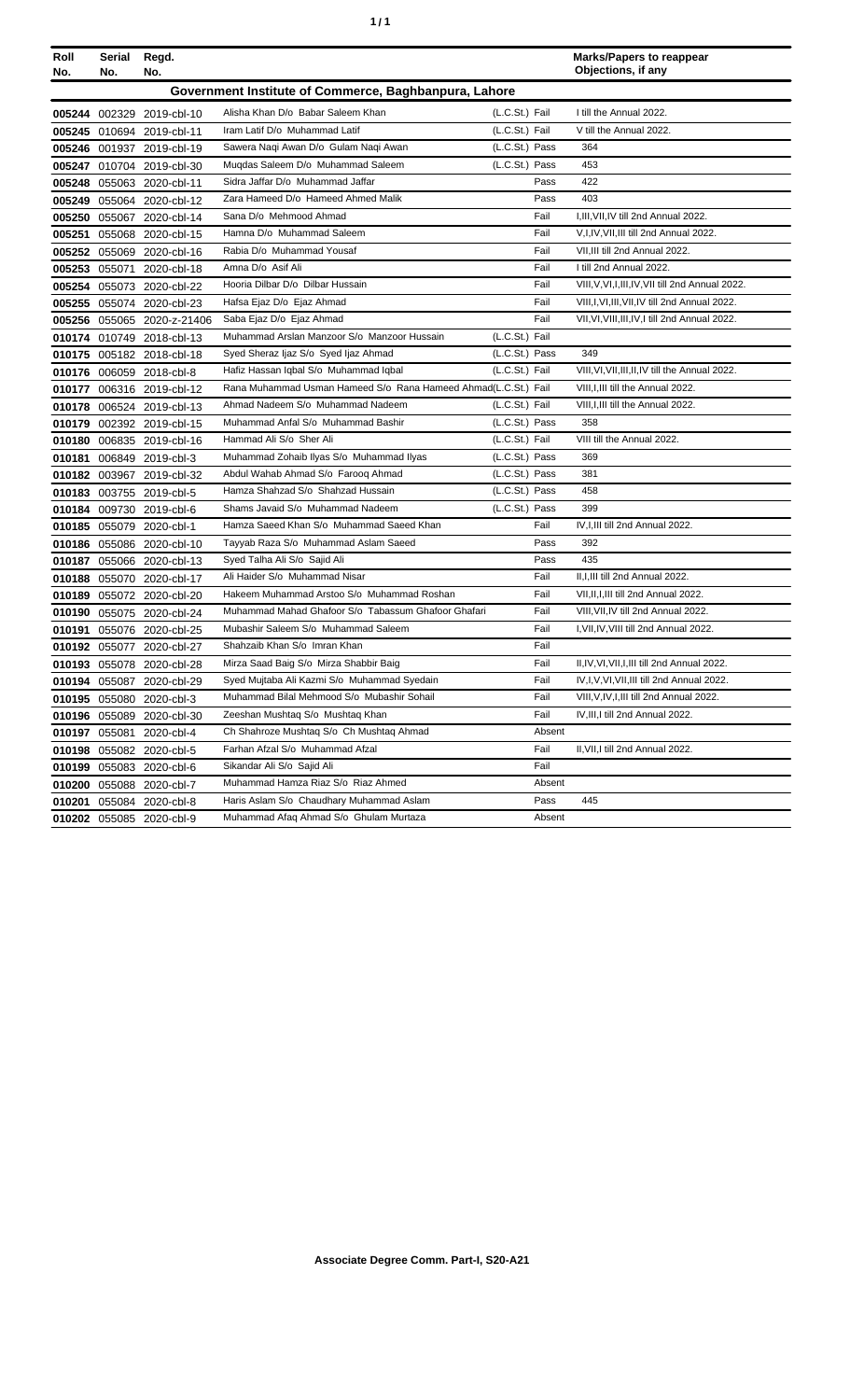| ٠ |  |  |
|---|--|--|
|---|--|--|

| Roll<br>No. | Serial<br>No. | Regd.<br>No.                                           |                                                                              |                                  | <b>Marks/Papers to reappear</b><br>Objections, if any |
|-------------|---------------|--------------------------------------------------------|------------------------------------------------------------------------------|----------------------------------|-------------------------------------------------------|
|             |               |                                                        | Government Islamia College of Commerce, Allama Iqbal Town, Lahore            |                                  |                                                       |
|             |               |                                                        |                                                                              |                                  |                                                       |
|             |               | 005257 008425 2018-cc-24                               | Fazeelat Rani D/o Shahabaz Ali<br>Aimen Ashfaq D/o Ashfaq Masih              | (L.C.St.) Pass<br>(L.C.St.) Fail | 339                                                   |
|             |               | 005258 013965 2018-cc-31<br>005259 012952 2018-cc-34   | Azka Qayyum D/o Muhammad Qayyum                                              | (L.C.St.) Fail                   |                                                       |
|             |               | 005260 008474 2018-cc-9                                | Mahnoor D/o Muhammad Asif                                                    | (L.C.St.) Fail                   |                                                       |
| 005261      |               | 000788 2017-gsr-850                                    | Simra Ali Khan D/o Muhammad Ali Khan                                         | (L.C.St.) Fail                   | IV till the Annual 2022.                              |
|             |               | 005262 000829 2018-ccl-44                              | Arooj Awan Zainab D/o Shahzad Javaid                                         | (L.C.St.) Fail                   | VII, V, III till the Annual 2022.                     |
|             |               | 005263 001838 2018-hc-232                              | Anum Shehzadi D/o Fageer Hussain Bhatti                                      | (L.C.St.) Pass                   | 403                                                   |
|             |               | 005264 001847 2019-cc-122                              | Kinza Shoukat D/o Shoukat Ali                                                | (L.C.St.)                        | <b>FEE</b>                                            |
|             |               | 005265 005387 2019-cc-123                              | Momina D/o Aslam Pervaz                                                      | (L.C.St.) Absent                 |                                                       |
|             |               | 005266 008285 2019-cc-124                              | Sana Aman Ullah D/o Amanullah                                                | (L.C.St.) Fail                   | VII, III, I till 2nd Annual 2022.                     |
|             |               | 005267 002253 2019-cc-125                              | Laiba Saleem D/o Muhammad Saleem Malik                                       | (L.C.St.) Fail                   | IV till the Annual 2022.                              |
|             |               | 005268 001329 2019-cc-126                              | Hamna Salman D/o Muhammad Salman Qureshi<br>Maria Shahzadi D/o Muhammad Riaz | (L.C.St.) Fail                   | VII till the Annual 2022.                             |
|             |               | 005269 001330 2019-cc-127                              | Asma Ghulam Rasool D/o Ghulam Rasool                                         | (L.C.St.) Fail<br>(L.C.St.) Pass | IV till the Annual 2022.<br>395                       |
| 005271      |               | 005270 000830 2019-cc-128<br>000967 2019-cc-129        | Sehar Fatima D/o Gulfam Ali                                                  | (L.C.St.) Fail                   | I till the Annual 2022.                               |
|             |               | 005272 001091 2019-cc-131                              | Gulshan D/o Muhammad Abdullah                                                | (L.C.St.) Fail                   | IV till the Annual 2022.                              |
|             |               | 005273 000813 2019-cc-136                              | Nimra Nadeem D/o Muhammad Nadeem                                             | (L.C.St.) Fail                   | I till the Annual 2022.                               |
|             |               | 005274 001071 2019-cc-181                              | Khushi Rana D/o Muhammad Ijaz Rana                                           | (L.C.St.) Pass                   | 376                                                   |
|             |               | 005275 005586 2019-cc-187                              | Malaika Ameer D/o Muhammad Ameer                                             | (L.C.St.) Fail                   | V, IV, III till the Annual 2022.                      |
|             |               | 005276 000812 2019-cc-51                               | Fatima Javed D/o Muhammad Javed                                              | (L.C.St.) Pass                   | 364                                                   |
|             |               | 005277 001169 2019-cc-53                               | Igra Aslam D/o Muhammad Aslam                                                | (L.C.St.)                        | <b>FEE</b>                                            |
|             |               | 005278 002796 2019-cc-54                               | Maryam D/o Shabbir Hussain                                                   | (L.C.St.) Pass                   | 401                                                   |
|             |               | 005279 000793 2019-cc-58                               | Shazma Shahid D/o Shahid Hussain                                             | (L.C.St.) Fail                   | V, VII, IV, I till the Annual 2022.                   |
|             |               | 005280 000944 2019-cc-59                               | Javeria Jahngir D/o Muhammad Jahngir                                         | (L.C.St.) Fail                   | VII till the Annual 2022.                             |
|             |               | 005281 001037 2019-cc-61                               | Nimra Shahzadi D/o Shafaqat Ali                                              | (L.C.St.) Pass                   | 397<br>510                                            |
|             |               | 005282 001262 2019-cc-62<br>005283 005180 2019-cc-64   | Ujala Zia D/o Zia Ul Haq<br>Zoha Tanveer D/o Tanveer Ahsan                   | (L.C.St.) Pass<br>(L.C.St.) Fail | VII till the Annual 2022.                             |
|             |               | 005284 001015 2019-cc-65                               | Amna Tahir D/o Tahir Fayyaz                                                  | (L.C.S <sub>t</sub> )            | <b>FEE</b>                                            |
|             |               | 005285 001336 2019-cc-66                               | Mubeen Shahzadi D/o Muhammad Asghar                                          | (L.C.St.) Pass                   | 403                                                   |
|             |               | 005286 004872 2019-cc-68                               | Hamna Khadim D/o Khadim Hussain                                              | (L.C.St.) Fail                   | V,I, VII, IV till the Annual 2022.                    |
|             |               | 005287 000804 2019-cc-72                               | Tayyaba Munawar D/o Munawar Hussain                                          | (L.C.St.) Pass                   | 375                                                   |
|             |               | 005288 001220 2019-cc-73                               | Alishba D/o Muhammad Akram                                                   | (L.C.St.) Fail                   | IV till the Annual 2022.                              |
|             |               | 005289 002278 2019-cc-76                               | Saira Sajjad D/o Sajjad Ahmad                                                | (L.C.St.) Pass                   | 361                                                   |
|             |               | 005290 001227 2019-cc-77                               | Aiza Lashari D/o Muzammal Ahmad Khan                                         | (L.C.St.) Fail                   | VII, III, IV till the Annual 2022.                    |
|             |               | 005291 001234 2019-cc-80                               | Mubashra Mumtaz D/o Mumtaz Hussain Mughal                                    | (L.C.St.) Fail                   | I, III till the Annual 2022.                          |
|             |               | 005292 000834 2019-cc-84                               | Pakiza Altaf D/o Altaf Husain                                                | (L.C.St.) Pass                   | 424                                                   |
|             |               | 005293 000791 2019-cc-85                               | Noor UI Ain D/o Muhammad Akram<br>Zainab Fatima D/o Muhammad Arshad          | (L.C.St.) Pass<br>(L.C.St.) Pass | 419<br>409                                            |
|             |               | 005294 001052 2019-cc-86<br>005295 063800 2019-gsr-110 | Nimra Mulazam Hussain D/o Mulazam Hussain Nazer Ahmad                        | Fail                             | I,IV till 2nd Annual 2022.                            |
|             |               | 005296 000806 2019-wwl-362                             | Sufia Manzoor D/o Manzoor Ahmad                                              | (L.C.St.)                        | <b>FEE</b>                                            |
|             |               | 005297 063826 2020-cc-100                              | Mugaddas Fayyaz D/o Muhammad Fayyaz                                          | Fail                             | I, VI, III till 2nd Annual 2022.                      |
|             |               | 005298 063790 2020-cc-101                              | Nabia Badar D/o Syed Badruddin Ahmed                                         | Pass                             | 367                                                   |
|             |               | 005299 063889 2020-cc-102                              | Syeda Rubab Ashfaq Naqvi D/o Syeda Ashfaq Hussain                            | Fail                             | IV, VII, III, VI, I till 2nd Annual 2022.             |
|             |               |                                                        | Naqvi<br>Maira Nadeem D/o Muhammad Nadeem                                    | Fail                             | V, VIII, I till 2nd Annual 2022.                      |
|             |               | 005300 063786 2020-cc-103<br>005301 063789 2020-cc-104 | Rubab Mukhtar D/o Mukhtar Ahmed                                              | Fail                             | VI, VII, I, III, IV till 2nd Annual 2022.             |
|             |               | 005302 063791 2020-cc-105                              | Anum Abaid Ullah D/o Abaid Ullah                                             | Fail                             | IV, V, III, I till 2nd Annual 2022.                   |
|             |               | 005303 063781 2020-cc-106                              | Alisha D/o Muhammad Ramzan                                                   | Fail                             | V, I, III, IV till 2nd Annual 2022.                   |
|             |               | 005304 063775 2020-cc-196                              | Aneega Naveed D/o Muhammad Naveed                                            | Fail                             | III, IV, VIII till 2nd Annual 2022.                   |
|             |               | 005305 063887 2020-cc-197                              | Mafia Fayyaz D/o Muhammad Fayyaz                                             | Fail                             | V,I, VII, IV till 2nd Annual 2022.                    |
|             |               | 005306 063787 2020-cc-198                              | Maryam Hafeez D/o Hafeez Ur Rehman                                           | Fail                             | VII, V, I, IV, III till 2nd Annual 2022.              |
|             |               | 005307 063795 2020-cc-204                              | Navaira D/o Muhammad Shafique                                                | Fail                             | V, III, IV, VII till 2nd Annual 2022.                 |
|             |               | 005308 063792 2020-cc-68                               | Rahat Jahangir D/o Muhammad Jahangir                                         | Pass                             | 388                                                   |
|             |               | 005309 063769 2020-cc-69                               | Fatima Ali D/o Ali Imran                                                     | Fail                             | VII, I till 2nd Annual 2022.                          |
|             |               | 005310 063778 2020-cc-70                               | Iram D/o Muhammad Ramzan                                                     | Fail                             | I till 2nd Annual 2022.                               |
|             |               | 005311 063771 2020-cc-71                               | Fazila Rubab D/o Saleem Akhtar<br>Laiba Ishtiaq D/o Muhammad Ishtiaq         | Pass<br>Pass                     | 470<br>414                                            |
|             |               | 005312 063782 2020-cc-72<br>005313 063767 2020-cc-73   | Fiza Shakoor D/o Abdul Shakoor                                               | Fail                             | IV, VII, III, VI, I, II till 2nd Annual 2022.         |
|             |               | 005314 063779 2020-cc-74                               | Hina Faheem D/o Muhammad Faheem Rasheed                                      | Fail                             | IV, I, III till 2nd Annual 2022.                      |
|             |               | 005315 063780 2020-cc-75                               | Noor Fatima D/o Muhammad Irfan                                               | Fail                             | I till 2nd Annual 2022.                               |
|             |               | 005316 063793 2020-cc-76                               | Haleema Kausar D/o Shahid Iqbal                                              | Fail                             | III, VIII, V, VI, VII, II, IV till 2nd Annual 2022.   |
|             |               | 005317 063888 2020-cc-77                               | Fiza Nazakat Ali D/o Nazakat Ali                                             | Fail                             | V, VII, VIII, I, III, VI, IV till 2nd Annual 2022.    |
|             |               | 005318 063785 2020-cc-78                               | Kalsoom Shahzad D/o Muhammad Shahzad                                         | Fail                             | IV, I till 2nd Annual 2022.                           |
|             |               | 005319 063799 2020-cc-79                               | Fatima D/o Muhammad Arshad                                                   | Absent                           |                                                       |
|             |               | 005320 063794 2020-cc-80                               | Igra D/o Zaheer-UI-Din                                                       | Fail                             | I, III till 2nd Annual 2022.                          |
|             |               | 005321 063798 2020-cc-81                               | Sneha D/o Labbha Masih                                                       | Fail                             | VI, III, IV till 2nd Annual 2022.                     |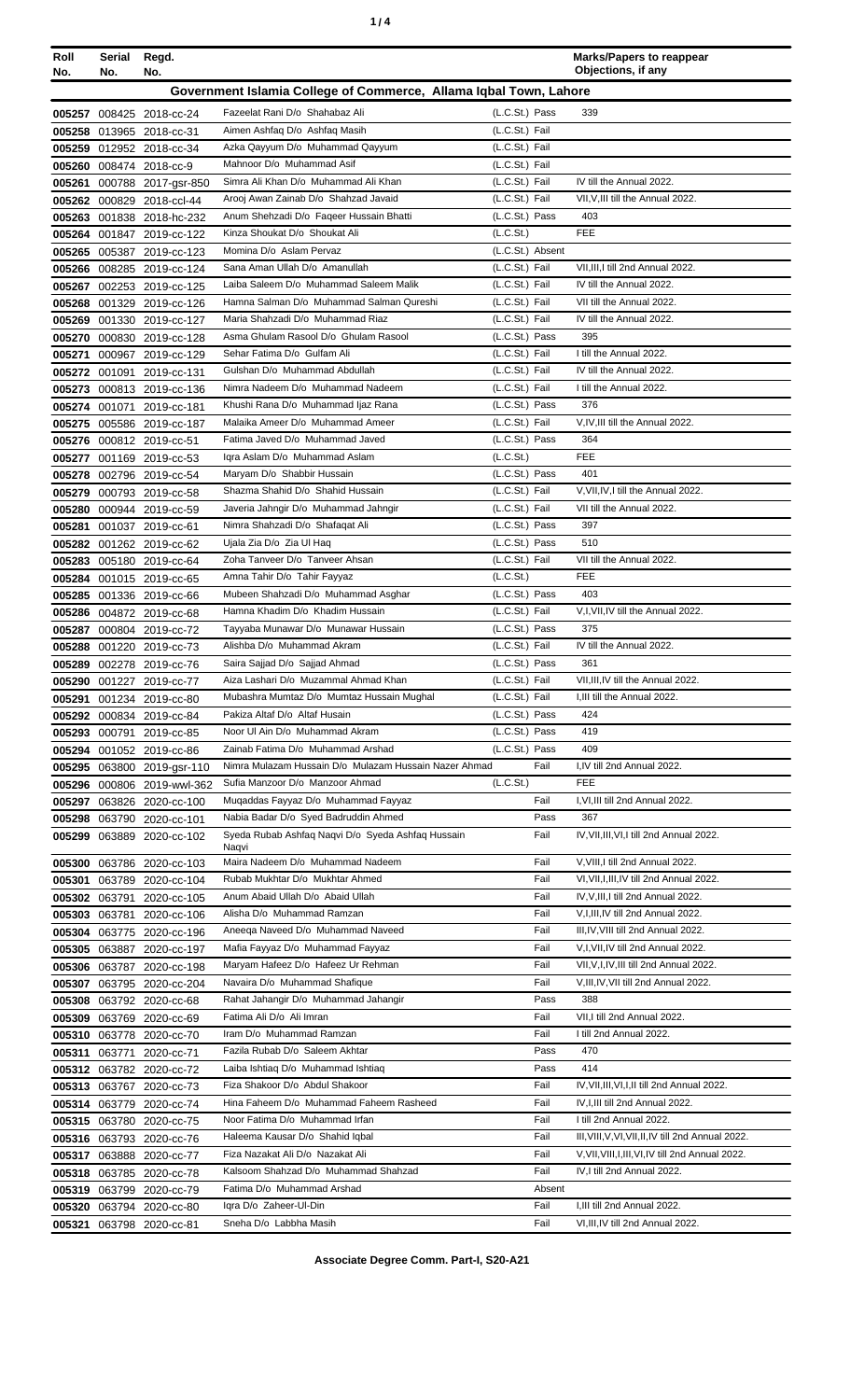|--|--|--|

| Roll<br>No.      | Serial<br>No. | Regd.<br>No.                             |                                                                                         |                                  | <b>Marks/Papers to reappear</b><br>Objections, if any        |
|------------------|---------------|------------------------------------------|-----------------------------------------------------------------------------------------|----------------------------------|--------------------------------------------------------------|
|                  |               |                                          | Government Islamia College of Commerce, Allama Iqbal Town, Lahore                       |                                  |                                                              |
|                  |               |                                          |                                                                                         |                                  | 384                                                          |
|                  |               | 005322 063803 2020-cc-82                 | Nida Shahzadi D/o Ghulam Sarwar<br>Hafiza Tehniyat Abbas D/o Muhammad Abbas             | Pass<br>Fail                     | III, I, IV, V, VI, VII, VIII till 2nd Annual 2022.           |
| 005323<br>005324 |               | 063783 2020-cc-83<br>063788 2020-cc-84   | Mariam D/o Kamran                                                                       | Fail                             | III, VIII, V, VI, VII till 2nd Annual 2022.                  |
| 005325           |               | 063768 2020-cc-85                        | Maimoona Ashraf D/o Ashraf Ali                                                          | Fail                             | I till 2nd Annual 2022.                                      |
| 005326           |               | 063772 2020-cc-86                        | Ifrah Mehmood D/o Khalid Mehmood                                                        | Pass                             | 450                                                          |
| 005327           |               | 063879 2020-cc-87                        | Mehak D/o Azeem                                                                         | Fail                             | VII, III, I, IV till 2nd Annual 2022.                        |
| 005328           |               | 063797 2020-cc-88                        | Nabeela Kausar D/o Muhammad Sharif                                                      | Fail                             | III, IV, I till 2nd Annual 2022.                             |
| 005329           |               | 063796 2020-cc-89                        | Igra Dilawar D/o Dilawar                                                                | Fail                             | VII, VI, I till 2nd Annual 2022.                             |
| 005330           |               | 063802 2020-cc-90                        | Nimra Fayyaz D/o Fayyaz Muhammad                                                        | Fail                             | V,IV,VI,I till 2nd Annual 2022.                              |
| 005331           |               | 063773 2020-cc-91                        | Fatima Waqad D/o Waqas Khalid                                                           | Fail                             | IV, VII, III till 2nd Annual 2022.                           |
| 005332           |               | 063766 2020-cc-92                        | Zahra Khalil D/o Khalil Ahmad                                                           | Fail                             | IV, I, III till 2nd Annual 2022.                             |
| 005333           |               | 063770 2020-cc-93                        | Esha Hassan D/o Dilber Hussain                                                          | Fail                             | V, VII, III, IV till 2nd Annual 2022.                        |
| 005334           |               | 063777 2020-cc-94                        | Bismillah D/o Ghulam Mustafa                                                            | Fail                             | V.VI.IV.III.I till 2nd Annual 2022.                          |
| 005335           |               | 063776 2020-cc-95                        | Hafiza Saba D/o Ghulam Mustafa                                                          | Fail                             | IV.III.I till 2nd Annual 2022.                               |
| 005336           |               | 063774 2020-cc-96                        | Agsa Azam D/o Mirza Muhammad Azam                                                       | Fail                             | VII, VI, IV, III, I till 2nd Annual 2022.                    |
| 005337           |               | 063784 2020-cc-97                        | Fiza Sattar D/o Abdul Sattar                                                            | Fail                             | VII, III, IV, I till 2nd Annual 2022.                        |
| 005338           |               | 063883 2020-cc-98                        | Arooj Shabbir D/o Ghulam Shabbir                                                        | Fail                             | III, I, VI, VII till 2nd Annual 2022.                        |
| 005339           |               | 063801 2020-cc-99                        | Sahrish D/o Shahzada                                                                    | Fail                             | V, II, VII, III, I till 2nd Annual 2022.                     |
| 010203           |               | 012412 2018-cc-119                       | Ali Raza S/o Muhammad Hanif                                                             | (L.C.St.) Fail                   |                                                              |
|                  |               | 010204 010473 2018-cc-198                | Rehan Subhani S/o Rizwan Murad<br>Hamza Shaukat S/o Shaukat Ali                         | (L.C.St.) Pass<br>(L.C.St.) Pass | 405<br>353                                                   |
| 010205<br>010206 |               | 008480 2018-cc-53                        | Hassan Feroz S/o Hafiz Amjad Ali                                                        | (L.C.St.) Pass                   | 371                                                          |
| 010207           |               | 006044 2018-cc-68<br>001344 2018-gsr-16  | Nadeem Rafiq S/o Muhammad Rafiq Bhatti                                                  | (L.C.St.) Fail                   | IV till the Annual 2022.                                     |
| 010208           |               | 010879 2018-hc-322                       | Hassan Maqbool S/o Maqbool Hussain                                                      | (L.C.St.)                        | <b>FEE</b>                                                   |
| 010209           |               | 005167 2018-z-56710                      | Mohammad Atif Khan S/o Mohammad Khan                                                    | (L.C.St.) Fail                   | III, V till the Annual 2022.                                 |
| 010210           |               | 001457 2019-cc-101                       | Haider Ali S/o Zulfiqar Ali                                                             | (L.C.St.) Fail                   | III till the Annual 2022.                                    |
| 010211           |               | 011675 2019-cc-103                       | Muhammad Hamza Saeed Butt S/o Muhammad Saeed Butt (L.C.St.) Pass                        |                                  | 375                                                          |
|                  |               | 010212 005269 2019-cc-107                | Ali Raza S/o Rasheed Ahmed                                                              | (L.C.St.) Fail                   | III till the Annual 2022.                                    |
|                  |               | 010213 004283 2019-cc-109                | Muhammad Sajid Amin S/o Muhammad Amin                                                   | (L.C.St.) Pass                   | 413                                                          |
|                  |               | 010214 003289 2019-cc-111                | Muhammad Rizwan S/o Liagat Ali                                                          | (L.C.St.) Fail                   | III, I till the Annual 2022.                                 |
|                  |               | 010215 009733 2019-cc-113                | Saqib Nadeem S/o Nadeem Islam Din                                                       | (L.C.St.) Pass                   | 376                                                          |
|                  |               | 010216 004383 2019-cc-114                | Abdul Wahab S/o Muhammad Shahzad                                                        | (L.C.St.) Fail                   | III.IV till the Annual 2022.                                 |
|                  |               | 010217 008016 2019-cc-115                | Muhammad Musa Ahmad S/o Tanveer Ahmad                                                   | (L.C.St.) Fail                   | IV, VII till the Annual 2022.                                |
|                  |               | 010218 002662 2019-cc-119                | Tajamul Hussain S/o Jamal-Ul-Hussnain Khan                                              | (L.C.St.) Pass                   | 378                                                          |
| 010219           |               | 004472 2019-cc-120                       | Danish S/o Muhammad Akmal Hussain                                                       | (L.C.St.) Pass                   | 322                                                          |
| 010220           |               | 003266 2019-cc-139                       | Muhammad Nasir S/o Muhammad Siddique<br>Muhammad Usman Asim Khan S/o Muhammad Asim Khan | (L.C.St.)                        | <b>FEE</b>                                                   |
| 010221           |               | 009774 2019-cc-141                       | Muhammad Jawad S/o Bakhtyawar Raza                                                      | (L.C.St.) Fail<br>(L.C.St.) Pass | VII, III till the Annual 2022.<br>377                        |
| 010222<br>010223 |               | 006651 2019-cc-142<br>003851 2019-cc-149 | Ahmer Ashfaq S/o Ashfaq Ahmed                                                           | (L.C.St.) Fail                   | I,IV till the Annual 2022.                                   |
|                  |               | 010224 006064 2019-cc-151                | Usman Ali S/o Khalid Mehmood                                                            | (L.C.St.) Pass                   | 396                                                          |
| 010225           |               | 003686 2019-cc-152                       | Muhammad Shamsher Ali S/o Khalil Hussain                                                | (L.C.St.) Pass                   | 430                                                          |
| 010226           |               | 000441 2019-cc-153                       | Syed Ali Sammer S/o Syed Zafar Ali Shah                                                 | (L.C.St.) Pass                   | 382                                                          |
| 010227           |               | 004473 2019-cc-157                       | Naveed Aslam S/o Muhammad Aslam                                                         | (L.C.St.) Fail                   | VII, III till the Annual 2022.                               |
| 010228           |               | 006276 2019-cc-161                       | Ammad Tariq S/o Malik Tariq Mehmood                                                     | (L.C.St.) Fail                   | I till the Annual 2022.                                      |
| 010229           |               | 012280 2019-cc-163                       | Qais Muhammad Irfan S/o Rehman Muhammad Ishaq                                           | (L.C.St.) Fail                   | II till the Annual 2022.                                     |
|                  |               |                                          | Qureshi<br>Muhammad Sajid S/o Muhammad Javed                                            | (L.C.St.) Fail                   | III, I till the Annual 2022.                                 |
| 010230<br>010231 |               | 001302 2019-cc-166<br>002260 2019-cc-168 | Muhammad Basit S/o Amjad Pervaiz                                                        | (L.C.St.) Pass                   | 355                                                          |
| 010232           |               | 011383 2019-cc-169                       | Shahid Altaf S/o Altaf Hussain                                                          | (L.C.St.) Pass                   | 352                                                          |
| 010233           |               | 002295 2019-cc-171                       | Muhammad Imran S/o Abdul Razzaq                                                         | (L.C.St.) Pass                   | 375                                                          |
| 010234           |               | 002498 2019-cc-172                       | Muhammad Faroog Rahim S/o Fazal Rahim                                                   | (L.C.St.) Pass                   | 358                                                          |
| 010235           |               | 002298 2019-cc-173                       | Muhammad Salman S/o Shoukat Ali                                                         | (L.C.St.) Fail                   | VII, III, IV, I till the Annual 2022.                        |
|                  |               | 010236 012151 2019-cc-177                | Muhammad Anas Alam S/o Alam Hussain                                                     | (L.C.St.) Fail                   | III till the Annual 2022.                                    |
| 010237           |               | 000955 2019-cc-178                       | Muhammad Usama Aslam S/o Muhammad Aslam                                                 | (L.C.St.) Fail                   | V, IV, I till the Annual 2022.                               |
| 010238           |               | 004435 2019-cc-185                       | Muhammad Shayan Malik S/o Abdul Manan Heera                                             | (L.C.St.) Fail                   | VII, III till the Annual 2022.                               |
| 010239           |               | 063807 2019-cc-20                        | Muhammad Shoaib Ali S/o Shakoor Ahmad                                                   | Fail                             | I till 2nd Annual 2022.                                      |
| 010240           |               | 063806 2019-cc-21                        | Ehsan Asghar S/o Muhammad Ashgar                                                        | Fail                             | I till 2nd Annual 2022.                                      |
| 010241           |               | 004278 2019-cc-89                        | Abid Ali S/o Muhammad Saddique                                                          | (L.C.St.) Fail                   | I, V, VII, II till the Annual 2022.                          |
|                  |               | 010242 001827 2019-cc-90                 | Mubassir Khan S/o Munir Khan                                                            | (L.C.St.)                        | <b>FEE</b>                                                   |
| 010243           |               | 002838 2019-cc-92                        | Muhammad Abdullah S/o Malik Muhammad Ismail                                             | (L.C.St.) Fail                   | III, IV till the Annual 2022.                                |
| 010244           |               | 003317 2019-cc-94                        | Abdul Raheem S/o Muhammad Waheed                                                        | (L.C.St.) Pass                   | 389                                                          |
|                  |               | 010245 003334 2019-cc-97                 | Muhammad Junaid S/o Muhammad Asif<br>Muhammad Yousaf S/o Basharat Hussain               | (L.C.St.) Fail<br>(L.C.St.) Fail | VII, III, V till the Annual 2022.<br>I till the Annual 2022. |
|                  |               | 010246 002496 2019-cc-98                 | Farhan Ali S/o Tanveer Hussain                                                          | (L.C.St.)                        | <b>FEE</b>                                                   |
| 010247<br>010248 |               | 007814 2019-cc-99<br>063863 2020-cc-108  | Uzair Mudassir S/o Mudassir Sultan                                                      | Pass                             | 456                                                          |
|                  |               | 010249 063838 2020-cc-109                | Ahmad Shabani S/o Muhammad Ramzan                                                       | Fail                             | IV, VII, VIII, V, III, I till 2nd Annual 2022.               |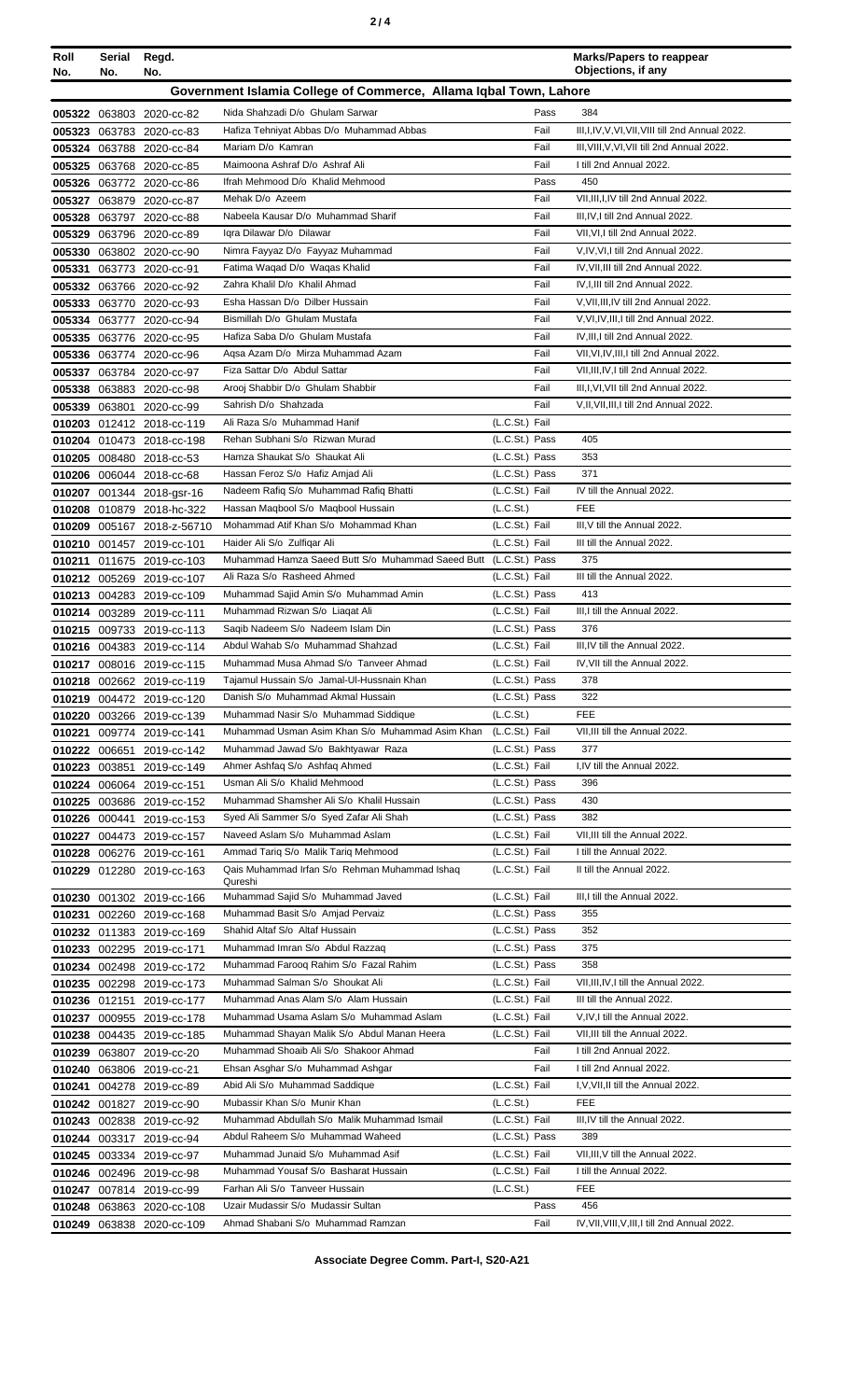| ×<br>٠<br>٦<br>×<br>۰, |  |  |
|------------------------|--|--|
|------------------------|--|--|

| Roll<br>No.      | Serial<br>No. | Regd.<br>No.                                           |                                                                                               |              | <b>Marks/Papers to reappear</b><br>Objections, if any                                             |
|------------------|---------------|--------------------------------------------------------|-----------------------------------------------------------------------------------------------|--------------|---------------------------------------------------------------------------------------------------|
|                  |               |                                                        | Government Islamia College of Commerce, Allama Iqbal Town, Lahore                             |              |                                                                                                   |
|                  |               | 010250 063846 2020-cc-110                              | Allah Ditta S/o Muhammad Ramzan                                                               | Fail         | III, IV, VII till 2nd Annual 2022.                                                                |
| 010251           |               | 063862 2020-cc-111                                     | Muhammad Muneeb S/o Shahid Afzal                                                              | Pass         | 466                                                                                               |
|                  |               | 010252 063843 2020-cc-112                              | Faizan Ali S/o Muhammad Nadeem                                                                | Fail         | III, IV till 2nd Annual 2022.                                                                     |
|                  |               | 010253 063812 2020-cc-113                              | Usama Khalil S/o Khalil Ahmed                                                                 | Pass         | 404                                                                                               |
|                  |               | 010254 063872 2020-cc-114                              | Muhammad Ashan Butt S/o Muhammad Irshad                                                       | Pass         | 431                                                                                               |
|                  |               | 010255 063836 2020-cc-115<br>010256 063884 2020-cc-116 | Hamza Ramzan Bhutta S/o Muhammad Ramzan Bhutta<br>Muhammad Hassnain Khalid S/o Khalid Mehmood | Pass<br>Fail | 544<br>V, III till 2nd Annual 2022.                                                               |
| 010257           |               | 063816 2020-cc-117                                     | Faisal Ali S/o Shoukat Ali                                                                    | Fail         | VII, V, III till 2nd Annual 2022.                                                                 |
| 010258           |               | 063854 2020-cc-118                                     | Muhammad Usman S/o Bashir Ahmed                                                               | Fail         | V, VIII, III till 2nd Annual 2022.                                                                |
| 010259           |               | 063839 2020-cc-119                                     | Muhammad Bassam Tahir S/o Muhammad Tahir                                                      | Fail         | III till 2nd Annual 2022.                                                                         |
| 010260           |               | 063874 2020-cc-120                                     | Muhammad Usama Tariq S/o Muhammad Tariq                                                       | Fail         | VI, VII, III till 2nd Annual 2022.                                                                |
| 010261           |               | 063876 2020-cc-121                                     | Hassan Saeed S/o Muhammad Saeed                                                               | Fail         | IV, VIII, VII, VI, V till 2nd Annual 2022.                                                        |
|                  |               | 010262 063833 2020-cc-122                              | Muhammad Tahir S/o Mukhtar Ahmad<br>Usman Riaz S/o Riaz Ahmad                                 | Fail<br>Fail | V, III, VII, VI till 2nd Annual 2022.                                                             |
| 010263<br>010264 |               | 063870 2020-cc-123<br>063844 2020-cc-124               | Muhammad Hamza Akbar S/o Muhammad Akbar                                                       | Fail         | V,IV,I,III till 2nd Annual 2022.                                                                  |
|                  |               | 010265 063860 2020-cc-125                              | Safder Ali Butt S/o Amjad Ali Butt                                                            | Fail         | VIII, I, III till 2nd Annual 2022.                                                                |
|                  |               | 010266 063848 2020-cc-126                              | Asad Ali S/o Muhammad Jamil                                                                   | Absent       |                                                                                                   |
|                  |               | 010267 063845 2020-cc-127                              | Muhammad Jamil Saleem S/o Muhammad Saleem                                                     | Fail         | I,IV,III till 2nd Annual 2022.                                                                    |
|                  |               | 010268 063866 2020-cc-128                              | Syed Numair Ali Gillani S/o Syed Jasarat Ali Gillani                                          | Fail         | VI, I, III, IV, VII till 2nd Annual 2022.                                                         |
| 010269           |               | 063809 2020-cc-129                                     | Taha Nadeem S/o Nadeem Ahmad                                                                  | Pass         | 412                                                                                               |
|                  |               | 010270 063856 2020-cc-130                              | Abdullah S/o Ala-Ud-Din<br>Haseeb-Ur-Rehman S/o Khalid Farid                                  | Fail<br>Fail | VI, VIII, VII, I, III, IV till 2nd Annual 2022.                                                   |
| 010271           |               | 063857 2020-cc-131<br>010272 063821 2020-cc-132        | Asad Ali Tahir S/o Muhammad Tahir                                                             | Fail         | III, I, V, VI, VII till 2nd Annual 2022.<br>VIII, V, VII, III, VI, I till 2nd Annual 2022.        |
| 010273           |               | 063855 2020-cc-133                                     | Muhammad Junaid S/o Muhammad Javed                                                            | Fail         | VI, V, VII, III till 2nd Annual 2022.                                                             |
| 010274           |               | 063864 2020-cc-134                                     | Muhammad Ahsan S/o Muhammad Javed                                                             | Fail         | VII, II, I, VI, VIII till 2nd Annual 2022.                                                        |
| 010275           |               | 063852 2020-cc-135                                     | Muhammad Abubakar S/o Mian Muhammad Umer                                                      | Pass         | 449                                                                                               |
|                  |               | 010276 063868 2020-cc-136                              | Muhammad Ahmad Raza S/o Muhammad Rafiq                                                        | Pass         | 420                                                                                               |
| 010277           |               | 063831 2020-cc-137                                     | Ahmad Nasir S/o Muhammad Nasir Mirza                                                          | Fail         | III, VII, VI, I till 2nd Annual 2022.                                                             |
|                  |               | 010278 063890 2020-cc-138                              | Ahmad Hassan S/o Sakhawat Ali                                                                 | Fail         | VI, VIII, III till 2nd Annual 2022.                                                               |
| 010279           |               | 063829 2020-cc-139                                     | Muhammad Omer Shakoor S/o Abdul Shakoor<br>Adeel Ahmad S/o Rana Jameel Ahmad                  | Fail<br>Fail | I,IV, VIII, VI till 2nd Annual 2022.                                                              |
| 010281           |               | 010280 063877 2020-cc-141<br>063882 2020-cc-142        | Muhammad Arslan S/o Ghulam Nazar                                                              | Fail         | II, IV, V, VI, I, VIII, III till 2nd Annual 2022.                                                 |
|                  |               | 010282 063871 2020-cc-143                              | Wahab S/o Gulzar Ahmed                                                                        | Fail         | VIII. VII till 2nd Annual 2022.                                                                   |
|                  |               | 010283 063819 2020-cc-144                              | Ghazi Rafique S/o Muhammad Rafique                                                            | Pass         | 355                                                                                               |
|                  |               | 010284 063858 2020-cc-145                              | Syed Qualb-E-Mehdi Zaidi S/o Syed Muhammad Raza Zaidi                                         | Pass         | 355                                                                                               |
|                  |               | 010285 063880 2020-cc-146                              | Azan Imran S/o Muhammad Imran                                                                 | Fail         | III till 2nd Annual 2022.                                                                         |
|                  |               | 010286 063881 2020-cc-147                              | Fahad Ali S/o Muhammad Anwar                                                                  | Fail         | I till 2nd Annual 2022.                                                                           |
|                  |               | 010287 063815 2020-cc-149                              | Muhammad Asif S/o Islam Deen<br>Subhan Aftab S/o Aftab Ahmad                                  | Fail<br>Fail | V, VIII, VI, VII, III, I, IV till 2nd Annual 2022.                                                |
| 010289           |               | 010288 063811 2020-cc-150<br>063849 2020-cc-151        | Khizar Ahmad Khan S/o Muhammad Saleem Khan                                                    | Fail         | VII, V, I, IV, III till 2nd Annual 2022.<br>III.I till 2nd Annual 2022.                           |
|                  |               | 010290 063867 2020-cc-152                              | Mohsin Javaid S/o Javaid Shafqat                                                              | Absent       |                                                                                                   |
| 010291           |               | 063842 2020-cc-153                                     | Zeeshan Hafeez S/o Muhammad Hafeez Ahmad                                                      | Fail         | II, VI, IV, VII, VIII till 2nd Annual 2022.                                                       |
|                  |               | 010292 063861 2020-cc-154                              | Zohaib Ahmed S/o Mukhtar Ahmed                                                                | Fail         | V, II, VII, VI, I, III, IV till 2nd Annual 2022.                                                  |
| 010293           |               | 063851 2020-cc-155                                     | Muhammad Anas Asghar S/o Asghar Ali                                                           | Fail         | III, IV till 2nd Annual 2022.                                                                     |
| 010294           |               | 063885 2020-cc-156                                     | Saif Ullah S/o Muhammad Sharif                                                                | Fail         | III, VII, I, VI, IV till 2nd Annual 2022.                                                         |
|                  |               | 010295 063853 2020-cc-157                              | Muhammad Azeem Usama S/o Mirza Naseer Ahmad<br>Abdul Shakoor S/o Muhammad Ikram               | Pass         | 355                                                                                               |
|                  |               | 010296 063873 2020-cc-160                              | Muhammad Haroon S/o Nazim Ali                                                                 | Fail<br>Fail | VII, III, VI, V, I, IV till 2nd Annual 2022.                                                      |
| 010297<br>010298 |               | 063823 2020-cc-161<br>063878 2020-cc-162               | Muhammad Bilal S/o Liaquat Ali                                                                | Fail         | V, III till 2nd Annual 2022.                                                                      |
|                  |               | 010299 063828 2020-cc-163                              | Muhammad Zain UI Hassan S/o Muhammad Adris                                                    | Pass         | 356                                                                                               |
|                  |               | 010300 063834 2020-cc-164                              | Abdul Mannan S/o Abdul Jabbar                                                                 | Fail         |                                                                                                   |
| 010301           |               | 063830 2020-cc-165                                     | Syed Ahmad Ali S/o Syed Asif Mehmood                                                          | Absent       |                                                                                                   |
|                  |               | 010302 063814 2020-cc-166                              | Abdullah Shahid S/o Muhammad Shahid                                                           | Absent       |                                                                                                   |
|                  |               | 010303 063841 2020-cc-167                              | Shahraiz Talib S/o Talib Hussain                                                              | Fail         | IV till 2nd Annual 2022.                                                                          |
|                  |               | 010304 063804 2020-cc-168                              | Saifullah Irshad S/o Muhammad Irshad                                                          | Fail         | IV, V, VI, VII, I, III till 2nd Annual 2022.                                                      |
|                  |               | 010305 063805 2020-cc-170<br>010306 063837 2020-cc-171 | Asim Waseem S/o Waseem Anwar<br>Numan Bilal S/o Hafiz Muhammad Bilal                          | Fail<br>Fail | I till 2nd Annual 2022.<br>IV, V, VII, VI, I, III till 2nd Annual 2022.                           |
| 010307           |               | 063808 2020-cc-172                                     | Muhammad Jawad S/o Zulfigar Ali                                                               | Fail         |                                                                                                   |
|                  |               | 010308 063832 2020-cc-173                              | Akhtar Abbas S/o Ghulam Shabeer                                                               | Pass         | 377                                                                                               |
| 010309           |               | 063859 2020-cc-175                                     | Rana Muhammad Abdullah S/o Rana Istikhar Khan Azhar                                           | Fail         | II, VI till 2nd Annual 2022.                                                                      |
|                  |               | 010310 063869 2020-cc-177                              | Sami Ullah S/o Mehrab Gull                                                                    | Fail         | I, VII, VI, IV, III till 2nd Annual 2022.                                                         |
| 010311           |               | 063817 2020-cc-178                                     | Muhammad Ali S/o Muhammad Aslam                                                               | Fail         | VII, V, III, I till 2nd Annual 2022.                                                              |
|                  |               | 010312 063824 2020-cc-179                              | Rana Haseeb Ahmad S/o Rana Muhammad Jamshaid Akhtar                                           | Fail         | VII, III, IV, I till 2nd Annual 2022.                                                             |
|                  |               | 010313 063875 2020-cc-180                              | Muhammad Shoaib S/o Mahmood Ahmad<br>Muhammad Sheraz Akhtar S/o Muhammad Akhtar Saeed         | Fail<br>Fail | IV, VII, II, VI, V, I till 2nd Annual 2022.<br>V, VII, VI, I, III, IV, VIII till 2nd Annual 2022. |
|                  |               | 010314 063865 2020-cc-181<br>010315 063850 2020-cc-182 | Zohaib Sajid S/o Sajid Mahmood                                                                | Fail         |                                                                                                   |
|                  |               |                                                        |                                                                                               |              |                                                                                                   |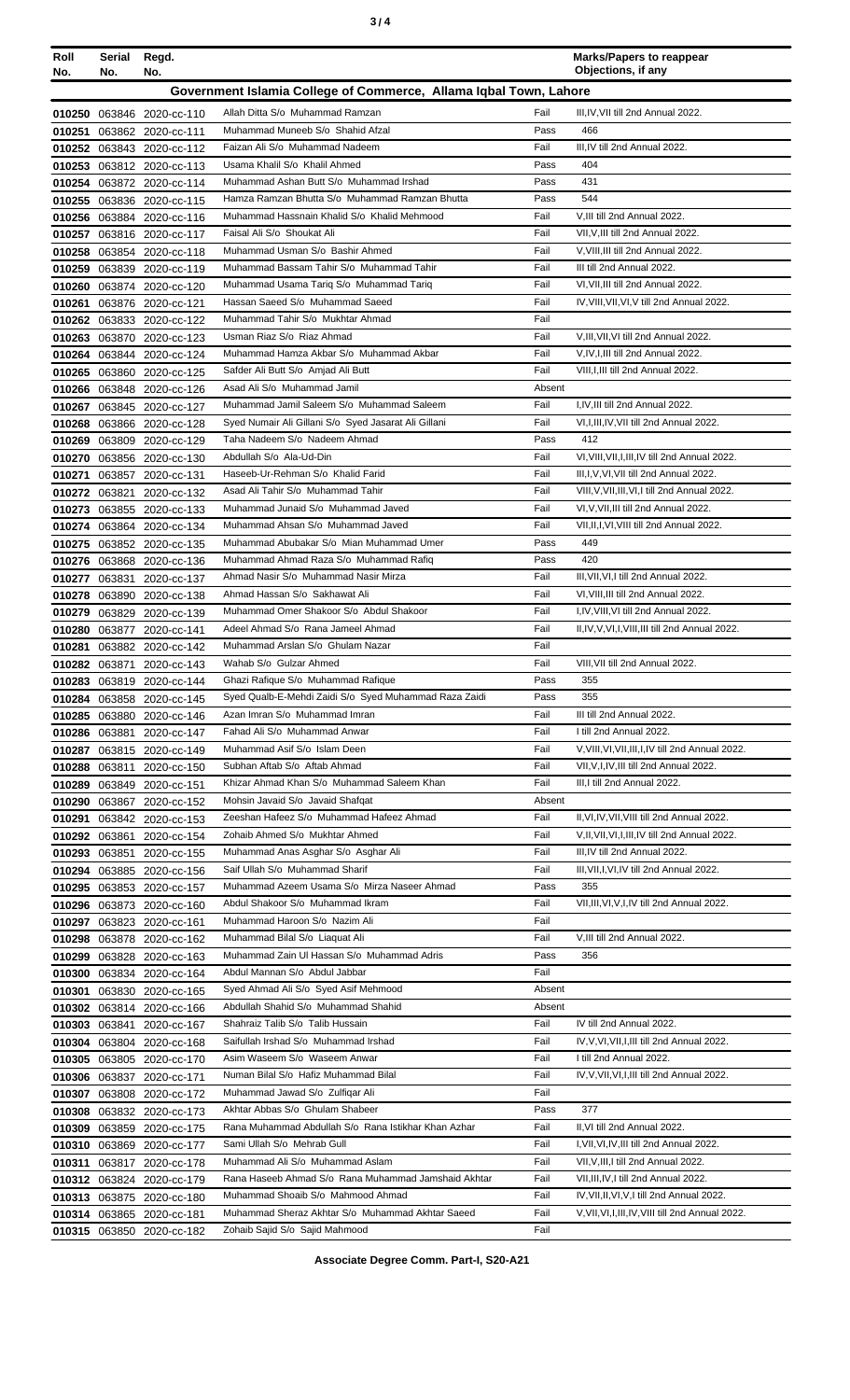| Roll<br>No. | Serial<br>No.                                                     | Regd.<br>No.              |                                                       |                | <b>Marks/Papers to reappear</b><br>Objections, if any |  |  |
|-------------|-------------------------------------------------------------------|---------------------------|-------------------------------------------------------|----------------|-------------------------------------------------------|--|--|
|             | Government Islamia College of Commerce, Allama Igbal Town, Lahore |                           |                                                       |                |                                                       |  |  |
|             |                                                                   | 010316 013738 2020-cc-184 | Muhammad Nouman Zafar S/o Malik Zafar Iqbal           | Fail           |                                                       |  |  |
| 010317      |                                                                   | 063822 2020-cc-185        | Shahroz Shahzad S/o Muhammad Shahzad                  | Absent         |                                                       |  |  |
| 010318      |                                                                   | 063840 2020-cc-189        | Abubakar Shiekh S/o Imtiaz Ahmad                      | Fail           | III, VI, VII, I, IV till 2nd Annual 2022.             |  |  |
| 010319      |                                                                   | 063825 2020-cc-190        | Umar Saddig S/o Muhammad Saddig                       | Pass           | 356                                                   |  |  |
| 010320      |                                                                   | 063886 2020-cc-191        | Malik Muhammad Arslan Pasha S/o Malik Muhammad Ashraf | Fail           | I till 2nd Annual 2022.                               |  |  |
| 010321      | 063818                                                            | 2020-cc-192               | Muhammad Mujez Nadeem S/o Malik Nadeem                | Absent         |                                                       |  |  |
| 010322      |                                                                   | 063810 2020-cc-193        | Saqib Ali S/o Muhammad Ramzan                         | Fail           | VII, VI, III, IV, I till 2nd Annual 2022.             |  |  |
| 010323      |                                                                   | 063835 2020-cc-195        | Muhammad Faizan S/o Muhammad Afzaal                   | Fail           | VI, I, VII till 2nd Annual 2022.                      |  |  |
| 010324      |                                                                   | 063820 2020-cc-199        | Ahmad Mujtaba Alvi S/o Tagdees Ahmad Mukhtar Alvi     | Fail           | I, VII, III till 2nd Annual 2022.                     |  |  |
| 010325      |                                                                   | 063827 2020-cc-200        | Hamid Ali S/o Hamid Razzag                            | Pass           | 419                                                   |  |  |
| 010326      | 063847                                                            | 2020-cc-201               | Zaeem Tabassum S/o Muhammad Naeem                     | Fail           | VIII, VII, IV till 2nd Annual 2022.                   |  |  |
| 010327      |                                                                   | 063813 2020-cc-202        | Muhammad Umar S/o Muhammad Ashraf                     | Fail           | II, VI, VIII, III, I, IV till 2nd Annual 2022.        |  |  |
|             |                                                                   | 021426 085288 2018-cc-173 | Iram Amin D/o Muhammad Amin Sajid                     | (L.C.St.) Fail |                                                       |  |  |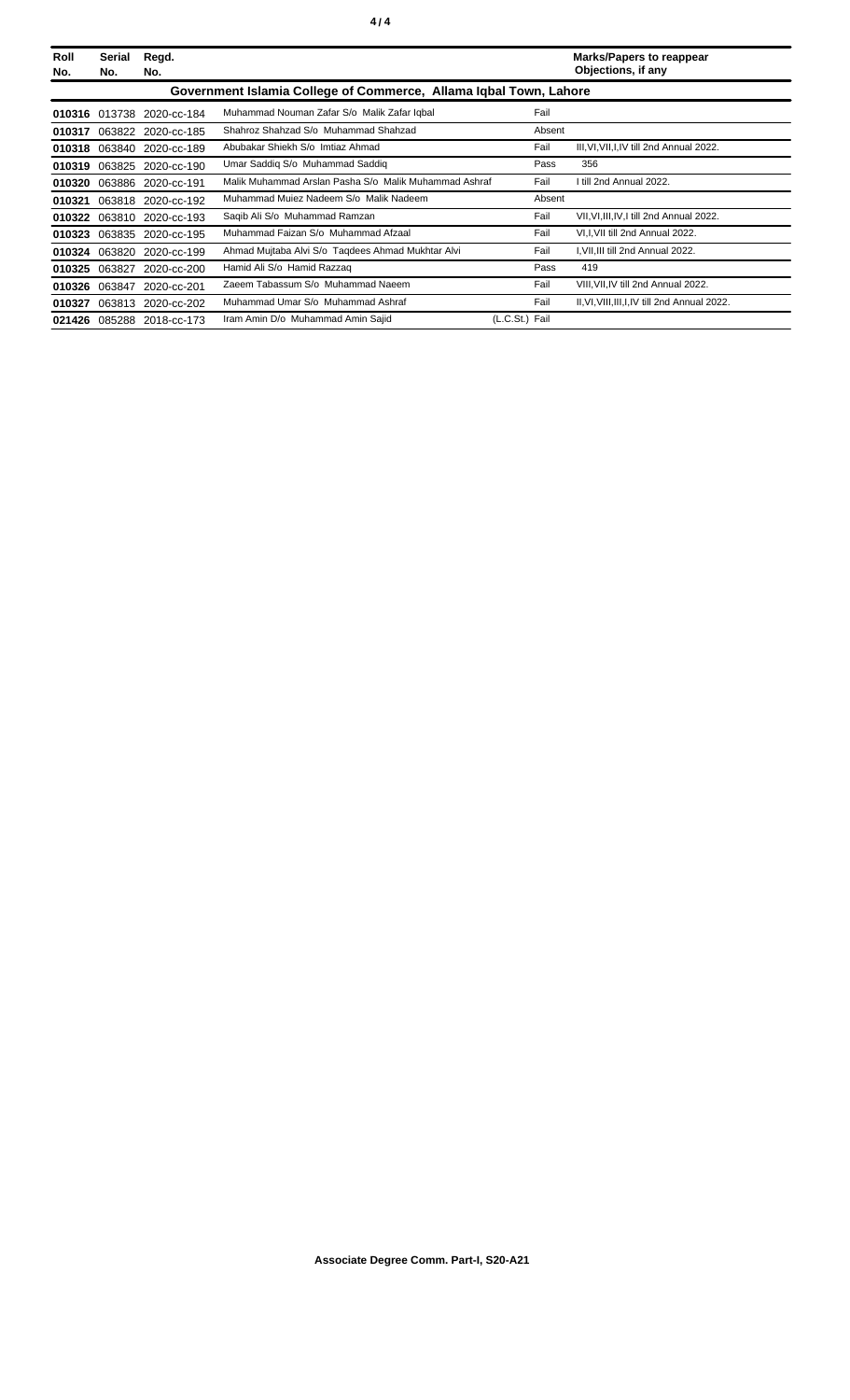|--|

| Roll<br>No.                                               | Serial<br>No. | Regd.<br>No.                                            |                                                                                        |                                  | <b>Marks/Papers to reappear</b><br>Objections, if any                             |
|-----------------------------------------------------------|---------------|---------------------------------------------------------|----------------------------------------------------------------------------------------|----------------------------------|-----------------------------------------------------------------------------------|
| Government College of Commerce, Allama Iqbal Town, Lahore |               |                                                         |                                                                                        |                                  |                                                                                   |
|                                                           |               | 005340 013021 2018-ccl-120                              | Sana Riffat D/o Riffat Hayat Khan                                                      | (L.C.St.) Fail                   |                                                                                   |
| 005341                                                    |               | 004613 2019-ccl-101                                     | Eesha Sohail D/o Muhammad Sohail Akhtar                                                | (L.C.St.) Fail                   | I till the Annual 2022.                                                           |
|                                                           | 005342 006421 | 2019-ccl-102                                            | Kiran Naeem D/o Muhammad Naeem                                                         | (L.C.St.)                        | <b>FEE</b>                                                                        |
|                                                           |               | 005343 004617 2019-ccl-47                               | Ayesha Riaz D/o Muhammad Riaz                                                          | (L.C.St.) Fail                   | VII, III till the Annual 2022.                                                    |
|                                                           |               | 005344 005468 2019-ccl-49                               | Sehar Amin D/o Muhammad Amin                                                           | (L.C.St.) Fail                   | I,IV till the Annual 2022.                                                        |
|                                                           |               | 005345 013212 2019-ccl-55                               | Hafiza Ume Sumiya D/o Asif Rasheed                                                     | (L.C.St.) Fail                   | VII, III, IV, I till the Annual 2022.                                             |
|                                                           |               | 005346 007101 2019-ccl-71                               | Sidra Ashraf D/o Muhammad Ashraf                                                       | (L.C.St.) Pass                   | 389                                                                               |
|                                                           |               | 005347 009808 2019-ccl-72                               | Tehreem Fatima D/o Muhammad Mansha                                                     | (L.C.St.) Pass                   | 386                                                                               |
|                                                           |               | 005348 004676 2019-ccl-74                               | Saman Saeed D/o Nadeem Ahmed                                                           | (L.C.St.) Fail<br>Fail           | VI, I, VII, IV, III till the Annual 2022.<br>VII, VIII, III till 2nd Annual 2022. |
| 005349                                                    |               | 054373 2020-ccl-51<br>005350 054303 2020-ccl-52         | Kanwal Yaqoob D/o Yaqoob Masih<br>Hunsha Hanif D/o Muhammad Hanif                      | Fail                             | VII, VIII, I, III, VI, IV till 2nd Annual 2022.                                   |
|                                                           |               | 005351 054304 2020-ccl-53                               | Tuba Sohail D/o Malik Sohail Arif                                                      | Fail                             | VI, I, IV, VII, III till 2nd Annual 2022.                                         |
|                                                           |               | 005352 054305 2020-ccl-54                               | Fiza Khaleeg D/o Khaleeg Ur Rehman Khan                                                | Fail                             | I, VIII, III till 2nd Annual 2022.                                                |
|                                                           |               | 005353 054306 2020-ccl-55                               | Amna Amjad D/o Muhammad Amjad                                                          | Fail                             | VI, VII, I, VIII, IV, III till 2nd Annual 2022.                                   |
|                                                           |               | 005354 054307 2020-ccl-56                               | Kamila Saleem D/o Muhammad Saleem                                                      | Fail                             | IV, I, VI, VIII, III till 2nd Annual 2022.                                        |
|                                                           |               | 005355 054308 2020-ccl-57                               | Maria Jameel D/o Muhammad Jameel                                                       | Fail                             | IV.III.I till 2nd Annual 2022.                                                    |
|                                                           |               | 005356 054309 2020-ccl-58                               | Noor Fatima D/o Mian Magsood Ahmad                                                     | Fail                             | V,I, VII, VI, III till 2nd Annual 2022.                                           |
|                                                           |               | 005357 054310 2020-ccl-59                               | Kinza Ramzan D/o Ramzan Masih                                                          | Fail                             | VII, IV, VI, VIII, III, I till 2nd Annual 2022.                                   |
|                                                           |               | 005358 054311 2020-ccl-60                               | Rukhsar Fatima D/o Rana Muhammad Amin                                                  | Fail                             | V,II, VII, IV, III, VI, I till 2nd Annual 2022.                                   |
|                                                           |               | 005359 054312 2020-ccl-61                               | Sila Amjad D/o Muhammad Amjad<br>Imrana Kausar D/o Ch. Muhammad Yasin Zahid            | Fail<br>Fail                     | I, IV, III till 2nd Annual 2022.<br>VII, III, I till 2nd Annual 2022.             |
|                                                           |               | 005360 054326 2020-ccl-79<br>005361 054327 2020-ccl-80  | Hadiya Jan D/o Jaleel Jan                                                              | Absent                           |                                                                                   |
|                                                           |               | 005362 054328 2020-ccl-83                               | Maryam Mazhar D/o Mazhar Iqbal                                                         | Fail                             | V, IV, VII, I, III till 2nd Annual 2022.                                          |
|                                                           |               | 010338 000578 2018-ccl-108                              | Muhammad Faraz Afzal S/o Muhammad Afzal Bhatti                                         | (L.C.St.) Pass                   | 334                                                                               |
|                                                           |               | 010339 004788 2018-ccl-124                              | Qaisar Jamal S/o Qari Muhammad Jamal                                                   | (L.C.St.) Fail                   |                                                                                   |
| 010340                                                    |               | 011551 2018-ccl-99                                      | Ghayoor Ali Raza S/o Muzaffar Ali                                                      | (L.C.St.)                        | <b>FEE</b>                                                                        |
| 010341                                                    |               | 006905 2019-z-8243                                      | Muhammad Ahsan S/o Muhammad Zikria                                                     | (L.C.St.) Pass                   | 355                                                                               |
|                                                           |               | 010342 011854 2015-ccl-15                               | Adil Shafi S/o Muhammad Shafi Shahid                                                   | (L.C.St.) Fail                   |                                                                                   |
|                                                           |               | 010343 009734 2018-ccl-8                                | Ubaid Ur Rehman Talha S/o Ijaz Hussain                                                 | (L.C.St.) Fail                   | VII.I till the Annual 2022.                                                       |
|                                                           |               | 010344 004696 2019-ccl-106<br>010345 006388 2019-ccl-56 | Arslan Mushtaq S/o Mushtaq Khan<br>Syed Fazal Abbas Kirmani S/o Syed Ghulam Abbas Shah | (L.C.St.) Fail<br>(L.C.St.) Fail | VII, VIII, IV till the Annual 2022.<br>I till the Annual 2022.                    |
|                                                           |               |                                                         | Kirmani                                                                                |                                  |                                                                                   |
|                                                           |               | 010346 004534 2019-ccl-69                               | Syed Zulgar Nain Haider S/o Haider Abbas                                               | (L.C.St.) Fail                   | VII, I, IV till the Annual 2022.                                                  |
|                                                           |               | 010347 006740 2019-ccl-75                               | Muhammad Hanzla S/o Muhammad Yaseen                                                    | (L.C.St.) Pass                   | 454                                                                               |
|                                                           |               | 010348 006824 2019-ccl-81                               | Murad UI Hassan Rathore S/o Safi Ud Din Rathore<br>Ali Raza S/o Dur Muhammad           | (L.C.St.) Pass                   | 371<br>IV, I till the Annual 2022.                                                |
|                                                           |               | 010349 005045 2019-ccl-83<br>010350 008217 2019-ccl-88  | Noman S/o Ghulam Hussain                                                               | (L.C.St.) Fail<br>(L.C.St.) Fail | IV, VI till the Annual 2022.                                                      |
| 010351                                                    |               | 006735 2019-ccl-96                                      | Ghulam Qadir S/o Shoukat Ali                                                           | (L.C.St.) Fail                   | I till the Annual 2022.                                                           |
|                                                           |               | 010352 054342 2020-ccl-100                              | Hamas Khalid S/o Muhammad Khalid Minhas                                                | Fail                             | V, VII, IV, I till 2nd Annual 2022.                                               |
| 010353                                                    |               | 054343 2020-ccl-101                                     | Ali Hassan S/o Ali Sher                                                                | Fail                             | V, IV, III, VII, VI, I, II till 2nd Annual 2022.                                  |
|                                                           |               | 010354 054344 2020-ccl-103                              | Muhammad Hussnain S/o Muhammad Munir                                                   | Fail                             | V, I, VII, VI, III, IV till 2nd Annual 2022.                                      |
|                                                           |               | 010355 054345 2020-ccl-104                              | Asad Ali S/o Muhammad Hanif                                                            | Fail                             | III, IV, VII, I, II till 2nd Annual 2022.                                         |
|                                                           |               | 010356 054346 2020-ccl-105                              | Atta Ur Rahman S/o Muhammad Akram                                                      | Fail                             |                                                                                   |
|                                                           |               | 010357 054347 2020-ccl-106                              | Ali S/o Farzand Ali                                                                    | Fail                             |                                                                                   |
|                                                           |               | 010358 054348 2020-ccl-107                              | Azhar Mahmood S/o Muhammad Saie<br>Fahad Iqbal S/o Muhammad Iqbal Qadir                | Fail<br>Absent                   | III, VII, IV till 2nd Annual 2022.                                                |
| 010360                                                    | 054350        | 010359 054349 2020-ccl-108<br>2020-ccl-109              | Syed Hassan Abdullah S/o Syed Shoaib Alam                                              | Fail                             | II, VI, VII, III, I, IV till 2nd Annual 2022.                                     |
| 010361                                                    | 054351        | 2020-ccl-110                                            | Abdul Rehman S/o Talat Mehmood                                                         | Absent                           |                                                                                   |
|                                                           |               | 010362 054352 2020-ccl-111                              | Danish Shahid S/o Shahid Ahmad Khan                                                    | Fail                             | VII, VIII, III, VI, IV, I, II till 2nd Annual 2022.                               |
|                                                           |               | 010363 054353 2020-ccl-112                              | Ali Haider S/o Imtiaz Ahmad                                                            | Absent                           |                                                                                   |
|                                                           |               | 010364 054354 2020-ccl-113                              | Ali Hamza S/o Muhammad Afzal                                                           | Fail                             | VI, VII, I, III, II, VIII, IV till 2nd Annual 2022.                               |
|                                                           |               | 010365 054355 2020-ccl-114                              | Muhammad Hanan S/o Liagat Ali Bhatti                                                   | Fail                             | V, III, VII, VI, VIII, II till 2nd Annual 2022.                                   |
|                                                           |               | 010366 054356 2020-ccl-115                              | Syed Jabber Hussain Zaidi S/o Syed Shafqat Hussain Zaidi                               | Fail                             | IV, VI, VII, III till 2nd Annual 2022.                                            |
|                                                           |               | 010367 054357 2020-ccl-118                              | Hanzla S/o Muhammad Saleem                                                             | Fail                             | III, VIII, VI, VII till 2nd Annual 2022.                                          |
| 010368                                                    |               | 054358 2020-ccl-119                                     | Ahmad Ali S/o Rahmat Ali<br>Umer Riaz S/o Muhammad Riaz                                | Fail<br>Fail                     | III, V, VII, VI till 2nd Annual 2022.<br>V, III, VII, I, IV till 2nd Annual 2022. |
| 010369                                                    |               | 054359 2020-ccl-120<br>010370 054360 2020-ccl-121       | Asad Mehmood S/o Shahid Mehmood                                                        | Fail                             | VI, I, IV, III till 2nd Annual 2022.                                              |
| 010371                                                    | 054361        | 2020-ccl-122                                            | Fawad Hussain S/o Riaz Hussain                                                         | Fail                             | I,IV,III till 2nd Annual 2022.                                                    |
|                                                           |               | 010372 054362 2020-ccl-123                              | Hassam S/o Muhammad Nadeem                                                             | Fail                             | II, IV, VI, I, V till 2nd Annual 2022.                                            |
|                                                           |               | 010373 054363 2020-ccl-124                              | Muhammad Hammad Naveed S/o Muhammad Naveed Khan                                        | Absent                           |                                                                                   |
|                                                           |               | 010374 054364 2020-ccl-125                              | Shahzaib Hussain S/o Muhammad Hussain                                                  | Fail                             | I, V, VI, III, VII, IV till 2nd Annual 2022.                                      |
|                                                           |               | 010375 054365 2020-ccl-126                              | Ahmed Qadeer S/o Qadeer Ahmed                                                          | Fail                             | VIII, V, I, III, VI, IV, VII till 2nd Annual 2022.                                |
|                                                           |               | 010376 054366 2020-ccl-127                              | Muhammad Usman S/o Muhammad Ashraf                                                     | Fail                             |                                                                                   |
| 010377                                                    |               | 054367 2020-ccl-128                                     | Zeeshan Munir S/o Munir Ahmed Khan                                                     | Fail                             | I,IV,III till 2nd Annual 2022.                                                    |
|                                                           | 010378 054368 | 2020-ccl-129                                            | Wasif Subhani S/o Asif Naeem<br>Hamid Ali S/o Ijaz Hussain                             | Fail<br>Pass                     | VIII, VI, VII, III, I, IV till 2nd Annual 2022.<br>350                            |
|                                                           |               | 010379 054369 2020-ccl-130                              |                                                                                        |                                  |                                                                                   |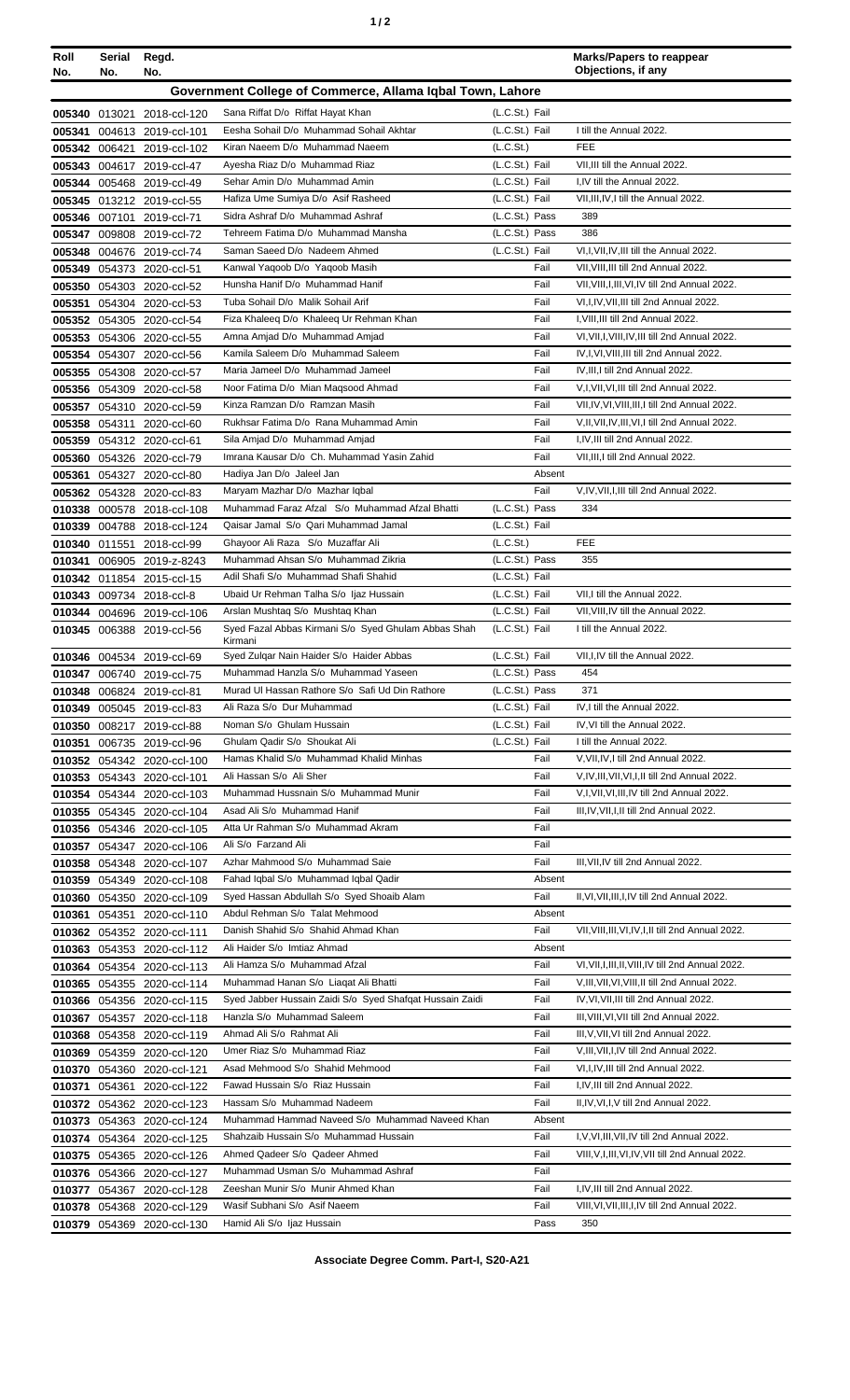| Roll<br>No. | Serial<br>No.                                             | Regd.<br>No.               |                                                              |        | <b>Marks/Papers to reappear</b><br>Objections, if any |  |  |  |
|-------------|-----------------------------------------------------------|----------------------------|--------------------------------------------------------------|--------|-------------------------------------------------------|--|--|--|
|             | Government College of Commerce, Allama Igbal Town, Lahore |                            |                                                              |        |                                                       |  |  |  |
|             |                                                           | 010380 054370 2020-ccl-131 | Shaheer Husnain Shahzad Rashid S/o Shahzad Rashid            | Fail   | IV, III till 2nd Annual 2022.                         |  |  |  |
|             | 010381 054371                                             | 2020-ccl-132               | Shahzaib S/o Shahzad Anwar                                   | Fail   | III.II.IV.VI.VII till 2nd Annual 2022.                |  |  |  |
|             |                                                           | 010382 054372 2020-ccl-134 | Muhammad Talha Saim S/o Ghulam Dastgir                       | Pass   | 401                                                   |  |  |  |
|             |                                                           | 010383 054324 2020-ccl-139 | Malik Zeeshan Ali S/o Malik Shokat Ali                       | Fail   | III, IV till 2nd Annual 2022.                         |  |  |  |
|             |                                                           | 010384 054313 2020-ccl-62  | Muhammad Sohail S/o Muhammad Rahim                           | Fail   |                                                       |  |  |  |
|             |                                                           | 010385 054314 2020-ccl-63  | Usama Tariq S/o Tariq Mehmood                                | Pass   | 392                                                   |  |  |  |
|             |                                                           | 010386 054315 2020-ccl-64  | Aftab Hussain S/o Mehmood Hussain                            | Fail   | III.V.I till 2nd Annual 2022.                         |  |  |  |
|             |                                                           | 010387 054316 2020-ccl-66  | Muhammad Agib Malik S/o Magsood Ahmad Malik                  | Fail   | VII, V, VI, III, I till 2nd Annual 2022.              |  |  |  |
|             |                                                           | 010388 054317 2020-ccl-67  | Qasid Ali S/o Muhammad Khalid                                | Fail   |                                                       |  |  |  |
|             |                                                           | 010389 054318 2020-ccl-68  | Shahroz Rafiq S/o Muhammad Rafiq                             | Fail   | VI.VII.IV till 2nd Annual 2022.                       |  |  |  |
|             |                                                           | 010390 054319 2020-ccl-69  | Muhammad Usman S/o Liaqat Ali                                | Fail   | III, VI, I, V, VII till 2nd Annual 2022.              |  |  |  |
|             |                                                           | 010391 054320 2020-ccl-70  | Tabeel S/o Sarfraz Masih                                     | Fail   | VII, VI, V, IV, III, I till 2nd Annual 2022.          |  |  |  |
|             |                                                           | 010392 054321 2020-ccl-72  | Waqas Zulafqar S/o Zulafqar Masih                            | Fail   | III, VII, IV, VIII, I till 2nd Annual 2022.           |  |  |  |
|             |                                                           | 010393 054322 2020-ccl-73  | Rizwan Ali S/o Allah Ditta                                   | Fail   | VIII, VII, I, III, IV till 2nd Annual 2022.           |  |  |  |
|             |                                                           | 010394 054336 2020-ccl-74  | Muhammad Rizwan S/o Shahadat Ali                             | Pass   | 385                                                   |  |  |  |
|             |                                                           | 010395 054337 2020-ccl-75  | Ausaf Ahmed S/o Mahmood Ahmed                                | Fail   | V, VII, VI, IV, III, I till 2nd Annual 2022.          |  |  |  |
|             |                                                           | 010396 054323 2020-ccl-77  | Ruhaan Shahzad S/o Shahzad Sohail                            | Fail   | VI.VII till 2nd Annual 2022.                          |  |  |  |
| 010397      |                                                           | 054325 2020-ccl-78         | Kashan Ali S/o Rizwan Aziz                                   | Pass   | 384                                                   |  |  |  |
|             |                                                           | 010398 054329 2020-ccl-85  | Dawood Samad S/o Iqbal Samad                                 | Absent |                                                       |  |  |  |
|             |                                                           | 010399 054330 2020-ccl-86  | Saad UI Hassan S/o Ghulam Hassan                             | Absent |                                                       |  |  |  |
|             |                                                           | 010400 054331 2020-ccl-87  | Muhammad Zeeshan S/o Zahoor Ahmed                            | Fail   | VI, V till 2nd Annual 2022.                           |  |  |  |
| 010401      |                                                           | 054332 2020-ccl-88         | Muhammad Behroz S/o Muhammad Rafique                         | Fail   | III till 2nd Annual 2022.                             |  |  |  |
|             |                                                           | 010402 054333 2020-ccl-89  | Hafiz Muhammad Muneeb S/o Hafiz Lal Muhammad                 | Fail   | V.IV.I till 2nd Annual 2022.                          |  |  |  |
|             |                                                           | 010403 054334 2020-ccl-90  | Yasir Ali S/o Shahid Ali Shah                                | Fail   | V,IV,III till 2nd Annual 2022.                        |  |  |  |
|             |                                                           | 010404 054335 2020-ccl-92  | Mudassir Ali S/o Muhammad Farooq                             | Fail   | VII, VIII, IV, VI, V, I, III till 2nd Annual 2022.    |  |  |  |
|             |                                                           | 010405 054338 2020-ccl-95  | Muhammad Abubakar S/o Ahsan Shahzad                          | Pass   | 390                                                   |  |  |  |
|             |                                                           | 010406 054339 2020-ccl-97  | Hafiz Muhammad Zain-Ul-Abideen Shahid S/o Muhammad<br>Shahid | Fail   | V,IV,III,I till 2nd Annual 2022.                      |  |  |  |
|             |                                                           | 010407 054340 2020-ccl-98  | Mohammad Asad Abbas S/o Abbas Ali                            | Fail   | VI.VII.I.III.IV till 2nd Annual 2022.                 |  |  |  |
|             |                                                           | 010408 054341 2020-ccl-99  | Nouman S/o Muhammad Ameen Butt                               | Fail   | VIII, VII, V, VI, I, IV, III till 2nd Annual 2022.    |  |  |  |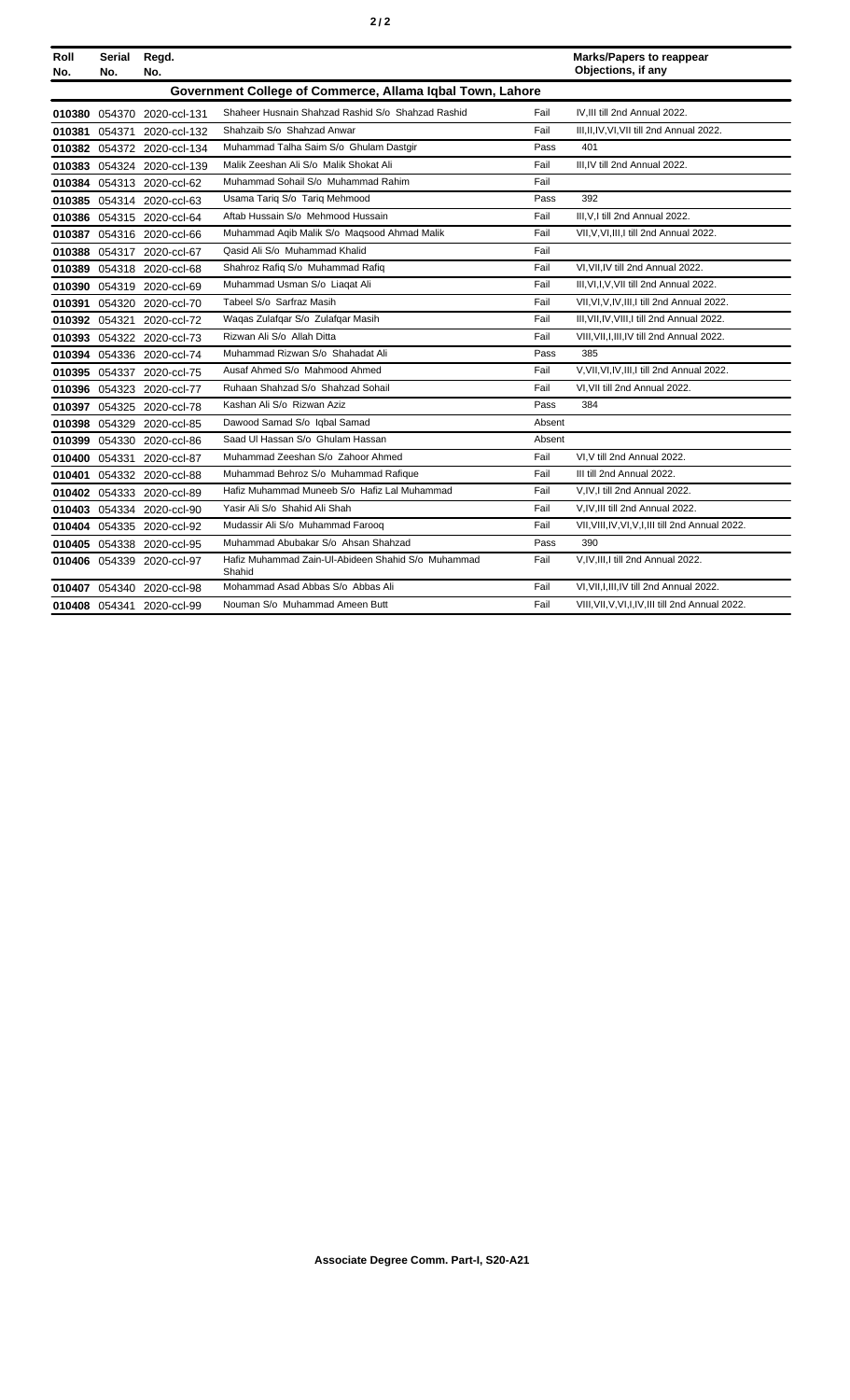| ٠ |  |
|---|--|
|   |  |

| Roll             | Serial        | Regd.                                                 |                                                                      |                                  | <b>Marks/Papers to reappear</b><br>Objections, if any |
|------------------|---------------|-------------------------------------------------------|----------------------------------------------------------------------|----------------------------------|-------------------------------------------------------|
| No.              | No.           | No.                                                   |                                                                      |                                  |                                                       |
|                  |               |                                                       | Punjab College of Commerce, 29-Noon Avenue, Lahore                   |                                  |                                                       |
| 005363           | 007237        | 2017-z-59465                                          | Ayesha Farooq D/o Muhammad Farooq                                    | (L.C.St.) Fail                   |                                                       |
| 005364           |               | 008410 2018-ccp-251                                   | Igra Bashir D/o Muhammad Bashir                                      | (L.C.St.) Fail                   |                                                       |
|                  |               | 005365 011258 2018-ccp-278                            | Haleema Shoaib D/o Shoaib Dawood Sheikh                              | (L.C.St.) Fail                   |                                                       |
| 005425           | 001568        | 2018-ckl-23                                           | Sidra Saleem D/o Muhammad Saleem Akhtar                              | (L.C.St.) Fail                   | IV till the Annual 2022.                              |
| 005426           |               | 000434 2018-gkn-96                                    | Sidra Riaz D/o Riaz Ahmed                                            | (L.C.St.) Fail                   | IV till the Annual 2022.                              |
| 005427           |               | 001024 2019-ccp-1                                     | Azeem Asghar D/o Muhammad Asghar                                     | (L.C.St.) Pass                   | 391                                                   |
| 005428           |               | 001655 2019-ccp-13                                    | Qaisra Maham D/o Muhammad Aslam                                      | (L.C.St.) Pass                   | 374                                                   |
| 005429           |               | 000431 2019-ccp-156                                   | Zainab Iqbal D/o Muhammad Iqbal                                      | (L.C.St.) Fail                   | I till the Annual 2022.                               |
| 005430           |               | 000425 2019-ccp-157                                   | Iram Rasheed D/o Abdul Rasheed                                       | (L.C.St.) Fail<br>(L.C.St.) Pass | V,IV,VI,VII,II till the Annual 2022.<br>466           |
| 005431           |               | 000428 2019-ccp-162                                   | Tayyaba D/o Fiyyaz Ahmad<br>Sadia Perveen D/o Muhammad Yousaf        | (L.C.St.) Pass                   | 404                                                   |
|                  |               | 005432 000432 2019-ccp-168                            | Sidra Nizam Ul Din D/o Nizam Ul Din                                  | (L.C.St.) Fail                   | I till the Annual 2022.                               |
| 005433<br>005434 |               | 000436 2019-ccp-170<br>000679 2019-ccp-173            | Ffatima Shahid D/o Muhammad Shahid                                   | (L.C.St.) Absent                 |                                                       |
| 005435           |               | 001566 2019-ccp-174                                   | Khadija-Tul-Kubra D/o Mujahid Hussain                                | (L.C.St.) Pass                   | 424                                                   |
| 005436           |               | 001565 2019-ccp-175                                   | Midhat Faraz Siddiqui D/o Muhammad Faraz Siddiqui                    | (L.C.St.) Fail                   | I,IV till the Annual 2022.                            |
| 005437           |               | 001570 2019-ccp-176                                   | Arooj Anjum D/o Anjum Riaz                                           | (L.C.St.) Fail                   | I till the Annual 2022.                               |
| 005438           | 006609        | 2019-ccp-182                                          | Hiba Sajjad D/o Sajjad Ahmad                                         | (L.C.St.) Fail                   | I till the Annual 2022.                               |
|                  |               | 005439 001530 2019-ccp-19                             | Noor Fatima D/o Toheed Ahmed Butt                                    | (L.C.St.) Fail                   | I till the Annual 2022.                               |
|                  | 005440 001529 | 2019-ccp-192                                          | Sidra Fareed D/o Ghulam Fareed                                       | (L.C.St.) Pass                   | 394                                                   |
| 005441           | 000995        | 2019-ccp-208                                          | Sabina Ali D/o Mian Hussain Ali                                      | (L.C.St.) Pass                   | 351                                                   |
| 005442           | 001560        | 2019-ccp-215                                          | Mahnoor Afzal Butt D/o Muhammad Afzal Butt                           | (L.C.St.) Fail                   | IV till the Annual 2022.                              |
| 005443           | 001561        | 2019-ccp-216                                          | Esha Rizwan D/o Rizwan Mumtaz                                        | (L.C.St.) Fail                   | IV till the Annual 2022.                              |
| 005444           | 013837        | 2019-ccp-235                                          | Khushbakht Zahra D/o Gohar Abbas Abidi                               | (L.C.St.) Fail                   | IV till the Annual 2022.                              |
| 005445           | 002071        | 2019-ccp-241                                          | Huzeefa D/o Choudhary Muhammad Azam                                  | (L.C.St.) Pass                   | 379                                                   |
| 005446           |               | 002069 2019-ccp-243                                   | Aiman Siddique D/o Muhammad Siddique                                 | (L.C.St.) Fail                   | I till the Annual 2022.                               |
| 005447           |               | 001019 2019-ccp-260                                   | Behjat Tariq D/o Muhammad Tariq Akbar                                | (L.C.St.) Fail                   | II, I, IV till the Annual 2022.                       |
| 005448           |               | 001564 2019-ccp-261                                   | Rubaha Nisar D/o Nisar Ahmad                                         | (L.C.St.) Pass                   | 407                                                   |
| 005449           |               | 001563 2019-ccp-263                                   | Igra Anwar D/o Anwar Majeed                                          | (L.C.St.) Fail                   | IV till the Annual 2022.                              |
| 005450           |               | 001963 2019-ccp-276                                   | Sbahat Mojahid D/o Mojahid Ali                                       | (L.C.St.) Fail                   | III till the Annual 2022.                             |
| 005451           | 001961        | 2019-ccp-277                                          | Saba Tasleem D/o Muhammad Shafi                                      | (L.C.St.) Fail                   | I, III till the Annual 2022.                          |
|                  |               | 005452 002572 2019-ccp-282                            | Tameen Shahbaz D/o Shahbaz Aleem                                     | (L.C.St.) Fail                   | VII, I, IV till the Annual 2022.                      |
| 005453           |               | 000994 2019-ccp-40                                    | Sonia D/o Muhammad Arshad                                            | (L.C.St.) Fail                   | IV till the Annual 2022.                              |
|                  |               | 005454 001017 2019-ccp-51                             | Ayesha Shabbir D/o Muhammad Shabbir                                  | (L.C.St.) Pass                   | 392                                                   |
|                  |               | 005455 012789 2019-ccp-52                             | Hafiza Adeen D/o Shakeel Ahmad Butt                                  | (L.C.St.) Absent                 |                                                       |
|                  |               | 005456 001023 2019-ccp-6                              | Mahnoor Tahir D/o Tahir Hussain                                      | (L.C.St.) Fail                   | IV till the Annual 2022.                              |
| 005457           |               | 001534 2019-ccp-68                                    | Laraib Nafees D/o Muhammad Nafees                                    | (L.C.St.) Pass                   | 388                                                   |
|                  |               | 005458 001552 2019-ccp-72                             | Summan Arif D/o Muhammad Arif                                        | (L.C.St.) Fail                   | III, V, VIII till the Annual 2022.                    |
|                  |               | 005459 001554 2019-ccp-73                             | Urwah Safdar D/o Muhammad Safdar                                     | (L.C.St.) Fail                   | I till the Annual 2022.                               |
|                  | 005460 003591 | 2019-ccp-74                                           | Uzma Shahid D/o Sheikh Muhammad Shahid                               | (L.C.St.) Fail                   | VI till the Annual 2022.                              |
| 005461           |               | 000997 2019-ccp-75                                    | Komal Akbar D/o Muhammad Akbar                                       | (L.C.St.) Pass                   | 391                                                   |
|                  |               | 005462 001537 2019-ccp-76                             | Nabah Ashfaq D/o Ashfaq Ahmad                                        | (L.C.St.) Pass<br>(L.C.St.) Fail | 332                                                   |
|                  |               | 005463 000998 2019-ccp-77                             | Sana Asif D/o Asif Ali Karam<br>Menahil Mehmood D/o Muhammad Mehmood | (L.C.St.) Fail                   | IV till the Annual 2022.<br>IV till the Annual 2022.  |
|                  |               | 005464 012976 2019-ccp-78                             | Sawera Sarfraz D/o Sarfraz Khan                                      | (L.C.St.) Fail                   | IV till the Annual 2022.                              |
|                  |               | 005465 001001 2019-ccp-81                             | Maheen Waseem D/o Waseem UI-Hag Siddique                             | (L.C.St.) Fail                   | III till the Annual 2022.                             |
|                  |               | 005466 001660 2019-ccp-82                             | Neha Farid Hussain D/o Farid Hussain                                 | (L.C.St.) Fail                   | I till the Annual 2022.                               |
|                  |               | 005467 001556 2019-ccp-87<br>005468 001528 2019-ccp-9 | Zahra Irfan D/o Muhammad Irfan                                       | (L.C.St.) Pass                   | 384                                                   |
|                  |               | 005469 001004 2019-ccp-90                             | Fatima Amjad D/o Amjad Ali                                           | (L.C.St.) Pass                   | 373                                                   |
|                  | 005470 000771 | 2019-ccp-96                                           | Yashfa D/o Muhammad Hussain                                          | (L.C.St.) Fail                   | III till the Annual 2022.                             |
| 005471           |               | 001559 2019-ccp-97                                    | Mukarma D/o Muhammad Iftikhar                                        | (L.C.St.) Fail                   | I till the Annual 2022.                               |
|                  |               | 005472 047897 2019-ssl-8                              | Mahum Sultan D/o Sultan Mehmood                                      | Fail                             | I, III, VII, IV, VI till 2nd Annual 2022.             |
|                  |               | 005473 047919 2019-z-18309                            | Minahil Pervaiz D/o Muhammad Pervaiz Aziz                            | Pass                             | 535                                                   |
|                  |               | 005474 006656 2019-z-47195                            | Mutahira Bashir D/o Muhammad Bashir                                  | (L.C.St.) Fail                   | III till the Annual 2022.                             |
|                  |               | 005475 047880 2020-ccp-1                              | Bushra Shafi D/o Sohail Arshad                                       | Pass                             | 455                                                   |
|                  |               | 005476 047887 2020-ccp-10                             | Samreen Liaquat D/o Liaquat Ali                                      | Pass                             | 566                                                   |
|                  |               | 005477 047906 2020-ccp-105                            | Laiba Imtiaz Butt D/o Imtiaz Hussain Butt                            | Pass                             | 510                                                   |
|                  |               | 005478 048001 2020-ccp-106                            | Mahnoor Shabbir D/o Shabbir Ramzan                                   | Fail                             | VII, VIII till 2nd Annual 2022.                       |
|                  |               | 005479 047936 2020-ccp-107                            | Saba Reham Din D/o Reham Din                                         | Fail                             | III, I till 2nd Annual 2022.                          |
|                  |               | 005480 047932 2020-ccp-108                            | Umal Shafiq D/o Muhammad Shafiq                                      | Fail                             | I, III, IV till 2nd Annual 2022.                      |
| 005481           |               | 047929 2020-ccp-109                                   | Algama Sohail D/o Sohail Darpan Butt                                 | Fail                             | III, VII, IV till 2nd Annual 2022.                    |
|                  |               | 005482 047888 2020-ccp-11                             | Sadia Ghafoor D/o Abdul Ghafoor                                      | Absent                           |                                                       |
|                  |               | 005483 047998 2020-ccp-110                            | Armish Awais D/o Rana Muhammad Awais                                 | Fail                             | III, I till 2nd Annual 2022.                          |
|                  |               | 005484 047930 2020-ccp-111                            | Laiba Butt D/o Sohail Butt                                           | Fail                             | I till 2nd Annual 2022.                               |
|                  |               | 005485 048003 2020-ccp-112                            | Maham Shoukat D/o Shoukat Ali Khan                                   | Pass                             | 432                                                   |
|                  |               | 005486 047889 2020-ccp-12                             | Rabia Asif D/o Muhammad Asif                                         | Pass                             | 597                                                   |
|                  |               | 005487 047931 2020-ccp-120                            | Samia Ajmal D/o Muhammad Ajmal                                       | Pass                             | 539                                                   |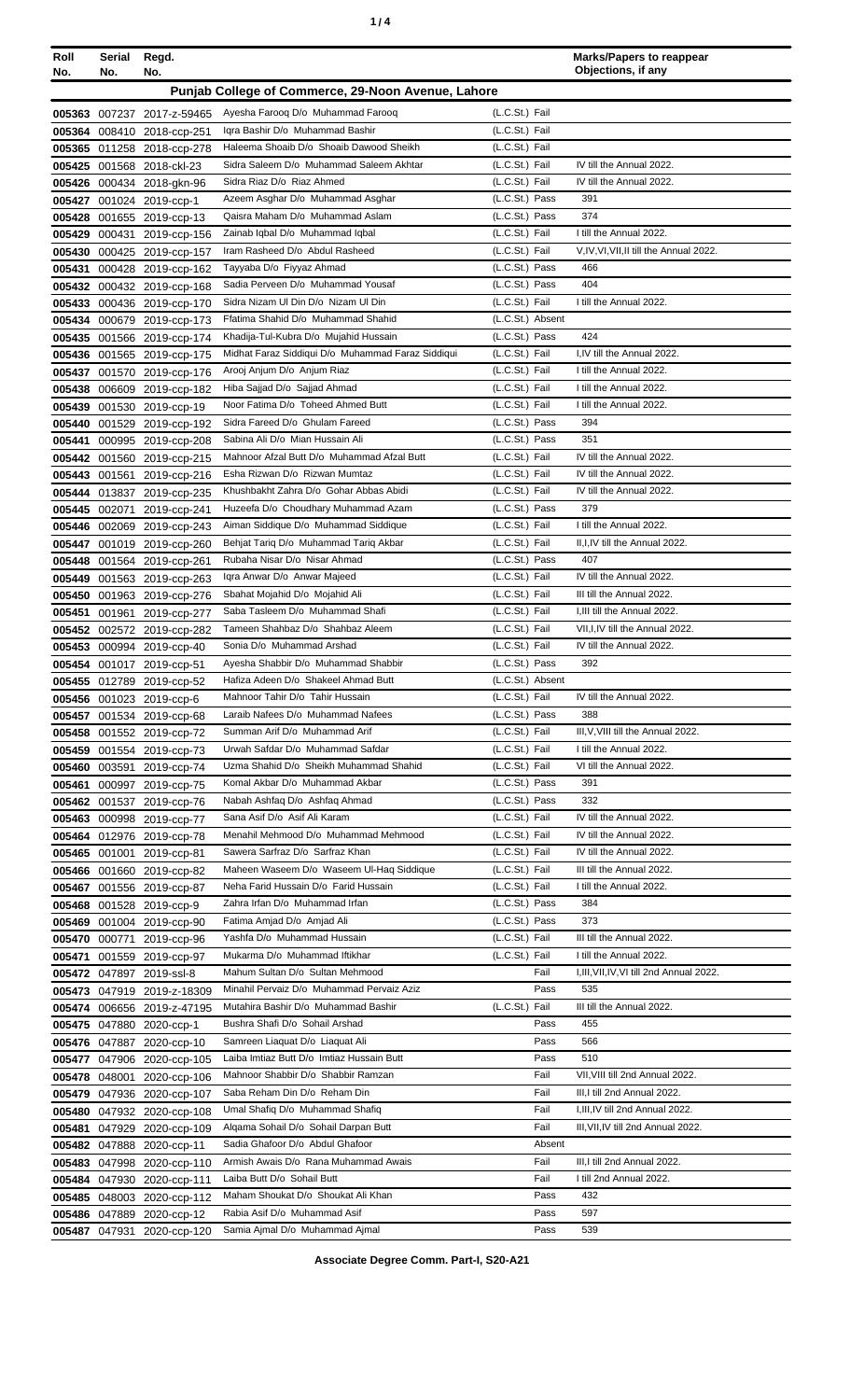|--|--|--|

| Roll   | Serial        | Regd.                                                    |                                                              |                | <b>Marks/Papers to reappear</b><br>Objections, if any |
|--------|---------------|----------------------------------------------------------|--------------------------------------------------------------|----------------|-------------------------------------------------------|
| No.    | No.           | No.                                                      |                                                              |                |                                                       |
|        |               |                                                          | Punjab College of Commerce, 29-Noon Avenue, Lahore           |                |                                                       |
|        |               | 005488 047933 2020-ccp-121                               | Zahra Imran D/o Imran Mehboob                                | Fail           | VI, I, III till 2nd Annual 2022.                      |
|        |               | 005489 047934 2020-ccp-122                               | Mafia D/o Zulfigar Ali                                       | Fail           | IV, III, I till 2nd Annual 2022.                      |
|        |               | 005490 047935 2020-ccp-123                               | Iqra Ishtiaq D/o Ch Ishtiaq Ahmad                            | Fail           | IV, I till 2nd Annual 2022.                           |
| 005491 |               | 047890 2020-ccp-13                                       | Adeena Shahid D/o Shahid Javed                               | Pass           | 418                                                   |
|        | 005492 047871 | 2020-ccp-136                                             | Mariam Maqbool D/o Maqbool Siddique                          | Fail           | III, IV, I, VII, VI till 2nd Annual 2022.             |
|        |               | 005493 047877 2020-ccp-137                               | Muhadsa Zainab D/o Syed Farrukh Abbas Nagvi                  | Fail           | III, VII, I, IV till 2nd Annual 2022.                 |
|        |               | 005494 047870 2020-ccp-138                               | Areesha Mubshar D/o Mian Mubshar Ali                         | Fail           | I, III, IV till 2nd Annual 2022.                      |
|        |               | 005495 047872 2020-ccp-139                               | Kinza Maham D/o Asghar Ali                                   | Pass           | 382                                                   |
|        |               | 005496 047891 2020-ccp-14                                | Yumeenah D/o Iqbal Butt                                      | Fail           | IV till 2nd Annual 2022.                              |
|        |               | 005497 047879 2020-ccp-140                               | Mahak Ashfaq D/o Muhammad Ashfaq                             | Fail           | I till 2nd Annual 2022.                               |
|        |               | 005498 047892 2020-ccp-15                                | Zahra D/o Abdul Hameed<br>Javeria Hassan D/o Muhammad Hassan | Pass           | 426<br>510                                            |
|        |               | 005499 047993 2020-ccp-150                               | Fiza Arzoo D/o Aziz-Ul-Rehman                                | Pass<br>Fail   | I till 2nd Annual 2022.                               |
|        |               | 005500 047864 2020-ccp-152                               | Uzma Tariq D/o Tariq Mehmood                                 | Fail           | VIII till 2nd Annual 2022.                            |
| 005501 |               | 047863 2020-ccp-153<br>005502 047865 2020-ccp-154        | Amreen Soniyan D/o Mazhar Abbas Khan                         | Fail           | VI, VII, II, III, IV till 2nd Annual 2022.            |
|        |               |                                                          | Samra Parvez D/o Parvez Ahmad                                | Fail           | IV, I till 2nd Annual 2022.                           |
|        |               | 005503 047866 2020-ccp-155<br>005504 047937 2020-ccp-156 | Anbreen Shahid D/o Muhammad Shahid                           | Pass           | 418                                                   |
|        |               | 005505 047938 2020-ccp-157                               | Mahnoor Shahid D/o Muhammad Shahid                           | Pass           | 470                                                   |
|        |               | 005506 048004 2020-ccp-158                               | Aiza Shabbir D/o Shabbir Hussain Shahzad                     | Pass           | 458                                                   |
|        |               | 005507 047893 2020-ccp-17                                | Areej Fatima D/o Syed Azhar Abbas                            | Fail           | IV till 2nd Annual 2022.                              |
|        |               | 005508 047894 2020-ccp-18                                | Malaika Imtiaz Butt D/o Muhammad Imtiaz Butt                 | Fail           | I till 2nd Annual 2022.                               |
|        |               | 005509 047895 2020-ccp-19                                | Aqsa Asad D/o Muhammad Asad Anwar                            | Fail           | IV, II, VI, VII, I, III till 2nd Annual 2022.         |
|        |               | 005510 047896 2020-ccp-20                                | Mehak D/o Abdul Majid                                        | Pass           | 371                                                   |
|        |               | 005511 047898 2020-ccp-21                                | Nabia D/o Javed Latif                                        | Pass           | 456                                                   |
|        |               | 005512 047899 2020-ccp-22                                | Iman Rizwan Sheikh D/o Rizwan UI Haq Sheikh                  | Pass           | 444                                                   |
|        |               | 005513 048000 2020-ccp-23                                | Nusrat Ameen D/o Rana Muhammad Ameen                         | Absent         |                                                       |
|        |               | 005514 047900 2020-ccp-24                                | Mubarra Asif D/o Asif Wali Muhammad                          | Pass           | 464                                                   |
|        |               | 005515 047901 2020-ccp-25                                | Igra Jabeen D/o Altaf Hussain                                | Fail           | VI, V, IV till 2nd Annual 2022.                       |
|        |               | 005516 047902 2020-ccp-26                                | Shifa Kashif D/o Muhammad Kashif                             | Pass           | 414                                                   |
|        |               | 005517 047903 2020-ccp-27                                | Iqra Aziz D/o Aziz-Ur-Rehman Zubairi                         | Pass           | 502                                                   |
|        |               | 005518 047904 2020-ccp-28                                | Sehrish Mobeen D/o Muhammad Akbar                            | Pass           | 513                                                   |
|        |               | 005519 047995 2020-ccp-29                                | Mahnoor D/o Zahid Mehraj                                     | Pass           | 401                                                   |
|        |               | 005520 047881 2020-ccp-3                                 | Esha Saleem D/o Muhammad Saleem Ishaque                      | Pass           | 591                                                   |
|        |               | 005521 047905 2020-ccp-30                                | Mehak Laila D/o Qasim Ali                                    | Fail           | III till 2nd Annual 2022.                             |
|        |               | 005522 047907 2020-ccp-31                                | Fatima Chaudhry D/o Chaudhry Muhammad Rafique                | Pass           | 493                                                   |
|        |               | 005523 047908 2020-ccp-32                                | Maham Mumtaz D/o Muhammad Mumtaz Hussain                     | Fail           | I, VII, IV till 2nd Annual 2022.                      |
|        |               | 005524 047909 2020-ccp-33                                | Habiba Ijaz D/o Malik Muhammad Ijaz                          | Pass           | 502                                                   |
|        |               | 005525 047910 2020-ccp-34                                | Sana Bilal D/o Muhammad Bilal                                | Fail           | V, IV, VII, VI, III, I till 2nd Annual 2022.          |
|        |               | 005526 047911 2020-ccp-35                                | Maha Hussain D/o Muhammad Hussain                            | Pass           | 458                                                   |
|        |               | 005527 047912 2020-ccp-36                                | Aqsa Akram D/o Muhammad Akram                                | Fail           | VI, V, III, IV, VII, I till 2nd Annual 2022.          |
|        |               | 005528 047913 2020-ccp-37                                | Igra D/o Akram Ali                                           | Pass           | 494                                                   |
|        |               | 005529 047914 2020-ccp-38                                | Bint E Zainab D/o Irfan Ali                                  | Fail           | IV till 2nd Annual 2022.                              |
|        |               | 005530 047915 2020-ccp-39                                | Laiba Arif D/o Muhammad Arif                                 | Fail           | IV till 2nd Annual 2022.                              |
|        |               | 005531 047918 2020-ccp-41                                | Amiema Zafar D/o Zafar Igbal                                 | Absent         |                                                       |
|        |               | 005532 047920 2020-ccp-43                                | Syeda Fatima Haider D/o Syed Izhar Haider                    | Fail           | III, V, VII, IV, I till 2nd Annual 2022.              |
|        |               | 005533 047921 2020-ccp-44                                | Bisma Rizwan D/o Rizwan Ul Haq                               | Pass           | 478                                                   |
|        |               | 005534 047922 2020-ccp-46                                | Aatika Bokhari D/o Syed Masood Bokhari                       | Fail           | VII, III, IV, I till 2nd Annual 2022.                 |
|        |               | 005535 047923 2020-ccp-47                                | Sarah Bashir D/o Bashir Ahmad Siddiqui                       | Fail           | II, III, VI, I, VII, IV till 2nd Annual 2022.         |
|        |               | 005536 047924 2020-ccp-48                                | Uswa Yasir D/o Yasir Hussain                                 | Fail           | V,I till 2nd Annual 2022.                             |
|        |               | 005537 047925 2020-ccp-49                                | Farzeen Aftab D/o Muhammad Aftab                             | Fail           | I till 2nd Annual 2022.                               |
|        |               | 005538 047882 2020-ccp-5                                 | Shazeena Khan D/o Saif-Ud-Din-Saif                           | Fail           | I till 2nd Annual 2022.                               |
|        |               | 005539 047926 2020-ccp-50                                | Azma Noor D/o Sheraz Ahmad                                   | Fail           | VI, VII, V, I till 2nd Annual 2022.                   |
|        |               | 005540 047927 2020-ccp-51                                | Rida Khan D/o Nadeem Khan                                    | Absent         |                                                       |
|        |               | 005541 047928 2020-ccp-52                                | Mahnoor Sheikh D/o Akmal Jamal                               | Fail           | II, V, VI, IV, VIII, I, III till 2nd Annual 2022.     |
|        |               | 005542 047996 2020-ccp-53                                | Ushna Abid D/o Abid Mehmood                                  | Fail           | VI till 2nd Annual 2022.                              |
|        |               | 005543 047883 2020-ccp-6                                 | Meerub Amir D/o Muhammad Amir Akbar                          | Fail           | I till 2nd Annual 2022.                               |
|        |               | 005544 047884 2020-ccp-7                                 | Manal Naveed D/o Naveed Noor                                 | Pass           | 485                                                   |
|        |               | 005545 047885 2020-ccp-8                                 | Tayyba Aslam D/o M.Aslam                                     | Pass           | 467                                                   |
|        |               | 005546 047886 2020-ccp-9                                 | Mah Noor D/o Muhammad Nawaz                                  | Fail           | I till 2nd Annual 2022.                               |
|        |               | 005547 047916 2020-cwl-402                               | Komal D/o Muhammad Jameel                                    | Pass           | 439                                                   |
|        |               | 005548 047876 2020-z-32476                               | Fiza Anwar D/o M Anwar                                       | Fail           | II, III, I, VI, VII, IV till 2nd Annual 2022.         |
|        |               | 010409 000084 2018-ccp-178                               | Mian Muhammad Ehsan Zakki S/o Muhammad Zakki Zia             | (L.C.St.) Pass | 339                                                   |
|        |               | 010410 012735 2018-ccp-24                                | Muhammad Aahad Khan S/o Muhammad Zubair Khan                 | (L.C.St.) Fail |                                                       |
|        |               | 010411 012736 2018-ccp-27                                | Ali Shahzaib Babar S/o Babar Javed                           | (L.C.St.) Pass | 457                                                   |
|        |               | 010412 010609 2018-ccp-87                                | Azan Tariq S/o Tariq Mahmood                                 | (L.C.St.) Fail |                                                       |
|        |               | 010413 001134 2018-cpc-172                               | Aitzaz Umar S/o Umar Din                                     | (L.C.St.) Pass | 379                                                   |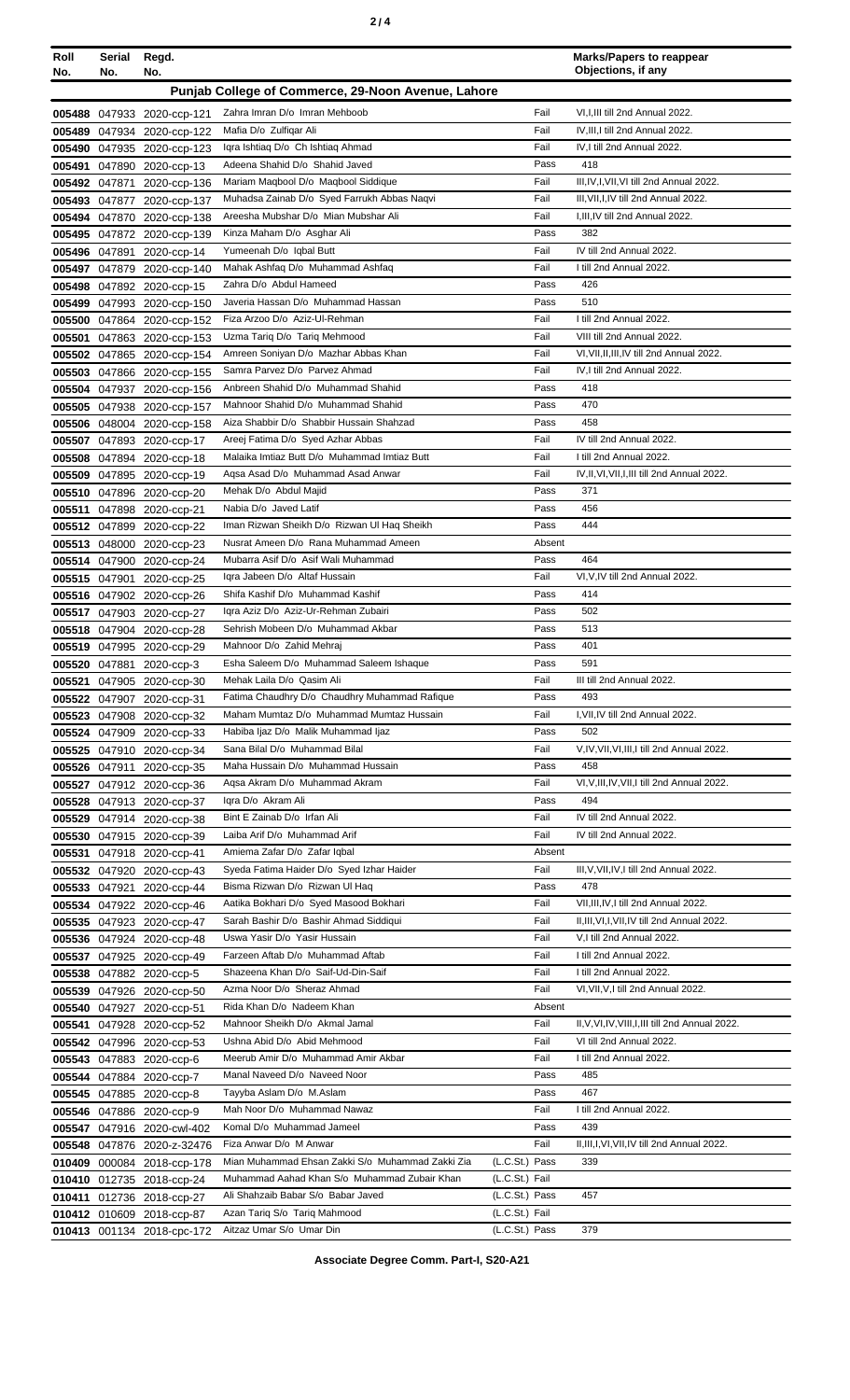| Roll<br>No. | Serial<br>No. | Regd.<br>No.                                             |                                                                                      |                | <b>Marks/Papers to reappear</b><br>Objections, if any |
|-------------|---------------|----------------------------------------------------------|--------------------------------------------------------------------------------------|----------------|-------------------------------------------------------|
|             |               |                                                          | Punjab College of Commerce, 29-Noon Avenue, Lahore                                   |                |                                                       |
|             |               | 010414 008893 2018-pfl-128                               | Malik Fahad Aftab S/o Aftab Hussain                                                  | (L.C.St.) Pass | 341                                                   |
|             |               | 010415 003930 2018-pfl-242                               | Muhammad Usama S/o Allah Ditta                                                       | (L.C.St.) Pass | 340                                                   |
|             |               | 010416 011078 2013-pfl-140                               | Muhammad Faizan Mazhar S/o Mazhar Ahmad                                              | (L.C.St.) Fail | V, VII, I, III, IV, VIII till 2nd Annual 2022.        |
|             |               | 010417 001093 2019-ccp-114                               | Talha Saleem S/o Muhammad Saleem                                                     | (L.C.St.) Fail | III, IV till the Annual 2022.                         |
|             |               | 010418 006604 2019-ccp-152                               | Hamad Shahid S/o Shahid Anwar                                                        | (L.C.St.) Fail | IV till the Annual 2022.                              |
|             |               | 010419 001572 2019-ccp-21                                | Taimoor Imtiaz S/o Imtiaz Hussain                                                    | (L.C.St.) Fail | IV till the Annual 2022.                              |
|             |               | 010420 001573 2019-ccp-24                                | Junaid Naeem S/o Muhammad Naeem Hanif                                                | (L.C.St.) Fail | I till the Annual 2022.                               |
|             |               | 010421 002068 2019-ccp-244                               | Syed Muhammad Baqar Naqvi S/o Syed Zaffar Abbas                                      | (L.C.St.) Pass | 436                                                   |
|             |               | 010422 085097 2019-ccp-251                               | Khizar Mehmood S/o Muhammad Yousaf                                                   | (L.C.St.) Fail | V.VII.I till the Annual 2022.                         |
|             |               | 010423 008195 2019-ccp-252                               | Muhammad Arslan S/o Muhammad Jameel                                                  | (L.C.St.) Pass | 434                                                   |
|             |               | 010424 002067 2019-ccp-257                               | Muhammad Anas S/o Iftikhar Ahmad                                                     | (L.C.St.) Pass | 381                                                   |
|             |               | 010425 001575 2019-ccp-26                                | Hassan Arif S/o Muhammad Arif                                                        | (L.C.St.) Pass | 357                                                   |
|             |               | 010426 001097 2019-ccp-28                                | Ahtisham Ahmed S/o Riaz Muhammad                                                     | (L.C.St.) Fail | I till the Annual 2022.                               |
|             |               | 010427 001094 2019-ccp-286                               | Rana Muhammad Faizan S/o Rana Muhammad Zeeshan                                       | (L.C.St.) Pass | 433                                                   |
|             |               | 010428 001090 2019-ccp-289                               | Toufique S/o Munir Ahmed                                                             | (L.C.St.) Pass | 462                                                   |
|             |               | 010429 047982 2020-ccp-100                               | Muhammad Usama S/o Anwar Majeed                                                      | Pass           | 449                                                   |
|             |               | 010430 047983 2020-ccp-101                               | Muhammad Daim Naveed S/o Naveed lobal                                                | Pass           | 432                                                   |
|             |               | 010431 047984 2020-ccp-102                               | Aiman Imran S/o Imran Riaz                                                           | Absent         |                                                       |
|             |               | 010432 047985 2020-ccp-103                               | Piam Hassan S/o Tariq Hussain                                                        | Fail           | I till 2nd Annual 2022.                               |
|             |               | 010433 047999 2020-ccp-104                               | Arslan Ashraf S/o Muhammad Ashraf<br>Syed Faizan Rasool S/o Syed Akhtar Hussain Shah | Fail<br>Absent | I, VII, V, III, IV till 2nd Annual 2022.              |
|             |               | 010434 047958 2020-ccp-113                               | Abdul Raffay S/o Muhammad Umar                                                       | Fail           | I.V till 2nd Annual 2022.                             |
|             |               | 010435 047959 2020-ccp-114<br>010436 048002 2020-ccp-115 | Syed Hassan Ali Shah S/o Syed Kashif Abbas                                           | Fail           | IV, VIII till 2nd Annual 2022.                        |
|             |               | 010437 047986 2020-ccp-116                               | Abdul-Rehman Ibn Abbas S/o Gulam Abbas                                               | Fail           | VI, III, VII, I till 2nd Annual 2022.                 |
|             |               | 010438 047987 2020-ccp-117                               | Ali Husnain S/o Mukhtar Ahmad                                                        | Fail           | V,I, VI, III, VIII till 2nd Annual 2022.              |
|             |               | 010439 047988 2020-ccp-118                               | Muhammad Umar Zahid S/o Zahid Majeed                                                 | Fail           | III, IV, I till 2nd Annual 2022.                      |
|             |               | 010440 047989 2020-ccp-119                               | Ayyan Awais S/o Awais Arif                                                           | Fail           | I,IV, V till 2nd Annual 2022.                         |
|             |               | 010441 047960 2020-ccp-125                               | Muhammad Suleman Rizwan S/o Muhammad Rizwan Habib                                    | Pass           | 510                                                   |
|             |               | 010442 047961 2020-ccp-127                               | Muhammad Azeem S/o Muhammad Saleem                                                   | Fail           | IV, V till 2nd Annual 2022.                           |
|             |               | 010443 047962 2020-ccp-130                               | Muhammad Ossama S/o Muhammad Javed                                                   | Pass           | 449                                                   |
|             |               | 010444 047963 2020-ccp-131                               | Daniyal Tahir S/o Muhammad Tahir                                                     | Absent         |                                                       |
|             |               | 010445 047964 2020-ccp-132                               | Kashif Ali S/o Muhammad Shabbir                                                      | Absent         |                                                       |
|             |               | 010446 047990 2020-ccp-133                               | Muhammad Ameer Hamza S/o Muhammad Afzaal Qadri                                       | Fail           | V.VIII.VI.I.IV.VII.III till 2nd Annual 2022.          |
|             |               | 010447 047991 2020-ccp-134                               | Saddam Hussain S/o Abdul Razzaq                                                      | Fail           | III, VII till 2nd Annual 2022.                        |
|             |               | 010448 047992 2020-ccp-135                               | Mirza Asar Baig S/o Mirza Saghir Baig                                                | Fail           | V till 2nd Annual 2022.                               |
|             |               | 010449 047873 2020-ccp-141                               | Muhammad Taba Tajammal S/o Tajamal Hussain                                           | Fail           | V, VI till 2nd Annual 2022.                           |
|             |               | 010450 047878 2020-ccp-142                               | Ameer Hamza S/o Muhammad Tariq                                                       | Fail           | VII, IV, VI till 2nd Annual 2022.                     |
|             |               | 010451 048006 2020-ccp-143                               | Muhammad Ahsan Adil S/o Adil Muhammad Saleem                                         | Fail           | VIII, VI, IV, I, III till 2nd Annual 2022.            |
|             |               | 010452 047874 2020-ccp-144                               | Ahsaan Saleem S/o Muhammad Saleem                                                    | Pass           | 494                                                   |
|             |               | 010453 047875 2020-ccp-145                               | Usman Ali Khan S/o Ali Abdus Samad Khan                                              | Absent         |                                                       |
|             |               | 010454 047869 2020-ccp-146                               | Ali Raza Shah S/o Syed Kazim Ali                                                     | Pass           | 421                                                   |
|             |               | 010455 047868 2020-ccp-147                               | Hamza Sana Ullah S/o Sana Ullah                                                      | Absent         |                                                       |
|             |               | 010456 047867 2020-ccp-149                               | Asad Hussain S/o Muhammad Ghafoor Siyal                                              | Pass           | 442                                                   |
|             |               | 010457 047965 2020-ccp-151                               | Muhammad Asfandyaar Rana S/o Zahid Pervaiz                                           | Pass           | 413                                                   |
|             |               | 010458 047939 2020-ccp-55                                | Muhammad Abdullah S/o Muhammad Yaseen<br>Muhammad Asad S/o Ahmed Ali                 | Pass<br>Absent | 464                                                   |
|             |               | 010459 047940 2020-ccp-56                                | Azmat Naeem S/o M. Naeem Sarwer                                                      | Pass           | 546                                                   |
|             |               | 010460 047941 2020-ccp-58                                | Ramzan Ali S/o Ehsan Ali                                                             | Pass           | 534                                                   |
|             |               | 010461 047942 2020-ccp-59<br>010462 047943 2020-ccp-60   | Muhammad Mughees Zubair S/o Muhammad Zubair Riaz                                     | Pass           | 490                                                   |
|             |               | 010463 047944 2020-ccp-62                                | Muhammad Talha S/o Muhammad Arshad                                                   | Pass           | 395                                                   |
|             |               | 010464 047945 2020-ccp-63                                | Syed Usama S/o Syed Fareed Ahmad                                                     | Pass           | 472                                                   |
|             |               | 010465 047946 2020-ccp-65                                | Shoaib Rabbani S/o Mehboob Rabbani                                                   | Fail           | VI, I till 2nd Annual 2022.                           |
|             |               | 010466 047947 2020-ccp-66                                | Muhammad Umar Abdullah S/o Sana Ullah Khan                                           | Pass           | 450                                                   |
|             |               | 010467 047948 2020-ccp-67                                | Hammad Gull S/o Waseem Gull                                                          | Absent         |                                                       |
|             |               | 010468 047949 2020-ccp-69                                | Hammad Ali S/o Tariq Shehzad                                                         | Fail           | VI, IV till 2nd Annual 2022.                          |
|             |               | 010469 047950 2020-ccp-70                                | Muhammad Nibrass Siddique S/o Naveed Anjum                                           | Pass           | 425                                                   |
|             |               | 010470 047951 2020-ccp-71                                | Ahsan Javaid S/o Muhammad Javaid Iqbal                                               | Fail           | I till 2nd Annual 2022.                               |
|             |               | 010471 047952 2020-ccp-72                                | Abdul Rehman S/o Muhammad Asghar Ali Paracha                                         | Fail           | VI, V, VII, VIII, III, I till 2nd Annual 2022.        |
|             |               | 010472 047953 2020-ccp-74                                | Abdullah Shahbaz Rana S/o Shahbaz Ahmad Rana                                         | Fail           | I, VIII, VI till 2nd Annual 2022.                     |
|             |               | 010473 047954 2020-ccp-75                                | Momin Ali S/o Shahid Akram                                                           | Pass           | 503                                                   |
|             |               | 010474 047955 2020-ccp-77                                | Raja Uzair Zafar Janjua S/o Zafar Igbal                                              | Pass           | 510                                                   |
|             |               | 010475 047956 2020-ccp-78                                | Daud Hafeez S/o Abdul Hafeez                                                         | Fail           | III,I till 2nd Annual 2022.                           |
|             |               | 010476 047957 2020-ccp-79                                | Muhammad Ahmad S/o Muhammad Waheed                                                   | Absent         |                                                       |
|             |               | 010477 047966 2020-ccp-80                                | Hussnain Mehboohussnain Mehboob S/o Mehboob Ahmad                                    | Pass           | 438                                                   |
|             |               | 010478 047967 2020-ccp-81                                | Ahmad Khan S/o Muhammad Ansar Khan                                                   | Absent         |                                                       |
|             |               | 010479 047968 2020-ccp-83                                | Hafiz Muhammad Hassan Nawaz S/o Muhammad Nawaz                                       | Absent         |                                                       |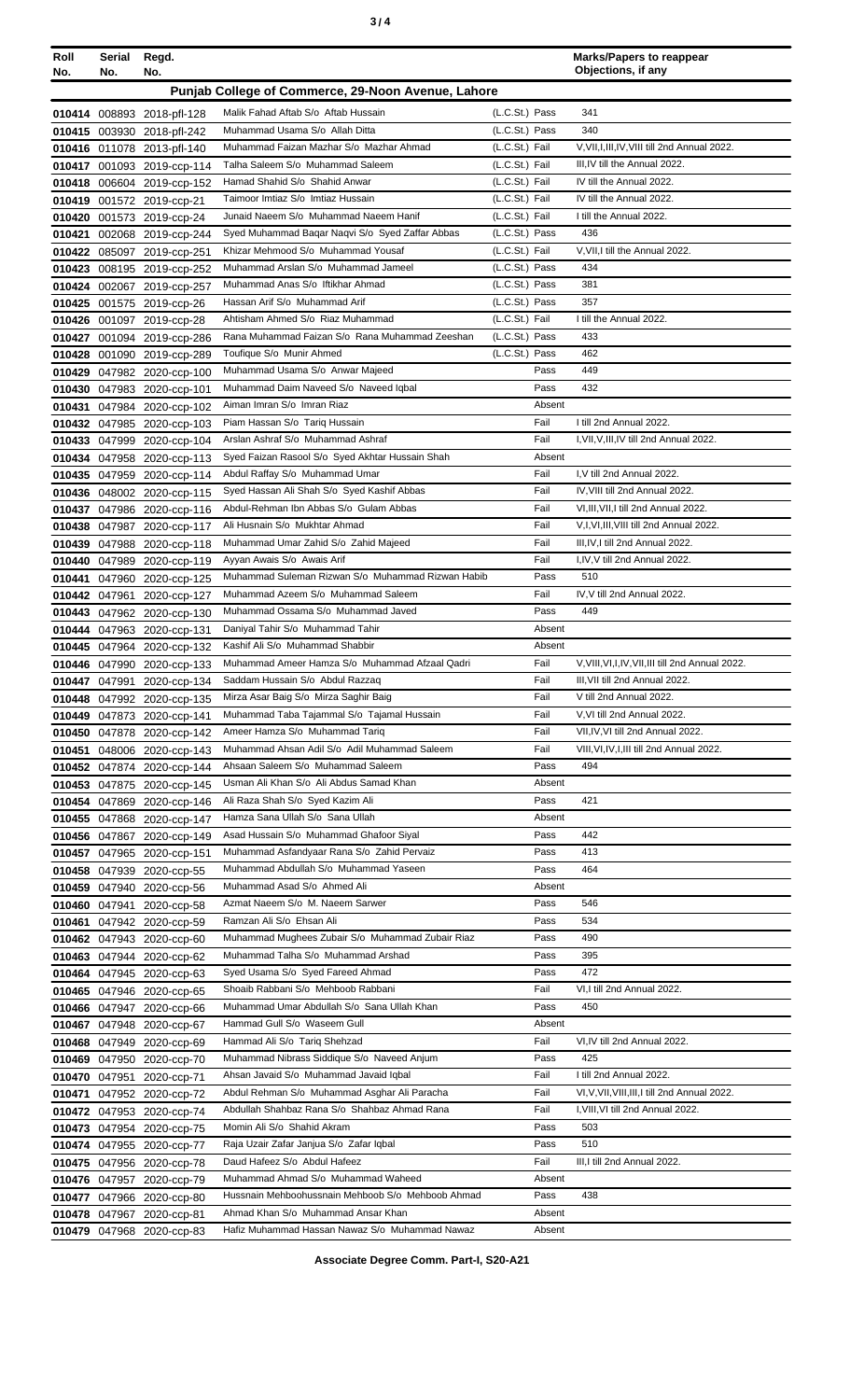|--|--|--|

| III, I, VI, IV till 2nd Annual 2022.<br>V,I till 2nd Annual 2022.<br>III.VI.VII.IV till 2nd Annual 2022.<br>VI, IV till 2nd Annual 2022. |
|------------------------------------------------------------------------------------------------------------------------------------------|
|                                                                                                                                          |
|                                                                                                                                          |
|                                                                                                                                          |
|                                                                                                                                          |
|                                                                                                                                          |
|                                                                                                                                          |
|                                                                                                                                          |
|                                                                                                                                          |
| I,IV till 2nd Annual 2022.                                                                                                               |
| III, V, VII, I, II, IV, VI till 2nd Annual 2022.                                                                                         |
|                                                                                                                                          |
| VI,I till 2nd Annual 2022.                                                                                                               |
| V, I, III till 2nd Annual 2022.                                                                                                          |
| IV, I till 2nd Annual 2022.                                                                                                              |
|                                                                                                                                          |
|                                                                                                                                          |
|                                                                                                                                          |
|                                                                                                                                          |
| III, V till the Annual 2022.                                                                                                             |
|                                                                                                                                          |
|                                                                                                                                          |
| VIII, I till the Annual 2022.                                                                                                            |
| V, IV, I till the Annual 2022.                                                                                                           |
| III, I till the Annual 2022.                                                                                                             |
| I till the Annual 2022.                                                                                                                  |
| VI, III till the Annual 2022.                                                                                                            |
|                                                                                                                                          |
| I till the Annual 2022.                                                                                                                  |
|                                                                                                                                          |
|                                                                                                                                          |
| II, VIII, VI, VII, III till the Annual 2022.                                                                                             |
|                                                                                                                                          |
|                                                                                                                                          |
| VII, III, VIII till the Annual 2022.                                                                                                     |
| II till the Annual 2022.                                                                                                                 |
| VI, III till the Annual 2022.                                                                                                            |
| II, VII till the Annual 2022.                                                                                                            |
|                                                                                                                                          |
| I till the Annual 2022.                                                                                                                  |
| III, VII till the Annual 2022.                                                                                                           |
| I,IV till 2nd Annual 2022.                                                                                                               |
|                                                                                                                                          |
|                                                                                                                                          |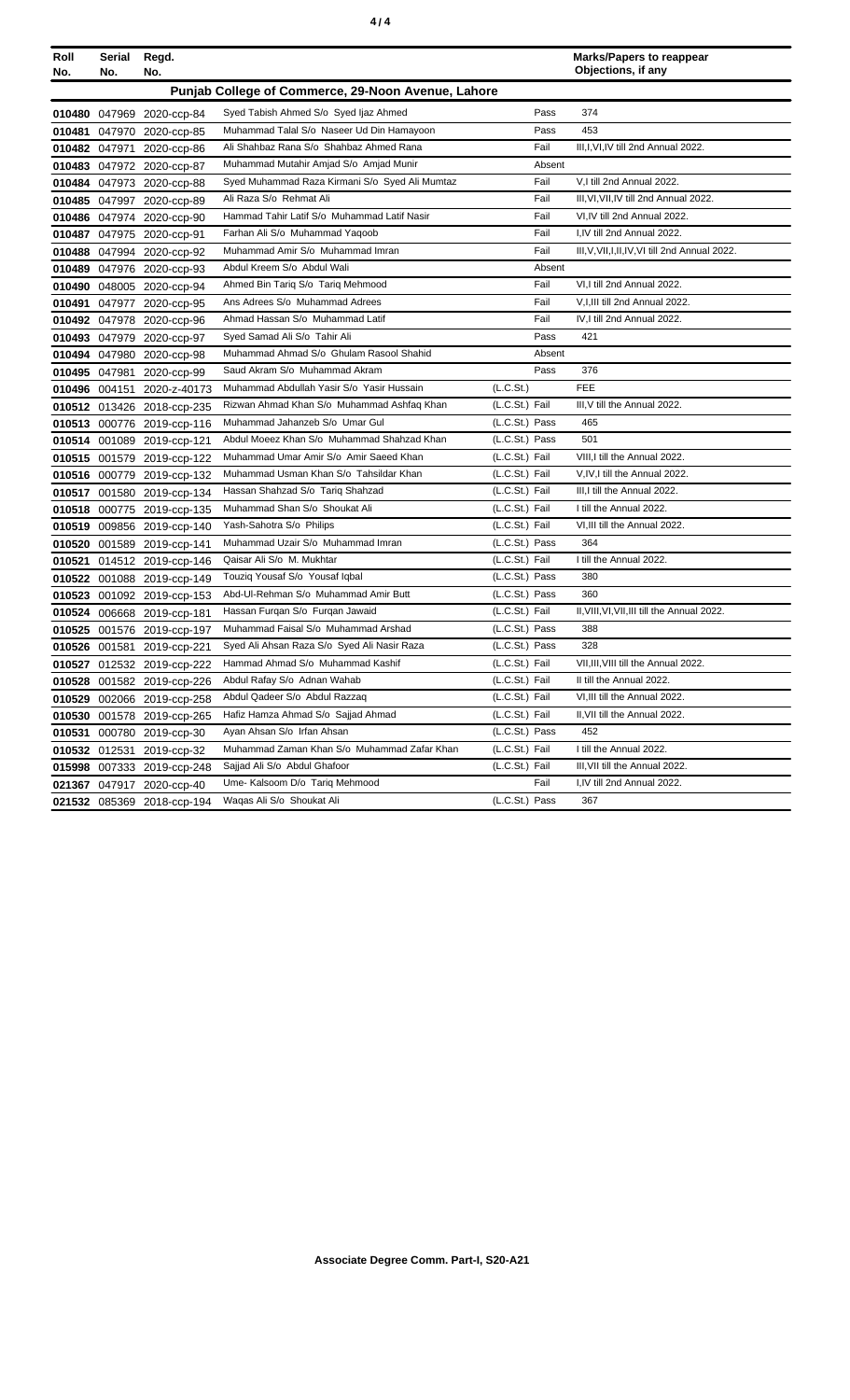| ٠ |  |  |
|---|--|--|
|---|--|--|

| Roll<br>No. | Serial Regd.<br>No.                                  | No.                                                      |                                                                                 |                                  | <b>Marks/Papers to reappear</b><br>Objections, if any        |  |
|-------------|------------------------------------------------------|----------------------------------------------------------|---------------------------------------------------------------------------------|----------------------------------|--------------------------------------------------------------|--|
|             | <b>CFE College of Commerce &amp; Science, Lahore</b> |                                                          |                                                                                 |                                  |                                                              |  |
|             |                                                      |                                                          | Rafia Ashfaq D/o Muhammad Ashfaq                                                | (L.C.St.) Pass                   | 428                                                          |  |
| 005368      |                                                      | 005367 005970 2014-ptl-763<br>085101 2018-cfl-76         | Amna Abdul Razzaq D/o Abdul Razzaq                                              | (L.C.St.) Pass                   | 378                                                          |  |
| 005369      |                                                      | 005966 2019-cfe-102                                      | Tayyaba Sheikh D/o Sana Ullah Urf Qazi                                          | (L.C.St.) Fail                   | I,IV till the Annual 2022.                                   |  |
| 005370      |                                                      | 009457 2019-cfe-103                                      | Amna Hameed D/o Tariq Hmaeed                                                    | (L.C.St.) Fail                   | IV till the Annual 2022.                                     |  |
| 005371      |                                                      | 005961 2019-cfe-104                                      | Zarwa Abid D/o Muhammad Abid                                                    | (L.C.St.) Fail                   | VI, IV, III till the Annual 2022.                            |  |
|             |                                                      | 005372 085161 2019-cfe-14                                | Deeba D/o Sagheer Ahmad Khan                                                    | (L.C.S <sub>t</sub> )            | <b>FEE</b>                                                   |  |
|             |                                                      | 005373 005948 2019-cfe-43                                | Uneeza D/o Ijaz Kiyani                                                          | (L.C.St.) Fail                   | IV till the Annual 2022.                                     |  |
|             |                                                      | 005374 013709 2019-cfe-46                                | Sahar Bano D/o Shahid Yousaf                                                    | (L.C.St.)                        | <b>FEE</b>                                                   |  |
|             |                                                      | 005375 005935 2019-cfe-48                                | Hina Yaseen D/o Muhammad Yaseen                                                 | (L.C.St.) Fail                   | III till the Annual 2022.                                    |  |
|             |                                                      | 005376 005955 2019-cfe-60                                | Arooj Shahid D/o Muhammad Shahid                                                | (L.C.St.) Fail                   | III, I, VI till the Annual 2022.                             |  |
|             |                                                      | 005377 005964 2019-cfe-66                                | Ayesha Javed D/o Muhammad Javed Akhtar<br>Fatima Iqbal D/o Muhammad Iqbal Rahi  | (L.C.St.) Fail                   | V till the Annual 2022.<br>VIII, VI till the Annual 2022.    |  |
|             |                                                      | 005378 012525 2019-cfe-74<br>005379 005956 2019-cfe-76   | Almeira Sabrina Moazzam D/o Moazzam Ali Hmoazzam Ali (L.C.St.) Pass             | (L.C.St.) Fail                   | 329                                                          |  |
|             |                                                      |                                                          | Hussain                                                                         |                                  |                                                              |  |
| 005380      |                                                      | 005980 2019-cfe-80                                       | Iqra Fatima D/o Muhammad Ayyub                                                  | (L.C.St.) Fail                   | VII, VI, IV, III, I till the Annual 2022.                    |  |
| 005385      |                                                      | 043773 2018-z-24074                                      | Areej Butt D/o Imran Butt                                                       | Absent                           |                                                              |  |
|             |                                                      | 005386 043775 2020-cfe-10                                | Fazeelat D/o Magsood Ahmad                                                      | Fail                             |                                                              |  |
| 005387      |                                                      | 043767 2020-cfe-100                                      | Alina D/o Muhammad Aslam                                                        | Fail                             | V, VI, I, VII, VIII, III till 2nd Annual 2022.               |  |
|             |                                                      | 005388 043772 2020-cfe-105                               | Rida Munawer D/o Munawer Ali<br>Aliya Yameen D/o Muhammad Yameen                | Fail<br>Fail                     | I.III till 2nd Annual 2022.                                  |  |
|             |                                                      | 005389 043771 2020-cfe-111<br>005390 043770 2020-cfe-112 | Muqaddas D/o Tariq Raheem                                                       | Fail                             | I.V till 2nd Annual 2022.                                    |  |
| 005391      |                                                      | 043783 2020-cfe-115                                      | Neesha Saleem D/o Saleem Masih                                                  | Fail                             |                                                              |  |
|             |                                                      | 005392 043704 2020-cfe-122                               | Farah Munir D/o Munir Ahmed                                                     | Fail                             | III, I till 2nd Annual 2022.                                 |  |
|             |                                                      | 005393 043764 2020-cfe-124                               | Hina Tabassum D/o Muhammad Afzal                                                | Fail                             | VII, VI, III, I, VIII till 2nd Annual 2022.                  |  |
|             |                                                      | 005394 043740 2020-cfe-19                                | Arooj Hafeez D/o Muhammad Hafeez                                                | Absent                           |                                                              |  |
|             |                                                      | 005395 043790 2020-cfe-24                                | Hifsa Mehmood D/o Mehmood Ahmed                                                 | Absent                           |                                                              |  |
|             |                                                      | 005396 043751 2020-cfe-26                                | Hina Mahmood D/o Mahmood Ahmad                                                  | Fail                             | V, VII, III, I, VI, IV till 2nd Annual 2022.                 |  |
|             |                                                      | 005397 043703 2020-cfe-27                                | Emaan Asif D/o Mohammad Asif                                                    | Fail                             | III,I till 2nd Annual 2022.                                  |  |
| 005398      |                                                      | 043724 2020-cfe-29                                       | Hina Arooj D/o Muhammad Hussain                                                 | Fail                             | I, IV, III till 2nd Annual 2022.                             |  |
| 005399      |                                                      | 043786 2020-cfe-3                                        | Ifra Attariya D/o Mansab Ali                                                    | Absent                           |                                                              |  |
| 005400      |                                                      | 043759 2020-cfe-47                                       | Larab Rauf D/o Abdul Rauf<br>Shanza D/o Muhammad Salim Khan                     | Fail<br>Fail                     | VII, VIII, VI, I, III till 2nd Annual 2022.                  |  |
|             |                                                      | 005401 043716 2020-cfe-5<br>005402 043755 2020-cfe-56    | Iqra Ghazanfar D/o Ghazanfar Mahmood                                            | Absent                           |                                                              |  |
|             |                                                      | 005403 043746 2020-cfe-57                                | Ramisha Fatima D/o Muhammad Shahzad                                             | Fail                             | V, IV, VII, VI, III, VIII till 2nd Annual 2022.              |  |
|             |                                                      | 005404 043743 2020-cfe-64                                | Kiran Talib D/o Talib Hussain                                                   | Fail                             | V,IV,VI,III,I till 2nd Annual 2022.                          |  |
|             |                                                      | 005405 043742 2020-cfe-65                                | Sadia Riaz D/o Muhammad Riaz                                                    | Fail                             | I till 2nd Annual 2022.                                      |  |
|             |                                                      | 005406 043735 2020-cfe-67                                | Rimsha Mian Allah Ditta D/o Mian Allah Ditta                                    | Absent                           |                                                              |  |
|             |                                                      | 005407 043723 2020-cfe-77                                | Farina Rabbani D/o Muhammad Mahmood Rabbani                                     | Absent                           |                                                              |  |
|             |                                                      | 005408 043721 2020-cfe-81                                | Samira Safdar D/o Muhammad Safdar                                               | Fail                             | I,IV till 2nd Annual 2022.                                   |  |
|             |                                                      | 005409 043714 2020-cfe-87                                | Haya Munawar D/o Munawar Hussain                                                | Fail                             | I,IV, VII, III, VIII till 2nd Annual 2022.                   |  |
|             |                                                      | 005410 043712 2020-cfe-92                                | Fouzia Mukhtar D/o Sheikh Muhammad Mukhtar                                      | Fail                             | V till 2nd Annual 2022.                                      |  |
|             |                                                      | 009832 043765 2020-cfe-110                               | Adeel Hanif S/o Muhammad Hanif<br>Aamir Ilyas S/o Muhammad Ilyas                | Fail<br>Fail                     | III, VII, VI, V, I, IV till 2nd Annual 2022.                 |  |
|             |                                                      | 009833 043766 2020-cfe-113<br>009834 043748 2020-cfe-22  | Muhammad Amir S/o Muhammad Aslam                                                | Absent                           |                                                              |  |
|             |                                                      | 009835 043749 2020-cfe-23                                | Usama Ali S/o Muhammad Ali                                                      | Fail                             | IV, V, VI, I, III, VII till 2nd Annual 2022.                 |  |
|             |                                                      | 009836 043750 2020-cfe-25                                | Abdul Manan S/o Muhammad Imtiaz Ahmad                                           | Fail                             |                                                              |  |
|             |                                                      | 009837 043774 2020-cfe-4                                 | Syed Ahmad Hassan S/o Syed Riaz Ul Hassan                                       | Absent                           |                                                              |  |
|             |                                                      | 009838 043762 2020-cfe-42                                | Zakriya Shamsi S/o Abdul Wahid                                                  | Fail                             | VI, IV, I till 2nd Annual 2022.                              |  |
|             |                                                      | 009839 043747 2020-cfe-54                                | Wasif Awan S/o Kashif Manzoor Awan                                              | Fail                             | I till 2nd Annual 2022.                                      |  |
|             |                                                      | 009840 043763 2020-cfe-60                                | Haseeb Arshad S/o Muhammad Arshad                                               | Fail                             | VIII, V, VII, VI, I, IV, III till 2nd Annual 2022.           |  |
|             |                                                      | 009841 043752 2020-cfe-8                                 | Haseeb Khubaib S/o Khubaib Ahmed Wyne                                           | Fail                             | VIII, IV, III, I till 2nd Annual 2022.                       |  |
|             |                                                      | 010533 004026 2018-z-46421                               | Asad Abbas S/o Mukhtar Hussain                                                  | (L.C.St.) Fail                   |                                                              |  |
|             |                                                      | 010534 005947 2019-cfe-114                               | Qatadah Junaid S/o Muhammad Junaid                                              | (L.C.St.) Fail                   | I, III, IV till the Annual 2022.                             |  |
|             |                                                      | 010535 011348 2019-cfe-116                               | Muhammad Afzal S/o Abdul Mateen<br>Muhammad Abu Sufyan Afzal S/o Muhammad Afzal | (L.C.St.) Fail<br>(L.C.St.) Fail | VII, I till the Annual 2022.<br>VII, I till the Annual 2022. |  |
|             |                                                      | 010536 008539 2019-cfe-15<br>010537 005395 2019-cfe-28   | Hafiz Muhammad Ahsan Javed S/o Muhammad Javaid Anwer(L.C.St.) Fail              |                                  | I till the Annual 2022.                                      |  |
|             |                                                      | 010538 005983 2019-cfe-41                                | Ishtiaq Saleem S/o Muhammad Saleem                                              | (L.C.St.) Pass                   | 401                                                          |  |
|             |                                                      | 010539 085130 2019-cfe-47                                | Sanan Ahmad S/o Nadeem Mustafa                                                  | (L.C.St.) Fail                   | VII till the Annual 2022.                                    |  |
| 010541      |                                                      | 005992 2019-cfe-79                                       | Sheraz Ahmad Khan S/o Fayyaz Ahmad Khan                                         | (L.C.St.) Fail                   | V, III, I till 2nd Annual 2022.                              |  |
|             |                                                      | 010542 005962 2019-cfe-84                                | Muhammad Ibraheem S/o Rana Bashrat Ali                                          | (L.C.St.) Pass                   | 334                                                          |  |
|             |                                                      | 010543 005965 2019-cfe-92                                | Rana Muhammad Zohaib Ijaz S/o Rana Ijaz Ahmad                                   | (L.C.St.) Fail                   | VII till the Annual 2022.                                    |  |
|             |                                                      | 010544 005996 2020-z-48692                               | Muhammad Izhan Arif S/o Muhammad Arif                                           | (L.C.St.) Fail                   | II,IV till the Annual 2022.                                  |  |
|             |                                                      | 010545 005954 2020-z-48700                               | Mauzam Ali S/o Shehzad Ali                                                      | (L.C.St.) Fail                   | VII, IV, VI, VIII, III, I till the Annual 2022.              |  |
|             |                                                      | 010550 005969 2020-z-51793                               | Humayun Ahmad S/o Ejaz Ahmad                                                    | (L.C.St.) Fail                   | V, VI, VII, III, I till the Annual 2022.                     |  |
|             |                                                      | 010552 043769 2012-dbl-1                                 | Faridullah S/o Habib Ullah                                                      | (L.C.St.) Fail                   | III, VIII, V, I, VI till 2nd Annual 2022.                    |  |
|             |                                                      | 010555 043737 2020-cfe-11                                | Muhammad Zakria S/o Muhammad Mubeen                                             | Absent                           |                                                              |  |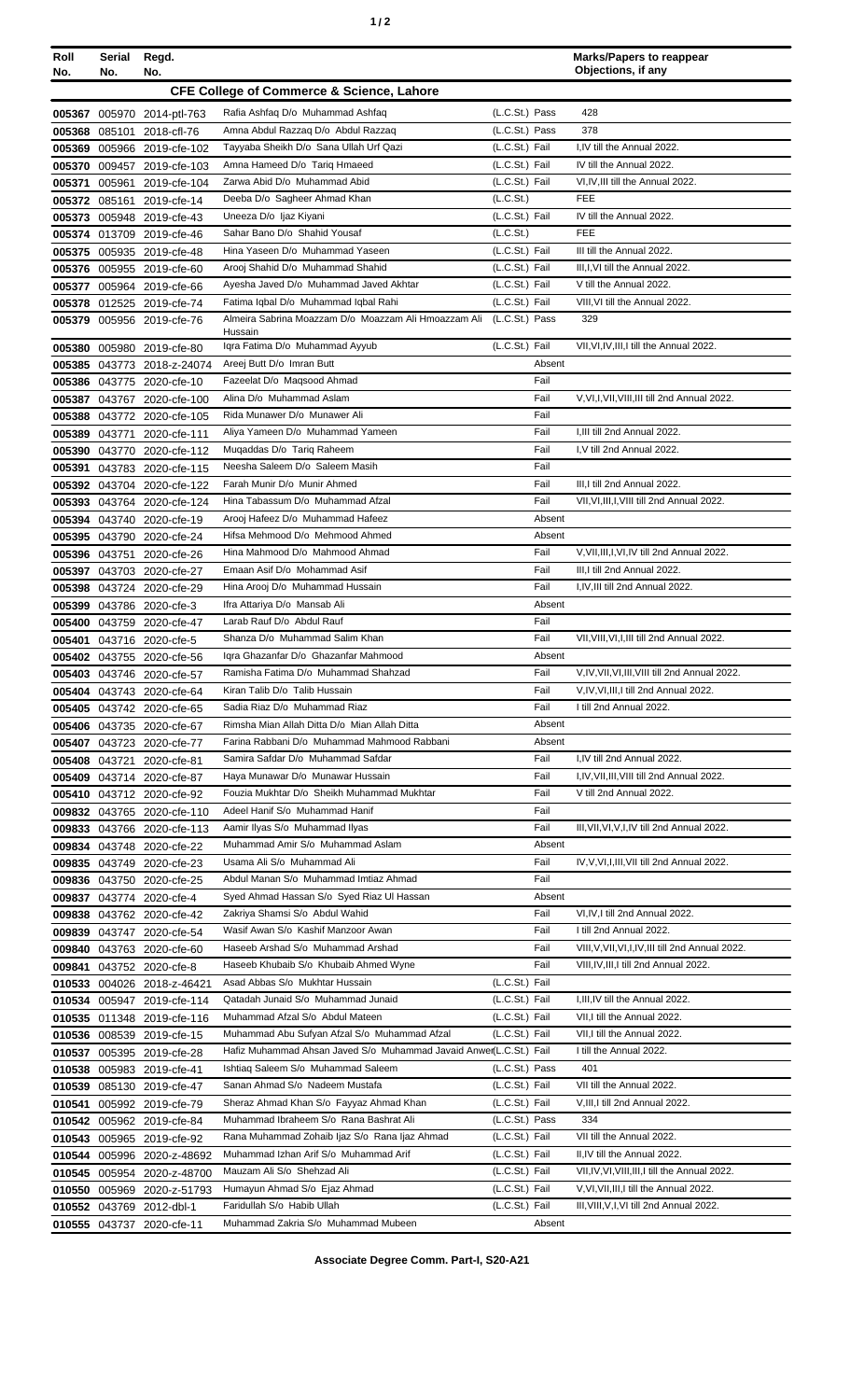| Roll<br>No. | Serial<br>No.                                        | Regd.<br>No.               |                                               |                |        | <b>Marks/Papers to reappear</b><br>Objections, if any |  |
|-------------|------------------------------------------------------|----------------------------|-----------------------------------------------|----------------|--------|-------------------------------------------------------|--|
|             | <b>CFE College of Commerce &amp; Science, Lahore</b> |                            |                                               |                |        |                                                       |  |
|             |                                                      | 010556 043768 2020-cfe-117 | Mian Ahmad Raza S/o Niaz Hussain              |                | Absent |                                                       |  |
|             |                                                      | 010557 043705 2020-cfe-118 | Hassan Shahid S/o Shahid Majeed               | Fail           |        | III, VI, IV, I till 2nd Annual 2022.                  |  |
|             |                                                      | 010558 043738 2020-cfe-14  | Shahzad Hussain S/o Muhammad Saeed Hassan     | Fail           |        | II, VI, I till 2nd Annual 2022.                       |  |
|             |                                                      | 010559 043741 2020-cfe-20  | Usman Ali Sarwar S/o Muhammad Sarwar          | Fail           |        | III, V, IV, VIII, VI, VII, I till 2nd Annual 2022.    |  |
|             |                                                      | 010560 043729 2020-cfe-31  | Muhammad Yousaf Butt S/o Muhammad Nawaz Butt  |                | Pass   | 427                                                   |  |
|             |                                                      | 010561 043730 2020-cfe-33  | Rana Riyyan Aamir S/o Rana Aamir Sohail       | Fail           |        | II,IV, VIII, VI, VII, III, I till 2nd Annual 2022.    |  |
|             |                                                      | 010562 043732 2020-cfe-37  | Awais Ansar S/o Ansar Javed                   |                | Absent |                                                       |  |
|             |                                                      | 010563 043733 2020-cfe-39  | Solat Abbas S/o Waheed Ali                    | Fail           |        | VI, VII, IV, III, I till 2nd Annual 2022.             |  |
| 010564      |                                                      | 043706 2020-cfe-40         | Muhammad Hammad S/o Muhammad Sajid            | Fail           |        | VI till 2nd Annual 2022.                              |  |
|             |                                                      | 010565 043761 2020-cfe-43  | Usama Bin Javed S/o Muhammad Javed            | Fail           |        | III, IV, I till 2nd Annual 2022.                      |  |
|             |                                                      | 010566 043760 2020-cfe-45  | Adil Nazir S/o Nazir Ahmad                    |                | Absent |                                                       |  |
|             |                                                      | 010567 043757 2020-cfe-46  | Ahsan Saleem S/o Saleem Akhtar                | Fail           |        | III, I till 2nd Annual 2022.                          |  |
|             |                                                      | 010568 043758 2020-cfe-49  | Faizan Alam S/o Zia Alam                      | Fail           |        | IV, III, I till 2nd Annual 2022.                      |  |
|             |                                                      | 010569 043776 2020-cfe-50  | Shehroz Afzal S/o Muhammad Afzal              |                | Pass   | 454                                                   |  |
|             |                                                      | 010570 043756 2020-cfe-51  | Qasim Ashraf S/o Muhammad Asraf               | Fail           |        | VII, VIII, VI, III till 2nd Annual 2022.              |  |
|             |                                                      | 010571 043779 2020-cfe-52  | Muhammad Usman S/o Muhammad Nawaz             | Fail           |        | V, VII, II, VI, III, IV, I till 2nd Annual 2022.      |  |
|             |                                                      | 010572 043785 2020-cfe-53  | Abdullah Raees S/o Raees Ahmad                |                | Absent |                                                       |  |
|             |                                                      | 010573 043754 2020-cfe-55  | Hamza Javeed S/o Javeed Arfan                 | Fail           |        | IV, III, VI, I till 2nd Annual 2022.                  |  |
|             |                                                      | 010574 043744 2020-cfe-58  | Muhammad Adil S/o Ghulam Hussain              | Fail           |        | IV, I till 2nd Annual 2022.                           |  |
|             |                                                      | 010575 043782 2020-cfe-59  | Rafay Shahbaz S/o Shahbaz Masih               | Fail           |        | IV, III, I till 2nd Annual 2022.                      |  |
|             |                                                      | 010576 043728 2020-cfe-6   | Muhammad Imran S/o Amanat Ali                 |                | Absent |                                                       |  |
|             |                                                      | 010577 043788 2020-cfe-61  | Ahmad Ali S/o Zaka Ullah Karim                |                | Absent |                                                       |  |
|             |                                                      | 010578 043787 2020-cfe-62  | Asad Riaz S/o Muhammad Riaz                   |                | Absent |                                                       |  |
|             |                                                      | 010579 043736 2020-cfe-66  | Umer Farooq S/o Abdul Ghaffar Khan            | Fail           |        | V, IV, VI, I, III till 2nd Annual 2022.               |  |
|             |                                                      | 010580 043734 2020-cfe-68  | Muhammad Adeel S/o Muhammad Jalil             |                | Absent |                                                       |  |
|             |                                                      | 010581 043778 2020-cfe-69  | Saif Afzal S/o Waris Afzal                    |                | Absent |                                                       |  |
|             |                                                      | 010582 043719 2020-cfe-71  | Zeeshan Shahzad S/o Raja Shahzad Fiaz Hussain | Fail           |        | III, I till 2nd Annual 2022.                          |  |
|             |                                                      | 010583 043711 2020-cfe-72  | Muhammad Shahzaib S/o Muhammad Shahid         | Fail           |        |                                                       |  |
|             |                                                      | 010584 043710 2020-cfe-73  | Farjal Hussain S/o Munawar Hussain            | Fail           |        | III, II, IV, I till 2nd Annual 2022.                  |  |
|             |                                                      | 010585 043726 2020-cfe-74  | Muhammad Ali S/o Waheed Ali                   | Fail           |        | I till 2nd Annual 2022.                               |  |
|             |                                                      | 010586 043722 2020-cfe-76  | Abdul Aahid S/o Muhammad Akram                | Fail           |        | VII.III till 2nd Annual 2022.                         |  |
|             |                                                      | 010587 043780 2020-cfe-78  | Anthoni S/o Tahir Masih                       |                | Absent |                                                       |  |
|             |                                                      | 010588 043781 2020-cfe-79  | Sahil Anwar S/o Anwar Masih                   |                | Absent |                                                       |  |
|             |                                                      | 010589 043777 2020-cfe-80  | Muhammad Usama Khan S/o Asif Khan             | Fail           |        | III, VI, VII, I, VIII till 2nd Annual 2022.           |  |
|             |                                                      | 010590 043720 2020-cfe-82  | Talha Javed Butt S/o Muhammad Javed Butt      |                | Absent |                                                       |  |
|             |                                                      | 010591 043784 2020-cfe-83  | Irfan Khan S/o Faraz Khan                     |                | Absent |                                                       |  |
|             |                                                      | 010592 043715 2020-cfe-84  | Touseef Murtaza S/o Ghulam Murtaza            | Fail           |        | VI, III, I till 2nd Annual 2022.                      |  |
|             |                                                      | 010593 043713 2020-cfe-86  | Abdul Haseeb Atif S/o Muhammad Atif Rasheed   | Fail           |        | I till 2nd Annual 2022.                               |  |
|             |                                                      | 010594 043727 2020-cfe-89  | Muhammad Haris S/o Naeem Ahmad                | Fail           |        |                                                       |  |
|             |                                                      | 010595 043753 2020-cfe-9   | Anas S/o Magsood Ahmad                        | Fail           |        | III,I till 2nd Annual 2022.                           |  |
|             |                                                      | 010596 043707 2020-cfe-90  | Ahmad Bin Naeem S/o Muhammad Naeem            | Fail           |        |                                                       |  |
|             |                                                      | 010597 043709 2020-cfe-91  | Muhammad Bin Naeem S/o Muhammad Naeem         | Fail           |        | II, VIII, IV, VII, V, III, I till 2nd Annual 2022.    |  |
|             |                                                      | 010598 043717 2020-cfe-93  | Muhammad Ahtasham S/o Muhammad Amin           |                | Absent |                                                       |  |
|             |                                                      | 010599 043708 2020-cfe-95  | Ahmad Ibrahim S/o Muhammad Asif               | Fail           |        | V, I, III till 2nd Annual 2022.                       |  |
|             |                                                      | 010600 043718 2020-cfe-96  | Abdul Ahad Shahid S/o Raja Shahid Fiaz        | Fail           |        | III,I till 2nd Annual 2022.                           |  |
|             | 010601 043731                                        | 2020-cfe-97                | Abdullah Arshad S/o Arshad Fakhar Ud Din      | Fail           |        | I till 2nd Annual 2022.                               |  |
|             |                                                      | 010602 043725 2020-cfe-98  | Zohaib Tariq S/o Tariq Mahmood                | Fail           |        | III,I till 2nd Annual 2022.                           |  |
|             |                                                      | 010603 043745 2020-cfe-99  | Usama Nadeem S/o Nadeem Khalid                |                | Absent |                                                       |  |
|             |                                                      | 010604 043789 2020-ck-748  | Muhammad Awais Mustafa S/o Muhammad Mustafa   | Fail           |        | I, V till 2nd Annual 2022.                            |  |
|             |                                                      | 010605 043739 2020-z-50330 | Mudasir Shafiq S/o Muhammad Shafiq            | Fail           |        | V till 2nd Annual 2022.                               |  |
|             |                                                      | 011389 014188 2019-cfe-70  | Muhammad Awais S/o Muhammad Arshad            | (L.C.St.) Fail |        | VII, V, III, VI, I till the Annual 2022.              |  |
|             |                                                      | 021422 590584 2019-cfe-11  | Suleman Ahmad S/o Nadeem Mustafa              | (L.C.St.) Fail |        | III, V, IV, VI, I, VII, VIII till the Annual 2022.    |  |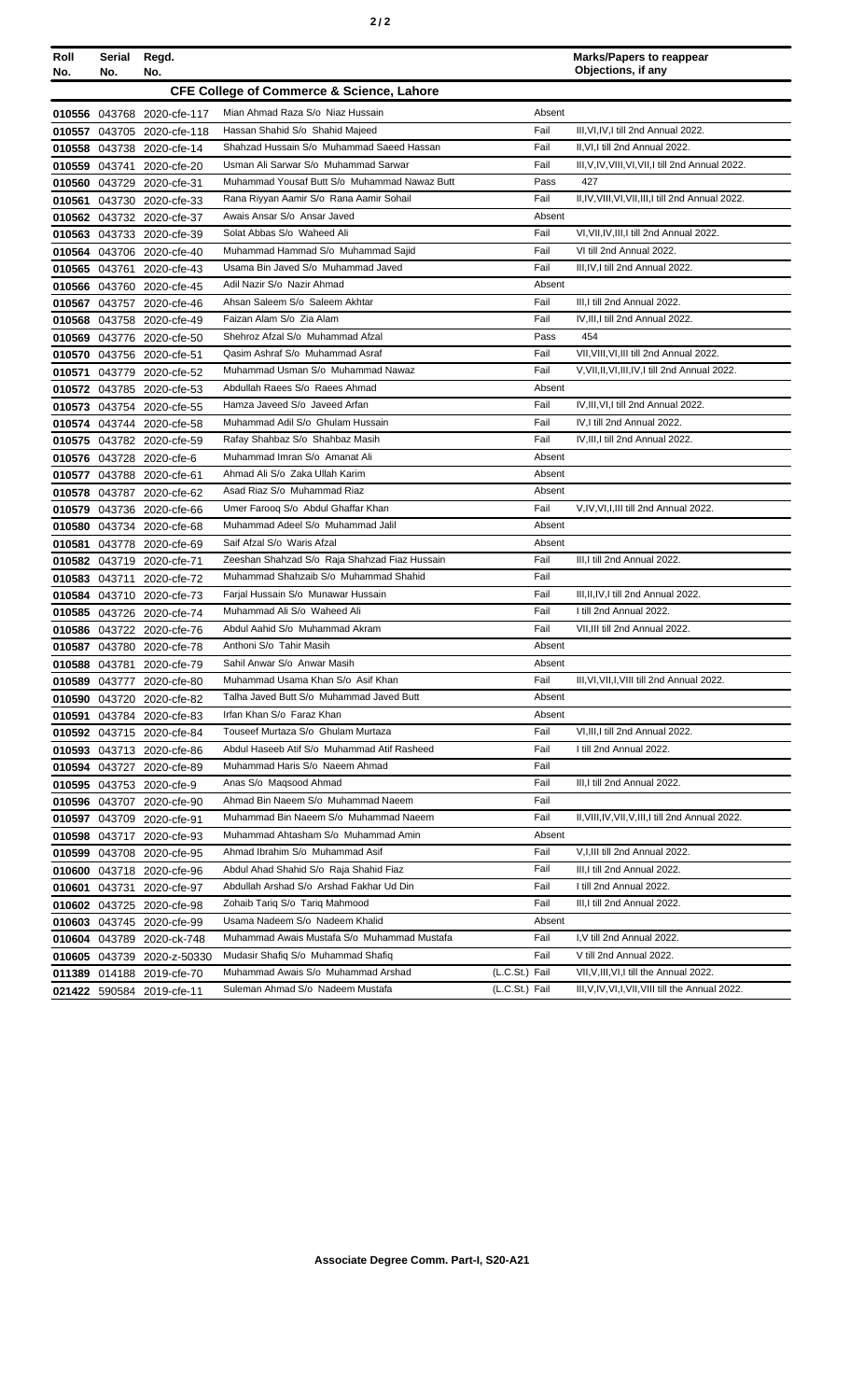| Roll<br>No. | Serial<br>No. | Regd.<br>No.               |                                                                                |                | Marks/Papers to reappear<br>Objections, if any     |
|-------------|---------------|----------------------------|--------------------------------------------------------------------------------|----------------|----------------------------------------------------|
|             |               |                            | CFE College of Management Sciences, 10-B, Aibak Block, New Garden Town, Lahore |                |                                                    |
|             |               | 010551 012290 2012-ctc-65  | Abdul Wahid S/o Iftikhar Ahmad                                                 | (L.C.St.) Fail | II, III, VIII, V, VI, VII, I till the Annual 2022. |
|             |               | 010553 013517 2019-cfe-115 | Niaz Hussain S/o Allah Ditta                                                   | (L.C.St.) Fail | VII.IV.I till the Annual 2022.                     |
| 010554      | 000121        | 2019-cfe-52                | Abdul Raheem S/o Muhammad Saeed                                                | (L.C.St.) Fail | II.I till the Annual 2022.                         |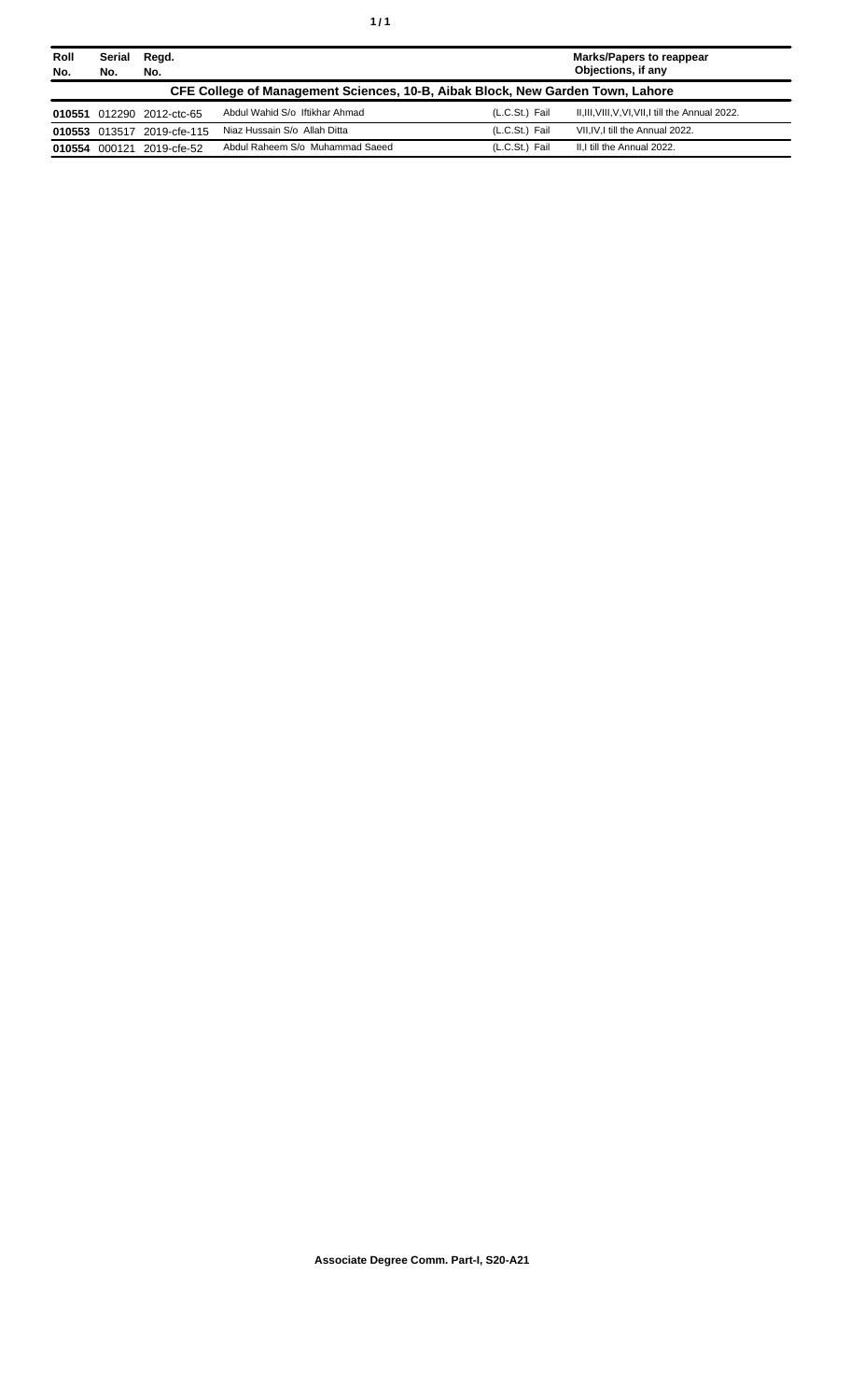| Roll<br>No.                                                                     | Serial<br>No. | Regd.<br>No.       |                            | <b>Marks/Papers to reappear</b><br>Objections, if any |  |
|---------------------------------------------------------------------------------|---------------|--------------------|----------------------------|-------------------------------------------------------|--|
| Central Institute of Management Science, 58-L, Gulberg-III, Kalma Chowk, Lahore |               |                    |                            |                                                       |  |
| 005549                                                                          |               | 000443 2017-acc-55 | Sajida Khan D/o Kabil Khan | (L.C.St.) Fail                                        |  |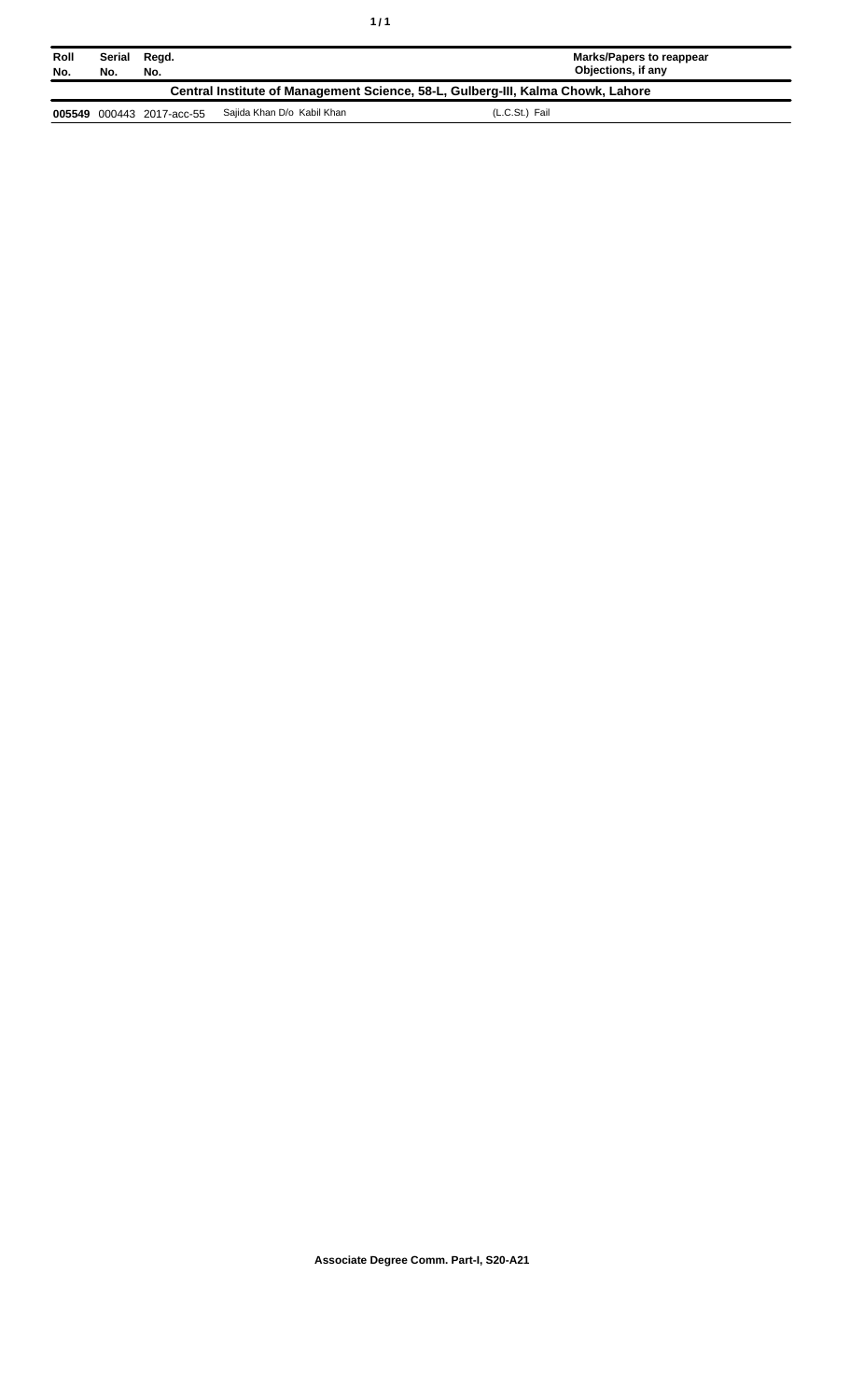| Roll<br>No. | Serial<br>No.                                       | Regd.<br>No.                                           |                                                                                     |                                  | <b>Marks/Papers to reappear</b><br>Objections, if any                               |  |  |
|-------------|-----------------------------------------------------|--------------------------------------------------------|-------------------------------------------------------------------------------------|----------------------------------|-------------------------------------------------------------------------------------|--|--|
|             | Government College of Commerce, Kot Lakhpat, Lahore |                                                        |                                                                                     |                                  |                                                                                     |  |  |
|             |                                                     |                                                        |                                                                                     |                                  |                                                                                     |  |  |
|             | 007771                                              | 005550 005696 2019-ckl-11                              | Sidra Waheed D/o Waheed Ahmad<br>Samra Ameen D/o Ameen Majeed                       | (L.C.St.) Pass<br>(L.C.St.) Fail | 373<br>IV till the Annual 2022.                                                     |  |  |
| 005551      |                                                     | 2019-ckl-12<br>005552 007763 2019-ckl-14               | Sundas Maqbool D/o Maqbool Ahmed                                                    | (L.C.St.) Fail                   | IV, VII, I till the Annual 2022.                                                    |  |  |
| 005553      |                                                     | 005705 2019-ckl-23                                     | Mehwish Yousaf D/o Yousaf Kanwal Masih                                              | (L.C.St.) Fail                   | VII till the Annual 2022.                                                           |  |  |
|             |                                                     | 005554 005699 2019-ckl-32                              | Laiba Ashfaq D/o Muhammad Ashfaq                                                    | (L.C.St.) Pass                   | 321                                                                                 |  |  |
|             |                                                     | 005555 005709 2019-ckl-38                              | Kainaat D/o Tahir Mansoor                                                           | (L.C.St.) Pass                   | 366                                                                                 |  |  |
|             |                                                     | 005556 007782 2019-ckl-6                               | Igra Sarwar D/o Muhammad Sarwar                                                     | (L.C.St.) Fail                   | V,I till the Annual 2022.                                                           |  |  |
| 005557      |                                                     | 057651 2020-ckl-21                                     | Igra Shaukat D/o M Shaukat                                                          | Fail                             | I, V, VI, IV, VII till 2nd Annual 2022.                                             |  |  |
|             |                                                     | 005558 057654 2020-ckl-24                              | Sidra Tu Nisa D/o Muhammad Sharif                                                   | Fail                             | II, III, VIII, V, VII, I, IV till 2nd Annual 2022.                                  |  |  |
|             |                                                     | 005559 057657 2020-ckl-28                              | Mahnoor D/o Muhammad Nadeem Akhtar                                                  | Fail                             | III, I, VII till 2nd Annual 2022.                                                   |  |  |
| 005560      |                                                     | 057658 2020-ckl-29                                     | Hazika Jalal D/o Khawaja Junaid Jalal                                               | Fail                             | IV, VI, VII, I till 2nd Annual 2022.                                                |  |  |
| 005561      |                                                     | 057670 2020-ckl-36                                     | Anam Nadeem D/o Muhammad Nadeem<br>Agsa D/o Atta Muhammad                           | Fail<br>Fail                     | IV, III, V, I till 2nd Annual 2022.<br>VI, III till 2nd Annual 2022.                |  |  |
|             |                                                     | 005562 057617 2020-ckl-37<br>005563 057619 2020-ckl-39 | Sehar Noor D/o Muhammad Riaz Jutt                                                   | Fail                             | III, V till 2nd Annual 2022.                                                        |  |  |
|             |                                                     | 005564 057620 2020-ckl-40                              | Hira Noreen D/o Muhammad Saleem Bhatti                                              | Fail                             | VIII, III, IV till 2nd Annual 2022.                                                 |  |  |
|             |                                                     | 005565 057624 2020-ckl-44                              | Fareeha Shafi D/o Muhammad Shafi Bhatti                                             | Fail                             | V,IV, VII, III till 2nd Annual 2022.                                                |  |  |
|             |                                                     | 005566 057626 2020-ckl-46                              | Iram D/o Yousaf Masih                                                               | Fail                             | VI, VII, III, I till 2nd Annual 2022.                                               |  |  |
|             |                                                     | 005567 057628 2020-ckl-50                              | Amina Bibi D/o Khalid Hussain                                                       | Pass                             | 437                                                                                 |  |  |
|             |                                                     | 005568 057629 2020-ckl-51                              | Nimra Akram D/o Muhammad Akram                                                      | Pass                             | 380                                                                                 |  |  |
| 005569      |                                                     | 057631 2020-ckl-54                                     | Syeda Tahreem Rizvi D/o Syed Nadeem Haider Rizvi                                    | Fail                             | III, I till 2nd Annual 2022.                                                        |  |  |
| 005570      |                                                     | 057632 2020-ckl-55                                     | Rubab Bukhari D/o Syed Azhar Ali Shah                                               | Fail                             | I, III till 2nd Annual 2022.                                                        |  |  |
| 005571      |                                                     | 057635 2020-ckl-62                                     | Mehr Un Nisa D/o Abdul Majeed<br>Noor UI Ain Wasim D/o Muhammad Wasim Rafiq         | Pass<br>Pass                     | 380<br>377                                                                          |  |  |
|             |                                                     | 005572 057638 2020-ckl-67                              | Muhammad Moham Ashfaq S/o Ashfaq Hussain                                            | Pass                             | 319                                                                                 |  |  |
|             |                                                     | 009842 057641 2020-ckl-3<br>009843 057642 2020-ckl-4   | Abdul Rehman S/o Muhammad Irfan                                                     | Fail                             | IV, III, I till 2nd Annual 2022.                                                    |  |  |
|             |                                                     | 009844 057643 2020-ckl-7                               | Musanaf Ali S/o Rafaqat Ali                                                         | Fail                             | IV, III, V, VII, I, VI till 2nd Annual 2022.                                        |  |  |
|             |                                                     | 010606 002983 2018-ckl-52                              | Mohammmad Ibrahim Khan S/o Khalid Najeeb Khan                                       | (L.C.St.) Pass                   | 364                                                                                 |  |  |
| 010607      |                                                     | 005701 2018-ctl-54                                     | Saad Ameer S/o Ameer Saeed                                                          | (L.C.St.) Pass                   | 475                                                                                 |  |  |
| 010608      |                                                     | 005679 2019-ckl-13                                     | Majid Iqbal S/o Muhammad Iqbal                                                      | (L.C.St.) Fail                   | V, III till the Annual 2022.                                                        |  |  |
|             |                                                     | 010609 005690 2019-ckl-15                              | Sharafat Hussain S/o Sher Muhammad                                                  | (L.C.St.) Pass                   | 391                                                                                 |  |  |
|             |                                                     | 010610 005708 2019-ckl-18                              | Muhammad Shariq S/o Ikhlaq Ahmad Khan                                               | (L.C.St.) Fail                   | III, I, V till the Annual 2022.                                                     |  |  |
| 010611      |                                                     | 005685 2019-ckl-19                                     | Muhammad Nazim S/o Muhammad Muneer                                                  | (L.C.St.) Fail                   | I till the Annual 2022.                                                             |  |  |
|             |                                                     | 010612 005702 2019-ckl-24                              | Qadeer Hussain S/o Faqeer Hussain<br>Hassan Haider S/o Ghulam Haider                | (L.C.St.) Fail<br>(L.C.St.) Fail | V, III, VI, I till the Annual 2022.<br>III, IV, V, I till 2nd Annual 2022.          |  |  |
|             |                                                     | 010613 013913 2019-ckl-25<br>010614 013911 2019-ckl-26 | Adil Abbas S/o Muhammad Abbas                                                       | (L.C.St.) Fail                   | V, III, I till 2nd Annual 2022.                                                     |  |  |
|             |                                                     | 010615 005704 2019-ckl-28                              | Syed Mohammad Fakhar Imam Bukhari S/o Syed Riaz                                     | (L.C.St.) Pass                   | 345                                                                                 |  |  |
|             |                                                     |                                                        | Hussain Bukhari                                                                     |                                  |                                                                                     |  |  |
|             |                                                     | 010616 005693 2019-ckl-7                               | Jawad Rustam S/o Rustam Ali                                                         | (L.C.St.) Fail                   | V till the Annual 2022.                                                             |  |  |
|             | 010617 057671                                       | 2019-ctl-309                                           | Muhammad Tahir S/o Tariq Mehmood<br>Abu Sufyan S/o Muhammad Ashraf                  | Fail<br>Fail                     | V, III till 2nd Annual 2022.<br>VII, II, IV, VI, III, VIII, I till 2nd Annual 2022. |  |  |
|             |                                                     | 010618 057639 2020-ckl-1<br>010619 057645 2020-ckl-11  | Sharafar Ali S/o Liagat Ali                                                         | Pass                             | 405                                                                                 |  |  |
|             |                                                     | 010620 057646 2020-ckl-12                              | Muhammad Aoun Shahid Shafi S/o Muhammad Shahid Iqbal                                | Fail                             | VII, III till 2nd Annual 2022.                                                      |  |  |
|             |                                                     | 010621 057647 2020-ckl-16                              | Zohaib Ali S/o Muhammad Saeed                                                       | Fail                             |                                                                                     |  |  |
|             |                                                     | 010622 057648 2020-ckl-17                              | Syed Nade Ali S/o Syed Fida Hussain Shah                                            | Fail                             | IV, III, VI, VIII till 2nd Annual 2022.                                             |  |  |
|             |                                                     | 010623 057649 2020-ckl-18                              | Adnan Iqbal S/o Muhammad Iqbal                                                      | Fail                             | V, III, I till 2nd Annual 2022.                                                     |  |  |
|             |                                                     | 010624 057640 2020-ckl-2                               | Nouman Arif S/o Muhammad Arif                                                       | Pass                             | 402                                                                                 |  |  |
|             |                                                     | 010625 057650 2020-ckl-20                              | Ali Raza S/o Muhammad Younas                                                        | Fail                             | II, VIII, VI, V, III, VII, I till 2nd Annual 2022.                                  |  |  |
|             |                                                     | 010626 057652 2020-ckl-22                              | Jamal Afzal S/o Muhammad Afzal                                                      | Pass                             | 388                                                                                 |  |  |
|             |                                                     | 010627 057653 2020-ckl-23                              | Usman Ghani S/o Nazar Fareed                                                        | Pass                             | 410                                                                                 |  |  |
|             |                                                     | 010628 057655 2020-ckl-25<br>010629 057656 2020-ckl-26 | Muhammad Abubakar S/o Muhammad Yousaf<br>Syed Wasif Raza S/o Syed Raza Hussain Shah | Fail<br>Fail                     | V,I, VI, VII, III till 2nd Annual 2022.                                             |  |  |
|             |                                                     | 010630 057659 2020-ckl-30                              | Sameer Butt S/o Shafiq Ahmed                                                        | Fail                             | III, VI, VII, V, I, VIII till 2nd Annual 2022.                                      |  |  |
|             |                                                     | 010631 057660 2020-ckl-31                              | Ibrar Hussain S/o Fiaz Ahmad                                                        | Fail                             | I, V, VI, VII, VIII, III, IV till 2nd Annual 2022.                                  |  |  |
|             |                                                     | 010632 057661 2020-ckl-32                              | Talha S/o Muhammad Tariq Asghar                                                     | Absent                           |                                                                                     |  |  |
|             |                                                     | 010633 057662 2020-ckl-33                              | Muhammad Ansar S/o Ahmad Bukhsh                                                     | Pass                             | 366                                                                                 |  |  |
|             |                                                     | 010634 057663 2020-ckl-34                              | Muhammad Junaid S/o Ria Hussain                                                     | Fail                             | II, VII, IV, V, I, VI, III till 2nd Annual 2022.                                    |  |  |
|             |                                                     | 010635 057664 2020-ckl-35                              | Umar Naeem S/o Muhammad Naeem                                                       | Absent                           |                                                                                     |  |  |
|             |                                                     | 010636 057618 2020-ckl-38                              | Muhammad Sameer S/o Muhammad Afzal Yasin                                            | Fail                             | VI, V, I, VIII, III till 2nd Annual 2022.                                           |  |  |
|             |                                                     | 010637 057621 2020-ckl-41                              | Mudassir Ali S/o Qari Muhammad Ali                                                  | Fail                             | VII, I, III, V, VI, II till 2nd Annual 2022.                                        |  |  |
|             |                                                     | 010638 057622 2020-ckl-42                              | Humayun Khan S/o Sikander Khan                                                      | Fail                             | VI, I till 2nd Annual 2022.                                                         |  |  |
|             |                                                     | 010639 057623 2020-ckl-43                              | Faras Amin S/o Muhammad Amin<br>Sajjad Masih S/o Yousaf Masih                       | Pass<br>Fail                     | 378<br>III,I till 2nd Annual 2022.                                                  |  |  |
|             |                                                     | 010640 057625 2020-ckl-45<br>010641 057627 2020-ckl-47 | Muhammad Abdullah Ghouri S/o Muhammad Zaheer Ghouri                                 | Fail                             | I till 2nd Annual 2022.                                                             |  |  |
|             |                                                     | 010642 057630 2020-ckl-53                              | Shoaib Razzaq S/o Abdul Razzaq                                                      | Fail                             | V,I till 2nd Annual 2022.                                                           |  |  |
|             |                                                     | 010643 057672 2020-ckl-57                              | Muhammad Tayyeb UI Haq Abrar S/o Muhammad Ilyas Khan                                | Pass                             | 355                                                                                 |  |  |
|             |                                                     | 010644 057633 2020-ckl-58                              | Hammad Ali Maqsood S/o Malik Maqsood Ahmad Khokhar                                  | Fail                             |                                                                                     |  |  |
|             |                                                     |                                                        |                                                                                     |                                  |                                                                                     |  |  |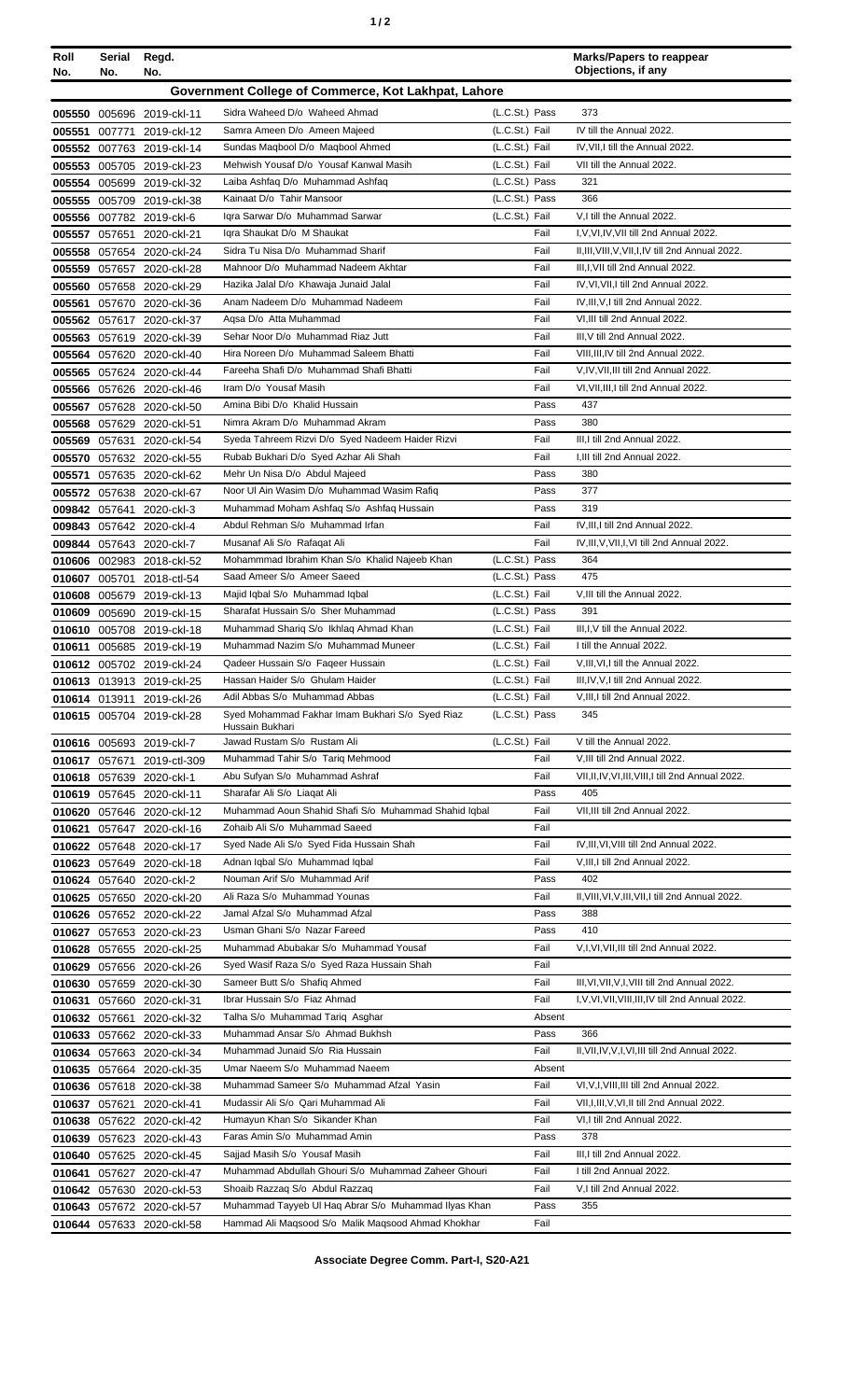| Roll<br>No. | <b>Serial</b><br>No. | Regd.<br>No.              |                                                     |                       | <b>Marks/Papers to reappear</b><br>Objections, if any |
|-------------|----------------------|---------------------------|-----------------------------------------------------|-----------------------|-------------------------------------------------------|
|             |                      |                           | Government College of Commerce, Kot Lakhpat, Lahore |                       |                                                       |
|             |                      | 010645 057634 2020-ckl-59 | Usama Nazir S/o Muhammad Nazir Khan                 | Fail                  | I till 2nd Annual 2022.                               |
| 010646      |                      | 057636 2020-ckl-63        | Umair Tabassum S/o Zahoor Ahmad                     | Fail                  | IV, VII, V, VIII, I, III, VI till 2nd Annual 2022.    |
| 010647      | 057637               | 2020-ckl-64               | Sajid Hussain S/o Sharafat Ali                      | Fail                  | II, III, VI, VII, V, I till 2nd Annual 2022.          |
| 010648      |                      | 057665 2020-ckl-68        | Muhammad Azeem S/o Abdul Majeed                     | Fail                  |                                                       |
| 010649      |                      | 057666 2020-ckl-69        | Asad Ali S/o Allah Wasaya                           | Fail                  | IV, VII, V, III, VI, I, VIII till 2nd Annual 2022.    |
|             |                      | 010650 057667 2020-ckl-70 | Muhammad Salman Shakeel S/o Muhammad Shakeel        | Fail                  | VIII, V, IV, I, VII, VI, III till 2nd Annual 2022.    |
| 010651      |                      | 057668 2020-ckl-71        | M Hashir Usman S/o Usman Ijaz                       | Fail                  | V, VI, I, III till 2nd Annual 2022.                   |
| 010652      | 057669               | 2020-ckl-72               | Umair Ayaz Ahmad Khan S/o Ayaz Ahmad Khan           | Fail                  | III, VII, V, VI, I till 2nd Annual 2022.              |
| 010653      |                      | 057644 2020-ckl-8         | Muhammad Arslan S/o Muhammad Ramzan                 | Fail                  | VII, VI, I till 2nd Annual 2022.                      |
| 021479      |                      | 085295 2018-ckl-36        | Saba Ghafoor D/o Muhammad Ghafoor                   | (L.C.S <sub>t</sub> ) | <b>DETAINED</b>                                       |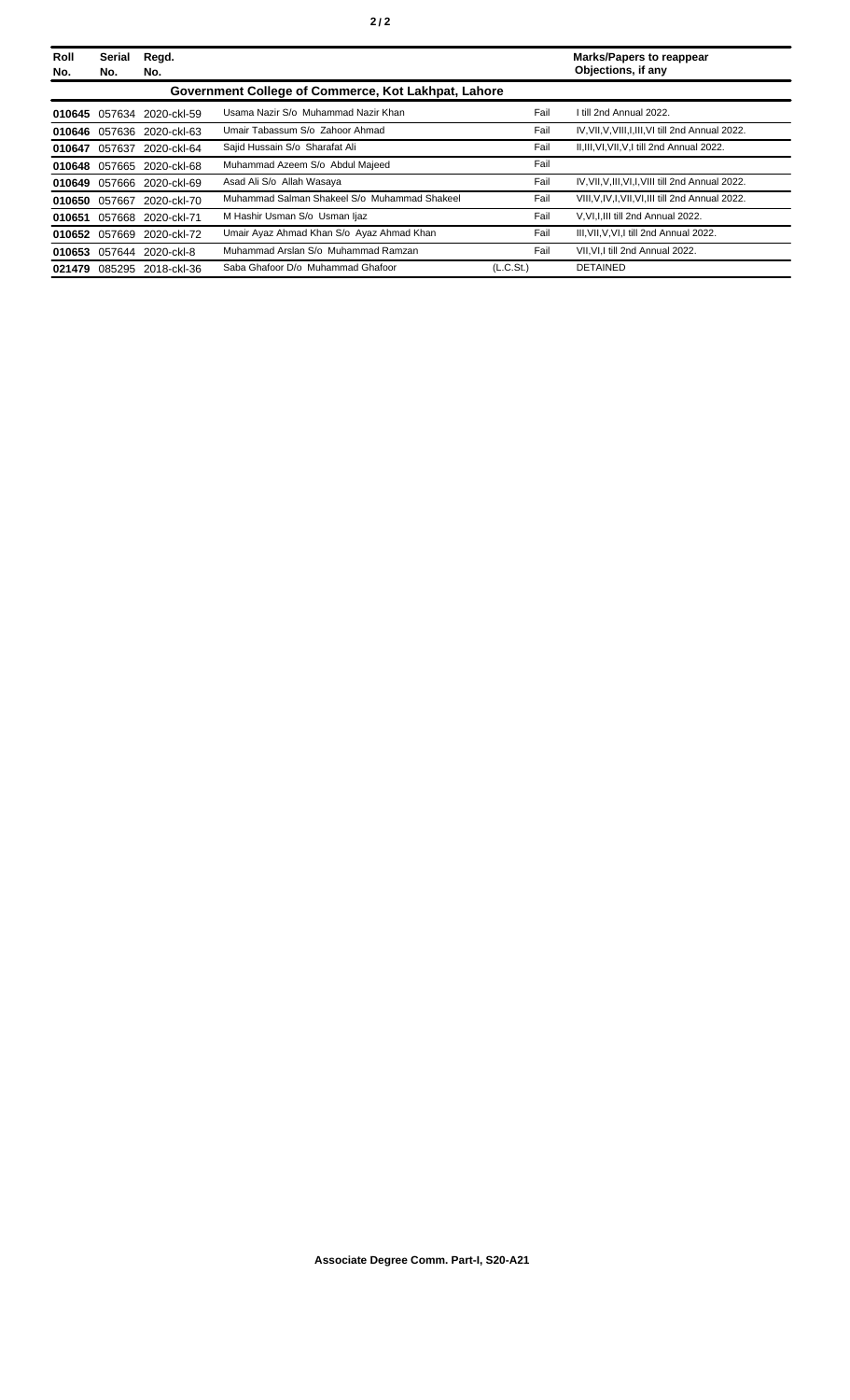| Roll<br>No. | Serial<br>No. | Regd.<br>No.              |                                                 |                | <b>Marks/Papers to reappear</b><br>Objections, if any |
|-------------|---------------|---------------------------|-------------------------------------------------|----------------|-------------------------------------------------------|
|             |               |                           | Govt. Institute of Commerce, Samanabad, Lahore  |                |                                                       |
|             |               | 005613 013159 2019-cos-10 | Zikra Ishrat D/o Ishrat Hussain Shah            | (L.C.St.) Pass | 400                                                   |
|             |               | 005614 013065 2019-cos-23 | Anoosha Amir D/o Muhammad Amir Latif            | (L.C.St.) Pass | 455                                                   |
|             |               | 005615 013067 2019-cos-25 | Areej Fatima D/o Syed Fazal Akbar               | (L.C.St.) Pass | 379                                                   |
|             |               | 005616 013063 2019-cos-27 | Sawera Akram D/o Muhammad Akram                 | (L.C.St.) Fail | IV, III till the Annual 2022.                         |
|             |               | 005617 013066 2019-cos-36 | Zainab Ashfaq D/o Muhammad Ashfaq               | (L.C.St.) Pass | 395                                                   |
|             |               | 005618 013064 2019-cos-39 | Fatima Shabbir D/o Shabbir Ahmad                | (L.C.St.) Fail | V till the Annual 2022.                               |
|             |               | 005619 056442 2020-cos-1  | Farhana Ameen D/o Muhammad Ameen                | Fail           | III, V, I till 2nd Annual 2022.                       |
|             |               | 005620 056447 2020-cos-10 | Laiba Sanaullah D/o Sanaullah                   | Fail           | I,IV till 2nd Annual 2022.                            |
|             |               | 005621 056463 2020-cos-17 | Ayesha Rubab D/o Mohammad Ajmal                 | Absent         |                                                       |
|             |               | 005622 056468 2020-cos-29 | Mugaddas Shahid D/o Shahid Masih                | Fail           | IV, VI, III till 2nd Annual 2022.                     |
|             |               | 005623 056459 2020-cos-3  | Hafiza Zainab Saleem D/o Muhammad Saleem Akhtar | Fail           | III, VII, I, IV, VI till 2nd Annual 2022.             |
|             |               | 005624 056457 2020-cos-37 | Tayyaba Nadeem D/o Muhammad Nadeem Ahmad        | Pass           | 416                                                   |
|             |               | 005625 056446 2020-cos-8  | Yumna Noor D/o Haroon Rashid                    | Pass           | 410                                                   |
|             |               | 010654 009840 2018-cos-35 | Muhammad Ahsan Khan S/o Muhammad Arshad Khan    | (L.C.St.) Fail |                                                       |
|             |               | 010655 006935 2018-csl-22 | Hamza Ilyas S/o Ilyas Rasool                    | (L.C.St.) Pass | 417                                                   |
|             |               | 010656 001637 2019-cos-13 | Muhammad Hassan S/o Sheikh Muhammad Irfan       | (L.C.St.) Pass | 381                                                   |
|             |               | 010657 001638 2019-cos-15 | Muhammad Hamzah S/o Iftikhar Ahmad              | (L.C.St.) Fail | I till the Annual 2022.                               |
|             |               | 010658 001627 2019-cos-21 | Umar Maqsood S/o Muhammad Maqsood               | (L.C.St.) Pass | 398                                                   |
|             |               | 010659 003638 2019-cos-37 | Ahmed Muzaffar S/o Muzaffar Ali                 | (L.C.St.) Pass | 392                                                   |
|             |               | 010660 000828 2019-cos-5  | Muhammad Ali Asghar Naveed S/o Naveed Akram     | (L.C.St.) Pass | 386                                                   |
|             |               | 010661 001639 2019-cos-6  | Muhammad Mahboob Ali S/o Ghulam Shabbir         | (L.C.St.) Pass | 374                                                   |
|             |               | 010662 001634 2019-cos-7  | Hassan Raza S/o Muhammad Ameer                  | (L.C.St.) Pass | 440                                                   |
|             |               | 010663 056448 2020-cos-11 | Muhammad Ahsan Asghar S/o Muhammad Asghar       | Pass           | 399                                                   |
|             |               | 010664 056462 2020-cos-12 | Mobeen Wajid S/o Wajid Hussain Akber            | Fail           | IV, VII, VI, I till 2nd Annual 2022.                  |
|             |               | 010665 056449 2020-cos-13 | Haris S/o Nadeem Ali                            | Fail           | I till 2nd Annual 2022.                               |
|             |               | 010666 056450 2020-cos-15 | Zeeshan Ali S/o Shahzad Muhammad                | Pass           | 494                                                   |
| 010667      |               | 056464 2020-cos-19        | Hafiz Muhammad Muteher Khan S/o Munawar Khan    | Pass           | 410                                                   |
|             |               | 010668 056443 2020-cos-2  | Sulaman Ali S/o Shafait Hussain                 | Pass           | 508                                                   |
|             |               | 010669 056451 2020-cos-20 | Uzair Khaliq S/o Abdul Khaliq                   | Pass           | 392                                                   |
|             |               | 010670 056452 2020-cos-21 | Hamayyo Ahmad Khan S/o Iftikhar Ahmad           | Pass           | 418                                                   |
|             |               | 010671 056465 2020-cos-22 | Abid Fareed S/o Magbool Ahmad                   | Absent         |                                                       |
|             |               | 010672 056453 2020-cos-24 | Sanan Parvaiz S/o Muhammad Parvaiz              | Fail           | VI, I, VII, III till 2nd Annual 2022.                 |
|             |               | 010673 056454 2020-cos-25 | Muhammad Ahsan S/o Muhammad Aslam               | Fail           | III,I till 2nd Annual 2022.                           |
|             |               | 010674 056466 2020-cos-26 | Faizan Ur Rehman S/o Atta Ur Rehman             | Fail           | V, II, III, VI, I, VII, IV till 2nd Annual 2022.      |
|             |               | 010675 056467 2020-cos-28 | Shoaib Akhtar S/o Imdad Hussain                 | Fail           | VII, VI, V, I till 2nd Annual 2022.                   |
|             |               | 010676 056469 2020-cos-30 | Muhammad Usama S/o Naeem Aziz                   | Absent         |                                                       |
|             |               | 010677 056455 2020-cos-31 | Hafiz Ali Shan S/o Muhammad Rashid Mushtaq      | Pass           | 422                                                   |
|             |               | 010678 056470 2020-cos-32 | Bilal Ahmad S/o Muhammad Akbar                  | Fail           | V, IV, VII, VI, I till 2nd Annual 2022.               |
|             | 010679 056471 | 2020-cos-33               | Bilal Yousaf S/o Muhammad Yousaf                | Pass           | 337                                                   |
|             |               | 010680 056456 2020-cos-35 | Muhammad Abu Bakar Siddique S/o Muhammad Saleem | Pass           | 483                                                   |
| 010681      |               | 056458 2020-cos-38        | Muhammad Furgan S/o Muhammad Jehangir           | Pass           | 403                                                   |
|             | 010682 056460 | 2020-cos-4                | Abdul Majid S/o Syed Riaz Ali                   | Fail           | III till 2nd Annual 2022.                             |
|             |               | 010683 056444 2020-cos-5  | Abuzar S/o Ijaz Butt                            | Fail           | V, VII, I till 2nd Annual 2022.                       |
|             |               | 010684 056445 2020-cos-6  | Abu Bakar S/o Ijaz Butt                         | Fail           | V,I, VI till 2nd Annual 2022.                         |
|             |               | 010685 056461 2020-cos-9  | M. Hashim Saddiqui S/o Mehmood Rasheed Saddiqui | Fail           | IV, I till 2nd Annual 2022.                           |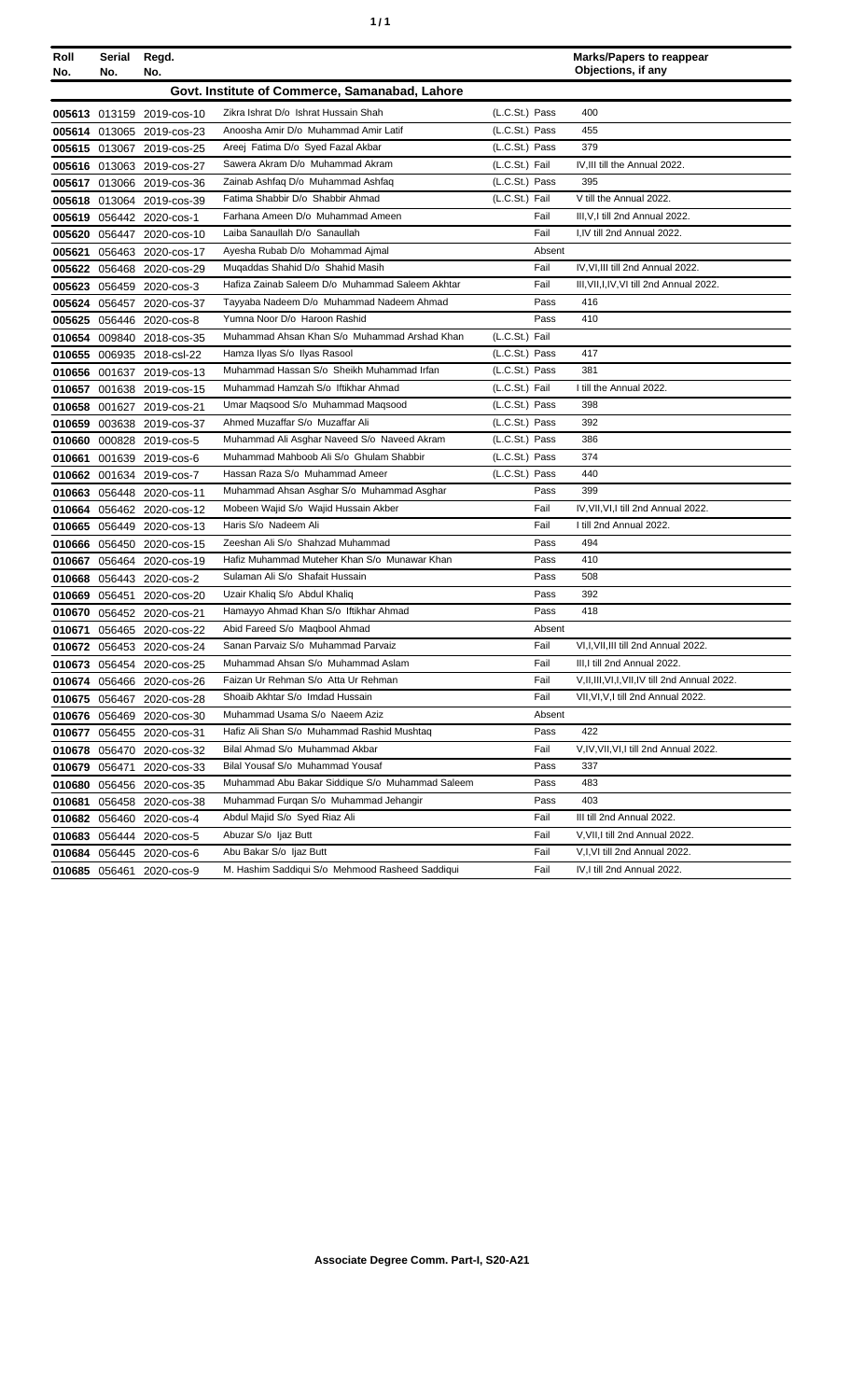| ٠ |  |
|---|--|
|   |  |

| Roll<br>No. | Serial<br>No. | Regd.<br>No.                                             |                                                                              |                                  | <b>Marks/Papers to reappear</b><br>Objections, if any |
|-------------|---------------|----------------------------------------------------------|------------------------------------------------------------------------------|----------------------------------|-------------------------------------------------------|
|             |               |                                                          | Punjab College of Commerce, Rewaz Garden, Lahore                             |                                  |                                                       |
|             |               |                                                          | Saba D/o Mehmood                                                             | (L.C.St.) Fail                   |                                                       |
|             |               | 005626 010369 2018-cpc-156<br>005627 013694 2018-cpc-158 | Igra Arooj D/o Muhammad Riaz                                                 | (L.C.St.) Fail                   |                                                       |
|             |               | 005628 009899 2018-cpc-46                                | Hadia Naeem D/o Naeem Ud Din                                                 | (L.C.St.) Fail                   |                                                       |
|             |               | 005629 004847 2018-cpc-62                                | Khadija Sami D/o Sami Ullah Khan                                             | (L.C.St.) Fail                   |                                                       |
|             |               | 005630 000335 2018-cpc-64                                | Wardah Munawar D/o Munawar Ali Akhtar                                        | (L.C.St.)                        | <b>FEE</b>                                            |
| 005631      |               | 005636 2018-cpc-70                                       | Esha Amir D/o Amir Munir                                                     | (L.C.St.) Pass                   | 342                                                   |
|             |               | 005632 003870 2018-cpc-71                                | Shahzal Noor D/o Shahbaz Ali                                                 | (L.C.St.) Pass                   | 330                                                   |
| 005633      |               | 050004 2016-hs-357                                       | Fatima Sajid D/o Sajid Mushtaq                                               | Fail                             | II, VI till 2nd Annual 2022.                          |
|             |               | 005634 013596 2017-cpc-79                                | Kanwal Nadir D/o Nadir Gill                                                  | (L.C.St.) Fail                   | III, VII, VI, V, IV till the Annual 2022.             |
|             |               | 005635 001128 2018-cpc-53                                | Tayyaba D/o Qazi Javaid Ahmad<br>Arsham Qureshi D/o Muhammad Saqlain Qureshi | (L.C.St.) Fail<br>Pass           | I, VIII till the Annual 2022.<br>433                  |
| 005637      |               | 005636 050110 2018-jwl-92<br>007820 2019-cpc-11          | Agsa D/o Muhammad Masood                                                     | (L.C.St.) Pass                   | 316                                                   |
|             |               | 005638 008607 2019-cpc-126                               | Minahil Imran D/o Muhammad Imran Suleman                                     | (L.C.St.) Pass                   | 352                                                   |
| 005639      |               | 001884 2019-cpc-129                                      | Laiba Waseem D/o Waseem Yaseen                                               | (L.C.St.) Fail                   | VI till the Annual 2022.                              |
| 005640      |               | 000783 2019-cpc-13                                       | Arooj Nadeem D/o Muhammad Nadeem Anwar Butt                                  | (L.C.St.) Fail                   | III. VIII. VII till the Annual 2022.                  |
| 005641      |               | 001875 2019-cpc-131                                      | Aneega Zahid D/o Zahid                                                       | (L.C.St.) Pass                   | 418                                                   |
|             |               | 005642 006254 2019-cpc-134                               | Mahnoor Pervaiz Rana D/o Pervaiz Akhter Rana                                 | (L.C.St.) Pass                   | 451                                                   |
|             |               | 005643 002532 2019-cpc-136                               | Hoor Shahzadi D/o Khurram Shahzad                                            | (L.C.St.) Fail                   | III, IV till the Annual 2022.                         |
|             |               | 005644 001131 2019-cpc-138                               | Nida Shahid D/o Shahid Mehmood                                               | (L.C.St.) Fail                   | II, I, III till the Annual 2022.                      |
|             |               | 005645 001292 2019-cpc-139                               | Maheen Naseer D/o Naseer Ahmad                                               | (L.C.St.) Fail                   | I till the Annual 2022.                               |
|             |               | 005646 001233 2019-cpc-14                                | Nimra Bibi D/o Noor Samand Sajid<br>Mehak Salamat D/o Salamat Ali            | (L.C.St.) Fail                   | I till the Annual 2022.<br><b>FEE</b>                 |
|             |               | 005647 006390 2019-cpc-141                               | Raheema Ali D/o Shahid Ali                                                   | (L.C.St.)<br>(L.C.St.) Fail      | VII, VIII, VI, I till the Annual 2022.                |
| 005649      |               | 005648 001309 2019-cpc-142<br>000800 2019-cpc-145        | Kinza Noor D/o Muhammad Arshad                                               | (L.C.St.) Fail                   | VI till the Annual 2022.                              |
| 005650      |               | 010679 2019-cpc-148                                      | Iman Shahid D/o Shahid Mehmood                                               | (L.C.St.) Fail                   | I,IV till 2nd Annual 2022.                            |
| 005651      |               | 001231 2019-cpc-15                                       | Tehreem Zahra D/o Syed Javaid-Ul-Hassan                                      | (L.C.St.) Pass                   | 361                                                   |
|             |               | 005652 001331 2019-cpc-154                               | Kshaf Ud Duja D/o Khawar Hummyun                                             | (L.C.St.) Fail                   | IV till the Annual 2022.                              |
| 005653      |               | 003432 2019-cpc-16                                       | Alyba Khalid D/o Malik Khalid Muzaffar                                       | (L.C.St.) Fail                   | V till the Annual 2022.                               |
|             |               | 005654 003437 2019-cpc-174                               | Alina Fazal D/o Fazal Ahmad                                                  | (L.C.St.) Pass                   | 472                                                   |
|             |               | 005655 001629 2019-cpc-181                               | Naureen D/o Muhammad Anwar                                                   | (L.C.St.) Pass                   | 393                                                   |
|             |               | 005656 001259 2019-cpc-187                               | Sadaf Shoukat D/o Shoukat Iqbal                                              | (L.C.St.) Fail                   | V till the Annual 2022.                               |
|             |               | 005657 001138 2019-cpc-188                               | Rameesha Ikram D/o Muhammad Ikram                                            | (L.C.St.) Fail                   | IV till the Annual 2022.                              |
|             |               | 005658 050113 2019-cpc-190                               | Mahnoor D/o Ayaz Muhammad Khan<br>Bisma Ilyas D/o Ilyas Ahmad                | (L.C.St.) Pass<br>(L.C.St.) Pass | 398<br>362                                            |
|             |               | 005659 000810 2019-cpc-23<br>005660 001291 2019-cpc-26   | Ifra Amir Mufti D/o Muhammad Amir Mufti                                      | (L.C.St.) Pass                   | 459                                                   |
|             |               | 005661 001203 2019-cpc-3                                 | Muniba Fatima D/o Mian Muhammad Shakeel                                      | (L.C.St.) Pass                   | 580                                                   |
|             |               | 005662 001307 2019-cpc-30                                | Mehak D/o Imran Rashid                                                       | (L.C.St.) Fail                   | V, III, I till the Annual 2022.                       |
|             |               | 005663 001125 2019-cpc-31                                | Zara Ijaz D/o Sheikh Muhammad Ijaz                                           | (L.C.St.) Pass                   | 399                                                   |
|             |               | 005664 004443 2019-cpc-32                                | Ayesha Muneer D/o Muneer Ahmad                                               | (L.C.St.) Pass                   | 397                                                   |
|             |               | 005665 001490 2019-cpc-33                                | Bakhtawar Khurram D/o Hafiz Khurram                                          | (L.C.St.) Pass                   | 370                                                   |
|             |               | 005666 001294 2019-cpc-34                                | Maryam D/o Muhammad Ali                                                      | (L.C.St.) Fail                   | V till the Annual 2022.                               |
|             |               | 005667 000840 2019-cpc-37                                | Fazeelat D/o Abdul Samad                                                     | (L.C.St.) Pass                   | 349                                                   |
|             |               | 005668 002286 2019-cpc-41                                | Adan Babar D/o Muhammad Babar<br>Hira Afzaal D/o Muhammad Afzaal Qureshi     | (L.C.St.) Fail<br>(L.C.St.) Pass | III, VIII, V, I till the Annual 2022.<br>449          |
|             |               | 005669 013952 2019-cpc-66<br>005670 001677 2019-cpc-76   | Maryum Arshad D/o Muhammad Arshad                                            | (L.C.St.) Pass                   | 405                                                   |
| 005671      |               | 013588 2019-cpc-85                                       | Fatima Shafqat D/o Shafqat Ali                                               | (L.C.St.) Pass                   | 400                                                   |
|             |               | 005672 013587 2019-cpc-90                                | Amna Javaid D/o Mian Javaid Akhtar                                           | (L.C.St.) Fail                   | III,I till the Annual 2022.                           |
|             |               | 005673 000689 2019-cpc-91                                | Hadiga Amjad D/o Amjad Malik                                                 | (L.C.St.) Fail                   | IV, I till the Annual 2022.                           |
|             |               | 005674 001622 2019-ptl-521                               | Zikriya Zahid D/o Zahid Mehmood                                              | (L.C.St.) Fail                   | IV, I till the Annual 2022.                           |
|             |               | 005675 050009 2020-cpc-1                                 | Hamna Naveed D/o Naveed Khan Bhatti                                          | Fail                             | V, VII, VI, II till 2nd Annual 2022.                  |
|             |               | 005676 050025 2020-cpc-100                               | Fajar Moazzam D/o Moazzam Zia                                                | Pass                             | 408                                                   |
|             |               | 005677 050073 2020-cpc-101                               | Asma Zahoor D/o Muhammad Zahoor                                              | Pass                             | 415                                                   |
|             |               | 005678 050055 2020-cpc-102                               | Muntaha Asif D/o Muhammad Asif                                               | Pass                             | 445                                                   |
|             |               | 005679 050064 2020-cpc-103                               | Naima Saleem D/o Syed Saleem Hussain<br>Raheema Rizwan D/o Rizwan Raza       | Fail<br>Fail                     | I till 2nd Annual 2022.<br>I till 2nd Annual 2022.    |
| 005681      |               | 005680 050065 2020-cpc-104<br>050075 2020-cpc-105        | Khizra Sajjad D/o Sajjad Ahmed                                               | Pass                             | 406                                                   |
|             |               | 005682 050030 2020-cpc-107                               | Uzma Rana D/o Nisar Ahmad                                                    | Pass                             | 466                                                   |
|             | 005683 050031 | 2020-cpc-108                                             | Jannat Qaisar D/o Qaisar Hussain                                             | Fail                             | VIII, VI, VII, V, I, IV, III till 2nd Annual 2022.    |
|             |               | 005684 050016 2020-cpc-109                               | Maryam Javed D/o Rana Javed Saleem                                           | Pass                             | 392                                                   |
|             |               | 005685 050017 2020-cpc-11                                | Mahnoor D/o Muhammad Saleem                                                  | Pass                             | 402                                                   |
|             |               | 005686 050062 2020-cpc-113                               | Tabassum Ahmed D/o Muhammad Ahmed                                            | Fail                             |                                                       |
| 005687      |               | 050045 2020-cpc-114                                      | Maham Ali D/o Syed Amjad Raza Naqvi                                          | Fail                             | I till 2nd Annual 2022.                               |
|             |               | 005688 050007 2020-cpc-12                                | Mahnoor D/o Muhammad Qayyum                                                  | Pass                             | 482                                                   |
|             |               | 005689 050006 2020-cpc-13                                | Rimsha Sagheer D/o Muhammad Sagheer Khan                                     | Fail                             | V till 2nd Annual 2022.                               |
| 005690      |               | 050014 2020-cpc-135                                      | Manahil Nadeem D/o Muhammad Nadeem Raza                                      | Pass                             | 375                                                   |
|             |               | 005691 050060 2020-cpc-136                               | Samra Khalid D/o Muhammad Khalid Rasheed                                     | Pass                             | 394                                                   |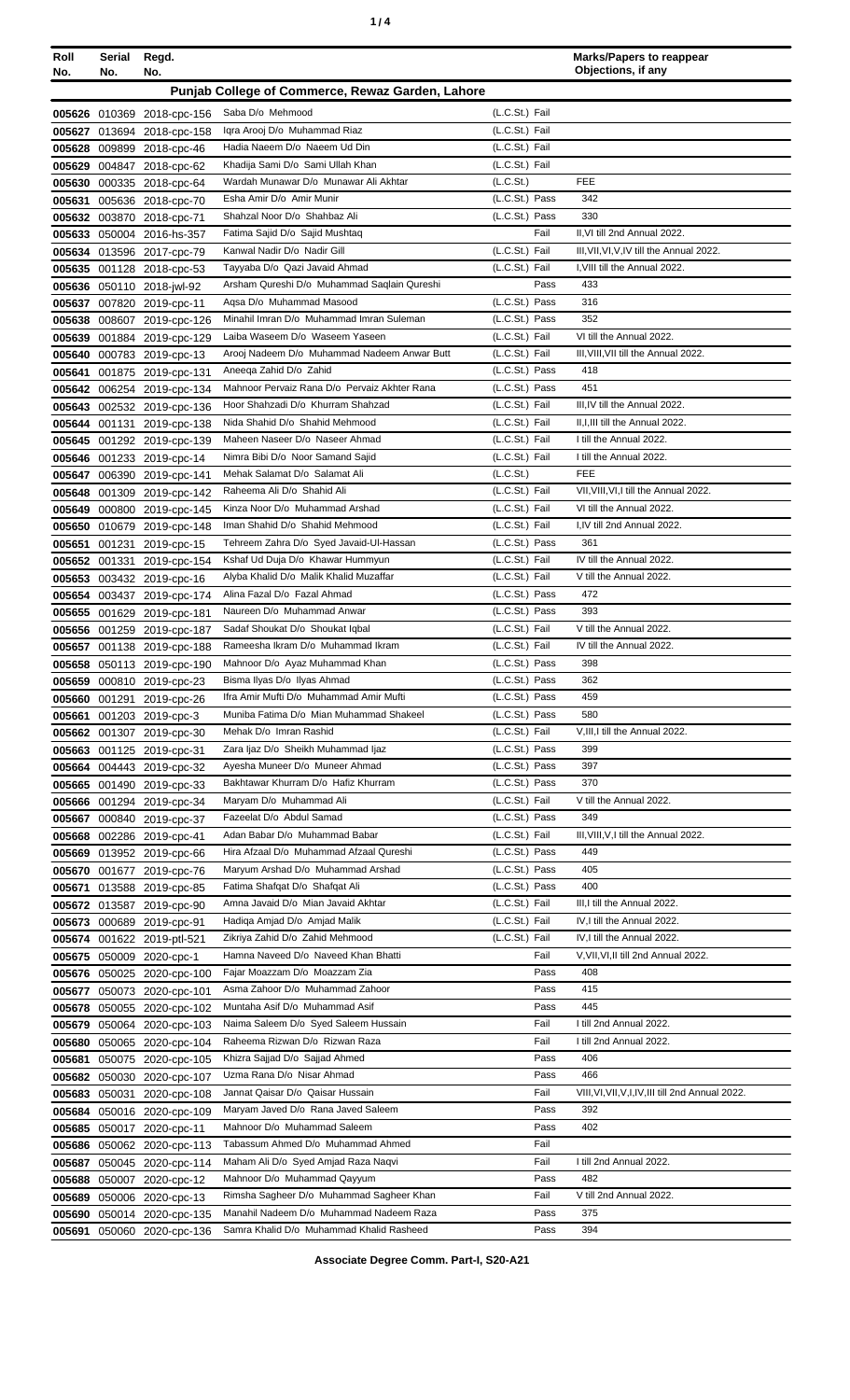| Roll<br>No.   | Serial<br>No. | Regd.<br>No.                                           |                                                                                             |                                  | <b>Marks/Papers to reappear</b><br>Objections, if any |
|---------------|---------------|--------------------------------------------------------|---------------------------------------------------------------------------------------------|----------------------------------|-------------------------------------------------------|
|               |               |                                                        | Punjab College of Commerce, Rewaz Garden, Lahore                                            |                                  |                                                       |
|               |               | 005692 050059 2020-cpc-137                             | Hamda Saeed D/o Muhammad Saeed Ahmad                                                        | Fail                             | V,I, VI, III till 2nd Annual 2022.                    |
|               |               | 005693 050041 2020-cpc-14                              | Aleeha Iftikhar D/o Iftikhar Ahmed                                                          | Pass                             | 439                                                   |
|               |               | 005694 050049 2020-cpc-141                             | Ayesha D/o Muhammad Boota                                                                   | Fail                             | V till 2nd Annual 2022.                               |
|               |               | 005695 050039 2020-cpc-15                              | Amna Zahid D/o Muhammad Zahid                                                               | Pass                             | 541                                                   |
|               |               | 005696 050067 2020-cpc-16                              | Aleena Anis D/o Muhammad Anis Shakir                                                        | Pass                             | 431                                                   |
|               |               | 005697 050040 2020-cpc-17                              | Bushra Naz D/o Tasleem Raza                                                                 | Pass                             | 455                                                   |
|               |               | 005698 050024 2020-cpc-18                              | Syeda Mahum Fatima Naqvi D/o Syed Aftab Haider Naqvi                                        | Fail                             | V,IV till 2nd Annual 2022.                            |
|               |               | 005699 050053 2020-cpc-19                              | Arsha Moazzam D/o Syed Moazzam Ali Shah                                                     | Fail                             | I till 2nd Annual 2022.                               |
|               |               | 005700 050124 2020-cpc-2                               | Hafsa Nadeem D/o Muhammad Nadeem Afzal                                                      | Fail                             | III, I till 2nd Annual 2022.                          |
|               |               | 005701 050010 2020-cpc-20                              | Syeda Zamurd Zameer D/o Zameer Hussain Shah                                                 | Pass                             | 366                                                   |
|               |               | 005702 050026 2020-cpc-21                              | Komal Mazhar D/o Mazhar Iqbal                                                               | Fail                             | I till 2nd Annual 2022.                               |
|               |               | 005703 050051 2020-cpc-22                              | Syeda Fatima Zahra D/o Syed Sajid Hussain                                                   | Pass                             | 357<br>VI.III.IV.I till 2nd Annual 2022.              |
|               |               | 005704 050032 2020-cpc-23                              | Maryam Mehmood D/o Mehmood Ahmad<br>Sadia Mehmood D/o Mehmood UI Hassan                     | Fail<br>Fail                     | V,I till 2nd Annual 2022.                             |
|               |               | 005705 050054 2020-cpc-24<br>005706 050130 2020-cpc-25 | Fatima Nadeem Qureshi D/o Muhammad Nadeem Qureshi                                           | Fail                             | I till 2nd Annual 2022.                               |
|               |               | 005707 050047 2020-cpc-27                              | Laiba Irshad D/o Mohammad Irshad                                                            | Fail                             | V,I till 2nd Annual 2022.                             |
|               |               | 005708 050042 2020-cpc-28                              | Fiza Arif D/o Muhammad Arif                                                                 | Pass                             | 494                                                   |
|               |               | 005709 050044 2020-cpc-29                              | Syeda Nida Fatima Bokhari D/o Syed Ameer Ali Shah                                           | Fail                             | III, IV, I, VI, VIII till 2nd Annual 2022.            |
|               |               | 005710 050034 2020-cpc-3                               | Zainab Ejaz D/o Muhammad Ejaz Bhatti                                                        | Pass                             | 509                                                   |
|               |               | 005711 050029 2020-cpc-30                              | Samra D/o Muhammad Anjum                                                                    | Fail                             | I, V, IV till 2nd Annual 2022.                        |
|               |               | 005712 050056 2020-cpc-31                              | Amna Saleem D/o Muhammad Saleem                                                             | Fail                             | III, IV, I till 2nd Annual 2022.                      |
|               |               | 005713 050078 2020-cpc-32                              | Fatima Ahmad D/o Ilyas Ahmad                                                                | Fail                             | IV till 2nd Annual 2022.                              |
|               |               | 005714 050046 2020-cpc-33                              | Zaima Ijaz D/o Ijaz Hussain                                                                 | Fail                             | IV till 2nd Annual 2022.                              |
|               |               | 005715 050012 2020-cpc-34                              | Syeda Zainab Bukhari D/o Syed Hamid Bukhari                                                 | Fail                             | VI, IV till 2nd Annual 2022.                          |
|               |               | 005716 050050 2020-cpc-35                              | Fatima Khizar D/o Khizar Hayat                                                              | Pass                             | 411                                                   |
|               |               | 005717 050071 2020-cpc-36                              | Irtaza Bashir D/o Bashir Ahmad                                                              |                                  | <b>UMC</b>                                            |
|               |               | 005718 050072 2020-cpc-37                              | Amna Bashir D/o M. Bashir Rana                                                              | Fail                             | V.VI.III, IV till 2nd Annual 2022.                    |
|               |               | 005719 050069 2020-cpc-38                              | Arooba Azam D/o Azam Hameed                                                                 | Fail                             | V till 2nd Annual 2022.                               |
|               |               | 005720 050008 2020-cpc-4                               | Feeza D/o Arif Sohail                                                                       | Pass                             | 418                                                   |
|               |               | 005721 050023 2020-cpc-40                              | Isma Ilyas D/o Ilyas Ahmad                                                                  | Fail                             | I till 2nd Annual 2022.                               |
|               |               | 005722 050068 2020-cpc-41                              | Rukhsar Arshad D/o Muhammad Arshad                                                          | Pass                             | 497                                                   |
|               |               | 005723 050074 2020-cpc-6                               | Shayan Butt D/o Altaf Butt                                                                  | Pass                             | 446                                                   |
|               |               | 005724 050005 2020-cpc-7                               | Farheen Azam D/o Muhammad Azam<br>Igra Saddique D/o Muhammad Saddique                       | Pass<br>Pass                     | 527<br>525                                            |
|               |               | 005725 050018 2020-cpc-72<br>005726 050129 2020-cpc-73 | Eisha Waseem D/o Waseem Muneer                                                              | Pass                             | 467                                                   |
|               |               | 005727 050019 2020-cpc-74                              | Laiba Aziz D/o Abdul Aziz                                                                   | Fail                             | I till 2nd Annual 2022.                               |
|               |               | 005728 050066 2020-cpc-75                              | Esha Zaheer D/o Muhammad Zaheer                                                             | Pass                             | 436                                                   |
|               |               | 005729 050126 2020-cpc-76                              | Areej Zaheer D/o Malik Muhammad Zaheer                                                      | Fail                             | V, VI till 2nd Annual 2022.                           |
|               |               | 005730 050013 2020-cpc-77                              | Minahil D/o Mujahid Hussain                                                                 | Fail                             | VII, I, V, IV till 2nd Annual 2022.                   |
| 005731        |               | 050038 2020-cpc-78                                     | Hafiza Farah D/o Muhammad Yaseen Malik                                                      | Pass                             | 384                                                   |
|               |               | 005732 050033 2020-cpc-8                               | Asma Nazakat D/o Nazakat Ali                                                                | Fail                             | IV,I till 2nd Annual 2022.                            |
|               |               | 005733 050076 2020-cpc-80                              | Syeda Afia Bukhari D/o Syed Arif Bukhari                                                    | Pass                             | 406                                                   |
|               |               | 005734 050011 2020-cpc-81                              | Hafiza Iqra Ghaffar D/o Abdul Ghaffar                                                       | Fail                             | III, V, IV, I till 2nd Annual 2022.                   |
|               |               | 005735 050080 2020-cpc-82                              | Kainat Majid D/o Mah-Jabeen Majid                                                           | Fail                             | III till 2nd Annual 2022.                             |
|               |               | 005736 050070 2020-cpc-83                              | Aneeza Ali D/o Ashiq Ali                                                                    | Fail                             | V till 2nd Annual 2022.                               |
|               |               | 005737 050015 2020-cpc-84                              | Laraib Afzaal D/o Afzaal Mahmood                                                            | Fail                             | IV till 2nd Annual 2022.                              |
|               |               | 005738 050052 2020-cpc-85                              | Mishal Fatima D/o Muhammad Tanveer                                                          | Pass                             | 475                                                   |
| 005739 050021 |               | 2020-cpc-86                                            | Nimra D/o Hamayun Iqbal                                                                     | Pass                             | 410                                                   |
|               |               | 005740 050036 2020-cpc-87                              | Fiza Quayyum D/o Abdul Quayyum<br>Umna Marrium D/o Muhammad Naseem Alam                     | Absent<br>Fail                   | V, VII, VI, I, IV, III till 2nd Annual 2022.          |
|               |               | 005741 050043 2020-cpc-88<br>005742 050027 2020-cpc-89 | Maryam Riaz D/o Riaz Qamar                                                                  | Fail                             | III till 2nd Annual 2022.                             |
|               |               | 005743 050048 2020-cpc-9                               | Ayesha Shahzad D/o Shahzad Khan                                                             | Pass                             | 441                                                   |
|               |               | 005744 050061 2020-cpc-91                              | Ume Rubab D/o Liagat Ali                                                                    | Fail                             | V,I till 2nd Annual 2022.                             |
|               |               | 005745 050077 2020-cpc-92                              | Ayesha Parveen D/o Muhammad Afzal                                                           | Fail                             | V till 2nd Annual 2022.                               |
|               |               | 005746 050028 2020-cpc-93                              | Rida Ali D/o Rahmat Ali                                                                     | Pass                             | 415                                                   |
|               |               | 005747 050058 2020-cpc-94                              | Huma Abbas D/o Abbas Ali                                                                    | Pass                             | 468                                                   |
|               |               | 005748 050022 2020-cpc-95                              | Vaneeza Imran D/o Muhammad Imran                                                            | Pass                             | 476                                                   |
|               |               | 005749 050037 2020-cpc-96                              | Fizza Irfan D/o Irfan Abid                                                                  | Pass                             | 429                                                   |
|               |               | 005750 050063 2020-cpc-97                              | Asma Ashfaq D/o Muhammad Ashfaq Ahmed                                                       | Pass                             | 409                                                   |
|               |               | 005751 050020 2020-cpc-98                              | Hafiza Bisma Mushtaq D/o Muhammad Mushtaq                                                   | Pass                             | 435                                                   |
|               |               | 005752 050035 2020-cpc-99                              | Rubab Fatima D/o Muneer Hussain                                                             | Absent                           |                                                       |
|               |               | 005753 050003 2020-ptl-362                             | Hajra Afshi D/o Jahangir Yousaf                                                             | Fail                             | VI, V, I, IV till 2nd Annual 2022.                    |
|               |               | 010691 013584 2018-cpc-105                             | Basit Mahmood S/o Khalid Mahmood                                                            | (L.C.St.) Pass                   | 360                                                   |
|               |               | 010692 011349 2018-cpc-119                             | Hafiz Muhammad Zarak Jamil S/o Muhammad Jamil                                               | (L.C.St.)                        | <b>FEE</b>                                            |
|               |               | 010693 010406 2017-cpc-111                             | Syed Ali Saadan S/o Syed Zahid Khurshid Ahmed<br>Muhammad Abuzar Alvi S/o Rizwan Sadiq Alvi | (L.C.St.) Pass<br>(L.C.St.) Pass | 395<br>372                                            |
|               |               | 010694 001050 2019-cpc-101                             |                                                                                             |                                  |                                                       |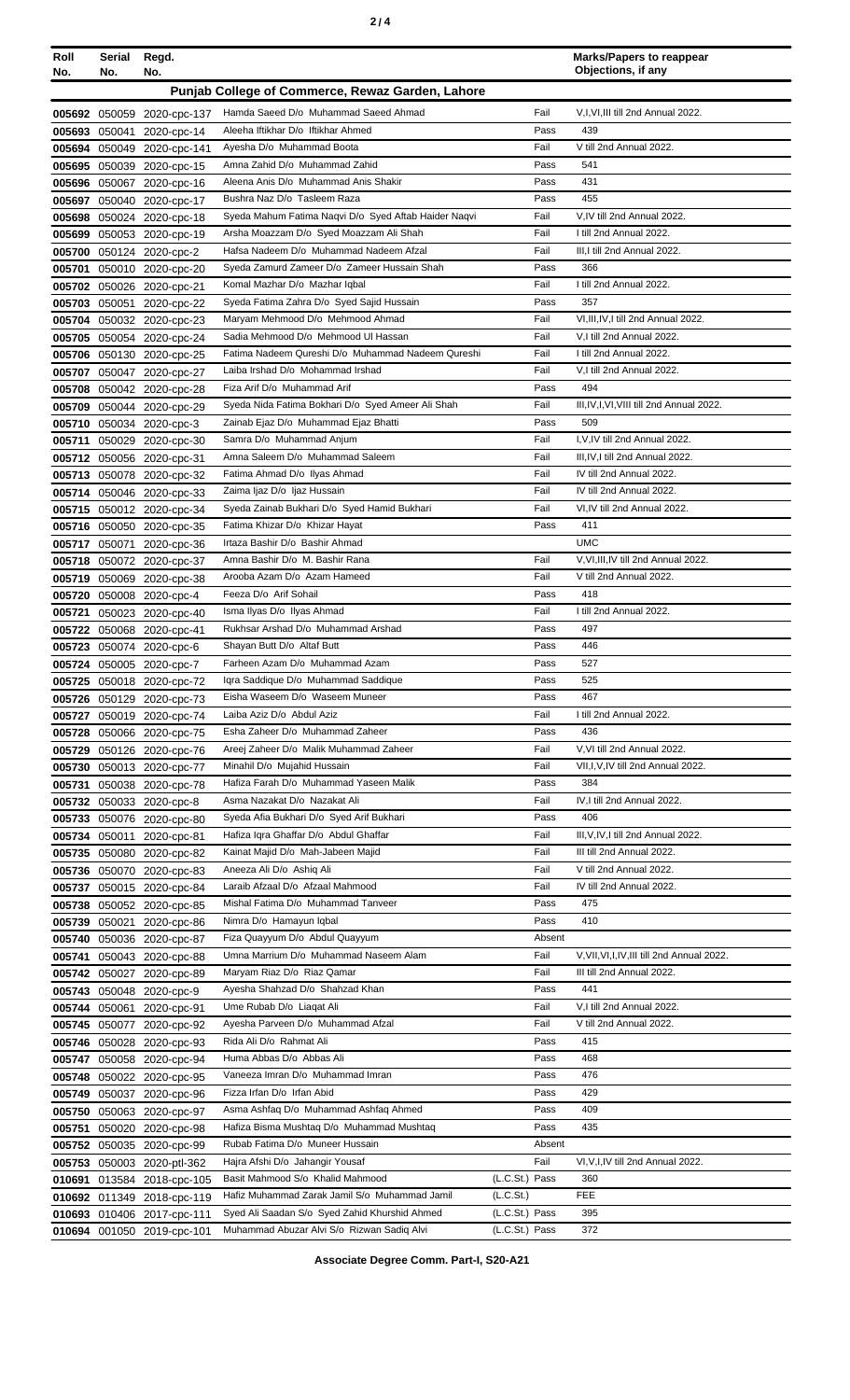| Roll<br>No. | Serial Regd.<br>No.                              | No.                                                      |                                                                                              |                                  | <b>Marks/Papers to reappear</b><br>Objections, if any |  |
|-------------|--------------------------------------------------|----------------------------------------------------------|----------------------------------------------------------------------------------------------|----------------------------------|-------------------------------------------------------|--|
|             | Punjab College of Commerce, Rewaz Garden, Lahore |                                                          |                                                                                              |                                  |                                                       |  |
|             |                                                  |                                                          | Abdul Ahad S/o Sheikh Zulfiqar Haider                                                        | $(L.C.St.)$ Fail                 | V, I, VIII, III till the Annual 2022.                 |  |
|             |                                                  | 010695 003950 2019-cpc-104<br>010696 001073 2019-cpc-107 | Muhammad Yousaf S/o Muhammad Ishfaq                                                          | (L.C.St.) Fail                   | III, I till the Annual 2022.                          |  |
|             |                                                  | 010697 001505 2019-cpc-110                               | Lugman Waheed S/o Abdul Waheed                                                               | (L.C.St.) Pass                   | 333                                                   |  |
|             |                                                  | 010698 001137 2019-cpc-112                               | Syed Ali Hussain Kazmi S/o Syed Majid Hussain Kazmi                                          | (L.C.St.) Fail                   | I till the Annual 2022.                               |  |
|             |                                                  | 010699 001096 2019-cpc-113                               | Mohsin Akram S/o Muhammad Akram                                                              | (L.C.St.) Fail                   | I till the Annual 2022.                               |  |
|             |                                                  | 010700 002326 2019-cpc-114                               | Muhammad Bilal S/o Malik Baber Saeed                                                         | (L.C.St.) Pass                   | 420                                                   |  |
|             |                                                  | 010701 006495 2019-cpc-120                               | Muzamal Ali S/o Ahmad Ali                                                                    | (L.C.St.) Pass                   | 372                                                   |  |
|             |                                                  | 010702 006499 2019-cpc-121                               | Muhammad Aqib Razi S/o Muhammad Razi                                                         | (L.C.St.) Pass                   | 380                                                   |  |
|             |                                                  | 010703 001822 2019-cpc-155                               | Haseeb Ali S/o Nawazish Ali<br>Fahad Asif S/o Muhammad Asif                                  | (L.C.St.) Pass<br>(L.C.St.) Fail | 380<br>VII, III, IV till the Annual 2022.             |  |
|             |                                                  | 010704 008392 2019-cpc-156<br>010705 007444 2019-cpc-157 | Usman Tahir S/o Tahir Hussain                                                                | (L.C.St.) Fail                   | III, V till the Annual 2022.                          |  |
|             |                                                  | 010706 007694 2019-cpc-161                               | Ali Shahzad S/o Abbas Ali                                                                    | (L.C.St.) Fail                   | V, III, I till the Annual 2022.                       |  |
|             |                                                  | 010707 005121 2019-cpc-162                               | Muhammad Subhan Nadeem S/o Muhammad Nadeem                                                   | (L.C.St.) Pass                   | 395                                                   |  |
|             |                                                  | 010708 001168 2019-cpc-163                               | Awaab Baig S/o Muhammad Israr Ahmad                                                          | (L.C.St.) Fail                   | VIII, V till the Annual 2022.                         |  |
|             |                                                  | 010709 001074 2019-cpc-165                               | Huzaifa Khan S/o Nadeem Hamid Khan                                                           | (L.C.St.) Fail                   | III, VII till the Annual 2022.                        |  |
|             |                                                  | 010710 001474 2019-cpc-170                               | Ismail Zahid S/o Zahid Sohail                                                                | (L.C.St.) Pass                   | 458                                                   |  |
|             |                                                  | 010711 001058 2019-cpc-173                               | Suleman Akram S/o Muhammad Akram                                                             | (L.C.St.) Pass                   | 441                                                   |  |
|             |                                                  | 010712 001823 2019-cpc-43                                | Abdul Manan Jahangir S/o Jahangir Badshah                                                    | (L.C.St.) Pass                   | 491                                                   |  |
|             |                                                  | 010713 001892 2019-cpc-44                                | Muhammad Kashan Malik S/o Muhammad Umer Malik                                                | (L.C.St.) Pass                   | 429                                                   |  |
|             |                                                  | 010714 001965 2019-cpc-46                                | Agha Daim Ali Asad S/o Agha Asad Saleem<br>Ahmed Awais Nawaz S/o Awais Nawaz                 | (L.C.St.) Pass                   | 422<br>VIII, VII till the Annual 2022.                |  |
|             |                                                  | 010715 001059 2019-cpc-47<br>010716 001306 2019-cpc-49   | Muhammad Zain Aslam S/o Muhammad Aslam                                                       | (L.C.St.) Fail<br>(L.C.St.) Fail | VIII, VI, IV, VII, I till the Annual 2022.            |  |
|             |                                                  | 010717 001645 2019-cpc-51                                | Atif Mehmood S/o Fazal Mehmood                                                               | (L.C.St.) Fail                   | VI till the Annual 2022.                              |  |
|             |                                                  | 010718 001039 2019-cpc-52                                | Syed Muhammad Khawar S/o Syed Qasid Raza                                                     | (L.C.St.) Pass                   | 397                                                   |  |
|             |                                                  | 010719 001299 2019-cpc-53                                | Syed Muhammad Abbas Askari S/o Syed Fakhar Abbas                                             | (L.C.St.) Pass                   | 366                                                   |  |
|             |                                                  |                                                          | Askari                                                                                       |                                  |                                                       |  |
|             |                                                  | 010720 001045 2019-cpc-55                                | Nawaz Nasir S/o Nasir Ahmed<br>Ameer Hamza S/o Muhammad Ijaz                                 | (L.C.St.) Fail<br>(L.C.St.) Fail | VI till the Annual 2022.<br>I.V till the Annual 2022. |  |
|             |                                                  | 010721 005229 2019-cpc-58<br>010722 000939 2019-cpc-62   | Syed Taqi Haider Baqri S/o Syed Zahid Abbas Baqri                                            | (L.C.St.) Fail                   | VI till the Annual 2022.                              |  |
|             |                                                  | 010723 001408 2019-cpc-93                                | Mohammad Owais Zulfigar S/o Zulfigar Ahmed                                                   | (L.C.St.) Fail                   | I till the Annual 2022.                               |  |
|             |                                                  | 010724 006614 2019-cpc-94                                | Samad Yaar S/o Mahmood Alam                                                                  | (L.C.St.) Fail                   | IV, I, III till the Annual 2022.                      |  |
|             |                                                  | 010725 050089 2020-cpc-116                               | Muhammad Ahmad S/o Muhammad Ilyas                                                            | Fail                             |                                                       |  |
|             |                                                  | 010726 050118 2020-cpc-117                               | Muhammad Mubariz Sohail S/o Sohail Akhtar                                                    | Pass                             | 369                                                   |  |
|             |                                                  | 010727 050097 2020-cpc-118                               | Syed Hassnain Khalid S/o Syed Muhammad Khalid Asad                                           | Fail                             | III, VI, VII, IV till 2nd Annual 2022.                |  |
|             |                                                  | 010728 050123 2020-cpc-119                               | Ahmad Saeed S/o Muhammad Akbar                                                               | Absent                           |                                                       |  |
|             |                                                  | 010729 050108 2020-cpc-120                               | Wasif Ashraf S/o Muhammad Ashraf                                                             | Fail                             |                                                       |  |
|             |                                                  | 010730 050127 2020-cpc-122                               | Muhammad Mustafa S/o Muhammad Anwar<br>Muhammad Hasnain Khalil S/o Muhammad Khalil Ur Rehman | Absent<br>Fail                   | I, V, VII till 2nd Annual 2022.                       |  |
|             |                                                  | 010731 050119 2020-cpc-123<br>010732 050128 2020-cpc-125 | Muhammad Haseeb S/o Muhammad Riaz                                                            | Fail                             | IV, V, III, VII, VI, I till 2nd Annual 2022.          |  |
|             |                                                  | 010733 050107 2020-cpc-126                               | Muhammad Wahab S/o Muhammad Ali                                                              | Pass                             | 390                                                   |  |
|             |                                                  | 010734 050099 2020-cpc-127                               | Intizar Hussain S/o Muhammad Tufail                                                          | Absent                           |                                                       |  |
|             |                                                  | 010735 050114 2020-cpc-128                               | Abdul Rehman Younas S/o M. Younas Malik                                                      | Fail                             | V,I till 2nd Annual 2022.                             |  |
|             |                                                  | 010736 050081 2020-cpc-129                               | Humair Shahid S/o Muhammad Shahid                                                            | Fail                             | III, I, VI, VII, IV till 2nd Annual 2022.             |  |
|             |                                                  | 010737 050106 2020-cpc-130                               | Shehroze S/o Muhammad Misbah Irfan                                                           | Fail                             | III, V, VI, I, IV till 2nd Annual 2022.               |  |
|             |                                                  | 010738 050092 2020-cpc-131                               | Saqib Ali S/o Zulfqar Ali                                                                    | Fail                             | I till 2nd Annual 2022.                               |  |
|             |                                                  | 010739 050117 2020-cpc-132                               | Abu Bakar Ali S/o Ashraf Ali                                                                 | Fail                             | VII, I, IV till 2nd Annual 2022.                      |  |
|             |                                                  | 010740 050105 2020-cpc-133                               | Ali Hamza S/o Rehmat Ali<br>Muhammad Buraq Tariq S/o Tariq Mehmood                           | Fail<br>Absent                   |                                                       |  |
|             |                                                  | 010741 050090 2020-cpc-134<br>010742 050057 2020-cpc-138 | Syed Shahmir Hussain S/o Syed Tahir Hussain                                                  | Pass                             | 440                                                   |  |
|             |                                                  | 010743 050109 2020-cpc-140                               | Syed Shehriyar Ali S/o Syed Arif Ali                                                         | Fail                             | VI, IV, I till 2nd Annual 2022.                       |  |
|             |                                                  | 010744 050088 2020-cpc-42                                | Muhammad Abdullah Waqar S/o Muhammad Waqar Khan                                              | Pass                             | 473                                                   |  |
|             |                                                  | 010745 050086 2020-cpc-43                                | Iqbal Hassan S/o Muhammad Akhtar                                                             | Absent                           |                                                       |  |
|             |                                                  | 010746 050082 2020-cpc-44                                | Muhammad Hurairah Waseem S/o Waseem Amin                                                     | Fail                             | V, III, VII, I, IV till 2nd Annual 2022.              |  |
|             |                                                  | 010747 050112 2020-cpc-45                                | Bilal Abdul Manan S/o Abdul Manan                                                            | Pass                             | 424                                                   |  |
|             |                                                  | 010748 050083 2020-cpc-47                                | Muhammadzain UI Abdin S/o Muhammad Afzal                                                     | Fail                             | V, IV, I, II, VI, VII till 2nd Annual 2022.           |  |
|             |                                                  | 010749 050121 2020-cpc-48                                | Muhammad Hamza S/o Arshad Mehmood                                                            | Fail                             | VII, V, VI, III, I, IV till 2nd Annual 2022.          |  |
|             |                                                  | 010750 050125 2020-cpc-49                                | Muhammad Yaseen S/o Qamar Din                                                                | Fail                             | II, V, VIII, III, VI, VII, I till 2nd Annual 2022.    |  |
|             |                                                  | 010751 050096 2020-cpc-50                                | Hannan Azam S/o Muhammad Azam Qaiser<br>Abdul Ahad S/o Muhammad Jamil Khan                   | Pass<br>Pass                     | 365<br>356                                            |  |
|             |                                                  | 010752 050102 2020-cpc-51<br>010753 050131 2020-cpc-53   | Mohsin Nadeem Qureshi S/o Muhammad Nadeem Qureshi                                            | Fail                             | I till 2nd Annual 2022.                               |  |
|             |                                                  | 010754 050116 2020-cpc-54                                | Irtaza Hassan S/o Muhammad Aslam                                                             | Pass                             | 454                                                   |  |
|             |                                                  | 010755 050091 2020-cpc-55                                | Ali Usama S/o Azhar Hussain                                                                  | Fail                             | VIII, III, VII, VI, II, IV till 2nd Annual 2022.      |  |
|             |                                                  | 010756 050094 2020-cpc-56                                | M. Hamza S/o Malik M. Shafiq                                                                 | Pass                             | 425                                                   |  |
|             |                                                  | 010757 050098 2020-cpc-57                                | Mujeeb-Ur-Rehman S/o Saeed Ahmad                                                             | Fail                             | V, VII, III till 2nd Annual 2022.                     |  |
|             |                                                  | 010758 050103 2020-cpc-58                                | Muhammad Usman S/o Nadeem Ahmad                                                              | Pass                             | 442                                                   |  |
|             |                                                  | 010759 050115 2020-cpc-59                                | Muhammad Ahmed Tahir S/o Shahid Javaid                                                       | Fail                             | III, VI, I, IV till 2nd Annual 2022.                  |  |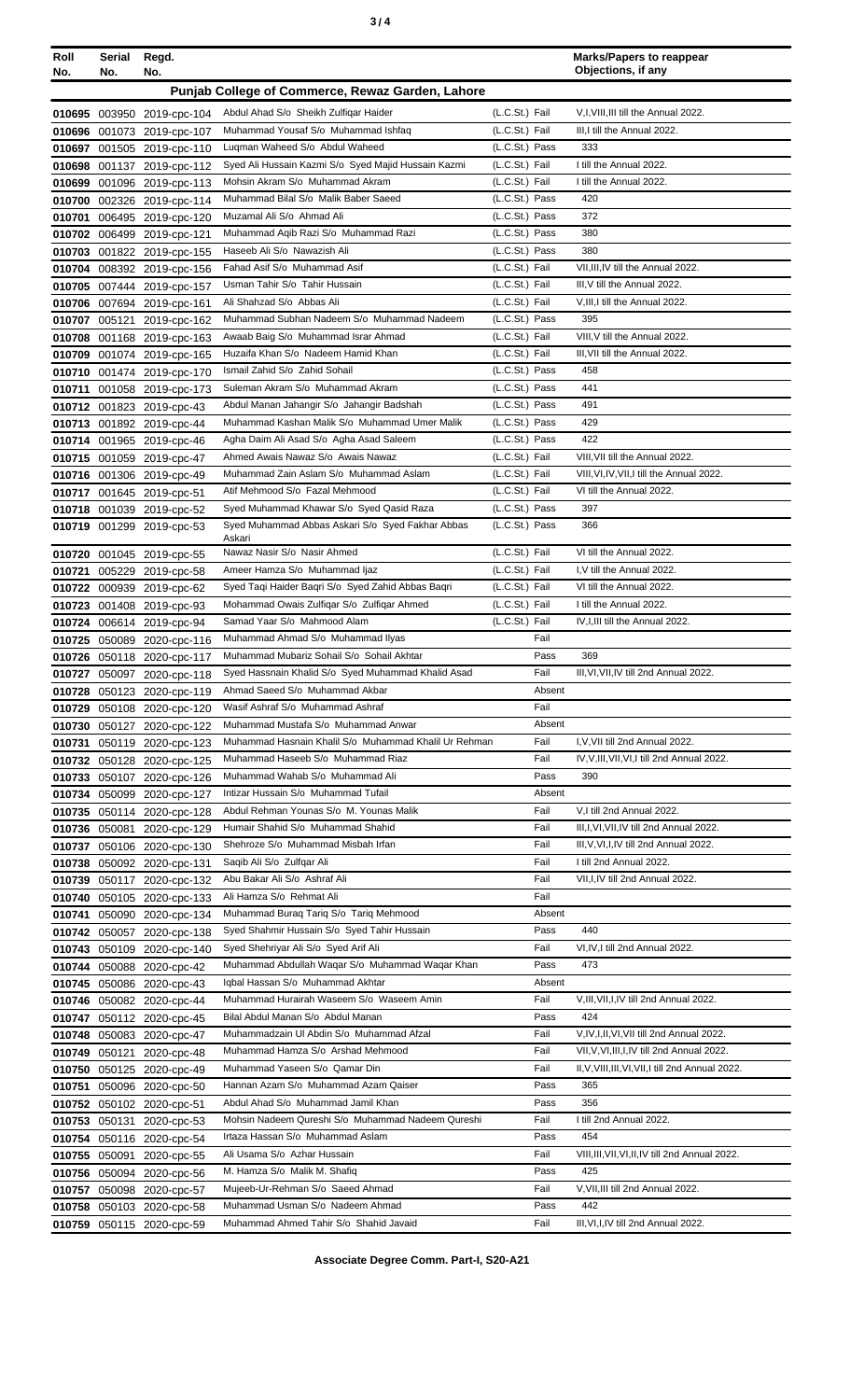| Roll<br>No. | Serial<br>No. | Regd.<br>No.              |                                                  |                |      | <b>Marks/Papers to reappear</b><br>Objections, if any |
|-------------|---------------|---------------------------|--------------------------------------------------|----------------|------|-------------------------------------------------------|
|             |               |                           | Punjab College of Commerce, Rewaz Garden, Lahore |                |      |                                                       |
| 010760      | 050093        | 2020-cpc-60               | Waleed Amjad S/o Amjad Ali                       |                | Fail | V, I, IV till 2nd Annual 2022.                        |
| 010761      | 050095        | 2020-cpc-61               | Hafiz Abdullah Zulfigar S/o Zulfigar Ali         |                | Fail | VII, VI, I, IV till 2nd Annual 2022.                  |
| 010762      | 050111        | 2020-cpc-62               | Daniyal Asghar S/o Asghar Mehmood                |                | Fail | V, VI, I, III, VII, VIII, IV till 2nd Annual 2022.    |
| 010763      | 050122        | 2020-cpc-63               | Muhammad Khuzama Irfan S/o Muhammad Irfan Ahmed  |                | Pass | 397                                                   |
| 010764      | 050087        | 2020-cpc-64               | Syed Noor Bokhari S/o Syed Wajid Bokhari         |                | Fail | IV, I, V till 2nd Annual 2022.                        |
| 010765      | 050101        | 2020-cpc-65               | Muhammad Umar Rehman S/o Fazal Ur Rehman         |                | Fail | I till 2nd Annual 2022.                               |
| 010766      | 050100        | 2020-cpc-67               | Qasim Jamshed S/o Jamshed Ali Khan               |                | Fail |                                                       |
| 010767      | 050079        | 2020-cpc-68               | Mujtaba Tahir S/o Syed Tahir Mohsin              |                | Fail | VI, I, III, VII, IV till 2nd Annual 2022.             |
| 010768      | 050085        | 2020-cpc-69               | Ahmad Raza S/o Muhammad Saleem                   |                | Pass | 428                                                   |
| 010769      | 050084        | 2020-cpc-70               | Muhammad Husnain Asim S/o Muhammad Ramzan        |                | Pass | 498                                                   |
| 010770      | 050120        | 2020-z-48507              | Saeed Shoukat S/o Shoukat Ali                    | (L.C.St.) Pass |      | 521                                                   |
| 021411      | 085283        | 2020-cpc-112              | Tayyaba Attiq D/o Malik Attiq-Ul-Rehman          |                | Pass | 408                                                   |
| 021412      | 085284        | 2020-cpc-71               | Nafeesa Mushtaq D/o Muhammad Mushtaq             |                | Pass | 469                                                   |
|             |               | 021536 085375 2020-cpc-79 | Maryam Majeed D/o Abdul Majeed                   |                | Fail | I till 2nd Annual 2022.                               |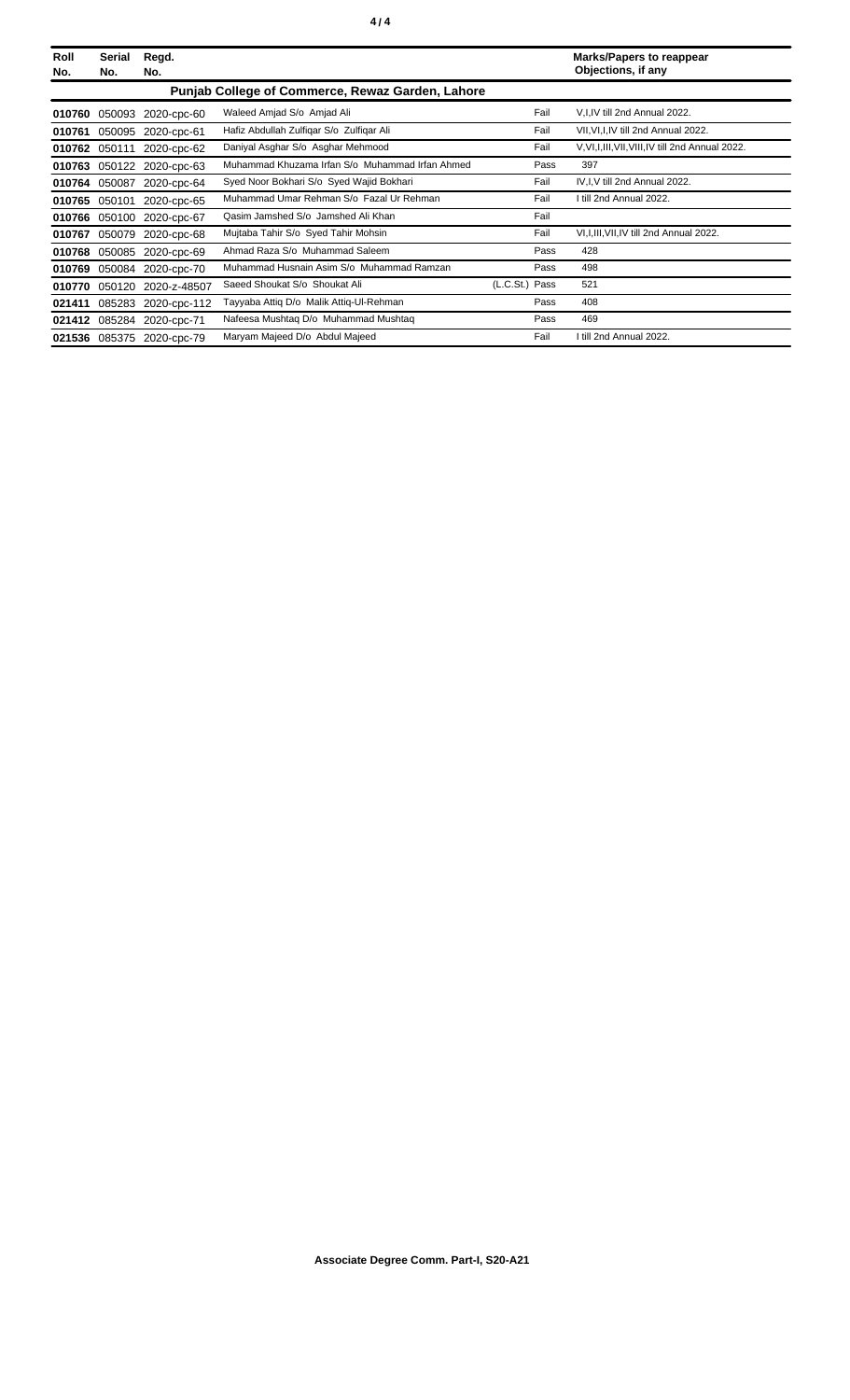| ٠ |  |
|---|--|
|---|--|

| Roll<br>No.      | Serial<br>No. | Regd.<br>No.                                           |                                                                               |                                  | <b>Marks/Papers to reappear</b><br>Objections, if any                                                  |
|------------------|---------------|--------------------------------------------------------|-------------------------------------------------------------------------------|----------------------------------|--------------------------------------------------------------------------------------------------------|
|                  |               |                                                        | Government Institute of Commerce, Shahdara, Lahore                            |                                  |                                                                                                        |
|                  |               | 005754 000312 2019-csl-2                               | Kanwal Usmani D/o Ahmad Jamal                                                 | (L.C.St.)                        | <b>FEE</b>                                                                                             |
|                  |               | 005755 004914 2019-csl-3                               | Qaswa Durrani D/o Asad Ullah Durrani                                          | (L.C.St.) Fail                   | III till the Annual 2022.                                                                              |
|                  |               | 005756 010505 2019-csl-41                              | Afifa Gulzar D/o Gulzar Hussain                                               | (L.C.St.) Fail                   | III, IV, I till the Annual 2022.                                                                       |
|                  |               | 005757 000275 2019-csl-42                              | Tayyaba D/o Mushtaq Ahmad                                                     | (L.C.St.) Pass                   | 403                                                                                                    |
| 005758<br>005759 |               | 000576 2019-csl-46                                     | Bisma Ashraf D/o Muhammad Ashraf<br>Misba Rani D/o Shair Ali                  | (L.C.St.) Fail<br>(L.C.St.) Pass | IV, VII till the Annual 2022.<br>389                                                                   |
|                  |               | 000277 2019-csl-47<br>005760 010235 2019-csl-49        | Mafia Shehzadi D/o Muhammad Younas                                            | (L.C.St.) Fail                   | I till the Annual 2022.                                                                                |
| 005761           |               | 000276 2019-csl-57                                     | Sana Amanat D/o Amanat Ali                                                    | (L.C.St.) Pass                   | 388                                                                                                    |
|                  |               | 005762 043563 2020-csl-1                               | Sawera D/o Miraj Ahmad                                                        | Fail                             | I,IV till 2nd Annual 2022.                                                                             |
|                  |               | 005763 043564 2020-csl-2                               | Aleeza D/o Safder Ali                                                         | Fail                             | VII, V, III, IV, I, VI till 2nd Annual 2022.                                                           |
|                  |               | 005764 043553 2020-csl-3                               | Anam D/o Babar Hussian                                                        | Fail                             | I till 2nd Annual 2022.                                                                                |
|                  |               | 005765 043554 2020-csl-4                               | Saba Parveen D/o Mazher Iqbal                                                 | Pass                             | 503                                                                                                    |
|                  |               | 005766 043590 2020-csl-46<br>005767 043591 2020-csl-47 | Amber Iftikhar D/o Iftikhar Ali<br>Anam Islam D/o Islam Baig                  | Fail<br>Absent                   | VI, III till 2nd Annual 2022.                                                                          |
|                  |               | 005768 043555 2020-csl-5                               | Sheeza Azhar Butt D/o Azhar Naseer Butt                                       | Fail                             | V, VII, III, I till 2nd Annual 2022.                                                                   |
|                  |               | 005769 043556 2020-csl-6                               | Sidra D/o Karamat Ali                                                         | Fail                             | IV, I, VI till 2nd Annual 2022.                                                                        |
|                  |               | 005770 043557 2020-csl-7                               | Mubeen D/o Shabeer Ahmed Malik                                                | Fail                             | V till 2nd Annual 2022.                                                                                |
|                  |               | 005771 043626 2020-csl-93                              | Mugadas D/o Mustafa                                                           | Fail                             | VII, III, IV, V, VI, I, VIII till 2nd Annual 2022.                                                     |
|                  |               | 010771 043560 2020-csl-10                              | Haseeb Ahmad Siddiqui S/o Faiz Ahmad                                          | Fail                             | II, V, III, VII, I, VI till 2nd Annual 2022.                                                           |
|                  |               | 010772 043561 2020-csl-11                              | Awais Ali S/o Muhammad Sharif                                                 | Fail                             | VI till 2nd Annual 2022.                                                                               |
| 010773           |               | 043562 2020-csl-12                                     | Muhammad Mubeen S/o Nazir Ahmad                                               | Fail                             | VI till 2nd Annual 2022.                                                                               |
|                  |               | 010774 043565 2020-csl-14                              | Muhammad Huzaifa S/o Sajid Ali<br>Muhammad Umair S/o Ghulam Murtaza           | Fail<br>Fail                     | VI, V, II, I, VII, III, IV till 2nd Annual 2022.<br>VII, VI, IV till 2nd Annual 2022.                  |
|                  |               | 010775 043566 2020-csl-15<br>010776 043567 2020-csl-16 | Hassan Magsood S/o Magsood Ahmad                                              | Fail                             |                                                                                                        |
|                  |               | 010777 043568 2020-csl-17                              | Muhammad Hussnain Saeed S/o Saeed Ahmad                                       | Fail                             | VI till 2nd Annual 2022.                                                                               |
|                  |               | 010778 043569 2020-csl-19                              | Talha Aslam S/o Muhammad Aslam                                                | Fail                             | V, III, VI, IV, VII, I, II till 2nd Annual 2022.                                                       |
|                  |               | 010779 043570 2020-csl-20                              | Majid Najabat S/o Muhammad Najabat                                            | Fail                             | V, III, IV, I till 2nd Annual 2022.                                                                    |
| 010780           | 043571        | 2020-csl-21                                            | Nad E Ali S/o Nazar Hussain                                                   | Fail                             | V, I, II, IV, VI, VII, III till 2nd Annual 2022.                                                       |
| 010781           |               | 043572 2020-csl-22                                     | Umar Ayaz S/o Ayaz Ahmad Malkana                                              | Fail                             | VII, I, IV, VI till 2nd Annual 2022.                                                                   |
|                  |               | 010782 043573 2020-csl-23                              | Jahanzaib S/o Muhammad Nawaz                                                  | Fail                             | I till 2nd Annual 2022.                                                                                |
|                  |               | 010783 043574 2020-csl-24                              | Aneel Javed S/o Javed Masih<br>Abu Sufyan S/o Zulfiqar Ali                    | Absent<br>Absent                 |                                                                                                        |
|                  |               | 010784 043575 2020-csl-30<br>010785 043576 2020-csl-31 | Muhammad Asad Shahbaz S/o Shahbaz Ahmad                                       | Fail                             |                                                                                                        |
|                  |               | 010786 043577 2020-csl-32                              | Zain Ali S/o Nisar Ali                                                        | Fail                             | VIII, V, VII, II, VI, III, I till 2nd Annual 2022.                                                     |
|                  |               | 010787 043578 2020-csl-33                              | Moheeb Hussain S/o Muzafar Hussain                                            |                                  | <b>UMC</b>                                                                                             |
|                  |               | 010788 043579 2020-csl-34                              | Mujeeb Ali S/o Mudassar Ali                                                   | Fail                             | V,I,II,IV,VII,III,VI till 2nd Annual 2022.                                                             |
| 010789           |               | 043580 2020-csl-35                                     | Muhammad Salman S/o Muhammad Rafique                                          | Fail                             | V, VII, I, III, VI, IV till 2nd Annual 2022.                                                           |
|                  |               | 010790 043581 2020-csl-36                              | Muhammad Saad S/o Choudhry Muhammad Saleem                                    | Fail                             | VIII, VII, III, VI, IV, I till 2nd Annual 2022.                                                        |
| 010791           |               | 043582 2020-csl-38<br>010792 043583 2020-csl-39        | Muhammad Ammar S/o Muhammad Yousaf<br>Muhammad Usman S/o Muhammad Younas      | Fail<br>Fail                     | V, VI, VII, III, I, IV till 2nd Annual 2022.<br>VII, V, IV, VI, I, III till 2nd Annual 2022.           |
|                  |               | 010793 043584 2020-csl-40                              | Umer Hayat S/o Muhammad Amin                                                  | Fail                             | VI, IV till 2nd Annual 2022.                                                                           |
|                  |               | 010794 043585 2020-csl-41                              | Awais S/o Naseeb Ahmad                                                        | Fail                             | II, VII, V, VI, IV, I till 2nd Annual 2022.                                                            |
|                  |               | 010795 043586 2020-csl-42                              | Qaisar Usman S/o Muhammad Usman                                               | Fail                             | IV, V, III, VII, VI till 2nd Annual 2022.                                                              |
|                  |               | 010796 043587 2020-csl-43                              | Muhammad Waqar S/o Muhammad Aslam                                             | Fail                             | II, III, V, VII, IV, VI, I till 2nd Annual 2022.                                                       |
| 010797           | 043588        | 2020-csl-44                                            | Muhammad Talha S/o Mahmood Ahmad Bhatti                                       | Fail                             | VI, V, II, III, IV, I till 2nd Annual 2022.                                                            |
|                  |               | 010798 043589 2020-csl-45                              | Muhammad Sufyan S/o Rana Abdul Jabbar Khan<br>Muhammad Umer S/o Pervaiz Iqbal | Absent<br>Fail                   | IV till 2nd Annual 2022.                                                                               |
|                  |               | 010799 043592 2020-csl-48<br>010800 043593 2020-csl-51 | Saif Ur Rehman S/o Muhammad Aslam                                             | Fail                             | II, III, IV, I, VI, VII, V till 2nd Annual 2022.                                                       |
| 010801           |               | 043594 2020-csl-52                                     | Abdul Rehman Shahbaz S/o Muhammad Shahbaz                                     | Fail                             | III, VII, IV, I, VI till 2nd Annual 2022.                                                              |
|                  |               | 010802 043595 2020-csl-55                              | Joun Ali S/o Syed Qamar Abbas Shah                                            | Absent                           |                                                                                                        |
|                  |               | 010803 043596 2020-csl-57                              | Togeer Hussain S/o Malik Murtaza Afzal                                        | Absent                           |                                                                                                        |
|                  |               | 010804 043597 2020-csl-58                              | Muhammad Amir Ali S/o Muhammad Ehsan                                          | Fail                             |                                                                                                        |
|                  |               | 010805 043598 2020-csl-59                              | Muhammad Ahmad Raza S/o Muhammad Aslam                                        | Absent                           |                                                                                                        |
|                  |               | 010806 043599 2020-csl-60                              | Waqas Ali S/o Karamat Ali                                                     | Fail                             | VI, VII, V, I, IV till 2nd Annual 2022.                                                                |
|                  |               | 010807 043600 2020-csl-61                              | Muhammad Ali Raza S/o Muhammad Jameel<br>Muzamel Muneer S/o Muneer Ahmad      | Fail<br>Fail                     | VIII, V, III, VII, VI, IV, I till 2nd Annual 2022.<br>IV, V, II, VII, I, VI, III till 2nd Annual 2022. |
|                  | 010808 043601 | 2020-csl-62<br>010809 043602 2020-csl-63               | Faraz Ali S/o Asghar Ali Tabassam                                             | Fail                             | I, II, IV, V, VII, VI, III till 2nd Annual 2022.                                                       |
|                  |               | 010810 043603 2020-csl-64                              | Noman Ali S/o Muhammad Younas Prince                                          | Absent                           |                                                                                                        |
| 010811           |               | 043604 2020-csl-65                                     | Abdul Rehman S/o Razzaq Ahmad                                                 | Pass                             | 346                                                                                                    |
|                  |               | 010812 043605 2020-csl-67                              | Gulfam Waris S/o Allah Waris                                                  | Fail                             |                                                                                                        |
|                  |               | 010813 043606 2020-csl-68                              | Muhammad Abdullah Siddiqui S/o Muhammad Nadeem                                | Fail                             | V, VII, III, IV, VI, I till 2nd Annual 2022.                                                           |
|                  |               | 010814 043607 2020-csl-70                              | Muhammad Awais S/o Liagat Ali                                                 | Pass                             | 434                                                                                                    |
|                  |               | 010815 043608 2020-csl-71                              | Adnan Shoukat S/o Muhammad Shoukat<br>Saiid Javed S/o Javed Ali               | Fail                             | III, VI, V, IV, VII, I till 2nd Annual 2022.                                                           |
|                  |               | 010816 043610 2020-csl-72<br>010817 043611 2020-csl-73 | Rana Muhammad Faizan Arshad S/o Rana Muhammad                                 | Fail<br>Fail                     | IV, VI till 2nd Annual 2022.<br>V, I, VII, IV till 2nd Annual 2022.                                    |
|                  |               |                                                        | Arshad                                                                        |                                  |                                                                                                        |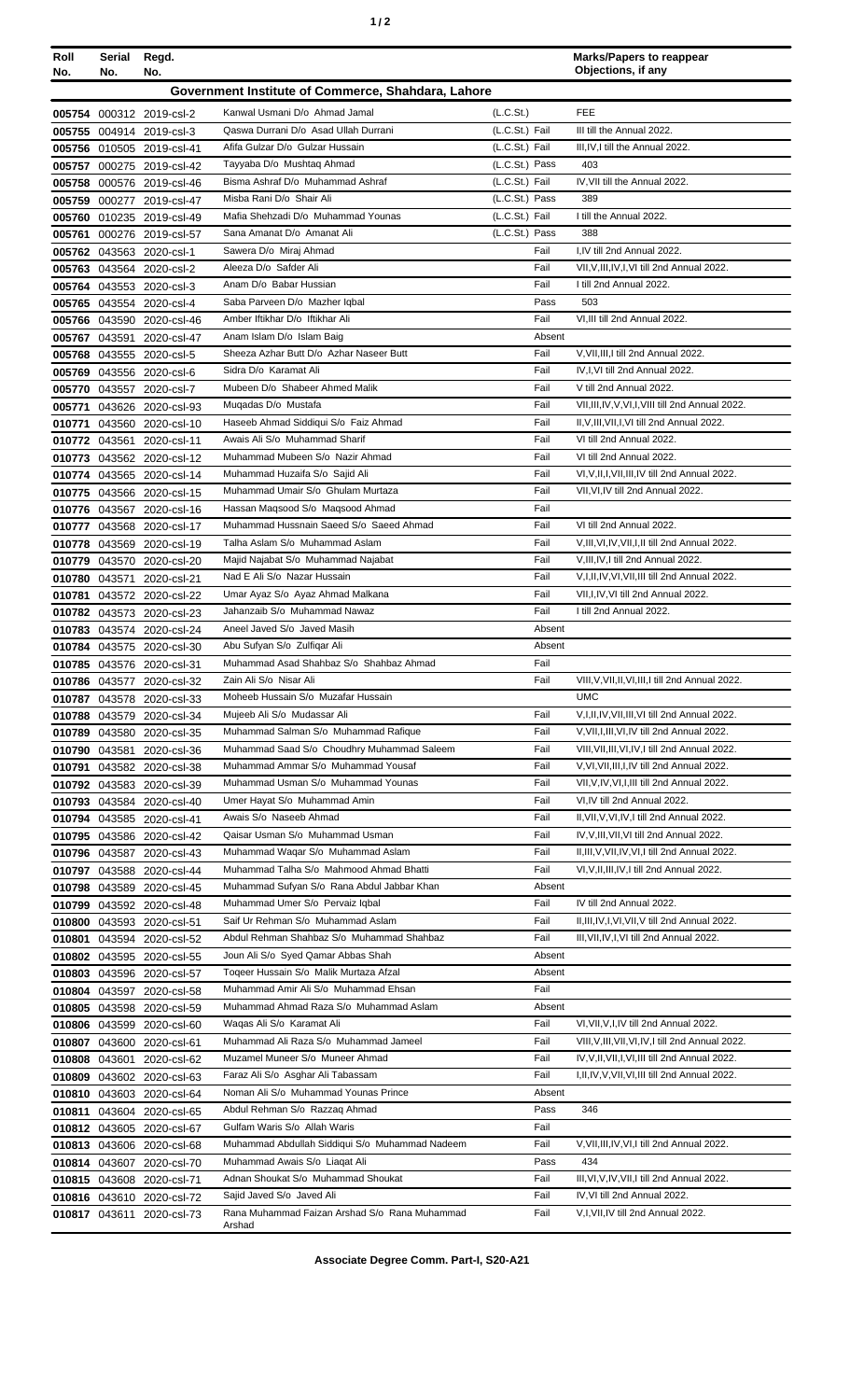| Roll<br>No. | Serial<br>No.                                      | Regd.<br>No.              |                                                       |                | <b>Marks/Papers to reappear</b><br>Objections, if any |  |  |
|-------------|----------------------------------------------------|---------------------------|-------------------------------------------------------|----------------|-------------------------------------------------------|--|--|
|             | Government Institute of Commerce, Shahdara, Lahore |                           |                                                       |                |                                                       |  |  |
|             |                                                    | 010818 043612 2020-csl-74 | Abdul Hanan S/o Rana Abdul Ghani                      | Fail           |                                                       |  |  |
|             |                                                    | 010819 043627 2020-csl-92 | Shams Usama S/o Yasir Arfat                           | Fail           |                                                       |  |  |
|             |                                                    | 010820 043609 2020-csl-94 | Muhammad Waseem S/o Muhammad Rafique                  | Fail           |                                                       |  |  |
|             |                                                    | 010868 002400 2019-csl-12 | Muhammad Muaaz Ali S/o Mubasher Nawaz                 | (L.C.St.) Pass | 342                                                   |  |  |
| 010869      |                                                    | 000490 2019-csl-15        | Muhammad Shahzad Shakeel S/o Muhammad Shakeel         | (L.C.St.) Fail | V.I till the Annual 2022.                             |  |  |
| 010870      |                                                    | 000269 2019-csl-16        | Khawaja Bilal Farrukh S/o Farrukh Afzal               | (L.C.St.)      | <b>FEE</b>                                            |  |  |
| 010871      |                                                    | 006558 2019-csl-17        | Saud S/o Muhammad Shoaib                              | (L.C.St.) Pass | 360                                                   |  |  |
| 010872      |                                                    | 007689 2019-csl-20        | Muhammad Hammad S/o Muhammad Ansar                    | (L.C.St.) Fail | I till the Annual 2022.                               |  |  |
|             |                                                    | 010873 003982 2019-csl-24 | Nouman Razzaq S/o Razzaq Ahmad                        | (L.C.St.) Fail | I till the Annual 2022.                               |  |  |
| 010874      |                                                    | 006553 2019-csl-25        | Gulfam Shabbir S/o Muhammad Shabbir                   | (L.C.St.) Fail | I till the Annual 2022.                               |  |  |
|             |                                                    | 010875 005303 2019-csl-33 | Muhammad Zohaib Zafar S/o Muhammad Zafar Iqbal Bhatti | (L.C.St.) Fail | VII, VI, IV till the Annual 2022.                     |  |  |
|             |                                                    | 010876 000720 2019-csl-35 | Ramish Ali S/o Liagat Ali                             | (L.C.St.) Pass | 369                                                   |  |  |
| 010877      |                                                    | 003977 2019-csl-40        | Muzammil Abid S/o Abid Mehmood                        | (L.C.St.) Fail | VII.I till the Annual 2022.                           |  |  |
| 010878      |                                                    | 001355 2019-csl-51        | Muhammad Jibran S/o Muhammad Adrees                   | (L.C.St.) Pass | 393                                                   |  |  |
| 010879      |                                                    | 005122 2019-csl-52        | Fahad Mehmood S/o Khalid Mehmood                      | (L.C.St.) Fail | VII.IV till the Annual 2022.                          |  |  |
| 010880      |                                                    | 002821 2019-csl-58        | Shahrooz Ali S/o Abad Ali                             | (L.C.St.) Fail | I till the Annual 2022.                               |  |  |
| 010881      |                                                    | 000719 2019-csl-59        | Muhammad Usman S/o Muhammad Saleem                    | (L.C.St.) Pass | 349                                                   |  |  |
|             |                                                    | 010882 007385 2019-csl-6  | Qudret Ullah Sardar S/o Muhammad Idrees               | (L.C.St.) Fail | III. VII till the Annual 2022.                        |  |  |
|             |                                                    | 010883 043613 2020-csl-75 | Abdul Rehman Idrees S/o Muhammad Idrees               | Fail           | II, VI, VII, III, I, IV till 2nd Annual 2022.         |  |  |
|             |                                                    | 010884 043614 2020-csl-76 | Muhammad Zahid S/o Rehmat Ali                         | Fail           | II, V, VI, VII, III, I, IV till 2nd Annual 2022.      |  |  |
|             |                                                    | 010885 043615 2020-csl-77 | Zahoor Ahmad S/o Abdul Shakoor                        | Fail           | I till 2nd Annual 2022.                               |  |  |
|             |                                                    | 010886 043616 2020-csl-78 | Hassan Ali S/o Muhammad Ramzan                        | Fail           | II,I, VII, V, VI, IV, III till 2nd Annual 2022.       |  |  |
|             |                                                    | 010887 043617 2020-csl-79 | Tayyib Ali S/o Sharafat Ali                           | Fail           | II, III, VII, VI, I, IV till 2nd Annual 2022.         |  |  |
|             |                                                    | 010888 043558 2020-csl-8  | Awais Munir S/o Munir Ahmed                           | Pass           | 477                                                   |  |  |
| 010889      |                                                    | 043618 2020-csl-80        | Maaz Ali S/o Muhammad Idrees                          | Fail           | I, IV, III, VII, VI till 2nd Annual 2022.             |  |  |
| 010890      |                                                    | 043619 2020-csl-81        | Ahmad Shaharyar S/o Pervaiz Akhter                    | Fail           | VII, I, V, III, IV, VI till 2nd Annual 2022.          |  |  |
| 010891      |                                                    | 043620 2020-csl-82        | Shoaib Anjum S/o Muhammad Hanif                       | Fail           |                                                       |  |  |
|             |                                                    | 010892 043621 2020-csl-83 | Rizwan Ali S/o Imdad Hussain                          | Fail           | I, V, IV, III till 2nd Annual 2022.                   |  |  |
|             |                                                    | 010893 043622 2020-csl-84 | Adnan Ali S/o Ahsan Ul Hag Choudhary                  | Fail           | IV, II, V, III, VII, I, VI till 2nd Annual 2022.      |  |  |
|             |                                                    | 010894 043623 2020-csl-85 | Sheharyar Nawaz S/o Muhammad Nawaz                    | Fail           | V,I, VII, IV, III till 2nd Annual 2022.               |  |  |
|             |                                                    | 010895 043624 2020-csl-87 | Muhammad Usman S/o Falak Sher                         | Pass           | 395                                                   |  |  |
|             |                                                    | 010896 043559 2020-csl-9  | Ali Ahmed S/o Dilawar Raza                            | Pass           | 436                                                   |  |  |
|             |                                                    | 010897 043625 2020-csl-90 | Ali Hassan Saleem S/o Saleem Ahmed                    | Fail           | I,IV, VII, VI, III till 2nd Annual 2022.              |  |  |
|             |                                                    | 010898 012831 2020-z-7630 | Muhammad Farhan S/o Ghafoor Ahmad                     | (L.C.St.) Fail | VII till the Annual 2022.                             |  |  |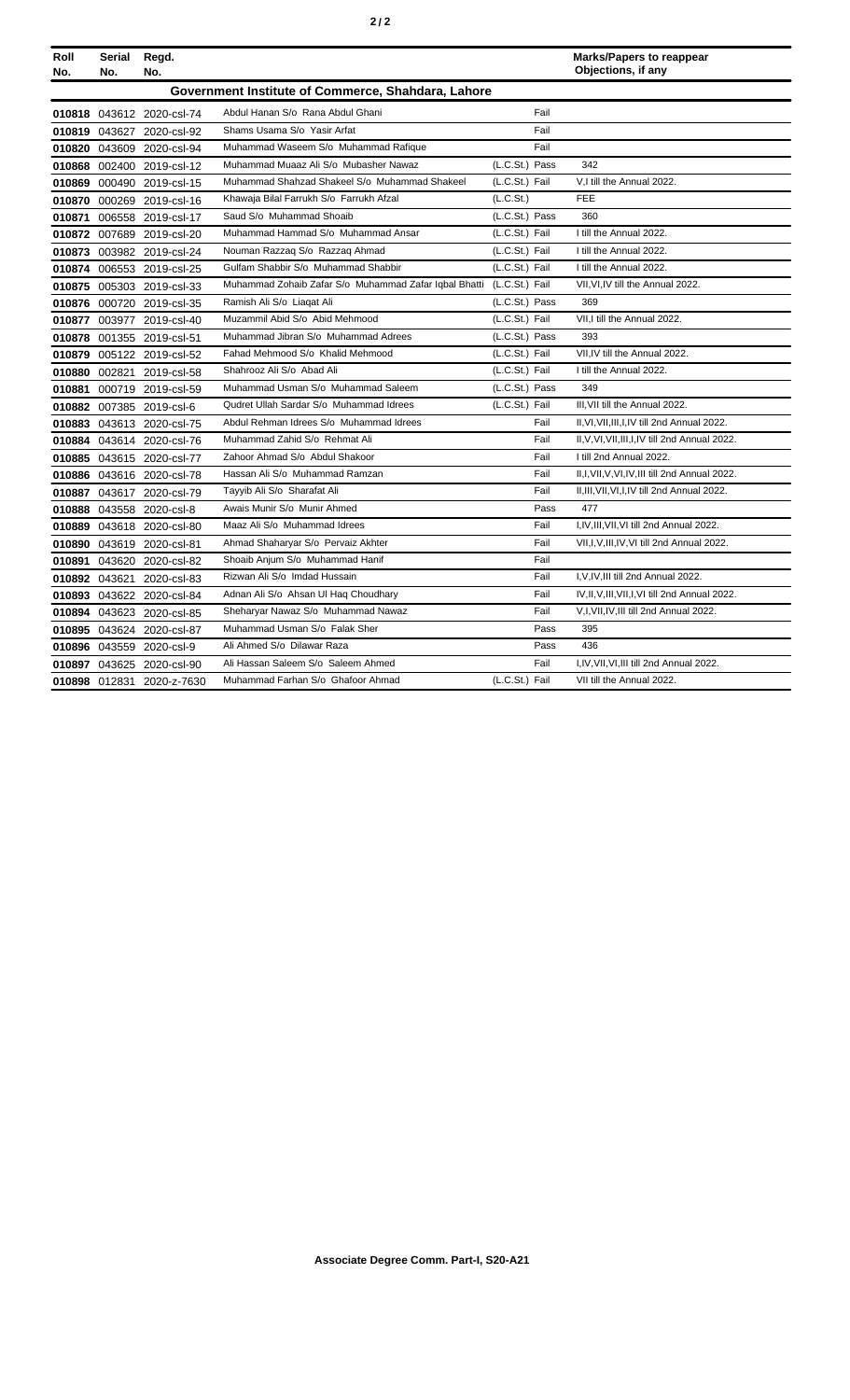| ٠ |  | ٠ |
|---|--|---|
|---|--|---|

| Roll<br>No. | Serial<br>No. | Regd.<br>No.       |                                                     |                | <b>Marks/Papers to reappear</b><br>Objections, if any |
|-------------|---------------|--------------------|-----------------------------------------------------|----------------|-------------------------------------------------------|
|             |               |                    | Central College of Commerce, Ferozepur Road, Lahore |                |                                                       |
| 005772      | 004297        | 2016-ctc-28        | Zeenat D/o Muhammad Asghar                          | (L.C.St.) Fail |                                                       |
| 005773      | 006010        | 2018-ctc-16        | Maira Javed D/o Muhammad Javed Iqbal                | (L.C.St.) Pass | 422                                                   |
| 005774      | 000499        | 2018-ctc-25        | Farwa Iqbal D/o Muhammad Iqbal                      | (L.C.St.) Fail |                                                       |
| 005775      | 005940        | 2019-ctc-1         | Aleena Adrees D/o Sheikh Adress Ahmad               | (L.C.St.) Fail | V till the Annual 2022.                               |
| 005776      |               | 005944 2019-ctc-10 | Igra D/o Ejaz Ahmad                                 | (L.C.St.) Fail | V till the Annual 2022.                               |
| 005777      |               | 005922 2019-ctc-14 | Sofia Ashfaq D/o Ashfaq Ahmad                       | (L.C.St.) Fail | V, VI, VII, III, I, IV till the Annual 2022.          |
| 005778      |               | 005849 2019-ctc-17 | Areesha Jamshaid D/o Jamshaid Iqbal                 | (L.C.St.) Fail | IV, III, I till the Annual 2022.                      |
| 005779      |               | 005934 2019-ctc-2  | Kainat Waseem D/o Muhammad Waseem                   | (L.C.St.) Fail | I till the Annual 2022.                               |
| 005780      | 005930        | 2019-ctc-4         | Amna Maqsood D/o Muhammad Maqsood                   | (L.C.St.) Pass | 340                                                   |
| 010899      |               | 006362 2018-ctc-57 | Junaid Zahoor S/o Syed Zahoor Husain                | (L.C.St.) Fail |                                                       |
| 010900      |               | 005504 2018-ctc-75 | Muhammad Junaid Iqbal S/o Azad Hussain              | (L.C.St.) Fail |                                                       |
| 010901      | 014004        | 2014-ctc-206       | Vikram Javed S/o Javed Masih                        | (L.C.St.) Fail | VII.V.VI till the Annual 2022.                        |
| 010902      | 005913        | 2019-ctc-11        | Abbi Malik Faryad S/o Faryad                        | (L.C.St.) Fail | III. VII. I till the Annual 2022.                     |
| 010903      | 008028        | 2019-ctc-21        | Mian Roshaan Irfan S/o Mian Irfan Marghoob          | (L.C.St.) Pass | 371                                                   |
| 010904      | 005843        | 2019-ctc-5         | Abdul Rafy S/o Dilawar Hussain                      | (L.C.St.) Pass | 367                                                   |
| 010905      | 004580        | 2020-z-39957       | Muhammad Bilal Khan S/o Muhammad Iqbal              | (L.C.St.) Fail | VII, III, V, VI, IV, I till the Annual 2022.          |
| 010906      | 010980        | 2021-z-29126       | Muhammad Riaz S/o Sardar Ishfaq                     | (L.C.St.) Fail | III, V, VI, VII, VIII, I, IV till 2nd Annual 2022.    |
| 021427      |               | 085285 2018-ctc-2  | Zoha Imran D/o Muhammad Imran                       | (L.C.St.) Fail |                                                       |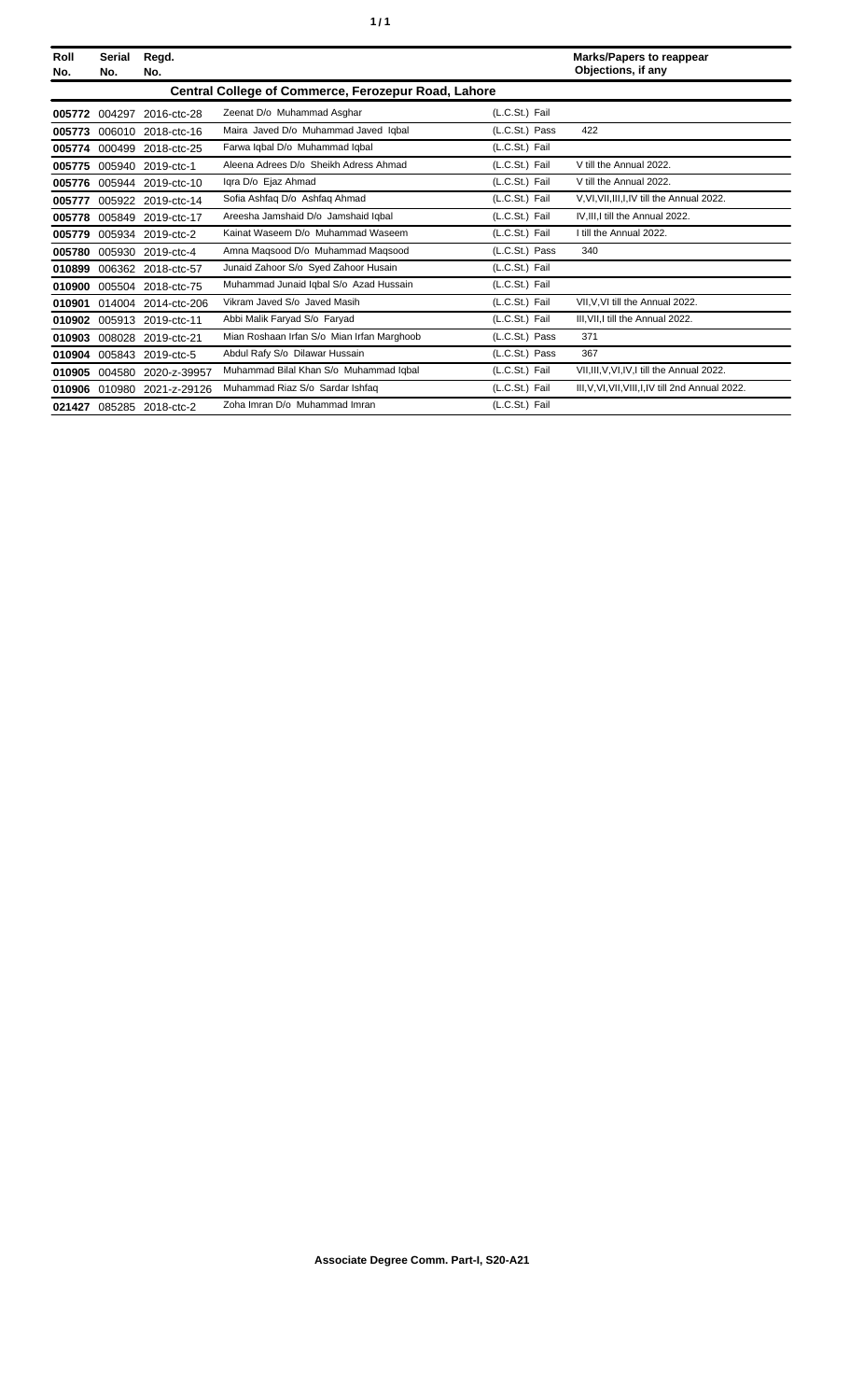| ٠ | ٠ |
|---|---|
|   |   |

| Roll<br>No. | Serial<br>No. | Regd.<br>No.               |                                                                      |                | <b>Marks/Papers to reappear</b><br>Objections, if any |
|-------------|---------------|----------------------------|----------------------------------------------------------------------|----------------|-------------------------------------------------------|
|             |               |                            | Government Graduate College, Township, Lahore                        |                |                                                       |
|             |               | 010907 010734 2018-ctl-385 | Muhammad Majid Asghar S/o Muhammad Asghar                            | (L.C.St.)      | FEE                                                   |
|             |               | 010908 012068 2018-ctl-397 | Muhammad Usman S/o Muhammad Younas                                   | (L.C.St.) Pass | 415                                                   |
|             |               | 010909 007850 2018-ctl-401 | Danish Imran S/o Imran Jabbar                                        | (L.C.St.) Fail |                                                       |
|             |               | 010910 007864 2018-ctl-422 | Rana Hammad Amin S/o Muhammad Amin                                   | (L.C.St.) Pass | 363                                                   |
|             |               | 010911 011920 2018-ctl-427 | Nadeem Gill S/o James                                                | (L.C.St.) Fail |                                                       |
|             |               | 010912 007793 2018-ctl-431 | Muhammad Azam Khan S/o Muhammad Naeem Khan                           | (L.C.St.) Fail |                                                       |
|             |               | 010913 008773 2019-ctl-521 | Muhammad Faisal Ashiq S/o Muhammad Ashiq                             | (L.C.St.) Fail | V, VI, VII, VIII, III, IV till the Annual 2022.       |
|             |               | 010914 001866 2019-ctl-522 | Haroon Fayyaz S/o Muhammad Fayyaz                                    | (L.C.St.) Fail | I till the Annual 2022.                               |
|             |               | 010915 004486 2019-ctl-528 | Muhammad Ahmad S/o Muhammad Faryad Kallu                             | (L.C.St.) Fail | VIII, V, VII, III, I, IV till the Annual 2022.        |
|             |               | 010916 001060 2019-ctl-533 | Khawaja Ghulam Mustafa Amjad S/o Khawaja Amjad Naseer (L.C.St.) Fail |                | V till the Annual 2022.                               |
|             |               | 010917 005754 2019-ctl-535 | Arsalan Ijaz S/o Ijaz Ahmad                                          | (L.C.St.) Fail | V. VIII. VII. I till the Annual 2022.                 |
|             |               | 010918 012119 2019-ctl-541 | Abdul Rehman S/o Mubarik Mehmood                                     | (L.C.St.) Fail | V, VI, IV, VIII, III, VII till the Annual 2022.       |
|             |               | 010919 003568 2019-ctl-542 | Muhammad Umair Shah S/o Syed Muhammad Khaliq Uz<br>Zaman             | (L.C.St.) Fail | I, IV, VII till the Annual 2022.                      |
|             |               | 010920 004578 2019-ctl-543 | Muhammad Talha S/o Fayyaz Ahmad                                      | (L.C.St.) Pass | 360                                                   |
|             |               | 010921 002302 2019-ctl-549 | Zahid Nadeem S/o Ghulam Mustafa                                      | (L.C.St.) Fail | I till the Annual 2022.                               |
|             |               | 010922 003423 2019-ctl-550 | Shahzaib Ali S/o Ilyas Ali                                           | (L.C.St.) Fail | V till the Annual 2022.                               |
|             |               | 010923 005451 2019-ctl-551 | Muhammad Khurram S/o Muhammad Farooq                                 | (L.C.St.) Pass | 381                                                   |
|             |               | 010924 005209 2019-ctl-553 | Saqlain Jafar S/o Ali Musa                                           | (L.C.St.) Pass | 348                                                   |
|             |               | 010925 005301 2019-ctl-556 | Moazam Ali S/o Muhammad Ramzan                                       | (L.C.St.) Pass | 417                                                   |
|             |               | 010926 005318 2019-ctl-557 | Jahanzaib Younes S/o Muhammad Younes Ali                             | (L.C.St.) Pass | 465                                                   |
|             |               | 010927 006396 2019-ctl-561 | Muhammad Ashfaq S/o Muhammad Rafiq                                   | (L.C.St.) Pass | 343                                                   |
|             |               | 010928 008286 2019-ctl-565 | Waheed Ahmad S/o Manzoor Ahmad                                       | (L.C.St.) Fail | III, V till the Annual 2022.                          |
|             |               | 010929 005797 2019-ctl-569 | Muhammad Nawaz S/o Muhammad Hanif                                    | (L.C.St.) Fail | V.II, VII, IV, III, VI, I till 2nd Annual 2022.       |
|             |               | 010930 006585 2019-ctl-573 | Mirza Zuhair Baig S/o Mirza Amer Baig                                | (L.C.St.) Fail | VII till the Annual 2022.                             |
|             |               | 010931 002285 2019-ctl-579 | Muhammad Abid Hussain S/o Altaf Hussain                              | (L.C.St.) Fail | III, VI, VII, II, I, IV till the Annual 2022.         |
|             |               | 010932 010659 2019-ctl-580 | Umer Rashid S/o Rashid Rasheed Sadigi                                | (L.C.St.) Fail | V, I, VI, IV, VII, III till the Annual 2022.          |
|             |               | 010933 008228 2019-ctl-581 | Muhammad Ali Farhan S/o Waheed Abbass                                | (L.C.St.) Fail | III, VIII, V, VI, VII, I, IV till the Annual 2022.    |
|             |               | 010934 006678 2019-ctl-582 | Haris Khan S/o Mohsin Khan                                           | (L.C.St.) Pass | 368                                                   |
|             |               | 021308 085208 2019-ctl-532 | Abdul Brar S/o Mukkram Khan                                          | (L.C.St.) Fail | IV till the Annual 2022.                              |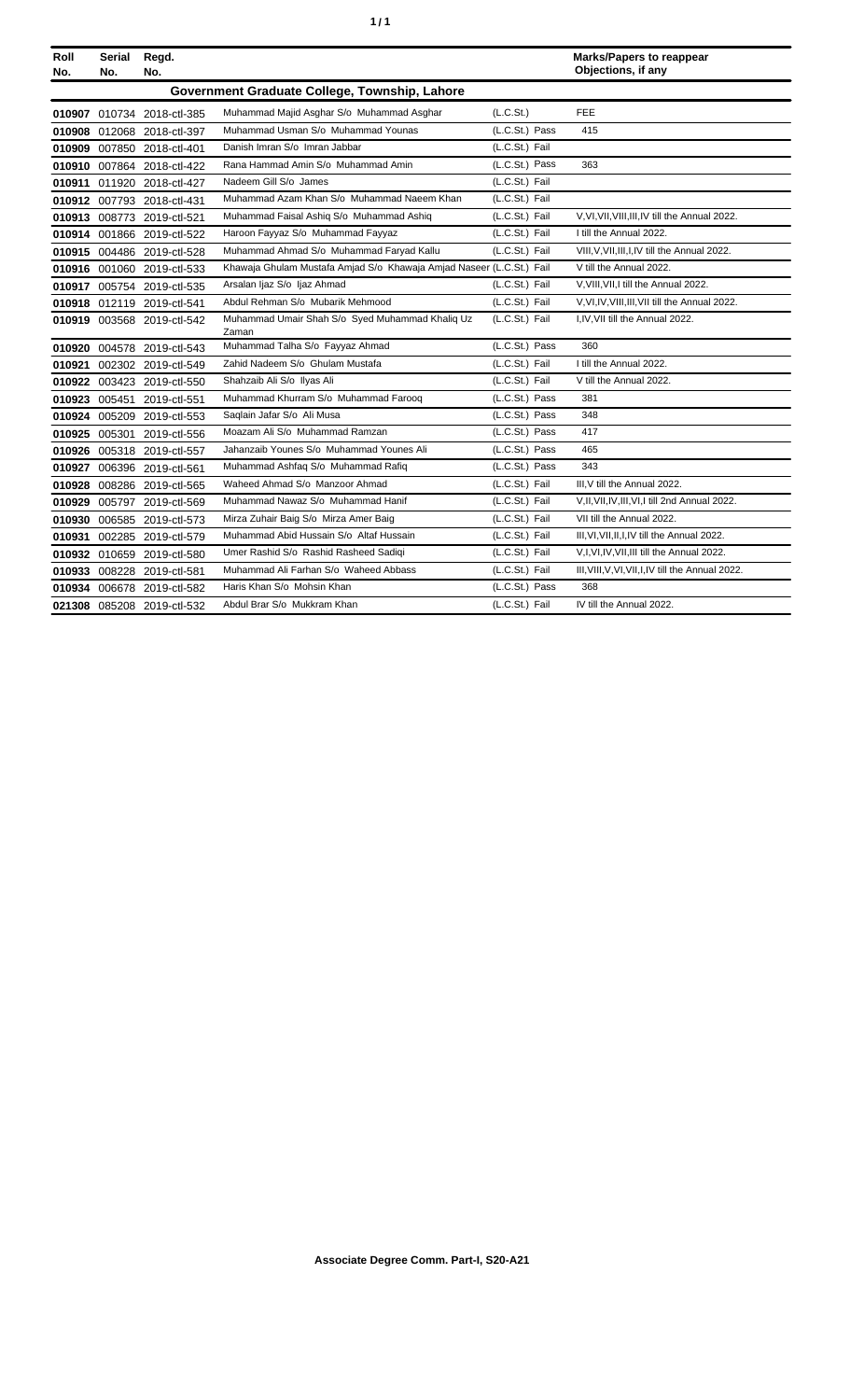|--|

| Roll<br>No. | Serial<br>No. | Regd.<br>No.                                             |                                                                          |                                  | <b>Marks/Papers to reappear</b><br>Objections, if any                     |
|-------------|---------------|----------------------------------------------------------|--------------------------------------------------------------------------|----------------------------------|---------------------------------------------------------------------------|
|             |               |                                                          | Government Fatima Jinnah College for Women, Chuna Mandi, Lahore          |                                  |                                                                           |
|             |               | 005795 058757 2017-cwl-356                               | Maira Mahmood D/o Mahmood Khan                                           | Pass                             | 454                                                                       |
|             | 005796 012361 | 2017-cwl-401                                             | Bano Nazami D/o Ghulam Mustafa Nazami                                    | (L.C.St.) Fail                   | VII, VI, I, IV till 2nd Annual 2022.                                      |
|             |               | 005797 004363 2019-cwl-482                               | Hafiza Esha D/o Maqbool Yar Khan                                         | (L.C.St.) Pass                   | 493                                                                       |
|             |               | 005798 005090 2019-cwl-485                               | Zainab D/o Ghulam Ghaus Butt                                             | (L.C.St.) Fail                   | IV till the Annual 2022.                                                  |
|             |               | 005799 004376 2019-cwl-487                               | Asifa D/o Muhammad Rafique                                               | (L.C.St.) Fail                   | III till the Annual 2022.                                                 |
|             |               | 005800 004400 2019-cwl-488                               | Rebeana Maryam D/o Muhammad Abbas                                        | (L.C.St.) Fail                   | I till the Annual 2022.                                                   |
| 005801      |               | 009414 2019-cwl-492                                      | Hira Arshad D/o Muhammad Arshad                                          | (L.C.St.) Fail                   | III till the Annual 2022.                                                 |
|             |               | 005802 004413 2019-cwl-494                               | Nimra Igrar D/o Igrar Ahmed<br>Areeba D/o Kashif Usman                   | (L.C.St.) Fail<br>(L.C.St.) Pass | VI,IV till the Annual 2022.<br>349                                        |
|             | 005803 004421 | 2019-cwl-497<br>005804 004428 2019-cwl-499               | Wajeeha D/o Nadeem Saeed                                                 | (L.C.St.) Fail                   | V, VI, VII, I, IV till the Annual 2022.                                   |
|             |               | 005805 009739 2019-cwl-500                               | Finza Mazhar D/o Mazhar Abbas                                            | (L.C.St.) Fail                   | IV till the Annual 2022.                                                  |
|             |               | 005806 004434 2019-cwl-502                               | Bushra D/o Muhammad Amir Qureshi                                         | (L.C.St.) Fail                   | VII till the Annual 2022.                                                 |
|             |               | 005807 004463 2019-cwl-503                               | Saba Bibi D/o Inayat Ullah                                               | (L.C.St.) Fail                   | VII, V till the Annual 2022.                                              |
|             |               | 005808 004471 2019-cwl-506                               | Arika Shahbaz D/o Muhammad Shahbaz                                       | (L.C.St.) Fail                   | I till the Annual 2022.                                                   |
|             |               | 005809 004495 2019-cwl-507                               | Areej Tahir D/o Tahir Mehmood                                            | (L.C.St.) Fail                   | VII till the Annual 2022.                                                 |
| 005810      |               | 004508 2019-cwl-512                                      | Amber D/o Zulfigar Ahmed                                                 | (L.C.St.) Fail                   | VII, I, IV till the Annual 2022.                                          |
| 005811      |               | 004513 2019-cwl-515                                      | Zunaira Javed D/o Muhammad Javed                                         | (L.C.St.) Pass                   | 396                                                                       |
|             |               | 005812 011296 2019-cwl-517                               | Attiqa Yaqoob D/o Yaqoob Jameel                                          | (L.C.St.) Pass                   | 351                                                                       |
|             |               | 005813 004518 2019-cwl-519                               | Hina Ishtiaq D/o Sheikh Ishtiaq Ahmad                                    | (L.C.St.) Fail                   | VII,I till the Annual 2022.                                               |
|             |               | 005814 014134 2019-cwl-522                               | Gull Naz D/o Mehar Muhammad Jamil<br>Sana D/o Muhammad Ramzan            | (L.C.St.) Pass<br>Fail           | 375<br>I,IV,III till 2nd Annual 2022.                                     |
|             | 005816 058731 | 005815 058729 2020-cwl-467<br>2020-cwl-468               | Maham D/o Muhammad Zahid Bhatti                                          | Pass                             | 457                                                                       |
| 005817      |               | 058732 2020-cwl-469                                      | Agleema Butt D/o Umer Mehmood Butt                                       | Fail                             | I till 2nd Annual 2022.                                                   |
|             |               | 005818 058733 2020-cwl-470                               | Kainat Riaz D/o Muhammad Riaz                                            | Fail                             | V, VI, I, III till 2nd Annual 2022.                                       |
|             |               | 005819 058734 2020-cwl-471                               | Mamoona D/o Rehan Iqbal                                                  | Fail                             | III, IV till 2nd Annual 2022.                                             |
|             |               | 005820 058735 2020-cwl-472                               | Hifza Komal D/o Mushtaq Ahmad                                            | Fail                             | VI, II, I till 2nd Annual 2022.                                           |
| 005821      |               | 058738 2020-cwl-474                                      | Igra Javaid D/o Muhammad Javaid                                          | Pass                             | 359                                                                       |
|             |               | 005822 058739 2020-cwl-475                               | Sumaiya Bilal D/o Muhammad Bilal Rafiq                                   | Fail                             | IV till 2nd Annual 2022.                                                  |
|             |               | 005823 058740 2020-cwl-476                               | Aisha lajz Butt D/o Muhammad ljaz Butt                                   | Fail                             | V, VI, VII, I, IV, III till 2nd Annual 2022.                              |
|             |               | 005824 058741 2020-cwl-477                               | Nida Zulfiqar D/o Zulfiqar Yousaf                                        | Fail                             | I, VI, III, V, IV till 2nd Annual 2022.                                   |
|             |               | 005825 058742 2020-cwl-478                               | Aiman Amir D/o Muhammad Amir                                             | Fail                             | VII, VI till 2nd Annual 2022.                                             |
|             |               | 005826 058743 2020-cwl-479                               | Mah Noor D/o Muhammad Khalid                                             | Fail                             | VI till 2nd Annual 2022.                                                  |
|             |               | 005827 058744 2020-cwl-480                               | Ieman Shehzadi D/o Muhammad Shujaat<br>Amber Naveed D/o Rana Naveed Niaz | Fail<br>Fail                     | VI, III, IV till 2nd Annual 2022.<br>III, VI, IV, I till 2nd Annual 2022. |
|             |               | 005828 058745 2020-cwl-481<br>005829 058746 2020-cwl-482 | Noor Fatima D/o Muhammad Ehsan                                           | Pass                             | 490                                                                       |
|             |               | 005830 058747 2020-cwl-483                               | Madiha Magsood D/o Muhammad Magsood Khan                                 | Fail                             | IV, III till 2nd Annual 2022.                                             |
|             |               | 005831 058748 2020-cwl-484                               | Laiba D/o Abdul Jabbar                                                   | Fail                             |                                                                           |
|             |               | 005832 058749 2020-cwl-485                               | Koreen Afzaal D/o Muhammad Afzaal                                        | Fail                             | III, IV, I till 2nd Annual 2022.                                          |
|             |               | 005833 058750 2020-cwl-486                               | Humna D/o Muhammad Naeem                                                 | Fail                             | III, V, VI, IV, I till 2nd Annual 2022.                                   |
|             | 005834 058751 | 2020-cwl-487                                             | Tasmia Abid D/o Abid Hussain                                             | Fail                             | III, IV till 2nd Annual 2022.                                             |
|             |               | 005835 058752 2020-cwl-488                               | Laiba Sajid D/o Sajid Mehmood                                            | Fail                             | V,I till 2nd Annual 2022.                                                 |
|             |               | 005836 058753 2020-cwl-489                               | Mahnoor Naeem D/o Naeem Hussain                                          | Fail                             | V, I, III, IV till 2nd Annual 2022.                                       |
|             |               | 005837 058754 2020-cwl-490                               | Fatima Khalid D/o Khalid Hussain                                         | Fail                             | IV till 2nd Annual 2022.                                                  |
|             |               | 005838 058755 2020-cwl-491                               | Sana D/o Manzoor Hussain<br>Igra Irfan D/o Irfan Ali                     | Fail<br>Fail                     | I till 2nd Annual 2022.<br>III, V, IV, I till 2nd Annual 2022.            |
|             |               | 005839 058756 2020-cwl-492<br>005840 058758 2020-cwl-493 | Laiba Shakeel D/o Shakeel Ijaz                                           | Fail                             | V,I till 2nd Annual 2022.                                                 |
|             |               | 005841 058759 2020-cwl-495                               | Fizza D/o Ageel Ahmed                                                    | Fail                             | VI, VII, V, II, III, I, IV till 2nd Annual 2022.                          |
|             |               | 005842 058760 2020-cwl-496                               | Anmol Ramzan D/o Muhammad Ramzan                                         | Fail                             | IV, I, VIII till 2nd Annual 2022.                                         |
|             |               | 005843 058761 2020-cwl-497                               | Maham D/o Muhammad Sohail                                                | Pass                             | 513                                                                       |
|             |               | 005844 058762 2020-cwl-498                               | Mahroz Naveed D/o Muhammad Naveed Ahmad                                  | Fail                             | I, III, IV till 2nd Annual 2022.                                          |
|             |               | 005845 058730 2020-cwl-499                               | Khudija Hamid Ansari D/o Sheikh Abdul Hamid Ansari                       | Fail                             | IV, I, III till 2nd Annual 2022.                                          |
|             |               | 005846 058736 2020-cwl-500                               | Igra D/o Ijaz Ahmad Khan                                                 | Fail                             | IV, VII, III, I till 2nd Annual 2022.                                     |
|             |               | 005847 058737 2020-cwl-501                               | Arooj Riaz D/o Riaz Shahid                                               | Fail                             | V,IV,I till 2nd Annual 2022.                                              |
|             |               | 005848 058763 2020-cwl-502                               | Shamaim Shaukat D/o Shaukat Ali                                          | Fail                             | I, IV, III till 2nd Annual 2022.                                          |
|             |               | 005849 058764 2020-cwl-503                               | Hifza D/o Nadeem Ahmed                                                   | Fail                             | III, IV, I, VI, V till 2nd Annual 2022.                                   |
|             |               | 005850 058765 2020-cwl-504                               | Andleeb D/o Iftikhar Hussain<br>Samar Fatima D/o Muhammad Zakria         | Fail<br>Fail                     | V,I,IV till 2nd Annual 2022.<br>V,IV,I till 2nd Annual 2022.              |
|             |               | 005851 058766 2020-cwl-505<br>005852 058767 2020-cwl-506 | Mahajabeen D/o Abdulhameed                                               | Fail                             | VIII, V, III, IV, I till 2nd Annual 2022.                                 |
|             |               | 005853 058768 2020-cwl-507                               | Rimsha Bukhari D/o Muhammad Amjad Shah                                   | Fail                             | III till 2nd Annual 2022.                                                 |
|             |               | 005854 058770 2020-cwl-508                               | Maryam Shahzadi D/o Muhammad Saeed                                       | Pass                             | 475                                                                       |
|             |               | 005855 058769 2020-cwl-509                               | Laiba Akhter D/o Muhammad Akhter                                         | Absent                           |                                                                           |
|             | 005856 058771 | 2020-cwl-510                                             | Igra D/o Hag Nawaz                                                       | Pass                             | 384                                                                       |
|             |               | 005857 058772 2020-cwl-511                               | Aliza Amir D/o Malik Muhammad Amir                                       | Fail                             | I.III till 2nd Annual 2022.                                               |
|             |               | 005858 058773 2020-cwl-546                               | Iram Shahzadi D/o Irfan Yousaf                                           | Fail                             | V, VI, I, IV, III till 2nd Annual 2022.                                   |
|             |               | 021286 085197 2019-cwl-504                               | Ayesha Sadiqqa D/o Ghulam Muhammad                                       | (L.C.St.) Pass                   | 364                                                                       |
|             |               | 021287 085199 2019-cwl-505                               | Tanzeela Faiz D/o Faiz Ahmad Faiz                                        | (L.C.St.) Fail                   | V till the Annual 2022.                                                   |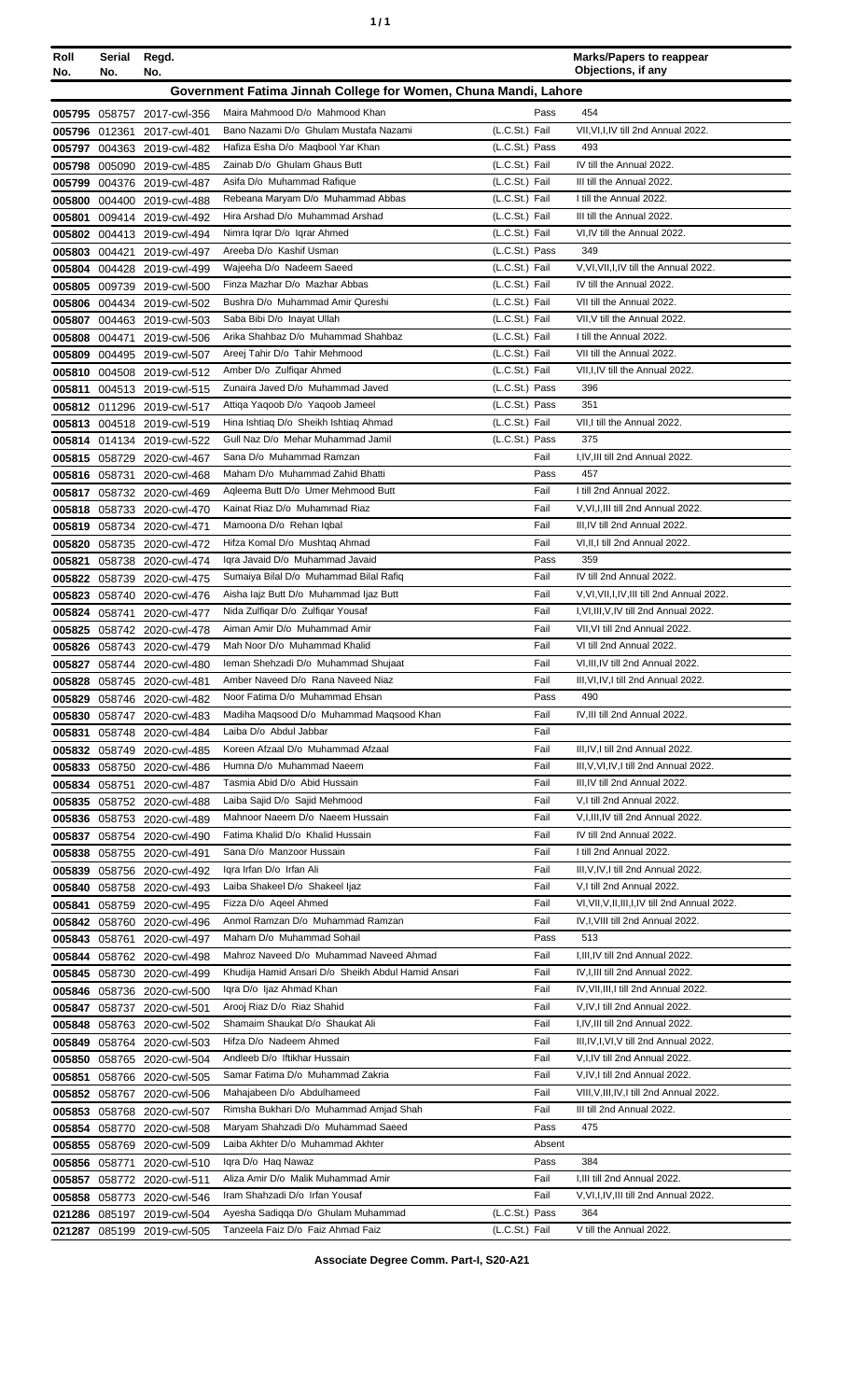| Roll<br>No. | Serial<br>No. | Regd.<br>No.               |                                                  |                | <b>Marks/Papers to reappear</b><br>Objections, if any |
|-------------|---------------|----------------------------|--------------------------------------------------|----------------|-------------------------------------------------------|
|             |               |                            | Govt. Degree College for Boys, Kahna Nau, Lahore |                |                                                       |
| 010935      | 058573        | 2020-dkn-101               | Sadagat Ali S/o Ashig                            | Fail           | VI.V.I.III.VII till 2nd Annual 2022.                  |
| 010936      |               | 058572 2020-dkn-102        | Usman Yousaf S/o Muhammad Yousaf                 | Fail           | III, II, V, VII, VI, I till 2nd Annual 2022.          |
| 010937      |               | 058576 2020-dkn-103        | Mujeeb Ahmad S/o Nayamat Ali                     | Fail           | III, VI, V, I till 2nd Annual 2022.                   |
| 010938      | 058577        | 2020-dkn-105               | Muhammad Abbas S/o Muhammad Younas               | Fail           | VII.I till 2nd Annual 2022.                           |
| 010939      |               | 058583 2020-dkn-108        | Muhammad Waqar S/o Abdul Ghaffar                 | Fail           | VII, VIII, V, VI, III, IV, I till 2nd Annual 2022.    |
| 010940      | 058570        | 2020-dkn-86                | Muhammad Iqrar Ashraf S/o Muhammad Ashraf Raja   | Fail           | VI,I, VII till 2nd Annual 2022.                       |
| 010941      |               | 058580 2020-dkn-87         | Husnain Mehmood S/o Khalid Mehmood               | Fail           | III, V, I, VI, VII till 2nd Annual 2022.              |
| 010942      |               | 058582 2020-dkn-88         | Muhammad Arslan S/o Muhammad Mansha              | Fail           | III, IV, V, VII, I, VI till 2nd Annual 2022.          |
| 010943      | 058581        | 2020-dkn-89                | Junaid Ahmad S/o Muhammad Boota                  | Fail           | III, I, V, IV, VII, VI till 2nd Annual 2022.          |
| 010944      | 058574        | 2020-dkn-90                | Sohail Ahmad S/o Qamar Ul Din                    | Absent         |                                                       |
| 010945      |               | 058575 2020-dkn-91         | Kamal Ahmad S/o Farman Ali                       | Absent         |                                                       |
| 010946      | 058571        | 2020-dkn-92                | Ali Ahmad S/o Muhammad Aurangzaib                | Fail           | I, III, IV, VI, VII till 2nd Annual 2022.             |
| 010947      | 058579        | 2020-dkn-94                | Tayyab Ali S/o Muhammad Younas                   | Absent         |                                                       |
| 010948      | 058584        | 2020-dkn-95                | Muhammad Ahsan S/o Muhammad Ramzan               | Fail           | V.VI.I.IV.VII.III till 2nd Annual 2022.               |
| 010949      |               | 058585 2020-dkn-96         | Muhammad Shoaib S/o Muhammad Arshad              | Fail           | VI, V, I, VII, IV, III till 2nd Annual 2022.          |
| 010950      | 058578        | 2020-dkn-97                | Ahmad Raza S/o Khadam Hussain                    | Fail           | V, VII till 2nd Annual 2022.                          |
| 010951      |               | 058569 2020-dkn-99         | Sohaib Ali Raja S/o Muhammad Imtiaz              | Fail           | V till 2nd Annual 2022.                               |
| 013547      |               | 058568 2020-dkn-110        | Babar Ali S/o Muhammad Hussain                   | Fail           | II, IV, VI, V, VII, III, I till 2nd Annual 2022.      |
| 013548      | 058567        | 2020-dkn-93                | Muhammad Ahmad Saleem S/o Muhammad Saleem        | Fail           | V till 2nd Annual 2022.                               |
| 013700      | 058587        | 2019-ick-67                | Muhammad Abdul Rauf Khalid S/o Khalid Mehmood    | (L.C.St.) Pass | 430                                                   |
| 013701      | 058588        | 2020-dkn-100               | Togeer S/o Safdar                                | Fail           | VIII, III, I, V, VI, IV, VII till 2nd Annual 2022.    |
| 013702      |               | 058586 2020-dkn-104        | Bilal Asif S/o Muhammad Asif                     | Fail           | II, V, VII, IV, VI, I, III till 2nd Annual 2022.      |
| 013703      |               | 058590 2020-dkn-106        | Shoaib Ahmad S/o Khushi Muhammad                 | Absent         |                                                       |
|             |               | 013704 058589 2020-dkn-107 | Saqib Ali S/o Muhammad Sabir                     | Fail           | VIII, V, VII, IV, VI, III, I till 2nd Annual 2022.    |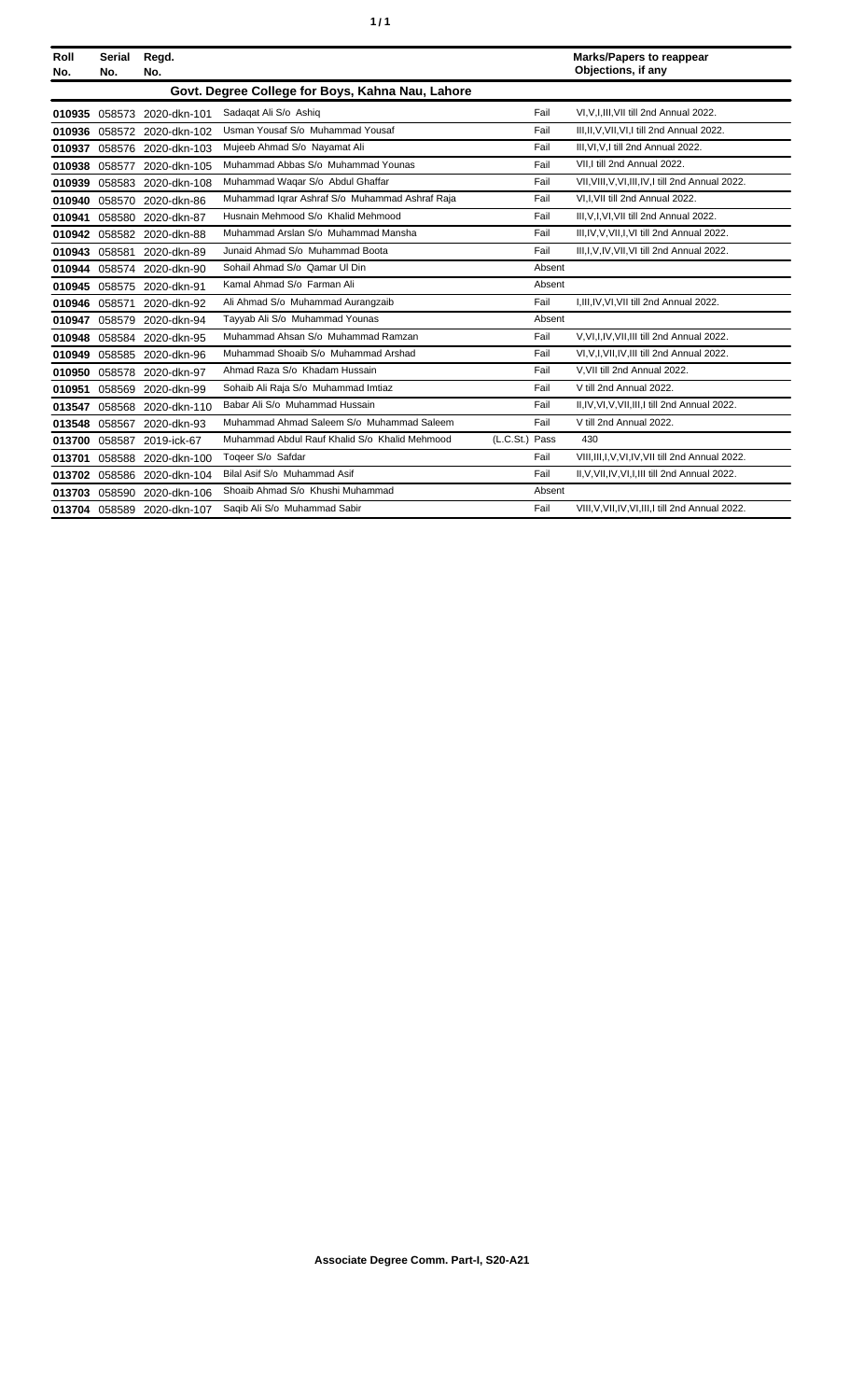| ٠ | ٠ |
|---|---|
|   |   |

| Roll<br>No. | Serial<br>No. | Regd.<br>No.                                             |                                                                       |                                  | <b>Marks/Papers to reappear</b><br>Objections, if any          |
|-------------|---------------|----------------------------------------------------------|-----------------------------------------------------------------------|----------------------------------|----------------------------------------------------------------|
|             |               |                                                          | Government College for Women, Shalimar Town, Lahore.                  |                                  |                                                                |
|             |               | 005859 013681 2019-dwl-167                               | Nida Imran D/o Imran Ali                                              | (L.C.St.)                        | <b>FEE</b>                                                     |
|             |               | 005860 009876 2019-dwl-168                               | Arooba Azam D/o Azam Kabir                                            | (L.C.St.) Fail                   | VI, VIII, IV till the Annual 2022.                             |
| 005861      |               | 009873 2019-dwl-169                                      | Laiba Azam D/o Azam Kabir                                             | (L.C.St.) Fail                   | VII, VIII, IV till the Annual 2022.                            |
|             |               | 005862 009888 2019-dwl-172                               | Shumaila Iftikhar D/o Iftikhar Ahmad                                  | (L.C.St.) Pass                   | 366                                                            |
| 005863      |               | 009560 2019-dwl-173                                      | Ayesha D/o Amjad Ali                                                  | (L.C.St.) Pass                   | 364                                                            |
|             |               | 005864 009894 2019-dwl-175                               | Ayesha D/o Muhammad Amjad                                             | (L.C.St.) Pass                   | 340                                                            |
|             |               | 005865 009868 2019-dwl-176                               | Hadiya Shehzad D/o Shehzad Ahmed                                      | (L.C.St.) Fail                   | IV till the Annual 2022.                                       |
|             |               | 005866 009882 2019-dwl-177                               | Aqsa Batool D/o Malik Nazir Hussain                                   | (L.C.St.) Pass                   | 358                                                            |
|             |               | 005867 009915 2019-dwl-178                               | Igra Abdul Razzag D/o Abdul Razzag                                    | (L.C.St.) Pass                   | 402                                                            |
|             |               | 005868 001680 2019-dwl-180                               | Minahil Qaiser D/o Muhammad Qaiser Saleem                             | (L.C.St.) Pass                   | 421                                                            |
|             |               | 005869 009537 2019-dwl-182                               | Kinza Kanwal D/o Tanveer Ahmed Kapoor                                 | (L.C.St.) Pass                   | 386                                                            |
|             |               | 005870 009898 2019-dwl-190                               | Asjad Shamshad D/o Rana Azmat Faroog                                  | (L.C.St.) Fail                   | I till the Annual 2022.                                        |
| 005871      |               | 009530 2019-dwl-191                                      | Daima Ilyas D/o Syed Muhammad Ilyas Shah                              | (L.C.St.) Pass<br>(L.C.St.) Pass | 346<br>386                                                     |
|             |               | 005872 009924 2019-dwl-193                               | Kainat Tariq D/o Tariq Butt<br>Hina Shahzadi D/o Ajmal Baig           | (L.C.St.) Fail                   | IV, VI, I, III till the Annual 2022.                           |
|             | 005873 009911 | 2019-dwl-197                                             | Rimsha D/o Muhammad Zulfiqar Ali                                      | Pass                             | 381                                                            |
|             |               | 005874 061054 2020-dwl-166<br>005875 061055 2020-dwl-167 | Uzam Yaseen D/o Muhammad Taseen                                       | Fail                             | III, I till 2nd Annual 2022.                                   |
|             |               | 005876 061056 2020-dwl-168                               | Arooba Saeeed D/o Muhammad Saeed                                      | Fail                             | IV, III, I till 2nd Annual 2022.                               |
|             |               | 005877 061092 2020-dwl-169                               | Umaira Qamar D/o Qamar Hussain                                        | Fail                             | III, VIII, VI, IV, V, VII, I till 2nd Annual 2022.             |
|             |               | 005878 061057 2020-dwl-170                               | Nimra Rafique D/o Muhammad Rafique                                    | Fail                             | V,IV,I till 2nd Annual 2022.                                   |
|             |               | 005879 061058 2020-dwl-171                               | Maria Sadiq D/o Muhammad Sadiq                                        | Fail                             | VII, VI, V, IV, I till 2nd Annual 2022.                        |
|             |               | 005880 061059 2020-dwl-172                               | Irum Ashraf D/o Muhammad Ashraf                                       | Fail                             | V till 2nd Annual 2022.                                        |
| 005881      |               | 061060 2020-dwl-173                                      | Fiza Shakeel D/o Muhammad Shakeel                                     | Pass                             | 354                                                            |
|             |               | 005882 061061 2020-dwl-174                               | Agsa Rizzag D/o Abdul Rizzag                                          | Pass                             | 387                                                            |
| 005883      |               | 061062 2020-dwl-175                                      | Fatima Akhtar D/o Muhammad Akhtar                                     | Pass                             | 511                                                            |
|             |               | 005884 061063 2020-dwl-176                               | Amna Saleem D/o Saleem Akhtar                                         | Pass                             | 415                                                            |
|             |               | 005885 061064 2020-dwl-177                               | Rubab Rehman D/o Saqib Shabir                                         | Fail                             |                                                                |
| 005886      |               | 061065 2020-dwl-178                                      | Hina D/o Sheikh Muhammad Irfan                                        | Fail                             | VII, V, I, IV, III till 2nd Annual 2022.                       |
| 005887      |               | 061066 2020-dwl-179                                      | Kinza Munir D/o Munir Ahmed                                           | Fail                             | V, VIII, I till 2nd Annual 2022.                               |
| 005888      |               | 061067 2020-dwl-180                                      | Amna D/o Muhammad Mansha                                              | Fail                             | V, IV, I till 2nd Annual 2022.                                 |
| 005889      |               | 061068 2020-dwl-181                                      | Aqsa D/o Tariq                                                        | Fail                             | V,I till 2nd Annual 2022.                                      |
|             |               | 005890 061069 2020-dwl-182                               | Nida Naz D/o Zulfigar Ali                                             | Fail                             | I,IV till 2nd Annual 2022.                                     |
|             |               | 005891 061070 2020-dwl-183                               | Igra Faroog D/o Rana Muhammad Faroog                                  | Fail                             | I till 2nd Annual 2022.                                        |
|             |               | 005892 061071 2020-dwl-184                               | Vaneeza Riaz Sulehri D/o Riaz Ahmad                                   | Fail                             | V,I till 2nd Annual 2022.                                      |
|             |               | 005893 061072 2020-dwl-185                               | Kalsoom Butt D/o Muhammad Munir Butt                                  | Fail                             | V, II, VI, VIII, IV, I till 2nd Annual 2022.                   |
|             |               | 005894 061073 2020-dwl-186                               | Nimra Abd-UI-Qayyum D/o Abd-UI-Qayyum                                 | Fail                             | V,I till 2nd Annual 2022.                                      |
|             |               | 005895 061074 2020-dwl-188                               | Fatima Ijaz D/o Muhammad Ijaz Bhatti<br>Lubna Sultan D/o Sultan Ahmad | Fail<br>Fail                     | VIII.II.III.I till 2nd Annual 2022.<br>I till 2nd Annual 2022. |
|             |               | 005896 061075 2020-dwl-189                               | Sana Iftikhar D/o Iftikhar Ahmad                                      | Fail                             | V, VI, VIII, II, VII, III, I till 2nd Annual 2022.             |
|             |               | 005897 061076 2020-dwl-190                               | Aliza Latif D/o Muhammad Latif                                        | Pass                             | 409                                                            |
|             |               | 005898 061077 2020-dwl-191<br>005899 061078 2020-dwl-192 | Maniha Hafeez D/o Hafeez Allah                                        | Pass                             | 458                                                            |
|             |               | 005900 061079 2020-dwl-193                               | Sehrish Hamad D/o Malik Hamad Latif                                   | Fail                             | III,I till 2nd Annual 2022.                                    |
|             |               | 005901 061080 2020-dwl-194                               | Sadia D/o Muhammad Akram                                              | Fail                             | I, III till 2nd Annual 2022.                                   |
|             | 005902 061081 | 2020-dwl-195                                             | Areeba D/o Adil Mahmood                                               | Pass                             | 427                                                            |
|             |               | 005903 061082 2020-dwl-196                               | Laraib Butt D/o Muhammad Rafi                                         | Fail                             |                                                                |
|             | 005904 061091 | 2020-dwl-197                                             | Hafiza Mehak Younas D/o Muhammad Younas                               | Fail                             | I, V, III till 2nd Annual 2022.                                |
|             |               | 005905 061083 2020-dwl-198                               | Faiza D/o Muhammad Yaseen                                             | Fail                             | V,I till 2nd Annual 2022.                                      |
|             |               | 005906 061084 2020-dwl-199                               | Ainy Naz D/o Abdul Jabbar                                             | Fail                             | VIII, III, I, IV, VI till 2nd Annual 2022.                     |
|             |               | 005907 061085 2020-dwl-200                               | Isma Mujahid D/o Mujahid Hameed                                       | Fail                             | VI, V, IV, III, I till 2nd Annual 2022.                        |
|             |               | 005908 061086 2020-dwl-201                               | Anam D/o Suhail Ahmad                                                 | Fail                             | V, I, III till 2nd Annual 2022.                                |
|             |               | 005909 061087 2020-dwl-202                               | Sana Abbas D/o Muhammad Abbas                                         | Fail                             | V,IV,III,I till 2nd Annual 2022.                               |
|             |               | 005910 061088 2020-dwl-203                               | Aliza D/o Ishfaq Hussain                                              | Fail                             | VI, III, I till 2nd Annual 2022.                               |
|             |               | 005911 061089 2020-dwl-204                               | Somana Nadeem D/o Nadeem Ashraf                                       | Fail                             | VIII, V, IV, VI, VII, I, III till 2nd Annual 2022.             |
|             |               | 005912 061093 2020-dwl-205                               | Hira Bashir D/o Muhammad Bashir                                       | Absent                           |                                                                |
|             |               | 005913 061090 2020-dwl-206                               | Yusma D/o Muhammad Abid                                               | Fail                             | I, III till 2nd Annual 2022.                                   |
|             |               | 005914 061094 2021-z-26292                               | Sadia Riaz D/o Muhammad Riaz                                          | Fail                             | IV till 2nd Annual 2022.                                       |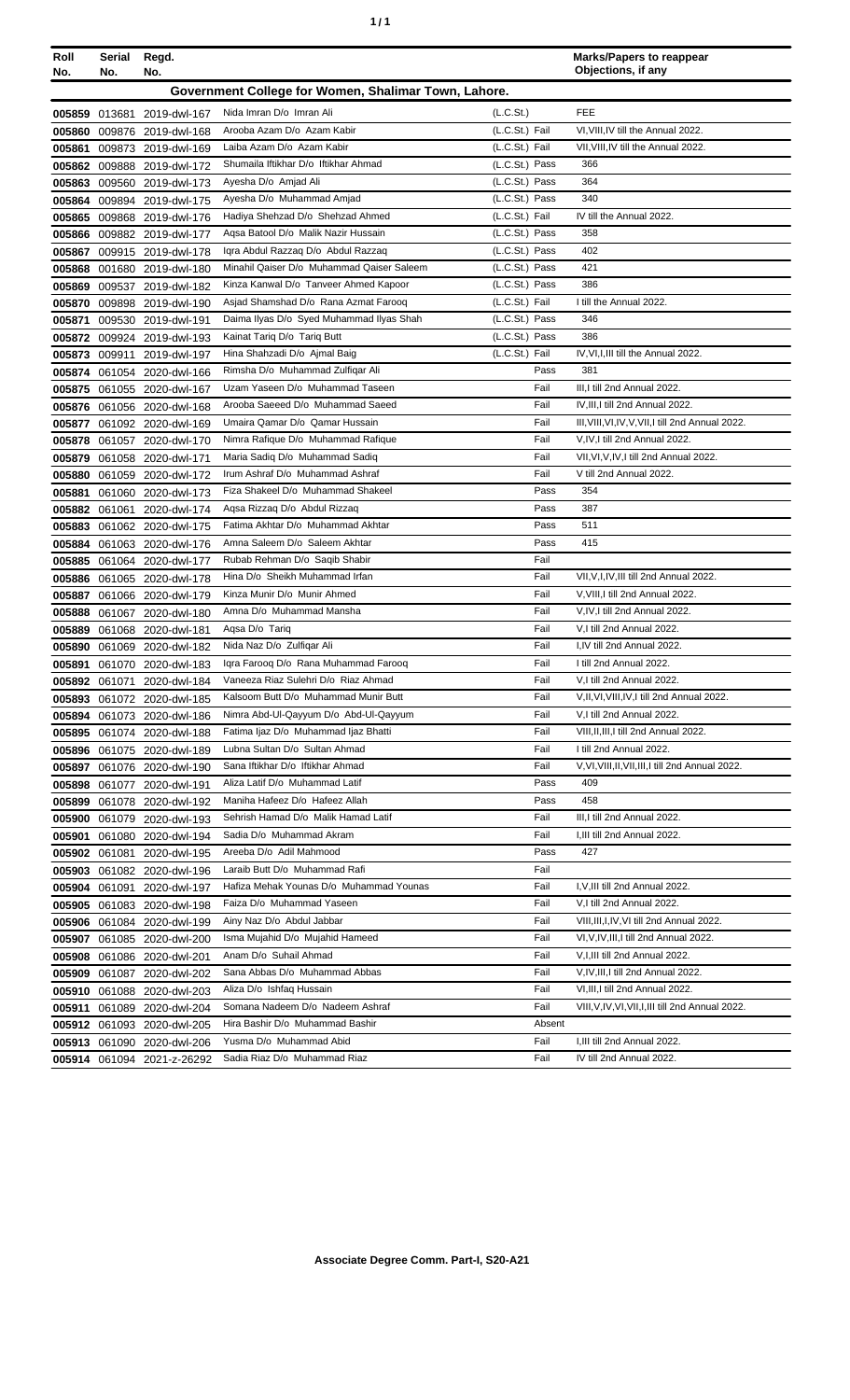| Roll<br>No. | Serial<br>No.                    | Regd.<br>No.               |                              |                | Marks/Papers to reappear<br>Objections, if any |  |
|-------------|----------------------------------|----------------------------|------------------------------|----------------|------------------------------------------------|--|
|             | <b>Government College Lahore</b> |                            |                              |                |                                                |  |
|             |                                  | 005915 010228 2019-igl-720 | Ruth Yousaf D/o Yousaf Masih | (L.C.St.) Fail | V.VI.VII till the Annual 2022.                 |  |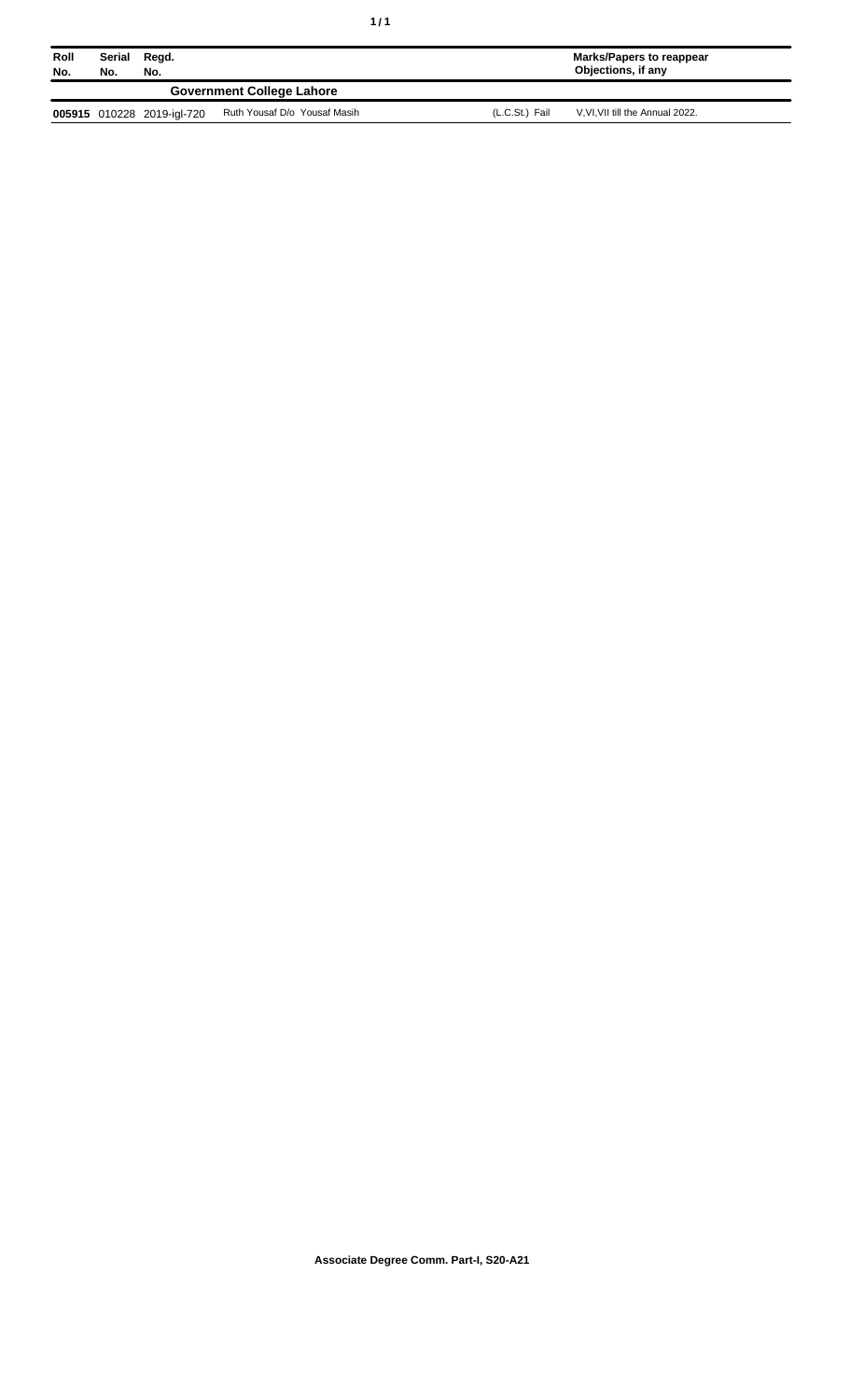| Roll<br>No.      | Serial<br>No. | Regd.<br>No.                                             |                                                                      |                                  | <b>Marks/Papers to reappear</b><br>Objections, if any                                 |
|------------------|---------------|----------------------------------------------------------|----------------------------------------------------------------------|----------------------------------|---------------------------------------------------------------------------------------|
|                  |               |                                                          | Government Shalimar College, Baghbanpura, Lahore                     |                                  |                                                                                       |
|                  |               | 005916 013783 2018-gcb-468                               | Rimsha Mushtaq D/o Mushtaq Ahmed                                     | (L.C.St.) Fail                   |                                                                                       |
|                  |               | 005917 008981 2019-gcb-446                               | Syeda Esha Sajjad D/o Sajjad Hussain                                 | (L.C.St.) Pass                   | 399                                                                                   |
|                  |               | 005918 006710 2019-gcb-499                               | Kianat D/o Liagat Ali                                                | (L.C.St.) Fail                   | VII, V till the Annual 2022.                                                          |
|                  |               | 005919 006707 2019-gcb-500                               | Fatima D/o Liagat Ali                                                | (L.C.St.) Fail                   | V till the Annual 2022.                                                               |
| 005920           |               | 006399 2019-z-40428                                      | Adeeba Amir D/o Muhammad Amir                                        | (L.C.St.) Fail                   | III till the Annual 2022.                                                             |
| 005921           |               | 057419 2020-gcb-322                                      | Maria Naseer D/o Naseer Ahmed                                        | Absent                           |                                                                                       |
| 005922           |               | 057420 2020-gcb-323                                      | Maham D/o Akbar Ali                                                  | Pass                             | 404                                                                                   |
| 005923           |               | 057422 2020-gcb-324                                      | Binish Rizwa D/o Muhammad Sarwar<br>Nimra Yaseen D/o Muhammad Yaseen | Pass<br>Absent                   | 431                                                                                   |
|                  |               | 005924 057478 2020-gcb-345<br>005925 057423 2020-gcb-347 | Agsa Mubeen D/o Mirza Muhammad Baig                                  | Fail                             | VI, IV, III till 2nd Annual 2022.                                                     |
|                  |               | 005926 057424 2020-gcb-348                               | Laiba Khadija D/o Mirza Muhammad Baig                                | Pass                             | 368                                                                                   |
|                  |               | 005927 057473 2020-gcb-349                               | Esha Javed D/o Sheikh Muhammad Javed                                 | Fail                             | IV till 2nd Annual 2022.                                                              |
| 005928           |               | 057343 2020-gcb-373                                      | Aqsa Mobeen D/o Khalid Pervaiz                                       | Pass                             | 421                                                                                   |
| 005929           |               | 057342 2020-gcb-380                                      | Taniya D/o Mirza Abdul Sattar Baig                                   | Fail                             | III, V, VI, VII, I till 2nd Annual 2022.                                              |
| 005930           |               | 057421 2020-gcb-381                                      | Noor Fatima D/o Muhammad Saeed                                       | Fail                             | III.IV.I till 2nd Annual 2022.                                                        |
| 005931           |               | 057425 2020-gcb-382                                      | Warda D/o Ali Hassan Butt                                            | Fail                             | IV, I till 2nd Annual 2022.                                                           |
|                  |               | 005932 057383 2020-gcb-385                               | Fiza Shahzadi D/o Shehzada Shehzad Ahmad Sindhu                      | Fail                             | V, VIII, VII, IV, I, III till 2nd Annual 2022.                                        |
|                  |               | 005933 057442 2020-gcb-388                               | Ainy D/o Muhammad Akbar                                              | Fail                             | I till 2nd Annual 2022.                                                               |
|                  |               | 005934 057410 2020-gcb-389                               | Habiba Nasir D/o Nasir Ali                                           | Fail                             | I.III till 2nd Annual 2022.                                                           |
|                  |               | 005935 057452 2020-gcb-398                               | Hafiza Fatima Naveed D/o Muhammad Naveed Ahmad                       | Fail                             | V till 2nd Annual 2022.                                                               |
|                  |               | 005936 057350 2020-gcb-408                               | Murafeen D/o Muhammad Habib Ullah                                    | Fail                             | VII, VI, II, V, IV, I, III till 2nd Annual 2022.                                      |
|                  |               | 005937 057349 2020-gcb-409                               | Zainab D/o Shahid Javaid Bajwa                                       | Fail                             |                                                                                       |
| 005938           |               | 057372 2020-gcb-427                                      | Rimsha Sajid D/o Mluhammad Sajid<br>Meerab D/o Sohail Akram          | Fail<br>Pass                     | III, IV, V, I till 2nd Annual 2022.<br>346                                            |
| 005939           |               | 057400 2020-gcb-429                                      | Aleena Saleem D/o Muhammad Saleem                                    | Fail                             | VIII, III, I, VI, VII, IV till 2nd Annual 2022.                                       |
| 005940<br>005941 |               | 057320 2020-gcb-432<br>057475 2020-gcb-456               | Rimsha D/o Muhammad Saeed                                            | Fail                             | VIII, VI, III, I till 2nd Annual 2022.                                                |
|                  |               | 005942 057373 2020-gcb-459                               | Fatima Zohra D/o Ghulam Rasool                                       | Fail                             | VII, V, I, III, IV till 2nd Annual 2022.                                              |
| 005943           |               | 057374 2020-gcb-460                                      | Arooj Fatima D/o Fiaz Ahmed                                          | Absent                           |                                                                                       |
| 005944           |               | 057351 2020-gcb-463                                      | Mehak Shahid D/o Shahid Saleem                                       | Fail                             |                                                                                       |
| 005945           |               | 057338 2020-gcb-466                                      | Mugaddas D/o Zulfigar Ali                                            | Fail                             | III till 2nd Annual 2022.                                                             |
| 005946           |               | 057403 2020-gcb-471                                      | Igra D/o Mumtaz Ahmad                                                | Fail                             | VI, V, VII, IV, I, III till 2nd Annual 2022.                                          |
|                  |               | 005947 057340 2020-gcb-474                               | Samra Niaz D/o Muhammad Niaz                                         | Fail                             | V, I, III till 2nd Annual 2022.                                                       |
|                  |               | 005948 057408 2020-gcb-483                               | Ifza Shazadi D/o Liagat Ali                                          | Fail                             | II, V, IV, VII, VI, I, III till 2nd Annual 2022.                                      |
|                  |               | 005949 057369 2020-gcb-489                               | Tayyaba Raza D/o Raza Ali                                            | Fail                             | II, VII, III, V, VI, IV, I till 2nd Annual 2022.                                      |
| 005950           |               | 057407 2020-gcb-493                                      | Kinza Farooq D/o Muhammad Farooq                                     | Fail                             | VII, IV, I till 2nd Annual 2022.                                                      |
| 005951           |               | 057345 2020-gcb-495                                      | Hira Mushtaq D/o Mushtaq Ahmad                                       | Fail                             | II, III, V, VII, IV, VI, I till 2nd Annual 2022.                                      |
| 005952           |               | 057341 2020-gcb-497                                      | Sanam D/o Muhammad Saleem                                            | Fail                             | VII, V, I till 2nd Annual 2022.                                                       |
| 005953           |               | 057406 2020-gcb-505                                      | Rimsha Kanwal D/o Muhammad Tariq<br>Tahira D/o Irshad Ahmad          | Fail<br>Fail                     | III, V, I, VII, IV till 2nd Annual 2022.<br>VIII, IV, III, V, I till 2nd Annual 2022. |
| 005954           |               | 057463 2020-gcb-506                                      | Mehwish Shahzadi D/o Muhammad Riaz                                   | Fail                             | VIII, V, III, I till 2nd Annual 2022.                                                 |
| 005955<br>005956 | 057401        | 2020-gcb-509<br>057462 2020-gcb-510                      | Esha Wagar D/o Wagar Hassan                                          | Absent                           |                                                                                       |
| 005957           |               | 057348 2020-gcb-511                                      | Um-E-Amara D/o Muhammad Yousaf                                       | Fail                             | V, VII, I, VIII till 2nd Annual 2022.                                                 |
|                  |               | 010952 005198 2018-gcb-351                               | Hammad Ali S/o Iftikhar Ahmad                                        | (L.C.St.) Fail                   |                                                                                       |
| 011059           | 006391        | 2019-gcb-350                                             | Faiz Shafiq S/o Muhammad Shafiq                                      | (L.C.St.) Fail                   | V,I till the Annual 2022.                                                             |
| 011060           |               | 005322 2019-gcb-351                                      | Muhammad Saqib Naeem S/o Naeem Khalid                                | (L.C.St.) Fail                   | III, V till the Annual 2022.                                                          |
| 011061           |               | 006394 2019-gcb-355                                      | Muhammad Haroon S/o Muhammad Rasheed                                 | (L.C.St.) Pass                   | 375                                                                                   |
|                  |               | 011062 004716 2019-gcb-356                               | Danish Najam S/o Muhammad Bashir                                     | (L.C.St.) Pass                   | 377                                                                                   |
| 011063           |               | 004360 2019-gcb-357                                      | Muneeb Ahmad S/o Muhammad Nadeem                                     | (L.C.St.) Fail                   | VIII, VI, VII till the Annual 2022.                                                   |
| 011064           |               | 002210 2019-gcb-358                                      | Faizan Ahmad S/o Zulfigar Ahmad                                      | (L.C.S <sub>t</sub> )            | FEE                                                                                   |
|                  |               | 011065 004737 2019-gcb-361                               | Areeb Ahmad S/o Khalil Ahmad                                         | (L.C.St.) Pass                   | 383                                                                                   |
| 011066           |               | 006875 2019-gcb-363                                      | Muhammad Ramzan Mughal S/o Muhammad Dawood Mugha(L.C.St.) Fail       |                                  | V,I till the Annual 2022.                                                             |
|                  |               | 011067 005242 2019-gcb-367                               | Muhammad Umar S/o Muhammad Akram<br>Muhammad Zain S/o Muhammad Tariq | (L.C.St.) Fail<br>(L.C.St.) Fail | VII, VI, III, II, IV till the Annual 2022.<br>V, VII, VI till the Annual 2022.        |
| 011068<br>011069 | 006591        | 007677 2019-gcb-368<br>2019-gcb-373                      | Shahid Ali S/o Zulfiqar Ali                                          | (L.C.St.) Fail                   | V,I till the Annual 2022.                                                             |
| 011070           |               | 006702 2019-gcb-382                                      | Muhammad Fahad S/o Muhammad Aslam                                    | (L.C.St.) Fail                   | V, III till the Annual 2022.                                                          |
| 011071           |               | 011216 2019-gcb-383                                      | Muhammad Umair S/o Muhammad Rizwan                                   | (L.C.St.) Fail                   | III till the Annual 2022.                                                             |
|                  |               | 011072 008804 2019-gcb-387                               | Mohammad Zeeshan S/o Muhammad Ramzan                                 | (L.C.St.) Fail                   | III, VII, VI till the Annual 2022.                                                    |
|                  |               | 011073 013630 2019-gcb-389                               | Sami Ullah S/o Samir Rashed                                          | (L.C.St.) Pass                   | 375                                                                                   |
|                  |               | 011074 000112 2019-gcb-390                               | Umair Ali S/o Basharat Ali                                           | (L.C.St.) Pass                   | 406                                                                                   |
|                  |               | 011075 004732 2019-gcb-392                               | Abdur Rehman S/o Haroon Javaid                                       | (L.C.St.) Fail                   | VI till the Annual 2022.                                                              |
|                  |               | 011076 009466 2019-gcb-400                               | Muhammad Tanveer S/o Muhammad Aslam                                  | (L.C.St.) Pass                   | 344                                                                                   |
| 011077           |               | 006522 2019-gcb-401                                      | Zeeshan S/o Muhammad Asghar                                          | (L.C.St.) Fail                   | I till the Annual 2022.                                                               |
| 011078           |               | 007925 2019-gcb-403                                      | Ansar Hussain Haider S/o Zawar Hussain                               | (L.C.St.) Fail                   | VII, V, IV till the Annual 2022.                                                      |
| 011079           |               | 009877 2019-gcb-405                                      | Ali Ahmad S/o Liagat Ali                                             | (L.C.St.) Fail                   | V, VII, I till the Annual 2022.                                                       |
|                  |               | 011080 008619 2019-gcb-410                               | Muhammad Bilal S/o Arshad Javaid                                     | (L.C.St.) Fail                   | VII, V, I, III, VI till the Annual 2022.                                              |
|                  |               | 011081 010783 2019-gcb-411                               | Malik Muhammad Sharif S/o Karam Din Rahi                             | (L.C.St.) Fail                   | VII, VI till the Annual 2022.                                                         |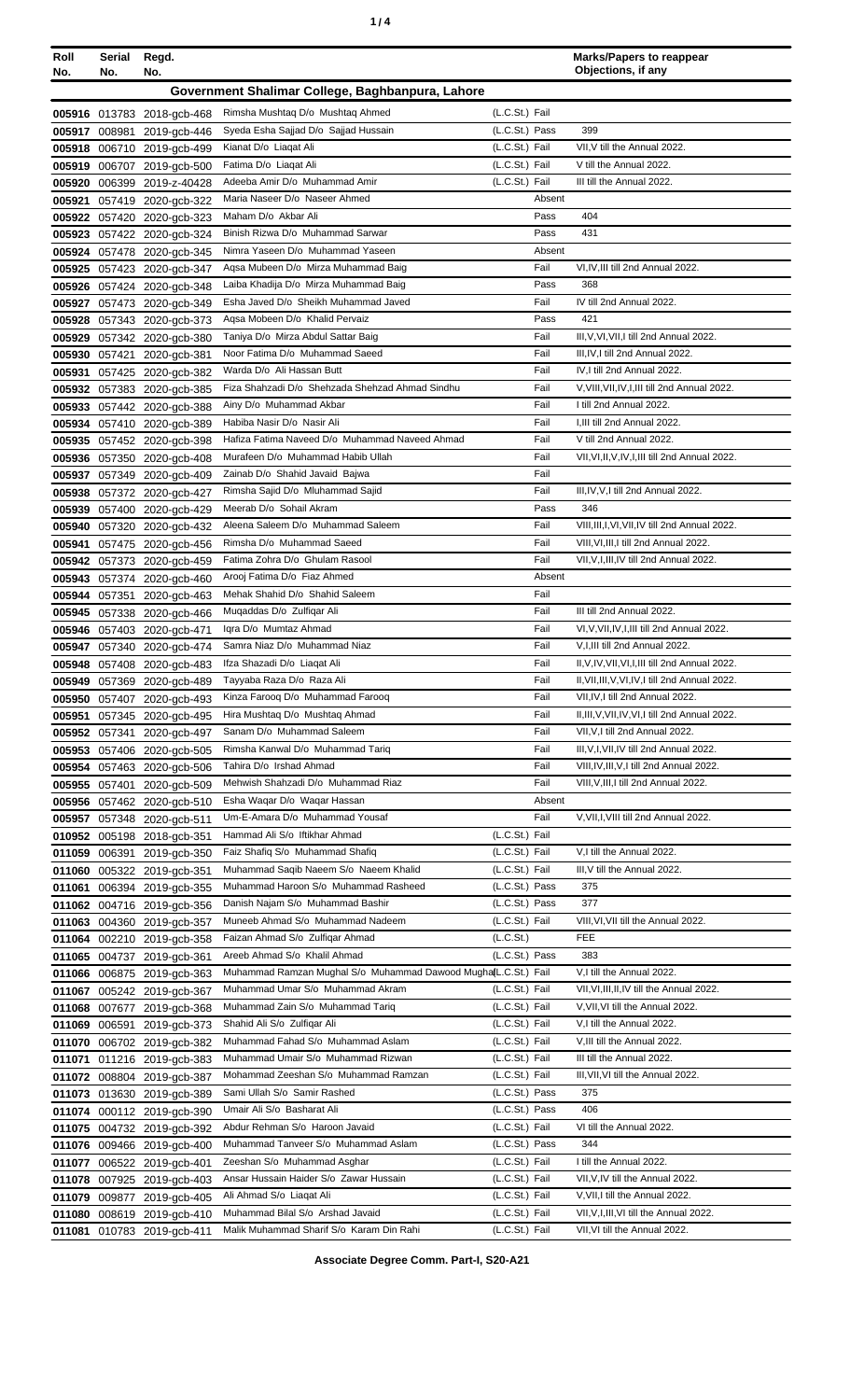| Roll<br>No.   | Serial<br>No. | Regd.<br>No.                                             |                                                                                         |                                  | <b>Marks/Papers to reappear</b><br>Objections, if any                                            |
|---------------|---------------|----------------------------------------------------------|-----------------------------------------------------------------------------------------|----------------------------------|--------------------------------------------------------------------------------------------------|
|               |               |                                                          | Government Shalimar College, Baghbanpura, Lahore                                        |                                  |                                                                                                  |
|               |               | 011082 006712 2019-gcb-412                               | Faig Ali S/o Nazeer Ahmad                                                               | (L.C.St.) Fail                   | III till the Annual 2022.                                                                        |
|               |               | 011083 001810 2019-gcb-416                               | Ansar Ali S/o Muhammad Ashraf                                                           | (L.C.St.) Pass                   | 396                                                                                              |
|               |               | 011084 006397 2019-gcb-417                               | Usman Maratib S/o Maratib Ali                                                           | (L.C.St.) Pass                   | 366                                                                                              |
| 011085        |               | 004626 2019-gcb-418                                      | Rahat Umar S/o Umar Hayat                                                               | (L.C.St.) Fail                   | III, IV till the Annual 2022.                                                                    |
|               |               | 011086 010146 2019-gcb-424                               | Muhammad Zubair S/o Muhammad Usman                                                      | (L.C.St.) Fail                   | I till the Annual 2022.                                                                          |
|               |               | 011087 012129 2019-gcb-425                               | Abdul Manan Algadri S/o Muhammad Tahir Saleem                                           | (L.C.St.) Pass                   | 388                                                                                              |
| 011088        |               | 005464 2019-gcb-431                                      | Muhammad Shazal S/o Muhammad Asif                                                       | (L.C.St.) Pass                   | 356                                                                                              |
| 011089        |               | 009130 2019-gcb-438                                      | Khalid Sami Ur Rahman S/o Muhammad Anwar                                                | (L.C.St.) Pass                   | 410                                                                                              |
| 011090        |               | 005084 2019-gcb-447                                      | Abdul Rehman Butt S/o Muhammad Ishaq Butt<br>Faig Afzal S/o Muhammad Afzal              | (L.C.St.) Fail<br>(L.C.St.) Fail | I till the Annual 2022.<br>I, III till the Annual 2022.                                          |
| 011091        | 010771        | 2019-gcb-448<br>011092 006723 2019-gcb-451               | Gulfam S/o Abdul Majeed                                                                 | (L.C.St.) Pass                   | 383                                                                                              |
| 011093        |               | 011587 2019-gcb-454                                      | Hassan Ali S/o Muhammad Ashfaq                                                          | (L.C.St.)                        | FEE                                                                                              |
| 011094        | 006689        | 2019-gcb-457                                             | Muhammad Haseeb S/o Nadeem Akhtar                                                       | (L.C.St.) Fail                   | II, VI, VII till the Annual 2022.                                                                |
| 011095        |               | 004608 2019-gcb-458                                      | Muhammad Ahmad S/o Laigat Ali                                                           | (L.C.St.) Fail                   | V, VI, I till the Annual 2022.                                                                   |
|               |               | 011096 003980 2019-gcb-462                               | Muhammad Ahmad S/o Muhammad Aidrees                                                     | (L.C.St.) Pass                   | 387                                                                                              |
| 011097        |               | 007094 2019-gcb-464                                      | Abubakar Siddique S/o Muhammad Ashfaq                                                   | (L.C.St.) Fail                   | II, VII, VI till the Annual 2022.                                                                |
|               |               | 011098 004245 2019-acb-470                               | Muhammad Abubakar S/o Muhammad Asad                                                     | (L.C.St.) Pass                   | 330                                                                                              |
| 011099 011951 |               | 2019-gcb-474                                             | Muzamil Noukhaiz S/o Noukhaiz Khursheed                                                 | (L.C.St.) Fail                   | VII till the Annual 2022.                                                                        |
|               |               | 011100 007354 2019-gcb-475                               | Muhammad Usman S/o Muhammad Arif                                                        | (L.C.St.) Fail                   | V, VII, III till the Annual 2022.                                                                |
| 011101        |               | 009107 2019-gcb-476                                      | Syed Soban Ali S/o Mumtaz Ali Shah<br>Syed Hasssan Raza Kazmi S/o Syed Wasaf Raza Kazmi | (L.C.St.) Pass<br>(L.C.St.) Fail | 379<br>I till the Annual 2022.                                                                   |
| 011102        |               | 005299 2019-gcb-480                                      | Muhammad Saad Arshad S/o Muhammad Arshad Aziz                                           | (L.C.St.) Fail                   | I, III till the Annual 2022.                                                                     |
|               |               | 011103 012159 2019-gcb-485<br>011104 007670 2019-gcb-486 | Abu Mosa S/o Bashir Ahmad                                                               | (L.C.St.) Fail                   | IV till the Annual 2022.                                                                         |
|               |               | 011105 002107 2019-gcb-490                               | Hafiz Hashim Mahmood S/o Tariq Mahmood                                                  | (L.C.S <sub>t</sub> )            | <b>FEE</b>                                                                                       |
|               |               | 011106 012357 2019-gcb-491                               | Muhammad Arslan Khan S/o Gul Zada                                                       | (L.C.St.) Fail                   | IV till the Annual 2022.                                                                         |
|               |               | 011107 012360 2019-gcb-492                               | Muhammad Jahanzaib Khan S/o Muhammad Ashraf Khan                                        | (L.C.St.) Pass                   | 359                                                                                              |
|               |               | 011108 000292 2019-gcb-496                               | Ali Rehman S/o Shafiq Ur Rehman                                                         | (L.C.St.) Fail                   | II, IV, V, I, VII, III till the Annual 2022.                                                     |
| 011109        |               | 006583 2019-gcb-497                                      | Muhammad Umar Younas S/o Muhammad Younas                                                | (L.C.St.) Pass                   | 396                                                                                              |
| 011110        |               | 085108 2019-gcb-498                                      | Mirza Moazzam Baig S/o Mirza Khalid Baig                                                | (L.C.St.) Fail                   | VI, IV till the Annual 2022.                                                                     |
| 011111        |               | 008066 2019-gcb-501                                      | Usman Munir S/o Muhammad Munir                                                          | (L.C.St.) Pass                   | 372                                                                                              |
|               |               | 011112 003399 2019-gcb-504                               | Kashif Ali S/o Hafeez Ahmad                                                             | (L.C.St.) Pass                   | 399                                                                                              |
|               |               | 011113 009885 2019-gcb-506                               | M Husnain Arif S/o M Arif<br>Shakir Ali S/o Muhammad Ashiq                              | (L.C.St.) Fail<br>(L.C.St.) Fail | VII, IV till the Annual 2022.<br>V till the Annual 2022.                                         |
|               |               | 011114 008128 2019-gcb-510<br>011115 008635 2019-gcb-512 | Tayyab Jamshaid S/o Jamshaid Ali                                                        | (L.C.St.) Fail                   | V, II, III, VII, VI till the Annual 2022.                                                        |
|               |               | 011116 006697 2019-gcb-514                               | Zain UI Abideen S/o Inayat Ullah Khan                                                   | (L.C.St.) Pass                   | 383                                                                                              |
|               |               | 011117 008125 2019-z-38101                               | Muhammad Danyal Munir S/o Muhammad Munir                                                | (L.C.St.) Fail                   | I, V, II till the Annual 2022.                                                                   |
|               |               | 011118 057367 2020-gcb-317                               | Fazal Mahmood S/o Zafar Mahmood                                                         | Fail                             | VIII, IV, V, III, I, VI, VII till 2nd Annual 2022.                                               |
| 011119        | 057380        | 2020-gcb-320                                             | Syed Muhammad Bilal Nazki S/o Syed Shahzad Alam Nazki                                   | Fail                             | V till 2nd Annual 2022.                                                                          |
|               |               | 011120 057399 2020-gcb-321                               | Anjum Ali S/o Asghar Ali                                                                | Pass                             | 464                                                                                              |
| 011121        |               | 057427 2020-gcb-325                                      | Sheraz S/o Shafi Masih                                                                  | Fail                             | V till 2nd Annual 2022.                                                                          |
|               |               | 011122 057404 2020-gcb-326                               | Muhammad Suleman Yousaf S/o Muhammad Yousaf                                             | Pass                             | 435                                                                                              |
| 011123        | 057328        | 2020-gcb-328                                             | Ali Raza S/o Muhammad Latif<br>Humayun Suleman S/o Tabarak Ali                          | Fail<br>Fail                     | VII, IV, V, VI, III, I till 2nd Annual 2022.<br>II, V, III, VI, IV, I, VII till 2nd Annual 2022. |
| 011125        | 057333        | 011124 057395 2020-gcb-329                               | Kamran Aslam S/o Muhammad Aslam                                                         | Fail                             | II, V, VI, III till 2nd Annual 2022.                                                             |
| 011126        | 057491        | 2020-gcb-330<br>2020-gcb-331                             | Muhammad Awais S/o Habib Allah                                                          | Fail                             | VI, VII, V, III, IV, I till 2nd Annual 2022.                                                     |
| 011127        | 057450        | 2020-gcb-332                                             | Abdulla S/o Abdul Ghafoor                                                               | Fail                             | II, IV, I, III, V, VII, VI till 2nd Annual 2022.                                                 |
| 011128        |               | 057398 2020-gcb-333                                      | Muhammad Bilal S/o Muhammad Ramzan                                                      | Fail                             | V, IV, VI, II, VII, III, I till 2nd Annual 2022.                                                 |
|               |               | 011129 057330 2020-gcb-334                               | Muhammad Mishal Ijaz Khan S/o Mehmood Ijaz Khan                                         | Fail                             | I, VIII till 2nd Annual 2022.                                                                    |
|               |               | 011130 057414 2020-gcb-335                               | Sajjal Aslam D/o Muhammad Aslam                                                         | Fail                             | VI till 2nd Annual 2022.                                                                         |
| 011131        |               | 057434 2020-gcb-339                                      | Abu Huraira S/o Ishfaq Mahmood                                                          | Pass                             | 431                                                                                              |
|               |               | 011132 057394 2020-gcb-341                               | Zohaib Khalid S/o Muhammad Khalid                                                       | Fail                             | III, II, I till 2nd Annual 2022.                                                                 |
| 011133        |               | 057430 2020-gcb-343                                      | Muhammad Adnan S/o Zahoor Ahmad Chuhan                                                  | Fail                             | III, VI, VII, V, I till 2nd Annual 2022.                                                         |
| 011134        |               | 057468 2020-gcb-350                                      | Zain Zia S/o Ali Zia                                                                    | Pass                             | 399                                                                                              |
| 011136        |               | 011135 057317 2020-gcb-351<br>057386 2020-gcb-352        | Muhammad Ali Hassan S/o Mulazim Hussain<br>Fahad Mehmood S/o Mehmood UI Hassan          | Fail<br>Fail                     | II, VII, V, III, I till 2nd Annual 2022.<br>VI till 2nd Annual 2022.                             |
| 011137        | 057471        | 2020-gcb-353                                             | Usama Ramzan S/o Muhammad Ramzan                                                        | Pass                             | 420                                                                                              |
| 011138        | 057327        | 2020-gcb-355                                             | Muhammad Abrar S/o Muhammad Afzal                                                       | Fail                             | IV, III till 2nd Annual 2022.                                                                    |
| 011139        |               | 057416 2020-gcb-356                                      | Reyan Zaheer S/o Zaheer Ahmad Bhatti                                                    | Fail                             | V, VI, VII, I, III till 2nd Annual 2022.                                                         |
| 011140        |               | 057415 2020-gcb-357                                      | Muhammad Adeel S/o Muhammad Tariq                                                       | Fail                             | VI, III, I till 2nd Annual 2022.                                                                 |
| 011141        |               | 057325 2020-gcb-358                                      | Tasawar Hussain S/o Saeed Ahmad                                                         | Fail                             | II,IV,V,I,VI,VII,III till 2nd Annual 2022.                                                       |
| 011142        |               | 057324 2020-gcb-359                                      | Muhammad Daniyal S/o Karamat Ali                                                        | Fail                             | II, V, VII, VI, III, I, IV till 2nd Annual 2022.                                                 |
| 011143        |               | 057365 2020-gcb-362                                      | Muhammad Bilal S/o Aurang Zaib                                                          | Absent                           |                                                                                                  |
| 011144        |               | 057469 2020-gcb-363                                      | Salman S/o Muhammad Ashiq                                                               | Fail                             | VII, VI, V, IV, I, III till 2nd Annual 2022.                                                     |
|               |               | 011145 057433 2020-gcb-364                               | Shayan Ali S/o Basharat Ali                                                             | Fail                             | I, VIII, VII, V, VI till 2nd Annual 2022.                                                        |
|               | 011146 057397 | 2020-gcb-369                                             | Nagash Ali S/o Muhammad Ishtiag<br>Muhammad Ali Bin Ashfaq S/o Muhammad Ashfaq Butt     | Fail<br>Fail                     | V, III, I till 2nd Annual 2022.<br>V till 2nd Annual 2022.                                       |
|               | 011147 057391 | 2020-gcb-370                                             |                                                                                         |                                  |                                                                                                  |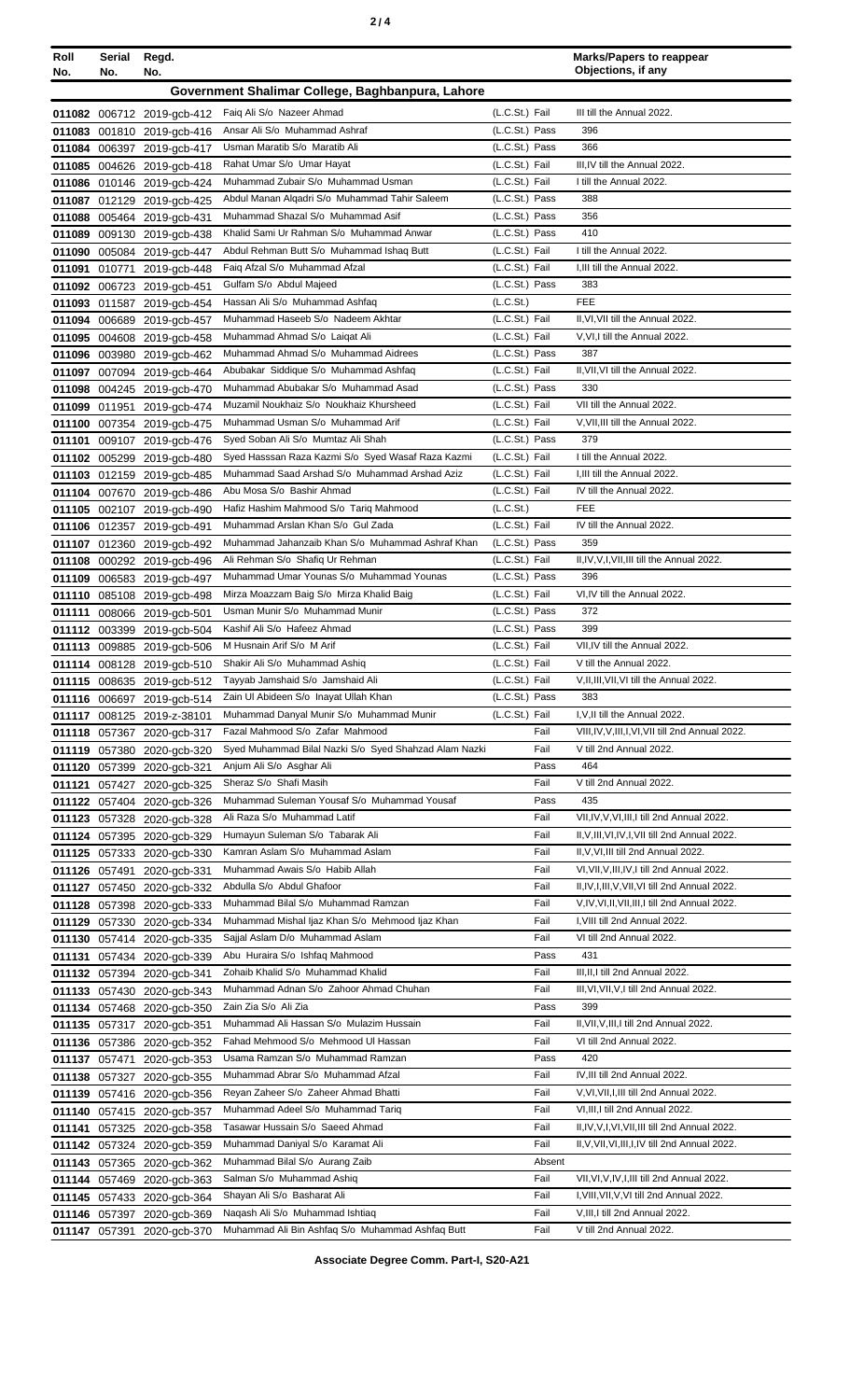| Roll<br>No.   | Serial<br>No. | Regd.<br>No.                                             |                                                                                         |              | <b>Marks/Papers to reappear</b><br>Objections, if any                              |
|---------------|---------------|----------------------------------------------------------|-----------------------------------------------------------------------------------------|--------------|------------------------------------------------------------------------------------|
|               |               |                                                          | Government Shalimar College, Baghbanpura, Lahore                                        |              |                                                                                    |
|               |               |                                                          |                                                                                         |              |                                                                                    |
|               |               | 011148 057429 2020-gcb-371                               | Hassan Sohail S/o Sohail Iftikhar<br>Muhammad Hassaan Eijaz S/o Muhammad Eijaz          | Fail<br>Pass | V.VI.III till 2nd Annual 2022.<br>408                                              |
|               |               | 011149 057428 2020-gcb-372<br>011150 057366 2020-gcb-374 | Muhammad Qasim S/o Zaheer Ud Din Ahmad                                                  | Fail         | III, IV, I till 2nd Annual 2022.                                                   |
| 011151        |               | 057364 2020-gcb-375                                      | Khurram Nazir S/o Muhammad Nazir                                                        | Absent       |                                                                                    |
|               |               | 011152 057396 2020-gcb-377                               | Muhammad Moazzam Tahir S/o Tahir Javaid                                                 | Fail         | V, VI, VIII, III, I till 2nd Annual 2022.                                          |
|               |               | 011153 057356 2020-gcb-383                               | Muneeb Ahmad S/o Muhammad Ramzan Khan                                                   | Absent       |                                                                                    |
|               |               | 011154 057389 2020-gcb-384                               | Muhammad Hassan Raza S/o Ghulam Shabbir                                                 | Fail         | I till 2nd Annual 2022.                                                            |
|               |               | 011155 057432 2020-gcb-386                               | Muhammad Ammar Haider S/o Amjad Mehmood Awan                                            | Absent       |                                                                                    |
|               |               | 011156 057412 2020-gcb-387                               | Muhammad Azan Tasleem S/o Tasleem Fazli                                                 | Pass         | 367                                                                                |
|               |               | 011157 057411 2020-gcb-390                               | Muhammad Shakeeb Rashid S/o Rashid Majeed                                               | Fail         | VIII, VI, VII, III, IV, II, I till 2nd Annual 2022.                                |
|               |               | 011158 057353 2020-gcb-391                               | Muhammad Zaheer S/o Mulhammad Saddique                                                  | Pass         | 383                                                                                |
|               | 011159 057451 | 2020-gcb-392                                             | Ali Hamza S/o Zulfiqar Ali<br>Muhammad Anas S/o Muhammad Fayyaz                         | Fail<br>Pass | V till 2nd Annual 2022.<br>398                                                     |
|               |               | 011160 057322 2020-gcb-394<br>011161 057363 2020-gcb-397 | Muhammad Ali S/o Muhammad Nadeem                                                        | Pass         | 467                                                                                |
|               |               | 011162 057323 2020-gcb-399                               | Qasim Murtaza S/o Ghulam Murtaza                                                        | Absent       |                                                                                    |
|               |               | 011163 057379 2020-gcb-400                               | Shahrukh S/o Muhammad Imtiaz                                                            | Fail         | III, VI till 2nd Annual 2022.                                                      |
|               |               | 011164 057413 2020-gcb-401                               | Kamal Subhani S/o Muhammad Ali                                                          | Pass         | 381                                                                                |
|               |               | 011165 057418 2020-gcb-402                               | Hassan Akbar S/o Muhammad Akbar                                                         | Fail         |                                                                                    |
|               |               | 011166 057332 2020-gcb-403                               | Ahmad Sheraz S/o Muhammad Bilal                                                         | Fail         | I, V till 2nd Annual 2022.                                                         |
|               | 011167 057331 | 2020-gcb-404                                             | Azeem Ullah S/o Aman Ullah                                                              | Fail         | V till 2nd Annual 2022.                                                            |
|               |               | 011168 057454 2020-gcb-406                               | Muhammad Waris Nisar S/o Muhammad Nisar Ahmad                                           | Pass         | 403                                                                                |
| 011169        |               | 057318 2020-gcb-407                                      | Ali Ahmad S/o Mushtaq Ahmad                                                             | Absent       |                                                                                    |
|               |               | 011170 057388 2020-gcb-410                               | Muhammad Faheem Zulfiqar S/o Zulfiqar Khan Bhatti<br>Muhammad Awais S/o Muhammad Nadeem | Pass         | 456                                                                                |
| 011171        |               | 057352 2020-gcb-411                                      | Muhammad Faizan Ali S/o Muhammad Saleem                                                 | Fail<br>Fail | I till 2nd Annual 2022.<br>I, VI, VII, V, VIII, III till 2nd Annual 2022.          |
| 011173        | 011172 057321 | 2020-gcb-412<br>057392 2020-gcb-414                      | Ali Haidar S/o Muhammad Shafique                                                        | Fail         | V till 2nd Annual 2022.                                                            |
|               |               | 011174 057378 2020-gcb-416                               | Bakhtawar Ali S/o Talib Hussain                                                         | Fail         | VII, V, I till 2nd Annual 2022.                                                    |
|               |               | 011175 057439 2020-gcb-417                               | Muhammad Taqi Javaid S/o Muhammad Javaid                                                | Fail         | VI, III, V, I till 2nd Annual 2022.                                                |
|               |               | 011176 057446 2020-gcb-418                               | Muhammad Hamid S/o Nadeem Iqbal                                                         | Fail         | V,I, VI, VII till 2nd Annual 2022.                                                 |
|               |               | 011177 057472 2020-gcb-419                               | Hurera Amir S/o Muhammad Amir                                                           | Fail         | V, III, IV, VI, I, VII till 2nd Annual 2022.                                       |
|               |               | 011178 057436 2020-gcb-420                               | Muhammad Ameer Ali S/o Muhammad Shafique                                                | Fail         | V till 2nd Annual 2022.                                                            |
|               |               | 011179 057447 2020-gcb-421                               | Muhammad Adnan S/o Muhammad Yaqoob                                                      | Fail         | V, VI, II, VII, III, I, IV till 2nd Annual 2022.                                   |
|               |               | 011180 057453 2020-gcb-422                               | Wasif Zafar Khan S/o Zafar Iqbal Khan                                                   | Fail         |                                                                                    |
|               |               | 011181 057354 2020-gcb-425                               | Muhammad Umar Shabbir S/o Shabbir Hussain                                               | Fail         | VI,IV,V,VII,III,II,I till 2nd Annual 2022.                                         |
|               |               | 011182 057445 2020-gcb-426                               | Syed Hassan Ali S/o Syed Rehman Ali                                                     | Fail         | VI, V, VII, III, I till 2nd Annual 2022.<br>VII, V, VI till 2nd Annual 2022.       |
|               |               | 011183 057476 2020-gcb-430                               | Dawood Shoukat S/o Shoukat Ali<br>Muhammad Noman S/o Muhammad Hanif                     | Fail<br>Fail | VIII, III, I till 2nd Annual 2022.                                                 |
|               | 011184 057381 | 2020-gcb-434<br>011185 057384 2020-gcb-435               | Umair Asghar S/o Muhammad Asghar                                                        | Fail         |                                                                                    |
|               |               | 011186 057319 2020-gcb-438                               | Talha Murad S/o Murad Ali                                                               | Fail         |                                                                                    |
|               |               | 011187 057437 2020-gcb-439                               | Mirza Ali Asad Baig S/o Waseem                                                          | Fail         | IV, V, I till 2nd Annual 2022.                                                     |
|               |               | 011188 057443 2020-gcb-440                               | Ikram Hameed S/o Abdul Hameed                                                           | Fail         | III, I till 2nd Annual 2022.                                                       |
|               |               | 011189 057390 2020-gcb-441                               | Muhammad Zubair S/o Muhammad Saddique                                                   | Fail         | III, VI, VIII, IV, V, I till 2nd Annual 2022.                                      |
|               |               | 011190 057409 2020-gcb-442                               | Muhammad Qasim Ilyas S/o Muhammad Ilyas                                                 | Fail         | III, IV, V, I till 2nd Annual 2022.                                                |
|               |               | 011191 057435 2020-gcb-446                               | Muhammad Rizwan S/o Muhammad Nadeem                                                     | Fail         | VI,I,IV,III till 2nd Annual 2022.                                                  |
|               |               | 011192 057489 2020-gcb-448                               | Muhammad Umair S/o Zahid Ali                                                            | Fail         | II, V, IV, VI, I, III till 2nd Annual 2022.                                        |
|               |               | 011193 057417 2020-gcb-450                               | Muhammad Ali S/o Muhammad Nasir Mehmood<br>Ali Husnain S/o Muhammad Afzal               | Fail<br>Fail | V, IV, I, VIII, VI, VII, III till 2nd Annual 2022.                                 |
|               |               | 011194 057329 2020-gcb-455                               | Muhammad Arslan S/o Muhammad Ashfaq                                                     | Fail         | VI, III, IV, I till 2nd Annual 2022.                                               |
|               |               | 011195 057376 2020-gcb-458<br>011196 057493 2020-gcb-462 | Mahid Ali S/o Sadaqat Ali                                                               | Fail         | V, III, VII, II, VI till 2nd Annual 2022.                                          |
|               |               | 011197 057387 2020-gcb-465                               | Muhammad Saqib S/o Asif                                                                 | Fail         | III, VII, VI, IV, I till 2nd Annual 2022.                                          |
|               |               | 011198 057375 2020-gcb-467                               | Rana Ghazanfar Niazi S/o Khan Niazi                                                     | Fail         | V till 2nd Annual 2022.                                                            |
|               |               | 011199 057484 2020-gcb-469                               | Faizan Liagat S/o Laigat Ali                                                            | Fail         | IV, I, V, VIII till 2nd Annual 2022.                                               |
|               | 011200 057441 | 2020-gcb-472                                             | Touseef Ali S/o Muhammad Shafique                                                       | Fail         | III, VIII, V, VII, VI till 2nd Annual 2022.                                        |
| 011201        |               | 057440 2020-gcb-475                                      | Hafiz Muhammad Mstageem S/o Muhammad Bashir Awan                                        | Fail         | I, V till 2nd Annual 2022.                                                         |
|               |               | 011202 057488 2020-gcb-477                               | Muhammad Hasnain S/o Muhammad Tariq                                                     | Fail         | IV, III, V, VI, II, I till 2nd Annual 2022.                                        |
|               |               | 011203 057448 2020-gcb-478                               | Moaz Ashraf S/o Muhammad Ashraf                                                         | Absent       |                                                                                    |
|               |               | 011204 057326 2020-gcb-479                               | Bilal Ahmed S/o Yousaf Ali                                                              | Fail         |                                                                                    |
|               |               | 011205 057474 2020-gcb-480                               | Muhammad Ehtisham Mazhar S/o Muhammad Mazhar Iqbal                                      | Fail         | V, III, VI, IV, I till 2nd Annual 2022.                                            |
|               |               | 011206 057393 2020-gcb-481                               | Faizan Habib Qadri S/o Muhammad Rafique                                                 | Fail         | V, VII, I, VI, III till 2nd Annual 2022.                                           |
|               | 011207 057431 | 2020-gcb-484                                             | Abdul Ahad S/o Shabbir UI Hassan                                                        | Fail         | V.II, III, VI, VII, IV, I till 2nd Annual 2022.                                    |
|               |               | 011208 057402 2020-gcb-487<br>011209 057444 2020-gcb-488 | Muhammad Shaheer Amin S/o Muhammad Amin<br>Ali Shahbaz S/o Mirza Nasir Baig             | Fail<br>Fail | V, IV, VI, VII, III till 2nd Annual 2022.<br>VIII, I, III, V till 2nd Annual 2022. |
|               |               | 011210 057492 2020-gcb-490                               | Muhammad Zain S/o Muhammad Tariq                                                        | Absent       |                                                                                    |
|               |               | 011211 057405 2020-gcb-492                               | Zaheer Ashfaq S/o Muhammad Ashfaq                                                       | Fail         | II, V, VII, VI, I, III, IV till 2nd Annual 2022.                                   |
|               |               | 011212 057385 2020-gcb-494                               | Shahid Ur Rehman S/o Hafiz Abdul Rehman                                                 | Fail         | VI,IV,III till 2nd Annual 2022.                                                    |
| 011213 057371 |               | 2020-gcb-498                                             | Muhammad Danish S/o Gulam Sabir                                                         | Fail         | III, VI till 2nd Annual 2022.                                                      |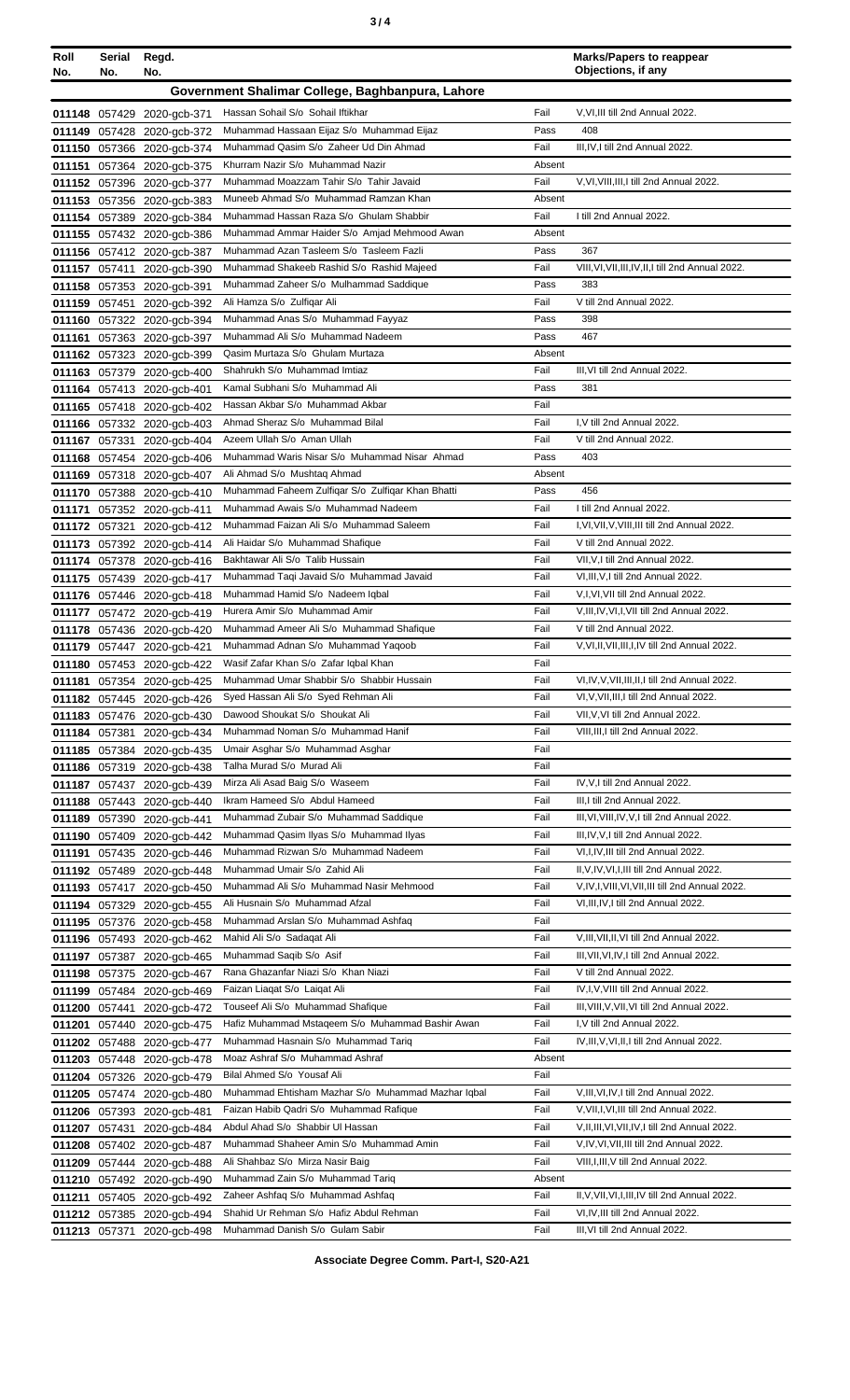| Roll<br>No. | Serial<br>No. | Regd.<br>No.                                             |                                                                                        |              | <b>Marks/Papers to reappear</b><br>Objections, if any |
|-------------|---------------|----------------------------------------------------------|----------------------------------------------------------------------------------------|--------------|-------------------------------------------------------|
|             |               |                                                          | Government Shalimar College, Baghbanpura, Lahore                                       |              |                                                       |
|             |               |                                                          |                                                                                        |              |                                                       |
|             |               | 011214 057382 2020-gcb-499                               | Hafiz Mutahir Mazhar S/o Mazhar Yasin                                                  | Fail         | IV,I,VII,V,III,II,VI till 2nd Annual 2022.            |
|             |               | 011215 057377 2020-gcb-500                               | Furgan Ashraf S/o Ashraf Mahmood<br>Mirza Muhammad Abdullah S/o Mirza Muhammad Shakeel | Fail<br>Fail |                                                       |
|             |               | 011216 057355 2020-gcb-502                               | Muhammad Jabran Shahbaz S/o Muhammad Shahbaz                                           | Fail         | V,I,IV,III till 2nd Annual 2022.                      |
|             |               | 011217 057449 2020-gcb-503                               | Umair Ahmed Manzoor S/o Muhammad Manzoor                                               | Fail         | I till 2nd Annual 2022.<br>VIII till 2nd Annual 2022. |
|             |               | 011218 057438 2020-gcb-504                               | Muhammad Numan S/o Tariq Mehmood                                                       | Fail         | VIII, IV, II, V, I, III, VI till 2nd Annual 2022.     |
|             |               | 011219 057357 2020-gcb-507                               | Nofil Ali Khan S/o Ehtram Ahmad Khan                                                   | Fail         | V, III, VII, I till 2nd Annual 2022.                  |
|             |               | 011220 057490 2020-gcb-508                               | Ahmed Ali S/o Muhammad Javaid Akhter                                                   | Absent       |                                                       |
| 011221      |               | 057470 2020-gcb-512                                      | Rameez Raja S/o Ayub Francis                                                           | Fail         | VII, VIII, I, IV, V, III, VI till 2nd Annual 2022.    |
|             |               | 011222 057494 2020-gcb-513                               | Malik Raies Shafaqat S/o Malik Shafaqat Ali Awan                                       | (L.C.St.)    | <b>FEE</b>                                            |
|             | 011223 014371 | 2020-z-10972<br>011232 057335 2020-gcb-319               | Bilal Mukhtar S/o Mukhtar Ahmad                                                        | Pass         | 469                                                   |
|             |               |                                                          | Nadeem Arshad S/o Muhammad Arshad                                                      | Fail         | VII, V, VIII, III, VI, I till 2nd Annual 2022.        |
|             |               | 011233 057466 2020-gcb-327                               | Muhammad Haseeb S/o Muhammad Shafique                                                  | Fail         | IV, VIII, V, III, I till 2nd Annual 2022.             |
|             |               | 011234 057483 2020-gcb-336                               | Muhammad Tanveer S/o Muhammad Qadeer                                                   | Fail         | VIII, VII, III, II, V, VI, I till 2nd Annual 2022.    |
|             |               | 011235 057368 2020-gcb-337<br>011236 057360 2020-gcb-340 | Muhammad Ammar Asghar S/o Muhammad Asghar                                              | Pass         | 346                                                   |
|             |               |                                                          | Usman Javed S/o Muhammad Javed                                                         | Pass         | 475                                                   |
|             |               | 011237 057480 2020-gcb-342                               | Numan Yaseen S/o Muhammad Yaseen                                                       | Absent       |                                                       |
|             |               | 011238 057479 2020-gcb-344<br>011239 057464 2020-gcb-346 | Muhammad Noman S/o Atiq Ur Rehman Aqeel Butt                                           | Fail         | I till 2nd Annual 2022.                               |
|             |               | 011240 057455 2020-gcb-354                               | Zeeshan Ahmad S/o Imtiaz Ahmad                                                         | Fail         | VII, V, IV, I, III, II, VI till 2nd Annual 2022.      |
|             |               | 011241 057461 2020-gcb-360                               | Muhammad Saqib S/o Muhammad Nasir                                                      | Fail         | IV.I till 2nd Annual 2022.                            |
|             |               | 011242 057337 2020-gcb-361                               | Shahzad Ali S/o Muhammad Asghar                                                        | Absent       |                                                       |
|             |               | 011243 057467 2020-gcb-365                               | Adeen Ullah Butt S/o Fareed Ahmad                                                      | Fail         |                                                       |
|             |               | 011244 057362 2020-gcb-367                               | Muhammad Mohsin Ali S/o Muhammad Akram                                                 | Fail         | III, VIII till 2nd Annual 2022.                       |
|             |               | 011245 057339 2020-gcb-368                               | Faryad Ali S/o Muhammad Fayyaz                                                         | Fail         | VIII, IV, II, V, VI, I, III till 2nd Annual 2022.     |
|             |               | 011246 057456 2020-gcb-376                               | Sheraz Ahmad S/o Shahzad Ahmad                                                         | Absent       |                                                       |
|             |               | 011247 057359 2020-gcb-378                               | Fahad S/o Muhammad Riaz                                                                | Fail         | I, VI, IV till 2nd Annual 2022.                       |
|             |               | 011248 057426 2020-gcb-379                               | Zain Hassan S/o Tasleem Hassan                                                         | Pass         | 453                                                   |
|             |               | 011249 057465 2020-gcb-396                               | Umar Khan S/o Amir Khan                                                                | Fail         |                                                       |
|             |               | 011250 057460 2020-gcb-413                               | Muhammad Hannan S/o Faryad Ali                                                         | Fail         | II, V, I till 2nd Annual 2022.                        |
|             |               | 011251 057361 2020-gcb-415                               | Muhammad Umair Daniyal S/o Muhammad Abid                                               | Fail         |                                                       |
|             |               | 011252 057370 2020-gcb-423                               | Muhammad Zaman S/o Muhammad Ashfaq                                                     | Fail         | VIII, V, III, VI, I till 2nd Annual 2022.             |
|             |               | 011253 057344 2020-gcb-424                               | Ahmed Hassan S/o Zulfigar Ali                                                          | Pass         | 483                                                   |
|             |               | 011254 057346 2020-gcb-428                               | Hafiz Muhammad Umar Hussain S/o Tajamal Hussain                                        | Fail         |                                                       |
|             |               | 011255 057482 2020-gcb-436                               | Shakeel S/o Muhammad Latif                                                             | Fail         | IV, V, II, III, VII, I till 2nd Annual 2022.          |
|             |               | 011256 057477 2020-gcb-437                               | Qasid Ali S/o Muhammad Akram                                                           | Fail         | VI, V, I till 2nd Annual 2022.                        |
|             |               | 011257 057481 2020-gcb-443                               | Hafiz Muhammad Nabeel Ali S/o Muhammad Nadeem                                          | Fail         | I,IV till 2nd Annual 2022.                            |
|             |               | 011258 057458 2020-gcb-444                               | Muhammad Awais Waheed S/o Waheed Ahmad                                                 | Absent       |                                                       |
|             |               | 011259 057485 2020-gcb-447                               | Muhammad Ahsan S/o Muhammad Arif                                                       | Fail         |                                                       |
|             |               | 011260 057358 2020-gcb-449                               | Muhammad Faheem S/o Muhammad Saeed Nadeem                                              | Fail         | IV, III, II, VI, V, I till 2nd Annual 2022.           |
|             |               | 011261 057486 2020-gcb-451                               | Shazil S/o Nadeem Akhtar                                                               | Fail         | III, VI till 2nd Annual 2022.                         |
|             |               | 011262 057487 2020-gcb-461                               | Ali Hasnain S/o Shahid Hussain                                                         | Fail         | VII, IV, V, II, I, VI, III till 2nd Annual 2022.      |
|             |               | 011263 057457 2020-gcb-464                               | Muhammad Nouman S/o Muhammad Arshad                                                    | Absent       |                                                       |
|             |               | 011264 057459 2020-gcb-468                               | Muhammad Usman S/o Muhammad Nadeem                                                     | Absent       |                                                       |
|             |               | 011265 057347 2020-gcb-482                               | Zaib Ali S/o Izzat Ali                                                                 | Fail         |                                                       |
|             |               | 011266 057334 2020-gcb-491                               | Muhammad Mohsin Ijaz S/o Ijaz Ahmad                                                    | Fail         |                                                       |
|             |               | 021372 057336 2020-gcb-453                               | Muhammad Ayaz S/o Muhammad Wali                                                        | Fail         | III, V, VIII, VI, I, IV, VII till 2nd Annual 2022.    |
|             |               | 021537 085376 2020-gcb-431                               | Muhammad Arslan Haidar S/o Abid Raza                                                   | Pass         | 408                                                   |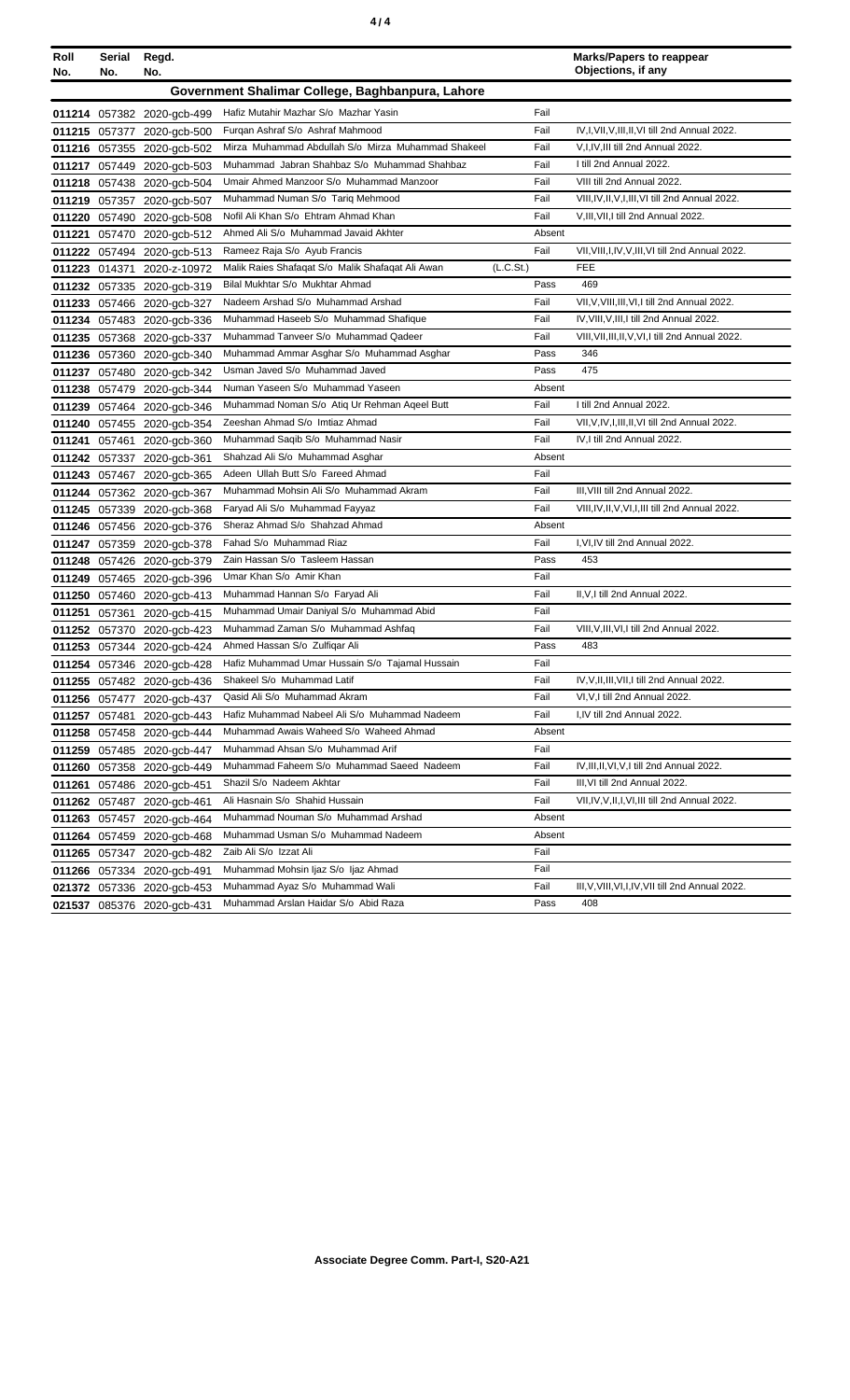| Roll<br>No. | Serial<br>No. | Regd.<br>No.                                           |                                                                                      |                                  | <b>Marks/Papers to reappear</b><br>Objections, if any |
|-------------|---------------|--------------------------------------------------------|--------------------------------------------------------------------------------------|----------------------------------|-------------------------------------------------------|
|             |               |                                                        |                                                                                      |                                  |                                                       |
|             |               |                                                        | Government Dyal Singh Graduate College, Lahore                                       |                                  |                                                       |
|             |               | 005968 007681 2018-y-301                               | Jaweria Saqlain D/o Muhammad Saqlain<br>Komal Shahid D/o Misbah Shahid               | (L.C.St.) Fail<br>(L.C.St.) Pass | 341                                                   |
|             |               | 005969 001817 2019-y-178<br>005970 007564 2019-y-232   | Amna Lateef D/o Muhammad Lateef                                                      | (L.C.St.) Fail                   | II, III, VII till the Annual 2022.                    |
|             |               | 005971 003359 2019-y-243                               | Nimra Hameed D/o Abdul Hameed                                                        | (L.C.St.) Fail                   | III, VII till the Annual 2022.                        |
|             |               | 005972 052693 2020-y-210                               | Fatima Munir D/o Munir Hussain                                                       |                                  | <b>UMC</b>                                            |
|             |               | 005973 052649 2020-y-224                               | Igra Ikram D/o Muhammad Ikram                                                        | Fail                             | V, VI, VII, III till 2nd Annual 2022.                 |
|             |               | 005974 052629 2020-y-236                               | Mehsoon Altaf D/o Altaf Hussain Waien                                                | Fail                             | III, VII, V, VIII till 2nd Annual 2022.               |
|             |               | 005975 052646 2020-y-258                               | Afrogh Shahid D/o Shahid Javaid Azeem                                                | Fail                             | IV, V, VIII, III, VI, VII till 2nd Annual 2022.       |
|             |               | 005976 052662 2020-y-273                               | Bisma D/o Muhammad Shakeel Khan                                                      | Fail                             | VIII, IV, I, III till 2nd Annual 2022.                |
|             |               | 005977 052667 2020-y-282                               | Esha Akhtar D/o Riaz Akhtar                                                          | Fail                             | VII, VIII, VI, III, I till 2nd Annual 2022.           |
|             |               | 005978 052677 2020-y-298                               | Amina Liagat D/o Liagat Ali                                                          | Fail                             | III, I till 2nd Annual 2022.                          |
|             |               | 005979 052695 2020-y-308                               | Naila Fareed D/o Ghulam Fareed<br>David Shakeel David S/o Shakeel Burg David         | Pass<br>(L.C.St.) Fail           | 398                                                   |
|             |               | 011267 008221 2018-y-282<br>011268 012310 2018-y-304   | Muhammad Yasir S/o Muhammad Ayoub                                                    | (L.C.St.) Fail                   |                                                       |
|             |               | 011269 013689 2018-y-318                               | Muhammad Mohtashim Mutahir S/o Mutahir Javed                                         | (L.C.St.) Pass                   | 357                                                   |
|             |               | 011270 002939 2018-y-319                               | Muhammad Faizan S/o Ilyas Mushtaq                                                    | (L.C.St.) Pass                   | 352                                                   |
|             |               | 011271 007684 2018-y-338                               | Syed Naqi Abbas Taqvi S/o Syed Musadaq Hussain Kirmani (L.C.St.) Pass                |                                  | 394                                                   |
|             |               | 011272 052688 2019-ibl-63                              | Muhammad Shabbir S/o Muhammad Rafiq                                                  | Fail                             | V,I till 2nd Annual 2022.                             |
|             |               | 011273 006820 2019-y-179                               | Ali Ahmad Naeem S/o Muhammad Naeem Malik                                             | (L.C.St.) Pass                   | 352                                                   |
|             |               | 011274 006370 2019-y-181                               | Naimat Ullah Ahmad S/o Sikandar Ali                                                  | (L.C.St.) Pass                   | 407                                                   |
|             |               | 011275 008136 2019-y-186                               | Ahsan Shakeel S/o Muhammad Shakeel                                                   | (L.C.St.) Fail                   | V,I till the Annual 2022.                             |
|             |               | 011276 008126 2019-y-187                               | Muhammad Saqib Shoaib S/o Shoaib Ahmad                                               | (L.C.St.) Pass                   | 337                                                   |
|             |               | 011277 008909 2019-y-189                               | Daud Rehman S/o Abdul Rehman<br>Yasir Ali S/o Qasim Ali                              | (L.C.St.) Fail<br>(L.C.St.) Fail | V till the Annual 2022.<br>V till the Annual 2022.    |
|             |               | 011278 011567 2019-y-190                               | Hamza Qureshi S/o Amir Raza Qureshi                                                  | (L.C.St.) Fail                   | VI, V till the Annual 2022.                           |
|             |               | 011279 002597 2019-y-192<br>011280 000421 2019-y-193   | Umair Subhani S/o Muhammad Sagheir                                                   | (L.C.St.) Fail                   | I, V till the Annual 2022.                            |
|             |               | 011281 010908 2019-y-194                               | Salman Yaseen S/o Muhammad Yaseen                                                    | (L.C.St.) Fail                   | II, VII, III, VI till the Annual 2022.                |
|             |               | 011282 007716 2019-y-195                               | Saleh Muhammad Haroon S/o Haroon                                                     | (L.C.St.) Fail                   | III till the Annual 2022.                             |
|             |               | 011283 006127 2019-y-198                               | Rizwan Ilyas S/o Muhammad Ilyas                                                      | (L.C.St.) Pass                   | 403                                                   |
|             |               | 011284 005444 2019-y-207                               | Muhammad Usama S/o Nisar Ahmad                                                       | (L.C.St.) Fail                   | V till the Annual 2022.                               |
|             |               | 011285 003324 2019-y-209                               | Muhammad Tayyab Nawaz S/o Muhammad Nawaz                                             | (L.C.St.) Fail                   | V till the Annual 2022.                               |
|             |               | 011286 003580 2019-y-211                               | Muhammad Arsalan Malik S/o Malik Muhammad Younis                                     | (L.C.St.) Fail                   | III,I till the Annual 2022.                           |
|             |               | 011287 007506 2019-y-214                               | Muhammad Ahmed S/o Dilawar Ali                                                       | (L.C.St.) Pass                   | 384                                                   |
|             |               | 011288 052632 2019-y-222                               | Obaidullah S/o Muhammad Saleem<br>Mubeen Nadeem S/o Nadeem Elahi                     | Fail<br>(L.C.St.) Pass           | VII till 2nd Annual 2022.<br>388                      |
|             |               | 011289 003473 2019-y-224<br>011290 052643 2019-y-239   | Muhammad Umer S/o Zulfiqar Ali                                                       | Fail                             | I till 2nd Annual 2022.                               |
|             |               | 011291 006715 2019-y-247                               | Muhammad Buksh S/o Muhammad Azam                                                     | (L.C.St.) Fail                   | I till the Annual 2022.                               |
|             |               | 011292 000924 2019-y-250                               | Sawab Khan S/o Habibu Rehman                                                         | (L.C.St.) Fail                   | V,I till the Annual 2022.                             |
|             |               | 011293 009558 2019-y-251                               | Muhammad Subhan Butt S/o Muhammad Asim Butt                                          | (L.C.St.) Pass                   | 490                                                   |
|             |               | 011294 009464 2019-y-256                               | Subhan Asif S/o Muhammad Asif                                                        | (L.C.St.) Fail                   | III till the Annual 2022.                             |
|             |               | 011295 009780 2019-y-257                               | Abu Hurara S/o Saeed Ahmad                                                           | (L.C.St.) Fail                   | VI, VII, VIII till the Annual 2022.                   |
|             |               | 011296 009463 2019-y-259                               | Saleem Iqbal S/o Iqbal Bhatti                                                        | (L.C.St.) Fail                   | VI, VIII, III, I till the Annual 2022.                |
|             |               | 011297 000550 2019-y-262                               | Sheharyar S/o Muhammad Zahid                                                         | (L.C.St.) Fail                   | I, V till the Annual 2022.                            |
|             |               | 011298 006398 2019-y-266                               | Sohail Akbar S/o Akbar Ali<br>Muhammad Ameen-UI-Hasnat S/o Abdul Latif Sialvi        | (L.C.St.) Pass<br>(L.C.St.) Fail | 360<br>V till the Annual 2022.                        |
|             |               | 011299 007349 2019-z-14085<br>011300 052603 2020-y-202 | Shakir Hussain S/o Zakir Hussain                                                     | Fail                             |                                                       |
|             |               | 011301 052609 2020-y-203                               | Ali Asjal S/o Muhammad Shahbaz                                                       | Fail                             | V, III, VI till 2nd Annual 2022.                      |
|             |               | 011302 052604 2020-y-204                               | Muhammad Asim Shafiq S/o Shafiq Ahmad                                                | Fail                             | IV, V till 2nd Annual 2022.                           |
|             |               | 011303 052605 2020-y-205                               | Syed Qasim Ali Shah S/o Sqlain Shah                                                  | Fail                             | VI,I, V, II till 2nd Annual 2022.                     |
|             |               | 011304 052606 2020-y-206                               | Muhammad Hussain S/o Muhammad Nawaz                                                  | Fail                             | VII, V, VI, I, III, IV, II till 2nd Annual 2022.      |
|             |               | 011305 052610 2020-y-207                               | Zain Ud Din Zia S/o Shoukat Ali Zia                                                  | Fail                             | V, III, I, IV till 2nd Annual 2022.                   |
|             |               | 011306 052607 2020-y-208                               | Muhammad Fahad Khan S/o Abdul Anees Khan                                             | Fail                             | VI, I, IV, VII, V till 2nd Annual 2022.               |
|             |               | 011307 052611 2020-y-211                               | Sultan Ali S/o Meharban Ali                                                          | Fail                             | V, VI, VII, III, I, VIII, IV till 2nd Annual 2022.    |
|             |               | 011308 052612 2020-y-212                               | Muhammad Tauqeer S/o Muhammad Akmal<br>Muhammad Ubaid Ullah Khan S/o Muhammad Anwaar | Fail<br>Pass                     | 458                                                   |
|             |               | 011309 052608 2020-y-213                               | Hussain                                                                              |                                  |                                                       |
|             |               | 011310 052613 2020-y-215                               | Salman Hussain S/o Manzoor Hussain                                                   | Fail                             | III, IV, V, VI till 2nd Annual 2022.                  |
|             |               | 011311 052614 2020-y-216                               | Salman Ali S/o Muhammad Ali                                                          | Fail                             | II, VI, I, V till 2nd Annual 2022.                    |
|             |               | 011312 052625 2020-y-217                               | Usama Ali S/o Muhammad Shafique                                                      | Fail                             | IV, VII, II, V, VI, III, I till 2nd Annual 2022.      |
|             |               | 011313 052648 2020-y-218                               | Muhammad Jamshaid Kamran Ali Afzal S/o Muhammad<br>Afzaal                            | Fail                             | II, III, VIII, V, I till 2nd Annual 2022.             |
|             |               | 011314 052615 2020-y-219                               | Anas Muddsir S/o Chaudhry Muhammad Muddsir                                           | Fail                             | I, V till 2nd Annual 2022.                            |
|             |               | 011315 052616 2020-y-220                               | Azaan Nadeem S/o Nadeem Nawaz                                                        | Fail                             | III, VI, I till 2nd Annual 2022.                      |
|             |               | 011316 052617 2020-y-222                               | Gull Shair Javed S/o Javed Iqbal                                                     | Pass                             | 377                                                   |
|             |               | 011317 052618 2020-y-223                               | Huzaifa Islam S/o Maqsood Ahmad                                                      | Fail                             | VII, VI, V, II, IV, III, I till 2nd Annual 2022.      |
|             |               | 011318 052619 2020-y-225                               | Syed Hussnain Haider S/o Syed Sibite-Hassan                                          | Fail                             |                                                       |
|             |               | 011319 052698 2020-y-226                               | Moazzam Hussain S/o Basharat Ali                                                     | Fail                             |                                                       |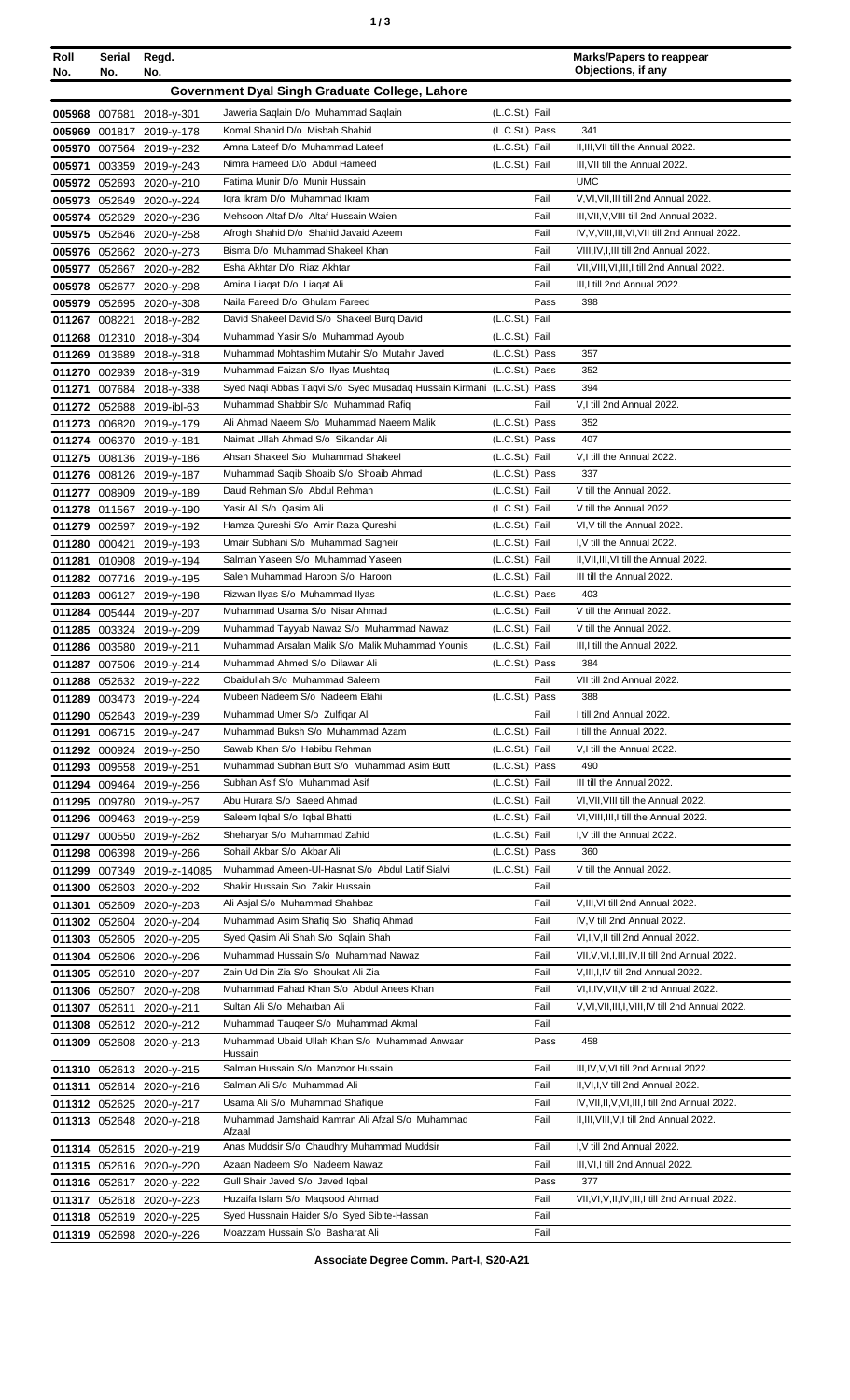|  |  | ×<br>٦<br>۰.<br>× |
|--|--|-------------------|
|--|--|-------------------|

**Serial**

| Roll             | Serial | Regd.                                                |                                                                            |              | <b>Marks/Papers to reappear</b><br>Objections, if any                            |
|------------------|--------|------------------------------------------------------|----------------------------------------------------------------------------|--------------|----------------------------------------------------------------------------------|
| No.              | No.    | No.                                                  |                                                                            |              |                                                                                  |
|                  |        |                                                      | Government Dyal Singh Graduate College, Lahore                             |              |                                                                                  |
|                  |        | 011320 052650 2020-y-227                             | Harry Son S/o Asghar                                                       | Fail         | VII, V, VI, IV, III, II, I till 2nd Annual 2022.                                 |
|                  |        | 011321 052620 2020-y-228                             | Rakhul Masih S/o Raees Masih                                               | Fail         | V, III, VI, I till 2nd Annual 2022.                                              |
|                  |        | 011322 052621 2020-y-229                             | Mohammad Salman S/o Mohammad Waheed                                        | Fail         | IV.III.I till 2nd Annual 2022.                                                   |
|                  |        | 011323 052622 2020-y-230                             | Muhammad Ali Raza S/o Raja Nazar Hussain                                   | Fail         |                                                                                  |
|                  |        | 011324 052623 2020-y-231                             | Waleed Abid Khan S/o Abid Iqbal Khan                                       | Pass         | 350                                                                              |
|                  |        | 011325 052624 2020-y-232                             | Ghous Azeem S/o Muhammad Azeem<br>Muhammad Rizwan Saeed S/o Muhammad Saeed | Fail<br>Fail | III, VIII, II, I till 2nd Annual 2022.<br>III, II, I till 2nd Annual 2022.       |
|                  |        | 011326 052626 2020-y-233                             | Abdul Samad S/o Asad Ullah                                                 | Fail         |                                                                                  |
|                  |        | 011327 052627 2020-y-234                             | Hammad Hussain S/o Khadim Hussain                                          | Fail         | VI, VII, IV, III, I till 2nd Annual 2022.<br>III, V, IV, I till 2nd Annual 2022. |
|                  |        | 011328 052628 2020-y-235                             | Sharooz S/o Muhammad Amjad                                                 | Absent       |                                                                                  |
|                  |        | 011329 052630 2020-y-238<br>011330 052638 2020-y-239 | Muhammad Shakeel S/o Bagh Hussain                                          | Fail         | VII, II, V, VI, IV, I, III till 2nd Annual 2022.                                 |
| 011331           |        | 052631 2020-y-240                                    | Abdul Basit S/o Tariq Nazir                                                | Fail         | VI, VIII, III, V, IV, I till 2nd Annual 2022.                                    |
|                  |        | 011332 052639 2020-y-241                             | Munsib Sohail S/o Sohail Akhtar                                            | Fail         | IV, V, I till 2nd Annual 2022.                                                   |
|                  |        | 011333 052635 2020-y-242                             | Muhammad Ahmed Raza S/o Sabir Hussain                                      | Fail         |                                                                                  |
|                  |        | 011334 052633 2020-y-243                             | Usman Ali S/o Nawaz Ahmad                                                  | Fail         | I till 2nd Annual 2022.                                                          |
|                  |        | 011335 052634 2020-y-244                             | Muhammad Shumail S/o Abdul Ghafoor                                         | Fail         | VI, VII, III, I, IV till 2nd Annual 2022.                                        |
|                  |        | 011336 052636 2020-y-245                             | Abdul Rehman Khan S/o Muhammad Kaleem Khan                                 | Fail         | I,IV till 2nd Annual 2022.                                                       |
|                  |        | 011337 052637 2020-y-246                             | Fahad Sheikh S/o Asim Hameed                                               | Fail         |                                                                                  |
|                  |        | 011338 052651 2020-y-247                             | Mirza Muhammad Fazeel Baig S/o Muhammad Mahfooz Baig                       | Fail         | II, V, VI, III till 2nd Annual 2022.                                             |
|                  |        | 011339 052699 2020-y-249                             | Muhammad Hassan S/o Muhammad Arshad                                        | Fail         | V, VI, I till 2nd Annual 2022.                                                   |
| 011340           |        | 052640 2020-y-250                                    | Muhammad Fahim S/o Abdul Ghani                                             | Pass         | 353                                                                              |
| 011341           |        | 052641 2020-y-251                                    | Muhammad Haris Jabbar S/o Abdul Jabbar Khan                                | Pass         | 448                                                                              |
|                  |        | 011342 052642 2020-y-253                             | Hammad Rasheed S/o Zahid Rasheed                                           | Fail         | II, VII, III, I, VI, IV till 2nd Annual 2022.                                    |
|                  |        | 011343 052697 2020-y-254                             | Saad Shahid S/o Muhammad Shahid                                            | Fail         | I, III, VII, VI, V till 2nd Annual 2022.                                         |
|                  |        | 011344 052644 2020-y-256                             | Muhammad Haris S/o Muhammad Umer                                           | Fail         |                                                                                  |
|                  |        | 011345 052645 2020-y-257                             | Abdul Sami S/o Muhammad Shahid                                             | Fail         | VI, V, I till 2nd Annual 2022.                                                   |
|                  |        | 011346 052647 2020-y-259                             | Farman Hassan S/o Imran                                                    | Fail         | VII till 2nd Annual 2022.                                                        |
|                  |        | 011347 052652 2020-y-261                             | Asad Mehmood S/o Arshad Mehmood                                            | Fail         |                                                                                  |
| 011348           |        | 052653 2020-y-262                                    | Muhammad Saad Anwar S/o Anwar Fakhar                                       | Fail         | VI, II, V, I, III till 2nd Annual 2022.                                          |
|                  |        | 011349 052654 2020-y-263                             | Muhammad Amir Butt S/o Hamid Nazeer Butt                                   | Fail         | III.VI.I till 2nd Annual 2022.                                                   |
|                  |        | 011350 052655 2020-y-264                             | Muhammad Nabeel Butt S/o Muhammad Saleem Butt                              | Fail         | I, II, VII, V, VIII, VI, III till 2nd Annual 2022.                               |
| 011351           |        | 052656 2020-y-265                                    | Hamza Javed S/o Javed Iqbal                                                | Pass         | 378                                                                              |
|                  |        | 011352 052657 2020-y-266                             | Muhammad Jamil S/o Muhammad Boota                                          | Fail         | II, III, I till 2nd Annual 2022.                                                 |
|                  |        | 011353 052658 2020-y-269                             | Muhammad Waqar S/o Bashir Ahmed<br>Jahan Zaib Ali S/o Atiq Ur Rehman       | Pass<br>Fail | 397<br>I, VI, VIII, V, III till 2nd Annual 2022.                                 |
|                  |        | 011354 052659 2020-y-270                             | Wagas S/o Abid Mehmood                                                     | Pass         | 369                                                                              |
|                  |        | 011355 052660 2020-y-271                             | Rana Muhammad Haider Saleem S/o Muhammad Saleem                            | Fail         | III, I, V till 2nd Annual 2022.                                                  |
|                  |        | 011356 052661 2020-y-272<br>011357 052663 2020-y-274 | Muhammad Ahmad Usman Roshan S/o Sheikh Muhammad                            | Fail         | V, VII, I till 2nd Annual 2022.                                                  |
|                  |        |                                                      | Usman Roshan                                                               |              |                                                                                  |
|                  |        | 011358 052696 2020-y-276                             | Sukran Rassool S/o Muhammad Bashir                                         | Absent       |                                                                                  |
|                  |        | 011359 052664 2020-y-277                             | Ali Afnan S/o Shahid Hussain                                               | Fail         | V, VII, III, VIII till 2nd Annual 2022.                                          |
|                  |        | 011360 052665 2020-y-278                             | Muhammad Usman S/o Muhammad Akram                                          | Fail         |                                                                                  |
| 011361           |        | 052666 2020-y-281                                    | Rana Shahzaib S/o Rana Shahzad                                             | Pass         | 361                                                                              |
|                  |        | 011362 052668 2020-y-284                             | Mubashar S/o Muhammad Mukhtar Siddique                                     | Fail         | VI, V, VII, III, II, I, IV till 2nd Annual 2022.                                 |
|                  |        | 011363 052669 2020-y-285                             | Muhammad Sufyan S/o Khalil Ahmad                                           | Fail         | VIII, V till 2nd Annual 2022.                                                    |
|                  |        | 011364 052691 2020-y-286                             | Haseeb Ahmad S/o Aftab Ahmad                                               | Absent       |                                                                                  |
|                  |        | 011365 052670 2020-y-287                             | Rohad Shahbaz S/o Shahbaz Ahmad                                            | Fail         | VII, III till 2nd Annual 2022.                                                   |
|                  |        | 011366 052671 2020-y-288                             | Hamza Rashid S/o Rashid Iqbal<br>Ahmad Ali S/o Niamat Ali                  | Fail<br>Fail | III,I till 2nd Annual 2022.<br>III, V, VI, IV, I till 2nd Annual 2022.           |
|                  |        | 011367 052694 2020-y-291                             | Zubair UI Haq S/o Fazal Haq                                                | Fail         |                                                                                  |
| 011368<br>011369 |        | 052692 2020-y-292                                    | Abdullah Zia S/o Zia-Ud-Din                                                | Fail         | VII, VI, IV, VIII, III, V, I till 2nd Annual 2022.                               |
| 011370           |        | 052672 2020-y-293<br>052673 2020-y-294               | Rehman Mahmood S/o Mahmood Ali                                             | Fail         | VIII, IV, V, I, III till 2nd Annual 2022.                                        |
| 011371           |        | 052674 2020-y-295                                    | Usama Ghori S/o Abdul Hameed Ghori                                         | Absent       |                                                                                  |
|                  |        | 011372 052675 2020-y-296                             | Zeshan Sajid S/o Sajid Ali                                                 | Fail         | V,IV,I till 2nd Annual 2022.                                                     |
|                  |        | 011373 052676 2020-y-297                             | Muhammad Talha S/o Chaudhary Ghulam Rasool                                 | Pass         | 417                                                                              |
|                  |        | 011374 052678 2020-y-299                             | Masood Ahmed S/o Mahmood Ahmed                                             | Fail         | V, VII, I, IV, III till 2nd Annual 2022.                                         |
|                  |        | 011375 052679 2020-y-300                             | Muzammil Hussain S/o Muhammad Shafaqat Ali                                 | Fail         | IV, III, I till 2nd Annual 2022.                                                 |
|                  |        | 011376 052680 2020-y-301                             | Muhammad Bilal Irfan S/o Irfan Ali                                         | Fail         |                                                                                  |
| 011377           |        | 052681 2020-y-302                                    | Hussnain S/o Muhammad Asghar                                               | Fail         | V,I till 2nd Annual 2022.                                                        |
| 011378           |        | 052682 2020-y-303                                    | Adeel Magsood S/o Magsood Zafar                                            | Fail         |                                                                                  |
| 011379           |        | 052683 2020-y-304                                    | Shehroz Sarwar S/o Muhammad Sarwar                                         | Fail         | VI, IV, V, III, VII, I till 2nd Annual 2022.                                     |
| 011380           |        | 052684 2020-y-305                                    | Nouman Rafiqe S/o Muhammad Rafiqe                                          | Fail         | I, VI, V, IV, III, VII till 2nd Annual 2022.                                     |
| 011381           |        | 052685 2020-y-306                                    | Zain Mansoor S/o Mansoor Ahmad                                             | Absent       |                                                                                  |
|                  |        | 011382 052686 2020-y-307                             | Muhammad Umar S/o Arshad Ali                                               | Fail         | I till 2nd Annual 2022.                                                          |
|                  |        | 011383 052687 2020-y-309                             | Syed Muhammad Ahsan S/o Syed Muhammad Faisal Usman                         | Fail         | III, I till 2nd Annual 2022.                                                     |
|                  |        | 011384 052689 2020-y-310                             | Quddus S/o Chaudhary Muhammad Nazam Ali                                    | Fail         | VI, V, VIII, III, IV, VII, I till 2nd Annual 2022.                               |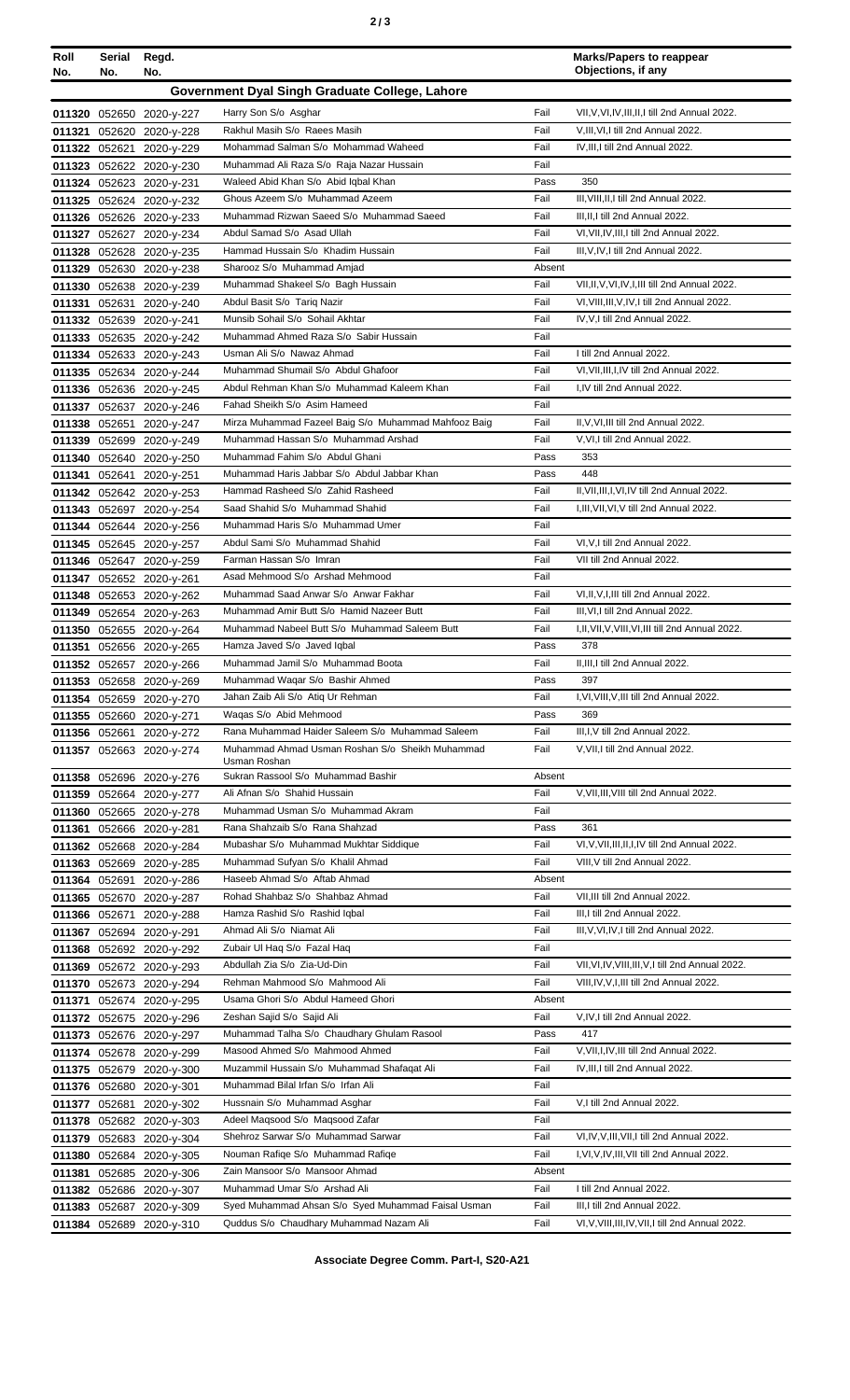| Roll<br>No. | Serial<br>No.                                  | Regd.<br>No.             |                                        |                       | <b>Marks/Papers to reappear</b><br>Objections, if any |  |
|-------------|------------------------------------------------|--------------------------|----------------------------------------|-----------------------|-------------------------------------------------------|--|
|             |                                                |                          |                                        |                       |                                                       |  |
|             | Government Dyal Singh Graduate College, Lahore |                          |                                        |                       |                                                       |  |
|             |                                                | 011385 013008 2020-y-313 | Kashif Ali S/o Muhammad Afzal          | (L.C.St.) Fail        |                                                       |  |
|             |                                                | 011386 052690 2020-y-317 | Muhammad Abubakar S/o Muhammad Rafig   | Absent                |                                                       |  |
|             |                                                | 021414 085280 2020-y-221 | Muhammad Umar Ilyas S/o Muhammad Ilyas | (L.C.S <sub>t</sub> ) | <b>FEE</b>                                            |  |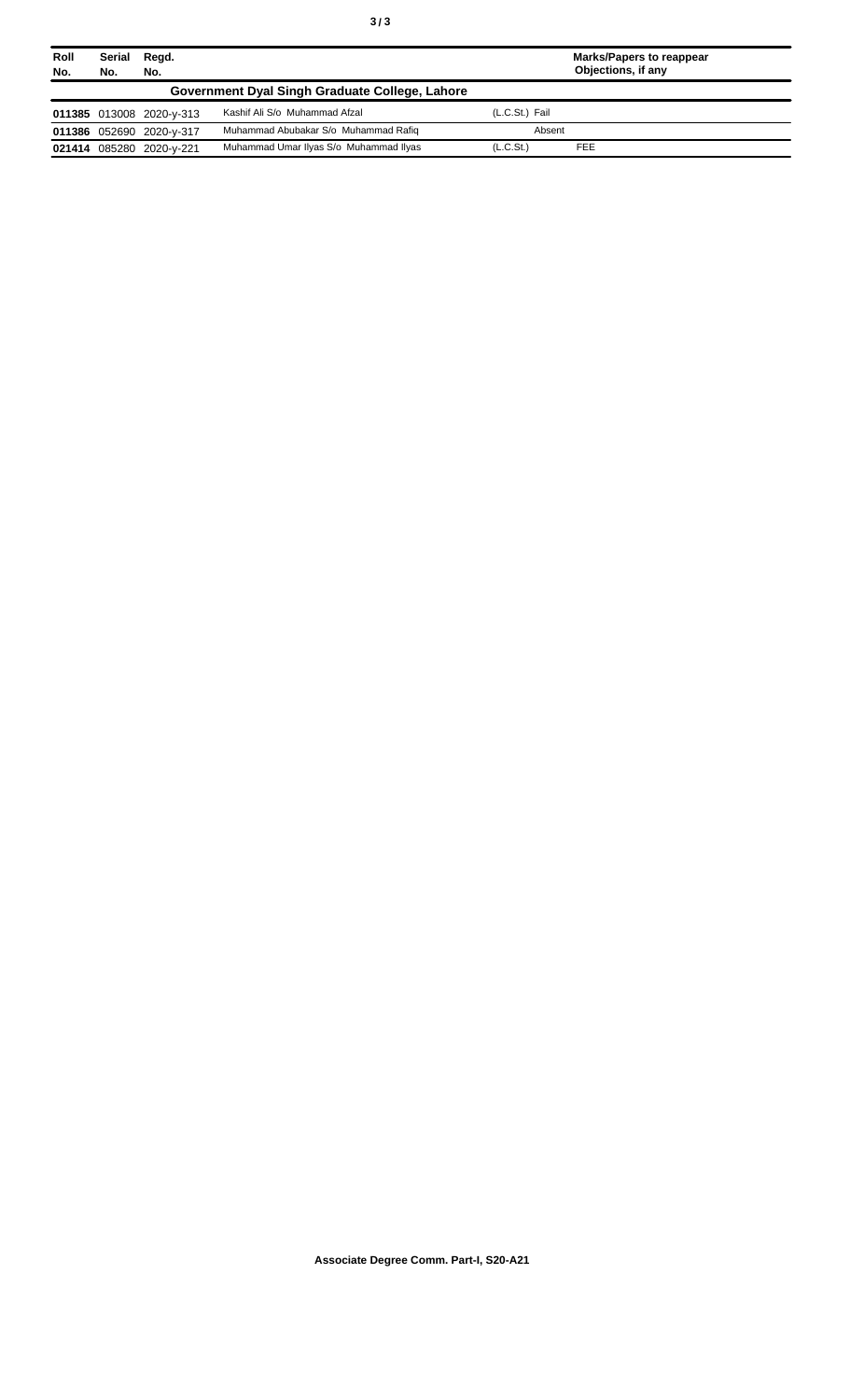| Roll<br>No. | <b>Serial</b><br>No.                                     | Regd.<br>No.              |                                            |                |      | <b>Marks/Papers to reappear</b><br>Objections, if any |  |
|-------------|----------------------------------------------------------|---------------------------|--------------------------------------------|----------------|------|-------------------------------------------------------|--|
|             | Garrison College for Girls, 52-Tufail Road, Lahore Cantt |                           |                                            |                |      |                                                       |  |
|             |                                                          | 005980 002808 2019-ggl-21 | Esha Latif D/o Muhammad Latif              | (L.C.St.) Pass |      | 447                                                   |  |
|             |                                                          | 005981 003445 2019-ggl-23 | Uswa Naz D/o Aas Muhammad                  | (L.C.St.) Pass |      | 483                                                   |  |
|             |                                                          | 005982 002813 2019-ggl-31 | Sana Malik D/o Abdul Sattar                | (L.C.St.) Pass |      | 386                                                   |  |
|             |                                                          | 005983 062818 2020-ggl-19 | Khufsa Urooj D/o Syed Asghar Ali Shah      |                | Pass | 409                                                   |  |
|             |                                                          | 005984 062819 2020-ggl-20 | Nafeesa Zahid D/o Zahid Hussain            |                | Pass | 488                                                   |  |
|             | 005985 062817                                            | 2020-aal-22               | Esha Shabbir D/o Chaudhry Muhammad Shabbir |                | Fail | I, II, VII, VI, IV, III till 2nd Annual 2022.         |  |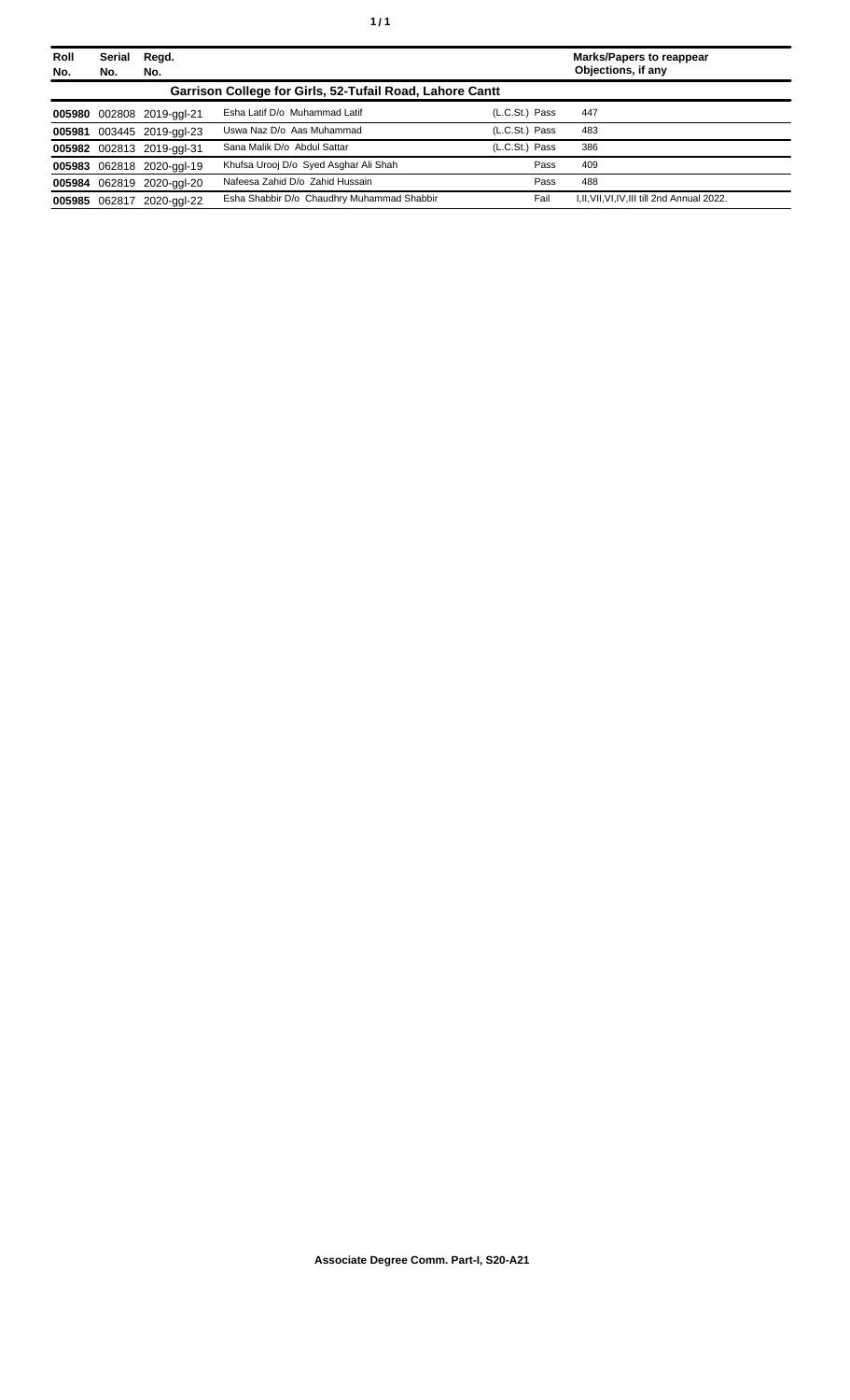| ٠ |  | ×<br>٠<br>٦<br>۰.<br>× |
|---|--|------------------------|
|---|--|------------------------|

| Roll   | Serial        | Regd.                                                    |                                                                           |                                  | <b>Marks/Papers to reappear</b><br>Objections, if any       |
|--------|---------------|----------------------------------------------------------|---------------------------------------------------------------------------|----------------------------------|-------------------------------------------------------------|
| No.    | No.           | No.                                                      |                                                                           |                                  |                                                             |
|        |               |                                                          | Government Postgraduate Islamia College for Women, Lahore Cantt.          |                                  |                                                             |
|        |               | 005573 041570 2019-ufa-81                                | Mahnoor D/o Ijaz Ahmad                                                    | Fail                             | III, I, IV till 2nd Annual 2022.                            |
|        |               | 005574 041477 2020-igl-898                               | Zahra Batool D/o Muhammad Riaz                                            | Pass                             | 362                                                         |
|        |               | 005575 041478 2020-igl-899                               | Zoobia D/o Muhammad Rasheed                                               | Fail                             | VI, I, IV, III till 2nd Annual 2022.                        |
|        |               | 005576 041516 2020-igl-939                               | Maryam Ashfaq D/o Muhammad Ashfaq<br>Rimsha Pervez D/o Pervez Iqbal Masih | Pass<br>Fail                     | 407<br>V, I, IV, III till 2nd Annual 2022.                  |
|        |               | 005577 041517 2020-igl-940<br>005578 041518 2020-igl-941 | Deeba D/o Muhammad Riaz                                                   | Fail                             |                                                             |
|        |               | 005579 041519 2020-igl-942                               | Shabnam D/o Malik Muhammad Ramzan                                         | Fail                             | III till 2nd Annual 2022.                                   |
|        |               | 005580 041520 2020-igl-943                               | Misha Khan D/o Zulfigar Ali Khan                                          | Absent                           |                                                             |
| 005581 |               | 041571 2020-igl-997                                      | Komal Fatima D/o Khalid Shamsheer                                         | Fail                             | VI, I, VII, IV till 2nd Annual 2022.                        |
|        |               | 005582 041572 2020-igl-998                               | Nazish Akram D/o Muhammad Akram                                           | Fail                             | IV, VII, V, III, I till 2nd Annual 2022.                    |
|        |               | 005986 006214 2018-igl-756                               | Maham Khalil D/o Muhammad Khalil                                          | (L.C.St.) Fail                   |                                                             |
| 005987 |               | 008538 2018-igl-794                                      | Sidra Waqar D/o Waqar Ahmad                                               | (L.C.St.) Fail                   |                                                             |
| 005988 |               | 001958 2018-igl-818                                      | Faiza Ijaz D/o Ijaz Ahmed                                                 | (L.C.St.)                        | <b>FEE</b>                                                  |
| 006161 |               | 004600 2016-igl-939                                      | Asma Meraj D/o Meraj Din Shaheed                                          | (L.C.St.) Fail                   | VI, VII, I till the Annual 2022.                            |
|        |               | 006162 002754 2019-igl-688                               | Sehrish D/o Muhammad Javed                                                | (L.C.St.) Fail                   | V till the Annual 2022.                                     |
| 006163 |               | 006778 2019-igl-696                                      | Neha Nadeem D/o Muhammad Nadeem                                           | (L.C.St.) Pass                   | 405                                                         |
|        |               | 006164 002494 2019-igl-701                               | Mahnoor Waseem D/o Waseem Ahmed Hashmi                                    | (L.C.St.) Fail<br>(L.C.St.) Fail | I till the Annual 2022.<br>I till the Annual 2022.          |
|        |               | 006165 009814 2019-igl-702<br>006166 014011 2019-igl-711 | Yashfa D/o Sajjad Iqbal<br>Asmat Bano D/o Lal Ameen                       | (L.C.St.) Fail                   | V, VII till the Annual 2022.                                |
|        |               | 006167 008714 2019-igl-714                               | Fakhra Jamil D/o Muhammad Jamil                                           | (L.C.St.) Pass                   | 341                                                         |
|        |               | 006168 011665 2019-igl-715                               | Mugadas Majeed D/o Muhammad Majeed                                        | (L.C.St.) Pass                   | 369                                                         |
|        |               | 006169 005223 2019-igl-716                               | Zahra D/o Farzand Ali Ansari                                              | (L.C.St.) Fail                   | I till the Annual 2022.                                     |
|        |               | 006170 007862 2019-igl-718                               | Memoona D/o Muhammad Nazim                                                | (L.C.St.) Pass                   | 390                                                         |
| 006171 |               | 003891 2019-igl-725                                      | Igra Saleem D/o Muhammad Saleem                                           | (L.C.St.) Fail                   | VII, V till the Annual 2022.                                |
|        |               | 006172 003315 2019-igl-728                               | Malaika Arish D/o Arif Ali                                                | (L.C.St.) Pass                   | 383                                                         |
|        |               | 006173 004404 2019-igl-729                               | Warda Hafeez D/o Abdul Waheed                                             | (L.C.St.) Fail                   | III, V, VII till the Annual 2022.                           |
|        |               | 006174 011198 2019-igl-730                               | Aliza Fatima D/o Ghulam Murtaza                                           | (L.C.St.) Fail                   | IV, V till the Annual 2022.                                 |
|        |               | 006175 003060 2019-igl-731                               | Sana D/o Muhammad Rasheed                                                 | (L.C.St.) Pass                   | 427                                                         |
| 006176 |               | 005575 2019-igl-732                                      | Rimsha Riaz D/o Riaz Mahmood                                              | (L.C.St.) Pass                   | 361                                                         |
| 006177 |               | 003058 2019-igl-733                                      | Fiza Ramzan D/o Ramzan Ali<br>Zonish D/o Farhat Ali                       | (L.C.St.) Pass<br>(L.C.St.) Fail | 374<br>V till the Annual 2022.                              |
| 006178 |               | 003986 2019-igl-738                                      | Zahra Afzaal D/o Muhammad Afzaal                                          | (L.C.St.) Pass                   | 411                                                         |
| 006179 |               | 003567 2019-igl-747<br>006180 003564 2019-igl-749        | Aiman Afzaal D/o Muhammad Afzaal                                          | (L.C.St.) Pass                   | 400                                                         |
|        |               | 006181 007393 2019-igl-751                               | Nimra Bibi D/o M Asif                                                     | (L.C.St.) Pass                   | 416                                                         |
|        | 006182 005691 | 2019-igl-752                                             | Asmavia D/o Zahid Ahmed                                                   | (L.C.S <sub>t</sub> )            | FEE                                                         |
|        |               | 006183 003978 2019-igl-753                               | Jaweria Riaz D/o Muhammad Riaz                                            | (L.C.St.) Fail                   | V till the Annual 2022.                                     |
|        |               | 006184 004102 2019-igl-754                               | Sehrish Babar D/o Muhammad Akbar Babar                                    | (L.C.St.) Fail                   | III,I till the Annual 2022.                                 |
|        |               | 006185 004500 2019-igl-757                               | Sana D/o Rahmat Ali                                                       | (L.C.St.) Fail                   | VI, I till the Annual 2022.                                 |
|        |               | 006186 003611 2019-igl-759                               | Sania Malik D/o Zulfigar Ali                                              | (L.C.St.) Pass                   | 391                                                         |
|        |               | 006187 004357 2019-igl-761                               | Mahnoor Iftikhar D/o Muhammad Iftikhar Younas                             | (L.C.St.) Fail                   | V, IV, I till the Annual 2022.                              |
|        |               | 006188 006586 2019-igl-763                               | Areesa Zulfigar D/o Zulfigar Ali                                          | (L.C.St.) Pass                   | 383                                                         |
|        |               | 006189 004751 2019-igl-766                               | Hira D/o Abdul Hameed<br>Kashaf Ikram D/o Muhammad Ikram                  | (L.C.St.) Pass<br>(L.C.St.) Fail | 354<br>I till the Annual 2022.                              |
|        |               | 006190 009903 2019-igl-768                               | Naira Asif D/o Muhammad Asif                                              | (L.C.St.)                        | <b>FEE</b>                                                  |
| 006191 |               | 004007 2019-igl-769<br>006192 005747 2019-igl-771        | Ayesha Naeem D/o Naeem Khan                                               | (L.C.St.) Pass                   | 389                                                         |
|        |               | 006193 008703 2019-igl-772                               | Aleena Mazhar D/o Mazhar Iqbal Qureshi                                    | (L.C.St.) Pass                   | 386                                                         |
|        |               | 006194 006460 2019-igl-773                               | Maria Salamat D/o Salamat Masih                                           | (L.C.St.) Pass                   | 363                                                         |
|        |               | 006195 002755 2019-igl-774                               | Mehwish D/o Muhammad Yasin                                                | (L.C.St.) Pass                   | 394                                                         |
|        |               | 006196 003696 2019-igl-775                               | Muqadas Khan D/o Asad Jamil                                               | (L.C.St.) Pass                   | 389                                                         |
|        |               | 006197 007797 2019-igl-777                               | Tehreem Riaz D/o Muhammad Riaz                                            | (L.C.St.) Fail                   | IV, VII, III till the Annual 2022.                          |
|        |               | 006198 002319 2019-igl-778                               | Rimsha Abbas D/o Muhammad Abbas                                           | (L.C.St.) Pass                   | 354                                                         |
|        |               | 006199 003866 2019-igl-780                               | Mugadas Tahir D/o Mirza Tahir Mahmood                                     | (L.C.St.) Pass                   | 331                                                         |
|        |               | 006200 003409 2019-igl-781                               | Rimsha Akram D/o Muhammad Akram                                           | (L.C.St.) Pass                   | 355                                                         |
|        |               | 006201 002336 2019-igl-782                               | Samra Shahid D/o Shahid Zahoor                                            | (L.C.St.) Pass                   | 424                                                         |
|        |               | 006202 006844 2019-igl-783                               | Wania Irfan D/o Muhammad Irfan                                            | (L.C.St.) Pass                   | 407                                                         |
|        |               | 006203 007446 2019-igl-785<br>006204 010985 2019-igl-789 | Nabeela Abdul Hayee D/o Abdul Hayee<br>Noor Fatima D/o Muhammad Azam      | (L.C.St.) Fail<br>(L.C.St.) Fail | II, VI till the Annual 2022.<br>IV, I till the Annual 2022. |
|        |               | 006205 010008 2019-igl-791                               | Hafiza Hafsa Humayun D/o Muhammad Humayun Bhatti                          | (L.C.St.) Fail                   | VII, III, IV till the Annual 2022.                          |
|        |               | 006206 003075 2019-igl-796                               | Saba Safder D/o Hafeez Muhammad Safdir                                    | (L.C.St.) Fail                   | III,I till the Annual 2022.                                 |
|        |               | 006207 011663 2019-igl-797                               | Samia Hafeez D/o Muhammad Hafeez                                          | (L.C.St.) Pass                   | 402                                                         |
|        |               | 006208 011664 2019-igl-799                               | Monibah Rafiq D/o Muhammad Rafiq                                          | (L.C.St.) Fail                   | IV, VII, I till the Annual 2022.                            |
|        |               | 006209 002321 2019-igl-801                               | Hafiza Ayesha Waheed D/o Waheed Ahmad                                     | (L.C.St.) Pass                   | 468                                                         |
|        |               | 006210 002350 2019-igl-805                               | Asia Nazir D/o Nazir Hussain                                              | (L.C.St.) Pass                   | 370                                                         |
|        |               | 006211 002348 2019-igl-806                               | Aanosha Nazir D/o Nazir Hussain                                           | (L.C.St.) Pass                   | 387                                                         |
|        |               | 006212 041576 2020-igl-1000                              | Taskeen Zaman D/o Noor-UI-Zaman                                           | Fail                             | V,IV,III till 2nd Annual 2022.                              |
|        |               | 006213 041573 2020-igl-798                               | Samia Abid D/o Abid Hussain                                               | Pass                             | 375                                                         |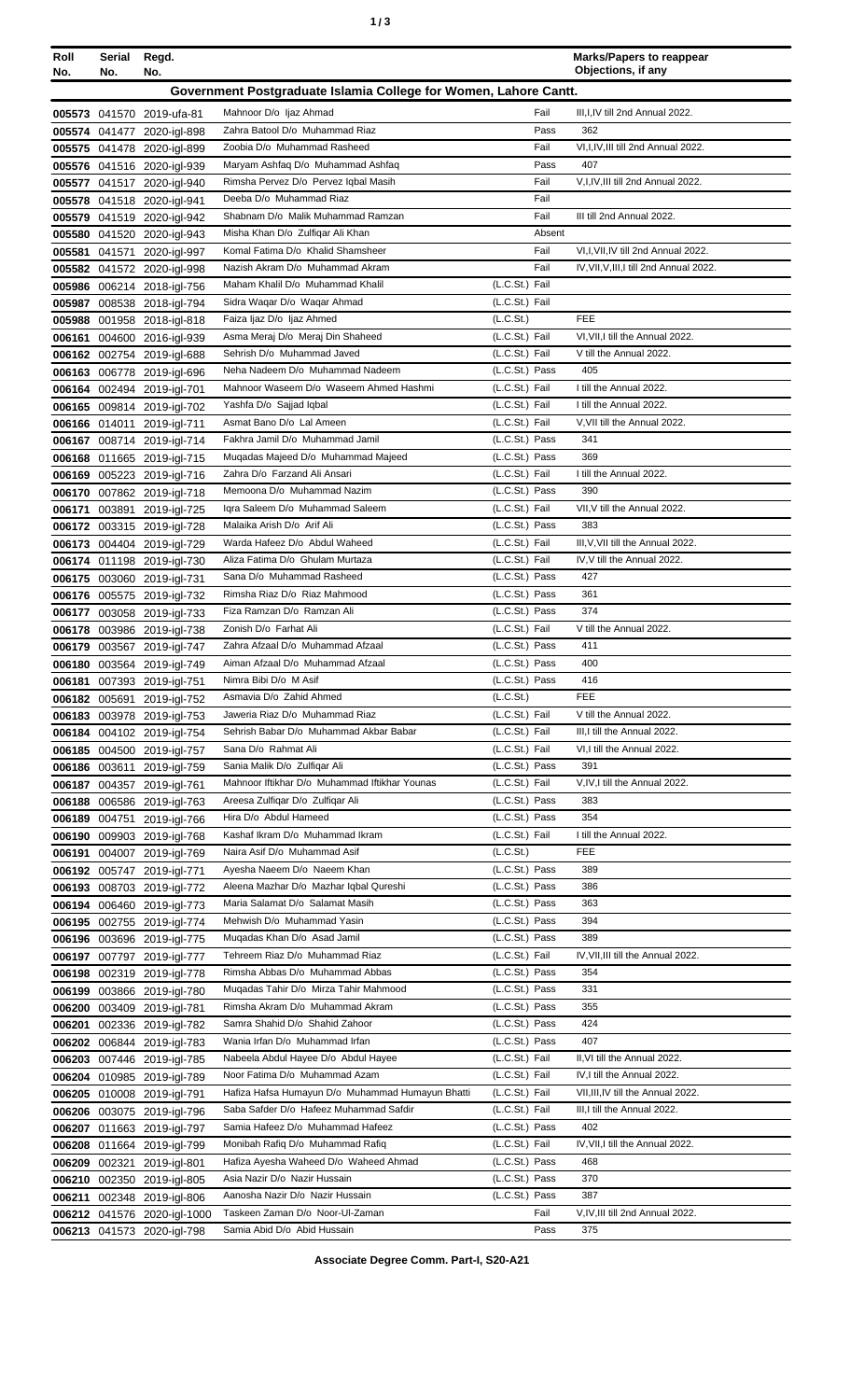| I |  | ×<br>٦<br>×<br>۰, |
|---|--|-------------------|
|---|--|-------------------|

| Roll   | Serial<br>No. | Regd.<br>No.                                             |                                                                              |              | <b>Marks/Papers to reappear</b><br>Objections, if any                                 |
|--------|---------------|----------------------------------------------------------|------------------------------------------------------------------------------|--------------|---------------------------------------------------------------------------------------|
| No.    |               |                                                          | Government Postgraduate Islamia College for Women, Lahore Cantt.             |              |                                                                                       |
|        |               |                                                          | Eman Fatima D/o Amanat Ali                                                   | Fail         |                                                                                       |
|        |               | 006214 041461 2020-igl-883<br>006215 041462 2020-igl-884 | Saba Shahzadi D/o Arif Ali                                                   | Fail         | IV, I till 2nd Annual 2022.<br>VII, VI, V, IV, III, I till 2nd Annual 2022.           |
|        |               | 006216 041463 2020-igl-885                               | Kanwal D/o Shahbaz Ahmed                                                     | Fail         | II, IV, V, VI, I, III till 2nd Annual 2022.                                           |
|        |               | 006217 041464 2020-igl-886                               | Maryam Shabir D/o Shabir Ahmad                                               | Absent       |                                                                                       |
|        |               | 006218 041465 2020-igl-887                               | Ayesha Muneer D/o Muhammad Muneer                                            | Fail         | V,I till 2nd Annual 2022.                                                             |
|        |               | 006219 041466 2020-igl-888                               | Maliaka Shahzadi D/o Liagat Ali                                              | Fail         | IV, V till 2nd Annual 2022.                                                           |
|        |               | 006220 041467 2020-igl-889                               | Zoya Maqsood D/o Maqsood Ahmed                                               | Pass         | 515                                                                                   |
| 006221 |               | 041469 2020-igl-890                                      | Tayyaba Ikram D/o Ikram UI Haq                                               | Fail         | V till 2nd Annual 2022.                                                               |
|        |               | 006222 041470 2020-igl-891                               | Rimsha Nasir D/o Malik Nasir Hameed                                          | Fail         | VI till 2nd Annual 2022.                                                              |
|        |               | 006223 041471 2020-igl-892                               | Eman Asif D/o Malik Asif Aziz                                                | Fail         | I till 2nd Annual 2022.                                                               |
|        |               | 006224 041472 2020-igl-893                               | Aleena Mehak Qadri D/o Muhammad Kamran Qadri                                 | Pass         | 401                                                                                   |
|        |               | 006225 041473 2020-igl-894                               | Hifza D/o Muhammad Muneer<br>Palwashah Maqbool D/o Maqbool Khan              | Fail<br>Fail | V till 2nd Annual 2022.<br>V till 2nd Annual 2022.                                    |
|        |               | 006226 041474 2020-igl-895<br>006227 041475 2020-igl-896 | Nabeela D/o Muhammad Ashfaq                                                  | Pass         | 441                                                                                   |
|        |               | 006228 041476 2020-igl-897                               | Irsa Ejaz D/o Muhammad Ejaz                                                  | Pass         | 501                                                                                   |
|        |               | 006229 041479 2020-igl-900                               | Fazeelat Fiaz D/o Muhammad Fiaz                                              | Absent       |                                                                                       |
|        |               | 006230 041574 2020-igl-901                               | Hifza Rizwan D/o Muhammad Rizwan                                             | Fail         | III, IV till 2nd Annual 2022.                                                         |
| 006231 |               | 041480 2020-igl-902                                      | Sonia D/o Ghafar Hussain                                                     | Fail         | VII, III till 2nd Annual 2022.                                                        |
|        |               | 006232 041481 2020-igl-903                               | Sana Liaqat D/o Liaqat Ali                                                   | Fail         | IV till 2nd Annual 2022.                                                              |
|        |               | 006233 041482 2020-igl-904                               | Sheeza Nimra D/o Muhammad Ishfaq                                             | Fail         | III, V till 2nd Annual 2022.                                                          |
|        |               | 006234 041483 2020-igl-905                               | Fajar Salman D/o Salman Taj                                                  | Pass         | 417                                                                                   |
|        |               | 006235 041484 2020-igl-906                               | Saira Zakir D/o Zakir Hussain                                                | Fail         | V, I, III, IV till 2nd Annual 2022.                                                   |
|        |               | 006236 041485 2020-igl-907                               | Fatima Rehman D/o Mati-Ur-Rehman                                             | Fail         | V, III till 2nd Annual 2022.                                                          |
|        |               | 006237 041486 2020-igl-908                               | Memoona Shahzadi D/o Nouman Shahzad                                          | Fail         | V,IV till 2nd Annual 2022.                                                            |
|        |               | 006238 041487 2020-igl-909                               | Rubab Riaz D/o Muhammad Riaz<br>Mehak Tahir D/o Tahir Hussain                | Pass<br>Fail | 400<br>V,IV,I,III till 2nd Annual 2022.                                               |
| 006239 |               | 041488 2020-igl-910<br>006240 041489 2020-igl-911        | Maryam Bibi D/o Imran Khan                                                   | Fail         | I, IV, V till 2nd Annual 2022.                                                        |
| 006241 |               | 041490 2020-igl-912                                      | Iqra Shahzad D/o Shahzad Ali                                                 | Fail         | III till 2nd Annual 2022.                                                             |
|        |               | 006242 041491 2020-igl-913                               | Aiman D/o Muhammad Jamil Latif                                               | Fail         | IV, VI, III till 2nd Annual 2022.                                                     |
|        |               | 006243 041492 2020-igl-914                               | Ayesha Aslam D/o M. Aslam                                                    | Fail         | III till 2nd Annual 2022.                                                             |
|        |               | 006244 041493 2020-igl-915                               | Ayesha D/o Maqsood Ahmad                                                     | Pass         | 411                                                                                   |
|        |               | 006245 041494 2020-igl-916                               | Avesha Bibi D/o Mukhtar Ahmad                                                | Fail         | VI, VII, V, I till 2nd Annual 2022.                                                   |
|        |               | 006246 041495 2020-igl-917                               | Ansa Irfan D/o Irfan Dilshad                                                 | Fail         | VI.IV till 2nd Annual 2022.                                                           |
|        |               | 006247 041496 2020-igl-918                               | Amna Aslam D/o Muhammad Aslam                                                | Fail         | II, VIII, VII, I, VI, III, IV till 2nd Annual 2022.                                   |
|        |               | 006248 041497 2020-igl-919                               | Khadija Noor D/o Muhammad Arif                                               | Pass         | 401                                                                                   |
|        |               | 006249 041498 2020-igl-920                               | Kinza Ansari D/o Sajjad Ali Ansari                                           | Fail         | VII, III, I till 2nd Annual 2022.                                                     |
|        |               | 006250 041499 2020-igl-921                               | Zara Rehmat D/o Rehmat Ali<br>Nimra Afzal D/o Muhammad Afzal                 | Fail<br>Fail | III, I, VI, IV till 2nd Annual 2022.<br>IV, III, I, VI till 2nd Annual 2022.          |
| 006251 |               | 041500 2020-igl-922<br>006252 041501 2020-igl-923        | Fatima Anwar D/o Muhammad Anwar                                              | Fail         | V,I,VI till 2nd Annual 2022.                                                          |
| 006253 |               | 041575 2020-igl-924                                      | Sana Sahoon D/o Sahoon Masih                                                 | Pass         | 454                                                                                   |
|        |               | 006254 041502 2020-igl-925                               | Khansa Saleem D/o Muhammad Saleem                                            | Fail         | V, IV, I till 2nd Annual 2022.                                                        |
|        |               | 006255 041503 2020-igl-926                               | Fatima D/o Muhammad Ahmad                                                    | Fail         | VII, III, IV till 2nd Annual 2022.                                                    |
|        |               | 006256 041504 2020-igl-927                               | Nimra Bashir D/o Muhammad Bashir                                             | Absent       |                                                                                       |
|        |               | 006257 041505 2020-igl-928                               | Hamna Riaz D/o Muhammad Riaz                                                 | Fail         | V, III till 2nd Annual 2022.                                                          |
|        |               | 006258 041507 2020-igl-929                               | Zara D/o Nazeer Ahmad                                                        | Pass         | 378                                                                                   |
|        |               | 006259 041508 2020-igl-930                               | Mariyam Saeed D/o Muhammad Saeed                                             | Pass         | 486                                                                                   |
|        |               | 006260 041509 2020-igl-931                               | Sana Boota D/o Muhammad Boota                                                | Fail         | V till 2nd Annual 2022.                                                               |
| 006261 |               | 041510 2020-igl-932                                      | Samina Shafiq D/o Muhammad Shafiq                                            | Fail         | VII, IV, VI till 2nd Annual 2022.                                                     |
|        |               | 006262 041511 2020-igl-933                               | Sana Mushtaq D/o M Mushtaq Khan<br>Mahnoor D/o Muhammad Ishrat               | Fail<br>Fail | V, II, VII, I, VI, IV, III till 2nd Annual 2022.<br>III, IV, VI till 2nd Annual 2022. |
|        |               | 006263 041512 2020-igl-934                               | Nasreen Akhtar D/o Muhammad Bashir                                           | Fail         | V, III, I, IV till 2nd Annual 2022.                                                   |
|        |               | 006264 041513 2020-igl-935<br>006265 041514 2020-igl-937 | Nida Ashfaq D/o Ashfaq                                                       | Pass         | 352                                                                                   |
|        |               | 006266 041515 2020-igl-938                               | Rimsha Sardar D/o Sardar Ali                                                 | Fail         | IV, III, I till 2nd Annual 2022.                                                      |
|        |               | 006267 041521 2020-igl-944                               | Ansa Idrees D/o Muhammad Idrees                                              | Fail         | V, VII, III till 2nd Annual 2022.                                                     |
|        |               | 006268 041522 2020-igl-945                               | Noor Fatima D/o Shahid Hussain                                               | Fail         | V, VI, III, IV till 2nd Annual 2022.                                                  |
|        |               | 006269 041523 2020-igl-946                               | Tayyaba Tasadduq D/o Tasadduq Baig                                           | Fail         | V, IV, VIII, VII, VI, III till 2nd Annual 2022.                                       |
|        |               | 006270 041524 2020-igl-947                               | Syeda Fatima Faizan D/o Syed Faizan Ahmed Zaidi                              | Fail         | VI, IV, VII, V till 2nd Annual 2022.                                                  |
| 006271 |               | 041525 2020-igl-948                                      | Tayyaba Hassan D/o Hassan Ali                                                | Pass         | 529                                                                                   |
|        |               | 006272 041526 2020-igl-949                               | Aliza Nawaz D/o Muhammad Nawaz                                               | Fail         | V, III till 2nd Annual 2022.                                                          |
|        |               | 006273 041527 2020-igl-950                               | Sidra Intizar D/o Intizar Khan                                               | Fail         | VIII, VII, V, VI, IV, III till 2nd Annual 2022.                                       |
| 006274 |               | 041528 2020-igl-951                                      | Nirmal Qammar D/o Qammar Masih                                               | Fail         | II, III, VI, I, VII till 2nd Annual 2022.                                             |
| 006275 |               | 041529 2020-igl-952                                      | Hafsa Tariq D/o Muhammad Tariq                                               | Fail         | III till 2nd Annual 2022.                                                             |
|        |               | 006276 041530 2020-igl-953                               | Aysha Shabbir D/o Ch Muhammad Shabbir<br>Kainat Mehmood D/o Muhammad Mehmood | Fail<br>Fail | V, I, IV, VI, III till 2nd Annual 2022.<br>VII, VI, I, III till 2nd Annual 2022.      |
|        |               | 006277 041531 2020-igl-954<br>006278 041532 2020-igl-955 | Maham Noor D/o Muhammad Mumtaz                                               | Absent       |                                                                                       |
|        |               | 006279 041533 2020-igl-956                               | Maryam Anwar D/o Anwar Jamal                                                 | Fail         | IV, V, VII, VI, III till 2nd Annual 2022.                                             |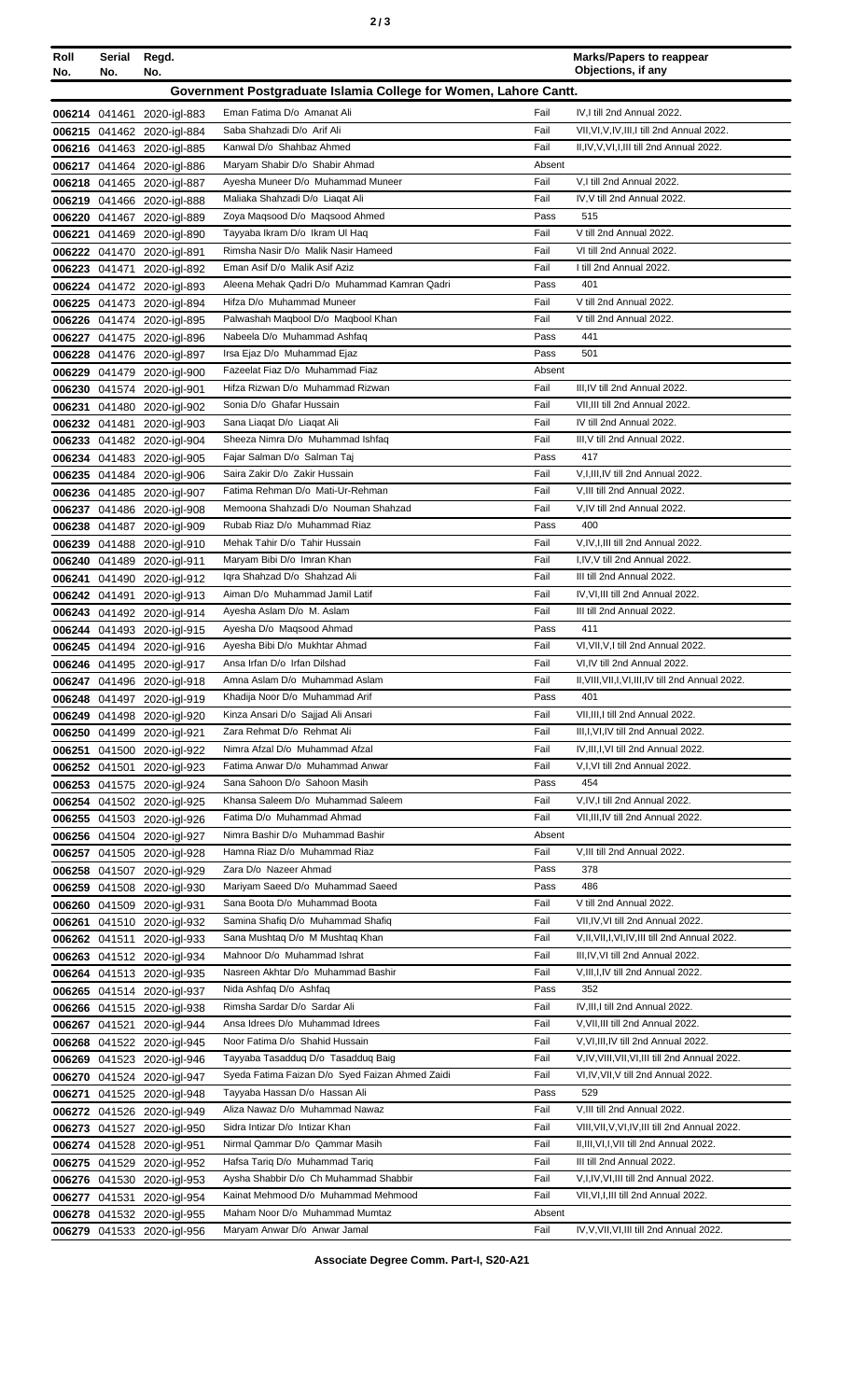| ×<br>٠<br>٦<br>۰.<br>× |  | ×<br>٠<br>٦<br>۰.<br>× |
|------------------------|--|------------------------|
|------------------------|--|------------------------|

| Roll<br>No. | Serial<br>No. | Regd.<br>No.               |                                                                  |        | <b>Marks/Papers to reappear</b><br>Objections, if any |
|-------------|---------------|----------------------------|------------------------------------------------------------------|--------|-------------------------------------------------------|
|             |               |                            | Government Postgraduate Islamia College for Women, Lahore Cantt. |        |                                                       |
|             |               | 006280 041534 2020-igl-957 | Isha D/o Saleem Ul Haq                                           | Fail   | IV. VII till 2nd Annual 2022.                         |
|             |               | 006281 041535 2020-igl-958 | Syeda Faiza Javaid Rizvi D/o Syed Javaid Haider Rizvi            | Fail   | I.IV till 2nd Annual 2022.                            |
|             |               | 006282 041536 2020-igl-959 | Amina Abbas D/o Muhammad Abbas Ameer                             | Fail   | III till 2nd Annual 2022.                             |
|             |               | 006283 041537 2020-igl-960 | Tehmina Shabeer D/o Ghulam Shabeer                               | Fail   | II, III, VII, V, VI, I, IV till 2nd Annual 2022.      |
|             |               | 006284 041468 2020-igl-961 | Nimra D/o Saif-Ul-Raheem                                         | Fail   | VI, IV, III, I till 2nd Annual 2022.                  |
|             |               | 006285 041506 2020-igl-962 | Huma Anwar D/o Muhammad Anwar                                    | Fail   | I, V till 2nd Annual 2022.                            |
|             |               | 006286 041538 2020-igl-963 | Anosha D/o George Sandhu Masih                                   | Absent |                                                       |
|             |               | 006287 041539 2020-igl-964 | Saher D/o Abdul Aziz                                             | Pass   | 348                                                   |
|             |               | 006288 041540 2020-igl-965 | Um-E-Habiba D/o Rana Ijaz Ahmed                                  | Fail   | VII, V, III till 2nd Annual 2022.                     |
|             |               | 006289 041541 2020-igl-966 | Esha Sajjad D/o Sajjad Ahmed                                     | Fail   | IV till 2nd Annual 2022.                              |
|             |               | 006290 041542 2020-igl-967 | Alina Asif D/o Asif Javaid Butt                                  | Fail   |                                                       |
|             |               | 006291 041543 2020-igl-968 | Raiha Imran D/o Imran Ilyas                                      | Absent |                                                       |
|             |               | 006292 041544 2020-igl-969 | Sumbal Iftikhar D/o Iftikhar Ahmad                               | Pass   | 412                                                   |
|             |               | 006293 041545 2020-igl-970 | Alishba Raza D/o Raza Ahmed                                      | Pass   | 501                                                   |
|             |               | 006294 041546 2020-igl-971 | Zarnab D/o Muhammad Bashir                                       | Fail   | VII, VI, I, II, IV, III till 2nd Annual 2022.         |
|             |               | 006295 041547 2020-igl-972 | Ayesha Kanwal D/o Shahid Hussain                                 | Fail   | VII, V, III, VIII, IV till 2nd Annual 2022.           |
|             |               | 006296 041548 2020-igl-973 | Hina D/o Muhammad Fareed                                         | Fail   | V,I, VII, III, VI, IV till 2nd Annual 2022.           |
|             |               | 006297 041549 2020-igl-975 | Malaika Saleem D/o Saleem Ahmed                                  | Fail   | VIII, III, VII, I, VI, IV till 2nd Annual 2022.       |
|             |               | 006298 041550 2020-igl-977 | Mugadas Ishfaq D/o Ishfaq Hussain                                | Pass   | 409                                                   |
|             |               | 006299 041551 2020-igl-978 | Kehkishan D/o Muhammad Nasir                                     | Fail   | V, VII, VI, VIII, III, IV till 2nd Annual 2022.       |
|             |               | 006300 041552 2020-igl-979 | Hifza Dilawar D/o Dilawar Hussain                                | Fail   | VI, IV, VII, I, III till 2nd Annual 2022.             |
|             |               | 006301 041553 2020-igl-980 | Uliya D/o Arshad Ali                                             | Pass   | 428                                                   |
|             |               | 006302 041554 2020-igl-981 | Mahnoor D/o Munir Ahmad                                          | Fail   | III, V, VI, II, IV, VII, I till 2nd Annual 2022.      |
|             |               | 006303 041555 2020-igl-982 | Umm-E-Habiba D/o Shahnawaz                                       | Fail   | III till 2nd Annual 2022.                             |
|             |               | 006304 041556 2020-igl-983 | Muskan D/o Muhammad Shafiq                                       | Absent |                                                       |
|             |               | 006305 041557 2020-igl-984 | Mehwish Sardar D/o Sardar Muhammad                               | Fail   | VI, V, II, IV, III, I till 2nd Annual 2022.           |
|             |               | 006306 041559 2020-igl-985 | Iqra Ashraf D/o Muhammad Ashraf                                  | Fail   | V,I,IV,III till 2nd Annual 2022.                      |
|             |               | 006307 041560 2020-igl-986 | Maliha Shahzad D/o Imran Shahzad                                 | Pass   | 368                                                   |
|             |               | 006308 041561 2020-igl-987 | Anoosha Imtiaz D/o Imtiaz Hussain                                | Fail   | I, III, IV till 2nd Annual 2022.                      |
| 006309      |               | 041562 2020-igl-988        | Sana Sajjad D/o Sajjad Ahmad                                     | Fail   | VIII, III, IV till 2nd Annual 2022.                   |
|             |               | 006310 041563 2020-igl-989 | Fatima Bebe D/o Muhammad Ameen                                   | Absent |                                                       |
|             |               | 006311 041565 2020-igl-992 | Sarah D/o Tariq                                                  | Fail   | III, I, IV till 2nd Annual 2022.                      |
|             |               | 006312 041566 2020-igl-993 | Mahnoor Arshad D/o Arshad Ali                                    | Fail   | IV, III till 2nd Annual 2022.                         |
|             |               | 006313 041567 2020-igl-994 | Saher D/o Munawer Hussain                                        | Fail   | I till 2nd Annual 2022.                               |
|             |               | 006314 041568 2020-igl-995 | Areeha Shafiq D/o Muhammad Shafiq                                | Fail   | IV, VII, V, VI, I till 2nd Annual 2022.               |
|             |               | 006315 041569 2020-igl-996 | Alishba D/o Mir Afzal                                            | Fail   | IV, VI, V, I till 2nd Annual 2022.                    |
|             |               | 006316 041558 2020-igl-999 | Ulfat Abbas D/o Muhammad Abbas                                   | Fail   | III, V, VI, II, VII, IV till 2nd Annual 2022.         |
|             |               | 021496 041564 2020-igl-990 | Zoya D/o Shaukat Ali                                             |        | <b>FEE</b>                                            |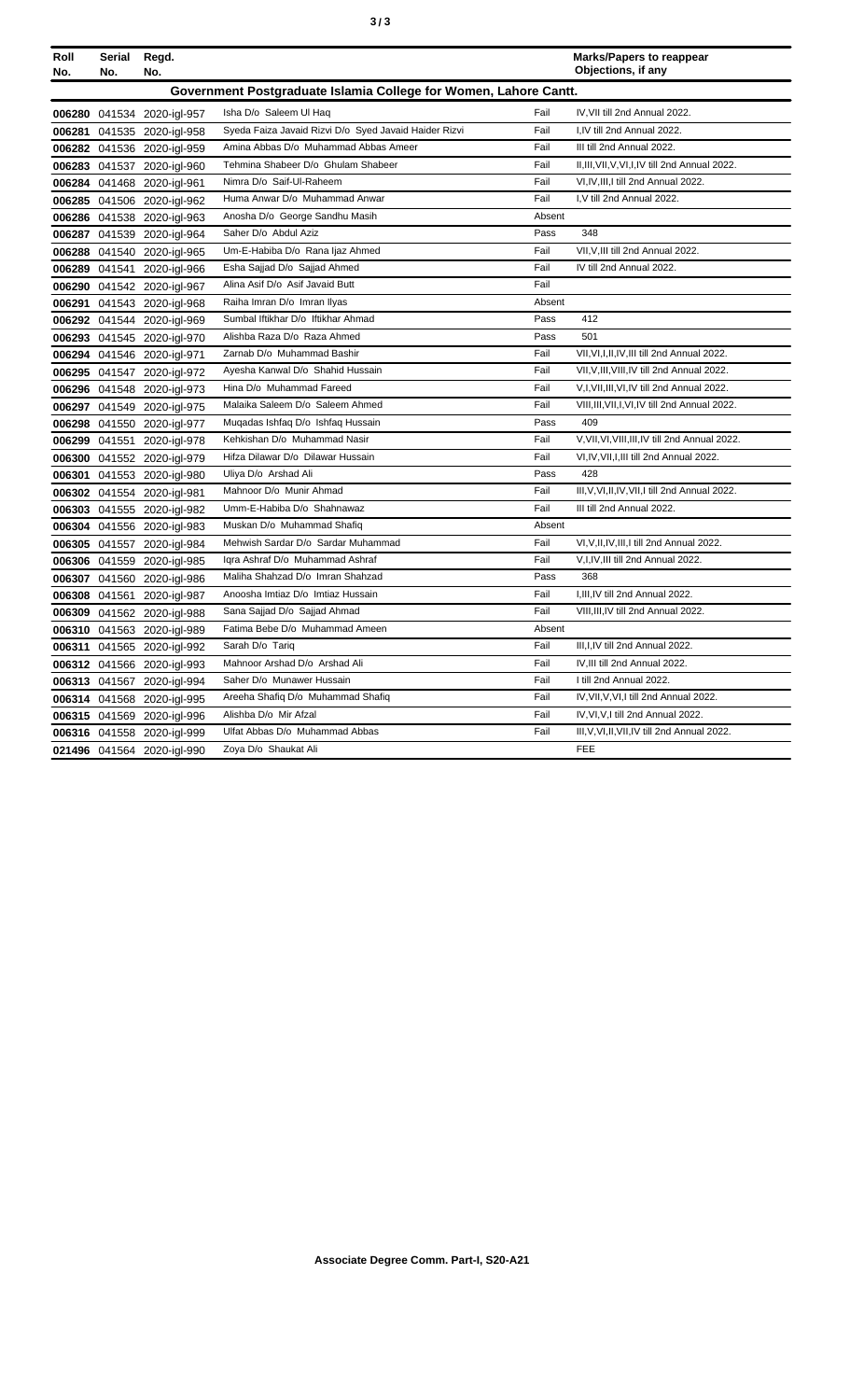| Roll<br>No. | Serial<br>No.                                    | Regd.<br>No.              |                                  |                | Marks/Papers to reappear<br>Objections, if any |  |  |
|-------------|--------------------------------------------------|---------------------------|----------------------------------|----------------|------------------------------------------------|--|--|
|             | Government College for Women, Kahna Nau, Lahore. |                           |                                  |                |                                                |  |  |
|             |                                                  | 005989 002034 2020-gkn-48 | Hadiga Sajjad D/o Sajjad Hussain | (L.C.St.) Pass | 376                                            |  |  |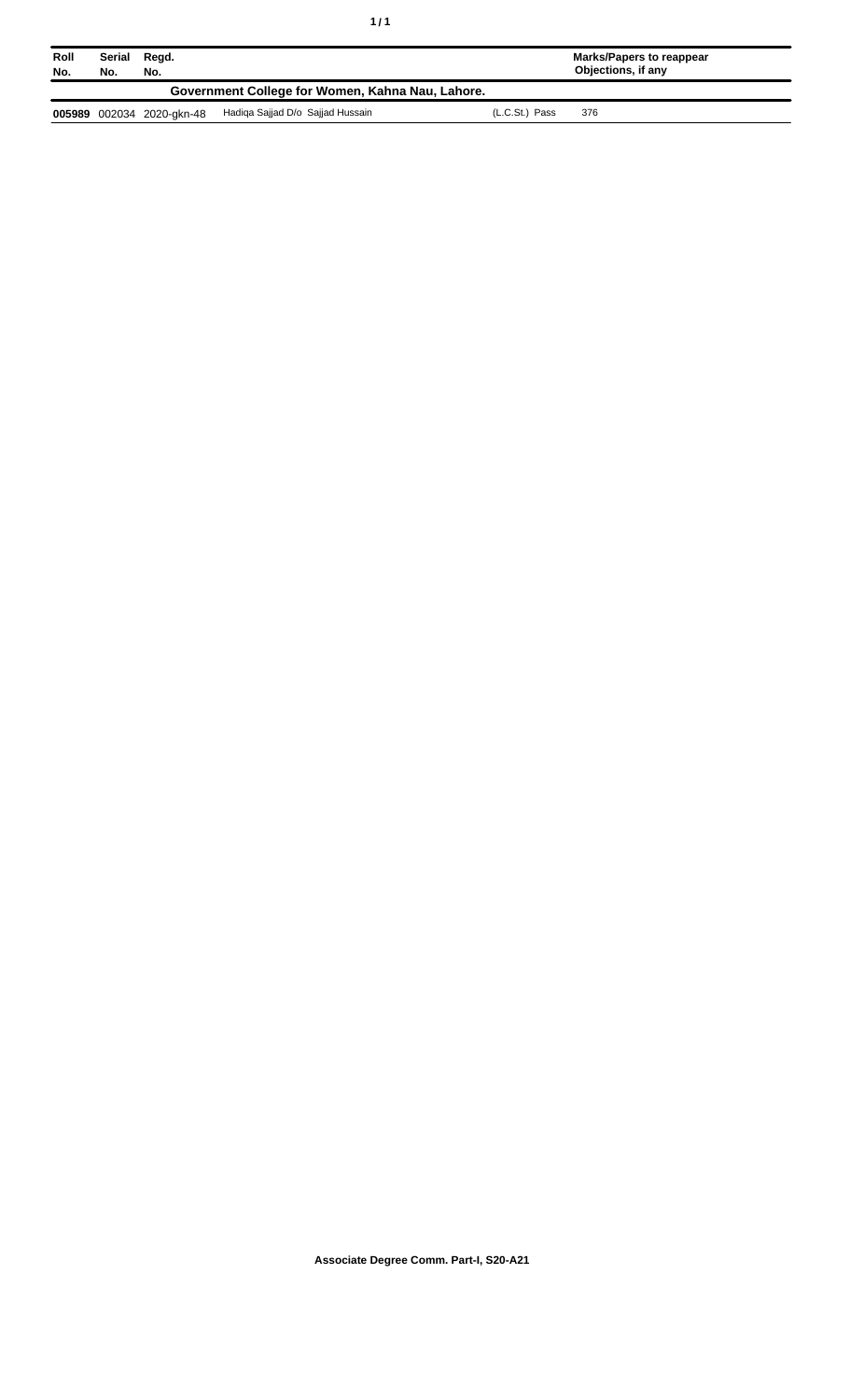| Roll<br>No.                                               | Serial<br>No. | Regd.<br>No.              |                      |                | Marks/Papers to reappear<br>Objections, if any |  |
|-----------------------------------------------------------|---------------|---------------------------|----------------------|----------------|------------------------------------------------|--|
| Government Associat College for Women, Gawalmandi, Lahore |               |                           |                      |                |                                                |  |
|                                                           |               | 005990 008070 2017-gll-97 | Farheen D/o M Jameel | (L.C.St.) Pass | 357                                            |  |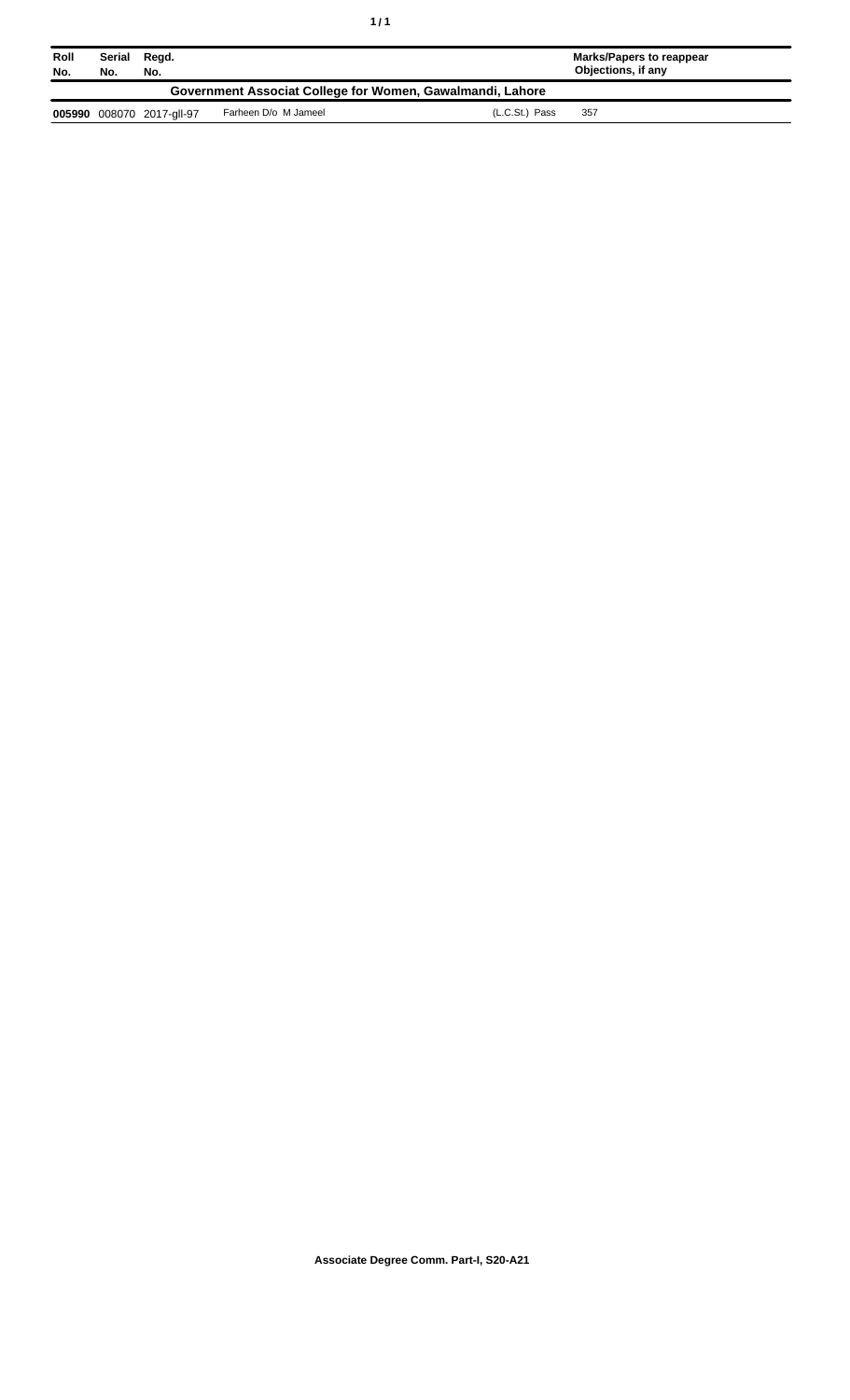| ٠ | ٠ |
|---|---|
|   |   |

| Roll   | <b>Serial</b> | Regd.                      |                                                                              |                |              | <b>Marks/Papers to reappear</b>                                       |
|--------|---------------|----------------------------|------------------------------------------------------------------------------|----------------|--------------|-----------------------------------------------------------------------|
| No.    | No.           | No.                        |                                                                              |                |              | Objections, if any                                                    |
|        |               |                            | Government College of Commerce, Sabzazar, Lahore.                            |                |              |                                                                       |
|        |               | 011398 008886 2018-gls-34  | Bilal Ahmed S/o Ibrar Ahmed                                                  | (L.C.St.) Pass |              | 326                                                                   |
|        |               | 011399 013277 2018-gsr-260 | Muhammad Umair Saeed S/o Saeed Akbar Chaudhry                                | (L.C.St.) Fail |              | VI, V, VIII, VII, III, IV, I till 2nd Annual 2022.                    |
|        |               | 011400 051586 2018-gsr-31  | Muhammad Yasir S/o Anayat Ali                                                |                | Fail         | III, IV, VII, I, V till 2nd Annual 2022.                              |
| 011401 |               | 012110 2019-gls-1          | Afshan Yousaf S/o Muhammad Yousaf                                            | (L.C.St.) Pass |              | 469                                                                   |
|        |               | 011402 013276 2019-gls-11  | Muhammad Zeeshan S/o Muhammad Ramzan                                         | (L.C.St.) Fail |              | VII, VI, I, III, IV till the Annual 2022.                             |
|        |               | 011403 013763 2019-gls-12  | Abdullah Ahmad S/o Rafique Ahmad                                             | (L.C.St.) Fail |              | VIII, V, VII, IV, VI, III till the Annual 2022.                       |
|        |               | 011404 008787 2019-gls-18  | Sameer Ahmad S/o Zulfigar Ahmad                                              | (L.C.St.) Fail |              | III, I till the Annual 2022.                                          |
|        |               | 011405 004017 2019-gls-2   | Umer Arif S/o Arif Hussain                                                   | (L.C.St.) Pass |              | 381                                                                   |
|        |               | 011406 010310 2019-gls-23  | Muhammad Hassan Amir S/o Muhammad Amir Ayub                                  | (L.C.St.) Fail |              | VII, VI, III till the Annual 2022.                                    |
|        |               | 011407 008118 2019-gls-3   | Muhammad Umair Anjum S/o Fazal Hussain Anjum                                 | (L.C.St.) Fail |              | I till the Annual 2022.                                               |
|        |               | 011408 008121 2019-gls-4   | Muhammad Zubair S/o Fazal Hussain Anjum                                      | (L.C.St.) Fail |              | V, III till the Annual 2022.                                          |
|        |               | 011409 010314 2019-gls-8   | Muhammad Asad Maqbool S/o Maqbool Ahmad                                      | (L.C.St.)      |              | <b>FEE</b>                                                            |
|        |               | 011410 051555 2020-gls-11  | Muhammad Mohsin Shahbaz S/o Ashiq Ali                                        |                | Fail         | V, VI, VIII, I, III, VII, IV till 2nd Annual 2022.                    |
|        |               | 011411 051576 2020-gls-12  | Muhammad Haroon Alvi S/o Abdul Rauf                                          |                | Absent       |                                                                       |
|        |               | 011412 051556 2020-gls-14  | Hamza Rizwan S/o Muhammad Rizwan Tahir                                       |                | Fail         | I, V till 2nd Annual 2022.                                            |
|        |               | 011413 051577 2020-gls-15  | Muhammad Hassan S/o Muhammad Tariq                                           |                | Fail         | IV, III, I, VII till 2nd Annual 2022.                                 |
|        |               | 011414 051578 2020-gls-16  | Muhammad Asim Arshad S/o Muhammad Arshad                                     |                | Fail         | V, IV, I till 2nd Annual 2022.                                        |
|        |               | 011415 051557 2020-gls-17  | Abdul Rehman Tahir S/o Tahir Mehmood Khan                                    |                | Fail         | V, VII, IV, III, I till 2nd Annual 2022.                              |
|        |               | 011416 051553 2020-gls-2   | Zuhaib Shahid Butt S/o Muhammad Shahid Butt                                  |                | Fail         | II, VIII, V, VII, IV, III, I till 2nd Annual 2022.                    |
|        |               | 011417 051558 2020-gls-20  | Muhammad Umar Mehboob S/o Muhammad Mehboob Alam                              |                | Fail         | V till 2nd Annual 2022.                                               |
|        |               | 011418 051579 2020-gls-21  | Akhlas Ahmad S/o Naseer Ahmad                                                |                | Fail         | V, VI, VIII, IV, I, VII, III till 2nd Annual 2022.                    |
|        |               | 011419 051559 2020-gls-22  | Muhammad Abu-Bakar S/o Zulifqar Ali                                          |                | Fail         | VIII, VII, IV, III, I till 2nd Annual 2022.                           |
|        |               | 011420 051580 2020-gls-23  | Hamza Jamshaid S/o Jamshaid Iqbal                                            |                | Fail         | III, V, I, IV till 2nd Annual 2022.                                   |
| 011421 |               | 051561 2020-gls-24         | Abdul Manan S/o Muhammad Zafar Sohail                                        |                | Fail         | VII, V, VIII, VI, III, I till 2nd Annual 2022.                        |
|        |               | 011422 051560 2020-gls-26  | Muhammad Farhan Javaid S/o Javaid Akhtar                                     |                | Fail         | VIII, I till 2nd Annual 2022.                                         |
|        |               | 011423 051581 2020-gls-27  | Muhammad Ans S/o Amir Zia                                                    |                | Fail         |                                                                       |
|        |               | 011424 051562 2020-gls-28  | Kashif Mehmood S/o Allah Ditta                                               |                | Fail         | III, I till 2nd Annual 2022.                                          |
|        |               | 011425 051572 2020-gls-3   | Syed Saif Ur Rehman Tahir S/o Tahir Hussain Shah                             |                | Fail         | V, VI, I, III, IV till 2nd Annual 2022.                               |
|        |               | 011426 051582 2020-gls-31  | Usman Ali S/o Zulfigar Ali                                                   |                | Absent       |                                                                       |
|        |               | 011427 051563 2020-gls-34  | Abu Baker Imran S/o Imran Aslam                                              |                | Fail         | IV till 2nd Annual 2022.                                              |
|        |               | 011428 051564 2020-gls-35  | Zafeer Alfalah S/o Naeem Dad                                                 |                | Fail         | V, VI, VIII, I, VII, III, IV till 2nd Annual 2022.                    |
|        |               | 011429 051583 2020-gls-38  | Sajjawal Ali S/o Sultan Ali                                                  |                | Fail         | V, III, I till 2nd Annual 2022.                                       |
|        |               | 011430 051565 2020-gls-39  | Muhammad Raheel S/o Muhammad Ibrahim Hanif                                   |                | Fail         | IV till 2nd Annual 2022.                                              |
|        |               | 011431 051573 2020-gls-4   | Syed Muhammad Asif Shah S/o Syed Lal Bakhsh Shah<br>Umair S/o Shahid Rasheed |                | Pass         | 452                                                                   |
|        |               | 011432 051584 2020-gls-40  |                                                                              |                | Absent       |                                                                       |
|        |               | 011433 051566 2020-gls-41  | Muhammad Hashir S/o Ashfaq Ahmad Sajid                                       |                | Fail         | IV, III, I till 2nd Annual 2022.<br>VIII, I, IV till 2nd Annual 2022. |
|        |               | 011434 051570 2020-gls-42  | Ata Alahi S/o Muhammad Nadeem<br>Muhammad Waleed S/o Muhammad Saleem         |                | Fail<br>Fail | I, VI, III, IV till 2nd Annual 2022.                                  |
|        |               | 011435 051567 2020-gls-43  | Muhammad Haris Umer S/o Muhammad Shakil                                      |                | Fail         | VI, III, VIII, IV, I till 2nd Annual 2022.                            |
|        |               | 011436 051568 2020-gls-44  | Muhammad Arslan S/o Muhammad Sabir Ali                                       |                | Fail         |                                                                       |
| 011437 |               | 051585 2020-gls-45         | Abdul Manan S/o Imtiaz Ahmad                                                 |                | Fail         | III, V, IV, I till 2nd Annual 2022.                                   |
| 011438 |               | 051569 2020-gls-46         | Asmat Ullah S/o Shero                                                        |                | Absent       |                                                                       |
| 011439 |               | 051571 2020-gls-48         | Muhammad Bilal S/o Muhammad Siddique                                         | (L.C.St.) Fail |              | VI, II, V, VIII, IV, I, III till 2nd Annual 2022.                     |
|        |               | 011440 012573 2020-gls-49  | Faizan Haider S/o Muhammad Sajjad Hussain                                    |                | Absent       |                                                                       |
| 011441 |               | 051587 2020-gls-50         | Haseeb Nadeem S/o Nadeem Ahmad                                               |                | Fail         | VII, VI, I, IV, III till 2nd Annual 2022.                             |
|        |               | 011442 051574 2020-gls-6   | Waqas Ilyas S/o Muhammad Ilyas                                               |                | Fail         | III,I till 2nd Annual 2022.                                           |
|        |               | 011443 051575 2020-gls-7   | Muhammad Ahad S/o Muhammad Shahid                                            |                | Fail         | V,I till 2nd Annual 2022.                                             |
|        |               | 011444 051554 2020-gls-8   |                                                                              |                |              |                                                                       |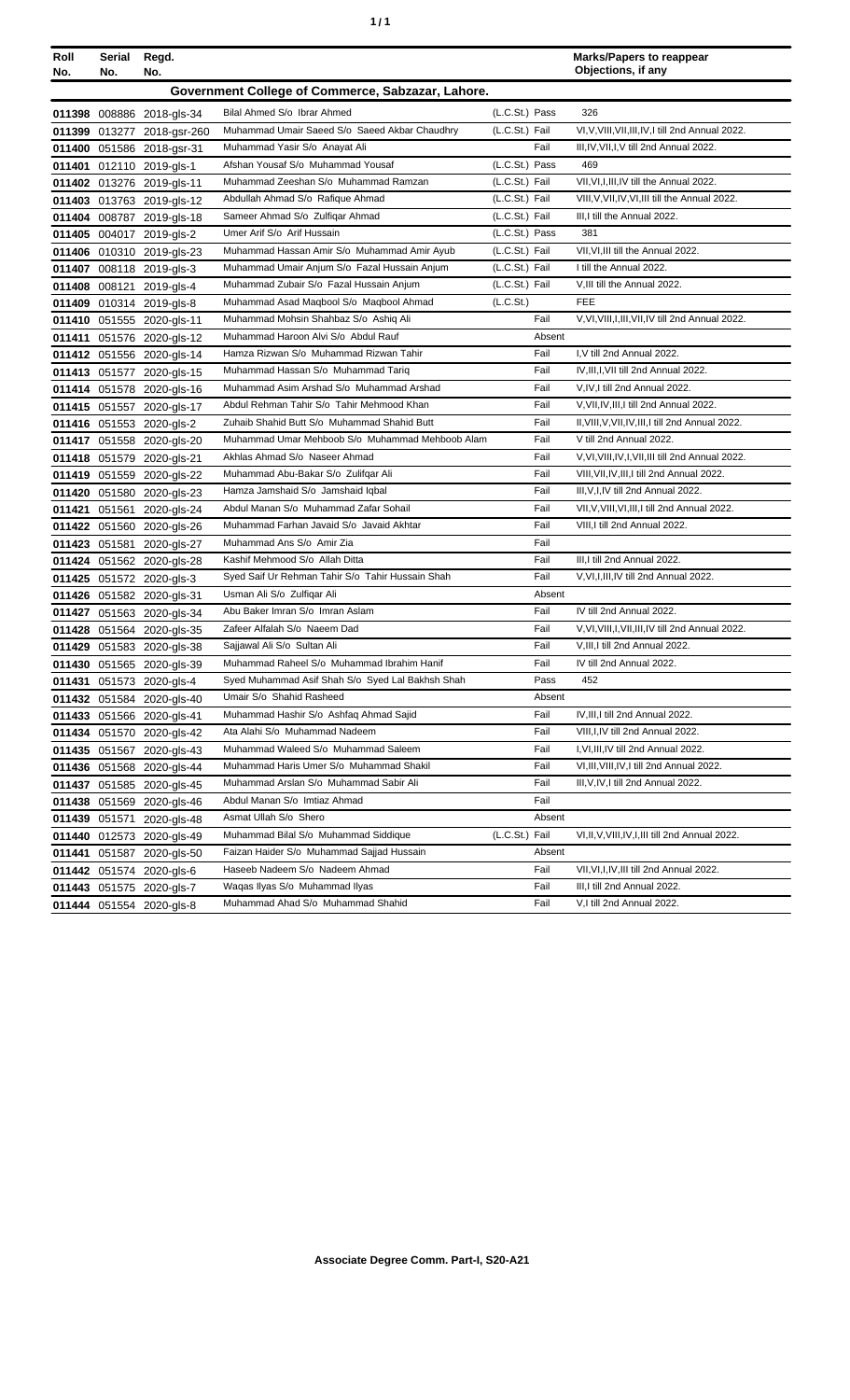| Roll             | <b>Serial</b>    | Regd.                               |                                                                                        |                                                | <b>Marks/Papers to reappear</b><br>Objections, if any |
|------------------|------------------|-------------------------------------|----------------------------------------------------------------------------------------|------------------------------------------------|-------------------------------------------------------|
| No.              | No.              | No.                                 | Government Queen Mary College, Lahore                                                  |                                                |                                                       |
|                  |                  |                                     |                                                                                        |                                                |                                                       |
| 006322           |                  |                                     | 003579 2018-qmc-878 Momna Shabbir D/o Hamid Shabbir<br>Hamnah Azeem D/o Muhammad Azeem | (L.C.St.) Pass<br>(L.C.St.) Pass               | 427<br>365                                            |
| 006323<br>006324 | 010617           | 2018-amc-884<br>004295 2018-qmc-886 | Fizza Azhar D/o Azhar Ahmed Chishty Sabri                                              | (L.C.St.) Fail                                 |                                                       |
| 006325           | 043864           | 2016-hs-192                         | Samra Waheed D/o Sheikh Abdul Waheed                                                   | Fail                                           |                                                       |
| 006326           |                  | 043895 2020-gmc-707                 | Sehar D/o Muhammad Imran                                                               | Fail                                           | IV, I, III till 2nd Annual 2022.                      |
| 006327           |                  | 004353 2019-amc-698                 | Mariyam Barkat D/o Mairaj Din                                                          | (L.C.St.)                                      | FEE                                                   |
| 006328           |                  | 009666 2019-qmc-700                 | Mugadas Munir D/o Muhammad Munir                                                       | (L.C.St.)                                      | FEE                                                   |
| 006329           |                  | 004346 2019-qmc-704                 | Rimsha Liagat D/o Liagat Ali                                                           | (L.C.St.)                                      | <b>FEE</b>                                            |
| 006330           |                  | 004322 2019-amc-707                 | Esha Eman D/o M.Saddique                                                               | (L.C.S <sub>t</sub> )                          | FEE                                                   |
| 006331           |                  | 004386 2019-gmc-708                 | Khansa Irfan D/o Irfan-UI-Haq                                                          | (L.C.S <sub>t</sub> )                          | FEE<br>FEE                                            |
| 006332<br>006333 | 009690           | 004355 2019-qmc-709                 | Rakshanda Anwar D/o Muhammad Anwar Khan<br>Wasifa Rehman D/o Habib Ur Rehman           | (L.C.St.)<br>(L.C.St.)                         | <b>FEE</b>                                            |
| 006334           |                  | 2019-gmc-710<br>004358 2019-gmc-712 | Nida Hafeez D/o Hafeez Ullah                                                           | (L.C.S <sub>t</sub> )                          | FEE                                                   |
| 006335           |                  | 013265 2019-qmc-713                 | Tayyaba Ramzan D/o Muhammad Ramzan                                                     | (L.C.St.)                                      | FEE                                                   |
| 006336           | 004323           | 2019-gmc-714                        | Rabia D/o Ghulam Muhammad                                                              | (L.C.St.) Pass                                 | 363                                                   |
| 006337           | 004331           | 2019-qmc-716                        | Nabiha Ahmad D/o Muhammad Ahmad                                                        | (L.C.S <sub>t</sub> )                          | FEE                                                   |
| 006338           | 004377           | 2019-gmc-720                        | Maham Mujahid D/o Mujahid Ali                                                          | (L.C.S <sub>t</sub> )                          | FEE                                                   |
| 006339           |                  | 004343 2019-gmc-723                 | Amna Khan D/o Kabir Khan                                                               | (L.C.St.)                                      | FEE                                                   |
| 006340           | 004381           | 2019-gmc-724                        | Arooj Zahid D/o Muhammad Zahid Latif Pasha                                             | (L.C.S <sub>t</sub> )                          | FEE                                                   |
| 006341           |                  | 009654 2019-gmc-725                 | Mahnoor D/o Muhammad Arif<br>Nazish Arooj D/o Shahid Iqbal                             | (L.C.S <sub>t</sub> )<br>(L.C.St.) Fail        | <b>FEE</b><br>III till the Annual 2022.               |
| 006342<br>006343 | 004361           | 004308 2019-gmc-726<br>2019-gmc-729 | Maha Anjum D/o Anjum Sajjad                                                            | (L.C.S <sub>t</sub> )                          | <b>FEE</b>                                            |
| 006344           |                  | 004348 2019-qmc-730                 | Anam Shabbir D/o Muhammad Shabbir                                                      | (L.C.S <sub>t</sub> )                          | <b>FEE</b>                                            |
| 006345           |                  | 013925 2019-gmc-731                 | Aneega D/o Muhammad Rizwan Khan                                                        | (L.C.St.) Fail                                 | III till the Annual 2022.                             |
| 006346           |                  | 009694 2019-qmc-734                 | Amina Zulfigar D/o Zulfigar Ali                                                        | (L.C.S <sub>t</sub> )                          | FEE                                                   |
| 006347           | 009581           | 2019-gmc-736                        | Qandeel Arif D/o Arif Hussain                                                          | (L.C.S <sub>t</sub> )                          | FEE                                                   |
| 006348           | 009697           | 2019-gmc-738                        | Affia D/o Muhammad Haroon Rashid                                                       | (L.C.St.)                                      | FEE                                                   |
| 006349           | 004374           | 2019-gmc-739                        | Isha Bano D/o Ashiq Ali                                                                | (L.C.St.)                                      | <b>FEE</b>                                            |
| 006350           |                  | 004312 2019-gmc-740                 | Samoon Fatima D/o Raza Hussain                                                         | (L.C.St.) Fail                                 | VIII till the Annual 2022.                            |
| 006351           | 009687           | 2019-gmc-741                        | Anum Ashraf D/o Muhammad Ashraf<br>Saman Zahir D/o Zaheer Ahmed                        | (L.C.St.)<br>(L.C.St.)                         | FEE<br>FEE                                            |
| 006353           | 006352 004330    | 2019-gmc-742<br>004356 2019-qmc-745 | Ghania Shafique D/o Muhammad Shafique                                                  | (L.C.St.)                                      | <b>FEE</b>                                            |
|                  |                  | 006354 004372 2019-qmc-746          | Agsa Mateen D/o Muhammad Mateen Hussain                                                | (L.C.S <sub>t</sub> )                          | FEE                                                   |
| 006355           |                  | 009569 2019-gmc-747                 | Mehwish D/o Tanveer Ahmad                                                              | (L.C.St.)                                      | FEE                                                   |
| 006356           | 004365           | 2019-gmc-749                        | Arooj Fatima D/o Muhammad Afzal                                                        | (L.C.S <sub>t</sub> )                          | FEE                                                   |
| 006357           | 004370           | 2019-gmc-750                        | Ifrah Imtiaz D/o Syed Imtiaz Shabbir                                                   | (L.C.S <sub>t</sub> )                          | <b>FEE</b>                                            |
| 006358           |                  | 013926 2019-amc-751                 | Sara Asif D/o Asif Kala Masih                                                          | (L.C.St.) Pass                                 | 444                                                   |
| 006359           |                  | 009539 2019-gmc-753                 | Zainab Yousaf D/o Muhammad Yousaf<br>Rubab Anjum D/o Shahid Rasheed Butt               | (L.C.St.) Fail                                 | III till the Annual 2022.<br>FEE                      |
| 006360<br>006361 | 009685           | 2019-gmc-754                        | Mehak Ghias D/o Ghias Ul Din                                                           | (L.C.S <sub>t</sub> )<br>(L.C.S <sub>t</sub> ) | FEE                                                   |
| 006362           | 004327           | 004332 2019-gmc-757<br>2019-amc-762 | Igra Qamar D/o Qamar Ali                                                               | (L.C.S <sub>t</sub> )                          | FEE                                                   |
| 006363           | 004388           | 2019-amc-763                        | Aneesa Amjad Butt D/o Amjad Mahmood Butt                                               | (L.C.St.)                                      | FEE                                                   |
| 006364           | 009554           | 2019-gmc-764                        | Maliha Tariq D/o Tariq Mehmood                                                         | (L.C.St.)                                      | FEE                                                   |
| 006365           |                  | 004339 2019-amc-765                 | Amna Babar D/o Babar Hussain                                                           | (L.C.St.)                                      | FEE                                                   |
| 006366           | 009571           | 2019-gmc-769                        | Aiza Bisma D/o Abdul Majeed                                                            | (L.C.St.)                                      | FEE                                                   |
| 006367           |                  | 009673 2019-gmc-770                 | Sumaira D/o Mushtaq                                                                    | (L.C.St.)                                      | FEE                                                   |
| 006368           | 004337           | 2019-gmc-771                        | Hadia Aziz Butt D/o Zahid Mehmood Butt<br>Ifrah Khurram Butt D/o Khurram Younis Butt   | (L.C.St.)<br>(L.C.St.)                         | FEE<br><b>FEE</b>                                     |
| 006369<br>006370 | 009680<br>009675 | 2019-gmc-772<br>2019-gmc-773        | Misbah Sarwar D/o Sarwar Khan                                                          | (L.C.S <sub>t</sub> )                          | FEE                                                   |
| 006371           | 004334           | 2019-gmc-775                        | Aiman Fatima D/o Muhammad Zaki                                                         | (L.C.St.)                                      | FEE                                                   |
| 006372           |                  | 009562 2019-gmc-776                 | Alisha Shabbir D/o Shabbir Ahmed                                                       | (L.C.S <sub>t</sub> )                          | FEE                                                   |
| 006373           | 009544           | 2019-gmc-777                        | Bushra Asif D/o Asif Niamat                                                            | (L.C.St.)                                      | FEE                                                   |
| 006374           |                  | 009580 2019-gmc-781                 | Misbah Shehzadi Bashir D/o Muhammad Bashir                                             | (L.C.S <sub>t</sub> )                          | FEE                                                   |
| 006375           |                  | 004310 2019-gmc-782                 | Zunaira Nasir D/o Nasir Pasha                                                          | (L.C.St.) Fail                                 | VII till the Annual 2022.                             |
| 006376           |                  | 009556 2019-qmc-783                 | Iqra Latif D/o Abdul Latif                                                             | (L.C.St.)                                      | FEE                                                   |
| 006377           |                  | 004368 2019-gmc-785                 | Tayyaba Sagheer D/o Saghir Hussain                                                     | (L.C.S <sub>t</sub> )                          | FEE                                                   |
| 006378           | 009661           | 2019-gmc-788                        | Mariam Abid D/o Abid Mahmood<br>Alina D/o Muhammad Akram                               | (L.C.S <sub>t</sub> )<br>(L.C.St.)             | FEE<br>FEE                                            |
| 006379<br>006380 | 004317           | 2019-gmc-790<br>004326 2019-gmc-793 | Haiqa Sageer D/o Sageer Ahmad                                                          | (L.C.St.)                                      | FEE                                                   |
| 006381           | 004314           | 2019-gmc-794                        | Shah Taj Akhtar D/o Muhammad Akhtar                                                    | (L.C.St.) Pass                                 | 341                                                   |
| 006382           |                  | 009585 2019-gmc-798                 | Sehar Jahangir D/o Muhammad Jahangir                                                   | (L.C.St.)                                      | <b>FEE</b>                                            |
| 006383           | 043853           | 2020-gmc-662                        | Zainab Mansoor D/o Mansoor Ashraf                                                      | Fail                                           | I till 2nd Annual 2022.                               |
| 006384           | 043854           | 2020-gmc-663                        | Fizza Saleem D/o Saleem Raza                                                           | Pass                                           | 370                                                   |
| 006385           |                  | 043855 2020-gmc-664                 | Saba Khalid D/o Khalid Mahmood                                                         | Fail                                           | VI, III, V, IV till 2nd Annual 2022.                  |
| 006386           | 043856           | 2020-gmc-666                        | Fareeha D/o Abdul Waheed                                                               | Fail                                           | I, V, VI, VII, VIII, III, IV till 2nd Annual 2022.    |
| 006387           | 043857           | 2020-gmc-667                        | Ghazia D/o Mirza Ihtesham Ahmed Mughal                                                 | Pass                                           | 408                                                   |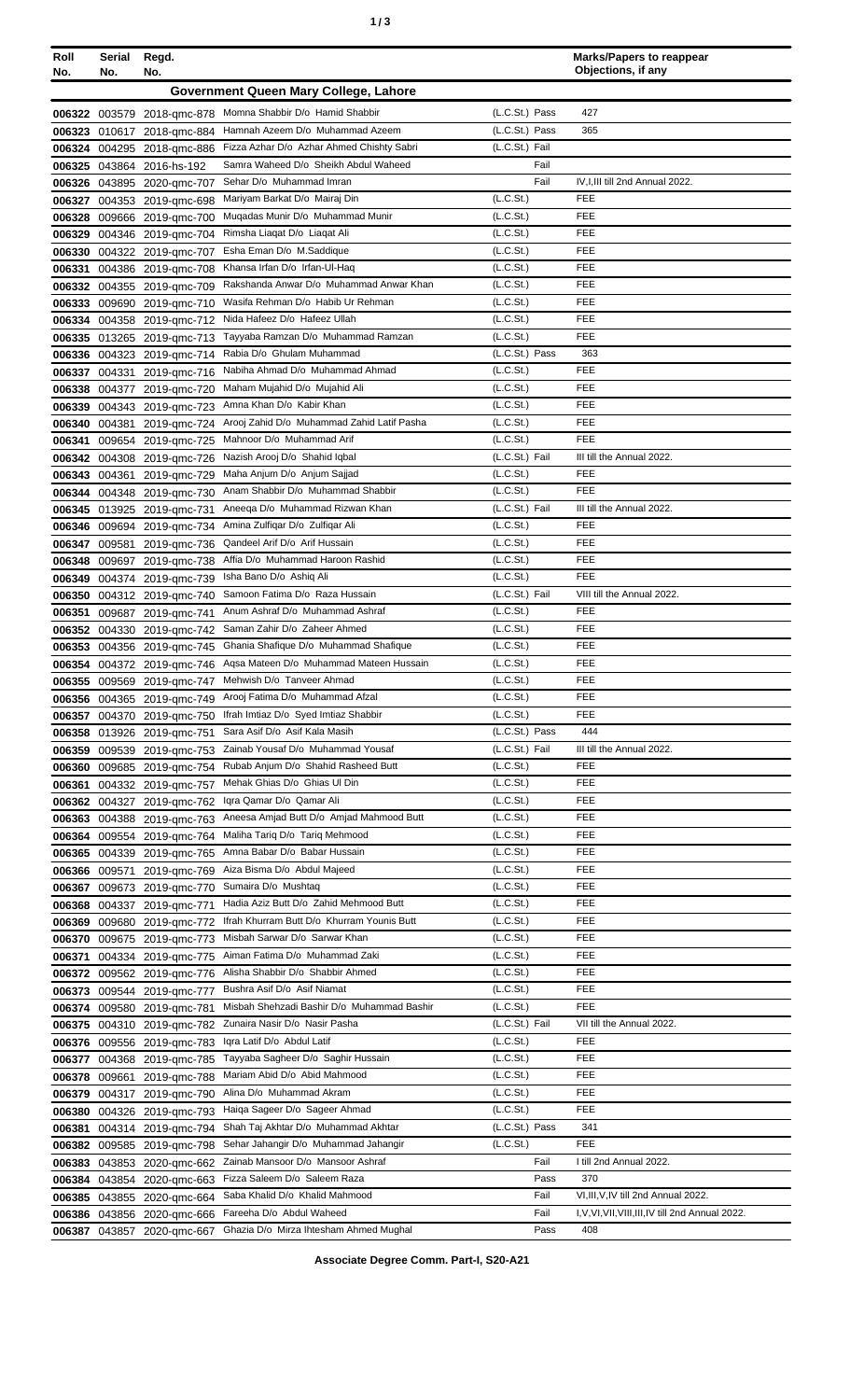| ×<br>I<br>× | ٦<br>۰, |
|-------------|---------|
|-------------|---------|

| Roll             | Serial           | Regd.                               |                                                                                 |                | <b>Marks/Papers to reappear</b><br>Objections, if any                                   |
|------------------|------------------|-------------------------------------|---------------------------------------------------------------------------------|----------------|-----------------------------------------------------------------------------------------|
| No.              | No.              | No.                                 | Government Queen Mary College, Lahore                                           |                |                                                                                         |
|                  |                  |                                     |                                                                                 |                |                                                                                         |
| 006388           |                  | 043858 2020-gmc-668                 | Muniba Mahmood D/o M Mehmood<br>Kanwal Shahzadi D/o Nasir Khan                  | Fail<br>Absent | III, VII, I, VIII, IV till 2nd Annual 2022.                                             |
| 006389<br>006390 | 043859<br>043860 | 2020-gmc-669<br>2020-amc-670        | Igra Magsood D/o Magsood Ahmad                                                  | Fail           | I till 2nd Annual 2022.                                                                 |
| 006391           | 043861           | 2020-gmc-671                        | Maryam Iftikhar D/o Iftikhar Ahmad                                              | Fail           | V, VII, III, I, VI till 2nd Annual 2022.                                                |
| 006392           | 043862           | 2020-gmc-672                        | Aroob Shafiq D/o Muhammad Shafiq                                                | Fail           | VII, V, III, I till 2nd Annual 2022.                                                    |
| 006393           | 043863           | 2020-gmc-673                        | Haiga Jabbar Butt D/o Abdul Jabbar Butt                                         | Fail           | VII, VIII, I till 2nd Annual 2022.                                                      |
| 006394           | 043865           | 2020-gmc-674                        | Malaika Akbar D/o Muhammad Umer Akbar                                           | Pass           | 410                                                                                     |
| 006395           |                  | 043866 2020-gmc-675                 | Hafsa D/o Muhammad Tariq                                                        | Pass           | 486                                                                                     |
| 006396           | 043867           | 2020-amc-677                        | Bisma D/o Ashig Ali                                                             | Pass           | 391                                                                                     |
| 006397           | 043868           | 2020-gmc-678                        | Khadija Umar D/o Muhammad Umar                                                  | Absent         |                                                                                         |
| 006398           | 043869           | 2020-gmc-679                        | Zoia Zulfiqar D/o Zulfiqar Ahmad                                                | Fail<br>Fail   | V,IV till 2nd Annual 2022.                                                              |
| 006399<br>006400 | 043870<br>043871 | 2020-gmc-680<br>2020-gmc-681        | Esha-Tul-Muqaddas D/o Muhammad Yaseen<br>Anam Feroz D/o Feroz Din               | Fail           | VII, VI, III, I, IV till 2nd Annual 2022.<br>V,I till 2nd Annual 2022.                  |
| 006401           |                  | 043872 2020-qmc-682                 | Nimra D/o Maqsood Ahmad                                                         | Fail           | VII, I, III till 2nd Annual 2022.                                                       |
| 006402           | 043873           | 2020-gmc-683                        | Asma Munir D/o Munir Ahmed                                                      | Fail           | I, V, III, VIII, IV till 2nd Annual 2022.                                               |
| 006403           | 043874           | 2020-gmc-684                        | Khadija Amir D/o Mirza Amir Baig                                                | Fail           | VIII, I, IV till 2nd Annual 2022.                                                       |
| 006404           | 043875           | 2020-qmc-685                        | Kousar D/o Shehryar Hussain                                                     | Pass           | 429                                                                                     |
| 006405           | 043876           | 2020-gmc-686                        | Nazish Javeed D/o Muhammad Javeed                                               | Pass           | 477                                                                                     |
| 006406           | 043877           | 2020-gmc-687                        | Eisha Riaz D/o Muhammad Ahmad Riaz                                              | Pass           | 433                                                                                     |
| 006407           | 043878           | 2020-gmc-689                        | Wajiha Batool D/o Tariq Jamil Khan                                              | Pass           | 371                                                                                     |
| 006408           | 043879           | 2020-gmc-690                        | Hooria Rashid D/o Muhammad Rashid Dar<br>Qurat-Ul-Ain Rahmat Ali D/o Rahmat Ali | Pass<br>Fail   | 474<br>I till 2nd Annual 2022.                                                          |
| 006409           | 043880           | 2020-gmc-691                        | Sawaira Mumtaz D/o Mumtaz Khan                                                  | Fail           | I till 2nd Annual 2022.                                                                 |
| 006410<br>006411 | 043881           | 2020-gmc-692<br>043882 2020-gmc-693 | Muqaddas Bibi D/o Muhammad Siddique                                             | Fail           | V,IV,I till 2nd Annual 2022.                                                            |
|                  |                  | 006412 043883 2020-qmc-694          | Musarrat Bibi D/o Muhammad Siddique                                             | Fail           | V,I,IV till 2nd Annual 2022.                                                            |
| 006413           | 043884           | 2020-gmc-695                        | Riva Nadeem D/o Nadeem Sagheer                                                  | Fail           | V, VII, I, III, IV, VIII till 2nd Annual 2022.                                          |
| 006414           | 043885           | 2020-gmc-697                        | Faiza Saeed D/o Babar Saeed Khan                                                | Fail           | V, I, IV, VIII till 2nd Annual 2022.                                                    |
| 006415           | 043886           | 2020-gmc-698                        | Esha D/o Muhammad Jahangir                                                      | Fail           | IV till 2nd Annual 2022.                                                                |
|                  | 006416 043887    | 2020-gmc-699                        | Mahnoor Mehmood D/o Mehmood Sarwar                                              | Pass           | 423                                                                                     |
| 006417           | 043888           | 2020-gmc-700                        | Zainab Shahbaz D/o M.Shahbaz                                                    | Fail           | VII, I, III, VI, IV till 2nd Annual 2022.                                               |
|                  |                  | 006418 043889 2020-qmc-701          | Maheen Ayaz D/o Muhammad Ayaz                                                   | Fail           |                                                                                         |
| 006419           | 043890           | 2020-gmc-702                        | Fizza Amin D/o Muhammad Amin<br>Alishba Naeem D/o Naeem Raza Khan               | Absent<br>Fail | III, IV, I till 2nd Annual 2022.                                                        |
| 006421           | 006420 043891    | 2020-gmc-703<br>043892 2020-gmc-704 | Bushra Bibi D/o Rahmat Ali                                                      | Fail           | V, VIII, IV, I till 2nd Annual 2022.                                                    |
| 006422           | 043893           | 2020-gmc-705                        | Maham Imran D/o Muhammad Imran Butt                                             | Fail           | VI, VIII, I, III, IV till 2nd Annual 2022.                                              |
|                  | 006423 043894    | 2020-gmc-706                        | Sehar Bano D/o Muhammad Arshad                                                  | Fail           | VIII, IV, III, I till 2nd Annual 2022.                                                  |
|                  | 006424 043896    | 2020-gmc-708                        | Hanna Paloos D/o Paloos Martin                                                  | Fail           | IV, VI, III, I till 2nd Annual 2022.                                                    |
| 006425           | 043897           | 2020-gmc-709                        | Nimra D/o Shahid Ali                                                            | Fail           | VIII, V, III, I till 2nd Annual 2022.                                                   |
|                  | 006426 043899    | 2020-gmc-710                        | Hafsa Sohail D/o Muhammad Sohail                                                | Fail           | I,IV till 2nd Annual 2022.                                                              |
| 006427           | 043898           | 2020-gmc-711                        | Doha Noor D/o Arshed Ali Siddique                                               | Pass           | 344                                                                                     |
| 006428           | 043900           | 2020-gmc-712                        | Hamna D/o Muhammad Akmal                                                        | Fail           | V, IV, I, III till 2nd Annual 2022.<br>III, I, VIII till 2nd Annual 2022.               |
| 006429<br>006430 | 043901           | 2020-gmc-713                        | Fiza Saeed D/o Amjad Saeed<br>Kashaf D/o Abdul Waheed Sheikh                    | Fail<br>Fail   | VIII, III, IV, I till 2nd Annual 2022.                                                  |
| 006431           | 043902<br>043903 | 2020-gmc-714<br>2020-gmc-715        | Aneeda Yasin D/o Muhammad Yasin                                                 | Fail           | V, III, VII, IV till 2nd Annual 2022.                                                   |
| 006432           | 043905           | 2020-gmc-716                        | Afshan Arif D/o Arif Mehmood                                                    | Fail           | VI,IV,III,I till 2nd Annual 2022.                                                       |
| 006433           | 043904           | 2020-gmc-717                        | Fazeelat Talib D/o Talib Hussain                                                | Pass           | 364                                                                                     |
| 006434           | 043906           | 2020-gmc-718                        | Maryam D/o Muhammad Anwar Anjum (Late)                                          | Fail           | II, V, III, VIII, IV, I till 2nd Annual 2022.                                           |
| 006435           | 043907           | 2020-gmc-719                        | Khadija Kanwal D/o Amanet Ali Khan                                              | Fail           | V,I till 2nd Annual 2022.                                                               |
| 006436           | 043908           | 2020-gmc-720                        | Sidra D/o Muhammad Ramzan                                                       | Fail           | V, VII, III, IV, I till 2nd Annual 2022.                                                |
| 006437           | 043909           | 2020-gmc-721                        | Tuba Sarwar D/o Sarwar Sultan                                                   | Fail           | I,IV, VI, III till 2nd Annual 2022.                                                     |
| 006438           | 043910           | 2020-gmc-722                        | Warda Naeem D/o Muhammad Naeem                                                  | Absent         |                                                                                         |
| 006439           | 043911           | 2020-gmc-723                        | Ayesha Anwar D/o Ch.Anwar Hussain<br>Tooba Asim D/o S.M Asim Irshad             | Fail           | VIII, I, IV till 2nd Annual 2022.<br>V, VI, VII, VIII, III, I, IV till 2nd Annual 2022. |
| 006440<br>006441 | 043912           | 2020-gmc-724<br>043913 2020-gmc-725 | Fatima Zaheer D/o Zaheer Ahmad                                                  | Fail<br>Pass   | 463                                                                                     |
|                  | 006442 043914    | 2020-gmc-726                        | Fatima Zubair D/o Muhammad Zubair                                               | Fail           | III, VI, IV, VIII till 2nd Annual 2022.                                                 |
| 006443           |                  | 043915 2020-gmc-727                 | Amna Mazher D/o Mazher Hussain                                                  | Fail           | VI, VII, I till 2nd Annual 2022.                                                        |
| 006444           |                  | 043916 2020-gmc-728                 | Hamna Sajjad D/o Muhammad Sajjad                                                | Fail           | V, IV, III, I, VIII till 2nd Annual 2022.                                               |
| 006445           | 043917           | 2020-gmc-729                        | Romaisa Islam D/o Abdul Islam                                                   | Fail           | II, VII, V, III, IV, VI, I till 2nd Annual 2022.                                        |
| 006446           | 043918           | 2020-gmc-730                        | Hadiya Asghar D/o Asghar Ali Chudhary                                           | Fail           | III, VI, V, IV till 2nd Annual 2022.                                                    |
| 006447           | 043919           | 2020-gmc-731                        | Ayesha Ayub Khan D/o Mohammad Ayub Khan                                         | Fail           | V, III till 2nd Annual 2022.                                                            |
| 006448           | 043920           | 2020-gmc-732                        | Neelam D/o Muhammad Yousaf                                                      | Fail           | I, V till 2nd Annual 2022.                                                              |
| 006449           | 043921           | 2020-gmc-733                        | Ayesha Fazal D/o Fazal Ahmed                                                    | Fail           | IV, V till 2nd Annual 2022.                                                             |
| 006450           | 043922           | 2020-gmc-734                        | Rabia Magsood D/o Muhammad Magsood<br>Mehak Shougat D/o M.Shaugat               | Fail<br>Fail   | III, I, IV till 2nd Annual 2022.<br>VII, V, VI, IV, III, I till 2nd Annual 2022.        |
| 006451<br>006452 | 043923<br>043924 | 2020-gmc-735<br>2020-gmc-736        | Meezab-E-Rehmat D/o Ali Haider                                                  | Fail           | I till 2nd Annual 2022.                                                                 |
| 006453           |                  | 043925 2020-gmc-737                 | Ifra Naeem D/o Raja Naeem                                                       | Pass           | 398                                                                                     |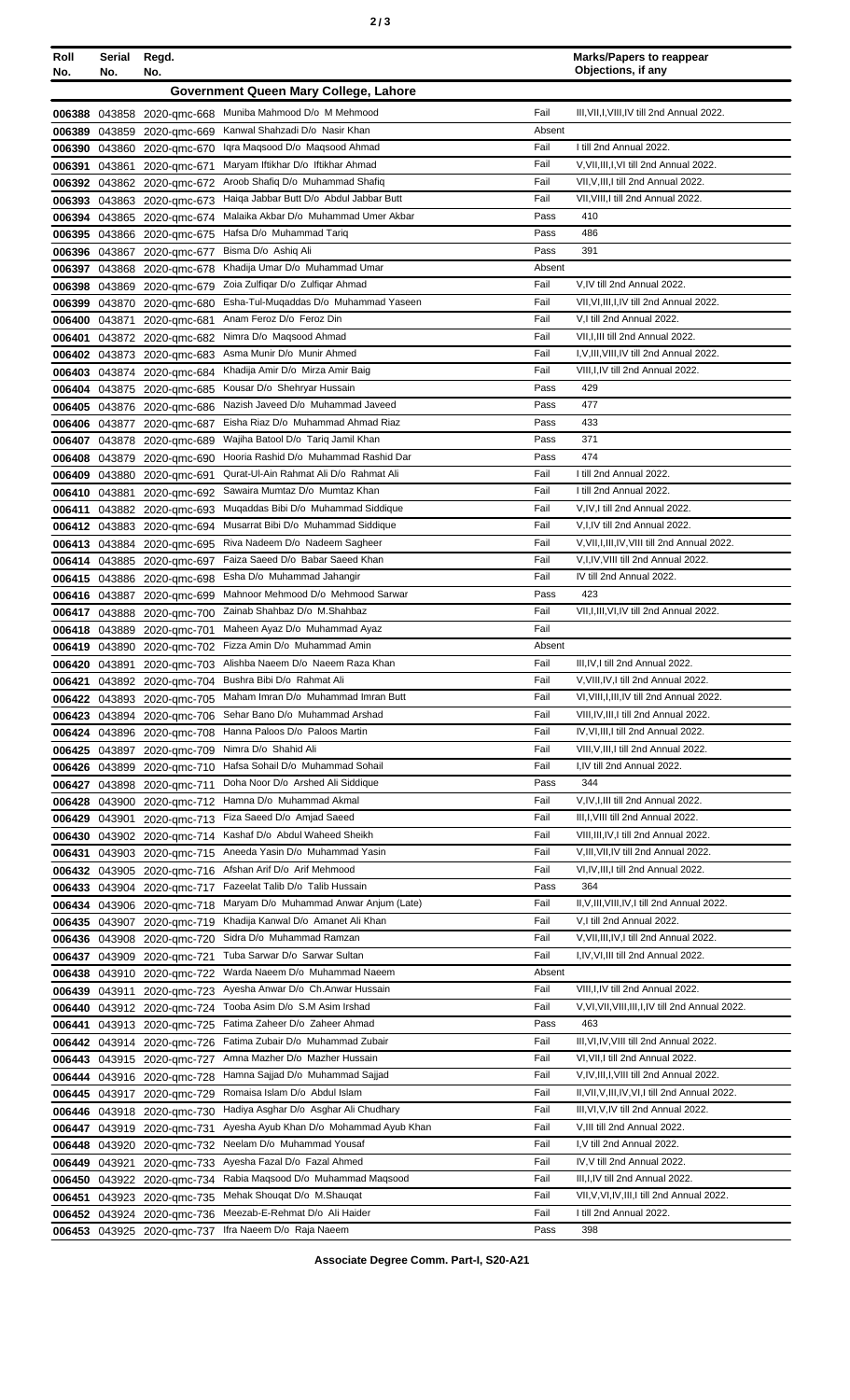| ×<br>٦<br>٠<br>۰,<br>× |  | ×<br>٦<br>٠<br>×<br>۰. |
|------------------------|--|------------------------|
|------------------------|--|------------------------|

| Roll<br>No. | <b>Serial</b><br>No. | Regd.<br>No.               |                                                |        | <b>Marks/Papers to reappear</b><br>Objections, if any |
|-------------|----------------------|----------------------------|------------------------------------------------|--------|-------------------------------------------------------|
|             |                      |                            | Government Queen Mary College, Lahore          |        |                                                       |
|             |                      | 006454 043926 2020-amc-738 | Ayesha Aftab D/o Aftab Akram                   | Fail   | IV till 2nd Annual 2022.                              |
| 006455      |                      | 043927 2020-qmc-739        | Maryam Aftab D/o Aftab Akram                   | Fail   | III till 2nd Annual 2022.                             |
| 006456      | 043928               | 2020-gmc-740               | Maria Hafeez D/o Shahzada Muhammad Hafeez Khan | Fail   | VII, IV, III, I till 2nd Annual 2022.                 |
| 006457      |                      | 043929 2020-gmc-741        | Rabia D/o Muhammad Barkat                      | Fail   | VII, VI, III, IV, I till 2nd Annual 2022.             |
| 006458      | 043930               | 2020-amc-742               | Nida D/o Irfan Ahmad Butt                      | Fail   | VII.IV.I.III till 2nd Annual 2022.                    |
| 006459      | 043931               | 2020-amc-743               | Mantasha Aslam D/o Muhammad Aslam              | Fail   | IV, V, III, VI, VII, I till 2nd Annual 2022.          |
| 006460      |                      | 043932 2020-gmc-744        | Maisha Imran D/o Muhammad Imran                | Fail   | I.III till 2nd Annual 2022.                           |
| 006461      |                      | 043933 2020-gmc-745        | Rabiya Arif D/o Arif Hussain                   | Fail   | III, I till 2nd Annual 2022.                          |
| 006462      |                      | 043934 2020-qmc-746        | Tayyaba Shahzadi D/o Sohail Anwar Khan         | Absent |                                                       |
| 006463      |                      | 043935 2020-gmc-747        | Muqaddas Naz D/o Amanat Ali Sindhu             | Fail   | VI, V, I, III till 2nd Annual 2022.                   |
| 006464      |                      | 043936 2020-gmc-748        | Hafiza Arooj Fatima D/o Muhammad Asif          | Fail   | V, III, I, IV till 2nd Annual 2022.                   |
| 006465      | 043937               | 2020-qmc-749               | Nawal D/o Muhammad Iqbal                       | Fail   | I till 2nd Annual 2022.                               |
| 006466      | 043938               | 2020-amc-750               | Laraib Amin D/o Muhammad Amin                  | Fail   | V, VII, VIII, VI, III till 2nd Annual 2022.           |
| 006467      | 043939               | 2020-gmc-751               | Mehak D/o Muhammad Waseem                      | Fail   | IV till 2nd Annual 2022.                              |
| 006468      | 043940               | 2020-qmc-752               | Khazina Latif D/o Malik Muhammad Latif         | Fail   | V, VI, III, I, IV till 2nd Annual 2022.               |
| 006469      | 043941               | 2020-gmc-753               | Suneha Waheed D/o Waheed Mushtaq               | Fail   | III, VII, V, VI, I, IV till 2nd Annual 2022.          |
| 006470      |                      | 043942 2020-gmc-754        | Agsa Nadeem D/o Nadeem Ashraf                  | Fail   | VI,IV,III till 2nd Annual 2022.                       |
| 006471      | 043943               | 2020-gmc-756               | Sumayya Shakeel D/o Shakeel Ahmed              | Pass   | 390                                                   |
| 006472      | 043944               | 2020-gmc-757               | Maheen Iftikhar D/o Iftikhar Ahmad             |        | <b>UMC</b>                                            |
| 006473      |                      | 043945 2020-gmc-758        | Kinza D/o Nasir Pervaiz                        | Fail   | I till 2nd Annual 2022.                               |
| 006474      |                      | 043946 2020-gmc-759        | Areesha Ikram D/o Muhammad Ikram               | Fail   | III till 2nd Annual 2022.                             |
| 006475      | 043947               | 2020-gmc-760               | Tuba Arshad D/o Muhammad Arshad                | Fail   | III, V, I till 2nd Annual 2022.                       |
| 006476      |                      | 043948 2020-gmc-761        | Mehreen Amjad D/o Amjad Ali Khan               | Fail   | III, IV, VII, I till 2nd Annual 2022.                 |
| 006477      |                      | 043949 2020-qmc-762        | Aiman D/o Muhammad Iqbal                       | Pass   | 405                                                   |
| 006478      | 043950               | 2020-gmc-763               | Noor UI Ain Arshad D/o Arshad Nazeer           | Fail   | V, VI, VII, I, III, IV till 2nd Annual 2022.          |
| 006479      | 043951               | 2020-gmc-764               | Atiga D/o Mushtag Baig                         | Fail   | I till 2nd Annual 2022.                               |
| 006480      |                      | 043952 2020-gmc-765        | Maha Mubeen D/o Muhammad Mubeen                | Pass   | 415                                                   |
| 006481      | 043953               | 2020-gmc-766               | Iram Khalid D/o Khalid Elahi                   | Fail   | III.IV till 2nd Annual 2022.                          |
| 006482      | 043954               | 2020-gmc-767               | Anusha Naeem D/o Muhammad Naeem                | Fail   | VI, V, VII till 2nd Annual 2022.                      |
| 006483      |                      | 043955 2020-gmc-768        | Hira Hashmi D/o Shah Behram                    | Pass   | 458                                                   |
| 006484      |                      | 043956 2020-gmc-769        | Nimra Ijaz D/o Ch Ijaz Ahmed                   | Pass   | 400                                                   |
|             |                      | 006485 043957 2021-z-44688 | Alsah Fiaz D/o Fiaz Ali Amjad                  | Pass   | 440                                                   |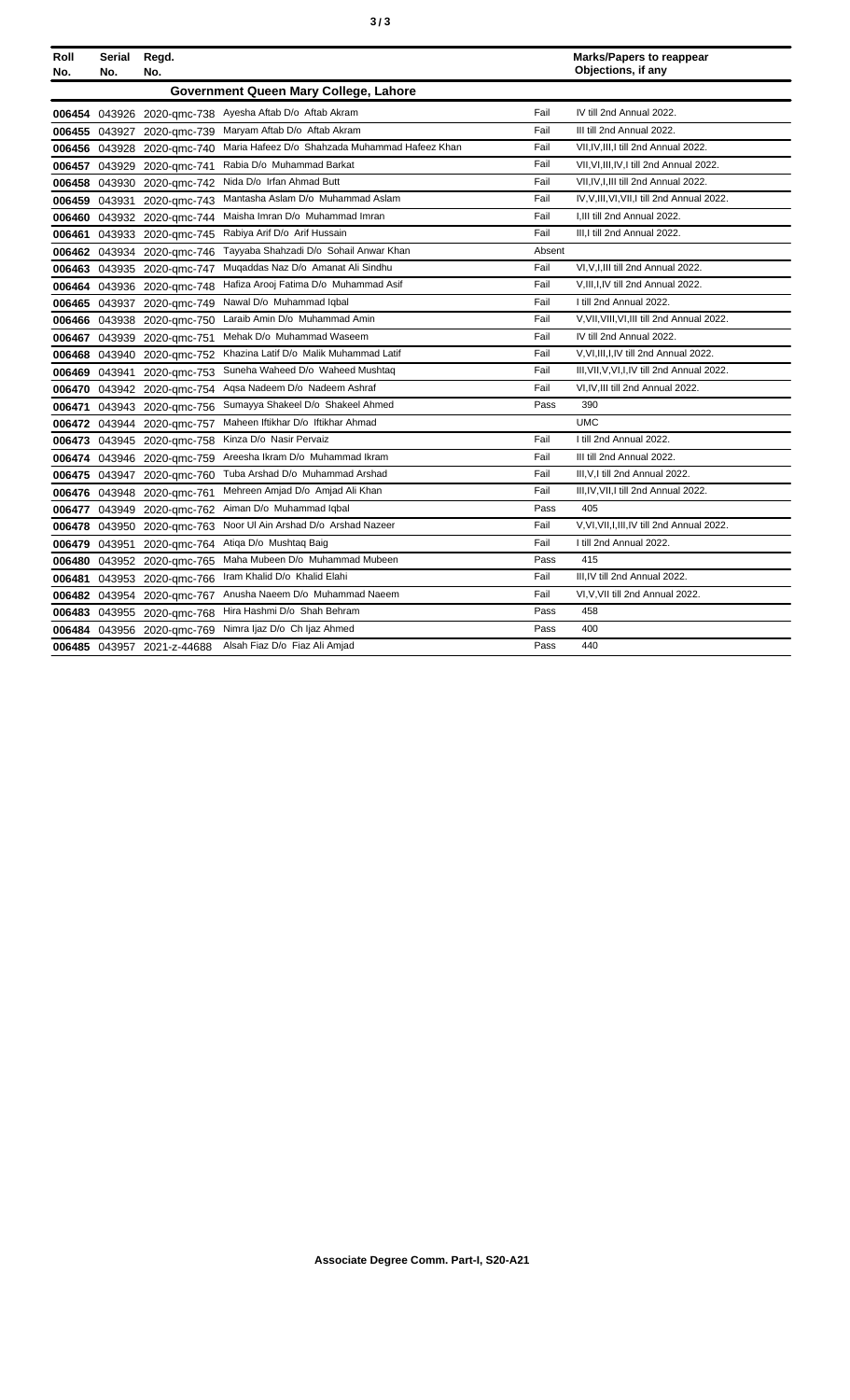| ٠ | ٠ |
|---|---|
|   |   |

| Roll | Serial                                                   | Regd.                     |                                            |                | <b>Marks/Papers to reappear</b>               |  |
|------|----------------------------------------------------------|---------------------------|--------------------------------------------|----------------|-----------------------------------------------|--|
| No.  | No.                                                      | No.                       |                                            |                | Objections, if any                            |  |
|      | Govt. Khawaja Rafiq Shaheed College, Walton Road, Lahore |                           |                                            |                |                                               |  |
|      |                                                          | 011445 009218 2018-grs-25 | Muhammad Zain S/o Muhammad Amjad           | (L.C.St.) Fail |                                               |  |
|      |                                                          | 011446 012304 2018-stl-6  | Haider Farooq S/o Muhammad Farooq          | (L.C.St.) Fail |                                               |  |
|      |                                                          | 011447 007249 2019-grs-23 | Muhammad Awais S/o Muhammad Haq Nawaz      | (L.C.St.) Fail | III till the Annual 2022.                     |  |
|      |                                                          | 011448 000862 2019-grs-24 | Moazam Rasheed S/o Rasheed Ahmad           | (L.C.St.) Fail | V, III till the Annual 2022.                  |  |
|      |                                                          | 011449 000860 2019-grs-25 | Zeeshan Abbas Rana S/o Nasir Mehmood Abbas | (L.C.St.) Pass | 460                                           |  |
|      |                                                          | 011450 000863 2019-grs-33 | Umar Zia S/o Muhammad Zia Ullah            | (L.C.St.) Fail | III till the Annual 2022.                     |  |
|      |                                                          | 011451 000864 2019-grs-36 | Yasir Rafique S/o Muhammad Rafique         | (L.C.St.) Pass | 438                                           |  |
|      |                                                          | 011452 000865 2019-grs-43 | Muhammad Aleem S/o Muhammad Tayyab         | (L.C.St.) Fail | V till the Annual 2022.                       |  |
|      |                                                          | 011453 009227 2019-grs-51 | Shehzad Ali S/o Ata Muhammad               | (L.C.St.) Fail | IV, III till the Annual 2022.                 |  |
|      |                                                          | 011454 002765 2019-grs-52 | Muhammad Bilal Anwar S/o Muhammad Anwar    | (L.C.St.) Fail | VI, VII, III till the Annual 2022.            |  |
|      |                                                          | 011455 000866 2019-grs-54 | Rana Hamza S/o Rana Shahzad                | (L.C.St.) Pass | 389                                           |  |
|      |                                                          | 011456 051103 2020-grs-40 | Ahmer Shahzad S/o Shahzad Babar            | Fail           | VIII, VI, IV, III till 2nd Annual 2022.       |  |
|      |                                                          | 011457 051104 2020-grs-41 | Imran S/o Muhammad Yousaf                  | Fail           | III, VI till 2nd Annual 2022.                 |  |
|      |                                                          | 011458 051105 2020-grs-42 | Abdul Kareem S/o Abdul Rehman              | Fail           | IV.I till 2nd Annual 2022.                    |  |
|      |                                                          | 011459 051106 2020-grs-44 | Ammar Abrar S/o Abrar Hussain Khan         | Fail           | III,I till 2nd Annual 2022.                   |  |
|      |                                                          | 011460 051107 2020-grs-45 | Umair Ali Riasat S/o Peer Riasat Ali       | Fail           | III, IV till 2nd Annual 2022.                 |  |
|      |                                                          | 011461 051108 2020-grs-46 | Zeeshan Ali S/o Muhammad Mushtaq           | Pass           | 512                                           |  |
|      |                                                          | 011462 051109 2020-grs-47 | Muhammad Shahbaz S/o Shah Muhammad         | Fail           | VII, III, IV, I till 2nd Annual 2022.         |  |
|      |                                                          | 011463 051110 2020-grs-48 | Hafiz Hamza Waheed S/o Abdul Waheed        | Fail           | VII, V, IV, VI, III, I till 2nd Annual 2022.  |  |
|      |                                                          | 011464 051111 2020-grs-50 | Ali Asghar S/o Muhammad Asghar Minhas      | Fail           | V, I, III, VI, IV till 2nd Annual 2022.       |  |
|      |                                                          | 011465 051112 2020-grs-51 | Tanzeel Hussain S/o Muhammad Hussain       | Fail           | V, VIII, VI, III, IV, I till 2nd Annual 2022. |  |
|      |                                                          | 011466 051113 2020-grs-52 | Muhammad Ismail S/o Muhammad Ibrahim       | Fail           | III, V, I till 2nd Annual 2022.               |  |
|      |                                                          | 011467 051114 2020-grs-59 | Saad Ullah Tariq S/o Tariq Javed           | Fail           | VII, VI, I, III, IV till 2nd Annual 2022.     |  |
|      |                                                          | 011468 051115 2020-grs-62 | Zain Ul Abideen S/o Akbar Ali              | Fail           | III, VII, II, IV, I till 2nd Annual 2022.     |  |
|      |                                                          | 011469 051116 2020-grs-63 | Ali Zain S/o Muhammad Rashid Ali           | Fail           | I till 2nd Annual 2022.                       |  |
|      |                                                          | 011470 051117 2020-grs-64 | Zain Abbas S/o Syed Zahid Abbas            | Fail           | VI, III, IV, I till 2nd Annual 2022.          |  |
|      |                                                          | 011471 051118 2020-grs-65 | Muhammad Sufyan S/o Shiekh Amjad Sohail    | Fail           | IV, I till 2nd Annual 2022.                   |  |
|      |                                                          | 011472 051119 2020-grs-67 | Muhammad Ramzan S/o Ghafoor                | Fail           | VII, V, IV, VI, I, III till 2nd Annual 2022.  |  |
|      |                                                          | 011473 051120 2020-grs-68 | Azeem Ali S/o Ashraf Ali                   | Absent         |                                               |  |
|      |                                                          | 011474 051121 2020-grs-70 | Javed Hassan S/o Jaffar                    | Fail           | VI, I, III, IV till 2nd Annual 2022.          |  |
|      |                                                          | 011475 051122 2020-grs-72 | Muhammad Hasnain S/o Muhammad Ashraf       | Absent         |                                               |  |
|      |                                                          | 011476 051123 2020-grs-73 | Hassan Ali S/o Muhammad Zubair             | Absent         |                                               |  |
|      |                                                          | 011477 051124 2020-grs-74 | Muneeb Ahmed S/o Munir Ahmed               | Pass           | 398                                           |  |
|      |                                                          | 011478 051125 2020-grs-76 | Asfand Yar S/o Ghulam Mustafa              | Fail           | III, VIII, V, I till 2nd Annual 2022.         |  |
|      |                                                          | 011479 051126 2020-grs-78 | Muhammad Adeel S/o Muhammad Shafiq         | Fail           |                                               |  |
|      |                                                          | 011480 051127 2020-grs-80 | Ali Hassan S/o Ijaz Ahmed                  | Fail           | IV, V, I till 2nd Annual 2022.                |  |
|      |                                                          | 011481 051128 2020-grs-81 | Hassan Ali S/o Muhammad Hussain            | Absent         |                                               |  |
|      |                                                          | 011482 051129 2020-grs-82 | Arslan Arshad S/o Arshad Mehmood           | Fail           | IV, VI, I till 2nd Annual 2022.               |  |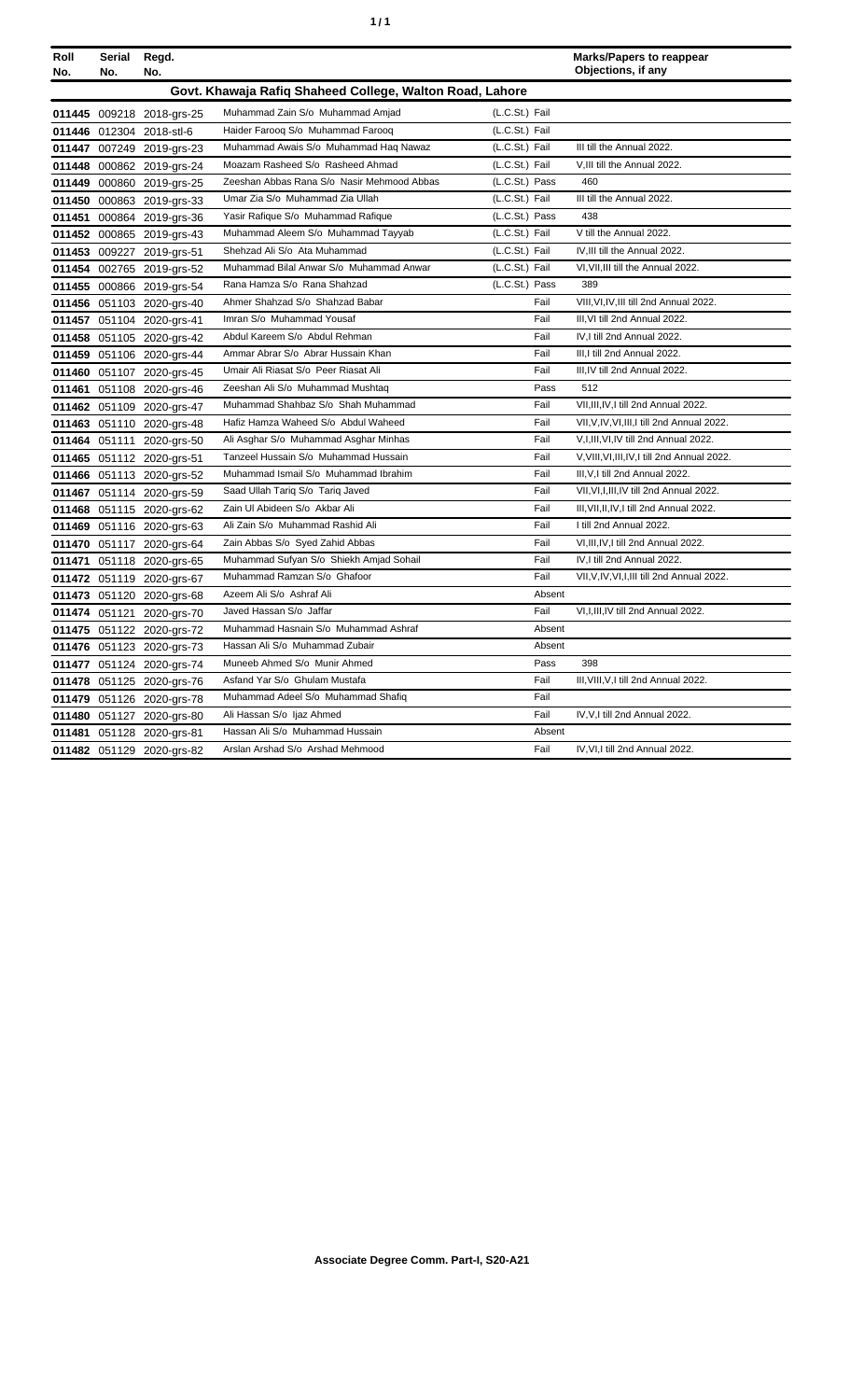| ٠ |  |  |
|---|--|--|
|---|--|--|

| Roll   | Serial        | Regd.                                                      |                                                                      |                                         | <b>Marks/Papers to reappear</b><br>Objections, if any |
|--------|---------------|------------------------------------------------------------|----------------------------------------------------------------------|-----------------------------------------|-------------------------------------------------------|
| No.    | No.           | No.                                                        |                                                                      |                                         |                                                       |
|        |               |                                                            | Government College of Science, Wahdat Road, Lahore                   |                                         |                                                       |
|        |               | 005991 004750 2018-gsr-987                                 | Noor UI Ain D/o Shoukat Ali Tahir                                    | (L.C.St.) Pass                          | 407                                                   |
|        |               | 005992 004754 2018-z-40678                                 | Sajida Gohar D/o Ali Gohar                                           | (L.C.St.) Fail                          |                                                       |
|        |               | 011483 010332 2018-gsr-1019                                | Atif Amin S/o Amin-Ud-Din                                            | (L.C.St.) Fail                          |                                                       |
|        |               | 011484 013791 2018-gsr-1039                                | Ghulam Rasool S/o Muhammad Akram Babu                                | (L.C.St.) Fail                          |                                                       |
|        |               | 011485 002649 2018-gsr-1042                                | Mohib Sajjad Malik S/o Sajjad Akram                                  | (L.C.St.) Pass                          | 430                                                   |
|        |               | 011486 000470 2018-gsr-968                                 | Muhammad Ali Hashmi S/o Muhammad Saleem Hashmi                       | (L.C.St.) Fail                          |                                                       |
|        |               | 011487 005413 2018-gsr-972                                 | Muhammad Awais Subhani S/o Hafeez Ur Rehman                          | (L.C.St.) Fail                          |                                                       |
|        |               | 011488 010014 2018-ctl-421                                 | Umair Ahmad S/o Muhammad Ahmad                                       | (L.C.St.)                               | FEE                                                   |
|        |               | 011489 003504 2018-gsr-1045                                | Muhammad Huzaifa Khan S/o Mahmood Ahmed Khan                         | (L.C.St.) Fail                          | I, VI, IV, VII, III till the Annual 2022.             |
|        |               | 011490 000763 2018-gsr-267                                 | Muhammad Bilal S/o Muhammad Boota<br>Muhammad Qasim S/o Sakhawat Ali | (L.C.St.) Fail                          | V, VI, VII, III till the Annual 2022.                 |
|        |               | 011491 013841 2018-gsr-925                                 | Ahmad Raza S/o Ghulam Nabi                                           | (L.C.St.) Pass<br>(L.C.St.) Pass        | 381<br>363                                            |
|        |               | 011492 000615 2019-gsr-1143                                | Muhammad Hassan Khan S/o Abdul Raees Khan                            | (L.C.St.) Pass                          | 364                                                   |
|        |               | 011493 003878 2019-gsr-1144                                | Abdul Rehman S/o Abdul Khaliq                                        | (L.C.St.) Fail                          | V, III till the Annual 2022.                          |
|        |               | 011494 001317 2019-gsr-1145<br>011495 014018 2019-gsr-1148 | Talha Ishtiaq S/o Ishtiaq Ahmad                                      | (L.C.St.) Pass                          | 362                                                   |
|        |               | 011496 000845 2019-gsr-1149                                | Zeeshan Saeed S/o Saeed Ahmad                                        | (L.C.S <sub>t</sub> )                   | FEE                                                   |
|        |               | 011497 000601 2019-gsr-1155                                | Muhammad Waseem S/o Kabir Mehmood                                    | (L.C.St.) Fail                          | VI, IV, III, I till the Annual 2022.                  |
|        |               | 011498 003740 2019-gsr-1156                                | Mubashir Mahmood S/o Mahmood Akhtar                                  | (L.C.St.) Pass                          | 353                                                   |
|        |               | 011499 002963 2019-gsr-1158                                | Muhammad Usman Gondal S/o Ashfaq Rehman Gondal                       | (L.C.St.) Fail                          | VIII, II, VII, V, IV, III, VI till the Annual 2022.   |
|        |               | 011500 008092 2019-gsr-1159                                | Wahid Saleem S/o Muhammad Saleem                                     | (L.C.St.) Pass                          | 404                                                   |
| 011501 |               | 003979 2019-gsr-1167                                       | Arslan Mukhtar S/o Mukhtar Ahmad                                     | (L.C.St.) Fail                          | V till the Annual 2022.                               |
|        |               | 011502 008846 2019-gsr-1174                                | Usama Saif S/o Saif Ullah                                            | (L.C.St.) Fail                          | VII till the Annual 2022.                             |
|        |               | 011503 002497 2019-gsr-1175                                | Muhammad Moaz Arshad S/o Arshad Mehmood                              | (L.C.St.) Fail                          | III, VII till the Annual 2022.                        |
|        |               | 011504 009772 2019-gsr-1178                                | Sharjeel S/o Muhammad Safdar                                         | (L.C.St.) Fail                          | VI, V, VIII, I, IV till the Annual 2022.              |
|        |               | 011505 002305 2019-gsr-1181                                | Usama Hafeez S/o Hafeez Ahmed                                        | (L.C.St.) Fail                          | V,I till the Annual 2022.                             |
|        |               | 011506 005162 2019-gsr-1183                                | Muhammad Ammar Butt S/o Muhammad Imran Butt                          | (L.C.St.) Pass                          | 400                                                   |
|        |               | 011507 004442 2019-gsr-1185                                | Arish Ilyas S/o Ilyas Masih                                          | (L.C.St.) Pass                          | 350                                                   |
|        |               | 011508 004558 2019-gsr-1191                                | Muhammad Husnain S/o Muhammad Boota                                  | (L.C.St.) Pass                          | 376                                                   |
|        |               | 011509 007734 2019-gsr-1192                                | Mirza Muhammad Talha Baig S/o Mirza Saleem Ahmed Baig (L.C.St.) Pass |                                         | 389                                                   |
|        |               | 011510 004863 2019-gsr-1195                                | Ayaz Mehmood Sufi S/o Mehmood Ahmed                                  | (L.C.St.) Fail                          | II till the Annual 2022.                              |
|        |               | 011511 006788 2019-gsr-1198                                | Muhammad Nadeem S/o Ameer Hamza                                      | (L.C.St.) Fail                          | IV, VII, VIII till the Annual 2022.                   |
|        |               | 011512 010172 2019-gsr-1203                                | Ubaid Jamil S/o Muhammad Jamil                                       | (L.C.St.) Fail                          | III till the Annual 2022.                             |
|        |               | 011513 001955 2019-gsr-1205                                | Mubashir Ahmad S/o Muhammad Sarfraz Ahmad                            | (L.C.St.) Pass                          | 427                                                   |
|        |               | 011514 004854 2019-gsr-1209                                | Muhammad Faizan Ather S/o Ather Naveed                               | (L.C.St.) Pass                          | 339                                                   |
|        |               | 011515 009306 2019-gsr-1218                                | Mirza Muhammad Shehryar S/o Muhammad Bashir                          | (L.C.St.) Fail                          | VI,I till the Annual 2022.                            |
|        | 011516 009751 | 2019-gsr-1219                                              | Azhar Amjad S/o Amjad Ali                                            | (L.C.St.) Pass                          | 407                                                   |
|        |               | 011517 001009 2019-gsr-1220                                | Muhammad Ans S/o Muhammad Fiaz Tubbasam                              | (L.C.St.) Fail                          | III, VI till the Annual 2022.                         |
|        |               | 011518 000616 2019-gsr-1224                                | Rana Bilawal Ali S/o Rana Abdul Ghafar                               | (L.C.St.) Fail                          | IV, III, I till the Annual 2022.                      |
|        |               | 011519 008740 2019-gsr-1227                                | Azeem Akram S/o Muhammad Akram<br>Hamza Ali S/o Muhammad Sabir       | (L.C.St.) Fail                          | VII, VI till the Annual 2022.                         |
|        |               | 011520 002964 2019-gsr-1228                                | Afaq S/o Ghulam Yaseen                                               | (L.C.St.) Fail<br>(L.C.S <sub>t</sub> ) | VII, VI till the Annual 2022.<br>FEE                  |
|        |               | 011521 000904 2019-gsr-1229                                | Muhammad Shehroz Ahmad S/o Rashid Mahmood                            | (L.C.St.) Pass                          | 362                                                   |
|        |               | 011522 001696 2019-gsr-1237<br>011523 003128 2019-gsr-1240 | Moiz Idrees S/o Muhammad Idrees                                      | (L.C.St.) Pass                          | 361                                                   |
|        |               | 011524 009006 2019-gsr-1249                                | Saud Faisal S/o Faisal Zia                                           | (L.C.St.) Fail                          | VI, VIII, I till 2nd Annual 2022.                     |
|        |               | 011525 005591 2019-gsr-1253                                | Muhammad Akif S/o Muhammad Latif                                     | (L.C.St.)                               | <b>FEE</b>                                            |
|        |               | 011526 012185 2019-gsr-1259                                | Abrar Nazeer S/o Muhammad Nazeer                                     | (L.C.St.) Fail                          | I till the Annual 2022.                               |
|        |               | 011527 002514 2019-gsr-1261                                | Hamza Khan S/o Muhammad Nasir Khan                                   | (L.C.St.) Fail                          | VI,IV,III,I till 2nd Annual 2022.                     |
|        |               | 011528 006654 2019-gsr-1263                                | Muhammad Hamza Yaseen S/o Muhammad Yaseen                            | (L.C.St.) Pass                          | 386                                                   |
|        | 011529 009071 | 2019-gsr-1266                                              | Talha Shakeel S/o Muhammad Shakeel                                   | (L.C.St.) Pass                          | 340                                                   |
|        |               | 011530 009333 2019-gsr-1269                                | Umair Ali S/o Muhammad Yaqoob                                        | (L.C.St.) Fail                          | III, I till 2nd Annual 2022.                          |
|        |               | 011531 010773 2019-gsr-1270                                | Rana Shahzaib Hassan S/o Imtiaz Hussain                              | (L.C.St.) Fail                          | IV,I till the Annual 2022.                            |
|        |               | 011532 005143 2019-gsr-1273                                | Muhammad Asad Ullah S/o Mazhar Abbas                                 | (L.C.St.) Fail                          | VI,III,I till the Annual 2022.                        |
|        |               | 011533 006102 2019-gsr-1276                                | Muhammad Tehseen S/o Zameer Ahmed                                    | (L.C.St.) Fail                          | II, VIII, VI, VII, I till the Annual 2022.            |
|        |               | 011534 014045 2019-gsr-1278                                | Abdullah Ejaz S/o Muhammad Ejaz                                      | (L.C.St.) Fail                          | III, VIII, IV, I, VI, VII till the Annual 2022.       |
|        |               | 011535 000907 2019-gsr-1279                                | Muzamil Abbas S/o Muhammad Abbas                                     | (L.C.St.) Fail                          | II,IV till the Annual 2022.                           |
|        |               | 011536 013778 2019-gsr-1280                                | Umair Abdullah S/o Altaf Ahmad                                       | (L.C.St.) Pass                          | 357                                                   |
|        |               | 011537 004722 2019-gsr-1281                                | Abdul Sohaib S/o Abdul Majeed                                        | (L.C.St.) Pass                          | 370                                                   |
|        |               | 011538 009612 2019-gsr-1283                                | Muhammad Khizar Nawaz S/o Muhammad Nawaz                             | (L.C.St.) Fail                          | V till the Annual 2022.                               |
|        |               | 011539 012036 2019-gsr-1286                                | Hammad Nisar S/o Nisar Ahmed                                         | (L.C.St.) Fail                          | III, V, VI, VII, II till the Annual 2022.             |
|        |               | 011540 011857 2019-gsr-1291                                | Muhammad Afaq S/o Muhammad Afzaal                                    | (L.C.St.) Fail                          | I till the Annual 2022.                               |
| 011541 |               | 006556 2019-gsr-1293                                       | Ali Hamza S/o Nazir Ahmad                                            | (L.C.St.) Fail                          | VII, VI till the Annual 2022.                         |
|        |               | 011542 007380 2019-gsr-1298                                | Waqar Abbas S/o Muhammad Aslam                                       | (L.C.St.) Fail                          | I till the Annual 2022.                               |
|        |               | 011543 007922 2019-gsr-1300                                | Imran S/o Barkat Masih                                               | (L.C.St.) Pass                          | 411                                                   |
|        |               | 011544 042789 2020-gsr-1212                                | Mussawar Mehmood S/o Raja Mehmood Hussain                            | Fail                                    | I till 2nd Annual 2022.                               |
|        |               | 011545 042646 2020-gsr-1215                                | Muhammad Abdul Qadir S/o Tahir Mehmood                               | Fail                                    | V, VII, VIII, I, III, VI, IV till 2nd Annual 2022.    |
|        |               |                                                            | 011546 042652 2020-gsr-1223 Muhammad Rab Nawaz S/o Naeem Ahmad       | Absent                                  |                                                       |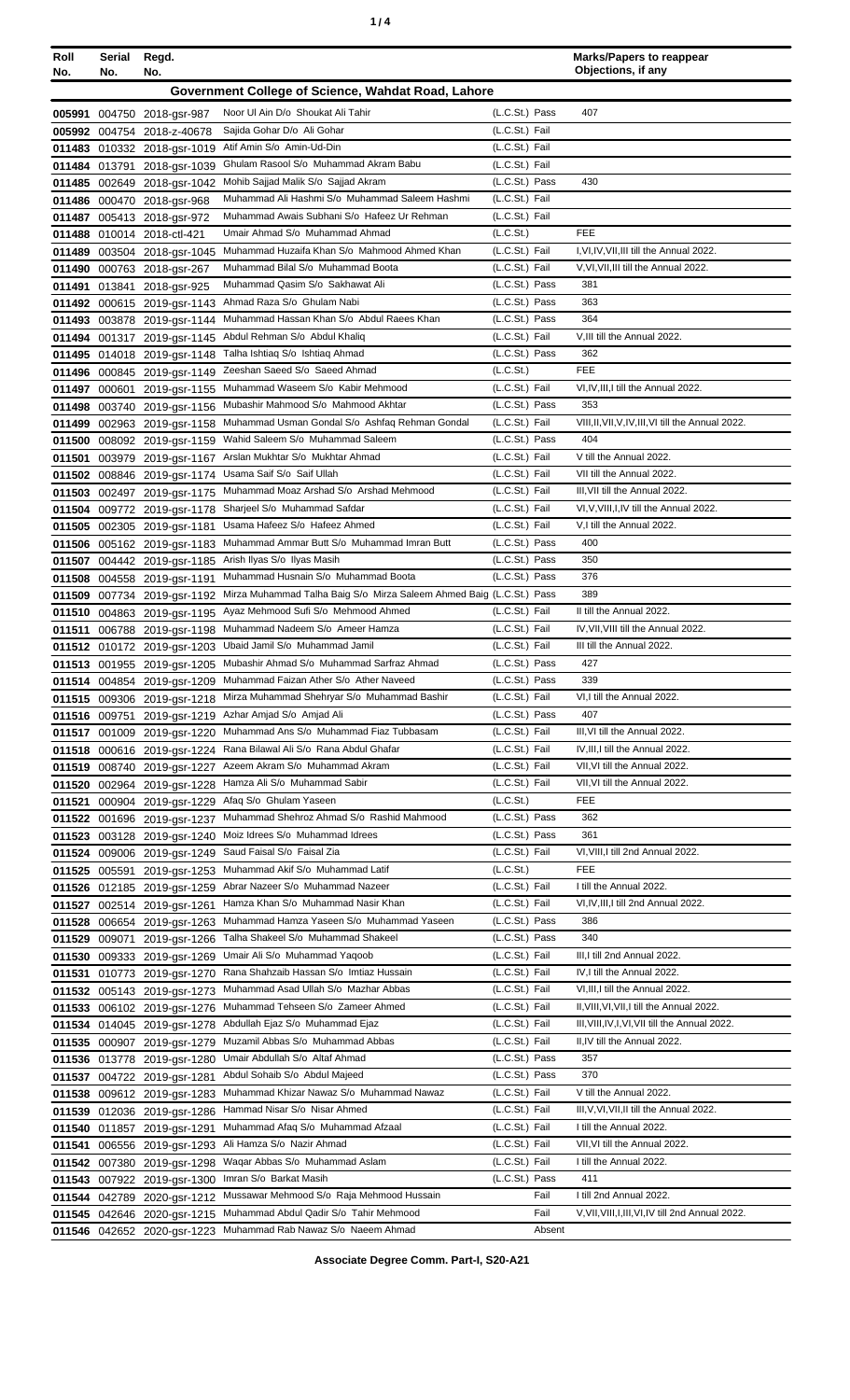| Roll<br>No. | Serial<br>No. | Regd.<br>No.                                               |                                                                                        |                | <b>Marks/Papers to reappear</b><br>Objections, if any                         |
|-------------|---------------|------------------------------------------------------------|----------------------------------------------------------------------------------------|----------------|-------------------------------------------------------------------------------|
|             |               |                                                            | Government College of Science, Wahdat Road, Lahore                                     |                |                                                                               |
|             |               |                                                            | 011547 042653 2020-gsr-1224 Muhammad Nasir Hussain S/o Wazir Hussain                   | Fail           | V.VI.VII.III.I till 2nd Annual 2022.                                          |
|             |               | 011548 042805 2020-gsr-1295                                | Shehroz Ahmed S/o Muhammad Hanif                                                       | Absent         |                                                                               |
|             |               | 011549 042714 2020-gsr-1299                                | Shahzaib Hameed S/o Munawar Hameed                                                     | Fail           |                                                                               |
|             |               | 011550 042715 2020-gsr-1300                                | Muhammad Shahzad S/o Sadiq Ali                                                         | Absent         |                                                                               |
|             |               | 011551 042799 2020-gsr-1301                                | Muhammad Junaid Ijaz S/o Muhammad Ijaz                                                 | Fail           | I, VI, IV till 2nd Annual 2022.                                               |
|             |               | 011552 042716 2020-gsr-1304<br>011553 042717 2020-gsr-1307 | Aftab Ahmed S/o Munir Ahmed<br>Haris Shakeel S/o Shakeel Ahmad Faisal                  | Fail<br>Fail   | III, VI, IV, I till 2nd Annual 2022.<br>VI till 2nd Annual 2022.              |
|             |               | 011554 042718 2020-gsr-1308                                | Adrees Akram S/o Muhammmad Akram                                                       | Fail           | III, I, IV, VI till 2nd Annual 2022.                                          |
|             |               | 011555 042719 2020-gsr-1309                                | Shahroz Ali S/o Aqib Ali                                                               | Fail           | VI, III, IV, I till 2nd Annual 2022.                                          |
|             |               | 011556 042725 2020-gsr-1316                                | Muhammad Faran Babar S/o Babar Akhter                                                  | Fail           | II, I, VI, III, IV till 2nd Annual 2022.                                      |
|             |               | 011557 042726 2020-gsr-1317                                | Bilal Ahmad S/o Muhammad Akbar                                                         | Fail           |                                                                               |
|             |               | 011558 042727 2020-gsr-1319                                | Asad Tanveer S/o Tanveer Sabir                                                         | Fail           | VII, III, VI, I till 2nd Annual 2022.                                         |
|             |               | 011559 042797 2020-gsr-1320                                | Ali Raza Khan S/o Muhammad Khan                                                        | Absent         |                                                                               |
|             |               | 011560 042728 2020-gsr-1321                                | Zeeshan S/o Shahid Javed                                                               | Absent         |                                                                               |
|             |               | 011561 042729 2020-gsr-1322                                | Arslan S/o Manzoor Ahmad                                                               | Absent         |                                                                               |
|             |               | 011562 042730 2020-gsr-1323                                | Zaka Ur Rehman S/o Maqbool Ur Rehman                                                   | Fail           | VII, VI till 2nd Annual 2022.                                                 |
|             | 011563 042731 | 2020-gsr-1324                                              | Muhammad Uzair Zahid S/o Zahid Khan                                                    | Fail           | III, I, VI till 2nd Annual 2022.                                              |
|             |               | 011564 042732 2020-gsr-1325                                | Muhammad Umair Arshad S/o Muhammad Arshad                                              | Fail           |                                                                               |
|             |               | 011565 042733 2020-gsr-1326                                | Muneeb Ahmed Chohan S/o Muhammad Ashraf Chohan                                         | Absent         |                                                                               |
|             |               | 011566 042734 2020-gsr-1327                                | Muhammad Hamza S/o Muhammad Rafiq                                                      | Absent         |                                                                               |
|             |               | 011567 042735 2020-gsr-1328                                | Muhammad Nomaan S/o Ghulam Rasool<br>Muhammad Jawad S/o Muhammad Aslam                 | Fail<br>Fail   | II, VII, IV, III, I till 2nd Annual 2022.<br>VI, III, I till 2nd Annual 2022. |
|             |               | 011568 042736 2020-gsr-1329<br>011569 042798 2020-gsr-1341 | Hafiz Basharat Ali S/o Abdul Ghafoor                                                   | Fail           | V, II, III, VII, VI, I, IV till 2nd Annual 2022.                              |
|             |               | 011570 042754 2020-gsr-1356                                | Muhammad Sani Ahmad Naeem S/o Muhammad Ahmad                                           | Fail           | VII, IV, VI, III, I till 2nd Annual 2022.                                     |
|             |               |                                                            | Nadeem                                                                                 |                |                                                                               |
|             |               | 011571 014475 2020-gsr-1374                                | Mohammad Usama Akram S/o Mohammad Akram<br>(L.C.St.) Fail                              |                | III, VII, I, VI, IV till 2nd Annual 2022.                                     |
|             |               | 011572 042796 2020-gsr-1398                                | Rana Ahsan Yousaf S/o Rana Muhammad Yousaf                                             | Fail           | III, I, IV till 2nd Annual 2022.                                              |
|             |               | 011585 042786 2019-ccl-36                                  | Muhammad Azam S/o Muhammad Rashid                                                      | Absent         |                                                                               |
|             |               | 011586 042787 2019-gsr-864                                 | Muhammad Shoaib Afzal S/o Muhammad Afzal                                               | Fail           | V, VII, I till 2nd Annual 2022.                                               |
|             |               | 011587 042706 2019-uba-42                                  | Muhammad Mustafa Ghouri S/o Muhammad Asif Ghouri                                       | Pass           | 431                                                                           |
|             | 011588 042641 | 2020-gsr-1209                                              | Muhammad Danish S/o Muhammad Riaz<br>Shahid Imran S/o Muhammad Siddique                | Fail<br>Fail   | V till 2nd Annual 2022.<br>VII, III, V, I, VI, IV till 2nd Annual 2022.       |
|             |               | 011589 042642 2020-gsr-1210                                | 011590 042643 2020-gsr-1211 Sultan Ali S/o Muhammad Tariq                              | Fail           | VI, III, V till 2nd Annual 2022.                                              |
|             |               | 011591 042644 2020-gsr-1213                                | Faizan Ahmad S/o Kamal Ahmad Qureshi                                                   | Absent         |                                                                               |
|             |               | 011592 042645 2020-gsr-1214                                | Syed Muhammad Haider S/o Syed Yasin Arshad Gilani                                      | Fail           | II, III, VIII, V, VII, I, IV till 2nd Annual 2022.                            |
|             |               | 011593 042647 2020-gsr-1218                                | Muhammad Ansar S/o Muhammad Hussain                                                    | Fail           | IV, V, I, III, II, VI, VII till 2nd Annual 2022.                              |
|             |               | 011594 042648 2020-gsr-1219                                | Abdul Rehman S/o Muhammad Naeem                                                        | Pass           | 420                                                                           |
|             |               | 011595 042649 2020-gsr-1220                                | Muhammad Rayyan Zahid S/o Zahid Mahmood Bhatti                                         | Fail           | VI, III, VII, I till 2nd Annual 2022.                                         |
|             | 011596 042650 | 2020-gsr-1221                                              | Muhammad Abdullah Habib Virk S/o Muhammad Habib                                        | Fail           | V, IV till 2nd Annual 2022.                                                   |
| 011597      | 042651        | 2020-gsr-1222                                              | Danish Tariq S/o Tariq Masih                                                           | Fail           | VI, II, I, IV, V, III till 2nd Annual 2022.                                   |
|             | 011598 042654 | 2020-gsr-1225                                              | Muhammad Ali S/o Muhammad Nasir Ali                                                    | Pass           | 415                                                                           |
|             |               | 011599 042655 2020-gsr-1226                                | Nabeel Ahmad S/o Sadi Ahmad                                                            | Absent         |                                                                               |
|             |               | 011600 042656 2020-gsr-1227                                | Noman Shahid S/o Muhammad Shahid                                                       | Pass           | 384                                                                           |
|             |               | 011601 042657 2020-gsr-1228                                | Muhammad Haris Butt S/o Muhammad Sagheer Butt<br>Rohab Ahmad S/o Muhammad Shahid Fazal | Fail<br>Fail   | III, I, V till 2nd Annual 2022.<br>III, V till 2nd Annual 2022.               |
|             |               | 011602 042658 2020-gsr-1229<br>011603 042659 2020-gsr-1230 | Muhammad Hasnat S/o Muhammad Altaf                                                     | Fail           | V, IV, I till 2nd Annual 2022.                                                |
|             |               | 011604 042660 2020-gsr-1231                                | Waqas-Ul-Mustafa S/o Ghulam Mustafa Khan                                               | Fail           | V till 2nd Annual 2022.                                                       |
|             | 011605 042661 | 2020-gsr-1232                                              | Muhammad Faisal Amin S/o Muhammad Amin                                                 | Fail           | I till 2nd Annual 2022.                                                       |
|             | 011606 042662 | 2020-gsr-1233                                              | Farhan Khurshid S/o M.Khurshid Hussain Akhtar                                          | Fail           | VIII, V, III, I, VII, VI, IV till 2nd Annual 2022.                            |
|             | 011607 042663 | 2020-gsr-1234                                              | Muhammad Asim S/o Syed Qasim Ali Shah                                                  | Fail           | III, V, VII, VI, I till 2nd Annual 2022.                                      |
|             | 011608 042664 | 2020-gsr-1235                                              | Abdullah Nadeem S/o Nadeem Ahmed                                                       | Fail           | VII, VI, V, I, IV, III till 2nd Annual 2022.                                  |
|             |               | 011609 042665 2020-gsr-1236                                | Ali Hassan S/o Abdul Razzak                                                            | Fail           | I till 2nd Annual 2022.                                                       |
|             |               | 011610 042666 2020-gsr-1237                                | Ammad Ali S/o Zahid Ali                                                                | Fail           | III, VII, VIII, VI, I, IV till 2nd Annual 2022.                               |
| 011611      | 042667        | 2020-gsr-1238                                              | Fasih Ullah S/o Muhammad Hanif                                                         | Pass           | 414                                                                           |
|             |               | 011612 042668 2020-gsr-1239                                | Mehboob UI Hassan S/o Muhammad Ashraf                                                  | Fail           | III, V, I till 2nd Annual 2022.                                               |
|             |               | 011613 042802 2020-gsr-1240                                | Ali Raza S/o Akbar Ali                                                                 | Fail           | V,IV,III,I till 2nd Annual 2022.                                              |
|             |               | 011614 042669 2020-gsr-1241                                | Usama Wahid S/o Abdulwahid                                                             | Fail           | II, I, VII, VI, III, IV till 2nd Annual 2022.                                 |
|             |               | 011615 042795 2020-gsr-1243                                | Syed Maisum Raza Naqvi S/o Syed Mazhar Abbaass Naqvi                                   | Fail           | III, VI, IV, VII, V, I till 2nd Annual 2022.                                  |
|             |               | 011616 042670 2020-gsr-1244                                | Kamran Attaullah S/o Attaullah<br>Mouhammad Ali S/o Iftikhar Ahmed                     | Absent<br>Fail | III, VII, IV, VI till 2nd Annual 2022.                                        |
|             | 011617 042671 | 2020-gsr-1245                                              | Hassan Raza S/o Muhammad Mohsin Khan                                                   | Fail           | V, VI, III, I, IV till 2nd Annual 2022.                                       |
|             |               | 011618 042672 2020-gsr-1246<br>011619 042673 2020-gsr-1247 | Abrar Ahmad S/o Intisar Ahmad Ansari                                                   | Fail           | VI, VII, IV till 2nd Annual 2022.                                             |
|             |               | 011620 042674 2020-gsr-1248                                | Ashir Ali S/o Bahadur Sher                                                             | Fail           | V, III, VII, IV, VIII, VI, I till 2nd Annual 2022.                            |
| 011621      |               | 042675 2020-gsr-1249                                       | Muhammad Hamza Butt S/o Shabbir Ahmad                                                  | Fail           | V, I, III till 2nd Annual 2022.                                               |
|             |               | 011622 042676 2020-gsr-1250                                | Muhammad Saad S/o Muhammad Mazhar Iqbal                                                | Fail           |                                                                               |
|             |               | 011623 042677 2020-gsr-1251                                | Umer Sakhawat S/o Sakhawat Ali                                                         | Pass           | 429                                                                           |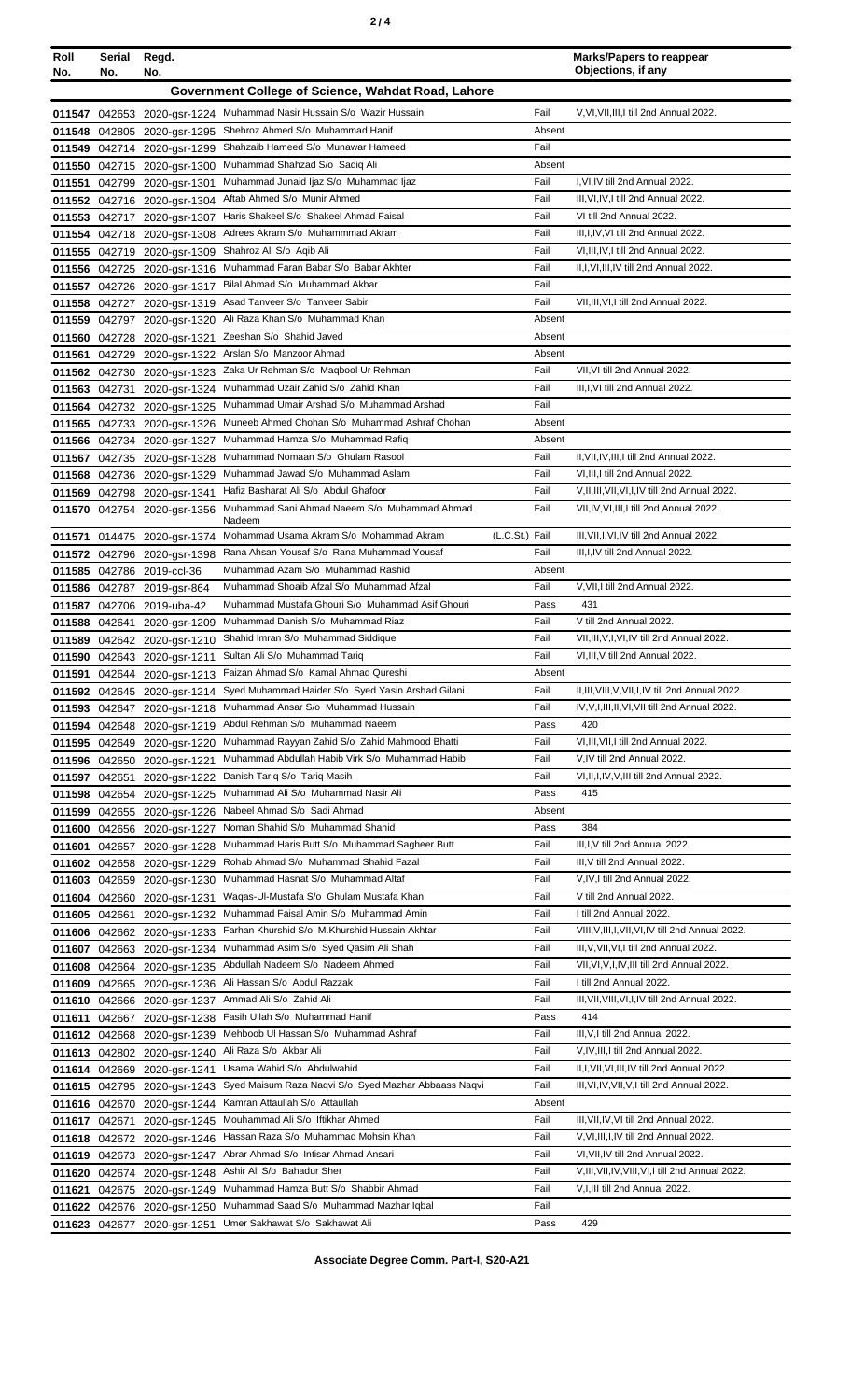| ×<br>٠<br>٦<br>×<br>۰. |  |  |
|------------------------|--|--|
|------------------------|--|--|

| Roll<br>No. | Serial<br>No. | Regd.<br>No.                                                                                 |                                                                                                       | <b>Marks/Papers to reappear</b><br>Objections, if any                            |
|-------------|---------------|----------------------------------------------------------------------------------------------|-------------------------------------------------------------------------------------------------------|----------------------------------------------------------------------------------|
|             |               |                                                                                              | Government College of Science, Wahdat Road, Lahore                                                    |                                                                                  |
|             |               | Bilal Ahmed S/o Saeed Ahmed<br>011624 042678 2020-gsr-1253                                   | Fail                                                                                                  |                                                                                  |
|             |               | 011625 042679 2020-gsr-1254                                                                  | Syed Ali Asghar S/o Syed Ayaz Maqbool<br>Absent                                                       |                                                                                  |
|             |               | Muhammad Usama S/o Abdul Razzaq<br>011626 042680 2020-gsr-1255                               | Fail                                                                                                  | III, I, IV till 2nd Annual 2022.                                                 |
| 011627      | 042681        | Bilal Sultan S/o Sultan Mahmood<br>2020-gsr-1256                                             | Absent                                                                                                |                                                                                  |
| 011628      |               | 042682 2020-gsr-1257                                                                         | Faizan Arshad S/o Muhammad Arshad Butt<br>Fail<br>Fail                                                | V, III, I, VIII, IV, VII, VI till 2nd Annual 2022.                               |
| 011629      |               | Ali Faraz S/o Iftkhar Ali<br>042683 2020-gsr-1258<br>Sher Khan S/o Jaffar Nawaz              | Fail                                                                                                  | VII, VIII, VI, III, I, IV till 2nd Annual 2022.<br>VII, IV till 2nd Annual 2022. |
| 011631      | 042684        | 011630 042790 2020-gsr-1260<br>2020-gsr-1261                                                 | Rana Muhammad Usama S/o Rana Muhammad Zareef<br>Absent                                                |                                                                                  |
|             |               | 011632 042685 2020-gsr-1262                                                                  | Muhammad Uzair Saeed S/o Muhammad Saeed<br>Absent                                                     |                                                                                  |
|             |               | Abu Hurrara S/o Talat Masood<br>011633 042686 2020-gsr-1263                                  | Fail                                                                                                  |                                                                                  |
|             | 011634 042687 | Abdul Rehman S/o Faisal Shahzad<br>2020-gsr-1264                                             | Absent                                                                                                |                                                                                  |
| 011635      |               | 042688 2020-gsr-1265                                                                         | Fail<br>Umer Farooq S/o Muhammad Farooq Shoukat                                                       | VI, III, VII, IV till 2nd Annual 2022.                                           |
| 011636      |               | 042689 2020-gsr-1266                                                                         | Muhammad Nouman Naeem S/o Muhammad Naeem<br>Fail                                                      | V, IV, VII, I till 2nd Annual 2022.                                              |
|             |               | Ali Haider S/o Muhammad Yameen<br>011637 042690 2020-gsr-1267                                | Absent<br>Hamza Nadeem S/o Muhammad Nadeem                                                            | 330                                                                              |
|             |               | 011638 042807 2020-gsr-1268<br>Hikmat Ullah S/o Inayat Ullah                                 | Pass<br>Fail                                                                                          | V, III, II, IV, VII, I, VI till 2nd Annual 2022.                                 |
|             | 011639 042691 | 2020-gsr-1269<br>Muhammad Ehsan S/o Amanullah<br>011640 042692 2020-gsr-1270                 | Absent                                                                                                |                                                                                  |
|             |               | Muneeb Ahmad S/o Saif Ullah<br>011641 042693 2020-gsr-1271                                   | Fail                                                                                                  |                                                                                  |
|             |               | 011642 042694 2020-gsr-1272                                                                  | Arslan Khan S/o Muhammad Saleem Khan<br>Absent                                                        |                                                                                  |
|             |               | Muhammad Abdullah S/o Khalid Sharif<br>011643 042695 2020-gsr-1273                           | Fail                                                                                                  | V,IV till 2nd Annual 2022.                                                       |
|             |               | 011644 042696 2020-gsr-1274                                                                  | Fail<br>Muhammad Usama Arif S/o Muhammad Arif                                                         | I till 2nd Annual 2022.                                                          |
|             |               | 011645 042697 2020-gsr-1275                                                                  | Ran Sarim Ahmad Khan S/o Ijaz Ahmad Khan<br>Fail                                                      | III, VII, IV till 2nd Annual 2022.                                               |
|             |               | 011646 042794 2020-gsr-1276                                                                  | Muhammad Hammad Irfan S/o Muhammad Irfan<br>Fail                                                      | III, I, IV till 2nd Annual 2022.                                                 |
|             |               | Shahrukh Nadeem S/o Nadeem Qaiser<br>011647 042698 2020-gsr-1277                             | Fail<br>Mohammad Abdullah S/o Muhammad Yaqoob<br>Fail                                                 | V, IV till 2nd Annual 2022.<br>I, V, IV till 2nd Annual 2022.                    |
| 011649      | 011648 042801 | 2020-gsr-1278<br>042699 2020-gsr-1279                                                        | Attiq Rehman S/o Muhammad Issay Khan<br>Absent                                                        |                                                                                  |
|             |               | Abdullah Rashid S/o Abdul Rashid<br>011650 042700 2020-gsr-1281                              | Fail                                                                                                  | VII, VI, I, IV till 2nd Annual 2022.                                             |
| 011651      | 042701        | 2020-gsr-1282                                                                                | Fail<br>Muhammad Shahid S/o Muhammad Yasin                                                            | V, VI, I, III till 2nd Annual 2022.                                              |
|             |               | 011652 042702 2020-gsr-1283                                                                  | Arham Bin Zahid S/o Zahid Mahmood Mughal<br>Absent                                                    |                                                                                  |
|             |               | Inam-UI-Haq S/o Muhammad Suleman<br>011653 042703 2020-gsr-1284                              | Fail                                                                                                  | III,I till 2nd Annual 2022.                                                      |
|             |               | Abid Shoukat S/o Shoukat Masih<br>011654 042800 2020-gsr-1285                                | Fail                                                                                                  | IV, V, III till 2nd Annual 2022.                                                 |
|             |               | Faisal Bashir S/o Khalid Javed<br>011655 042704 2020-gsr-1286                                |                                                                                                       | <b>UMC</b>                                                                       |
|             |               | 011656 042705 2020-gsr-1287                                                                  | Muhammad Abbas Haider S/o Jamil Hussain<br>Fail                                                       | I, III, IV till 2nd Annual 2022.                                                 |
|             |               | 011657 042707 2020-gsr-1289                                                                  | Hamza Kaleem Arbey S/o Hafiz Kaleem Ullah Arbey<br>Fail<br>Muhammad Awais S/o Muhammad Ashraf<br>Fail | I, III, IV till 2nd Annual 2022.<br>V, VII, IV, I till 2nd Annual 2022.          |
| 011658      |               | 042710 2020-gsr-1290<br>Muzamil Magbool S/o Magbool Ahmad<br>011659 042708 2020-gsr-1291     | Fail                                                                                                  |                                                                                  |
|             |               | Zain Ali S/o Muhammad Akram<br>011660 042709 2020-gsr-1293                                   | Absent                                                                                                |                                                                                  |
| 011661      | 042711        | Jazil Aisf S/o Muhammad Asif<br>2020-gsr-1294                                                | Fail                                                                                                  | VII, V, I, IV, III, VI till 2nd Annual 2022.                                     |
|             |               | 011662 042806 2020-gsr-1296                                                                  | Muhammad Fahad Rizwan S/o Muhammad Rizwan Naseem<br>Fail                                              | VII, VI, V, I, VIII, IV, III till 2nd Annual 2022.                               |
|             |               | Usama Sattar S/o Abdul Sattar<br>011663 042712 2020-gsr-1297                                 | Fail                                                                                                  | VIII, I, V, IV, VII, III, VI till 2nd Annual 2022.                               |
|             |               | Sahaf Ahmed S/o M.Faroog Akram<br>011664 042713 2020-gsr-1298                                | Fail                                                                                                  | V, I, III, IV till 2nd Annual 2022.                                              |
|             |               | 011665 042720 2020-gsr-1310                                                                  | Rana Hamza Ishaq S/o Muhammad Ishaq<br>Absent                                                         |                                                                                  |
|             | 011666 042721 | Arslan Ali Ishfaq S/o Muhammad Ishfaq<br>2020-gsr-1311                                       | Fail<br>Mudassir Muzaffar S/o Muhammad Muzaffar<br>Pass                                               | 462                                                                              |
|             |               | 011667 042793 2020-gsr-1312<br>Mazhar Abbas S/o Naik Muhammad<br>011668 042722 2020-gsr-1313 | Fail                                                                                                  | V till 2nd Annual 2022.                                                          |
|             |               | Shahzad Ali S/o Shabbir Hussain<br>011669 042723 2020-gsr-1314                               | Fail                                                                                                  | II, V, IV, I, VII, VI, III till 2nd Annual 2022.                                 |
|             |               | Ali Raza S/o Muhammad Riaz Ali<br>011670 042724 2020-gsr-1315                                | Fail                                                                                                  |                                                                                  |
| 011671      |               | Hamza Ali S/o Amanat Ali<br>042737 2020-gsr-1332                                             | Absent                                                                                                |                                                                                  |
|             |               | Muhammad Bilal S/o Abrar Ahmad<br>011672 042738 2020-gsr-1334                                | Fail                                                                                                  | I, V till 2nd Annual 2022.                                                       |
|             |               | Adeel Bashir S/o Muhammad Bashir<br>011673 042739 2020-gsr-1335                              | Fail                                                                                                  | VIII, VI, III, IV, VII, I till 2nd Annual 2022.                                  |
|             |               | Tahir Amjad S/o Muhammad Amjad<br>011674 042740 2020-gsr-1336                                | Pass                                                                                                  | 461                                                                              |
|             |               | Farhan Shahid S/o Shahid Mehmood<br>011675 042741 2020-gsr-1337                              | Pass<br>Fail                                                                                          | 315<br>VI till 2nd Annual 2022.                                                  |
|             |               | 011676 042742 2020-gsr-1338<br>Awais Shahid S/o Shahid Ali                                   | Muhammad Abdullah S/o Sajjad Hussain<br>Fail                                                          | VII, I till 2nd Annual 2022.                                                     |
| 011677      |               | 042743 2020-gsr-1339<br>011678 042744 2020-gsr-1340                                          | Ali Shahbaz S/o Muhammad Shahbaz Ahmad<br>Fail                                                        | IV, VII, III till 2nd Annual 2022.                                               |
|             |               | 011679 042745 2020-gsr-1342                                                                  | Muhammad Abu Bakar Saeed S/o Muhammad Saeed<br>Absent                                                 |                                                                                  |
|             |               | 011680 042746 2020-gsr-1344                                                                  | Syed Muhammad Usman S/o Muhammad Naseem<br>Pass                                                       | 360                                                                              |
| 011681      | 042791        | Asad-Ur-Rehman S/o Gais-Ud-Din<br>2020-gsr-1345                                              | Absent                                                                                                |                                                                                  |
|             |               | Shahzaib S/o Muhammad Rafique<br>011682 042747 2020-gsr-1346                                 | Fail                                                                                                  | III, VI, IV till 2nd Annual 2022.                                                |
| 011683      |               | Ahsan Waqas Ahsan S/o Javed Iqbal<br>042748 2020-gsr-1347                                    | Fail                                                                                                  | VIII, II, IV, VI, VII, I, III till 2nd Annual 2022.                              |
| 011684      |               | Hasnain Raza S/o Faqir Hussain<br>042792 2020-gsr-1348                                       | Fail                                                                                                  | VII, VIII, VI, I, III, IV till 2nd Annual 2022.                                  |
|             |               | 011685 042749 2020-gsr-1351<br>Talal Bin Mujahid S/o Mujahid Khan                            | Daniyal Sajjad Butt S/o Sajjad Mehmood Butt<br>Fail<br>Absent                                         | II, VII, VI, IV, III, I till 2nd Annual 2022.                                    |
|             |               | 011686 042750 2020-gsr-1352<br>Usama Ali S/o Zulfigar Ali<br>011687 042751 2020-gsr-1353     | Fail                                                                                                  | VI, VII, III, V, I, VIII, IV till 2nd Annual 2022.                               |
|             |               | Muhammad Adnan S/o Pervaiz Akhter<br>011688 042752 2020-gsr-1354                             | Pass                                                                                                  | 505                                                                              |
|             |               | 011689 042753 2020-gsr-1355 Amanat Ali S/o Muhammad Saeed Alam                               | Absent                                                                                                |                                                                                  |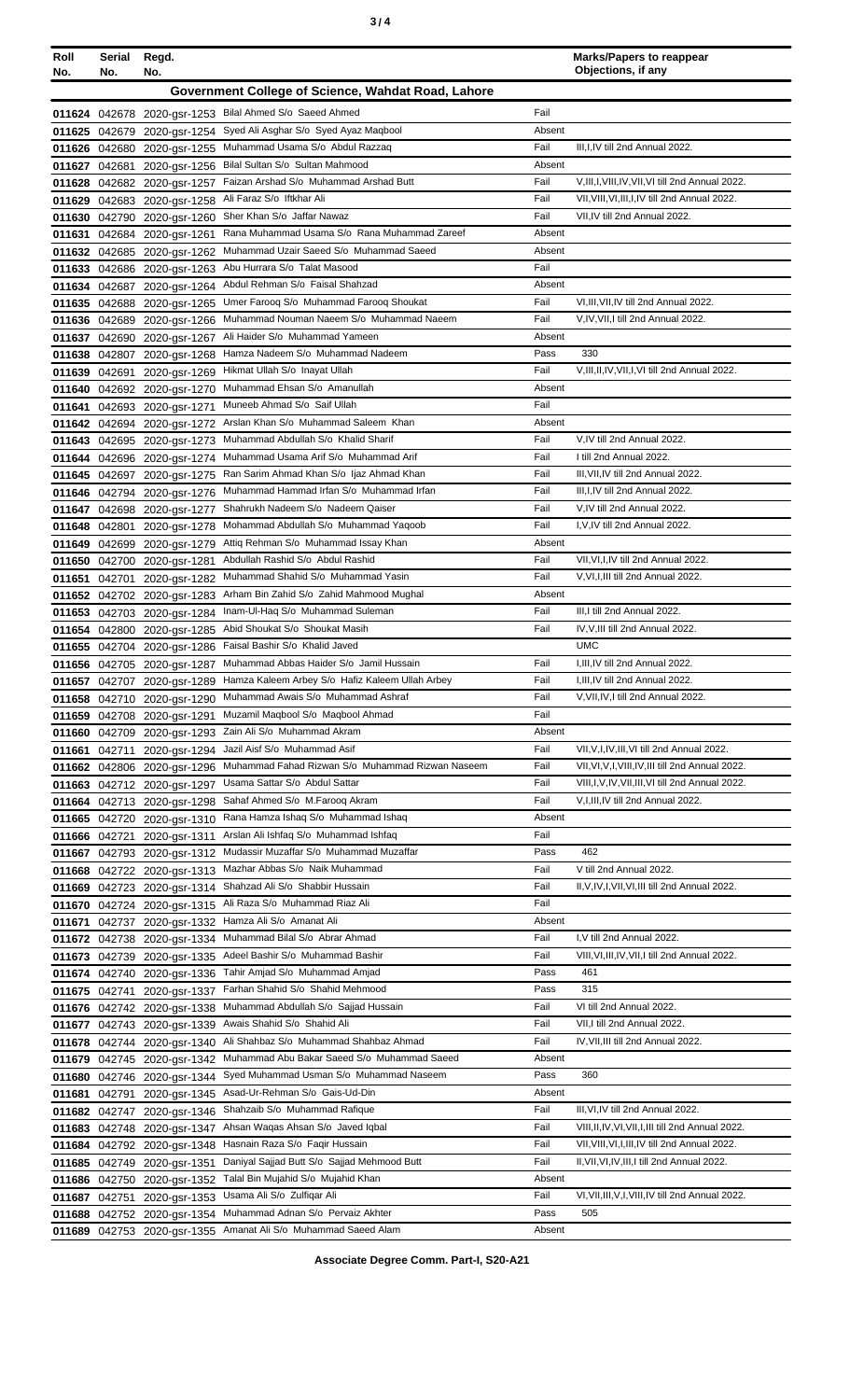|--|

| Roll<br>No. | Serial<br>No.                                      | Regd.<br>No.                |                                                         |                | <b>Marks/Papers to reappear</b><br>Objections, if any |  |  |  |
|-------------|----------------------------------------------------|-----------------------------|---------------------------------------------------------|----------------|-------------------------------------------------------|--|--|--|
|             | Government College of Science, Wahdat Road, Lahore |                             |                                                         |                |                                                       |  |  |  |
|             |                                                    |                             | 011690 042755 2020-gsr-1357 Nayyar Waqas S/o Niaz Ahmad | Fail           | III, II, V, IV, VII, VI, I till 2nd Annual 2022.      |  |  |  |
|             |                                                    | 011691 042756 2020-gsr-1358 | Muhammad Jawad Mohal S/o Muhammad Kashif Mohal          | Fail           | VI, VIII, V till 2nd Annual 2022.                     |  |  |  |
|             |                                                    | 011692 042757 2020-gsr-1359 | Ammar Yousaf S/o Muhammad Yousaf                        | Absent         |                                                       |  |  |  |
|             |                                                    | 011693 042758 2020-gsr-1360 | Sadeem Waheed Rana S/o Abdul Waheed                     | Absent         |                                                       |  |  |  |
|             |                                                    | 011694 042759 2020-gsr-1361 | Ali Umer S/o Muhammad Umer                              | Fail           | V, IV, VI, III, VIII till 2nd Annual 2022.            |  |  |  |
|             | 011695 042760                                      | 2020-gsr-1362               | Jawad Ali S/o Sardar Ali                                | Pass           | 416                                                   |  |  |  |
|             | 011696 042761                                      | 2020-gsr-1363               | Sohaib Riaz S/o Riaz Ahmad                              | Fail           | III.I.V till 2nd Annual 2022.                         |  |  |  |
| 011697      |                                                    | 042762 2020-gsr-1364        | Mubashir Ahmed S/o Rana Nasrullah                       | Absent         |                                                       |  |  |  |
|             |                                                    | 011698 042763 2020-gsr-1365 | Abdul Rehman S/o Sabir Ali                              | Fail           | III, I till 2nd Annual 2022.                          |  |  |  |
|             |                                                    | 011699 042764 2020-gsr-1366 | Kaleem Ullah Khan S/o Abdul Qayyum Khan                 | Fail           | VI, VIII, V, I till 2nd Annual 2022.                  |  |  |  |
|             |                                                    | 011700 042765 2020-gsr-1367 | Farhan Ahmed S/o Muhammad Ilyas Mughal                  | Fail           | VII, III, IV till 2nd Annual 2022.                    |  |  |  |
|             |                                                    | 011701 042803 2020-gsr-1368 | Hanan Ahmed S/o Shahid Sharif                           | Fail           | V, VIII, VII, VI, I, IV, III till 2nd Annual 2022.    |  |  |  |
|             |                                                    | 011702 042766 2020-gsr-1370 | Syed Muhammad Bilal Ali S/o Syed Muhammad Masood Ali    | Fail           | IV till 2nd Annual 2022.                              |  |  |  |
|             |                                                    | 011703 042767 2020-gsr-1371 | Shameel Khan S/o Muhammad Sagheer Khan                  | Fail           | VII, III, I, VI, IV till 2nd Annual 2022.             |  |  |  |
|             |                                                    | 011704 042768 2020-gsr-1372 | Muhammad Smama S/o Muhammad Nawaz                       | Absent         |                                                       |  |  |  |
|             |                                                    | 011705 042769 2020-gsr-1373 | Hammad Ali Jahangir S/o Jahangir Hussain                | Fail           | VII, V, VIII, VI, I, III, IV till 2nd Annual 2022.    |  |  |  |
|             |                                                    | 011706 042770 2020-gsr-1375 | Abdul Majid S/o Abdul Latif                             | Absent         |                                                       |  |  |  |
|             | 011707 042771                                      | 2020-gsr-1376               | Hafiz Naveed Ahmad S/o Muhammad Amir                    | Fail           | IV till 2nd Annual 2022.                              |  |  |  |
|             | 011708 042772                                      | 2020-gsr-1377               | Aimal Rasool S/o Ghulam Rasool                          | Fail           | I,IV till 2nd Annual 2022.                            |  |  |  |
| 011709      | 042773                                             | 2020-gsr-1378               | Farman Khan S/o Sardar Khan                             | Fail           | II, I, VIII, VI, IV, VII, V till 2nd Annual 2022.     |  |  |  |
|             |                                                    | 011710 042774 2020-gsr-1379 | Usman Ali S/o Adnan Sarwar                              | Fail           | V, IV till 2nd Annual 2022.                           |  |  |  |
| 011711      |                                                    | 042775 2020-gsr-1382        | Moeez Ahmad S/o Muhammad Shabir                         | Absent         |                                                       |  |  |  |
|             |                                                    | 011712 042776 2020-gsr-1383 | Hafiz Muhammad Adnan Khan S/o Fateh Muhammad Khan       | Fail           | III, IV, I, V, VII, VI till 2nd Annual 2022.          |  |  |  |
|             |                                                    | 011713 042777 2020-gsr-1384 | Muhammad Abdullah S/o Muhammad Ejaz                     | Fail           | III, VII, VIII, VI, IV, I till 2nd Annual 2022.       |  |  |  |
|             |                                                    | 011714 042778 2020-gsr-1386 | Asad Zameer S/o Muhammad Zameer                         | Fail           | V, VII, VI, I, III, IV till 2nd Annual 2022.          |  |  |  |
|             |                                                    | 011715 042779 2020-gsr-1387 | Mian Usman Safdar S/o Mian Safdar Ali                   | Absent         |                                                       |  |  |  |
|             |                                                    | 011716 042780 2020-gsr-1388 | Muhammad Hamza Amir S/o Muhammad Amir                   | Absent         |                                                       |  |  |  |
|             |                                                    | 011717 042781 2020-gsr-1389 | Hassan Jahanzaib S/o Shahid Bashir                      | Fail           | I, III till 2nd Annual 2022.                          |  |  |  |
|             |                                                    | 011718 042782 2020-gsr-1390 | Usama Ahmed S/o Bashir Ahmed                            | Fail           |                                                       |  |  |  |
|             |                                                    | 011719 042783 2020-gsr-1391 | Moez Hassan S/o Muneer Akhter                           | Fail           | IV, II, V, VII, VI, III, I till 2nd Annual 2022.      |  |  |  |
|             | 011720 042804                                      | 2020-gsr-1392               | Muhammad Asghar Nadeem Akram S/o Muhammad Akram         | Absent         |                                                       |  |  |  |
| 011721      | 042784                                             | 2020-gsr-1393               | Shoaib Sarwar S/o Muhammad Sarwar                       | Absent         |                                                       |  |  |  |
|             |                                                    | 011722 042785 2020-gsr-1394 | Muhammad Waqas S/o Rana Waheed Murad                    | Pass           | 500                                                   |  |  |  |
| 011723      |                                                    | 042788 2020-gsr-1397        | Muhammad Hamza Qadeer S/o Muhammad Qadeer Abid          | Fail           | VIII, IV till 2nd Annual 2022.                        |  |  |  |
| 014011      |                                                    | 006818 2019-gsr-1268        | Hafiz Muhammad Zeeshan S/o Shoukat Ali                  | (L.C.St.) Fail | IV till the Annual 2022.                              |  |  |  |
|             |                                                    |                             | 021349 085219 2018-gsr-1038 Rukhsar D/o Javed Iqbal     | (L.C.St.)      | <b>UMC</b>                                            |  |  |  |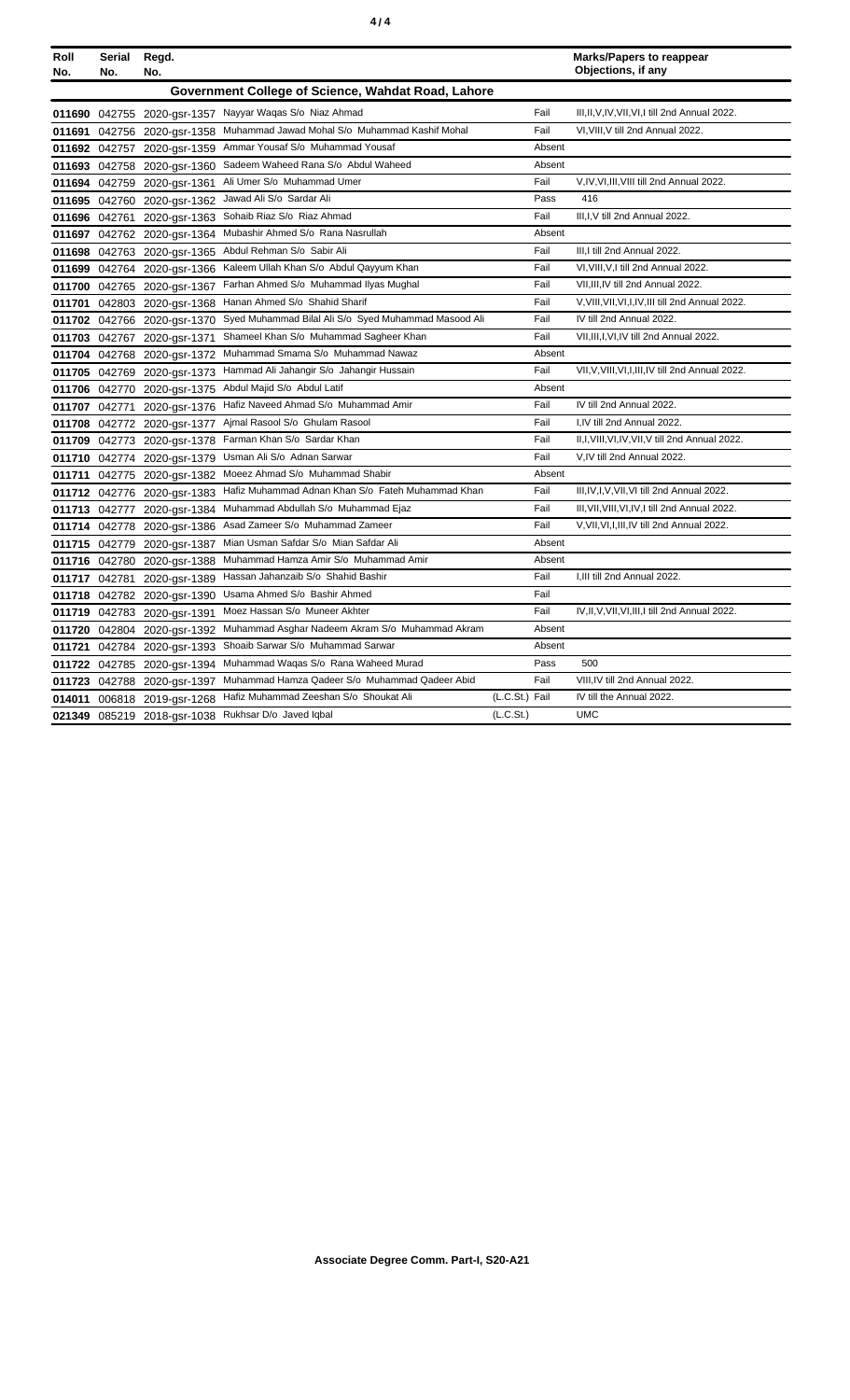| Roll<br>No.                                                  | Serial<br>No. | Regd.<br>No.               |                                | Marks/Papers to reappear<br>Objections, if any |  |  |
|--------------------------------------------------------------|---------------|----------------------------|--------------------------------|------------------------------------------------|--|--|
| Hailey College of Commerce, University of the Punjab, Lahore |               |                            |                                |                                                |  |  |
|                                                              |               | 011724 010565 2019-z-31341 | Noman Akram S/o Muhammad Akram | (L.C.St.) Fail                                 |  |  |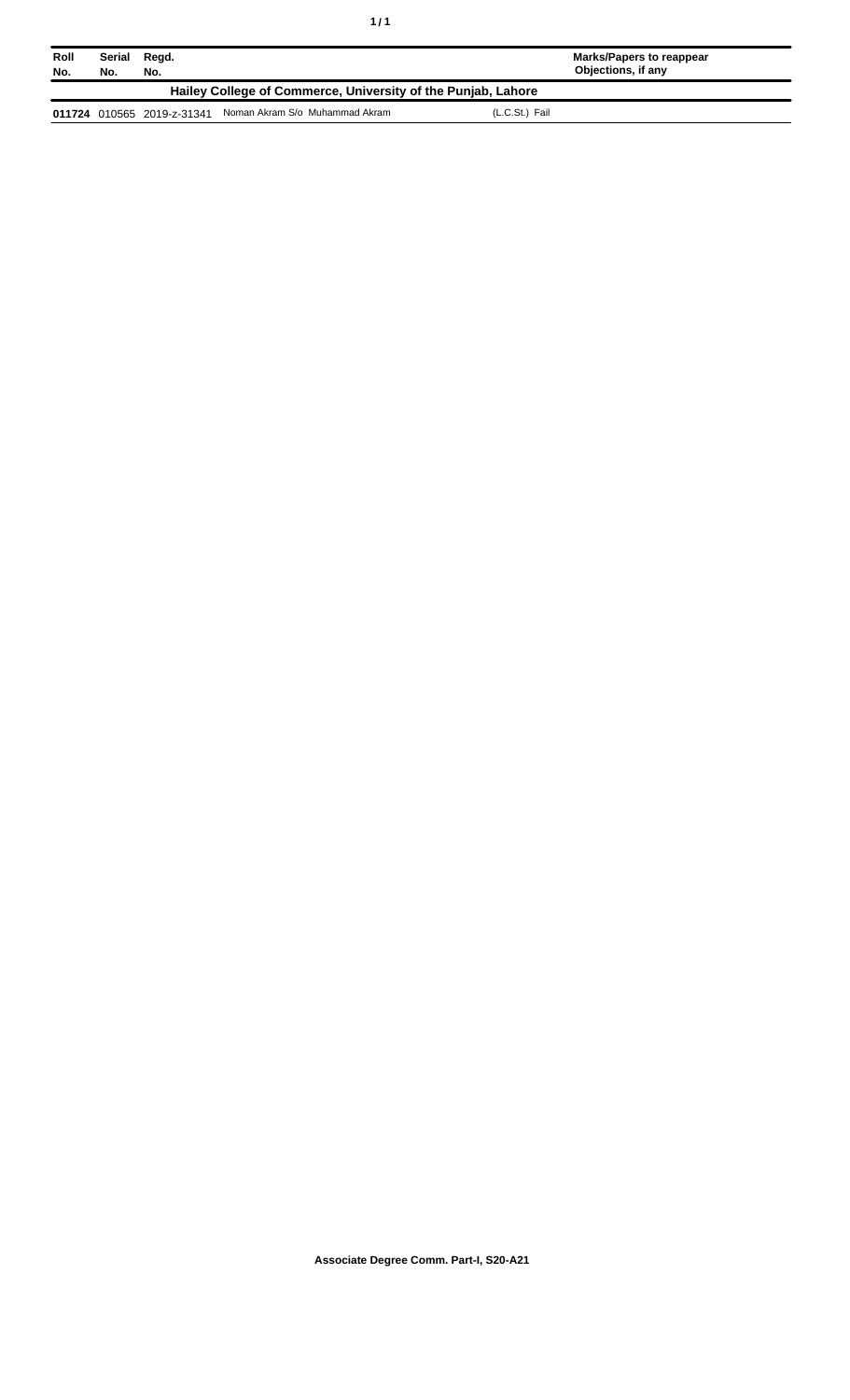| Roll<br>No. | Serial<br>No. | Regd.<br>No.              |                                                            |                       | <b>Marks/Papers to reappear</b><br>Objections, if any |
|-------------|---------------|---------------------------|------------------------------------------------------------|-----------------------|-------------------------------------------------------|
|             |               |                           | Himayat-e-Islam College for Women, New Garden Town, Lahore |                       |                                                       |
| 005993      |               | 003946 2019-hwl-90        | Aman Ihtisham D/o Muhammad Ihtisham Ali                    | (L.C.St.) Pass        | 338                                                   |
|             |               | 005994 007204 2019-hwl-92 | Sana Mansha D/o Mansha                                     | (L.C.St.) Pass        | 335                                                   |
|             |               | 005996 055165 2020-hwl-68 | Rahat Batool D/o Jamil                                     | Fail                  | IV.III till 2nd Annual 2022.                          |
| 005997      | 055167        | 2020-hwl-69               | Farwa D/o Abdul Rauf                                       | Fail                  | V.VII.III till 2nd Annual 2022.                       |
| 005998      |               | 055163 2020-hwl-70        | Ezzat Fatima D/o Tarig Noor                                | Fail                  | VI.VII.III till 2nd Annual 2022.                      |
| 005999      |               | 055164 2020-hwl-71        | Ayesha Noor D/o Malik Noor Ahmad                           | Absent                |                                                       |
| 006000      |               | 055168 2020-hwl-73        | Ayesha Azam D/o Muhammad Azam                              | Fail                  | III till 2nd Annual 2022.                             |
| 006001      |               | 055166 2020-hwl-74        | Zainab Iqbal D/o Muhammad Iqbal                            | Fail                  | II.IV.VI.III till 2nd Annual 2022.                    |
| 021413      |               | 085245 2018-hwl-63        | Sawera Saleem D/o Saleem Masih                             | (L.C.S <sub>t</sub> ) | <b>DETAINED</b>                                       |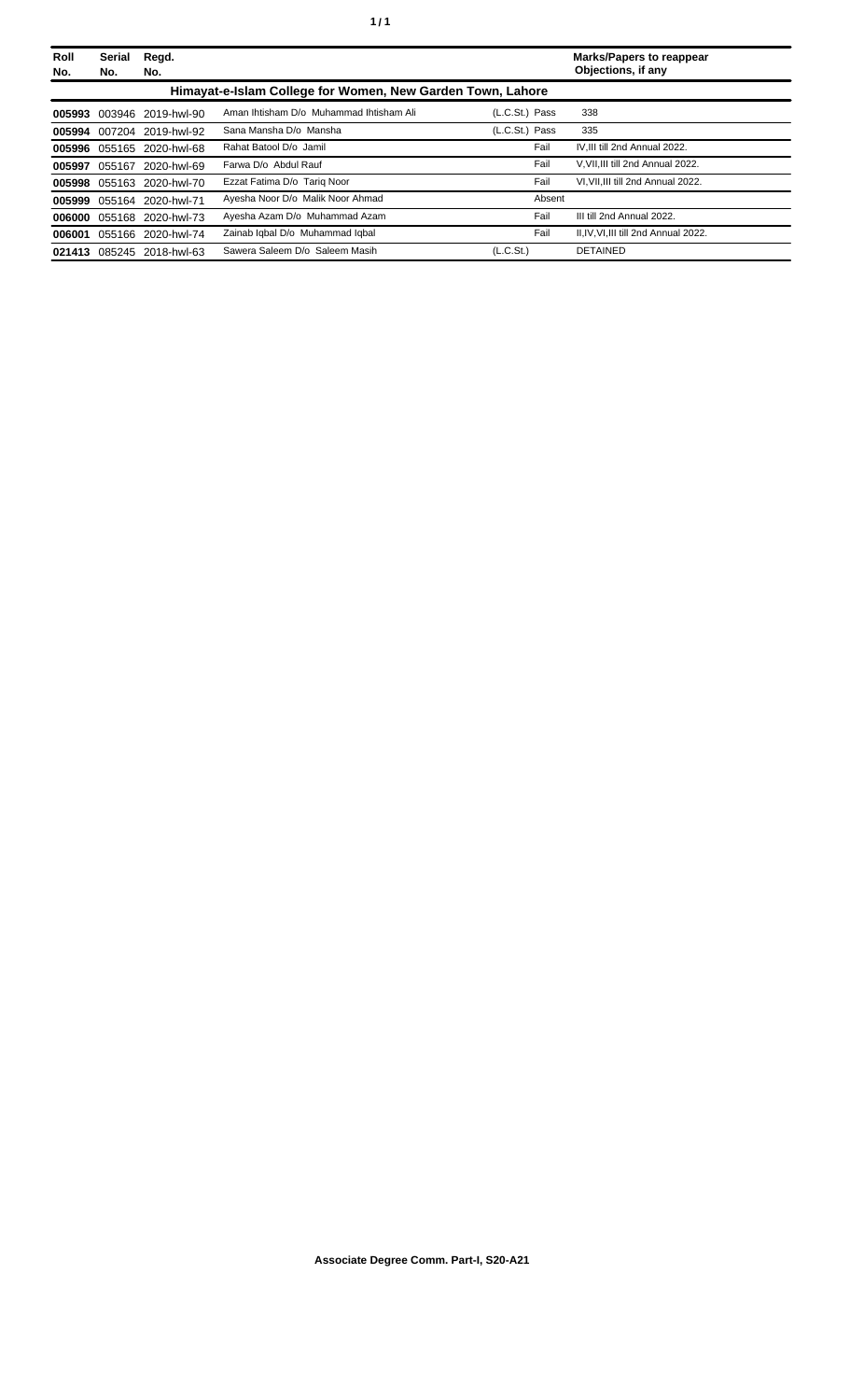| ٠ |  | ٠ |
|---|--|---|
|---|--|---|

| Roll<br>No. | Serial<br>No. | Regd.<br>No.       |                                                        |                | <b>Marks/Papers to reappear</b><br>Objections, if any |
|-------------|---------------|--------------------|--------------------------------------------------------|----------------|-------------------------------------------------------|
|             |               |                    | Himayat-e-Islam College for Women, Multan Road, Lahore |                |                                                       |
| 006002      | 008529        | 2019-hiw-51        | Irsa Zafar D/o Zafar U Din                             | (L.C.St.) Pass | 373                                                   |
| 006003      |               | 002905 2019-hiw-52 | Jawaria D/o Abdul Ghaffar                              | (L.C.St.) Pass | 361                                                   |
| 006004      | 063068        | 2019-mo-593        | Summaia D/o Aamir Raza                                 | Pass           | 475                                                   |
| 006005      | 063071        | 2020-hiw-52        | Ayesha Toseef D/o Muhammad Toseef                      | Pass           | 535                                                   |
| 006006      | 063074        | 2020-hiw-53        | Ayesha Naz D/o Muhammad Shakeel                        | Pass           | 437                                                   |
| 006007      |               | 063075 2020-hiw-54 | Muskan Bashir D/o Bashir Ahmad                         | Pass           | 465                                                   |
| 006008      | 063073        | 2020-hiw-55        | Laiba Tariq D/o Tariq Mehmood                          | Pass           | 392                                                   |
| 006009      |               | 063072 2020-hiw-57 | Kaynat Agdas D/o Agdas Amin                            | Fail           | I till 2nd Annual 2022.                               |
| 006010      | 063070        | 2020-hiw-58        | Faiga Khan D/o Zahid Tabraiz                           | Pass           | 376                                                   |
| 006011      | 063069        | 2020-hiw-59        | Shiza Butt D/o Khalid Wakeel Butt                      | Pass           | 439                                                   |
| 006012      | 063066        | 2020-hiw-60        | Maryam Ngvi D/o Syed Tahir Ali Shah                    | Fail           | V.III till 2nd Annual 2022.                           |
| 006013      |               | 063067 2020-hiw-61 | Areeba Nabi D/o Ghualam Nabi                           | Fail           | VI, VIII, I, VII, V, IV, III till 2nd Annual 2022.    |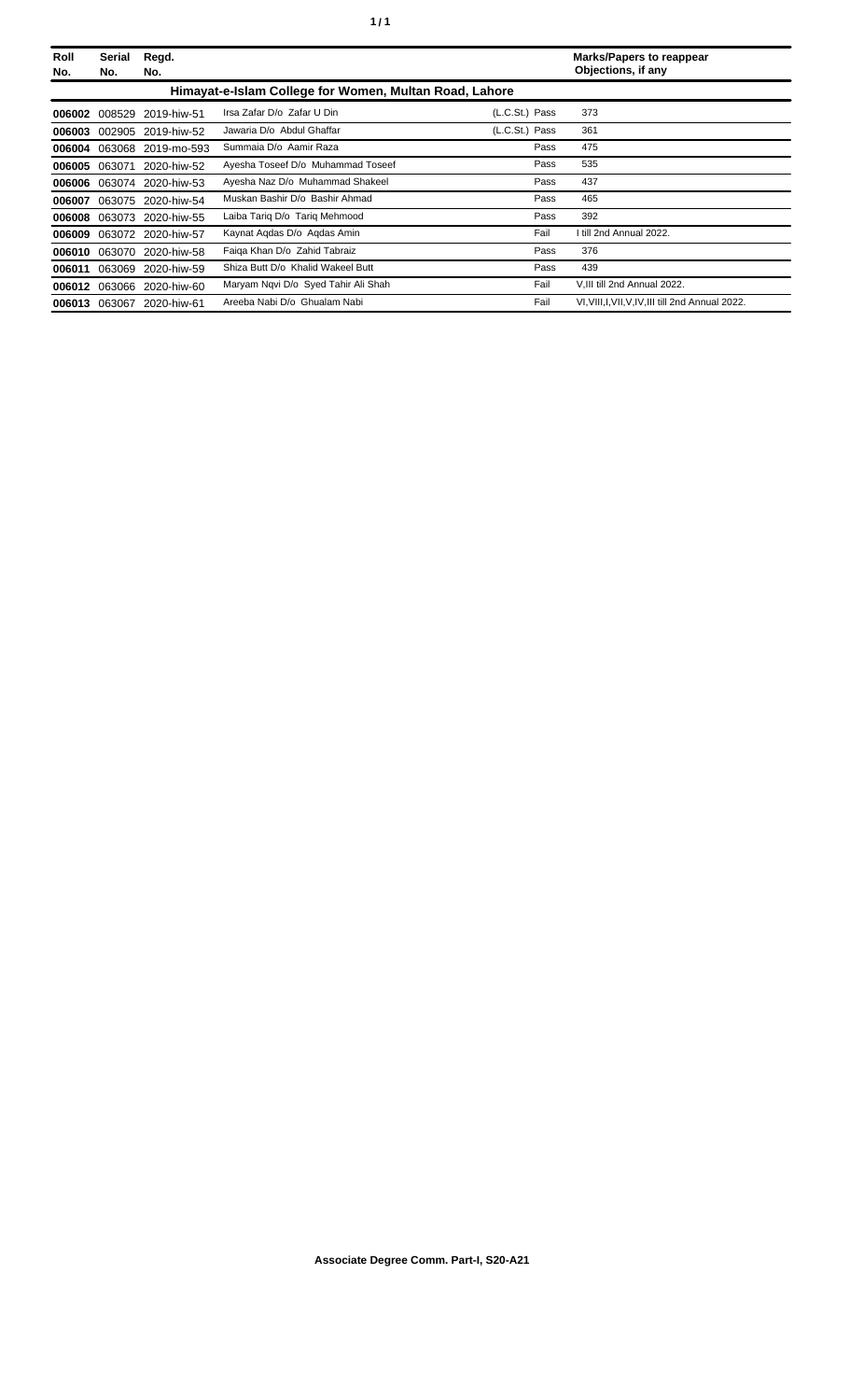| Roll   | Serial        | Regd.                     |                                             |                |        | <b>Marks/Papers to reappear</b><br>Objections, if any |
|--------|---------------|---------------------------|---------------------------------------------|----------------|--------|-------------------------------------------------------|
| No.    | No.           | No.                       |                                             |                |        |                                                       |
|        |               |                           | Ikhwan Science College, Barki, Lahore       |                |        |                                                       |
|        |               | 006014 060980 2020-ibl-64 | Nisha Akram D/o Muhammad Akram              |                | Fail   | III.I till 2nd Annual 2022.                           |
|        | 006015 060981 | 2020-ibl-65               | Faryal Haroon D/o Muhammad Haroon           |                | Fail   |                                                       |
|        |               | 006016 060982 2020-ibl-66 | Isha Zahoor D/o Zahoor Alam                 |                | Absent |                                                       |
|        | 011726 008001 | 2018-ibl-46               | Muhammad Saeed S/o Khursheed Ahmad          | (L.C.St.) Fail |        |                                                       |
| 011727 | 060979        | 2020-ibl-63               | Muhammad Sheraz S/o Muhammad Fageer Hussain |                | Fail   |                                                       |
| 021400 | 085257        | 2019-ibl-64               | Muhammad Bilal S/o Muhammad Rasheed         | (L.C.St.) Pass |        | 445                                                   |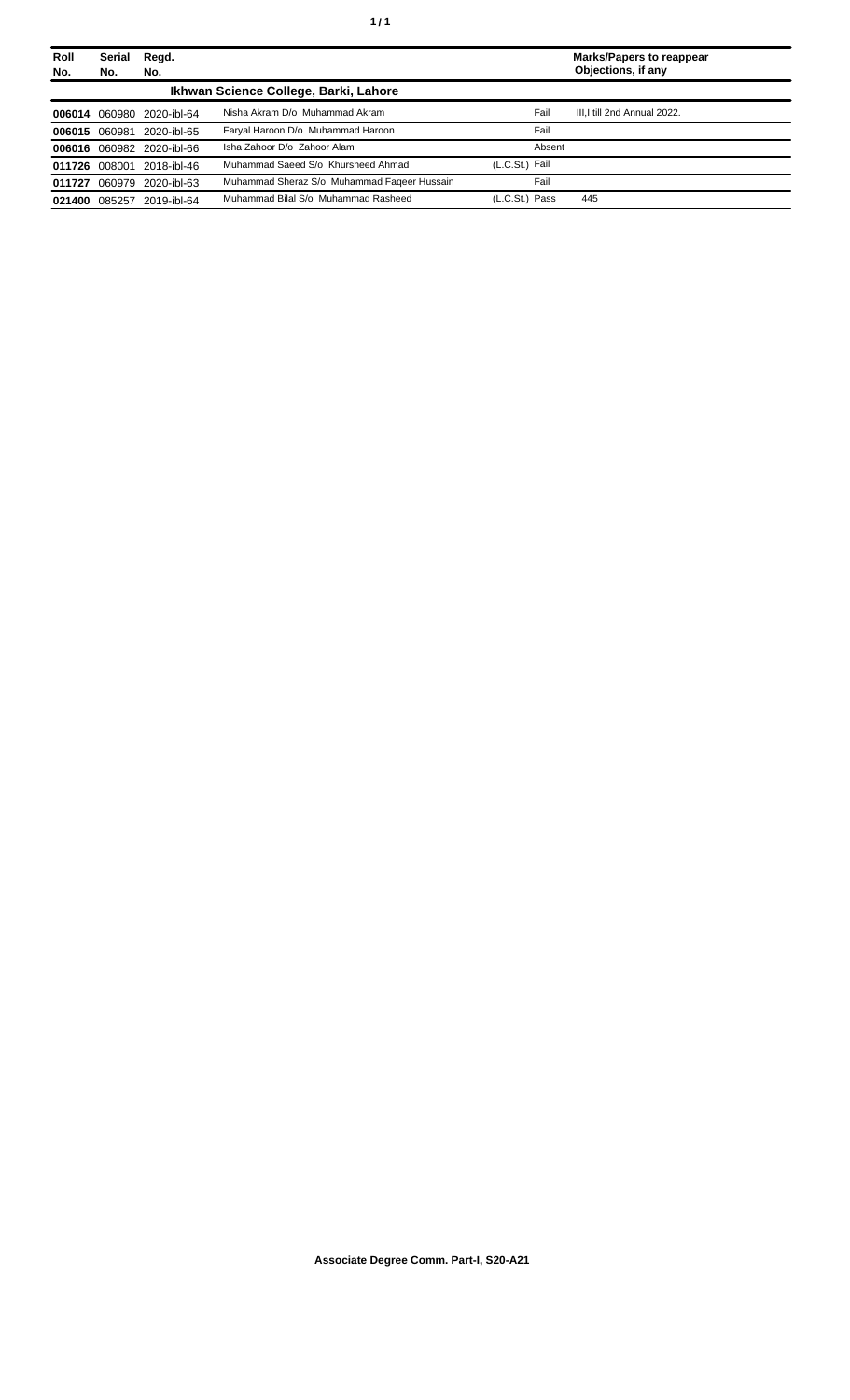| Roll<br>No. | Serial<br>No. | Regd.<br>No.                                           |                                                                               |                                  | <b>Marks/Papers to reappear</b><br>Objections, if any |
|-------------|---------------|--------------------------------------------------------|-------------------------------------------------------------------------------|----------------------------------|-------------------------------------------------------|
|             |               |                                                        | Concordia College, 29-E, Academy Road, Walton Road, Lahore Cantt              |                                  |                                                       |
|             |               |                                                        | Sakeena Ghazal D/o Aslam Mashi                                                | (L.C.St.) Fail                   | V, VII, III till the Annual 2022.                     |
|             |               | 002874 005867 2019-ilm-7<br>003049 010913 2019-ilm-21  | Muzdalfa D/o Muhammad Naseer                                                  | (L.C.St.) Pass                   | 361                                                   |
|             |               | 006017 006255 2019-ilm-24                              | Hafsa Tarig D/o Tarig Amin                                                    | (L.C.St.) Fail                   | VIII, IV till the Annual 2022.                        |
|             |               | 006018 009624 2019-ilm-28                              | Riza Javed D/o Muhammad Javed                                                 | (L.C.St.) Pass                   | 395                                                   |
| 006019      |               | 056093 2019-ilm-29                                     | Fiza Afzal D/o Afzal Hussain                                                  | Pass                             | 530                                                   |
| 006020      |               | 004686 2019-ilm-47                                     | Rabia Hussain D/o Muhammad Hussain                                            | (L.C.St.) Fail                   | I till the Annual 2022.                               |
| 006021      |               | 056061 2019-z-11225                                    | Farah Hanif D/o Rana Muhammad Hanif                                           | Fail                             | III, VII, VI till 2nd Annual 2022.                    |
|             |               | 006022 056071 2020-ilm-10                              | Shafa Lajbar D/o Lajbar Khan                                                  | Pass                             | 448                                                   |
|             |               | 006023 056072 2020-ilm-11                              | Haiga Tanveer D/o Tanveer Hussain<br>Sameen Javed D/o Muhammad Javed          | Fail                             | VI, VII till 2nd Annual 2022.                         |
|             |               | 006024 056067 2020-ilm-12<br>006025 056077 2020-ilm-15 | Muneeba Muneer D/o Muhammad Muneer                                            | Fail<br>Pass                     | IV, V, II, III, VI, VII till 2nd Annual 2022.<br>372  |
|             |               | 006026 056078 2020-ilm-16                              | Ayesha Ahmad D/o Yahya Khan Akhtar                                            | Absent                           |                                                       |
| 006027      |               | 056079 2020-ilm-17                                     | Narmeen Imran D/o Imran Rasheed                                               | Pass                             | 453                                                   |
| 006028      |               | 056095 2020-ilm-22                                     | Mariyam Muzaffar D/o Muzaffar Ali                                             | Fail                             | III, VII, IV till 2nd Annual 2022.                    |
| 006029      |               | 056094 2020-ilm-24                                     | Rehma Kafeel D/o Kafeel Ur Rehman                                             | Fail                             | I, VII, IV, III, VI till 2nd Annual 2022.             |
|             |               | 006030 056062 2020-ilm-26                              | Maria Arooj D/o Muhammad Ishtiaq                                              | Fail                             | I, IV, VI, III, VII till 2nd Annual 2022.             |
|             |               | 006031 056080 2020-ilm-29                              | Ayyun Ayyaz D/o Ayyaz Asmat                                                   | Fail                             | IV till 2nd Annual 2022.                              |
|             |               | 006032 056081 2020-ilm-30                              | Areeba Karamat D/o Karamat Ali                                                | Pass                             | 399                                                   |
|             |               | 006033 056082 2020-ilm-31                              | Maryam Sarwar D/o Muhammad Sarwar                                             | Pass                             | 419                                                   |
|             |               | 006034 056073 2020-ilm-33                              | Habiba Ansar D/o Ansar Mehmood<br>Taiba Sawera D/o Riffat Pasha               | Fail<br>Pass                     | I till 2nd Annual 2022.<br>463                        |
|             |               | 006035 056083 2020-ilm-34<br>006036 056084 2020-ilm-35 | Samra Nadeem D/o M Nadeem                                                     | Pass                             | 503                                                   |
|             |               | 006037 056085 2020-ilm-36                              | Ayesha Akbar D/o Akbar Ali                                                    | Fail                             | III till 2nd Annual 2022.                             |
|             |               | 006038 056086 2020-ilm-37                              | Amna Javaid D/o Javaid Iqbal                                                  | Fail                             | III, VII, I, IV till 2nd Annual 2022.                 |
|             |               | 006039 056088 2020-ilm-39                              | Hadia Hassan D/o Sibt E Hassan Awan                                           | Fail                             | VII, III, I till 2nd Annual 2022.                     |
|             |               | 006040 056089 2020-ilm-40                              | Igra Ashraf D/o Muhammad Ashraf                                               | Pass                             | 431                                                   |
| 006041      |               | 056090 2020-ilm-41                                     | Zainab D/o M Shahad                                                           | Fail                             | I till 2nd Annual 2022.                               |
|             | 006042 056091 | 2020-ilm-42                                            | Muskan D/o Sohail Zafar                                                       | Pass                             | 437                                                   |
|             |               | 006043 056124 2020-ilm-44                              | Esha Eman D/o Munwar Ahmad                                                    | Pass                             | 405                                                   |
| 006044      | 056101        | 2020-ilm-45                                            | Swera Shehzadi D/o Muhammad Anwar<br>Maryam D/o Nadeem Abbas                  | Absent<br>Pass                   | 382                                                   |
|             |               | 006045 056102 2020-ilm-46<br>006046 056103 2020-ilm-47 | Laiba Nosheen D/o Muhammada Nisar                                             | Pass                             | 369                                                   |
|             |               | 006047 056104 2020-ilm-48                              | Rimsha Shehzadi D/o Muhammad Boota                                            | Fail                             | VI, VII till 2nd Annual 2022.                         |
|             |               | 006048 056105 2020-ilm-49                              | Aneega Sarfraz D/o Sarfraz Ahmad                                              | Fail                             | III, VIII, V, VI, VII, I, IV till 2nd Annual 2022.    |
|             |               | 006049 056075 2020-ilm-5                               | Fatima Arshad D/o Arshad Mehmood                                              | Fail                             | VI, IV, I till 2nd Annual 2022.                       |
|             |               | 006050 056106 2020-ilm-50                              | Jannat D/o Khalid Javaid                                                      | Pass                             | 320                                                   |
| 006051      |               | 056107 2020-ilm-51                                     | Fiza Iman D/o Muhammad Irfan Yousaf                                           | Fail                             | VII, III, I till 2nd Annual 2022.                     |
|             |               | 006052 056108 2020-ilm-52                              | Zoya Zulfiqar D/o Zulfiqar Ali                                                | Fail                             | II, V, III, I, IV till 2nd Annual 2022.               |
|             |               | 006053 056109 2020-ilm-53                              | Husna Azam D/o Muhammad Azam<br>Javeria Arshad D/o Muhammad Arshad            | Absent<br>Fail                   | IV, I till 2nd Annual 2022.                           |
|             |               | 006054 056110 2020-ilm-54<br>006055 056111 2020-ilm-55 | Halima Sadia D/o Zulafqar Ali                                                 | Fail                             | II, VI, III, VII till 2nd Annual 2022.                |
|             |               | 006056 056112 2020-ilm-56                              | Mahnoor Fatima D/o Muhammad Shakir                                            | Pass                             | 379                                                   |
|             |               | 006057 056113 2020-ilm-57                              | Areeba Iman D/o Muhammad Ashraf                                               | Pass                             | 489                                                   |
|             |               | 006058 056120 2020-ilm-64                              | Attia Safdar D/o Muhammad Safdar                                              | Absent                           |                                                       |
| 006059      |               | 056068 2020-ilm-7                                      | Iman Gul D/o Gulsher Butt                                                     | Pass                             | 447                                                   |
|             |               | 006060 056069 2020-ilm-8                               | Sobia D/o Muhammad Shaban                                                     | Fail                             | IV till 2nd Annual 2022.                              |
|             |               | 006061 056070 2020-ilm-9                               | Iqra D/o Muhammad Ashraf                                                      | Fail                             | IV, V, VII, III, I till 2nd Annual 2022.              |
|             |               | 006317 005883 2019-ilm-16                              | Hajra Noor D/o Muhammad Younas                                                | (L.C.St.) Pass                   | 341                                                   |
|             |               | 006318 005845 2019-ilm-37                              | Uzma Yaqoob D/o Mirza Muhammad Yaqoob<br>Menal D/o Zulfiqar Ali               | (L.C.St.) Fail<br>(L.C.St.) Pass | V, VII till the Annual 2022.<br>384                   |
|             |               | 006319 005863 2019-ilm-38<br>006320 005877 2019-ilm-39 | Maria Safdar D/o Safdar Ali                                                   | (L.C.St.) Fail                   | I till the Annual 2022.                               |
| 006321      |               | 005857 2019-ilm-40                                     | Sawera Shehzadi D/o Sada Hussain                                              | (L.C.St.) Fail                   | IV till the Annual 2022.                              |
|             |               | 011728 006705 2018-ilm-58                              | Shahzad Ali S/o Shahid Mahmood                                                | (L.C.St.) Pass                   | 418                                                   |
| 011917      |               | 006257 2019-ilm-23                                     | M. Fahad Shafqat Bhatti S/o Shafqat Ali Tariq                                 | (L.C.St.) Fail                   | III till the Annual 2022.                             |
|             |               | 011918 004605 2019-ilm-35                              | Haroon Majeed S/o Abdul Majeed                                                | (L.C.St.) Absent                 |                                                       |
|             |               | 011919 056065 2020-ilm-1                               | Muhammad Shahmeer Amir Qureshi S/o Amir Majeed Qureshi                        | Fail                             |                                                       |
|             |               | 011920 056060 2020-ilm-13                              | Ibrahim Anjum S/o Anjum Yousaf Kayani                                         | Fail                             | VI till 2nd Annual 2022.                              |
|             |               | 011921 056059 2020-ilm-14                              | Ali Maroof Haider S/o Sheikh Saadat Ali                                       | Fail                             | IV, I till 2nd Annual 2022.                           |
|             |               | 011922 056097 2020-ilm-18                              | Bilal Rafique S/o Rafique Masih<br>Muhammad Arslan S/o Muhammad Saleem Akhtar | Absent                           |                                                       |
|             |               | 011923 056066 2020-ilm-2<br>2020-ilm-20                | Husnain Ali S/o Ansar Ali                                                     | Fail<br>Absent                   | V,I, VII, IV till 2nd Annual 2022.                    |
| 011924      | 056099        | 011925 056096 2020-ilm-21                              | Yasir Mughal S/o Emanual Masih                                                | Fail                             | VII, V, III, VI, I till 2nd Annual 2022.              |
|             |               | 011926 056098 2020-ilm-23                              | Muhammad Bin Nadeem S/o Shahzada Nadeem Javed                                 | Fail                             | I, VII, V, VI till 2nd Annual 2022.                   |
|             |               | 011927 056100 2020-ilm-25                              | Muhammad Zabal Faryad S/o Syed Faryad Ali Shah                                | Fail                             | I, II till 2nd Annual 2022.                           |
|             |               | 011928 056063 2020-ilm-27                              | Sagar Bashir S/o Bashir Masih                                                 | Fail                             | VII, V, VI, I, III till 2nd Annual 2022.              |
|             |               | 011929 056058 2020-ilm-28                              | Junaid Rauf S/o Rauf Gull                                                     | Fail                             | VII, VIII, I, III, IV till 2nd Annual 2022.           |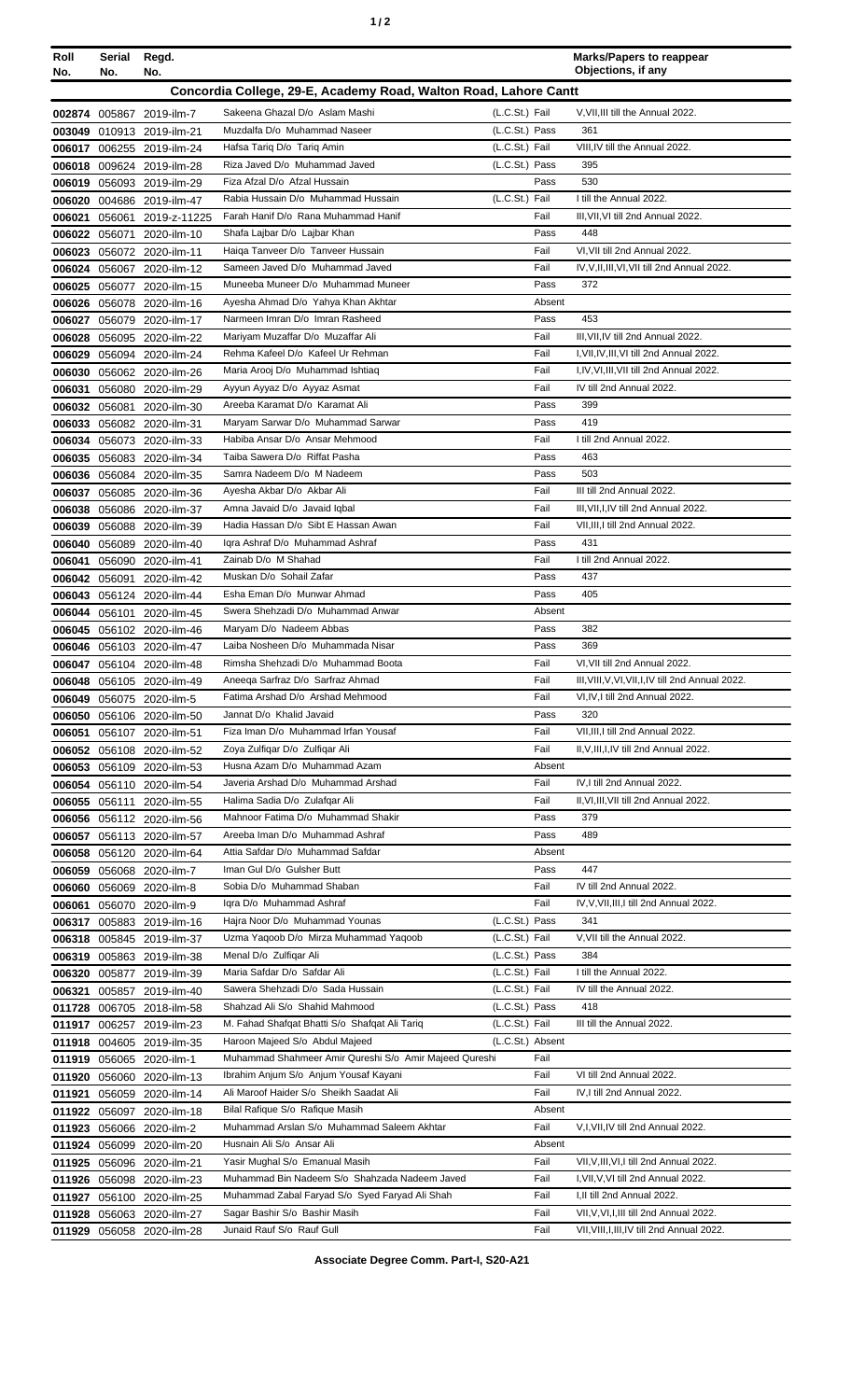| Roll<br>No. | <b>Serial</b><br>No.                                             | Regd.<br>No.              |                                              |                | <b>Marks/Papers to reappear</b><br>Objections, if any |  |
|-------------|------------------------------------------------------------------|---------------------------|----------------------------------------------|----------------|-------------------------------------------------------|--|
|             | Concordia College, 29-E, Academy Road, Walton Road, Lahore Cantt |                           |                                              |                |                                                       |  |
| 011930      |                                                                  | 056064 2020-ilm-3         | Abdul Rehman S/o Ghulam Nabi                 | Fail           | I till 2nd Annual 2022.                               |  |
| 011931      | 056087                                                           | 2020-ilm-38               | Usman Ahmad Khan S/o Taugeer Ahmad Khan      | Fail           | III.I till 2nd Annual 2022.                           |  |
| 011932      |                                                                  | 056074 2020-ilm-4         | Malik Muhammad Qasim S/o Malik Yaseen        | Absent         |                                                       |  |
| 011933      |                                                                  | 056092 2020-ilm-43        | Muhammad Abubakar S/o Muhammad Amir          | Absent         |                                                       |  |
| 011934      |                                                                  | 056114 2020-ilm-58        | Ahmad Waheed S/o Muhammad Waheed             | Pass           | 387                                                   |  |
| 011935      |                                                                  | 056115 2020-ilm-59        | Syed Qasim Ali S/o Syed Abdul Razzaq         | Absent         |                                                       |  |
|             |                                                                  | 011936 056076 2020-ilm-6  | Mohammad Mousib S/o Mohammad Nouman          | Absent         |                                                       |  |
| 011937      |                                                                  | 056116 2020-ilm-60        | Aneeg Ali S/o Nadeem Igbal Bhatti            | Fail           | III, V, I, IV till 2nd Annual 2022.                   |  |
| 011938      |                                                                  | 056117 2020-ilm-61        | Muhammad Sarmad Raza S/o Muhammad Ashraf     | Fail           | IV, V, VII, VI, I, III till 2nd Annual 2022.          |  |
| 011939      |                                                                  | 056118 2020-ilm-62        | Muhammad Asad Ali Akhtar S/o Muhammad Akhtar | Fail           | III, V, I, IV till 2nd Annual 2022.                   |  |
| 011940      |                                                                  | 056119 2020-ilm-63        | Muhammad Inzmam S/o Tanveer Saptain Yousaf   | Fail           | VI, VII till 2nd Annual 2022.                         |  |
| 011941      | 056121                                                           | 2020-ilm-65               | Sharjeel Ahmad S/o Zahid Faroog              | Absent         |                                                       |  |
| 011942      |                                                                  | 056122 2020-ilm-66        | Muhammad Noman S/o Arshad Mahmood            | Fail           | II, VII, V, VI, I, IV, III till 2nd Annual 2022.      |  |
| 011943      |                                                                  | 056123 2020-ilm-67        | Muhammad Fahad S/o Ahmed Din                 | Fail           | V till 2nd Annual 2022.                               |  |
| 012268      |                                                                  | 006738 2019-ilm-20        | Usama Ali Nawaz S/o Muhammad Nawaz           | (L.C.St.) Pass | 304                                                   |  |
|             |                                                                  | 012904 004692 2019-ilm-52 | Muhammad Arsalan S/o Maqsood Ahmad           | (L.C.St.) Pass | 379                                                   |  |
| 015506      |                                                                  | 004674 2019-ilm-49        | Usman S/o Khurshid Ghori                     | (L.C.St.) Fail | V.IV.I till the Annual 2022.                          |  |
| 015507      | 004679                                                           | 2019-ilm-50               | Umar Mushtag S/o Muhammad Mushtag            | (L.C.St.) Fail | II, III, VIII, V, VII, I, IV till the Annual 2022.    |  |
|             |                                                                  | 015508 004689 2019-ilm-51 | Haider Ali S/o Muhammad Ashfaq               | (L.C.St.) Fail | VII, V, VIII, IV till the Annual 2022.                |  |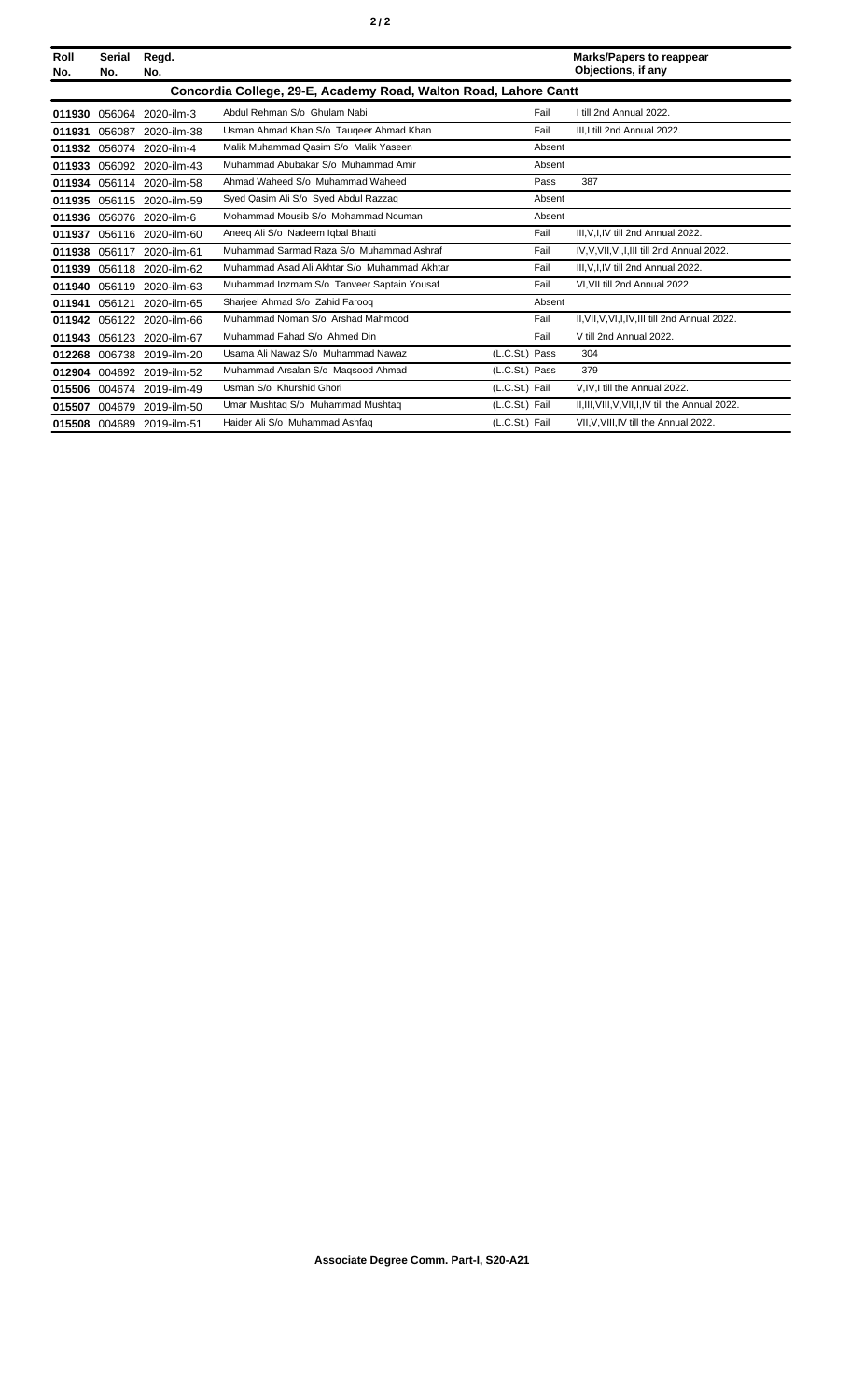| Roll<br>No. | Serial<br>No. | Regd.<br>No.                                             |                                                                                                     |                                    | <b>Marks/Papers to reappear</b><br>Objections, if any                 |
|-------------|---------------|----------------------------------------------------------|-----------------------------------------------------------------------------------------------------|------------------------------------|-----------------------------------------------------------------------|
|             |               |                                                          | Government Islamia College, Railway Road, Lahore                                                    |                                    |                                                                       |
|             |               | 006062 008627 2019-irl-226                               | Qandeel D/o Muhammad Akram                                                                          | (L.C.St.) Fail                     | III, IV till the Annual 2022.                                         |
|             |               | 006063 009471 2019-irl-229                               | Agsa Mahmood D/o Mahmood Ahmed Butt                                                                 | (L.C.St.) Fail                     | VI till the Annual 2022.                                              |
|             |               | 006064 004016 2019-irl-230                               | Agsa Waseem D/o Waseem Amin                                                                         | (L.C.St.)                          | <b>FEE</b>                                                            |
|             |               | 006065 008034 2019-irl-231                               | Igra Mugadas Javed D/o Muhammad Javed Ahmad                                                         | (L.C.St.) Fail                     | VI till the Annual 2022.                                              |
|             |               | 006066 008085 2019-irl-233                               | Farah Khurram Khan D/o Muhammad Khurram                                                             | (L.C.St.) Fail                     | V, VII, IV till the Annual 2022.                                      |
|             |               | 006067 007615 2019-irl-235                               | Maryam Allah Rakha D/o Allah Rakha                                                                  | (L.C.St.) Fail                     | VII, I till the Annual 2022.                                          |
|             |               | 006068 008041 2019-irl-272                               | Minahil Mustafa D/o Ghulam Mustafa                                                                  | (L.C.St.) Pass                     | 386                                                                   |
|             |               | 006069 003011 2019-irl-296                               | Arisha Farooq D/o Muhammad Farooq                                                                   | (L.C.St.) Pass                     | 372                                                                   |
|             |               | 006070 040461 2020-irl-249<br>006071 040548 2020-irl-250 | Zaib Un Nisa D/o Khadim Hussain<br>Maira Talib Hussain D/o Talib Hussain                            | Fail<br>Pass                       | VII, I, III, IV till 2nd Annual 2022.<br>402                          |
|             |               | 006072 040504 2020-irl-251                               | Igra Shehzadi D/o Muhammad Amir                                                                     | Pass                               | 399                                                                   |
|             |               | 006073 040505 2020-irl-252                               | Khadija D/o Tippu Sultan                                                                            | Fail                               | II, VIII, VI, VII till 2nd Annual 2022.                               |
|             |               | 006074 040462 2020-irl-253                               | Sara Shahzad D/o Muhammad Shahzad Jamil                                                             | Fail                               | VII till 2nd Annual 2022.                                             |
|             |               | 011729 011012 2016-irl-503                               | Zahid Hussain S/o Abdul Majeed                                                                      | (L.C.St.) Fail                     |                                                                       |
|             |               | 011730 010126 2018-irl-256                               | Muhammad Nisar S/o Muhammad Asghar                                                                  | (L.C.St.) Fail                     |                                                                       |
|             |               | 011731 009297 2018-irl-292                               | Muhammad Dawood Tariq S/o Muhammad Tariq                                                            | (L.C.St.) Pass                     | 354                                                                   |
|             |               | 011732 006299 2018-irl-294                               | Muhammad Ahmer Ali S/o Muhammad Yasin                                                               | (L.C.St.) Fail                     |                                                                       |
|             |               | 011749 001571 2014-irl-154                               | Haider Sarwar S/o Tafazal Hussain<br>Bilal Mughees S/o Abdul Mughees                                | (L.C.St.) Absent<br>(L.C.St.) Fail | III, I, IV till 2nd Annual 2022.                                      |
|             |               | 011750 007686 2015-irl-566<br>011751 040510 2019-irl-179 | Muhammad Moazam Lone S/o Hafiz Muhammad Afzal Lone                                                  | Pass                               | 456                                                                   |
|             |               | 011752 040538 2019-irl-188                               | Danish Nusrat S/o Khawaja Nusrat Hussain                                                            | Fail                               | VI, VII, I, III, IV till 2nd Annual 2022.                             |
|             |               | 011753 040511 2019-irl-200                               | Muhammad Touheer Butt S/o Sabir Ali Butt                                                            | Pass                               | 492                                                                   |
|             |               | 011754 006888 2019-irl-236                               | Ramzan S/o Miraj Din                                                                                | (L.C.St.) Pass                     | 342                                                                   |
|             |               | 011755 009867 2019-irl-239                               | Muhammad Usman S/o Muhammad Sagheer                                                                 | (L.C.St.) Pass                     | 379                                                                   |
|             |               | 011756 010912 2019-irl-240                               | Aftab Ahmed S/o Azhar Hussain                                                                       | (L.C.St.) Pass                     | 382                                                                   |
|             |               | 011757 001799 2019-irl-241                               | Shahzaib Mushtaq S/o Muhammad Mushtaq                                                               | (L.C.St.) Fail                     | V till the Annual 2022.                                               |
|             |               | 011758 008780 2019-irl-246                               | Muhammad Sabtain S/o Muhammad Salman                                                                | (L.C.St.) Pass                     | 363                                                                   |
|             |               | 011759 008799 2019-irl-247                               | Syed Muhammad Naveed S/o Syed Mujahid Hussain<br>Saiman S/o Arif Khokhar                            | (L.C.St.) Fail                     | V, VI till the Annual 2022.<br>386                                    |
|             |               | 011760 007672 2019-irl-252<br>011761 002274 2019-irl-254 | Muhammad Hassan S/o Abdul Rauf                                                                      | (L.C.St.) Pass<br>(L.C.St.) Pass   | 315                                                                   |
|             |               | 011762 004628 2019-irl-255                               | Muhammad Raheem S/o Muhammad Miraj Saleem                                                           | (L.C.St.) Pass                     | 405                                                                   |
|             |               | 011763 009561 2019-irl-258                               | Usman Shahid S/o Shahid Ahmad Maqsood                                                               | (L.C.St.) Fail                     | II, III, VIII, V, VI, I till the Annual 2022.                         |
|             |               | 011764 002226 2019-irl-259                               | Shahzad Fayyaz S/o Muhammad Fayyaz                                                                  | (L.C.St.) Pass                     | 392                                                                   |
|             |               | 011765 013462 2019-irl-260                               | Shan Liaqat S/o Liaqat Ali                                                                          | (L.C.St.) Fail                     | I till the Annual 2022.                                               |
|             |               | 011766 007209 2019-irl-264                               | Muhammad Khizar S/o Maqsood Ahmad                                                                   | (L.C.St.) Pass                     | 369                                                                   |
|             |               | 011767 007347 2019-irl-265                               | Hasin Zaman S/o Adil Zaman                                                                          | (L.C.St.) Fail                     | V till the Annual 2022.                                               |
|             |               | 011768 014162 2019-irl-268                               | Azizullah Shah S/o Nader Shah<br>Ghulam Jilani S/o Hameed Khan                                      | (L.C.St.) Fail<br>(L.C.St.) Pass   | I,IV till the Annual 2022.<br>323                                     |
|             |               | 011769 004015 2019-irl-273<br>011770 004018 2019-irl-275 | Ali Faraz S/o Muhammad Fayaz                                                                        | (L.C.St.) Fail                     | IV till the Annual 2022.                                              |
|             |               | 011771 000044 2019-irl-278                               | Muhammad Azeem Subhani S/o Abdul Aziz Khan                                                          | (L.C.St.) Fail                     | III, VII, I, IV, VI till the Annual 2022.                             |
|             |               | 011772 005282 2019-irl-282                               | Amir Khan S/o Sarfraz Tasleem                                                                       | (L.C.St.) Fail                     | V, VII, VI, IV, I, III till the Annual 2022.                          |
|             |               | 011773 007148 2019-irl-285                               | Muhammad Qadeer S/o Tanveer Ahmed                                                                   | (L.C.St.) Fail                     | VI till the Annual 2022.                                              |
|             |               | 011774 009931 2019-irl-289                               | Humair Hassan S/o Muhammad Hussain                                                                  | (L.C.St.) Pass                     | 387                                                                   |
|             |               | 011775 006877 2019-irl-291                               | Talha Javed S/o Javed Sheikh                                                                        | (L.C.St.) Fail                     | VII, VI, IV till the Annual 2022.                                     |
|             |               | 011776 009603 2019-irl-295                               | Umair Ali S/o Shoukat                                                                               | (L.C.St.) Fail                     | II, VI till the Annual 2022.                                          |
|             |               | 011777 009985 2019-irl-298                               | Muhammad Mussab Mughal S/o Mirza Abdul Khaliq Mughal (L.C.St.) Fail<br>Hamza Sarwar S/o Sarwar Shah | (L.C.St.) Pass                     | I till the Annual 2022.<br>384                                        |
|             |               | 011778 001899 2019-irl-301<br>011779 002214 2019-irl-302 | Muhammad Eesa Raza S/o Muhammad Ramzan                                                              | (L.C.St.) Pass                     | 392                                                                   |
|             |               | 011780 008344 2019-irl-304                               | Ali Raza S/o Abbas Ali                                                                              | (L.C.St.) Fail                     | I till 2nd Annual 2022.                                               |
|             |               | 011781 006567 2019-irl-305                               | Bilal Hafeez S/o Muhammad Hafeez                                                                    | (L.C.St.) Fail                     | VI, VII till the Annual 2022.                                         |
|             |               | 011782 000472 2019-irl-307                               | Qasim Butt S/o Babar Butt                                                                           | (L.C.St.) Pass                     | 365                                                                   |
|             |               | 011783 008202 2019-irl-308                               | Muhammad Siddique Akber S/o Rashid Mehmood                                                          | (L.C.St.) Pass                     | 406                                                                   |
|             |               | 011784 005147 2019-irl-314                               | Hassan Ahmad S/o Muhammad Abbas                                                                     | (L.C.St.) Fail                     | VII till the Annual 2022.                                             |
|             |               | 011785 009583 2019-irl-319                               | Ali Amir S/o Muhammad Amir                                                                          | (L.C.St.) Fail                     | VI, V, IV, III, I till the Annual 2022.                               |
|             |               | 011786 006670 2019-irl-322                               | Mohammad Muddasir Hussain S/o Mohammad Yamin                                                        | (L.C.St.) Fail                     | V till the Annual 2022.                                               |
|             |               | 011787 040463 2020-irl-254                               | Taimoor Munawar S/o Munawar Hussain<br>Muhammad Zeeshan Adeel S/o Rehmat Ullah                      | Fail<br>Fail                       | VII, VI, IV till 2nd Annual 2022.<br>VII, I, VI till 2nd Annual 2022. |
|             |               | 011788 040464 2020-irl-255<br>011789 040506 2020-irl-256 | Syed Ahmad Raza Gillani S/o Syed Asmat Ali Shah Gillani                                             | Pass                               | 437                                                                   |
|             |               | 011790 040507 2020-irl-257                               | Ahmad Ayaz S/o Iftikhar Ahmad                                                                       | Fail                               | VIII, VII, II, III, IV, VI, I till 2nd Annual 2022.                   |
|             |               | 011791 040508 2020-irl-258                               | Haider Ali S/o Muhammad Akram                                                                       | Fail                               | III till 2nd Annual 2022.                                             |
|             |               | 011792 040465 2020-irl-259                               | Hanzala Khan S/o Abdul Samad Khan                                                                   | Fail                               | VI, IV, V, I, III till 2nd Annual 2022.                               |
|             |               | 011793 040466 2020-irl-260                               | Zaman S/o Mraj Din                                                                                  | Pass                               | 437                                                                   |
|             |               | 011794 040522 2020-irl-261                               | Ahmad Khalid Ghori S/o Muhammad Khalid Saeed                                                        | Fail                               | IV, I, III till 2nd Annual 2022.                                      |
|             |               | 011795 040467 2020-irl-262                               | Ali Hamza S/o Muhammad Aslam                                                                        | Fail                               | VII, III, I till 2nd Annual 2022.                                     |
|             |               | 011796 040533 2020-irl-263                               | Usman Ali S/o Khan Waiz                                                                             | Fail                               | V,I till 2nd Annual 2022.                                             |
|             |               | 011797 040550 2020-irl-264                               | Naveed Ahmad S/o Abdul Aziz                                                                         | Pass                               | 400                                                                   |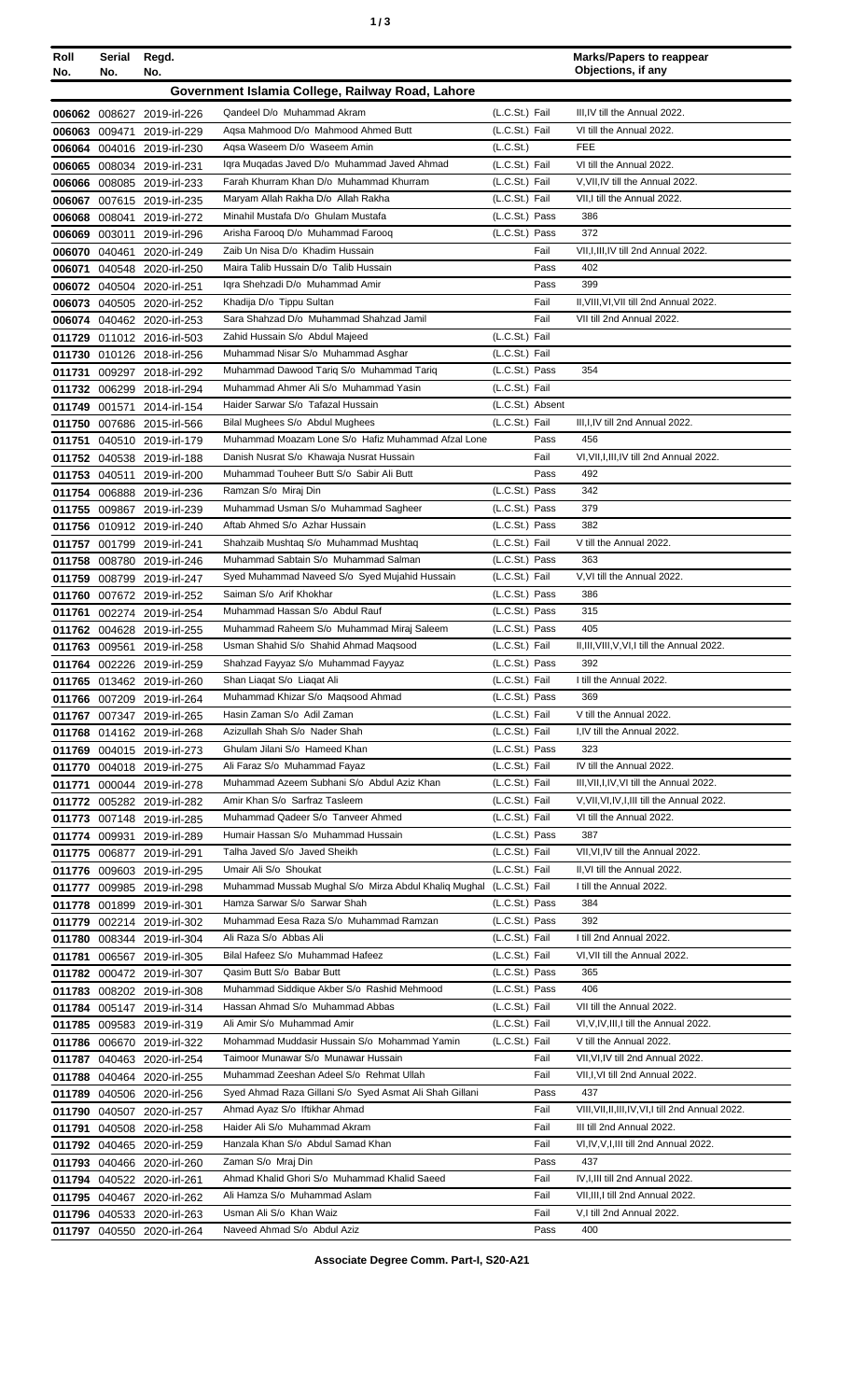| Roll<br>No. | Serial<br>No. | Regd.<br>No.                                             |                                                                                |                  | <b>Marks/Papers to reappear</b><br>Objections, if any                   |
|-------------|---------------|----------------------------------------------------------|--------------------------------------------------------------------------------|------------------|-------------------------------------------------------------------------|
|             |               |                                                          | Government Islamia College, Railway Road, Lahore                               |                  |                                                                         |
|             |               | 011798 040525 2020-irl-265                               | Babar Ahmad S/o Muhammad Ahmad                                                 | Fail             | III, IV, I till 2nd Annual 2022.                                        |
|             |               | 011799 040468 2020-irl-266                               | Ahmed Raza S/o Muhammad Arif                                                   | Fail             | III, VI, I, VII till 2nd Annual 2022.                                   |
|             |               | 011800 040509 2020-irl-267                               | Hamza Nadeem S/o Muhammad Nadeem                                               | Pass             | 375                                                                     |
|             |               | 011801 040469 2020-irl-269                               | Faraz Ali S/o Malik Naveed Abbas Joiya                                         | Pass             | 393                                                                     |
|             |               | 011802 040523 2020-irl-270                               | Zahid Mehboob S/o Mehboob Ur Rehman                                            | Fail             |                                                                         |
|             |               | 011803 040470 2020-irl-271                               | Muzamil Shahzad S/o Muhammad Shahzad                                           | Absent           |                                                                         |
|             |               | 011804 040471 2020-irl-272                               | Muhammad Faizan S/o Muhammad Ajmal<br>Abdullah Butt S/o Abdul Rehman Butt      | Absent           |                                                                         |
|             |               | 011805 040526 2020-irl-273<br>011806 040527 2020-irl-275 | Sajid Khan S/o Abdul Rasheed                                                   | Absent<br>Absent |                                                                         |
|             |               | 011807 040512 2020-irl-276                               | Ameer-UI-Din S/o Muhammad Israr                                                | Fail             | V,I till 2nd Annual 2022.                                               |
|             |               | 011808 040513 2020-irl-279                               | Muhammad Zain Qureshi S/o Furrukh Habib Qureshi                                | Fail             | VIII, III, I till 2nd Annual 2022.                                      |
|             |               | 011809 040534 2020-irl-281                               | Muhammad Attique S/o Muhammad Tahir                                            | Fail             | IV, I till 2nd Annual 2022.                                             |
|             |               | 011810 040535 2020-irl-284                               | Muhammad Habib-Ur-Rehman S/o Muhammad Ikram                                    | Absent           |                                                                         |
|             |               | 011811 040536 2020-irl-285                               | Danish Ahmad S/o Muhammad Shahzad                                              | Fail             | VI, III, IV till 2nd Annual 2022.                                       |
|             |               | 011812 040547 2020-irl-287                               | Usman Farooq S/o Farooq Ahmed                                                  | Fail             | III, I till 2nd Annual 2022.                                            |
|             |               | 011813 040472 2020-irl-289                               | Muhammad Omer Naeem S/o Naeem Jalal                                            | Pass             | 475                                                                     |
|             |               | 011814 040546 2020-irl-291                               | Faizan S/o Allah Ditta                                                         | Fail             |                                                                         |
|             |               | 011815 040514 2020-irl-293                               | Muhammad Waqas S/o Muhammad Khurshid                                           | Fail             | VI, V, IV, I till 2nd Annual 2022.                                      |
|             |               | 011816 040515 2020-irl-294                               | Muhammad Usman S/o Muhammad Iqbal Ahmad<br>Muhammad Farhan S/o Muhammad Arshad | Fail<br>Fail     | IV till 2nd Annual 2022.<br>IV. VIII. III. I till 2nd Annual 2022.      |
|             |               | 011817 040544 2020-irl-295                               | Waqas Ahmad S/o Abdul Ghaffar                                                  | Fail             | V, IV, VII, VI, VIII, I till 2nd Annual 2022.                           |
|             |               | 011818 040528 2020-irl-296<br>011819 040473 2020-irl-297 | Hussnain S/o Muhamamd Faisal                                                   | Fail             | V, VII, I, III till 2nd Annual 2022.                                    |
|             |               | 011820 040541 2020-irl-298                               | Hassan Elahi S/o Rahat Elahi                                                   | Fail             | III till 2nd Annual 2022.                                               |
|             |               | 011821 040474 2020-irl-300                               | Syed Ghayyour Abbas S/o Syed Waris Ali Shah                                    | Fail             | VII, VIII, III till 2nd Annual 2022.                                    |
|             |               | 011822 040484 2020-irl-301                               | Muhammad Khawaja Khazir Hayat S/o Aslam                                        | Fail             | V, VII, VI, III, I till 2nd Annual 2022.                                |
|             |               | 011823 040485 2020-irl-302                               | Ali Haider S/o Akhter Hussain                                                  | Fail             | VI, VII, V, III, I till 2nd Annual 2022.                                |
|             |               | 011824 040486 2020-irl-303                               | Muhammad Ahmad S/o Muhammad Iqbal Sajid                                        | Fail             | II, VI, V, I till 2nd Annual 2022.                                      |
|             |               | 011825 040487 2020-irl-304                               | Muhammad Ali Asghar S/o Asghar Ali                                             | Absent           |                                                                         |
|             |               | 011826 040488 2020-irl-305                               | Abu-Bakar S/o Muhammad Naeem                                                   | Fail             | III, V, I till 2nd Annual 2022.                                         |
|             |               | 011827 040489 2020-irl-306                               | Muhammad Bilal S/o Muhammad Haneef                                             | Fail             | VIII, IV, V, VII, VI, I, III till 2nd Annual 2022.                      |
|             |               | 011828 040524 2020-irl-307                               | Muhammad Hamza S/o Muhammad Ilyas                                              | Fail             | V, VIII, III, IV, VII, VI, I till 2nd Annual 2022.                      |
|             |               | 011829 040516 2020-irl-308                               | Muhammad Arslan S/o Khalid Mahmood Rana<br>Taimoor Zahid S/o Zahid Mahmood     | Fail<br>Absent   |                                                                         |
|             |               | 011830 040490 2020-irl-309                               | Muhammad Aqib Mubeen S/o Muhammad Mubeen                                       | Fail             | IV, I till 2nd Annual 2022.                                             |
|             |               | 011831 040517 2020-irl-310<br>011832 040518 2020-irl-311 | Umer Faroog S/o Abdul Sattar                                                   | Absent           |                                                                         |
|             |               | 011833 040491 2020-irl-313                               | Muhammad Usman S/o Zaka Ur Rehman                                              | Fail             | V till 2nd Annual 2022.                                                 |
|             |               | 011834 040492 2020-irl-314                               | Zain Bin Rizwan S/o Rizwan Riaz                                                | Fail             | VI, VIII, VII, III, V, I, IV till 2nd Annual 2022.                      |
|             |               | 011835 040493 2020-irl-315                               | Faisal Rasheed S/o Abdul Rasheed                                               | Fail             |                                                                         |
|             |               | 011836 040549 2020-irl-317                               | Muhammad Sultan S/o Muhammad Liagat Ali                                        | Fail             | V, VI, II, VII, IV, III, I till 2nd Annual 2022.                        |
|             |               | 011837 040494 2020-irl-318                               | Abdullah S/o Muhammad Parvaiz Ramzan                                           | Fail             | III, I, V, IV till 2nd Annual 2022.                                     |
|             |               | 011838 040495 2020-irl-319                               | Osama Bin Asim S/o Asim Imran                                                  | Fail             | III, I, IV till 2nd Annual 2022.                                        |
|             |               | 011839 040496 2020-irl-322                               | Muhammad Asad Iqbal S/o Muhammad Iqbal                                         | Fail             | V, VIII, III, IV, I till 2nd Annual 2022.                               |
|             |               | 011840 040543 2020-irl-323                               | Mohsin Asad S/o Asadullah                                                      | Absent           |                                                                         |
|             |               | 011841 040497 2020-irl-324                               | Rehan Hamza S/o Shoukat Ali                                                    | Fail             | V, III, IV, I till 2nd Annual 2022.<br>I, VI, III till 2nd Annual 2022. |
|             |               | 011842 040532 2020-irl-325                               | Mustafa Iqbal S/o Muhammad Iqbal<br>Muhammad Azam S/o Hafiz Muhammad Abbas     | Fail<br>Fail     | III, VIII, I till 2nd Annual 2022.                                      |
|             |               | 011843 040498 2020-irl-327<br>011844 040499 2020-irl-329 | Noor Mujjussam S/o Muhammad Shafiq                                             | Fail             |                                                                         |
|             |               | 011845 040476 2020-irl-330                               | Asad Ur Rehman S/o Abid Saeed                                                  | Fail             | III, VIII, I till 2nd Annual 2022.                                      |
|             |               | 011846 040552 2020-irl-331                               | Muhammad Ahmed S/o Akbar Ali                                                   | Pass             | 356                                                                     |
|             |               | 011847 040529 2020-irl-332                               | Muhammad Mateen Sheikh S/o Muhammad Saleem                                     | Absent           |                                                                         |
|             |               | 011848 040537 2020-irl-333                               | Muhammad Shehmeer Babar Ali S/o Babar Ali                                      | Fail             | I,IV till 2nd Annual 2022.                                              |
|             |               | 011849 040542 2020-irl-334                               | Muhammad Tayab S/o Muhammad Aslam                                              | Fail             | I, VII, V, III, VIII till 2nd Annual 2022.                              |
|             |               | 011850 040477 2020-irl-335                               | Hasnain Ali S/o Amjad Hanif                                                    | Fail             | II, I, VII, VI, IV, III till 2nd Annual 2022.                           |
|             |               | 011851 040530 2020-irl-336                               | Syed Ahmed Ali S/o Syed Maqsood Ali                                            | Fail             | I, VII, VIII, III, VI till 2nd Annual 2022.                             |
|             |               | 011852 040539 2020-irl-337                               | Adnan Ali S/o Mangha                                                           | Fail             | VI, VIII, V, IV, VII, III, I till 2nd Annual 2022.                      |
|             |               | 011853 040478 2020-irl-338                               | Saleh Sultan Khawaja S/o Khawaja Safee Sultan                                  | Absent           |                                                                         |
|             |               | 011854 040475 2020-irl-339                               | Syed Muhammad Saad Qamar S/o Syed Qamar Azim                                   | Fail             | III, VII, VI, IV, I till 2nd Annual 2022.                               |
|             |               | 011855 040479 2020-irl-341                               | Muhammad Imran S/o Muhammad Qadeer<br>Usama Sabir S/o Muhammad Sabir           | Pass<br>Fail     | 375<br>III, VII, I till 2nd Annual 2022.                                |
|             |               | 011856 040540 2020-irl-342<br>011857 040531 2020-irl-344 | Faizan S/o Muhammad Ayub                                                       | Fail             | V, IV, I till 2nd Annual 2022.                                          |
|             |               | 011858 040551 2020-irl-346                               | Hafiz Muhammad Hamza S/o Shiekh Muhammad Azeem                                 | Absent           |                                                                         |
|             |               | 011859 040545 2020-irl-347                               | Haider Imam S/o Qadeer Ahmad                                                   | Fail             | VI, VII till 2nd Annual 2022.                                           |
|             |               | 011860 040500 2020-irl-348                               | Shahzaib Nasir S/o Nasir Yaqoob Khan                                           | Pass             | 392                                                                     |
|             |               | 011861 040519 2020-irl-349                               | Tayyab Shahzad Butt S/o Shahzad Ismail Butt                                    | Fail             | VII, I, VIII, III till 2nd Annual 2022.                                 |
|             |               | 011862 040501 2020-irl-350                               | Ahmad Mufeez Qadir S/o Ghulam Qadir                                            | Fail             | IV, VI, VII, III till 2nd Annual 2022.                                  |
|             |               | 011863 040520 2020-irl-351                               | Muhammad Tayyab Malik S/o Shahid Irfan                                         | Fail             | VI, V, IV, II, VII, I, III till 2nd Annual 2022.                        |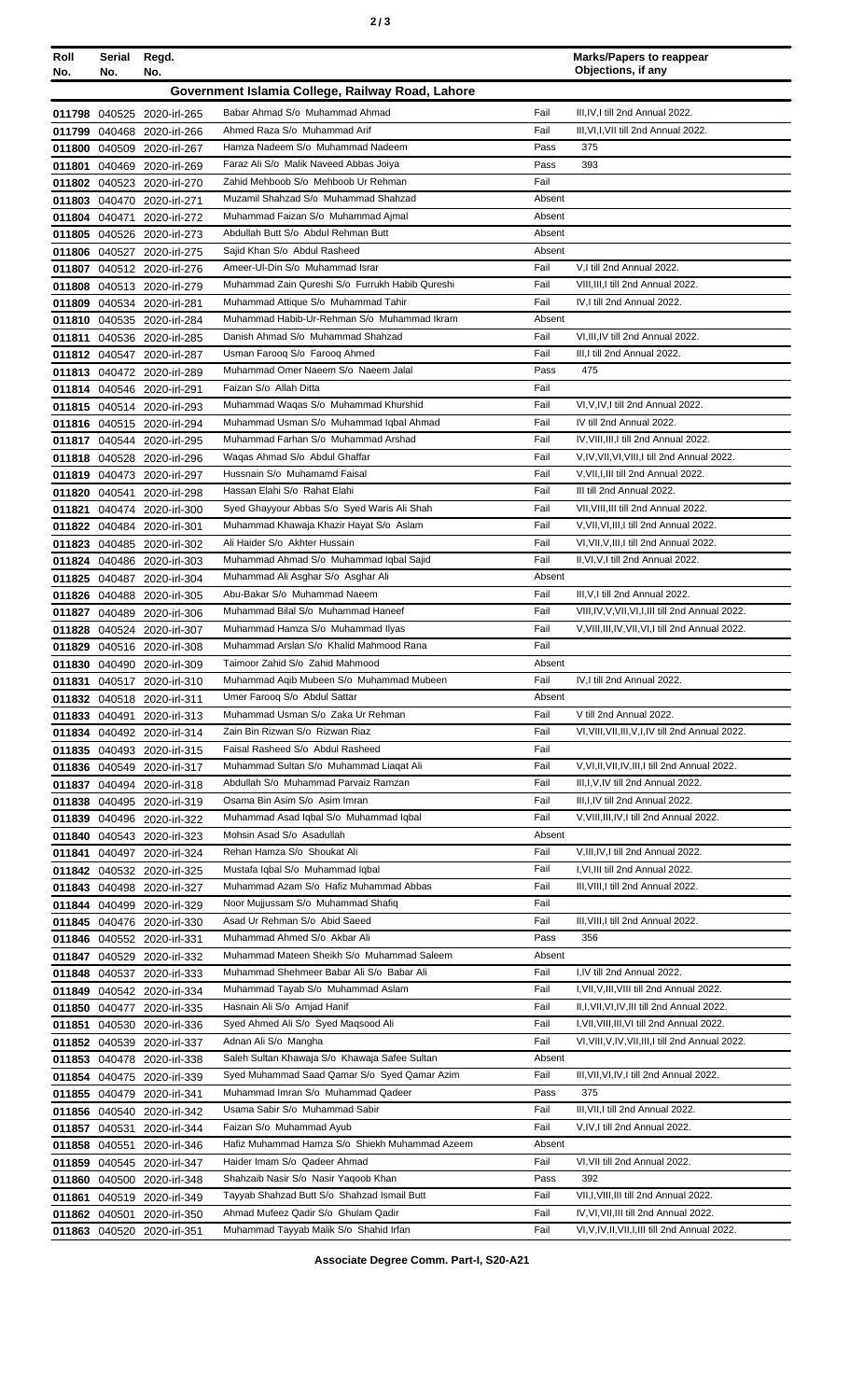| Roll<br>No. | Serial<br>No. | Regd.<br>No.               |                                                    |                | <b>Marks/Papers to reappear</b><br>Objections, if any |
|-------------|---------------|----------------------------|----------------------------------------------------|----------------|-------------------------------------------------------|
|             |               |                            | Government Islamia College, Railway Road, Lahore   |                |                                                       |
| 011864      | 040521        | 2020-irl-352               | Hafiz Daood Hussain S/o Arshad Hussain             | Fail           | III.VI till 2nd Annual 2022.                          |
| 011865      |               | 040502 2020-irl-355        | Muhammad Ahmad Shaukat S/o Shaukat Younus          | Fail           | VII, III, IV, VIII, VI, I till 2nd Annual 2022.       |
| 011866      | 040480        | 2020-irl-357               | Waleed Wagar S/o Abd UI Wagar                      | Fail           | V.VII.I till 2nd Annual 2022.                         |
| 011867      |               | 040553 2020-irl-358        | Muhammad Mateen-UI-Zeeshan S/o Muhammad Shan       | Fail           | V.II, VI, VII, III, IV, I till 2nd Annual 2022.       |
| 011868      | 040481        | 2020-irl-362               | Muhammad Daud Ahsan S/o Ahsan Ullah                | Absent         |                                                       |
| 011869      |               | 040482 2020-irl-363        | Shabbar Raza Chaudhary S/o Chaudhary Imtiaz Ali    | Absent         |                                                       |
| 011870      | 040503        | 2020-irl-365               | Muhammad Nokhaiz S/o Muhammad Javed Khan           | Fail           | IV, V, VIII, I, III, VII, VI till 2nd Annual 2022.    |
| 011871      |               | 040483 2020-irl-366        | Muhammad Muaz Mughal S/o Mirza Abdul Khalig Mughal | Absent         |                                                       |
| 011872      | 003843        | 2020-z-12926               | Abdul Rehman S/o Riaz Haider                       | (L.C.St.) Fail | VII, VI, V, I till 2nd Annual 2022.                   |
| 021237      |               | 621095 2019-irl-257        | Muhammad Yousaf Anwar S/o Muhammad Anwar           | (L.C.St.) Pass | 348                                                   |
| 021548      | 085379        | 2020-irl-283               | Muhammad Faisal Ameen S/o Muhammad Ameen           | Fail           | till 2nd Annual 2022.                                 |
|             |               | 021549 085378 2020-irl-353 | Moeez Babar Butt S/o Babar Manzoor Butt            | Fail           | II, V, VII, III, I till 2nd Annual 2022.              |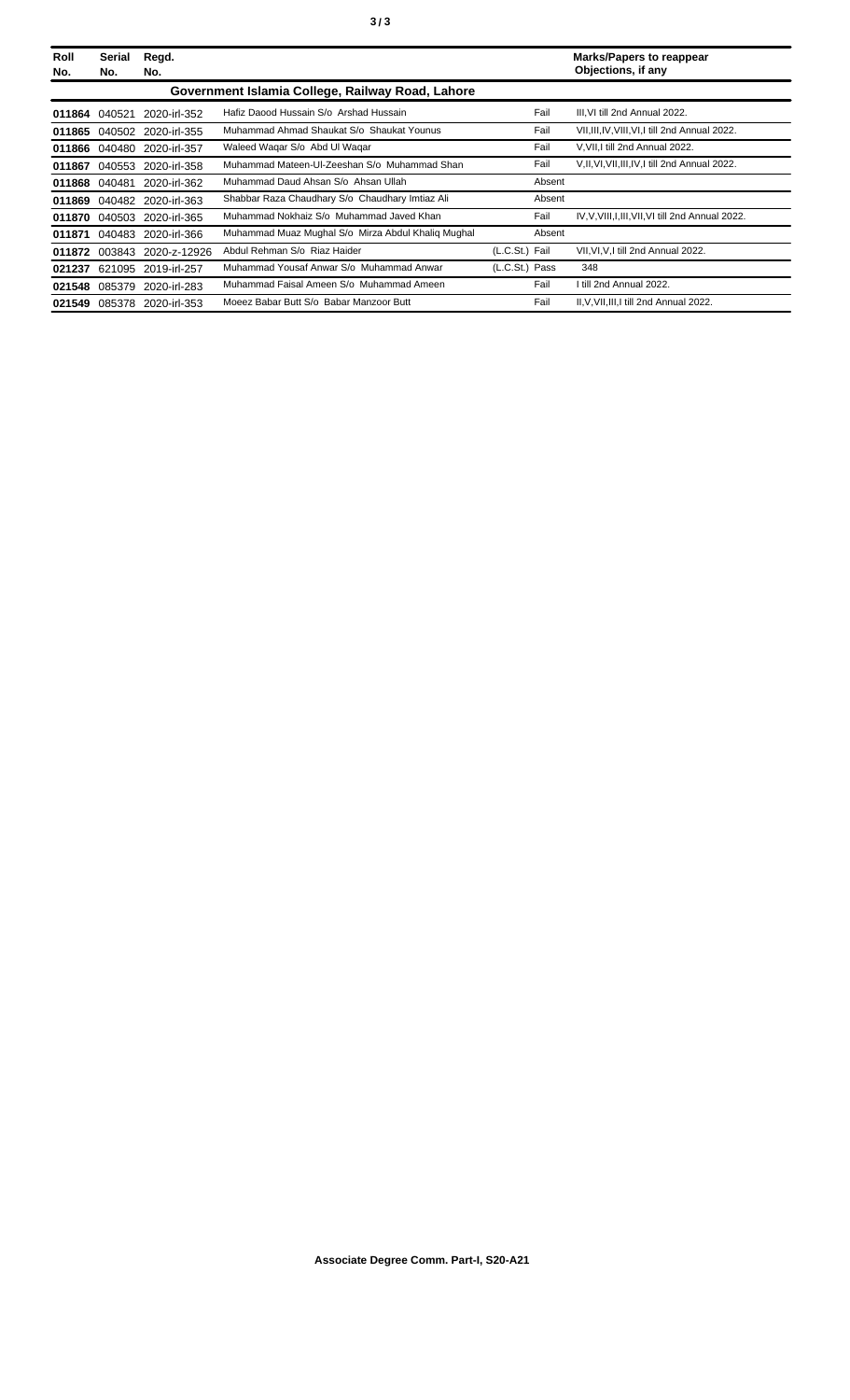| Roll<br>No. | Serial<br>No. | Regd.<br>No.                                             |                                                                                    |                                    | <b>Marks/Papers to reappear</b><br>Objections, if any                                     |
|-------------|---------------|----------------------------------------------------------|------------------------------------------------------------------------------------|------------------------------------|-------------------------------------------------------------------------------------------|
|             |               |                                                          | Jinnah Islamia College of Commerce, Township, Lahore                               |                                    |                                                                                           |
|             |               | 006075 013666 2018-jic-158                               | Tayyaba Khan D/o Muhammad Ameer Khan                                               | (L.C.St.) Fail                     |                                                                                           |
|             |               | 006076 005173 2019-z-15234                               | Sanam Parveen D/o Muhammad Sarwar                                                  | (L.C.St.) Fail                     |                                                                                           |
|             |               | 006077 045129 2017-ks-362                                | Saba Irshad D/o Irshad Ahmad                                                       | Pass                               | 387                                                                                       |
|             |               | 006078 000508 2019-jic-142                               | Munazza D/o Muhammad Latif                                                         | (L.C.St.) Fail                     | III, VIII, V, VI, VII, I, IV till the Annual 2022.                                        |
|             |               | 006079 000334 2019-jic-143                               | Farwa Afzaal D/o Afzaal Ahmad                                                      | (L.C.St.) Fail                     | I till the Annual 2022.                                                                   |
|             |               | 006080 000510 2019-jic-147                               | Iram Shahzadi D/o Abdul Sattar                                                     | (L.C.St.) Pass                     | 441                                                                                       |
|             |               | 006081 000328 2019-jic-153                               | Muqadas D/o Iftikhar Ahmad                                                         | (L.C.St.) Pass                     | 414                                                                                       |
|             |               | 006082 000331 2019-jic-154                               | Samavia Mughal D/o Mohammad Ashfaq<br>Tayyba Fayyaz Ghani D/o Fayyaz Mahmood Ghani | (L.C.St.) Fail<br>(L.C.St.) Pass   | I till the Annual 2022.<br>358                                                            |
|             |               | 006083 000509 2019-jic-167                               | Afshaa Kiran D/o Ayub Ali                                                          | (L.C.St.) Fail                     | IV till the Annual 2022.                                                                  |
|             |               | 006084 000327 2019-jic-168<br>006085 000332 2019-jic-180 | Ayesha Nadeem D/o Nadeem                                                           | (L.C.St.) Fail                     | III, I till the Annual 2022.                                                              |
|             |               | 006086 000192 2019-jic-183                               | Amina Shahid D/o Muhammad Shahid                                                   | (L.C.St.) Fail                     | I till 2nd Annual 2022.                                                                   |
|             |               | 006087 011526 2019-jic-188                               | Momna D/o Muhammad Saeed                                                           | (L.C.St.) Fail                     | I till the Annual 2022.                                                                   |
|             |               | 006088 003010 2019-jic-189                               | Mirmal Rafiq D/o Rafiq Maseeh                                                      | (L.C.St.) Fail                     | VI, IV till the Annual 2022.                                                              |
|             |               | 006089 011524 2019-jic-190                               | Igra Munir D/o Muhammad Muneer                                                     | (L.C.St.) Pass                     | 390                                                                                       |
|             |               | 006090 003012 2019-jic-192                               | Komal Javed D/o Muhammad Javed                                                     | (L.C.St.) Fail                     | VI, VIV till the Annual 2022.                                                             |
|             |               | 006091 003009 2019-jic-195                               | Alina Waqar D/o Waqar Nazeer                                                       | (L.C.St.) Fail                     | II, VII, I till the Annual 2022.                                                          |
|             |               | 006092 000906 2019-jic-201                               | Sania Nasir D/o Nasir Rasool                                                       | (L.C.St.) Fail                     | III till the Annual 2022.                                                                 |
|             |               | 006093 045174 2020-jic-110                               | Zainab Shahid D/o Muhammad Shahid                                                  | Fail                               | VI, VIII, VII, III, I, IV till 2nd Annual 2022.                                           |
|             |               | 006094 045172 2020-jic-112                               | Hira Sudheer D/o Muhammad Sudheer                                                  | Fail                               | VIII, V, VII, III, VI, IV, I till 2nd Annual 2022.                                        |
|             |               | 006095 045135 2020-jic-115                               | Attiya Tul Hayee D/o Qamar Ahmad Faizi<br>Qamar Zaman S/o Muhammad Shakeel         | Fail<br>Fail                       | VII, VI, III, IV till 2nd Annual 2022.<br>VIII, III, VII, I, VI, IV till 2nd Annual 2022. |
|             |               | 006096 045156 2020-jic-117<br>006097 045160 2020-jic-118 | Fiza Sajjad D/o Sajjad Ali                                                         | Absent                             |                                                                                           |
|             |               | 006098 045168 2020-jic-55                                | Khadija Shahbaz D/o Mohammad Shahbaz Hanif                                         | Pass                               | 408                                                                                       |
|             |               | 006099 045169 2020-jic-56                                | Amna Mubashir D/o Mubashir Nawaz                                                   | Fail                               | VIII, I till 2nd Annual 2022.                                                             |
|             |               | 006100 045170 2020-jic-57                                | Fatima Rani D/o Ghulam Mustafa                                                     | Fail                               | IV, V, II, VII, III, VI, I till 2nd Annual 2022.                                          |
|             |               | 006101 045113 2020-jic-61                                | Shumaila D/o Muhammad Latif                                                        | Fail                               | III, V, IV, VII till 2nd Annual 2022.                                                     |
|             |               | 006102 045114 2020-jic-63                                | Marhama Alvi D/o Abdul Haq Alvi                                                    | Pass                               | 407                                                                                       |
|             |               | 006103 045115 2020-jic-64                                | Lariab Anam D/o Ghulam Nabi                                                        | Fail                               | III till 2nd Annual 2022.                                                                 |
|             |               | 006104 045116 2020-jic-65                                | Minahil Zulfiqar D/o Zulfiqar Ali                                                  | Fail                               | IV, I, III till 2nd Annual 2022.                                                          |
|             |               | 006105 045117 2020-jic-66                                | Ayesha Asif D/o Muhammad Asif                                                      | Fail                               | VII, III, I till 2nd Annual 2022.                                                         |
|             |               | 006106 045118 2020-jic-67                                | Alishba Rasheed D/o Abdul Rasheed                                                  | Pass                               | 351                                                                                       |
|             |               | 006107 045119 2020-jic-68                                | Muzamil Rehman D/o Atta-Ur-Rehman<br>Arooj Raees D/o Muhammad Raees                | Pass<br>Fail                       | 420<br>VII, I, III, VI till 2nd Annual 2022.                                              |
|             |               | 006108 045120 2020-jic-69<br>006109 045121 2020-jic-70   | Hasina D/o Jamal Din                                                               | Fail                               | V till 2nd Annual 2022.                                                                   |
|             |               | 006110 045122 2020-jic-71                                | Momna Younas D/o Muhammad Younas                                                   | Pass                               | 490                                                                                       |
|             |               | 006111 045123 2020-jic-72                                | Aman Fatima D/o Nasir Ali                                                          | Pass                               | 537                                                                                       |
|             |               | 006112 045124 2020-jic-73                                | Hina Riaz D/o Muhammad Riaz                                                        | Fail                               | III, I, VII till 2nd Annual 2022.                                                         |
|             |               | 006113 045125 2020-jic-74                                | Jaweriya Sajid D/o Sajid Ali                                                       | Fail                               | VII, I, VI till 2nd Annual 2022.                                                          |
|             |               | 006114 045126 2020-jic-75                                | Sadia Arshad D/o Muhammad Arshad                                                   | Pass                               | 538                                                                                       |
|             |               | 006115 045127 2020-jic-76                                | Zainab Akram Gondal D/o Muhammad Akram Ashiq                                       | Fail                               | IV, III, I till 2nd Annual 2022.                                                          |
|             |               | 006116 045128 2020-jic-77                                | Hafiza Hira Riasat D/o Muhammad Riasat                                             | Pass                               | 453                                                                                       |
|             |               | 006117 045130 2020-jic-78                                | Mugaddas Shahid D/o Shahid Yasin                                                   | Pass                               | 452                                                                                       |
|             |               | 006118 045131 2020-jic-79                                | Alisha D/o Rehmat Ali                                                              | Fail                               | III till 2nd Annual 2022.                                                                 |
|             |               | 006119 045133 2020-jic-81                                | Mahnoor D/o Tariq Habib<br>Khadija D/o Amjad Ali                                   | Pass<br>Pass                       | 442<br>446                                                                                |
|             |               | 006120 045134 2020-jic-82<br>011733 005215 2018-jic-124  | Muhammad Muneeb Nasir S/o Nasir Mehmood                                            | (L.C.St.) Pass                     | 403                                                                                       |
|             |               | 011734 008514 2018-jic-133                               | Muhammad Usman S/o Muhammad Shahid Rasool                                          | (L.C.St.)                          | <b>FEE</b>                                                                                |
|             |               | 011735 003016 2018-jic-147                               | Muhammad Bilal Arshad S/o Muhammad Arshad Khan                                     | (L.C.St.) Fail                     |                                                                                           |
|             |               | 011736 005183 2018-jic-172                               | Waqar Mukhtar S/o Mukhtar Ahmad                                                    | (L.C.St.) Fail                     |                                                                                           |
|             |               | 011737 003781 2018-jic-181                               | Wagas Irshaad S/o Muhammad Irshaad                                                 | (L.C.St.) Fail                     |                                                                                           |
|             |               | 011738 003787 2018-jic-200                               | Muhammad Mudassar S/o Choudhary Akbar Khan                                         | (L.C.St.) Pass                     | 358                                                                                       |
|             |               | 011739 003777 2018-jic-210                               | Syed Bilal Bacha S/o Syed Maqbool Shah                                             | (L.C.St.) Pass                     | 387                                                                                       |
|             |               | 011740 011527 2018-jic-214                               | Muhammad Awais S/o Saif Ur Rehman                                                  | (L.C.St.) Fail                     |                                                                                           |
|             |               | 011741 003013 2018-jic-215                               | Bilal Yousaf S/o Muhammad Yousaf                                                   | (L.C.St.) Fail                     |                                                                                           |
|             |               | 011873 000507 2017-jic-92                                | Bilal Qadri S/o Muhammad Saboor                                                    | (L.C.St.) Fail                     | II, III, V, VIII, VI, IV, I till 2nd Annual 2022.                                         |
|             |               | 011874 085096 2018-ctl-89                                | Muhammad Noman S/o Niaz Hussain<br>Faize Javed S/o Muhammad Javed Akhtar           | (L.C.St.) Pass                     | 377                                                                                       |
|             |               | 011875 000503 2019-jic-139                               | Naeem Akhtar S/o Aleem Akhtar                                                      | (L.C.St.) Absent<br>(L.C.St.) Fail | III,I till the Annual 2022.                                                               |
|             |               | 011876 000504 2019-jic-158                               | Sheraz Raza S/o Syed Riaz Hussain Shah                                             | (L.C.St.) Fail                     | VII, IV, III, V, I till the Annual 2022.                                                  |
|             |               | 011877 000502 2019-jic-160<br>011878 010892 2019-jic-161 | Asad Ali S/o Sardar Ali                                                            | (L.C.St.) Pass                     | 332                                                                                       |
|             |               | 011879 008186 2019-jic-162                               | Muhammad Ahsan S/o Muhammad Din                                                    | (L.C.St.) Fail                     | V,I till the Annual 2022.                                                                 |
|             |               | 011880 002452 2019-jic-164                               | Muhammad Fasi-Ul-Din Shah S/o Muhammad Tayyab Shah (L.C.St.) Pass                  |                                    | 359                                                                                       |
|             |               | 011881 000505 2019-jic-172                               | Shahziab S/o Mahmood Ahmad                                                         | (L.C.St.) Fail                     | I till the Annual 2022.                                                                   |
|             |               | 011882 011523 2019-jic-185                               | Muhammad Ayyaz Butt S/o Muhammad Ejaz Butt                                         | (L.C.St.) Pass                     | 358                                                                                       |
|             |               | 011883 008906 2019-jic-200                               | Muhammad Zeeshan Ali S/o Muhammad Ilyas                                            | (L.C.St.) Fail                     | IV, V, III, VII, VI, I till the Annual 2022.                                              |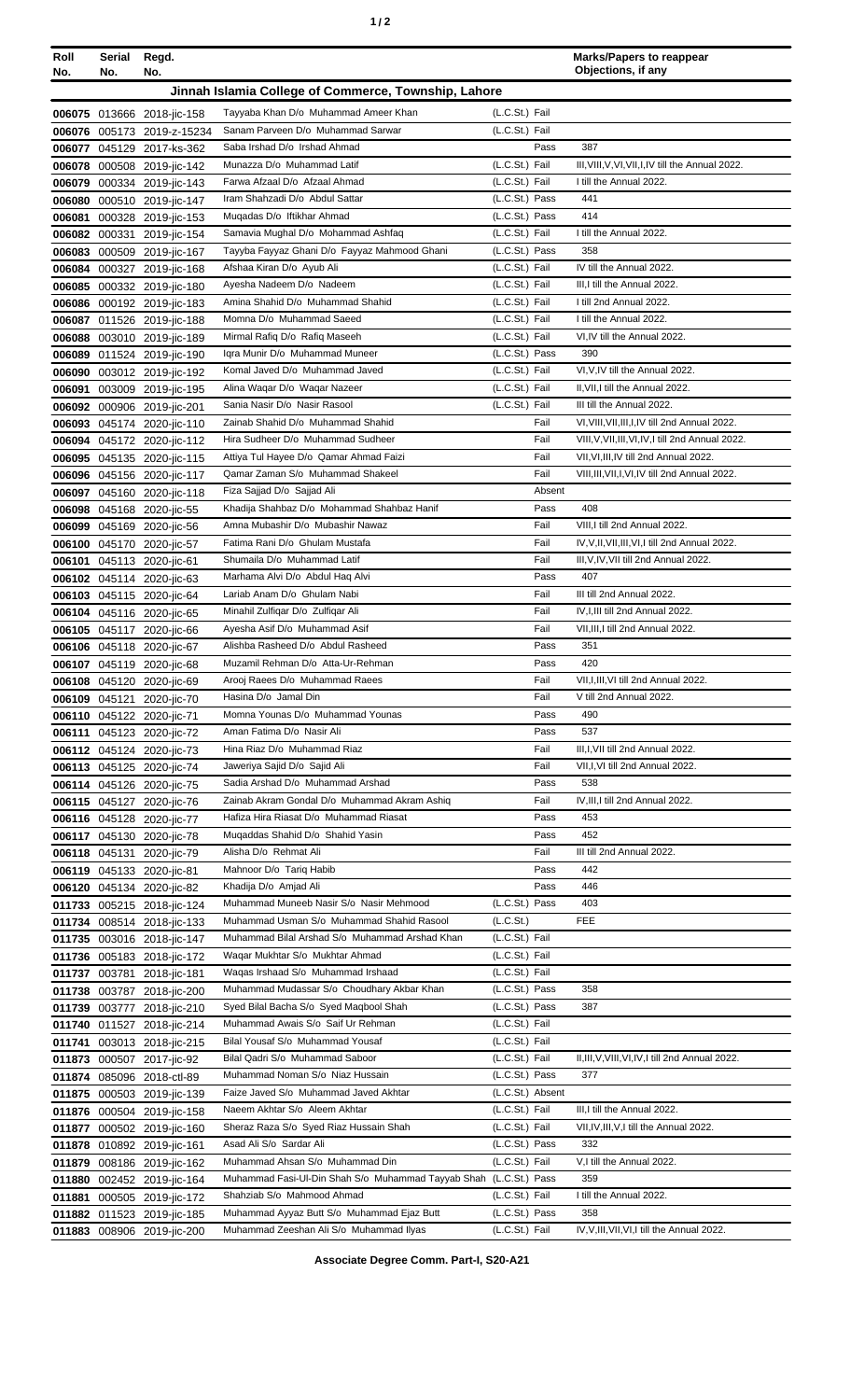|--|--|--|--|

| Roll   | Serial | Regd.                      |                                                         |                | <b>Marks/Papers to reappear</b><br>Objections, if any |
|--------|--------|----------------------------|---------------------------------------------------------|----------------|-------------------------------------------------------|
| No.    | No.    | No.                        |                                                         |                |                                                       |
|        |        |                            | Jinnah Islamia College of Commerce, Township, Lahore    |                |                                                       |
|        |        | 011884 011525 2019-jic-209 | Hamza Faroog S/o Muhammad Faroog                        | (L.C.St.) Fail | I till the Annual 2022.                               |
|        |        | 011885 045161 2020-jic-100 | Muhammad Talha Tajammal S/o Muhammad Tajammal<br>Zaheer | Fail           | III. VIII. I till 2nd Annual 2022.                    |
|        |        | 011886 045151 2020-jic-101 | Muhammad Usman S/o Muhammad Riaz                        | Fail           | III, VII, VIII, VI, I, IV till 2nd Annual 2022.       |
|        |        | 011887 045159 2020-jic-104 | Hammad Saleem S/o Muhammad Saleem Qadir                 | Fail           | IV till 2nd Annual 2022.                              |
|        |        | 011888 045152 2020-jic-106 | Izghan Tariq S/o Tariq Mehmood                          | Pass           | 376                                                   |
|        |        | 011889 045153 2020-jic-107 | Saleem Shahbaz S/o Muhammad Shahbaz Khan                | Fail           | I till 2nd Annual 2022.                               |
|        |        | 011890 045154 2020-jic-108 | Muhammad Umar S/o Sadiq                                 | Fail           | I till 2nd Annual 2022.                               |
|        |        | 011891 045155 2020-jic-109 | Ali Raza S/o Naseer Ahmed                               | Fail           | VII, VI, V, I till 2nd Annual 2022.                   |
|        |        | 011892 045158 2020-jic-116 | Arslan Munir S/o Muhammad Munir                         | Pass           | 403                                                   |
|        |        | 011893 045173 2020-jic-120 | Muhammad Faisal S/o Muhammad Ramzan                     | Fail           | VII, VI, III, IV, I till 2nd Annual 2022.             |
|        |        | 011894 045162 2020-jic-48  | Arslan S/o Irfanullah                                   | Fail           | I till 2nd Annual 2022.                               |
|        |        | 011895 045163 2020-jic-49  | Malik Kashaf Ullah S/o Javed Saeed                      | Pass           | 454                                                   |
|        |        | 011896 045164 2020-jic-51  | Muhammad Abdullah Abrar S/o Muhammad Abrar              | Fail           | I till 2nd Annual 2022.                               |
|        |        | 011897 045165 2020-jic-52  | Muhammad Ahsan S/o Muhammad Aslam                       | Absent         |                                                       |
|        |        | 011898 045166 2020-jic-53  | Muzammil Ijaz S/o Muihammad Ijaz                        | Fail           | VII, V, I till 2nd Annual 2022.                       |
|        |        | 011899 045167 2020-jic-54  | Atif Abbas S/o Muhammad Abbas                           | Fail           |                                                       |
|        |        | 011900 045171 2020-jic-59  | Ali Raza S/o Muhammad Aslam                             | Fail           |                                                       |
|        |        | 011901 045157 2020-jic-83  | Abdul Rafi S/o Naveed Ahmad                             | Fail           | III, IV, VI, VII, I till 2nd Annual 2022.             |
|        |        | 011902 045136 2020-jic-84  | Muneeb Ali S/o Muhammad Nazam                           | Fail           | VI, V, I, VIII, IV till 2nd Annual 2022.              |
|        |        | 011903 045137 2020-jic-85  | Abdul Basit Hussain S/o Muhammad Hussain                | Absent         |                                                       |
|        |        | 011904 045138 2020-jic-86  | Hamza Zafar S/o Zafar Ullah Khan                        | Pass           | 540                                                   |
|        |        | 011905 045139 2020-jic-87  | Muzamil Hassan S/o Fageer Muhammad                      | Fail           | VII, V, I, IV till 2nd Annual 2022.                   |
|        |        | 011906 045140 2020-jic-88  | Hammad Sohail S/o Sohail Muhammad                       | Fail           | III, V, I, VIII till 2nd Annual 2022.                 |
|        |        | 011907 045141 2020-jic-89  | Muhammad Shoaib Iqbal S/o Muhammad Iqbal                | Absent         |                                                       |
|        |        | 011908 045142 2020-jic-90  | Qasim Mustafa S/o Ghulam Mustafa                        | Fail           | III, IV, V, VI, VII, I till 2nd Annual 2022.          |
|        |        | 011909 045143 2020-jic-91  | Ali Ahmad S/o Shoukat Ali                               | Fail           | IV, V, VIII, VII, I till 2nd Annual 2022.             |
|        |        | 011910 045144 2020-jic-92  | Husnain Ahmad S/o Muhammad Akram                        | Fail           | I till 2nd Annual 2022.                               |
| 011911 |        | 045145 2020-jic-93         | Rana Moin Ali S/o Rana Muhammad Shafiq Tahir            | Fail           | I, VIII till 2nd Annual 2022.                         |
|        |        | 011912 045146 2020-jic-94  | Hafiz Saddam Iqbal S/o Rao Muhammad Iqbal               | Fail           | I, III, IV till 2nd Annual 2022.                      |
|        |        | 011913 045147 2020-jic-95  | Ahtisham Asif S/o Muhammad Asif Bhatti                  | Fail           |                                                       |
|        |        | 011914 045148 2020-jic-96  | Muhammad Saqib Riaz S/o Muhammad Riaz Bhatti            | Fail           | III, I till 2nd Annual 2022.                          |
|        |        | 011915 045149 2020-jic-97  | Asad Ali S/o Hafeez Ahmad                               | Fail           |                                                       |
|        |        | 011916 045150 2020-jic-98  | Hamza Ali S/o Khadim Hussain                            | Fail           |                                                       |
|        |        | 021418 045132 2020-jic-80  | Nisha Hussain D/o Muhammad Hussain                      | Pass           | 513                                                   |
|        |        | 021531 085370 2020-jic-60  | Fatima Shafaqat D/o Shafaqat Ali                        | Fail           | I till 2nd Annual 2022.                               |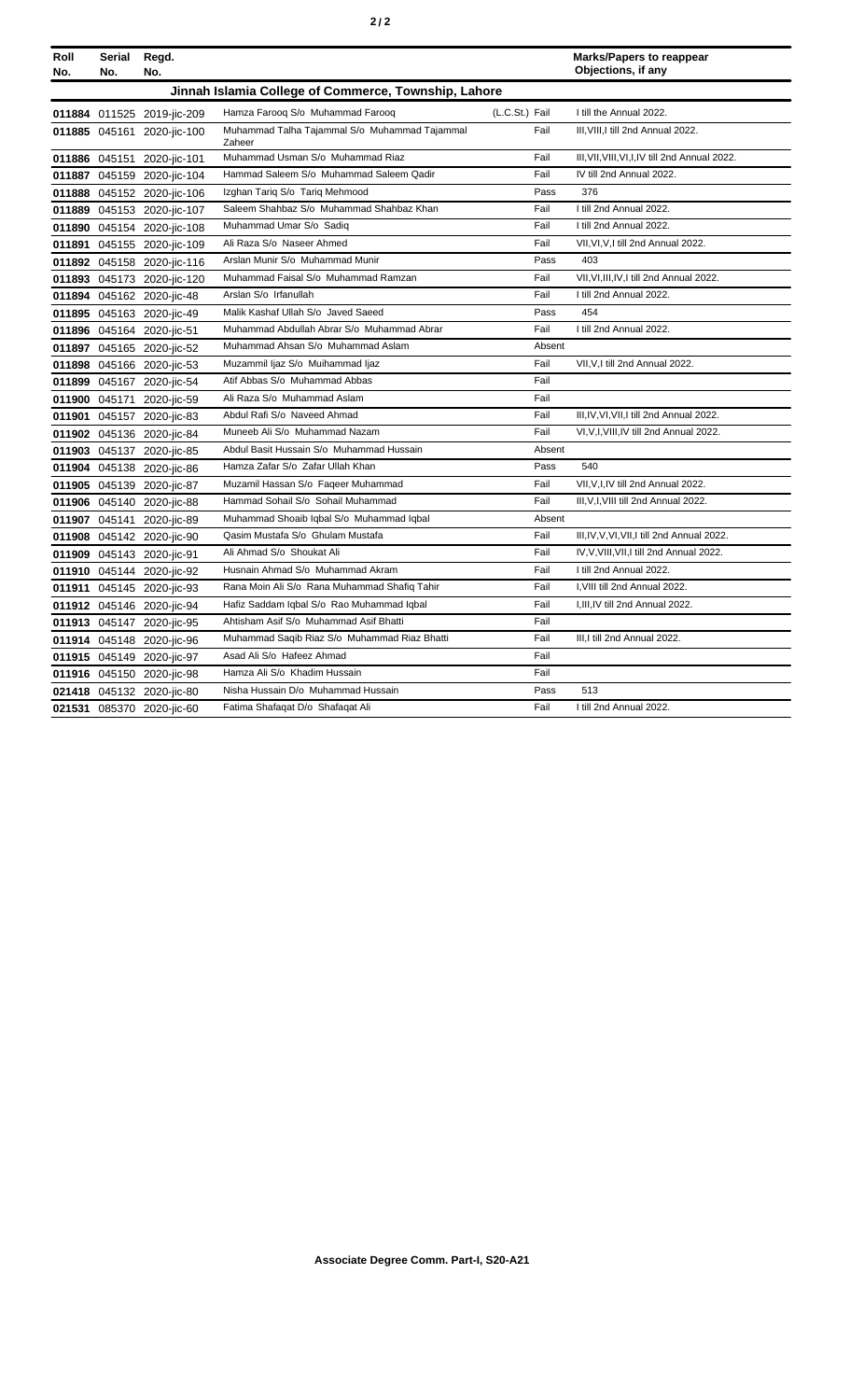| ٦ | ٠ |
|---|---|
|   |   |

| Roll<br>No. | Serial<br>No. | Regd.<br>No.              |                                                 |                | <b>Marks/Papers to reappear</b><br>Objections, if any |
|-------------|---------------|---------------------------|-------------------------------------------------|----------------|-------------------------------------------------------|
|             |               |                           | Lahore College of Commerce, Baghbanpura, Lahore |                |                                                       |
|             |               | 006121 007524 2018-lcl-28 | Aliha D/o Shahid Iqbal                          | (L.C.St.) Pass | 342                                                   |
|             |               | 006122 007582 2011-Icl-38 | Shafaq Abid D/o Syed Abid Hussain Shah          | (L.C.St.) Fail |                                                       |
|             |               | 006123 007569 2019-lcl-15 | Roma D/o Arshad Ali Bajwa                       | (L.C.St.) Pass | 368                                                   |
|             |               | 006124 007510 2019-lcl-16 | Ayesha Irshad D/o Muhammad Irshad               | (L.C.St.) Fail | IV, VII till the Annual 2022.                         |
|             |               | 006125 007537 2019-lcl-2  | Hina Ahmad D/o Ahmad Zaman                      | (L.C.St.) Pass | 364                                                   |
|             |               | 006126 007597 2019-lcl-29 | Shanzay Malik D/o Malik Tanveer Ahmad           | (L.C.St.) Pass | 429                                                   |
|             |               | 006127 007620 2019-lcl-31 | Igra D/o Ghulam Abbas                           | (L.C.St.) Pass | 466                                                   |
|             |               | 006128 007540 2019-lcl-4  | Mahnoor D/o Zayarat Ali                         | (L.C.St.) Pass | 374                                                   |
|             |               | 006129 007852 2019-lcl-42 | Shiza Liagat D/o Liagat Ali                     | (L.C.St.) Pass | 361                                                   |
|             |               | 006130 007580 2019-lcl-5  | Sehar Abdul Sattar D/o Abdul Sattar             | (L.C.St.) Pass | 318                                                   |
|             |               | 006131 013829 2019-lcl-6  | Amna Pervaiz D/o Muhammad Pervaiz               | (L.C.St.) Pass | 388                                                   |
|             |               | 006132 007563 2019-lcl-7  | Muqaddas D/o M.Iqbal                            | (L.C.St.) Fail | I till the Annual 2022.                               |
|             | 006133 058871 | 2020-lcl-1                | Reeja Menahir D/o Muhammad Asghar               | Pass           | 502                                                   |
|             |               | 006134 058879 2020-lcl-11 | Fatima Nadeem D/o Muhammad Nadeem Pervaiz       | Pass           | 456                                                   |
|             |               | 006135 058877 2020-lcl-12 | Maryam Rashid D/o Rashid Hussain                | Pass           | 553                                                   |
|             |               | 006136 058875 2020-lcl-13 | Qanita Faiz-Ul-Haq D/o Faiz-Ul-Haq              | Fail           | III till 2nd Annual 2022.                             |
|             |               | 006137 058878 2020-lcl-2  | Mugadas Rafique D/o Muhammd Rafique             | Fail           | VI, V, I, IV till 2nd Annual 2022.                    |
|             |               | 006138 058881 2020-lcl-24 | Maryam Rafiqaue D/o Muhammad Rafique            | Pass           | 496                                                   |
|             |               | 006139 058890 2020-lcl-25 | Nimra Fatima D/o Ikhlaq Ahmad                   | Pass           | 395                                                   |
|             |               | 006140 058891 2020-lcl-26 | Nida Waheed D/o Abdul Waheed                    | Fail           | IV till 2nd Annual 2022.                              |
|             |               | 006141 058892 2020-lcl-27 | Sara Arif D/o Arif Zubair                       | Fail           | III, IV, VIII till 2nd Annual 2022.                   |
|             |               | 006142 058893 2020-lcl-28 | Ayesha D/o Abdul Hameed                         | Fail           | IV, III till 2nd Annual 2022.                         |
|             |               | 006143 058869 2020-lcl-3  | Fatima Noor D/o Muhammad Afzal                  | Absent         |                                                       |
|             |               | 006144 058876 2020-lcl-4  | Kinza D/o Arif Hussain                          | Fail           | IV, VII, I till 2nd Annual 2022.                      |
|             |               | 006145 058870 2020-lcl-5  | Fatima Khalid D/o Muhammad Khalid               | Fail           | II, IV, III till 2nd Annual 2022.                     |
|             |               | 006146 058880 2020-lcl-6  | Mahnoor D/o Dureman                             | Fail           | VII till 2nd Annual 2022.                             |
|             |               | 006147 058874 2020-lcl-7  | Shumaila D/o Nazeer Ahmed                       | Fail           | I till 2nd Annual 2022.                               |
|             |               | 006148 058872 2020-lcl-8  | Hira Razzaq D/o Muhammad Razzaq                 | Pass           | 459                                                   |
|             |               | 006149 058873 2020-lcl-9  | Faiga Masood D/o Tariq Masood                   | Pass           | 511                                                   |
|             |               | 011944 007550 2019-lcl-10 | Moazam Azeem S/o Zayarat Ali                    | (L.C.St.) Pass | 364                                                   |
|             |               | 011945 007603 2019-lcl-19 | Zian Ahmad S/o Nauman Ahmad                     | (L.C.St.) Fail | III,I till the Annual 2022.                           |
|             |               | 011946 007536 2019-lcl-46 | Hamza Ali S/o Saeed Ahmad                       | (L.C.St.) Fail | I till the Annual 2022.                               |
|             |               | 011947 007843 2019-Icl-50 | Muhammad Ahmad Husnain S/o Muhammad Ashraf      | (L.C.St.) Pass | 343                                                   |
|             |               | 011948 011040 2019-Icl-53 | Muhammad Mazher S/o Muhammad Sadiq              | (L.C.St.) Fail | VII, I, IV till the Annual 2022.                      |
|             |               | 011949 011961 2019-Icl-54 | Taimor UI Hassan S/o Tariq Mahmood              | (L.C.St.) Pass | 411                                                   |
|             |               | 011950 007866 2019-Icl-56 | Muhammad Subhan Alim S/o Sajjad Alim            | (L.C.St.) Pass | 382                                                   |
| 011951      |               | 011039 2019-Icl-57        | Muhammad Meesum Ali S/o Mussyub Raza            | (L.C.St.) Pass | 423                                                   |
|             |               | 011952 005790 2019-lcl-60 | M Furgan Asghar Butt S/o M.Asghar Butt          | (L.C.St.) Fail | VIII, VII till the Annual 2022.                       |
|             |               | 011953 007556 2019-lcl-8  | Muhammad Ahsan S/o Muhammad Ikram               | (L.C.St.) Fail | V, VIII, IV till the Annual 2022.                     |
|             |               | 011954 058886 2020-lcl-14 | Muhammad Umer Awan S/o Muhammad Nawaz Awan      | Fail           | VI, IV, I, V, VII, III till 2nd Annual 2022.          |
|             |               | 011955 058887 2020-lcl-15 | Muhammad Sarmad Saleem S/o Saleem Arshad        | Fail           | VI, V, III, VII till 2nd Annual 2022.                 |
|             |               | 011956 058884 2020-lcl-16 | Muhammad Zaid Arif S/o Arif Ali                 | Fail           | VII, VI, V, III, I till 2nd Annual 2022.              |
|             |               | 011957 058889 2020-lcl-17 | Mohsin Naveed Anjum S/o Naveed Anjum            | Fail           | I till 2nd Annual 2022.                               |
|             |               | 011958 058883 2020-lcl-18 | Taimoor Tariq S/o Tariq Awan                    | Fail           | III,I till 2nd Annual 2022.                           |
|             |               | 011959 058882 2020-lcl-19 | Zohaib-Ur-Rehman S/o Rafique-Ur-Rehman          | Fail           | I,IV till 2nd Annual 2022.                            |
|             |               | 011960 058885 2020-lcl-20 | Muhammad Fahad S/o Sheikh Arshad Ali            | Fail           | II, VI, I, V till 2nd Annual 2022.                    |
|             |               | 011961 058888 2020-lcl-21 | Zohaib Raza S/o Ali Janan                       | Fail           | VII, III till 2nd Annual 2022.                        |
|             |               | 011962 058900 2020-lcl-29 | Ghulam Muhi U Din S/o Ansar Ali                 | Fail           | V, III, IV, I till 2nd Annual 2022.                   |
|             |               | 011963 058894 2020-lcl-30 | Abdul Haseeb S/o Amir Ishtiaq                   | Fail           | IV till 2nd Annual 2022.                              |
|             |               | 011964 058895 2020-lcl-31 | Najeeb Nazeer S/o Nazeer Iqbal                  | Pass           | 451                                                   |
|             |               | 011965 058899 2020-lcl-32 | Fahad Ijaz S/o Chaudhary Ijaz Akhtar            | Fail           | VI,IV, VII, III till 2nd Annual 2022.                 |
|             |               | 011966 058896 2020-lcl-33 | Muhammad Ahmad Zahoor S/o Zahoor Ikram Mughal   | Fail           | III, VII, VI, I till 2nd Annual 2022.                 |
|             |               | 011967 058897 2020-lcl-34 | Daniyal Anees S/o Anees Liagat                  | Pass           | 444                                                   |
|             |               | 011968 058898 2020-lcl-35 | Muhammad Asad S/o Attique Liagat                | Absent         |                                                       |
|             |               | 011969 058901 2020-lcl-36 | Sufyan Saqib S/o Saqib Ahsan                    | Absent         |                                                       |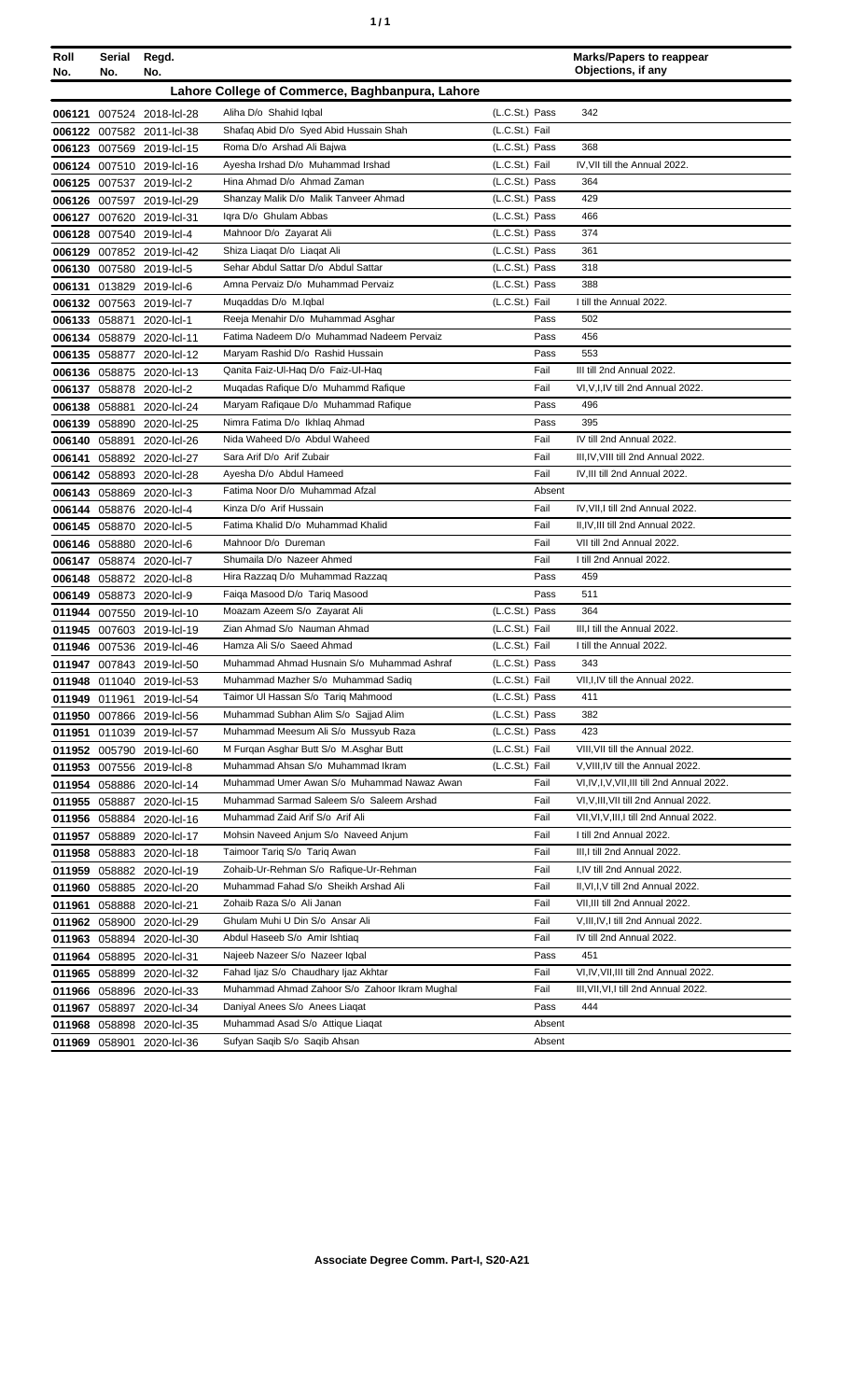| Roll<br>No.                                                     | Serial<br>No. | Read.<br>No.              |                              | Marks/Papers to reappear<br>Objections, if any |  |  |
|-----------------------------------------------------------------|---------------|---------------------------|------------------------------|------------------------------------------------|--|--|
| School of Advance Business & Commerce, New Garden Town, Lahore. |               |                           |                              |                                                |  |  |
|                                                                 |               | 006150 000688 2018-lsc-29 | Aneega Amjad D/o Amjad Malik | (L.C.St.) Pass<br>376                          |  |  |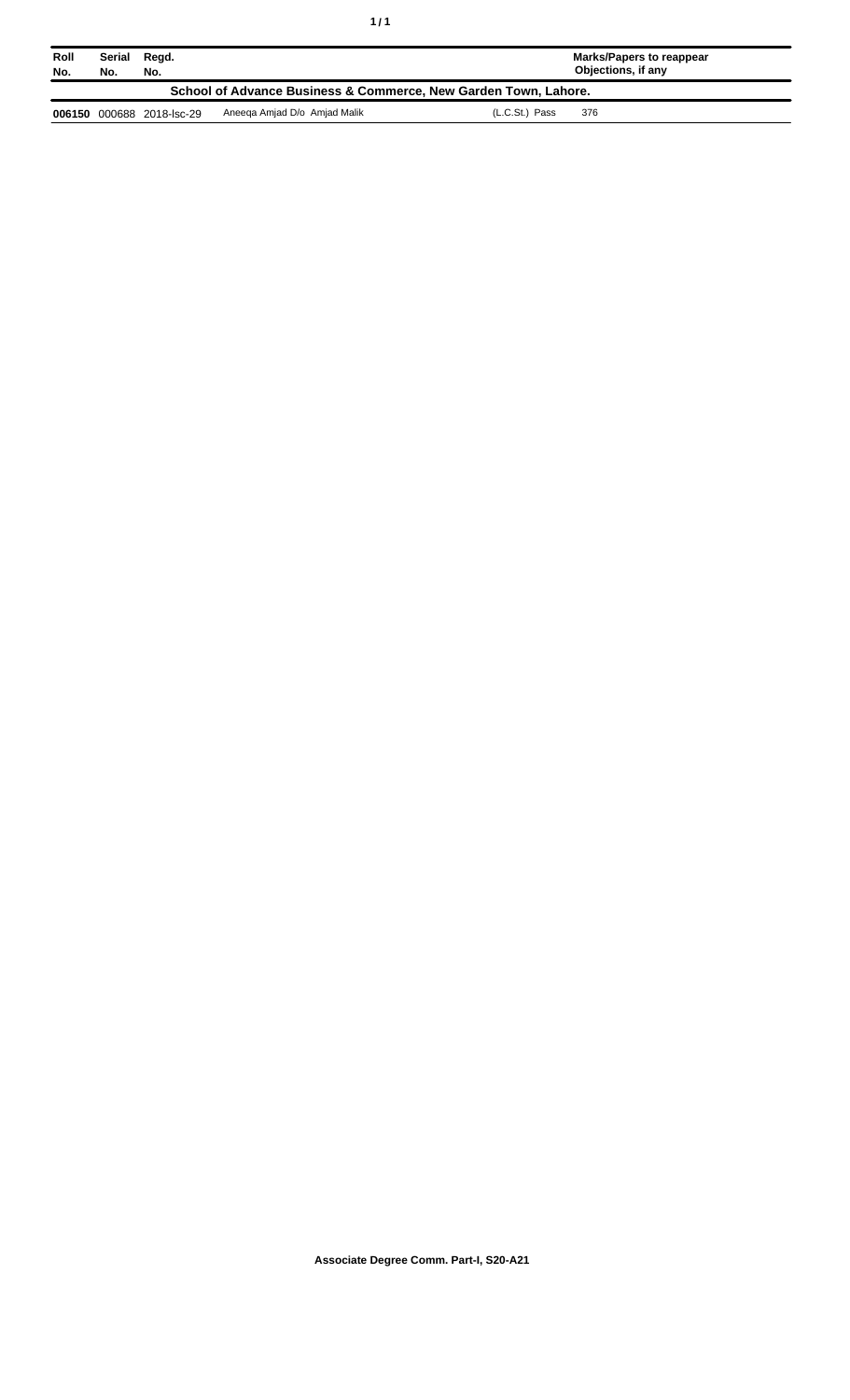| Roll<br>No. | Serial<br>No. | Regd.<br>No.               |                                     |                | Marks/Papers to reappear<br>Objections, if any |
|-------------|---------------|----------------------------|-------------------------------------|----------------|------------------------------------------------|
|             |               |                            | Government M. A. O. College, Lahore |                |                                                |
|             |               | 011742 006273 2020-z-54004 | Abdul Moiz S/o Irfan Zahoor         | (L.C.St.) Fail | VII, V, VI, VIII, IV till the Annual 2022.     |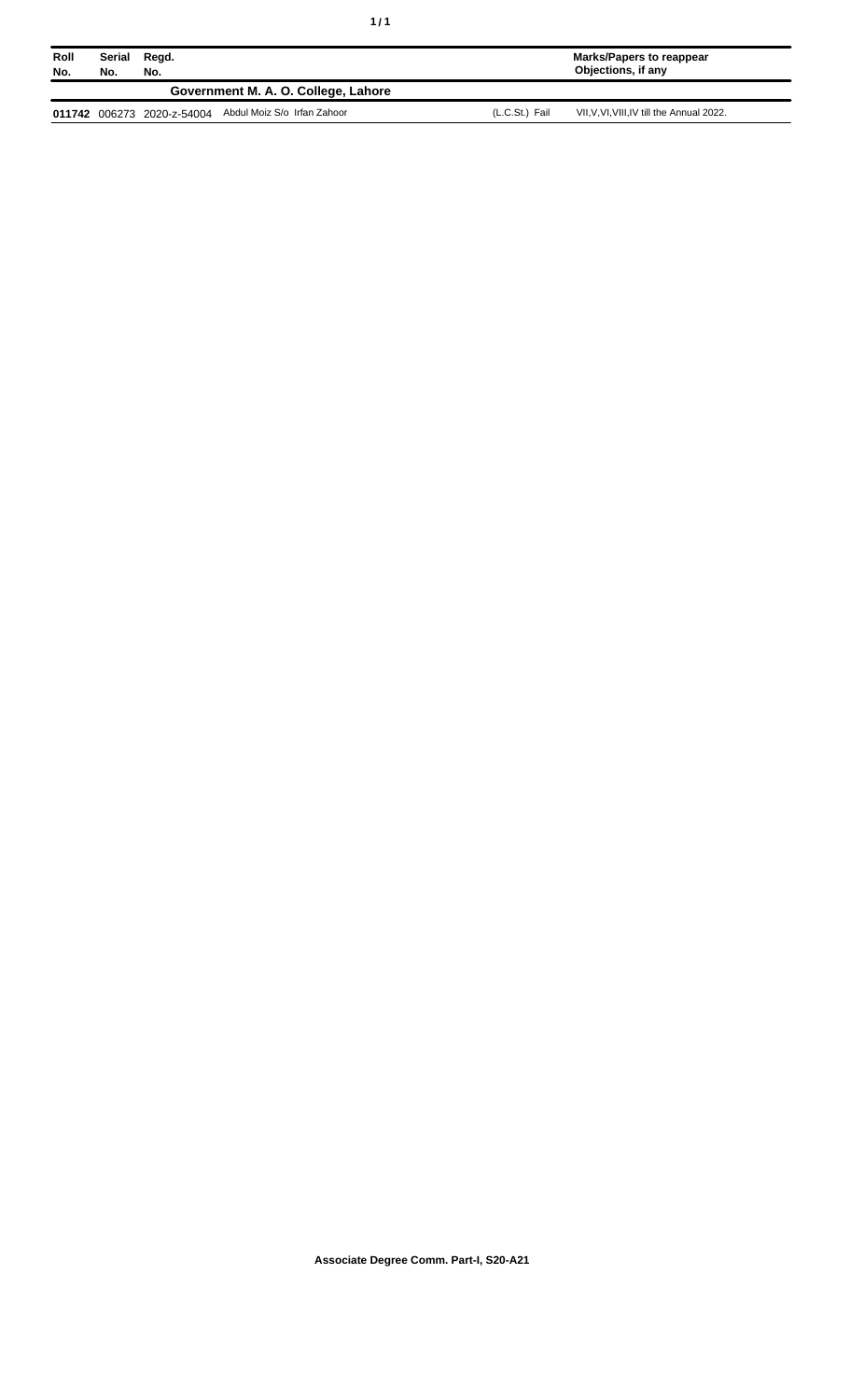| Roll<br>No. | Serial<br>No.                                            | Regd.<br>No.               |                                                           |                       | <b>Marks/Papers to reappear</b><br>Objections, if any |  |
|-------------|----------------------------------------------------------|----------------------------|-----------------------------------------------------------|-----------------------|-------------------------------------------------------|--|
|             | Government Graduate College for Boys, Model Town, Lahore |                            |                                                           |                       |                                                       |  |
|             |                                                          | 011743 001990 2016-mdl-159 | Kashif Riaz S/o Riaz Ahmad                                | (L.C.St.) Fail        |                                                       |  |
|             |                                                          | 011744 007912 2018-mdl-76  | Asim Javed S/o Javed Masih                                | (L.C.St.) Fail        |                                                       |  |
|             |                                                          |                            | 011745 008185 2021-z-35473 Alvin Waseem S/o Waseem Gulzar | (L.C.S <sub>t</sub> ) | <b>FEE</b>                                            |  |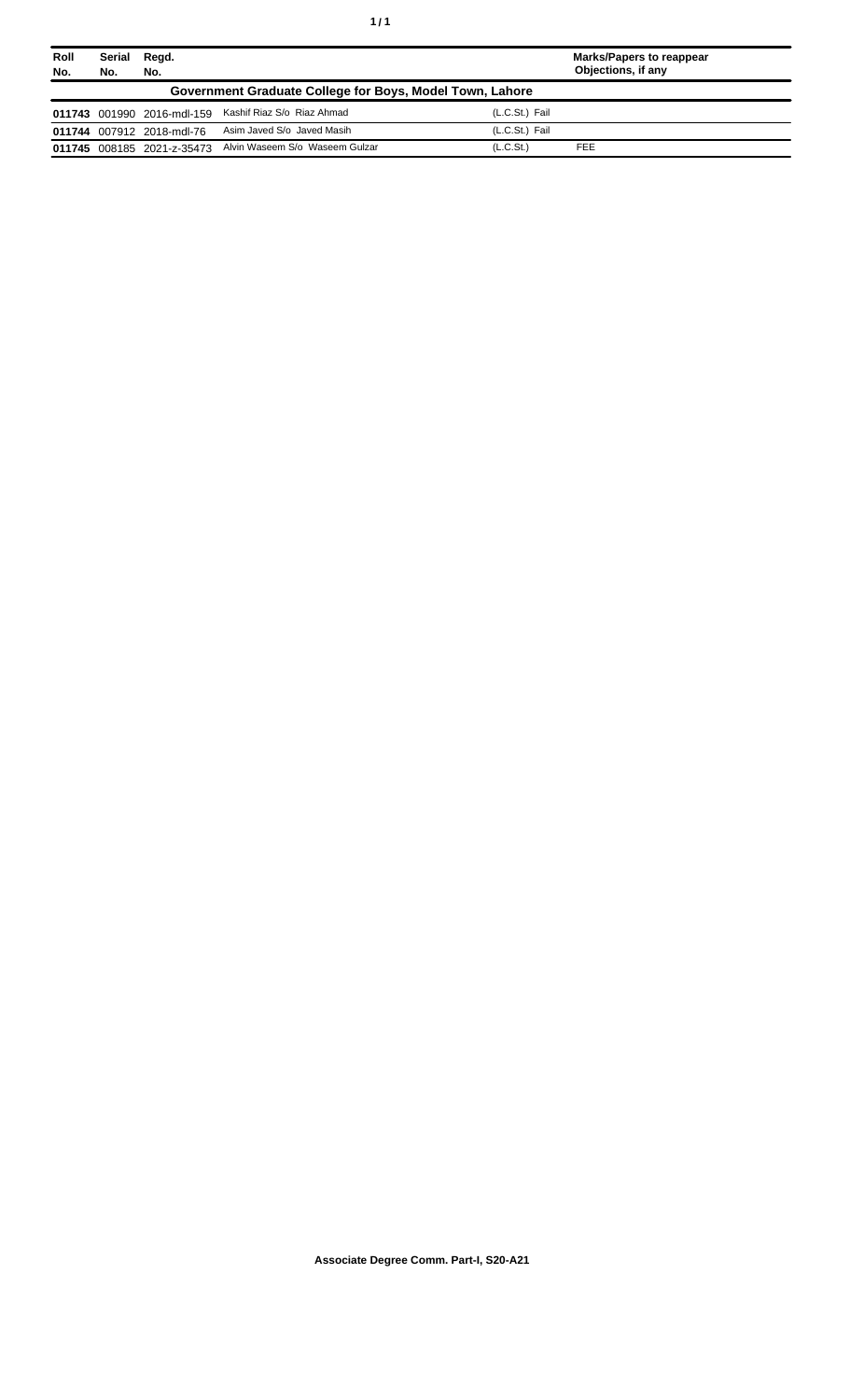|--|

| Roll<br>No.      | Serial<br>No.                                    | Regd.<br>No.                                      |                                                                                                         |                                  | <b>Marks/Papers to reappear</b><br>Objections, if any                     |  |
|------------------|--------------------------------------------------|---------------------------------------------------|---------------------------------------------------------------------------------------------------------|----------------------------------|---------------------------------------------------------------------------|--|
|                  | Government College for Women, Model Town, Lahore |                                                   |                                                                                                         |                                  |                                                                           |  |
|                  |                                                  |                                                   | Hira Tahir D/o Tahir Javaid                                                                             | (L.C.St.) Pass                   | 366                                                                       |  |
| 006509           |                                                  | 006508 008800 2018-mgl-388<br>003932 2018-mgl-403 | Maryam Rizwan D/o Muhammad Rizwan                                                                       | (L.C.St.) Pass                   | 354                                                                       |  |
|                  |                                                  | 006510 011261 2018-mgl-404                        | Mugaddas Batool D/o Fiaz Ahmed Tanveer                                                                  | (L.C.St.) Fail                   |                                                                           |  |
| 006511           |                                                  | 007754 2018-mgl-426                               | Komal Nazir D/o Nazir Ahmed                                                                             | (L.C.St.) Fail                   |                                                                           |  |
|                  |                                                  | 006512 005628 2019-z-48148                        | Arooj Pervez D/o Pervez Masih                                                                           | (L.C.St.) Fail                   |                                                                           |  |
|                  |                                                  | 006513 004864 2019-mgl-358                        | Zainab D/o Muhammad Ishtiag Ahmed                                                                       | (L.C.St.) Fail                   | III, VII till the Annual 2022.                                            |  |
|                  |                                                  | 006514 000861 2019-mgl-359                        | Farwa Bashir D/o Bashir Ahmed                                                                           | (L.C.St.) Fail                   | VII, IV, VI till the Annual 2022.                                         |  |
|                  |                                                  | 006515 003382 2019-mgl-362                        | Fatima D/o Muhammad Afzal                                                                               | (L.C.St.) Fail                   | VII till the Annual 2022.                                                 |  |
| 006516           |                                                  | 000837 2019-mgl-365                               | Huma Shahbaz D/o Shahbaz Ali                                                                            | (L.C.St.) Pass                   | 387                                                                       |  |
| 006517           |                                                  | 004861 2019-mgl-366                               | Agsa Aslam D/o Muhammad Aslam<br>Shanzah Khalid D/o Khalid Mehmood                                      | (L.C.St.) Fail<br>(L.C.St.) Fail | V till the Annual 2022.<br>VI, IV, VII, III till the Annual 2022.         |  |
| 006519           |                                                  | 006518 001272 2019-mgl-367<br>001283 2019-mgl-368 | Bisma Muneer D/o Muhammad Muneer                                                                        | (L.C.St.) Pass                   | 417                                                                       |  |
| 006520           |                                                  | 004862 2019-mgl-370                               | Nimra D/o Mohammad Gulzar Ahmad                                                                         | (L.C.St.) Fail                   | IV till the Annual 2022.                                                  |  |
| 006521           |                                                  | 000872 2019-mgl-371                               | Insa Nadeem D/o Muhammad Nadeem                                                                         | (L.C.St.) Pass                   | 440                                                                       |  |
| 006522           |                                                  | 003436 2019-mgl-373                               | Faiza Maryam D/o Muhammad Aman Ullah                                                                    | (L.C.St.) Fail                   | VII, IV, III till the Annual 2022.                                        |  |
| 006523           |                                                  | 000844 2019-mgl-375                               | Javeria Nazir D/o Muhammad Nazir                                                                        | (L.C.St.) Pass                   | 403                                                                       |  |
| 006524           |                                                  | 000842 2019-mgl-376                               | Mubashra D/o M.Shahbaz                                                                                  | (L.C.St.) Fail                   | V till the Annual 2022.                                                   |  |
| 006525           |                                                  | 000789 2019-mgl-379                               | Fatima D/o Muhammad Hussain                                                                             | (L.C.St.) Pass                   | 383                                                                       |  |
| 006526           |                                                  | 003433 2019-mgl-381                               | Ayesha Amin Sher D/o Muhammad Amin Sher                                                                 | (L.C.St.) Fail                   | V till the Annual 2022.                                                   |  |
| 006527           |                                                  | 000859 2019-mgl-382                               | Hafiza Amna Rashad D/o Muhammad Rashad Saeed Siddiqu(L.C.St.) Fail<br>Rubab Fatima D/o Sikandar Hussain | (L.C.St.) Fail                   | VII till the Annual 2022.<br>IV till the Annual 2022.                     |  |
| 006529           |                                                  | 006528 001279 2019-mgl-383<br>008212 2019-mgl-387 | Amina Safdar D/o Safdar Ali                                                                             | (L.C.St.) Fail                   | IV, III till the Annual 2022.                                             |  |
| 006530           |                                                  | 000841 2019-mgl-390                               | Samia Iqbal D/o Mir Iqbal Saeed Khan                                                                    | (L.C.St.) Fail                   | IV till the Annual 2022.                                                  |  |
| 006531           |                                                  | 009765 2019-mgl-392                               | Naila D/o Magsood Ahmad                                                                                 | (L.C.St.) Pass                   | 367                                                                       |  |
| 006532           |                                                  | 001281 2019-mgl-393                               | Tayyba Mustafa D/o Mustafa Hameed                                                                       | (L.C.St.) Pass                   | 414                                                                       |  |
| 006533           |                                                  | 001318 2019-mgl-395                               | Bisma Saleem D/o Saleem Akhtar                                                                          | (L.C.St.) Fail                   | I till the Annual 2022.                                                   |  |
| 006534           |                                                  | 001280 2019-mgl-396                               | Sobia Shoukat D/o Shoukat Ali                                                                           | (L.C.St.) Fail                   | VII, VIII, III, I, IV till the Annual 2022.                               |  |
| 006535           |                                                  | 008105 2019-mgl-397                               | Tahira Khursheed D/o Khursheed Ahmed                                                                    | (L.C.St.) Fail                   | VII, III till the Annual 2022.                                            |  |
| 006536           |                                                  | 001286 2019-mgl-398                               | Fizza Rafique D/o Muhammad Rafique                                                                      | (L.C.St.) Fail                   | VI, IV, I, III till the Annual 2022.                                      |  |
| 006537           |                                                  | 001282 2019-mgl-399                               | Umm-E-Salma Younas D/o Muhammad Younas<br>Bakhtawar D/o Khalid Ali                                      | (L.C.St.) Fail<br>(L.C.St.) Pass | VI till the Annual 2022.<br>353                                           |  |
| 006538<br>006539 |                                                  | 000843 2019-mgl-400<br>000839 2019-mgl-401        | Maham Zara D/o Shahbaz Haider                                                                           | (L.C.St.) Fail                   | VI, VII till the Annual 2022.                                             |  |
|                  |                                                  | 006540 006501 2019-mgl-402                        | Rimsha Siddique D/o Muhammad Siddique                                                                   | (L.C.St.) Pass                   | 410                                                                       |  |
| 006541           |                                                  | 049803 2020-mgl-397                               | Isha D/o Amjad Ali                                                                                      | Pass                             | 366                                                                       |  |
|                  |                                                  | 006542 049804 2020-mgl-398                        | Saba Shahzadi D/o Magsood Ahmad                                                                         | Fail                             | VI, III, IV, I till 2nd Annual 2022.                                      |  |
|                  |                                                  | 006543 049805 2020-mgl-399                        | Shamsa Pervaiz D/o Muhammad Pervaiz                                                                     | Fail                             | VII, III, VI, IV, I till 2nd Annual 2022.                                 |  |
| 006544           |                                                  | 049806 2020-mgl-400                               | Samena Abdullah D/o Muhammad Abdullah                                                                   | Fail                             | IV, V, VI, I till 2nd Annual 2022.                                        |  |
|                  |                                                  | 006545 049807 2020-mgl-401                        | Nimra D/o Rafaqat Ali                                                                                   | Fail                             | IV, VII, III, I till 2nd Annual 2022.                                     |  |
| 006546           |                                                  | 049808 2020-mgl-402                               | Syeda Shumaila Tariq D/o Tariq Ali                                                                      | Fail                             | III, V, VI, IV, I till 2nd Annual 2022.                                   |  |
| 006547           |                                                  | 049809 2020-mgl-403                               | Reenad Amjad D/o Amjad Ali Butt<br>Areeba D/o Rizwan Javed                                              | Fail<br>Fail                     | V, IV till 2nd Annual 2022.<br>I, IV, VII, III till 2nd Annual 2022.      |  |
| 006548<br>006549 | 049811                                           | 049810 2020-mgl-404<br>2020-mgl-405               | Chashman Tariq D/o Tariq Javed                                                                          | Fail                             | VII, I till 2nd Annual 2022.                                              |  |
|                  |                                                  | 006550 049812 2020-mgl-406                        | Kiran Tariq D/o Tariq Javed                                                                             | Fail                             | I till 2nd Annual 2022.                                                   |  |
| 006551           |                                                  | 049813 2020-mgl-407                               | Muskan D/o Muhammad Akram                                                                               | Fail                             | I, VII, IV, III till 2nd Annual 2022.                                     |  |
|                  |                                                  | 006552 049814 2020-mgl-408                        | Hajra Tahir D/o Tahir Iqbal                                                                             | Fail                             | I, IV, III, VII, V, VI till 2nd Annual 2022.                              |  |
| 006553           |                                                  | 049815 2020-mgl-409                               | Sara Younas D/o Younas Samson                                                                           | Fail                             | V, VI, VII, IV, I, III till 2nd Annual 2022.                              |  |
|                  |                                                  | 006554 049816 2020-mgl-410                        | Sana Anwar D/o Anwar Maseeh                                                                             | Fail                             | V,IV,III,I till 2nd Annual 2022.                                          |  |
| 006555           |                                                  | 049817 2020-mgl-411                               | Minahil Shafiq D/o Muhammad Shafiq                                                                      | Fail                             | VIII, IV till 2nd Annual 2022.                                            |  |
| 006556           |                                                  | 049818 2020-mgl-412                               | Hafiza Hira D/o Muhammad Naeem Bhatti<br>Igra Kashif D/o Kashif Alahi                                   | Pass<br>Fail                     | 467<br>VI, VII, I till 2nd Annual 2022.                                   |  |
| 006557<br>006558 |                                                  | 049819 2020-mgl-413<br>049820 2020-mgl-414        | Sidra D/o Shah Hussain                                                                                  | Fail                             | V, III till 2nd Annual 2022.                                              |  |
| 006559           |                                                  | 049821 2020-mgl-415                               | Banesh Aslam D/o Muhammad Aslam                                                                         | Fail                             | VI, I, IV, III till 2nd Annual 2022.                                      |  |
| 006560           |                                                  | 049822 2020-mgl-416                               | Aqsa D/o Shahnawaz                                                                                      | Pass                             | 388                                                                       |  |
| 006561           |                                                  | 049823 2020-mgl-417                               | Mehak Basharat D/o Basharat Taj                                                                         | Fail                             | I, III, IV, VI till 2nd Annual 2022.                                      |  |
|                  |                                                  | 006562 049824 2020-mgl-418                        | Mehwish D/o Yousaf Miraj                                                                                | Fail                             | VII, VI, I, III, IV till 2nd Annual 2022.                                 |  |
| 006563           |                                                  | 049825 2020-mgl-419                               | Iram Fatima D/o Muhammad Ashraf                                                                         | Fail                             | VII, III, IV till 2nd Annual 2022.                                        |  |
| 006564           |                                                  | 049826 2020-mgl-420                               | Farina Amin D/o Muhammad Amin                                                                           | Fail                             | VI, VII, III, IV, I till 2nd Annual 2022.                                 |  |
| 006565           |                                                  | 049827 2020-mgl-421                               | Sehar Ramzan D/o Muhammad Ramzan                                                                        | Fail                             | V, VII, I, VI, IV, III till 2nd Annual 2022.                              |  |
| 006566           |                                                  | 049828 2020-mgl-422                               | Samia Naz D/o Jamil Ahmad<br>Nimra Hanif D/o Muhammad Hanif                                             | Fail                             | V, VII, III, VI, I, IV till 2nd Annual 2022.                              |  |
| 006567<br>006568 | 049829                                           | 2020-mgl-423<br>049830 2020-mgl-424               | Gull Naz D/o Allah Ditta                                                                                | Fail<br>Fail                     | III till 2nd Annual 2022.<br>I, V, VI, IV, VII, III till 2nd Annual 2022. |  |
| 006569           | 049831                                           | 2020-mgl-426                                      | Fatima Javaid D/o Javaid Hussain                                                                        | Fail                             | VII till 2nd Annual 2022.                                                 |  |
| 006570           |                                                  | 049832 2020-mgl-427                               | Rabia Noor D/o Amir Mehmood                                                                             | Fail                             | IV, I till 2nd Annual 2022.                                               |  |
| 006571           |                                                  | 049833 2020-mgl-428                               | Anam Shehzadi D/o Rehmat Ali                                                                            | Fail                             | III.I.VI.VII.IV till 2nd Annual 2022.                                     |  |
| 006572           |                                                  | 049834 2020-mgl-429                               | Amina Abbas D/o Abbas Ali                                                                               | Fail                             | III, V till 2nd Annual 2022.                                              |  |
|                  |                                                  | 006573 049835 2020-mgl-430                        | Bisma Nisar D/o Nisar Ahmad                                                                             | Fail                             | V till 2nd Annual 2022.                                                   |  |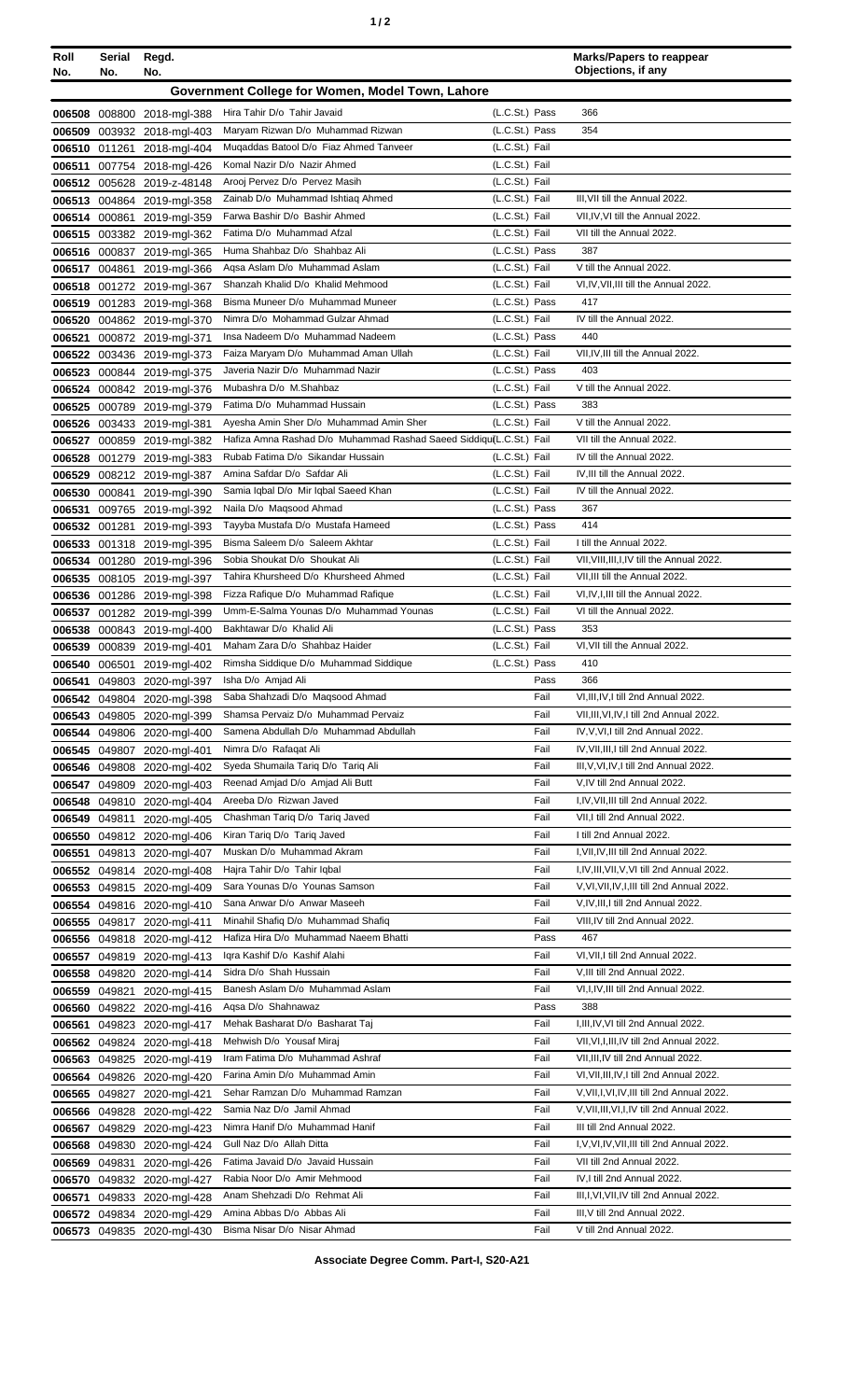| Roll<br>No. | <b>Serial</b><br>No. | Regd.<br>No.               |                                                  |        | <b>Marks/Papers to reappear</b><br>Objections, if any |
|-------------|----------------------|----------------------------|--------------------------------------------------|--------|-------------------------------------------------------|
|             |                      |                            | Government College for Women, Model Town, Lahore |        |                                                       |
| 006574      |                      | 049836 2020-mgl-431        | Agsa Shahzadi D/o Asghar Ali                     | Pass   | 467                                                   |
| 006575      | 049837               | 2020-mgl-432               | Komal Shahzadi D/o Muhammad Ramzan               | Fail   | III.IV.I till 2nd Annual 2022.                        |
| 006576      | 049838               | 2020-mgl-433               | Mugaddas Akram D/o Muhammad Akram                | Fail   | III, V, I, IV till 2nd Annual 2022.                   |
| 006577      | 049839               | 2020-mgl-434               | Nisbah Ashiq D/o Malik Ashiq Ali                 | Pass   | 408                                                   |
| 006578      | 049840               | 2020-mgl-435               | Um-E-Habiba D/o Muhammad Ibrahim                 | Fail   | VI.III.IV.I till 2nd Annual 2022.                     |
| 006579      | 049841               | 2020-mgl-436               | Sara Imran D/o Imran Robert Lal Din              | Fail   | III, VI, VII, I, IV till 2nd Annual 2022.             |
| 006580      |                      | 049842 2020-mgl-437        | Gull E Zainab D/o Ahmed Yar                      | Fail   | I.IV till 2nd Annual 2022.                            |
| 006581      |                      | 049843 2020-mgl-439        | Mehwish Reyasat D/o Reyasat Ali                  | Fail   | III.V.I.VI.IV till 2nd Annual 2022.                   |
| 006582      |                      | 049844 2020-mgl-440        | Azka Ahmad D/o Ahmad Pasha                       | Fail   | V, III, VI, I, IV till 2nd Annual 2022.               |
| 006583      |                      | 049845 2020-mgl-441        | Esha Razzaq D/o Muhammad Razzaq                  | Fail   | III, VI, I, IV till 2nd Annual 2022.                  |
| 006584      | 049846               | 2020-mgl-442               | Amna D/o Qasim Ali                               | Absent |                                                       |
| 006585      | 049847               | 2020-mgl-443               | Anosha Abbas D/o Abbas Ali                       | Pass   | 477                                                   |
| 006586      | 049848               | 2020-mgl-444               | Igra Arif D/o Muhammad Arif                      | Fail   | I.IV till 2nd Annual 2022.                            |
| 006587      | 049849               | 2020-mgl-445               | Mugadas Bibi D/o Abdul Aziz                      | Fail   | I.IV till 2nd Annual 2022.                            |
| 006588      | 049850               | 2020-mgl-446               | Jamila Noor Muhammad D/o Noor Muhammad           | Fail   | V, VIII, VII, III, VI, IV, I till 2nd Annual 2022.    |
| 006589      | 049851               | 2020-mgl-447               | Rimsha Sharif D/o Muhammad Sharif Cheema         | Pass   | 372                                                   |
| 006590      | 049852               | 2020-mgl-448               | Sadia Mushtaq D/o Muhammad Mushtaq               | Fail   | I till 2nd Annual 2022.                               |
| 006591      | 049853               | 2020-mgl-449               | Tehreem Shakeel D/o Shakeel Ahmad                | Fail   | I till 2nd Annual 2022.                               |
| 006592      | 049854               | 2020-mgl-450               | Zahra Kanwal D/o Atta Muhammad Bhatti            | Pass   | 376                                                   |
| 006593      | 049856               | 2020-mgl-451               | Zarmeena Imran D/o Imran Qadir Khokhar           | Pass   | 441                                                   |
| 006594      | 049855               | 2020-mgl-452               | Amina Buksh D/o Muhammad Buksh                   | Absent |                                                       |
| 006595      | 049857               | 2020-mgl-453               | Fatima Sajjad D/o Sajjad Hussain                 | Fail   | VI.I till 2nd Annual 2022.                            |
| 006596      | 049858               | 2020-mgl-454               | Igra D/o Muhammad Abdullah Ismail                | Fail   | VI, VII, I, IV till 2nd Annual 2022.                  |
|             |                      | 006597 049859 2020-mgl-455 | Sana Jabbar D/o Jabbar-Ul-Haq Khan               | Fail   | VI till 2nd Annual 2022.                              |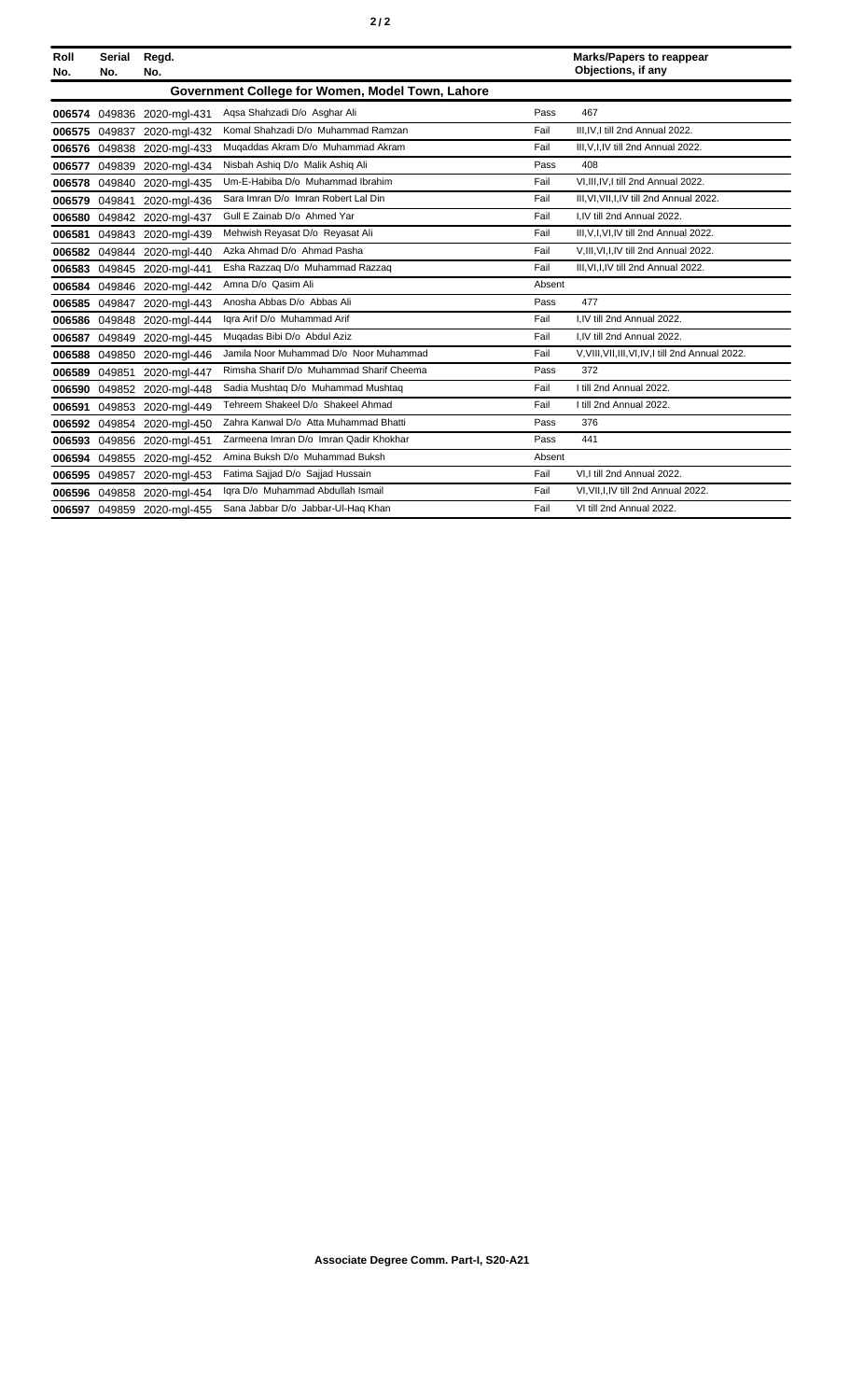| Roll<br>No. | Serial<br>No. | Regd.<br>No.               |                                                         |                | <b>Marks/Papers to reappear</b><br>Objections, if any |
|-------------|---------------|----------------------------|---------------------------------------------------------|----------------|-------------------------------------------------------|
|             |               |                            | <b>Punjab College of Commerce, 6-Canal Bank, Lahore</b> |                |                                                       |
|             |               | 006598 007448 2018-pfl-28  | Areeba Atif D/o Muhammad Atif Bin Saleem                | (L.C.St.) Pass | 345                                                   |
|             |               | 006599 002369 2015-pbl-56  | Amber Deepa D/o Deepa Masih                             | (L.C.St.) Fail | I.IV till the Annual 2022.                            |
|             |               | 006600 010596 2017-pbl-26  | Umm-E-Habiba D/o Muhammad Abbas                         | (L.C.St.) Pass | 385                                                   |
|             |               | 006601 002056 2017-pbl-50  | Mahum Rasheed D/o Rasheed Ahmad                         | (L.C.St.) Fail | IV till the Annual 2022.                              |
|             |               | 011746 011032 2019-ccp-139 | Muhammad Sufyan Rana S/o Muhammad Rizwan                | (L.C.St.) Fail | VII.IV till the Annual 2022.                          |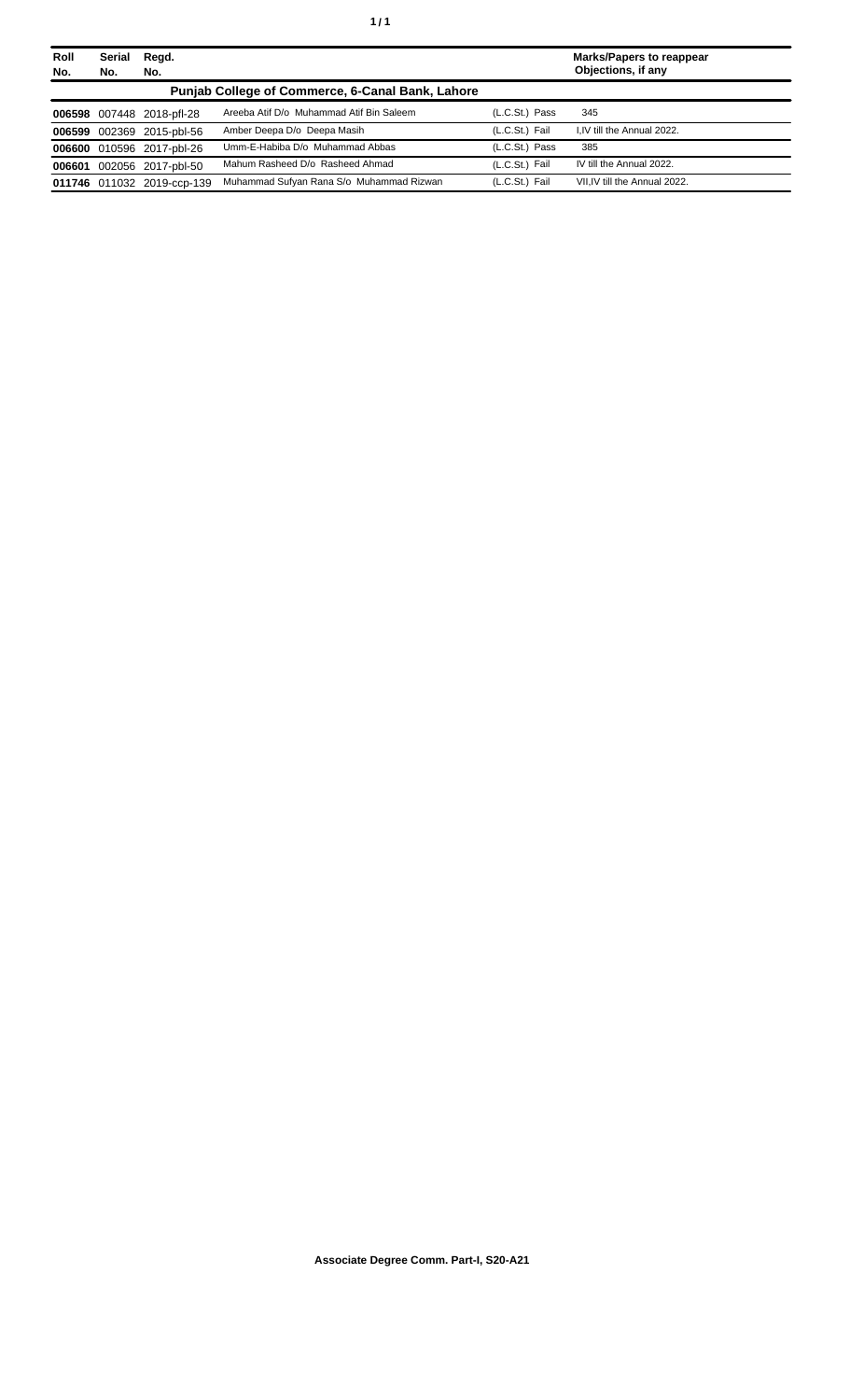| Roll<br>No. | Serial<br>Regd.<br>No.<br>No. |                            | Marks/Papers to reappear<br>Objections, if any          |                |                                 |
|-------------|-------------------------------|----------------------------|---------------------------------------------------------|----------------|---------------------------------|
|             |                               |                            | <b>Punjab College of Commerce, 9-Canal Bank, Lahore</b> |                |                                 |
|             |                               | 006602 010420 2018-z-52238 | Komal D/o Muhammad Aslam                                | (L.C.St.) Fail | III till the Annual 2022.       |
|             |                               | 006603 001757 2019-ccp-281 | Shanza Habib D/o Habibullah                             | (L.C.St.) Fail | III.VI.II till the Annual 2022. |
|             |                               | 011747 011655 2016-pcc-159 | Abdul Ahad Lone S/o Anwar UI Hag Lone                   | (L.C.St.) Pass | 361                             |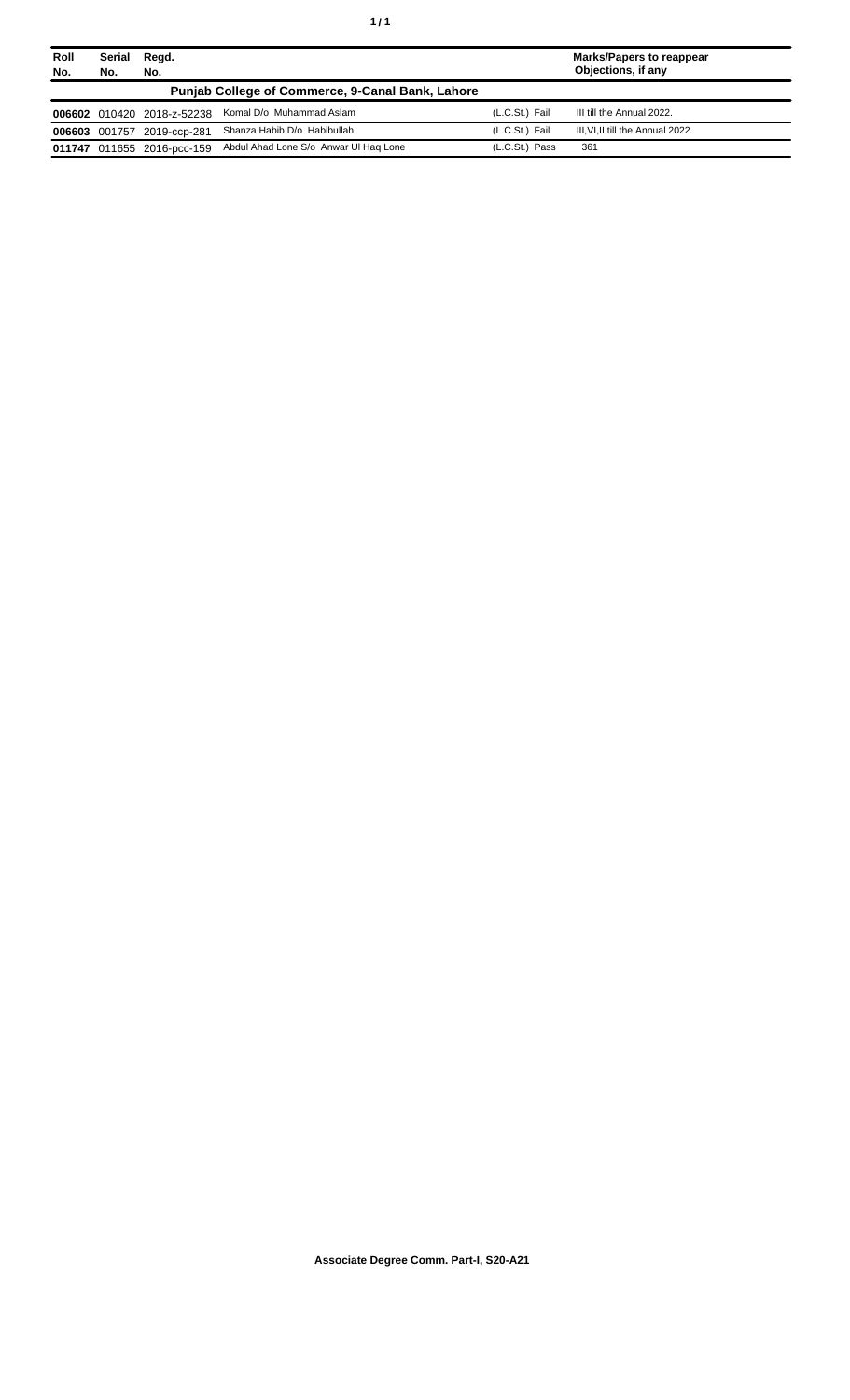| ×<br>۰, | ٠ |  | ٠<br>I<br>٠ |
|---------|---|--|-------------|
|---------|---|--|-------------|

| Roll             | Serial<br>No. | Regd.                                                    |                                                                            |                | <b>Marks/Papers to reappear</b><br>Objections, if any                        |
|------------------|---------------|----------------------------------------------------------|----------------------------------------------------------------------------|----------------|------------------------------------------------------------------------------|
| No.              |               | No.                                                      | Punjab College of Commerce, 161-Ferozepur Road, Lahore                     |                |                                                                              |
|                  |               |                                                          | Fatima Aslam D/o Muhammad Aslam                                            | (L.C.St.) Pass | 392                                                                          |
|                  |               | 006604 008264 2018-pfl-10<br>006605 004562 2018-pfl-24   | Fouzia Munir D/o Munir Masih                                               | (L.C.St.) Pass | 341                                                                          |
|                  |               | 006606 014486 2018-pfl-46                                | Nageen Bukhari D/o Akhtar Hussain Shah                                     | (L.C.St.) Pass | 349                                                                          |
|                  |               | 006607 004748 2018-pfl-57                                | Fatima Zahoor D/o Zahoor Ahmad                                             | (L.C.St.) Fail |                                                                              |
| 006608           |               | 011958 2018-pfl-71                                       | Aqsa Mohiuddin D/o Ghulam Mohiuddin                                        | (L.C.St.) Fail |                                                                              |
|                  |               | 006609 053303 2020-pfl-1                                 | Rabia Akhtar Mughal D/o Muhammad Akhtar Khan                               | Fail           | I, V till 2nd Annual 2022.                                                   |
|                  |               | 006610 053312 2020-pfl-10                                | Zainab Ijaz D/o Ijaz Ahmad<br>Kiran Wajid D/o Malik Wajid Rehman           | Fail<br>Pass   | V,I till 2nd Annual 2022.<br>336                                             |
| 006611           |               | 053313 2020-pfl-11<br>006612 053345 2020-pfl-118         | Kiran Khan D/o Rasheed Masih                                               | Fail           | I till 2nd Annual 2022.                                                      |
|                  |               | 006613 053314 2020-pfl-12                                | Eman Fatima D/o Syed Zeeshan Ali Shah                                      | Pass           | 463                                                                          |
|                  |               | 006614 053346 2020-pfl-120                               | Ayesha Tahir D/o Muhammad Tahir Akhtar                                     | Fail           | I,IV, VI till 2nd Annual 2022.                                               |
|                  |               | 006615 053347 2020-pfl-121                               | Marriyam D/o Muhammad Amjad                                                | Fail           | IV, VI, VII, III, I till 2nd Annual 2022.                                    |
|                  |               | 006616 053352 2020-pfl-126                               | Bisma Zahid D/o Muhammad Zahid                                             | Fail           | VI, I, III till 2nd Annual 2022.                                             |
|                  |               | 006617 053353 2020-pfl-127                               | Nabiha Habib D/o Syed Habib Ur Rehman Shah<br>Wajiha Tariq D/o Tariq Hanif | Fail<br>Pass   | I till 2nd Annual 2022.<br>415                                               |
|                  |               | 006618 053315 2020-pfl-13<br>006619 053317 2020-pfl-14   | Eraj Fayyaz D/o Muhammad Fayyaz                                            | Fail           | IV, I, III, V, VII, VI till 2nd Annual 2022.                                 |
|                  |               | 006620 053374 2020-pfl-144                               | Nimra Khalid Rai D/o Khalid Mehmood                                        | Fail           | IV, I till 2nd Annual 2022.                                                  |
| 006621           |               | 053372 2020-pfl-145                                      | Mouzma D/o Muhammad Shamas                                                 | Fail           | VII, III, I, VI, IV till 2nd Annual 2022.                                    |
|                  |               | 006622 053373 2020-pfl-146                               | Swera Rani D/o Muhammad Anwar                                              | Fail           | II, III, IV, VII, I, VI, V till 2nd Annual 2022.                             |
|                  |               | 006623 053318 2020-pfl-15                                | Bisma Anees D/o Mirza Anees Baig                                           | Pass           | 442                                                                          |
|                  |               | 006624 053354 2020-pfl-152                               | Zainab Zubair D/o Muhammad Zubair<br>Amna Ahmad D/o Saleem Ahmad           | Pass<br>Fail   | 533<br>I, III, IV till 2nd Annual 2022.                                      |
|                  |               | 006625 053355 2020-pfl-153<br>006626 053356 2020-pfl-154 | Manahil Asad D/o Muhammad Asad Jamal                                       | Pass           | 467                                                                          |
|                  |               | 006627 053357 2020-pfl-155                               | Amara Safdar D/o Safdar Ali                                                | Pass           | 577                                                                          |
|                  |               | 006628 053358 2020-pfl-156                               | Agsa Hussain D/o Muhammad Iqbal                                            | Fail           | I,IV till 2nd Annual 2022.                                                   |
|                  |               | 006629 053359 2020-pfl-157                               | Esha Nadeem D/o Mian Muhammad Nadeem                                       | Fail           | I till 2nd Annual 2022.                                                      |
|                  |               | 006630 053360 2020-pfl-158                               | Hira Zia D/o Zia Mohi Ud Din                                               | Pass           | 492                                                                          |
| 006631           |               | 053361 2020-pfl-159                                      | Igra Noor D/o Muhammad Afzal                                               | Fail           | V, IV, VII, III, I, VI till 2nd Annual 2022.                                 |
|                  |               | 006632 053319 2020-pfl-16                                | Sadia Khan D/o Maroof Sabir Khan<br>Shehar Bano D/o Abid Hussain           | Pass<br>Absent | 545                                                                          |
|                  |               | 006633 053364 2020-pfl-160<br>006634 053362 2020-pfl-161 | Kashaf D/o Muhammad Tariq                                                  | Fail           | IV till 2nd Annual 2022.                                                     |
|                  |               | 006635 053363 2020-pfl-162                               | Khadija Shahid D/o Shahid Iqbal                                            | Fail           | IV till 2nd Annual 2022.                                                     |
|                  |               | 006636 053365 2020-pfl-163                               | Laraib Awais D/o Muhammad Awais                                            | Pass           | 502                                                                          |
|                  |               | 006637 053366 2020-pfl-165                               | Aiman Awais D/o Awais Butt                                                 | Fail           | III, IV, I till 2nd Annual 2022.                                             |
|                  |               | 006638 053367 2020-pfl-166                               | Zubia Mushtaq D/o Muhammad Mushtaq                                         | Pass           | 437                                                                          |
| 006639           |               | 053368 2020-pfl-167                                      | Mehwish Shoukat D/o Shoukat Ali<br>Fatima Ashfaq D/o Ch.Muhammad Ashfaq    | Fail<br>Fail   | I till 2nd Annual 2022.<br>III, I till 2nd Annual 2022.                      |
| 006640<br>006641 |               | 053369 2020-pfl-168<br>053370 2020-pfl-169               | Minahil Asif D/o Muhammad Asif                                             | Absent         |                                                                              |
|                  | 006642 053371 | 2020-pfl-170                                             | Esha Amir D/o Amir Rafique                                                 | Fail           | IV, III, I till 2nd Annual 2022.                                             |
| 006643           |               | 053320 2020-pfl-18                                       | Sharmeen Shafiq D/o Muhammad Shafiq                                        | Fail           | IV till 2nd Annual 2022.                                                     |
|                  |               | 006644 053321 2020-pfl-19                                | Maham Arif D/o Muhammad Arif                                               | Fail           | III, VI, V, VII till 2nd Annual 2022.                                        |
|                  |               | 006645 053304 2020-pfl-2                                 | Naymal Rehan D/o Rehan Farooq Qureshi                                      | Fail           | I, V, VIII, IV till 2nd Annual 2022.                                         |
|                  |               | 006646 053322 2020-pfl-20                                | Esha Abbas D/o Muhammad Abbas<br>Minahal D/o Azhar Faroog Butt             | Fail<br>Fail   | VI till 2nd Annual 2022.                                                     |
| 006647<br>006648 |               | 053323 2020-pfl-21<br>053324 2020-pfl-22                 | Hira Batool D/o Ziagat Hussain                                             | Pass           | 482                                                                          |
| 006649           |               | 053325 2020-pfl-23                                       | Aliya Abid D/o Malik Abid Akram                                            | Fail           | I, VII, III till 2nd Annual 2022.                                            |
|                  |               | 006650 053326 2020-pfl-24                                | Amna Rasheed D/o Malik Muhammad Rasheed                                    | Fail           | I, VII, III, IV till 2nd Annual 2022.                                        |
| 006651           |               | 053473 2020-pfl-3                                        | Hira Shahid D/o Shahid Butt                                                | Fail           | III, IV, I, VI till 2nd Annual 2022.                                         |
|                  |               | 006652 053331 2020-pfl-30                                | Farheen D/o Muhammad Fiaz                                                  | Pass           | 453                                                                          |
|                  |               | 006653 053332 2020-pfl-31                                | Noor E Ayman Anwar D/o Muhammad Anwar<br>Saila Zainab D/o Zulafigar Haidry | Pass<br>Fail   | 403<br>III, V, I, VII, IV till 2nd Annual 2022.                              |
| 006655           |               | 006654 053333 2020-pfl-34<br>053334 2020-pfl-35          | Gohar Jamshaid D/o Jamshaid Anwar                                          | Pass           | 509                                                                          |
| 006656           |               | 053339 2020-pfl-36                                       | Ayesha Mustafa D/o Muhammad Mustafa                                        | Pass           | 409                                                                          |
| 006657           |               | 053340 2020-pfl-37                                       | Sidra Anwar D/o Mohammad Anwar                                             | Fail           | I, III, IV, VII, VI till 2nd Annual 2022.                                    |
|                  |               | 006658 053341 2020-pfl-38                                | Maha Shahzad D/o Shahzad                                                   | Fail           | V,I, VIII, VII, IV, III, VI till 2nd Annual 2022.                            |
| 006659           |               | 053342 2020-pfl-39                                       | Noor Arif D/o M. Arif                                                      | Pass           | 589                                                                          |
| 006660           |               | 053305 2020-pfl-4                                        | Sadia Mohyuddin D/o Gulam Mohyuddin                                        | Fail           | V, VI, I till 2nd Annual 2022.                                               |
| 006661           |               | 053343 2020-pfl-40<br>006662 053309 2020-pfl-43          | Munazza Shahid Khan D/o Shahid Khan<br>Laiba Masood D/o Masood Ahmad       | Fail<br>Fail   | II, I, III, VII, VI, IV till 2nd Annual 2022.<br>III,I till 2nd Annual 2022. |
| 006663           |               | 053306 2020-pfl-5                                        | Mahnoor Khawar D/o Khawar Mumtaz                                           | Fail           | VI, III, I, IV, VII till 2nd Annual 2022.                                    |
| 006664           |               | 053316 2020-pfl-51                                       | Ayesha Ismail D/o Muhammad Ismail                                          | Fail           | IV, III till 2nd Annual 2022.                                                |
| 006665           |               | 053307 2020-pfl-6                                        | Asra Rafiq D/o Muhammad Rafiq                                              | Fail           | VII, V, I, IV till 2nd Annual 2022.                                          |
| 006666           |               | 053308 2020-pfl-7                                        | Igra Baloch D/o Laiguat Ali                                                | Absent         |                                                                              |
| 006667           |               | 053310 2020-pfl-8                                        | Anisa Imran D/o Imran Yaqoob                                               | Pass           | 400                                                                          |
| 006668           |               | 053311 2020-pfl-9                                        | Fatima D/o Muhammad Younas Chugtai                                         | Fail           | VI till 2nd Annual 2022.                                                     |
|                  |               | 006669 053469 2020-ptl-105                               | Tayyba Nasir D/o Muhammad Nasir                                            | Fail           | VII, I, III till 2nd Annual 2022.                                            |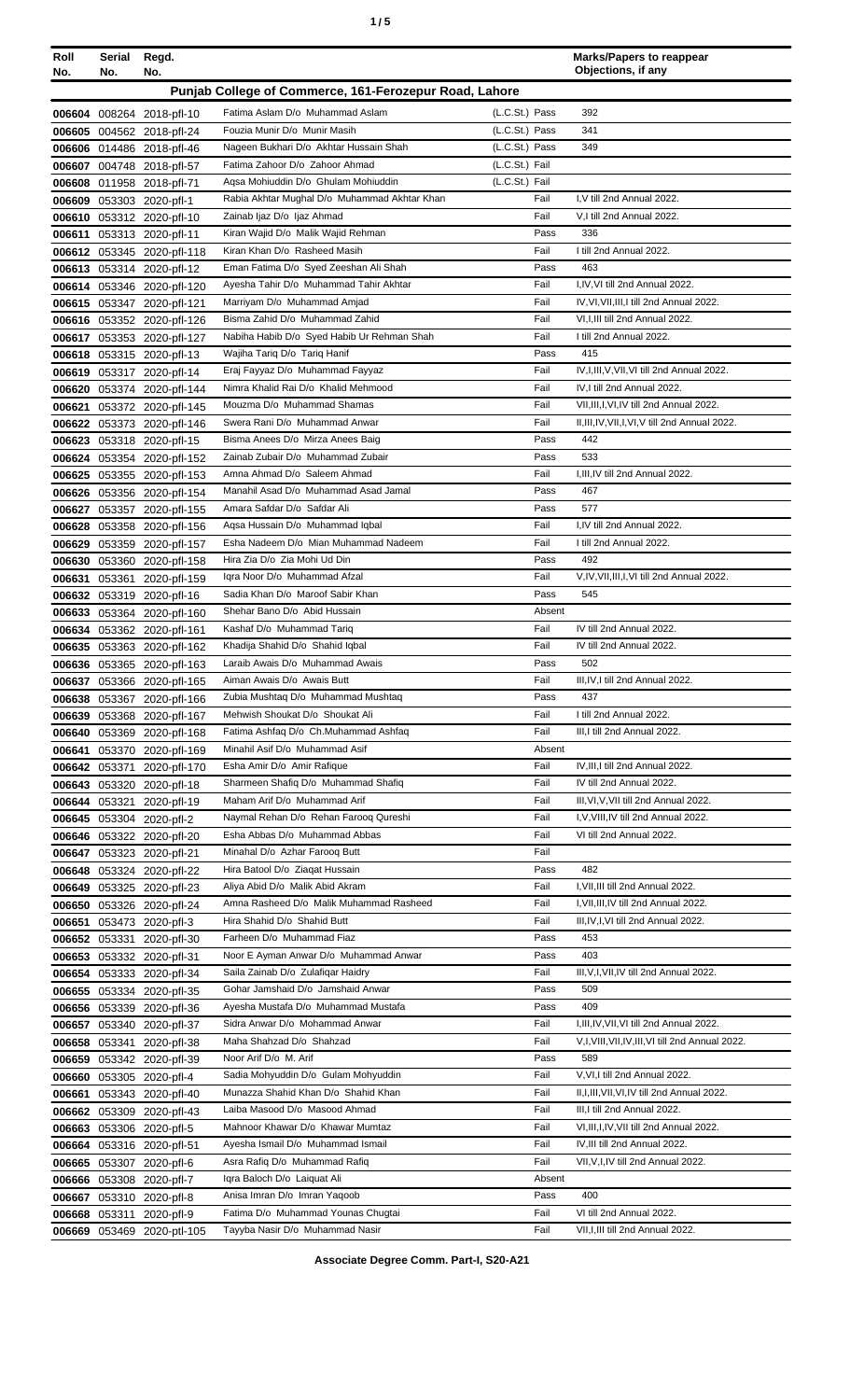|  | ×<br>۰, |
|--|---------|
|--|---------|

| Roll   | Serial | Regd.                                                    |                                                                          |                                  | <b>Marks/Papers to reappear</b><br>Objections, if any                 |
|--------|--------|----------------------------------------------------------|--------------------------------------------------------------------------|----------------------------------|-----------------------------------------------------------------------|
| No.    | No.    | No.                                                      |                                                                          |                                  |                                                                       |
|        |        |                                                          | Punjab College of Commerce, 161-Ferozepur Road, Lahore                   |                                  |                                                                       |
|        |        | 006670 053470 2020-ptl-106                               | Humaira Amjad D/o Muhammad Amjad                                         | Fail                             | IV, III till 2nd Annual 2022.                                         |
|        |        | 006684 001562 2016-gsr-195                               | Fatima Ashraf D/o Ashraf Ali                                             | $(L.C.St.)$ Pass                 | 374                                                                   |
|        |        | 006685 000772 2018-hc-246                                | Mugadass Fatima D/o Ch Najeeb Ullah                                      | (L.C.St.) Pass                   | 361                                                                   |
|        |        | 006686 006676 2019-pfl-13                                | Ayesha Zubair D/o Zubair Hussain<br>Sumbal Saeed D/o Muhammad Saeed      | (L.C.St.) Fail                   | IV, III till the Annual 2022.                                         |
|        |        | 006687 002565 2019-pfl-150                               | Fiza Batool D/o Shakeel Abbas                                            | (L.C.St.) Fail<br>(L.C.St.) Fail | VII, I, III till the Annual 2022.<br>I, IV, III till the Annual 2022. |
|        |        | 006688 002566 2019-pfl-152<br>006689 001546 2019-pfl-153 | Wishma Malik D/o Muhammad Arif Malik                                     | (L.C.St.) Pass                   | 356                                                                   |
|        |        | 006690 001547 2019-pfl-158                               | Mahnoor D/o Irfan Ali Jaffery                                            | (L.C.St.) Fail                   | VI,I till the Annual 2022.                                            |
|        |        | 006691 001548 2019-pfl-160                               | Amina Jamil D/o Muhammad Jamil                                           | (L.C.St.) Fail                   | III till the Annual 2022.                                             |
|        |        | 006692 001549 2019-pfl-161                               | Sadia Nasreen D/o Jamil Hussain                                          | (L.C.St.) Pass                   | 323                                                                   |
|        |        | 006693 001550 2019-pfl-163                               | Maham Murtaza D/o Ghulam Murtaza Javaid                                  | (L.C.St.) Fail                   | III till the Annual 2022.                                             |
|        |        | 006694 001551 2019-pfl-165                               | Neha Ozair D/o Muhammad Ozair Rafique                                    | (L.C.St.) Pass                   | 343                                                                   |
|        |        | 006695 001538 2019-pfl-2                                 | Igra Arshad D/o Arshad Ali                                               | (L.C.St.) Pass                   | 448                                                                   |
|        |        | 006696 001656 2019-pfl-21                                | Khizra Ishtiaq D/o Muhammad Ishtiaq Rana                                 | (L.C.St.) Pass                   | 388                                                                   |
|        |        | 006697 002564 2019-pfl-211                               | Kashaf Akbar D/o Akbar Ali                                               | (L.C.St.) Fail                   | I, III till the Annual 2022.                                          |
|        |        | 006698 001539 2019-pfl-25                                | Azka D/o Ijaz Hameed                                                     | (L.C.St.) Fail                   | I till the Annual 2022.                                               |
|        |        | 006699 001653 2019-pfl-3                                 | Sadaf Safdar D/o Safdar Masih<br>Laiba Moeen D/o Moeenazhar              | (L.C.St.) Fail<br>(L.C.St.) Fail | IV till the Annual 2022.<br>IV till the Annual 2022.                  |
|        |        | 006700 013205 2019-pfl-32<br>006701 001030 2019-pfl-38   | Sidra Tul Muntaha D/o Mansoor Ahmad                                      | (L.C.St.) Pass                   | 402                                                                   |
|        |        | 006702 001540 2019-pfl-44                                | Zainab Muzammil D/o Khurshid Muzammil                                    | (L.C.St.) Fail                   | VII.I till the Annual 2022.                                           |
|        |        | 006703 001541 2019-pfl-50                                | Mahnoor Javaid D/o Javaid Iqbal                                          | (L.C.St.) Pass                   | 424                                                                   |
|        |        | 006704 001026 2019-pfl-53                                | Maria Zafar D/o Abdul Hakeem Zafar                                       | (L.C.St.) Fail                   | IV till the Annual 2022.                                              |
|        |        | 006705 001542 2019-pfl-55                                | Asma Iftikhar D/o Muhammad Iftikhar Khokar                               | (L.C.St.) Fail                   | IV, I till the Annual 2022.                                           |
|        |        | 006706 001027 2019-pfl-56                                | Laiba Riaz D/o Muhammad Riaz                                             | (L.C.St.) Pass                   | 335                                                                   |
|        |        | 006707 001544 2019-pfl-59                                | Fatima Khan D/o Haider Khan                                              | (L.C.St.) Fail                   | III till the Annual 2022.                                             |
|        |        | 006708 001028 2019-pfl-6                                 | Maryam Yousaf D/o Muhammad Yousaf                                        | (L.C.St.) Pass                   | 425                                                                   |
|        |        | 006709 001029 2019-pfl-9                                 | Sheza Akbar D/o Akbar Ali                                                | (L.C.St.) Pass                   | 378                                                                   |
|        |        | 006710 053344 2020-pfl-117                               | Qudsia Arshad D/o Muhammad Arshad Khan                                   | Pass                             | 461                                                                   |
| 006711 |        | 053348 2020-pfl-122                                      | Rimsha Anwar D/o Anwar Masih                                             | Fail                             | III, IV, VII till 2nd Annual 2022.                                    |
|        |        | 006712 053349 2020-pfl-123                               | Alishba D/o Muhammad Arshad                                              | Pass                             | 472                                                                   |
|        |        | 006713 053350 2020-pfl-124                               | Huma Shaheen D/o Rana Allah Rakha                                        | Absent                           |                                                                       |
|        |        | 006714 053351 2020-pfl-125                               | Aliza D/o Nadeem Ahmad                                                   | Pass                             | 382                                                                   |
|        |        | 006715 053336 2020-pfl-142                               | Sana Bibi D/o Mohsin Ali<br>Saiga Saif D/o Saif Ullah                    | Pass<br>Absent                   | 437                                                                   |
|        |        | 006716 053337 2020-pfl-143<br>006717 053335 2020-pfl-151 | Irtiga Ali D/o Syed Ali Raza Rizvi                                       | Fail                             |                                                                       |
|        |        | 006718 053338 2020-pfl-201                               | Ramsha Razzaq D/o Abdul Razzaq Mahar                                     | Absent                           |                                                                       |
|        |        | 006719 053327 2020-pfl-25                                | Sahar Akmal D/o Akmal Ali                                                | Absent                           |                                                                       |
|        |        | 006720 053328 2020-pfl-26                                | Syeda Masooma Zahra Bokhari D/o Syed Abbas Haider                        | Pass                             | 551                                                                   |
|        |        |                                                          | Bokhari                                                                  |                                  |                                                                       |
|        |        | 006721 053329 2020-pfl-28                                | Fatima Tariq D/o Tariq Mehmood<br>Bisma Irfan D/o Irfan                  | Fail                             | III, I till 2nd Annual 2022.<br>VIII, IV, V, I till 2nd Annual 2022.  |
|        |        | 006722 053330 2020-pfl-29<br>010007 053429 2018-cc-154   | Muhammad Ali Amin S/o Muhammad Amin                                      | Fail<br>Pass                     | 418                                                                   |
|        |        | 010008 053420 2020-pfl-100                               | Muhammad Bilal S/o Khalid Mehmood                                        | Pass                             | 492                                                                   |
|        |        | 010009 053421 2020-pfl-101                               | Syed Ammar Hassan S/o Syed Zair Hussain                                  | Fail                             | VI, VII, V, IV, III, I till 2nd Annual 2022.                          |
|        |        | 010010 053428 2020-pfl-108                               | Muhammad Ahmad Rahman S/o Abdul Rahman                                   | Fail                             | I, VIII, III till 2nd Annual 2022.                                    |
|        |        | 010011 053430 2020-pfl-111                               | Syed Bahar-E-Mustafa S/o Syed Abdul Ahad Shah                            | Fail                             | I till 2nd Annual 2022.                                               |
|        |        | 010012 053438 2020-pfl-115                               | Muhammad Moeez Khan S/o Shahid Ali Khan                                  | Fail                             | IV, I till 2nd Annual 2022.                                           |
|        |        | 010013 053439 2020-pfl-116                               | Ahmad Ali S/o Muhammad Irshad                                            | Fail                             | VI, IV, VII, I till 2nd Annual 2022.                                  |
|        |        | 010014 053440 2020-pfl-128                               | Hamza Sohail S/o Sohail Sadique                                          | Fail                             | I till 2nd Annual 2022.                                               |
|        |        | 010015 053431 2020-pfl-178                               | Syed Faizan Akbar Ali Shah S/o Syed Akbar Ali Shah                       | Fail                             | I till 2nd Annual 2022.                                               |
|        |        | 010016 053396 2020-pfl-76                                | Areeb - Bin- Khalid S/o Khalid Mehmood                                   | Fail                             | I till 2nd Annual 2022.                                               |
|        |        | 010017 053397 2020-pfl-77                                | Shahzada S/o Ghulam Hazrat                                               | Fail                             | IV, I till 2nd Annual 2022.                                           |
|        |        | 010954 002914 2018-pci-11                                | Shahzaib Taj S/o Bakht Taj                                               | (L.C.St.) Fail                   | II, III, VIII, IV till the Annual 2022.                               |
|        |        | 010955 004585 2018-pfl-121                               | Musa Farooq Butt S/o Muhammad Farooq Butt                                | (L.C.St.) Fail                   |                                                                       |
|        |        | 010956 007653 2018-pfl-139                               | Hunair Ali Tariq S/o Muhammad Tariq<br>Arslan Ashraf S/o Muhammad Ashraf | (L.C.St.) Fail<br>(L.C.St.) Fail |                                                                       |
|        |        | 010957 004415 2018-pfl-172<br>010958 003796 2015-pfl-271 | Hafiz Ammar Raza S/o Ashfaq Hussain                                      | (L.C.St.) Fail                   | VII till the Annual 2022.                                             |
|        |        | 010959 053410 2016-lsc-137                               | Muhammad Abubaker S/o Muhammad Arshad                                    | Pass                             | 401                                                                   |
|        |        | 010960 001662 2017-i-369                                 | Ameer Hamza S/o Munir Hussain                                            | (L.C.St.) Fail                   | VII, IV till the Annual 2022.                                         |
| 010961 |        | 053465 2018-hbf-54                                       | Ahsan Ali S/o Muhammad Faryad                                            | Pass                             | 413                                                                   |
|        |        | 010962 000773 2019-pfl-100                               | Hassan Manzoor S/o Manzoor Hussain                                       | (L.C.St.) Fail                   | I, V till the Annual 2022.                                            |
|        |        | 010963 001596 2019-pfl-101                               | Shah Meer S/o Muhammad Imtiaz                                            | (L.C.St.) Fail                   | VII, V till the Annual 2022.                                          |
|        |        | 010964 001659 2019-pfl-105                               | Muhammad Hamza Mehboob S/o Ghulam Mehboob                                | (L.C.St.) Fail                   | III, VII, V till the Annual 2022.                                     |
|        |        | 010965 013313 2019-pfl-110                               | Bilawal Sajjad S/o Sajjad Ahmad                                          | (L.C.St.) Fail                   | VII till the Annual 2022.                                             |
|        |        | 010966 001591 2019-pfl-112                               | Muhammad Usman S/o Sher Khan                                             | (L.C.St.) Fail                   | VII till the Annual 2022.                                             |
|        |        | 010967 000774 2019-pfl-115                               | Zeeshan Hussain Bhutta S/o Adnan Hussain Bhutta                          | (L.C.St.) Fail                   | VII till the Annual 2022.                                             |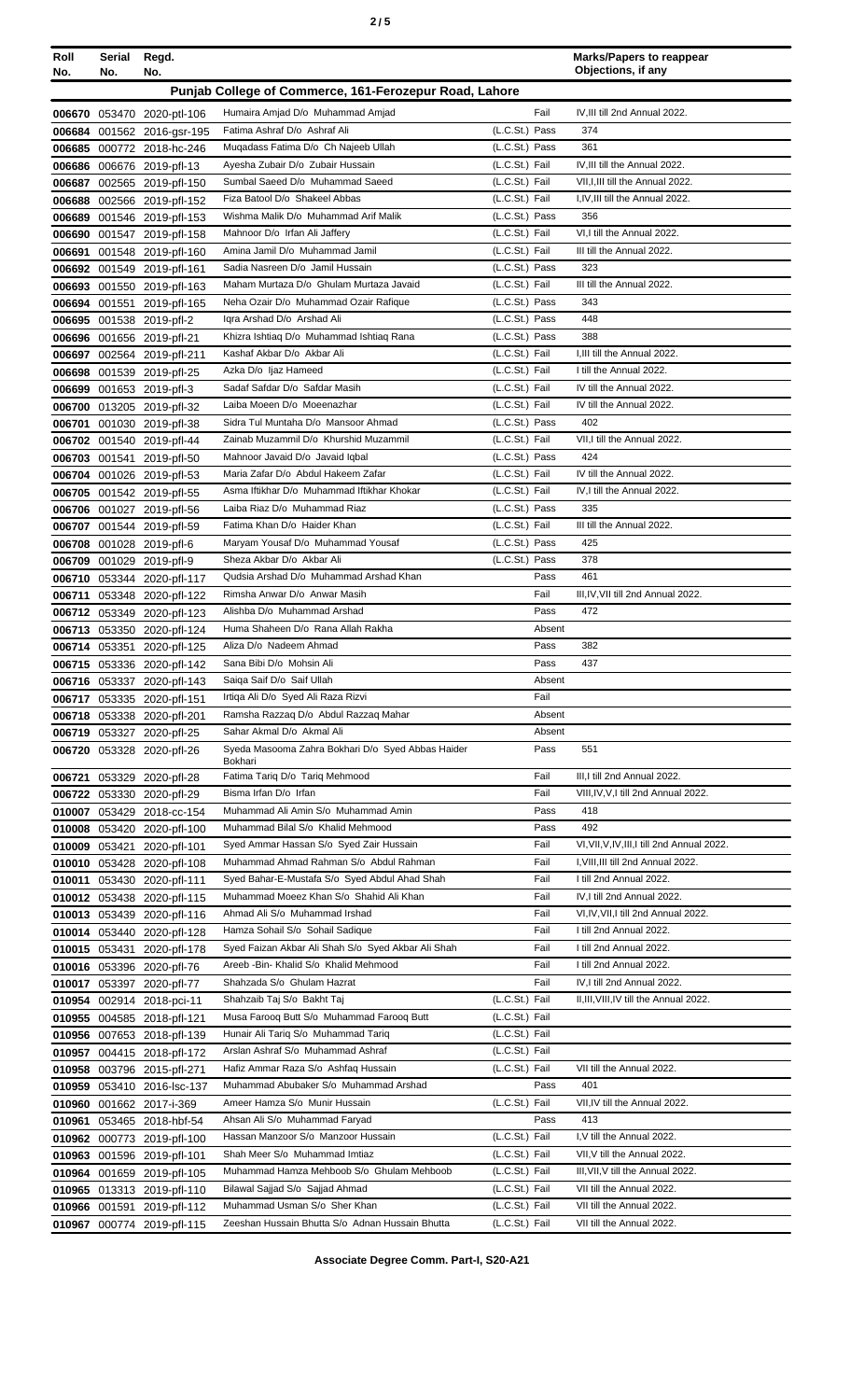| ×<br>٠<br>I<br>×<br>۰, |  | ٠<br>I<br>٠<br>×<br>۰, |
|------------------------|--|------------------------|
|------------------------|--|------------------------|

| Roll | Serial<br>No. | Regd.<br>No.                                             |                                                                                                         |                                  | <b>Marks/Papers to reappear</b><br>Objections, if any                                                 |
|------|---------------|----------------------------------------------------------|---------------------------------------------------------------------------------------------------------|----------------------------------|-------------------------------------------------------------------------------------------------------|
| No.  |               |                                                          |                                                                                                         |                                  |                                                                                                       |
|      |               |                                                          | Punjab College of Commerce, 161-Ferozepur Road, Lahore                                                  |                                  |                                                                                                       |
|      |               | 010968 003701 2019-pfl-121                               | Abdul Rafeh S/o Masud UI Hassan Mirza                                                                   | (L.C.St.) Fail                   | VI,IV,III till the Annual 2022.                                                                       |
|      |               | 010969 001593 2019-pfl-123                               | Aman Ullah S/o Ghulam Hazrat<br>Ibrar Ali S/o Babar Ali                                                 | (L.C.St.) Pass                   | 379                                                                                                   |
|      |               | 010970 011459 2019-pfl-124                               | Hamza Nawaz S/o Muhammad Nawaz Khan                                                                     | (L.C.St.) Fail<br>(L.C.St.) Fail | VIII, V, VII, III, II, IV till the Annual 2022.<br>IV, VI, V, I, III, VIII, VII till the Annual 2022. |
|      |               | 010971 001597 2019-pfl-129                               | Ahmed Asmat-Tullah S/o Asmat-Tullah Qadri                                                               | (L.C.St.) Fail                   | IV till the Annual 2022.                                                                              |
|      |               | 010972 013231 2019-pfl-130<br>010973 006663 2019-pfl-132 | Saif Ullah S/o Khalil Ahmed                                                                             | (L.C.St.) Fail                   | I till the Annual 2022.                                                                               |
|      |               | 010974 002558 2019-pfl-140                               | Muhammad Moazam S/o Muhammad Azam                                                                       | (L.C.St.) Fail                   | III, V, VI till the Annual 2022.                                                                      |
|      |               | 010975 001658 2019-pfl-143                               | Muhammad Usman S/o Muhammad Riaz                                                                        | (L.C.St.) Pass                   | 372                                                                                                   |
|      |               | 010976 001599 2019-pfl-144                               | Nouman Ahmad Mujtaba S/o Ghulam Mujtaba Malik                                                           | (L.C.St.) Pass                   | 347                                                                                                   |
|      |               | 010977 002848 2019-pfl-175                               | Danish Khan S/o Ghulam Yasin Khan                                                                       | (L.C.St.) Fail                   | IV till the Annual 2022.                                                                              |
|      |               | 010978 001600 2019-pfl-181                               | Abuhuraira Shah S/o Abid Hussain Shah                                                                   | (L.C.St.) Fail                   | VII, I till the Annual 2022.                                                                          |
|      |               | 010979 006662 2019-pfl-185                               | Muhammad Mutahir Khan S/o Muhammad Akhtar Khan                                                          | (L.C.St.) Pass                   | 412                                                                                                   |
|      |               | 010980 002573 2019-pfl-186                               | Ahmad Daniyal S/o Muhammad Aslam                                                                        | (L.C.St.) Fail                   | VII,IV till the Annual 2022.                                                                          |
|      |               | 010981 001601 2019-pfl-189                               | Hafiz Bazeed Fayyaz S/o Malik Muhammad Fayyaz                                                           | (L.C.St.) Fail                   | V, IV till the Annual 2022.                                                                           |
|      |               | 010982 001099 2019-pfl-190                               | Own Abbas S/o Tarig Mehmood                                                                             | (L.C.St.) Pass                   | 444                                                                                                   |
|      |               | 010983 002570 2019-pfl-193                               | Usman Hukamdad S/o Hukamdad Khan                                                                        | (L.C.St.) Fail                   | IV till the Annual 2022.                                                                              |
|      |               | 010984 001667 2019-pfl-194                               | Ahsan Raza S/o Mehmood Sultan                                                                           | (L.C.St.) Fail                   | IV till the Annual 2022.                                                                              |
|      |               | 010985 001105 2019-pfl-197                               | Muhammad Furgan Khan S/o Nader Khan                                                                     | (L.C.St.) Fail                   | IV till the Annual 2022.                                                                              |
|      |               | 010986 001666 2019-pfl-201                               | Muhammad Zeeshan S/o Muhammad Anwar                                                                     | (L.C.St.) Fail<br>(L.C.St.) Fail | III, VII, VI, I till the Annual 2022.<br>IV, I till the Annual 2022.                                  |
|      |               | 010987 001107 2019-pfl-202                               | Syed Muhammad Usama S/o Syed Muhammad Zunnoon<br>Muhammad Ammar Iftikhar Awan S/o Iftikhar Hussain Awan | (L.C.St.) Fail                   | IV, III till the Annual 2022.                                                                         |
|      |               | 010988 011519 2019-pfl-206<br>010989 000778 2019-pfl-208 | Ali Ahsan S/o Muhammad Ahsan Choudhary                                                                  | (L.C.St.) Fail                   | VII, IV till the Annual 2022.                                                                         |
|      |               | 010990 001664 2019-pfl-210                               | Muhammad Shahzaib S/o Ghulam Sarwar                                                                     | (L.C.St.) Fail                   | VII till the Annual 2022.                                                                             |
|      |               | 010991 004731 2019-pfl-220                               | Zaeem Ahmad S/o Talib Hussain                                                                           | (L.C.St.) Pass                   | 364                                                                                                   |
|      |               | 010992 001598 2019-pfl-221                               | Ghias Haider Khan S/o Muhammad Asif Khan                                                                | (L.C.St.) Pass                   | 369                                                                                                   |
|      |               | 010993 012381 2019-pfl-223                               | Fahad Riaz S/o Riaz Ahmad                                                                               | (L.C.St.) Pass                   | 426                                                                                                   |
|      |               | 010994 001590 2019-pfl-226                               | Muhammad Ahmed S/o Manzoor Elahi                                                                        | (L.C.St.) Fail                   | II, I, VI, V, VII, III till the Annual 2022.                                                          |
|      |               | 010995 001595 2019-pfl-227                               | Hamza Ishfaq S/o Ishfaq Ahmad                                                                           | (L.C.St.) Fail                   | VII, V, I till the Annual 2022.                                                                       |
|      |               | 010996 001665 2019-pfl-231                               | Muhammad Suleman Ashiq S/o Muhammad Ashiq                                                               | (L.C.St.) Fail                   | V till the Annual 2022.                                                                               |
|      |               | 010997 001104 2019-pfl-232                               | Syed Haider Imam S/o Syed Asif Shah                                                                     | (L.C.St.) Fail                   | VIII, V, III, IV, VII, I till the Annual 2022.                                                        |
|      |               | 010998 001583 2019-pfl-67                                | Sharjeel Shakeel S/o Chaudhary Shakeel                                                                  | (L.C.St.) Fail                   | IV till the Annual 2022.                                                                              |
|      |               | 010999 001103 2019-pfl-69                                | Muhammad Haris S/o Muhammad Rooman                                                                      | (L.C.St.) Pass                   | 373                                                                                                   |
|      |               | 011000 001100 2019-pfl-72                                | Mian Muhammad Ahsan Ayaz S/o Mian Ayaz Ahmad                                                            | (L.C.St.) Pass                   | 413                                                                                                   |
|      |               | 011001 001102 2019-pfl-73                                | Muhammad Javed Subhani S/o Muhammad Iqbal<br>Muhammad Adnan S/o Subh Sadiq                              | (L.C.St.) Pass<br>(L.C.St.) Fail | 413<br>V,I till the Annual 2022.                                                                      |
|      |               | 011002 001108 2019-pfl-74<br>011003 001098 2019-pfl-79   | Daniyal Rauf S/o Muhammad Gulzar                                                                        | (L.C.St.) Fail                   | IV till the Annual 2022.                                                                              |
|      |               | 011004 001585 2019-pfl-80                                | Syed Ali Hassan S/o F. Syed Shamshad Hussain                                                            | (L.C.St.) Pass                   | 365                                                                                                   |
|      |               | 011005 000777 2019-pfl-81                                | Arshman Amin S/o Muhammad Amin                                                                          | (L.C.St.) Fail                   | III till the Annual 2022.                                                                             |
|      |               | 011006 001586 2019-pfl-86                                | Abu Bakar S/o Muhammad Shoaib                                                                           | (L.C.St.) Fail                   | I, V, IV till the Annual 2022.                                                                        |
|      |               | 011007 003988 2019-pfl-89                                | Muzammil Fazal S/o Muhammad Fazal                                                                       | (L.C.St.) Fail                   | V,IV, VII, I, III till the Annual 2022.                                                               |
|      |               | 011008 001587 2019-pfl-91                                | Muhammad Anees Hammad S/o Muhammad Sharif                                                               | (L.C.St.) Fail                   | V, III, IV, I till the Annual 2022.                                                                   |
|      |               | 011009 001594 2019-pfl-97                                | Shazar Shehzad S/o Muhammad Ramzan                                                                      | (L.C.St.) Pass                   | 354                                                                                                   |
|      |               | 011010 001101 2019-pfl-98                                | Mohsin Mustafa S/o Khalid Mustafa                                                                       | (L.C.St.) Pass                   | 420                                                                                                   |
|      |               | 011011 053422 2020-pfl-102                               | Anas Salman Shamsi S/o Salman Shamsi                                                                    | Fail                             | IV, I, III till 2nd Annual 2022.                                                                      |
|      |               | 011012 053423 2020-pfl-103                               | Ali Murtaza S/o Habib Ali                                                                               | Fail                             | VI, II, III, IV, I, VII till 2nd Annual 2022.                                                         |
|      |               | 011013 053424 2020-pfl-104                               | Muhammad Zain S/o Shahid Rafiq                                                                          | Fail                             | VIII, VI, III, IV, VII till 2nd Annual 2022.                                                          |
|      |               | 011014 053425 2020-pfl-105                               | Tanzaib Javaid S/o Javaid Saleem                                                                        | Fail                             | V, VII, III, IV, VI, I till 2nd Annual 2022.                                                          |
|      |               | 011015 053426 2020-pfl-106                               | Musa Mukhtar S/o Mukhtar Masih<br>Muhammad Faizan S/o Muhammad Mumtaz                                   | Fail<br>Fail                     | IV, II, V, III, VII, VI, I till 2nd Annual 2022.                                                      |
|      |               | 011016 053427 2020-pfl-107                               | Qasim Ali S/o Mushtaq Ali                                                                               | Fail                             | I, IV till 2nd Annual 2022.<br>VI till 2nd Annual 2022.                                               |
|      |               | 011017 053468 2020-pfl-149<br>011018 053432 2020-pfl-179 | Muhammad Abdullah S/o Allauddin Ahmad                                                                   | Pass                             | 412                                                                                                   |
|      |               | 011019 053433 2020-pfl-180                               | Lariab Shoaib S/o Muhammad Shoaib Butt                                                                  | Fail                             | I,IV, V till 2nd Annual 2022.                                                                         |
|      |               | 011020 053434 2020-pfl-181                               | Ali Zain-Ul-Abadin Malik S/o Younas Ali                                                                 | Fail                             | I, VII till 2nd Annual 2022.                                                                          |
|      |               | 011021 053454 2020-pfl-182                               | Syed Ali Haider Zaidi S/o Syed Kazim Raza Zaidi                                                         | Pass                             | 435                                                                                                   |
|      |               | 011022 053455 2020-pfl-184                               | Ghulam Haider S/o Ghulam Sajid Awan                                                                     | Pass                             | 524                                                                                                   |
|      |               | 011023 053456 2020-pfl-186                               | Sarim Ahmed Gillani S/o Naveed Ahmed Gillani                                                            | Fail                             | I, III till 2nd Annual 2022.                                                                          |
|      |               | 011024 053457 2020-pfl-188                               | Muhammad Abubakar Khan Baloch S/o Mehmood Ahmed                                                         | Fail                             | VII, I, IV, VI, V till 2nd Annual 2022.                                                               |
|      |               |                                                          | Khan<br>Muhammad Sameer S/o Muhammad Riaz                                                               | Fail                             | II, V, VII, IV, I, VI, III till 2nd Annual 2022.                                                      |
|      |               | 011025 053458 2020-pfl-189                               | Haroon Khalid S/o Khalid Javaid                                                                         | Fail                             | VII, VI till 2nd Annual 2022.                                                                         |
|      |               | 011026 053459 2020-pfl-190<br>011027 053460 2020-pfl-191 | Syed Muhammad Hashim Abbas S/o Syed Naseem Abbas                                                        | Pass                             | 450                                                                                                   |
|      |               | 011028 053461 2020-pfl-192                               | Uzair Kamran S/o Kamran Aziz                                                                            | Fail                             | I, V, VII, VI till 2nd Annual 2022.                                                                   |
|      |               | 011029 053462 2020-pfl-194                               | Sameer Shahid S/o Shahid Nadeem Bhatti                                                                  | Absent                           |                                                                                                       |
|      |               | 011030 053463 2020-pfl-196                               | Bilal Manzoor S/o Manzoor Ahmed                                                                         | Fail                             | II, VII, IV, I, III till 2nd Annual 2022.                                                             |
|      |               | 011031 053464 2020-pfl-197                               | Muhammad Abdullah S/o Muhammad Afzal                                                                    | Fail                             |                                                                                                       |
|      |               | 011032 053466 2020-pfl-198                               | Muhammad Faseeh S/o Asif Javed                                                                          | Fail                             | VII, IV, VI, I till 2nd Annual 2022.                                                                  |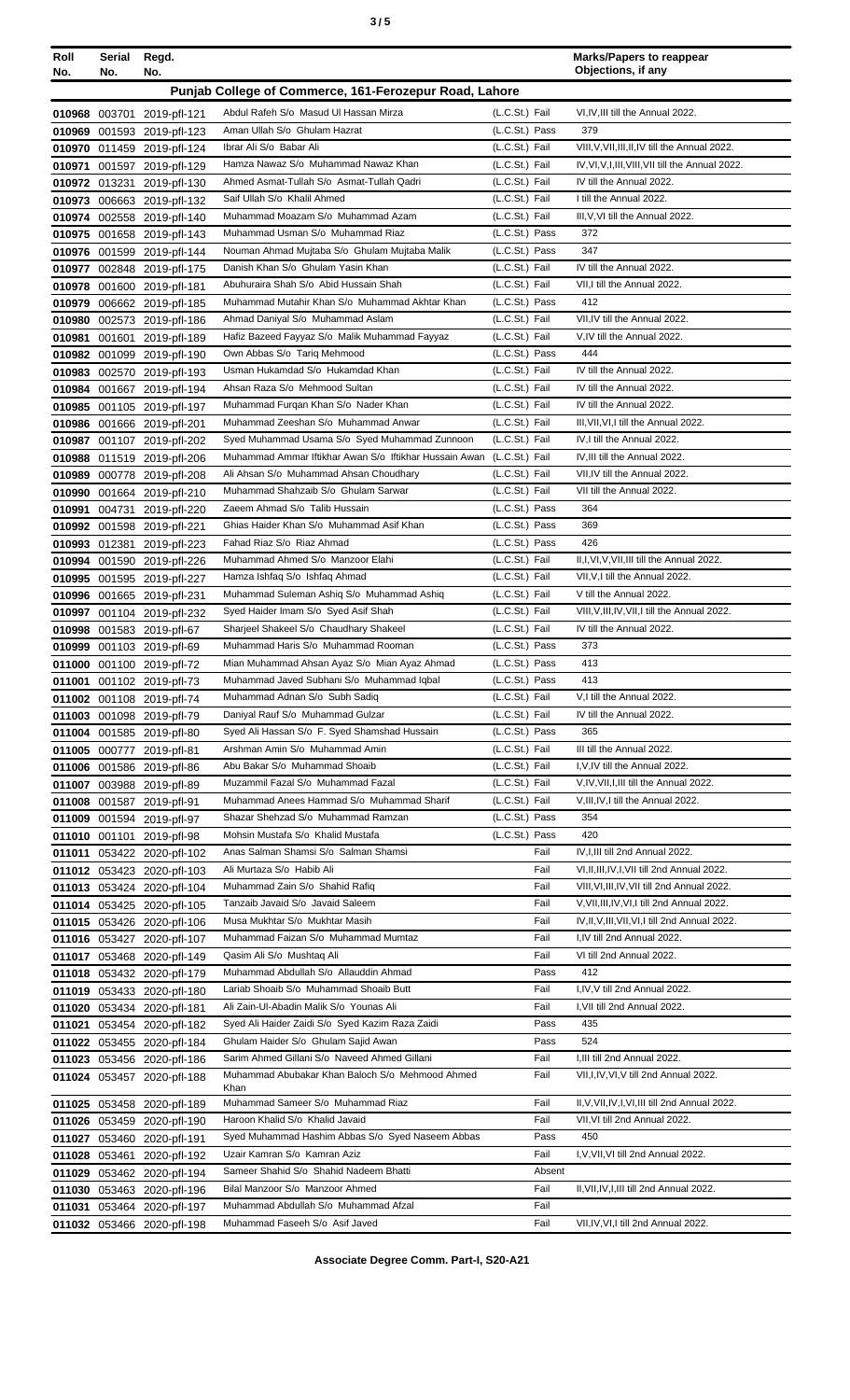| ٠<br>٠<br>I<br>×<br>۰, |
|------------------------|
|------------------------|

| Roll   | Serial<br>No. | Regd.<br>No.                                             |                                                                    |              | <b>Marks/Papers to reappear</b><br>Objections, if any                                            |
|--------|---------------|----------------------------------------------------------|--------------------------------------------------------------------|--------------|--------------------------------------------------------------------------------------------------|
| No.    |               |                                                          |                                                                    |              |                                                                                                  |
|        |               |                                                          | Punjab College of Commerce, 161-Ferozepur Road, Lahore             |              |                                                                                                  |
|        |               | 011033 053467 2020-pfl-199                               | Muhammad Nouman S/o Shahbaz Hussain                                | Fail         | V, II, VII, VI, III, I, IV till 2nd Annual 2022.                                                 |
|        | 011034 053379 | 2020-pfl-49                                              | Yusal S/o Salamat Masih<br>Shahbaz Afzal S/o Muhammad Afzal        | Fail<br>Fail | I,IV till 2nd Annual 2022.<br>IV, I till 2nd Annual 2022.                                        |
|        |               | 011035 053380 2020-pfl-50                                | Haris Siddique S/o Muhammad Siddique                               | Fail         | V, I, III, IV, VI, VII, VIII till 2nd Annual 2022.                                               |
|        |               | 011036 053381 2020-pfl-52<br>011037 053382 2020-pfl-53   | Syed Muhammad Bagar S/o Syed Hasan Mujtaba Rizvi                   | Fail         | I, III, II, VII, IV, VI till 2nd Annual 2022.                                                    |
|        |               | 011038 053471 2020-pfl-55                                | Muhammad Usman S/o Muhammad Hanif                                  | Fail         | V,IV, VII, I till 2nd Annual 2022.                                                               |
|        |               | 011039 053383 2020-pfl-56                                | Naveed Hassan S/o Zafar Ali                                        | Fail         | III, V, I, VI, IV till 2nd Annual 2022.                                                          |
|        |               | 011040 053384 2020-pfl-57                                | Mudassir Waseem S/o Waseem Akram                                   | Fail         | IV, VI, I till 2nd Annual 2022.                                                                  |
| 011041 |               | 053385 2020-pfl-59                                       | Muhammad Bilal Rasool S/o Muhammad Sajjad                          | Fail         | IV, VII, V, VI till 2nd Annual 2022.                                                             |
|        |               | 011042 053386 2020-pfl-63                                | Syed Ahmed Ali Hashmi S/o Syed Zahid Ali                           | Fail         |                                                                                                  |
|        |               | 011043 053387 2020-pfl-64                                | Abdullah S/o Irfan Afzal                                           | Fail         | VII, V till 2nd Annual 2022.                                                                     |
|        |               | 011044 053388 2020-pfl-66                                | Tipu Sultan S/o Ch Ali Ahmad Oulakh                                | Fail         | VII, II, IV till 2nd Annual 2022.                                                                |
|        |               | 011045 053389 2020-pfl-67                                | Farhan Stephen S/o Stephen Masih                                   | Fail         | VII, VI, III till 2nd Annual 2022.                                                               |
|        |               | 011046 053390 2020-pfl-68                                | Farhad Asim S/o Muhammad Asim                                      | Fail         | I.VI.III till 2nd Annual 2022.                                                                   |
|        |               | 011047 053391 2020-pfl-69                                | Muhammad Danish Baig S/o Mirza Muhammad Kamran Baig                | Pass         | 382                                                                                              |
|        |               | 011048 053392 2020-pfl-70                                | Syed Ageel Abbas S/o Moazam Abbas                                  | Fail         | VI, V, III, I till 2nd Annual 2022.                                                              |
|        |               | 011049 053393 2020-pfl-71                                | Muhammad Haris Zubair S/o Zubair Anwar                             | Pass         | 386                                                                                              |
|        | 011050 053411 | 2020-pfl-86                                              | Mubeen Zubair S/o Muhammad Zubair                                  | Fail         | V, VII, I, IV till 2nd Annual 2022.                                                              |
| 011051 |               | 053412 2020-pfl-87                                       | Muhammad Anus S/o Muhammad Sajjad Zahid                            | Fail         | V.VI.I.IV.III till 2nd Annual 2022.                                                              |
|        |               | 011052 053413 2020-pfl-88                                | Junaid Ali S/o Muhammad Imran Bhatti                               | Fail         | IV, VI, II, III, V, I, VII till 2nd Annual 2022.                                                 |
|        |               | 011053 053415 2020-pfl-91                                | Gohar Ali S/o Fazil Ali Tabassum<br>Hammad Altaf S/o Altaf Hussain | Pass<br>Pass | 444<br>395                                                                                       |
|        |               | 011970 053435 2020-pfl-112                               | Muhammad Usman Ali S/o Muhammad Imran                              | Fail         | I,IV till 2nd Annual 2022.                                                                       |
| 011971 |               | 053436 2020-pfl-113<br>011972 053437 2020-pfl-114        | Muhammad Hassan S/o Sheikh Muhammad Amin                           | Pass         | 371                                                                                              |
|        |               | 011973 053453 2020-pfl-141                               | Muhammad Shahzaib S/o Muhammad Tufail                              | Pass         | 435                                                                                              |
|        |               | 011974 053403 2020-pfl-147                               | Basharat Ali S/o Iftikhar Ahmad                                    | Fail         | IV, I, III till 2nd Annual 2022.                                                                 |
| 011975 |               | 053402 2020-pfl-177                                      | Muhammad Rizwan S/o Ihsan UI Haq                                   | Fail         | VI, III, VIII, IV, I till 2nd Annual 2022.                                                       |
|        |               | 011976 053394 2020-pfl-73                                | Hamza Gull S/o Waseem Gull                                         | Fail         | III, I, VII, VI, VIII, IV till 2nd Annual 2022.                                                  |
|        |               | 011977 053395 2020-pfl-74                                | Hamza S/o Ghulam Murtaza                                           | Fail         | V,I, VI, VII till 2nd Annual 2022.                                                               |
|        |               | 011978 053404 2020-pfl-78                                | Syed Qalbe Abbas S/o Moazam Abbas                                  | Fail         | I till 2nd Annual 2022.                                                                          |
|        |               | 011979 053416 2020-pfl-93                                | Salman Ameen S/o Muhammad Ameen                                    | Pass         | 376                                                                                              |
|        |               | 011980 053417 2020-pfl-95                                | Abuhuraira S/o Zahid Sarwar                                        | Fail         | IV, II, VI, III, I, VIII till 2nd Annual 2022.                                                   |
|        |               | 011981 053418 2020-pfl-98                                | Muhammad Shoaib S/o Muhammad Imtiaz                                | Pass         | 452                                                                                              |
|        |               | 011982 053419 2020-pfl-99                                | Syed Muhammad Haroon Bukhari S/o Syed Asif Saeed                   | Pass         | 381                                                                                              |
|        |               | 012579 053449 2020-pfl-137                               | Syed Wafa Abbas S/o Syed Gukshan Abbas Gafri                       | Pass         | 480                                                                                              |
|        |               | 012580 053450 2020-pfl-138                               | M.Hassam Mustafa S/o Ghulam Mustafa                                | Pass         | 388                                                                                              |
|        |               | 012581 053451 2020-pfl-139                               | Waqar Hassan S/o Hassan Amir Mirza                                 | Fail         | II, III, I till 2nd Annual 2022.                                                                 |
|        |               | 012582 053452 2020-pfl-140                               | Haseeb S/o Ghulam Mustafa                                          | Fail         | VIII, I, VII, III, V till 2nd Annual 2022.                                                       |
|        |               | 012583 053398 2020-pfl-172                               | Hanan Ahmed S/o Amjad Hussain<br>Muhammad Taha S/o Amjad Hussain   | Fail<br>Fail | IV till 2nd Annual 2022.<br>IV, VI till 2nd Annual 2022.                                         |
|        |               | 012584 053399 2020-pfl-173<br>012585 053400 2020-pfl-174 | Atik Ahmad S/o Ayaz Ahmad                                          | Absent       |                                                                                                  |
|        |               | 012586 053401 2020-pfl-175                               | Syed Mushaf Ali Naqvi S/o Syed Mazhar Ali Naqvi                    | Fail         | VI, VII till 2nd Annual 2022.                                                                    |
|        |               | 012587 053408 2020-pfl-82                                | Muhammad Hassan Raza S/o Muhammad Bilal                            | Pass         | 324                                                                                              |
|        |               | 012588 053409 2020-pfl-83                                | Abu Bakar Naeem S/o Muhammad Naeem                                 | Pass         | 358                                                                                              |
| 012589 |               | 053414 2020-pfl-90                                       | Usama Khalid S/o Khalid Mehmood                                    | Fail         | VI, VIII, I, V, VII, II till 2nd Annual 2022.                                                    |
|        |               | 012590 053478 2020-pfl-96                                | Shoaib Awais S/o Muhammad Awais                                    | Fail         | I,IV,II,VI,VII,III till 2nd Annual 2022.                                                         |
| 012591 |               | 053479 2020-pfl-97                                       | Hamza Ikram S/o Muhammad Ikram                                     | Fail         | III, IV, VIII, II, VII, I, VI till 2nd Annual 2022.                                              |
|        |               | 013549 053477 2020-cps-47                                | Azeem UI Shan Aleeshaw S/o Sharafat Alee Shaw                      | Pass         | 424                                                                                              |
|        | 013550 053447 | 2020-pfl-135                                             | Syed Muhammad Hamza S/o Syed Abbas Haider Bokhari                  | Fail         | IV, I, V, III till 2nd Annual 2022.                                                              |
| 013551 |               | 053448 2020-pfl-136                                      | Muhammad Zain Iftikhar S/o Iftikhar Mahmood                        | Pass         | 407                                                                                              |
|        |               | 013552 053476 2020-pfl-193                               | Muhammad Irtaza S/o Shaikh Zulfshaikh Zulfiqar Ali                 | Fail         | VII, I till 2nd Annual 2022.                                                                     |
|        |               | 013553 053474 2020-pfl-200                               | Bagir Raza S/o Ali Raza                                            | Absent       |                                                                                                  |
|        |               | 013554 053377 2020-pfl-47                                | Ghulam Ali S/o Magsood Ahmad                                       | Fail         | V,I till 2nd Annual 2022.                                                                        |
|        |               | 013555 053378 2020-pfl-48                                | Muhammad Ali S/o Shahbaz Khan                                      | Fail         | IV, V, III, I till 2nd Annual 2022.                                                              |
|        |               | 013556 053405 2020-pfl-79                                | Mohsin Riaz S/o Muhammad Riaz                                      | Fail         | II,I, VI, V, VII, VIII, III till 2nd Annual 2022.                                                |
|        |               | 013557 053406 2020-pfl-80                                | Muhammad Ehtesham Shaukat S/o Shaukat Ali Javed                    | Fail<br>Fail | VII till 2nd Annual 2022.                                                                        |
|        |               | 013558 053407 2020-pfl-81                                | Mustafa Umar S/o Umar Hayat<br>Ahsan S/o Muhammad Azam             | Fail         | IV, V, VI, II, VII, III, I till 2nd Annual 2022.<br>VI, V, III, IV, VII, I till 2nd Annual 2022. |
|        |               | 013559 053475 2020-pfl-89                                | Mohsin Ali S/o Munawar Hussain                                     | Fail         | IV till 2nd Annual 2022.                                                                         |
|        | 013705 053441 | 2020-pfl-129<br>013706 053442 2020-pfl-130               | Ali Sajjad S/o Mohsin Ali                                          | Fail         | I,IV till 2nd Annual 2022.                                                                       |
|        |               | 013707 053443 2020-pfl-131                               | Usama Shafique S/o Muhammad Shafique Khan                          | Absent       |                                                                                                  |
|        |               | 013708 053444 2020-pfl-132                               | Moosa Afzal S/o Muhammad Afzal                                     | Fail         | II,I till 2nd Annual 2022.                                                                       |
|        |               | 013709 053445 2020-pfl-133                               | Muhammad Abdul Moeed S/o Imran Shafqat                             | Fail         | VI, III, IV, VII, I, VIII till 2nd Annual 2022.                                                  |
|        |               | 013710 053446 2020-pfl-134                               | Muhabbat Ali S/o Muhammad Habib                                    | Fail         | V,I till 2nd Annual 2022.                                                                        |
| 013711 |               | 053375 2020-pfl-42                                       | Sufi Muhammad Talha Nadeem Butt S/o Nadeem Iqbal Butt              | Absent       |                                                                                                  |
|        |               | 013712 053376 2020-pfl-46                                | Ghulam Fareed S/o Muhammad Ameen                                   | Fail         | I till 2nd Annual 2022.                                                                          |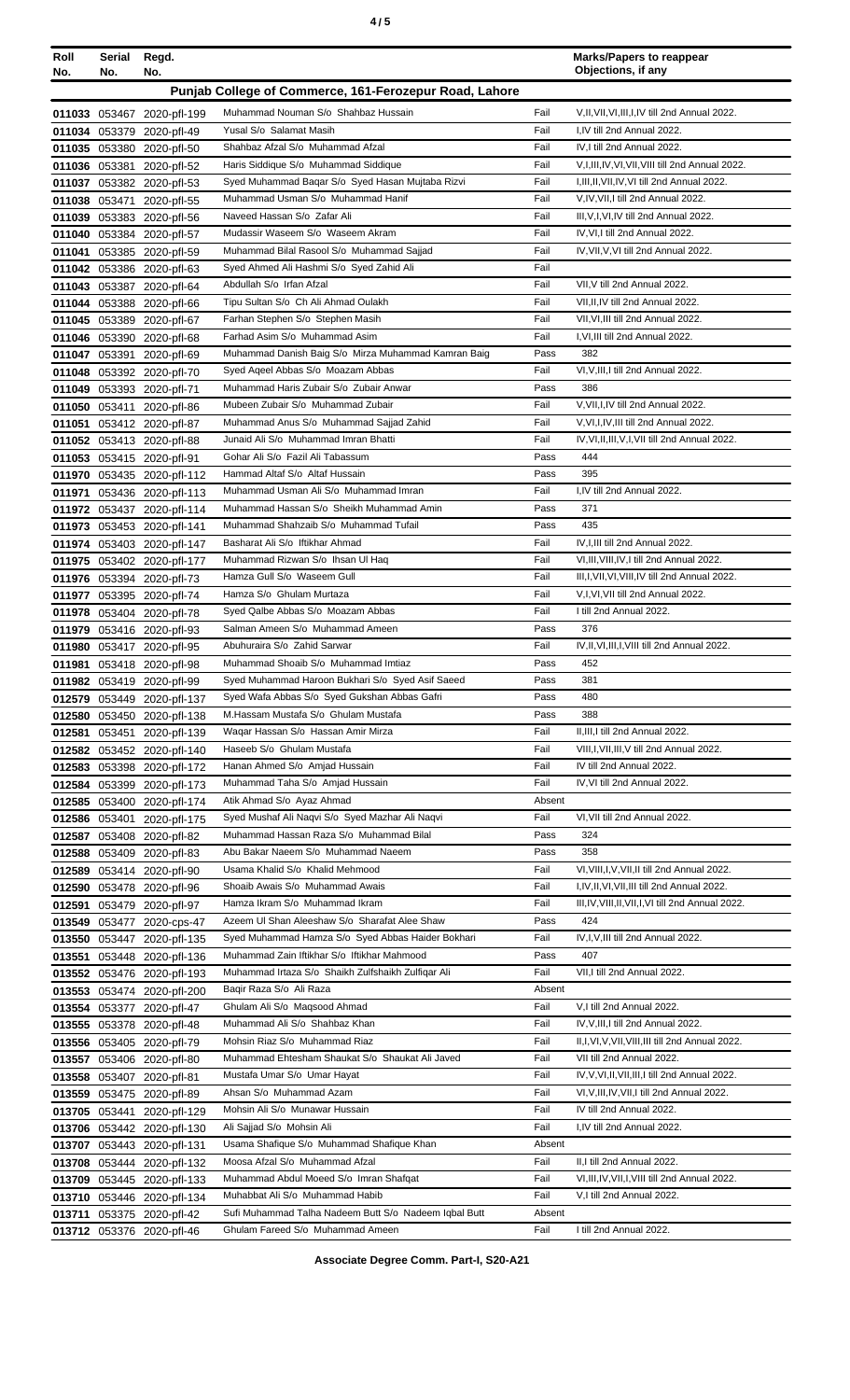| Roll | Serial | Regd.                      |                                                        |                |      | <b>Marks/Papers to reappear</b>             |
|------|--------|----------------------------|--------------------------------------------------------|----------------|------|---------------------------------------------|
| No.  | No.    | No.                        |                                                        |                |      | Objections, if any                          |
|      |        |                            | Punjab College of Commerce, 161-Ferozepur Road, Lahore |                |      |                                             |
|      |        | 013713 053472 2020-pfl-85  | Safi Ullah Shah S/o Jaffar Shah                        |                | Fail | III.IV.I till 2nd Annual 2022.              |
|      |        | 015510 011702 2019-pfl-176 | Hassan Latif S/o Muhammad Latif                        | (L.C.St.) Fail |      | V, VII, VI, II, I, IV till the Annual 2022. |
|      |        | 021309 085213 2020-pfl-62  | Muhammad Hanan Saif S/o Chaudhary Saifullah            |                | Pass | 346                                         |
|      |        | 021319 002695 2016-pfl-75  | Duaa Ahmad D/o Muhammad Babar                          | (L.C.St.) Fail |      |                                             |
|      |        | 021397 085269 2020-pfl-54  | Muhammad Hamza Aslam S/o Muhammad Aslam Khan           |                | Pass | 453                                         |
|      |        | 021398 085270 2020-pfl-183 | Hafiz Muhammad Aaman Nawaz Khan S/o Sadar Nawaz Khar   |                | Fail | I.III.V till 2nd Annual 2022.               |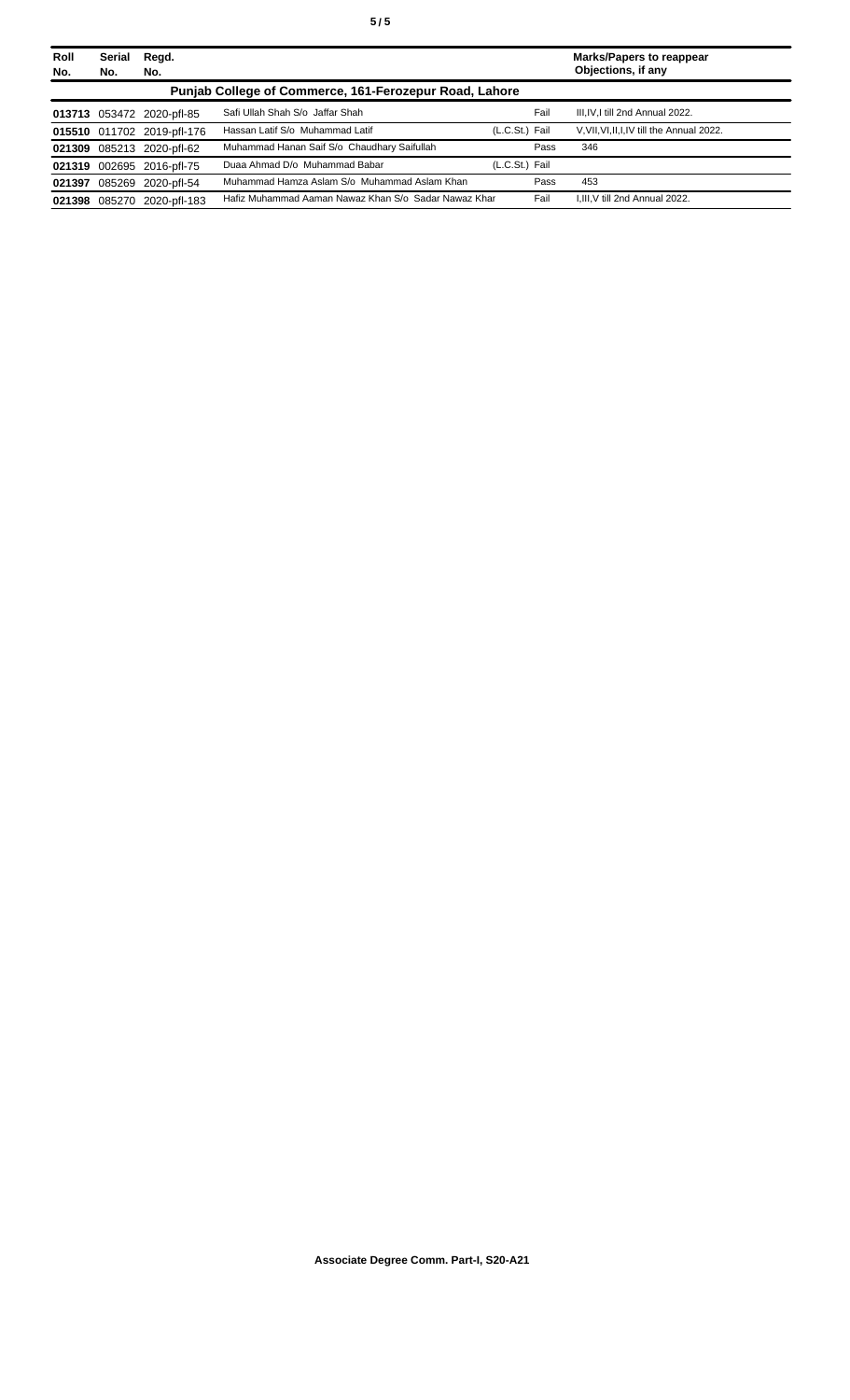| Roll<br>No. | <b>Serial</b><br>No.                                      | Regd.<br>No.              |                                      |        | <b>Marks/Papers to reappear</b><br>Objections, if any |  |
|-------------|-----------------------------------------------------------|---------------------------|--------------------------------------|--------|-------------------------------------------------------|--|
|             | Punjab College, 28 km of Ferozpur Road, Kahna Nau, Lahore |                           |                                      |        |                                                       |  |
| 006877      |                                                           | 059619 2020-pkl-27        | Shumaila Gulzar D/o Gulzar Ahmad     | Fail   | I till 2nd Annual 2022.                               |  |
| 006878      |                                                           | 059620 2020-pkl-28        | Ayesha Gulzar D/o Gulzar Ahmad       | Pass   | 338                                                   |  |
| 006879      | 059621                                                    | 2020-pkl-29               | Rimsha D/o Sher Muhammad             | Fail   | V, I, III, VI till 2nd Annual 2022.                   |  |
| 006880      |                                                           | 059622 2020-pkl-30        | Mehwish Liagat D/o Liagat Ali Bhatti | Absent |                                                       |  |
| 006881      |                                                           | 059641 2020-pkl-31        | Irza Saqib D/o Muhammad Saqib        | Fail   | I.VI till 2nd Annual 2022.                            |  |
|             |                                                           | 006882 059639 2020-pkl-32 | Rida Komal D/o Ilyas Masih           | Fail   | VI, III, I till 2nd Annual 2022.                      |  |
| 006883      | 059636                                                    | 2020-pkl-33               | Minahil Fatima D/o Abdul Sattar      | Pass   | 459                                                   |  |
| 006884      |                                                           | 059634 2020-pkl-34        | Esha Aamir D/o Aamir Jabbar          | Fail   | I.VIII till 2nd Annual 2022.                          |  |
| 006885      |                                                           | 059629 2020-pkl-35        | Shiza Nisar D/o Nisar Ahmad          | Absent |                                                       |  |
|             |                                                           | 006886 059628 2020-pkl-36 | Sabeel Afshan D/o Muhammad Arshad    | Fail   | V till 2nd Annual 2022.                               |  |
| 006887      |                                                           | 059626 2020-pkl-37        | Shehreen Aftab D/o Muhammad Akram    | Pass   | 496                                                   |  |
| 006888      |                                                           | 059624 2020-pkl-38        | Igra Aslam D/o Muhammad Aslam        | Fail   | IV till 2nd Annual 2022.                              |  |
| 006889      |                                                           | 059623 2020-pkl-39        | Kanwal D/o Muhammad Hussain          | Fail   | VII, IV, VI, II, V, III, I till 2nd Annual 2022.      |  |
| 006890      |                                                           | 059625 2020-pkl-40        | Iqra Amin D/o Amin Khan              | Pass   | 491                                                   |  |
| 009845      |                                                           | 059644 2019-ucs-99        | Saad Murtaza S/o Ashfaq Ahmad        | Fail   | I till 2nd Annual 2022.                               |  |
| 009846      |                                                           | 059627 2020-pkl-41        | Abu Zar Malik S/o Malik Liagat Ali   | Fail   | III.VI till 2nd Annual 2022.                          |  |
| 009847      |                                                           | 059630 2020-pkl-42        | Danish Mahmood S/o Shabbir Hussain   | Fail   | IV till 2nd Annual 2022.                              |  |
| 009848      | 059631                                                    | 2020-pkl-43               | Muhammad Ahmad S/o Khushi Muhammad   | Fail   | VI.I till 2nd Annual 2022.                            |  |
| 009849      |                                                           | 059632 2020-pkl-44        | Hammad Ahmad S/o Muhammad Ramzan     | Fail   | II, IV, I, VII, VI till 2nd Annual 2022.              |  |
| 009850      |                                                           | 059633 2020-pkl-45        | Bilal Hussain S/o Maratab Ali        | Absent |                                                       |  |
| 009851      |                                                           | 059635 2020-pkl-46        | Arslan Rasheed S/o Abdul Rasheed     | Absent |                                                       |  |
| 009852      |                                                           | 059637 2020-pkl-47        | Wagar Hassan S/o Ghullam Hassan      | Fail   | VI, V, I, IV, III till 2nd Annual 2022.               |  |
| 009853      |                                                           | 059638 2020-pkl-48        | Muhammad Usama S/o Amjad Ali         | Fail   | III, VI, I till 2nd Annual 2022.                      |  |
|             |                                                           | 009854 059640 2020-pkl-49 | Ejaz Rafiq S/o Muhammad Rafiq        | Fail   | II, V, VI, I, IV till 2nd Annual 2022.                |  |
|             |                                                           | 009855 059642 2020-pkl-50 | Asad S/o Zulfigar Ahmad              | Pass   | 438                                                   |  |
|             |                                                           | 009856 059643 2020-pkl-51 | Bilal Ahmad S/o Riaz Ahmad           | Pass   | 405                                                   |  |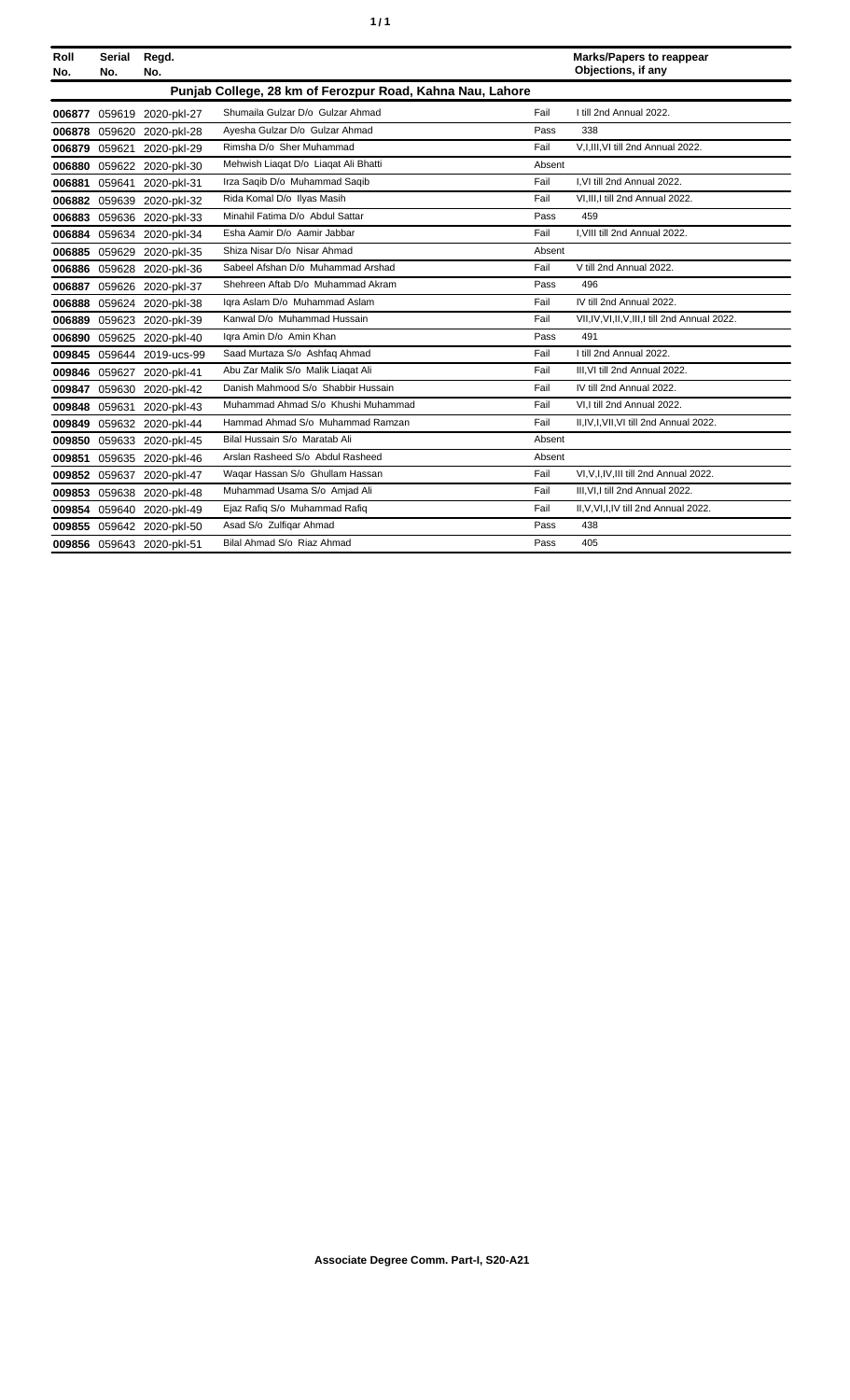| ٠ | ×<br>٠<br>I<br>×<br>۰. |
|---|------------------------|
|   |                        |

| Roll<br>No. | Serial<br>No. | Regd.<br>No.                                          |                                                                            |                                  | <b>Marks/Papers to reappear</b><br>Objections, if any  |
|-------------|---------------|-------------------------------------------------------|----------------------------------------------------------------------------|----------------------------------|--------------------------------------------------------|
|             |               |                                                       | Punjab College of Commerce, Mughalpura, Lahore.                            |                                  |                                                        |
|             |               | 006723 014291 2018-pl-145                             | Mahin Fatima Ul Zohra D/o Muhammad Shafiq                                  | (L.C.St.) Pass                   | 351                                                    |
|             |               | 006724 013183 2018-pl-30                              | Momina D/o Muhammad Jahangir                                               | (L.C.St.) Pass                   | 398                                                    |
|             |               | 006725 013466 2018-pl-50                              | Mehwish D/o Asif Farooq                                                    | (L.C.St.) Pass                   | 369                                                    |
|             |               | 006726 001964 2018-z-39660                            | Igra Nawaz D/o Muhammad Nawaz                                              | (L.C.St.) Fail                   | VII, VI, V, IV till the Annual 2022.                   |
|             |               | 006727 049423 2019-pl-115                             | Mahrukh Fatima D/o Faryad Ali                                              | (L.C.St.) Absent                 |                                                        |
|             |               | 006728 049443 2019-pl-117                             | Madiha Sabir D/o Sabir Ali<br>Sana Munir D/o Muhammad Munir                | Pass<br>(L.C.St.) Pass           | 340<br>341                                             |
|             |               | 006729 001912 2019-pl-12<br>006730 001966 2019-pl-127 | Zainab Bibi D/o Mehmood Ahmad                                              | (L.C.St.) Pass                   | 367                                                    |
|             |               | 006731 001967 2019-pl-128                             | Noor Fatima D/o Muhammad Adrees                                            | (L.C.St.) Fail                   | IV,I till the Annual 2022.                             |
|             |               | 006732 001968 2019-pl-129                             | Ayesha D/o Jafar Hussain                                                   | (L.C.St.) Pass                   | 397                                                    |
|             |               | 006733 001969 2019-pl-131                             | Kinza Kashmal D/o Shahid Saddig                                            | (L.C.St.) Fail                   | III till the Annual 2022.                              |
|             |               | 006734 001973 2019-pl-143                             | Sumbal D/o Asif Butt                                                       | (L.C.St.) Fail                   | III till the Annual 2022.                              |
|             |               | 006735 004285 2019-pl-150                             | Mariyam Saghir D/o Muhammad Saghir<br>Laiba Tahir D/o Muhammad Tahir       | (L.C.St.) Fail<br>(L.C.St.) Pass | VII, I, VI, III till the Annual 2022.<br>383           |
|             |               | 006736 001901 2019-pl-16<br>006737 001905 2019-pl-17  | Malaika Malik D/o Abdul Razzaq Awan                                        | (L.C.St.) Fail                   | V till the Annual 2022.                                |
|             |               | 006738 001908 2019-pl-19                              | Hafsa Jamil D/o Muhammad Jamil                                             | (L.C.St.) Pass                   | 441                                                    |
|             |               | 006739 001911 2019-pl-22                              | Hira Almas D/o Khalid Mehmood                                              | (L.C.St.) Fail                   | V.IV, I, III till the Annual 2022.                     |
|             |               | 006740 001914 2019-pl-24                              | Rabia D/o Muhammad Adrees                                                  | (L.C.St.) Fail                   | VII, VI till the Annual 2022.                          |
|             |               | 006741 001917 2019-pl-26                              | Muneeba Ijaz D/o Muhammad Ijaz                                             | (L.C.St.) Pass                   | 344                                                    |
|             |               | 006742 001919 2019-pl-27                              | Fatima Javed D/o Muhammad Javed                                            | (L.C.St.) Pass                   | 397                                                    |
|             |               | 006743 001922 2019-pl-32                              | Igra Shahzad D/o Mian Shahzad Ali                                          | (L.C.St.) Pass                   | 349                                                    |
|             |               | 006744 001939 2019-pl-34                              | Hira Qadeer D/o Muhammad Qadeer<br>Amna Arshad D/o Muhammad Arshad         | (L.C.St.) Fail                   | V,IV till the Annual 2022.                             |
|             |               | 006745 001926 2019-pl-45                              | Anam Hafeez D/o Muhammad Hafeez                                            | (L.C.St.) Pass<br>(L.C.St.) Pass | 368<br>393                                             |
|             |               | 006746 001929 2019-pl-47<br>006747 001931 2019-pl-49  | Samra Javaid D/o Muhammad Javaid                                           | (L.C.St.) Pass                   | 367                                                    |
|             |               | 006748 001934 2019-pl-53                              | Esha Riaz D/o Muhammad Riaz                                                | (L.C.St.) Fail                   | VII, III till the Annual 2022.                         |
|             |               | 006749 001935 2019-pl-57                              | Sehar Bilal D/o Muhammad Bilal                                             | (L.C.St.) Fail                   | III till the Annual 2022.                              |
|             |               | 006750 001942 2019-pl-62                              | Rafia Khalid Mehmood D/o Khalid Mehmood                                    | (L.C.St.) Fail                   | VII, VI, III till the Annual 2022.                     |
|             |               | 006751 001950 2019-pl-65                              | Huma Shahid D/o Shahid Iqbal Awan                                          | (L.C.St.) Fail                   | I, III till the Annual 2022.                           |
|             |               | 006752 001954 2019-pl-68                              | Syeda Mehak Fatima D/o Syed Mahboob-Ul-Hassan                              | (L.C.St.) Fail                   | III till the Annual 2022.                              |
|             |               | 006753 013383 2019-pl-71                              | Namra Sabir D/o Muhammad Sabir                                             | (L.C.St.) Fail                   | VI, III, I, IV till the Annual 2022.                   |
|             |               | 006754 001956 2019-pl-72<br>006755 001957 2019-pl-73  | Maham Anwar D/o Muhammad Anwar<br>Ahma Ehsan D/o Hamaad Ehsan Malik        | (L.C.St.) Fail<br>(L.C.St.) Pass | IV till the Annual 2022.<br>367                        |
|             |               | 006756 001959 2019-pl-75                              | Areesha Abid D/o Abid Latif                                                | (L.C.St.) Pass                   | 373                                                    |
|             |               | 006757 001960 2019-pl-78                              | Atifa Shahzadi D/o Muhammad Akbar                                          | (L.C.St.) Pass                   | 385                                                    |
|             |               | 006758 001962 2019-pl-80                              | Samra D/o Muhammad Ishfaq                                                  | (L.C.St.) Pass                   | 440                                                    |
|             |               | 006759 049420 2019-ufa-31                             | Aiman Fatima D/o Amrao Khan                                                | Fail                             | V.VI.VII.VIII.III.IV till 2nd Annual 2022.             |
|             |               | 006760 049419 2020-pl-1                               | Laiba D/o Muhammad Ashraf                                                  | Pass                             | 392                                                    |
|             |               | 006761 049442 2020-pl-10                              | Mariam Khalid D/o Khalid Mahmood                                           | Absent                           |                                                        |
|             |               | 006762 049479 2020-pl-11                              | Memoona D/o Muhammad Abbas                                                 | Fail                             | V, III, I, VII, IV till 2nd Annual 2022.<br>447        |
|             |               | 006763 049430 2020-pl-12<br>006764 049431 2020-pl-13  | Yusra Tariq D/o Muhammad Tariq<br>Amna Iftikhar D/o Muhammad Iftikhar Khan | Pass<br>Pass                     | 456                                                    |
|             |               | 006765 049432 2020-pl-15                              | Areeba Nadeem D/o Nadeem Ahmad                                             | Pass                             | 429                                                    |
|             |               | 006766 049433 2020-pl-16                              | Areeba D/o Ch.Karamat Ali Abbas                                            | Absent                           |                                                        |
|             |               | 006767 049434 2020-pl-17                              | Areeba Akram D/o Muhammad Akram                                            | Fail                             | III till 2nd Annual 2022.                              |
|             |               | 006768 049476 2020-pl-18                              | Huma D/o Muhammad Javaid                                                   | Pass                             | 429                                                    |
|             |               | 006769 049435 2020-pl-19                              | Ifra Shahzadi D/o Salman Ahmad Chughtai                                    | Pass                             | 419                                                    |
|             |               | 006770 049424 2020-pl-2                               | Rukhsar Ishrat D/o Sheikh Muhammad Ishrat                                  | Fail                             | III till 2nd Annual 2022.                              |
|             |               | 006771 049477 2020-pl-20                              | Namal Naseer D/o Muhammad Naseer Ahmad<br>Malaika Asif D/o Muhammad Asif   | Fail<br>Fail                     | III till 2nd Annual 2022.<br>III till 2nd Annual 2022. |
|             |               | 006772 049481 2020-pl-21<br>006773 049444 2020-pl-22  | Benish Safdar D/o Safdar Ali                                               | Fail                             | I, III, VII till 2nd Annual 2022.                      |
|             |               | 006774 049436 2020-pl-23                              | Sidra Nizam D/o Nizam - Uddin                                              | Fail                             | III, IV till 2nd Annual 2022.                          |
|             |               | 006775 049480 2020-pl-24                              | Fizza Afzal D/o Muhammad Afzal                                             | Fail                             | IV, I till 2nd Annual 2022.                            |
|             |               | 006776 049489 2020-pl-25                              | Wajeeha Arif D/o Mohammad Arif                                             | Absent                           |                                                        |
|             |               | 006777 049482 2020-pl-26                              | Rimsha D/o Muhammad Asif                                                   | Absent                           |                                                        |
|             |               | 006778 049437 2020-pl-28                              | Saeeda Shabbir D/o Muhammad Shabbir                                        | Pass                             | 371                                                    |
|             |               | 006779 049438 2020-pl-29                              | Ukasha Anjum D/o Rana Arshad Ali                                           | Fail                             | III till 2nd Annual 2022.                              |
|             |               | 006780 049466 2020-pl-3                               | Ayesha Latif D/o Muhammad Latif<br>Marium Khalid D/o Khalid Mehmood        | Fail                             | VII, VI, I, IV, III till 2nd Annual 2022.<br>403       |
|             |               | 006781 049478 2020-pl-31<br>006782 049439 2020-pl-32  | Maryam Arif D/o Muhammad Arif                                              | Pass<br>Pass                     | 489                                                    |
|             |               | 006783 049445 2020-pl-33                              | Esha Kanwal D/o Ijaz Ahmed                                                 | Absent                           |                                                        |
|             |               | 006784 049446 2020-pl-34                              | Fiza Kanwal D/o Ijaz Ahmed                                                 | Absent                           |                                                        |
|             |               | 006785 049447 2020-pl-35                              | Mishal Sharafat Ali D/o Sharafat Ali                                       | Fail                             | III, I, IV till 2nd Annual 2022.                       |
|             |               | 006786 049448 2020-pl-36                              | Sunaina Nadeem D/o Nadeem Akhtar                                           | Absent                           |                                                        |
|             |               | 006787 049449 2020-pl-37                              | Bisma Sagheer D/o Sagheer Hussain                                          | Fail                             | IV, V, I till 2nd Annual 2022.                         |
|             |               | 006788 049463 2020-pl-38                              | Bisma Shoaib D/o Shoaib Ahmad                                              | Pass                             | 378                                                    |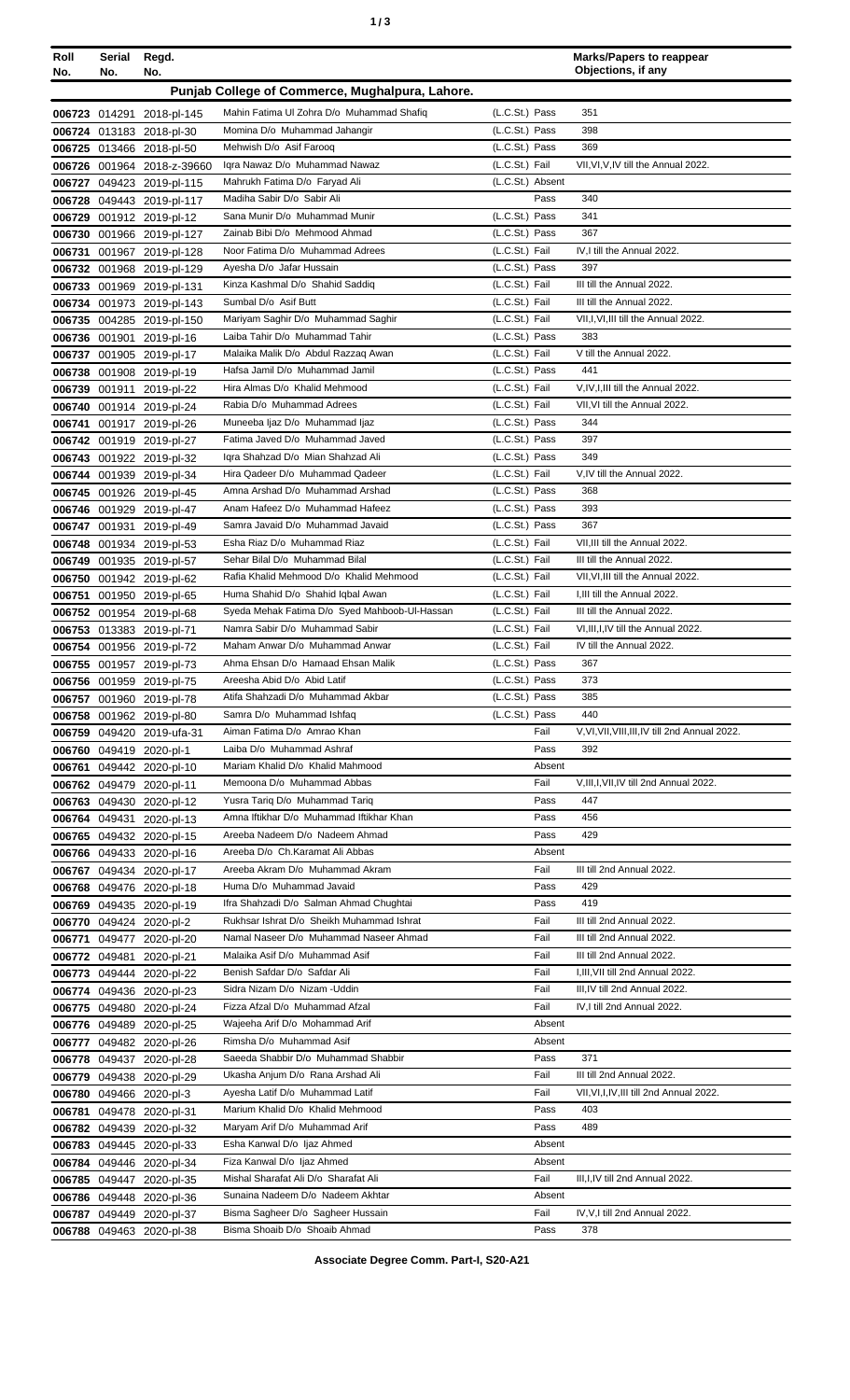| Roll<br>No. | Serial<br>No. | Regd.<br>No.                                          |                                                                             |                | <b>Marks/Papers to reappear</b><br>Objections, if any                                    |
|-------------|---------------|-------------------------------------------------------|-----------------------------------------------------------------------------|----------------|------------------------------------------------------------------------------------------|
|             |               |                                                       | Punjab College of Commerce, Mughalpura, Lahore.                             |                |                                                                                          |
|             |               | 006789 049425 2020-pl-4                               | Ayesha Intizar D/o Intizar Ahmad                                            | Fail           | III, I till 2nd Annual 2022.                                                             |
|             |               | 006790 049492 2020-pl-40                              | Sofia Qamar D/o Qamar Saeed Chaudhary                                       | Fail           | IV, VIII, III, I till 2nd Annual 2022.                                                   |
|             |               | 006791 049450 2020-pl-41                              | Laiba Batool D/o Sarfraz Ahmad                                              | Fail           | IV, II, VI, III, I till 2nd Annual 2022.                                                 |
|             |               | 006792 049465 2020-pl-42                              | Komal Javaid D/o Javaid Iqbal                                               | Pass           | 351                                                                                      |
|             |               | 006793 049487 2020-pl-44                              | Zainab Mansoor D/o Muhammad Mansoor UI Hassan                               | Fail           | VI, VII, I, III, IV till 2nd Annual 2022.                                                |
|             |               | 006794 049451 2020-pl-45                              | Tayyaba Zulfiqar D/o M.Zulfiqar                                             | Fail           | VII, III, IV, I till 2nd Annual 2022.                                                    |
|             |               | 006795 049486 2020-pl-46                              | Zainab Arif D/o Muhammad Arif                                               | Fail           | IV, VI, VII, I, III till 2nd Annual 2022.                                                |
|             |               | 006796 049452 2020-pl-47                              | Dua Tabassum D/o Muhammad Raouf<br>Eman Zahoor D/o Muhammad Zahoor          | Fail<br>Pass   | IV till 2nd Annual 2022.<br>460                                                          |
|             |               | 006797 049453 2020-pl-48<br>006798 049454 2020-pl-49  | Amna Saleem D/o Muhammad Saleem                                             | Pass           | 370                                                                                      |
|             |               | 006799 049426 2020-pl-5                               | Ayesha Mehmood D/o Mehmood Hussain                                          | Fail           | V, III, I, IV till 2nd Annual 2022.                                                      |
|             |               | 006800 049462 2020-pl-50                              | Mahrukh Hanif D/o Muhammad Hanif                                            | Fail           | IV, III, I till 2nd Annual 2022.                                                         |
|             |               | 006801 049470 2020-pl-51                              | Areeba Babar D/o Babar Hussain                                              | Fail           | II, VI, I, IV, III till 2nd Annual 2022.                                                 |
|             |               | 006802 049469 2020-pl-52                              | Mehak Murtaza D/o Ghulam Murtaza                                            | Fail           | IV.I till 2nd Annual 2022.                                                               |
|             |               | 006803 049455 2020-pl-53                              | Igra D/o Rashid Ahmed                                                       | Fail           | VII, IV, I till 2nd Annual 2022.                                                         |
|             |               | 006804 049403 2020-pl-54                              | Kanwal Ramzan D/o Muhammad Ramzan                                           | Pass           | 425                                                                                      |
|             |               | 006805 049404 2020-pl-55                              | Ghazala D/o Ghulam Ahmed                                                    | Pass           | 443                                                                                      |
|             |               | 006806 049405 2020-pl-56                              | Aiza Nawaz D/o Muhammad Nawaz                                               | Pass           | 425                                                                                      |
|             |               | 006807 049406 2020-pl-57                              | Amna D/o Muhammad Shafi Qadri<br>Aiza Nosheen Akmal D/o Muhammad Akmal      | Pass<br>Pass   | 541<br>445                                                                               |
|             |               | 006808 049407 2020-pl-59                              | Rikza Imran D/o Imran Hussain                                               | Pass           | 387                                                                                      |
|             |               | 006809 049488 2020-pl-6<br>006810 049408 2020-pl-60   | Safa Ghulam Rasool D/o Ghulam Rasool                                        | Pass           | 440                                                                                      |
|             |               | 006811 049409 2020-pl-61                              | Amina Subhani D/o Hassan Subhani                                            | Pass           | 462                                                                                      |
|             |               | 006812 049410 2020-pl-62                              | Ayesha Nawaz D/o Muhammad Nawaz                                             | Fail           | I till 2nd Annual 2022.                                                                  |
|             | 006813 049411 | 2020-pl-63                                            | Nimra D/o Magsood Ahmad                                                     | Pass           | 444                                                                                      |
|             |               | 006814 049412 2020-pl-65                              | Muqadas D/o Muhammad Ashfaq                                                 | Fail           | III till 2nd Annual 2022.                                                                |
|             |               | 006815 049413 2020-pl-67                              | Mehak Maqsood D/o Maqsood Ahmad                                             | Fail           |                                                                                          |
|             |               | 006816 049414 2020-pl-68                              | Farwa Batool D/o Akbar Ali                                                  | Fail           | VII, V, VI, III, I, IV till 2nd Annual 2022.                                             |
|             |               | 006817 049415 2020-pl-69                              | Sania Hameed D/o Abdul Hameed Khan                                          | Fail           | IV, V, I till 2nd Annual 2022.                                                           |
|             |               | 006818 049427 2020-pl-7                               | Mahnoor D/o Muhammd Shafiq                                                  | Fail           | III, I, II till 2nd Annual 2022.                                                         |
|             |               | 006819 049416 2020-pl-70                              | Maheen Shoaib D/o Shoaib Magsood Butt                                       | Pass           | 417                                                                                      |
|             |               | 006820 049417 2020-pl-71                              | Ayesha D/o Zulfiqar Ali (Late)                                              | Fail           | IV,I, V till 2nd Annual 2022.<br>I.III till 2nd Annual 2022.                             |
|             |               | 006821 049418 2020-pl-72                              | Eisha Ehsan D/o Muhammad Ehsan Ul Haq<br>Minahil Mustjab D/o Mustjab Ahmed  | Fail<br>Pass   | 430                                                                                      |
|             |               | 006822 049485 2020-pl-73<br>006823 049456 2020-pl-75  | Mugaddas D/o Muhammad Iqbal                                                 | Pass           | 416                                                                                      |
|             |               | 006824 049473 2020-pl-77                              | Asra Nadeem D/o Nadeem Qasir                                                | Fail           | III, I, IV till 2nd Annual 2022.                                                         |
|             |               | 006825 049457 2020-pl-78                              | Sehrish Shahid D/o Shahid Farooq                                            | Fail           | VII, I, III till 2nd Annual 2022.                                                        |
|             |               | 006826 049464 2020-pl-79                              | Hifza Laeeq D/o Laeeq Ahmad                                                 | Fail           | VII, VIII, IV, I till 2nd Annual 2022.                                                   |
|             |               | 006827 049428 2020-pl-8                               | Maryam Rafaqat D/o Rafaqat Ali                                              | Fail           | V,I,IV,VI,III till 2nd Annual 2022.                                                      |
|             |               | 006828 049460 2020-pl-80                              | Khadija Ramzan D/o Shahid Aziz                                              | Pass           | 488                                                                                      |
|             |               | 006829 049471 2020-pl-81                              | Narmeen Nasir D/o Nasir Javaid                                              | Pass           | 394                                                                                      |
|             |               | 006830 049458 2020-pl-82                              | Namal Sohail D/o Sohail Riaz                                                | Absent         |                                                                                          |
|             |               | 006831 049467 2020-pl-83                              | Khadija Zia D/o Zia Ullah                                                   | Fail           | IV, VI till 2nd Annual 2022.                                                             |
|             |               | 006832 049461 2020-pl-84                              | Rimsha D/o Nadeem Qaiser<br>Kainat Nusrat D/o Sheikh Muhammad Nusrat        | Absent<br>Fail | I till 2nd Annual 2022.                                                                  |
|             |               | 006833 049490 2020-pl-86<br>006834 049468 2020-pl-87  | Shawal D/o Basharat Ali                                                     | Fail           | III, I, IV till 2nd Annual 2022.                                                         |
|             |               | 006835 049459 2020-pl-88                              | Mahnoor Hashim D/o Hashim Ali                                               | Fail           | I till 2nd Annual 2022.                                                                  |
|             |               | 006836 049474 2020-pl-89                              | Roha Arshad D/o Arshad Mehmood                                              | Pass           | 411                                                                                      |
|             |               | 006837 049429 2020-pl-9                               | Agsa Zulfigar D/o Zulfigar Ali                                              | Fail           |                                                                                          |
|             |               | 006838 049472 2020-pl-90                              | Farheen Shahbaz D/o Shahbaz Akhtar                                          | Pass           | 412                                                                                      |
|             |               | 006839 049475 2020-pl-91                              | Rida Arshad D/o Arshad Mehmood                                              | Fail           | VIII, VI, III, IV, I till 2nd Annual 2022.                                               |
|             |               | 006840 049421 2020-pl-92                              | Maheen Ali D/o Muhammad Ali                                                 | Pass           | 446                                                                                      |
|             |               | 006841 049422 2020-pl-93                              | Maliha Muhammad Rizwan D/o Muhammad Rizwan                                  | Pass           | 371                                                                                      |
|             |               | 006842 049440 2020-pl-94                              | Igra Shakeel Butt D/o Muhammad Shakeel Butt                                 | Fail           | V, VI, IV, I, III till 2nd Annual 2022.                                                  |
|             |               | 006843 049491 2020-pl-95                              | Rabia Mubarik D/o Mubarik Akhtar                                            | Fail           | IV, VII, VI, III till 2nd Annual 2022.                                                   |
|             |               | 006844 049483 2020-pl-96                              | Fatima Rustum D/o Rustum Khan                                               | Absent         |                                                                                          |
|             |               | 006845 049484 2020-pl-97                              | Maryam Anwar D/o Malik Muhammad Anwar Awan<br>Sheeza Amjad D/o Amjad Razzaq | Fail<br>Fail   | VII, III, VI, I till 2nd Annual 2022.<br>VII, VI, VIII, IV, III, I till 2nd Annual 2022. |
|             |               | 006846 049441 2020-pl-98<br>011983 000814 2018-pl-115 | Muhammad Huzaifa S/o Muhammad Abid                                          | (L.C.St.) Pass | 384                                                                                      |
|             |               | 011984 007377 2018-pl-108                             | Hamza Siraj S/o Siraj Din                                                   | (L.C.St.) Fail | III till 2nd Annual 2022.                                                                |
|             |               | 011985 001989 2019-pl-100                             | Muhammad Noman S/o Muhammad Riaz                                            | (L.C.St.) Fail | I till the Annual 2022.                                                                  |
|             |               | 011986 001996 2019-pl-103                             | Muhammad Umer Siddig S/o Muhammad Siddig                                    | (L.C.St.) Pass | 428                                                                                      |
|             |               | 011987 001991 2019-pl-105                             | Kaleem Ullah S/o Azeem Ullah                                                | (L.C.St.) Pass | 420                                                                                      |
|             |               | 011988 001993 2019-pl-138                             | Muhammad Ibrahim S/o Sultan Salahddin                                       | (L.C.St.) Fail | I till the Annual 2022.                                                                  |
|             |               | 011989 001995 2019-pl-152                             | Ali Haris S/o Rana Rustam Ali Khan                                          | (L.C.St.) Fail | I till the Annual 2022.                                                                  |
|             |               | 011990 001974 2019-pl-82                              | Rafeh Bin Abdul Rehman S/o Abdul Rehman                                     | (L.C.St.) Fail | VII, III till the Annual 2022.                                                           |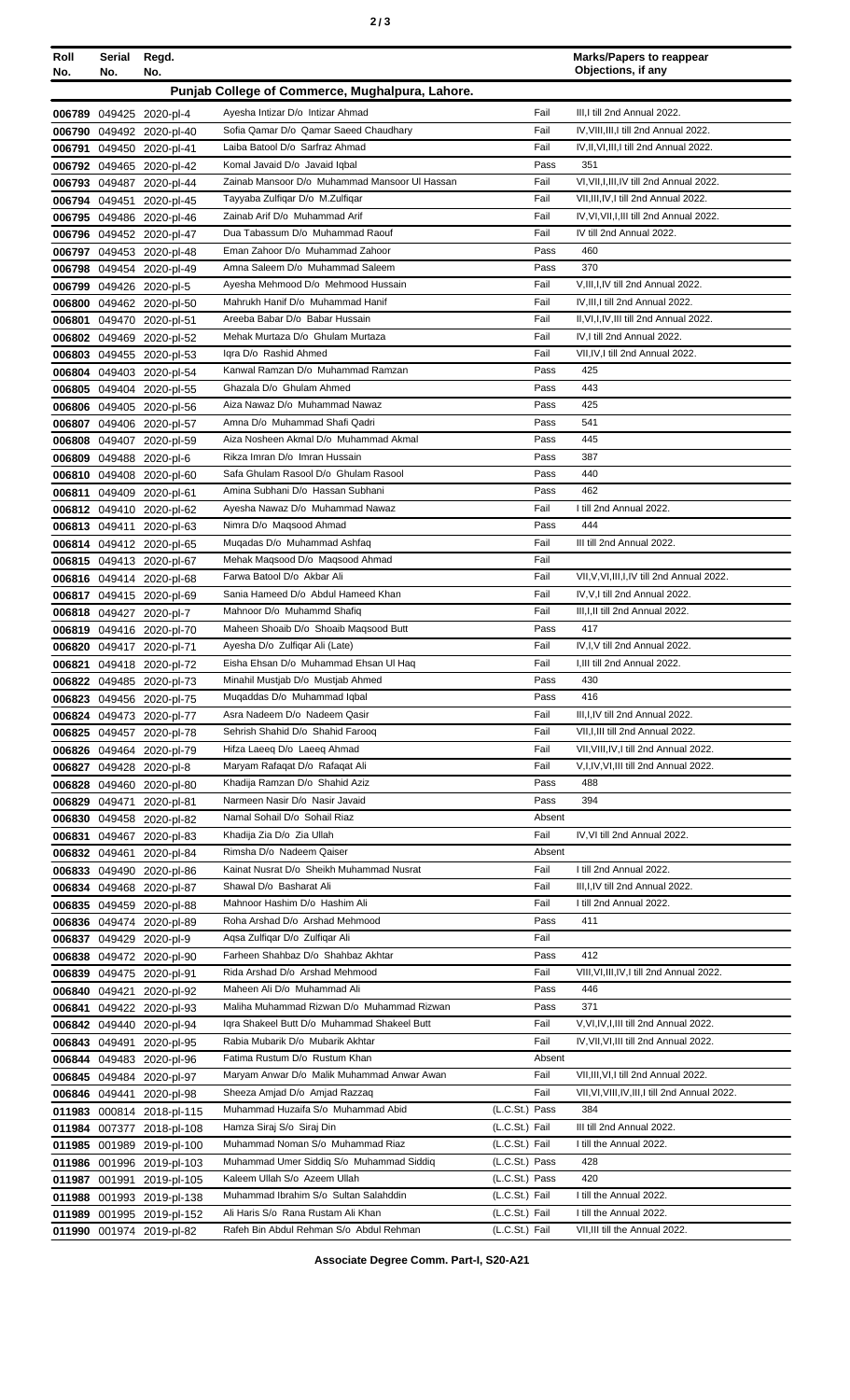| Roll<br>No. | Serial<br>No. | Regd.<br>No.              |                                                 |                | <b>Marks/Papers to reappear</b><br>Objections, if any |
|-------------|---------------|---------------------------|-------------------------------------------------|----------------|-------------------------------------------------------|
|             |               |                           | Punjab College of Commerce, Mughalpura, Lahore. |                |                                                       |
|             |               | 011991 001976 2019-pl-83  | Uzair Ramzan S/o Muhammad Ramzan                | (L.C.St.) Fail | III till the Annual 2022.                             |
|             |               | 011992 001977 2019-pl-84  | Talha Abubakar S/o Abdul Ahad                   | (L.C.St.) Pass | 367                                                   |
|             |               | 011993 001978 2019-pl-85  | Usama Sajjad S/o Sajjad Anwar                   | (L.C.St.)      | UMC IN PART-II                                        |
|             |               | 011994 001979 2019-pl-87  | Syed Abdul Basit S/o Syed Sohail Riaz           | (L.C.St.) Fail | III, IV, I till the Annual 2022.                      |
|             |               | 011995 001980 2019-pl-88  | Abdul Mueed Khan S/o Naseer Ahmed Khan          | (L.C.St.) Pass | 361                                                   |
|             |               | 011996 001982 2019-pl-91  | Ahsan Ali Khan S/o Asad Ali Khan                | (L.C.St.) Fail | I till the Annual 2022.                               |
|             |               | 011997 001984 2019-pl-93  | Muhammad Ahmad S/o Muhammad Arshad              | (L.C.St.) Pass | 380                                                   |
|             |               | 011998 001986 2019-pl-95  | Talha Junaid S/o Muhammad Junaid Ullah Siddiqui | (L.C.St.) Pass | 373                                                   |
|             |               | 011999 001987 2019-pl-96  | Muhammad Umar S/o Javed Iqbal                   | (L.C.St.) Pass | 340                                                   |
|             |               | 012000 001988 2019-pl-99  | Shahzad Hamid S/o Ghulam Ahmad                  | (L.C.St.) Pass | 389                                                   |
|             |               | 021108 613630 2015-pl-134 | Mugadas Hanif D/o Muhammad Hanif                | (L.C.St.) Fail | VII. VI till the Annual 2022.                         |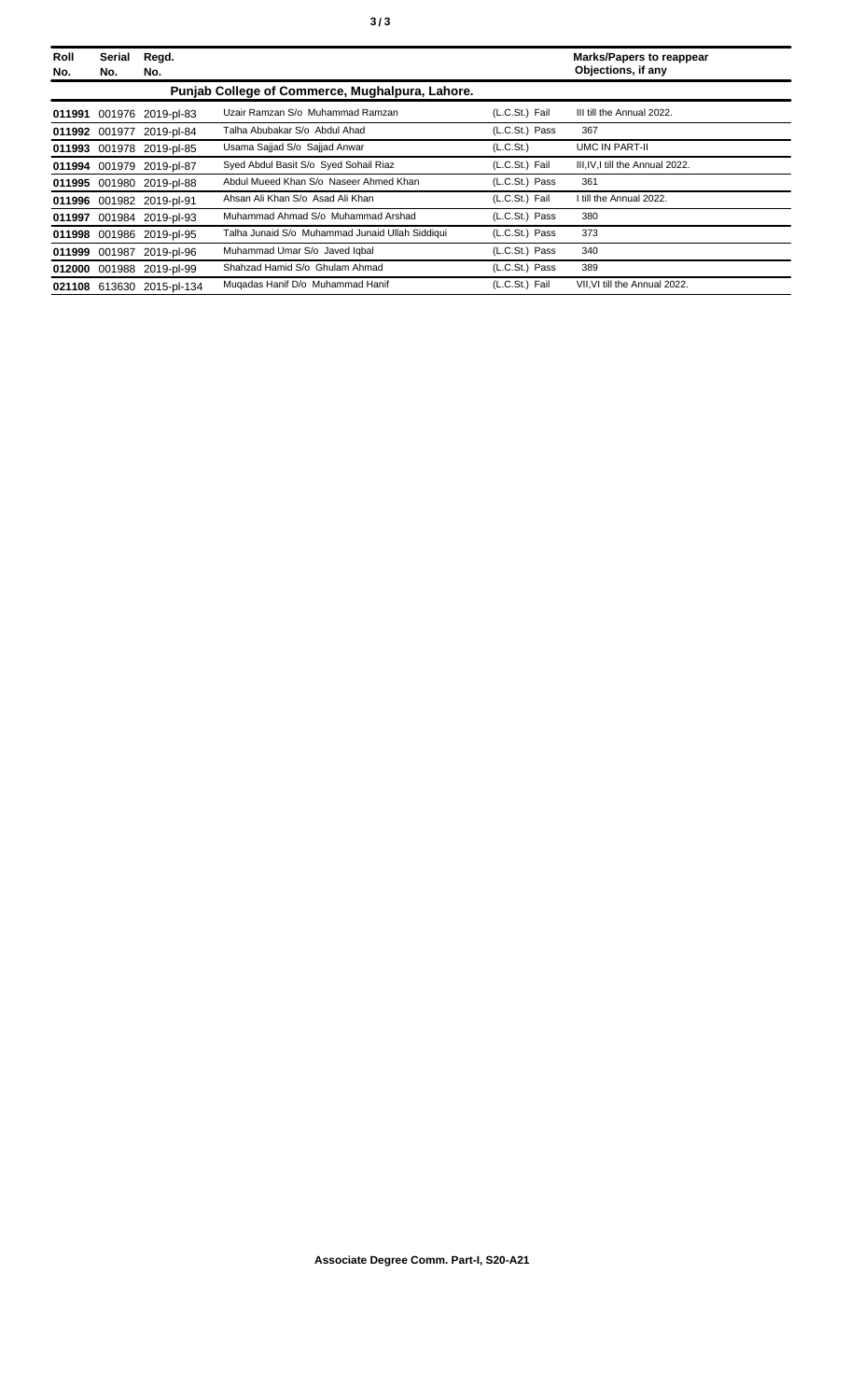| Roll<br>No.                                              | Serial<br>No. | Regd.<br>No.      |                                  | <b>Marks/Papers to reappear</b><br>Objections, if any |  |  |
|----------------------------------------------------------|---------------|-------------------|----------------------------------|-------------------------------------------------------|--|--|
| Pakistan Navy War College, Shahra-e-Quaid-e-Azam, Lahore |               |                   |                                  |                                                       |  |  |
| 006891                                                   |               | 000543 2017-gcl-2 | Hafiza Zainab D/o Ghulam Mustafa | (L.C.St.) Absent                                      |  |  |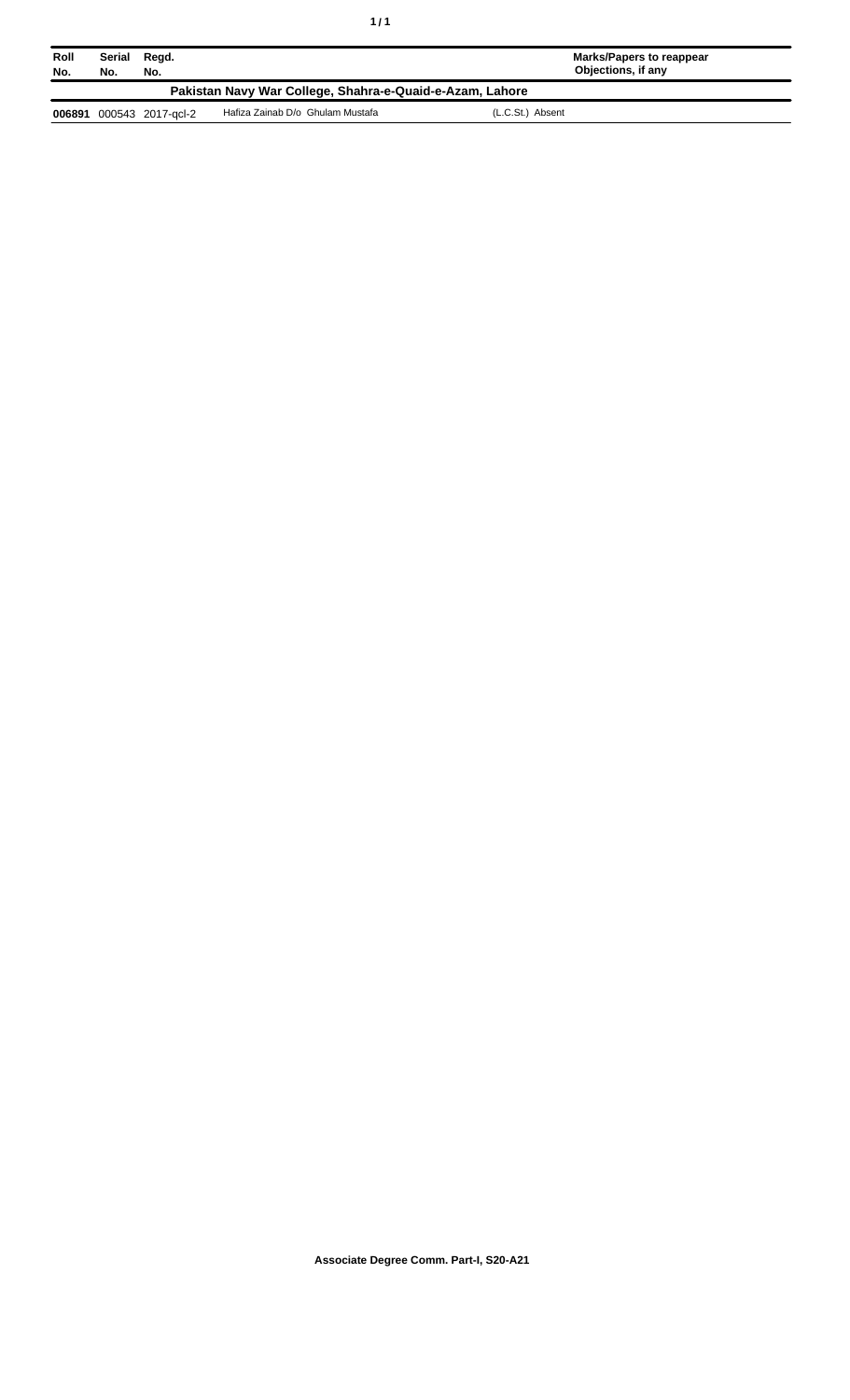| Roll<br>No. | Serial<br>No.                                                    | Regd.<br>No.               |                                                            |                | <b>Marks/Papers to reappear</b><br>Objections, if any |  |
|-------------|------------------------------------------------------------------|----------------------------|------------------------------------------------------------|----------------|-------------------------------------------------------|--|
|             | <b>Punjab College of Commerce &amp; Science, Raiwind, Lahore</b> |                            |                                                            |                |                                                       |  |
| 009010      |                                                                  | 002878 2019-prl-108        | Faiza Bibi D/o Shoukat Ali                                 | (L.C.St.) Pass | 411                                                   |  |
| 009011      |                                                                  | 002872 2019-prl-109        | Jaweria D/o Muhammad Rafiq                                 | (L.C.St.) Pass | 377                                                   |  |
| 009012      |                                                                  | 002882 2019-prl-110        | Jawairia Imtiaz D/o Sheikh Muhammad Imtiaz                 | (L.C.St.) Pass | 432                                                   |  |
| 009013      |                                                                  | 002877 2019-prl-112        | Fatima Noor D/o Noor Muhammad                              | (L.C.St.) Fail | V, IV, I till the Annual 2022.                        |  |
| 009014      |                                                                  | 002875 2019-prl-113        | Hafsa D/o Abdul Majeed                                     | (L.C.St.) Fail | IV, I till the Annual 2022.                           |  |
| 009015      |                                                                  | 005092 2019-prl-114        | Faiza D/o Muhammad Arshad                                  | (L.C.St.) Pass | 414                                                   |  |
| 010163      |                                                                  | 002870 2019-prl-118        | Muhammad Haseeb Rashid S/o Rashid Mehmood                  | (L.C.St.) Fail | VIII, V, IV till the Annual 2022.                     |  |
| 010164      |                                                                  | 002843 2019-prl-120        | Muhammad Kamran S/o Din Muhammad                           | (L.C.St.) Pass | 382                                                   |  |
| 010165      |                                                                  | 002876 2019-prl-123        | Kashif Ali S/o Muhammad Ramzan                             | (L.C.St.) Fail | V.VII till the Annual 2022.                           |  |
|             |                                                                  | 010166 002879 2019-prl-127 | Nauman Abid S/o Abid Hussain                               | (L.C.St.) Pass | 402                                                   |  |
|             |                                                                  | 012001 011894 2019-prl-128 | Muhammad Arslan Nasrullah S/o Sheikh Muhammad<br>Nasrullah | (L.C.St.) Pass | 367                                                   |  |
| 012002      | 005779                                                           | 2019-prl-132               | Ausaf Ahmad Chugtai S/o Naeem Ahmad Chughtai               | (L.C.St.)      | <b>FEE</b>                                            |  |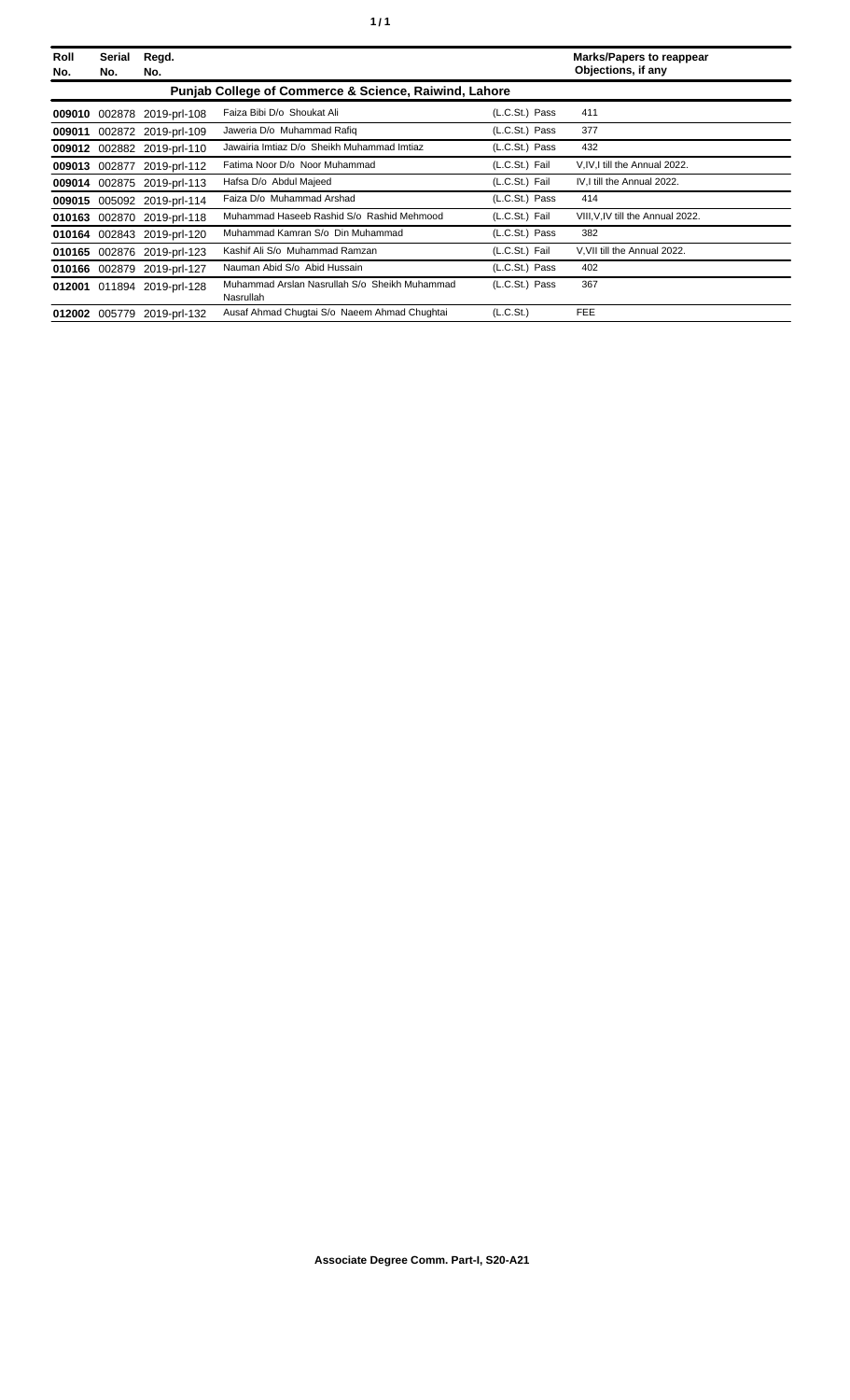|--|

| Roll<br>No.      | Serial<br>No. | Regd.<br>No.                                           |                                                                                |                                  | <b>Marks/Papers to reappear</b><br>Objections, if any                                               |
|------------------|---------------|--------------------------------------------------------|--------------------------------------------------------------------------------|----------------------------------|-----------------------------------------------------------------------------------------------------|
|                  |               |                                                        | Government College of Technology for Women, 2, Lytton Road, Lahore.            |                                  |                                                                                                     |
|                  |               | 006892 000144 2018-piw-22                              | Farah Sharif D/o Muhammad Sharif                                               | (L.C.St.) Pass                   | 363                                                                                                 |
| 006893           |               | 009828 2018-piw-23                                     | Yusra D/o Shabbir                                                              | (L.C.St.) Pass                   | 400                                                                                                 |
|                  |               | 006894 006186 2018-piw-58                              | Saira Abid D/o Abid Hussain                                                    | (L.C.St.) Fail                   |                                                                                                     |
| 006895           |               | 011706 2018-piw-82                                     | Madiha Maqsood D/o Maqsood Ahmad                                               | (L.C.St.) Fail                   |                                                                                                     |
| 006896           |               | 012266 2018-piw-84                                     | Saiga Rani D/o Ashig Hussain                                                   | (L.C.St.) Pass                   | 343                                                                                                 |
| 006897           |               | 000279 2016-piw-43                                     | Shahnaz Akhtar D/o Syed Shams Ur Rehman Shah<br>Hifsa Latif D/o Muhammad Latif | (L.C.St.) Fail<br>Fail           | I till the Annual 2022.<br>I, V, II, VI, VII till 2nd Annual 2022.                                  |
| 006898<br>006899 |               | 060765 2019-mo-23<br>002241 2019-piw-14                | Abida Shamim D/o Liagat Ali                                                    | (L.C.St.) Fail                   | II, IV, I till the Annual 2022.                                                                     |
| 006900           |               | 002216 2019-piw-15                                     | Tashfa Ilyas D/o Ilyas Mushtaq                                                 | (L.C.St.) Pass                   | 380                                                                                                 |
| 006901           |               | 002254 2019-piw-18                                     | Neha Qaiser D/o Qaiser Javed                                                   | (L.C.St.) Fail                   | V till the Annual 2022.                                                                             |
| 006902           |               | 002264 2019-piw-22                                     | Irha Ilyas D/o Muhammad Ilyas                                                  | (L.C.St.) Fail                   | III, VI till the Annual 2022.                                                                       |
| 006903           |               | 004425 2019-piw-23                                     | Ezzah Khan D/o Muhammad Ajmal Khan                                             | (L.C.St.) Pass                   | 374                                                                                                 |
|                  |               | 006904 013632 2019-piw-24                              | Eman Amir D/o Muhammad Amir Manawer                                            | (L.C.St.) Pass                   | 391                                                                                                 |
| 006905           |               | 000756 2019-piw-25                                     | Hafiza Anila Ijaz D/o Malik Ijaz                                               | (L.C.St.) Pass                   | 362                                                                                                 |
|                  |               | 006906 002249 2019-piw-28                              | Tehreem D/o Mehmood Ali                                                        | (L.C.St.) Pass                   | 367                                                                                                 |
|                  |               | 006907 002270 2019-piw-29                              | Ayesha Bibi D/o Azhar Iqbal<br>Romaisa Tariq D/o Tariq Mahmood                 | (L.C.St.) Fail<br>(L.C.St.) Pass | I till the Annual 2022.<br>413                                                                      |
| 006909           |               | 006908 002273 2019-piw-30<br>002297 2019-piw-31        | Hafiza Samra Ansari D/o Waris Ansari                                           | (L.C.St.) Pass                   | 357                                                                                                 |
| 006910           |               | 003948 2019-piw-32                                     | Saleha Shakeel D/o Muhammad Shakeel                                            | (L.C.St.) Fail                   | III, IV, VI, V, VII till the Annual 2022.                                                           |
| 006911           |               | 002301 2019-piw-40                                     | Sajila Jabbar D/o Abdul Jabbar                                                 | (L.C.St.) Fail                   | V,I till the Annual 2022.                                                                           |
|                  |               | 006912 002247 2019-piw-44                              | Rimsha Siddique D/o Muhammad Siddique                                          | (L.C.St.) Fail                   | III till the Annual 2022.                                                                           |
|                  |               | 006913 002244 2019-piw-45                              | Mishal Mushtaq D/o Mushtaq Ahmad                                               | (L.C.St.) Fail                   | III till the Annual 2022.                                                                           |
|                  |               | 006914 002204 2019-piw-8                               | Sana Shahzad D/o Muhammad Shahzad Chugtai                                      | (L.C.St.) Fail                   | III, I till the Annual 2022.                                                                        |
|                  |               | 006915 060719 2020-piw-1                               | Noor-Ul-Saba D/o Muhammad Asif Hussain Khan                                    | Fail                             | VI, I, V, IV, III till 2nd Annual 2022.                                                             |
|                  |               | 006916 060727 2020-piw-10                              | Malaika Abid D/o Abid Azeem                                                    | Fail<br>Pass                     | IV till 2nd Annual 2022.<br>422                                                                     |
|                  |               | 006917 060728 2020-piw-11<br>006918 060729 2020-piw-13 | Nimra D/o Muhammad Shafiq<br>Khadija Rafiq D/o Rafiq Khan                      | Fail                             | III, I till 2nd Annual 2022.                                                                        |
| 006919           | 060730        | 2020-piw-14                                            | Maira Fayyaz D/o Muhammad Fayyaz                                               | Fail                             | VI, V, IV, III, I till 2nd Annual 2022.                                                             |
| 006920           |               | 060731 2020-piw-15                                     | Shaher Bano D/o Muhammad Arif                                                  | Fail                             | V, III, I till 2nd Annual 2022.                                                                     |
| 006921           |               | 060732 2020-piw-17                                     | Zahra Naveed D/o Naveed Mumtaz                                                 | Fail                             | VI, III, I till 2nd Annual 2022.                                                                    |
|                  |               | 006922 060733 2020-piw-19                              | Musaffa Naeem D/o Muhammad Naeem                                               | Fail                             | III, VII, IV, VI till 2nd Annual 2022.                                                              |
|                  |               | 006923 060720 2020-piw-2                               | Saira D/o Muhammad Gulbaz Khan                                                 |                                  | <b>UMC</b>                                                                                          |
|                  |               | 006924 060734 2020-piw-20                              | Faiza Sultana D/o Mian Muhammad Atif                                           | Fail                             | VII, V, VI, III, IV till 2nd Annual 2022.                                                           |
|                  |               | 006925 060735 2020-piw-21                              | Warda Hassan D/o Mughees-Ul-Hassan                                             | Pass                             | 418                                                                                                 |
| 006926           |               | 060736 2020-piw-22                                     | Samia Ijaz D/o Ijaz Mushtaq<br>Sehar Aslam D/o Aslam Masih                     | Fail<br>Fail                     | V, VII, III, VI, I, IV till 2nd Annual 2022.<br>IV, I till 2nd Annual 2022.                         |
| 006928           |               | 006927 060737 2020-piw-23<br>060738 2020-piw-24        | Igra Manzoor D/o Manzoor Hussain                                               | Fail                             | VIII, V, VII, III, VI, I, IV till 2nd Annual 2022.                                                  |
| 006929           |               | 060739 2020-piw-25                                     | Agsa D/o Muzammil Hussain                                                      | Fail                             | I till 2nd Annual 2022.                                                                             |
|                  |               | 006930 060766 2020-piw-27                              | Kiran Rahman D/o Abdur Rahman                                                  | Fail                             | VII, V, VI, III, I, IV till 2nd Annual 2022.                                                        |
| 006931           |               | 060740 2020-piw-28                                     | Laiba Khalid D/o Khalid Mehmood                                                | Fail                             | V, VII, VIII, III, VI, IV, I till 2nd Annual 2022.                                                  |
|                  |               | 006932 060769 2020-piw-29                              | Eisha Aamir D/o Aamir Arshad                                                   | Absent                           |                                                                                                     |
| 006933           | 060721        | 2020-piw-3                                             | Muneeba Asghar D/o Asghar Ali                                                  | Pass                             | 388                                                                                                 |
|                  | 006934 060741 | 2020-piw-31                                            | Hafiza Anza Sajjad D/o Sajjad Saeed                                            | Fail                             | IV, VI, I till 2nd Annual 2022.                                                                     |
| 006935           |               | 060742 2020-piw-32                                     | Aanesa Malik D/o Ghause E Azam<br>Isha Nadeem D/o Nadeem Sheikh                | Fail<br>Fail                     | IV, VII, VI, I till 2nd Annual 2022.<br>III, V, IV, VI, I till 2nd Annual 2022.                     |
|                  |               | 006936 060743 2020-piw-33<br>006937 060744 2020-piw-34 | Muskan D/o Asim Salah-Ud-Din                                                   | Pass                             | 354                                                                                                 |
|                  |               | 006938 060745 2020-piw-36                              | Unzila Butt D/o Muhammad Ramzan                                                | Fail                             | V, VII, I, IV till 2nd Annual 2022.                                                                 |
| 006939           |               | 060746 2020-piw-37                                     | Haleema D/o Muhammad Nawaz                                                     | Fail                             | VII, III, I, IV till 2nd Annual 2022.                                                               |
| 006940           |               | 060747 2020-piw-38                                     | Rida Muqadas D/o Muhammad Asad                                                 | Fail                             | VII, III, IV till 2nd Annual 2022.                                                                  |
| 006941           |               | 060748 2020-piw-39                                     | Um-E-Salama D/o Muhammad Sajjad Malik                                          | Fail                             | I, III, VII, V, VI, VIII, II till 2nd Annual 2022.                                                  |
|                  |               | 006942 060722 2020-piw-4                               | Aqsa D/o Ijaz Ahmad                                                            | Fail                             |                                                                                                     |
| 006943           |               | 060749 2020-piw-40                                     | Amina D/o Naseer Ahmed                                                         | Fail                             | II, V, I, VII, III, VI, IV till 2nd Annual 2022.                                                    |
| 006944           |               | 060750 2020-piw-41                                     | Mugaddas Mehmood D/o Mehmood Ilyas                                             | Fail                             | VI till 2nd Annual 2022.                                                                            |
| 006945           | 060751        | 2020-piw-42                                            | Malaika Asif D/o Muhammad Asif<br>Fatima Naz D/o Muhammmad Zubair              | Fail<br>Fail                     | II, III, VIII, V, VII, VI till 2nd Annual 2022.<br>V, II, III, I, IV, VII, VI till 2nd Annual 2022. |
| 006947           |               | 006946 060752 2020-piw-43<br>060753 2020-piw-44        | Mehak Aurang Zaib D/o Aurang Zaib                                              | Fail                             | IV till 2nd Annual 2022.                                                                            |
| 006948           |               | 060754 2020-piw-45                                     | Noor-UI-Ain D/o Muhammad Rauf                                                  | Fail                             | III, VIII, VII, VI, I, IV till 2nd Annual 2022.                                                     |
| 006949           |               | 060755 2020-piw-46                                     | Sameen D/o Muhammad Nadeem Ahmad Khan                                          | R/L                              | $VI$ .,                                                                                             |
| 006950           |               | 060756 2020-piw-47                                     | Hafsa Naveed D/o Naveed Akbar                                                  | Fail                             | I, V, VI, VII, IV till 2nd Annual 2022.                                                             |
| 006951           |               | 060757 2020-piw-48                                     | Anam Shehzadi D/o Muhammad Boota                                               | Fail                             |                                                                                                     |
| 006952           |               | 060758 2020-piw-49                                     | Sehar Ashfaq D/o Muhammad Ashfaq                                               | Fail                             | V, VIII, I, VII, IV, III, VI till 2nd Annual 2022.                                                  |
| 006953           |               | 060723 2020-piw-5                                      | Fiza Bashir Bhatti D/o Muhammad Bashir Bhatti                                  | Fail                             | VI, IV, III till 2nd Annual 2022.                                                                   |
|                  |               | 006954 060759 2020-piw-50                              | Zarmeen Saira D/o Shahid Mehmood                                               | Fail                             | I, III, VII, VI, VIII, IV till 2nd Annual 2022.                                                     |
|                  |               | 006955 060760 2020-piw-51                              | Naila Tanveer D/o Muhammad Tanveer Khan<br>Hina Parveen D/o Rana Mukhtar Ahmad | Fail<br>Fail                     | VII, V, VI, III, IV, VIII, I till 2nd Annual 2022.                                                  |
|                  | 006956 060761 | 2020-piw-52<br>006957 060762 2020-piw-54               | Nimra Tahir D/o Tahir Aslam                                                    | Fail                             |                                                                                                     |
|                  |               |                                                        |                                                                                |                                  |                                                                                                     |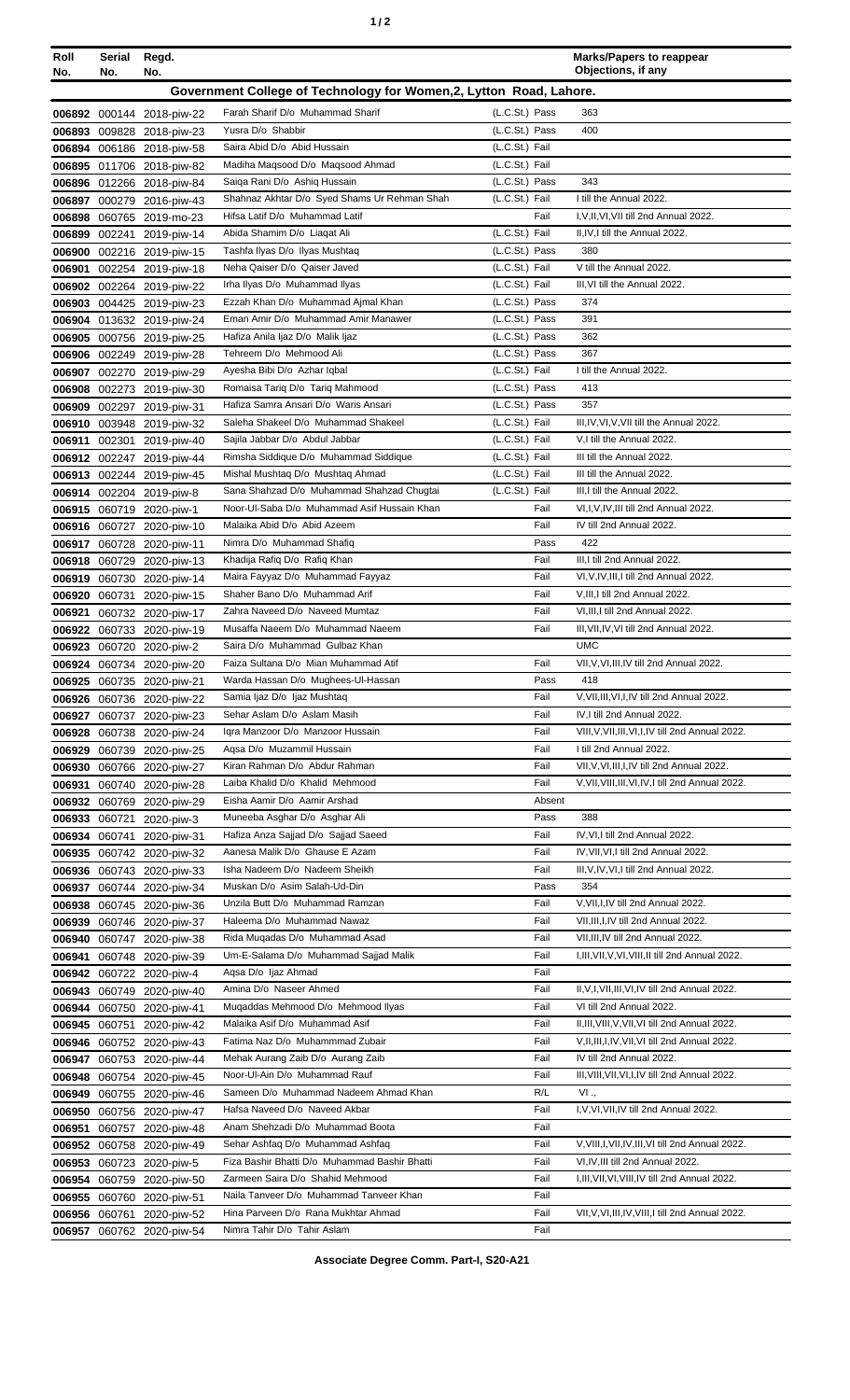| Roll<br>No. | Serial<br>No. | Regd.<br>No.             |                                                                     |           | <b>Marks/Papers to reappear</b><br>Objections, if any |
|-------------|---------------|--------------------------|---------------------------------------------------------------------|-----------|-------------------------------------------------------|
|             |               |                          | Government College of Technology for Women, 2, Lytton Road, Lahore. |           |                                                       |
| 006958      |               | 060763 2020-piw-55       | Saira Saddique D/o Muhammad Saddique                                | Fail      |                                                       |
| 006959      |               | 060764 2020-piw-56       | Maham Asif D/o Asif Mahmood                                         | Fail      | VII.I.V.IV.VI till 2nd Annual 2022.                   |
| 006960      | 060767        | 2020-piw-58              | Maryam Khan D/o Muhammad Ahsan Khan                                 | Fail      | V.II, VII, III, IV, I till 2nd Annual 2022.           |
| 006961      |               | 060768 2020-piw-59       | Filza D/o Muhammad Yaqoob                                           | Fail      | VII.IV till 2nd Annual 2022.                          |
|             |               | 006962 060724 2020-piw-6 | Kinza Amjad D/o Amjad Hussain                                       | Absent    |                                                       |
| 006963      |               | 060725 2020-piw-7        | Huma Jamal D/o Muhammad Jamal                                       | Fail      | V.VI.VII.IV.III.I till 2nd Annual 2022.               |
|             |               | 006964 060726 2020-piw-9 | Asma Jafar D/o Gulam Jafar                                          | Pass      | 411                                                   |
| 021320      |               | 008093 2018-piw-54       | Syeda Sana-E-Zahra D/o Syed Jamshed Azmat                           | (L.C.St.) | ALREADY PASS.FEE                                      |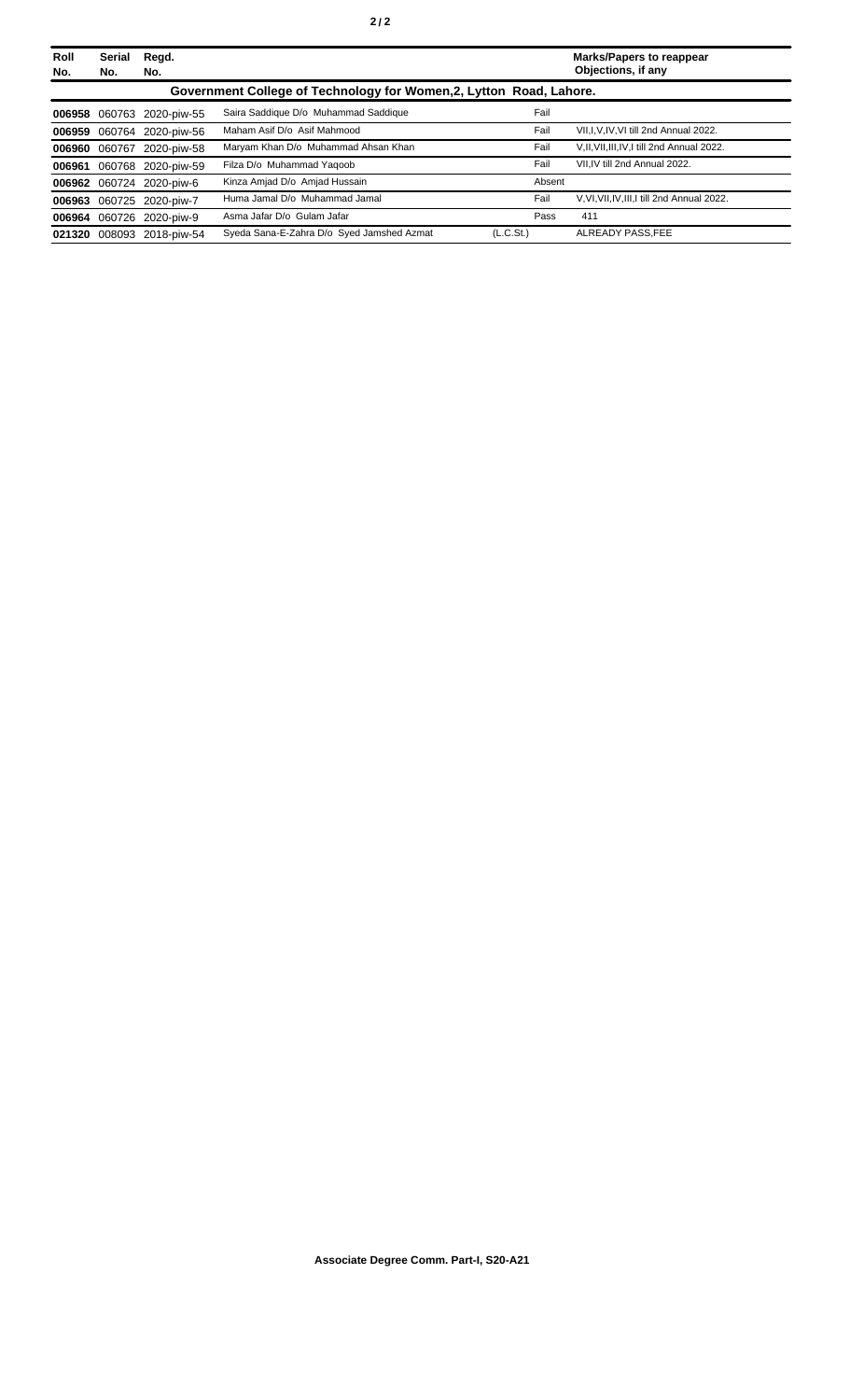| Roll<br>No. | Serial<br>No. | Regd.<br>No.              |                                          |                       | <b>Marks/Papers to reappear</b><br>Objections, if any |
|-------------|---------------|---------------------------|------------------------------------------|-----------------------|-------------------------------------------------------|
|             |               |                           | Quaid-e-Azam College of Commerce, Lahore |                       |                                                       |
|             |               | 008563 001328 2018-gcl-60 | Zainab Younas D/o Muhammad Younas        | (L.C.S <sub>t</sub> ) | <b>UMC</b>                                            |
|             |               | 008564 011896 2018-acl-81 | Anam Sarwar D/o Muhammad Sarwar          | (L.C.S <sub>t</sub> ) | FEE.                                                  |
| 008565      |               | 006057 2018-z-55010       | Benish Aslam Javeed D/o Aslam Javeed     | (L.C.St.) Fail        |                                                       |
|             |               | 012003 009752 2018-gcl-16 | Muhammad Mohsin Aslam S/o Muhammad Aslam | (L.C.St.) Fail        |                                                       |
|             |               | 012004 007426 2018-acl-19 | Muhammad Ali Raza S/o Ashig Hussain      | (L.C.St.) Pass        | 336                                                   |
|             |               | 012005 013500 2018-gcl-34 | Ateeb S/o Muhammad Haneef                | (L.C.St.) Pass        | 367                                                   |
|             |               | 012006 012163 2018-acl-50 | Faisal Hafeez S/o Hafeez-Ud-Din Ahmad    | (L.C.St.) Pass        | 317                                                   |
| 012007      |               | 007102 2018-gcl-69        | Muhammad Sarmad Raza S/o Saleem Raza     | (L.C.St.) Fail        |                                                       |
| 021368      |               | 085235 2018-gcl-48        | Saba Younas D/o Muhammad Younas          | (L.C.St.) Pass        | 325                                                   |
| 021369      |               | 085236 2018-gcl-49        | Neha Ali D/o Sheikh Ali Ijaz             | (L.C.St.)             | UMC IN PART-II                                        |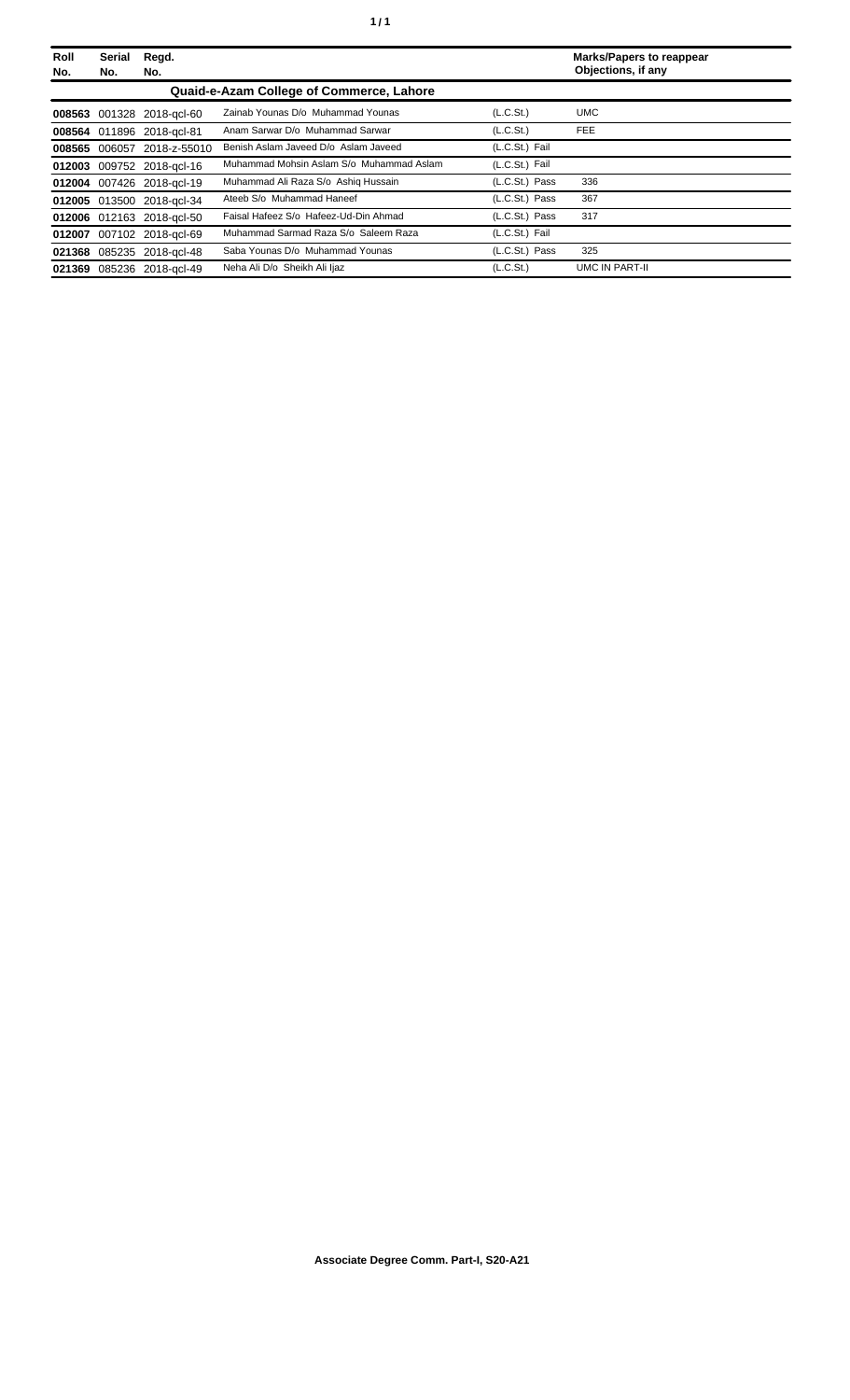|  | ٠ |
|--|---|
|  |   |

| Roll<br>No. | Serial<br>No. | Regd.<br>No.               |                                                          |                | <b>Marks/Papers to reappear</b><br>Objections, if any |
|-------------|---------------|----------------------------|----------------------------------------------------------|----------------|-------------------------------------------------------|
|             |               |                            | Govt. Rabia Basri College for Women, Walton Road, Lahore |                |                                                       |
|             |               | 006965 003321 2018-rbl-281 | Javeria D/o Javed Iqbal                                  | (L.C.St.) Pass | 367                                                   |
| 006966      |               | 003853 2018-rbl-327        | Hira Qasir D/o Qasir Ali                                 | (L.C.St.) Fail |                                                       |
|             |               | 006967 011221 2019-rbl-196 | Shaista Shafique D/o Muhammad Shafique                   | (L.C.St.) Fail | II,I till the Annual 2022.                            |
| 006968      |               | 009008 2019-rbl-197        | Dua Qadir D/o Ghulam Qadir                               | (L.C.St.) Fail | IV, VI till the Annual 2022.                          |
| 006969      |               | 008592 2019-rbl-198        | Nazish Shoukat D/o Shoukat Hayat                         | (L.C.St.)      | <b>FEE</b>                                            |
| 006970      |               | 008141 2019-rbl-200        | Sawera Saleem D/o Saleem Akhtar                          | (L.C.St.) Fail | I till the Annual 2022.                               |
| 006971      |               | 007804 2019-rbl-206        | Asima Tufail D/o Muhammad Tufail Sajid                   | (L.C.St.) Pass | 426                                                   |
| 006972      |               | 010028 2019-rbl-212        | Maham Hadi D/o Abdul Hadi                                | (L.C.St.) Fail | VII.I till the Annual 2022.                           |
| 006973      |               | 010382 2019-rbl-215        | Sana Rizwan D/o Ch Rizwan Kibria                         | (L.C.St.) Fail | VI till the Annual 2022.                              |
|             |               | 006974 007198 2019-rbl-217 | Marium Haneef D/o Muhammad Haneef                        | (L.C.St.) Fail | II, V, VI, IV, III, I till the Annual 2022.           |
|             |               | 006975 008960 2019-rbl-218 | Saima Arshad D/o Muhammad Arshad                         | (L.C.St.) Fail | II,I till the Annual 2022.                            |
|             |               | 006976 008959 2019-rbl-220 | Zeenat Arshad D/o Muhammad Arshad                        | (L.C.St.) Fail | I till the Annual 2022.                               |
| 006977      |               | 009177 2019-rbl-222        | Khadija Majeed D/o Abdul Majeed                          | (L.C.St.) Pass | 434                                                   |
| 006978      |               | 009930 2019-rbl-225        | Zunaira D/o M.Javeed                                     | (L.C.St.) Fail | VII.I till the Annual 2022.                           |
| 006979      |               | 008306 2019-rbl-228        | Anam D/o Usman Ali                                       | (L.C.St.) Pass | 362                                                   |
| 006980      |               | 007900 2019-rbl-230        | Lubna Bibi D/o Safdar Hussain                            | (L.C.St.) Fail | I till the Annual 2022.                               |
| 006981      |               | 008206 2019-rbl-236        | Naila D/o Ghulam Rasool                                  | (L.C.St.) Fail | IV till the Annual 2022.                              |
|             |               | 006982 009934 2019-rbl-243 | Arooj Talib D/o Talib Hussain                            | (L.C.St.) Fail | III.I till the Annual 2022.                           |
| 006983      |               | 009956 2019-rbl-244        | Minal Amjad D/o Muhammad Amjad                           | (L.C.St.) Pass | 395                                                   |
| 006984      |               | 007077 2019-rbl-245        | Qaswa Quyyum D/o Nofal Quyyum                            | (L.C.St.) Fail | VI, III till the Annual 2022.                         |
| 006985      |               | 006951 2019-rbl-248        | Sundos Babar Khan D/o Khaqan Babar Khan                  | (L.C.St.) Fail | III till the Annual 2022.                             |
| 006986      |               | 008574 2019-rbl-251        | Gulshan Rehman D/o Abdul Rehman                          | (L.C.St.) Pass | 383                                                   |
| 006987      |               | 011588 2019-rbl-253        | Sonia Saleem D/o Muhammad Saleem                         | (L.C.St.) Pass | 369                                                   |
| 006988      |               | 010038 2019-rbl-261        | Maria Anwar D/o Muhammad Anwar                           | (L.C.St.) Fail | II, VII till the Annual 2022.                         |
| 006989      |               | 008020 2019-rbl-275        | Aleeha D/o M.Hanif                                       | (L.C.St.) Fail | I till the Annual 2022.                               |
| 006990      |               | 012263 2019-rbl-280        | Mugadas D/o Waris Ali                                    | (L.C.St.) Fail | VII, III, I, IV till the Annual 2022.                 |
| 006991      |               | 012261 2019-rbl-281        | Amina Waris D/o Waris Ali                                | (L.C.St.) Fail | II, III, VI, VII, I, IV till the Annual 2022.         |
|             |               | 006992 009632 2019-rbl-282 | Nimra Haya D/o Sheikh Muhammad Musharaf                  | (L.C.St.) Fail | III till the Annual 2022.                             |
| 006993      |               | 010889 2019-rbl-285        | Mehak Gulraiz D/o Gulraiz Rashid                         | (L.C.St.) Fail | I, VI, VII, III till the Annual 2022.                 |
| 006994      |               | 010076 2019-rbl-287        | Benish Mehmood D/o Azam Mehmood                          | (L.C.St.) Fail | III, I till the Annual 2022.                          |
| 006995      |               | 008263 2019-rbl-288        | Saba Shamim D/o Muhammad Tufail                          | (L.C.St.) Fail | IV, VII, III till the Annual 2022.                    |
| 006996      |               | 007108 2019-rbl-290        | Agsa Muhammad Din D/o Muhammad Din                       | (L.C.St.) Pass | 363                                                   |
|             |               | 006997 009783 2019-rbl-291 | Tazeem Sattar D/o Abdul Sattar                           | (L.C.St.) Pass | 360                                                   |
|             |               | 006998 007799 2019-rbl-296 | Sidra Bibi D/o Khushi Muhammad                           | (L.C.St.) Pass | 395                                                   |
| 006999      | 009927        | 2019-rbl-300               | Amna Iqbal D/o Aqbal Hussain                             | (L.C.St.) Pass | 346                                                   |
| 007000      |               | 009018 2019-rbl-301        | Sehar Shahzadi D/o Muhammad Altaf Hussain                | (L.C.St.) Pass | 359                                                   |
| 007001      |               | 007764 2019-rbl-308        | Sadia D/o Saeed-UI-Zaman Khan                            | (L.C.St.) Fail | III till the Annual 2022.                             |
|             |               | 007002 013823 2019-rbl-313 | Sidra Latif D/o Muhammad Latif                           | (L.C.St.) Fail | VII till the Annual 2022.                             |
| 007003      |               | 007104 2019-rbl-314        | Saba D/o M. Arshad                                       | (L.C.St.) Fail | III, I till the Annual 2022.                          |
| 007004      |               | 009667 2019-rbl-315        | Nazia Ramzan D/o Muhammad Ramzan                         | (L.C.St.) Pass | 346                                                   |
| 007005      |               | 010141 2019-rbl-321        | Nimra Ilyas D/o Muhammad Ilyas                           | (L.C.St.) Fail | VI, VIII till the Annual 2022.                        |
|             |               | 007006 009456 2019-rbl-330 | Maliha Riaz D/o Muhammad Riaz                            | (L.C.St.) Fail | VII till the Annual 2022.                             |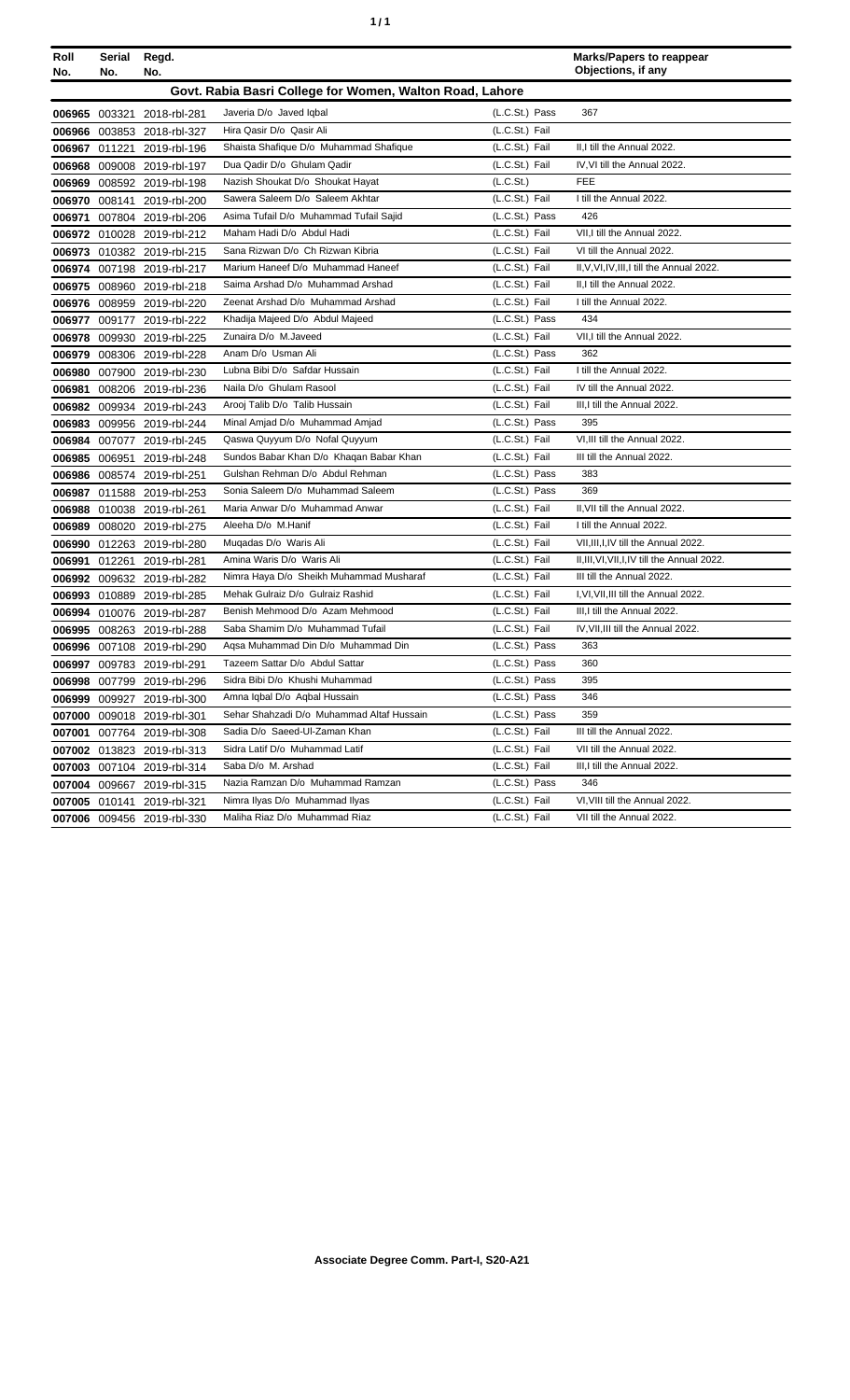| Roll<br>No. | Serial<br>No. | Regd.<br>No.               |                                                                              |                  | <b>Marks/Papers to reappear</b><br>Objections, if any |
|-------------|---------------|----------------------------|------------------------------------------------------------------------------|------------------|-------------------------------------------------------|
|             |               |                            | Superior College of Commerce, Saeed Park, Ravi Tool Plaza, Shahdara, Lahore. |                  |                                                       |
| 007007      |               | 013586 2019-ssl-11         | Tania Asif D/o Asif Ali                                                      | (L.C.St.) Absent |                                                       |
| 007008      |               | 012405 2019-ssl-6          | Tahreem D/o Muhammad Ajab Awan                                               | (L.C.St.) Fail   | IV till the Annual 2022.                              |
|             |               | 007009 042842 2020-ssl-2   | Maryam Hassan D/o Hassan Ali                                                 | Fail             | VII, IV, I, VI till 2nd Annual 2022.                  |
|             |               | 007010 042843 2020-ssl-3   | Nimra Arooj D/o Muhammad Boota Sanam                                         | Fail             | VIII, II, VII, III, I till 2nd Annual 2022.           |
| 007011      |               | 042845 2020-ssl-5          | Lawaisa D/o Niaz Muhammad Khan                                               | Fail             | III, VIII, II, IV, V, VI, VII till 2nd Annual 2022.   |
|             | 007012 042847 | 2020-ssl-6                 | Hamsa Fiaz D/o Muhammad Fiaz                                                 | Pass             | 458                                                   |
|             |               | 007013 013812 2020-ssl-7   | Zainab D/o Mohammad Monier                                                   | (L.C.St.) Absent |                                                       |
|             |               | 012008 012404 2019-ssl-16  | Syed Hussnain Haider Shamsi S/o Syed Naseem Abbas<br>Shah                    | (L.C.St.) Pass   | 381                                                   |
|             | 012009 012403 | 2019-ssl-5                 | Hussnain Masood S/o Masood Akhtar                                            | (L.C.St.) Fail   | IV, VI, III till the Annual 2022.                     |
| 012010      | 042841        | 2020-ssl-1                 | Umar Tahir S/o Muhammad Tahir                                                | Pass             | 478                                                   |
| 012011      |               | 042844 2020-ssl-4          | Ali Hamza S/o Muhammad Azam                                                  | Absent           |                                                       |
|             |               | 012012 011224 2020-z-43101 | Zargam Abbas S/o Abid Hussain                                                | (L.C.St.) Fail   | I, V, VIII, IV, VII, III, VI till 2nd Annual 2022.    |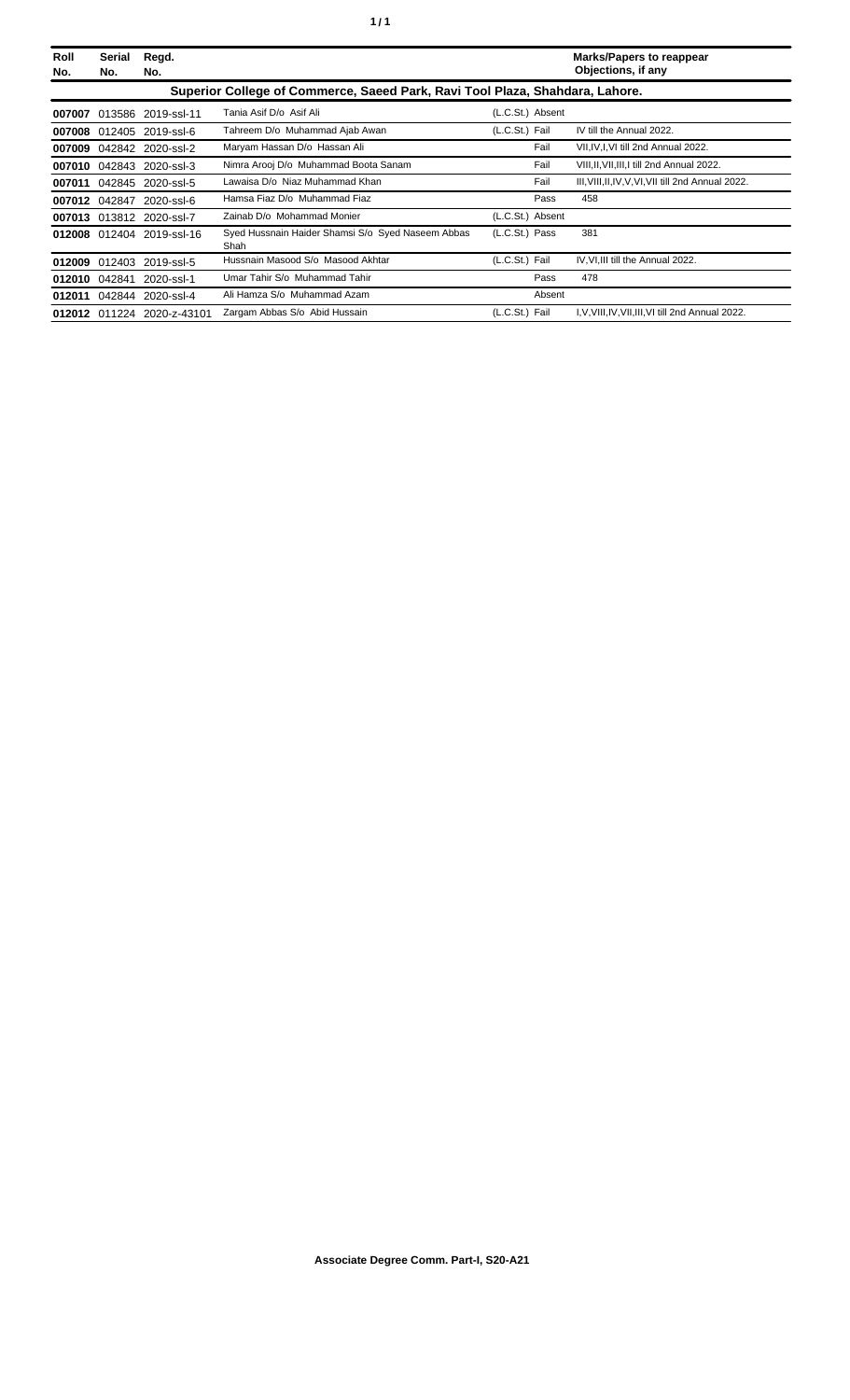| Roll<br>No. | Serial<br>No.                                           | Regd.<br>No.              |                                                      |                | <b>Marks/Papers to reappear</b><br>Objections, if any |  |
|-------------|---------------------------------------------------------|---------------------------|------------------------------------------------------|----------------|-------------------------------------------------------|--|
|             | Superior College of Commerce, 30-L, Gulberg-III, Lahore |                           |                                                      |                |                                                       |  |
|             |                                                         | 007014 009836 2019-stl-20 | Aleeza Mushtag D/o Mushtag Ahmad                     | (L.C.St.) Fail | II till the Annual 2022.                              |  |
|             |                                                         | 007015 009872 2019-stl-21 | Maryam Rashid D/o Mirza Rashid Mahmood Baig          | (L.C.St.) Fail | VI, II, IV till the Annual 2022.                      |  |
|             |                                                         | 007016 008717 2019-stl-4  | Rabia Murtaza D/o Ghulam Murtaza                     | (L.C.St.) Fail | V. VIII till the Annual 2022.                         |  |
|             |                                                         | 007017 012806 2019-stl-5  | Amna Younas D/o Muhammad Younas                      | (L.C.St.) Fail | VIII till the Annual 2022.                            |  |
|             |                                                         | 007018 009855 2019-stl-6  | Igra Fatima D/o M Igbal                              | (L.C.St.) Fail | V till the Annual 2022.                               |  |
|             |                                                         | 007019 009864 2019-stl-7  | Maria Iftikhar Mughal D/o Mirza Iftkhar Saeed Mughal | (L.C.St.) Fail | IV till the Annual 2022.                              |  |
|             |                                                         | 007020 009950 2019-stl-8  | Mah Rukh D/o Muhammad Saleem                         | (L.C.St.) Fail | III. VIII till the Annual 2022.                       |  |
|             |                                                         | 012013 013905 2018-stl-1  | Muhammad Tayyab S/o Muhammad Qasim                   | (L.C.St.) Pass | 421                                                   |  |
|             |                                                         | 012014 009794 2019-stl-11 | Abdullah Bin Mumtaz S/o Mumtaz Akhtar                | (L.C.St.) Pass | 375                                                   |  |
| 012015      | 009807                                                  | 2019-stl-12               | Saglain Aslam S/o Muhammad Aslam                     | (L.C.St.) Fail | I till the Annual 2022.                               |  |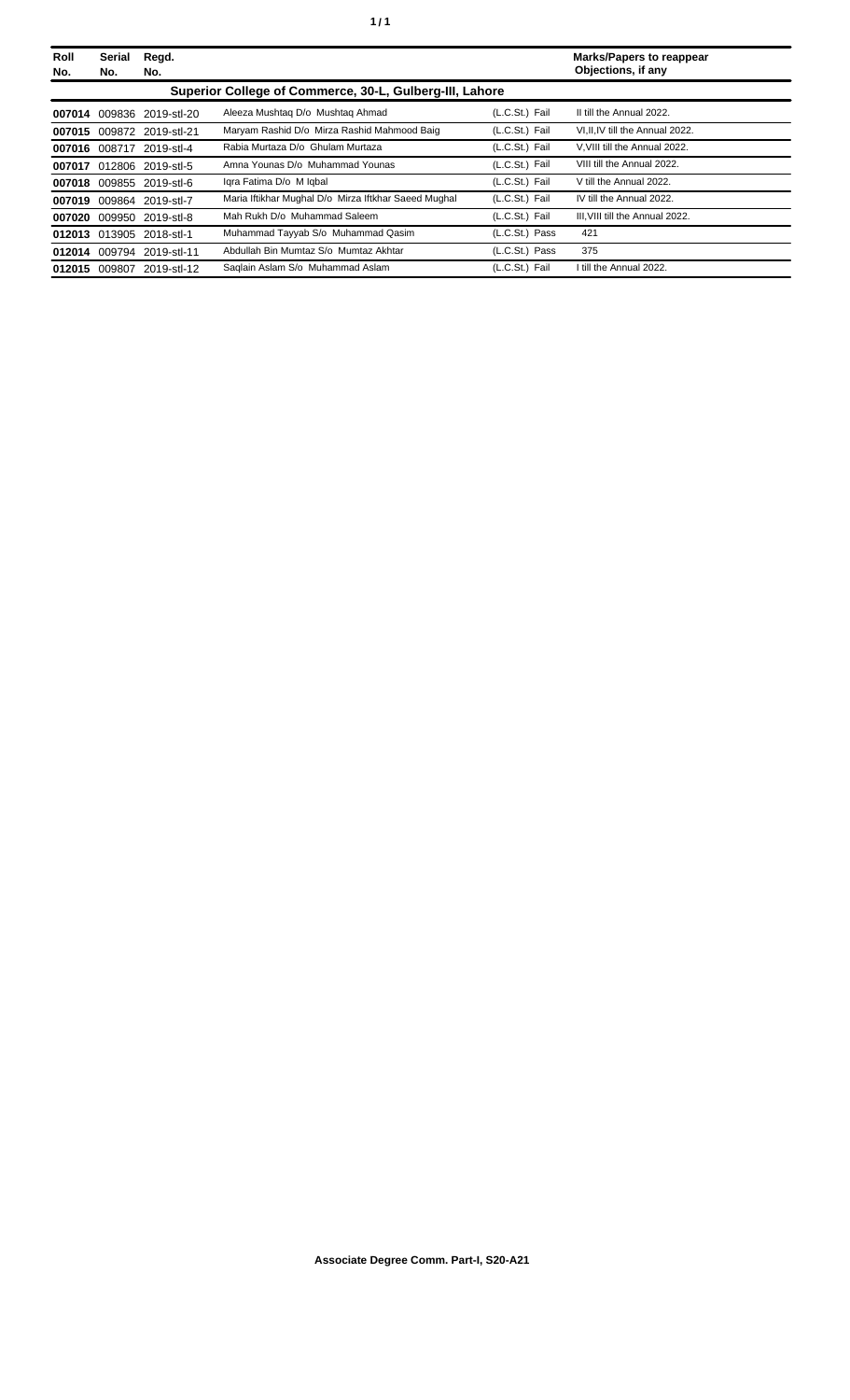| ٠ | ٠ |
|---|---|
|   |   |

| Roll<br>No. | Serial<br>No. | Regd.<br>No.              |                                                             |        | <b>Marks/Papers to reappear</b><br>Objections, if any |
|-------------|---------------|---------------------------|-------------------------------------------------------------|--------|-------------------------------------------------------|
|             |               |                           | Wise Commerce College for Girls, 48-B, Main Gulberg, Lahore |        |                                                       |
|             |               | 007021 064475 2020-wcl-11 | Sumbal D/o Barkat Masih                                     | Pass   | 407                                                   |
|             |               | 007022 064476 2020-wcl-12 | Ayesha Nadeem D/o Nadeem Ahmed                              | Pass   | 453                                                   |
|             |               | 007023 064477 2020-wcl-13 | Noor Sayyam D/o Muhammad Asif Joya                          | Fail   | IV till 2nd Annual 2022.                              |
|             |               | 007024 064478 2020-wcl-15 | Nabiha Munir D/o Muhammad Munir                             | Fail   | IV till 2nd Annual 2022.                              |
|             |               | 007025 064479 2020-wcl-16 | Fiza D/o Muhammad Fayyaz                                    | Pass   | 401                                                   |
|             |               | 007026 064480 2020-wcl-17 | Aneega D/o Zulfigar Ali                                     | Absent |                                                       |
|             |               | 007027 064481 2020-wcl-18 | Hafiza Rimsha Arshad D/o Arshad Ali Khan                    | Fail   | I till 2nd Annual 2022.                               |
|             |               | 007028 064482 2020-wcl-19 | Umm-E-Rubab D/o Arshad Hussain                              | Pass   | 494                                                   |
|             |               | 007029 064485 2020-wcl-22 | Sania Shoukat D/o Shoukat Ali                               | Pass   | 407                                                   |
|             |               | 007030 064488 2020-wcl-25 | Asmat Pervaiz D/o Pervaiz Akhtar                            | Pass   | 443                                                   |
|             |               | 007031 064489 2020-wcl-26 | Ayesha Rani D/o Abdul Jabbar                                | Fail   | VIII till 2nd Annual 2022.                            |
|             |               | 007032 064490 2020-wcl-27 | Javairia D/o Ghalib Hussain                                 | Pass   | 423                                                   |
|             |               | 007033 064491 2020-wcl-28 | Mahnoor D/o Muhamad Nasir Azhar                             | Fail   | V till 2nd Annual 2022.                               |
|             |               | 012016 064467 2020-wcl-1  | Akash Barkat S/o Barkat Masih                               | Pass   | 553                                                   |
|             |               | 012017 064474 2020-wcl-10 | Hafiz Muhammad Hussnain Yasin S/o Muhammad Yasin            | Pass   | 400                                                   |
|             |               | 012018 064468 2020-wcl-2  | Ali Hassan S/o Muhammad Tanveer                             | Fail   | III till 2nd Annual 2022.                             |
|             |               | 012019 064483 2020-wcl-20 | Nouman Sharif S/o Muhammad Sharif                           | Fail   | I.IV till 2nd Annual 2022.                            |
|             |               | 012020 064484 2020-wcl-21 | Khalid Mehmood S/o Shabir Ahmad                             | Absent |                                                       |
|             |               | 012021 064486 2020-wcl-23 | Muhammad Abid S/o Muhammad Ibrahim                          | Fail   | V, III, I till 2nd Annual 2022.                       |
|             |               | 012022 064487 2020-wcl-24 | Samoon S/o Perveen Bashir                                   | Pass   | 449                                                   |
|             |               | 012023 064492 2020-wcl-29 | Muhammad Hasnain Chughtai S/o Abid Ali Chughtai             | Pass   | 462                                                   |
|             |               | 012024 064469 2020-wcl-3  | Ali Akbar S/o Azra Bibi                                     | Pass   | 409                                                   |
|             |               | 012025 064493 2020-wcl-30 | Abu Zar Yousaf Khan S/o Yousaf Khan                         | Absent |                                                       |
|             |               | 012026 064470 2020-wcl-4  | Muhammad Ejaz Anwar S/o Fazeelat Bibi                       | Pass   | 409                                                   |
|             |               | 012027 064471 2020-wcl-5  | Rafhan Ali S/o Shameer Ali                                  | Fail   | I till 2nd Annual 2022.                               |
|             |               | 012028 064472 2020-wcl-6  | Danish S/o Muhammad Afzal                                   | Fail   | V till 2nd Annual 2022.                               |
|             |               | 012029 064466 2020-wcl-7  | Muhammad Junaid S/o Muhammad Shahbaz                        | Pass   | 442                                                   |
|             |               | 012030 064473 2020-wcl-9  | Arslan Magsood S/o Magsood Hussain Chaudhary                | Fail   | IV, I, V till 2nd Annual 2022.                        |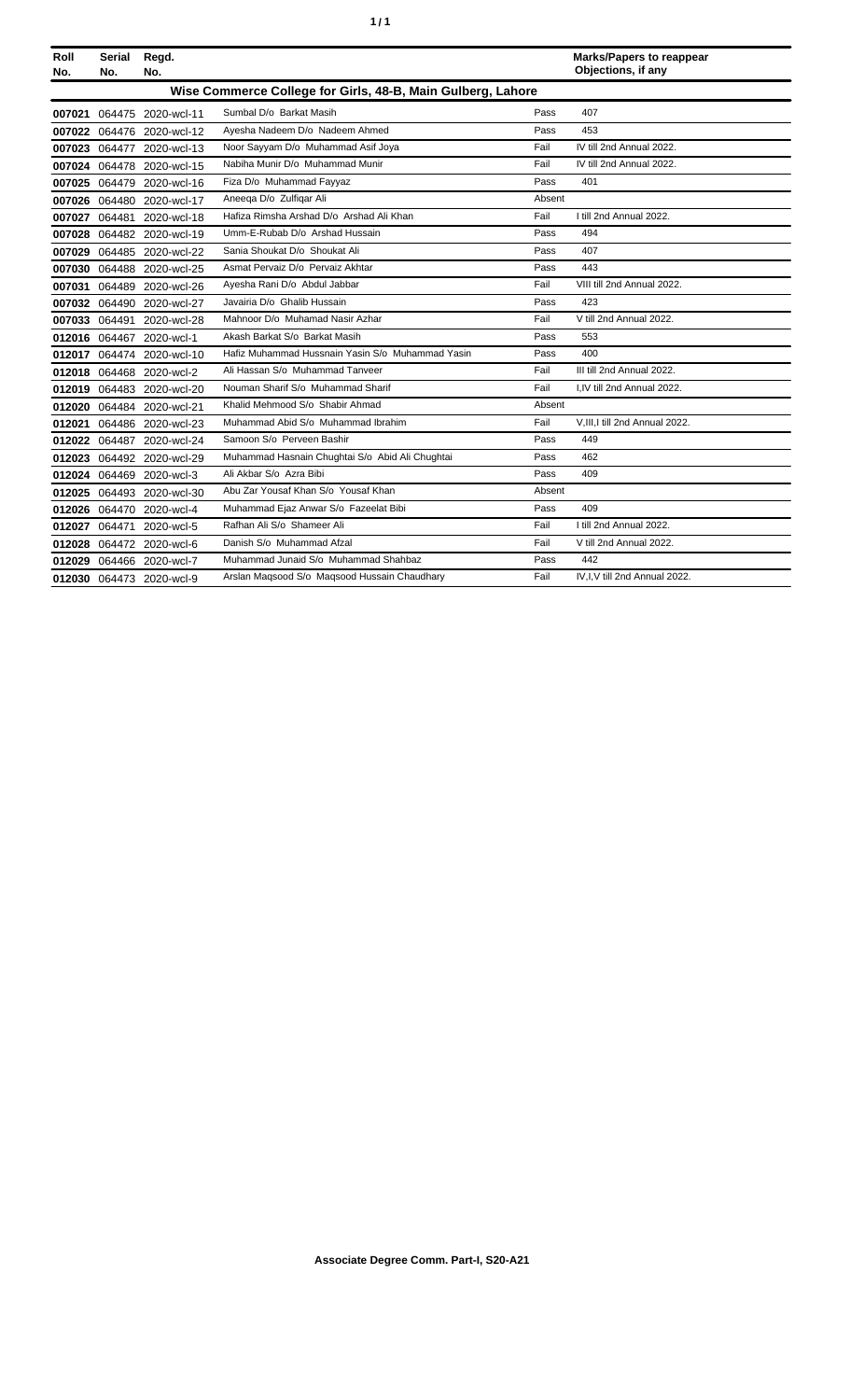| Roll   | Serial | Regd.              |                                                    |                | Marks/Papers to reappear<br>Objections, if any |
|--------|--------|--------------------|----------------------------------------------------|----------------|------------------------------------------------|
| No.    | No.    | No.                | Wise College of Commerce, 48-Main Gulberg, Lahore. |                |                                                |
| 012031 |        | 013990 2014-wil-18 | Muhammad Arshad Iqbal S/o Malik Bashir Ahmad       | (L.C.St.) Fail |                                                |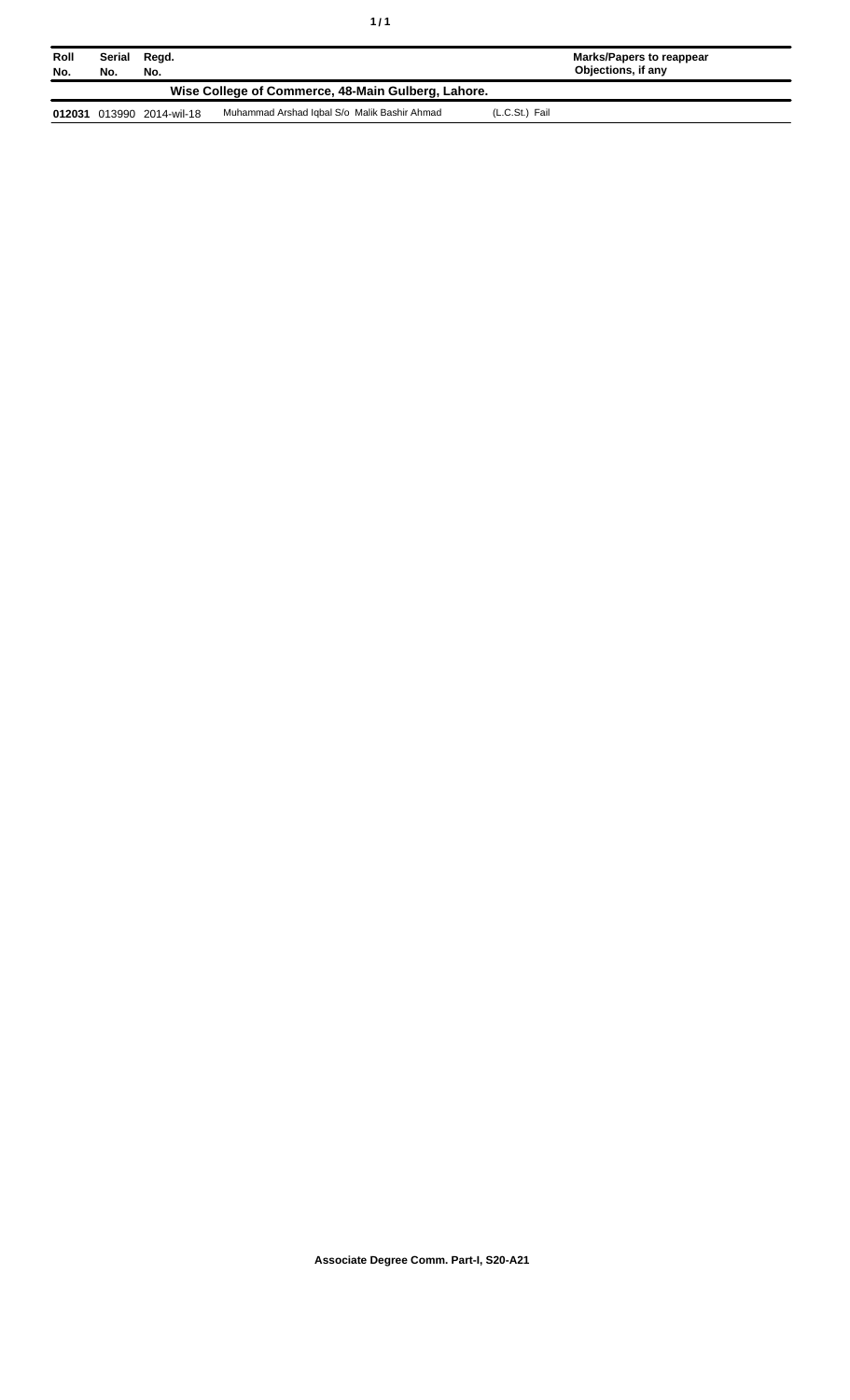|--|

| Roll<br>No. | Serial<br>No. | Regd.<br>No.                                             |                                                                               |                                  | <b>Marks/Papers to reappear</b><br>Objections, if any            |
|-------------|---------------|----------------------------------------------------------|-------------------------------------------------------------------------------|----------------------------------|------------------------------------------------------------------|
|             |               |                                                          | Government College for Women, Kot Khawaja Saeed, Lahore                       |                                  |                                                                  |
|             |               |                                                          | Tanzeela D/o Ghulam Fareed                                                    | (L.C.St.) Pass                   | 356                                                              |
|             |               | 007034 002187 2018-wkk-133<br>007035 002188 2018-wkk-136 | Naila D/o Safdar Hussain                                                      | (L.C.St.) Fail                   |                                                                  |
|             |               | 007036 007895 2018-wkk-153                               | Maliaka D/o Zulfigar Ali                                                      | (L.C.St.) Fail                   |                                                                  |
|             |               | 007070 044648 2017-cwl-431                               | Kainat Sadiq D/o Muhammad Sadiq                                               | Pass                             | 397                                                              |
| 007071      |               | 002832 2017-wkk-128                                      | Maryam Allah Ditta D/o Allah Ditta                                            | (L.C.St.) Pass                   | 323                                                              |
|             |               | 007072 004298 2018-cwl-244                               | Ayesha Saleem D/o Muhammad Saleem                                             | (L.C.St.) Pass                   | 430                                                              |
| 007073      | 011911        | 2019-wkk-121                                             | Mahnoor D/o Tariq Latif                                                       | (L.C.St.) Fail                   | IV, VIII, III till the Annual 2022.                              |
| 007074      |               | 001829 2019-wkk-122                                      | Asma Amir D/o Amir Bhati                                                      | (L.C.St.) Pass                   | 478                                                              |
| 007075      |               | 004316 2019-wkk-126                                      | Fiza D/o Abdul Waheed                                                         | (L.C.St.) Pass                   | 346                                                              |
|             |               | 007076 004303 2019-wkk-132                               | Ayesha D/o Muhammad Munir Khan                                                | (L.C.St.) Pass                   | 376                                                              |
| 007077      |               | 004305 2019-wkk-134                                      | Rimsha D/o Muhammad Javeed                                                    | (L.C.St.) Pass                   | 386                                                              |
| 007079      |               | 007078 009547 2019-wkk-137<br>2019-wkk-139               | Ansa D/o Dildar Ahmed<br>Aleeza Ashraf D/o Muhammad Ashraf                    | (L.C.St.) Pass<br>(L.C.St.) Pass | 333<br>394                                                       |
| 007080      | 000571        | 002836 2019-wkk-143                                      | Noor Fayyaz D/o Fayyaz Ahmad                                                  | (L.C.St.) Fail                   | VI.IV.I till the Annual 2022.                                    |
| 007081      |               | 004304 2019-wkk-144                                      | Suman Tanvir D/o Mirza Tanvir Baig                                            | (L.C.St.) Pass                   | 388                                                              |
|             |               | 007082 004975 2019-wkk-145                               | Nighat Ali Farman D/o Ali Farman                                              | (L.C.St.) Pass                   | 373                                                              |
|             |               | 007083 004345 2019-wkk-148                               | Igra Yousaf D/o Muhammad Yousaf                                               | (L.C.St.) Fail                   | I till the Annual 2022.                                          |
| 007084      |               | 009536 2019-wkk-149                                      | Nimra Javed D/o Muhammad Javed                                                | (L.C.St.) Fail                   | I till the Annual 2022.                                          |
|             |               | 007085 011684 2019-wkk-151                               | Muqadas D/o Muhammad Javaid Khan                                              | (L.C.St.) Fail                   | V, VI, I, IV till the Annual 2022.                               |
| 007086      |               | 004966 2019-wkk-152                                      | Mahnoor Hamayoun D/o Muhammad Hamayoun                                        | (L.C.St.) Fail                   | VIII, II, IV till the Annual 2022.                               |
| 007087      |               | 004978 2019-wkk-154                                      | Hina Pervaiz D/o Muhammad Pervaiz                                             | (L.C.St.) Fail                   | V, III till the Annual 2022.                                     |
| 007088      |               | 002189 2019-wkk-157                                      | Walia Fatima D/o Syed Ikram Hussain Jaffri                                    | (L.C.St.) Pass                   | 375                                                              |
| 007089      |               | 004329 2019-wkk-158                                      | Tahreem D/o Sajid Nazir                                                       | (L.C.St.) Pass                   | 368                                                              |
| 007090      |               | 004300 2019-wkk-159                                      | Fajar Magsood D/o Magsood Ahmed                                               | (L.C.St.) Fail                   | III till the Annual 2022.                                        |
| 007091      |               | 004985 2019-wkk-160                                      | Fiza Idrees D/o Muhammad Idrees<br>Areeba D/o Muhammad Shahzad                | (L.C.St.) Fail<br>(L.C.St.) Fail | VI, III till the Annual 2022.<br>V,I till 2nd Annual 2022.       |
|             |               | 007092 010538 2019-wkk-163                               | Amna Batool D/o Nisar Ahmed Tabasum                                           | (L.C.St.) Fail                   | I till the Annual 2022.                                          |
| 007093      |               | 004336 2019-wkk-164<br>007094 004983 2019-wkk-166        | Igra Matloob D/o Matloob Hussain                                              | (L.C.St.) Fail                   | III till the Annual 2022.                                        |
|             |               | 007095 004972 2019-wkk-167                               | Maria D/o Malik Muhammad Iqbal                                                | (L.C.St.) Pass                   | 351                                                              |
| 007096      |               | 044626 2020-wkk-174                                      | Khadija D/o Zafar Iqbal                                                       | Fail                             | VI till 2nd Annual 2022.                                         |
|             |               | 007097 044644 2020-wkk-175                               | Duaa Iftikhar D/o Iftikhar Khan                                               | Fail                             | V, VI, VII, IV, III till 2nd Annual 2022.                        |
|             |               | 007098 044614 2020-wkk-176                               | Tazarga Rukhsar D/o Muhammad Asghar                                           | Pass                             | 382                                                              |
|             |               | 007099 044649 2020-wkk-177                               | Bisma Razzaq D/o Abdul Razzaq                                                 | Fail                             | VI till 2nd Annual 2022.                                         |
|             |               | 007100 044616 2020-wkk-178                               | Zara Abdul Haq D/o Abdul Haq Khan                                             | Pass                             | 397                                                              |
|             |               | 007101 044617 2020-wkk-179                               | Esha Gulzar D/o Gulzar Hussain                                                | Pass                             | 463                                                              |
|             |               | 007102 044627 2020-wkk-180                               | Khadiia Babar D/o Muhammad Babar                                              | Absent                           |                                                                  |
|             |               | 007103 044628 2020-wkk-181                               | Laiba Imtiaz D/o Muhammad Imtiaz<br>Saira Abid D/o Muhammad Abid Baig         | Fail<br>Pass                     | VIII, V, I, VI, II, III, IV till 2nd Annual 2022.<br>425         |
|             |               | 007104 044619 2020-wkk-182<br>007105 044615 2020-wkk-183 | Tayyaba Waheed D/o Muhammad Waheed Akhtar                                     | Pass                             | 407                                                              |
|             |               | 007106 044629 2020-wkk-184                               | Mehwish Tariq D/o Muhammad Tariq                                              | Fail                             | I till 2nd Annual 2022.                                          |
| 007107      |               | 044650 2020-wkk-185                                      | Ayesha Fayyaz D/o Fayyaz Ahmad                                                | Fail                             | VI, IV till 2nd Annual 2022.                                     |
|             |               | 007108 044613 2020-wkk-186                               | Muskaan Malik D/o Muhammad Hafeez                                             | Fail                             | V, III, VI, I, IV, VIII till 2nd Annual 2022.                    |
|             |               | 007109 044624 2020-wkk-187                               | Mahjabeen D/o Abdul Raheem                                                    | Fail                             | IV, I till 2nd Annual 2022.                                      |
|             |               | 007110 044630 2020-wkk-188                               | Nayab Ayub D/o Muhammad Ayub                                                  | Fail                             | VII, VI, I, IV, III till 2nd Annual 2022.                        |
| 007111      | 044621        | 2020-wkk-189                                             | Tayyaba Imtiaz D/o Imtiaz Ahmad                                               | Fail                             | V,IV, VI, III till 2nd Annual 2022.                              |
|             |               | 007112 044657 2020-wkk-190                               | Arooj D/o Shoukat Ali                                                         | Pass                             | 398                                                              |
|             | 007113 044631 | 2020-wkk-191                                             | Masuma Shehzadi D/o Muhammad Ashfaq                                           | Pass                             | 341                                                              |
|             |               | 007114 044625 2020-wkk-192                               | Dilawaiz D/o Muhammad Babar Baig                                              | Fail                             | VII, VI, IV, I till 2nd Annual 2022.                             |
|             |               | 007115 044622 2020-wkk-193                               | Maheen Rasheed D/o Muhammad Rasheed                                           | Fail                             | I till 2nd Annual 2022.                                          |
|             |               | 007116 044618 2020-wkk-194                               | Rabbia Waseem D/o Saleem Mahmood Waseem                                       | Pass<br>Fail                     | 478                                                              |
|             |               | 007117 044623 2020-wkk-195                               | Jawaria D/o Abdul Hameed<br>Syeda Amama Khalid D/o Syed Khalid Pervaiz        | Fail                             | IV, V, III till 2nd Annual 2022.<br>VI, IV till 2nd Annual 2022. |
|             |               | 007118 044632 2020-wkk-196<br>007119 044633 2020-wkk-197 | Madiha Ghulam Hussain D/o Ghulam Hussain                                      | Fail                             | V, IV, VII, I, VI, III till 2nd Annual 2022.                     |
|             |               | 007120 044652 2020-wkk-198                               | Anam Shahzad D/o Muhammad Shahzad                                             | Pass                             | 456                                                              |
| 007121      |               | 044620 2020-wkk-199                                      | Aymen Mati D/o Mati Ullah Malik                                               | Fail                             | III, VI, IV, I till 2nd Annual 2022.                             |
|             |               | 007122 044634 2020-wkk-200                               | Maham Javaid D/o Javaid Iqbal Nasir                                           | Fail                             | VII, VI, III, IV till 2nd Annual 2022.                           |
|             |               | 007123 044654 2020-wkk-201                               | Arooj D/o Labha Maseeh                                                        | Fail                             | V, VI, IV, I till 2nd Annual 2022.                               |
|             |               | 007124 044653 2020-wkk-202                               | Bushra Basri D/o Muhammad Arshad                                              | Pass                             | 459                                                              |
|             | 007125 044651 | 2020-wkk-203                                             | Mah Noor D/o Muhammad Rafiq                                                   | Pass                             | 420                                                              |
|             |               | 007126 044635 2020-wkk-204                               | Nayab Gull D/o Qaisar Ali Gul                                                 | Fail                             | III, VII, I, VI, IV till 2nd Annual 2022.                        |
| 007127      |               | 044659 2020-wkk-205                                      | Farha Shahzadi D/o Muhammad Iqbal                                             | Fail                             | II, VII, III, VI, IV, I till 2nd Annual 2022.                    |
|             |               | 007128 044636 2020-wkk-206                               | Noor Mushtaq D/o Mushtaq Ahmad Khan                                           | Fail                             | VI, IV till 2nd Annual 2022.                                     |
| 007129      |               | 044637 2020-wkk-207                                      | Zoya D/o Abdul Sattar                                                         | Fail                             | I till 2nd Annual 2022.                                          |
|             |               | 007130 044638 2020-wkk-208                               | Hijab Irshad D/o Muhammad Irshad Raza<br>Syeda Rubaika Khalid D/o Khalid Shah | Fail                             | IV, VII, VI, I till 2nd Annual 2022.<br>416                      |
|             |               | 007131 044645 2020-wkk-209<br>007132 044639 2020-wkk-211 | Mahrukh Javed D/o Malik Muhammad Javed                                        | Pass<br>Fail                     | IV, VI, VII, III till 2nd Annual 2022.                           |
|             |               |                                                          |                                                                               |                                  |                                                                  |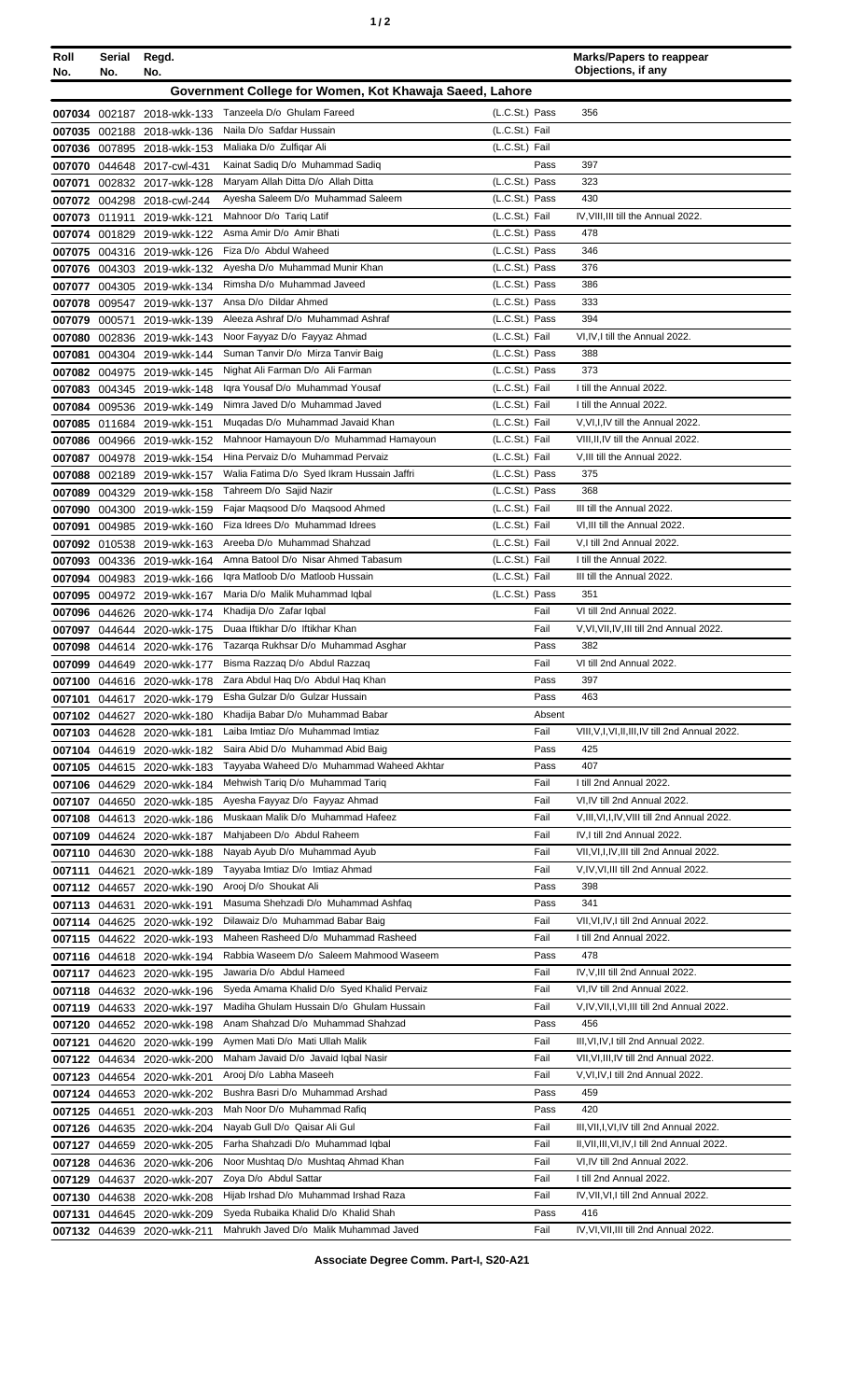| Roll<br>No. | Serial<br>No. | Regd.<br>No.               |                                                         |      | <b>Marks/Papers to reappear</b><br>Objections, if any |
|-------------|---------------|----------------------------|---------------------------------------------------------|------|-------------------------------------------------------|
|             |               |                            | Government College for Women, Kot Khawaja Saeed, Lahore |      |                                                       |
|             |               | 007133 044646 2020-wkk-212 | Amna Javaid D/o Javaid Igbal                            | Fail | IV.I.V.III till 2nd Annual 2022.                      |
|             |               | 007134 044640 2020-wkk-213 | Zoya D/o Yaseen Butt                                    | Fail | VI.IV till 2nd Annual 2022.                           |
|             | 007135 044641 | 2020-wkk-214               | Igra D/o Muhammad Yagoob                                | Fail | V till 2nd Annual 2022.                               |
|             |               | 007136 044642 2020-wkk-216 | Oswa Akram D/o Muhammad Akram                           | Fail | VI.IV till 2nd Annual 2022.                           |
| 007137      | 044643        | 2020-wkk-217               | Fiza Rasheed D/o Muhammad Rasheed                       | Fail | III till 2nd Annual 2022.                             |
| 007138      |               | 044656 2020-wkk-218        | Umaira Khadim D/o Khadim Hussain                        | Pass | 361                                                   |
| 007139      | 044647        | 2020-wkk-219               | Zarwa Sehar Butt D/o Muhammad Tanveer Butt              | Fail | IV, V, III, VI, I till 2nd Annual 2022.               |
| 007140      | 044655        | 2020-wkk-220               | Mahnoor Younas D/o Muhammad Younas                      | Fail | II, V, I, IV, VI, III till 2nd Annual 2022.           |
| 007141      | 044658        | 2020-wkk-221               | Maheen Waseem D/o Waseem Anjum                          | Pass | 436                                                   |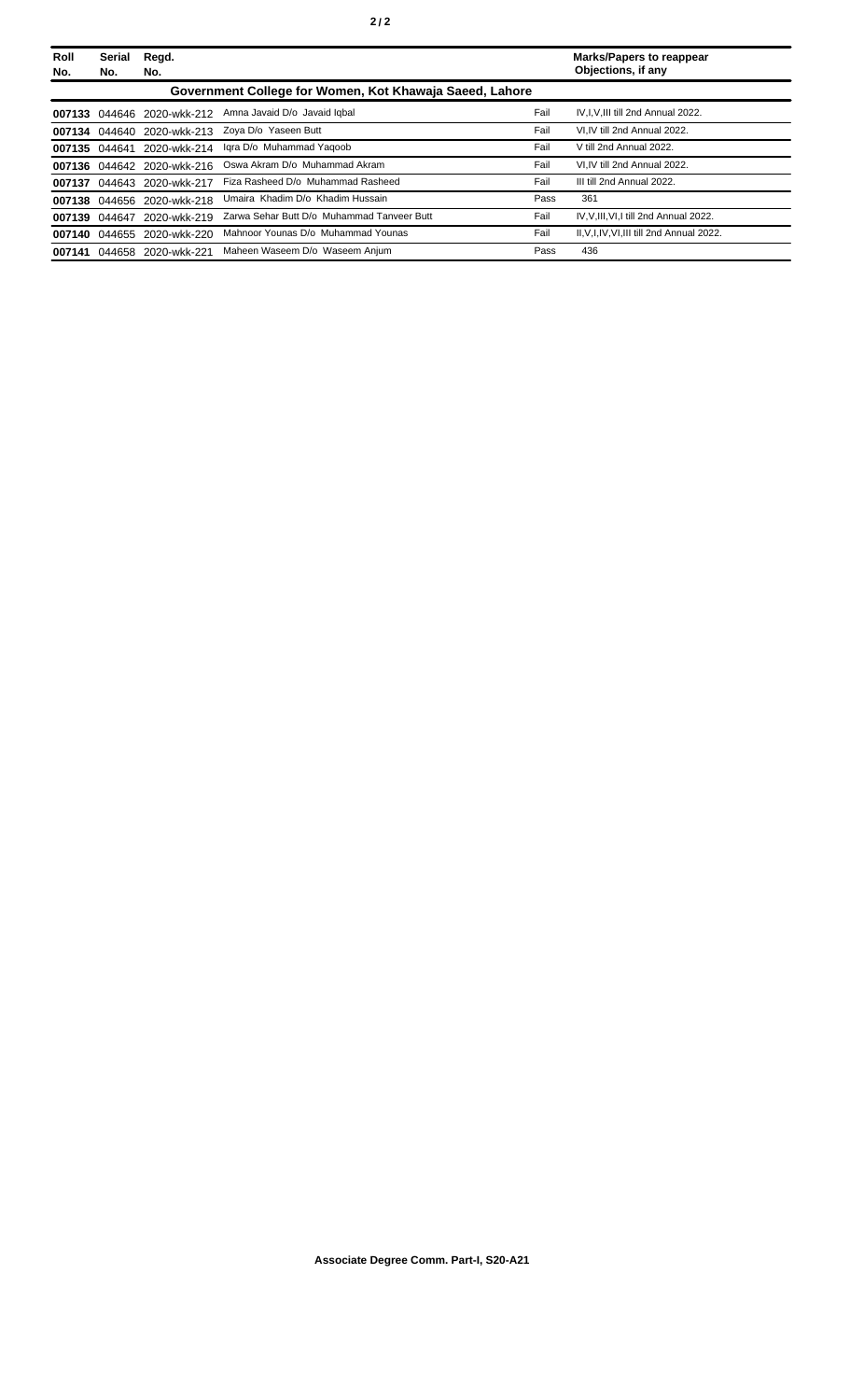| ٠ | ٠ |
|---|---|
|   |   |

| Roll             | Serial        | Regd.                                                    |                                                                             |                                  | <b>Marks/Papers to reappear</b><br>Objections, if any          |
|------------------|---------------|----------------------------------------------------------|-----------------------------------------------------------------------------|----------------------------------|----------------------------------------------------------------|
| No.              | No.           | No.                                                      |                                                                             |                                  |                                                                |
|                  |               |                                                          | Government Graduate College for Women, Shadbagh, Lahore                     |                                  |                                                                |
|                  |               | 007142 000230 2018-swl-284                               | Adeela Mukhtar D/o Mukhtar Ahmad                                            | (L.C.St.) Fail                   | V, VI, VII, II, I, IV till the Annual 2022.                    |
|                  |               | 007143 053238 2019-cwl-431                               | Rimsha Zafar D/o Zafar Iqbal                                                | Fail                             | I, VI, IV, III till 2nd Annual 2022.                           |
|                  |               | 007144 000959 2019-swl-203                               | Kanz UI Mubeen D/o Muhammad Irshad Ahmad                                    | (L.C.St.) Fail                   | III till the Annual 2022.                                      |
| 007145           |               | 000444 2019-swl-204                                      | Sumbal D/o Muhammad Akram                                                   | (L.C.St.) Pass                   | 360                                                            |
| 007146           |               | 000445 2019-swl-205                                      | Eman Sohail D/o Sohail Shahzad                                              | (L.C.St.) Pass                   | 369                                                            |
|                  | 007147 000450 | 2019-swl-207                                             | Hira D/o Muhammad Yahya                                                     | (L.C.St.) Pass                   | 433                                                            |
|                  |               | 007148 000451 2019-swl-214                               | Aimal Sajjad D/o Muhammad Sajjad Mukhtar                                    | (L.C.St.) Pass                   | 339                                                            |
|                  |               | 007149 000452 2019-swl-216                               | Sidra Munawer D/o Munawer Hussain                                           | (L.C.St.) Pass                   | 420                                                            |
|                  |               | 007150 000457 2019-swl-217                               | Rimsha Ilyas D/o Muhammad Ilyas                                             | (L.C.St.) Fail                   | V, VI till the Annual 2022.                                    |
| 007151           |               | 000454 2019-swl-222                                      | Areej Ijaz D/o Muhammad Ijaz Butt                                           | (L.C.St.) Fail                   | VI till the Annual 2022.                                       |
|                  |               | 007152 004414 2019-swl-224                               | Zaiba Gulam Mustafa D/o Ghulam Mustafa                                      | (L.C.St.) Pass                   | 382<br>VI till the Annual 2022.                                |
| 007153           |               | 000460 2019-swl-225                                      | Aiza Shakeel D/o Muhammad Shakeel<br>Almas Zaman D/o Muhammad Zaman Bhatti  | (L.C.St.) Fail<br>(L.C.St.) Fail |                                                                |
| 007154           |               | 000438 2019-swl-227                                      | Unzila Amir D/o Muhammad Amir Shahzad                                       | (L.C.St.) Fail                   | VII, V, III till the Annual 2022.<br>III till the Annual 2022. |
| 007155<br>007156 |               | 000585 2019-swl-228                                      | Kashaf D/o Muhammad Amjad                                                   | (L.C.St.) Fail                   | VII, V, III, IV till the Annual 2022.                          |
| 007157           |               | 000567 2019-swl-232<br>000570 2019-swl-237               | Irsa D/o Muhammad Mansha                                                    | (L.C.St.) Pass                   | 334                                                            |
| 007158           |               | 000572 2019-swl-240                                      | Agsa D/o Ishfag Ahmad                                                       | (L.C.St.) Pass                   | 370                                                            |
| 007159           |               | 000574 2019-swl-247                                      | Kiran D/o Pervaiz Masih                                                     | (L.C.St.) Pass                   | 401                                                            |
| 007160           |               | 000579 2019-swl-251                                      | Sumyya Noor D/o Irfan Ahmad                                                 | (L.C.St.) Pass                   | 377                                                            |
| 007161           |               | 000582 2019-z-13491                                      | Samra Naseer D/o Naseer Ahmad                                               | (L.C.St.) Pass                   | 354                                                            |
| 007162           |               | 053203 2020-swl-275                                      | Hifza Munir D/o Muhammad Munir                                              | Pass                             | 392                                                            |
| 007163           |               | 053204 2020-swl-277                                      | Fatima Akhlaq D/o Muhammad Akhlaq                                           | Fail                             | III, I, IV till 2nd Annual 2022.                               |
|                  |               | 007164 053205 2020-swl-278                               | Aqsa Naveed D/o Sheikh Naveed Anwer                                         | Fail                             | VII, V, IV, I till 2nd Annual 2022.                            |
| 007165           |               | 053206 2020-swl-279                                      | Mahnoor D/o Mirza Muhammad Ashfaq                                           | Pass                             | 503                                                            |
|                  |               | 007166 053207 2020-swl-280                               | Farzeen Ejaz D/o Ejaz Ahmad                                                 | Pass                             | 463                                                            |
| 007167           |               | 053208 2020-swl-281                                      | Farwa D/o Mian Muhammad Akram                                               | Pass                             | 448                                                            |
| 007168           |               | 053209 2020-swl-283                                      | Khadija Afzaal D/o Muhammad Afzaal                                          | Fail                             | I, VI, VII till 2nd Annual 2022.                               |
| 007169           |               | 053210 2020-swl-284                                      | Maheen Ilyas D/o Muhammad Ilyas                                             | Fail                             | I till 2nd Annual 2022.                                        |
| 007170           |               | 053211 2020-swl-286                                      | Noor D/o Shoukat Ali Butt                                                   | Pass                             | 454                                                            |
| 007171           |               | 053212 2020-swl-287                                      | Rimsha D/o Muhammad Saeed Chaudhary                                         | Absent                           |                                                                |
|                  |               | 007172 053213 2020-swl-288                               | Isha D/o Nadeem Imam Bakhsh                                                 | Pass                             | 432                                                            |
|                  |               | 007173 053214 2020-swl-289                               | Nosheen D/o Muhammad Arshad Mehmood                                         | Pass                             | 489                                                            |
|                  |               | 007174 053215 2020-swl-290                               | Umm-E-Amn D/o Naveed Akhtar                                                 | Fail                             | VI, VII, III, IV till 2nd Annual 2022.                         |
|                  |               | 007175 053216 2020-swl-291                               | Amna Chand D/o Chand Parvaiz                                                | Fail                             | VI, VII, I, III till 2nd Annual 2022.                          |
|                  |               | 007176 053217 2020-swl-292                               | Khizra D/o Zahid Hussain                                                    | Pass                             | 375                                                            |
|                  |               | 007177 053218 2020-swl-294                               | Zainab D/o Muhammad Yousaf                                                  | Fail                             | III till 2nd Annual 2022.                                      |
|                  |               | 007178 053219 2020-swl-295                               | Muhadisa Fatima D/o Quwat Abbas                                             | Absent                           |                                                                |
|                  |               | 007179 053220 2020-swl-296                               | Fiza Khalid D/o Muhammad Khalid                                             | Pass                             | 387                                                            |
|                  | 007180 053221 | 2020-swl-297                                             | Fatima D/o Muhammad Ejaz                                                    | Fail                             | IV, III till 2nd Annual 2022.                                  |
|                  |               | 007181 053222 2020-swl-299                               | Amna Asif D/o Asif Mahmood                                                  | Fail                             | VII, VIII, V, I, VI, III till 2nd Annual 2022.                 |
|                  |               | 007182 053223 2020-swl-300                               | Khaliga Ahmad D/o Magsood Ahmad                                             | Fail                             | I,IV, V, III, VI till 2nd Annual 2022.                         |
|                  |               | 007183 053224 2020-swl-301                               | Ayesha Shaban D/o Shaban Khan<br>Noor UI Nisa Shakeel D/o Shakeel Ahmad     | Fail                             | VII, III, I till 2nd Annual 2022.                              |
|                  |               | 007184 053225 2020-swl-302                               |                                                                             | Fail<br>Fail                     | VI, I till 2nd Annual 2022.<br>I till 2nd Annual 2022.         |
|                  |               | 007185 053226 2020-swl-303                               | Rimsha Chudhary D/o Chudhary Rashid Ali<br>Kainat Shahzad D/o Akmal Shahzad | Fail                             | I till 2nd Annual 2022.                                        |
|                  |               | 007186 053227 2020-swl-305                               | Agsa Abid D/o Abid Igbal                                                    | Pass                             | 406                                                            |
|                  |               | 007187 053228 2020-swl-306                               | Zainab D/o Irfan Noor                                                       | Fail                             | III,I till 2nd Annual 2022.                                    |
|                  |               | 007188 053229 2020-swl-307                               | Amna Javaid D/o Javaid Iqbal                                                | Pass                             | 384                                                            |
|                  |               | 007189 053230 2020-swl-308<br>007190 053231 2020-swl-309 | Sehar Liagat D/o Liagat Ali                                                 | Pass                             | 461                                                            |
| 007191           |               | 053232 2020-swl-310                                      | Samina D/o Saif Ullah                                                       | Pass                             | 443                                                            |
|                  |               | 007192 053233 2020-swl-311                               | Rida Shafaat D/o Shafaat Naushahi                                           | Pass                             | 368                                                            |
| 007193           | 053234        | 2020-swl-312                                             | Qudsia Javaid D/o Javaid Iqbal                                              | Pass                             | 407                                                            |
|                  |               | 007194 053235 2020-swl-313                               | Khadija D/o Muhammad Saeed                                                  | Fail                             | VI, III, I till 2nd Annual 2022.                               |
|                  |               | 007195 053236 2020-swl-314                               | Farwa D/o Muhammad Afzal                                                    | Pass                             | 389                                                            |
|                  |               | 007196 053237 2020-swl-315                               | Sana Irshad D/o Muhammad Irshad                                             | Pass                             | 391                                                            |
|                  |               | 007197 053239 2020-swl-316                               | Komal D/o Karamat Ali                                                       | Fail                             | V till 2nd Annual 2022.                                        |
|                  |               | 007198 053240 2020-swl-319                               | Esma Tariq D/o Tariq Mehmood                                                | Fail                             | III, IV till 2nd Annual 2022.                                  |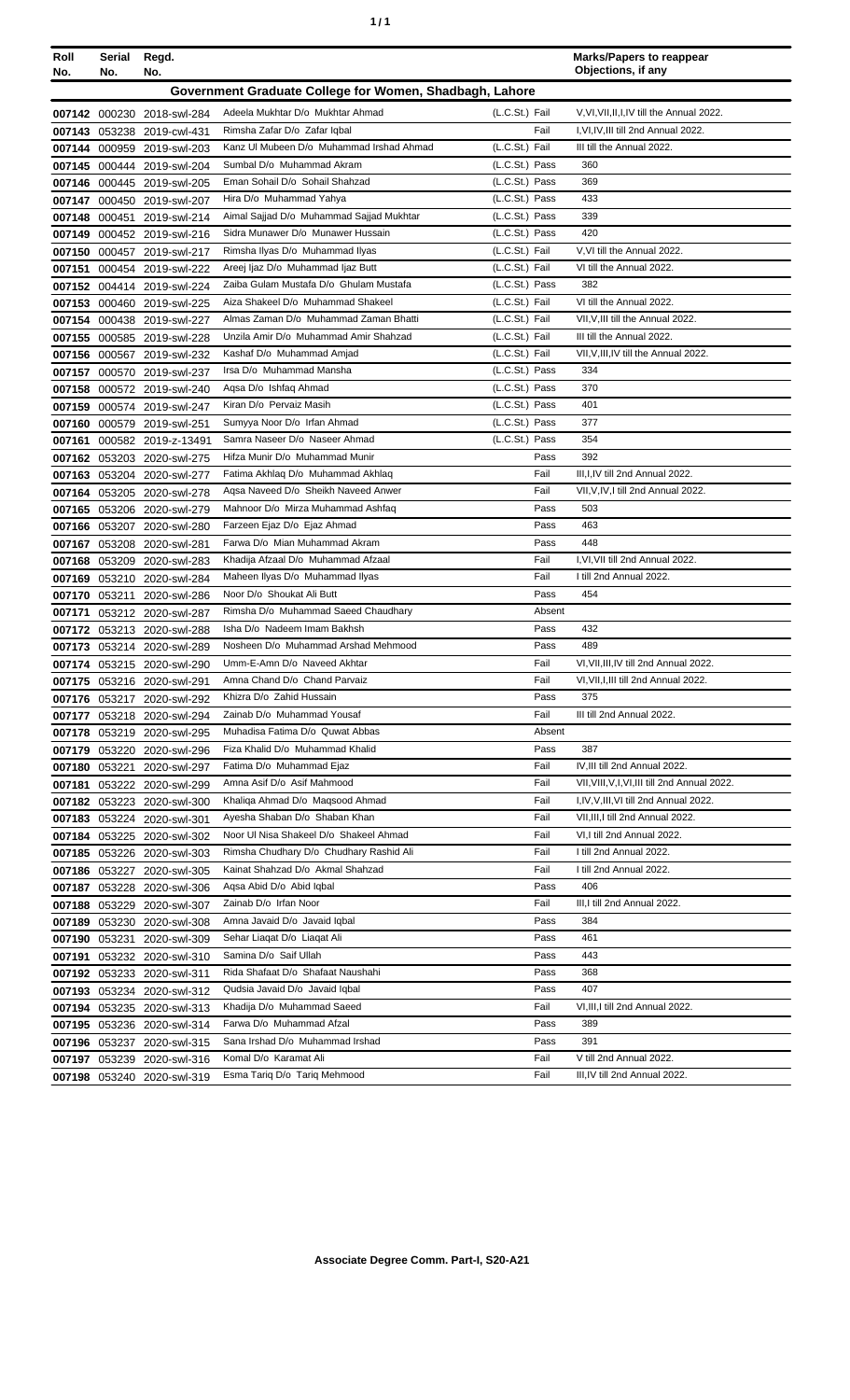| í<br>٠ |
|--------|
|--------|

| Roll<br>No. | Serial<br>No. | Regd.<br>No.              |                                                                   |        | <b>Marks/Papers to reappear</b><br>Objections, if any |
|-------------|---------------|---------------------------|-------------------------------------------------------------------|--------|-------------------------------------------------------|
|             |               |                           | Govt. Institute of Commerce, Gujrat Road, Phalia, Mandi Bahauddin |        |                                                       |
|             |               |                           |                                                                   |        |                                                       |
| 015346      |               | 066710 2020-cpm-1         | Nishat UI Hassan S/o Waheed Rasool                                | Fail   | VII, III, IV, VI, II, I till 2nd Annual 2022.         |
| 015347      | 066711        | 2020-cpm-10               | Muhammad Awais Ansar S/o Ansar Mehmood                            | Fail   | VI, II, IV, III, I, VII till 2nd Annual 2022.         |
| 015348      |               | 066708 2020-cpm-11        | Muhammad Adeel Riasat S/o Riasat Ali                              | Fail   | IV.I till 2nd Annual 2022.                            |
| 015349      |               | 066700 2020-cpm-12        | Zeeshan Ali S/o Ghulam Hussain                                    | Fail   | III.I till 2nd Annual 2022.                           |
| 015350      |               | 066712 2020-cpm-13        | Muhammad Yousaf S/o Muhammad Akram                                | Fail   | V, IV, III, VI, VII, II, I till 2nd Annual 2022.      |
| 015351      |               | 066715 2020-cpm-14        | Noman Hassan S/o Muhammad Mansha                                  | Fail   | VII, VI, I, IV, III, II till 2nd Annual 2022.         |
| 015352      |               | 066703 2020-cpm-15        | Muhammad Rehman Boota S/o Muhammad Boota                          | Fail   | VI, III, VII, VIII, I, IV till 2nd Annual 2022.       |
| 015353      |               | 066691 2020-cpm-16        | Noman Nazir S/o Nazir Ahmad                                       | Fail   |                                                       |
| 015354      |               | 066697 2020-cpm-17        | Hamza Rasool S/o Ghulam Rasool Gill                               | Fail   | VII, IV, V, II, III, VI, I till 2nd Annual 2022.      |
| 015355      |               | 066694 2020-cpm-18        | Muhammad Shoaib Hassan S/o Amjad Farooq                           | Absent |                                                       |
| 015356      |               | 066709 2020-cpm-19        | Naeem UI Hassan S/o Muhammad Arshad                               | Absent |                                                       |
| 015357      |               | 066699 2020-cpm-2         | Naeem Akhtar S/o Shbir Ahmad                                      | Fail   | IV, III, I till 2nd Annual 2022.                      |
| 015358      |               | 066696 2020-cpm-20        | Numan Munair S/o Munir Ahmad                                      | Absent |                                                       |
| 015359      |               | 066695 2020-cpm-21        | Nabeel Basharat S/o Basharat Ali                                  | Fail   | IV, V, VII, VI, I, III, II till 2nd Annual 2022.      |
| 015360      |               | 066690 2020-cpm-22        | Syed Gulfam Haider Sherazi S/o Syed Arif Hussain                  | Fail   | VII, VI, V, III, I till 2nd Annual 2022.              |
| 015361      |               | 066704 2020-cpm-23        | Sayyed Muhammad Raza S/o Ali Raza Sajid                           | Fail   |                                                       |
| 015362      |               | 066701 2020-cpm-24        | Zain UI Abideen Waheed S/o Abdual Waheed                          | Fail   |                                                       |
| 015363      |               | 066707 2020-cpm-25        | Ali Hamza S/o Mukhtar Ahmad                                       | Fail   | V,II, VII, VI, I, IV, III till 2nd Annual 2022.       |
| 015364      |               | 066693 2020-cpm-26        | Zeeshan Arshad S/o Muhammad Arshad                                | Fail   | VII.I.III till 2nd Annual 2022.                       |
| 015365      |               | 066698 2020-cpm-28        | Nabeel Ahmad S/o Shafaqat Hussain                                 | Fail   | II, I, IV, III, VI, VII till 2nd Annual 2022.         |
|             |               | 015366 066706 2020-cpm-29 | Hassan Javed S/o Javed Iqbal                                      | Fail   | IV, II, VII, III, VI till 2nd Annual 2022.            |
| 015367      |               | 066689 2020-cpm-3         | Muhammad Usman S/o Muhammad Azam                                  | Fail   | V, VIII, I, VI, III, IV till 2nd Annual 2022.         |
| 015368      |               | 066716 2020-cpm-31        | Abdur Rehman S/o Mehdi Khan                                       | Absent |                                                       |
| 015369      |               | 066702 2020-cpm-32        | Noman Waheed S/o Muhammad Anar Gondal                             | Fail   | V,IV,I,III till 2nd Annual 2022.                      |
| 015370      |               | 066692 2020-cpm-4         | Faizan Ali S/o Muhammad Sharif                                    | Pass   | 395                                                   |
| 015371      |               | 066713 2020-cpm-5         | Mursleen Aslam S/o Muhammad Aslam                                 | Fail   | III, IV, VII, I till 2nd Annual 2022.                 |
| 015372      |               | 066714 2020-cpm-6         | Banaris Hussain S/o Muhammad Mehdi                                | Fail   | VII, III, IV till 2nd Annual 2022.                    |
| 015373      |               | 066705 2020-cpm-7         | Adil Mehmood Hassan S/o Muhammad Anaar                            | Pass   | 425                                                   |
|             |               | 015374 066688 2020-cpm-8  | Mehtab Ahmad S/o Qaisar Mehmood                                   | Fail   | VIII.III.I.IV till 2nd Annual 2022.                   |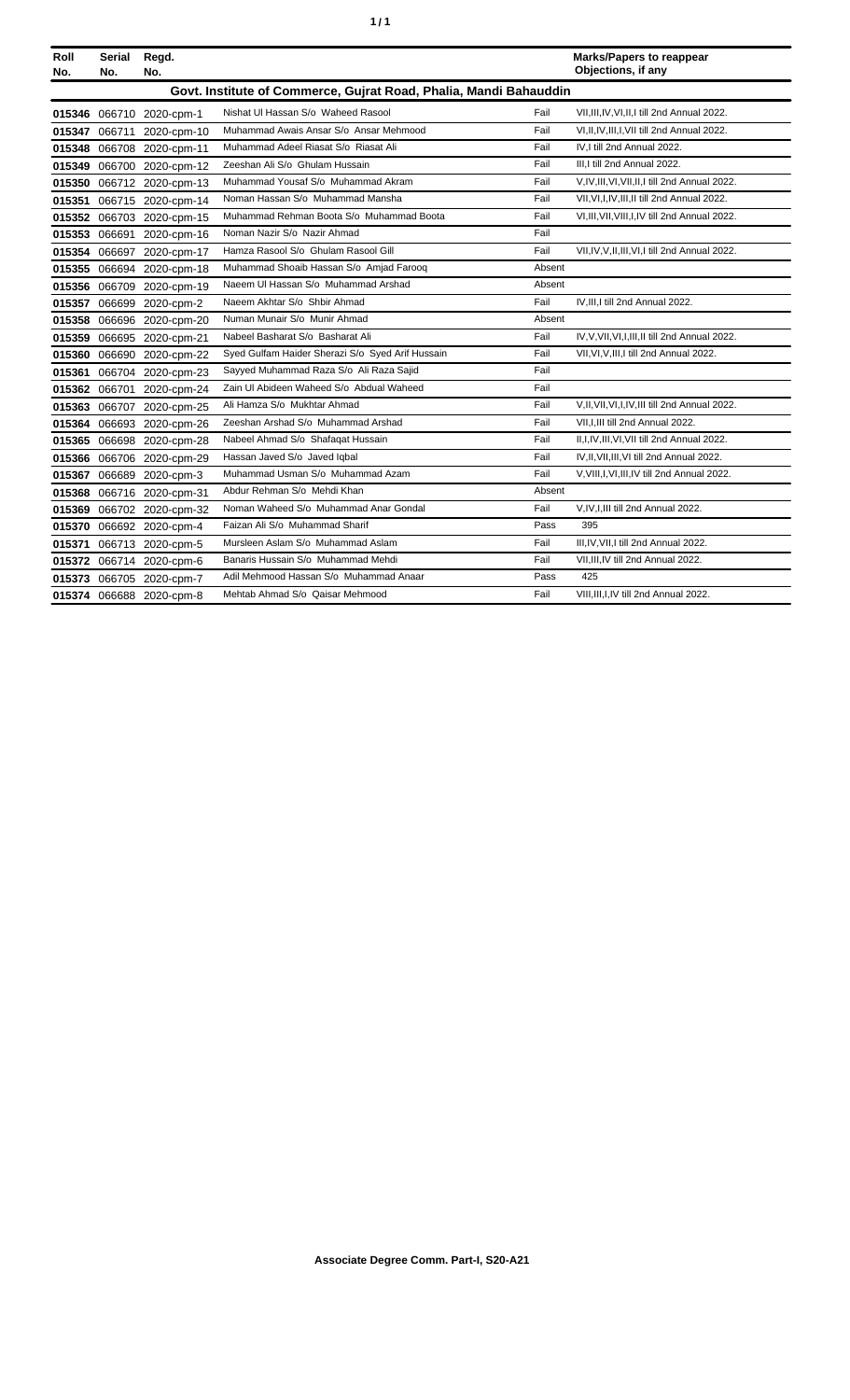| Roll<br>No. | Serial<br>No.                                     | Regd.<br>No.             |                                     |                       | Marks/Papers to reappear<br>Objections, if any |
|-------------|---------------------------------------------------|--------------------------|-------------------------------------|-----------------------|------------------------------------------------|
|             | Government Institute of Commerce, Mandi Bahauddin |                          |                                     |                       |                                                |
|             |                                                   | 015375 004081 2018-gim-1 | Junaid Rasheed S/o Muhammad Rasheed | (L.C.St.) Fail        |                                                |
|             |                                                   | 015376 004713 2018-gim-4 | Ahmed Raza S/o Ijaz Akhtar          | (L.C.S <sub>t</sub> ) | <b>UMC</b>                                     |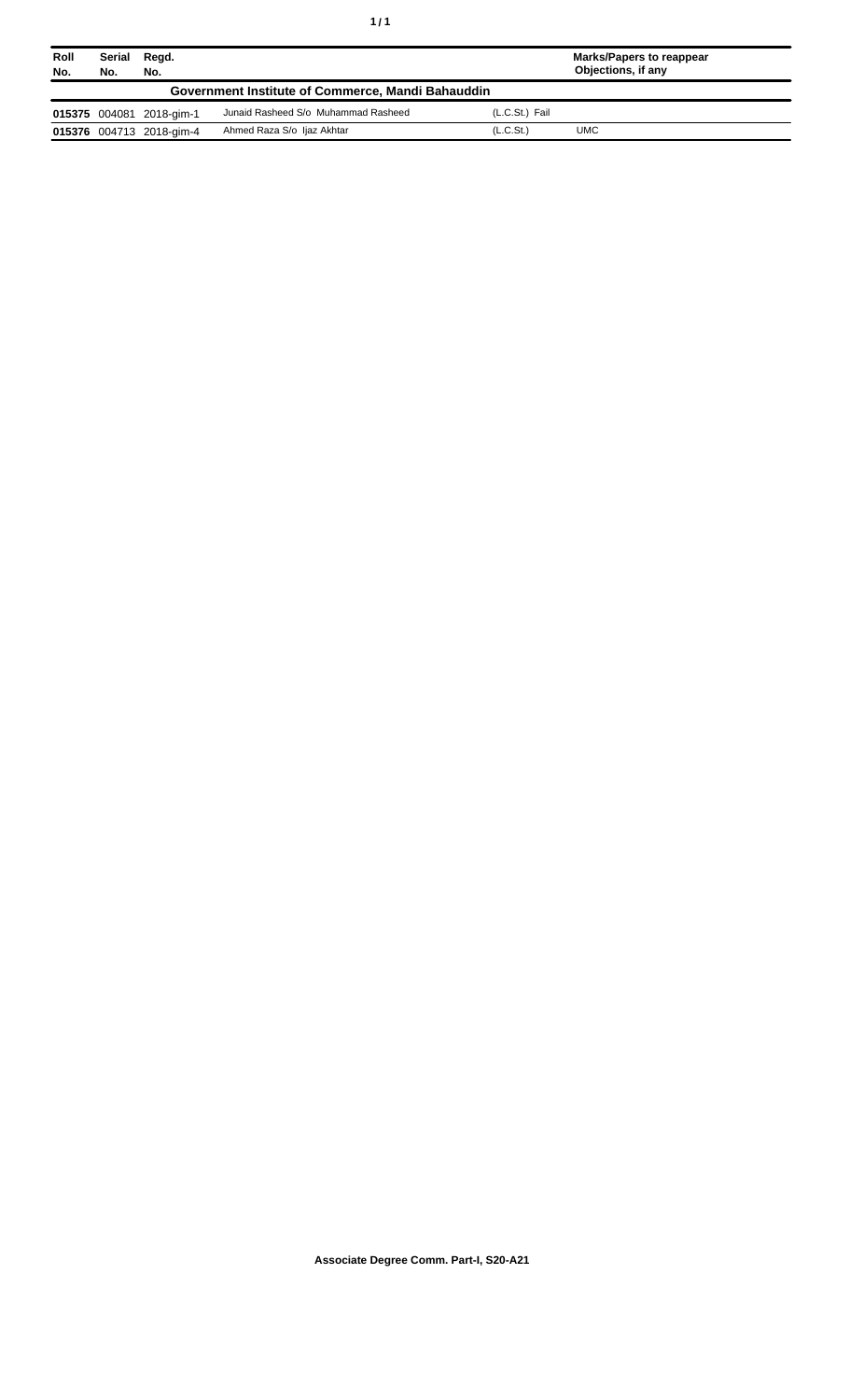| Roll                                       | <b>Serial</b> | Regd.                     |                                    |                | <b>Marks/Papers to reappear</b> |  |  |  |
|--------------------------------------------|---------------|---------------------------|------------------------------------|----------------|---------------------------------|--|--|--|
| No.                                        | No.           | No.                       |                                    |                | Objections, if any              |  |  |  |
| Government Degree College, Mandi Bahauddin |               |                           |                                    |                |                                 |  |  |  |
|                                            |               | 015377 009584 2018-cpm-19 | Ali Hamza S/o Zulifgar Ahmed       | (L.C.St.) Fail |                                 |  |  |  |
|                                            |               | 015378 006787 2018-cpm-24 | Mirza Sufyan Zafar S/o Zafar Igbal | (L.C.St.) Pass | 381                             |  |  |  |
|                                            |               | 015379 002464 2018-cpm-3  | Umair Anwar S/o Ghulam Rusal       | (L.C.St.) Fail |                                 |  |  |  |
|                                            |               | 015380 011316 2018-cpm-5  | Shahid Imran S/o Muhammad Nawaz    | (L.C.St.) Pass | 354                             |  |  |  |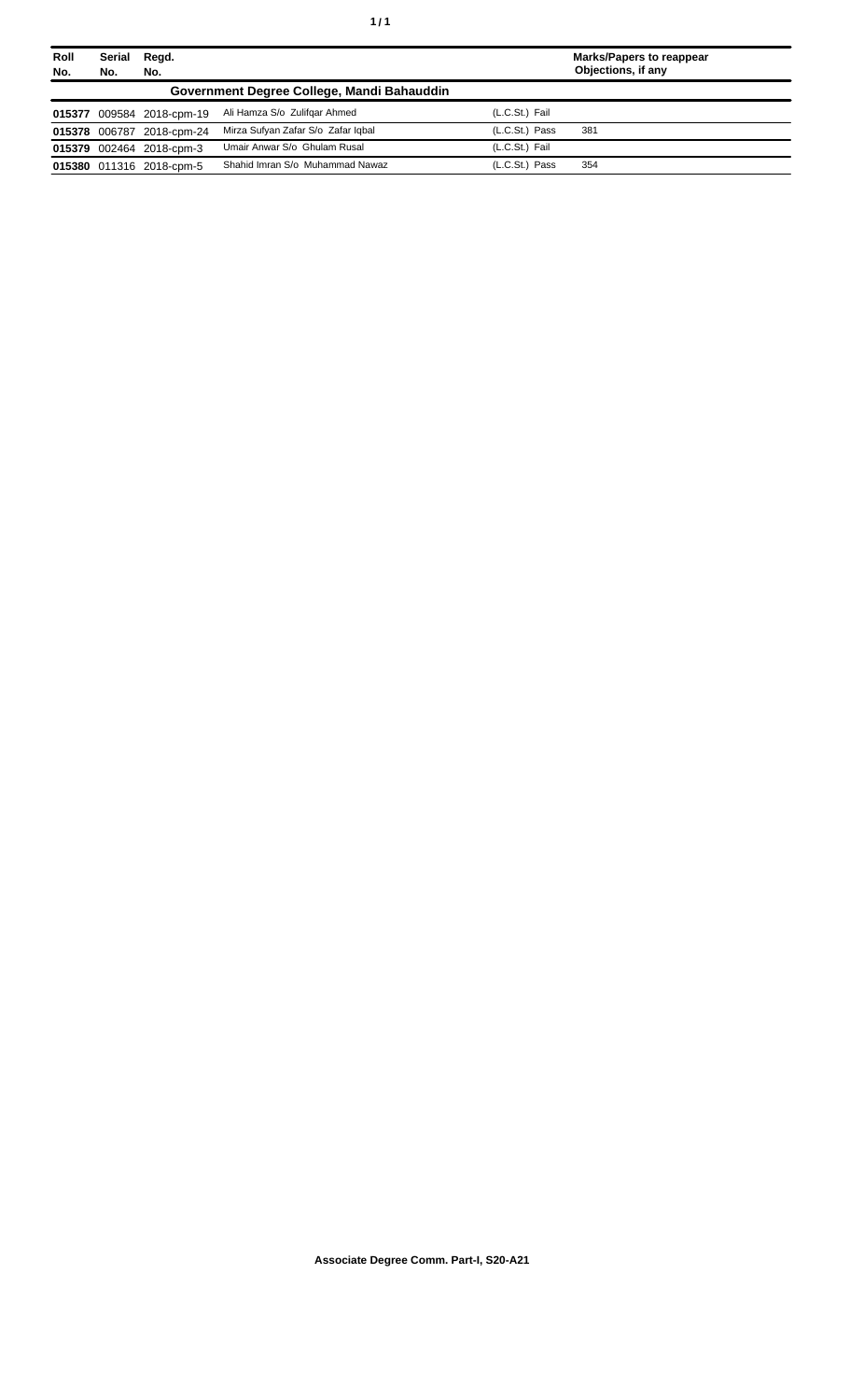| í<br>٠ |
|--------|
|--------|

| Roll<br>No.                                              | <b>Serial</b><br>No. | Regd.<br>No.              |                                                    |                | <b>Marks/Papers to reappear</b><br>Objections, if any |  |  |  |  |
|----------------------------------------------------------|----------------------|---------------------------|----------------------------------------------------|----------------|-------------------------------------------------------|--|--|--|--|
| Punjab College Of Commerce, Rasul Road, Mandi Bahauddin. |                      |                           |                                                    |                |                                                       |  |  |  |  |
|                                                          |                      | 015284 011614 2019-psm-52 | Mahnoor D/o Muhammad Parvez                        | (L.C.St.) Pass | 374                                                   |  |  |  |  |
|                                                          |                      | 015285 011617 2019-psm-55 | Kinza Afzal D/o Muhammad Afzal                     | (L.C.St.) Fail | VII till the Annual 2022.                             |  |  |  |  |
|                                                          |                      | 015286 011613 2019-psm-58 | Nida D/o Muhammad Haneef                           | (L.C.St.) Pass | 418                                                   |  |  |  |  |
| 015287                                                   |                      | 011616 2019-psm-61        | Muskan Shamshar D/o Shamshar Anwar Tarar           | (L.C.St.) Fail | III till the Annual 2022.                             |  |  |  |  |
| 015288                                                   |                      | 011624 2019-psm-62        | Hira Habib D/o Habib Ali                           | (L.C.St.)      | FEE                                                   |  |  |  |  |
|                                                          | 015289 011621        | 2019-psm-63               | Igra Batool D/o Zafar Igbal                        | (L.C.St.) Fail | III.I till the Annual 2022.                           |  |  |  |  |
| 015290                                                   | 014179               | 2019-psm-65               | Arooj Fatima D/o Amjad Ali                         | (L.C.St.) Pass | 356                                                   |  |  |  |  |
| 015291                                                   |                      | 066738 2020-pmb-1         | Zeenat Akram D/o Muhammad Akram                    |                | FEE                                                   |  |  |  |  |
| 015292                                                   | 066747               | 2020-pmb-10               | Amna D/o Naeem Akhtar                              |                | FEE                                                   |  |  |  |  |
| 015293                                                   | 066743               | 2020-pmb-11               | Saba Yasin D/o Muhammad Yasin                      |                | FEE                                                   |  |  |  |  |
| 015294                                                   | 066741               | 2020-pmb-12               | Anbia Naveen D/o Raees Ud Din                      |                | FEE                                                   |  |  |  |  |
| 015295                                                   |                      | 066744 2020-pmb-13        | Laraib Imtiaz D/o Imtiaz Ahmad Gondal              |                | FEE                                                   |  |  |  |  |
| 015296                                                   |                      | 066739 2020-pmb-2         | Rida D/o Asif Masih                                |                | FEE                                                   |  |  |  |  |
| 015297                                                   |                      | 066746 2020-pmb-3         | Arooj Fatima D/o Raja Muhammad Afzal               |                | FEE                                                   |  |  |  |  |
| 015298                                                   |                      | 066740 2020-pmb-4         | Zarneesha Imtiaz D/o Imtiaz Sadig                  |                | <b>FEE</b>                                            |  |  |  |  |
| 015299                                                   |                      | 066745 2020-pmb-5         | Maryam Shahid D/o Shahid Mehmood Mughal            |                | FEE                                                   |  |  |  |  |
| 015300                                                   |                      | 066742 2020-pmb-9         | Kiran Shahzadi D/o Umar Hayat                      |                | FEE                                                   |  |  |  |  |
| 015381                                                   |                      | 012380 2019-psm-68        | Jawad Hussain S/o Muhammad Hussain                 | (L.C.St.) Fail | III.VI.I till the Annual 2022.                        |  |  |  |  |
| 015382                                                   |                      | 010346 2019-psm-72        | Syed Zada Ali Haider S/o Syed Tanveer Hussain Shah | (L.C.St.) Fail | I till the Annual 2022.                               |  |  |  |  |
|                                                          |                      | 015383 010219 2019-psm-73 | Faizan Ali S/o Ghulam Rasool                       | (L.C.St.) Fail | IV, VIII, I till the Annual 2022.                     |  |  |  |  |
| 015384                                                   |                      | 011619 2019-psm-74        | Mudasir Ali S/o Muhammad Arif                      | (L.C.St.) Fail | I.III till the Annual 2022.                           |  |  |  |  |
|                                                          |                      | 015385 011615 2019-psm-75 | Muhammad Abdullah S/o Muhammad Aslam               | (L.C.St.) Pass | 403                                                   |  |  |  |  |
|                                                          |                      | 015386 011620 2019-psm-77 | Muhammad Afzaal S/o Muhammad Riaz                  | (L.C.St.) Pass | 454                                                   |  |  |  |  |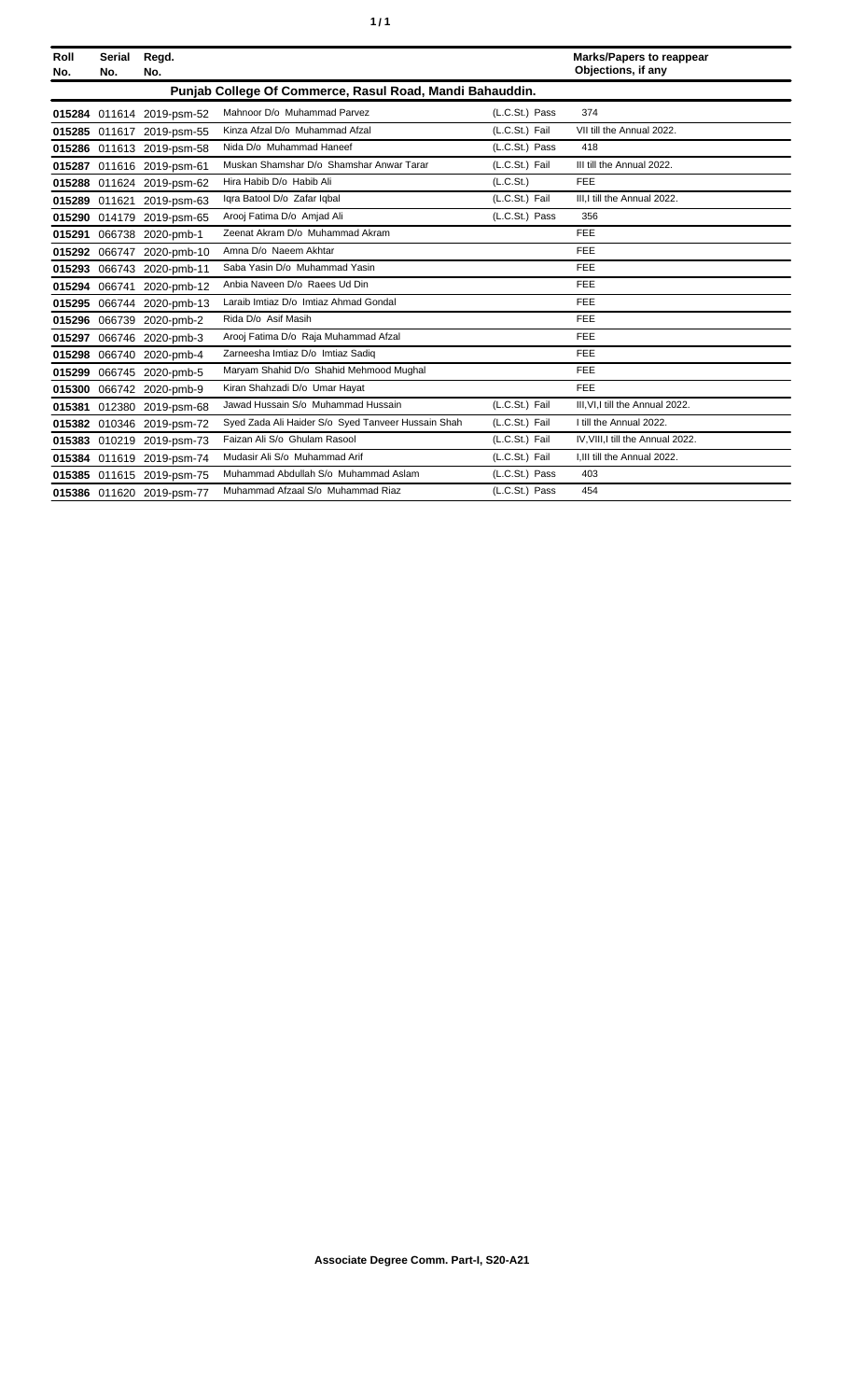| ٠ | ٠ |
|---|---|
|   |   |

| Roll<br>No. | Serial<br>No. | Regd.<br>No.              |                                                                           |                | <b>Marks/Papers to reappear</b><br>Objections, if any                                |
|-------------|---------------|---------------------------|---------------------------------------------------------------------------|----------------|--------------------------------------------------------------------------------------|
|             |               |                           | <b>Government College of Commerce, Murree</b>                             |                |                                                                                      |
|             |               | 015420 000458 2019-ccm-15 | Mugaddas Javed D/o Muhammad Javed                                         | (L.C.St.) Fail | I till the Annual 2022.                                                              |
| 015421      |               | 004352 2019-ccm-17        | Mugadas Bibi D/o Muhammad Asif                                            | (L.C.St.) Pass | 396                                                                                  |
|             |               | 015422 001584 2019-ccm-22 | Eiman Arshad Abbasi D/o Muhammad Arshad Abbasi                            | (L.C.St.) Pass | 377                                                                                  |
|             |               | 015423 001295 2019-ccm-23 | Esha Khalid D/o Khalid Mehmood Abbasi                                     | (L.C.St.) Pass | 346                                                                                  |
|             |               | 015424 002524 2019-ccm-28 | Samreen Bibi D/o Muhammad Nadeem Akhtar                                   | (L.C.St.) Fail | V, VII, I, IV till 2nd Annual 2022.                                                  |
|             |               | 015425 001853 2019-ccm-4  | Mugaddas Bibi D/o Munir Akhter                                            | (L.C.St.) Pass | 390                                                                                  |
|             |               | 015426 058220 2020-ccm-1  | Aymen Naseem Abbasi D/o Naseem Iqbal Abbasi                               | Fail           | I till 2nd Annual 2022.                                                              |
|             |               | 015427 058241 2020-ccm-14 | Kamila Shahid D/o Shahid Ahmed                                            | Fail           | III.I till 2nd Annual 2022.                                                          |
|             |               | 015428 058231 2020-ccm-17 | Maiyra Bibi D/o Muhammad Shoukat Abbasi                                   | Fail           | VI, III, V, I, IV, VII till 2nd Annual 2022.                                         |
|             |               | 015429 058238 2020-ccm-19 | Nimra Bibi D/o Shoukat Mehmood                                            | Fail           | VI, V, III, IV, VII, I till 2nd Annual 2022.                                         |
|             |               | 015430 058224 2020-ccm-25 | Tayyaba Bibi D/o Muhammad Idrees                                          | Fail           | II, VI, VII, V, III, IV, I till 2nd Annual 2022.                                     |
|             |               | 015431 058227 2020-ccm-32 | Bisma Pervaiz D/o Pervaiz Akhtar                                          | Fail           | V, III till 2nd Annual 2022.                                                         |
|             |               | 015432 058222 2020-ccm-35 | Sareena Arshad D/o Arshad Mehmood                                         | Fail           | III, I, VII till 2nd Annual 2022.                                                    |
|             |               | 015433 058255 2020-ccm-36 | Ayesha Ibrahim D/o Muhammad Ibrahim                                       | Fail           | III, V till 2nd Annual 2022.                                                         |
|             |               | 015434 058218 2020-ccm-38 | Fatima Liagat D/o Liagat Ali                                              | Fail           | VII till 2nd Annual 2022.                                                            |
|             |               | 015435 058217 2020-ccm-39 | Ifza Jameel D/o Jameel Akhtar                                             | Fail           | IV, VI, II, III, V, I till 2nd Annual 2022.                                          |
|             |               | 015436 058219 2020-ccm-4  | Agsa Manzoor D/o Muhammad Manzoor                                         | Pass           | 509                                                                                  |
|             |               | 015437 058223 2020-ccm-45 | Mahnoor Asghar D/o M.Asghar                                               | Fail           | V, III, IV, I till 2nd Annual 2022.                                                  |
|             |               | 015438 058239 2020-ccm-46 | Iqra Iftikhr D/o Iftikhar Ahmed Abbasi                                    | Fail           | I till 2nd Annual 2022.                                                              |
|             |               | 015439 058248 2020-ccm-5  | Agsa Kamran D/o Muhammad Kamran                                           | Fail           | IV,I, VII till 2nd Annual 2022.                                                      |
|             |               | 015440 058245 2020-ccm-7  | Shagufta Bibi D/o Muhammad Ayaz                                           | Fail           | VI,I till 2nd Annual 2022.                                                           |
|             |               | 015444 051343 2016-ccm-17 | Umer Muneer S/o Muneer Ahmad                                              | (L.C.St.) Pass | 353                                                                                  |
|             |               | 015445 002484 2019-ccm-1  | Jahanzaib Zafar S/o Zafar Iqbal                                           | (L.C.St.) Pass | 419                                                                                  |
|             |               | 015446 007787 2019-ccm-19 | Usama Aftab S/o Muhammad Aftab                                            | (L.C.St.) Fail | V, VII, I till the Annual 2022.                                                      |
|             |               | 015447 002470 2019-ccm-2  | Usama S/o Noorani                                                         | (L.C.St.) Pass | 399                                                                                  |
|             |               | 015448 002009 2019-ccm-21 | Asnad S/o Gulfraz                                                         | (L.C.St.) Pass | 341                                                                                  |
|             |               | 015449 011558 2019-ccm-33 | Faizan Shahban S/o Mohammad Shahban                                       | (L.C.St.) Pass | 452                                                                                  |
|             |               | 015450 013543 2019-ccm-37 | Hammad Hussain S/o Imtiaz Hussain                                         | (L.C.St.) Pass | 373                                                                                  |
|             |               | 015451 001816 2019-ccm-7  | Waris Shoaib S/o Muhammad Shoaib                                          | (L.C.St.) Pass | 379                                                                                  |
|             |               | 015452 058246 2020-ccm-11 | Faizan Hassan Abbasi S/o Gul Hassan Abbasi                                | Fail           | VI, V, II, I till 2nd Annual 2022.                                                   |
|             |               | 015453 058237 2020-ccm-13 | Umar Naseer Abbasi S/o Muhammad Naseer Abbasi                             | Fail           | V,I till 2nd Annual 2022.                                                            |
|             |               | 015454 058236 2020-ccm-16 | Ahsan Khalid S/o Khalid Mehmood                                           | Fail           | V,I,IV till 2nd Annual 2022.                                                         |
|             |               | 015455 058242 2020-ccm-18 | Taimoor Abbasi S/o Tasleem Akhtar                                         | Absent         |                                                                                      |
|             |               | 015456 058225 2020-ccm-2  | Mohsin Mehmood S/o Masood Ur Rehman                                       | Fail           | VI,I till 2nd Annual 2022.                                                           |
|             |               | 015457 058232 2020-ccm-20 | Shayan Abbasi S/o Inam-Ul-Haq                                             | Fail           | I till 2nd Annual 2022.                                                              |
|             |               | 015458 058235 2020-ccm-21 | Muhammad Mobeen S/o Muhammad Naseer                                       | Fail           | V,I till 2nd Annual 2022.                                                            |
|             |               | 015459 058233 2020-ccm-22 | Muhammad Hassan S/o Israr Ahmad                                           | Fail           | IV, V, VI, I, VII till 2nd Annual 2022.                                              |
| 015460      |               | 058221 2020-ccm-23        | Waleed Iftikhar S/o Muhammad Iftikhar                                     | Fail           | I, V, VII, III till 2nd Annual 2022.                                                 |
| 015461      |               | 058249 2020-ccm-24        | Zain Ali S/o Zahid Mehmood                                                | Fail           | III, V, VI, VII, II, I, IV till 2nd Annual 2022.                                     |
|             |               | 015462 058234 2020-ccm-27 | Fahad Hassan S/o Muhammad Fayyaz                                          | Fail           |                                                                                      |
|             |               | 015463 058240 2020-ccm-28 | Muhammad Bilal S/o Muhammad Jalil<br>Hammad Ali S/o Shoaib Hussain Abbasi | Fail<br>Fail   |                                                                                      |
|             |               | 015464 058243 2020-ccm-29 | Amir Mehmood S/o Sirajdin                                                 | Absent         |                                                                                      |
|             |               | 015465 058229 2020-ccm-3  |                                                                           |                |                                                                                      |
|             |               | 015466 058226 2020-ccm-30 | Usama Liagat S/o Liagat Zaman<br>Shahab Asghar S/o Asghar Abbasi          | Fail<br>Fail   | I, VI, IV, VII till 2nd Annual 2022.<br>VI, V, II, III, VII, I till 2nd Annual 2022. |
|             |               | 015467 058247 2020-ccm-31 | Haider Ali S/o Muhammad Zameer Ahmed                                      | Fail           | V, VI, VII, I, IV, III till 2nd Annual 2022.                                         |
|             |               | 015468 058251 2020-ccm-33 | Khurram Munir S/o Muhammad Munir                                          | Fail           | V,IV, VII, III, I till 2nd Annual 2022.                                              |
|             |               | 015469 058250 2020-ccm-34 | Hamza Imtiaz S/o Imtiaz Mohammad                                          | Fail           | I, III till 2nd Annual 2022.                                                         |
|             |               | 015470 058252 2020-ccm-37 | Zain Arbab Abbasi S/o Muhammad Arbab Abbasi                               | Fail           | I till 2nd Annual 2022.                                                              |
| 015471      |               | 058244 2020-ccm-40        | Ahsam Sohail S/o Muhammad Sohail Bhatti                                   | Fail           | V, VII, IV, I till 2nd Annual 2022.                                                  |
|             |               | 015472 058253 2020-ccm-42 | Muhammad Dawood Khan S/o Muhammad Zareen Khan                             | Fail           | III, I, IV till 2nd Annual 2022.                                                     |
|             |               | 015473 058254 2020-ccm-47 | Bahram Habib S/o Habib Ur Rehman Abbasi                                   | Fail           | I till 2nd Annual 2022.                                                              |
|             |               | 015474 058228 2020-ccm-6  |                                                                           |                |                                                                                      |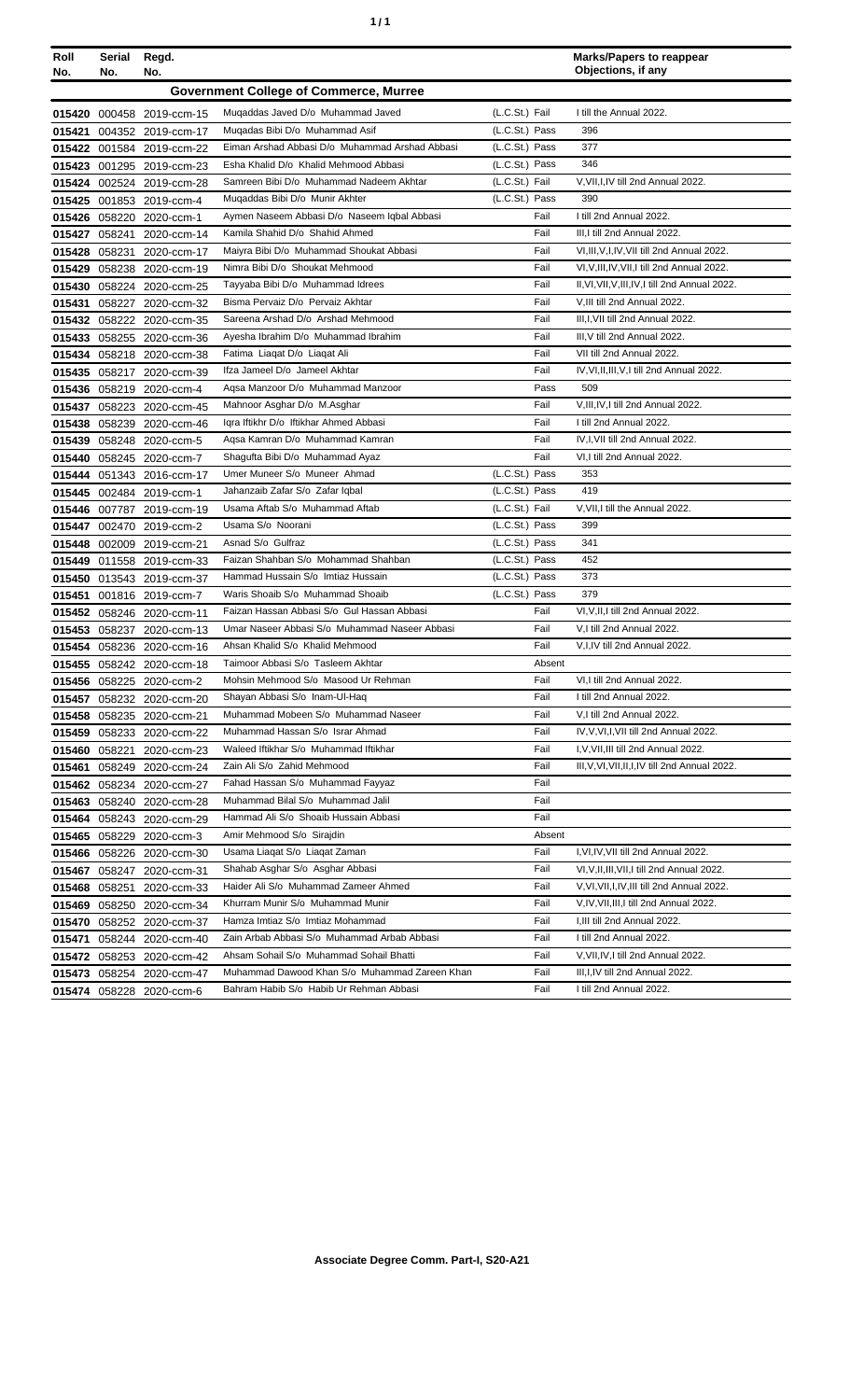| ٠<br>٠ |  |
|--------|--|
|--------|--|

| Roll<br>No. | Serial<br>Regd.<br>No.<br>No.        |             |                                          | Marks/Papers to reappear<br>Objections, if any     |  |
|-------------|--------------------------------------|-------------|------------------------------------------|----------------------------------------------------|--|
|             | Government College for Women, Murree |             |                                          |                                                    |  |
| 015441      | 002917                               | 2019-ccm-20 | Zarish Sarver D/o Muhammad Sarver Abbasi | IV, III, I till the Annual 2022.<br>(L.C.St.) Fail |  |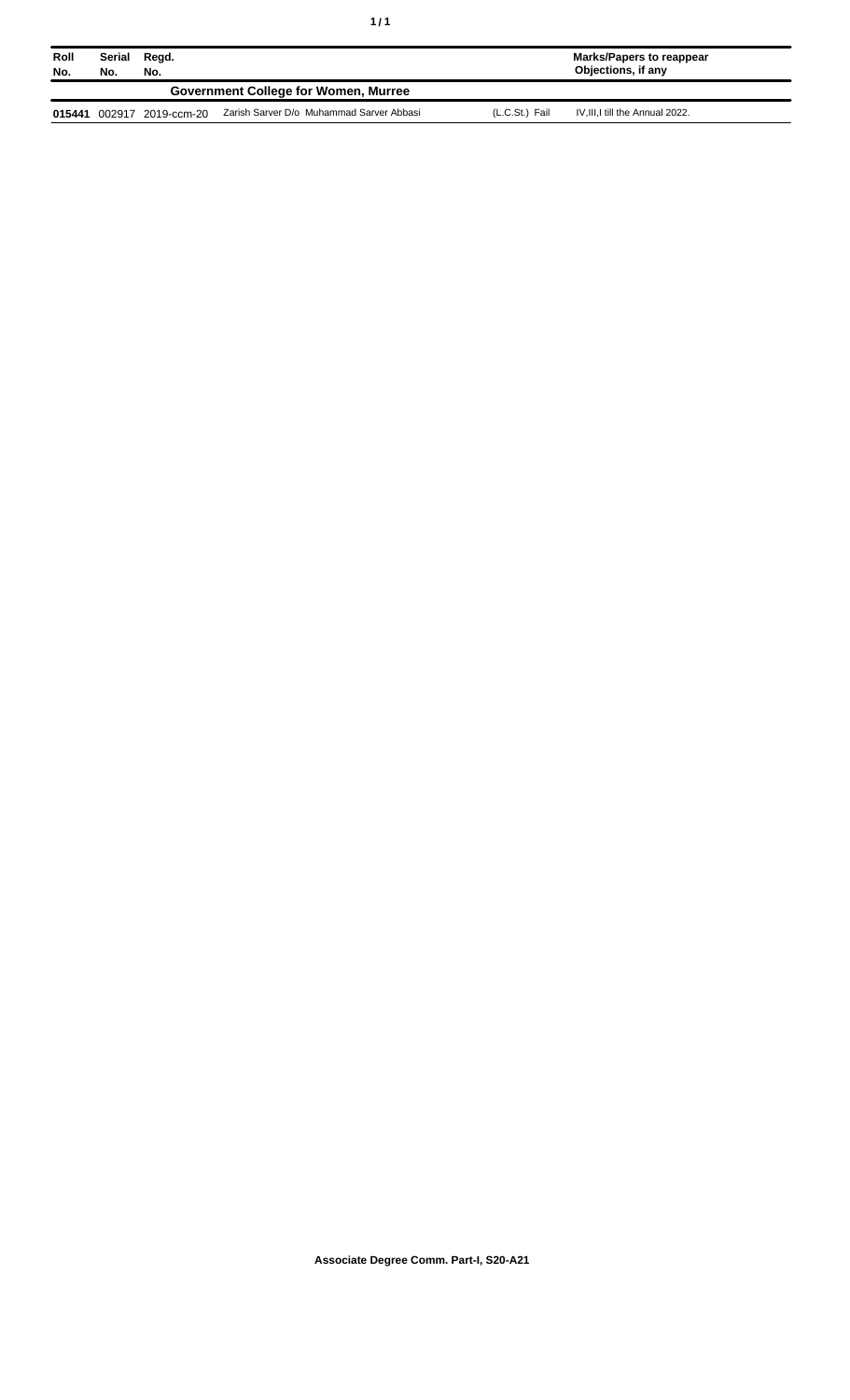| Roll<br>No. | Serial<br>Regd.<br>No.<br>No.            |                           |                                    | <b>Marks/Papers to reappear</b><br>Objections, if any |                                     |
|-------------|------------------------------------------|---------------------------|------------------------------------|-------------------------------------------------------|-------------------------------------|
|             | <b>Government Degree College, Murree</b> |                           |                                    |                                                       |                                     |
|             |                                          | 015475 006056 2018-ccm-38 | Saqib Abbasi S/o Kala Khan         | (L.C.St.) Fail                                        |                                     |
|             |                                          | 015476 001592 2019-ccm-12 | Muhammad Shujah S/o Shameem Javeed | (L.C.St.) Fail                                        | V, IV, I, III till the Annual 2022. |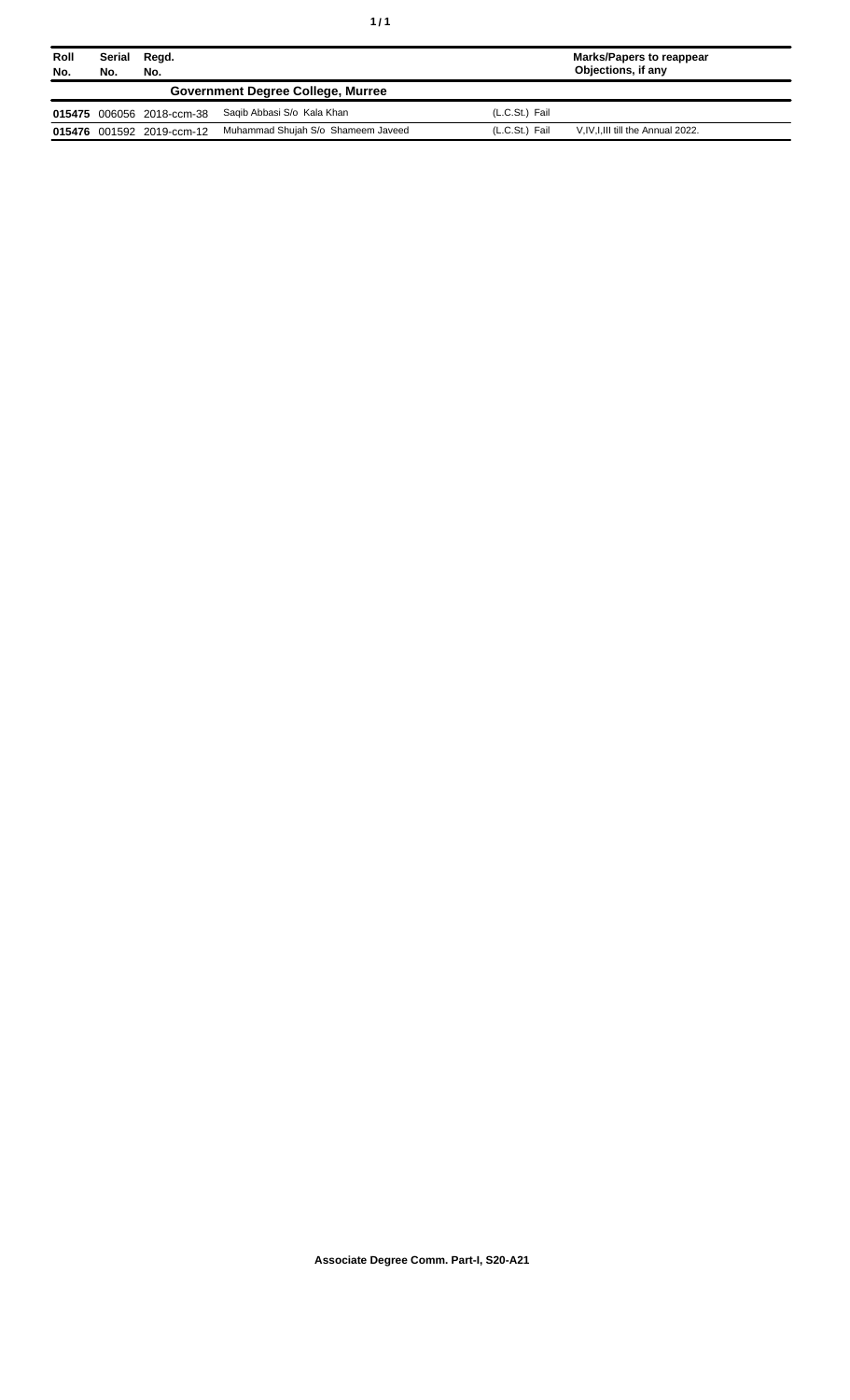| Roll<br>No. | Serial<br>Regd.<br>No.<br>No. |                          |                                            | Marks/Papers to reappear<br>Objections, if any |                                              |  |
|-------------|-------------------------------|--------------------------|--------------------------------------------|------------------------------------------------|----------------------------------------------|--|
|             |                               |                          | Govt. Institute of Commerce, Nankana Sahib |                                                |                                              |  |
|             |                               | 004691 003798 2019-ins-3 | Umer Draz S/o Arif Ali                     | (L.C.St.) Pass                                 | 423                                          |  |
|             |                               | 004692 003812 2019-ins-9 | Muhammad Yasin S/o Muhammad Ishaq          | (L.C.St.) Fail                                 | III, I, VII, V, VI, IV till the Annual 2022. |  |
|             |                               | 004743 003792 2019-ins-6 | Muhammad Hamza Saif S/o Saif Ullah Khan    | (L.C.St.) Pass                                 | 354                                          |  |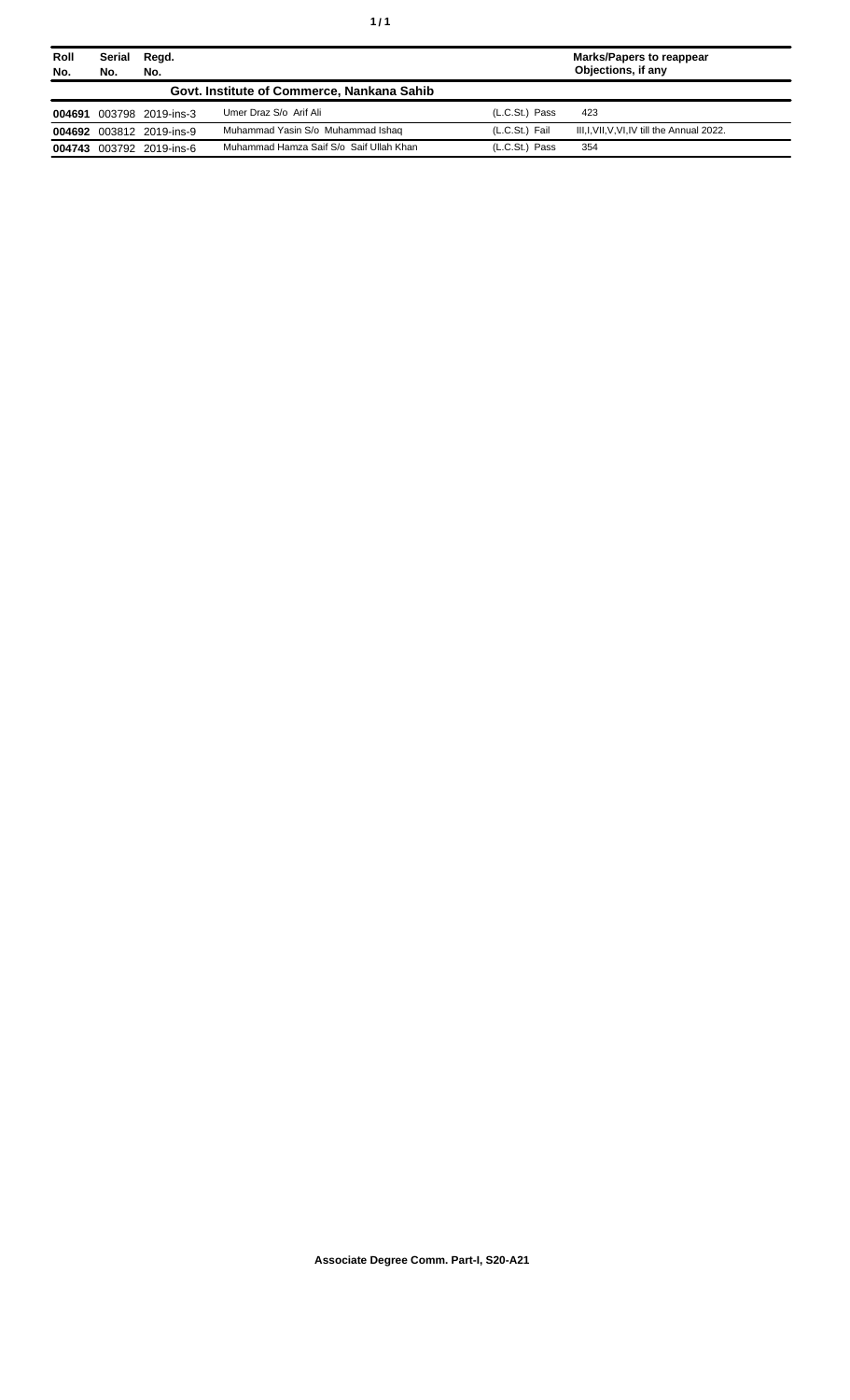|  | ٠ |
|--|---|
|  |   |

| Roll | Serial | Regd.                     |                                                            |                  | <b>Marks/Papers to reappear</b>                 |
|------|--------|---------------------------|------------------------------------------------------------|------------------|-------------------------------------------------|
| No.  | No.    | No.                       |                                                            |                  | Objections, if any                              |
|      |        |                           | <b>Government College of Commerce, Narowal</b>             |                  |                                                 |
|      |        | 015568 003963 2018-gcn-4  | Sheza D/o Ishaq Masih                                      | (L.C.St.) Fail   |                                                 |
|      |        | 015569 007499 2018-gcn-99 | Amaria D/o Shabbir Ahmad                                   | (L.C.St.) Fail   |                                                 |
|      |        | 015570 005719 2019-gcn-31 | Huma Naz D/o Muhammad Jameel                               | (L.C.St.)        | <b>FEE</b>                                      |
|      |        | 015571 002850 2019-gcn-34 | Nadia D/o Muhammad Ramzan                                  | (L.C.St.) Pass   | 347                                             |
|      |        | 015572 005717 2019-gcn-36 | Asma Amjad D/o Muhammad Amjad                              | (L.C.St.) Pass   | 389                                             |
|      |        | 015657 006429 2018-gcn-17 | Aman Ullah S/o Muhammad Rafique                            | (L.C.St.) Fail   |                                                 |
|      |        | 015658 007988 2018-gcn-30 | Muhammad Umar S/o Razzaq Ahmad                             | (L.C.St.) Fail   |                                                 |
|      |        | 015659 001522 2018-gcn-36 | Muhammad Zeeshan Arshad S/o Muhammad Arshad                | (L.C.St.) Pass   | 358                                             |
|      |        | 015660 001485 2018-gcn-37 | Ghulam Jallani S/o Muhammad Ramzan                         | (L.C.St.) Fail   |                                                 |
|      |        | 015661 001524 2018-gcn-43 | Muhammad Hassan Khan S/o Muhammad Saleem Khan              | (L.C.St.) Pass   | 358                                             |
|      |        | 015662 006714 2018-gcn-51 | Abu Sufyan S/o Muhammad Yaqoob                             | (L.C.St.) Pass   | 334                                             |
|      |        | 015663 006395 2018-gcn-92 | Muhammad Zohaib Zahid S/o Muhammad Boota                   | (L.C.St.) Pass   | 334                                             |
|      |        | 015664 000051 2017-crs-17 | Muhammad Zeeshan Raza S/o Shoukat Ali                      | (L.C.St.) Fail   | I, III, VI, V, VII till the Annual 2022.        |
|      |        | 015665 011076 2017-gcn-44 | Noman Akmal S/o Muhammad Afzal                             | (L.C.St.) Fail   | VII, V, III till the Annual 2022.               |
|      |        | 015666 006385 2018-gcn-72 | Muhammad Ali S/o Muhammad Mushtaq                          | (L.C.St.) Pass   | 370                                             |
|      |        | 015667 007834 2019-gcn-13 | Muhammad Aftab S/o Shoukat Ali                             | (L.C.St.) Pass   | 417                                             |
|      |        | 015668 007842 2019-gcn-4  | Muhammad Imran S/o Anayat Ullah                            | (L.C.St.) Pass   | 408                                             |
|      |        | 015669 000448 2019-gcn-44 | Syed Ahsan Raza Ahmed S/o Syed Umer Igbal Ahmed<br>Chishti | (L.C.St.) Pass   | 375                                             |
|      |        | 015670 001300 2019-gcn-55 | Ali Hassan S/o Nazeer Ahmad                                | (L.C.St.) Absent |                                                 |
|      |        | 015671 008166 2019-gcn-59 | Muhammad Ageel Saleem S/o Muhammad Saleem                  | (L.C.St.) Fail   | III.I till the Annual 2022.                     |
|      |        | 015672 002477 2019-gcn-61 | Haniail S/o Ameen Maseh                                    | (L.C.St.) Fail   | VIII, V, VII, VI, II, III till the Annual 2022. |
|      |        | 015673 009589 2019-gcn-62 | Muhammad Awais S/o Manzoor Hussain                         | (L.C.St.) Pass   | 373                                             |
|      |        | 015674 001828 2019-gcn-63 | Muhammad Khawar S/o Muhammad Tariq Butt                    | (L.C.St.) Fail   | V, IV, VI, III till the Annual 2022.            |
|      |        | 015675 006245 2019-gcn-64 | Ghulfam Ahmad S/o Shoukat Ali                              | (L.C.St.) Pass   | 400                                             |
|      |        | 015676 002283 2019-gcn-65 | Ahtisham Shabbir S/o Shabbir Ahmed                         | (L.C.St.) Fail   | III till the Annual 2022.                       |
|      |        | 015677 005766 2019-gcn-66 | Haseeb Hassan S/o Muhammad Hafeez                          | (L.C.St.) Pass   | 374                                             |
|      |        | 015678 005760 2019-gcn-69 | Muhammad Arslan S/o Muhammad Kaleem                        | (L.C.St.) Fail   | I till the Annual 2022.                         |
|      |        | 015679 006539 2019-gcn-82 | Muhammad Awais S/o Sakhawat Ali                            | (L.C.St.) Pass   | 342                                             |
|      |        | 015680 003873 2019-gcn-9  | Sufyan Ali S/o Adrees Ahmad                                | (L.C.St.) Fail   | III till the Annual 2022.                       |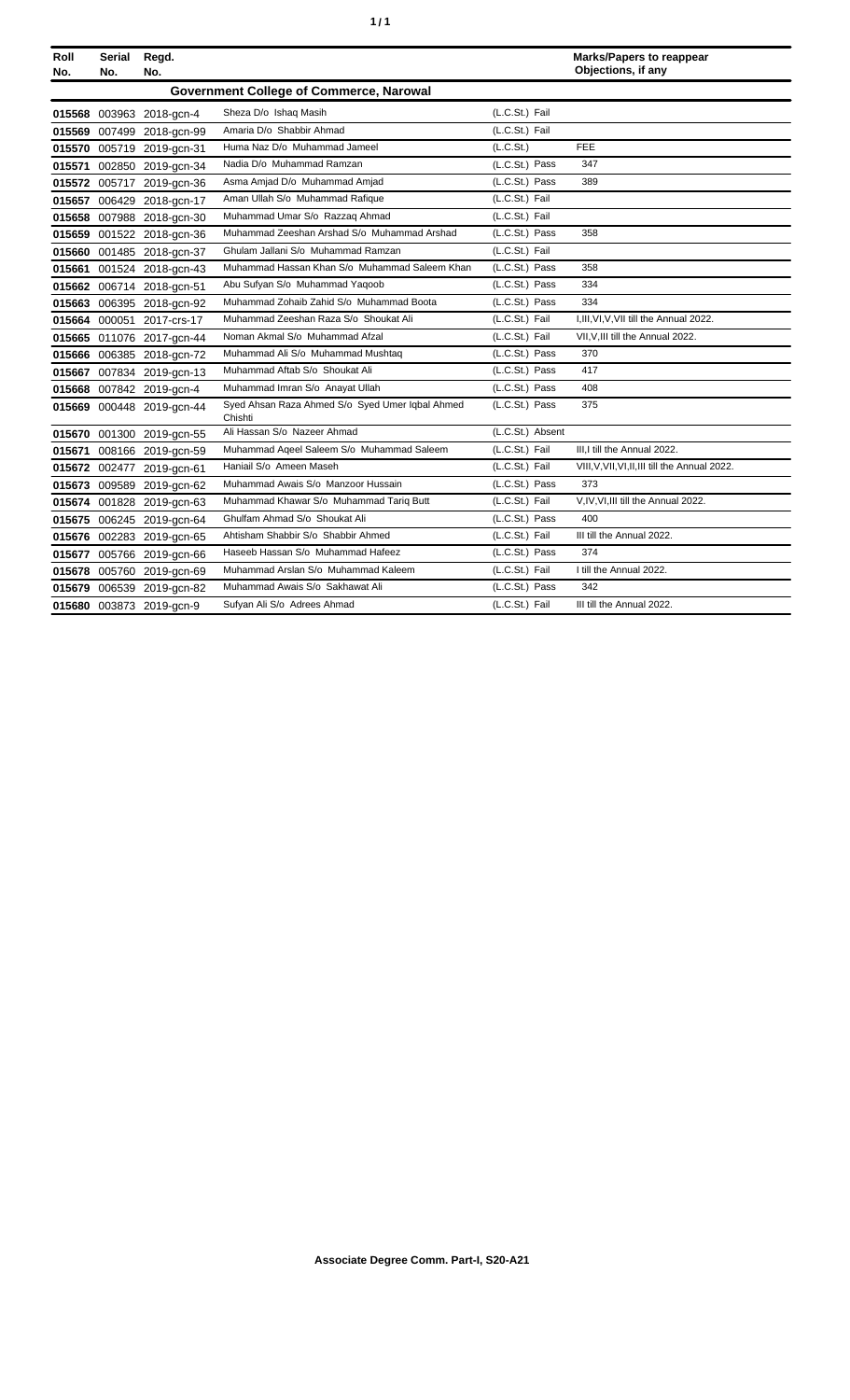| Roll<br>No. | <b>Serial</b><br>No. | Regd.<br>No.              |                                                     |                | <b>Marks/Papers to reappear</b><br>Objections, if any |
|-------------|----------------------|---------------------------|-----------------------------------------------------|----------------|-------------------------------------------------------|
|             |                      |                           | Standard College of Commerce, Jasar Bypass, Narowal |                |                                                       |
| 015573      | 006631               | 2019-scn-71               | Adeeba Bano D/o Mushtag Ahmad                       | (L.C.St.) Pass | 344                                                   |
| 015574      | 006571               | 2019-scn-73               | Attia Bano D/o Muhammad Razzag                      | (L.C.St.) Fail | I till the Annual 2022.                               |
| 015575      | 006607               | 2019-scn-74               | Sana Sarwar D/o Sarwar Masih                        | (L.C.St.) Pass | 477                                                   |
|             |                      | 015576 006596 2019-scn-75 | Swera Ashraf D/o Muhammad Ashraf                    | (L.C.St.) Pass | 415                                                   |
| 015577      | 006587               | 2019-scn-76               | Iram Shahzadi D/o Iftikhar Ahmad                    | (L.C.St.) Pass | 388                                                   |
| 015578      |                      | 006615 2019-scn-78        | Alina Ahmed D/o Syed Muhammad Ahmed                 | (L.C.St.) Pass | 430                                                   |
| 015579      | 006577               | 2019-scn-79               | Maham Asghar Mughal D/o Asghar Ali                  | (L.C.St.) Fail | III till the Annual 2022.                             |
| 015580      | 006625               | 2019-scn-80               | Awima Altaf D/o Muhammad Altaf                      | (L.C.St.) Fail | I till the Annual 2022.                               |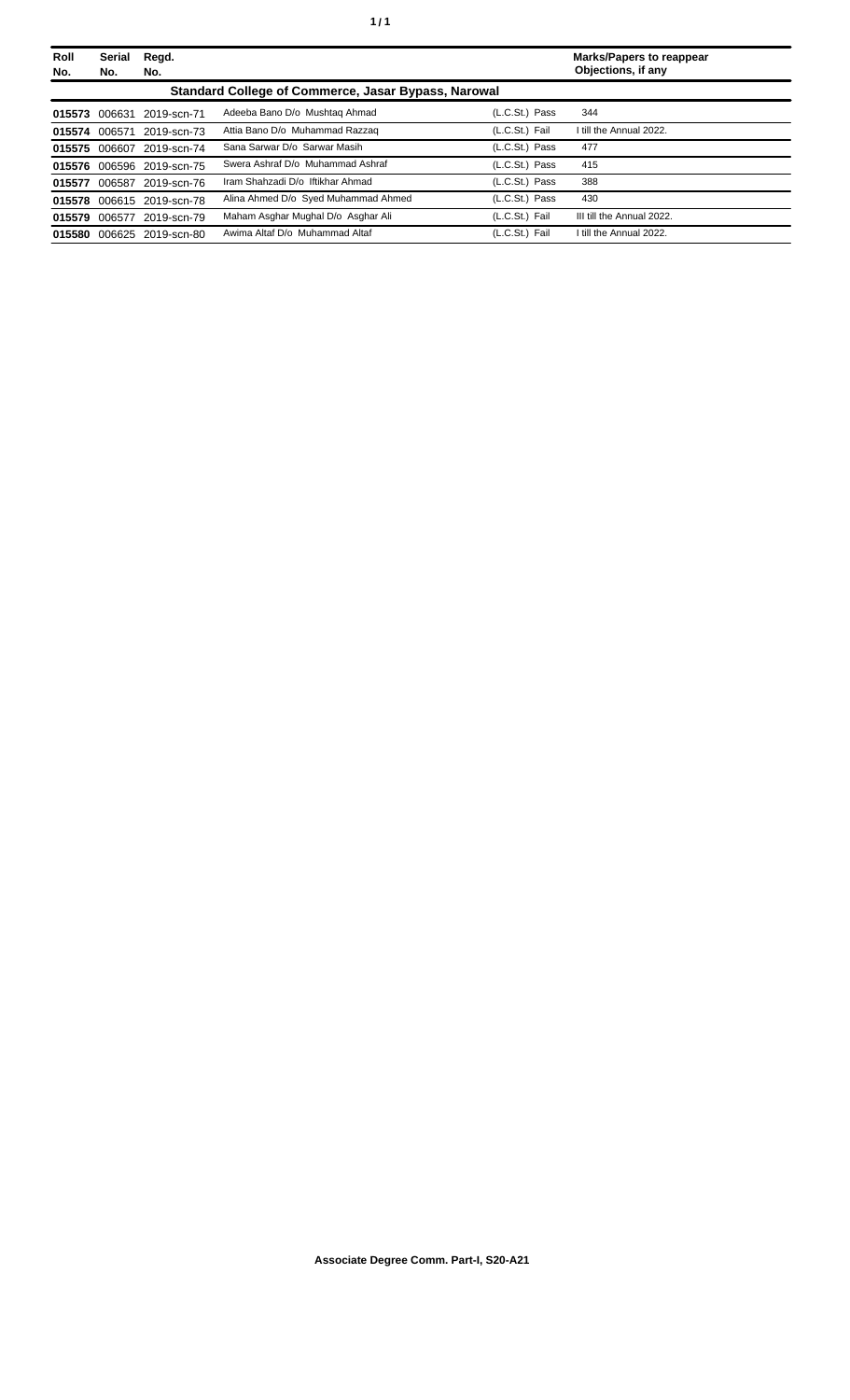| Roll<br>No. | Serial<br>No.                           | Regd.<br>No.              |                                                        |                | <b>Marks/Papers to reappear</b><br>Objections, if any |  |  |
|-------------|-----------------------------------------|---------------------------|--------------------------------------------------------|----------------|-------------------------------------------------------|--|--|
|             | Government Institute of Commerce, Okara |                           |                                                        |                |                                                       |  |  |
| 015702      | 006773                                  | 2015-wco-222              | Imrana Aslam D/o Muhammad Aslam                        | (L.C.St.) Pass | 373                                                   |  |  |
| 015703      |                                         | 008094 2019-gco-26        | Fazila Mumtaz D/o Mumtaz Khan                          | (L.C.St.) Fail | I till the Annual 2022.                               |  |  |
| 015704      |                                         | 005129 2019-gco-27        | Razia Abbas D/o Abbas Ali                              | (L.C.St.) Fail | IV, III till the Annual 2022.                         |  |  |
| 015705      |                                         | 008165 2019-gco-28        | Shamsa D/o Zahid Mahmood                               | (L.C.St.) Pass | 410                                                   |  |  |
| 015706      |                                         | 005135 2019-gco-3         | Nimra D/o Talib Hussain                                | (L.C.St.) Pass | 412                                                   |  |  |
| 015707      |                                         | 005137 2019-aco-4         | Neelam Shehzadi D/o Muhammad Ashraf                    | (L.C.St.) Pass | 345                                                   |  |  |
| 015766      |                                         | 002028 2017-gco-17        | Usman Ali S/o Muhammad Zaman                           | (L.C.St.) Fail | III, I till 2nd Annual 2022.                          |  |  |
| 015767      | 007931                                  | 2019-gco-12               | Saglain Ali Khan S/o Muhammad Hayat Khan               | (L.C.St.) Pass | 358                                                   |  |  |
| 015768      | 009339                                  | 2019-gco-18               | Junaid Ahmad S/o Sarfaraz Ahmad Khan                   | (L.C.St.) Pass | 348                                                   |  |  |
| 015769      | 009704                                  | 2019-gco-22               | Muhammad Umer Faroog S/o Muhammad Hanif                | (L.C.St.) Fail | V.I till the Annual 2022.                             |  |  |
| 015770      |                                         | 006235 2019-gco-23        | Muhammad Awais Aslam S/o Muhammad Aslam Nadeem<br>Rana | (L.C.St.) Pass | 384                                                   |  |  |
| 015771      |                                         | 006410 2019-gco-32        | Babar Ali S/o Sabir Ali                                | (L.C.St.) Fail | I till the Annual 2022.                               |  |  |
| 015772      | 007921                                  | 2019-gco-37               | Muhammad Shafqat S/o Muhammad Inam                     | (L.C.St.) Pass | 359                                                   |  |  |
| 015773      |                                         | 009344 2019-gco-40        | Muhammad Abdullah S/o Muhammad Amjad                   | (L.C.St.) Pass | 430                                                   |  |  |
| 015774      |                                         | 007668 2019-gco-46        | Abdul Rohan Afzal S/o Muhammad Afzal                   | (L.C.St.) Pass | 402                                                   |  |  |
| 015775      |                                         | 011622 2019-gco-53        | Asif Ali S/o Liagat Ali                                | (L.C.St.) Pass | 395                                                   |  |  |
|             |                                         | 015776 012762 2019-pco-14 | Saam Sadiq S/o Muhammad Sadiq                          | (L.C.St.) Fail | V, VIII till the Annual 2022.                         |  |  |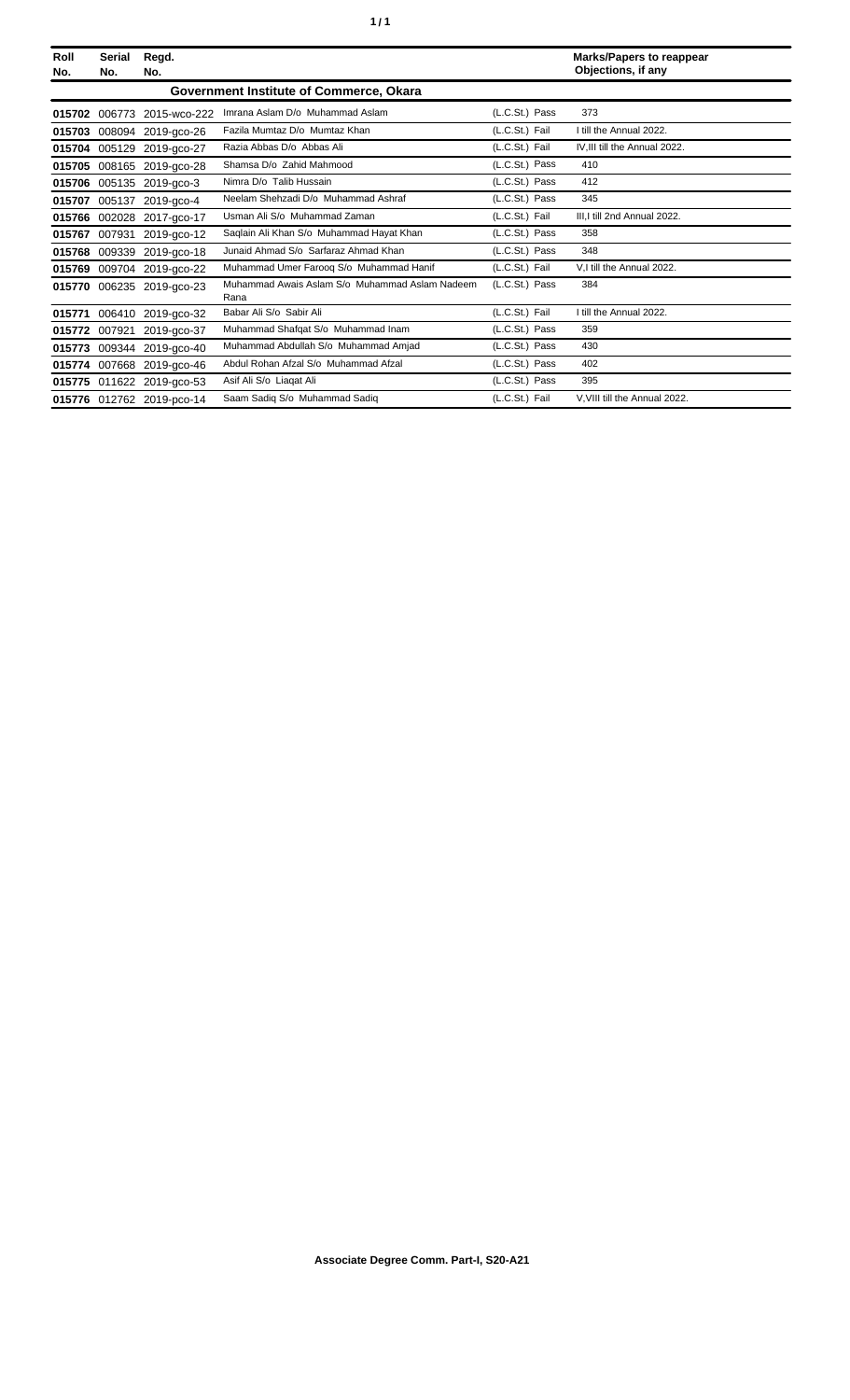| ٠ | ٠ |
|---|---|
|   |   |

| Roll<br>No. | Serial<br>No. | Regd.<br>No.              |                                                                |                | <b>Marks/Papers to reappear</b><br>Objections, if any |
|-------------|---------------|---------------------------|----------------------------------------------------------------|----------------|-------------------------------------------------------|
|             |               |                           | <b>Punjab College of Commerce, Okara</b>                       |                |                                                       |
|             |               | 015708 012781 2018-pco-28 | Tayyaba Sabir D/o Sabir Ali                                    | (L.C.St.) Fail |                                                       |
|             |               | 015709 012765 2019-pco-19 | Hadia Naseem D/o Naseem Mahmood                                | (L.C.St.) Fail | I till the Annual 2022.                               |
|             |               | 015710 012766 2019-pco-20 | Sana D/o Muhammad Younas (Deceased)                            | (L.C.St.) Pass | 374                                                   |
|             |               | 015711 012767 2019-pco-26 | Esha Naeem D/o Muhammad Naeem                                  | (L.C.St.) Pass | 355                                                   |
|             |               | 015712 012771 2019-pco-30 | Noorish Zainab D/o Majid Ali                                   | (L.C.St.) Pass | 336                                                   |
|             |               | 015713 012773 2019-pco-32 | Bushra Khalid D/o Rana Khalid Mehmood                          | (L.C.St.) Fail | I till the Annual 2022.                               |
|             |               | 015714 012768 2019-pco-38 | Marrium D/o Muhammad Saeed                                     | (L.C.St.) Fail | II, VI till the Annual 2022.                          |
|             |               | 015715 012769 2019-pco-4  | Faiza D/o Altaf Hussain                                        | (L.C.St.) Pass | 390                                                   |
|             |               | 015716 012770 2019-pco-5  | Maryam Ayub D/o Rana Ayub                                      | (L.C.St.) Pass | 351                                                   |
|             |               | 015717 066818 2020-pco-1  | Hoor-UI-Ain Anwar D/o Muhammad Anwar Javed                     | Fail           | III, I till 2nd Annual 2022.                          |
|             |               | 015718 066834 2020-pco-17 | Aneesha Noor D/o Muhammad Latif                                | Pass           | 486                                                   |
|             |               | 015719 066835 2020-pco-18 | Rabiya Farooq D/o Amar Farooq                                  | Pass           | 480                                                   |
|             |               | 015720 066836 2020-pco-19 | Amina Khalid D/o Khalid Javid                                  | Pass           | 395                                                   |
|             |               | 015721 066819 2020-pco-2  | Tanzeel Fatima D/o Barkat Ali                                  | Fail           | V,IV,III,I till 2nd Annual 2022.                      |
|             |               | 015722 066837 2020-pco-20 | Hadia Batool D/o Syed Rafaqat Hussain Shah Gelani              | Pass           | 450                                                   |
|             |               | 015723 066838 2020-pco-21 | Ayesha Zulifqar D/o Muhammad Zulifqar                          | Pass           | 460                                                   |
|             |               | 015724 066839 2020-pco-22 | Mahum D/o Muhammad Ramzan                                      | Fail           | IV till 2nd Annual 2022.                              |
|             |               | 015725 066848 2020-pco-23 | Tanzeela Hussain D/o Muhammad Hussain                          | Pass           | 369                                                   |
|             |               | 015726 066840 2020-pco-24 | Amina Riaz D/o Riaz Ahmad                                      | Absent         |                                                       |
|             |               | 015727 066849 2020-pco-25 | Eisha D/o Malik Abdul Nisar                                    | Fail           | III.I.IV till 2nd Annual 2022.                        |
|             |               | 015728 066841 2020-pco-27 | Arsa Tariq D/o Tariq Mehmood                                   | Fail           | III, I, IV till 2nd Annual 2022.                      |
|             |               | 015729 066842 2020-pco-28 | Aliza Imran D/o Imran Ashraf                                   | Fail           | I, III, IV till 2nd Annual 2022.                      |
|             |               | 015730 066851 2020-pco-29 | Hamna Nasir D/o Nasir Mehmood                                  | Fail           | III, V, IV till 2nd Annual 2022.                      |
|             |               | 015731 066820 2020-pco-3  | Amna Siddique D/o Muhammad Siddique                            | Fail           | III, I till 2nd Annual 2022.                          |
|             |               | 015732 066850 2020-pco-30 | Muqadis D/o Abdul Hameed                                       | Fail           | I till 2nd Annual 2022.                               |
|             |               | 015733 066830 2020-pco-39 | Uzma Younas D/o Younas Ali                                     | Fail           | IV, III, I till 2nd Annual 2022.                      |
|             |               | 015734 066821 2020-pco-4  | Misbah Farid D/o Gulam Farid                                   | Pass           | 501                                                   |
|             |               | 015735 066831 2020-pco-40 | Anam D/o Muhammad Ameen                                        | Fail           | IV, VII, III, I till 2nd Annual 2022.                 |
|             |               | 015736 066822 2020-pco-6  | Aneela Sagheer D/o Muhammad Sagheer                            | Fail           | I.IV.III till 2nd Annual 2022.                        |
|             |               | 015737 066823 2020-pco-7  | Rabia Ghafoor D/o Abdul Ghafoor                                | Fail           | IV.I till 2nd Annual 2022.                            |
|             |               | 015738 066824 2020-pco-8  | Rimsha Shahzadi D/o Muhammad Iqbal Anjum                       | Fail           | I till 2nd Annual 2022.                               |
|             |               | 015777 012761 2019-pco-12 | Muhammad Adeel S/o Muhammad Mansha                             | (L.C.St.) Fail | V,IV till the Annual 2022.                            |
|             |               | 015778 012779 2019-pco-31 | Muhammad Haris S/o Shamim Parwez                               | (L.C.St.) Pass | 438                                                   |
|             |               | 015779 012763 2019-pco-34 | Abdul Hanan S/o Saleem Ahmad                                   | (L.C.St.) Pass | 361                                                   |
|             |               | 015780 012764 2019-pco-35 | Wagar Younas S/o Muhammad Younas                               | (L.C.St.) Fail | III, IV, I till the Annual 2022.                      |
|             |               | 015781 066826 2020-pco-10 | Saad Mahmood S/o Sheikh Sajad Mahmood                          | Fail           | IV till 2nd Annual 2022.                              |
|             |               | 015782 066833 2020-pco-12 | Rana Muhammad Anas S/o Rana Muhammad Naeem Khan                | Fail           | VI, VIII, II, V, III, I, IV till 2nd Annual 2022.     |
|             |               | 015783 066827 2020-pco-13 | Muhammad Tuseeq Ghous S/o Ghulam Ghous                         | Absent         |                                                       |
|             |               | 015784 066828 2020-pco-14 | Muhammad Afzaal Khan S/o Ali Sher                              | Fail           | I, VI, V till 2nd Annual 2022.                        |
|             |               | 015785 066829 2020-pco-16 | Muhammad Ammar Zulgarnain S/o Baber Zulgarnain                 | Fail           | VI, III, VIII, V, IV, I till 2nd Annual 2022.         |
|             |               | 015786 066843 2020-pco-31 | Muhammad Bilal Yousaf S/o Muhammad Yousaf                      | Fail           | V till 2nd Annual 2022.                               |
|             |               | 015787 066847 2020-pco-33 | Husnain Zahoor S/o Zahoor Ahmed                                | Absent         |                                                       |
|             |               | 015788 066844 2020-pco-34 | Muhammad Arham Fiaz S/o Muhammad Fiaz Ather Mughal<br>Murtazai | Pass           | 520                                                   |
|             |               | 015789 066845 2020-pco-35 | Muhammad Asim Shahid S/o Muhammad Shahid                       | Fail           | V till 2nd Annual 2022.                               |
|             |               | 015790 066852 2020-pco-36 | Muhammad Zain-Ul-Abidin S/o Muhammad Ramzan                    | Fail           | VII, I, III till 2nd Annual 2022.                     |
|             |               | 015791 066846 2020-pco-38 | Syed Abrar Haider Gillani S/o Syed Shahid Shabbir Gillani      | Pass           | 407                                                   |
|             |               | 015792 066832 2020-pco-41 | Muhammad Qaisar S/o Muhammad Farooq                            | Fail           | VI, IV, V till 2nd Annual 2022.                       |
|             |               | 015793 066825 2020-pco-9  | Muhammad Farhan S/o Zulkaif Ahmad                              | Fail           | V till 2nd Annual 2022.                               |
|             |               | 021420 085238 2018-pco-14 | Mirza Noman Baig S/o Shareef Baig                              | (L.C.St.)      | <b>DETAINED</b>                                       |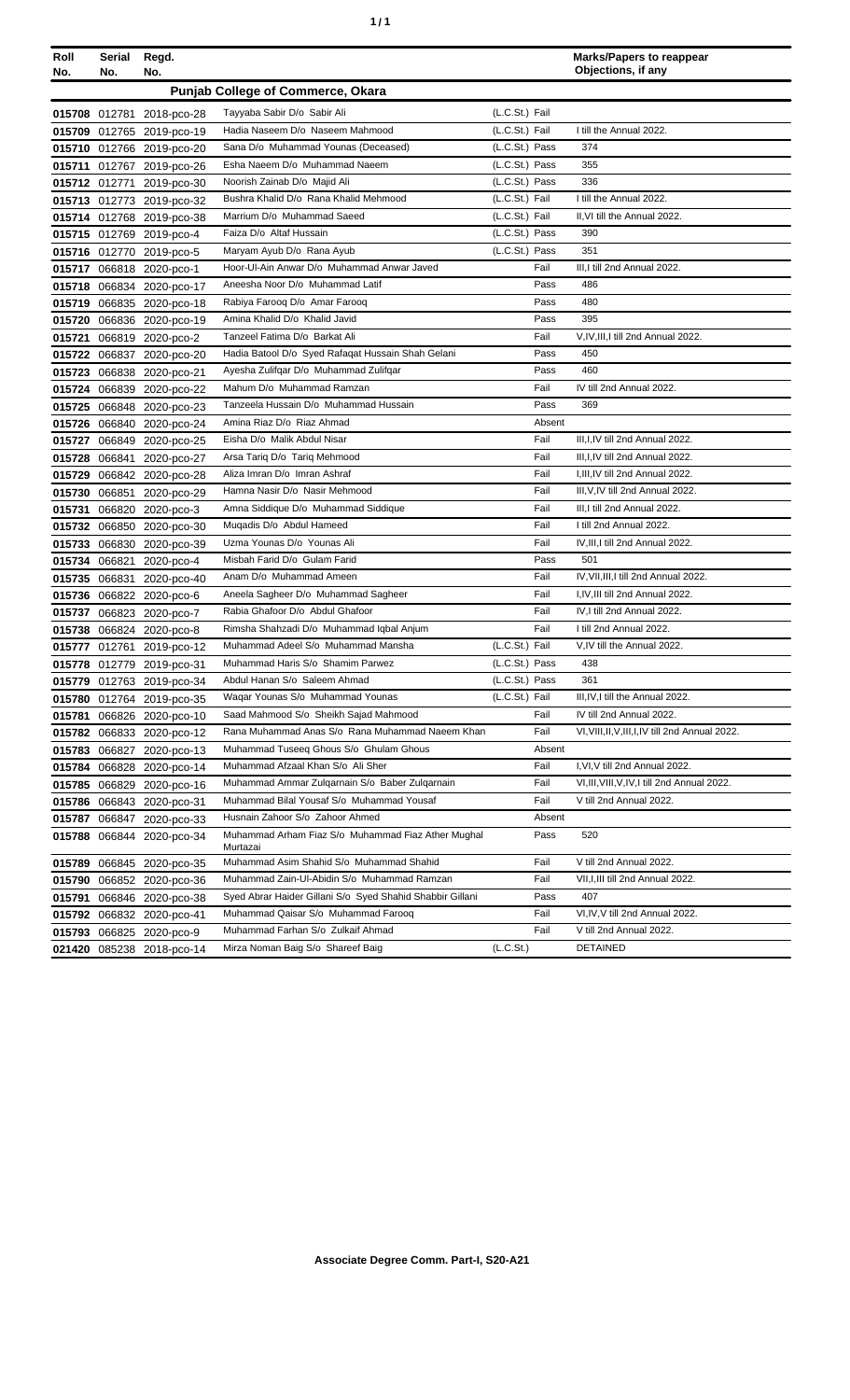| ٠ | ٠ |
|---|---|
|   |   |

| Roll          | Serial | Regd.                      |                                                      |                | <b>Marks/Papers to reappear</b>                 |
|---------------|--------|----------------------------|------------------------------------------------------|----------------|-------------------------------------------------|
| No.           | No.    | No.                        |                                                      |                | Objections, if any                              |
|               |        |                            | Punjab College, Phalia.                              |                |                                                 |
|               |        | 015267 011623 2018-pcp-202 | Sobia Noreen D/o Sher Ali                            | (L.C.St.) Pass | 359                                             |
| 015301        |        | 011232 2018-pcp-169        | Zoha D/o Nasrullah Khan                              | (L.C.St.) Fail |                                                 |
|               |        | 015302 001308 2019-pcp-177 | Umm E Habiba D/o Ijaz Ahmad                          | (L.C.St.) Fail | III.V till the Annual 2022.                     |
|               |        | 015303 000280 2019-pcp-179 | Tehseen Arzoo D/o Tariq Mehmood                      | (L.C.St.) Fail | IV till the Annual 2022.                        |
| 015304        |        | 001439 2019-pcp-181        | Nazalia Zainab D/o Muhammad Anar                     | (L.C.St.) Fail | I till the Annual 2022.                         |
|               |        | 015305 000853 2019-pcp-187 | Nimra Khawar D/o Khawar Iqbal                        | (L.C.St.) Fail | IV,I till the Annual 2022.                      |
|               |        | 015306 000850 2019-pcp-188 | Zubaira Nazir D/o Muhammad Nazir                     | (L.C.St.) Fail | I till the Annual 2022.                         |
|               |        | 015307 001310 2019-pcp-189 | Afshan Mubeen D/o Muhammad Afzal                     | (L.C.St.) Pass | 372                                             |
|               |        | 015308 001441 2019-pcp-190 | Sheeza Mubeen D/o Mukhtar Ahmed                      | (L.C.St.) Fail | V,IV,I till the Annual 2022.                    |
|               |        | 015309 001053 2019-pcp-191 | Fehmina Azhar D/o Azhar Iqbal                        | (L.C.St.) Pass | 421                                             |
|               |        | 015310 001438 2019-pcp-209 | Sawaira Tabasum D/o Muhammad Safdar                  | (L.C.St.) Pass | 395                                             |
| 015311        |        | 001675 2019-pcp-217        | Isra Parveen D/o Muhammad Afzal                      | (L.C.St.) Fail | I till the Annual 2022.                         |
|               |        | 015312 000198 2019-pcp-220 | Ayesha Rehman D/o Zafar Iqbal                        | (L.C.St.) Fail | IV, I till the Annual 2022.                     |
|               |        | 015313 055238 2020-pcp-207 | Aleeza Zafar D/o Zafar Iqbal                         | Fail           | III, IV, I till 2nd Annual 2022.                |
|               |        | 015314 055243 2020-pcp-208 | Maham Fatima D/o Imtiaz Ahmad                        | Pass           | 451                                             |
|               |        | 015315 055248 2020-pcp-209 | Mah Noor Ashraf D/o Muhammad Ashraf Javed            | Fail           | IV,I till 2nd Annual 2022.                      |
|               |        | 015316 055239 2020-pcp-210 | Umm E Farwa D/o Muhammad Arshad                      | Fail           | V, III, IV, I till 2nd Annual 2022.             |
|               |        | 015317 055244 2020-pcp-211 | Khansa Maryam D/o Muhammad Asghar                    | Fail           | IV, III, I till 2nd Annual 2022.                |
|               |        | 015318 055245 2020-pcp-212 | Nimra Faisal D/o Faisal Hayat                        | Pass           | 414                                             |
|               |        | 015319 055249 2020-pcp-213 | Farwa Gulzar D/o Gulzar Ahmad                        | Fail           | VII, I, III till 2nd Annual 2022.               |
| 015320        |        | 055246 2020-pcp-214        | Mahpara Safdar D/o Safdar Ijaz Ranjha                | Fail           | I till 2nd Annual 2022.                         |
| 015321        |        | 055242 2020-pcp-215        | Komal Shahzadi D/o Muhammad Arshad                   | Fail           | I till 2nd Annual 2022.                         |
| 015322        | 055271 | 2020-pcp-216               | Vaneeza Zafar D/o Zafar Iqbal                        | Fail           | VII, IV, VIII, III, I till 2nd Annual 2022.     |
| 015323        |        | 055241 2020-pcp-229        | Maryam Batool D/o Muhammad Anar                      | Fail           | IV till 2nd Annual 2022.                        |
| 015324        |        | 055250 2020-pcp-232        | Mahnoor Shafqaat D/o Shafqaat Ahmed                  | Fail           | IV, I till 2nd Annual 2022.                     |
|               |        | 015325 055240 2020-pcp-237 | Saman Nazir D/o Nazir Ahmed                          | Pass           | 395                                             |
| 015326 055251 |        | 2020-pcp-241               | Pakeeza Mubeen D/o Ehsan Ullah                       | Fail           | I till 2nd Annual 2022.                         |
| 015327        |        | 055247 2020-pcp-243        | Samina Aslam D/o Muhammad Aslam                      | Absent         |                                                 |
| 015391        | 000851 | 2019-pcp-193               | Ghulam Murtaza S/o Khizar Hayat                      | (L.C.St.) Pass | 360                                             |
|               |        | 015392 003231 2019-pcp-198 | Behram Abbas S/o Muhammad Abbas                      | (L.C.St.) Fail | III, I till the Annual 2022.                    |
|               |        | 015393 002311 2019-pcp-200 | Waseem Ashraf S/o Muhammad Ashraf                    | (L.C.St.) Fail | III till 2nd Annual 2022.                       |
|               |        | 015394 002308 2019-pcp-202 | Usman Munir S/o Munir Ahmad                          | (L.C.St.) Fail | V, VII till the Annual 2022.                    |
|               |        | 015395 001614 2019-pcp-204 | Shoaib Ahmed S/o Faiz Ahmed                          | (L.C.St.) Fail | IV, III, VIII till the Annual 2022.             |
|               |        | 015396 002307 2019-pcp-212 | Zain Abbas S/o Ghulam Abbas                          | (L.C.St.) Pass | 350                                             |
|               |        | 015397 003233 2019-pcp-216 | Muhammad Usman Tariq S/o Afzal Tariq Shahid          | (L.C.St.) Fail | IV till the Annual 2022.                        |
|               |        | 015398 003069 2019-pcp-218 | Abdullah Mukhtar S/o Mukhtar Ahmed                   | (L.C.St.) Pass | 383                                             |
| 015399 055261 |        | 2020-pcp-199               | Ali Raza S/o Umar Hayat                              | Fail           | III, I, IV till 2nd Annual 2022.                |
| 015400        |        | 055253 2020-pcp-200        | Hussain Ali S/o Rana Iftikhar Ahmad                  | Fail           | I,IV,III till 2nd Annual 2022.                  |
| 015401        |        | 055256 2020-pcp-201        | Shoaib Ali S/o Shafqat Naz                           | Fail           | IV, I till 2nd Annual 2022.                     |
|               |        | 015402 055258 2020-pcp-202 | Mohsin Raza S/o Mazhar Iqbal                         | Pass           | 474                                             |
| 015403        |        | 055270 2020-pcp-203        | Usama Munir S/o Munir Ahmad                          | Pass           | 372                                             |
|               |        | 015404 055259 2020-pcp-204 | Shazaib Shahid S/o Shahid Iqbal                      | Fail           | III, I till 2nd Annual 2022.                    |
|               |        | 015405 055255 2020-pcp-206 | Waqas Ahmad S/o Bashir Ahmad                         | Fail           | VI, I, III, VIII, IV till 2nd Annual 2022.      |
|               |        | 015406 055262 2020-pcp-218 | Usama Ali Safdar S/o Safdar Ali                      | Fail           | VI, VII, VIII, I, IV, III till 2nd Annual 2022. |
| 015407        |        | 055266 2020-pcp-219        | Rao Arbab S/o Rao Muhammad Jameel                    | Absent         |                                                 |
|               |        | 015408 055260 2020-pcp-220 | Saqlain Hassan S/o Mazhar Iqbal                      | Fail           | VII, III, IV, I till 2nd Annual 2022.           |
|               |        | 015409 055264 2020-pcp-221 | Zain Abbas S/o Asghar Ali                            | Fail           | III, I till 2nd Annual 2022.                    |
|               |        | 015410 055254 2020-pcp-222 | Ahmed Zaib S/o Aurangzaib                            | Fail           | III till 2nd Annual 2022.                       |
| 015411        |        | 055269 2020-pcp-225        | Muhammad Ahtisham Faisal S/o Muhammad Faisal         | Fail           | IV, I till 2nd Annual 2022.                     |
|               |        | 015412 055267 2020-pcp-228 | Shehroz Muzammal S/o Muzammal Hussain                | Pass           | 386                                             |
|               |        | 015413 055257 2020-pcp-233 | Usama Hussain S/o Muhammad Mansha                    | Fail           | I till 2nd Annual 2022.                         |
|               |        | 015414 055268 2020-pcp-234 | Hamza Zubair S/o Muhammad Zubair                     | Fail           | II, IV, I till 2nd Annual 2022.                 |
|               |        | 015415 055265 2020-pcp-235 | Shoaib Aslam S/o Muhammad Aslam                      | Pass<br>Fail   | 417                                             |
|               |        | 015416 055252 2020-pcp-236 | Sibghat Ullah Noshahi S/o Pir Shabir Hussain Noshahi |                | V, III, VII, IV, I till 2nd Annual 2022.        |
|               |        | 015417 055263 2020-pcp-242 | Muhammad Abdur Rehman S/o Muhammad Arif              | Pass           | 368                                             |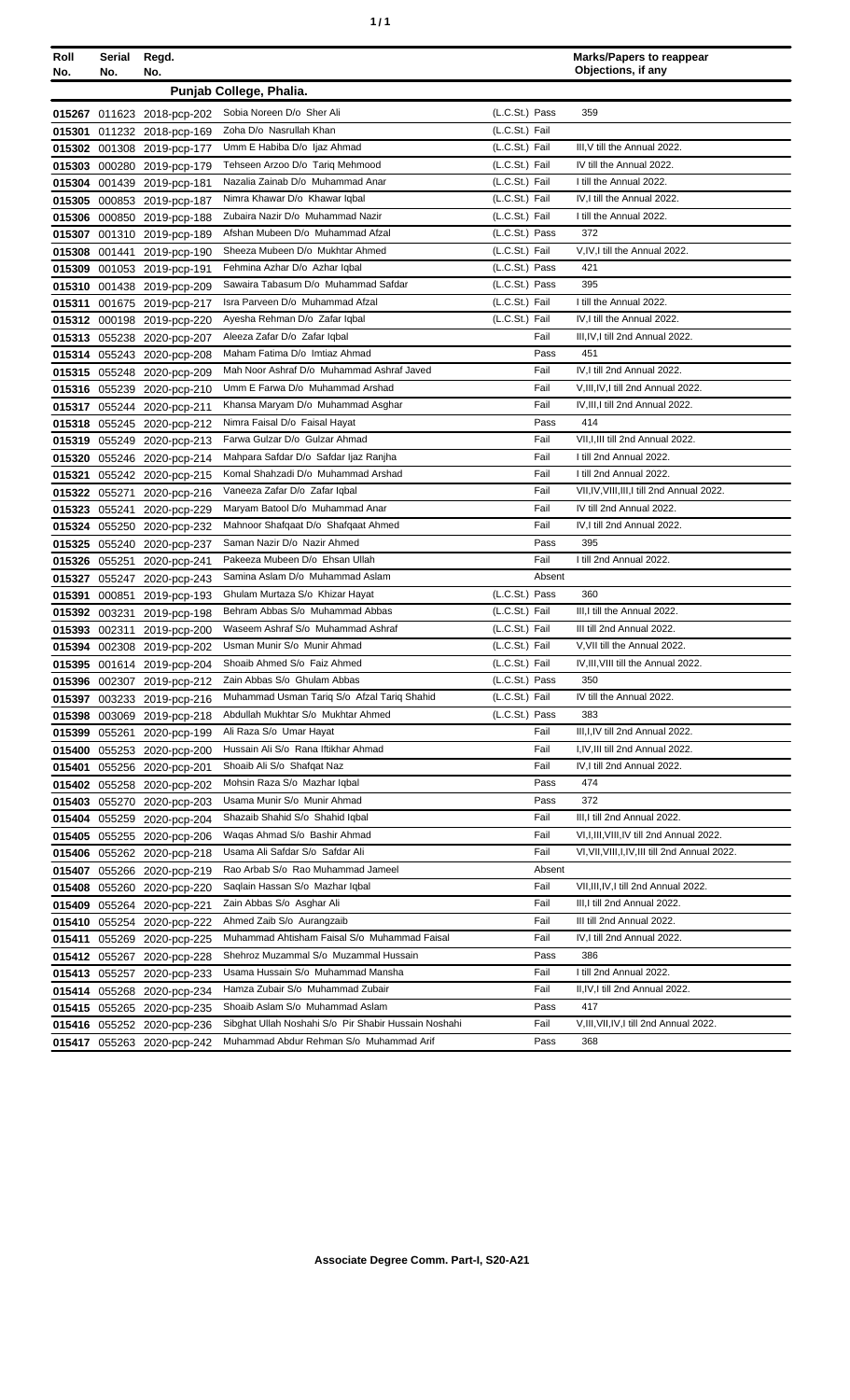| Roll<br>No.   | Serial<br>No. | Regd.<br>No.              |                                                   |                | <b>Marks/Papers to reappear</b><br>Objections, if any |
|---------------|---------------|---------------------------|---------------------------------------------------|----------------|-------------------------------------------------------|
|               |               |                           | Superior College of Commerce, Daska Road, Pasrur. |                |                                                       |
| 000699        |               | 013754 2019-spp-29        | Hammad S/o Muhammad Younas                        | (L.C.St.) Fail | III till the Annual 2022.                             |
|               |               | 015846 013959 2018-spp-14 | Khansa Naeem D/o Muhammad Naeem                   | (L.C.St.) Pass | 381                                                   |
| 015847        |               | 013166 2019-spp-15        | Rabia Munawar D/o Munawar Hussain                 | (L.C.St.) Fail | III till the Annual 2022.                             |
|               |               | 015848 013957 2019-spp-18 | Zainab Bibi D/o Mirza Riaz Ahmed                  | (L.C.St.) Fail | I, III, V, VI, VII till the Annual 2022.              |
| 015849        |               | 012732 2019-spp-3         | Sidra Azam D/o Azam Ali                           | (L.C.St.) Fail | I, VII, V till 2nd Annual 2022.                       |
|               |               | 015850 012733 2019-spp-8  | Tayyaba Saleem D/o Muhammad Saleem                | (L.C.St.) Fail | II, III, VI, VII, I till the Annual 2022.             |
|               |               | 015851 012734 2019-spp-9  | Esha Javaid D/o Javaid Igbal                      | (L.C.St.) Fail | I till the Annual 2022.                               |
|               |               | 015852 055338 2020-spp-12 | Agsa Rafique D/o Muhammad Rafique                 | Fail           | III, V till 2nd Annual 2022.                          |
| 015853        | 055339        | 2020-spp-2                | Saba Mustafa D/o Ghulam Mustafa                   | Fail           | VI, IV till 2nd Annual 2022.                          |
|               |               | 015854 055340 2020-spp-38 | Sajida D/o Muhammad Nawaz                         | Pass           | 378                                                   |
| 015908 012871 |               | 2019-spp-27               | Asad Hussain S/o Basharat Ali                     | (L.C.St.) Pass | 416                                                   |
| 015909        | 055341        | 2019-spp-28               | Ali Abbas S/o Sheikh Muhammad Khalid              | (L.C.St.) Fail | V, VIII, VI, VII, III till 2nd Annual 2022.           |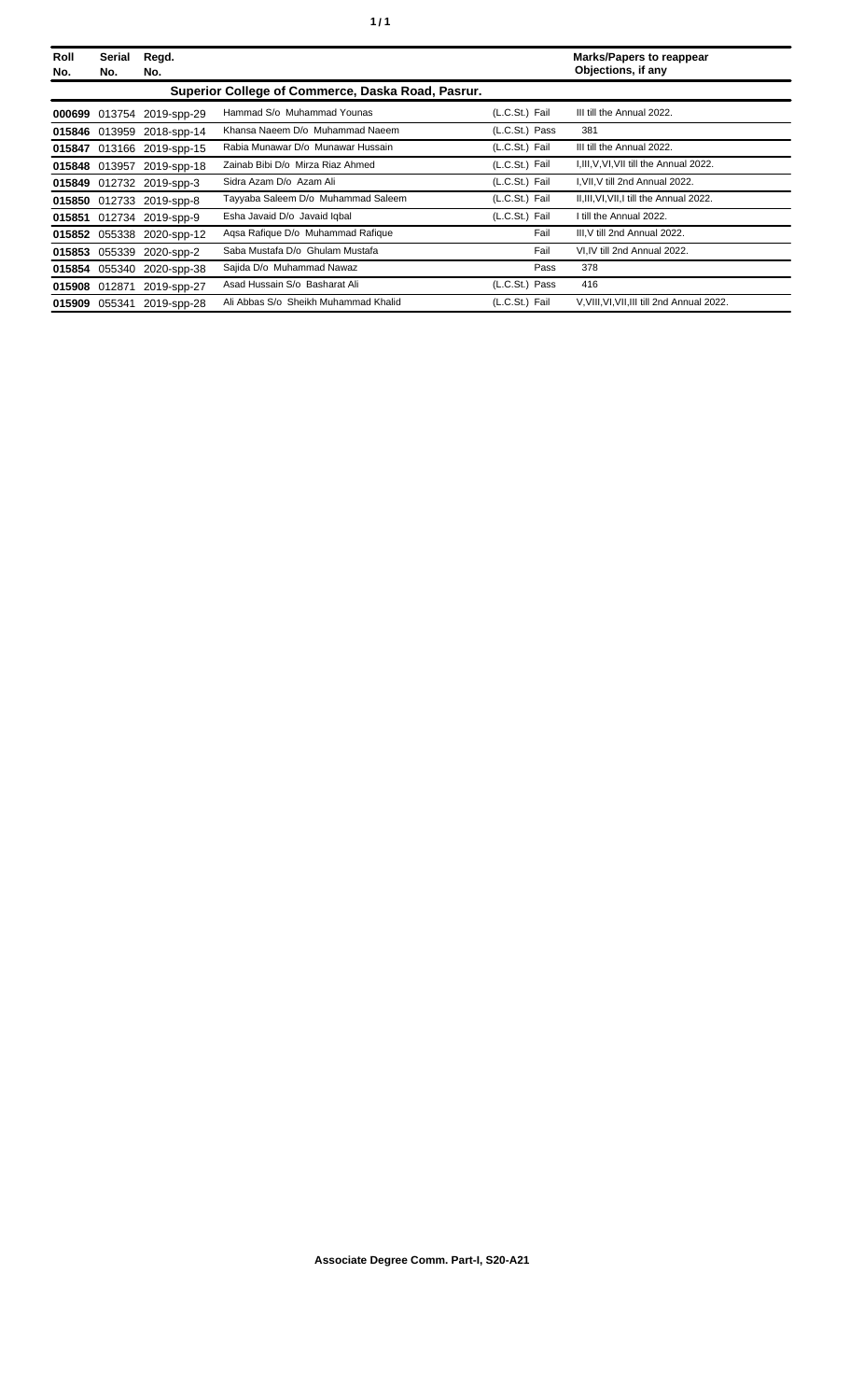| Roll<br>No. | Serial<br>No. | Regd.<br>No. |                                                                     |                       | Marks/Papers to reappear<br>Objections, if any |
|-------------|---------------|--------------|---------------------------------------------------------------------|-----------------------|------------------------------------------------|
|             |               |              | <b>Government College for Women, Pattoki</b>                        |                       |                                                |
|             |               |              | 015943 006874 2013-gwp-193 Zakia Maqsood D/o Muhammad Maqsood Sabar | (L.C.S <sub>t</sub> ) | FEE                                            |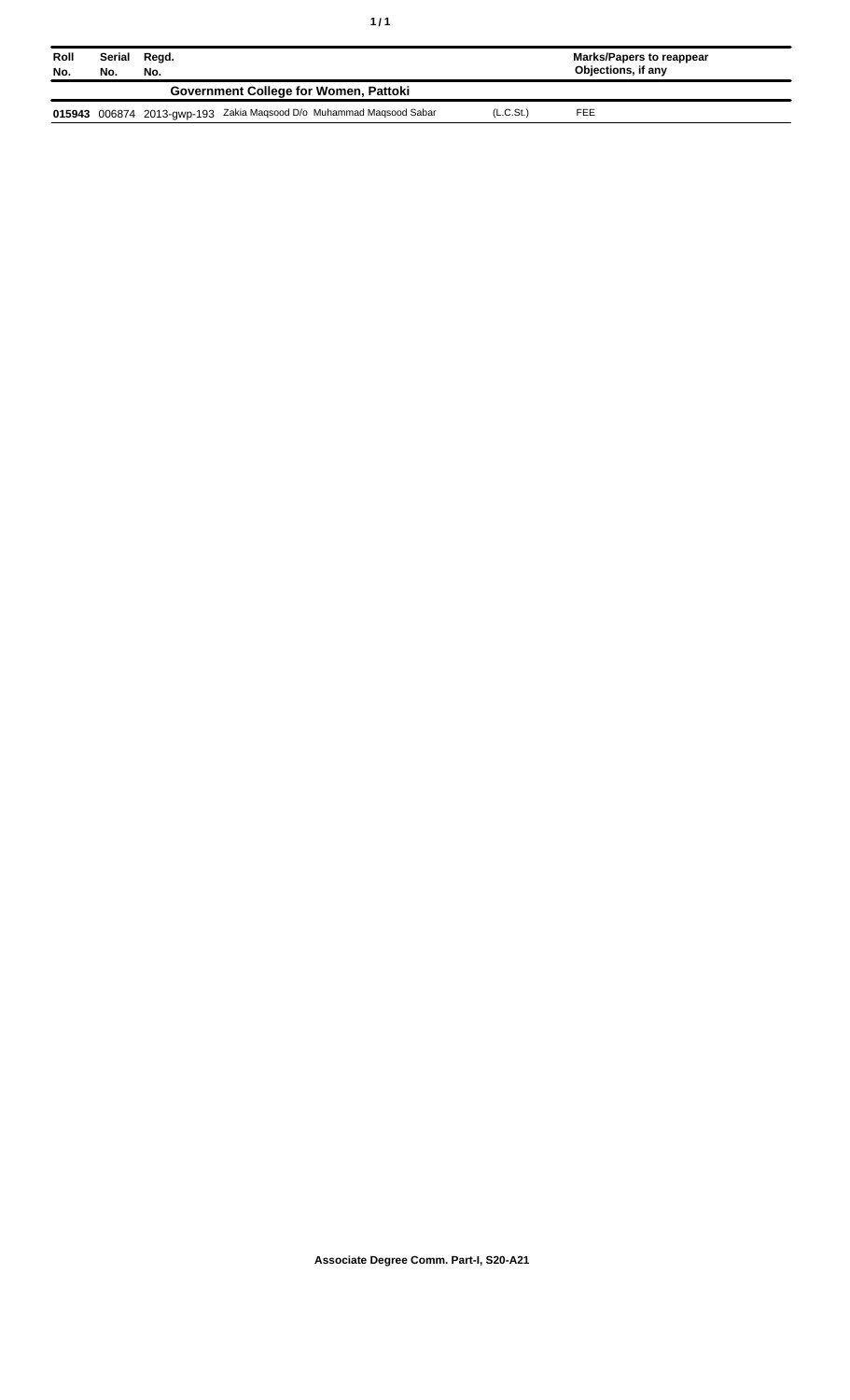| Roll<br>No. | Serial<br>No. | Regd.<br>No.              |                                              |                | <b>Marks/Papers to reappear</b><br>Objections, if any |
|-------------|---------------|---------------------------|----------------------------------------------|----------------|-------------------------------------------------------|
|             |               |                           | Government Graduate College, Pattoki, Kasur. |                |                                                       |
|             |               | 016032 006211 2018-cpk-51 | Mubashir Bashir S/o Bashir Tariq             | (L.C.St.) Fail |                                                       |
|             |               | 016033 004935 2019-cpk-8  | Qamar Abbas S/o Muhammad Mushtag             | (L.C.St.) Fail | I, III, V till the Annual 2022.                       |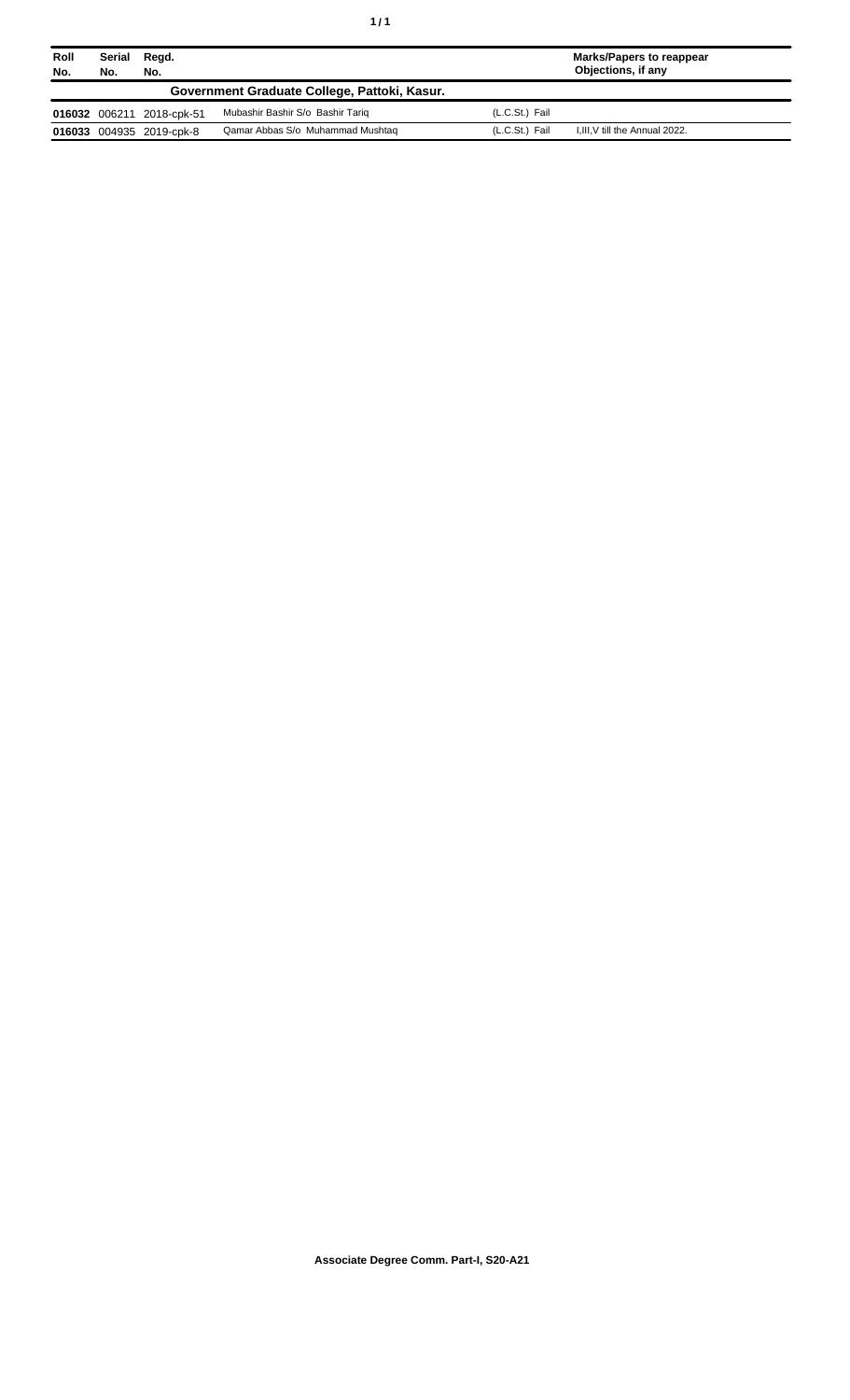| Roll<br>No. | Serial<br>No. | Regd.<br>No.              |                                                   |                | <b>Marks/Papers to reappear</b><br>Objections, if any |
|-------------|---------------|---------------------------|---------------------------------------------------|----------------|-------------------------------------------------------|
|             |               |                           | Punjab College of Commerce, Pattoki.              |                |                                                       |
| 015944      |               | 008427 2019-pmp-14        | Mahroz Jamil D/o Muhammad Jamil                   | (L.C.St.) Pass | 446                                                   |
| 015945      |               | 008417 2019-pmp-16        | Zahida Parveen D/o Noor Muhammad                  | (L.C.St.) Fail | V till the Annual 2022.                               |
|             |               | 015946 008453 2019-pmp-17 | Ayesha Bibi D/o Allah Ditta                       | (L.C.St.) Pass | 432                                                   |
| 015947      |               | 008443 2019-pmp-18        | Sania Shehzad D/o Muhammad Shehzad Anjum          | (L.C.St.) Fail | VIII, V, VII till the Annual 2022.                    |
| 015948      |               | 008435 2019-pmp-19        | Shafa Rasheed D/o Rasheed Ahmad                   | (L.C.St.) Fail | V till the Annual 2022.                               |
| 015949      |               | 008347 2019-pmp-3         | Amna Abbas D/o Muhammad Abbas                     | (L.C.St.) Fail | V till the Annual 2022.                               |
| 015950      |               | 008393 2019-pmp-7         | Sayeda Muqadas Mehmood D/o Sayed Mehmood Ali Shah | (L.C.St.) Pass | 408                                                   |
| 015951      |               | 058129 2020-pmp-15        | Rimsha Kanwal D/o Ameer Dad Khan                  | Fail           | I till 2nd Annual 2022.                               |
| 015952      |               | 058130 2020-pmp-16        | Mehrab Zahra D/o Asif Ameen                       | Pass           | 532                                                   |
| 015953      | 058131        | 2020-pmp-17               | Nimra Murtaza D/o Ghulam Murtaza                  | Fail           | V till 2nd Annual 2022.                               |
| 015954      |               | 058137 2020-pmp-18        | Ayesha Hasan D/o Muhammad Hasan                   | Fail           | VIII, V till 2nd Annual 2022.                         |
| 015955      |               | 058132 2020-pmp-19        | Afifa Fatima D/o Bashir Ahmad Khan                | Fail           | VII, III, I till 2nd Annual 2022.                     |
| 015956      |               | 058133 2020-pmp-20        | Tanzeela D/o Muhammad Aslam                       | Fail           | V.I till 2nd Annual 2022.                             |
| 015957      |               | 058136 2020-pmp-21        | Sehrish Ishaq D/o Muhammad Hasim                  | Fail           | V till 2nd Annual 2022.                               |
| 015958      |               | 058134 2020-pmp-22        | Fiza Ijaz D/o Ijaz Ahmad                          | Fail           | V, VII till 2nd Annual 2022.                          |
| 015959      |               | 058135 2020-pmp-23        | Maryam Fatima D/o Muhammad Yaqoob                 | Fail           | V till 2nd Annual 2022.                               |
|             |               | 015960 058138 2020-pmp-26 | Kainat Bi Bi D/o Nazir Ahmad                      | Fail           | V, VII, VIII till 2nd Annual 2022.                    |
| 015961      |               | 058139 2020-z-27121       | Anaya Khan D/o Naeem Riaz Khan                    | Fail           | IV, V, I till 2nd Annual 2022.                        |
|             |               | 016034 009506 2018-pmp-95 | Muhammad Ali Hassan S/o Abdul Latif               | (L.C.St.) Fail |                                                       |
|             |               | 016035 008405 2019-pmp-10 | Muhammad Nawaz S/o Abdul Naeem                    | (L.C.St.) Fail | V till the Annual 2022.                               |
|             |               | 016036 008357 2019-pmp-6  | Fiaz Ahmad S/o Riaz Ahmad                         | (L.C.St.) Fail | VI, III, II, IV till the Annual 2022.                 |
| 016037      |               | 008373 2019-pmp-9         | Amir Sarwar S/o Muhammad Sarwar                   | (L.C.St.) Pass | 405                                                   |
| 016038      |               | 058118 2020-pmp-1         | Muhammad Umar S/o Wajid Ali                       | Fail           | V till 2nd Annual 2022.                               |
| 016039      |               | 058125 2020-pmp-11        | Shahid Ali S/o Mushtaq Ahmad                      | Fail           | I till 2nd Annual 2022.                               |
| 016040      |               | 058126 2020-pmp-12        | Syed Saqlain Abbas Bukhari S/o Syed Iqbal Hussain | Fail           | III, II, V, VII, IV, VI, I till 2nd Annual 2022.      |
| 016041      |               | 058127 2020-pmp-14        | Muhammad Anas Khan S/o Zahid Khan                 | Pass           | 450                                                   |
|             |               | 016042 058119 2020-pmp-2  | Shazab Elahi S/o Tariq Mehmood                    | Fail           | V till 2nd Annual 2022.                               |
| 016043      |               | 058128 2020-pmp-25        | Saqlain Ali S/o Shehbaz Ali                       | Fail           | V till 2nd Annual 2022.                               |
| 016044      |               | 058117 2020-pmp-27        | Ali Husnain S/o Muhammad Riaz                     | Fail           | I, V till 2nd Annual 2022.                            |
|             |               | 016045 058120 2020-pmp-3  | Ali Husnain S/o Muhammad Mustafa                  | Fail           | V till 2nd Annual 2022.                               |
|             |               | 016046 058122 2020-pmp-4  | Zohaib Khan S/o Saeed Javed                       | Absent         |                                                       |
|             |               | 016047 058123 2020-pmp-5  | Badar S/o Muhammad Zubair                         | Absent         |                                                       |
|             |               | 016048 058121 2020-pmp-6  | Ali Ahmad Hameed S/o Abdul Hameed                 | Fail           | V till 2nd Annual 2022.                               |
|             |               | 016049 058124 2020-pmp-8  | Muhammad Muzammil S/o Nasir Pervaiz               | Fail           | IV, III, V, I till 2nd Annual 2022.                   |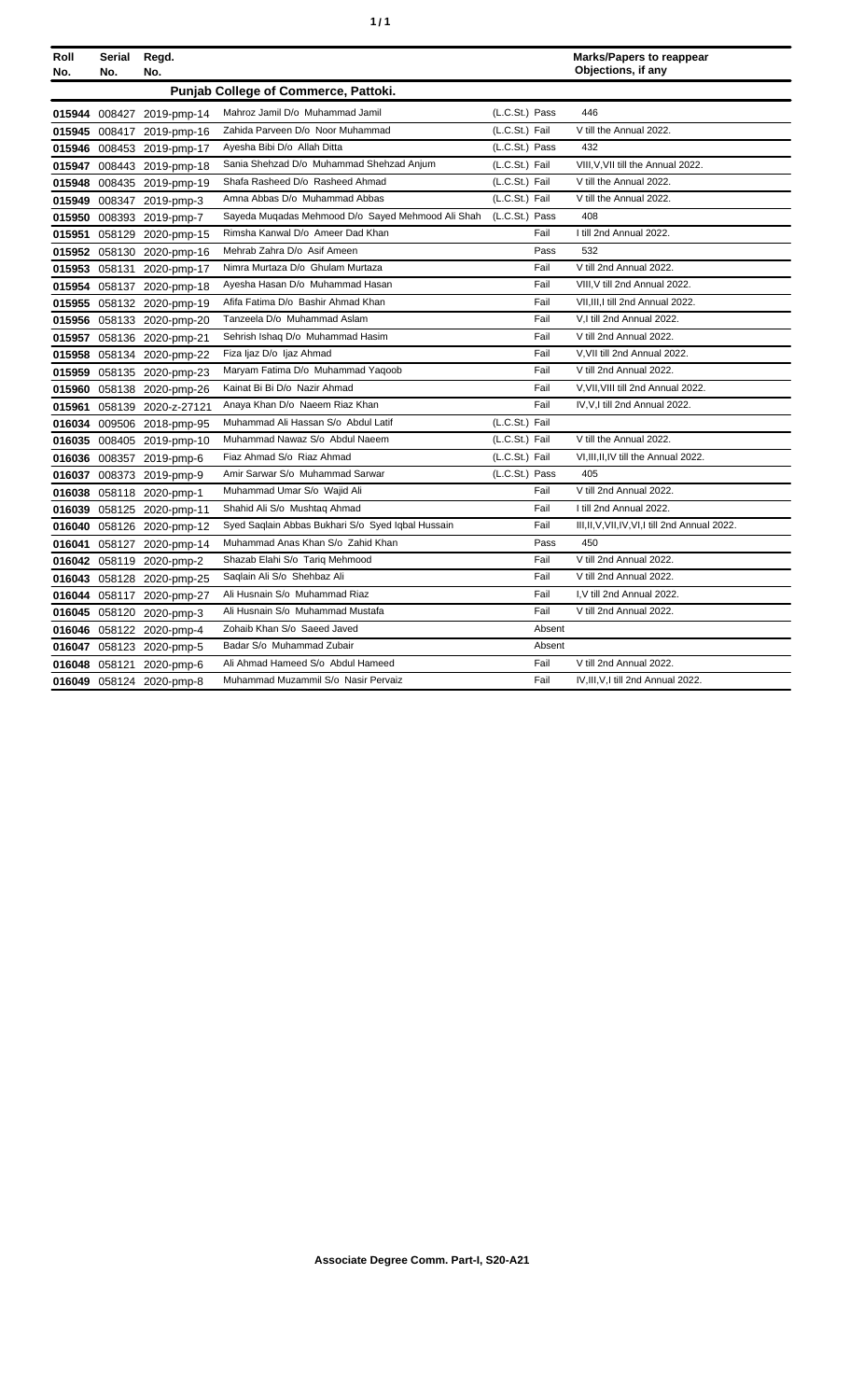| Roll<br>No. | Serial<br>No. | Regd.<br>No. |                                                          |                | <b>Marks/Papers to reappear</b><br>Objections, if any |
|-------------|---------------|--------------|----------------------------------------------------------|----------------|-------------------------------------------------------|
|             |               |              | Al-Suffah College of Commerce, Kallar Syedan, Rawalpindi |                |                                                       |
|             | 001434 013861 | 2019-acr-2   | Amna Tariq D/o Tariq Hussain Janjua                      | (L.C.St.) Fail | VII till the Annual 2022.                             |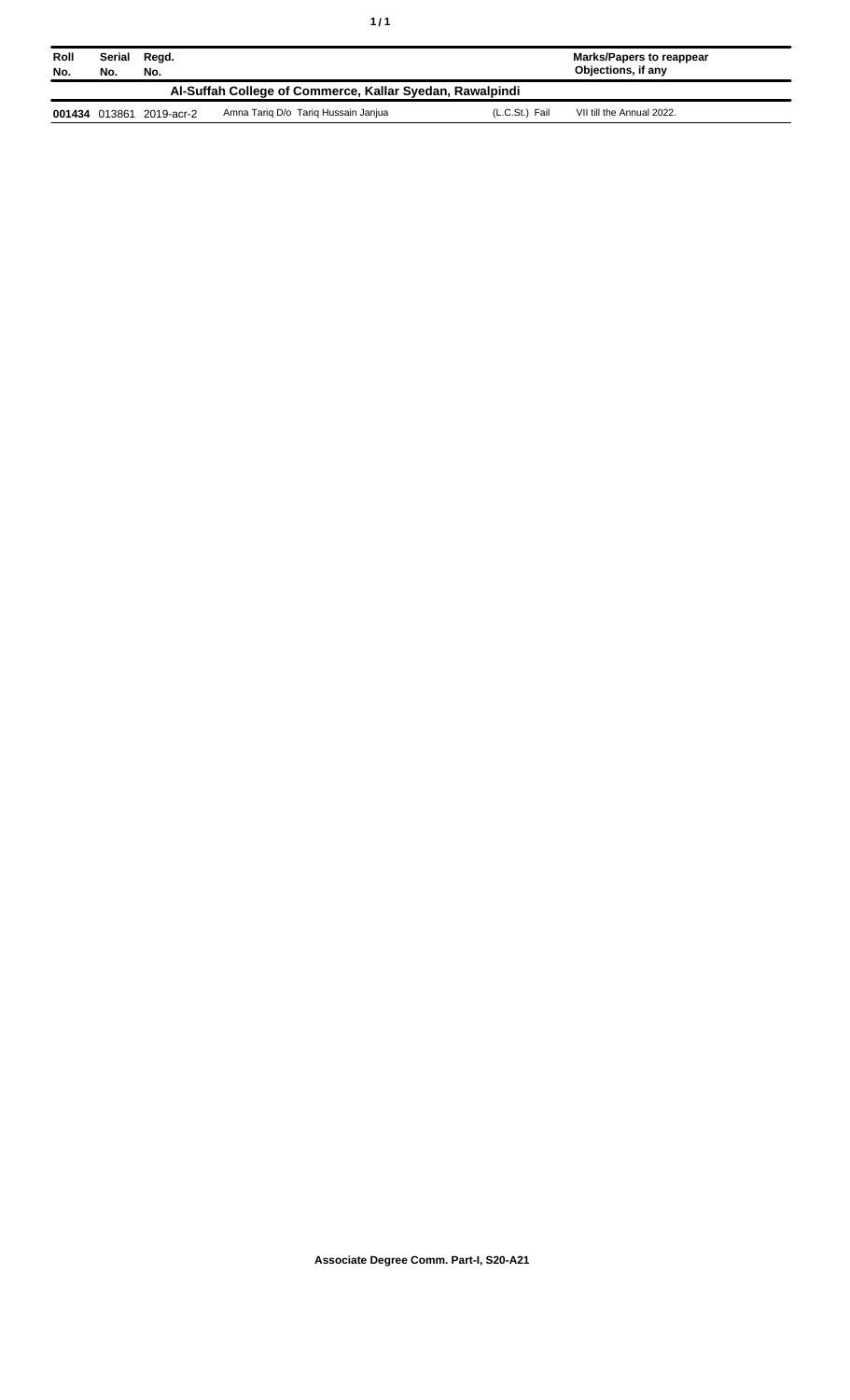| Roll<br>No. | Serial<br>No. | Regd.<br>No.              |                                                |        | <b>Marks/Papers to reappear</b><br>Objections, if any |
|-------------|---------------|---------------------------|------------------------------------------------|--------|-------------------------------------------------------|
|             |               |                           | Aspire College, Dhamyal Road, Rawalpindi       |        |                                                       |
| 016497      | 067250        | 2020-adr-43               | Rabbia Abbas D/o Muhammad Abbas                | Fail   | I till 2nd Annual 2022.                               |
| 016498      | 067251        | 2020-adr-44               | Malaika Qazi D/o Tajammal Khan                 | Fail   | VIII, V, III, VI, IV, I till 2nd Annual 2022.         |
| 016499      |               | 067252 2020-adr-45        | Umm E Kulsoom D/o Ajmal Khan                   | Fail   | V, III, IV, I till 2nd Annual 2022.                   |
| 016500      | 067254        | 2020-adr-47               | Uroosa Faroog D/o Muhammad Faroog              | Fail   | I till 2nd Annual 2022.                               |
| 016501      | 067258        | 2020-adr-51               | Qurat UI Ain D/o Muhammad Hanif                | Fail   | V.II, VI, I, III, IV till 2nd Annual 2022.            |
| 016502      | 067259        | 2020-adr-52               | Javeria Javed D/o Muhammad Javed Iqbal Khawaja | Fail   | VIII, VI, III, V, IV, I till 2nd Annual 2022.         |
|             |               | 017873 067248 2020-adr-41 | Hammad Qamar S/o Qamar Iqbal                   | Fail   | IV, I, V till 2nd Annual 2022.                        |
| 017874      | 067249        | 2020-adr-42               | Muhammad Ali S/o Abid Hussain Shehzad          | Absent |                                                       |
| 017875      | 067253        | 2020-adr-46               | Moiz Ahmed S/o Abdul Shakoor                   | Pass   | 415                                                   |
| 017876      |               | 067255 2020-adr-48        | Wasif Ajaz S/o Ajaz Ahmed Khan                 | Fail   | I,III,VI,VII,IV till 2nd Annual 2022.                 |
| 017877      | 067256        | 2020-adr-49               | Tehzeeb Hassan S/o Haibat Ali                  | Fail   | IV, I till 2nd Annual 2022.                           |
| 017878      | 067257        | 2020-adr-50               | Haseeb Ur Rehman S/o Talib Hussain             | Pass   | 424                                                   |
|             |               | 017879 067260 2020-adr-53 | Jawad Zeb S/o Aurangzeb Khan                   | Fail   | VI, VII, III, I till 2nd Annual 2022.                 |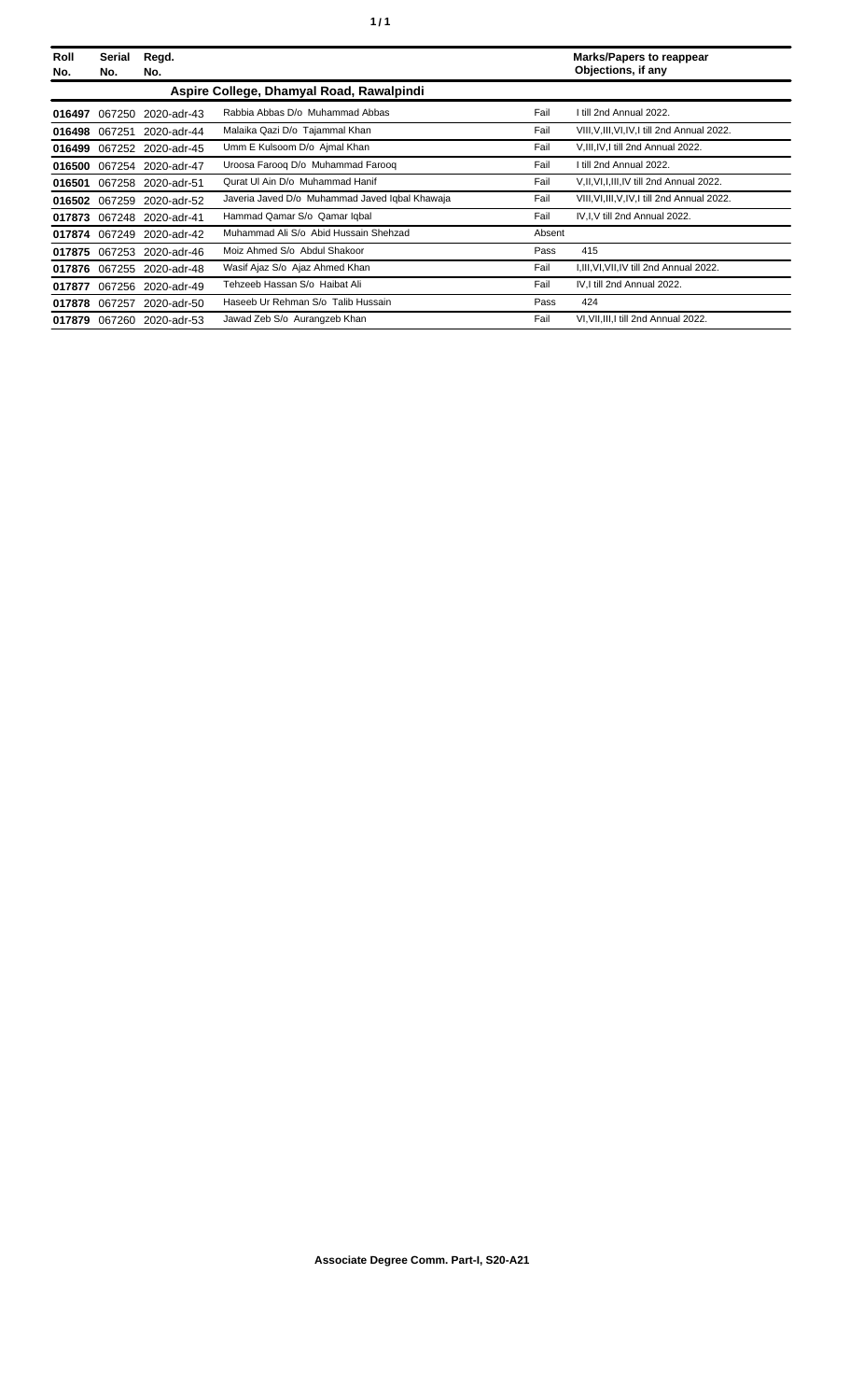| Roll | Serial | Regd.                     |                                                  |      | <b>Marks/Papers to reappear</b>               |
|------|--------|---------------------------|--------------------------------------------------|------|-----------------------------------------------|
| No.  | No.    | No.                       |                                                  |      | Objections, if any                            |
|      |        |                           | Aspire College, G.T Road, Gujar Khan, Rawalpindi |      |                                               |
|      |        | 021377 085201 2020-agr-37 | Muskan Abid D/o Raja Abid Mehmood                | Pass | 478                                           |
|      |        | 021378 085202 2020-agr-38 | Saba Imtiaz D/o Malik Imtiaz Ahmed               | Pass | 398                                           |
|      |        | 021379 085203 2020-agr-39 | Nageen Shahzadi D/o Shiekh Tarig Mehmood         | Fail | I till 2nd Annual 2022.                       |
|      |        | 021380 085204 2020-agr-40 | Muhammad Ageel S/o Muhammad Sagheer              | Fail | IV, VIII, VI, V, III, I till 2nd Annual 2022. |
|      |        | 021381 085205 2020-agr-41 | Shahzad Rehman S/o Abdul Waheed                  |      | <b>FEE</b>                                    |
|      |        | 021382 085206 2020-agr-42 | Shiekh Junaid Arshad S/o Shiekh Arshad Mehmood   |      | <b>FEE</b>                                    |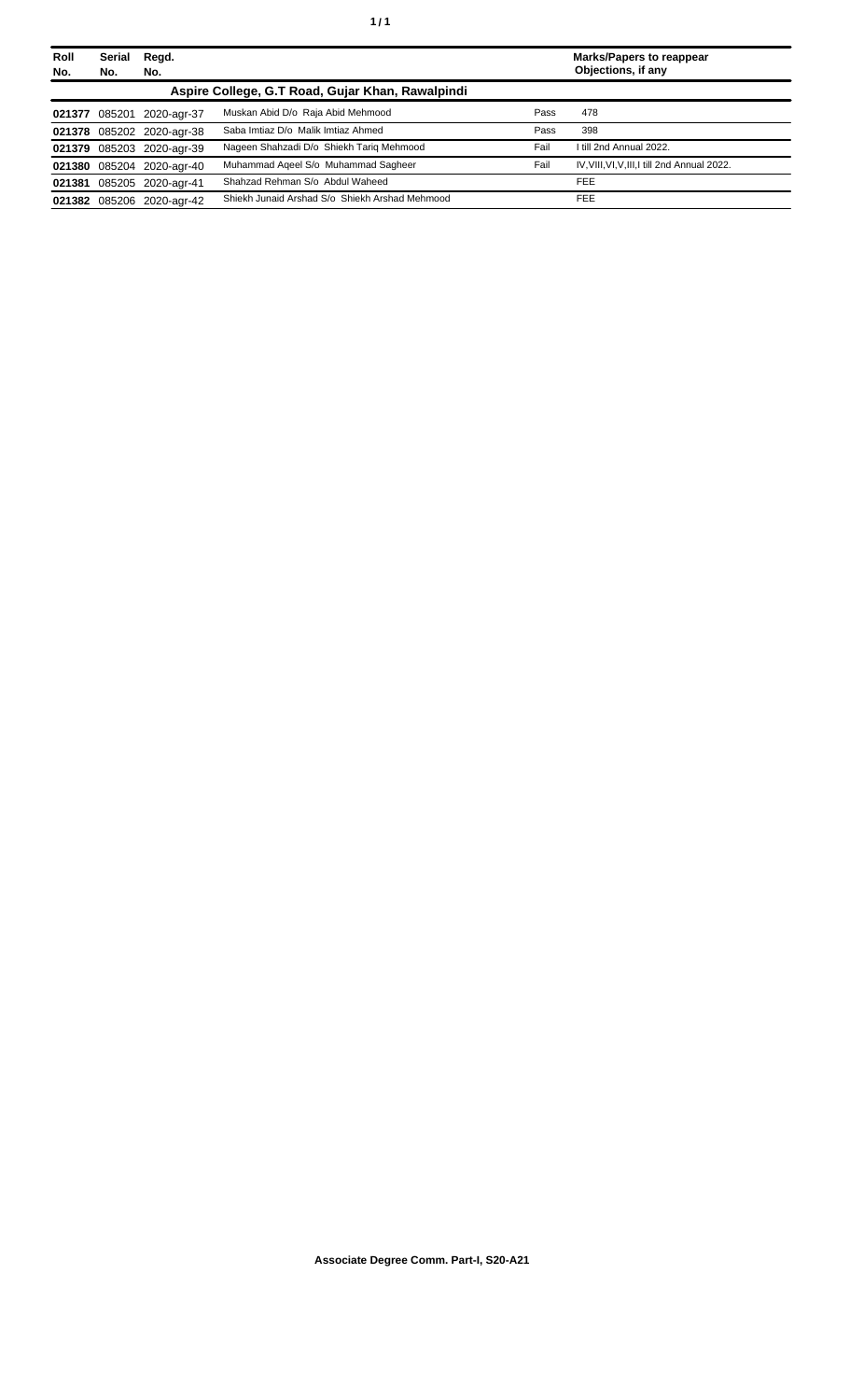| ٠ | ٠ |
|---|---|
|   |   |

| Roll<br>No. | Serial<br>No. | Regd.<br>No.              |                                                                     |                  |        | <b>Marks/Papers to reappear</b><br>Objections, if any |
|-------------|---------------|---------------------------|---------------------------------------------------------------------|------------------|--------|-------------------------------------------------------|
|             |               |                           | Govt. Institute of Commerce, Gujar Khan, Distt. Rawaplindi          |                  |        |                                                       |
|             |               | 001620 008100 2018-cgr-14 | Syed Aatazaz Ahmed Gillani S/o Syed Gul Mehmood Shah (L.C.St.) Fail |                  |        |                                                       |
|             |               | 001625 004056 2018-cgr-5  | Abdul Sameer Qureshi S/o Abdul Kabir Qureshi                        | (L.C.St.) Absent |        |                                                       |
|             |               | 001626 008023 2019-cgr-10 | Umer Shakeel S/o Muhammad Shakeel                                   | (L.C.St.) Pass   |        | 378                                                   |
|             |               | 001627 008026 2019-cgr-15 | Hamza Khalid S/o Tanveer Khalid                                     | (L.C.St.) Fail   |        | VII, V, III, I, IV till the Annual 2022.              |
|             |               | 001628 004075 2019-cgr-2  | Muhammad Usman Ijaz S/o Muhammad Ijaz Butt                          | (L.C.St.) Pass   |        | 452                                                   |
|             |               | 001629 004067 2019-cgr-20 | Shahzaib S/o Muhammad Rafiq                                         | (L.C.St.) Pass   |        | 420                                                   |
|             |               | 001630 008036 2019-cgr-24 | Muhammad Saad S/o Muhammad Safeer                                   | (L.C.St.) Pass   |        | 362                                                   |
|             |               | 001631 008047 2019-cgr-26 | Awais Mazhar S/o Mazhar Iqbal                                       | (L.C.St.) Pass   |        | 347                                                   |
|             |               | 001632 007981 2019-cgr-3  | Qammar-Ud-Din S/o Muhammad Akram                                    | (L.C.St.) Pass   |        | 428                                                   |
|             |               | 001634 008084 2019-cgr-32 | Ahsaan Ullah Khan S/o Muhammad Afzal                                | (L.C.St.) Fail   |        | VI till the Annual 2022.                              |
|             |               | 001636 008115 2019-cgr-36 | Abdullah Ali S/o Nazakat Ali                                        | (L.C.St.) Fail   |        | VI till the Annual 2022.                              |
|             |               | 001637 007993 2019-cgr-4  | Muhammad Faizan S/o Allah Ditta                                     | (L.C.St.) Pass   |        | 356                                                   |
|             |               | 001638 008000 2019-cgr-9  | Kashif Tanveer S/o Tanveer Ahmad                                    | (L.C.St.) Fail   |        | I till the Annual 2022.                               |
|             |               | 001746 044439 2020-cgr-1  | Muhammad Umer S/o Muhammad Gulfaraz                                 |                  | Fail   | III till 2nd Annual 2022.                             |
|             |               | 001747 044422 2020-cgr-12 | Mohammad Hassan Mahmood S/o Ehsan Mahmood Awan                      |                  | Fail   | V, VII, IV, I, III till 2nd Annual 2022.              |
|             |               | 001748 044423 2020-cgr-13 | Zain UI Abidin S/o Arshad Mehmood Gondal                            |                  | Fail   | V, VII, VI, III till 2nd Annual 2022.                 |
|             |               | 001749 044424 2020-cgr-14 | Sohail Hussain S/o Ghazanfar Hussain                                |                  | Fail   |                                                       |
|             |               | 001750 044425 2020-cgr-15 | Haseeb Iqbal S/o Azhar Iqbal                                        |                  | Absent |                                                       |
|             |               | 001751 044443 2020-cgr-16 | Muhammad Uzair Naseer S/o Muhammad Naseer Saeedi                    |                  | Fail   |                                                       |
|             |               | 001752 044426 2020-cgr-17 | Sheryar Ali S/o Tanweer Hussain                                     |                  | Absent |                                                       |
|             |               | 001753 044427 2020-cgr-18 | Faizan Rasool S/o Muhammad Tanveer                                  |                  | Fail   | VII, VIII, II till 2nd Annual 2022.                   |
|             |               | 001754 044428 2020-cgr-19 | Muhammad Awais S/o Sajid Mehmood                                    |                  | Fail   |                                                       |
|             |               | 001755 044440 2020-cgr-2  | Awais Ali S/o Zulfigar Ali                                          |                  | Fail   | IV, III, I till 2nd Annual 2022.                      |
|             |               | 001756 044429 2020-cgr-20 | Ali Shahbaz S/o Muhammad Shabbir                                    |                  | Fail   | V, IV, VII, I, VI, III till 2nd Annual 2022.          |
|             |               | 001757 044430 2020-cgr-21 | Khizar Shahzad S/o Abdul Majeed                                     |                  | Fail   | VII, III, I till 2nd Annual 2022.                     |
|             |               | 001758 044431 2020-cgr-22 | Khurram Shahzad S/o Abdul Majeed                                    |                  | Absent |                                                       |
|             |               | 001759 044432 2020-cgr-24 | Muhammad Shazaib S/o Muhammad Shahzad                               |                  | Fail   | V, VI, VIII, III, VII till 2nd Annual 2022.           |
|             |               | 001760 044413 2020-cgr-25 | Muhammad Abdullah Zaheer S/o Zaheer Hussain                         |                  | Absent |                                                       |
|             |               | 001761 044415 2020-cgr-26 | Muhammad Naveed Hassan S/o Aurangzaib                               |                  | Fail   | II, VII, V, VI, I, IV, III till 2nd Annual 2022.      |
|             |               | 001762 044433 2020-cgr-28 | Jamal Ahmed S/o Tanveer Ahmed                                       |                  | Fail   | V, VI, VII, I, III, IV till 2nd Annual 2022.          |
|             |               | 001763 044434 2020-cgr-29 | Ghulam Abbas S/o Ghulam Hussain                                     |                  | Absent |                                                       |
|             |               | 001764 044441 2020-cgr-3  | Muhammad Saqib S/o Muhammad Asim                                    |                  | Fail   | IV, V, I till 2nd Annual 2022.                        |
|             |               | 001765 044435 2020-cgr-30 | Ahmad Nawaz S/o Haji Nawaz                                          |                  | Absent |                                                       |
|             |               | 001766 044414 2020-cgr-31 | Muhammad Adeel S/o Muhammad Kabeer                                  |                  | Fail   | VI, VII, V, III, IV, I till 2nd Annual 2022.          |
|             |               | 001767 044442 2020-cgr-32 | Mobeen Gulfraz S/o Muhammad Gulfraz                                 |                  | Fail   | VI, III, VIII, V, VII, IV, I till 2nd Annual 2022.    |
|             |               | 001768 044436 2020-cgr-34 | Agif Rasheed S/o Muhammad Nazir                                     |                  | Absent |                                                       |
|             |               | 001769 044438 2020-cgr-36 | Sheikh Muhammad Musharib Nadeem S/o Sheikh Muhammad<br>Nadeem       |                  | Fail   | I, II, IV, VIII, VII, VI, III till 2nd Annual 2022.   |
|             |               | 001770 044437 2020-cgr-37 | Momin Ali S/o Muhammad Ashraf                                       |                  | Fail   | II, I, III, V, VII, VI till 2nd Annual 2022.          |
|             |               | 001771 044444 2020-cgr-39 | Muhammad Qazafi S/o Zahoor Ahmed                                    |                  | Fail   | V, IV, VI, VII, III, I till 2nd Annual 2022.          |
|             |               | 001772 044416 2020-cgr-4  | Mubasher Hameed Alvi S/o Abdul Hameed Alvi                          |                  | Absent |                                                       |
|             |               | 001773 044417 2020-cgr-5  | Muhammad Waseem S/o Muhammad Ashraf Mehmood                         |                  | Fail   | VII, V, III, I, IV till 2nd Annual 2022.              |
|             |               | 001774 044418 2020-cgr-6  | Haider Ali S/o Muhammad Hussain                                     |                  | Fail   |                                                       |
|             |               | 001775 044419 2020-cgr-7  | Hammad Azhar S/o Malik Azhar Hussain                                |                  | Fail   | II, VII, IV, VI, V, III, I till 2nd Annual 2022.      |
|             |               | 001776 044420 2020-cgr-8  | Raja Uzair Ahmed S/o Muhammad Saleem                                |                  | Fail   | VI, VII, III, V, I till 2nd Annual 2022.              |
|             |               | 001777 044421 2020-cgr-9  | Saad Abdullah S/o Ishtiag Mehmood                                   |                  | Fail   | I, V till 2nd Annual 2022.                            |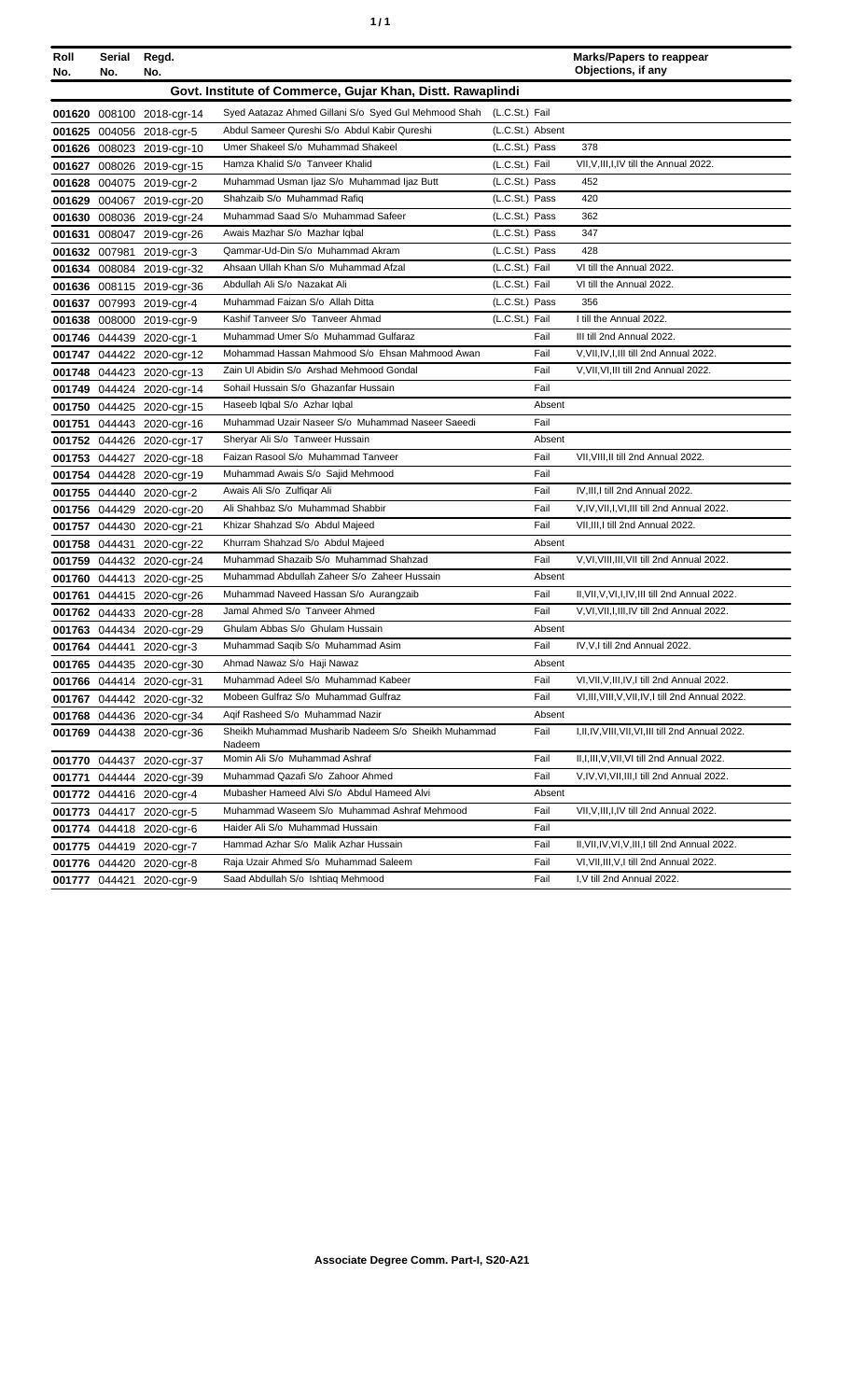|--|

| Roll<br>No. | Serial<br>No. | Regd.<br>No.                                           |                                                                                  |                                  | <b>Marks/Papers to reappear</b><br>Objections, if any         |
|-------------|---------------|--------------------------------------------------------|----------------------------------------------------------------------------------|----------------------------------|---------------------------------------------------------------|
|             |               |                                                        | Govt. Institute of Commerce, Peshawar Road, Rawalpindi                           |                                  |                                                               |
|             |               |                                                        | Ammara Saleem D/o Saleem Akbar                                                   | (L.C.St.) Fail                   |                                                               |
|             |               | 016294 006354 2018-cpr-31<br>016311 001523 2019-cpr-31 | Sidra Bibi D/o Muhammad Niaz                                                     | (L.C.St.) Pass                   | 414                                                           |
|             |               | 016312 001257 2019-cpr-39                              | Ayesha Shoukat D/o Raja Shoukat Hussain                                          | (L.C.St.) Pass                   | 377                                                           |
|             |               | 016313 001256 2019-cpr-55                              | Nida Altaf D/o Altaf Hussain                                                     | (L.C.St.) Pass                   | 418                                                           |
|             |               | 016314 001254 2019-cpr-58                              | Amna Mushtaq D/o Mushtaq Ahmed                                                   | (L.C.St.) Fail                   | I till the Annual 2022.                                       |
|             |               | 016439 006285 2018-cpr-38                              | Ummat-Ul-Ayesha D/o Ulfat Mehmood                                                | (L.C.St.) Pass                   | 367                                                           |
|             |               | 016448 001267 2019-cpr-21                              | Aanab Mubeen D/o Muhammad Khan                                                   | (L.C.St.) Pass                   | 393                                                           |
|             |               | 016449 001040 2019-cpr-25                              | Maryam Nasir D/o Nasrullah Khan Nasir                                            | (L.C.St.)                        | <b>FEE</b>                                                    |
|             |               | 016450 001488 2019-cpr-29                              | Igra Bibi D/o Muhammad Igbal<br>Rimsha Akbar D/o Muhammad Akbar                  | (L.C.St.) Fail                   | III till the Annual 2022.<br>V,IV,III,I till the Annual 2022. |
|             |               | 016451 002525 2019-cpr-32<br>016452 001633 2019-cpr-33 | Momna Tahir D/o Tahir Nazir                                                      | (L.C.St.) Fail<br>(L.C.St.) Fail | VII, VIII, II, III, I till the Annual 2022.                   |
|             |               | 016453 001264 2019-cpr-40                              | Tayyaba Maqsood D/o Maqsood Ahmad                                                | (L.C.St.) Pass                   | 391                                                           |
|             |               | 016454 001558 2019-cpr-42                              | Shumaila Bibi D/o Muhammad Nawaz                                                 | (L.C.St.) Pass                   | 371                                                           |
|             |               | 016455 001033 2019-cpr-45                              | Nazia Shoaib D/o Muhammad Shoaib Malik                                           | (L.C.St.) Pass                   | 379                                                           |
|             |               | 016456 001569 2019-cpr-56                              | Faria Sagheer D/o Muhammad Sagheer                                               | (L.C.St.) Pass                   | 396                                                           |
|             |               | 016457 001044 2019-cpr-59                              | Anum Khadam D/o Khadam Hussain Khan                                              | (L.C.St.) Pass                   | 377                                                           |
|             |               | 016503 043393 2020-cpr-25                              | Savvidah Mahnoor Kazmi D/o Abid Husain Shah Kazmi                                | Pass                             | 443                                                           |
|             |               | 016504 043394 2020-cpr-27                              | Rabale D/o Mazhar Iqbal                                                          | Pass                             | 420                                                           |
|             |               | 016505 043395 2020-cpr-28                              | Saman Iqbal D/o Muhammad Iqbal                                                   | Fail                             | III till 2nd Annual 2022.                                     |
|             |               | 016506 043396 2020-cpr-29                              | Saima Nazeer D/o Muhammad Nazeer<br>Zara Nazir D/o Nazir Ahmed                   | Fail<br>Fail                     | I till 2nd Annual 2022.<br>V, III, I till 2nd Annual 2022.    |
|             |               | 016507 043397 2020-cpr-31<br>016508 043398 2020-cpr-32 | Tuba Malik D/o Allah Ditta                                                       | Fail                             | III, V till 2nd Annual 2022.                                  |
|             |               | 016509 043399 2020-cpr-33                              | Asma Aleem D/o Muhammad Aleem Khan                                               | Fail                             | V, III, I, VI, IV till 2nd Annual 2022.                       |
|             |               | 016510 043354 2020-cpr-34                              | Moomina Shahid D/o Malik Shahid                                                  | Fail                             | VI, III, VIII till 2nd Annual 2022.                           |
|             |               | 016511 043355 2020-cpr-35                              | Namrah Khalil Mirza D/o Khalil-Ur-Rehman Mirza                                   | Fail                             | I,IV till 2nd Annual 2022.                                    |
|             |               | 016512 043356 2020-cpr-37                              | Arooj Khalil D/o Muhammad Khalil                                                 | Fail                             | V,IV,I till 2nd Annual 2022.                                  |
|             |               | 016513 043357 2020-cpr-38                              | Zainab Bibi D/o Abdul Rahman                                                     | Fail                             | VIII, V, VI, III, IV, I till 2nd Annual 2022.                 |
|             |               | 016514 043364 2020-cpr-45                              | Ayesha Inam D/o Qazi Inam Ellahi                                                 | Fail                             | V, VI, III, I till 2nd Annual 2022.                           |
|             |               | 016515 043365 2020-cpr-46                              | Sadaf Shaheen D/o Tariq Mehmood                                                  | Fail                             | VII, VI, V, III, IV, I till 2nd Annual 2022.                  |
|             |               | 016516 043366 2020-cpr-47                              | Rafia D/o Farman Ali Bhatti<br>Sana Saleem D/o Saleem Khan                       | Pass<br>Fail                     | 362<br>I, III, V till 2nd Annual 2022.                        |
|             |               | 016517 043367 2020-cpr-48<br>016518 043368 2020-cpr-49 | Narmeen Maryam D/o Zakriya Mehmood                                               | Fail                             |                                                               |
|             |               | 016519 043369 2020-cpr-50                              | Mugaddas Bibi D/o Liagat                                                         | Absent                           |                                                               |
|             |               | 016520 043370 2020-cpr-51                              | Sawera Hussain D/o Noor Hussain                                                  | Fail                             | I till 2nd Annual 2022.                                       |
|             |               | 016521 043371 2020-cpr-52                              | Qurat-Ul-Ain D/o Muhammad Tahir Qureshi                                          | Fail                             | VII, III, VI, IV, I till 2nd Annual 2022.                     |
|             |               | 016522 043353 2020-wmr-18                              | Haleema Bibi D/o Muhammad Mehboob Khan                                           | Fail                             | VI, V, IV, III, I till 2nd Annual 2022.                       |
|             |               | 016612 001258 2019-cpr-24                              | Kanzul Eman D/o Talat Mehmood                                                    | (L.C.St.) Pass                   | 448                                                           |
|             |               | 016613 002248 2019-cpr-27                              | Syeda Ansa Hamail Kazmi D/o Syed Zulgarnain Kazmi                                | (L.C.St.)                        | <b>FEE</b>                                                    |
|             |               | 016614 001235 2019-cpr-44                              | Emaan Sarfaraz D/o Sarfaraz Sarwar<br>Laiba Noor D/o Muhammad Ibrar Khan         | (L.C.St.)                        | <b>FEE</b><br>379                                             |
|             |               | 016615 001237 2019-cpr-57<br>017498 003927 2019-cpr-49 | Raja Asad Khan S/o Sher Zaman                                                    | (L.C.St.) Pass<br>(L.C.St.) Pass | 435                                                           |
|             |               | 017499 003924 2019-cpr-52                              | Muhammad Luqman Shakoor S/o Abdul Shakoor                                        | (L.C.St.) Pass                   | 388                                                           |
|             |               | 017702 005188 2019-cpr-1                               | Muhammad Haroon S/o Muhammad Ayub                                                | (L.C.St.) Fail                   | III till the Annual 2022.                                     |
|             |               | 017703 003849 2019-cpr-10                              | Sheikh Muhammad Bilal S/o Muhammad Shafique                                      | (L.C.St.) Pass                   | 382                                                           |
|             |               | 017704 003481 2019-cpr-12                              | Behzad Malik S/o Malik Muhammad Nadeem                                           | (L.C.St.) Pass                   | 420                                                           |
|             |               | 017705 003838 2019-cpr-13                              | Danish Ali S/o Zahoor Ali                                                        | (L.C.St.) Pass                   | 377                                                           |
|             |               | 017706 006333 2019-cpr-4                               | Muhammad Kamran S/o Samundar Khan                                                | (L.C.St.) Pass                   | 411                                                           |
|             |               | 017707 002534 2019-cpr-48                              | Shahbaz Khan S/o Gull Khan                                                       | (L.C.St.) Pass                   | 389                                                           |
|             |               | 017708 002779 2019-cpr-6                               | Muhammad Usman S/o Arshad Mehmood<br>Anayat Ur Rehman S/o Munir Hussain Khan     | (L.C.St.) Fail<br>(L.C.St.) Fail | III till the Annual 2022.<br>V, III, I till the Annual 2022.  |
|             |               | 017709 002184 2019-cpr-60<br>017710 003844 2019-cpr-9  | Wamiq Ali Ashraf S/o Muhammad Ashraf                                             | (L.C.St.) Pass                   | 433                                                           |
|             |               | 017864 003784 2019-cpr-50                              | Zeeshan Ahmed Baig S/o Zahid Baig                                                | (L.C.St.)                        | <b>FEE</b>                                                    |
| 017881      |               | 043378 2020-cpr-10                                     | Hassan Saleh S/o Muhammad Safeer                                                 | Fail                             | VI, V, III, VII, I, IV till 2nd Annual 2022.                  |
|             |               | 017882 043379 2020-cpr-11                              | Ikram Shahzad S/o Mazhar Khan                                                    | Fail                             | III, II, VII, I, VI, V till 2nd Annual 2022.                  |
|             |               | 017883 043380 2020-cpr-13                              | Muhammad Hamza Mukaram S/o Zulfiqar Ali                                          | Fail                             | III, V till 2nd Annual 2022.                                  |
|             |               | 017884 043381 2020-cpr-14                              | Muhammad Mustafa Shahid S/o Shahid Rasool                                        | Fail                             | II, V, I, VII, III till 2nd Annual 2022.                      |
|             |               | 017885 043382 2020-cpr-15                              | Muhammad Shahid Nazir S/o Nazir Ahmed                                            | Fail                             | VII till 2nd Annual 2022.                                     |
|             |               | 017886 043383 2020-cpr-16                              | Muhammad Talal Saleem Awan S/o Muhammad Saleem Awar                              | Pass                             | 426                                                           |
|             |               | 017887 043384 2020-cpr-17                              | Muhammad Umer Majeed S/o Abdul Majeed                                            | Pass                             | 448                                                           |
|             |               | 017888 043385 2020-cpr-18                              | Nawazish Abbas Faridi S/o Mohammad Abbas<br>Sageer Ahmed Sheikh S/o Bashir Ahmed | Fail<br>Fail                     | III till 2nd Annual 2022.<br>V, VI, III till 2nd Annual 2022. |
|             |               | 017889 043386 2020-cpr-19<br>017890 043387 2020-cpr-20 | Said Badshah S/o Badshah Muhammad                                                | Fail                             | III,I till 2nd Annual 2022.                                   |
|             |               | 017891 043388 2020-cpr-21                              | Syed Niaz Ali Shah S/o Riaz Ali Shah Hashmi                                      | Pass                             | 373                                                           |
|             |               | 017892 043389 2020-cpr-22                              | Usama Iqbal S/o Muhammad Iqbal                                                   | Fail                             | I, V, VII, VI, III till 2nd Annual 2022.                      |
|             |               | 017893 043390 2020-cpr-23                              | Usama Jamil S/o Muhammad Jamil                                                   | Absent                           |                                                               |
|             |               | 017894 043391 2020-cpr-24                              | Usman Anwar S/o Anwar Khan                                                       | Pass                             | 445                                                           |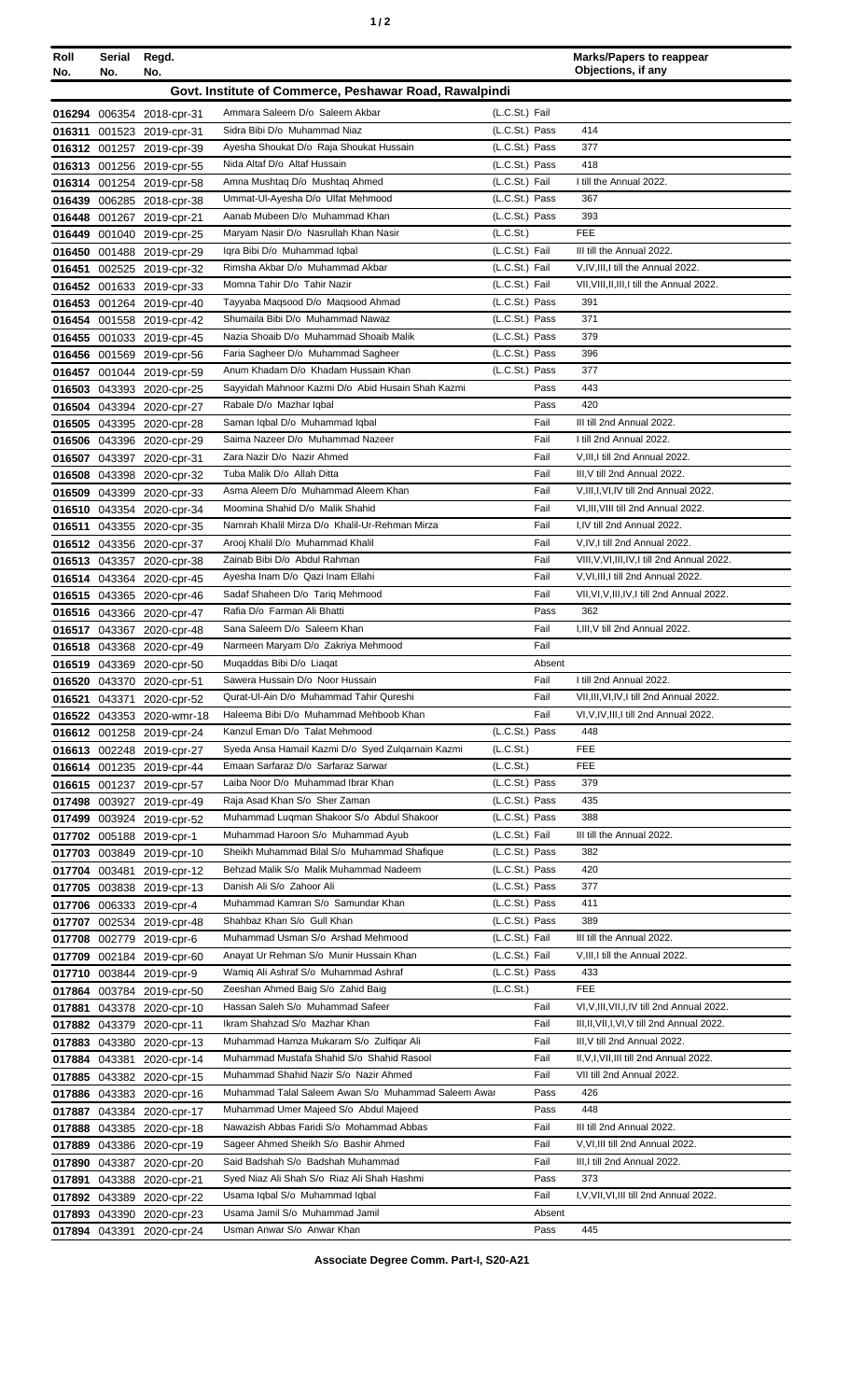| Roll<br>No. | Serial<br>No. | Regd.<br>No.             |                                                        |        | <b>Marks/Papers to reappear</b><br>Objections, if any |
|-------------|---------------|--------------------------|--------------------------------------------------------|--------|-------------------------------------------------------|
|             |               |                          | Govt. Institute of Commerce, Peshawar Road, Rawalpindi |        |                                                       |
| 017895      | 043392        | 2020-cpr-36              | Wahid Khan S/o Muhammad Shafaqat                       | Fail   | VII, VI, II, I, III, V, IV till 2nd Annual 2022.      |
| 017896      | 043358        | 2020-cpr-39              | Bilal Saleem S/o Saleem Khan                           | Fail   | V, IV, I, III till 2nd Annual 2022.                   |
| 017897      |               | 043372 2020-cpr-4        | Ajmal Khan S/o Banaras Khan                            | Fail   | V.I.III till 2nd Annual 2022.                         |
|             | 017898 043359 | 2020-cpr-40              | Najeeb Ahmad S/o Naseer Ahmad                          | Fail   | VI, III, V, IV, VII, I till 2nd Annual 2022.          |
| 017899      | 043360        | 2020-cpr-41              | Muhammad Usman Khalid S/o Khalid Mehmood               | Absent |                                                       |
| 017900      | 043361        | 2020-cpr-42              | Muhammad Yousaf S/o Gull Khan                          | Absent |                                                       |
| 017901      |               | 043362 2020-cpr-43       | Malik Muhammad Hussnain S/o Jahan Khan                 | Fail   |                                                       |
| 017902      | 043363        | 2020-cpr-44              | Muhammad Latif S/o Muhammad Shareef                    | Fail   | VI, VII, III, I till 2nd Annual 2022.                 |
| 017903      | 043373        | 2020-cpr-5               | Ali Ahmed S/o Ahmed Khan                               | Fail   | V till 2nd Annual 2022.                               |
| 017904      |               | 043374 2020-cpr-6        | Amir Farooq S/o Asif Mehmood                           | Fail   | I, III till 2nd Annual 2022.                          |
| 017905      | 043375        | 2020-cpr-7               | Ata Ul Mohsin S/o Qari Muhammad Tayyab                 | Pass   | 430                                                   |
| 017906      |               | 043376 2020-cpr-8        | Ata UI Munim S/o Qari Muhammad Tayyab                  | Pass   | 470                                                   |
|             |               | 017907 043377 2020-cpr-9 | Habib-Ur-Rehman S/o Yagoob Yasin                       | Fail   | I, V till 2nd Annual 2022.                            |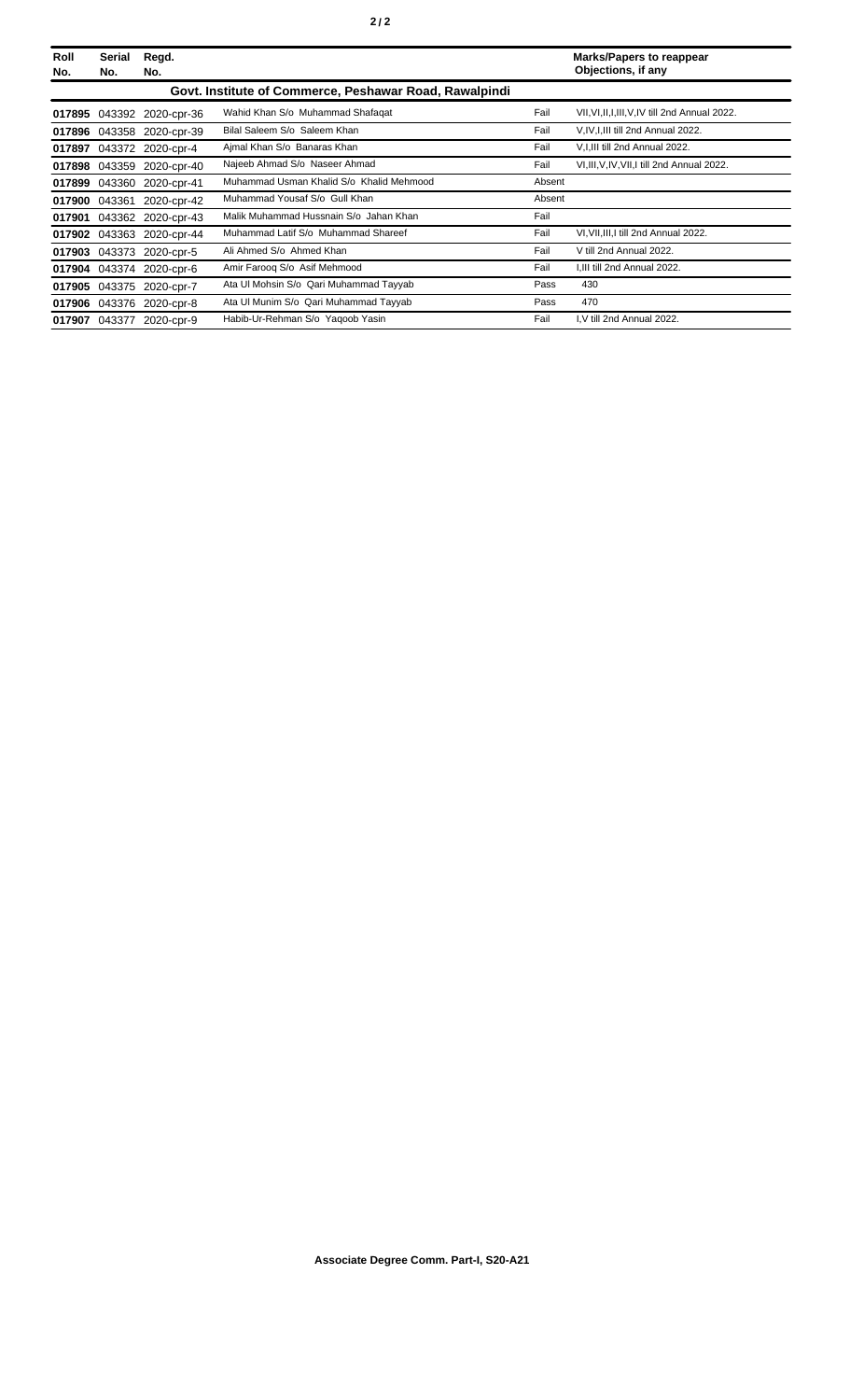| ٠ |  |
|---|--|
|   |  |

| Roll<br>No. | Serial<br>No. | Regd.<br>No.                                             |                                                                                |                                  | <b>Marks/Papers to reappear</b><br>Objections, if any                       |
|-------------|---------------|----------------------------------------------------------|--------------------------------------------------------------------------------|----------------------------------|-----------------------------------------------------------------------------|
|             |               |                                                          | Government College of Commerce, Rawalpindi                                     |                                  |                                                                             |
|             |               | 016458 001825 2019-gcr-186                               | Farhana Bibi D/o Ghulam Rabani                                                 | (L.C.St.) Pass                   | 377                                                                         |
|             |               | 016459 005632 2019-gcr-22                                | Hifza D/o Abdul Majeed Mir                                                     | (L.C.St.) Fail                   | III till the Annual 2022.                                                   |
|             |               | 016460 002211 2019-gcr-40                                | Syeda Ammarah Batool Shirazi D/o Syed Rabnawaz Ahmed (L.C.St.) Fail            |                                  | III till the Annual 2022.                                                   |
|             |               |                                                          | Shirazi<br>Rimsha Niaz D/o Muhammad Niaz                                       | (L.C.St.) Fail                   |                                                                             |
|             |               | 016634 002923 2018-gcr-14<br>016635 008687 2018-gcr-15   | Mahnoor D/o Akhtar Gul                                                         | (L.C.St.) Fail                   |                                                                             |
|             |               | 016636 002515 2018-gcr-109                               | Sidra D/o Ghulam Ahmed Mir                                                     | (L.C.St.) Fail                   | I till the Annual 2022.                                                     |
|             |               | 016637 005189 2018-jsr-96                                | Maham Amjad D/o Amjad Saeed                                                    | (L.C.St.) Pass                   | 354                                                                         |
|             |               | 016638 051257 2018-z-35708                               | Zara Fatima D/o Ghulam Muhammad                                                | Absent                           |                                                                             |
|             |               | 016639 007329 2019-gcr-180                               | Nimra Naseer D/o Muhammad Naseer                                               | (L.C.St.) Fail                   | III till the Annual 2022.                                                   |
|             |               | 016640 001736 2019-gcr-181                               | Areej Tahir D/o Tahir Mahmood Abbasi                                           | (L.C.St.) Pass                   | 399                                                                         |
|             |               | 016641 085006 2019-gcr-182                               | Nayab Younas D/o Younas Khan                                                   | (L.C.St.) Fail                   | III till the Annual 2022.                                                   |
|             |               | 016642 001504 2019-gcr-23                                | Shiza Arshad D/o Arshad Mehmood<br>Syeda Mehwish Batool D/o Syed Dilawar Abbas | (L.C.St.) Pass<br>(L.C.St.) Fail | 404<br>I till the Annual 2022.                                              |
|             |               | 016643 001500 2019-gcr-25<br>016644 003687 2019-gcr-26   | Bismah Ejaz D/o Ejaz Iqbal                                                     | (L.C.St.) Fail                   | I till the Annual 2022.                                                     |
|             |               | 016645 001473 2019-gcr-27                                | Mahnoor Nazir D/o Muhammad Nazir Khan                                          | (L.C.St.) Pass                   | 438                                                                         |
|             |               | 016646 085001 2019-gcr-28                                | Fareeha Qurashi D/o Muhammad Khalid                                            | (L.C.St.) Fail                   | III, VI till the Annual 2022.                                               |
|             |               | 016647 002575 2019-gcr-31                                | Nimra Sohail D/o Khawaja Sohail                                                | (L.C.St.) Pass                   | 360                                                                         |
|             |               | 016648 085002 2019-gcr-35                                | Kainat Usman D/o Sheikh Muhammad Usman                                         | (L.C.St.) Fail                   | III, I, VII, IV till the Annual 2022.                                       |
|             |               | 016649 085036 2019-gcr-39                                | Aeillzabat Sajjad D/o Sajjad Masih                                             | (L.C.St.) Fail                   | V, III, VII, IV till the Annual 2022.                                       |
|             |               | 016650 085003 2019-gcr-41                                | Samman D/o Muhammad Hafeez                                                     | (L.C.St.) Fail                   | III, VII till the Annual 2022.                                              |
|             |               | 016651 085004 2019-gcr-43                                | Mehwish Saddique D/o Muhammad Saddique Khan                                    | (L.C.St.) Fail                   | III, V till the Annual 2022.                                                |
|             |               | 016652 002404 2019-gcr-45                                | Simran Meer D/o Tariq Mehmood<br>Kashaf Naseer D/o Muhammad Naseer Muhgal      | (L.C.St.) Pass<br>(L.C.St.) Fail | 408<br>III till the Annual 2022.                                            |
|             |               | 016653 001514 2019-gcr-48<br>016654 001480 2019-gcr-50   | Nimra Irfan D/o Irfan Ikram                                                    | (L.C.St.) Pass                   | 379                                                                         |
|             |               | 016655 003062 2019-gcr-52                                | Eman Mehmood D/o Abid Mehmood                                                  | (L.C.St.) Fail                   | IV, III till the Annual 2022.                                               |
|             |               | 016656 085005 2019-gcr-53                                | Saba Ijaz D/o Muhammad Ijaz                                                    | (L.C.St.) Fail                   | III, V, IV, I till the Annual 2022.                                         |
|             |               | 016657 085035 2019-gcr-59                                | Sameen Naseer D/o Naseer Ahmed                                                 | (L.C.St.) Fail                   | VI, I till the Annual 2022.                                                 |
|             |               | 016658 001476 2019-gcr-62                                | Sehrish Shaheen D/o Mehrban Khan                                               | (L.C.St.) Pass                   | 438                                                                         |
|             |               | 016659 051289 2020-gcr-1                                 | Eman Zohra D/o Malik Naeem Iqbal                                               | Pass                             | 518                                                                         |
|             |               | 016660 051282 2020-gcr-177                               | Aqsa Arooj D/o Muhammad Ilyas                                                  | Fail                             | VII, III, VI, I, IV till 2nd Annual 2022.                                   |
|             |               | 016661 051283 2020-gcr-178                               | Laiba Javaid D/o Muhammad Javaid                                               | Fail                             | IV, VI, III, VII till 2nd Annual 2022.                                      |
|             |               | 016662 051284 2020-gcr-179<br>016663 051285 2020-gcr-180 | Faria Nazeer D/o Muhammad Nazeer Awan<br>Shamsa D/o Mehmood Ahmed              | Pass<br>Fail                     | 403<br>III, VI, VII, I till 2nd Annual 2022.                                |
|             |               | 016664 051286 2020-gcr-181                               | Igra Mumtaz D/o Muhammad Mumtaz                                                | Fail                             | III, VI, IV, I till 2nd Annual 2022.                                        |
|             |               | 016665 051287 2020-gcr-182                               | Fazeega Mushtag D/o Mushtag Ahmed                                              | Fail                             | VIII, VII, IV, III till 2nd Annual 2022.                                    |
|             |               | 016666 051288 2020-gcr-183                               | Igra Javed D/o Javed Sarwar                                                    | Fail                             | I, III till 2nd Annual 2022.                                                |
|             |               | 016667 051253 2020-gcr-20                                | Sana Sarwar D/o Ghulam Sarwar                                                  | Absent                           |                                                                             |
|             |               | 016668 051399 2020-gcr-202                               | Eisha Ayoub D/o Malik Qaiser Ayoub                                             | Fail                             | I till 2nd Annual 2022.                                                     |
|             |               | 016669 051254 2020-gcr-21                                | Shunaisa Rauf D/o Muhammad Rauf                                                | Fail                             | V, I, IV till 2nd Annual 2022.                                              |
|             |               | 016670 051255 2020-gcr-22                                | Sadia Shabbir D/o Ghulam Shabbir                                               | Pass                             | 361<br>478                                                                  |
|             |               | 016671 051256 2020-gcr-23                                | Sabeeka Iftikhar D/o Iftikhar Ali<br>Zainab Israr D/o Nasir Israr              | Pass<br>Fail                     | I till 2nd Annual 2022.                                                     |
|             |               | 016672 051258 2020-gcr-24<br>016673 051264 2020-gcr-25   | Maryam Fatima D/o Abdul Ghaffar                                                | Fail                             | IV till 2nd Annual 2022.                                                    |
|             |               | 016674 051259 2020-gcr-26                                | Amna Saleem D/o Muhammad Saleem                                                | Fail                             | IV, I till 2nd Annual 2022.                                                 |
|             |               | 016675 051260 2020-gcr-27                                | Nimra Bibi D/o Habib Khan                                                      | Fail                             | V, VI, III, I, IV till 2nd Annual 2022.                                     |
|             |               | 016676 051261 2020-gcr-28                                | Ruba Muneer D/o Muhammad Muneer                                                | Fail                             | III, VIII, VI, VII, I, IV till 2nd Annual 2022.                             |
|             |               | 016677 051262 2020-gcr-29                                | Muskan Albert D/o Albert Masih                                                 | Fail                             | III, I, IV till 2nd Annual 2022.                                            |
|             |               | 016678 051263 2020-gcr-30                                | Romania Amir D/o Amir Shahzad                                                  | Fail                             | V, I, III till 2nd Annual 2022.                                             |
|             |               | 016679 051265 2020-gcr-31                                | Areej Fatima D/o Abdul Ghaffar                                                 | Fail                             | VII, III, IV till 2nd Annual 2022.                                          |
|             |               | 016680 051266 2020-gcr-32                                | Aqsa Noor D/o Muhammad Yasin<br>Ayesha Ameen D/o Muhammad Ameen                | Fail<br>Fail                     | IV till 2nd Annual 2022.<br>VIII, V, VI, VII, III, IV till 2nd Annual 2022. |
|             |               | 016681 051267 2020-gcr-33<br>016682 051268 2020-gcr-34   | Tayyaba Waqar D/o Waqar Ahmad Abbasi                                           | Fail                             | III, IV, VI, I till 2nd Annual 2022.                                        |
|             |               | 016683 051269 2020-gcr-35                                | Rabia Rehman D/o Abdul Rehman                                                  | Fail                             | I till 2nd Annual 2022.                                                     |
|             |               | 016684 051270 2020-gcr-36                                | Eman Asif D/o Asif Mehmood                                                     | Fail                             | VI, III till 2nd Annual 2022.                                               |
|             |               | 016685 051271 2020-gcr-37                                | Eman Amjad D/o Sohail Amjad                                                    | Fail                             | IV till 2nd Annual 2022.                                                    |
|             |               | 016686 051272 2020-gcr-38                                | Zainab Shahzadi D/o Muhammad Hafiz                                             | Fail                             | VI, III, V, I, IV, VII till 2nd Annual 2022.                                |
|             |               | 016687 051273 2020-gcr-39                                | Hafsa Saeed D/o Rana Muhammad Saeed                                            | Absent                           |                                                                             |
|             |               | 016688 051400 2020-gcr-40                                | Nahal Naseer D/o Naseer Ud Din Humayoun                                        | Fail                             | IV, I, VII till 2nd Annual 2022.                                            |
|             |               | 016689 051274 2020-gcr-42                                | Palwasha Ghouri D/o Arif Masih                                                 | Fail                             | III, V, VI, VII, I, IV till 2nd Annual 2022.                                |
|             |               | 016690 051275 2020-gcr-45                                | Agsa D/o Muhammad Saleem<br>Humail Ghori D/o Tanveer Ahmad Ghori               | Pass<br>Fail                     | 437<br>V, I, III, IV till 2nd Annual 2022.                                  |
|             |               | 016691 051276 2020-gcr-46<br>016692 051277 2020-gcr-47   | Eman Amir D/o Amir Rafique                                                     | Absent                           |                                                                             |
|             |               | 016693 051278 2020-gcr-49                                | Sadia Gulzaman D/o Gulzaman                                                    | Pass                             | 484                                                                         |
|             |               | 016694 051279 2020-gcr-50                                | Khalida Gulzaman D/o Gul Zaman Abbasi                                          | Pass                             | 383                                                                         |
|             |               | 016695 051280 2020-gcr-52                                | Shumaila Abbas D/o Abbas Masih                                                 | Fail                             | IV, I, V, III till 2nd Annual 2022.                                         |
|             |               |                                                          |                                                                                |                                  |                                                                             |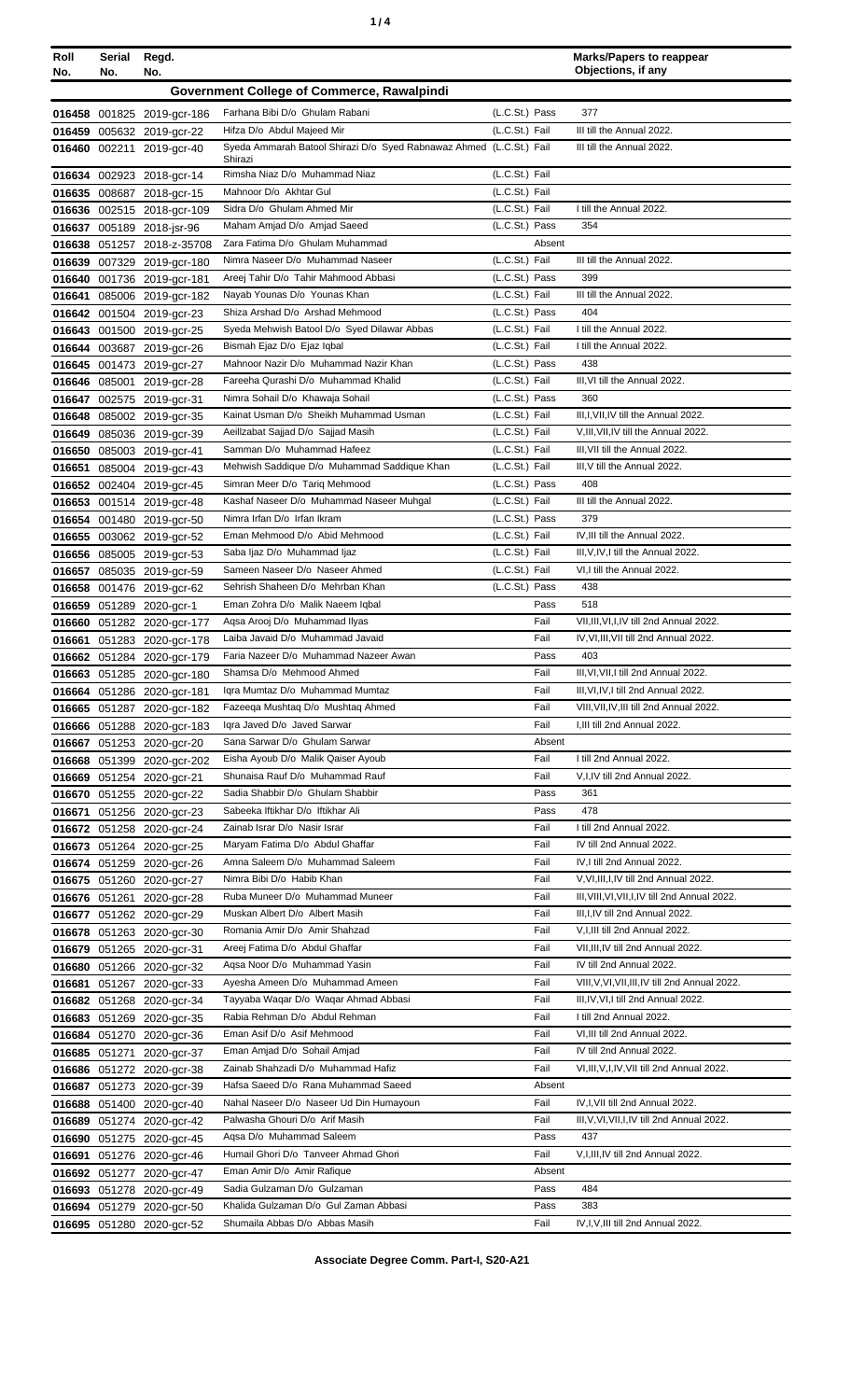| Roll<br>No. | Serial<br>No.                              | Regd.<br>No.                                             |                                                                                        |                                  | <b>Marks/Papers to reappear</b><br>Objections, if any |
|-------------|--------------------------------------------|----------------------------------------------------------|----------------------------------------------------------------------------------------|----------------------------------|-------------------------------------------------------|
|             | Government College of Commerce, Rawalpindi |                                                          |                                                                                        |                                  |                                                       |
|             |                                            |                                                          | Hifza Hira Shabbir D/o Rana Shabbir Aslam                                              | Fail                             | III, I, VII till 2nd Annual 2022.                     |
|             |                                            | 016696 051281 2020-gcr-53<br>017711 007845 2019-gcr-132  | Muhammad Hamza S/o Muhammad Nawaz Khan                                                 | (L.C.St.) Fail                   | IV till the Annual 2022.                              |
|             |                                            | 017908 001785 2018-gcr-30                                | Muhammad Hamza Manzoor S/o Manzoor Ahmed Khokhar                                       | (L.C.St.) Pass                   | 411                                                   |
|             |                                            | 017909 011825 2018-gcr-47                                | Zain Ali S/o Abdul Ghani                                                               | (L.C.St.) Pass                   | 390                                                   |
|             |                                            | 017910 008760 2018-gcr-66                                | Danyal Ahmed S/o Ghulam Rabbani                                                        | (L.C.St.) Fail                   |                                                       |
|             |                                            | 017911 011850 2018-gcr-78                                | Abdus Salam S/o Ghulam Murtaza                                                         | (L.C.St.) Fail                   |                                                       |
|             |                                            | 017912 006507 2018-gcr-83                                | Muhammad Umer S/o Ishtiaq Shaheen                                                      | (L.C.St.) Fail                   |                                                       |
|             |                                            | 018009 003259 2018-gcr-127                               | Muhammad Usman Riaz S/o Muhammad Riaz                                                  | (L.C.St.) Fail                   | I till the Annual 2022.                               |
|             |                                            | 018010 085027 2018-gcr-142                               | Arbab S/o Muhammad Aslam Pervaiz                                                       | (L.C.St.) Absent                 |                                                       |
|             |                                            | 018011 051329 2018-gcr-146                               | Muhammad Ahtesham S/o Niaz Muhammad                                                    | Absent                           |                                                       |
|             |                                            | 018012 006992 2018-gcr-98                                | Hamza Shakeel S/o Khawaja Shakeel Ahmad                                                | (L.C.St.) Fail                   | II, VI, I till the Annual 2022.                       |
|             |                                            | 018013 085032 2019-gcr-102                               | Adeel Mughal S/o Shakeel Mughal                                                        | (L.C.St.) Fail                   | I, III, VIII, V, VI, VII till the Annual 2022.        |
|             |                                            | 018014 085017 2019-gcr-105                               | Hamza Ahmad S/o Nisar Ahmed<br>Irfan Tanveer S/o Tanveer Bashir                        | (L.C.St.) Pass<br>(L.C.St.)      | 343<br><b>FEE</b>                                     |
|             |                                            | 018015 013417 2019-gcr-107                               | Faizan Ahmed Niaz S/o Niaz Ahmed                                                       | (L.C.St.) Fail                   | VIII, III, IV till the Annual 2022.                   |
|             |                                            | 018016 085018 2019-gcr-108                               | Uzair Yousaf S/o Yousaf Ilyas                                                          | (L.C.St.) Fail                   | V,IV, VII, III, I till the Annual 2022.               |
|             |                                            | 018017 085033 2019-gcr-110<br>018018 085019 2019-gcr-112 | Muhammad Atif S/o Amanat Ali                                                           | (L.C.St.) Fail                   | V, VI, III, I till 2nd Annual 2022.                   |
|             |                                            | 018019 085037 2019-gcr-115                               | Shanyal Arif S/o Arif Masih                                                            | (L.C.St.) Fail                   | VI, III, VII, I till the Annual 2022.                 |
|             |                                            | 018020 085014 2019-gcr-116                               | Muhammad Wadood S/o Zahid Hussain                                                      | (L.C.St.) Fail                   | VIII, III, I till the Annual 2022.                    |
|             |                                            | 018021 002937 2019-gcr-118                               | Muhammad Kamran Siddiqi S/o Qamer Ahmad Siddiqi                                        | (L.C.St.) Pass                   | 370                                                   |
|             |                                            | 018022 003064 2019-gcr-119                               | Ali Husnain S/o Muhammad Siddique                                                      | (L.C.St.) Pass                   | 368                                                   |
|             |                                            | 018023 085020 2019-gcr-122                               | Akhtar Ali S/o Akbar Ali                                                               | (L.C.St.) Fail                   | VIII, VI, VII, III, I, IV till the Annual 2022.       |
|             |                                            | 018024 003422 2019-gcr-124                               | Zeeshan Nadeem S/o Nadeem Iqbal                                                        | (L.C.St.) Pass                   | 366                                                   |
|             |                                            | 018025 002328 2019-gcr-126                               | Usama Waleed S/o Shoukat Hussain                                                       | (L.C.St.) Fail                   | I till the Annual 2022.                               |
|             |                                            | 018026 002680 2019-gcr-127                               | Satifnas Masih S/o Javed Masih                                                         | (L.C.St.) Fail                   | III,I till the Annual 2022.                           |
|             |                                            | 018027 002652 2019-gcr-129                               | Ubaid Ur Rehman S/o Muhammad Idrees                                                    | (L.C.St.) Pass                   | 397                                                   |
|             |                                            | 018028 085021 2019-gcr-133                               | Syed Hamayat Hussain Shah S/o Syed Mujahid Hussain<br>Shah Kazmi                       | (L.C.St.) Fail                   | II,IV,V,VI,III,I till 2nd Annual 2022.                |
|             |                                            | 018029 085022 2019-gcr-134                               | Muhammad Talha S/o Muhammad Khalid                                                     | (L.C.St.) Fail                   | VI, III till the Annual 2022.                         |
|             |                                            | 018030 085038 2019-gcr-136                               | Adil Ansari S/o Waheed Ud Din                                                          | (L.C.St.)                        | <b>FEE</b>                                            |
|             |                                            | 018031 012560 2019-gcr-137                               | Raja Sajjad Ahmed S/o Raja Meer Zaman                                                  | (L.C.St.) Pass                   | 330                                                   |
|             |                                            | 018032 085023 2019-gcr-138                               | Shahzad Ahmed S/o Ghani                                                                | (L.C.St.) Fail                   | V, I, VIII till the Annual 2022.                      |
|             |                                            | 018033 085024 2019-gcr-141                               | Syed Hammad Ahmed Gardazi S/o Syed Ahmed Hussain<br>Shah Gardazi                       | (L.C.St.) Fail                   | I till the Annual 2022.                               |
|             |                                            | 018034 085025 2019-gcr-145                               | Muhammad Usama S/o Ehsan Ul Haq                                                        | (L.C.St.) Fail                   | <b>FEE</b>                                            |
|             |                                            | 018035 002315 2019-gcr-149                               | Muhammad Muzamil S/o Abdul Razzaq<br>Hasaan Ahmed S/o Mehmood Ahmed                    | (L.C.St.)<br>(L.C.St.) Fail      | I, IV, III till the Annual 2022.                      |
|             |                                            | 018036 085030 2019-gcr-153<br>018037 085026 2019-gcr-154 | Shujat Ali Minhas S/o Azhar Hussain Minhas                                             | (L.C.St.) Fail                   | IV, VII, VI, III till the Annual 2022.                |
|             |                                            | 018038 085028 2019-gcr-156                               | Rizwan Ahmed Riaz S/o Riaz Ahmed                                                       | (L.C.St.) Pass                   | 346                                                   |
|             |                                            | 018039 085029 2019-gcr-157                               | Ehsan Ali S/o Shakeel Ahmed                                                            | (L.C.St.) Fail                   | III till the Annual 2022.                             |
|             |                                            | 018040 085031 2019-gcr-159                               | Junaid Jabbar S/o Javied Jabbar                                                        | (L.C.St.) Fail                   | IV, VIII, I till the Annual 2022.                     |
|             |                                            | 018041 003842 2019-gcr-168                               | Agha Hanzala S/o Tasleem Sohail                                                        | (L.C.St.) Fail                   | VIII till the Annual 2022.                            |
|             |                                            | 018042 005394 2019-gcr-172                               | Hafiz Muhammad Haris Pirzada S/o Hasseb Ur Rehman<br>Pirzada                           | (L.C.St.) Pass                   | 399                                                   |
|             |                                            | 018043 085034 2019-gcr-178                               | Muhammad Haseeb Ijaz S/o Ijaz Hussain                                                  | (L.C.St.) Fail                   | III, VII, V, VI, II, I till the Annual 2022.          |
|             |                                            | 018044 013948 2019-gcr-183                               | Muhammad Saad S/o Muhammad Masroof                                                     | (L.C.St.) Fail                   | III, VIII, VII, II, I, IV till the Annual 2022.       |
|             |                                            | 018045 002955 2019-gcr-63                                | Muhammad Bilal S/o Gul Khatab                                                          | (L.C.St.) Pass                   | 354                                                   |
|             |                                            | 018046 085007 2019-gcr-65                                | Sheheryar Ahmad S/o Anwar Ahmad                                                        | (L.C.St.) Pass                   | 379                                                   |
|             |                                            | 018047 085008 2019-gcr-66                                | Qasim Mukhtar S/o Mukhtar Ahmad                                                        | (L.C.St.) Fail                   | I till the Annual 2022.                               |
|             |                                            | 018048 002458 2019-gcr-67                                | Ahmad Yar S/o Jan Akbar                                                                | (L.C.St.) Fail                   | I till the Annual 2022.                               |
|             |                                            | 018049 002973 2019-gcr-70                                | Muhammad Hassaan S/o Muhammad Mubarik                                                  | $(L.C.St.)$ Pass                 | 393                                                   |
|             |                                            | 018050 085009 2019-gcr-72                                | Syed Safeer Hassan S/o Syed Saleem Hassan<br>Malik Usama Azhar S/o Malik Azhar Hussain | (L.C.St.) Fail<br>(L.C.St.) Fail | I till the Annual 2022.<br>I till the Annual 2022.    |
|             |                                            | 018051 085010 2019-gcr-73<br>018052 085011 2019-gcr-75   | Zameer S/o Muhammad Nawaz                                                              | (L.C.St.) Fail                   | I, VIII, VI, VII, III, II, IV till the Annual 2022.   |
|             |                                            | 018053 001649 2019-gcr-77                                | Muhammad Sharyar Ali S/o Asif Abbas                                                    | (L.C.St.) Fail                   | III till the Annual 2022.                             |
|             |                                            | 018054 001683 2019-gcr-78                                | Muhammad Muneeb S/o Arshad Mehmood                                                     | (L.C.St.) Pass                   | 341                                                   |
|             |                                            | 018055 085012 2019-gcr-79                                | Ali Riaz S/o Muhammad Riaz                                                             | (L.C.St.) Fail                   | III, I till the Annual 2022.                          |
|             |                                            | 018056 085015 2019-gcr-80                                | Muhammad Arslan S/o Muhammad Arshad                                                    | (L.C.St.) Fail                   | IV, V, III, VII, VI, II, I till 2nd Annual 2022.      |
|             |                                            | 018057 005871 2019-gcr-82                                | Muhammad Sohail Yousaf S/o Muhammad Yousaf                                             | (L.C.St.)                        | <b>FEE</b>                                            |
|             |                                            | 018058 085016 2019-gcr-88                                | Ali Sajid S/o Sajid Yaqoob                                                             | (L.C.St.) Fail                   | I till the Annual 2022.                               |
|             |                                            | 018059 085013 2019-gcr-91                                | Muhammad Saleem S/o Allah Ditta                                                        | (L.C.St.) Fail                   | V, VII till the Annual 2022.                          |
|             |                                            | 018060 006277 2019-gcr-95                                | Abdul Moiz Mehmood S/o Mehmood Akhtar                                                  | (L.C.St.) Fail                   | VII till the Annual 2022.                             |
|             |                                            | 018061 003354 2019-gcr-97                                | Afaq Amjad S/o Muhammad Amjad                                                          | (L.C.St.) Fail                   | III till the Annual 2022.                             |
|             |                                            | 018062 003006 2019-gcr-99                                | Muhammad Hamad Karim Danish S/o Muhammad Ismail                                        | (L.C.St.)                        | FEE                                                   |
|             |                                            | 018063 051325 2020-gcr-100                               | Muhammad Kashan Kabir S/o Kabir Hussain                                                | Fail                             | VII, V, VI, VIII, III, IV, I till 2nd Annual 2022.    |
|             |                                            | 018064 051326 2020-gcr-101                               | Rehman S/o Fazal Shah                                                                  | Fail                             |                                                       |
|             |                                            | 018065 051327 2020-gcr-104                               | Hamid Ur Rehman S/o Abdul Rehman                                                       | Fail                             | IV, VII, VIII, VI, V, III, I till 2nd Annual 2022.    |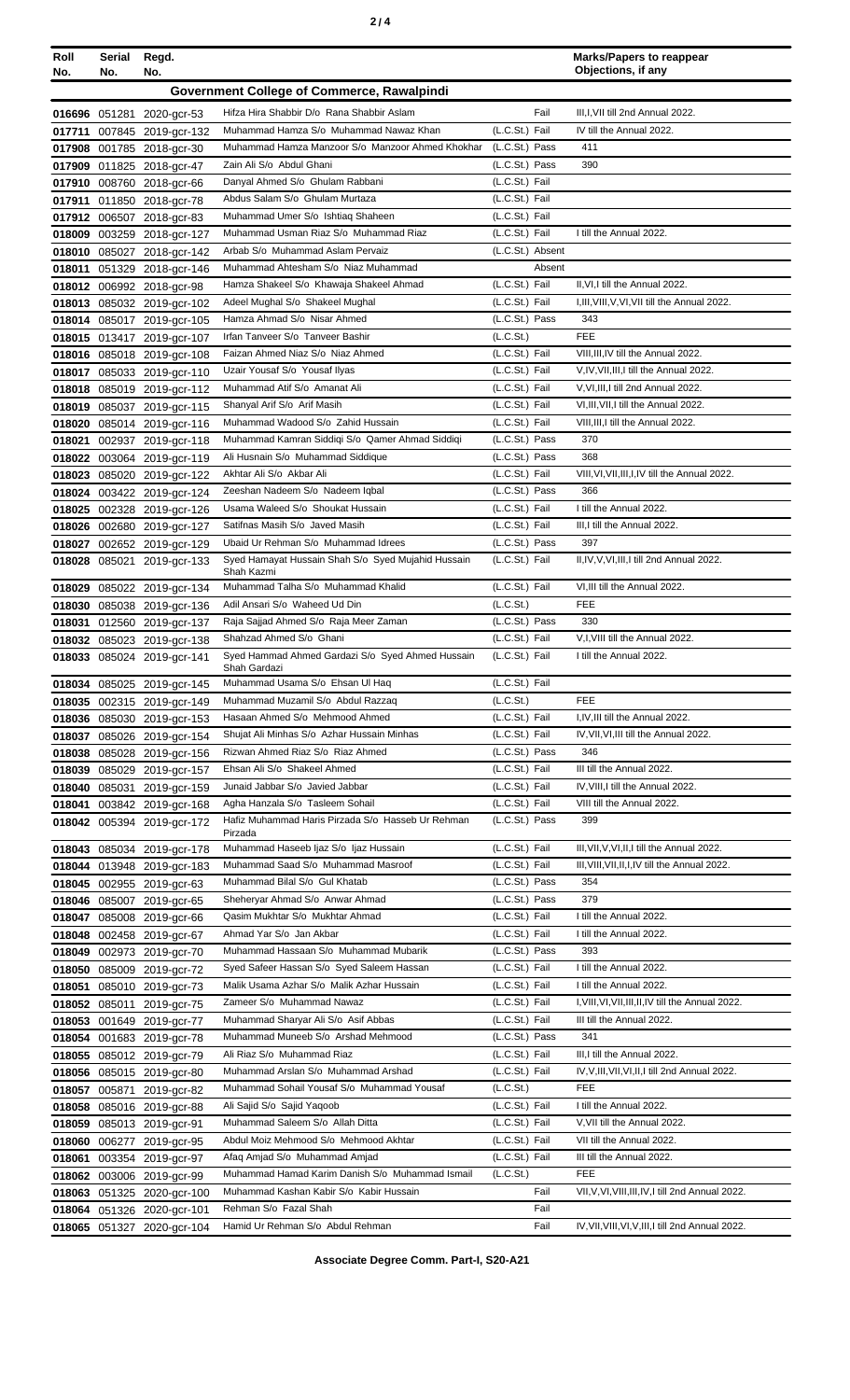| ×<br>٠<br>٦<br>۰.<br>× |  |  |
|------------------------|--|--|
|------------------------|--|--|

| Roll<br>No. | Serial<br>No. | Regd.<br>No.                                             |                                                                            |                | <b>Marks/Papers to reappear</b><br>Objections, if any                              |
|-------------|---------------|----------------------------------------------------------|----------------------------------------------------------------------------|----------------|------------------------------------------------------------------------------------|
|             |               |                                                          | <b>Government College of Commerce, Rawalpindi</b>                          |                |                                                                                    |
|             |               | 018066 051328 2020-gcr-105                               | Raja Shahzaib Azhar S/o Azhar Jamil                                        | Fail           | V, VIII, IV, III, VII, I, VI till 2nd Annual 2022.                                 |
|             |               | 018067 051330 2020-gcr-108                               | Muhammad Umar S/o Muhammad Ramzan                                          | Fail           | I, VIII, VI, IV till 2nd Annual 2022.                                              |
|             |               | 018068 051331 2020-gcr-109                               | Shameer Khan S/o Khan Muhammad Siddiqui                                    | Fail           | VII, V, III, VI, VIII, I, IV till 2nd Annual 2022.                                 |
|             |               | 018069 051332 2020-gcr-110                               | Hassan Khan S/o Fazal Dad                                                  | Fail           | VI, I, VII, III till 2nd Annual 2022.                                              |
|             |               | 018070 051333 2020-gcr-111                               | Syed Ghozeel Kazmi S/o Syed Pervaiz Kazmi                                  | Fail           | VII, VI, VIII, III, I till 2nd Annual 2022.                                        |
|             |               | 018071 051334 2020-gcr-112                               | Muhammad Farooq S/o Dilbar Khan<br>Abdul Samad S/o Hazrat Shah             | Fail<br>Pass   | VII, III, I till 2nd Annual 2022.<br>369                                           |
|             |               | 018072 051335 2020-gcr-113<br>018073 051336 2020-gcr-115 | Muhammad Usman S/o Muhammad Amin                                           | Fail           | VII, I, III, IV till 2nd Annual 2022.                                              |
|             |               | 018074 051337 2020-gcr-116                               | Saad Shabbir S/o Ghulam Shabbir                                            | Absent         |                                                                                    |
|             |               | 018075 051338 2020-gcr-117                               | Muhammad Mudasimuhammad Mudasir S/o Muhammad                               | Absent         |                                                                                    |
|             |               |                                                          | Ashraf<br>Mudassar Ali S/o Anwar Hussain                                   | Fail           | VI, VII, VIII, III, I, IV till 2nd Annual 2022.                                    |
|             |               | 018076 051339 2020-gcr-118<br>018077 051340 2020-gcr-119 | Arslan Khalid S/o Khalid Mehmood                                           | Fail           | I till 2nd Annual 2022.                                                            |
|             |               | 018078 051341 2020-gcr-120                               | Muhammad Haris S/o Muhammad Afzal                                          | Pass           | 362                                                                                |
|             |               | 018079 051342 2020-gcr-121                               | Muhammad Tayyab S/o Shafat Ahmed                                           | Fail           | III,I till 2nd Annual 2022.                                                        |
|             |               | 018080 051344 2020-gcr-122                               | Muhammad Haider Abbasi S/o Javed Iqbal                                     | Absent         |                                                                                    |
|             |               | 018081 051345 2020-gcr-123                               | Talha Rasheed S/o Rasheed Ahmed                                            | Fail           | III.IV.I till 2nd Annual 2022.                                                     |
|             |               | 018082 051346 2020-gcr-125                               | Muhammad Zain Taqi S/o Taqi Anwar                                          | Fail           | VII, VI, I, IV, III till 2nd Annual 2022.                                          |
|             |               | 018083 051347 2020-gcr-126                               | Mazhar Ali S/o Muzafar Ali                                                 | Fail           |                                                                                    |
|             |               | 018084 051348 2020-gcr-127                               | Taimoor Tanveer S/o Muhammad Tanveer                                       | Fail           |                                                                                    |
|             |               | 018085 051349 2020-gcr-128                               | Muhammad Mibsam Ali S/o Khurram Bashir<br>Muhammad Umar S/o Muhammad Afzal | Fail<br>Fail   | IV, VII, I, VI, III till 2nd Annual 2022.                                          |
|             |               | 018086 051350 2020-gcr-130<br>018087 051351 2020-gcr-131 | Aqib Hussain S/o Ghulam Hussain                                            | Pass           | II, VII, III, VI, I till 2nd Annual 2022.<br>457                                   |
|             |               | 018088 051352 2020-gcr-132                               | Raja Ayaz Mehmood S/o Raja Mehmood Alam                                    | Fail           | VII, IV, III, I till 2nd Annual 2022.                                              |
|             |               | 018089 051353 2020-gcr-133                               | Hammad Ali S/o Nazakat Ali                                                 | Fail           | III, I till 2nd Annual 2022.                                                       |
|             |               | 018090 051354 2020-gcr-134                               | Muhammad Ibrahim Khan S/o Javed Khan                                       | Fail           | IV, II, VII, I, VI, III till 2nd Annual 2022.                                      |
|             |               | 018091 051355 2020-gcr-135                               | Nazeef Ullah S/o Bahadar Khan                                              | Fail           | I, VIII, III, VI till 2nd Annual 2022.                                             |
|             |               | 018092 051356 2020-gcr-136                               | Zohib Ahmed S/o Tussadaq Hussain                                           | Absent         |                                                                                    |
|             |               | 018093 051357 2020-gcr-138                               | Jawad Amin S/o Aminullah                                                   | Fail           | VII, VI, III, VIII, IV, I till 2nd Annual 2022.                                    |
|             |               | 018094 051358 2020-gcr-139                               | Awais Ahmed S/o Bashir Ahmed                                               | Absent         |                                                                                    |
|             |               | 018095 051359 2020-gcr-143                               | Obaid Ullah S/o Abdus Samad                                                | Fail           | VII, I, III till 2nd Annual 2022.                                                  |
|             |               | 018096 051360 2020-gcr-144                               | Adeel Ahmed S/o Muhammad Jamil<br>Imran Nasir S/o Muhammad Nasir           | Fail<br>Fail   | VI, I, III till 2nd Annual 2022.                                                   |
|             |               | 018097 051361 2020-gcr-145<br>018098 051362 2020-gcr-146 | Bilal Bashir S/o Ch. Bashir Ahmed                                          | Fail           | II, VI, III, IV, I till 2nd Annual 2022.                                           |
|             |               | 018099 051363 2020-gcr-147                               | Saqib Shah S/o Sakhawat Shah                                               | Fail           |                                                                                    |
|             |               | 018100 051364 2020-gcr-149                               | Muhammad Ali S/o Iftikhar Hussain                                          | Pass           | 483                                                                                |
|             |               | 018101 051365 2020-gcr-151                               | Ali Ahmed S/o Muhammad Hanif                                               | Fail           | I till 2nd Annual 2022.                                                            |
|             |               | 018102 051366 2020-gcr-152                               | Saim-Ul-Haq S/o Muhammad Ehsan-Ul-Haq                                      | Fail           | III,I till 2nd Annual 2022.                                                        |
|             |               | 018103 051367 2020-gcr-153                               | Zaryab Khan S/o Khanim Ullah Khan                                          | Fail           | I till 2nd Annual 2022.                                                            |
|             |               | 018104 051368 2020-gcr-154                               | Nazim Babar S/o Babar Hussain Minhas                                       | Fail           | V, II, VII, I, VI, III, IV till 2nd Annual 2022.                                   |
|             |               | 018105 051369 2020-gcr-155                               | Usama Ejaz Khokhar S/o Ejaz Ahmed<br>Nissar Khan S/o Muhammad Ramzan       | Fail<br>Fail   | II, VI, I, VII, IV, III till 2nd Annual 2022.                                      |
|             |               | 018106 051370 2020-gcr-156<br>018107 051371 2020-gcr-157 | Rasif Nasir S/o Nasir Zaman                                                | Fail           | I, III till 2nd Annual 2022.                                                       |
|             |               | 018108 051372 2020-gcr-158                               | Mohammad Ibrahim Dar S/o Gulzar Ahmed Dar                                  | Fail           | VII, III, IV, I till 2nd Annual 2022.                                              |
|             |               | 018109 051373 2020-gcr-159                               | Muhammad Shahbaz S/o Ali Hussain                                           | Fail           | VIII, III till 2nd Annual 2022.                                                    |
|             |               | 018110 051374 2020-gcr-160                               | Subhan Ali Haidree S/o Saeed Haidree                                       | Fail           |                                                                                    |
|             |               | 018111 051379 2020-gcr-162                               | Sheikh Ans Ali S/o Sheikh Hamid Ullah                                      | Absent         |                                                                                    |
|             |               | 018112 051380 2020-gcr-164                               | Muhammad Abdullah Jarral S/o Mirza Parveez Raza                            | Pass           | 417                                                                                |
|             |               | 018113 051381 2020-gcr-165                               | Raja Hamza Sajid S/o Raja Sajid Mehmood                                    | Absent         |                                                                                    |
|             |               | 018114 051382 2020-gcr-166                               | Muhammad Wahab S/o Muhmmad Islam<br>Talha Nawaz S/o Muhammad Nawaz         | Fail<br>Fail   | I, VII, IV, III till 2nd Annual 2022.<br>VI, III, VII, IV, I till 2nd Annual 2022. |
|             |               | 018115 051384 2020-gcr-167<br>018116 051385 2020-gcr-168 | Ehtasham Ashraf S/o Muhammad Ashraf                                        | Fail           | VII, VI, V, IV, III, I till 2nd Annual 2022.                                       |
|             |               | 018117 051386 2020-gcr-169                               | Muhammad Hanzala Tariq S/o Tariq Mehmood                                   | Absent         |                                                                                    |
|             |               | 018118 051387 2020-gcr-170                               | Ikramullah S/o Raheem Khan                                                 | Fail           |                                                                                    |
|             |               | 018119 051388 2020-gcr-171                               | Muhammad Adeel S/o Muhammad Nazeer                                         | Fail           | III, I, IV, V, VI, VII, VIII till 2nd Annual 2022.                                 |
|             |               | 018120 051389 2020-gcr-172                               | Jawad Nisar S/o Muhammad Nisar                                             | Fail           | VIII, II, VII, VI, IV, III, I till 2nd Annual 2022.                                |
|             |               | 018121 051390 2020-gcr-173                               | Mahtab Asif S/o Muhammad Asif Khan                                         | Absent         |                                                                                    |
|             |               | 018122 051391 2020-gcr-174                               | Umer Zeb S/o Aurangzeb                                                     | Fail           | I, VIII, III, IV till 2nd Annual 2022.                                             |
|             |               | 018123 051392 2020-gcr-175                               | Hasnat Amjad Abbasi S/o Muhammad Amjad                                     | Pass           | 345                                                                                |
|             |               | 018124 051393 2020-gcr-176                               | Muhammad Zeeshan S/o Muhammad Younus                                       | Pass           | 416                                                                                |
|             |               | 018125 051378 2020-gcr-184                               | Muhammad Usman S/o Muhammad Farooq<br>Bilal Ameen S/o Ameen Ul Haq         | Absent<br>Fail | III, I, IV till 2nd Annual 2022.                                                   |
|             |               | 018126 051383 2020-gcr-188<br>018127 051394 2020-gcr-190 | Rizwan Mushtaq S/o Mushtaq Ahmed                                           | Fail           | III,I till 2nd Annual 2022.                                                        |
|             |               | 018128 051395 2020-gcr-191                               | Rayan S/o Muhammad Nawaz Sajid                                             | Absent         |                                                                                    |
|             |               | 018129 051396 2020-gcr-192                               | Ahsan Ali Akhtar S/o Akhtar Hussain                                        | Fail           | IV, I, III till 2nd Annual 2022.                                                   |
|             |               | 018130 051375 2020-gcr-195                               | Azmatullah S/o Ghazi Khan                                                  | Fail           | I,IV till 2nd Annual 2022.                                                         |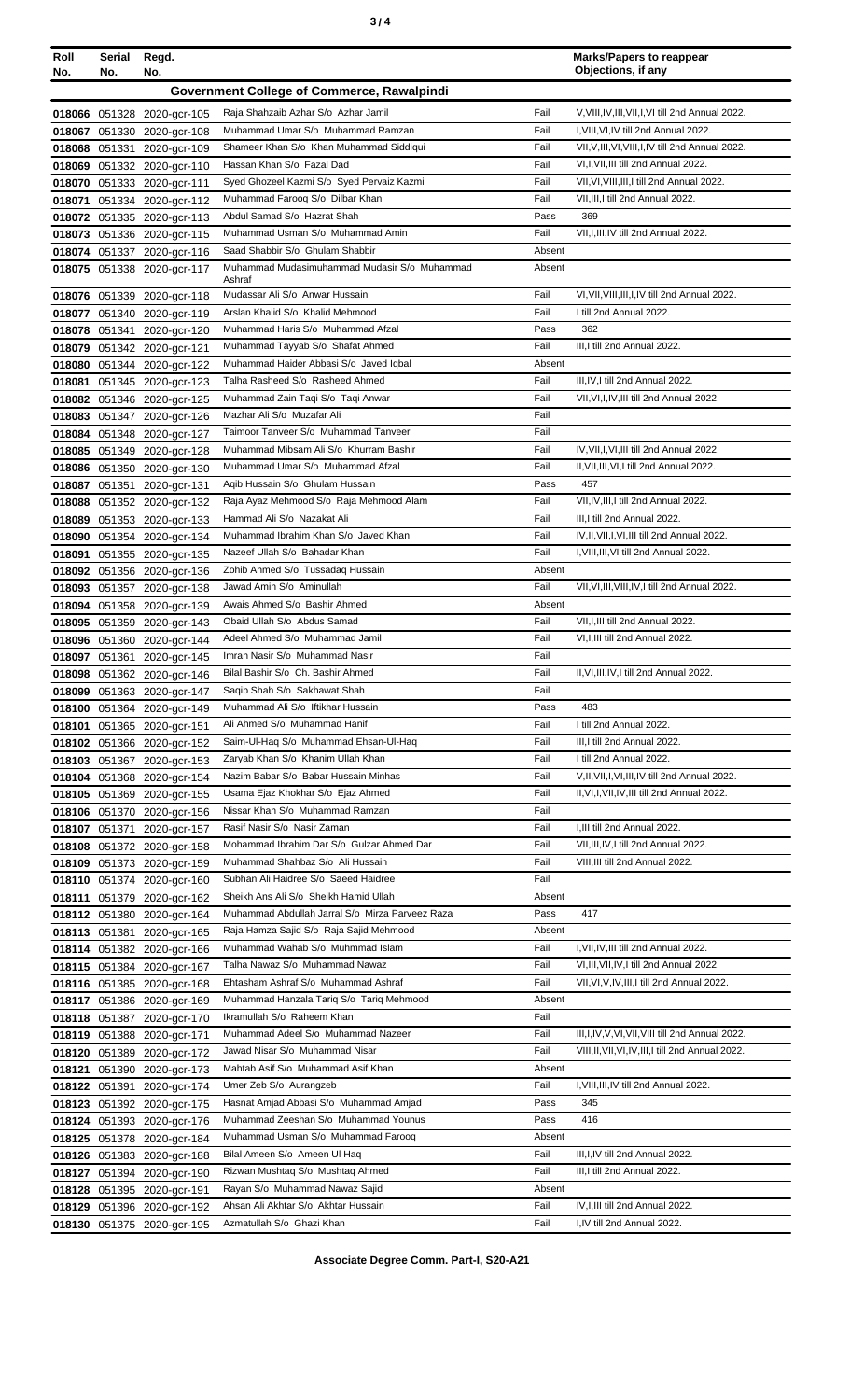| Roll<br>No. | Serial<br>No. | Regd.<br>No.               |                                                            |        | <b>Marks/Papers to reappear</b><br>Objections, if any |
|-------------|---------------|----------------------------|------------------------------------------------------------|--------|-------------------------------------------------------|
|             |               |                            | Government College of Commerce, Rawalpindi                 |        |                                                       |
|             |               | 018131 051376 2020-gcr-197 | Malik Anjum Afzal S/o Malik Muhammad Afzal                 | Fail   | V, IV, VI, VII, I, III till 2nd Annual 2022.          |
|             |               | 018132 051397 2020-gcr-198 | Muhammad Behzad Ud Din Afreedi S/o Muhammad Afzal          | Fail   | IV, III, I till 2nd Annual 2022.                      |
|             |               | 018133 051398 2020-gcr-199 | Junaid Aman S/o Muhammad Aman                              | Fail   | III till 2nd Annual 2022.                             |
|             |               | 018134 051377 2020-gcr-201 | Chaudhry Umair Bashir S/o Chaudhry Bashir Ahmed            | Fail   | III,I till 2nd Annual 2022.                           |
|             |               | 018135 051290 2020-gcr-54  | Hamza Shabbir S/o Muhammad Shabbir                         | Pass   | 397                                                   |
|             |               | 018136 051291 2020-gcr-55  | Muhammad Hammad S/o Sakhi Muhammad                         | Fail   | VII, I, III, VI, IV till 2nd Annual 2022.             |
|             |               | 018137 051292 2020-gcr-56  | Hafiz Abrar UI Haq S/o Ansar UI Haq                        | Pass   | 402                                                   |
|             |               | 018138 051293 2020-gcr-58  | Hamad Farooq S/o Ghulam Farooq                             | Fail   | I till 2nd Annual 2022.                               |
|             |               | 018139 051294 2020-gcr-59  | Muhammad Usman Akhtar S/o Akhtar Abbas                     | Pass   | 521                                                   |
|             |               | 018140 051295 2020-gcr-61  | Sahil Saeed S/o Saeed Muhammad                             | Fail   | VII, VI, IV, III till 2nd Annual 2022.                |
|             |               | 018141 051296 2020-gcr-62  | Ahmed Sabuktageen Tipu S/o Zulfiqar Hussain Rajpoot Bhatti | Fail   | IV, VII, III, I, VI till 2nd Annual 2022.             |
|             |               | 018142 051297 2020-gcr-63  | Muhammad Zain UI Abideen S/o Muhammad Siddique             | Fail   | VI, III till 2nd Annual 2022.                         |
|             |               | 018143 051298 2020-gcr-65  | Mujeeb Ur Rehman S/o Muhammad Tazeem                       | Fail   | I till 2nd Annual 2022.                               |
|             |               | 018144 051299 2020-gcr-67  | Muhammad Tayyab S/o Muhammad Sudheer                       | Fail   | III, VI, VII till 2nd Annual 2022.                    |
|             |               | 018145 051300 2020-gcr-68  | Adam Shair S/o Sultan Amir                                 | Pass   | 416                                                   |
|             |               | 018146 051301 2020-gcr-69  | Usama Kiani S/o Sadagat Ali Kiani                          | Fail   | VII, III, VI till 2nd Annual 2022.                    |
|             |               | 018147 051302 2020-gcr-70  | Ahtisham Fareed S/o Muhammad Fareed                        | Fail   | I, II, IV till 2nd Annual 2022.                       |
|             |               | 018148 051303 2020-gcr-71  | Asim Saqlain S/o Muhammad Saqlain                          | Fail   | V, III, IV, I till 2nd Annual 2022.                   |
|             |               | 018149 051304 2020-gcr-72  | Naseer Ahmed S/o Jan Muhammad                              | Pass   | 405                                                   |
|             |               | 018150 051305 2020-gcr-73  | Muhammad Zahid S/o Muhammad Shah Nawaz                     | Fail   | IV, VIII till 2nd Annual 2022.                        |
|             |               | 018151 051306 2020-gcr-74  | Muhammad Saeed Khan S/o Subab Khan                         | Fail   | III, VI, I, VII till 2nd Annual 2022.                 |
|             |               | 018152 051307 2020-gcr-75  | Usama Rasheed S/o Abdul Rasheed Awan                       | Absent |                                                       |
|             |               | 018153 051308 2020-gcr-76  | Chaudhary Wasif Raza Abbasi S/o Chaudhary Waheed<br>Ashraf | Fail   | IV, I, VI, VII till 2nd Annual 2022.                  |
|             |               | 018154 051309 2020-gcr-77  | Muhammad Bilal Hussain S/o Abdul Latif                     | Fail   | III, V, VI, I, VII, IV till 2nd Annual 2022.          |
|             |               | 018155 051310 2020-gcr-78  | Danish Ali S/o Muhammad Ashraf                             | Fail   | I, IV, VI, VII, III till 2nd Annual 2022.             |
|             |               | 018156 051311 2020-gcr-79  | Ali Abid Qureshi S/o Abid Mehhmood Qureshi                 | Fail   | I till 2nd Annual 2022.                               |
|             |               | 018157 051312 2020-gcr-80  | Mohsin Ashfaq S/o Muhammad Ashfaq                          | Fail   | V, IV, VIII, I, VII, III, VI till 2nd Annual 2022.    |
|             |               | 018158 051313 2020-gcr-82  | Muhammad Hamza Khan S/o Muhammad Irfan Khan                | Fail   | IV, I, III, VI till 2nd Annual 2022.                  |
|             |               | 018159 051314 2020-gcr-83  | Muhammad Uzair S/o Muhammad Sabir                          | Fail   | III, I, IV till 2nd Annual 2022.                      |
|             |               | 018160 051315 2020-gcr-84  | Muhammad Mateen Khan S/o Muhammad Sheraz Khan              | Fail   | I, III, IV, VI, VII, II till 2nd Annual 2022.         |
|             |               | 018161 051316 2020-gcr-85  | Hafiz Usama Naseem S/o M. Naseem Akhtar Chohan             | Fail   | II, IV, VII, I, VI, III till 2nd Annual 2022.         |
|             |               | 018162 051317 2020-gcr-87  | Muhammad Asim Yousaf S/o Muhammad Yousaf                   | Fail   | III, II, VII, I, VI till 2nd Annual 2022.             |
|             |               | 018163 051318 2020-gcr-89  | Muhammad Huzaifa Ahmed S/o Zubair Ahmed                    | Fail   | IV,I,VI,III,VIII,VII till 2nd Annual 2022.            |
|             |               | 018164 051319 2020-gcr-91  | Ahsan Jameel S/o Chaudhry Jameel Ahmed                     | Fail   | VII, IV, VI, III, I till 2nd Annual 2022.             |
|             |               | 018165 051320 2020-gcr-94  | Sikandar Abbasi S/o Adil Abbasi                            | Fail   | II, VII, III, IV, VI, I till 2nd Annual 2022.         |
|             |               | 018166 051321 2020-gcr-96  | Hammad Asghar S/o Asghar Hussain                           | Fail   | VI, V, VII, IV, I, III till 2nd Annual 2022.          |
|             |               | 018167 051322 2020-gcr-97  | Asad Ali S/o Kareem Ud Deen                                | Fail   | IV, VI, I till 2nd Annual 2022.                       |
|             |               | 018168 051323 2020-gcr-98  | Salman Iqbal S/o Asif Iqbal                                | Fail   | IV, III, II, VII, VI, I till 2nd Annual 2022.         |
|             |               | 018169 051324 2020-gcr-99  | Awais Sabir S/o Muhammad Sabir                             | Fail   | VII, I, VI till 2nd Annual 2022.                      |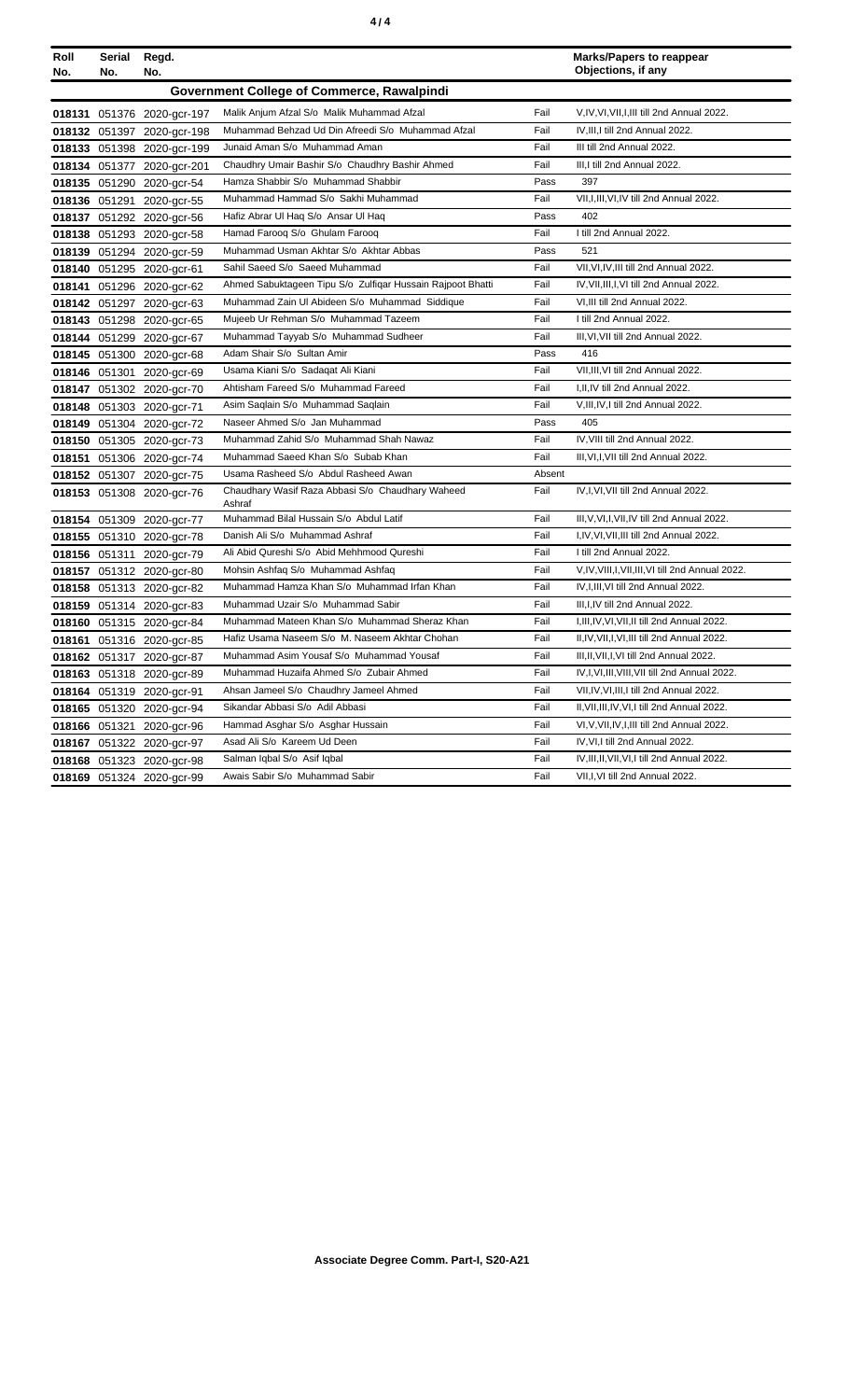|--|

| Roll<br>No.                                                               | Serial<br>No. | Regd.<br>No.                                             |                                                                              |                                  | <b>Marks/Papers to reappear</b><br>Objections, if any                          |
|---------------------------------------------------------------------------|---------------|----------------------------------------------------------|------------------------------------------------------------------------------|----------------------------------|--------------------------------------------------------------------------------|
| Gentry College of Commerce & Science, Nagail Road, Gujar Khan, Rawalpindi |               |                                                          |                                                                              |                                  |                                                                                |
|                                                                           |               |                                                          | Shumaila Kousar D/o Zafar Iqbal                                              | (L.C.St.) Pass                   | 371                                                                            |
| 001435                                                                    |               | 001427 006885 2018-gnr-157<br>007145 2019-gnr-152        | Samra Tahir D/o Tahir Aziz                                                   | (L.C.St.) Fail                   | III till the Annual 2022.                                                      |
|                                                                           |               | 001436 007223 2019-gnr-153                               | Nida Zainib D/o Imran Pervez                                                 | (L.C.St.) Fail                   | I, III till the Annual 2022.                                                   |
|                                                                           |               | 001437 007159 2019-gnr-161                               | Maheen Farrukh D/o Farrukh Hussain Kiyani                                    | (L.C.St.) Fail                   | III till the Annual 2022.                                                      |
|                                                                           |               | 001438 007167 2019-gnr-162                               | Noshaba Zahra D/o Naseer Akhtar                                              | (L.C.St.) Fail                   | III till the Annual 2022.                                                      |
| 001439                                                                    |               | 007191 2019-gnr-165                                      | Zainab Ali D/o Farzand Ali                                                   | (L.C.St.) Fail                   | III till the Annual 2022.                                                      |
| 001440                                                                    |               | 007194 2019-gnr-168                                      | Khansa Aurangzeb D/o Aurangzeb                                               | (L.C.St.) Pass                   | 397                                                                            |
| 001441                                                                    |               | 007200 2019-gnr-176                                      | Hina Ali D/o Muhammad Ali                                                    | (L.C.St.) Pass                   | 361                                                                            |
|                                                                           |               | 001442 007207 2019-gnr-177                               | Muskan Ijaz D/o Muhammad Ijaz                                                | (L.C.St.) Fail                   | III till the Annual 2022.                                                      |
| 001443<br>001444                                                          |               | 007213 2019-gnr-178                                      | Rabbia Ishtiaq D/o Muhammad Ishtiaq<br>Khadija Maalik D/o Muhammad Maalik    | (L.C.St.) Fail<br>(L.C.St.) Fail | IV, I till the Annual 2022.<br>V,I, VII, III till the Annual 2022.             |
|                                                                           |               | 007219 2019-gnr-179<br>001445 007134 2019-gnr-185        | Saman Ilyas D/o Muhammad Ilyas                                               | (L.C.St.) Pass                   | 339                                                                            |
|                                                                           |               | 001446 007150 2019-gnr-187                               | Mugaddas D/o Muhammad Asif                                                   | (L.C.St.) Pass                   | 372                                                                            |
|                                                                           |               | 001447 006956 2019-gnr-189                               | Amna Tariq D/o Tariq Mehmood                                                 | (L.C.St.) Fail                   | VII, V, III till the Annual 2022.                                              |
|                                                                           |               | 001448 006948 2019-gnr-192                               | Tayyaba Arshad D/o Arshad Mehmood                                            | (L.C.St.) Pass                   | 441                                                                            |
| 001559                                                                    | 085081        | 2019-gnr-164                                             | Sarwat Shaheen D/o Shaheen Tariq                                             | (L.C.St.) Fail                   | I till the Annual 2022.                                                        |
| 001560                                                                    |               | 066993 2020-gnr-138                                      | Salma Gul D/o Ghulam Nabi Mughal                                             | Fail                             | I till 2nd Annual 2022.                                                        |
| 001561                                                                    |               | 066996 2020-gnr-139                                      | Anisa Batool D/o Muhammad Naeem Kayani                                       | Fail                             | I till 2nd Annual 2022.                                                        |
|                                                                           |               | 001562 066999 2020-gnr-140                               | Roha Jabbar D/o Abdul Jabbar                                                 | Fail                             | I till 2nd Annual 2022.                                                        |
| 001563                                                                    |               | 066994 2020-gnr-141                                      | Kinza Butt D/o Shakil Ahmed<br>Inza Masood D/o Abdul Masood                  | Pass<br>Pass                     | 437<br>435                                                                     |
|                                                                           |               | 001564 066995 2020-gnr-142<br>001565 067000 2020-gnr-143 | Sehrish Noreen D/o Raja Ashiq Hussain                                        | Fail                             | III, I till 2nd Annual 2022.                                                   |
|                                                                           | 001566 067001 | 2020-gnr-144                                             | Ayesha Amjad D/o Amjad Farooq                                                | Fail                             | I, III till 2nd Annual 2022.                                                   |
| 001567                                                                    |               | 066997 2020-gnr-145                                      | Kinza Tariq D/o Tariq Mehmood                                                | Fail                             | I, III till 2nd Annual 2022.                                                   |
| 001568                                                                    |               | 067004 2020-gnr-146                                      | Ayesha Wajid D/o Wajid Hussain                                               | Pass                             | 423                                                                            |
| 001569                                                                    |               | 066998 2020-gnr-147                                      | Sana Mehfooz D/o Mehfooz Ahmed                                               | Absent                           |                                                                                |
| 001570                                                                    |               | 067002 2020-gnr-148                                      | Iqra Ayub D/o Muhammad Ayub                                                  | Fail                             | I till 2nd Annual 2022.                                                        |
| 001571                                                                    |               | 067003 2020-gnr-149                                      | Zara Jamil D/o Jamil Umer                                                    | Pass                             | 379                                                                            |
|                                                                           |               | 001572 067005 2020-gnr-151                               | Iram Bibi D/o Ch Muhammad Javid Iqbal                                        | Pass                             | 386                                                                            |
|                                                                           |               | 001573 067006 2020-gnr-152                               | Zoya Shabbir D/o Muhammad Shabbir<br>Nimra Zafar D/o Zafar Iqbal             | Pass<br>Fail                     | 430<br>III till 2nd Annual 2022.                                               |
|                                                                           |               | 001574 067008 2020-gnr-154<br>001575 067007 2020-gnr-155 | Areeba Jabeen D/o Shahid Rafique                                             | Absent                           |                                                                                |
|                                                                           | 001576 066971 | 2020-gnr-156                                             | Maviya Shahzad D/o Amir Shahzad                                              | Pass                             | 475                                                                            |
|                                                                           |               | 001577 066977 2020-gnr-157                               | Saadia Iftikhar D/o Muhammad Iftikhar                                        | Fail                             | III till 2nd Annual 2022.                                                      |
|                                                                           |               | 001578 066970 2020-gnr-158                               | Areeba Mulazim D/o Muhammad Mulazim                                          | Fail                             | I till 2nd Annual 2022.                                                        |
|                                                                           |               | 001579 066976 2020-gnr-159                               | Haleema Saadia D/o Raja Shaukat Hussain                                      | Pass                             | 490                                                                            |
|                                                                           |               | 001580 066968 2020-gnr-160                               | Savera Nadeem D/o Muhammad Nadeem                                            | Fail                             | I till 2nd Annual 2022.                                                        |
| 001581                                                                    |               | 066969 2020-gnr-163                                      | Iqra Fayyaz D/o Mohammad Fayyaz                                              | Pass                             | 452                                                                            |
|                                                                           |               | 001582 066974 2020-gnr-164                               | Bushra Irshad D/o Muhammad Irshad                                            | Pass<br>Fail                     | 613                                                                            |
| 001583                                                                    |               | 066975 2020-gnr-165                                      | Mehmoona Bibi D/o Ali Asghar<br>Areeba Ikram D/o Muhammad Ikram              | Pass                             | III till 2nd Annual 2022.<br>511                                               |
| 001584                                                                    |               | 066973 2020-gnr-166<br>001585 066972 2020-gnr-168        | Rimsha Nazeer D/o Muhammad Nazeer                                            | Pass                             | 503                                                                            |
|                                                                           | 001586 066988 | 2020-gnr-169                                             | Nisba Bibi D/o Rajab Ali                                                     | Pass                             | 501                                                                            |
|                                                                           |               | 001587 066992 2020-gnr-170                               | Maryam Ilyas D/o Ch Muhammad Ilyas                                           | Fail                             | III till 2nd Annual 2022.                                                      |
|                                                                           | 001588 066991 | 2020-gnr-171                                             | Faria Parveen D/o Zahid Naseem                                               | Pass                             | 495                                                                            |
| 001589                                                                    |               | 066989 2020-gnr-172                                      | Sanam Shaheen D/o Muhammad Jahangir                                          | Fail                             | I till 2nd Annual 2022.                                                        |
|                                                                           | 001590 066990 | 2020-gnr-173                                             | Sana Arshad D/o Arshad Mehmood                                               | Fail                             | III,I till 2nd Annual 2022.                                                    |
| 001591                                                                    | 066987        | 2020-gnr-174                                             | Andleeb Zubair D/o Zubair Khaliq                                             | Fail                             | III, I till 2nd Annual 2022.                                                   |
| 001639                                                                    |               | 007086 2019-gnr-154                                      | Muhammad Uman S/o Muhammad Sagheer<br>Muhammad Imran S/o Muhammad Iftikhar   | (L.C.St.) Pass<br>(L.C.St.) Pass | 398<br>387                                                                     |
| 001640<br>001641                                                          |               | 007122 2019-gnr-197<br>007130 2019-gnr-200               | Abdul Raheem S/o Abdul Rehman                                                | (L.C.St.) Pass                   | 332                                                                            |
|                                                                           | 001642 006981 | 2019-gnr-202                                             | Usman Ali S/o Muhammad Ashraf                                                | (L.C.St.) Pass                   | 362                                                                            |
|                                                                           |               | 001643 007000 2019-gnr-203                               | Muhammad Shahmeer Shoaib S/o Shamim Akhtar Qureshi                           | (L.C.St.) Fail                   | VII, VI, III, I, IV till the Annual 2022.                                      |
|                                                                           |               | 001644 006966 2019-gnr-205                               | Abdul Waheed S/o Muhammad Nawaz                                              | (L.C.St.) Fail                   | VII, V, III, I, IV till the Annual 2022.                                       |
|                                                                           |               | 001645 006976 2019-gnr-213                               | Muhammad Ehsan S/o Ghulam Rasool                                             | (L.C.St.) Fail                   | IV, VI, I till the Annual 2022.                                                |
| 001778                                                                    |               | 008590 2018-gnr-166                                      | Raja Muhammad Raqib S/o Raja Muhammad Aqib                                   | (L.C.St.) Fail                   |                                                                                |
| 001779                                                                    |               | 008616 2019-gnr-157                                      | Najam Bin Javed S/o Javed Akhtar                                             | (L.C.St.) Fail                   | VII, I, IV till the Annual 2022.                                               |
| 001780                                                                    | 066986        | 2020-gnr-175                                             | Wajahat Abbas Khan S/o Sardar Khan                                           | Fail                             | VII, III, IV till 2nd Annual 2022.                                             |
| 001781                                                                    | 066981        | 2020-gnr-176                                             | Abdul Rehman S/o Arshad Iqbal                                                | Fail                             | VII, IV, V, I, III till 2nd Annual 2022.                                       |
|                                                                           | 001782 066982 | 2020-gnr-177                                             | Ghulam Dastgeer Khan S/o Muhammad Naseer<br>Sharjeel Nasir S/o Nasir Mehmood | Fail<br>Fail                     | V, VII, IV, VI, III, I till 2nd Annual 2022.<br>IV, V, I till 2nd Annual 2022. |
| 001784                                                                    | 066980        | 001783 066984 2020-gnr-178<br>2020-gnr-179               | Muhammad Rafay Tallat S/o Tallat Ijaz                                        | Pass                             | 403                                                                            |
| 001785 066985                                                             |               | 2020-gnr-180                                             | Adeel Ahmed Bhatti S/o Muhammad Sheraz Bhatti                                | Absent                           |                                                                                |
|                                                                           |               | 001786 066978 2020-gnr-181                               | Talal Tahir Awan S/o Muhammad Tahir Mehmood Awan                             | Fail                             | VIII, V, VI, VII, IV, I, III till 2nd Annual 2022.                             |
| 001787 066979                                                             |               | 2020-gnr-182                                             | Subhan Tayyab Qudrat S/o Qudrat Ellahi                                       | Fail                             | III, V, VIII, VII, VI, IV, I till 2nd Annual 2022.                             |
|                                                                           |               | 001788 067009 2020-gnr-183                               | Husnain Qadeer S/o Abdul Qadeer                                              | Pass                             | 388                                                                            |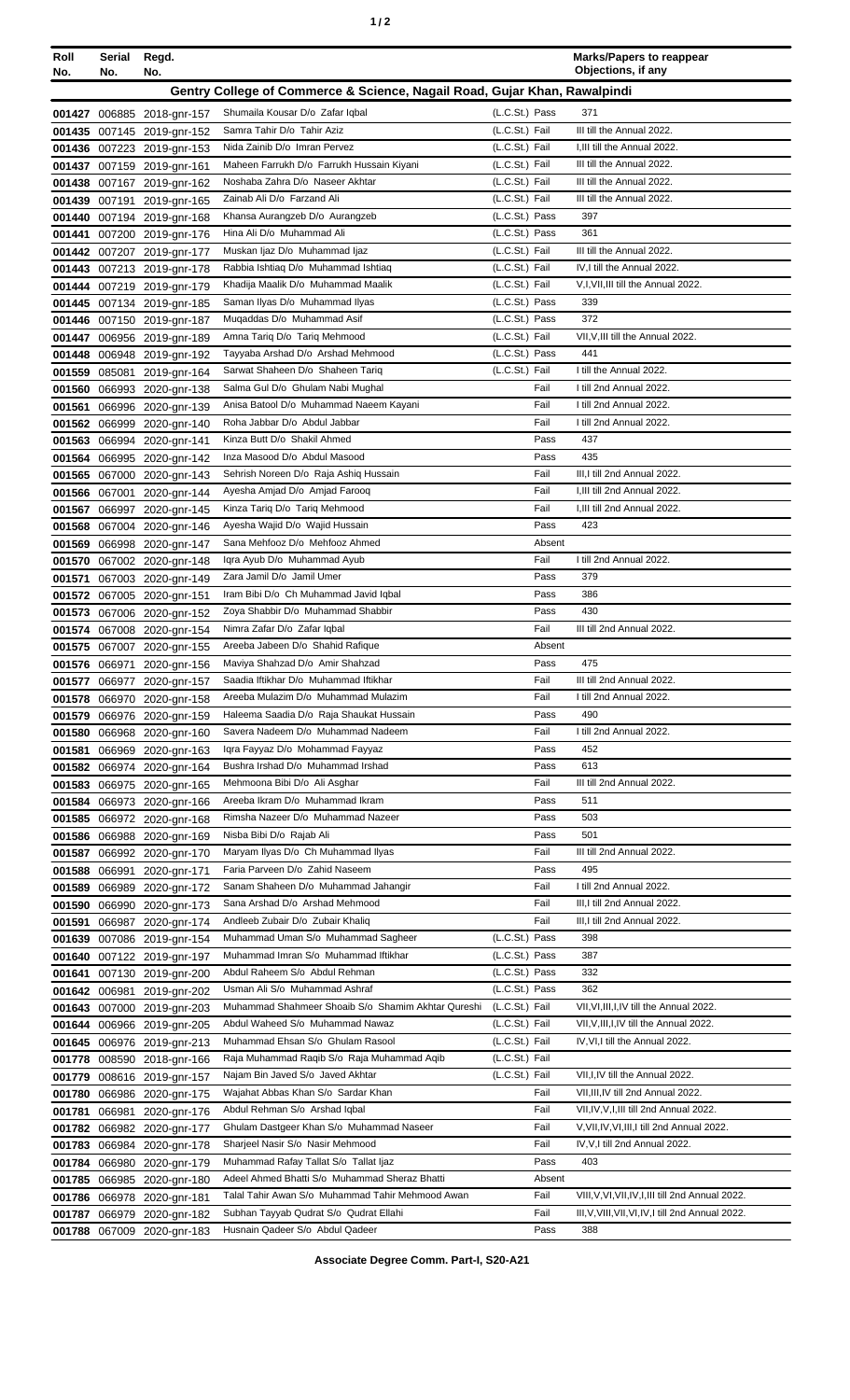| Roll<br>No. | Serial<br>No. | Regd.<br>No.               |                                                                           |                | <b>Marks/Papers to reappear</b><br>Objections, if any |
|-------------|---------------|----------------------------|---------------------------------------------------------------------------|----------------|-------------------------------------------------------|
|             |               |                            | Gentry College of Commerce & Science, Nagail Road, Gujar Khan, Rawalpindi |                |                                                       |
|             |               | 001789 067010 2020-gnr-184 | Jawad Raza S/o Ali Raza                                                   | Absent         |                                                       |
|             |               | 001790 067011 2020-gnr-185 | Muzammal Mehmood Zafar S/o Zafar Mehmood                                  | Fail           | VI, V, III, IV, VII, I till 2nd Annual 2022.          |
|             |               | 001791 067012 2020-gnr-186 | Zahid Mehboob S/o Raja Mehboob Khan                                       | Absent         |                                                       |
|             |               | 001792 067013 2020-gnr-187 | Daniyal Sajan S/o Tahir Mehmood                                           | Fail           | VII, VI, VIII, V, IV, III, I till 2nd Annual 2022.    |
|             |               | 001793 066983 2020-gnr-189 | Muhammad Ibad Munir S/o Munir Ahmed                                       | Fail           | VI, VII, III, IV, I till 2nd Annual 2022.             |
| 021539      |               | 085373 2018-gnr-161        | Qura-Tul-Ain Fatima D/o Aftab Ahmad                                       | (L.C.St.) Pass | 393                                                   |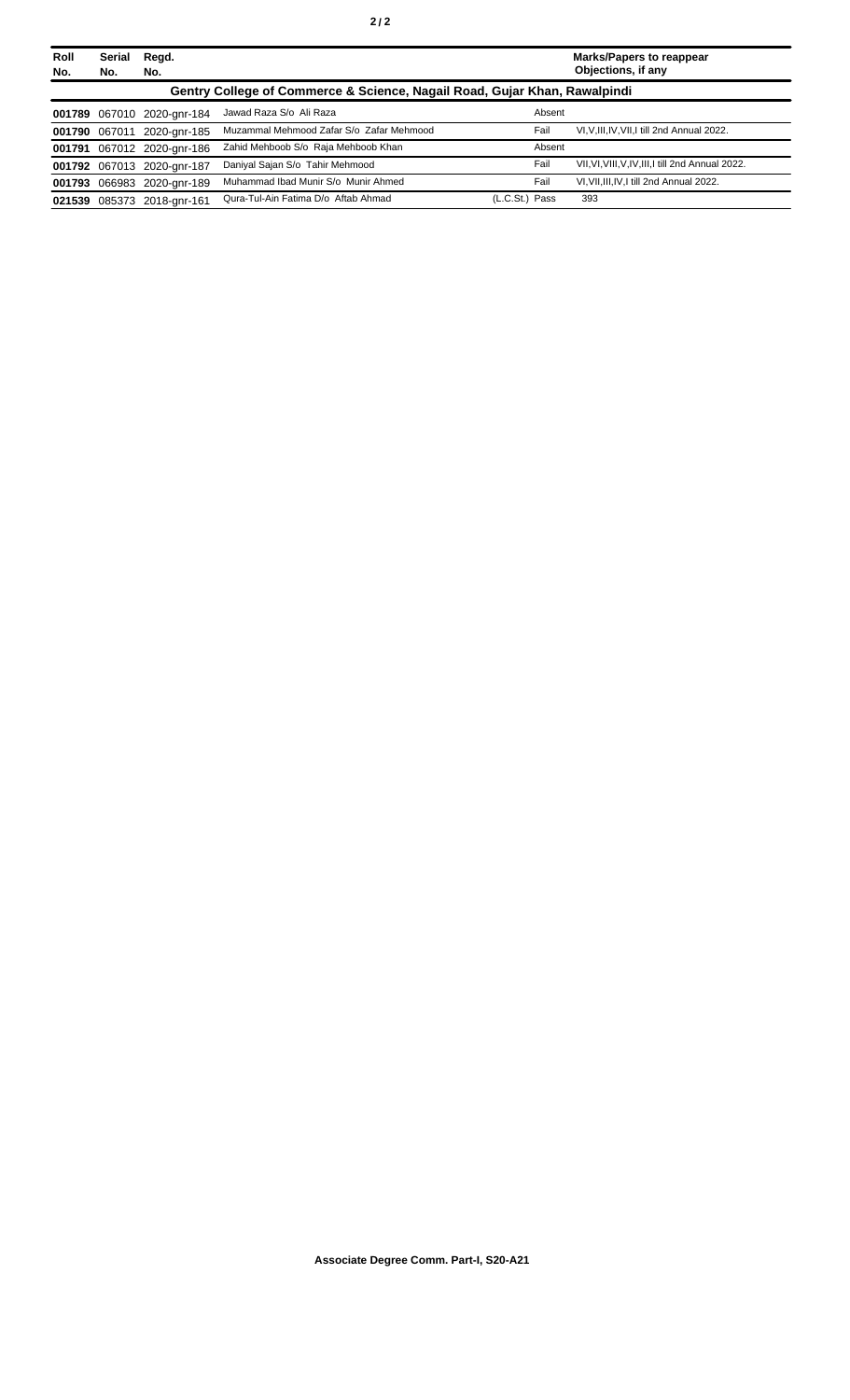| ٠ | ٠ |
|---|---|
|   |   |

| Government Vigar-un-Nisa Post Graduate College for Women, Rawalpindi<br>Syeda Hira Batool D/o Syed Tafseer UI Islam<br>(L.C.St.) Fail<br>III, IV till 2nd Annual 2022.<br>016483 001784 2020-vgr-874<br>I, V, III till 2nd Annual 2022.<br>Aiza Iman D/o Khalil Ahmad<br>(L.C.St.) Fail<br>016484 001794 2020-ygr-878<br>Mugaddas Javaid D/o Javaid Akhtar<br>(L.C.St.) Fail<br>VI, IV, III, I till 2nd Annual 2022.<br>016485 001795 2020-vgr-879<br>IV, III, I till 2nd Annual 2022.<br>Iffat Sharif D/o Muhammad Sharif<br>(L.C.St.) Fail<br>016486 001797 2020-vgr-889<br>Aimen Shahzad D/o Shahzad Ahmed<br>(L.C.St.) Fail<br>II, VI, VII, III, VIII, IV, I till 2nd Annual 2022.<br>016487 002223 2020-vgr-891<br>Noor-Ul-Huda D/o Sadaqat Mehmood<br>(L.C.St.) Pass<br>355<br>016488 001789 2020-vgr-895<br>Aneeza Jamil D/o Jamil Ahmed<br>(L.C.St.) Fail<br>VII, VIII, I, III till 2nd Annual 2022.<br>016489 005684 2020-vgr-897<br>IV, II till 2nd Annual 2022.<br>Areeba Shaukat D/o Shaukat Hussain<br>(L.C.St.) Fail<br>016490 002220 2020-vgr-899<br>Samavia Komal D/o Muhammad Naseem<br>(L.C.St.) Fail<br>IV, III, I till the Annual 2022.<br>016775 005726 2017-br-123<br>Noor E Saher D/o Ghulam Murtaza Khan<br>(L.C.S <sub>t</sub> )<br><b>UMC</b><br>016776 006620 2019-vgr-818<br>(L.C.St.) Fail<br>Maryam Nawaz D/o Rab Nawaz<br>I till the Annual 2022.<br>016777 002823 2019-vgr-820<br>Noor E Jannat D/o Muhammad Zubair<br>(L.C.St.) Pass<br>365<br>016778 001063 2019-vgr-823<br>IV till the Annual 2022.<br>Komal Mehboob D/o Mehboob Khan<br>(L.C.St.) Fail<br>016779 001507 2019-vgr-825<br>Maryam Abbasi D/o Muhammad Maqsood<br>(L.C.St.) Pass<br>374<br>016780<br>005761 2019-vgr-826<br>454<br>Rimsha Bokhari D/o Syed Zahid Hussain Bokhari<br>(L.C.St.) Pass<br>016781<br>000880 2019-vgr-827<br>IV till the Annual 2022.<br>Sadia Shahzad D/o Tariq Shahzad<br>(L.C.St.) Fail<br>016782 010854 2019-vgr-829<br>Adeesa Bano D/o Mustafiz-Ur-Rehman<br>(L.C.St.) Fail<br>V, IV till the Annual 2022.<br>016783 001788 2019-vgr-830<br>I,IV till the Annual 2022.<br>Rimsha Noor D/o Khawar Latif<br>(L.C.St.) Fail<br>016784 000284 2019-vgr-831<br>Sehrish Hina D/o Waheed Ur Rehman<br>(L.C.St.) Fail<br>I till the Annual 2022.<br>016785 003815 2019-vgr-834<br>390<br>Laraib Mushtaq D/o Mushtaq Ahmed<br>(L.C.St.) Pass<br>016786 002246 2019-vgr-835<br>445<br>Nimra Gull D/o Raja Gultasab Hussain<br>(L.C.St.) Pass<br>016787 002822 2019-vgr-837<br>II, VI, VII, V, III, I, IV till 2nd Annual 2022.<br>Romaisa Saher D/o Muhammad Miskeen<br>(L.C.St.) Fail<br>016788 001511 2019-vgr-841<br>Arooj Khalid D/o Khalid Mehmood<br>(L.C.St.) Fail<br>V till the Annual 2022.<br>016789 001553 2019-vgr-842<br>(L.C.St.) Fail<br>Adeeba Wasif D/o Wasif Majeed<br>I till the Annual 2022.<br>016790 002267 2019-vgr-843<br>(L.C.St.) Pass<br>371<br>Igra Shabbir D/o Muhammad Shabbir<br>016791 006328 2019-vgr-844<br>(L.C.St.) Fail<br>Zahra Shahid D/o Shahid Mehmood<br>V, IV, I till the Annual 2022.<br>016792 002884 2019-vgr-848<br>Ambreen Hameed D/o Hameed Khan<br>(L.C.St.)<br><b>FEE</b><br>016793 005757 2019-vgr-854<br>Ayesha Manzoor D/o Manzoor Ahmed<br>(L.C.St.) Pass<br>396<br>016794 001981 2019-vgr-855<br>(L.C.St.) Pass<br>Ayesha Shabbir D/o Ghulam Shabbir<br>361<br>016795 003860 2019-vgr-857<br><b>FEE</b><br>Esha Ahmed D/o Ahmed Hussain<br>(L.C.St.)<br>016796 006384 2019-vgr-858<br>(L.C.St.) Pass<br>353<br>Sumaira Tariq D/o Tariq Mehmood<br>016797 001512 2019-vgr-860<br>(L.C.St.) Pass<br>Kainat Bibi D/o Tanveer Ahmed<br>415<br>016798 005727 2019-vgr-862<br>Mugadass Wilson D/o Wilson<br>Fail<br>VII, IV till 2nd Annual 2022.<br>016799 040862 2020-vgr-863<br>Aiman Fatima D/o Raja Muhammad Javed<br>Fail<br>I, VIII till 2nd Annual 2022.<br>016800 040863 2020-vgr-864<br>Irsa D/o Faraz Khan<br>III till 2nd Annual 2022.<br>Fail<br>016801 040864 2020-vgr-865<br>412<br>Isha Sohail D/o Muhammad Sohail<br>Pass<br>016802 040865 2020-vgr-866<br>Tayyba Nadeem D/o Nadeem Ali<br>Fail<br>IV, VI, V, III, I till 2nd Annual 2022.<br>016803 040866 2020-vgr-867<br>Maryam D/o Masood Ahmed<br>Fail<br>V,I,IV till 2nd Annual 2022.<br>016804 040867 2020-vgr-868<br>Mania Safdar D/o Safdar Khan<br>IV till 2nd Annual 2022.<br>Fail<br>016805 040882 2020-vgr-869<br>Madiha Akhtar D/o Akhtar Khan<br>Fail<br>I,IV,III till 2nd Annual 2022.<br>016806 040868 2020-vgr-870<br>Hajra Bibi D/o Jahangir Igbal<br>Fail<br>VI, VII, III till 2nd Annual 2022.<br>016807 040869 2020-vgr-871<br>Sania Aziz D/o Aziz-Ur-Rehman<br>Fail<br>III till 2nd Annual 2022.<br>016808 040870 2020-vgr-873<br>Maryam Khalil D/o Khalil Ahmed Kamran<br>427<br>Pass<br>016809 040872 2020-vgr-875<br>Rabia Yousaf D/o Muhammad Yousaf<br>Fail<br>V,I, VI, VII, IV, III till 2nd Annual 2022.<br>016810 040871 2020-vgr-877<br>Nida Akhtar D/o Muhammad Akhtar<br>Pass<br>441<br>016811 040873 2020-vgr-880<br>Sidra Qayyum D/o Abdul Qayyum<br>Fail<br>III, IV, I till 2nd Annual 2022.<br>016812 040874 2020-vgr-881<br>Sadia Mushtaq D/o Mushtaq Hussain<br>394<br>Pass<br>016813 040875 2020-vgr-882<br>Palvesha D/o Ramzan<br>Fail<br>V, I, III till 2nd Annual 2022.<br>016814 040876 2020-vgr-884<br>Kiran Jahangir D/o Jahangir Khan<br>Fail<br>IV, III, I till 2nd Annual 2022.<br>016815 040877 2020-vgr-885<br>Mahnoor Amir D/o Amir Mahmood<br>Fail<br>VI, III, I till 2nd Annual 2022.<br>016816 040861 2020-vgr-887<br>Sadaf Ibrar D/o Ibrar Hussain<br>VII till 2nd Annual 2022.<br>Fail<br>016817 040878 2020-vgr-890<br>Samra Begum D/o Amjad Iqbal<br>Fail<br>III till 2nd Annual 2022.<br>016818 040879 2020-vgr-892<br>Sahira Khatoon Channa D/o Aslam Perwez Channa<br>Pass<br>595<br>016819 040880 2020-vgr-893<br>Zainab Imran D/o Muhammad Imran Shafiq<br>(L.C.St.) Pass<br>395<br>016820 001801<br>2020-vgr-894<br>Naila Siddiqui D/o Muhammad Alam Siddiqui<br>Pass<br>370<br>016821 040881<br>2020-vgr-896<br>(L.C.St.) Fail<br>Mahmoona Azhar D/o Azhar Iqbal<br>III, I till the Annual 2022.<br>016822 006624 2020-z-24757 | Roll<br>No. | Serial Regd.<br>No. | No. |  | <b>Marks/Papers to reappear</b><br>Objections, if any |
|-------------------------------------------------------------------------------------------------------------------------------------------------------------------------------------------------------------------------------------------------------------------------------------------------------------------------------------------------------------------------------------------------------------------------------------------------------------------------------------------------------------------------------------------------------------------------------------------------------------------------------------------------------------------------------------------------------------------------------------------------------------------------------------------------------------------------------------------------------------------------------------------------------------------------------------------------------------------------------------------------------------------------------------------------------------------------------------------------------------------------------------------------------------------------------------------------------------------------------------------------------------------------------------------------------------------------------------------------------------------------------------------------------------------------------------------------------------------------------------------------------------------------------------------------------------------------------------------------------------------------------------------------------------------------------------------------------------------------------------------------------------------------------------------------------------------------------------------------------------------------------------------------------------------------------------------------------------------------------------------------------------------------------------------------------------------------------------------------------------------------------------------------------------------------------------------------------------------------------------------------------------------------------------------------------------------------------------------------------------------------------------------------------------------------------------------------------------------------------------------------------------------------------------------------------------------------------------------------------------------------------------------------------------------------------------------------------------------------------------------------------------------------------------------------------------------------------------------------------------------------------------------------------------------------------------------------------------------------------------------------------------------------------------------------------------------------------------------------------------------------------------------------------------------------------------------------------------------------------------------------------------------------------------------------------------------------------------------------------------------------------------------------------------------------------------------------------------------------------------------------------------------------------------------------------------------------------------------------------------------------------------------------------------------------------------------------------------------------------------------------------------------------------------------------------------------------------------------------------------------------------------------------------------------------------------------------------------------------------------------------------------------------------------------------------------------------------------------------------------------------------------------------------------------------------------------------------------------------------------------------------------------------------------------------------------------------------------------------------------------------------------------------------------------------------------------------------------------------------------------------------------------------------------------------------------------------------------------------------------------------------------------------------------------------------------------------------------------------------------------------------------------------------------------------------------------------------------------------------------------------------------------------------------------------------------------------------------------------------------------------------------------------------------------------------------------------------------------------------------------------------------------------------------------------------------------------------------------------------------------------------------------------------------------------------------------------------------------------------------------------------------------------------------------------------------------------------------------------------------------------------------------------------------------------------------------------------------------------------------------------------------------------------------------------------------------------------------------------------------------------------------------------------------------------------------------------------------------------------------------------------------------------------------------------------------------------------------------------------------------------------------------------------------------------------------------------------------------------------------------------------------------|-------------|---------------------|-----|--|-------------------------------------------------------|
|                                                                                                                                                                                                                                                                                                                                                                                                                                                                                                                                                                                                                                                                                                                                                                                                                                                                                                                                                                                                                                                                                                                                                                                                                                                                                                                                                                                                                                                                                                                                                                                                                                                                                                                                                                                                                                                                                                                                                                                                                                                                                                                                                                                                                                                                                                                                                                                                                                                                                                                                                                                                                                                                                                                                                                                                                                                                                                                                                                                                                                                                                                                                                                                                                                                                                                                                                                                                                                                                                                                                                                                                                                                                                                                                                                                                                                                                                                                                                                                                                                                                                                                                                                                                                                                                                                                                                                                                                                                                                                                                                                                                                                                                                                                                                                                                                                                                                                                                                                                                                                                                                                                                                                                                                                                                                                                                                                                                                                                                                                                                                                                                                                                                                                                                                                                                                                                                                                                                                                                                                                                                                                                                           |             |                     |     |  |                                                       |
|                                                                                                                                                                                                                                                                                                                                                                                                                                                                                                                                                                                                                                                                                                                                                                                                                                                                                                                                                                                                                                                                                                                                                                                                                                                                                                                                                                                                                                                                                                                                                                                                                                                                                                                                                                                                                                                                                                                                                                                                                                                                                                                                                                                                                                                                                                                                                                                                                                                                                                                                                                                                                                                                                                                                                                                                                                                                                                                                                                                                                                                                                                                                                                                                                                                                                                                                                                                                                                                                                                                                                                                                                                                                                                                                                                                                                                                                                                                                                                                                                                                                                                                                                                                                                                                                                                                                                                                                                                                                                                                                                                                                                                                                                                                                                                                                                                                                                                                                                                                                                                                                                                                                                                                                                                                                                                                                                                                                                                                                                                                                                                                                                                                                                                                                                                                                                                                                                                                                                                                                                                                                                                                                           |             |                     |     |  |                                                       |
|                                                                                                                                                                                                                                                                                                                                                                                                                                                                                                                                                                                                                                                                                                                                                                                                                                                                                                                                                                                                                                                                                                                                                                                                                                                                                                                                                                                                                                                                                                                                                                                                                                                                                                                                                                                                                                                                                                                                                                                                                                                                                                                                                                                                                                                                                                                                                                                                                                                                                                                                                                                                                                                                                                                                                                                                                                                                                                                                                                                                                                                                                                                                                                                                                                                                                                                                                                                                                                                                                                                                                                                                                                                                                                                                                                                                                                                                                                                                                                                                                                                                                                                                                                                                                                                                                                                                                                                                                                                                                                                                                                                                                                                                                                                                                                                                                                                                                                                                                                                                                                                                                                                                                                                                                                                                                                                                                                                                                                                                                                                                                                                                                                                                                                                                                                                                                                                                                                                                                                                                                                                                                                                                           |             |                     |     |  |                                                       |
|                                                                                                                                                                                                                                                                                                                                                                                                                                                                                                                                                                                                                                                                                                                                                                                                                                                                                                                                                                                                                                                                                                                                                                                                                                                                                                                                                                                                                                                                                                                                                                                                                                                                                                                                                                                                                                                                                                                                                                                                                                                                                                                                                                                                                                                                                                                                                                                                                                                                                                                                                                                                                                                                                                                                                                                                                                                                                                                                                                                                                                                                                                                                                                                                                                                                                                                                                                                                                                                                                                                                                                                                                                                                                                                                                                                                                                                                                                                                                                                                                                                                                                                                                                                                                                                                                                                                                                                                                                                                                                                                                                                                                                                                                                                                                                                                                                                                                                                                                                                                                                                                                                                                                                                                                                                                                                                                                                                                                                                                                                                                                                                                                                                                                                                                                                                                                                                                                                                                                                                                                                                                                                                                           |             |                     |     |  |                                                       |
|                                                                                                                                                                                                                                                                                                                                                                                                                                                                                                                                                                                                                                                                                                                                                                                                                                                                                                                                                                                                                                                                                                                                                                                                                                                                                                                                                                                                                                                                                                                                                                                                                                                                                                                                                                                                                                                                                                                                                                                                                                                                                                                                                                                                                                                                                                                                                                                                                                                                                                                                                                                                                                                                                                                                                                                                                                                                                                                                                                                                                                                                                                                                                                                                                                                                                                                                                                                                                                                                                                                                                                                                                                                                                                                                                                                                                                                                                                                                                                                                                                                                                                                                                                                                                                                                                                                                                                                                                                                                                                                                                                                                                                                                                                                                                                                                                                                                                                                                                                                                                                                                                                                                                                                                                                                                                                                                                                                                                                                                                                                                                                                                                                                                                                                                                                                                                                                                                                                                                                                                                                                                                                                                           |             |                     |     |  |                                                       |
|                                                                                                                                                                                                                                                                                                                                                                                                                                                                                                                                                                                                                                                                                                                                                                                                                                                                                                                                                                                                                                                                                                                                                                                                                                                                                                                                                                                                                                                                                                                                                                                                                                                                                                                                                                                                                                                                                                                                                                                                                                                                                                                                                                                                                                                                                                                                                                                                                                                                                                                                                                                                                                                                                                                                                                                                                                                                                                                                                                                                                                                                                                                                                                                                                                                                                                                                                                                                                                                                                                                                                                                                                                                                                                                                                                                                                                                                                                                                                                                                                                                                                                                                                                                                                                                                                                                                                                                                                                                                                                                                                                                                                                                                                                                                                                                                                                                                                                                                                                                                                                                                                                                                                                                                                                                                                                                                                                                                                                                                                                                                                                                                                                                                                                                                                                                                                                                                                                                                                                                                                                                                                                                                           |             |                     |     |  |                                                       |
|                                                                                                                                                                                                                                                                                                                                                                                                                                                                                                                                                                                                                                                                                                                                                                                                                                                                                                                                                                                                                                                                                                                                                                                                                                                                                                                                                                                                                                                                                                                                                                                                                                                                                                                                                                                                                                                                                                                                                                                                                                                                                                                                                                                                                                                                                                                                                                                                                                                                                                                                                                                                                                                                                                                                                                                                                                                                                                                                                                                                                                                                                                                                                                                                                                                                                                                                                                                                                                                                                                                                                                                                                                                                                                                                                                                                                                                                                                                                                                                                                                                                                                                                                                                                                                                                                                                                                                                                                                                                                                                                                                                                                                                                                                                                                                                                                                                                                                                                                                                                                                                                                                                                                                                                                                                                                                                                                                                                                                                                                                                                                                                                                                                                                                                                                                                                                                                                                                                                                                                                                                                                                                                                           |             |                     |     |  |                                                       |
|                                                                                                                                                                                                                                                                                                                                                                                                                                                                                                                                                                                                                                                                                                                                                                                                                                                                                                                                                                                                                                                                                                                                                                                                                                                                                                                                                                                                                                                                                                                                                                                                                                                                                                                                                                                                                                                                                                                                                                                                                                                                                                                                                                                                                                                                                                                                                                                                                                                                                                                                                                                                                                                                                                                                                                                                                                                                                                                                                                                                                                                                                                                                                                                                                                                                                                                                                                                                                                                                                                                                                                                                                                                                                                                                                                                                                                                                                                                                                                                                                                                                                                                                                                                                                                                                                                                                                                                                                                                                                                                                                                                                                                                                                                                                                                                                                                                                                                                                                                                                                                                                                                                                                                                                                                                                                                                                                                                                                                                                                                                                                                                                                                                                                                                                                                                                                                                                                                                                                                                                                                                                                                                                           |             |                     |     |  |                                                       |
|                                                                                                                                                                                                                                                                                                                                                                                                                                                                                                                                                                                                                                                                                                                                                                                                                                                                                                                                                                                                                                                                                                                                                                                                                                                                                                                                                                                                                                                                                                                                                                                                                                                                                                                                                                                                                                                                                                                                                                                                                                                                                                                                                                                                                                                                                                                                                                                                                                                                                                                                                                                                                                                                                                                                                                                                                                                                                                                                                                                                                                                                                                                                                                                                                                                                                                                                                                                                                                                                                                                                                                                                                                                                                                                                                                                                                                                                                                                                                                                                                                                                                                                                                                                                                                                                                                                                                                                                                                                                                                                                                                                                                                                                                                                                                                                                                                                                                                                                                                                                                                                                                                                                                                                                                                                                                                                                                                                                                                                                                                                                                                                                                                                                                                                                                                                                                                                                                                                                                                                                                                                                                                                                           |             |                     |     |  |                                                       |
|                                                                                                                                                                                                                                                                                                                                                                                                                                                                                                                                                                                                                                                                                                                                                                                                                                                                                                                                                                                                                                                                                                                                                                                                                                                                                                                                                                                                                                                                                                                                                                                                                                                                                                                                                                                                                                                                                                                                                                                                                                                                                                                                                                                                                                                                                                                                                                                                                                                                                                                                                                                                                                                                                                                                                                                                                                                                                                                                                                                                                                                                                                                                                                                                                                                                                                                                                                                                                                                                                                                                                                                                                                                                                                                                                                                                                                                                                                                                                                                                                                                                                                                                                                                                                                                                                                                                                                                                                                                                                                                                                                                                                                                                                                                                                                                                                                                                                                                                                                                                                                                                                                                                                                                                                                                                                                                                                                                                                                                                                                                                                                                                                                                                                                                                                                                                                                                                                                                                                                                                                                                                                                                                           |             |                     |     |  |                                                       |
|                                                                                                                                                                                                                                                                                                                                                                                                                                                                                                                                                                                                                                                                                                                                                                                                                                                                                                                                                                                                                                                                                                                                                                                                                                                                                                                                                                                                                                                                                                                                                                                                                                                                                                                                                                                                                                                                                                                                                                                                                                                                                                                                                                                                                                                                                                                                                                                                                                                                                                                                                                                                                                                                                                                                                                                                                                                                                                                                                                                                                                                                                                                                                                                                                                                                                                                                                                                                                                                                                                                                                                                                                                                                                                                                                                                                                                                                                                                                                                                                                                                                                                                                                                                                                                                                                                                                                                                                                                                                                                                                                                                                                                                                                                                                                                                                                                                                                                                                                                                                                                                                                                                                                                                                                                                                                                                                                                                                                                                                                                                                                                                                                                                                                                                                                                                                                                                                                                                                                                                                                                                                                                                                           |             |                     |     |  |                                                       |
|                                                                                                                                                                                                                                                                                                                                                                                                                                                                                                                                                                                                                                                                                                                                                                                                                                                                                                                                                                                                                                                                                                                                                                                                                                                                                                                                                                                                                                                                                                                                                                                                                                                                                                                                                                                                                                                                                                                                                                                                                                                                                                                                                                                                                                                                                                                                                                                                                                                                                                                                                                                                                                                                                                                                                                                                                                                                                                                                                                                                                                                                                                                                                                                                                                                                                                                                                                                                                                                                                                                                                                                                                                                                                                                                                                                                                                                                                                                                                                                                                                                                                                                                                                                                                                                                                                                                                                                                                                                                                                                                                                                                                                                                                                                                                                                                                                                                                                                                                                                                                                                                                                                                                                                                                                                                                                                                                                                                                                                                                                                                                                                                                                                                                                                                                                                                                                                                                                                                                                                                                                                                                                                                           |             |                     |     |  |                                                       |
|                                                                                                                                                                                                                                                                                                                                                                                                                                                                                                                                                                                                                                                                                                                                                                                                                                                                                                                                                                                                                                                                                                                                                                                                                                                                                                                                                                                                                                                                                                                                                                                                                                                                                                                                                                                                                                                                                                                                                                                                                                                                                                                                                                                                                                                                                                                                                                                                                                                                                                                                                                                                                                                                                                                                                                                                                                                                                                                                                                                                                                                                                                                                                                                                                                                                                                                                                                                                                                                                                                                                                                                                                                                                                                                                                                                                                                                                                                                                                                                                                                                                                                                                                                                                                                                                                                                                                                                                                                                                                                                                                                                                                                                                                                                                                                                                                                                                                                                                                                                                                                                                                                                                                                                                                                                                                                                                                                                                                                                                                                                                                                                                                                                                                                                                                                                                                                                                                                                                                                                                                                                                                                                                           |             |                     |     |  |                                                       |
|                                                                                                                                                                                                                                                                                                                                                                                                                                                                                                                                                                                                                                                                                                                                                                                                                                                                                                                                                                                                                                                                                                                                                                                                                                                                                                                                                                                                                                                                                                                                                                                                                                                                                                                                                                                                                                                                                                                                                                                                                                                                                                                                                                                                                                                                                                                                                                                                                                                                                                                                                                                                                                                                                                                                                                                                                                                                                                                                                                                                                                                                                                                                                                                                                                                                                                                                                                                                                                                                                                                                                                                                                                                                                                                                                                                                                                                                                                                                                                                                                                                                                                                                                                                                                                                                                                                                                                                                                                                                                                                                                                                                                                                                                                                                                                                                                                                                                                                                                                                                                                                                                                                                                                                                                                                                                                                                                                                                                                                                                                                                                                                                                                                                                                                                                                                                                                                                                                                                                                                                                                                                                                                                           |             |                     |     |  |                                                       |
|                                                                                                                                                                                                                                                                                                                                                                                                                                                                                                                                                                                                                                                                                                                                                                                                                                                                                                                                                                                                                                                                                                                                                                                                                                                                                                                                                                                                                                                                                                                                                                                                                                                                                                                                                                                                                                                                                                                                                                                                                                                                                                                                                                                                                                                                                                                                                                                                                                                                                                                                                                                                                                                                                                                                                                                                                                                                                                                                                                                                                                                                                                                                                                                                                                                                                                                                                                                                                                                                                                                                                                                                                                                                                                                                                                                                                                                                                                                                                                                                                                                                                                                                                                                                                                                                                                                                                                                                                                                                                                                                                                                                                                                                                                                                                                                                                                                                                                                                                                                                                                                                                                                                                                                                                                                                                                                                                                                                                                                                                                                                                                                                                                                                                                                                                                                                                                                                                                                                                                                                                                                                                                                                           |             |                     |     |  |                                                       |
|                                                                                                                                                                                                                                                                                                                                                                                                                                                                                                                                                                                                                                                                                                                                                                                                                                                                                                                                                                                                                                                                                                                                                                                                                                                                                                                                                                                                                                                                                                                                                                                                                                                                                                                                                                                                                                                                                                                                                                                                                                                                                                                                                                                                                                                                                                                                                                                                                                                                                                                                                                                                                                                                                                                                                                                                                                                                                                                                                                                                                                                                                                                                                                                                                                                                                                                                                                                                                                                                                                                                                                                                                                                                                                                                                                                                                                                                                                                                                                                                                                                                                                                                                                                                                                                                                                                                                                                                                                                                                                                                                                                                                                                                                                                                                                                                                                                                                                                                                                                                                                                                                                                                                                                                                                                                                                                                                                                                                                                                                                                                                                                                                                                                                                                                                                                                                                                                                                                                                                                                                                                                                                                                           |             |                     |     |  |                                                       |
|                                                                                                                                                                                                                                                                                                                                                                                                                                                                                                                                                                                                                                                                                                                                                                                                                                                                                                                                                                                                                                                                                                                                                                                                                                                                                                                                                                                                                                                                                                                                                                                                                                                                                                                                                                                                                                                                                                                                                                                                                                                                                                                                                                                                                                                                                                                                                                                                                                                                                                                                                                                                                                                                                                                                                                                                                                                                                                                                                                                                                                                                                                                                                                                                                                                                                                                                                                                                                                                                                                                                                                                                                                                                                                                                                                                                                                                                                                                                                                                                                                                                                                                                                                                                                                                                                                                                                                                                                                                                                                                                                                                                                                                                                                                                                                                                                                                                                                                                                                                                                                                                                                                                                                                                                                                                                                                                                                                                                                                                                                                                                                                                                                                                                                                                                                                                                                                                                                                                                                                                                                                                                                                                           |             |                     |     |  |                                                       |
|                                                                                                                                                                                                                                                                                                                                                                                                                                                                                                                                                                                                                                                                                                                                                                                                                                                                                                                                                                                                                                                                                                                                                                                                                                                                                                                                                                                                                                                                                                                                                                                                                                                                                                                                                                                                                                                                                                                                                                                                                                                                                                                                                                                                                                                                                                                                                                                                                                                                                                                                                                                                                                                                                                                                                                                                                                                                                                                                                                                                                                                                                                                                                                                                                                                                                                                                                                                                                                                                                                                                                                                                                                                                                                                                                                                                                                                                                                                                                                                                                                                                                                                                                                                                                                                                                                                                                                                                                                                                                                                                                                                                                                                                                                                                                                                                                                                                                                                                                                                                                                                                                                                                                                                                                                                                                                                                                                                                                                                                                                                                                                                                                                                                                                                                                                                                                                                                                                                                                                                                                                                                                                                                           |             |                     |     |  |                                                       |
|                                                                                                                                                                                                                                                                                                                                                                                                                                                                                                                                                                                                                                                                                                                                                                                                                                                                                                                                                                                                                                                                                                                                                                                                                                                                                                                                                                                                                                                                                                                                                                                                                                                                                                                                                                                                                                                                                                                                                                                                                                                                                                                                                                                                                                                                                                                                                                                                                                                                                                                                                                                                                                                                                                                                                                                                                                                                                                                                                                                                                                                                                                                                                                                                                                                                                                                                                                                                                                                                                                                                                                                                                                                                                                                                                                                                                                                                                                                                                                                                                                                                                                                                                                                                                                                                                                                                                                                                                                                                                                                                                                                                                                                                                                                                                                                                                                                                                                                                                                                                                                                                                                                                                                                                                                                                                                                                                                                                                                                                                                                                                                                                                                                                                                                                                                                                                                                                                                                                                                                                                                                                                                                                           |             |                     |     |  |                                                       |
|                                                                                                                                                                                                                                                                                                                                                                                                                                                                                                                                                                                                                                                                                                                                                                                                                                                                                                                                                                                                                                                                                                                                                                                                                                                                                                                                                                                                                                                                                                                                                                                                                                                                                                                                                                                                                                                                                                                                                                                                                                                                                                                                                                                                                                                                                                                                                                                                                                                                                                                                                                                                                                                                                                                                                                                                                                                                                                                                                                                                                                                                                                                                                                                                                                                                                                                                                                                                                                                                                                                                                                                                                                                                                                                                                                                                                                                                                                                                                                                                                                                                                                                                                                                                                                                                                                                                                                                                                                                                                                                                                                                                                                                                                                                                                                                                                                                                                                                                                                                                                                                                                                                                                                                                                                                                                                                                                                                                                                                                                                                                                                                                                                                                                                                                                                                                                                                                                                                                                                                                                                                                                                                                           |             |                     |     |  |                                                       |
|                                                                                                                                                                                                                                                                                                                                                                                                                                                                                                                                                                                                                                                                                                                                                                                                                                                                                                                                                                                                                                                                                                                                                                                                                                                                                                                                                                                                                                                                                                                                                                                                                                                                                                                                                                                                                                                                                                                                                                                                                                                                                                                                                                                                                                                                                                                                                                                                                                                                                                                                                                                                                                                                                                                                                                                                                                                                                                                                                                                                                                                                                                                                                                                                                                                                                                                                                                                                                                                                                                                                                                                                                                                                                                                                                                                                                                                                                                                                                                                                                                                                                                                                                                                                                                                                                                                                                                                                                                                                                                                                                                                                                                                                                                                                                                                                                                                                                                                                                                                                                                                                                                                                                                                                                                                                                                                                                                                                                                                                                                                                                                                                                                                                                                                                                                                                                                                                                                                                                                                                                                                                                                                                           |             |                     |     |  |                                                       |
|                                                                                                                                                                                                                                                                                                                                                                                                                                                                                                                                                                                                                                                                                                                                                                                                                                                                                                                                                                                                                                                                                                                                                                                                                                                                                                                                                                                                                                                                                                                                                                                                                                                                                                                                                                                                                                                                                                                                                                                                                                                                                                                                                                                                                                                                                                                                                                                                                                                                                                                                                                                                                                                                                                                                                                                                                                                                                                                                                                                                                                                                                                                                                                                                                                                                                                                                                                                                                                                                                                                                                                                                                                                                                                                                                                                                                                                                                                                                                                                                                                                                                                                                                                                                                                                                                                                                                                                                                                                                                                                                                                                                                                                                                                                                                                                                                                                                                                                                                                                                                                                                                                                                                                                                                                                                                                                                                                                                                                                                                                                                                                                                                                                                                                                                                                                                                                                                                                                                                                                                                                                                                                                                           |             |                     |     |  |                                                       |
|                                                                                                                                                                                                                                                                                                                                                                                                                                                                                                                                                                                                                                                                                                                                                                                                                                                                                                                                                                                                                                                                                                                                                                                                                                                                                                                                                                                                                                                                                                                                                                                                                                                                                                                                                                                                                                                                                                                                                                                                                                                                                                                                                                                                                                                                                                                                                                                                                                                                                                                                                                                                                                                                                                                                                                                                                                                                                                                                                                                                                                                                                                                                                                                                                                                                                                                                                                                                                                                                                                                                                                                                                                                                                                                                                                                                                                                                                                                                                                                                                                                                                                                                                                                                                                                                                                                                                                                                                                                                                                                                                                                                                                                                                                                                                                                                                                                                                                                                                                                                                                                                                                                                                                                                                                                                                                                                                                                                                                                                                                                                                                                                                                                                                                                                                                                                                                                                                                                                                                                                                                                                                                                                           |             |                     |     |  |                                                       |
|                                                                                                                                                                                                                                                                                                                                                                                                                                                                                                                                                                                                                                                                                                                                                                                                                                                                                                                                                                                                                                                                                                                                                                                                                                                                                                                                                                                                                                                                                                                                                                                                                                                                                                                                                                                                                                                                                                                                                                                                                                                                                                                                                                                                                                                                                                                                                                                                                                                                                                                                                                                                                                                                                                                                                                                                                                                                                                                                                                                                                                                                                                                                                                                                                                                                                                                                                                                                                                                                                                                                                                                                                                                                                                                                                                                                                                                                                                                                                                                                                                                                                                                                                                                                                                                                                                                                                                                                                                                                                                                                                                                                                                                                                                                                                                                                                                                                                                                                                                                                                                                                                                                                                                                                                                                                                                                                                                                                                                                                                                                                                                                                                                                                                                                                                                                                                                                                                                                                                                                                                                                                                                                                           |             |                     |     |  |                                                       |
|                                                                                                                                                                                                                                                                                                                                                                                                                                                                                                                                                                                                                                                                                                                                                                                                                                                                                                                                                                                                                                                                                                                                                                                                                                                                                                                                                                                                                                                                                                                                                                                                                                                                                                                                                                                                                                                                                                                                                                                                                                                                                                                                                                                                                                                                                                                                                                                                                                                                                                                                                                                                                                                                                                                                                                                                                                                                                                                                                                                                                                                                                                                                                                                                                                                                                                                                                                                                                                                                                                                                                                                                                                                                                                                                                                                                                                                                                                                                                                                                                                                                                                                                                                                                                                                                                                                                                                                                                                                                                                                                                                                                                                                                                                                                                                                                                                                                                                                                                                                                                                                                                                                                                                                                                                                                                                                                                                                                                                                                                                                                                                                                                                                                                                                                                                                                                                                                                                                                                                                                                                                                                                                                           |             |                     |     |  |                                                       |
|                                                                                                                                                                                                                                                                                                                                                                                                                                                                                                                                                                                                                                                                                                                                                                                                                                                                                                                                                                                                                                                                                                                                                                                                                                                                                                                                                                                                                                                                                                                                                                                                                                                                                                                                                                                                                                                                                                                                                                                                                                                                                                                                                                                                                                                                                                                                                                                                                                                                                                                                                                                                                                                                                                                                                                                                                                                                                                                                                                                                                                                                                                                                                                                                                                                                                                                                                                                                                                                                                                                                                                                                                                                                                                                                                                                                                                                                                                                                                                                                                                                                                                                                                                                                                                                                                                                                                                                                                                                                                                                                                                                                                                                                                                                                                                                                                                                                                                                                                                                                                                                                                                                                                                                                                                                                                                                                                                                                                                                                                                                                                                                                                                                                                                                                                                                                                                                                                                                                                                                                                                                                                                                                           |             |                     |     |  |                                                       |
|                                                                                                                                                                                                                                                                                                                                                                                                                                                                                                                                                                                                                                                                                                                                                                                                                                                                                                                                                                                                                                                                                                                                                                                                                                                                                                                                                                                                                                                                                                                                                                                                                                                                                                                                                                                                                                                                                                                                                                                                                                                                                                                                                                                                                                                                                                                                                                                                                                                                                                                                                                                                                                                                                                                                                                                                                                                                                                                                                                                                                                                                                                                                                                                                                                                                                                                                                                                                                                                                                                                                                                                                                                                                                                                                                                                                                                                                                                                                                                                                                                                                                                                                                                                                                                                                                                                                                                                                                                                                                                                                                                                                                                                                                                                                                                                                                                                                                                                                                                                                                                                                                                                                                                                                                                                                                                                                                                                                                                                                                                                                                                                                                                                                                                                                                                                                                                                                                                                                                                                                                                                                                                                                           |             |                     |     |  |                                                       |
|                                                                                                                                                                                                                                                                                                                                                                                                                                                                                                                                                                                                                                                                                                                                                                                                                                                                                                                                                                                                                                                                                                                                                                                                                                                                                                                                                                                                                                                                                                                                                                                                                                                                                                                                                                                                                                                                                                                                                                                                                                                                                                                                                                                                                                                                                                                                                                                                                                                                                                                                                                                                                                                                                                                                                                                                                                                                                                                                                                                                                                                                                                                                                                                                                                                                                                                                                                                                                                                                                                                                                                                                                                                                                                                                                                                                                                                                                                                                                                                                                                                                                                                                                                                                                                                                                                                                                                                                                                                                                                                                                                                                                                                                                                                                                                                                                                                                                                                                                                                                                                                                                                                                                                                                                                                                                                                                                                                                                                                                                                                                                                                                                                                                                                                                                                                                                                                                                                                                                                                                                                                                                                                                           |             |                     |     |  |                                                       |
|                                                                                                                                                                                                                                                                                                                                                                                                                                                                                                                                                                                                                                                                                                                                                                                                                                                                                                                                                                                                                                                                                                                                                                                                                                                                                                                                                                                                                                                                                                                                                                                                                                                                                                                                                                                                                                                                                                                                                                                                                                                                                                                                                                                                                                                                                                                                                                                                                                                                                                                                                                                                                                                                                                                                                                                                                                                                                                                                                                                                                                                                                                                                                                                                                                                                                                                                                                                                                                                                                                                                                                                                                                                                                                                                                                                                                                                                                                                                                                                                                                                                                                                                                                                                                                                                                                                                                                                                                                                                                                                                                                                                                                                                                                                                                                                                                                                                                                                                                                                                                                                                                                                                                                                                                                                                                                                                                                                                                                                                                                                                                                                                                                                                                                                                                                                                                                                                                                                                                                                                                                                                                                                                           |             |                     |     |  |                                                       |
|                                                                                                                                                                                                                                                                                                                                                                                                                                                                                                                                                                                                                                                                                                                                                                                                                                                                                                                                                                                                                                                                                                                                                                                                                                                                                                                                                                                                                                                                                                                                                                                                                                                                                                                                                                                                                                                                                                                                                                                                                                                                                                                                                                                                                                                                                                                                                                                                                                                                                                                                                                                                                                                                                                                                                                                                                                                                                                                                                                                                                                                                                                                                                                                                                                                                                                                                                                                                                                                                                                                                                                                                                                                                                                                                                                                                                                                                                                                                                                                                                                                                                                                                                                                                                                                                                                                                                                                                                                                                                                                                                                                                                                                                                                                                                                                                                                                                                                                                                                                                                                                                                                                                                                                                                                                                                                                                                                                                                                                                                                                                                                                                                                                                                                                                                                                                                                                                                                                                                                                                                                                                                                                                           |             |                     |     |  |                                                       |
|                                                                                                                                                                                                                                                                                                                                                                                                                                                                                                                                                                                                                                                                                                                                                                                                                                                                                                                                                                                                                                                                                                                                                                                                                                                                                                                                                                                                                                                                                                                                                                                                                                                                                                                                                                                                                                                                                                                                                                                                                                                                                                                                                                                                                                                                                                                                                                                                                                                                                                                                                                                                                                                                                                                                                                                                                                                                                                                                                                                                                                                                                                                                                                                                                                                                                                                                                                                                                                                                                                                                                                                                                                                                                                                                                                                                                                                                                                                                                                                                                                                                                                                                                                                                                                                                                                                                                                                                                                                                                                                                                                                                                                                                                                                                                                                                                                                                                                                                                                                                                                                                                                                                                                                                                                                                                                                                                                                                                                                                                                                                                                                                                                                                                                                                                                                                                                                                                                                                                                                                                                                                                                                                           |             |                     |     |  |                                                       |
|                                                                                                                                                                                                                                                                                                                                                                                                                                                                                                                                                                                                                                                                                                                                                                                                                                                                                                                                                                                                                                                                                                                                                                                                                                                                                                                                                                                                                                                                                                                                                                                                                                                                                                                                                                                                                                                                                                                                                                                                                                                                                                                                                                                                                                                                                                                                                                                                                                                                                                                                                                                                                                                                                                                                                                                                                                                                                                                                                                                                                                                                                                                                                                                                                                                                                                                                                                                                                                                                                                                                                                                                                                                                                                                                                                                                                                                                                                                                                                                                                                                                                                                                                                                                                                                                                                                                                                                                                                                                                                                                                                                                                                                                                                                                                                                                                                                                                                                                                                                                                                                                                                                                                                                                                                                                                                                                                                                                                                                                                                                                                                                                                                                                                                                                                                                                                                                                                                                                                                                                                                                                                                                                           |             |                     |     |  |                                                       |
|                                                                                                                                                                                                                                                                                                                                                                                                                                                                                                                                                                                                                                                                                                                                                                                                                                                                                                                                                                                                                                                                                                                                                                                                                                                                                                                                                                                                                                                                                                                                                                                                                                                                                                                                                                                                                                                                                                                                                                                                                                                                                                                                                                                                                                                                                                                                                                                                                                                                                                                                                                                                                                                                                                                                                                                                                                                                                                                                                                                                                                                                                                                                                                                                                                                                                                                                                                                                                                                                                                                                                                                                                                                                                                                                                                                                                                                                                                                                                                                                                                                                                                                                                                                                                                                                                                                                                                                                                                                                                                                                                                                                                                                                                                                                                                                                                                                                                                                                                                                                                                                                                                                                                                                                                                                                                                                                                                                                                                                                                                                                                                                                                                                                                                                                                                                                                                                                                                                                                                                                                                                                                                                                           |             |                     |     |  |                                                       |
|                                                                                                                                                                                                                                                                                                                                                                                                                                                                                                                                                                                                                                                                                                                                                                                                                                                                                                                                                                                                                                                                                                                                                                                                                                                                                                                                                                                                                                                                                                                                                                                                                                                                                                                                                                                                                                                                                                                                                                                                                                                                                                                                                                                                                                                                                                                                                                                                                                                                                                                                                                                                                                                                                                                                                                                                                                                                                                                                                                                                                                                                                                                                                                                                                                                                                                                                                                                                                                                                                                                                                                                                                                                                                                                                                                                                                                                                                                                                                                                                                                                                                                                                                                                                                                                                                                                                                                                                                                                                                                                                                                                                                                                                                                                                                                                                                                                                                                                                                                                                                                                                                                                                                                                                                                                                                                                                                                                                                                                                                                                                                                                                                                                                                                                                                                                                                                                                                                                                                                                                                                                                                                                                           |             |                     |     |  |                                                       |
|                                                                                                                                                                                                                                                                                                                                                                                                                                                                                                                                                                                                                                                                                                                                                                                                                                                                                                                                                                                                                                                                                                                                                                                                                                                                                                                                                                                                                                                                                                                                                                                                                                                                                                                                                                                                                                                                                                                                                                                                                                                                                                                                                                                                                                                                                                                                                                                                                                                                                                                                                                                                                                                                                                                                                                                                                                                                                                                                                                                                                                                                                                                                                                                                                                                                                                                                                                                                                                                                                                                                                                                                                                                                                                                                                                                                                                                                                                                                                                                                                                                                                                                                                                                                                                                                                                                                                                                                                                                                                                                                                                                                                                                                                                                                                                                                                                                                                                                                                                                                                                                                                                                                                                                                                                                                                                                                                                                                                                                                                                                                                                                                                                                                                                                                                                                                                                                                                                                                                                                                                                                                                                                                           |             |                     |     |  |                                                       |
|                                                                                                                                                                                                                                                                                                                                                                                                                                                                                                                                                                                                                                                                                                                                                                                                                                                                                                                                                                                                                                                                                                                                                                                                                                                                                                                                                                                                                                                                                                                                                                                                                                                                                                                                                                                                                                                                                                                                                                                                                                                                                                                                                                                                                                                                                                                                                                                                                                                                                                                                                                                                                                                                                                                                                                                                                                                                                                                                                                                                                                                                                                                                                                                                                                                                                                                                                                                                                                                                                                                                                                                                                                                                                                                                                                                                                                                                                                                                                                                                                                                                                                                                                                                                                                                                                                                                                                                                                                                                                                                                                                                                                                                                                                                                                                                                                                                                                                                                                                                                                                                                                                                                                                                                                                                                                                                                                                                                                                                                                                                                                                                                                                                                                                                                                                                                                                                                                                                                                                                                                                                                                                                                           |             |                     |     |  |                                                       |
|                                                                                                                                                                                                                                                                                                                                                                                                                                                                                                                                                                                                                                                                                                                                                                                                                                                                                                                                                                                                                                                                                                                                                                                                                                                                                                                                                                                                                                                                                                                                                                                                                                                                                                                                                                                                                                                                                                                                                                                                                                                                                                                                                                                                                                                                                                                                                                                                                                                                                                                                                                                                                                                                                                                                                                                                                                                                                                                                                                                                                                                                                                                                                                                                                                                                                                                                                                                                                                                                                                                                                                                                                                                                                                                                                                                                                                                                                                                                                                                                                                                                                                                                                                                                                                                                                                                                                                                                                                                                                                                                                                                                                                                                                                                                                                                                                                                                                                                                                                                                                                                                                                                                                                                                                                                                                                                                                                                                                                                                                                                                                                                                                                                                                                                                                                                                                                                                                                                                                                                                                                                                                                                                           |             |                     |     |  |                                                       |
|                                                                                                                                                                                                                                                                                                                                                                                                                                                                                                                                                                                                                                                                                                                                                                                                                                                                                                                                                                                                                                                                                                                                                                                                                                                                                                                                                                                                                                                                                                                                                                                                                                                                                                                                                                                                                                                                                                                                                                                                                                                                                                                                                                                                                                                                                                                                                                                                                                                                                                                                                                                                                                                                                                                                                                                                                                                                                                                                                                                                                                                                                                                                                                                                                                                                                                                                                                                                                                                                                                                                                                                                                                                                                                                                                                                                                                                                                                                                                                                                                                                                                                                                                                                                                                                                                                                                                                                                                                                                                                                                                                                                                                                                                                                                                                                                                                                                                                                                                                                                                                                                                                                                                                                                                                                                                                                                                                                                                                                                                                                                                                                                                                                                                                                                                                                                                                                                                                                                                                                                                                                                                                                                           |             |                     |     |  |                                                       |
|                                                                                                                                                                                                                                                                                                                                                                                                                                                                                                                                                                                                                                                                                                                                                                                                                                                                                                                                                                                                                                                                                                                                                                                                                                                                                                                                                                                                                                                                                                                                                                                                                                                                                                                                                                                                                                                                                                                                                                                                                                                                                                                                                                                                                                                                                                                                                                                                                                                                                                                                                                                                                                                                                                                                                                                                                                                                                                                                                                                                                                                                                                                                                                                                                                                                                                                                                                                                                                                                                                                                                                                                                                                                                                                                                                                                                                                                                                                                                                                                                                                                                                                                                                                                                                                                                                                                                                                                                                                                                                                                                                                                                                                                                                                                                                                                                                                                                                                                                                                                                                                                                                                                                                                                                                                                                                                                                                                                                                                                                                                                                                                                                                                                                                                                                                                                                                                                                                                                                                                                                                                                                                                                           |             |                     |     |  |                                                       |
|                                                                                                                                                                                                                                                                                                                                                                                                                                                                                                                                                                                                                                                                                                                                                                                                                                                                                                                                                                                                                                                                                                                                                                                                                                                                                                                                                                                                                                                                                                                                                                                                                                                                                                                                                                                                                                                                                                                                                                                                                                                                                                                                                                                                                                                                                                                                                                                                                                                                                                                                                                                                                                                                                                                                                                                                                                                                                                                                                                                                                                                                                                                                                                                                                                                                                                                                                                                                                                                                                                                                                                                                                                                                                                                                                                                                                                                                                                                                                                                                                                                                                                                                                                                                                                                                                                                                                                                                                                                                                                                                                                                                                                                                                                                                                                                                                                                                                                                                                                                                                                                                                                                                                                                                                                                                                                                                                                                                                                                                                                                                                                                                                                                                                                                                                                                                                                                                                                                                                                                                                                                                                                                                           |             |                     |     |  |                                                       |
|                                                                                                                                                                                                                                                                                                                                                                                                                                                                                                                                                                                                                                                                                                                                                                                                                                                                                                                                                                                                                                                                                                                                                                                                                                                                                                                                                                                                                                                                                                                                                                                                                                                                                                                                                                                                                                                                                                                                                                                                                                                                                                                                                                                                                                                                                                                                                                                                                                                                                                                                                                                                                                                                                                                                                                                                                                                                                                                                                                                                                                                                                                                                                                                                                                                                                                                                                                                                                                                                                                                                                                                                                                                                                                                                                                                                                                                                                                                                                                                                                                                                                                                                                                                                                                                                                                                                                                                                                                                                                                                                                                                                                                                                                                                                                                                                                                                                                                                                                                                                                                                                                                                                                                                                                                                                                                                                                                                                                                                                                                                                                                                                                                                                                                                                                                                                                                                                                                                                                                                                                                                                                                                                           |             |                     |     |  |                                                       |
|                                                                                                                                                                                                                                                                                                                                                                                                                                                                                                                                                                                                                                                                                                                                                                                                                                                                                                                                                                                                                                                                                                                                                                                                                                                                                                                                                                                                                                                                                                                                                                                                                                                                                                                                                                                                                                                                                                                                                                                                                                                                                                                                                                                                                                                                                                                                                                                                                                                                                                                                                                                                                                                                                                                                                                                                                                                                                                                                                                                                                                                                                                                                                                                                                                                                                                                                                                                                                                                                                                                                                                                                                                                                                                                                                                                                                                                                                                                                                                                                                                                                                                                                                                                                                                                                                                                                                                                                                                                                                                                                                                                                                                                                                                                                                                                                                                                                                                                                                                                                                                                                                                                                                                                                                                                                                                                                                                                                                                                                                                                                                                                                                                                                                                                                                                                                                                                                                                                                                                                                                                                                                                                                           |             |                     |     |  |                                                       |
|                                                                                                                                                                                                                                                                                                                                                                                                                                                                                                                                                                                                                                                                                                                                                                                                                                                                                                                                                                                                                                                                                                                                                                                                                                                                                                                                                                                                                                                                                                                                                                                                                                                                                                                                                                                                                                                                                                                                                                                                                                                                                                                                                                                                                                                                                                                                                                                                                                                                                                                                                                                                                                                                                                                                                                                                                                                                                                                                                                                                                                                                                                                                                                                                                                                                                                                                                                                                                                                                                                                                                                                                                                                                                                                                                                                                                                                                                                                                                                                                                                                                                                                                                                                                                                                                                                                                                                                                                                                                                                                                                                                                                                                                                                                                                                                                                                                                                                                                                                                                                                                                                                                                                                                                                                                                                                                                                                                                                                                                                                                                                                                                                                                                                                                                                                                                                                                                                                                                                                                                                                                                                                                                           |             |                     |     |  |                                                       |
|                                                                                                                                                                                                                                                                                                                                                                                                                                                                                                                                                                                                                                                                                                                                                                                                                                                                                                                                                                                                                                                                                                                                                                                                                                                                                                                                                                                                                                                                                                                                                                                                                                                                                                                                                                                                                                                                                                                                                                                                                                                                                                                                                                                                                                                                                                                                                                                                                                                                                                                                                                                                                                                                                                                                                                                                                                                                                                                                                                                                                                                                                                                                                                                                                                                                                                                                                                                                                                                                                                                                                                                                                                                                                                                                                                                                                                                                                                                                                                                                                                                                                                                                                                                                                                                                                                                                                                                                                                                                                                                                                                                                                                                                                                                                                                                                                                                                                                                                                                                                                                                                                                                                                                                                                                                                                                                                                                                                                                                                                                                                                                                                                                                                                                                                                                                                                                                                                                                                                                                                                                                                                                                                           |             |                     |     |  |                                                       |
|                                                                                                                                                                                                                                                                                                                                                                                                                                                                                                                                                                                                                                                                                                                                                                                                                                                                                                                                                                                                                                                                                                                                                                                                                                                                                                                                                                                                                                                                                                                                                                                                                                                                                                                                                                                                                                                                                                                                                                                                                                                                                                                                                                                                                                                                                                                                                                                                                                                                                                                                                                                                                                                                                                                                                                                                                                                                                                                                                                                                                                                                                                                                                                                                                                                                                                                                                                                                                                                                                                                                                                                                                                                                                                                                                                                                                                                                                                                                                                                                                                                                                                                                                                                                                                                                                                                                                                                                                                                                                                                                                                                                                                                                                                                                                                                                                                                                                                                                                                                                                                                                                                                                                                                                                                                                                                                                                                                                                                                                                                                                                                                                                                                                                                                                                                                                                                                                                                                                                                                                                                                                                                                                           |             |                     |     |  |                                                       |
|                                                                                                                                                                                                                                                                                                                                                                                                                                                                                                                                                                                                                                                                                                                                                                                                                                                                                                                                                                                                                                                                                                                                                                                                                                                                                                                                                                                                                                                                                                                                                                                                                                                                                                                                                                                                                                                                                                                                                                                                                                                                                                                                                                                                                                                                                                                                                                                                                                                                                                                                                                                                                                                                                                                                                                                                                                                                                                                                                                                                                                                                                                                                                                                                                                                                                                                                                                                                                                                                                                                                                                                                                                                                                                                                                                                                                                                                                                                                                                                                                                                                                                                                                                                                                                                                                                                                                                                                                                                                                                                                                                                                                                                                                                                                                                                                                                                                                                                                                                                                                                                                                                                                                                                                                                                                                                                                                                                                                                                                                                                                                                                                                                                                                                                                                                                                                                                                                                                                                                                                                                                                                                                                           |             |                     |     |  |                                                       |
|                                                                                                                                                                                                                                                                                                                                                                                                                                                                                                                                                                                                                                                                                                                                                                                                                                                                                                                                                                                                                                                                                                                                                                                                                                                                                                                                                                                                                                                                                                                                                                                                                                                                                                                                                                                                                                                                                                                                                                                                                                                                                                                                                                                                                                                                                                                                                                                                                                                                                                                                                                                                                                                                                                                                                                                                                                                                                                                                                                                                                                                                                                                                                                                                                                                                                                                                                                                                                                                                                                                                                                                                                                                                                                                                                                                                                                                                                                                                                                                                                                                                                                                                                                                                                                                                                                                                                                                                                                                                                                                                                                                                                                                                                                                                                                                                                                                                                                                                                                                                                                                                                                                                                                                                                                                                                                                                                                                                                                                                                                                                                                                                                                                                                                                                                                                                                                                                                                                                                                                                                                                                                                                                           |             |                     |     |  |                                                       |
|                                                                                                                                                                                                                                                                                                                                                                                                                                                                                                                                                                                                                                                                                                                                                                                                                                                                                                                                                                                                                                                                                                                                                                                                                                                                                                                                                                                                                                                                                                                                                                                                                                                                                                                                                                                                                                                                                                                                                                                                                                                                                                                                                                                                                                                                                                                                                                                                                                                                                                                                                                                                                                                                                                                                                                                                                                                                                                                                                                                                                                                                                                                                                                                                                                                                                                                                                                                                                                                                                                                                                                                                                                                                                                                                                                                                                                                                                                                                                                                                                                                                                                                                                                                                                                                                                                                                                                                                                                                                                                                                                                                                                                                                                                                                                                                                                                                                                                                                                                                                                                                                                                                                                                                                                                                                                                                                                                                                                                                                                                                                                                                                                                                                                                                                                                                                                                                                                                                                                                                                                                                                                                                                           |             |                     |     |  |                                                       |
|                                                                                                                                                                                                                                                                                                                                                                                                                                                                                                                                                                                                                                                                                                                                                                                                                                                                                                                                                                                                                                                                                                                                                                                                                                                                                                                                                                                                                                                                                                                                                                                                                                                                                                                                                                                                                                                                                                                                                                                                                                                                                                                                                                                                                                                                                                                                                                                                                                                                                                                                                                                                                                                                                                                                                                                                                                                                                                                                                                                                                                                                                                                                                                                                                                                                                                                                                                                                                                                                                                                                                                                                                                                                                                                                                                                                                                                                                                                                                                                                                                                                                                                                                                                                                                                                                                                                                                                                                                                                                                                                                                                                                                                                                                                                                                                                                                                                                                                                                                                                                                                                                                                                                                                                                                                                                                                                                                                                                                                                                                                                                                                                                                                                                                                                                                                                                                                                                                                                                                                                                                                                                                                                           |             |                     |     |  |                                                       |
|                                                                                                                                                                                                                                                                                                                                                                                                                                                                                                                                                                                                                                                                                                                                                                                                                                                                                                                                                                                                                                                                                                                                                                                                                                                                                                                                                                                                                                                                                                                                                                                                                                                                                                                                                                                                                                                                                                                                                                                                                                                                                                                                                                                                                                                                                                                                                                                                                                                                                                                                                                                                                                                                                                                                                                                                                                                                                                                                                                                                                                                                                                                                                                                                                                                                                                                                                                                                                                                                                                                                                                                                                                                                                                                                                                                                                                                                                                                                                                                                                                                                                                                                                                                                                                                                                                                                                                                                                                                                                                                                                                                                                                                                                                                                                                                                                                                                                                                                                                                                                                                                                                                                                                                                                                                                                                                                                                                                                                                                                                                                                                                                                                                                                                                                                                                                                                                                                                                                                                                                                                                                                                                                           |             |                     |     |  |                                                       |
|                                                                                                                                                                                                                                                                                                                                                                                                                                                                                                                                                                                                                                                                                                                                                                                                                                                                                                                                                                                                                                                                                                                                                                                                                                                                                                                                                                                                                                                                                                                                                                                                                                                                                                                                                                                                                                                                                                                                                                                                                                                                                                                                                                                                                                                                                                                                                                                                                                                                                                                                                                                                                                                                                                                                                                                                                                                                                                                                                                                                                                                                                                                                                                                                                                                                                                                                                                                                                                                                                                                                                                                                                                                                                                                                                                                                                                                                                                                                                                                                                                                                                                                                                                                                                                                                                                                                                                                                                                                                                                                                                                                                                                                                                                                                                                                                                                                                                                                                                                                                                                                                                                                                                                                                                                                                                                                                                                                                                                                                                                                                                                                                                                                                                                                                                                                                                                                                                                                                                                                                                                                                                                                                           |             |                     |     |  |                                                       |
|                                                                                                                                                                                                                                                                                                                                                                                                                                                                                                                                                                                                                                                                                                                                                                                                                                                                                                                                                                                                                                                                                                                                                                                                                                                                                                                                                                                                                                                                                                                                                                                                                                                                                                                                                                                                                                                                                                                                                                                                                                                                                                                                                                                                                                                                                                                                                                                                                                                                                                                                                                                                                                                                                                                                                                                                                                                                                                                                                                                                                                                                                                                                                                                                                                                                                                                                                                                                                                                                                                                                                                                                                                                                                                                                                                                                                                                                                                                                                                                                                                                                                                                                                                                                                                                                                                                                                                                                                                                                                                                                                                                                                                                                                                                                                                                                                                                                                                                                                                                                                                                                                                                                                                                                                                                                                                                                                                                                                                                                                                                                                                                                                                                                                                                                                                                                                                                                                                                                                                                                                                                                                                                                           |             |                     |     |  |                                                       |
|                                                                                                                                                                                                                                                                                                                                                                                                                                                                                                                                                                                                                                                                                                                                                                                                                                                                                                                                                                                                                                                                                                                                                                                                                                                                                                                                                                                                                                                                                                                                                                                                                                                                                                                                                                                                                                                                                                                                                                                                                                                                                                                                                                                                                                                                                                                                                                                                                                                                                                                                                                                                                                                                                                                                                                                                                                                                                                                                                                                                                                                                                                                                                                                                                                                                                                                                                                                                                                                                                                                                                                                                                                                                                                                                                                                                                                                                                                                                                                                                                                                                                                                                                                                                                                                                                                                                                                                                                                                                                                                                                                                                                                                                                                                                                                                                                                                                                                                                                                                                                                                                                                                                                                                                                                                                                                                                                                                                                                                                                                                                                                                                                                                                                                                                                                                                                                                                                                                                                                                                                                                                                                                                           |             |                     |     |  |                                                       |
|                                                                                                                                                                                                                                                                                                                                                                                                                                                                                                                                                                                                                                                                                                                                                                                                                                                                                                                                                                                                                                                                                                                                                                                                                                                                                                                                                                                                                                                                                                                                                                                                                                                                                                                                                                                                                                                                                                                                                                                                                                                                                                                                                                                                                                                                                                                                                                                                                                                                                                                                                                                                                                                                                                                                                                                                                                                                                                                                                                                                                                                                                                                                                                                                                                                                                                                                                                                                                                                                                                                                                                                                                                                                                                                                                                                                                                                                                                                                                                                                                                                                                                                                                                                                                                                                                                                                                                                                                                                                                                                                                                                                                                                                                                                                                                                                                                                                                                                                                                                                                                                                                                                                                                                                                                                                                                                                                                                                                                                                                                                                                                                                                                                                                                                                                                                                                                                                                                                                                                                                                                                                                                                                           |             |                     |     |  |                                                       |
|                                                                                                                                                                                                                                                                                                                                                                                                                                                                                                                                                                                                                                                                                                                                                                                                                                                                                                                                                                                                                                                                                                                                                                                                                                                                                                                                                                                                                                                                                                                                                                                                                                                                                                                                                                                                                                                                                                                                                                                                                                                                                                                                                                                                                                                                                                                                                                                                                                                                                                                                                                                                                                                                                                                                                                                                                                                                                                                                                                                                                                                                                                                                                                                                                                                                                                                                                                                                                                                                                                                                                                                                                                                                                                                                                                                                                                                                                                                                                                                                                                                                                                                                                                                                                                                                                                                                                                                                                                                                                                                                                                                                                                                                                                                                                                                                                                                                                                                                                                                                                                                                                                                                                                                                                                                                                                                                                                                                                                                                                                                                                                                                                                                                                                                                                                                                                                                                                                                                                                                                                                                                                                                                           |             |                     |     |  |                                                       |
|                                                                                                                                                                                                                                                                                                                                                                                                                                                                                                                                                                                                                                                                                                                                                                                                                                                                                                                                                                                                                                                                                                                                                                                                                                                                                                                                                                                                                                                                                                                                                                                                                                                                                                                                                                                                                                                                                                                                                                                                                                                                                                                                                                                                                                                                                                                                                                                                                                                                                                                                                                                                                                                                                                                                                                                                                                                                                                                                                                                                                                                                                                                                                                                                                                                                                                                                                                                                                                                                                                                                                                                                                                                                                                                                                                                                                                                                                                                                                                                                                                                                                                                                                                                                                                                                                                                                                                                                                                                                                                                                                                                                                                                                                                                                                                                                                                                                                                                                                                                                                                                                                                                                                                                                                                                                                                                                                                                                                                                                                                                                                                                                                                                                                                                                                                                                                                                                                                                                                                                                                                                                                                                                           |             |                     |     |  |                                                       |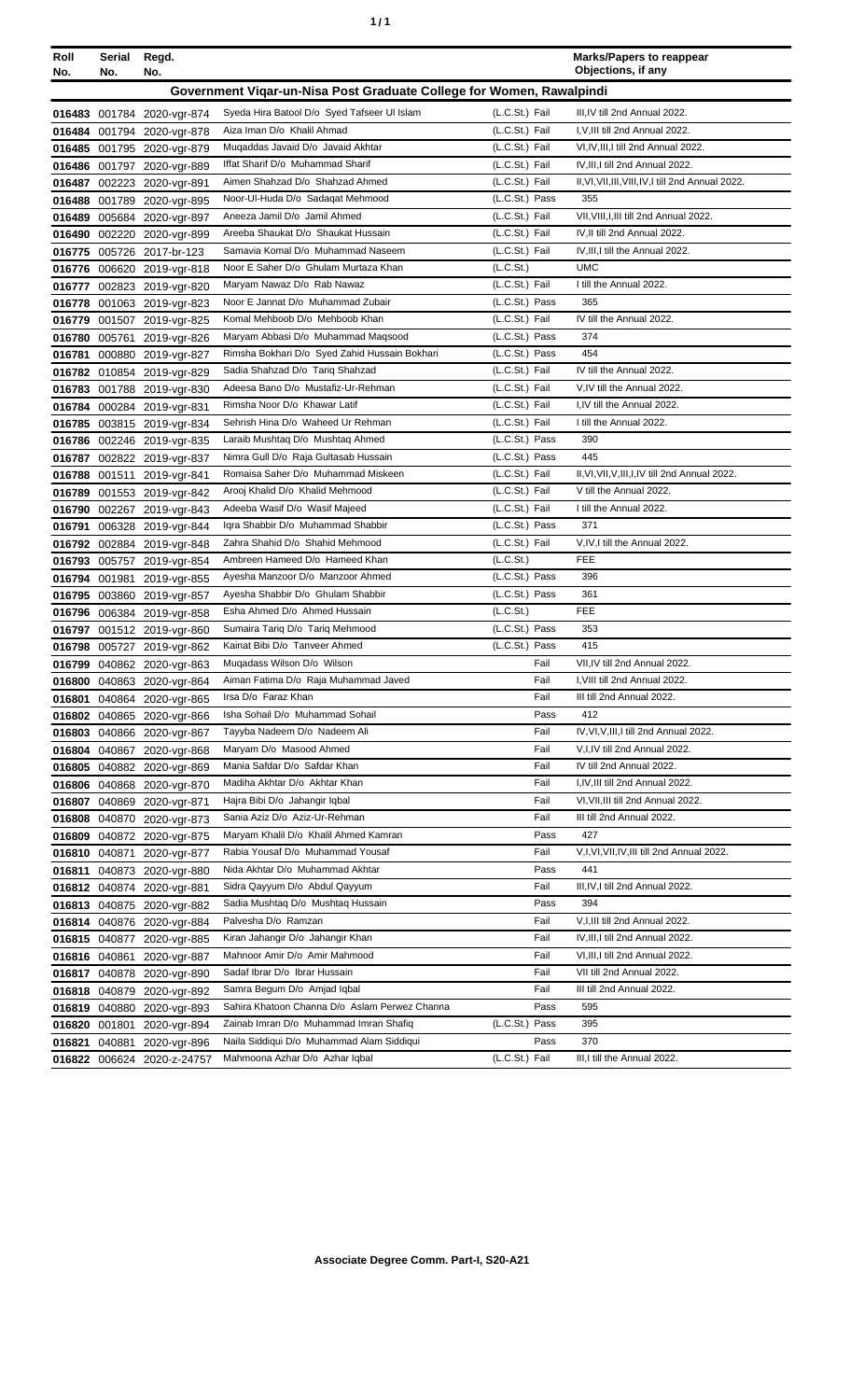| Roll<br>No.                                                        | Serial<br>No. | Regd.<br>No.              |                                         | Marks/Papers to reappear<br>Objections, if any |  |
|--------------------------------------------------------------------|---------------|---------------------------|-----------------------------------------|------------------------------------------------|--|
| Government College for Women, Kashmir Road, Koh-i-Noor, Rawalpindi |               |                           |                                         |                                                |  |
|                                                                    |               | 016823 006734 2018-gcr-11 | Lubna Hussain D/o Magsood Ahmed Qureshi | (L.C.St.) Fail                                 |  |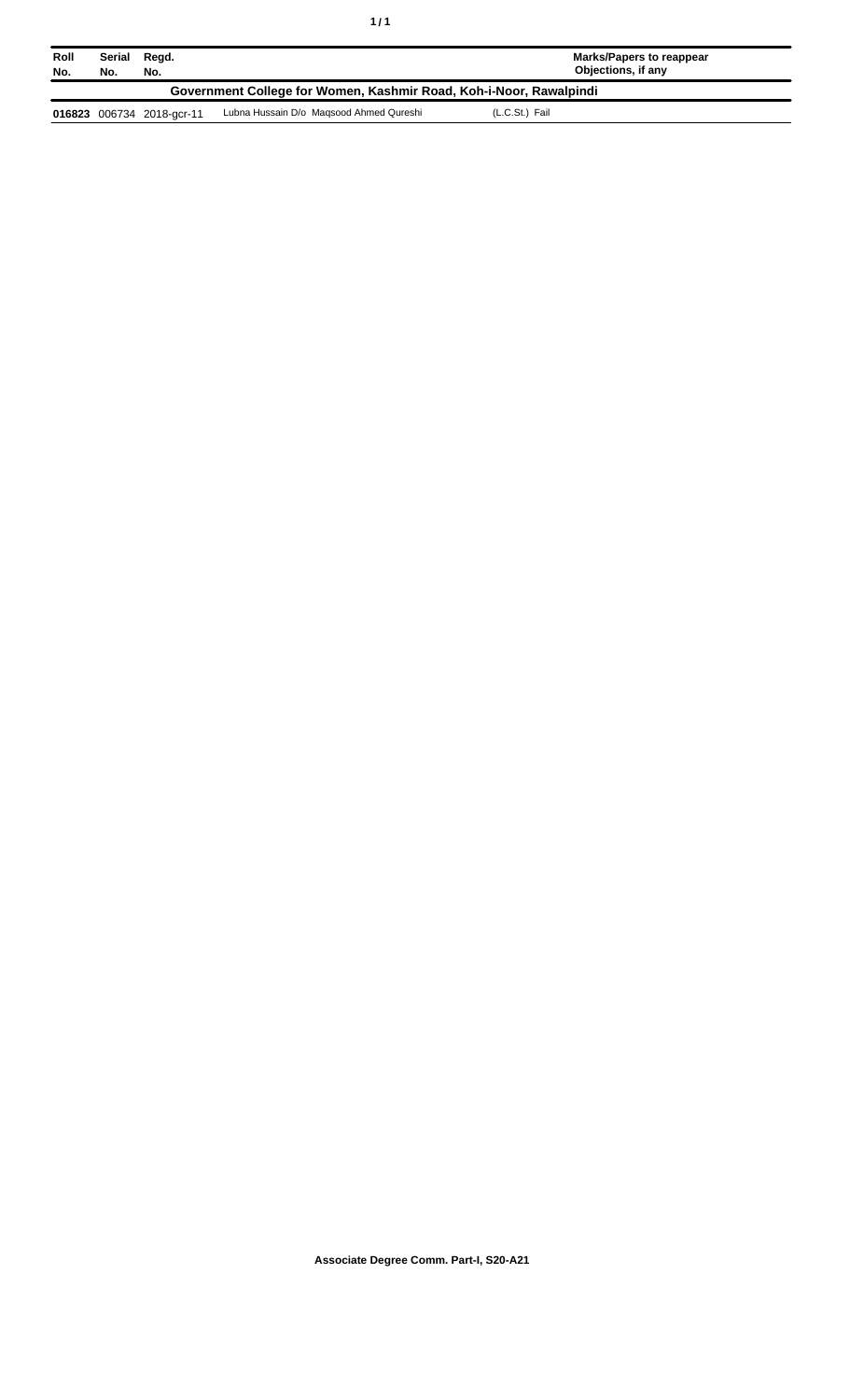| Roll<br>No. | Serial<br>Regd.<br>No.<br>No.                     |                    |                                      |                | Marks/Papers to reappear<br>Objections, if any |  |
|-------------|---------------------------------------------------|--------------------|--------------------------------------|----------------|------------------------------------------------|--|
|             | Indus College of Science and Commerce, Rawalpindi |                    |                                      |                |                                                |  |
| 021404      |                                                   | 085276 2018-idr-24 | Maryam Naz D/o Nazar Hussain Sulheri | (L.C.St.) Fail |                                                |  |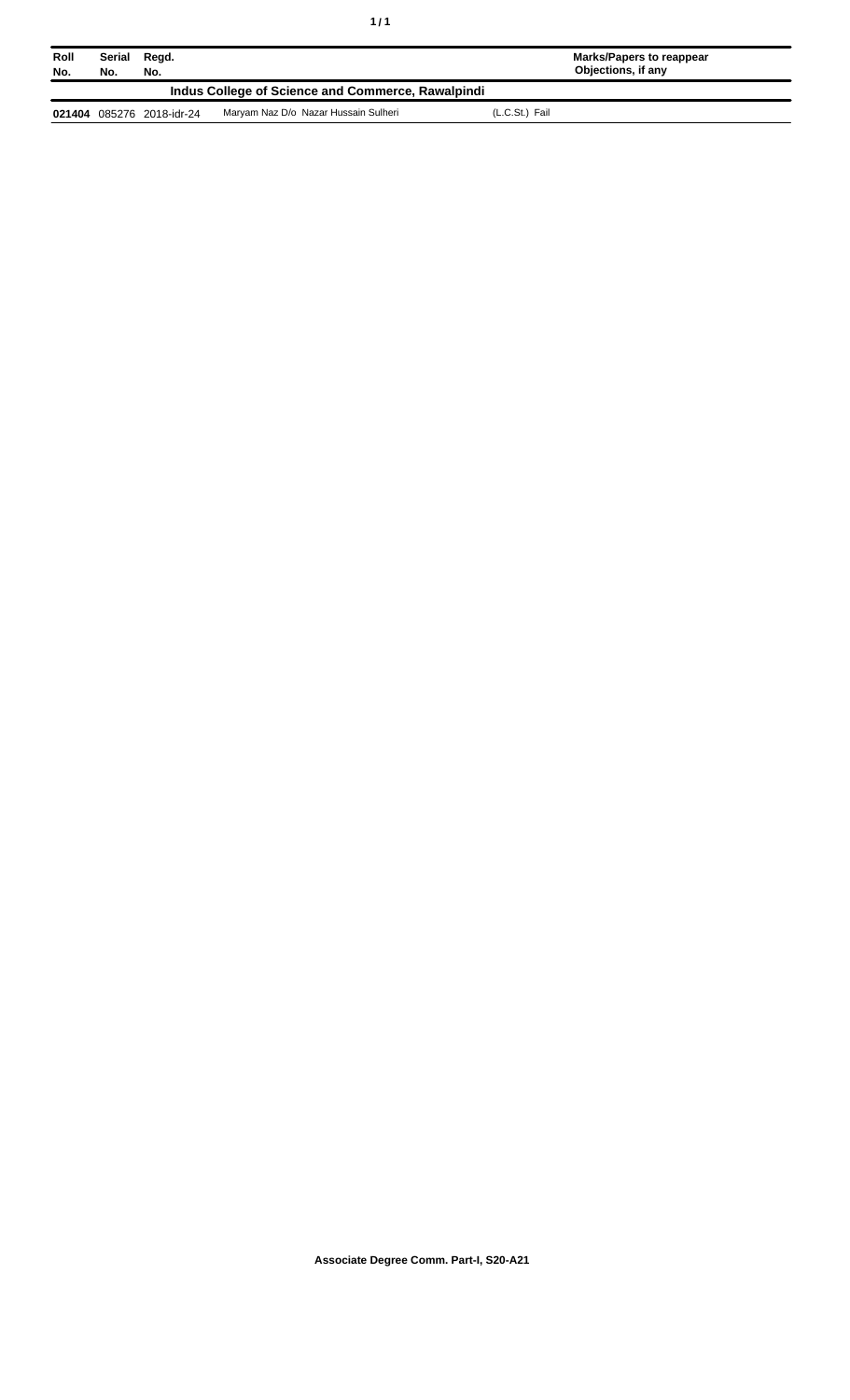| Roll<br>No. | Serial<br>No.                                                   | Regd.<br>No.               |                                    |                | Marks/Papers to reappear<br>Objections, if any |  |  |
|-------------|-----------------------------------------------------------------|----------------------------|------------------------------------|----------------|------------------------------------------------|--|--|
|             | <b>Islamabad College of Management and Commerce, Rawalpindi</b> |                            |                                    |                |                                                |  |  |
|             |                                                                 | 016440 011304 2018-imr-22  | Fiza Shahzad D/o Shehzad Khan      | (L.C.St.) Fail |                                                |  |  |
|             |                                                                 | 016609 007467 2018-imr-17  | Sania Shoukat D/o Shoukat Mehmood  | (L.C.St.) Pass | 378                                            |  |  |
|             |                                                                 | 017496 008003 2019-z-54435 | Umar Tassadig S/o Tassadig Hussain | (L.C.St.) Fail |                                                |  |  |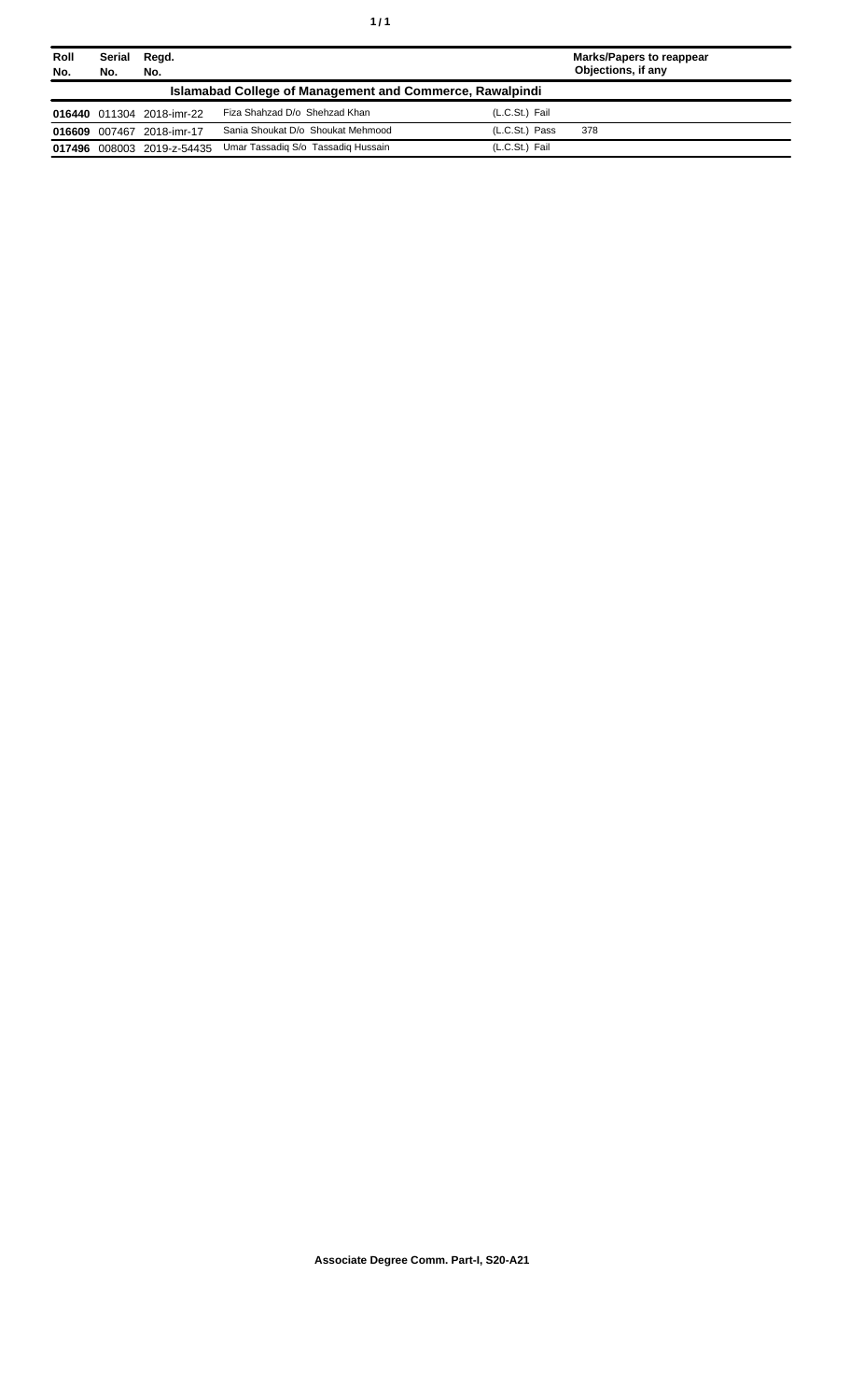| ٠ | ٠ |
|---|---|
|   |   |

| Roll | Serial        | Regd.                     |                                                                |                  |        | <b>Marks/Papers to reappear</b><br>Objections, if any |
|------|---------------|---------------------------|----------------------------------------------------------------|------------------|--------|-------------------------------------------------------|
| No.  | No.           | No.                       |                                                                |                  |        |                                                       |
|      |               |                           | Jinnah Islamia College of Commerce, Satellite Town, Rawalpindi |                  |        |                                                       |
|      |               | 016295 000553 2018-jir-30 | Dur E Samin D/o Muhammad Masood                                | (L.C.St.) Fail   |        |                                                       |
|      |               | 016316 008019 2019-jir-13 | Nayaab Manzoor D/o Manzoor Hussain Shah                        | (L.C.St.) Fail   |        | IV till the Annual 2022.                              |
|      |               | 016317 007987 2019-jir-17 | Samaviya Abbas D/o Muhammad Abbas                              | (L.C.St.) Fail   |        | VII.I till the Annual 2022.                           |
|      |               | 016318 008010 2019-jir-18 | Swaira Manzoor D/o Manzoor Hussain                             | (L.C.St.) Fail   |        | II till the Annual 2022.                              |
|      |               | 016319 007997 2019-jir-8  | Ghulam Ruqia D/o Rustam Khan                                   | (L.C.St.) Pass   |        | 411                                                   |
|      |               | 016523 007853 2019-jir-16 | Sajjal Fatima D/o Syed Munawar Hussain Shah                    | (L.C.St.) Fail   |        | V till the Annual 2022.                               |
|      |               | 016524 007903 2019-jir-2  | Mugaddas Nishat D/o Nishat Ahmed                               | (L.C.St.) Pass   |        | 477                                                   |
|      |               | 016525 007847 2019-jir-20 | Alishba Asim D/o Muhammad Asim                                 | (L.C.St.) Fail   |        | III till the Annual 2022.                             |
|      |               | 016526 007833 2019-jir-21 | Sawera Abid D/o Abid Altaf                                     | (L.C.St.) Fail   |        | I till the Annual 2022.                               |
|      |               | 016527 006374 2019-jir-28 | Mariam Bibi D/o Muhammad Zaheer                                | (L.C.St.) Fail   |        | IV till the Annual 2022.                              |
|      |               | 016528 006404 2019-jir-29 | Sawaira Nayyab D/o Nazar Mohyud Din                            | (L.C.St.) Fail   |        | IV, V till the Annual 2022.                           |
|      |               | 016529 007910 2019-jir-3  | Anum Mumtaz D/o Mumtaz Hussain                                 | (L.C.St.) Fail   |        | I till the Annual 2022.                               |
|      |               | 016530 065889 2020-jir-14 | Maryam D/o Riasat Ali                                          |                  | Pass   | 371                                                   |
|      |               | 016531 065890 2020-jir-15 | Mugadas Bibi D/o Nazar Hussain                                 |                  | Fail   | III, I till 2nd Annual 2022.                          |
|      |               | 016532 065891 2020-jir-18 | Muqadas Bibi D/o Mazhar Ul Haq                                 |                  | Fail   | III till 2nd Annual 2022.                             |
|      |               | 016533 065888 2020-jir-22 | Mehmoona Shakeel D/o Shakeel Ahmed Awan                        |                  | Pass   | 456                                                   |
|      |               | 016534 065886 2020-jir-23 | Maria Basharat D/o Muhammad Basharat                           |                  | Pass   | 402                                                   |
|      |               | 016535 065887 2020-jir-24 | Kainat Zulfiqar D/o Zulfiqar Ahmed                             |                  | Fail   | I.VI.IV till 2nd Annual 2022.                         |
|      |               | 016536 065882 2020-jir-3  | Robeena Shaheen Khan D/o Abdul Ahmed Khan                      |                  | Fail   | IV, V, III till 2nd Annual 2022.                      |
|      |               | 016537 065883 2020-jir-4  | Nimra Bashir D/o Muhammad Bashir                               |                  | Pass   | 408                                                   |
|      |               | 016538 065885 2020-jir-8  | Rahat Bibi D/o Gulbad Shah                                     |                  | Pass   | 416                                                   |
|      |               | 016539 065884 2020-jir-9  | Rabia Mazhar D/o Mazhar Hayat                                  |                  | Fail   | IV, I, III till 2nd Annual 2022.                      |
|      |               | 017913 007983 2006-jir-98 | Muhammad Tehseen S/o Muhammad Yasin                            | (L.C.St.) Absent |        |                                                       |
|      |               | 017914 007789 2019-jir-14 | Muhammad Tayyab S/o Ameerullah Jan                             | (L.C.St.) Fail   |        | VI, III till the Annual 2022.                         |
|      |               | 017915 007980 2019-jir-15 | Rana Hassan Mukhtar S/o Rana Imtiaz Ahmed                      | (L.C.St.) Fail   |        | IV, VII, III till the Annual 2022.                    |
|      |               | 017916 006269 2019-jir-26 | Najaf Mehmood S/o Muhammad Ayaz Abbasi                         | (L.C.St.) Fail   |        | I.VI till the Annual 2022.                            |
|      |               | 017917 007891 2019-jir-31 | Muhammad Umar Faroog S/o Muhammad Faroog Turk                  | (L.C.St.) Pass   |        | 392                                                   |
|      |               | 017918 007942 2019-jir-34 | Arif Ullah S/o Anwar Munair                                    | (L.C.St.) Fail   |        | V, III, I till the Annual 2022.                       |
|      |               | 017919 065901 2019-jir-37 | Faizan Babar S/o Babar Khan                                    | (L.C.St.) Fail   |        | III, I, IV till 2nd Annual 2022.                      |
|      |               | 017920 007936 2019-jir-40 | Atif Mehmood S/o Zulfiqar Ahmed                                | (L.C.St.) Fail   |        | III, VIII, VI, VII, II till the Annual 2022.          |
|      |               | 017921 007880 2019-jir-41 | Syed Agib Raza S/o Raza Hussain Shah                           | (L.C.St.) Pass   |        | 428                                                   |
|      |               | 017922 007918 2019-jir-7  | Zohaib Ashraf S/o Muhammad Ashraf                              | (L.C.St.) Pass   |        | 428                                                   |
|      |               | 017923 065870 2020-jir-1  | Hamza Gul S/o Mirza Gul Nawaz                                  |                  | Fail   | VI, I, V, IV till 2nd Annual 2022.                    |
|      |               | 017924 065873 2020-jir-10 | Khuram Shahzad S/o Manzoor UI Hassan                           |                  | Fail   |                                                       |
|      |               | 017925 065900 2020-jir-12 | Muhammad Ismaeel Abbas S/o Nazar Abbas                         |                  | Fail   | I, V, III till 2nd Annual 2022.                       |
|      |               | 017926 065896 2020-jir-13 | Salman Khan S/o Chan Mehboob                                   |                  | Pass   | 415                                                   |
|      |               | 017927 065902 2020-jir-17 | Muhammad Osama Shahzad S/o Shahzad Ahmed                       |                  | Fail   | V, VI, IV, VII, III till 2nd Annual 2022.             |
|      |               | 017928 065899 2020-jir-19 | Muhammad Bilal S/o Muhammad Iqbal                              |                  | Fail   | III, I, IV, V, VII, VI till 2nd Annual 2022.          |
|      | 017929 065871 | 2020-jir-2                | Abdullah Shakeel Niazi S/o Shakeel Hassan Niazi                |                  | Fail   | I till 2nd Annual 2022.                               |
|      | 017930 065881 | 2020-jir-20               | Salman Mushtag S/o Muhammad Mushtag Khan                       |                  | Absent |                                                       |
|      |               | 017931 065874 2020-jir-21 | Muhammad Hussnain Azhar S/o Azhar Mehmood                      |                  | Fail   | IV, III, V, I till 2nd Annual 2022.                   |
|      |               | 017932 065875 2020-jir-27 | Sheheryar S/o Muhammad Naseer                                  |                  | Fail   | I, VIII, III, V, IV till 2nd Annual 2022.             |
|      |               | 017933 065868 2020-jir-28 | Muhammad Haris S/o Muhammad Farooq Azam                        |                  | Pass   | 402                                                   |
|      |               | 017934 065897 2020-jir-29 | Muhammad Navees S/o Mehrban Khan                               |                  | Fail   | III, IV, I till 2nd Annual 2022.                      |
|      |               | 017935 065903 2020-jir-30 | Raees Khan S/o Noor Faraz Khan                                 |                  | Fail   |                                                       |
|      |               | 017936 065894 2020-jir-31 | Ehsan Ali S/o Sultan Mehmood                                   |                  | Fail   | IV, VI, VII till 2nd Annual 2022.                     |
|      |               | 017937 065892 2020-jir-33 | Atique Ur Rehman S/o Muhammad Sadique                          |                  | Fail   | VI, III, I, VII, IV till 2nd Annual 2022.             |
|      |               | 017938 065878 2020-jir-34 | Muzammil Hussain Khan S/o Mubarik Hussain Khan                 |                  | Fail   | VI, I till 2nd Annual 2022.                           |
|      |               | 017939 065869 2020-jir-35 | Abdul Wajid S/o Abdul Hafeez                                   |                  | Fail   | V, III, IV, VII, I till 2nd Annual 2022.              |
|      |               | 017940 065879 2020-jir-37 | Hayat UI Haq S/o Mahjan Wali                                   |                  | Fail   | VII, I, VI, II, VIII, III, IV till 2nd Annual 2022.   |
|      |               | 017941 065893 2020-jir-40 | Shaheryar Fazil S/o Muhammad Fazil Khan                        |                  | Pass   | 382                                                   |
|      |               | 017942 065876 2020-jir-41 | Muhammad Danish Attiq S/o Attiq Ur Rehman                      |                  | Absent |                                                       |
|      |               | 017943 065877 2020-jir-42 | Usama Riaz S/o Muhammad Riaz                                   |                  | Fail   | VIII, I, IV till 2nd Annual 2022.                     |
|      |               | 017944 065880 2020-jir-44 | Husnain Adrees S/o Adrees Ahmed                                |                  | Absent |                                                       |
|      |               | 017945 065895 2020-jir-5  | Daud Khan S/o Said Mir                                         |                  | Fail   | V,I till 2nd Annual 2022.                             |
|      |               | 017946 065898 2020-jir-6  | Hamid Ali S/o Liagat Ali                                       |                  | Fail   | VI, V, IV, III, VII, I till 2nd Annual 2022.          |
|      |               | 017947 065872 2020-jir-7  | Ali Hassan Riaz S/o Muhammad Riaz                              |                  | Fail   | I, VII, V till 2nd Annual 2022.                       |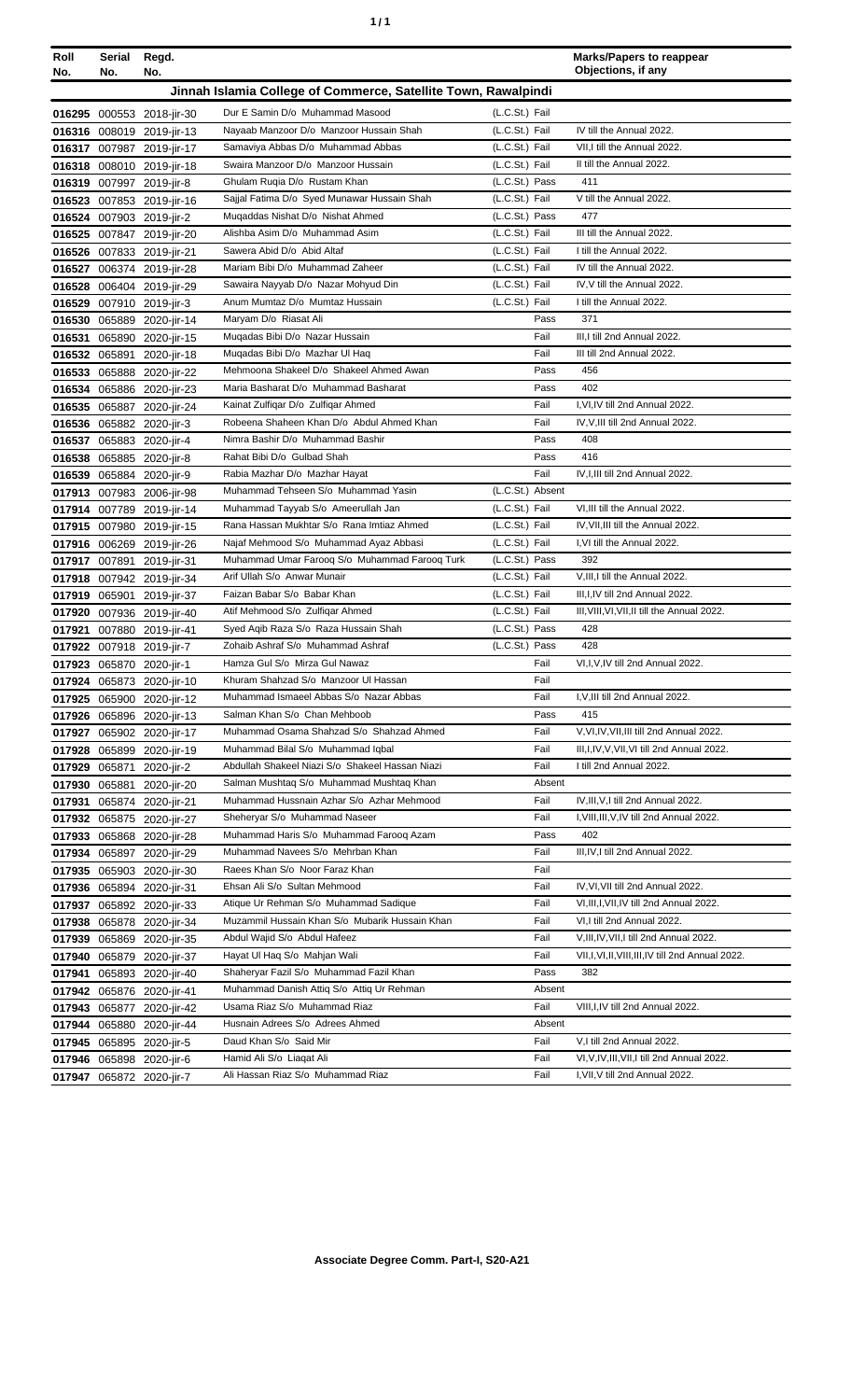| ٠ | ٠ |
|---|---|
|   |   |

| Roll<br>No. | Serial<br>No.                                                                     | Regd.<br>No.               |                                          |                | <b>Marks/Papers to reappear</b><br>Objections, if any |  |  |
|-------------|-----------------------------------------------------------------------------------|----------------------------|------------------------------------------|----------------|-------------------------------------------------------|--|--|
|             | Mehran Degree College, College Road, Opp. F.G Girls High School, Rawat, Rawapindi |                            |                                          |                |                                                       |  |  |
|             |                                                                                   | 001592 004429 2019-mdr-105 | Isra Saman D/o Muhammad Jahangir Igbal   | (L.C.St.) Fail | VIII.III till the Annual 2022.                        |  |  |
|             |                                                                                   | 001594 007827 2020-z-50292 | Sana Pervaiz D/o Pervaiz Hussain         | (L.C.St.) Fail | III, I, IV till the Annual 2022.                      |  |  |
|             |                                                                                   | 016770 004457 2019-mdr-101 | Amna Bibi D/o Muhammad Latif             | (L.C.St.) Fail | I till the Annual 2022.                               |  |  |
| 016771      |                                                                                   | 004461 2019-mdr-103        | Misbah Shahzadi D/o Muhammad Ismail      | (L.C.St.) Pass | 431                                                   |  |  |
|             |                                                                                   | 016772 004448 2019-mdr-104 | Sawera Goriya D/o Muhammad Sarfaraz      | (L.C.St.) Pass | 329                                                   |  |  |
|             |                                                                                   | 016773 004439 2019-mdr-107 | Amina Amir D/o Amir Nawaz                | (L.C.St.) Pass | 451                                                   |  |  |
|             |                                                                                   | 016774 004431 2019-mdr-108 | Haleema Bibi D/o Ehsan Ul Haq            | (L.C.St.) Pass | 407                                                   |  |  |
|             |                                                                                   | 016824 051462 2020-mdr-105 | Um-E-Maryam D/o Muhammad Ashraf          | Pass           | 456                                                   |  |  |
|             |                                                                                   | 016825 051460 2020-mdr-106 | Asma Bibi D/o Tahir Mehmood              | Pass           | 453                                                   |  |  |
|             |                                                                                   | 016826 051458 2020-mdr-107 | Sidra Ayaz D/o Ayaz Mehmood              | Fail           | VI, VII, III, I till 2nd Annual 2022.                 |  |  |
|             |                                                                                   | 016827 051467 2020-mdr-108 | Bisma Nisa D/o Aftab Hussain             | Fail           | III, I till 2nd Annual 2022.                          |  |  |
|             |                                                                                   | 016828 051459 2020-mdr-109 | Zara Shujaat D/o Shujaat Sarwar          | Fail           | VII.III till 2nd Annual 2022.                         |  |  |
| 016829      |                                                                                   | 051471 2020-mdr-110        | Summiya Zaheer D/o Syed Zaheer Ali Shah  | Fail           | IV, III, I till 2nd Annual 2022.                      |  |  |
|             |                                                                                   | 016830 051454 2020-mdr-111 | Aziza Farooq D/o Umar Farooq             | Fail           | V, III, I till 2nd Annual 2022.                       |  |  |
| 016831      |                                                                                   | 051468 2020-mdr-113        | Igra Naeem D/o Naeem Akhtar              | Fail           | V.I till 2nd Annual 2022.                             |  |  |
|             |                                                                                   | 016832 051465 2020-mdr-114 | Laiba Ageel D/o Ageel Ahmad              | Fail           | VII, III, V, IV, I till 2nd Annual 2022.              |  |  |
|             |                                                                                   | 016833 051464 2020-mdr-115 | Noor UI Ain D/o Jhanzaib Mehmood         | Fail           | VI, I, III till 2nd Annual 2022.                      |  |  |
|             |                                                                                   | 016834 051463 2020-mdr-116 | Manal Mairaj D/o Mairaj Yousaf           | Absent         |                                                       |  |  |
|             |                                                                                   | 016835 051453 2020-mdr-117 | Anfal Bibi D/o Ghulam Ahmed              | Pass           | 437                                                   |  |  |
|             |                                                                                   | 016836 051461 2020-mdr-118 | Atiqa Quadous D/o Abdul Quadous          | Pass           | 432                                                   |  |  |
| 016837      |                                                                                   | 051470 2020-mdr-119        | Rafia Malik D/o Malik Ishtiag Hussain    | Absent         |                                                       |  |  |
| 016838      |                                                                                   | 051456 2020-mdr-120        | Sania Shaheen D/o Nazakat Hussain        | Fail           | IV, I till 2nd Annual 2022.                           |  |  |
|             |                                                                                   | 016839 051466 2020-mdr-122 | Sheeza Wazir D/o Muhammad Wazir          | Fail           | III.I till 2nd Annual 2022.                           |  |  |
|             |                                                                                   | 016840 051472 2020-mdr-123 | Faiza Bibi D/o Ch. Bashir Ahmed          | Fail           | IV.I till 2nd Annual 2022.                            |  |  |
| 016841      |                                                                                   | 051455 2020-mdr-124        | Humaira Arshad D/o Arshad Mehmood Kiyani | Fail           | I till 2nd Annual 2022.                               |  |  |
|             |                                                                                   | 016842 051457 2020-mdr-125 | Taleeha Aslam D/o Aslam Pervez           | Fail           | I till 2nd Annual 2022.                               |  |  |
|             |                                                                                   | 016843 051469 2020-mdr-129 | Arsha Javaid D/o Muhammad Javaid Akhtar  | Fail           | I till 2nd Annual 2022.                               |  |  |
| 017948      |                                                                                   | 051473 2020-mdr-104        | Wajahat Shahid S/o Shahid Mehmood        | Fail           | V, VIII, VII, VI, IV, I, III till 2nd Annual 2022.    |  |  |
|             |                                                                                   | 017949 051475 2020-mdr-126 | Muhammad Furqan Saeed S/o Muhammad Saeed | Fail           | VI,I till 2nd Annual 2022.                            |  |  |
|             |                                                                                   | 017950 051474 2020-mdr-127 | Danial Ali S/o Liagat Ali                | Pass           | 440                                                   |  |  |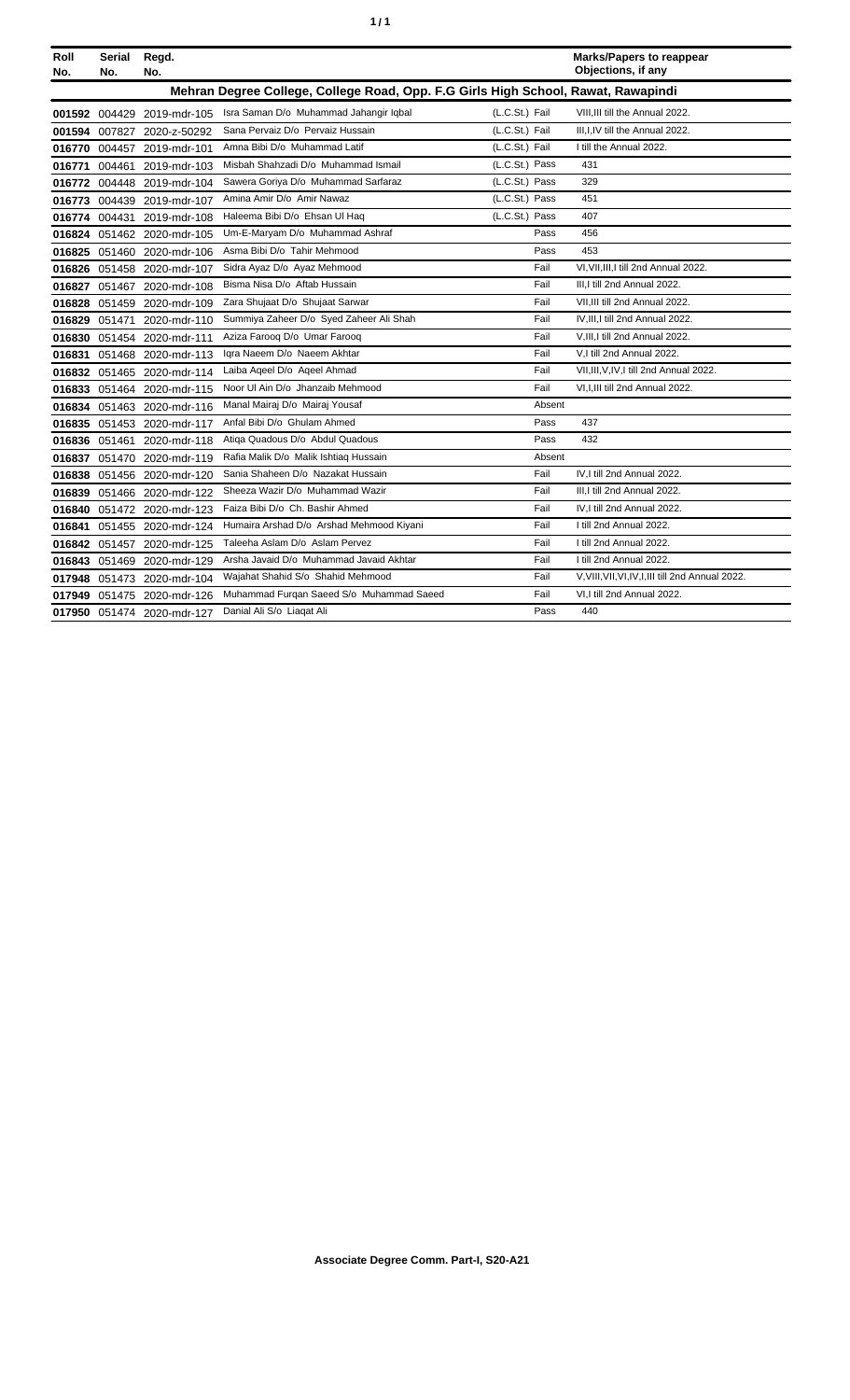| ٠ | ٠ |
|---|---|
|   |   |

| Roll   | Serial        | Regd.                                                |                                                                  |                                  | <b>Marks/Papers to reappear</b><br>Objections, if any |
|--------|---------------|------------------------------------------------------|------------------------------------------------------------------|----------------------------------|-------------------------------------------------------|
| No.    | No.           | No.                                                  |                                                                  |                                  |                                                       |
|        |               |                                                      | Modern College of Commerce & Science, Rawalpindi Cantt.          |                                  |                                                       |
|        |               | 016296 004021 2018-mr-8                              | Rimsha Duaa D/o Tahir Mehmood                                    | (L.C.St.) Pass                   | 370                                                   |
|        |               | 016320 011125 2019-mr-10                             | Faria Kiran D/o Khawaja Faroog Ur Rehman                         | (L.C.St.) Pass                   | 351                                                   |
|        |               | 016321 006745 2019-mr-50                             | Rubina Yasmin D/o Muhammad Bashir                                | (L.C.St.) Pass                   | 346                                                   |
|        |               | 016322 003766 2019-mr-52                             | Mahnoor Iqtidar D/o Iqtidar Parvaz                               | (L.C.St.) Fail                   | IV till the Annual 2022.                              |
|        |               | 016323 011126 2019-mr-8                              | Alkish Eman D/o Abdul Waheed Farooqi                             | (L.C.St.) Fail                   | III till the Annual 2022.                             |
|        |               | 016441 000678 2018-mr-16                             | Dur-E-Nayyab D/o Abrar Hussain Shah                              | (L.C.St.) Fail                   |                                                       |
|        |               | 016461 011017 2019-mr-11                             | Aleena Rida D/o Mazhar Hussain                                   | (L.C.St.) Fail                   | II, VII, V, III, I, VI, IV till the Annual 2022.      |
|        |               | 016462 006840 2019-mr-27                             | Rabia Shoaib D/o Muhammad Shoaib                                 | (L.C.St.)                        | <b>FEE</b>                                            |
|        |               | 016463 011269 2019-mr-31                             | Laiba Batool D/o Syed Shafqat Abbas Kazmi                        | (L.C.St.) Pass                   | 367                                                   |
|        |               | 016464 006851 2019-mr-39                             | Amna Bibi D/o Allah Dad Khan                                     | (L.C.S <sub>t</sub> )            | <b>FEE</b>                                            |
|        |               | 016465 011263 2019-mr-43                             | Hafsa Ghani D/o Abdul Ghani                                      | (L.C.St.)                        | <b>FEE</b>                                            |
|        |               | 016466 006863 2019-mr-51                             | Wajeha Noor D/o Ishtaq Ahmed                                     | (L.C.St.)                        | <b>FEE</b>                                            |
|        |               | 016467 011266 2019-mr-56                             | Iman Shakir D/o Shakir Javed                                     | (L.C.St.) Fail                   | III till the Annual 2022.                             |
|        |               | 016468 011264 2019-mr-58                             | Fazeela Batool D/o Ejaz Hussain Haidery                          | (L.C.St.)                        | <b>FEE</b>                                            |
|        |               | 016616 011053 2019-mr-12                             | Sania Saleem D/o Raja M Saleem Khan                              | (L.C.St.) Pass                   | 339                                                   |
|        |               | 016617 011124 2019-mr-15                             | Alisha Altaf D/o Muhammad Altaf                                  | (L.C.St.) Fail                   | VI, III till the Annual 2022.                         |
|        |               | 016618 011051 2019-mr-19                             | Afeera Javed D/o Muhammad Javed                                  | (L.C.St.) Pass                   | 341<br>III till the Annual 2022.                      |
|        |               | 016619 011122 2019-mr-22                             | Sabah Arooj D/o Muhammad Amjad Yaqoob                            | (L.C.St.) Fail<br>(L.C.St.) Pass |                                                       |
|        |               | 016620 011469 2019-mr-28                             | Ayesha Ejaz D/o Ejaz Hussain<br>Mishal Nabi D/o Raja Mehraz Nabi | (L.C.St.)                        | 350<br>FEE                                            |
|        |               | 016621 011052 2019-mr-3                              | Mehak Aftab D/o Muhammad Aftab                                   | (L.C.St.) Pass                   | 397                                                   |
|        |               | 016622 011123 2019-mr-57                             | Iqra Tariq D/o Sayyed Muhammad Tariq Khurshid                    | (L.C.St.) Pass                   | 406                                                   |
|        |               | 016623 011025 2019-mr-7                              | Karen Lazrus D/o Lazrus Daud                                     | (L.C.St.)                        | <b>FEE</b>                                            |
|        |               | 016844 002377 2019-mr-34                             | Noor Usman D/o Muhammad Usman                                    | Fail                             | I till 2nd Annual 2022.                               |
|        |               | 016845 056378 2020-mr-10<br>016846 056376 2020-mr-11 | Namra Farooq D/o Farooq Ahmed                                    | Fail                             | III till 2nd Annual 2022.                             |
|        |               | 016847 056360 2020-mr-13                             | Laiba Jahangir D/o Muhammad Jahangir Khan                        | Fail                             | III, I till 2nd Annual 2022.                          |
|        |               | 016848 056363 2020-mr-14                             | Noor UI Ain D/o Muhammad Nazeer                                  | Fail                             | III till 2nd Annual 2022.                             |
|        |               | 016849 056364 2020-mr-15                             | Agsa Akhtar D/o Akhtar Mehmood                                   | Pass                             | 464                                                   |
|        |               | 016850 056371 2020-mr-16                             | Ayesha Batool D/o Muhammad Rafique                               | Fail                             | III, I till 2nd Annual 2022.                          |
| 016851 |               | 056362 2020-mr-17                                    | Pakeeza Naz D/o Abdul Jabbar                                     | Fail                             | III, I till 2nd Annual 2022.                          |
|        |               | 016852 056361 2020-mr-18                             | Alia Shahzadi D/o Ghulam Murtaza                                 | Pass                             | 436                                                   |
|        |               | 016853 056366 2020-mr-19                             | Saba Bibi D/o Muhammad Bashir Parwaz                             | Fail                             | III, I till 2nd Annual 2022.                          |
|        |               | 016854 056373 2020-mr-2                              | Zoha Haroon D/o Haroon Rashid                                    | Pass                             | 436                                                   |
|        |               | 016855 056370 2020-mr-20                             | Saher Emmanuel D/o Emmanuel                                      | Pass                             | 460                                                   |
|        |               | 016856 056374 2020-mr-21                             | Manahil Hamid D/o Hamid Iqbal                                    | Pass                             | 349                                                   |
| 016857 | 056381        | 2020-mr-22                                           | Rabia Nazir D/o Nazir Ahmed Usmani                               | Fail                             |                                                       |
|        |               | 016858 056365 2020-mr-23                             | Iqra Shabbir D/o Muhammad Shabbir                                | Fail                             | V, VIII, I, II, III, VI till 2nd Annual 2022.         |
|        |               | 016859 056369 2020-mr-24                             | Maryam Ashfaq D/o M.Ashfaq Khan                                  | Absent                           |                                                       |
|        | 016860 056377 | 2020-mr-25                                           | Azka Waheed Awan D/o Waheed Awan Islam                           | Fail                             | VII, VI, III, I, IV till 2nd Annual 2022.             |
| 016861 |               | 056380 2020-mr-26                                    | Carol Javed D/o Javed Stephen                                    | Pass                             | 431                                                   |
|        |               | 016862 056379 2020-mr-3                              | Momina Abid D/o Abid Iqbal                                       | Pass                             | 406                                                   |
|        |               | 016863 056375 2020-mr-4                              | Laiba Abid D/o Raja Abid Hussain                                 | Pass                             | 407                                                   |
|        |               | 016864 056358 2020-mr-5                              | Zoya Javed D/o Javed Iqbal                                       | Fail                             | IV, VI, I, III till 2nd Annual 2022.                  |
|        |               | 017495 003768 2018-mr-2                              | Aman Waheed S/o Waheed Akhtar                                    | (L.C.St.) Fail                   |                                                       |
|        |               | 017500 006780 2019-mr-29                             | Ahsan Ali S/o Muhammad Riaz                                      | (L.C.St.) Fail                   | III, VI, VII till the Annual 2022.                    |
| 017501 |               | 006790 2019-mr-38                                    | Ahmad Bilal Khushi S/o Khushi Muhammad                           | (L.C.St.) Fail                   | I, VII till the Annual 2022.                          |
|        |               | 017712 006759 2019-mr-30                             | Muhammad Usman S/o Rauf Akbar                                    | (L.C.St.) Fail                   | VII, III, II till the Annual 2022.                    |
|        |               | 017713 007493 2019-mr-40                             | Arbab Khalid S/o Khalid Mehmood                                  | (L.C.St.) Pass                   | 335                                                   |
|        |               | 017714 006452 2019-mr-54                             | Atif Nawaz S/o Inayat Ullah Khan                                 | (L.C.St.) Pass                   | 388                                                   |
|        |               | 017862 004027 2018-mr-28                             | Faisel Farooq S/o Muhammad Farooq                                | (L.C.St.) Pass                   | 363                                                   |
|        |               | 017951 056359 2020-mr-6                              | Bilal Baig S/o Mirza Tughral Baig                                | Fail                             | I till 2nd Annual 2022.                               |
|        |               | 017952 056367 2020-mr-7                              | Safi Ullah S/o Waqar M Sheikh                                    | Fail                             | I,IV till 2nd Annual 2022.                            |
|        |               | 017953 056372 2020-mr-8                              | Syed Nabeel Bukhari S/o Syed Shabbir Hussain Shah                | Fail                             | I, III, V till 2nd Annual 2022.                       |
|        |               | 017954 056368 2020-mr-9                              | Umar Farooq Khan S/o Sharif Ullah Khan Mohmand                   | Fail                             | I,IV till 2nd Annual 2022.                            |
|        |               | 021444 085299 2019-mr-45                             | Sameen Zehra D/o Iftikhar Hussain Shah                           | (L.C.St.)                        | FEE                                                   |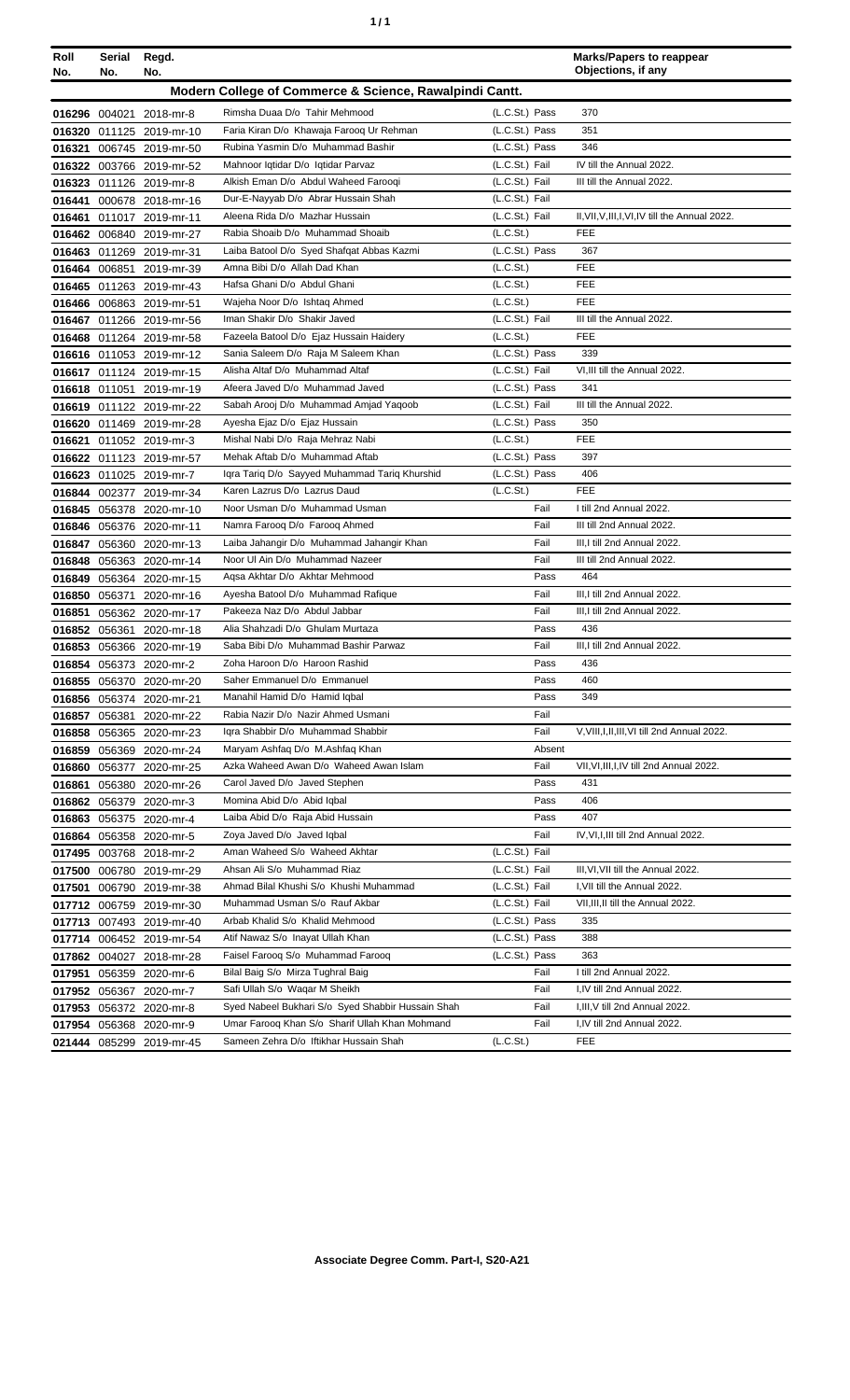| ٠ |  |
|---|--|
|   |  |

| Roll<br>No. | Serial<br>No. | Regd.<br>No.                                             |                                                                           |                                  | <b>Marks/Papers to reappear</b><br>Objections, if any      |
|-------------|---------------|----------------------------------------------------------|---------------------------------------------------------------------------|----------------------------------|------------------------------------------------------------|
|             |               |                                                          | Punjab College of Commerce, Satellite Town, Rawalpindi                    |                                  |                                                            |
|             |               |                                                          | Maleeha Zulfiqar D/o Muhammad Zulfiqar                                    | (L.C.St.) Fail                   | IV till the Annual 2022.                                   |
|             |               | 016324 006378 2019-pcr-263<br>016325 002591 2019-pcr-264 | Maleeha Sabir D/o Muhammad Hussain Sabir                                  | (L.C.St.) Pass                   | 322                                                        |
|             |               | 016326 001813 2019-pcr-267                               | Muqaddas Changaiz D/o Changaiz Sajjad                                     | (L.C.St.) Fail                   | I till the Annual 2022.                                    |
|             |               | 016327 002622 2019-pcr-303                               | Hina Asif D/o Asif Mehmood                                                | (L.C.St.) Pass                   | 457                                                        |
| 016328      |               | 002628 2019-pcr-304                                      | Palwasha Bibi D/o Tariq Mehmood                                           | (L.C.St.) Fail                   | III till the Annual 2022.                                  |
| 016329      |               | 004960 2019-pcr-79                                       | Kinza Arif D/o Arif Masih                                                 | (L.C.St.) Fail                   | VIII, IV till the Annual 2022.                             |
|             |               | 016445 003066 2018-vgr-242                               | Sidra Nasir D/o Allah Ditta                                               | (L.C.St.) Pass                   | 422                                                        |
|             |               | 016469 003057 2019-pcr-107                               | Fiza Chaudary D/o Allah Reham                                             | (L.C.St.) Fail                   | IV till the Annual 2022.                                   |
|             |               | 016470 003067 2019-pcr-108                               | Kinza Yaseen D/o Muhammad Yaseen                                          | (L.C.St.) Fail                   | I till the Annual 2022.                                    |
|             |               | 016472 002005 2019-pcr-309                               | Maya Kumari D/o Madan Lal                                                 | (L.C.St.) Pass                   | 415                                                        |
|             |               | 016473 001800 2019-pcr-314                               | Kainat Habib D/o M Habib<br>Teresa Vincent Anthony D/o Vincent Anthony    | (L.C.St.) Fail<br>(L.C.St.) Fail | IV till the Annual 2022.<br>IV till the Annual 2022.       |
|             |               | 016474 002245 2019-pcr-315<br>016475 001777 2019-pcr-316 | Maryam Fatima D/o Badar Alam Mehboob Khan                                 | (L.C.St.) Fail                   | IV till the Annual 2022.                                   |
| 016540      |               | 046907 2016-pcr-378                                      | Hina Tariq D/o Tariq Mehmood                                              | Fail                             | III till 2nd Annual 2022.                                  |
| 016541      |               | 046908 2018-cgi-12                                       | Iman Shoukat Ali Awan D/o Shoukat Ali Awan                                | Pass                             | 404                                                        |
|             |               | 016542 046905 2020-pcr-118                               | Soma Javed D/o Javed Iqbal                                                | Fail                             | I,IV till 2nd Annual 2022.                                 |
|             |               | 016543 046874 2020-pcr-130                               | Afia Farooq D/o Farooq Ahmed                                              | Pass                             | 411                                                        |
|             |               | 016544 046713 2020-pcr-182                               | Laiba Ali D/o Muhammad Ali                                                | Pass                             | 461                                                        |
|             |               | 016545 046715 2020-pcr-183                               | Noor UI Ain Tabassum D/o Mohammad Tabassum                                | Fail                             | I till 2nd Annual 2022.                                    |
|             |               | 016546 046716 2020-pcr-184                               | Isha Ashig D/o M Ashig                                                    | Fail                             | IV till 2nd Annual 2022.                                   |
|             |               | 016547 046717 2020-pcr-185                               | Hunaina Qaiser D/o Qaiser Mehmood                                         | Pass                             | 472                                                        |
|             |               | 016548 046718 2020-pcr-186                               | Shahzadi Faiza D/o Muhammad Naeem                                         | Pass                             | 564                                                        |
|             |               | 016549 046719 2020-pcr-187                               | Ayesha Yamin D/o Muhammad Yamin Noor                                      | Fail                             | I till 2nd Annual 2022.                                    |
|             |               | 016550 046720 2020-pcr-188                               | Rohma Fahim D/o Mohammad Fahim Ullah                                      | Pass                             | 482                                                        |
| 016551      |               | 046721 2020-pcr-189                                      | Hira Niaz Hussain D/o Niaz Hussain                                        | Pass<br>Pass                     | 492<br>573                                                 |
|             |               | 016552 046722 2020-pcr-190<br>016553 046723 2020-pcr-191 | Kashaf Ayaz D/o Sheikh Muhammad Ayaz<br>Samia Adnan D/o Adnan Asghar      | Absent                           |                                                            |
|             |               | 016554 046724 2020-pcr-192                               | Ezzah Kashif D/o Kashif Sohail                                            | Pass                             | 541                                                        |
| 016555      | 046751        | 2020-pcr-219                                             | Ummama Mobeen D/o Mobeen Hussain Khan                                     | Fail                             | I, VI, IV till 2nd Annual 2022.                            |
|             |               | 016556 046752 2020-pcr-220                               | Javeria Mobeen D/o Mobeen Hussain Khan                                    | Fail                             | IV, III, I till 2nd Annual 2022.                           |
|             |               | 016557 046906 2020-pcr-337                               | Janifer Hameed D/o Hameed Masih                                           | Pass                             | 450                                                        |
|             |               | 016558 046714 2020-pcr-348                               | Maryam Saleem D/o Muhammad Saleem                                         | Pass                             | 451                                                        |
|             |               | 016559 046659 2020-pcr-61                                | Agsa Tarig D/o Raja Tarig Masood                                          | Fail                             | IV, I till 2nd Annual 2022.                                |
|             |               | 016560 046660 2020-pcr-62                                | Areej Wasif D/o Wasif Majeed                                              | Fail                             | V, IV till 2nd Annual 2022.                                |
|             |               | 016561 046661 2020-pcr-63                                | Aliya Sheraz D/o Sheraz Ahmed Qureshi                                     | Fail                             | V, III, II, I, IV till 2nd Annual 2022.                    |
|             |               | 016562 046842 2020-pcr-81                                | Zarmeena Khan D/o Noshad Qamar                                            | Pass                             | 508                                                        |
|             |               | 016563 046843 2020-pcr-82                                | Neha D/o Mehmood Ali                                                      | Fail                             | V,I till 2nd Annual 2022.                                  |
|             |               | 016564 046844 2020-pcr-83                                | Ayesha D/o Amjad Mehmood<br>Ammara Batool D/o Niaz Ali Khan               | Fail<br>Pass                     | VI till 2nd Annual 2022.<br>523                            |
|             |               | 016565 046845 2020-pcr-84                                | Sana Shabbir D/o Shabbir Lal Zaman                                        | Fail                             | I,IV till 2nd Annual 2022.                                 |
|             |               | 016566 046846 2020-pcr-85<br>016567 046847 2020-pcr-86   | Haram Shahzadi D/o Abdul Qayyum                                           | Pass                             | 457                                                        |
|             |               | 016568 046848 2020-pcr-88                                | Samiya Bibi D/o Muhammad Saleem                                           | Fail                             | VI,I,IV till 2nd Annual 2022.                              |
|             |               | 016569 046849 2020-pcr-89                                | Qurat Ul Ain D/o Muhammad Azeem                                           | Pass                             | 435                                                        |
|             |               | 016570 046850 2020-pcr-90                                | Aiman Waheed D/o Waheed Aslam                                             | Fail                             | VII, VIII, VI, I, IV till 2nd Annual 2022.                 |
| 016610      |               | 001076 2018-pcr-236                                      | Husna Tariq D/o Tariq Javed                                               | (L.C.St.) Pass                   | 435                                                        |
|             |               | 016624 006122 2019-pcr-276                               | Muneeba Khalid D/o Khalid Hussain                                         | (L.C.St.) Pass                   | 358                                                        |
|             |               | 016625 002624 2019-pcr-302                               | Mahnoor D/o Muhammad Waheed                                               | (L.C.St.) Pass                   | 382                                                        |
|             |               | 016626 002359 2019-pcr-312                               | Suman Shujaat D/o Shujaat Ali Awan                                        | (L.C.St.) Pass                   | 390                                                        |
|             |               | 016627 012345 2019-pcr-43                                | Irum Baber D/o Baber Hussain                                              | (L.C.St.) Pass                   | 380                                                        |
|             | 016697 046851 | 2020-cwr-262                                             | Maheen Ghani D/o Abdul Ghani                                              | Pass                             | 555                                                        |
|             |               | 016698 046857 2020-pcr-119                               | Haleema Sadia D/o Saleem Akhter<br>Eman Mehmood D/o Mehmood Ali           | Fail<br>Fail                     | III till 2nd Annual 2022.<br>VII, IV till 2nd Annual 2022. |
|             |               | 016699 046858 2020-pcr-120<br>016700 046859 2020-pcr-121 | Rabia Khalid D/o Muhammad Khalid                                          | Fail                             | VIII till 2nd Annual 2022.                                 |
| 016701      |               | 046860 2020-pcr-122                                      | Maryam Amer D/o Amer Bashir                                               | Fail                             | III, VII till 2nd Annual 2022.                             |
|             | 016702 046861 | 2020-pcr-123                                             | Maryam Saghir D/o Mirza Muhammad Saghir                                   | Fail                             | I,IV till 2nd Annual 2022.                                 |
|             |               | 016703 046902 2020-pcr-128                               | Shafaq D/o Zahid William                                                  | Fail                             | VI, V, III, IV, I till 2nd Annual 2022.                    |
|             |               | 016704 046899 2020-pcr-132                               | Aiman Abid D/o Ghulam Abid                                                | Fail                             | III, IV, I till 2nd Annual 2022.                           |
|             | 016705 046711 | 2020-pcr-179                                             | Mahrose D/o Hafeez Akhtar                                                 | Pass                             | 461                                                        |
|             |               | 016706 046636 2020-pcr-180                               | Mahnoor D/o Perviaz Akhtar                                                | Pass                             | 531                                                        |
|             |               | 016707 046712 2020-pcr-181                               | Tehreem Jalil D/o Muhammad Jalil                                          | Pass                             | 584                                                        |
| 016708      |               | 046725 2020-pcr-193                                      | Bisma Imran D/o Malik Imran Sheeraz                                       | Absent                           |                                                            |
| 016709      |               | 046726 2020-pcr-194                                      | Maheer Tehseen D/o Muhammad Tahseen                                       | Pass                             | 570                                                        |
|             |               | 016710 046727 2020-pcr-195                               | Mahnoor Sarfraz D/o Sarfraz UI Haq                                        | Pass                             | 410                                                        |
|             |               | 016711 046728 2020-pcr-196                               | Fatima Shoukat Ali D/o Shoukat Ali Awan                                   | Absent                           |                                                            |
|             |               | 016712 046729 2020-pcr-197                               | Faiza Arshad D/o Arshad Mehmood<br>Maryam Akram D/o Sheikh Muhammad Akram | Pass                             | 462                                                        |
|             |               | 016713 046730 2020-pcr-198                               |                                                                           | Pass                             | 470                                                        |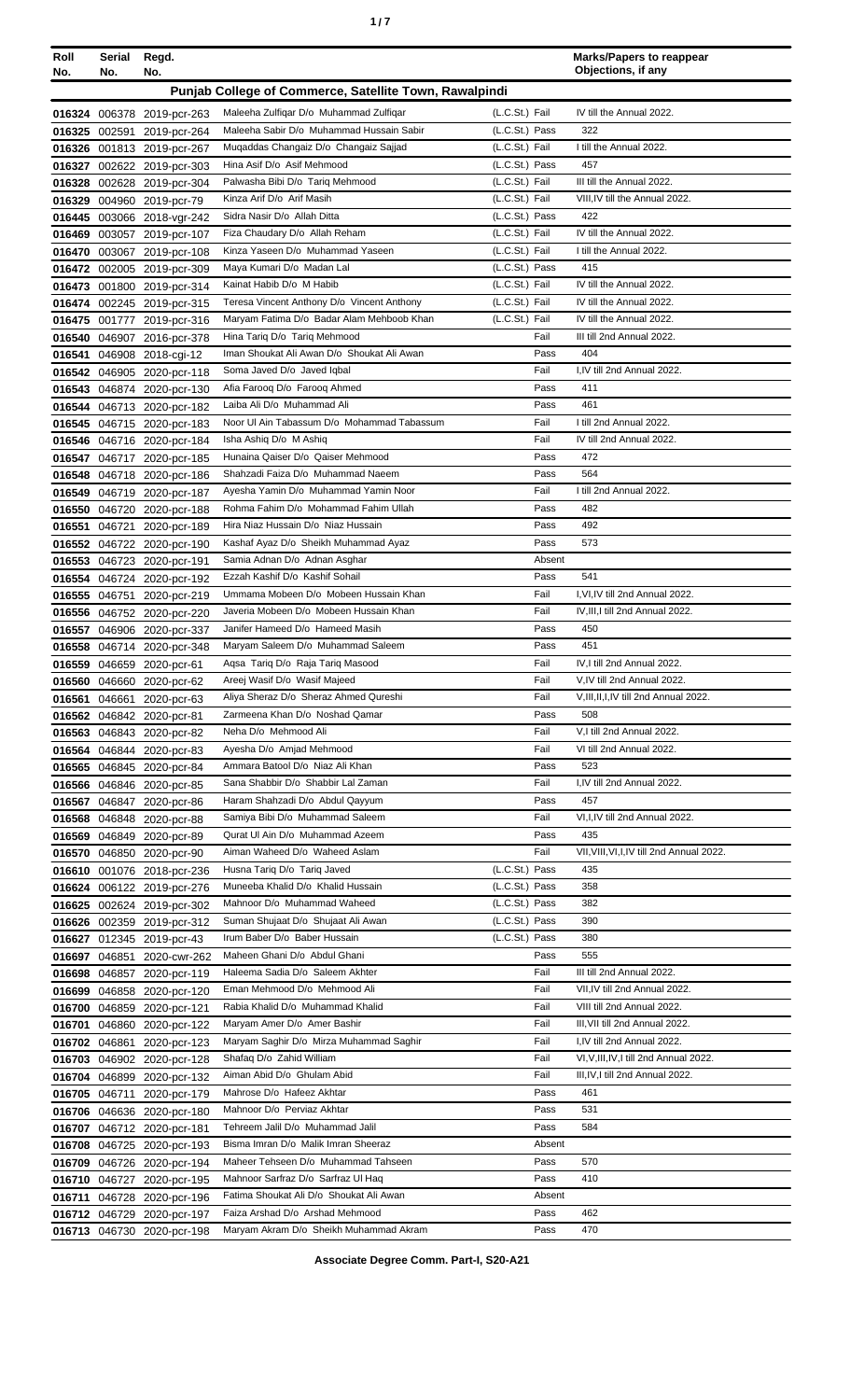|  | I |  |  |
|--|---|--|--|
|--|---|--|--|

| Roll   | Serial        | Regd.                                                  |                                                                             |                | <b>Marks/Papers to reappear</b><br>Objections, if any |
|--------|---------------|--------------------------------------------------------|-----------------------------------------------------------------------------|----------------|-------------------------------------------------------|
| No.    | No.<br>No.    |                                                        |                                                                             |                |                                                       |
|        |               |                                                        | Punjab College of Commerce, Satellite Town, Rawalpindi                      |                |                                                       |
|        |               | 016714 046731 2020-pcr-199                             | Sana Zafar Malik D/o Malik Zafar Iqbal                                      | Pass           | 450                                                   |
|        |               | 016715 046733 2020-pcr-200                             | Saman Amir D/o Amir Hameed                                                  | Pass           | 452                                                   |
|        |               | 016716 046734 2020-pcr-201                             | Fizza Fareed D/o Malik Ghulam Fareed                                        | Fail           | VII till 2nd Annual 2022.                             |
|        |               | 016717 046735 2020-pcr-202                             | Tooba Nasir D/o Muhammad Nasir                                              | Pass           | 419                                                   |
|        |               | 016718 046750 2020-pcr-211                             | Zebaish Tahir D/o Tahir Mehmood                                             | Fail           | IV till 2nd Annual 2022.                              |
|        |               | 016719 046762 2020-pcr-223                             | Igra Mushtag D/o Malik Mushtag Ahmed<br>Ayesha Asif D/o Asif Iqbal          | Fail<br>Pass   | III, VII, IV, I till 2nd Annual 2022.<br>560          |
|        |               | 016720 046770 2020-pcr-230                             | Igra Ghulam Rasool D/o Ghulam Rasool                                        | Fail           | VIII, V, VII till 2nd Annual 2022.                    |
| 016721 |               | 046771 2020-pcr-231<br>016722 046772 2020-pcr-232      | Shehzil D/o Abdul Waheed                                                    | Fail           | IV, I, VII till 2nd Annual 2022.                      |
|        |               | 016723 046776 2020-pcr-236                             | Simran Javed D/o Muhammad Javed Iqbal                                       | Fail           | III till 2nd Annual 2022.                             |
|        |               | 016724 046777 2020-pcr-237                             | Horia Anis D/o Anis Ahmed                                                   | Pass           | 389                                                   |
| 016725 |               | 046784 2020-pcr-243                                    | Kinza Faisal D/o Muhammad Faisal                                            | Pass           | 388                                                   |
|        |               | 016726 046785 2020-pcr-244                             | Ayesha Abbasi D/o Naseer Ahmed Abbasi                                       | Pass           | 523                                                   |
|        |               | 016727 046786 2020-pcr-245                             | Aina Ayub D/o Muhammad Ayub                                                 | Pass           | 512                                                   |
|        |               | 016728 046787 2020-pcr-246                             | Laiba Amir Kapoor D/o Amir Ishaq Kapoor                                     | Fail           | VI,IV till 2nd Annual 2022.                           |
|        |               | 016729 046788 2020-pcr-247                             | Eman Ayub D/o Muhammad Ayub Malik                                           | Absent         |                                                       |
|        |               | 016730 046789 2020-pcr-248                             | Maryam Azhar D/o Malik Azhar Iqbal                                          | Fail           | VI, V, III, I till 2nd Annual 2022.                   |
| 016731 |               | 046790 2020-pcr-249                                    | Arooj Fatima D/o Zubaid UI Hassan                                           | Pass           | 454                                                   |
|        |               | 016732 046637 2020-pcr-25                              | Pakeeza Bibi D/o Tariq Mehmood                                              | Pass           | 519                                                   |
| 016733 |               | 046791 2020-pcr-250                                    | Eiman Tariq D/o Tariq Mehmood Abbasi                                        | Pass           | 485                                                   |
|        |               | 016734 046792 2020-pcr-251                             | Igra Afzal D/o Muhammad Afzal Khan                                          | Fail           | IV, VII, VI, III till 2nd Annual 2022.                |
|        |               | 016735 046638 2020-pcr-26                              | Rubab Amjad D/o Mian Muhammad Amjad Saleem                                  | Pass           | 432                                                   |
|        |               | 016736 046639 2020-pcr-27                              | Mehak Waris D/o Shakeeb Waris                                               | Pass           | 466                                                   |
| 016737 |               | 046640 2020-pcr-28                                     | Simra Nisar D/o Nisar Ahmed Abbasi                                          | Fail           | I till 2nd Annual 2022.                               |
| 016738 |               | 046641 2020-pcr-29                                     | Nimra Nisar D/o Nisar Ahmed Abbasi                                          | Pass           | 366                                                   |
| 016739 |               | 046642 2020-pcr-30                                     | Muqaddas Ishaq D/o Muhammad Ishaq                                           | Pass           | 541                                                   |
| 016740 |               | 046643 2020-pcr-31                                     | Areej Gull D/o Arrora Khan<br>Malaika Shaheen D/o Zamurad Hussain           | Absent<br>Pass | 448                                                   |
| 016741 |               | 046644 2020-pcr-32                                     | Nimra Jamil D/o Muhammad Jamil                                              | Pass           | 501                                                   |
|        |               | 016742 046645 2020-pcr-33<br>016743 046646 2020-pcr-34 | Shanzy Mazhar D/o Mazhar Hussain                                            | Fail           | III, IV till 2nd Annual 2022.                         |
|        |               | 016744 046732 2020-pcr-349                             | Mishal Fatima D/o Muhammad Shakeel                                          | Pass           | 408                                                   |
|        |               | 016745 046778 2020-pcr-351                             | Sheeza Naz D/o Shamoon                                                      | Fail           | III, I till 2nd Annual 2022.                          |
|        |               | 016746 046779 2020-pcr-352                             | Sunaina Gulzar D/o Gulzar Masih                                             | Fail           | VI, V, VII, VIII, I, III till 2nd Annual 2022.        |
|        |               | 016747 046793 2020-pcr-353                             | Arooj Mushtaq D/o Mushtaq Hussain Khan                                      | Fail           | III, I till 2nd Annual 2022.                          |
|        |               | 016748 046749 2020-pcr-36                              | Somia Safdar D/o Safdar Iqbal Hussain Shah                                  | Fail           | I till 2nd Annual 2022.                               |
|        |               | 016749 046647 2020-pcr-37                              | Kinza Saeed D/o Muhammad Saeed                                              | Fail           | VII.I.III, IV till 2nd Annual 2022.                   |
|        |               | 016750 046834 2020-pcr-370                             | Fasiha Farooq D/o Muhammad Farooq                                           | Fail           | III, VII, IV, I till 2nd Annual 2022.                 |
|        |               | 016751 046648 2020-pcr-38                              | Samia Shahid D/o Muhammad Shahid Khan                                       | Fail           | VII, I, IV, III till 2nd Annual 2022.                 |
|        |               | 016752 046649 2020-pcr-39                              | Mahnoor Mazhar D/o Mazhar Iqbal                                             | Pass           | 365                                                   |
|        |               | 016753 046650 2020-pcr-40                              | Kainat Yousaf D/o Muhammad Yousaf                                           | Absent         |                                                       |
|        |               | 016754 046657 2020-pcr-59                              | Rachel D/o Aslam Pervaiz                                                    | Fail           | I,IV till 2nd Annual 2022.                            |
|        |               | 016755 046658 2020-pcr-60                              | Muskan Babar D/o Babar Hussain Shami                                        | Fail           | IV till 2nd Annual 2022.                              |
|        |               | 016756 046900 2020-pcr-72                              | Zainab Rizwan D/o Muhammad Rizwan Saleem                                    | Fail           |                                                       |
|        |               | 016757 046836 2020-pcr-73                              | Saba Shaheen D/o Shakeel Akhter                                             | Pass           | 491<br>423                                            |
| 016758 |               | 046856 2020-pcr-74                                     | Samra Shahzadi D/o Abdul Qayyum<br>Hamdah Jaria Tu Zahra D/o Muhammad Akram | Pass<br>Pass   | 385                                                   |
|        |               | 016759 046837 2020-pcr-75<br>016760 046838 2020-pcr-76 | Neha Zaheer D/o Zaheer Ahmad                                                | Pass           | 497                                                   |
| 016761 |               | 046839 2020-pcr-77                                     | Asma Taimoor D/o Muhammad Taimoor Khan                                      | Fail           | V, III, VIII, I, IV till 2nd Annual 2022.             |
|        |               | 016762 046840 2020-pcr-78                              | Mahnoor Ali D/o Abdul Ghafoor                                               | Pass           | 423                                                   |
|        |               | 016763 046903 2020-pcr-79                              | Syeda Wajeeha Naqvi D/o Syed Zulfigar Hussain                               | Pass           | 484                                                   |
|        | 016764 046841 | 2020-pcr-80                                            | Igra Parveen D/o Muhammad Yousaf                                            | Pass           | 448                                                   |
|        | 016765 046901 | 2020-pcr-87                                            | Tayyaba Noor D/o Azhar Mehmood                                              | Fail           | IV, I till 2nd Annual 2022.                           |
|        |               | 016766 046852 2020-pcr-91                              | Sara D/o Umer Said                                                          | Pass           | 406                                                   |
|        |               | 016767 046853 2020-pcr-92                              | Asia Akhter D/o Javed Akhter                                                | Fail           | IV, III till 2nd Annual 2022.                         |
|        |               | 016768 046854 2020-pcr-93                              | Maham Rehan D/o Rehan Iqbal                                                 | Fail           | I till 2nd Annual 2022.                               |
| 016769 |               | 046855 2020-pcr-94                                     | Rabia Jabeen D/o Shabbir Ahmad                                              | Fail           | I till 2nd Annual 2022.                               |
|        |               | 016865 000656 2018-pcr-159                             | Neha Javed D/o Javed Masih                                                  | (L.C.St.) Fail |                                                       |
|        |               | 016866 003402 2018-pcr-168                             | Sameen Kamal D/o Sheikh Kamal Ghani                                         | (L.C.St.) Pass | 425                                                   |
|        |               | 016867 000186 2018-pcr-180                             | Anum Javed D/o Javed Akhtar                                                 | (L.C.St.) Pass | 359                                                   |
| 016868 |               | 011020 2018-pcr-182                                    | Tehniat Sultan D/o Sultan Ahmed                                             | (L.C.St.) Fail |                                                       |
| 016869 |               | 046913 2020-pcr-1                                      | Ayesha Mumtaz D/o Mumtaz Hussain                                            | Fail           | III, I till 2nd Annual 2022.                          |
|        |               | 016870 046914 2020-pcr-2                               | Sadaf Noreen D/o Malik Shahzad                                              | Absent         |                                                       |
| 016871 |               | 046736 2020-pcr-204                                    | Bushra Mehboob Ur Rehman D/o Mehboob Ur Rehman                              | Pass           | 501                                                   |
|        |               | 016872 046737 2020-pcr-206                             | Fareeha Ramzan D/o Malik Muhammad Ramzan                                    | Pass           | 433                                                   |
|        |               | 016873 046756 2020-pcr-213                             | Zil-E-Huma D/o Shamshir Aslam<br>Dua Naeem D/o Muhammad Naeem Azam          | Pass<br>Fail   | 469<br>II, III till 2nd Annual 2022.                  |
|        |               | 016874 046757 2020-pcr-215                             |                                                                             |                |                                                       |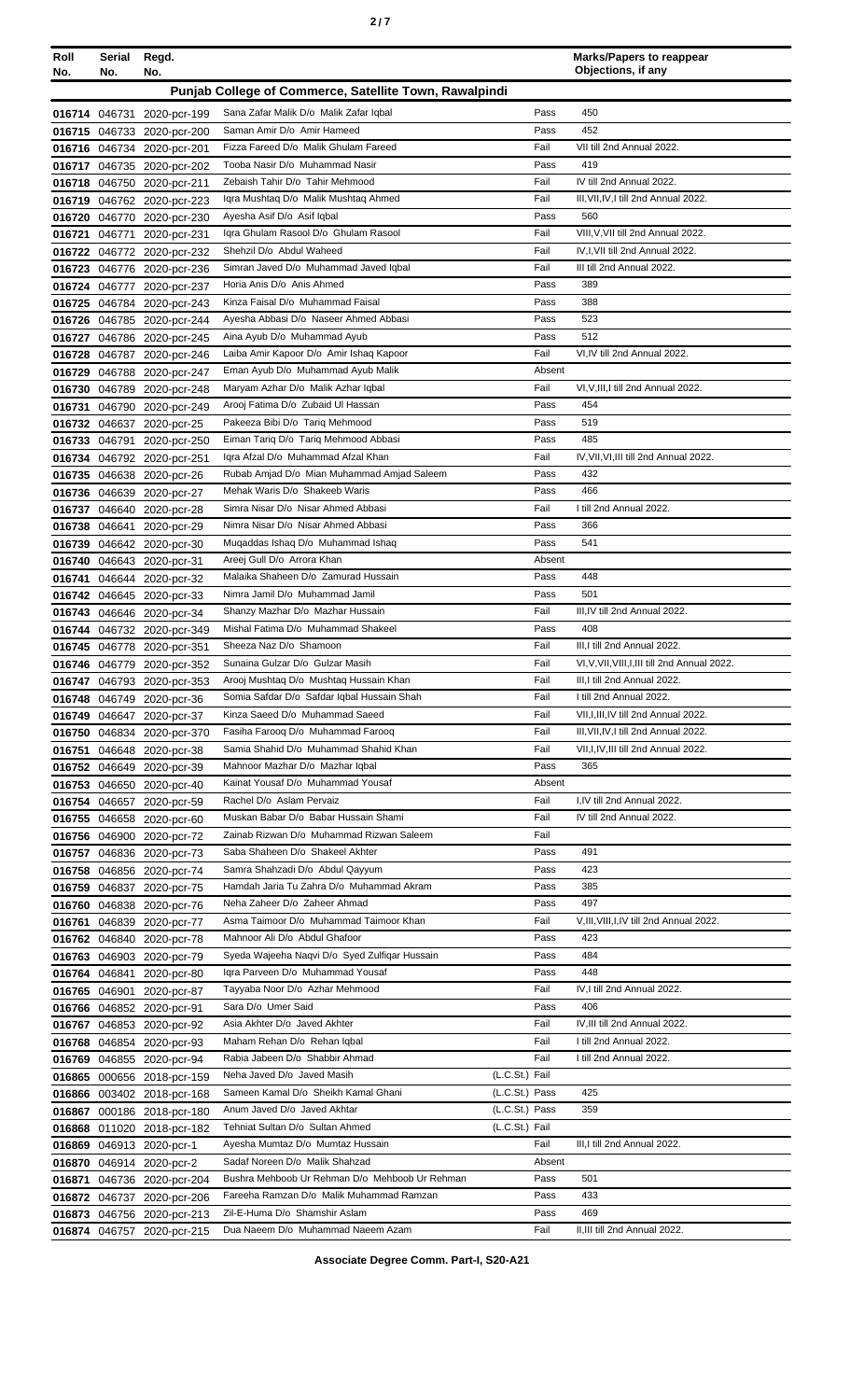| ×<br>٠<br>٦<br>۰.<br>× |  |  |  |
|------------------------|--|--|--|
|------------------------|--|--|--|

| Roll   | Serial | Regd.                                                    |                                                                        |                                  | <b>Marks/Papers to reappear</b><br>Objections, if any |
|--------|--------|----------------------------------------------------------|------------------------------------------------------------------------|----------------------------------|-------------------------------------------------------|
| No.    | No.    | No.                                                      |                                                                        |                                  |                                                       |
|        |        |                                                          | Punjab College of Commerce, Satellite Town, Rawalpindi                 |                                  |                                                       |
|        |        | 016875 046758 2020-pcr-216                               | Mahnoor Rehman D/o Zahid Rehman                                        | Pass                             | 515                                                   |
|        |        | 016876 046763 2020-pcr-224                               | Laraib Ansari D/o Waseem Ansari                                        | Absent                           |                                                       |
|        |        | 016877 046764 2020-pcr-225                               | Tayyaba Kashif D/o Kashif Ameen                                        | Fail                             | VI, III, IV till 2nd Annual 2022.                     |
|        |        | 016878 046765 2020-pcr-226                               | Mahnoor Sajid D/o Sheikh Sajid Umer                                    | Pass                             | 483                                                   |
|        |        | 016879 046766 2020-pcr-227                               | Ayesha Shahzadi D/o Raja Talib Hussain                                 | Pass                             | 449                                                   |
|        |        | 016880 046768 2020-pcr-228                               | Zainab Nadeem D/o Muhammad Nadeem Sheikh                               | Fail                             | IV till 2nd Annual 2022.                              |
|        |        | 016881 046769 2020-pcr-229                               | Nida Jamil D/o Jamil Akhtar                                            | Pass                             | 409                                                   |
|        |        | 016882 046773 2020-pcr-233                               | Ayesha Asghar D/o Asghar Qureshi                                       | Fail                             | IV, III, I till 2nd Annual 2022.                      |
|        |        | 016883 046774 2020-pcr-234                               | Namzish Arshad D/o Arshad Mehmood                                      | Fail                             | I till 2nd Annual 2022.                               |
|        |        | 016884 046775 2020-pcr-235                               | Muniba Tur Rehman D/o Mujeeb Ur Rehman                                 | Pass                             | 486                                                   |
|        |        | 016885 046780 2020-pcr-239                               | Maimoona Saleem D/o Muhammad Saleem                                    | Pass                             | 440                                                   |
|        |        | 016886 046781 2020-pcr-240                               | Asma Fayyaz D/o Raja Muhammad Fayyaz                                   | Fail                             | III, IV, I till 2nd Annual 2022.                      |
|        |        | 016887 046782 2020-pcr-241                               | Areeba Kashif D/o Kashif Mehmood                                       | Pass                             | 470                                                   |
|        |        | 016888 046783 2020-pcr-242                               | Ayesha Umar Abbasi D/o Umar Hyat                                       | Fail                             | I till 2nd Annual 2022.                               |
|        |        | 016889 046767 2020-pcr-350                               | Marwa Faroog D/o Faroog Ahmed                                          | Pass                             | 365                                                   |
|        |        | 016890 046652 2020-pcr-53                                | Ayesha Bibi D/o Pervez Akhtar Minhas                                   | Pass                             | 441                                                   |
|        |        | 016891 046653 2020-pcr-54                                | Hafsa Shafique D/o Muhammad Shafique                                   | Pass                             | 418                                                   |
|        |        | 016892 046654 2020-pcr-55                                | Munaza Bibi D/o Muhammad Bashir                                        | Fail                             | I till 2nd Annual 2022.                               |
|        |        | 016893 046651 2020-pcr-57                                | Syeda Nashra Imran D/o Syed Imran Abid Bukhari                         | Fail                             | IV till 2nd Annual 2022.                              |
|        |        | 016972 006574 2013-ptr-361                               | Maham Arshad D/o Mian Arshad                                           | (L.C.St.) Pass                   | 461                                                   |
|        |        | 016973 013045 2016-cwr-576                               | Sahrish Tabasum Abbasi D/o Habib-Ur-Rehman Abbasi                      | (L.C.St.) Fail                   | I till the Annual 2022.                               |
|        |        | 016974 003235 2017-vgr-138                               | Anum Zahid D/o Muhammad Zahid Hameed                                   | (L.C.St.) Pass                   | 451                                                   |
|        |        | 016975 005627 2018-jcp-22                                | Laraib Hameed D/o Hameed Ali                                           | (L.C.St.) Pass                   | 417                                                   |
|        |        | 016976 005484 2018-jcp-25                                | Fatima Naeem D/o Muhammad Naeem Iqbal                                  | (L.C.St.) Pass                   | 472                                                   |
|        |        | 016977 010191 2018-rcr-101                               | Fatima Arfeen D/o M. Arfeen Abbasi                                     | (L.C.S <sub>t</sub> )            | <b>FEE</b>                                            |
|        |        | 016978 011022 2019-pcr-156                               | Faiza Noor D/o Muhammad Asghar                                         | (L.C.St.) Pass                   | 422                                                   |
|        |        | 016979 002640 2019-pcr-166                               | Rakhil D/o George Masih                                                | (L.C.St.) Pass                   | 408                                                   |
|        |        | 016980 005479 2019-pcr-172                               | Aleena Razzaq D/o Abdul Razzaq                                         | (L.C.St.) Pass                   | 401                                                   |
| 016981 |        | 011207 2019-pcr-181                                      | Hamdah Khurram D/o Khurram Butt                                        | (L.C.St.) Pass                   | 426                                                   |
|        |        | 016982 011085 2019-pcr-182                               | Sunnana D/o Niamat                                                     | (L.C.St.) Pass                   | 403                                                   |
|        |        | 016983 011116 2019-pcr-183                               | Maria Rasheed D/o Abdul Rasheed                                        | (L.C.St.) Fail                   | IV till the Annual 2022.                              |
|        |        | 016984 005807 2019-pcr-185                               | Laraib Gul D/o Shahzad Gul                                             | (L.C.St.) Pass                   | 374                                                   |
|        |        | 016985 011115 2019-pcr-193                               | Maheen Noor D/o Imtiaz-Ur-Rehman                                       | (L.C.St.) Fail                   | I till the Annual 2022.<br>424                        |
|        |        | 016986 009633 2019-pcr-199                               | Afreen Naeem D/o Mirza Naeem Baig<br>Haleema Shah D/o Syed Sohrab Shah | (L.C.St.) Pass<br>(L.C.St.) Pass | 326                                                   |
|        |        | 016987 011521 2019-pcr-200                               | Hamna Asghar D/o Muhammad Asghar                                       | (L.C.St.) Pass                   | 388                                                   |
|        |        | 016988 005477 2019-pcr-204<br>016989 007807 2019-pcr-269 | Haya Ismail D/o Muhammad Ismail                                        | (L.C.St.) Pass                   | 341                                                   |
|        |        |                                                          | Tooba Raza D/o Asad Abbasi                                             | (L.C.St.) Fail                   | III, IV, VI till the Annual 2022.                     |
|        |        | 016990 005802 2019-pcr-28<br>016991 002837 2019-pcr-29   | Zainab Habib Malik D/o Habib Ur Rehman                                 | (L.C.St.) Fail                   | IV, I till the Annual 2022.                           |
|        |        |                                                          | Agsa Bin Akhtar D/o Hussain Akhtar                                     | (L.C.St.) Fail                   | I till the Annual 2022.                               |
|        |        | 016992 005820 2019-pcr-31<br>016993 011027 2019-pcr-33   | Hafiza Rugaiya Muzaffar D/o Muzaffar Shah                              | (L.C.St.) Pass                   | 405                                                   |
|        |        | 016994 010182 2019-pcr-38                                | Arooba Zafar D/o Raja Zafar Mehmood                                    | (L.C.St.) Pass                   | 469                                                   |
|        |        | 016995 010187 2019-pcr-39                                | Rawa Riasat D/o Riasat Mehmood                                         | (L.C.St.)                        | <b>FEE</b>                                            |
|        |        | 016996 005804 2019-pcr-44                                | Tasmeena Hussain D/o Rifat Mehmood                                     | (L.C.St.) Fail                   | IV till the Annual 2022.                              |
|        |        | 016997 010121 2019-pcr-6                                 | Sana Hashmat D/o Hashmat                                               | (L.C.St.) Fail                   | IV, III, I till the Annual 2022.                      |
|        |        | 016998 005620 2019-pcr-92                                | Komal Irfan D/o Muhammad Irfan                                         | (L.C.St.) Pass                   | 398                                                   |
|        |        | 016999 006854 2019-pcr-93                                | Bisma Kanwal D/o Muhammad Ishtiaq                                      | (L.C.St.) Fail                   | I till the Annual 2022.                               |
|        |        | 017000 003236 2019-pcr-94                                | Aroosa Akram D/o Muhammad Akram                                        | (L.C.St.) Fail                   | IV till the Annual 2022.                              |
|        |        | 017001 013954 2019-ptr-284                               | Malaika Naz D/o Muhammad Asghar Hussain                                | (L.C.St.) Fail                   | IV till the Annual 2022.                              |
|        |        | 017002 046862 2020-pcr-124                               | Sehrish Noureen D/o Muhammad Akram                                     | Fail                             | I till 2nd Annual 2022.                               |
|        |        | 017003 046863 2020-pcr-125                               | Aiman Shafiq D/o Muhammad Shafiq                                       | Fail                             | I till 2nd Annual 2022.                               |
|        |        | 017004 046864 2020-pcr-126                               | Mehmoona Zeb D/o Aurangzeb                                             | Pass                             | 463                                                   |
|        |        | 017005 046865 2020-pcr-127                               | Nimra Awan D/o Mehdi Hassan                                            | Fail                             | IV, I till 2nd Annual 2022.                           |
|        |        | 017006 046866 2020-pcr-129                               | Misbah D/o Abdul Rauf                                                  | Fail                             | I, IV till 2nd Annual 2022.                           |
|        |        | 017007 046867 2020-pcr-131                               | Areeba Rafaqat D/o Rafaqat Hussain                                     | Pass                             | 407                                                   |
|        |        | 017008 046868 2020-pcr-133                               | Rubina Kousar D/o Muhammad Yousaf                                      | Fail                             | IV, I till 2nd Annual 2022.                           |
|        |        | 017009 046869 2020-pcr-135                               | Hadia Abdullah D/o Muhammad Akmal                                      | Pass                             | 383                                                   |
|        |        | 017010 046870 2020-pcr-136                               | Shanzay D/o Shahbaz Butta                                              | Fail                             | III,I till 2nd Annual 2022.                           |
|        |        | 017011 046871 2020-pcr-137                               | Neelam Shahzad D/o Sher Muhammad Shahzad                               | Fail                             | III, I, IV till 2nd Annual 2022.                      |
|        |        | 017012 046872 2020-pcr-140                               | Sawera Atta- Ullah D/o Atta-Ullah                                      | Fail                             | III till 2nd Annual 2022.                             |
|        |        | 017013 046738 2020-pcr-207                               | Mariam Younas D/o Younas William                                       | Pass                             | 425                                                   |
|        |        | 017014 046739 2020-pcr-208                               | Ghashia Ahmad D/o Manzoor Ahmad Raza                                   | Pass                             | 415                                                   |
|        |        | 017015 046740 2020-pcr-209                               | Samurna Niamat D/o Niamat Masih                                        | Fail                             | VIII, I till 2nd Annual 2022.                         |
|        |        | 017016 046741 2020-pcr-210                               | Mahnoor Fayyaz D/o Muhammmad Fayyaz Malik                              | Fail                             | VIII, I till 2nd Annual 2022.                         |
|        |        | 017017 046742 2020-pcr-212                               | Amna Shoukat D/o Shoukat Hayat                                         | Fail                             | I till 2nd Annual 2022.                               |
|        |        | 017018 046759 2020-pcr-217                               | Aqsa Saleem D/o Sheikh M Saleem                                        | Fail                             | VIII, I till 2nd Annual 2022.                         |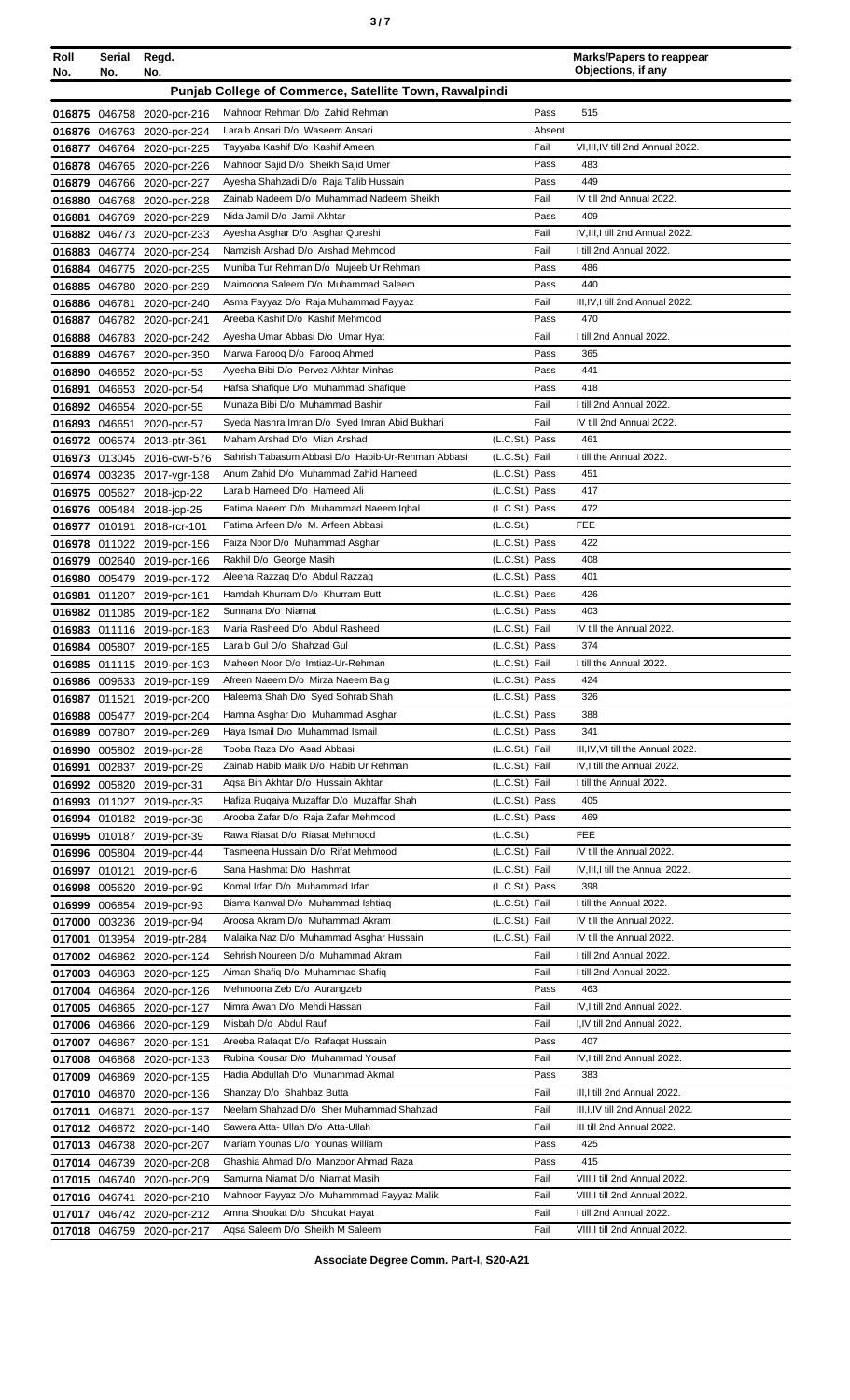|--|--|--|

| Roll              | Serial | Regd.                      |                                                                  |                | <b>Marks/Papers to reappear</b><br>Objections, if any |
|-------------------|--------|----------------------------|------------------------------------------------------------------|----------------|-------------------------------------------------------|
| No.<br>No.<br>No. |        |                            |                                                                  |                |                                                       |
|                   |        |                            | Punjab College of Commerce, Satellite Town, Rawalpindi           |                |                                                       |
|                   |        | 017019 046760 2020-pcr-218 | Amna Shahzad D/o Muhammad Shahzad                                | Pass           | 429                                                   |
|                   |        | 017020 046761 2020-pcr-222 | Asifa Sharif D/o Sharif Khan                                     | Pass           | 396                                                   |
|                   |        | 017021 046667 2020-pcr-333 | Hafsa Ahmad D/o Muhammad Ashraf Gondal                           | Fail           | V, VI, I, VIII till 2nd Annual 2022.                  |
|                   |        | 017022 046668 2020-pcr-334 | Khushboo Butt D/o Waseem Butt                                    | Pass           | 458                                                   |
|                   |        | 017023 046873 2020-pcr-338 | Anmol Shafique D/o Muhammad Shafique                             | Fail           | I till 2nd Annual 2022.                               |
|                   |        | 017024 046744 2020-pcr-372 | Rameen Tahir D/o Tahir Iqbal                                     | Pass           | 424                                                   |
|                   |        | 017025 046746 2020-pcr-373 | Asma Nazir D/o Mhammad Nazir                                     | Pass           | 444                                                   |
|                   |        | 017026 046655 2020-pcr-56  | Igra Gul D/o Muhammad Siddique Gul                               | Pass           | 398                                                   |
|                   |        | 017027 046656 2020-pcr-58  | Tatheer Zahra D/o Syed Raza Hussain Shah                         | Fail           | I till 2nd Annual 2022.                               |
|                   |        | 017028 046662 2020-pcr-64  | Hira Shahid D/o Shahid Bashir                                    | Fail           | I till 2nd Annual 2022.                               |
|                   |        | 017029 046663 2020-pcr-66  | Irum Bibi D/o Muhammad Nawaz                                     | Pass           | 391                                                   |
|                   |        | 017030 046664 2020-pcr-68  | Sobia Tazeem D/o Tazeem Akhtar                                   | Pass           | 465                                                   |
| 017031            |        | 046665 2020-pcr-69         | Atiya Mehfooz D/o Mehfooz Ahmed Abbasi                           | Pass           | 490                                                   |
|                   |        | 017032 046666 2020-pcr-71  | Eeman Tufail D/o Tufail Ahmed Abbasi                             | Absent         |                                                       |
|                   |        | 017033 046745 2021-z-232   | Areeba Tahir D/o Tahir Javed                                     | Fail           | III, I till 2nd Annual 2022.                          |
|                   |        | 017502 003943 2019-pcr-260 | Malik Muhammad Ali S/o Malik Shahryar Ali Khan                   | (L.C.St.) Fail | III, VII till the Annual 2022.                        |
|                   |        | 017503 003435 2019-pcr-285 | Ubaid Murtaza S/o Ghulam Murtaza                                 | (L.C.St.) Fail | VI till the Annual 2022.                              |
|                   |        | 017715 001494 2019-pcr-106 | Malik Qasim Mehmood S/o Arshad Mehmood                           | (L.C.St.) Pass | 381                                                   |
|                   |        | 017716 002330 2019-pcr-277 | Muhammad Muneeb S/o Farid Hussain                                | (L.C.St.) Pass | 450                                                   |
|                   |        | 017717 008466 2019-pcr-279 | Humail Shaukat S/o Shaukat Masih                                 | (L.C.St.)      | <b>FEE</b>                                            |
|                   |        | 017718 001854 2019-pcr-282 | Muhammad Owais Khan S/o Muhammad Javed Khan                      | (L.C.St.) Fail | II till the Annual 2022.                              |
|                   |        | 017719 002212 2019-pcr-288 | Fahad Liaqat S/o Liaqat Hussain                                  | (L.C.St.) Pass | 411                                                   |
|                   |        | 017720 001470 2019-pcr-76  | Usama Asif S/o Muhammad Asif                                     | (L.C.St.) Pass | 401                                                   |
|                   |        | 017865 002443 2019-pcr-292 | Rameez Ali S/o Muhammad Nafees                                   | (L.C.St.) Pass | 438                                                   |
|                   |        | 017866 001442 2019-pcr-77  | Mugheez Ali S/o Muhammad Iqbal                                   | (L.C.St.) Pass | 447                                                   |
|                   |        | 017955 000886 2016-pcr-109 | Muhammad Ehtasam Khan Niazi S/o Nadeem Ahmed Khan (L.C.St.) Fail |                |                                                       |
|                   |        |                            | Niazi<br>Muhammad Rashid S/o Safdar Hussain                      | (L.C.St.) Fail |                                                       |
|                   |        | 017956 000784 2018-pcr-130 | Usama Abbas S/o Muhammad Abbas                                   | (L.C.St.) Pass | 411                                                   |
|                   |        | 017957 009916 2018-pcr-25  | Malik Arbab Yasir S/o Yasir Ishfaq Awan                          |                |                                                       |
| 017958            |        | 005262 2018-pcr-34         |                                                                  | (L.C.St.) Fail |                                                       |
|                   |        | 018170 046910 2019-gcr-83  | Muhammad Ali S/o Imtiaz Anwar Bhatti                             | (L.C.St.) Fail | III, IV, I till 2nd Annual 2022.                      |
|                   |        | 018171 003292 2019-pcr-117 | Muhammad Hammad Riaz S/o Muhammad Riaz Ahmed                     | (L.C.St.) Fail | III till the Annual 2022.                             |
|                   |        | 018172 005470 2019-pcr-122 | Muhammad Awais S/o Ahmed Sohail                                  | (L.C.St.) Fail | III till the Annual 2022.                             |
|                   |        | 018173 002548 2019-pcr-123 | Ahsan Pervaiz S/o Pervaiz Iqbal                                  | (L.C.St.) Fail | VII, I till the Annual 2022.                          |
|                   |        | 018174 001676 2019-pcr-128 | Muhammad Nabeel S/o Liagat Ali                                   | (L.C.St.) Pass | 366                                                   |
|                   |        | 018175 009469 2019-pcr-130 | Usama Farooq S/o Sultan Farooq                                   | (L.C.St.) Pass | 449                                                   |
|                   |        | 018176 003230 2019-pcr-137 | Abdul Rehman Nasir S/o Nasir Raza Azeemi                         | (L.C.St.) Fail | I till the Annual 2022.                               |
|                   |        | 018177 002818 2019-pcr-138 | Rafay Hassan S/o Tariq Iqbal                                     | (L.C.St.) Pass | 418                                                   |
|                   |        | 018178 003238 2019-pcr-217 | Muhammad Shoaib Haroon S/o Haroon Nasir                          | (L.C.St.) Fail | III till the Annual 2022.                             |
|                   |        | 018179 001669 2019-pcr-218 | Muhammad Talha S/o Yar Muhammad                                  | (L.C.St.) Fail | VII, IV till the Annual 2022.                         |
|                   |        | 018180 002196 2019-pcr-224 | Abdullah Masud S/o Jahangir Masud Cheema                         | (L.C.St.) Fail | VII, IV till the Annual 2022.                         |
| 018181            |        | 011014 2019-pcr-229        | Umar Waqar Khan S/o Muhammad Waqar Khan                          | (L.C.St.)      | FEE                                                   |
|                   |        | 018182 006426 2019-pcr-23  | Behroz Haider S/o Sajjad Haider                                  | (L.C.St.) Fail | IV till the Annual 2022.                              |
|                   |        | 018183 005480 2019-pcr-237 | Raja Muhammad Anees Rais S/o Muhammad Rais Khan                  | (L.C.St.)      | FEE                                                   |
|                   |        | 018184 011015 2019-pcr-241 | Hammad Aamir S/o Aamir Rasheed                                   | (L.C.St.) Pass | 467                                                   |
|                   |        | 018185 003237 2019-pcr-257 | Zaryab Ali S/o Mumtaz Ali                                        | (L.C.St.) Pass | 460                                                   |
|                   |        | 018186 003234 2019-pcr-332 | Hammad Shoukat S/o Shoukat Ali                                   | (L.C.St.) Pass | 404                                                   |
|                   |        | 018187 003232 2019-pcr-97  | Manan Zafar S/o Zafar Iqbal                                      | (L.C.St.)      | <b>FEE</b>                                            |
|                   |        | 018188 011006 2019-pcr-98  | Muhammad Ali S/o Abdul Hakeem                                    | (L.C.St.) Fail | III till the Annual 2022.                             |
| 018189            |        | 046909 2019-rcr-84         | Danish Ghauri S/o Ghulam Mustafa                                 | (L.C.St.) Fail | IV till 2nd Annual 2022.                              |
|                   |        | 018190 046614 2020-pcr-10  | Muhammad Shayan Malik S/o Sher Bahadar                           | Pass           | 423                                                   |
|                   |        | 018191 046880 2020-pcr-100 | Chaudhary Usman S/o Chaudhary Multan                             | Pass           | 419                                                   |
|                   |        | 018192 046881 2020-pcr-101 | Muhammad Faizan S/o Sajid Mahmood                                | Fail           | III, I till 2nd Annual 2022.                          |
|                   |        | 018193 046882 2020-pcr-102 | Zain Mehmood S/o Malik Mehmood Akhtar                            | Pass           | 417                                                   |
|                   |        | 018194 046886 2020-pcr-103 | Ayyan Waseem S/o Waseem Iqbal                                    | Fail           | I, VII, VI, IV, III till 2nd Annual 2022.             |
|                   |        | 018195 046883 2020-pcr-104 | Fiaz Manzoor S/o Manzoor Hussain                                 | Fail           | IV till 2nd Annual 2022.                              |
|                   |        | 018196 046884 2020-pcr-105 | Samaq Sagheer S/o Muhammad Sagheer Abbassi                       | Fail           | I, VII, VIII, IV, III till 2nd Annual 2022.           |
|                   |        | 018197 046885 2020-pcr-106 | Muhammad Bilal S/o Khizar Hayat                                  | Fail           | I,IV,III till 2nd Annual 2022.                        |
|                   |        | 018198 046904 2020-pcr-107 | Zahid Khan S/o Sher Baz Khan                                     | Fail           | VI, VII, I, III, IV till 2nd Annual 2022.             |
|                   |        | 018199 046887 2020-pcr-108 | Muhammad Zeeshan S/o Zamurad Khan                                | Fail           | VI, II, V, III till 2nd Annual 2022.                  |
| 018200            |        | 046888 2020-pcr-109        | Chaudhary Muhammad Hurraira S/o Ghazanfar Ali                    | Fail           | I, III, IV till 2nd Annual 2022.                      |
| 018201            |        | 046615 2020-pcr-11         | Asif Zaman S/o Hadier Zaman                                      | Fail           | III, VII, I, IV till 2nd Annual 2022.                 |
|                   |        | 018202 046889 2020-pcr-110 | Abdul Wahab S/o Muhammad Shakeel                                 | Fail           | III, VII, I till 2nd Annual 2022.                     |
|                   |        | 018203 046890 2020-pcr-111 | Imtiaz Ali S/o Muhammad Anar                                     | Pass           | 394                                                   |
|                   |        | 018204 046835 2020-pcr-113 | Muhammad Ishaq S/o Abdul Ghaffar                                 | Absent         |                                                       |
|                   |        | 018205 046891 2020-pcr-114 | Jauhar Ali Khan S/o Haq Nawaz Khan                               | Fail           | IV, V, III till 2nd Annual 2022.                      |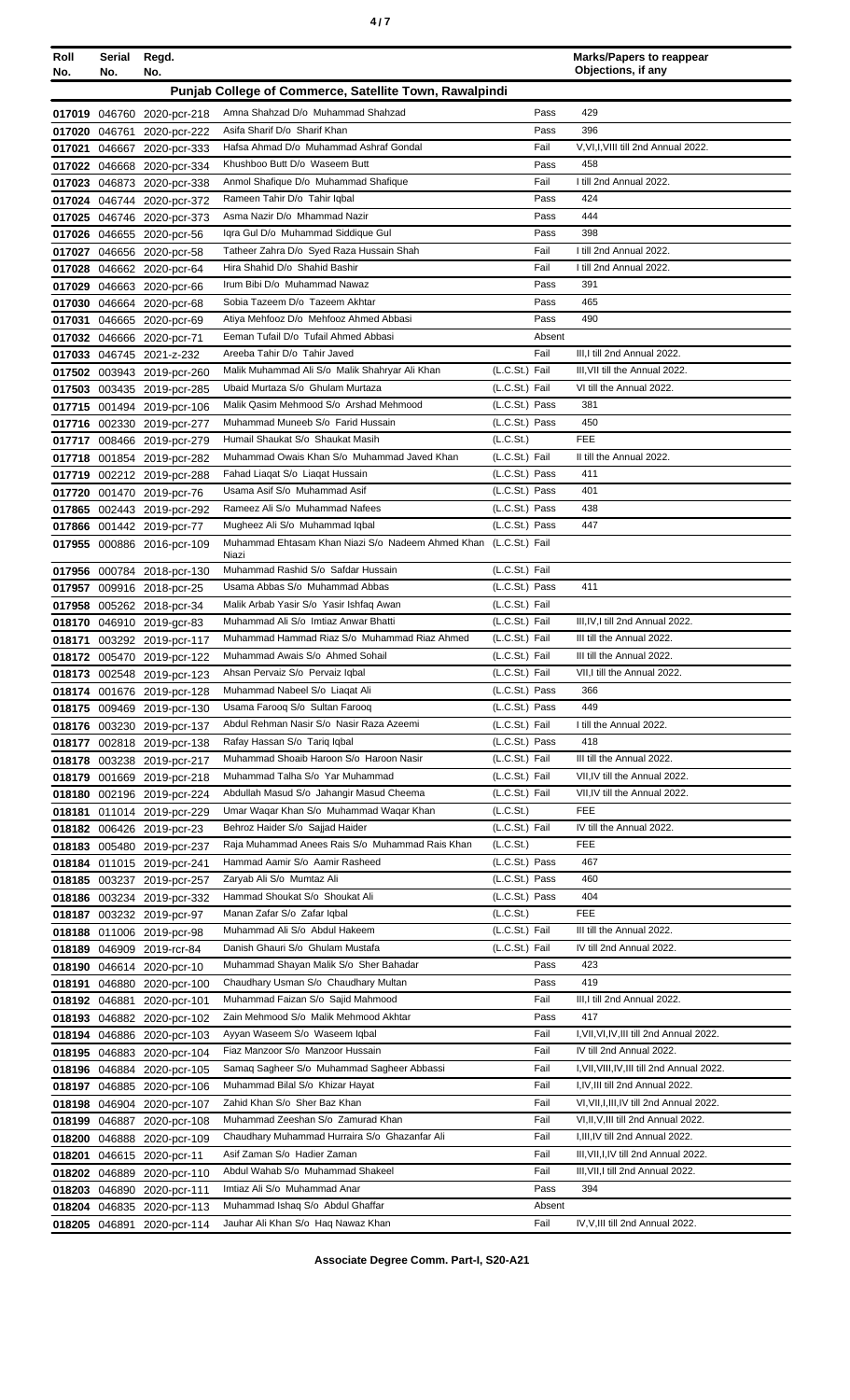| ٠<br>٠<br>I<br>×<br>۰, |  |  |
|------------------------|--|--|
|------------------------|--|--|

| Roll             | Serial<br>No. | Regd.<br>No.                                            |                                                                               |              | <b>Marks/Papers to reappear</b><br>Objections, if any     |
|------------------|---------------|---------------------------------------------------------|-------------------------------------------------------------------------------|--------------|-----------------------------------------------------------|
| No.              |               |                                                         | Punjab College of Commerce, Satellite Town, Rawalpindi                        |              |                                                           |
|                  |               |                                                         |                                                                               |              |                                                           |
|                  |               | 018206 046892 2020-pcr-115                              | Abdul Rehman S/o Nasir Mahmood<br>Farhan Khan S/o Aurangzeb                   | Pass<br>Fail | 361<br>III, I, IV till 2nd Annual 2022.                   |
|                  |               | 018207 046893 2020-pcr-116<br>018208 046616 2020-pcr-12 | Ali Ehsan Mughal S/o Ehsan-Ul-Haq Mughal                                      | Absent       |                                                           |
|                  |               | 018209 046617 2020-pcr-13                               | Muhammad Ali Butt S/o Zafar Iqbal Butt                                        | Fail         | II, VI, III till 2nd Annual 2022.                         |
|                  |               | 018210 046895 2020-pcr-138                              | Wajahat Afzal S/o Amir Afzal                                                  | Fail         | IV, III till 2nd Annual 2022.                             |
|                  |               | 018211 046896 2020-pcr-139                              | Danish Azam S/o Muhammad Azam                                                 | Fail         | V,I,III,VII,IV till 2nd Annual 2022.                      |
|                  |               | 018212 046897 2020-pcr-141                              | Muneeb-Ul-Hassan S/o Tariq Mehmood                                            | Fail         | VI till 2nd Annual 2022.                                  |
|                  |               | 018213 046669 2020-pcr-142                              | Daud Nadeem S/o Muhammad Nadeem                                               | Fail         | VII till 2nd Annual 2022.                                 |
|                  |               | 018214 046670 2020-pcr-143                              | Arslan Khalid S/o Sheikh Muhammad Khalid                                      | Pass         | 489                                                       |
|                  |               | 018215 046671 2020-pcr-144                              | Adil Hameed S/o Abdul Hameed Mirza                                            | Pass         | 401                                                       |
|                  |               | 018216 046672 2020-pcr-145                              | Jawad Haleem S/o Muhammad Haleem Khan                                         | Pass         | 468                                                       |
|                  |               | 018217 046673 2020-pcr-146                              | Syed Bilal Shah S/o Syed Muafet Shah                                          | Pass         | 371                                                       |
|                  |               | 018218 046674 2020-pcr-147                              | Safiullah S/o Samiullah                                                       | Pass         | 369                                                       |
|                  |               | 018219 046676 2020-pcr-148                              | Muhammad Tayyab Javaid S/o Javaid Ahmed<br>Saqib Shabbir S/o Muhammad Shabbir | Pass<br>Pass | 516<br>508                                                |
|                  |               | 018220 046678 2020-pcr-149                              | Shazaib Shafqat Khokhar S/o Shafqat Nazir Khokhar                             | Absent       |                                                           |
| 018221           |               | 046618 2020-pcr-15<br>018222 046679 2020-pcr-150        | Shahzaib Gul S/o Shahzad Gul                                                  | Pass         | 413                                                       |
|                  |               | 018223 046681 2020-pcr-151                              | Muhammad Ghassan Tariq S/o Tariq Mehmood                                      | Pass         | 469                                                       |
|                  |               | 018224 046682 2020-pcr-153                              | Muhammad Hasaan Warsi S/o Rafaqat Hussain Warsi                               | Pass         | 525                                                       |
|                  |               | 018225 046683 2020-pcr-154                              | Muhammad Ali Khalid S/o Khalid Javed Awan                                     | Pass         | 391                                                       |
|                  |               | 018226 046684 2020-pcr-155                              | Muhammad Faizan Shakeel S/o Shakeel Ahmed Khan                                | Fail         | III, I, IV, VI, VII, VIII till 2nd Annual 2022.           |
| 018227           |               | 046685 2020-pcr-156                                     | Muhammad Bilal Zahid S/o Zahid Mehmood                                        | Fail         | VI, II, V, I, III, IV till 2nd Annual 2022.               |
|                  |               | 018228 046688 2020-pcr-157                              | Muhammad Awais Ashraf S/o Muhammad Ashraf                                     | Fail         | V,IV till 2nd Annual 2022.                                |
| 018229           |               | 046689 2020-pcr-158                                     | Saglain Mehdi S/o Nisar Ali                                                   | Pass         | 483                                                       |
| 018230           |               | 046690 2020-pcr-159                                     | Ali Mumtaz Bhatti S/o Mumtaz Hussain Bhatti                                   | Pass         | 393                                                       |
| 018231           |               | 046619 2020-pcr-16                                      | Zohaib Qaisar Kayani S/o Raja Qaisar Ayaz Kayani                              | Fail         | III, VIII, V, VI, VII, II, IV till 2nd Annual 2022.       |
|                  |               | 018232 046692 2020-pcr-160                              | Adeel Muhammad Sheikh S/o Sheikh Muhammad Sharif                              | Fail         |                                                           |
| 018233           |               | 046693 2020-pcr-161                                     | Tayyab Barkat Ali S/o Haji Riasat Ali                                         | Pass         | 445                                                       |
|                  |               | 018234 046694 2020-pcr-163                              | Aftab Ali S/o Altaf Hussain                                                   | Fail         | V, VI, III, VII, IV till 2nd Annual 2022.                 |
|                  |               | 018235 046695 2020-pcr-164                              | Hamza Masood S/o Muhammad Masood<br>Muhammad Ali S/o Tariq Mehmood            | Pass<br>Pass | 445<br>370                                                |
|                  |               | 018236 046696 2020-pcr-165                              | Muhammad Sameer Tahir S/o Tahir Saleem Akhtar                                 | Pass         | 396                                                       |
| 018237           |               | 046697 2020-pcr-166<br>018238 046698 2020-pcr-167       | Hadeed Abdullah S/o Asad Ali Khan                                             | Fail         | III, VI, VIII, IV till 2nd Annual 2022.                   |
|                  |               | 018239 046699 2020-pcr-168                              | Farhat Ullah S/o Fida Hussain                                                 | Fail         | III, IV, VII, VI till 2nd Annual 2022.                    |
| 018240           | 046700        | 2020-pcr-169                                            | Muhammad Saad S/o Naseer Ahmad                                                | Fail         | VI, I, IV till 2nd Annual 2022.                           |
|                  |               | 018241 046620 2020-pcr-17                               | Muhammad Saad Asghar S/o Raja Asghar Ali                                      | Fail         | I, III, VI, II, VII, VIII, IV till 2nd Annual 2022.       |
|                  |               | 018242 046701 2020-pcr-171                              | Afaq Aziz S/o Muhammad Aziz Khan                                              | Fail         | I, III, V, VIII, IV, VII till 2nd Annual 2022.            |
|                  |               | 018243 046702 2020-pcr-172                              | Bilal Hussain S/o Imtiaz Hussain Abbasi                                       | Fail         | VII, VI, III, IV till 2nd Annual 2022.                    |
|                  |               | 018244 046703 2020-pcr-173                              | Muhammad Dawood Imtiaz S/o Imtiaz Ahmed Nadir                                 | Absent       |                                                           |
|                  |               | 018245 046704 2020-pcr-174                              | Muhammad Hassan Bhatti S/o Muhammad Zulfigar Ali Bhatti                       | Absent       |                                                           |
|                  |               | 018246 046705 2020-pcr-175                              | Hassan Bilal S/o Ahmed Bilal Adil                                             | Fail         |                                                           |
|                  |               | 018247 046707 2020-pcr-176                              | Areeb Azhar S/o Raja Azhar Ali                                                | Fail         | III, VIII, I, V till 2nd Annual 2022.                     |
|                  |               | 018248 046708 2020-pcr-177                              | Shahzaib S/o Raja Changez Khan                                                | Fail         | IV till 2nd Annual 2022.                                  |
| 018249           | 046621        | 2020-pcr-20                                             | Muhammad Hammas S/o Jehangir Khan                                             | Fail         | II, IV, III, VIII till 2nd Annual 2022.                   |
| 018250           |               | 046635 2020-pcr-22                                      | Muhammad Daniyal Khalid S/o Khalid Pervaiz<br>Zafar Ali S/o Shabbir Hussain   | Fail<br>Fail | VIII till 2nd Annual 2022.<br>IV, I till 2nd Annual 2022. |
| 018251           |               | 046794 2020-pcr-253<br>018252 046795 2020-pcr-254       | Khawar Mehmood S/o Mehmood Akhtar                                             | Fail         | IV, I till 2nd Annual 2022.                               |
| 018253           |               | 046796 2020-pcr-255                                     | Sajeel Akhtar S/o Akhtar Mehmood                                              | Pass         | 358                                                       |
|                  |               | 018254 046797 2020-pcr-256                              | Ammar Hamid S/o Hamid Mukhtar                                                 | Pass         | 420                                                       |
|                  |               | 018255 046798 2020-pcr-257                              | Muhammad Aun Malik S/o Muhammad Shahid Mansoor Malik                          | Pass         | 403                                                       |
|                  |               | 018256 046799 2020-pcr-258                              | Muhammad Usman Gul S/o Rizwan Gul                                             | Pass         | 406                                                       |
| 018257           |               | 046801 2020-pcr-259                                     | Nouman Faroog S/o Ghulam Faroog Kiani                                         | Fail         | I,IV till 2nd Annual 2022.                                |
| 018258           |               | 046802 2020-pcr-261                                     | Mohsin Ali S/o Masood Ali                                                     | Fail         | VI, IV till 2nd Annual 2022.                              |
|                  |               | 018259 046803 2020-pcr-262                              | Nouman Irfan S/o Muhammad Irfan                                               | Fail         | IV till 2nd Annual 2022.                                  |
|                  |               | 018260 046804 2020-pcr-263                              | Asif Tariq Bhatti S/o Tariq Bhatti                                            | Fail         | IV, III till 2nd Annual 2022.                             |
| 018261           |               | 046753 2020-pcr-265                                     | Sohail Ishaq S/o Muhammad Ishfaq                                              | Fail         | V,IV,III,I till 2nd Annual 2022.                          |
| 018262           |               | 046805 2020-pcr-266                                     | Shahryar Kaleem S/o Kaleem Akbar Khan                                         | Pass         | 406                                                       |
| 018263           |               | 046806 2020-pcr-267                                     | Muhammad Arsalan S/o Muhammad Shuaib                                          | Fail         | IV till 2nd Annual 2022.                                  |
|                  |               | 018264 046807 2020-pcr-268                              | Afaq Ali S/o Amjad Abbas                                                      | Fail         | IV till 2nd Annual 2022.                                  |
| 018265           |               | 046808 2020-pcr-269                                     | Anas Bin Zahid S/o Zahid Hussain<br>Muhammad Saqib S/o Muhammad Shafi         | Pass<br>Pass | 460<br>467                                                |
|                  |               | 018266 046809 2020-pcr-270                              | Toseef Shoukat S/o Muhammad Shoukat                                           | Fail         | IV till 2nd Annual 2022.                                  |
| 018267<br>018268 |               | 046754 2020-pcr-271<br>046810 2020-pcr-272              | Afaq Ahmad S/o Said Azeem                                                     | Fail         | VI, V, VIII, VII, IV, III, I till 2nd Annual 2022.        |
| 018269           | 046811        | 2020-pcr-273                                            | Zahid Hussain S/o Ali                                                         | Pass         | 467                                                       |
| 018270           |               | 046812 2020-pcr-274                                     | Faraz Asharf S/o M. Ashraf                                                    | Fail         | II,IV, VII, I, III, VI till 2nd Annual 2022.              |
| 018271           |               | 046813 2020-pcr-277                                     | Usman Rafique S/o Muhammad Rafique                                            | Fail         | V, III, I, IV till 2nd Annual 2022.                       |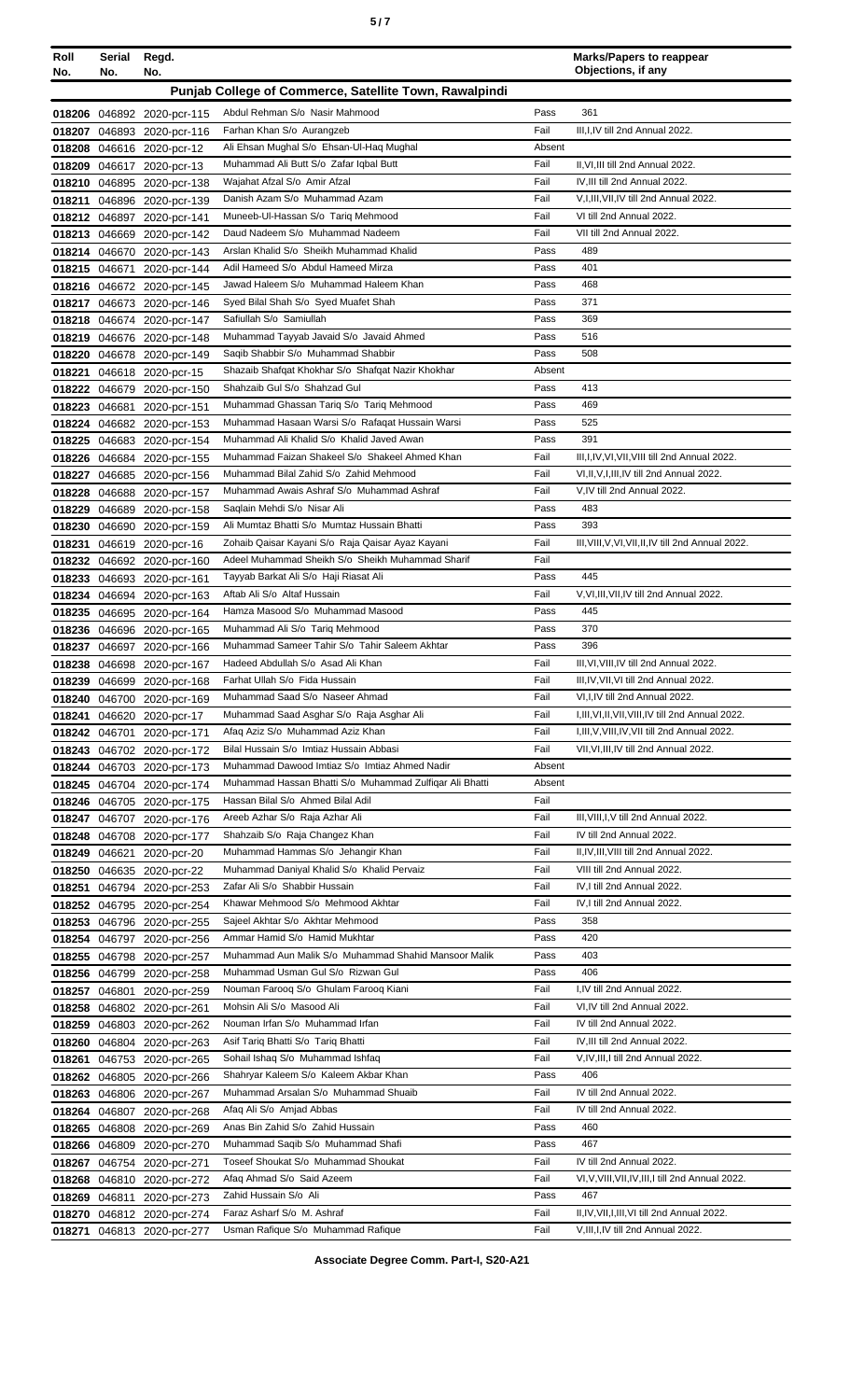| i<br>×<br>۰.<br>× |  |
|-------------------|--|
|-------------------|--|

| Roll   | Serial        | Regd.                                                    |                                                                            |                | <b>Marks/Papers to reappear</b><br>Objections, if any                                |
|--------|---------------|----------------------------------------------------------|----------------------------------------------------------------------------|----------------|--------------------------------------------------------------------------------------|
| No.    | No.           | No.                                                      |                                                                            |                |                                                                                      |
|        |               |                                                          | Punjab College of Commerce, Satellite Town, Rawalpindi                     |                |                                                                                      |
|        |               | 018272 046814 2020-pcr-278                               | Usama Mishal S/o Mishal                                                    | Fail           | VI, II, IV, I, III till 2nd Annual 2022.                                             |
|        |               | 018273 046815 2020-pcr-279                               | Arsalan S/o Sher Baz Khan                                                  | Fail           | III, IV till 2nd Annual 2022.                                                        |
|        |               | 018274 046816 2020-pcr-280                               | Sheikh Muhammad Hammad S/o Sheikh Ghulam Abbas                             | Fail           | IV.III till 2nd Annual 2022.                                                         |
|        |               | 018275 046817 2020-pcr-281                               | Syed Falak Shair Ali S/o Syed Tasawar Hussain Shah                         | Fail           | IV, III, VI till 2nd Annual 2022.                                                    |
|        |               | 018276 046818 2020-pcr-282                               | Muhammad Moaz S/o Irfan Saleem<br>Muhammad Talha Khalil S/o Khalil Ahmed   | Fail<br>Fail   | III, IV, I till 2nd Annual 2022.<br>V, II, I, VI, VII, III, IV till 2nd Annual 2022. |
|        |               | 018277 046820 2020-pcr-283<br>018278 046822 2020-pcr-284 | Muhammad Usama Raja S/o Raja Shahid Hussain                                | Fail           | IV, I, VI till 2nd Annual 2022.                                                      |
|        |               | 018279 046823 2020-pcr-285                               | Muhammad Talha Nasir S/o Abdul Nasir                                       | Fail           |                                                                                      |
|        |               | 018280 046755 2020-pcr-286                               | Shahzaib Pervaiz S/o Muhammad Pervaiz Khan                                 | Fail           | V, IV, VI, I, III till 2nd Annual 2022.                                              |
| 018281 |               | 046824 2020-pcr-287                                      | Rana Awab Shahid S/o Shahid Mahmood                                        | Fail           | IV, VI, III till 2nd Annual 2022.                                                    |
|        |               | 018282 046825 2020-pcr-289                               | Raja Muhammad Ayub Shahzad S/o Shazad Anwar                                | Fail           | VII, IV, I, VI till 2nd Annual 2022.                                                 |
|        |               | 018283 046826 2020-pcr-290                               | Malik Muhammad Rehman S/o Muhammad Akmal                                   | Fail           | IV till 2nd Annual 2022.                                                             |
| 018284 |               | 046827 2020-pcr-291                                      | Muhammad Noman Zaib S/o Muhammad Aurangzeb                                 | Pass           | 466                                                                                  |
|        |               | 018285 046828 2020-pcr-292                               | Muhammad Usama S/o Muhammad Aijaz                                          | Pass           | 437                                                                                  |
|        |               | 018286 046829 2020-pcr-293                               | Waris Razag S/o Abdulrazag                                                 | Absent         |                                                                                      |
| 018287 |               | 046830 2020-pcr-294                                      | Muhammad Sharif Bilal S/o Muhammad Altaf                                   | Fail           | I till 2nd Annual 2022.                                                              |
|        |               | 018288 046831 2020-pcr-295                               | Haris Ameer S/o Ameer Khan                                                 | Pass           | 508                                                                                  |
| 018289 |               | 046832 2020-pcr-296                                      | Usman Kiyani S/o Maqbool Hussain                                           | Fail           | IV, III till 2nd Annual 2022.                                                        |
| 018290 |               | 046634 2020-pcr-332                                      | Chaudhary Aman Asif S/o Chaudhary Asif Ali                                 | Fail           | I, III, VI, IV till 2nd Annual 2022.                                                 |
| 018291 |               | 046875 2020-pcr-335                                      | Muhammad Atif S/o Jahanzaib<br>Muhammad Wahab Sagheer S/o Muhammad Sagheer | Fail<br>Fail   | V,I,IV till 2nd Annual 2022.<br>I till 2nd Annual 2022.                              |
|        |               | 018292 046894 2020-pcr-336<br>018293 046675 2020-pcr-339 | Shams-Ul-Hassan S/o Qazi Ala-Ud-Din                                        | Pass           | 406                                                                                  |
|        |               | 018294 046677 2020-pcr-340                               | Murtaza Ali Sher S/o Shahzad Akhtar                                        | Pass           | 507                                                                                  |
|        |               | 018295 046680 2020-pcr-341                               | Younas Khan S/o Taj Muhammad Khan                                          | Pass           | 506                                                                                  |
|        |               | 018296 046686 2020-pcr-342                               | Lugman Ahmed S/o Qazi Manzoor Alam                                         | Fail           | VI, II, IV, I till 2nd Annual 2022.                                                  |
| 018297 |               | 046687 2020-pcr-343                                      | Shomail Ahmed Usman S/o Muhammad Usman                                     | Fail           | IV till 2nd Annual 2022.                                                             |
| 018298 |               | 046691 2020-pcr-344                                      | Malik Khaqan Tariq S/o Malik Tariq Mehmood                                 | Fail           | II, VI, I, VII, IV, III till 2nd Annual 2022.                                        |
| 018299 |               | 046706 2020-pcr-345                                      | Malik Zargham Kamran S/o Malik Kamran Saparas                              | Fail           | VI, I till 2nd Annual 2022.                                                          |
| 018300 |               | 046709 2020-pcr-346                                      | Muhammad Shukaib S/o Asif Javed                                            | Fail           | IV till 2nd Annual 2022.                                                             |
| 018301 |               | 046800 2020-pcr-354                                      | Amir Sattar S/o Fagar Ahmed                                                | Fail           |                                                                                      |
|        |               | 018302 046819 2020-pcr-355                               | Waleed Ahmed Khan S/o Ali Ahmed Khan                                       | Fail           | III, VI, IV, I till 2nd Annual 2022.                                                 |
| 018303 |               | 046821 2020-pcr-356                                      | Sajjadullah S/o Jamil Ahmed                                                | Fail           | IV, V, VI, III till 2nd Annual 2022.                                                 |
|        |               | 018304 046833 2020-pcr-357                               | Muhammad Saleem S/o Muhammad Hanif                                         | Fail           | IV, I, III till 2nd Annual 2022.<br>III, I, IV till 2nd Annual 2022.                 |
|        |               | 018305 046911 2020-pcr-367                               | Salar Amar S/o Amar Javid<br>Mir Hussam Gul S/o Mir Zaman Gul              | Fail<br>Fail   | IV, III till 2nd Annual 2022.                                                        |
|        |               | 018306 046622 2020-pcr-368<br>018307 046743 2020-pcr-371 | Osama Bin Arshad S/o Arshad Mehmood                                        | Fail           | I, III, IV till 2nd Annual 2022.                                                     |
|        |               | 018308 046747 2020-pcr-374                               | Rehab Mehmood S/o Arshed Mehmood                                           | Fail           | III, IV, I till 2nd Annual 2022.                                                     |
|        |               | 018309 046748 2020-pcr-375                               | Ali Khan S/o Hazrat Gul                                                    | Fail           | VII, VI, I, V, IV, II, III till 2nd Annual 2022.                                     |
|        |               | 018310 046912 2020-pcr-378                               | Ali Abbasi S/o Faisal Mahmood Abbasi                                       | Pass           | 485                                                                                  |
| 018311 |               | 046623 2020-pcr-42                                       | Muhammad Zameer S/o Muhammad Dilpazeer                                     | Pass           | 390                                                                                  |
|        |               | 018312 046624 2020-pcr-43                                | Zain Tahir S/o Tahir Ahmed                                                 | Fail           | IV, III till 2nd Annual 2022.                                                        |
|        |               | 018313 046625 2020-pcr-44                                | Nauman Ali S/o Mahboob Alam                                                | Fail           | IV, III, VI till 2nd Annual 2022.                                                    |
|        |               | 018314 046626 2020-pcr-45                                | Saqlain Haider S/o Zulfigar Ali                                            | Fail           | VII, V, VI, III, I, IV till 2nd Annual 2022.                                         |
|        |               | 018315 046627 2020-pcr-46                                | Chaudhry Muhammad Shahzaib S/o Chaudhry Muzammil<br>Hussain                | Fail           | VII, VI, I, III, IV till 2nd Annual 2022.                                            |
|        |               | 018316 046628 2020-pcr-47                                | Saeed Anwar S/o Yasir Mehmood                                              | Fail           | V, VII, IV, VI, III till 2nd Annual 2022.                                            |
|        |               | 018317 046629 2020-pcr-48                                | Muhammad Saeed S/o Muhammad Siddique                                       | Pass           | 391                                                                                  |
|        |               | 018318 046630 2020-pcr-49                                | Noman Rashdi S/o Hafiz Ghulam Jalani                                       | Fail           | V, III, IV till 2nd Annual 2022.                                                     |
|        |               | 018319 046915 2020-pcr-5                                 | Israr Ahmed S/o Sultan Muhammad                                            | Absent         |                                                                                      |
|        | 018320 046631 | 2020-pcr-50                                              | Haris Zaheer S/o Muhammad Zaheer Khan                                      | Pass           | 429                                                                                  |
| 018321 |               | 046632 2020-pcr-51                                       | Muhammad Usama Jalil S/o Amjad Hussain Mughal                              | Fail           | IV till 2nd Annual 2022.                                                             |
|        |               | 018322 046633 2020-pcr-52                                | Faizan Aamir S/o Aamir Abbas                                               | Fail           | III, VI till 2nd Annual 2022.                                                        |
|        |               | 018323 046916 2020-pcr-6                                 | Fahad Khan S/o Muhammad Safdar Khan                                        | Fail           | III, IV, V, I till 2nd Annual 2022.                                                  |
|        |               | 018324 046917 2020-pcr-7                                 | Mustafa S/o Umer Hayat<br>Hammad Ali S/o Sajjad Ahmed                      | Fail<br>Fail   | VIII, IV, I, VI, V till 2nd Annual 2022.<br>VII, I, V, VI, III till 2nd Annual 2022. |
|        |               | 018325 046918 2020-pcr-8                                 | Kashif Hassan S/o Hassan Akhtar                                            | Fail           | III, IV till 2nd Annual 2022.                                                        |
| 018327 |               | 018326 046613 2020-pcr-9<br>046898 2020-pcr-95           | Moiz Ali Butt S/o Riaz Bashir Butt                                         | Fail           | VII, VIII, VI, IV, III, I till 2nd Annual 2022.                                      |
| 018328 |               | 046876 2020-pcr-96                                       | Malik Talal S/o Malik Israr Ahmed                                          | Fail           | I till 2nd Annual 2022.                                                              |
| 018329 |               | 046877 2020-pcr-97                                       | Malik Usama Yasin S/o Malik Muhammad Yasin                                 | Fail           | I, VIII, III, V, IV till 2nd Annual 2022.                                            |
|        |               | 018330 046878 2020-pcr-98                                | Ali Mahmood S/o Rifat Mahmood                                              | Fail           | IV till 2nd Annual 2022.                                                             |
| 018331 |               | 046879 2020-pcr-99                                       | Hammad Zaheer S/o Zaheer Mehmood                                           | Fail           | I till 2nd Annual 2022.                                                              |
|        |               | 018368 006204 2016-pcr-535                               | Sanan Ahmed S/o Munawar Hussain                                            | (L.C.St.) Fail | V, IV, III till the Annual 2022.                                                     |
|        |               | 018369 008683 2017-gcr-138                               | Mohammad Kamran S/o Mumtaz                                                 | (L.C.St.) Fail | III,I till 2nd Annual 2022.                                                          |
|        |               | 018370 005123 2017-pcr-157                               | Nabeel Anjum Paracha S/o Anjum Farooq Paracha                              | (L.C.St.) Fail | IV till the Annual 2022.                                                             |
| 018371 |               | 002435 2019-pcr-102                                      | Ammar Tahir S/o Tahir Zaman Abbasi                                         | (L.C.St.) Fail | IV till the Annual 2022.                                                             |
|        |               | 018372 011008 2019-pcr-103                               | Adnan Hussain S/o Dinar Aman                                               | (L.C.St.) Pass | 360                                                                                  |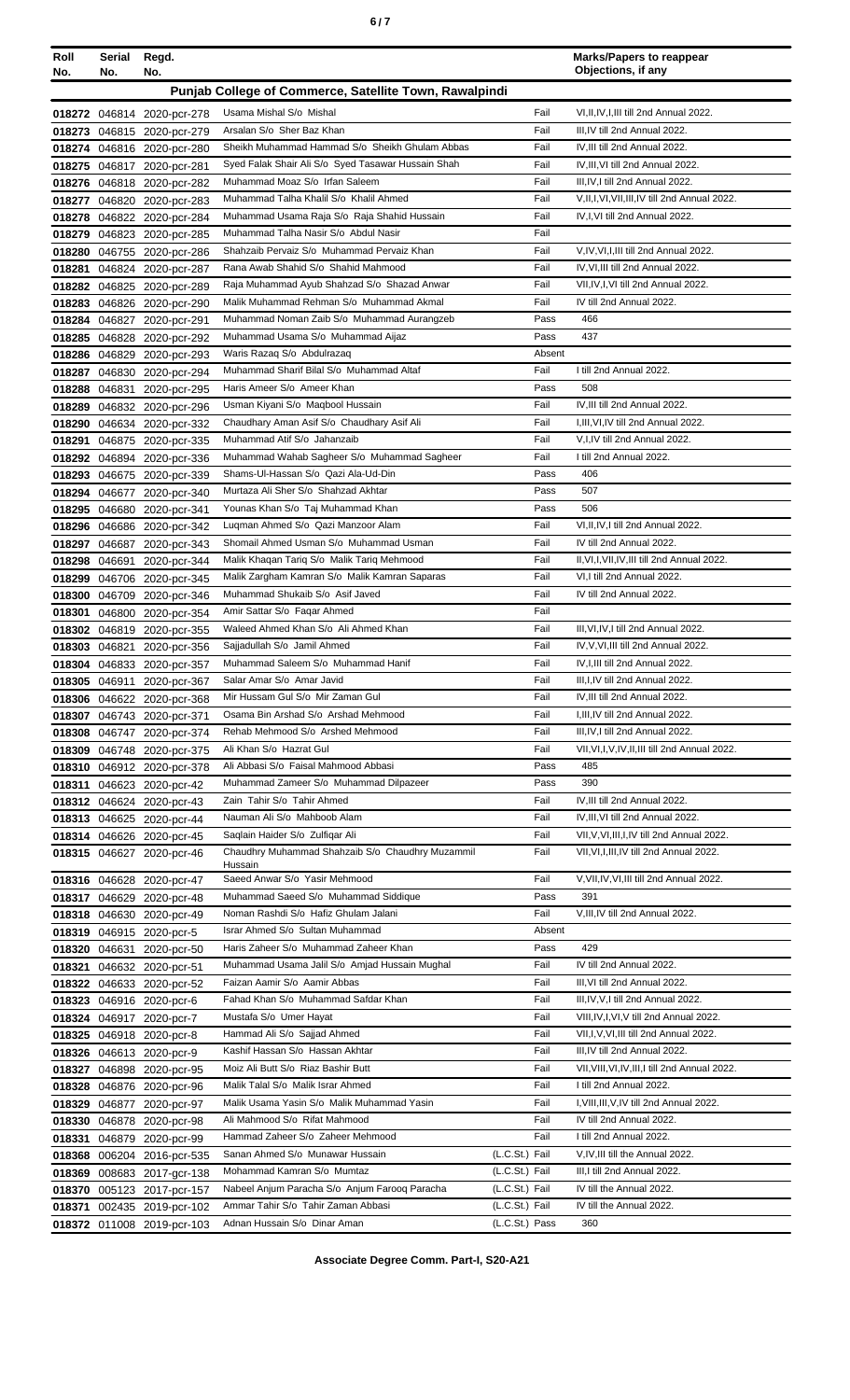|--|--|

| Roll<br>No. | Serial<br>No. | Regd.<br>No.               |                                                          |                | <b>Marks/Papers to reappear</b><br>Objections, if any |
|-------------|---------------|----------------------------|----------------------------------------------------------|----------------|-------------------------------------------------------|
|             |               |                            | Punjab College of Commerce, Satellite Town, Rawalpindi   |                |                                                       |
|             |               | 018373 002577 2019-pcr-104 | Hussain Ali Abbasi S/o Sheristan Ali Abbasi              | (L.C.St.) Fail | IV, V till the Annual 2022.                           |
|             |               | 018374 010185 2019-pcr-105 | Hassnain Basheer S/o Mirza Mohammad Basheer              | (L.C.St.) Fail | III, IV till the Annual 2022.                         |
|             |               | 018375 002436 2019-pcr-111 | Muhammad Haris Mirza S/o Mirza Muhammad Arif             | (L.C.St.) Pass | 427                                                   |
|             |               | 018376 007590 2019-pcr-116 | Zain Ali Khan S/o Khalid Khan                            | (L.C.St.) Fail | V.VI.VII.III till the Annual 2022.                    |
|             |               | 018377 010208 2019-pcr-121 | Zaheer Ullah Khan S/o Sabaz Ali Khan                     | (L.C.St.) Fail | III.V till the Annual 2022.                           |
|             |               | 018378 010201 2019-pcr-131 | Muhammad Sami Ullah Niazi S/o Jahanger Iqbal             | (L.C.St.) Fail | VII.II.IV till the Annual 2022.                       |
|             |               | 018379 002644 2019-pcr-134 | Usama Sadiq S/o Muhammad Nadeem Qamar                    | (L.C.St.) Fail | IV till the Annual 2022.                              |
|             |               | 018380 002643 2019-pcr-136 | Ahmer Jameel S/o Jameel-Ur-Rehman                        | (L.C.St.) Fail | IV,I till the Annual 2022.                            |
| 018381      |               | 011129 2019-pcr-139        | Ubaid Ali S/o Ashfaq Ahmed                               | (L.C.St.) Pass | 437                                                   |
|             |               | 018382 005485 2019-pcr-140 | Syed Asad Hussain Shah S/o Syed Mazhar Hussain Shah      | (L.C.St.) Fail | I till the Annual 2022.                               |
|             |               | 018383 003451 2019-pcr-15  | Mohammad Hamza Ali S/o Malik Nisar Awan                  | (L.C.St.) Fail | I till the Annual 2022.                               |
|             |               | 018384 002222 2019-pcr-211 | Arif Hussain S/o Ahmad Cho                               | (L.C.St.) Pass | 365                                                   |
|             | 018385 005487 | 2019-pcr-212               | Muhammad Huzaifa S/o Zaher Ullha                         | (L.C.St.) Fail | II,IV till the Annual 2022.                           |
|             |               | 018386 011668 2019-pcr-213 | Mati-Ur-Rahman S/o Muhammad Rafique Anjum                | (L.C.St.) Fail | III, II, VII till the Annual 2022.                    |
|             |               | 018387 002642 2019-pcr-219 | Muneer Ahmad S/o Fida Muhammad                           | (L.C.St.) Pass | 336                                                   |
|             |               | 018388 002639 2019-pcr-22  | Muhammad Hamza Tariq S/o Tariq Mehmood                   | (L.C.St.) Fail | V till the Annual 2022.                               |
|             |               | 018389 008386 2019-pcr-227 | Muhammad Saqib S/o Asghar Khan                           | (L.C.St.) Pass | 435                                                   |
|             | 018390 008387 | 2019-pcr-233               | Saboor Ahmed S/o Farreed Ahmed                           | (L.C.St.) Pass | 413                                                   |
| 018391      |               | 001124 2019-pcr-234        | Umair Azhar S/o Maliik Azhar Iqbal                       | (L.C.St.) Pass | 411                                                   |
|             |               | 018392 001691 2019-pcr-238 | Abu Bakar Bin Gohar S/o Malik Gohar Azeem                | (L.C.St.) Fail | III, VI, I, IV, VIII till the Annual 2022.            |
|             |               | 018393 011018 2019-pcr-239 | Usman Arif S/o Arif Javed Khan                           | (L.C.St.) Fail | III, I, VI, IV till the Annual 2022.                  |
|             | 018394 002871 | 2019-pcr-249               | Rohaib Khan S/o Muhammad Arif Khan                       | (L.C.St.)      | <b>FEE</b>                                            |
|             |               | 018395 003253 2019-pcr-253 | Faizan Ali S/o Sabz Ali Khan                             | (L.C.St.) Fail | V till the Annual 2022.                               |
|             |               | 018396 005801 2019-pcr-254 | Muhammad Afnan Khan S/o Muhammad Amir Khan               | (L.C.St.) Fail | III till the Annual 2022.                             |
|             |               | 018397 003249 2019-pcr-255 | Umair Hussain Shah S/o Asif Hussain Shah                 | (L.C.St.) Fail | V till the Annual 2022.                               |
|             |               | 018398 003246 2019-pcr-256 | Syed Hamza Ali S/o Syed Sadir Hussain Shah               | (L.C.St.) Pass | 438                                                   |
|             |               | 018399 085168 2019-pcr-290 | Syed Ali Abbas Hamdani S/o Syed Ali Ammar Hamdani        | (L.C.St.) Pass | 394                                                   |
|             |               | 018400 010217 2019-pcr-340 | Muhammad Usman Javed S/o Javed Iqbal                     | (L.C.St.) Fail | IV,I till the Annual 2022.                            |
|             |               | 018401 010125 2019-pcr-5   | Usman Ali S/o Muhammad Tufail                            | (L.C.St.) Fail | IV till the Annual 2022.                              |
|             |               | 018402 011084 2019-pcr-52  | Muhammad Haseeb Asif S/o Muhammad Asif                   | (L.C.St.) Fail | VI, VII, IV, I till the Annual 2022.                  |
|             |               | 018403 005813 2019-pcr-55  | Saim Masood S/o Masood Anwar Choudry                     | (L.C.St.) Pass | 383                                                   |
|             |               | 018404 009799 2019-pcr-72  | Shah Vaiz S/o Shah Malook                                | (L.C.St.) Pass | 401                                                   |
|             |               | 018405 011086 2019-pcr-83  | Syed Muhammad Moazzam Zia S/o Syed Ziaul Jabbar          | (L.C.St.) Pass | 374                                                   |
|             |               | 018406 006782 2019-pcr-99  | Jawad Kiani S/o Raja Hafeez Kiani                        | (L.C.St.) Fail | VI,IV, VII till the Annual 2022.                      |
|             |               | 021342 085224 2018-pcr-250 | Raja Furqan Nasir S/o Raja Nasir Mehmood                 | (L.C.St.) Fail |                                                       |
|             |               | 021343 085227 2018-pcr-121 | Hafiz Muhammad Azaz Shoukat S/o Shoukat Mehmood          | (L.C.St.) Fail |                                                       |
|             |               | 021432 085286 2019-pcr-59  | Muneeba Misbah D/o Muhammad Shafi                        | (L.C.St.) Fail | IV, III, I till the Annual 2022.                      |
|             |               | 021510 046710 2020-pcr-347 | Muhammad Umair Shabbir Awan S/o Muhammad Shabbir<br>Awan | Fail           | III, II, V, VII, I, VI, IV till 2nd Annual 2022.      |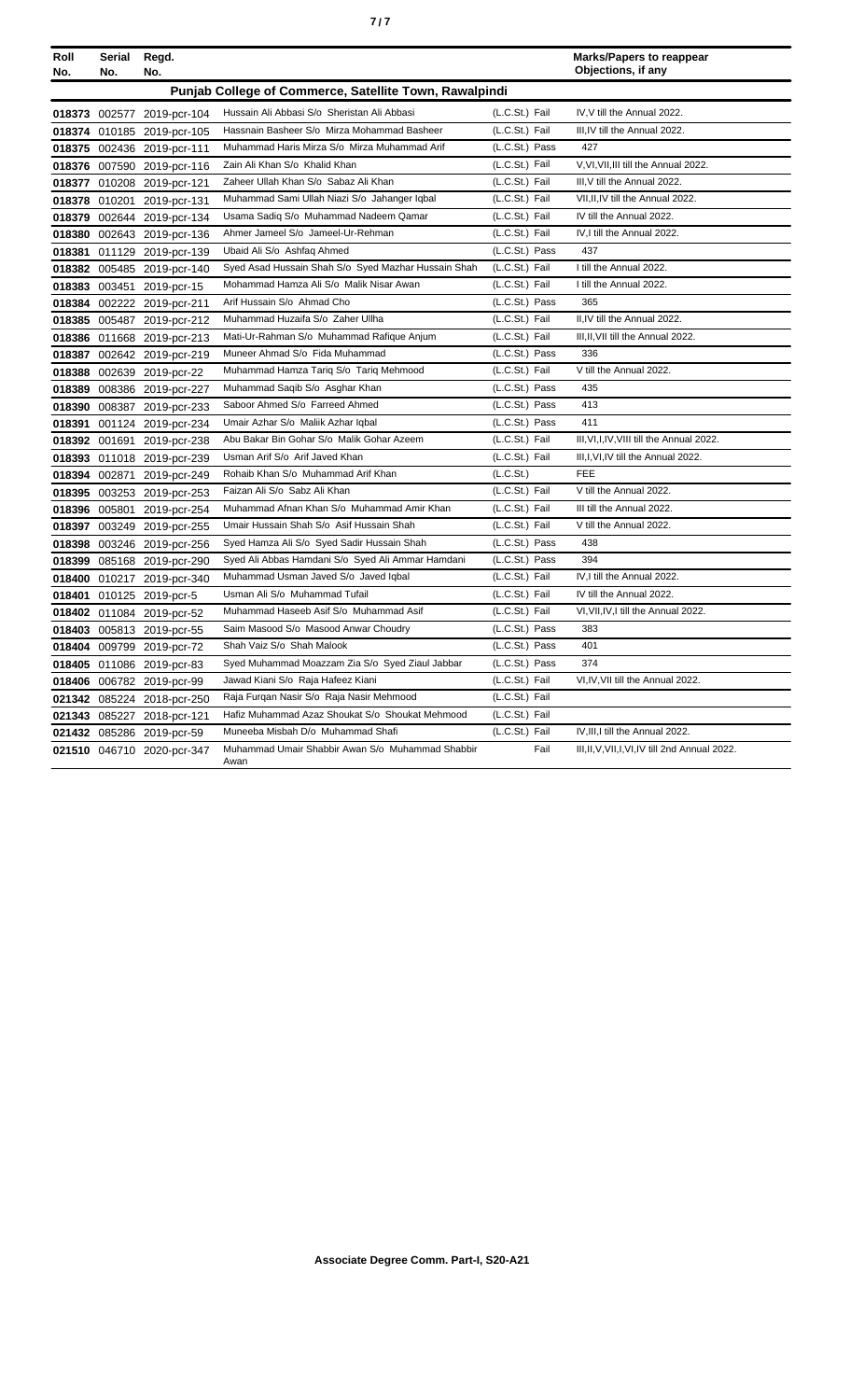| Roll<br>No. | <b>Serial</b><br>No. | Regd.<br>No.               |                                                                       |                | <b>Marks/Papers to reappear</b><br>Objections, if any |
|-------------|----------------------|----------------------------|-----------------------------------------------------------------------|----------------|-------------------------------------------------------|
|             |                      |                            | Punjab College of Information Technology, Satellite Town, Rawalpindi. |                |                                                       |
|             |                      | 016443 002209 2017-vgr-434 | Arbab Akhtar D/o Muhammad Akhtar                                      | (L.C.St.) Pass | 391                                                   |
|             |                      | 016444 002208 2017-vgr-435 | Maryam Shahzadi D/o Muhammad Akhtar                                   | (L.C.St.) Fail | III till the Annual 2022.                             |
|             |                      | 016471 007512 2019-pcr-272 | Sana Talib D/o Talib Hussain                                          | (L.C.St.) Fail | IV till the Annual 2022.                              |
|             |                      | 016492 002024 2020-z-7218  | Hamna Irfan D/o Irfan Shaukat                                         | (L.C.St.) Fail | I, VII, II, III, IV till the Annual 2022.             |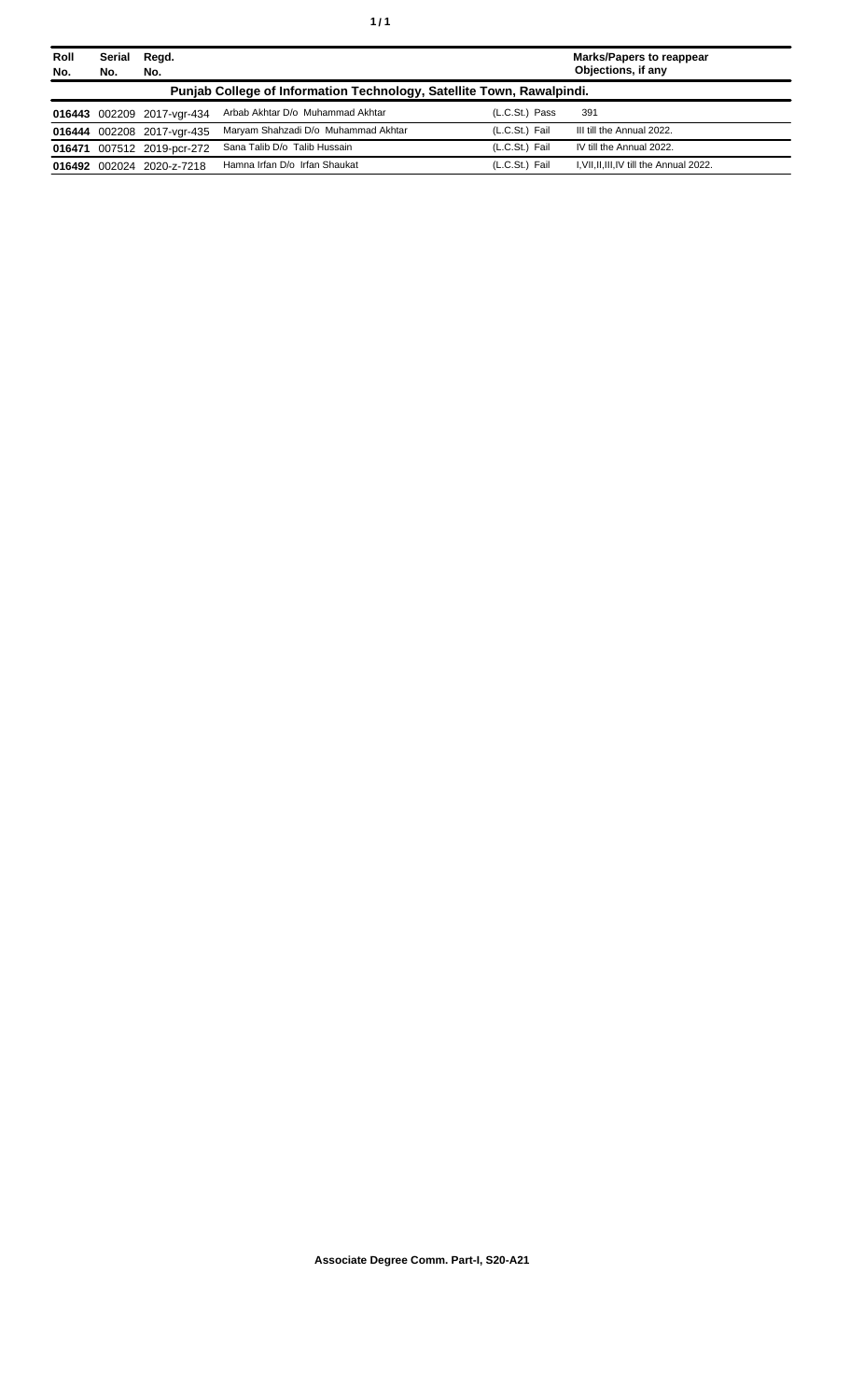| ٠ | ٠ |
|---|---|
|   |   |

| Roll<br>No. | Serial<br>No. | Regd.<br>No.              |                                                                         |                  | <b>Marks/Papers to reappear</b><br>Objections, if any |
|-------------|---------------|---------------------------|-------------------------------------------------------------------------|------------------|-------------------------------------------------------|
|             |               |                           | Rawalpindi Cantt. College of Commerce, 1-Sarwar Road, Rawalpindi Cantt. |                  |                                                       |
|             |               | 016297 013993 2018-rcs-26 | Akasha Riasat D/o Riasat Ali Shaheen                                    | (L.C.St.) Pass   | 438                                                   |
|             |               | 016442 012717 2017-rcs-22 | Mehwish Matloob D/o Mirza Matloob Ellahi                                | (L.C.St.) Absent |                                                       |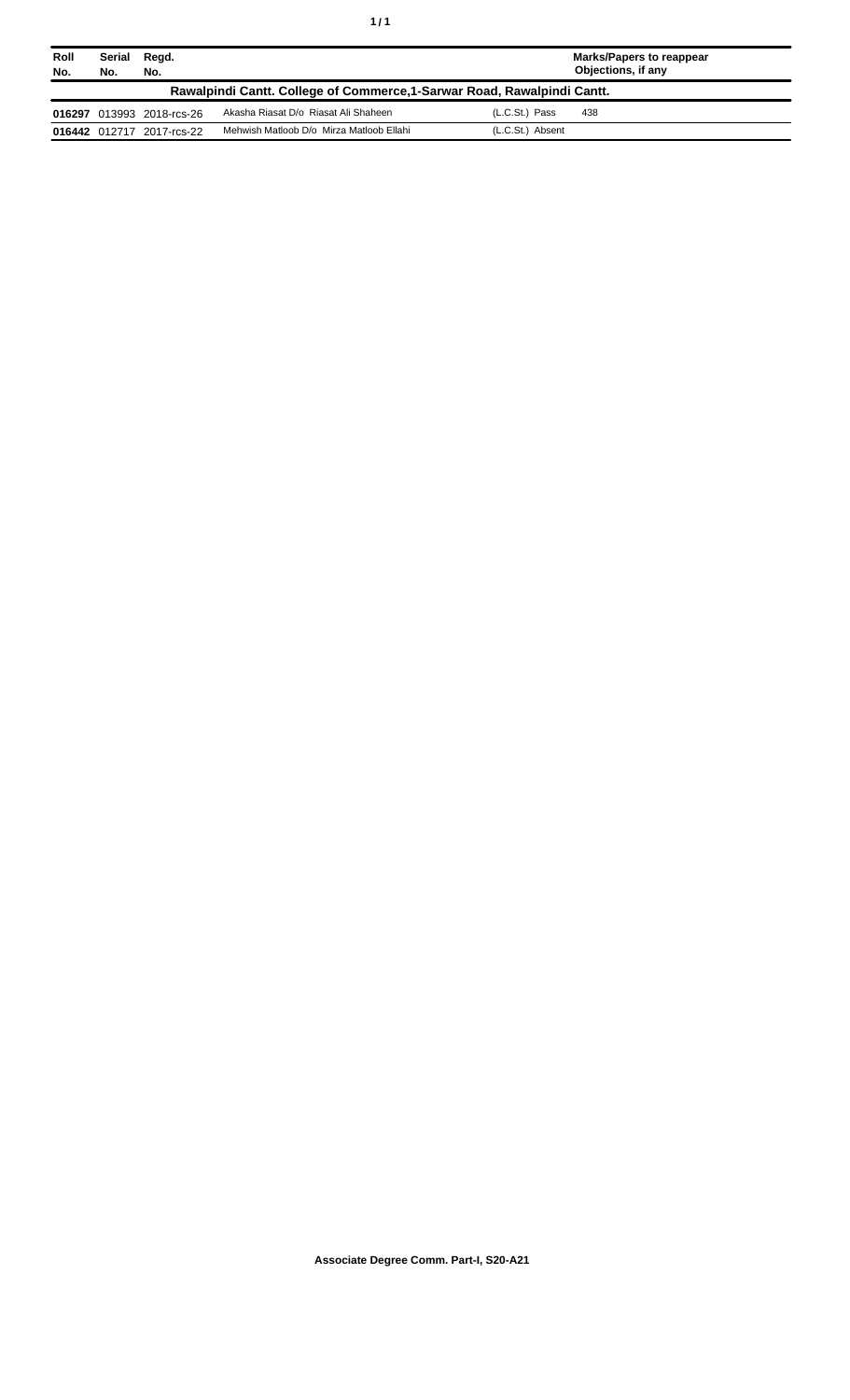| Roll<br>No. | Serial<br>No. | Regd.<br>No.              |                                                                 |      | <b>Marks/Papers to reappear</b><br>Objections, if any |
|-------------|---------------|---------------------------|-----------------------------------------------------------------|------|-------------------------------------------------------|
|             |               |                           | Rawalpindi College of Commerce, 147-C, Murree Road, Rawalpindi. |      |                                                       |
| 016894      | 065231        | 2020-rcm-2                | Igra Rub Nawaz D/o Rub Nawaz                                    | Fail | IV till 2nd Annual 2022.                              |
| 016895      | 065230        | 2020-rcm-3                | Fatima Azram D/o Muhammad Azram                                 | Pass | 442                                                   |
| 016896      |               | 065226 2020-rcm-8         | Khadija Batool D/o Iftakhar Ahmed Awan                          | Pass | 411                                                   |
| 017959      | 065229        | 2020-rcm-1                | Muhammad Arbaz Nadeem S/o Nadeem Sarwar                         | Fail | II, V, III, VII, VI, IV till 2nd Annual 2022.         |
| 017960      | 065220        | 2020-rcm-10               | Abdullah Faheem S/o Faheem Aziz Babar                           | Fail | I, IV, V, VII, III, VI till 2nd Annual 2022.          |
| 017961      | 065219        | 2020-rcm-11               | Umer Ahmed Kayani S/o Shahid Iqbal Kayani                       | Fail | VI, V, I till 2nd Annual 2022.                        |
|             |               | 017962 065223 2020-rcm-12 | Abdul Moiz S/o Mukhtar Ahmad                                    | Fail | VIII, VII till 2nd Annual 2022.                       |
| 017963      |               | 065224 2020-rcm-13        | Muhammad Ali Mughal S/o Muhammad Azad Mughal                    | Pass | 402                                                   |
| 017964      | 065227        | 2020-rcm-14               | Muhammad Rehan Mughal S/o Muhammad Azad Mughal                  | Fail | V,I till 2nd Annual 2022.                             |
| 017965      | 065225        | 2020-rcm-15               | Muhammad Adil Malik S/o Malik Asad Bashir                       | Fail |                                                       |
| 017966      | 065228        | 2020-rcm-16               | Abdullah Butt S/o Muhammad Shahzad Butt                         |      | <b>UMC</b>                                            |
| 017967      | 065221        | 2020-rcm-4                | Muhammad Fahad S/o Habib Hussain                                | Fail | VII, V, I, III, II, IV, VI till 2nd Annual 2022.      |
| 017968      |               | 065222 2020-rcm-5         | Yazir Said S/o Nazir Dad                                        | Fail | VII, VI, III, I, V till 2nd Annual 2022.              |
|             |               | 017969 065218 2020-rcm-7  | Moeez Khurshid S/o Khurshid Anwar                               | Fail | V, IV, III, I, VI, VII till 2nd Annual 2022.          |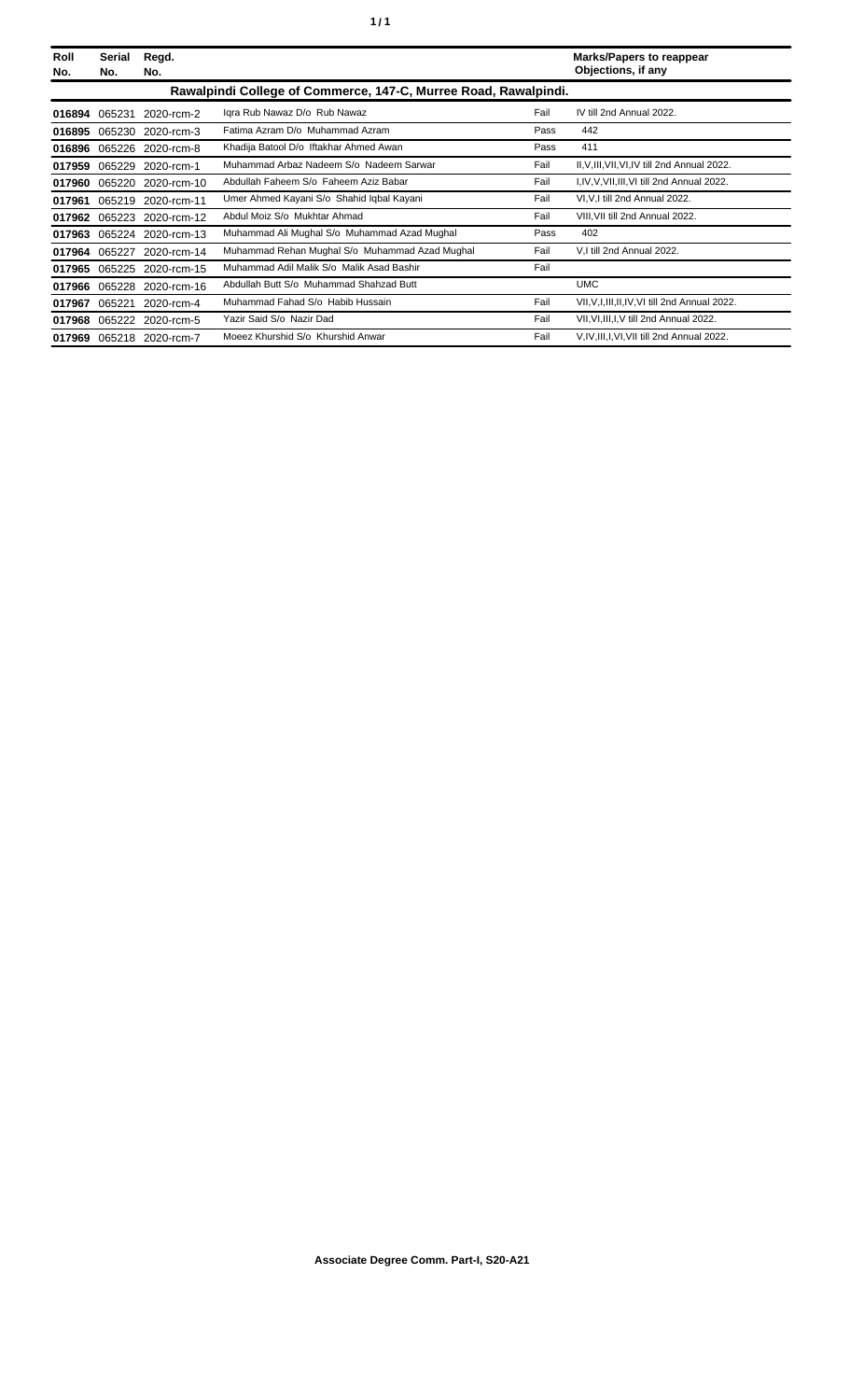| Roll<br>No.   | Serial<br>No. | Regd.<br>No.                                             |                                                                                  |                                  | <b>Marks/Papers to reappear</b><br>Objections, if any   |
|---------------|---------------|----------------------------------------------------------|----------------------------------------------------------------------------------|----------------------------------|---------------------------------------------------------|
|               |               |                                                          | Rawalpindi College of Commerce, Rawalpindi                                       |                                  |                                                         |
|               |               |                                                          |                                                                                  |                                  |                                                         |
|               |               | 016897 010949 2018-rcr-104<br>016898 056897 2019-pcr-143 | Bushra Waheed D/o Abdul Waheed Khan<br>Agsa Mughal D/o Mirza Khawar Nisar        | (L.C.St.) Fail<br>Pass           | 447                                                     |
|               |               | 016899 010956 2019-rcr-110                               | Khadija Tariq D/o Tariq Ali                                                      | (L.C.St.) Fail                   | III till the Annual 2022.                               |
|               |               | 016900 010957 2019-rcr-112                               | Manahil Noor D/o Fayyaz Ahmed                                                    | (L.C.St.) Pass                   | 390                                                     |
| 016901        |               | 010967 2019-rcr-113                                      | Sheikh Nimrah Shehzadi Iqbal D/o Sheikh Hamid Iqbal                              | (L.C.St.) Fail                   | III till the Annual 2022.                               |
|               |               | 016902 010959 2019-rcr-115                               | Nilofar Surkhushzada D/o Abdul Wasay Surkhushzada                                | (L.C.St.) Pass                   | 382                                                     |
|               |               | 016903 010966 2019-rcr-116                               | Sana Shafique D/o Shafiq-Ur-Rehman                                               | (L.C.St.) Fail                   | VII, III, II, I till the Annual 2022.                   |
|               |               | 016904 010948 2019-rcr-117                               | Agsa Aftab D/o Aftab Ahmad                                                       | (L.C.St.) Pass                   | 385                                                     |
|               |               | 016905 010961 2019-rcr-118                               | Rabia Basri D/o Ghulam Abbas                                                     | (L.C.St.) Fail                   | III till the Annual 2022.                               |
|               |               | 016906 010962 2019-rcr-141                               | Rimsha Haider D/o Sajjad Haider                                                  | (L.C.St.) Fail                   | I till the Annual 2022.                                 |
|               |               | 016907 010954 2019-rcr-25                                | Ifra Sherazi D/o Syed Maskeen Shah                                               | (L.C.St.) Pass                   | 396                                                     |
| 016909        |               | 016908 010963 2019-rcr-26                                | Rimsha Iftikhar D/o Iftikhar Ahmed Qureshi<br>Laiba Imtiaz D/o Raja Imtiaz Ahmed | (L.C.St.) Fail<br>(L.C.St.) Pass | VIII, III, I till the Annual 2022.<br>414               |
| 016910        |               | 008748 2019-rcr-4<br>008610 2019-rcr-5                   | Nimra Kareem D/o Kareem Dad                                                      | (L.C.St.) Pass                   | 425                                                     |
| 016911        |               | 008507 2019-rcr-54                                       | Anum Azhar D/o Sh Azhar Mehmood                                                  | (L.C.S <sub>t</sub> )            | <b>FEE</b>                                              |
|               |               | 016912 008482 2019-rcr-56                                | Fatima Razzaq D/o Abdul Razzaq                                                   | (L.C.St.) Pass                   | 381                                                     |
|               |               | 016913 008411 2019-rcr-57                                | Maryam Mukhtar D/o Mukhtar Ahmed                                                 | (L.C.St.) Fail                   | I till the Annual 2022.                                 |
|               |               | 016914 008429 2019-rcr-59                                | Mahnoor Sulman D/o Muhammad Sulman                                               | (L.C.St.) Pass                   | 383                                                     |
|               |               | 016915 008643 2019-rcr-6                                 | Komal Waheed D/o Waheed Ahmed                                                    | (L.C.St.) Fail                   | III, VII till the Annual 2022.                          |
|               |               | 016916 008564 2019-rcr-60                                | Eman Tanveer D/o Tanveer Hussain                                                 | (L.C.St.) Pass                   | 390                                                     |
|               |               | 016917 008504 2019-rcr-61                                | Syeda Hafsa Hussain D/o Syed Riaz Hussain Shah                                   | (L.C.St.) Fail                   | III till the Annual 2022.                               |
|               |               | 016918 008753 2019-rcr-62                                | Muqadas Sabir D/o Muhammad Sabir                                                 | (L.C.St.) Pass                   | 362                                                     |
|               |               | 016919 008559 2019-rcr-63                                | Agsa Arif D/o Arif Ali                                                           | (L.C.St.) Pass                   | 389                                                     |
| 016920        |               | 008758 2019-rcr-65                                       | Umaima Aziz D/o Muhammad Meraj Ul Aziz                                           | (L.C.St.) Fail                   | I till the Annual 2022.<br>457                          |
| 016921        |               | 008510 2019-rcr-8<br>016922 056861 2020-rcr-1            | Anum Zafar D/o Zafar Iqbal<br>Muneeb Rehmat D/o Rehmat Masih                     | (L.C.St.) Pass<br>Fail           | VI, VIII, V, IV, I, III till 2nd Annual 2022.           |
|               |               | 016923 056865 2020-rcr-100                               | Hadiga Mubashir D/o Mubashir Hussain                                             | Fail                             | IV, VII, VIII, III, I till 2nd Annual 2022.             |
|               |               | 016924 056867 2020-rcr-101                               | Manahil Murtaza D/o Ghulam Murtaza Abid                                          | Fail                             | VIII, I till 2nd Annual 2022.                           |
| 016925        |               | 056863 2020-rcr-102                                      | Pakeeza Murtaza D/o Ghulam Murtaza                                               | Pass                             | 368                                                     |
| 016926        |               | 056866 2020-rcr-103                                      | Laiba Tallat D/o Tallat Mehmood                                                  | Fail                             | IV, III, I till 2nd Annual 2022.                        |
| 016927        |               | 056868 2020-rcr-118                                      | Maria Malik D/o Bashir Ahmed Malik                                               | Fail                             | VI, V, VII, III, I till 2nd Annual 2022.                |
| 016928        |               | 056869 2020-rcr-119                                      | Humna Adnan D/o Adnan Farooq                                                     | Fail                             | I till 2nd Annual 2022.                                 |
|               |               | 016929 056870 2020-rcr-120                               | Ayesha Bibi D/o Abdul Rasheed Khan                                               | Fail                             | VII, III, I, IV till 2nd Annual 2022.                   |
|               |               | 016930 056874 2020-rcr-121                               | Areeba Arshad D/o Arshad Mehmood                                                 | Fail                             | I till 2nd Annual 2022.                                 |
|               |               | 016931 056875 2020-rcr-122                               | Mahnoor Khursheed D/o Khursheed Ahmed                                            | Fail                             | I till 2nd Annual 2022.                                 |
|               |               | 016932 056876 2020-rcr-123                               | Ayesha Shakeel D/o Sheikh Muhammad Shakeel                                       | Fail                             | VII, I, VI till 2nd Annual 2022.<br>529                 |
|               |               | 016933 056802 2020-rcr-13<br>016934 056803 2020-rcr-14   | Sidra Qasim D/o Muhammad Qasim<br>Hajra Munir D/o Munir-UI-Haq                   | Pass<br>Pass                     | 539                                                     |
|               |               | 016935 056893 2020-rcr-15                                | Laraib Shakeel D/o Malik Shakeel Khalil                                          | Fail                             | I till 2nd Annual 2022.                                 |
|               |               | 016936 056894 2020-rcr-16                                | Kaynat Shakeel D/o Malik Shakeel Khalil                                          | Pass                             | 443                                                     |
|               |               | 016937 056804 2020-rcr-17                                | Moubeen Javaid D/o Khalid Javaid                                                 | Fail                             | VI, III till 2nd Annual 2022.                           |
|               |               | 016938 056860 2020-rcr-18                                | Tarteel Asif D/o Asif                                                            | Fail                             | IV till 2nd Annual 2022.                                |
|               |               | 016939 056805 2020-rcr-19                                | Syeda Komal Waqar D/o Syed Waqar Hussain Shah Kazmi                              | Fail                             | I till 2nd Annual 2022.                                 |
|               |               | 016940 056806 2020-rcr-21                                | Mugadas Shaheen D/o Sajid Mehmood                                                | Pass                             | 446                                                     |
| 016941        |               | 056807 2020-rcr-23                                       | Aleeha Ishfaq D/o M.Ishfaq                                                       | Fail                             | IV till 2nd Annual 2022.                                |
|               |               | 016942 056808 2020-rcr-27                                | Zainab Nadeem D/o Nasir Nadeem                                                   | Pass                             | 363                                                     |
|               |               | 016943 056809 2020-rcr-28                                | Eman Khalid D/o Khalid Mehmood                                                   | Fail                             | IV till 2nd Annual 2022.                                |
|               |               | 016944 056810 2020-rcr-29                                | Aliza Nasir D/o Nasir Nazir                                                      | Fail                             | IV, VII till 2nd Annual 2022.<br>367                    |
|               |               | 016945 056811 2020-rcr-30                                | Nimra Bibi D/o Tariq Mehmood<br>Ayesha Raees D/o Muhammad Raees Awan             | Pass<br>Pass                     | 416                                                     |
|               |               | 016946 056812 2020-rcr-31<br>016947 056813 2020-rcr-32   | Kainat Zehra D/o Nayyar Abbas                                                    | Fail                             | III, IV, I till 2nd Annual 2022.                        |
|               |               | 016948 056814 2020-rcr-33                                | Qurat UI Ain Ali D/o Syed Amir Qasim Shah                                        | Fail                             | IV till 2nd Annual 2022.                                |
|               |               | 016949 056815 2020-rcr-34                                | Muqaddas Rani D/o Muhammad Zakir                                                 | Fail                             | IV till 2nd Annual 2022.                                |
|               |               | 016950 056816 2020-rcr-35                                | Maimnat Parwez D/o Perwez Iqbal                                                  | Fail                             | VII, VI, VIII, III, I, IV till 2nd Annual 2022.         |
|               |               | 016951 056817 2020-rcr-36                                | Aiza Tariq Javed D/o Tariq Javed                                                 | Fail                             | I, VI, IV till 2nd Annual 2022.                         |
|               |               | 016952 056818 2020-rcr-37                                | Komal Qamar D/o Qamar Iqbal                                                      | Fail                             | I, III, IV till 2nd Annual 2022.                        |
|               |               | 016953 056819 2020-rcr-38                                | Mah Rukh D/o Muhammad Faisal Rasheed Qureshi                                     | Absent                           |                                                         |
|               |               | 016954 056820 2020-rcr-39                                | Ansa Zahid D/o Zahid Mehmood                                                     | Fail                             | VI, VIII, I till 2nd Annual 2022.                       |
|               | 016955 056891 | 2020-rcr-40                                              | Rimsha Jamil D/o Jamil Bashir                                                    | Fail                             | VI, I, III, IV till 2nd Annual 2022.                    |
| 016956 056821 |               | 2020-rcr-41                                              | Hadia Zahid D/o Muhammad Zahid                                                   | Pass                             | 418                                                     |
| 016957        | 056822        | 2020-rcr-42                                              | Mahnoor Sabir D/o Syed Sabir Hussain Shah                                        | Pass                             | 429                                                     |
| 016958        |               | 056862 2020-rcr-43                                       | Hira Jabbar D/o Jabbar Masih<br>Noor E Sehar Siddique D/o Muhammad Siddique      | Fail<br>Fail                     | IV, I till 2nd Annual 2022.<br>IV till 2nd Annual 2022. |
| 016959        | 056871        | 2020-rcr-6                                               | Sheeza Safeer D/o Raja Safeer Ahmed                                              | Pass                             | 365                                                     |
| 016961        |               | 016960 056872 2020-rcr-7<br>056873 2020-rcr-8            | Jawairiya Khattak D/o Muhammad Farooq                                            | Pass                             | 361                                                     |
|               |               | 016962 056864 2020-rcr-99                                | Bushra Mousa D/o Mirza Muhammad Musa                                             | Pass                             | 452                                                     |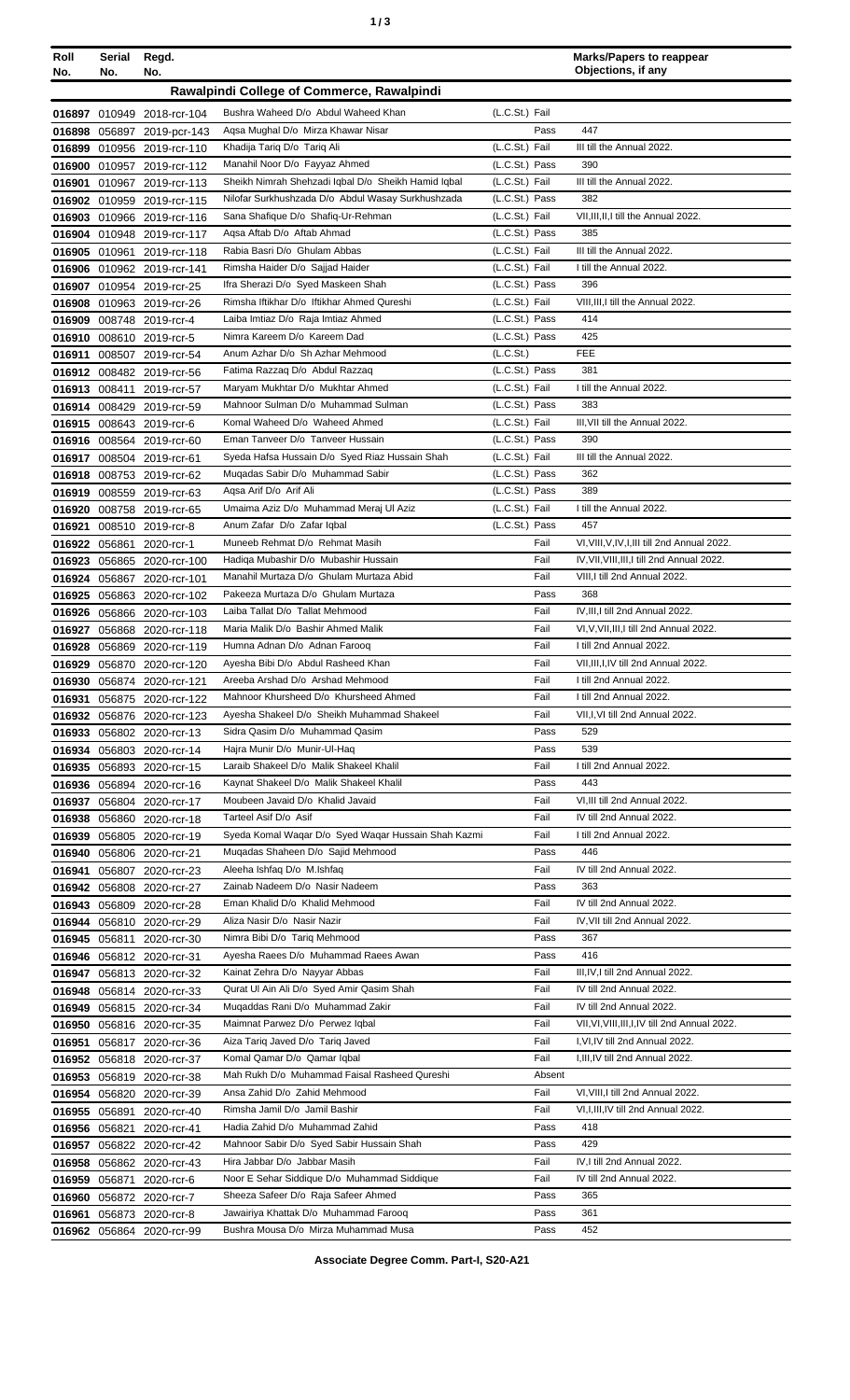| ۰.<br>× | I |  | ×<br>I |
|---------|---|--|--------|
|---------|---|--|--------|

| Roll<br>No. | Serial<br>No. | Regd.<br>No.                                             |                                                                                              |                                    | <b>Marks/Papers to reappear</b><br>Objections, if any     |
|-------------|---------------|----------------------------------------------------------|----------------------------------------------------------------------------------------------|------------------------------------|-----------------------------------------------------------|
|             |               |                                                          | Rawalpindi College of Commerce, Rawalpindi                                                   |                                    |                                                           |
|             |               |                                                          | Jawad Fazal S/o Fazal Ur Rehman                                                              | (L.C.St.) Fail                     | VIII, III, I till 2nd Annual 2021.                        |
|             |               | 017970 014075 2016-rcr-108<br>017971 008615 2016-rcr-9   | Haroon Ur Rasheed S/o Abdul Rasheed                                                          | (L.C.St.) Fail                     | I, VII, IV till 2nd Annual 2021.                          |
|             |               | 017972 006800 2018-rcr-7                                 | Hamza Sajid S/o Muhammad Sajid                                                               | (L.C.St.) Fail                     |                                                           |
|             |               | 018407 008422 2019-rcr-102                               | Ali Hamza S/o Ch. Magsood Ahmed                                                              | (L.C.St.) Fail                     | VII, VI, VIII, III, IV till the Annual 2022.              |
|             |               | 018408 008469 2019-rcr-103                               | Shahzaib Ali S/o Muhammad Shahid Khan                                                        | (L.C.St.) Pass                     | 452                                                       |
|             |               | 018409 008603 2019-rcr-104                               | Muhammad Hasnat S/o Tariq Mehmood Butt                                                       | (L.C.St.) Fail                     | III till the Annual 2022.                                 |
|             |               | 018410 008601 2019-rcr-105                               | Arsalan Raees S/o Malik Muhammad Raees                                                       | (L.C.St.) Pass                     | 395<br>367                                                |
|             |               | 018411 008578 2019-rcr-106<br>018412 008458 2019-rcr-109 | Imran Mirza S/o Mirza Wali Khan<br>Mohsin Baloch S/o Mansoor Khan Baloch                     | (L.C.St.) Pass<br>(L.C.St.) Fail   | I till the Annual 2022.                                   |
|             |               | 018413 010942 2019-rcr-121                               | Waleem Iqbal S/o Hajat Rasool                                                                | (L.C.St.) Fail                     | III, VII, I till 2nd Annual 2022.                         |
|             |               | 018414 010952 2019-rcr-123                               | Fahad Farooq S/o Muhammad Farooq                                                             | (L.C.St.) Pass                     | 406                                                       |
|             |               | 018415 010968 2019-rcr-125                               | Sheikh Qasim Shahzad S/o Sohail Shahzad                                                      | (L.C.St.) Pass                     | 394                                                       |
|             |               | 018416 010970 2019-rcr-127                               | Wahab Hussain S/o Hameed UI Hussain                                                          | (L.C.St.) Fail                     | IV till the Annual 2022.                                  |
|             |               | 018417 010969 2019-rcr-129                               | Urwa S/o Shoukat Iqbal                                                                       | (L.C.St.) Fail                     | VII till the Annual 2022.                                 |
|             |               | 018418 008462 2019-rcr-13                                | Jibran Ali S/o Abdul Shakoor                                                                 | (L.C.St.) Pass                     | 423                                                       |
|             |               | 018419 013534 2019-rcr-143                               | Abdullah Ibrar Abbasi S/o Ibrar Ahmed Khan<br>Ameer Hamza S/o Sabz Ali                       | (L.C.St.) Fail<br>(L.C.St.) Pass   | VII, II, III till the Annual 2022.<br>376                 |
|             |               | 018420 010946 2019-rcr-144<br>018421 013336 2019-rcr-17  | Muhammad Shahbaz S/o Farooq-E-Azam                                                           | (L.C.St.) Fail                     | VII, V, II, III, IV, I till the Annual 2022.              |
|             |               | 018422 008414 2019-rcr-19                                | Muhammad Talha Ghaffar S/o Muhammad Abdul Ghaffar                                            | (L.C.St.) Fail                     | III, IV till the Annual 2022.                             |
|             |               | 018423 008584 2019-rcr-20                                | Haider Ali S/o Muhammad Kaleem                                                               | (L.C.St.) Fail                     | IV till the Annual 2022.                                  |
|             |               | 018424 010950 2019-rcr-31                                | Danish Khateeb S/o Khateeb-Ur-Rehman                                                         | (L.C.St.) Fail                     | IV till the Annual 2022.                                  |
|             |               | 018425 010965 2019-rcr-33                                | Saad Ahmed Khan S/o Nagi Ahmed Khan                                                          | (L.C.St.) Pass                     | 368                                                       |
|             |               | 018426 010953 2019-rcr-35                                | Hafiz Muhammad Bilal Azam S/o Muhammad Azam Khan                                             | (L.C.St.) Fail                     | IV till the Annual 2022.                                  |
|             |               | 018427 010944 2019-rcr-36                                | Adeel Ahmed S/o Jahangir Ahmed                                                               | (L.C.St.) Fail                     | III, IV till the Annual 2022.                             |
|             |               | 018428 008588 2019-rcr-71                                | Saqib Farman S/o Farman Wali<br>Anas Shabaz S/o Shahbaz Ul Haq                               | (L.C.St.) Fail                     | IV till the Annual 2022.                                  |
|             |               | 018429 008465 2019-rcr-73<br>018430 008575 2019-rcr-77   | Muhammad Zakir S/o Shaheen Khan                                                              | (L.C.St.) Absent<br>(L.C.St.) Pass | 388                                                       |
|             |               | 018431 008442 2019-rcr-79                                | Hafiz Abdullah Mansoor Warraich S/o Mansoor Ahmed                                            | (L.C.St.) Pass                     | 399                                                       |
|             |               |                                                          | Warraich                                                                                     |                                    |                                                           |
|             |               | 018432 008576 2019-rcr-80                                | Hamza Basharat S/o Muhammad Basharat                                                         | (L.C.St.) Fail                     | V till the Annual 2022.                                   |
|             |               | 018433 008567 2019-rcr-81                                | Taimoor Sultan S/o Amir Khan                                                                 | (L.C.St.) Fail                     | III, VI, IV till the Annual 2022.<br>398                  |
|             |               | 018434 008471 2019-rcr-86<br>018435 008478 2019-rcr-89   | Syed Atta Muhammad S/o Syed Hamid Hussain<br>Muhammad Junaid Ayaz S/o Muhammad Ayaz          | (L.C.St.) Pass<br>(L.C.St.) Fail   | V till the Annual 2022.                                   |
|             |               | 018436 008521 2019-rcr-90                                | Muhammad Kashif Hakeem S/o Muhammad Sarwar                                                   | (L.C.St.) Pass                     | 353                                                       |
|             |               | 018437 012297 2019-rcr-93                                | Imran Manzoor S/o Manzoor Masih                                                              | (L.C.St.) Fail                     | V, IV, III, VIII till the Annual 2022.                    |
|             |               | 018438 008570 2019-rcr-94                                | Qamer Zaman S/o Shamshad                                                                     | (L.C.St.) Pass                     | 393                                                       |
|             |               | 018439 008593 2019-rcr-95                                | Hussain Abbas S/o Abbas Ali                                                                  | (L.C.St.) Fail                     | IV, VII, V, VIII till the Annual 2022.                    |
|             |               | 018440 008473 2019-rcr-97                                | Abdul Momin S/o Muhammad Abdullah                                                            | (L.C.St.) Pass                     | 440                                                       |
| 018441      |               | 008477 2019-rcr-99                                       | Mirza Haider Ali S/o Muhammad Ishtiaq Baig                                                   | (L.C.St.) Pass                     | 375                                                       |
|             |               | 018442 056896 2019-rp-154                                | Muhammad Hamza Shabbir S/o Muhammad Shabbir<br>Arsalan Akhtar Bhatti S/o Naeem Akhtar Bhatti | Fail<br>Fail                       | I till 2nd Annual 2022.<br>V, I, IV till 2nd Annual 2022. |
|             |               | 018443 056877 2020-rcr-104<br>018444 056878 2020-rcr-108 | Naseer-Ud-Din S/o Nizam-Ud-Din                                                               | Fail                               |                                                           |
|             |               | 018445 056879 2020-rcr-109                               | Mujtaba Amjad Bhatti S/o Amjad Mehmood Bhatti                                                | Fail                               | IV, V, III till 2nd Annual 2022.                          |
|             |               | 018446 056882 2020-rcr-110                               | Muhammad Muzamil S/o Bashir Wali                                                             | Fail                               | V, II, IV, III till 2nd Annual 2022.                      |
|             |               | 018447 056884 2020-rcr-113                               | Isfahan Waseem S/o Waseem Razzak                                                             | Fail                               | V, VI, VII, II, III, I, IV till 2nd Annual 2022.          |
|             |               | 018448 056902 2020-rcr-117                               | Amir Rafique S/o Muhammad Rafique                                                            | Fail                               | I till 2nd Annual 2022.                                   |
|             |               | 018449 056895 2020-rcr-124                               | Mehmood UI Hassan S/o Imtiaz Ahmed                                                           | Fail                               | VI, II, IV, VIII, III, VII, I till 2nd Annual 2022.       |
|             |               | 018450 056880 2020-rcr-125                               | Ashir Rehman S/o Naseem Ur Rehman                                                            | Fail                               | III, I till 2nd Annual 2022.                              |
|             |               | 018451 056881 2020-rcr-126                               | Israr Arshad S/o Sheikh Arshad Bashir<br>Kumail Hassan S/o Ghulam Nabi                       | Absent<br>Fail                     |                                                           |
|             |               | 018452 056883 2020-rcr-127<br>018453 056887 2020-rcr-128 | Malik Ashir S/o Malik Muhammad Rafiq                                                         | Fail                               | III, V, II, IV, VI, VII, I till 2nd Annual 2022.          |
|             |               | 018454 056888 2020-rcr-129                               | Syed Musa Raza Zaidi S/o Syed Waseem Raza Zaidi                                              | Fail                               | IV, I till 2nd Annual 2022.                               |
|             |               | 018455 056886 2020-rcr-134                               | Ali Raza S/o Khalid Mehmood                                                                  | Fail                               | VI, VII, IV, III, I till 2nd Annual 2022.                 |
|             |               | 018456 056889 2020-rcr-135                               | Muhammad Abdullah Khan S/o Muhammad Saleem Khan                                              | Fail                               |                                                           |
|             |               | 018457 056900 2020-rcr-136                               | Hassan Tariq S/o Muhammad Tariq                                                              | Absent                             |                                                           |
|             |               | 018458 056901 2020-rcr-137                               | Ammar Khalid S/o Khalid Mehmood                                                              | Fail                               | VI, I, IV till 2nd Annual 2022.                           |
|             |               | 018459 056823 2020-rcr-44                                | Hammad Mubarik Butt S/o Muhammad Mubarik Butt                                                | Fail                               | IV till 2nd Annual 2022.                                  |
|             |               | 018460 056824 2020-rcr-45                                | Suleman Ahmed Saffi S/o Aman Ullah Saffi<br>Huzaif Ur Rehman S/o Mir Abdur Rehman            | Pass<br>Fail                       | 488<br>II, VIII, III, VII, VI, IV till 2nd Annual 2022.   |
| 018461      |               | 056825 2020-rcr-47<br>018462 056826 2020-rcr-48          | Ameer Hamza S/o Qari Muhammad Asif                                                           | Fail                               | I till 2nd Annual 2022.                                   |
|             |               | 018463 056827 2020-rcr-49                                | Haris Afzal S/o Mohammad Afzal                                                               | Fail                               | I,IV till 2nd Annual 2022.                                |
|             |               | 018464 056898 2020-rcr-5                                 | Muhammad Junaid Khan S/o Muhammad Sher                                                       | Fail                               | V, VI till 2nd Annual 2022.                               |
|             |               | 018465 056828 2020-rcr-50                                | Ishtiaq Ali S/o Liaquat Ali                                                                  | Fail                               | III, V till 2nd Annual 2022.                              |
|             |               | 018466 056829 2020-rcr-52                                | Mirza Muhammad Hassan S/o Mirza Mazhar Iqbal                                                 | Fail                               |                                                           |
|             |               | 018467 056830 2020-rcr-53                                | Danish S/o Younas Masih                                                                      | Absent                             |                                                           |
|             |               | 018468 056831 2020-rcr-54                                | Abdul Rehman S/o Khalid Mahmood                                                              | Fail                               | VI, I, VIII, III, IV till 2nd Annual 2022.                |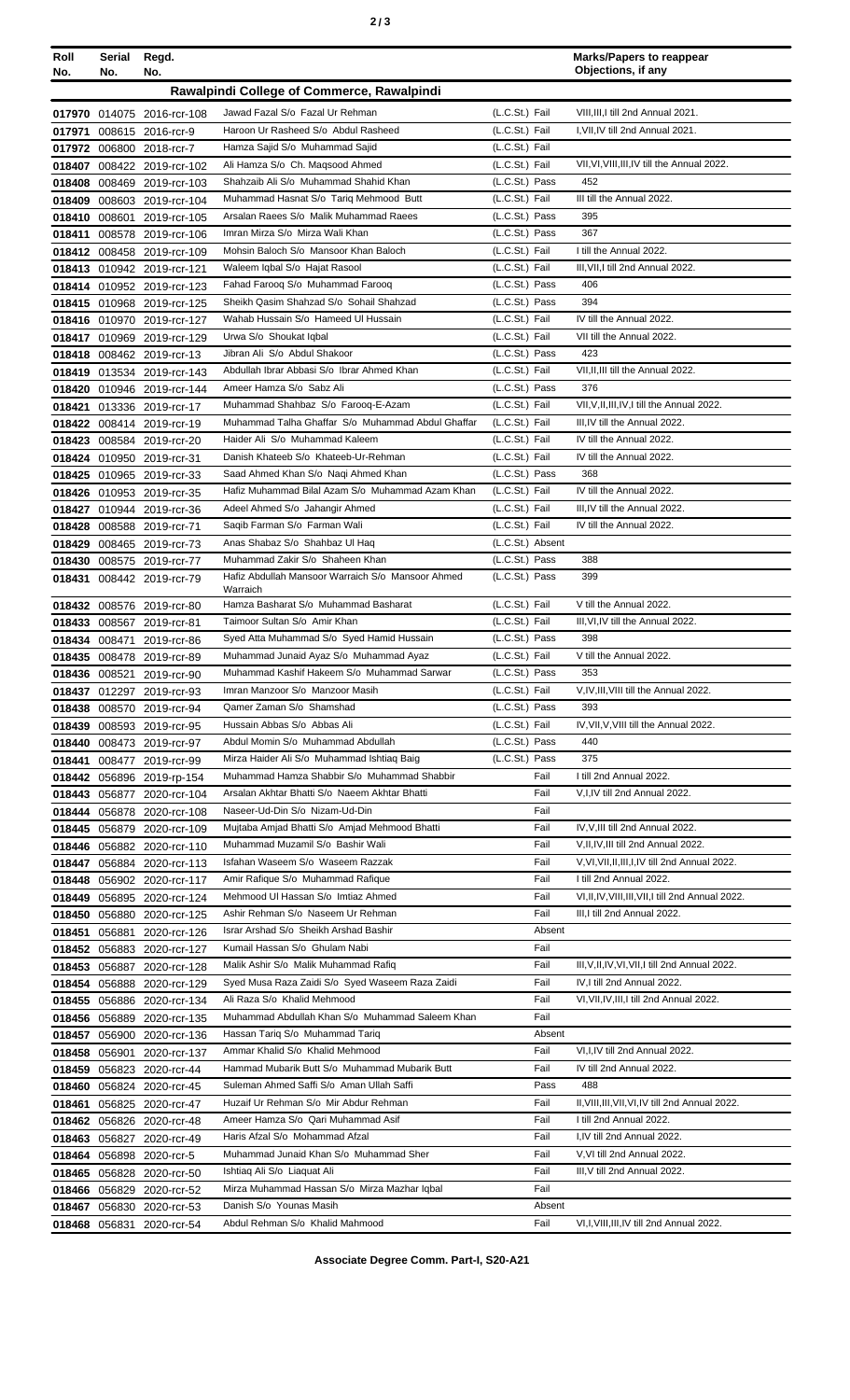**Roll** 

**Serial Regd.**

| Marks/Papers to reappear |  |
|--------------------------|--|
| Objections, if any       |  |

| No.    | No. | No.                       |                                                     |        | Objections, if any                                 |
|--------|-----|---------------------------|-----------------------------------------------------|--------|----------------------------------------------------|
|        |     |                           | Rawalpindi College of Commerce, Rawalpindi          |        |                                                    |
| 018469 |     | 056832 2020-rcr-55        | Umer Amer S/o Amer Rashid                           | Pass   | 344                                                |
|        |     | 018470 056833 2020-rcr-56 | Eric S/o Younas Masih                               | Fail   | II, V, I, VI, IV till 2nd Annual 2022.             |
| 018471 |     | 056892 2020-rcr-57        | Muhammad Moaiz S/o Shoukat Mehmood                  | Absent |                                                    |
|        |     | 018472 056834 2020-rcr-58 | Sarmad Javaid S/o Javaid Akhtar                     | Fail   | VIII.IV till 2nd Annual 2022.                      |
| 018473 |     | 056835 2020-rcr-61        | Wajahat Ali S/o Qalandar Shah                       | Pass   | 441                                                |
|        |     | 018474 056836 2020-rcr-62 | Muhammad Adnan S/o Muhammad Khan                    | Fail   | III.I till 2nd Annual 2022.                        |
|        |     | 018475 056837 2020-rcr-63 | Hammas Ahmad S/o Sarfraz Ahmad                      | Fail   | I till 2nd Annual 2022.                            |
|        |     | 018476 056838 2020-rcr-65 | Mustgeem Mursaleen S/o Muhammad Mursaleen           | Fail   | III.V.IV.I till 2nd Annual 2022.                   |
|        |     | 018477 056839 2020-rcr-67 | Faisal Hayyat S/o Muhammad Akram                    | Fail   | IV.I till 2nd Annual 2022.                         |
|        |     | 018478 056840 2020-rcr-68 | Abdul Qadir S/o Imtiaz Khan                         | Fail   | I, VII, III, VI, IV till 2nd Annual 2022.          |
|        |     | 018479 056841 2020-rcr-69 | Raja Muhammad Aizaz Khalid S/o Raja Abdul Khaliq    | Fail   | VIII, V, VII, IV till 2nd Annual 2022.             |
|        |     | 018480 056842 2020-rcr-70 | Muhammad Zeeshan S/o Muhammad Naveed Shah           | Fail   | I, VII, VI till 2nd Annual 2022.                   |
| 018481 |     | 056843 2020-rcr-71        | Muhammad Mudassar S/o Jahangir Hussain              | Fail   |                                                    |
|        |     | 018482 056844 2020-rcr-72 | Shahab Shakir S/o Shakir Ur Rehman                  | Fail   | IV.V.VI.VII.I till 2nd Annual 2022.                |
| 018483 |     | 056845 2020-rcr-74        | Mubashir Yasin S/o Muhammad Yasin                   | Fail   | IV, VI, V, VII, I till 2nd Annual 2022.            |
|        |     | 018484 056846 2020-rcr-75 | Numan Ali Shahbaz S/o Muhammad Shahbaz              | Pass   | 452                                                |
|        |     | 018485 056859 2020-rcr-76 | Maaz Ghaffar S/o Abdul Ghaffar Khan                 | Fail   | IV, I till 2nd Annual 2022.                        |
|        |     | 018486 056847 2020-rcr-77 | Muhammad Kashif S/o Abdul Sattar Chaudary Urf Tariq | Absent |                                                    |
|        |     | 018487 056848 2020-rcr-78 | Muhammad Habib-Ur-Rehman S/o Ghulam Mustafa         | Fail   | VII, V, III, IV, I till 2nd Annual 2022.           |
|        |     | 018488 056849 2020-rcr-80 | Ammad Mehmood S/o Mehmood Ahmad                     | Fail   | III.I till 2nd Annual 2022.                        |
| 018489 |     | 056899 2020-rcr-81        | Danish Khokhar S/o Yaqoob                           | Fail   | VI.III.IV till 2nd Annual 2022.                    |
| 018490 |     | 056850 2020-rcr-83        | Abdul Wahid S/o Muhammad Zahid                      | Fail   | VI, VII, III, I, IV till 2nd Annual 2022.          |
| 018491 |     | 056851 2020-rcr-84        | Usama Raees Satti S/o Raees Anwar Satti             | Fail   |                                                    |
|        |     | 018492 056852 2020-rcr-85 | Raja Sheryar Qaisar S/o Farooq Qaisar               | Fail   | I till 2nd Annual 2022.                            |
|        |     | 018493 056890 2020-rcr-86 | Basim Hassan S/o Imtiaz Ahmad                       | Absent |                                                    |
|        |     | 018494 056853 2020-rcr-87 | Muhammad Haseeb Murtaza S/o Raja Muhammad Ajmal     | Fail   |                                                    |
|        |     | 018495 056885 2020-rcr-9  | Jahangir Ali S/o Shukoor Ali                        | Fail   | V, VI, II, VII, III, IV, I till 2nd Annual 2022.   |
|        |     | 018496 056854 2020-rcr-90 | Abdul Moiz S/o Muhammad Anwar                       | Fail   | II, III, VII, IV, VI till 2nd Annual 2022.         |
|        |     | 018497 056855 2020-rcr-94 | Samroon Muneer S/o Muneer Masih                     | Fail   | II, V, VII, VI, I, III, IV till 2nd Annual 2022.   |
|        |     | 018498 056856 2020-rcr-95 | Shehroze S/o Waris Masih                            | Fail   | I, VIII, V, III, VII, VI, IV till 2nd Annual 2022. |
|        |     | 018499 056857 2020-rcr-96 | Shahzaib Saleem S/o Chaudhary Saleem Akhtar         | Fail   | VI, I till 2nd Annual 2022.                        |
|        |     | 018500 056858 2020-rcr-97 | Sohail Imtiaz Rathore S/o Muhammad Imtiaz Khan      | Fail   |                                                    |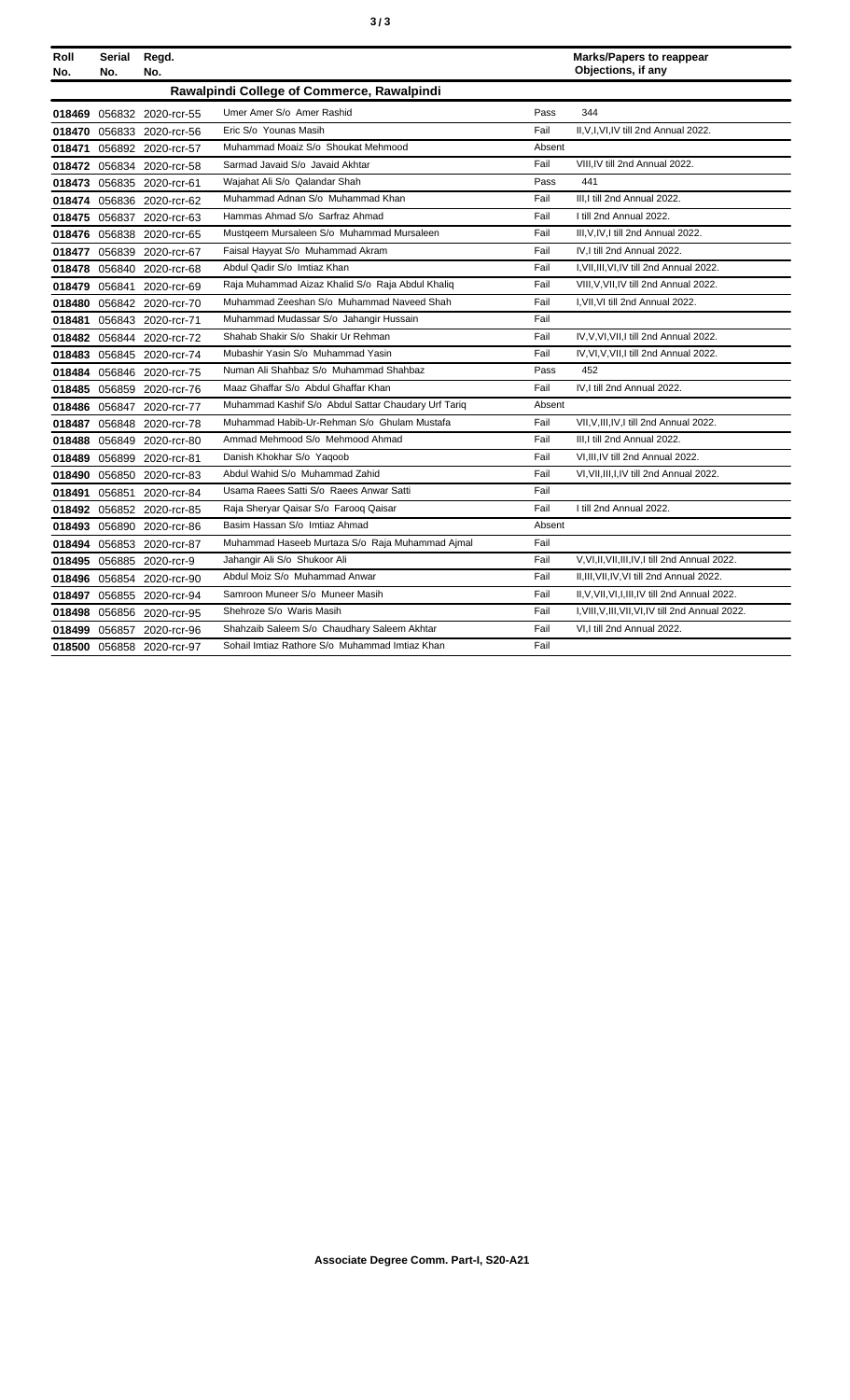| Roll<br>No.                                          | Serial<br>No. | Regd.<br>No.             |                                                |                | <b>Marks/Papers to reappear</b><br>Objections, if any |
|------------------------------------------------------|---------------|--------------------------|------------------------------------------------|----------------|-------------------------------------------------------|
| Rawal College of Commerce, Peshawar Road, Rawalpindi |               |                          |                                                |                |                                                       |
|                                                      |               | 017693 008407 2018-rwr-8 | Sardar Bilal Javed Khan S/o Javed Hussain Khan | (L.C.St.) Fail |                                                       |
| 017699                                               |               | 008378 2018-rwr-9        | Faheem Ullah S/o Noor Ul Hag Khan              | (L.C.St.) Pass | 405                                                   |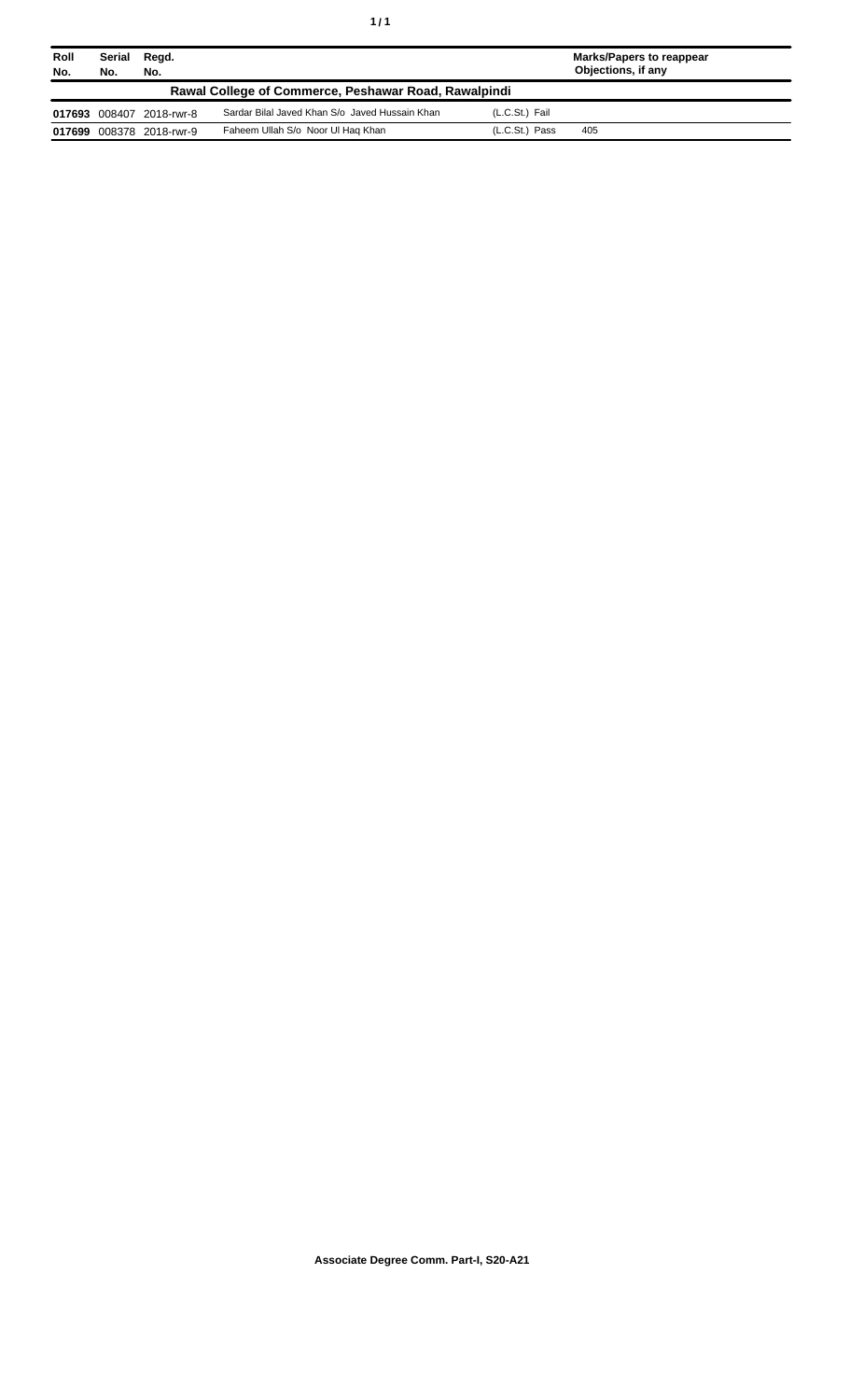| ٠ | ٠ |
|---|---|
|   |   |

| Roll | Serial        | Regd.                                                  |                                                                                          |                  | <b>Marks/Papers to reappear</b><br>Objections, if any           |
|------|---------------|--------------------------------------------------------|------------------------------------------------------------------------------------------|------------------|-----------------------------------------------------------------|
| No.  | No.           | No.                                                    |                                                                                          |                  |                                                                 |
|      |               |                                                        | Superior College of Commerce, 34-B, Satellite Town, Rawalpindi.                          |                  |                                                                 |
|      |               | 016330 011127 2019-spr-35                              | Muzzamil Latif D/o Abdul Latif                                                           | (L.C.St.) Pass   | 428                                                             |
|      |               | 016331 011130 2019-spr-5                               | Eman Arooj D/o Nisar Ahmad                                                               | (L.C.St.) Pass   | 454                                                             |
|      |               | 016476 011140 2019-spr-10                              | Mahnoor Ikram D/o Muhammad Ikram                                                         | (L.C.St.) Pass   | 449                                                             |
|      |               | 016477 011131 2019-spr-11                              | Farwa Zanab D/o Muhammad Kazim                                                           | (L.C.St.) Pass   | 421                                                             |
|      |               | 016478 011135 2019-spr-13                              | Sumaira D/o Khanwaiz Khan                                                                | (L.C.St.) Pass   | 485                                                             |
|      |               | 016479 011133 2019-spr-18                              | Zahra Shoaib D/o Muhammad Shoaib                                                         | (L.C.St.) Pass   | 382                                                             |
|      |               | 016480 011143 2019-spr-30                              | Beenish Banaris D/o Banaris                                                              | (L.C.St.) Pass   | 472                                                             |
|      |               | 016481 000914 2019-spr-45                              | Anum Masood Khawaja D/o Khawaja Masood Ellahi                                            | (L.C.St.) Fail   | IV, III, I, VIII, V, VI, VII till 2nd Annual 2022.              |
|      |               | 016571 011185 2019-z-54119                             | Arais Sukaina D/o Muhammad Awais Malik                                                   | (L.C.St.) Fail   |                                                                 |
|      |               | 016572 062674 2020-spr-10                              | Tayyaba D/o Gul Ahmed                                                                    | Fail             | V,I till 2nd Annual 2022.                                       |
|      |               | 016573 062675 2020-spr-11                              | Qarat Ul Ain Tariq D/o Malik Kamran Tariq                                                | Pass             | 449                                                             |
|      |               | 016574 062676 2020-spr-12                              | Barrera Rehman D/o Atiq Ur Rehman                                                        | Fail<br>Fail     | IV, I till 2nd Annual 2022.<br>IV, III, I till 2nd Annual 2022. |
|      |               | 016575 062677 2020-spr-13                              | Igra Zafar D/o Zafar Igbal Bhatti<br>Zoha Usman D/o Muhammad Usman                       | Pass             | 438                                                             |
|      |               | 016576 062681 2020-spr-18                              | Meera Javed D/o Javed Masih                                                              | Fail             | I till 2nd Annual 2022.                                         |
|      |               | 016577 062682 2020-spr-19                              | Noor Tariq D/o Tariq Waheed Banday                                                       | Fail             | III, I till 2nd Annual 2022.                                    |
|      |               | 016578 062667 2020-spr-2                               | Samreen Arshad D/o Arshad Mehmood                                                        | Fail             | I till 2nd Annual 2022.                                         |
|      |               | 016579 062683 2020-spr-20<br>016580 062686 2020-spr-23 | Maiza D/o Tanveer Ahmed                                                                  | Fail             | VIII, III, I till 2nd Annual 2022.                              |
|      |               | 016581 062687 2020-spr-24                              | Anshra Uzair D/o Malik Uzair Mansoor                                                     | Fail             | I.III.IV till 2nd Annual 2022.                                  |
|      |               | 016582 062689 2020-spr-27                              | Mafia D/o Amanullah Bhatti                                                               | Pass             | 464                                                             |
|      | 016583 062691 | 2020-spr-29                                            | Safa Ismail D/o Muhammad Ismail                                                          | Absent           |                                                                 |
|      |               | 016584 062668 2020-spr-3                               | Rehana Khan D/o Adam Khan                                                                | Fail             | IV, I till 2nd Annual 2022.                                     |
|      |               | 016585 062698 2020-spr-35                              | Mugadas Sagher D/o Sagheer Ahmed                                                         | Fail             | IV, III, I till 2nd Annual 2022.                                |
|      |               | 016586 062669 2020-spr-4                               | Uswa Imtiaz D/o Imtiaz Ahmed                                                             | Pass             | 426                                                             |
|      |               | 016587 062670 2020-spr-5                               | Kinza Saleem D/o Muhammad Saleem                                                         | Fail             | IV, VIII, III, VI, I till 2nd Annual 2022.                      |
|      |               | 016588 062671 2020-spr-7                               | Warda Khalid D/o Abdul Quddus Khalid                                                     | Absent           |                                                                 |
|      |               | 016589 062672 2020-spr-8                               | Aqsa Sajid D/o Sajid Ali Ahmad                                                           | Pass             | 459                                                             |
|      |               | 016590 062673 2020-spr-9                               | Sania Tariq D/o Tariq Mehmood                                                            | Fail             | I till 2nd Annual 2022.                                         |
|      |               | 017694 011197 2018-spr-19                              | Muhammad Hamza S/o Asif Siddique                                                         | (L.C.St.) Fail   |                                                                 |
|      |               | 017721 011141 2019-spr-17                              | Ahsn Froog S/o Muhammad Faroog                                                           | (L.C.St.) Fail   | I till the Annual 2022.                                         |
|      |               | 017722 011136 2019-spr-2                               | Shoaib Iqbal S/o Muhammad Iqbal                                                          | (L.C.St.) Pass   | 412                                                             |
|      |               | 017723 011134 2019-spr-26                              | Wahab Ali S/o Muhammad Ehsan                                                             | (L.C.St.) Pass   | 335                                                             |
|      |               | 017724 011145 2019-spr-32                              | Abdul Salam Abbasi S/o Muhammad Yaseen                                                   | (L.C.St.) Fail   | VII, IV, III, I till the Annual 2022.                           |
|      |               | 017725 011139 2019-spr-38                              | Razwan Haider S/o Sultan Ahmed                                                           | (L.C.St.) Fail   | IV till the Annual 2022.                                        |
|      |               | 017726 011132 2019-spr-40                              | Zohaib Hassan S/o Asad Mehmood                                                           | (L.C.St.) Pass   | 387                                                             |
|      |               | 017727 011137 2019-spr-41                              | Haris Shams S/o Shams-Ul-Haq                                                             | (L.C.St.) Pass   | 410                                                             |
|      |               | 017728 011233 2019-spr-46                              | Hamza Tanveer S/o Asif Tanveer                                                           | (L.C.St.) Pass   | 350                                                             |
|      |               | 017867 011924 2019-spr-48                              | Subayyal Mehmood S/o Liaqat Mehmood                                                      | (L.C.St.) Fail   | VII till the Annual 2022.                                       |
|      |               | 017973 011038 2019-spr-22                              | Danish Ali S/o Arshad Mehmood                                                            | (L.C.St.) Fail   | I, III till the Annual 2022.                                    |
|      |               | 017974 007379 2019-spr-37                              | Junaid Shoaib S/o Muhammad Shoaib Ayaz                                                   | (L.C.St.) Pass   | 380                                                             |
|      |               | 017975 062666 2020-spr-1                               | Mohsin Khan S/o Muhammad Rafiq                                                           | Fail             | V, II, I till 2nd Annual 2022.                                  |
|      |               | 017976 062699 2020-spr-14                              | Sajid Ali S/o Abdul Jan                                                                  | Fail             | VI, III, VII, VIII, I till 2nd Annual 2022.                     |
|      |               | 017977 062678 2020-spr-15                              | M Ali Khursheed S/o Muhammad Khursheed                                                   | Pass             | 389                                                             |
|      |               | 017978 062679 2020-spr-16                              | Muhammad Nouman Munir S/o M Munir                                                        | Fail             | VIII, III, V, VI, I till 2nd Annual 2022.                       |
|      |               | 017979 062680 2020-spr-17                              | Muhammad Usman Farooqi S/o Adnan Akhtar                                                  | Fail             | II, V, III, I, IV till 2nd Annual 2022.                         |
|      |               | 017980 062684 2020-spr-21                              | Shahzeb Majeed S/o Amjad Iqbal                                                           | Fail             | III, V, IV, I till 2nd Annual 2022.                             |
|      |               | 017981 062685 2020-spr-22                              | Sajid Yousaf S/o Muhammad Yousaf                                                         | Fail             | III, IV, V, I till 2nd Annual 2022.                             |
|      |               | 017982 062688 2020-spr-26                              | Syed Jaffar Raza S/o Syed Akhlag Hussain                                                 | Absent           |                                                                 |
|      |               | 017983 062690 2020-spr-28                              | Danish Ali S/o Ziafat Ali                                                                | Absent           |                                                                 |
|      |               | 017984 062692 2020-spr-30                              | Mubashir Irfan S/o Muhammad Irfan                                                        | Absent           |                                                                 |
|      |               | 017985 062693 2020-spr-31                              | Ahmed Islam S/o Mairaj Khalid                                                            | Fail             | II, IV, VII, V, VI, I, III till 2nd Annual 2022.                |
|      |               | 017986 062694 2020-spr-33                              | Abdul Wahab Siddiqui S/o Muhammad Awais Siddiqui<br>Muhammad Hassan Han S/o Ghaffar Khan | Fail             | I, VI, III, IV till 2nd Annual 2022.                            |
|      |               | 017987 062695 2020-spr-34                              | Muhammad Sayyam S/o Amjad Mehmood                                                        | Fail             | VIII, I, VI till 2nd Annual 2022.                               |
|      |               | 017988 062696 2020-spr-36                              | Farhan Shafique S/o Muhammad Shafique                                                    | Absent<br>Absent |                                                                 |
|      |               | 017989 062697 2020-spr-37                              | Feroze Bakhat Zain Ul Jhan S/o Ayaz Mehmood                                              | (L.C.St.) Fail   | VII, VI, V, IV till the Annual 2022.                            |
|      | 017990 008731 | 2020-z-43349                                           | Zahoor Afridi S/o Zavar Gul                                                              | (L.C.St.) Fail   | I till the Annual 2022.                                         |
|      |               | 021468 085324 2019-spr-25                              |                                                                                          |                  |                                                                 |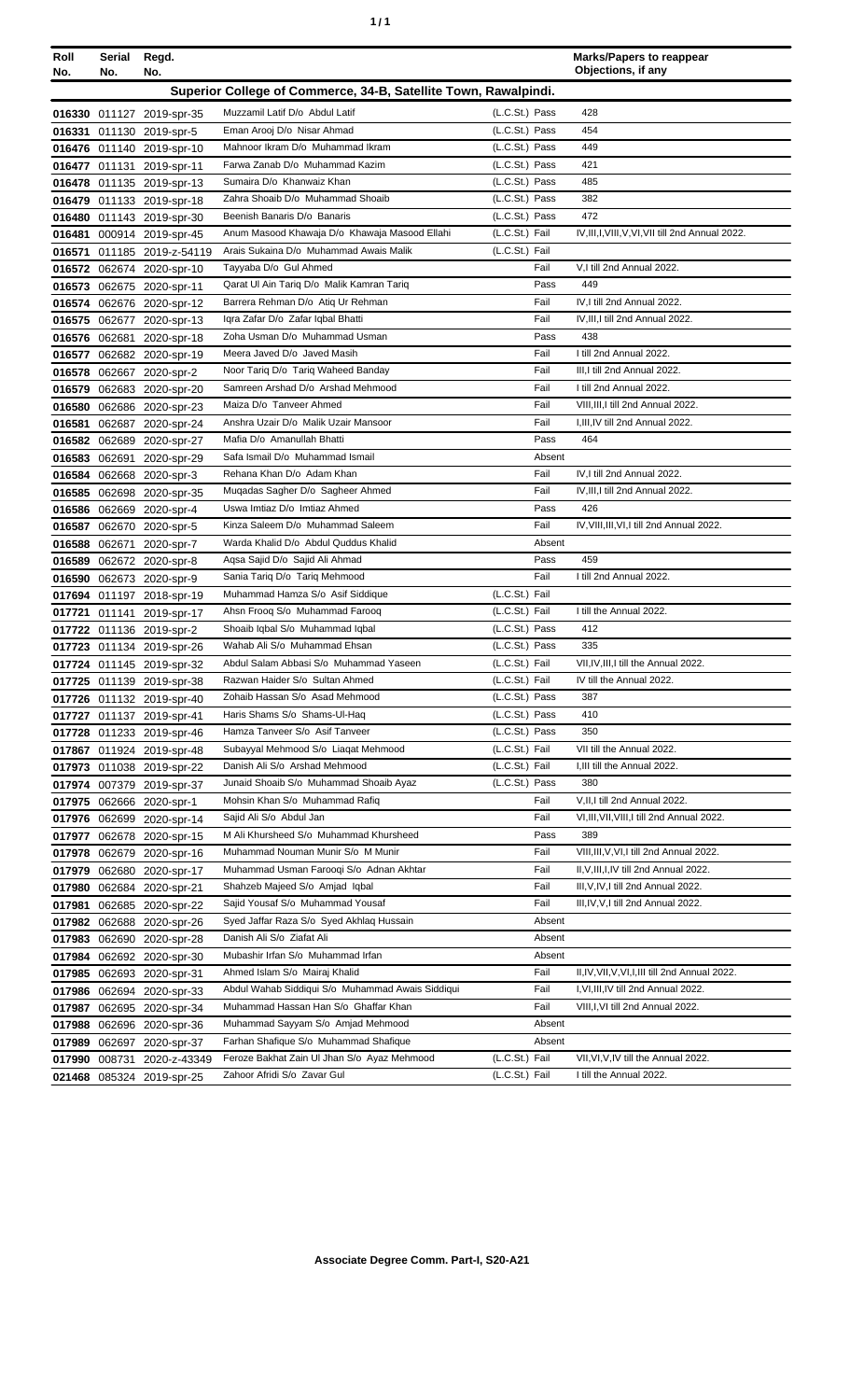| Roll<br>No. | Serial<br>Regd.<br>No.<br>No.      |                   |                                        |                | <b>Marks/Papers to reappear</b><br>Objections, if any |  |
|-------------|------------------------------------|-------------------|----------------------------------------|----------------|-------------------------------------------------------|--|
|             | <b>Government College, Shorkot</b> |                   |                                        |                |                                                       |  |
| 004171      |                                    | 010361 2017-csi-4 | Muhammad Nabeel Abbas S/o Ghulam Kazim | (L.C.St.) Fail | I till the Annual 2022.                               |  |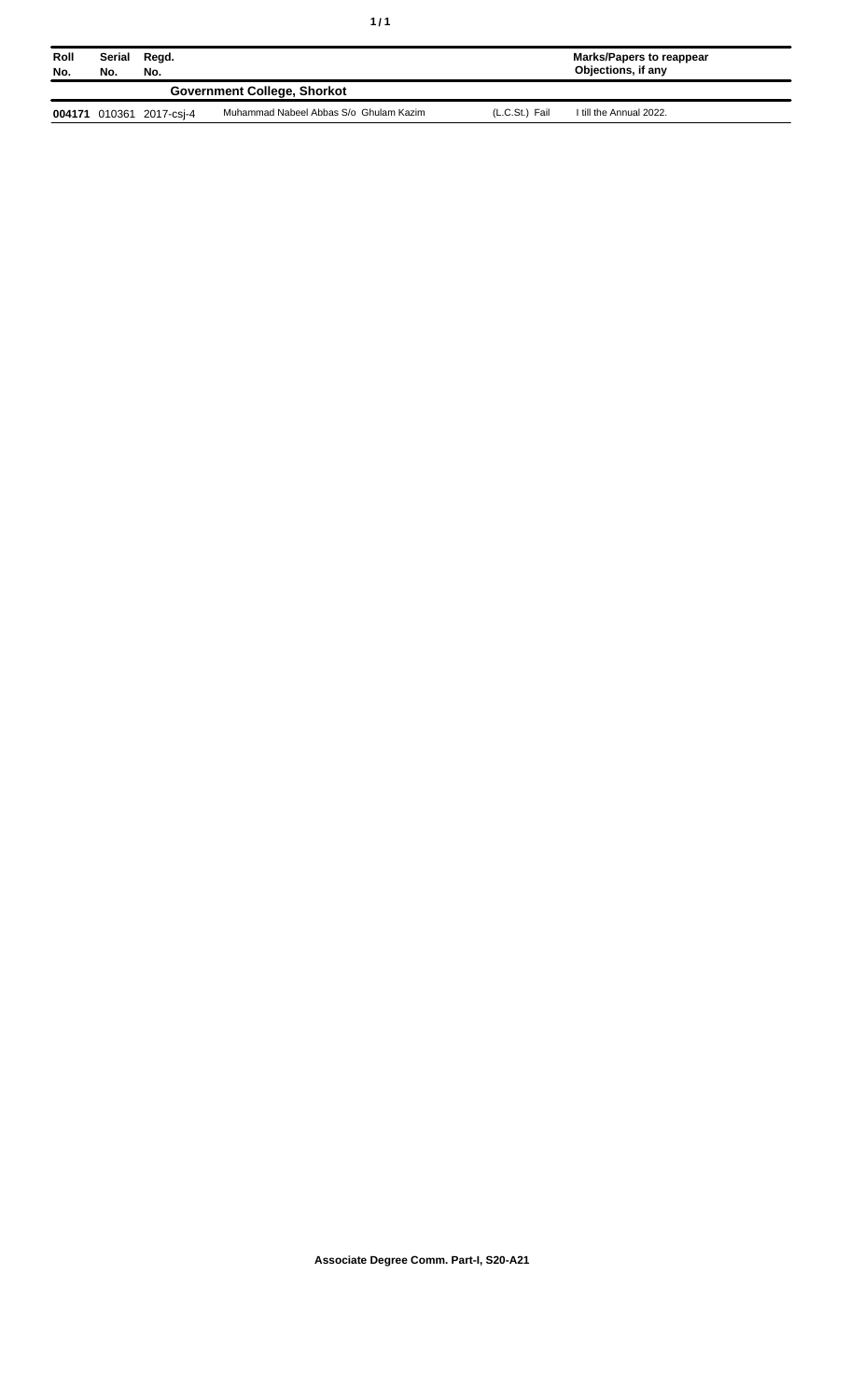| <b>Roll</b><br>No. | Serial<br>No. | Regd.<br>No.               |                                                              |                | <b>Marks/Papers to reappear</b><br>Objections, if any |
|--------------------|---------------|----------------------------|--------------------------------------------------------------|----------------|-------------------------------------------------------|
|                    |               |                            | Punjab College of Commerce, Zafarwal Road, Shakargarh.       |                |                                                       |
|                    |               | 015688 002908 2017-crs-25  | Muhammad Usman S/o Amjad Hussain                             | (L.C.St.) Fail | III, VI, VII till the Annual 2022.                    |
|                    |               | 015689 011327 2019-psg-124 | Ahmad Naveed Gulzar S/o Hafiz Muhammad Gulzar Anwar<br>Qadri | (L.C.St.)      | <b>FEE</b>                                            |
|                    |               | 015690 004073 2019-psg-127 | Muhammad Manan S/o Nazir Hussain                             | (L.C.St.) Pass | 437                                                   |
|                    |               | 015691 012267 2019-psg-128 | Muhammad Hamza S/o Tarig Javed                               | (L.C.St.) Fail | III till the Annual 2022.                             |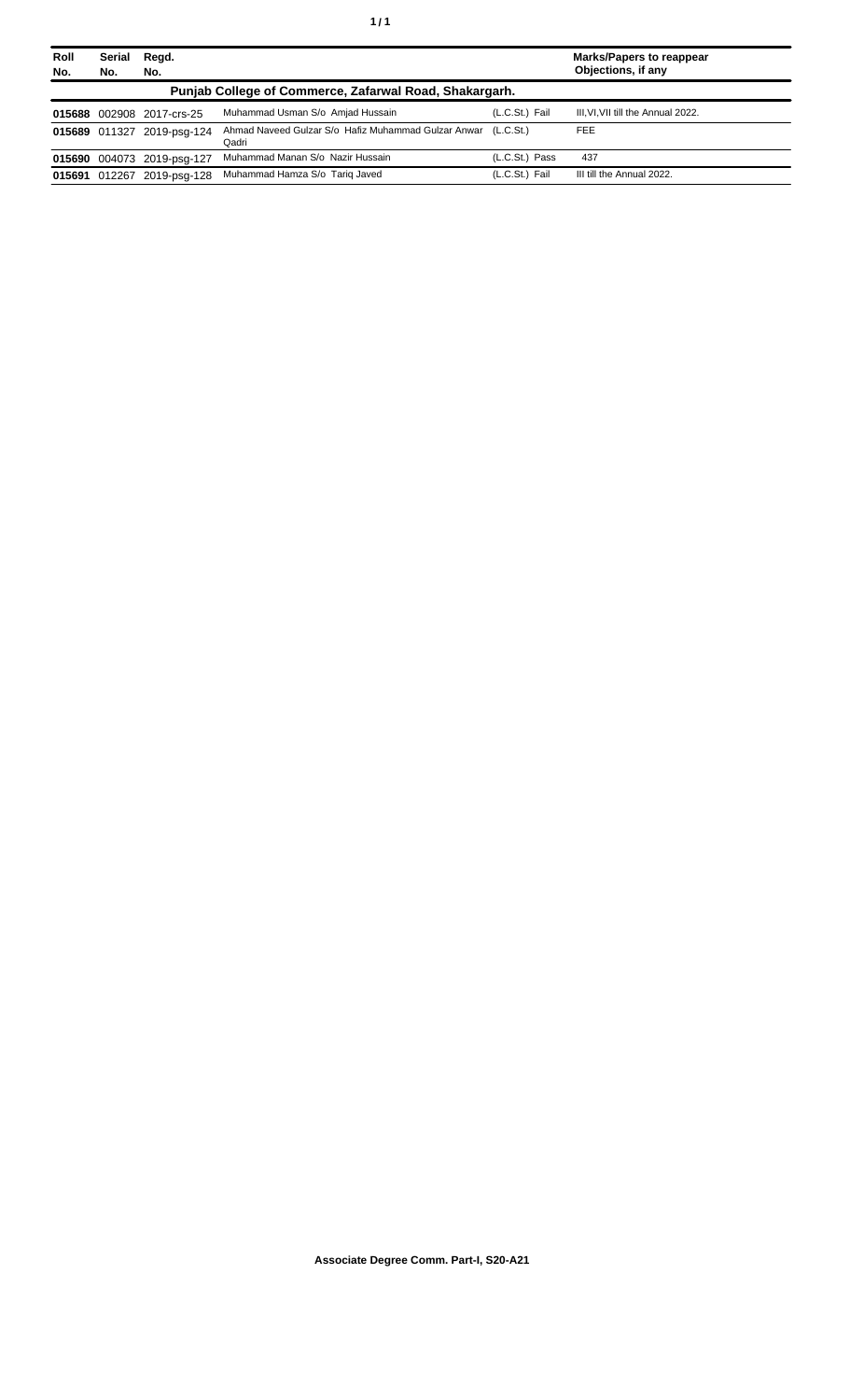| Roll<br>No. | Serial<br>No. | Regd.<br>No.              |                                                |                | <b>Marks/Papers to reappear</b><br>Objections, if any |
|-------------|---------------|---------------------------|------------------------------------------------|----------------|-------------------------------------------------------|
|             |               |                           | <b>Farabi College of Commerce, Sheikhupura</b> |                |                                                       |
|             | 018566 007477 | 2019-fas-1                | Farah Naz D/o Abdul Nafees                     | (L.C.St.) Fail | III, V till the Annual 2022.                          |
| 018567      |               | 013354 2019-fas-16        | Anza Mushtag D/o Mushtag Masih                 | (L.C.St.) Fail | VII, I till the Annual 2022.                          |
|             |               | 018568 013355 2019-fas-22 | Ayesha Tariq D/o Tariq Mehmood                 | (L.C.St.) Pass | 360                                                   |
| 018569      | 013357        | 2019-fas-23               | Rahal Niamat D/o Naiamat Masih                 | (L.C.St.) Fail | I till the Annual 2022.                               |
|             |               | 018570 007482 2019-fas-3  | Sania Arif D/o Muhammad Arif                   | (L.C.St.) Pass | 407                                                   |
|             | 018571 007481 | 2019-fas-5                | Aleena Saman D/o Atta Ur Rafique               | (L.C.St.) Pass | 375                                                   |
|             |               | 018572 007476 2019-fas-6  | Ayesha Bibi D/o Muhammad Shakoor               | (L.C.St.) Pass | 355                                                   |
|             |               | 018845 007466 2015-fas-10 | Daniyal Butt S/o Muhammad Boota Butt           | (L.C.St.) Fail | VII till the Annual 2022.                             |
|             |               | 018846 007486 2019-fas-18 | Umar Afzal S/o Muhammad Afzal Zahid            | (L.C.St.) Pass | 453                                                   |
|             |               | 018847 013358 2019-fas-28 | Hassan Ali S/o Muhammad Rasheed Ahmed          | (L.C.St.) Pass | 505                                                   |
|             |               | 018848 007483 2019-fas-34 | Naeem Sardar S/o Muhammad Sardar Shahid        | (L.C.St.) Fail | VIII, VII, V, I till the Annual 2022.                 |
|             |               | 018849 007470 2019-fas-9  | Muhammad Burhan Magsood S/o Muhammad Magsood   | (L.C.St.) Fail | IV.I till the Annual 2022.                            |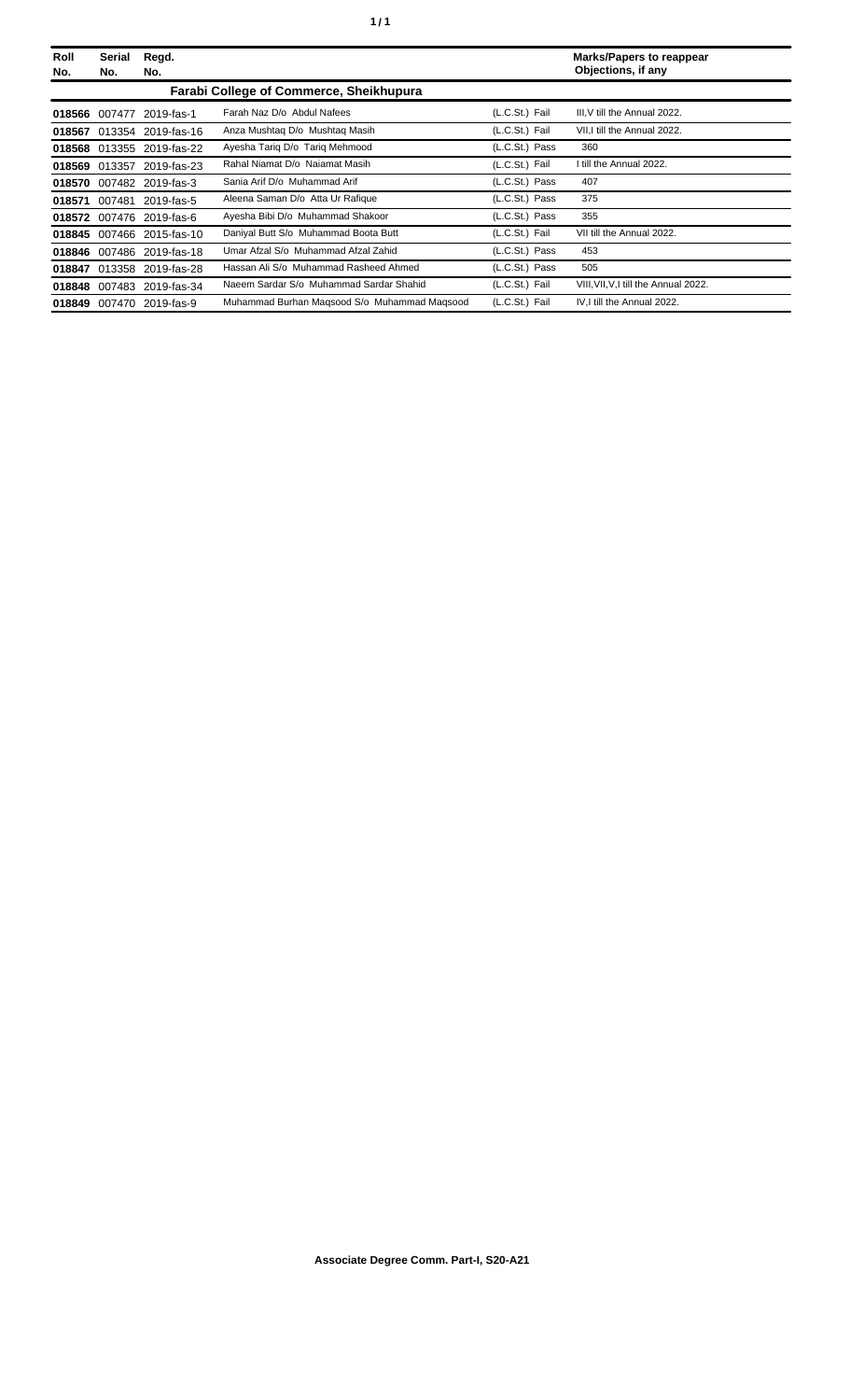| ٠ |  |  |
|---|--|--|
|---|--|--|

| Roll   | Serial        | Regd.                                                  |                                                                          |                                  | <b>Marks/Papers to reappear</b><br>Objections, if any             |
|--------|---------------|--------------------------------------------------------|--------------------------------------------------------------------------|----------------------------------|-------------------------------------------------------------------|
| No.    | No.           | No.                                                    |                                                                          |                                  |                                                                   |
|        |               |                                                        | Government Postgraduate College, Sheikhupura                             |                                  |                                                                   |
|        |               | 011226 003587 2019-ks-590                              | Muhammad Samran Ashraf S/o Muhammad Ashraf Kamran (L.C.St.) Pass         |                                  | 394                                                               |
|        |               | 018573 004280 2016-fs-143                              | Aliya Waris D/o Muhammad Waris                                           | (L.C.St.) Pass                   | 387                                                               |
|        |               | 018574 007606 2018-gps-255                             | Naba-Ul-Khair D/o Muhammad Suleman                                       | (L.C.St.) Pass                   | 340                                                               |
|        |               | 018575 007562 2019-ks-545                              | Aimen Talib D/o Talib Hussain                                            | (L.C.St.) Pass                   | 512                                                               |
|        |               | 018576 007619 2019-ks-562                              | Rukhsar Afzal D/o Muhammad Afzal<br>Mariyam Fatima D/o Muhammad Aslam    | (L.C.St.) Pass<br>(L.C.St.) Fail | 428<br>I till the Annual 2022.                                    |
|        |               | 018577 007574 2019-ks-568                              | Jaweria Abbas D/o Abbas Ali                                              | (L.C.St.) Pass                   | 363                                                               |
|        |               | 018578 007577 2019-ks-569                              | Qurat UI Ain D/o Ashiq Hussain                                           | (L.C.St.) Pass                   | 459                                                               |
|        |               | 018579 007565 2019-ks-572<br>018580 007572 2019-ks-579 | Swaira Arif D/o Arif Mashi                                               | (L.C.St.) Pass                   | 397                                                               |
|        |               | 018581 007600 2019-ks-587                              | Zara Imran D/o Muhammad Imran Anwar                                      | (L.C.St.) Pass                   | 355                                                               |
|        |               | 018582 007555 2019-ks-597                              | Umme Amara D/o Muhammad Zakria Watto                                     | (L.C.St.) Fail                   | V, IV, I, III till the Annual 2022.                               |
|        |               | 018583 007616 2019-ks-598                              | Nida Kousar D/o Mukhtar Ahmad                                            | (L.C.St.) Pass                   | 385                                                               |
|        |               | 018584 007612 2019-ks-603                              | Amina D/o Zulfigar Ahmad                                                 | (L.C.St.) Fail                   | IV, VI till the Annual 2022.                                      |
|        |               | 018585 004991 2019-ks-611                              | Insha Iftikhar D/o Iftikhar Ahmad                                        | (L.C.St.) Fail                   | VII till the Annual 2022.                                         |
|        |               | 018586 055558 2020-ks-719                              | Fatima Shahzadi D/o Rana Amanat                                          | Pass                             | 470                                                               |
|        |               | 018587 055560 2020-ks-721                              | Tehreem D/o Muhammad Abdul Qayyum                                        | Fail                             | IV, I till 2nd Annual 2022.                                       |
|        |               | 018588 055561 2020-ks-722                              | Amna Eman D/o Fageer Hussain                                             | Fail                             | III, IV till 2nd Annual 2022.                                     |
|        |               | 018589 055565 2020-ks-726                              | Aqsa Javed D/o Muhammad Javed                                            | Fail                             | III.I till 2nd Annual 2022.                                       |
|        |               | 018590 055568 2020-ks-729                              | Hafiza Heba Azher D/o Muhammad Azhar                                     | Pass                             | 410                                                               |
| 018591 |               | 055569 2020-ks-730                                     | Fiza Kashif Khan D/o Kashif Mehmood Khan                                 | Pass                             | 427                                                               |
|        |               | 018592 055572 2020-ks-733                              | Shanza Mushtaq D/o Muhammad Mushtaq                                      | Absent                           |                                                                   |
|        | 018593 055581 | 2020-ks-742                                            | Savaira Ramzan D/o Muhammad Ramzan                                       | Fail                             | VII till 2nd Annual 2022.                                         |
|        |               | 018594 055582 2020-ks-743                              | Sania Iftikhar D/o Iftikhar Ahmad                                        | Absent                           |                                                                   |
|        |               | 018595 055583 2020-ks-745                              | Kinza Amar D/o Mian Amar Magbool                                         | Fail                             | I till 2nd Annual 2022.                                           |
|        |               | 018596 055584 2020-ks-746                              | Esha Ali D/o Ali Ahmad                                                   | Pass                             | 372                                                               |
|        |               | 018597 055585 2020-ks-747                              | Ansa Asad D/o Asad Ali                                                   | Fail                             | IV, VI, III, I, VII till 2nd Annual 2022.                         |
|        |               | 018598 055588 2020-ks-750                              | Javeria Shahbaz Ahmad D/o Shahbaz Ahmad Bhatti                           | Pass                             | 430                                                               |
|        |               | 018599 055589 2020-ks-751                              | Iman Hafeez D/o Abdul Hafeez                                             | Absent                           |                                                                   |
|        |               | 018600 055590 2020-ks-752                              | Sumbal Parveen D/o Amjad Ali                                             | Pass                             | 462                                                               |
| 018601 |               | 055633 2020-ks-755                                     | Rumaisa Qayyum D/o Abdul Qayyum                                          | Absent<br>Fail                   |                                                                   |
|        |               | 018602 055598 2020-ks-760                              | Bisma Parwaiz D/o Muhammad Parwaiz<br>Mugaddas Saif Ullah D/o Saif Ullah | Fail                             | VI,IV,III,I till 2nd Annual 2022.<br>I, III till 2nd Annual 2022. |
|        |               | 018603 055599 2020-ks-761                              | Rida Zahra D/o Sarfraz Hussain                                           | Pass                             | 404                                                               |
|        |               | 018604 055612 2020-ks-778<br>018605 055619 2020-ks-788 | Arooj Majeed D/o Abdul Majeed Choudhary                                  | Pass                             | 394                                                               |
|        |               | 018606 055623 2020-ks-795                              | Mehvish D/o Abdul Rouf                                                   | Fail                             | I, VII, III, VI till 2nd Annual 2022.                             |
|        |               | 018928 005436 2018-ks-448                              | Muhammad Rizwan S/o Muhammad Arif                                        | (L.C.St.)                        | <b>FEE</b>                                                        |
|        |               | 018929 006842 2018-ks-463                              | Muhammad Waqas S/o Asghar Ali                                            | (L.C.St.) Pass                   | 391                                                               |
|        |               | 018930 006960 2018-ks-499                              | Muhammad Kamran Subhani S/o Akhtar Hussain                               | (L.C.St.) Fail                   |                                                                   |
|        |               | 018931 007592 2019-ks-546                              | Awais Ali S/o Muhammad Yaqoob                                            | (L.C.St.) Fail                   | V till the Annual 2022.                                           |
|        |               | 018932 001141 2019-ks-551                              | Muhammad Hamza Munir S/o Munir Ahmad                                     | (L.C.St.) Pass                   | 386                                                               |
|        |               | 018933 007611 2019-ks-573                              | Umer Irshad S/o Muhammad Irshad Ahmad                                    | (L.C.St.) Pass                   | 419                                                               |
|        |               | 018934 007552 2019-ks-574                              | Muhammad Umair S/o Muhammad Hanif                                        | (L.C.St.) Pass                   | 353                                                               |
|        |               | 018935 007604 2019-ks-575                              | Muhammad Azaz Saddique S/o Muhammad Saddique                             | (L.C.St.) Pass                   | 369                                                               |
|        |               | 018936 055604 2019-ks-584                              | Abdul Rehman S/o Rehmat Ali                                              | Pass                             | 382                                                               |
|        |               | 018937 007558 2019-ks-586                              | Muhammad Tayyab S/o Javid Akhtar                                         | (L.C.St.) Pass                   | 438                                                               |
|        |               | 018938 007595 2019-ks-595                              | Muhammad Zulqarnain Maqsood S/o Maqsood Ahmed                            | (L.C.St.) Fail                   | VIII, II till the Annual 2022.                                    |
|        |               | 018939 007594 2019-ks-599                              | Muhammad Hamid S/o Muhammad Afzal                                        | (L.C.St.) Pass                   | 344                                                               |
|        |               | 018940 007570 2019-ks-602                              | Muhammad Usman S/o Muhammad Asgher                                       | (L.C.St.) Pass                   | 451                                                               |
|        |               | 018941 007578 2019-ks-606                              | Fakhir Ali S/o Riaz Ahmad<br>Mohsan Jamil S/o Muhammad Jamil             | (L.C.St.) Pass<br>(L.C.St.) Fail | 521<br>V, IV, III, II, VIII, VI, VII till the Annual 2022.        |
|        |               | 018942 008819 2019-ks-607                              | Ibtesam Javed S/o Muhammad Javed Iqbal                                   | (L.C.St.) Pass                   | 436                                                               |
|        |               | 018943 085045 2019-ks-613                              | Shahrooz Ali S/o Muhammad Ramzan                                         | Pass                             | 382                                                               |
|        |               | 018944 055559 2020-ks-720<br>018945 055562 2020-ks-723 | Asad Ameen S/o Muhammad Ameen                                            | Fail                             | V,I till 2nd Annual 2022.                                         |
|        |               | 018946 055563 2020-ks-724                              | Muhammad Nabeel S/o Shakeel Ahmad                                        | Pass                             | 401                                                               |
|        |               | 018947 055564 2020-ks-725                              | Adeel Liaqat S/o Liaqat Ali                                              | Pass                             | 444                                                               |
|        |               | 018948 055566 2020-ks-727                              | Ahsan Ali S/o Sarfraz                                                    | Fail                             | IV, V till 2nd Annual 2022.                                       |
|        |               | 018949 055567 2020-ks-728                              | Ali Haider S/o Bashir Ahmad                                              | Absent                           |                                                                   |
|        |               | 018950 055570 2020-ks-731                              | Usman Ali S/o Shbbir Hussain                                             | Pass                             | 379                                                               |
|        |               | 018951 055571 2020-ks-732                              | Hussain Raza S/o Muhammad Rasheed                                        | Fail                             | V, III till 2nd Annual 2022.                                      |
|        |               | 018952 055573 2020-ks-734                              | Muhammad Umar Riaz S/o Muhammad Riaz                                     | Fail                             | IV till 2nd Annual 2022.                                          |
|        |               | 018953 055574 2020-ks-735                              | Ali Jawad S/o Muhammad Asif                                              | Fail                             | III.V till 2nd Annual 2022.                                       |
|        |               | 018954 055575 2020-ks-736                              | Hamayal Arsal S/o Habib Ur Rehman                                        | Pass                             | 380                                                               |
|        |               | 018955 055576 2020-ks-737                              | Mohsin Fareed S/o Muhammad Sohail Talib                                  | Fail                             | II, V, III, I till 2nd Annual 2022.                               |
|        |               | 018956 055577 2020-ks-738                              | Muhammad Ahtisham Shahid S/o Shahid Parvaiz                              | Fail                             | V till 2nd Annual 2022.                                           |
|        |               | 018957 055578 2020-ks-739                              | Taemoor Hassan S/o Muhammad Saeed                                        | Fail                             | I till 2nd Annual 2022.                                           |
|        |               | 018958 055579 2020-ks-740                              | Waseem Akram S/o Shoukat Ali                                             | Fail                             | III, V till 2nd Annual 2022.                                      |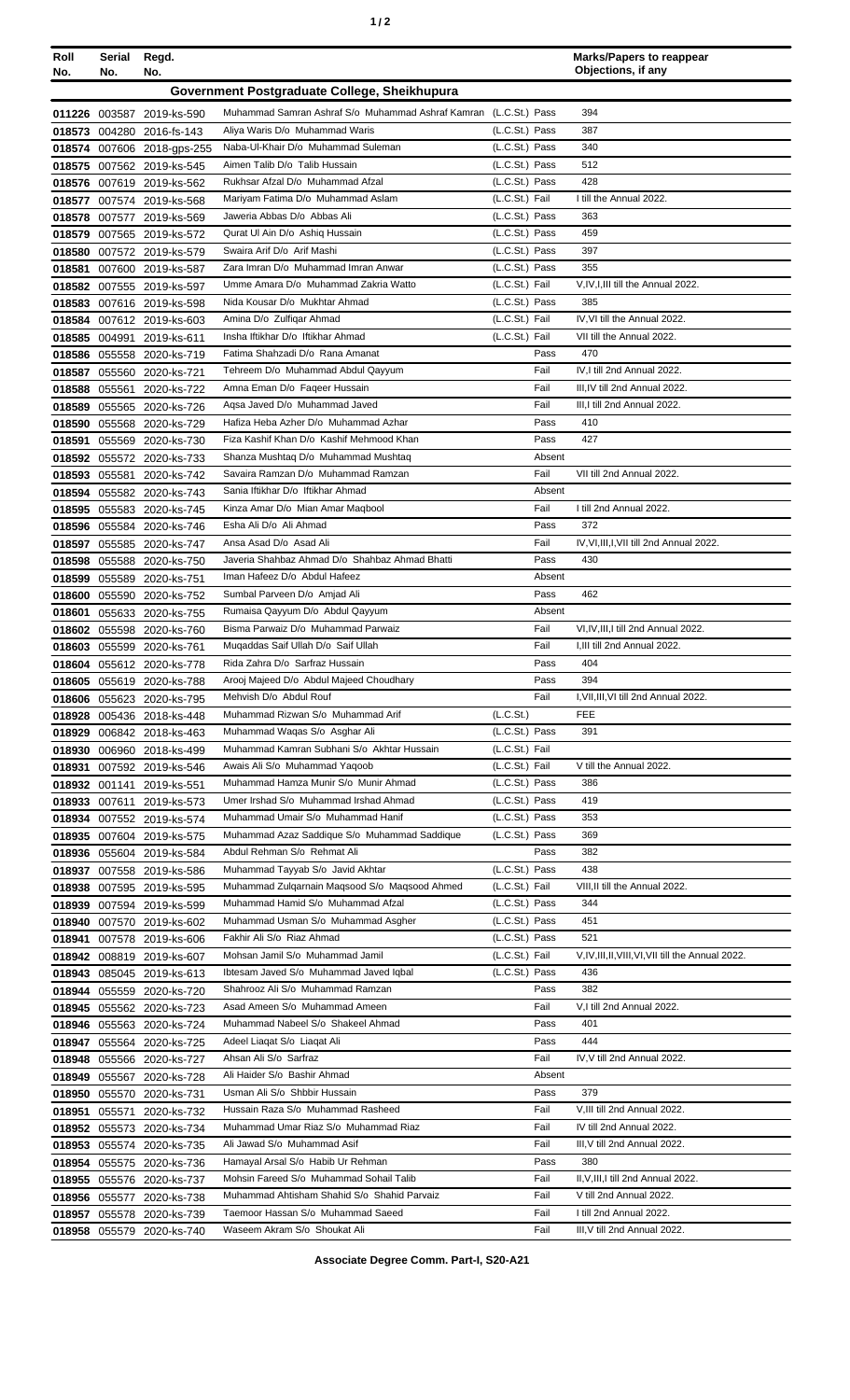|--|--|--|

| Roll   | Serial        | Regd.                     |                                               |        | <b>Marks/Papers to reappear</b>                    |
|--------|---------------|---------------------------|-----------------------------------------------|--------|----------------------------------------------------|
| No.    | No.           | No.                       |                                               |        | Objections, if any                                 |
|        |               |                           | Government Postgraduate College, Sheikhupura  |        |                                                    |
|        |               | 018959 055580 2020-ks-741 | Shah Zaman Bhatti S/o Riasat Ali Bhatti       | Fail   | VI, VII, III, V till 2nd Annual 2022.              |
|        |               | 018960 055586 2020-ks-748 | Awais Mahayuldin S/o Salahuddin               | Pass   | 497                                                |
|        |               | 018961 055587 2020-ks-749 | Muhammad Usman Siddique S/o Muhammad Siddique | Pass   | 377                                                |
|        |               | 018962 055591 2020-ks-753 | Danish Afzal Sayal S/o Muhammad Afzal Sayal   | Fail   | VI,IV,III till 2nd Annual 2022.                    |
|        |               | 018963 055592 2020-ks-754 | Husnain Yousaf S/o Muhammad Yousaf            | Fail   | IV till 2nd Annual 2022.                           |
|        |               | 018964 055594 2020-ks-756 | Kamran Nadir S/o Nadir Khan                   | Fail   | II, VI, VII, I, III, IV till 2nd Annual 2022.      |
|        |               | 018965 055595 2020-ks-757 | Gul Sher S/o Abu Tahir                        | Pass   | 410                                                |
|        |               | 018966 055596 2020-ks-758 | Abdul Rehman S/o Muhammad Shahbaz             | Fail   | II, III, VIII, V, VII, I, IV till 2nd Annual 2022. |
|        |               | 018967 055597 2020-ks-759 | Muhammad Ahmad S/o Muhammad Shabbir           | Fail   | I, V, III till 2nd Annual 2022.                    |
|        |               | 018968 055600 2020-ks-762 | Waqar Ali S/o Muhammad Waliyat                | Fail   | VII, III, IV, VI till 2nd Annual 2022.             |
|        |               | 018969 055601 2020-ks-763 | Shoaib Hassan S/o Muhammad Hanif              | Fail   | I, III, V, II, VII, VI, IV till 2nd Annual 2022.   |
|        |               | 018970 055602 2020-ks-764 | Adnan Ali S/o Janday Khan                     | Fail   | VII, VI, V, I till 2nd Annual 2022.                |
| 018971 |               | 055603 2020-ks-765        | Hassan Yaseen S/o Sheikh Muhammad Yaseen      | Fail   | IV, VIII till 2nd Annual 2022.                     |
|        |               | 018972 055605 2020-ks-767 | Mubashir Ali S/o Zulfigar Ali                 | Fail   | I.VII.III.V till 2nd Annual 2022.                  |
|        |               | 018973 055606 2020-ks-768 | Muhammad Irfan S/o Muhammad Afzal             | Pass   | 366                                                |
|        |               | 018974 055607 2020-ks-770 | Imran Khan S/o Muhammad Ramzan                | Fail   | IV till 2nd Annual 2022.                           |
|        |               | 018975 055608 2020-ks-771 | Muhammad Sufyan S/o Muhammad Rafi             | Fail   | III, VI, II, V, IV, VII till 2nd Annual 2022.      |
|        |               | 018976 055609 2020-ks-773 | Ahmad Razaq S/o Abdul Razaq                   | Fail   | V, VI, II, I, VII, IV, III till 2nd Annual 2022.   |
|        |               | 018977 055610 2020-ks-774 | Adeel Ur Rehman S/o Muhammad Arshad Tahir     | Absent |                                                    |
|        |               | 018978 055611 2020-ks-776 | Hassan Naseer S/o Naseer Ahmad                | Absent |                                                    |
|        |               | 018979 055634 2020-ks-780 | Muhammad Usman S/o Athar Ahmed                | Absent |                                                    |
|        |               | 018980 055613 2020-ks-782 | Muhammad Zohaib Qurban S/o Qurban Ali         | Pass   | 392                                                |
| 018981 |               | 055614 2020-ks-783        | Muhammad Awais Habib S/o Muhammad Habib Ullah | Absent |                                                    |
|        |               | 018982 055615 2020-ks-784 | Hammad Ahmad S/o Muhammad Ishaq               | Pass   | 412                                                |
|        |               | 018983 055616 2020-ks-785 | Muhammad Tayyab S/o Arif Ali                  | Absent |                                                    |
|        |               | 018984 055617 2020-ks-786 | Ahmad Javed S/o Muhammad Javed Iqbal          | Pass   | 486                                                |
|        |               | 018985 055618 2020-ks-787 | Asmar Ali S/o Ijaz Hussain                    | Fail   | IV, I till 2nd Annual 2022.                        |
|        |               | 018986 055620 2020-ks-790 | Muhammad Umar Ameer S/o Nazir Hussain         | Fail   |                                                    |
|        |               | 018987 055621 2020-ks-792 | Sharjeel Akram S/o Akram Masih                | Fail   | V.I till 2nd Annual 2022.                          |
|        |               | 018988 055622 2020-ks-794 | Ahsan Umar S/o Muhammad Mansha                | Fail   | I,IV,III till 2nd Annual 2022.                     |
|        |               | 018989 055624 2020-ks-796 | Usama S/o Muhammad Tufail                     | Absent |                                                    |
|        |               | 018990 055625 2020-ks-797 | Ali Ahmad Wajid S/o Wajid Ali                 | Fail   | VII, VIII, III, IV, I till 2nd Annual 2022.        |
|        |               | 018991 055626 2020-ks-798 | Muhammad Ali Hussnain S/o Muhammad Sardar     | Fail   | I,IV till 2nd Annual 2022.                         |
|        |               | 018992 055627 2020-ks-799 | Abdullah Bin Raza S/o Raza Hussain Zaigham    | Fail   | V, VII, VIII, IV, VI, I, III till 2nd Annual 2022. |
| 018993 |               | 055628 2020-ks-800        | Muhammad Ibrahim S/o Muhammad Malik           | Absent |                                                    |
|        |               | 018994 055629 2020-ks-801 | Moosa Bin Faisal S/o Syed Faisal Masood       | Fail   | V, VII, III, IV, I till 2nd Annual 2022.           |
|        |               | 018995 055630 2020-ks-802 | Waleed Sarwar S/o Muhammad Sarwar             | Pass   | 377                                                |
|        | 018996 055631 | 2020-ks-803               | Zain Ashraf S/o Muhammad Ashraf               | Absent |                                                    |
| 018997 |               | 055632 2020-ks-805        | Muhammad Noman Abbas S/o Ghulam Abbas         | Fail   | II, IV, I till 2nd Annual 2022.                    |
| 018998 |               | 055593 2020-z-27655       | Hafiz Fuwad Hassan S/o Muhammad Afzal         | Fail   | V, II, VII, VI, III, I, IV till 2nd Annual 2022.   |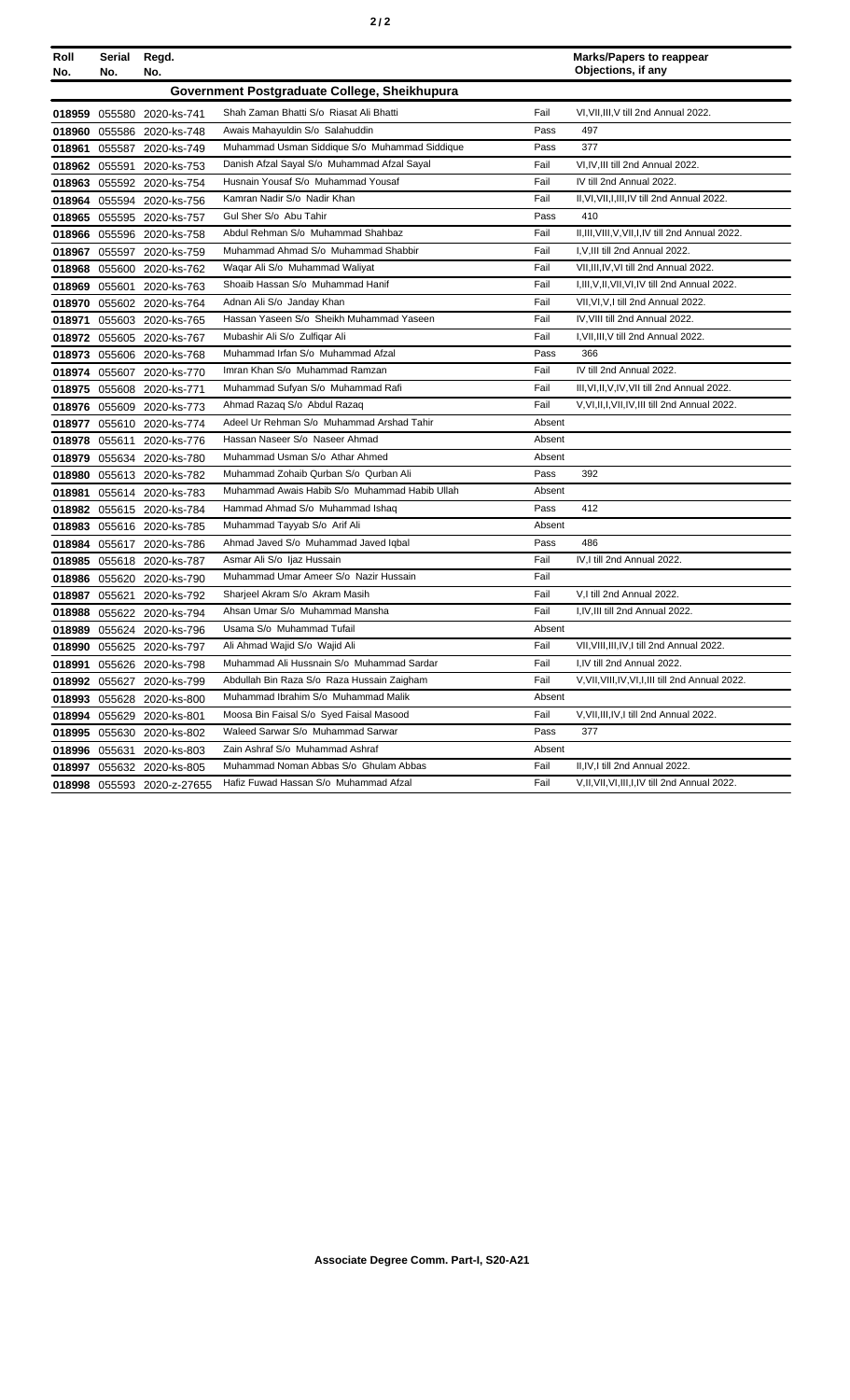| ٠ |  |
|---|--|
|---|--|

| Roll<br>No.      | Serial<br>No. | Regd.<br>No.                                             |                                                                          |                                  | <b>Marks/Papers to reappear</b><br>Objections, if any |
|------------------|---------------|----------------------------------------------------------|--------------------------------------------------------------------------|----------------------------------|-------------------------------------------------------|
|                  |               |                                                          | Government Pir Bahar Shah Degree College for Women, Sheikhupura          |                                  |                                                       |
|                  |               |                                                          |                                                                          |                                  |                                                       |
|                  |               | 018656 003040 2017-fs-707                                | Mehwish Sajid D/o Sajid Ali Shah                                         | (L.C.St.) Fail                   |                                                       |
| 018657           |               | 004637 2018-gps-246                                      | Khadija Allah Ditta D/o Allah Ditta<br>Saba Aslam D/o Gul Muhammad Aslam | (L.C.St.) Fail<br>(L.C.St.) Fail |                                                       |
|                  |               | 018658 003884 2018-gps-262                               | Salma Shehzadi D/o Mukhtar Ahmad                                         | (L.C.St.) Fail                   | IV, I, VII, III till 2nd Annual 2022.                 |
| 018659<br>018660 |               | 011070 2017-gps-128                                      | Igra Anayat D/o Anayat Ali                                               | (L.C.St.) Fail                   | VI, IV, I till the Annual 2022.                       |
| 018661           | 065118        | 001808 2017-gps-264<br>2017-z-36018                      | Aqsa Nazeer D/o Muhammad Nazeer                                          | Fail                             | I till 2nd Annual 2022.                               |
|                  |               | 018662 002855 2018-gps-243                               | Tayyaba Asghar D/o Asghar Ali                                            | (L.C.St.) Fail                   | IV, I till the Annual 2022.                           |
| 018663           |               | 004688 2019-gps-213                                      | Sadia Shabir D/o Ghulam Shabir Arain                                     | (L.C.St.) Pass                   | 366                                                   |
|                  |               | 018664 013013 2019-gps-217                               | Rimsha Amjad D/o Amjad Niaz                                              | (L.C.St.) Fail                   | VII till the Annual 2022.                             |
|                  |               | 018665 004690 2019-gps-221                               | Shanza D/o Khushi Muhammad                                               | (L.C.St.) Pass                   | 382                                                   |
|                  | 018666 004599 | 2019-gps-229                                             | Ayesha Bibi D/o Altaf Hussain                                            | (L.C.St.) Fail                   | IV, III, VII, VI, I till the Annual 2022.             |
| 018667           | 004611        | 2019-gps-230                                             | Shanza Sarwar D/o Muhammad Sarwar                                        | (L.C.St.) Fail                   | III till the Annual 2022.                             |
| 018668           |               | 003463 2019-gps-232                                      | Rimsha Tahir D/o Tahir Shahzad Virk                                      | (L.C.St.) Pass                   | 376                                                   |
| 018669           |               | 004694 2019-gps-233                                      | Agsa Latif D/o Muhammad Latif                                            | (L.C.St.) Fail                   | I till the Annual 2022.                               |
|                  | 018670 004698 | 2019-gps-235                                             | Farzin Saher D/o Mubasher Ahmad                                          | (L.C.St.) Fail                   | VII, IV till the Annual 2022.                         |
| 018671           |               | 011069 2019-gps-236                                      | Amera Abdul Khaliq D/o Abdul Khaliq                                      | (L.C.St.) Fail                   | III, VIII, V, VI, VII, I, IV till the Annual 2022.    |
|                  |               | 018672 004705 2019-gps-238                               | Esha Mukhtar D/o Mukhtar Ahmed                                           | (L.C.St.) Pass                   | 368                                                   |
|                  |               | 018673 003458 2019-gps-239                               | Rabia Imtiaz D/o Imtiaz Ahmed                                            | (L.C.St.) Fail                   | IV till the Annual 2022.                              |
|                  |               | 018674 003912 2019-gps-240                               | Rumesa Fiaz D/o Malik Fiaz Ahmad                                         | (L.C.St.) Fail                   | I till the Annual 2022.                               |
| 018675           |               | 004714 2019-gps-241                                      | Habiba Nawaz D/o Muhammad Nawaz                                          | (L.C.St.) Pass                   | 345                                                   |
| 018676           |               | 065159 2019-gps-243                                      | Aqsa Shahzadi D/o Iftikhar Ahmad<br>Sumera D/o Akhtar Saeed              | Pass<br>(L.C.St.) Fail           | 430<br>VII,I,V,III till the Annual 2022.              |
| 018677           |               | 003397 2019-gps-244                                      | Rimsha Kanwal D/o Muhammad Aslam                                         | (L.C.St.) Pass                   | 381                                                   |
|                  |               | 018678 004258 2019-gps-245                               | Bakhtawar Tasawar D/o Tasawar Hussian                                    | (L.C.St.) Fail                   | IV till the Annual 2022.                              |
| 018680           | 018679 004631 | 2019-gps-247<br>004710 2019-gps-249                      | Ayesha Saeed D/o Saeed Ahmad                                             | (L.C.St.) Fail                   | V till the Annual 2022.                               |
| 018681           |               | 004682 2019-gps-251                                      | Farwa Anayat Ullah D/o Anayat Ullah                                      | (L.C.St.) Fail                   | I till the Annual 2022.                               |
|                  |               | 018682 004325 2019-gps-252                               | Sundas Nazir D/o Nazir Ahmad                                             | (L.C.St.) Fail                   | IV, V, III, VI till the Annual 2022.                  |
| 018683           |               | 003894 2019-gps-254                                      | Saira Saleem D/o Muhamamd Saleem                                         | (L.C.St.) Fail                   | I,IV till the Annual 2022.                            |
| 018684           |               | 004717 2019-gps-256                                      | Shamila Manawar D/o Manawar Hussain                                      | (L.C.St.) Fail                   | III, VI till the Annual 2022.                         |
|                  |               | 018685 065119 2020-gps-216                               | Fiza Saleem D/o Muhammad Saleem                                          | Fail                             | IV, III, I, VII, VI till 2nd Annual 2022.             |
|                  |               | 018686 065120 2020-gps-217                               | Hafsa Shabbir D/o Shabbir Ahmad                                          | Fail                             | VI, I, III till 2nd Annual 2022.                      |
| 018687           |               | 065121 2020-gps-218                                      | Maryam Qaisar D/o Qaisar Mahmood                                         | Fail                             | III, IV, VI till 2nd Annual 2022.                     |
|                  |               | 018688 065122 2020-gps-219                               | Khusif Nawaz D/o Muhammad Nawaz                                          | Fail                             | VII, V, VI, III, IV, I till 2nd Annual 2022.          |
| 018689           |               | 065123 2020-gps-220                                      | Fiza D/o Karamat Ali                                                     | Fail                             | I till 2nd Annual 2022.                               |
|                  |               | 018690 065124 2020-gps-221                               | Sadeen Zainab D/o Muhammad Ishaq                                         | Fail                             | VII, VI, IV, III till 2nd Annual 2022.                |
| 018691           |               | 065125 2020-gps-222                                      | Kainat Afzal D/o Muhammad Afzal                                          | Fail                             | VI, IV till 2nd Annual 2022.                          |
|                  |               | 018692 065126 2020-gps-224                               | Sawara Kunwal D/o Azmat Ali                                              | Fail                             | III,IV,I till 2nd Annual 2022.                        |
| 018693           |               | 065127 2020-gps-225                                      | Tehreem Fatima D/o Rana Abdul Hameed                                     | Pass                             | 333                                                   |
| 018694           |               | 065128 2020-gps-226                                      | Maryam D/o Muhammad Siddique<br>Nadia Shafiq D/o Muhammad Shafiq         | Fail                             | V, IV, III, VII, VI, I till 2nd Annual 2022.<br>503   |
|                  |               | 018695 065129 2020-gps-227                               | Rimsha D/o Abdul Majeed                                                  | Pass<br>Fail                     | IV, III, I till 2nd Annual 2022.                      |
|                  |               | 018696 065130 2020-gps-228                               | Alisha D/o Riaz Ahmad                                                    | Fail                             | V, II, VII, III, I, VI, IV till 2nd Annual 2022.      |
| 018697           |               | 065131 2020-gps-229<br>018698 065132 2020-gps-230        | Kinat Arshad D/o Arshad Ali                                              | Fail                             | III, I till 2nd Annual 2022.                          |
| 018699           |               | 065133 2020-gps-231                                      | Shahzeen Faroog D/o Faroog Ahmad                                         | Fail                             | IV, VII, I, III, VI till 2nd Annual 2022.             |
| 018700           |               | 065134 2020-gps-232                                      | Shanzay Mahmood D/o Nusrat Mahmood                                       | Fail                             | VII, I, III, VI, IV till 2nd Annual 2022.             |
| 018701           |               | 065135 2020-gps-234                                      | Sonia Yaseen D/o Muhammad Yaseen                                         | Fail                             | V, IV, VIII, VII, I, III, VI till 2nd Annual 2022.    |
|                  |               | 018702 065136 2020-gps-235                               | Ayesha D/o Shabbir Ali                                                   | Fail                             | IV, III, I till 2nd Annual 2022.                      |
|                  |               | 018703 733068 2020-gps-236                               | Syeda Anosha Shahzadi D/o Syed Kareem Shah                               | Fail                             | VII, VI, I, IV, III till 2nd Annual 2022.             |
|                  |               | 018704 065137 2020-gps-237                               | Anum Murtaza D/o Muhammad Murtaza                                        | Fail                             | VII, III, IV, VI, I till 2nd Annual 2022.             |
|                  |               | 018705 065138 2020-gps-238                               | Amna Riaz Virk D/o Riaz Hussain Virk                                     | Pass                             | 435                                                   |
|                  |               | 018706 065139 2020-gps-239                               | Amina Akram D/o Muhammad Akram                                           | Fail                             | I,IV till 2nd Annual 2022.                            |
| 018707           |               | 065140 2020-gps-240                                      | Syeda Aiza Rizvi D/o Maroof Anjum                                        | Fail                             | I,IV, VI, III till 2nd Annual 2022.                   |
|                  |               | 018708 065141 2020-gps-241                               | Natasha Zulfigar D/o Zulfigar Ali                                        | Fail                             | VII, III, VI till 2nd Annual 2022.                    |
| 018709           |               | 065142 2020-gps-242                                      | Adeeba Adrees D/o Muhammad Adrees                                        | Fail                             | I till 2nd Annual 2022.                               |
|                  |               | 018710 065143 2020-gps-243                               | Arooj Bibi D/o Zulfigar Ali                                              | Fail                             | III, V, VI, I, IV till 2nd Annual 2022.               |
| 018711           |               | 065144 2020-gps-244                                      | Muskan Abbas D/o Abbas Ali                                               | Fail                             | IV, I till 2nd Annual 2022.                           |
|                  |               | 018712 065145 2020-gps-245                               | Shanja Bibi D/o Muhammad Ashraf                                          | Pass                             | 367                                                   |
|                  |               | 018713 065146 2020-gps-246                               | Tazeem Rani D/o Muhammad Fiaz                                            | Fail                             | III till 2nd Annual 2022.                             |
|                  |               | 018714 065147 2020-gps-247                               | Amna Gul D/o Abdul Ghaffar                                               | Pass                             | 404<br>IV, III, I till 2nd Annual 2022.               |
|                  |               | 018715 065148 2020-gps-248                               | Sumbal Sherafgan D/o Sherafgan<br>Attiya Rubab Arshad D/o Arshad Mahmood | Fail<br>Fail                     | II, VI, VII, IV, I, III till 2nd Annual 2022.         |
|                  |               | 018716 065149 2020-gps-249                               | Mahnoor Sajjad D/o Muhammad Sajjad                                       | Fail                             | IV, III, VII, I till 2nd Annual 2022.                 |
|                  |               | 018717 065164 2020-gps-250<br>018718 065150 2020-gps-251 | Igra Bibi D/o Muhammad Yousaf                                            | Fail                             | VI,IV, VII, III till 2nd Annual 2022.                 |
|                  |               | 018719 065151 2020-gps-252                               | Bazgha Riaz D/o Muhammad Riaz                                            | Fail                             | VI, VII, III, IV, I till 2nd Annual 2022.             |
|                  |               | 018720 065152 2020-gps-253                               | Sidra Younas D/o Muhammad Younas                                         | Fail                             | III, IV, I till 2nd Annual 2022.                      |
|                  |               | 018721 065163 2020-gps-254                               | Rubab Kaneez D/o Dilawar Hussain                                         | Pass                             | 384                                                   |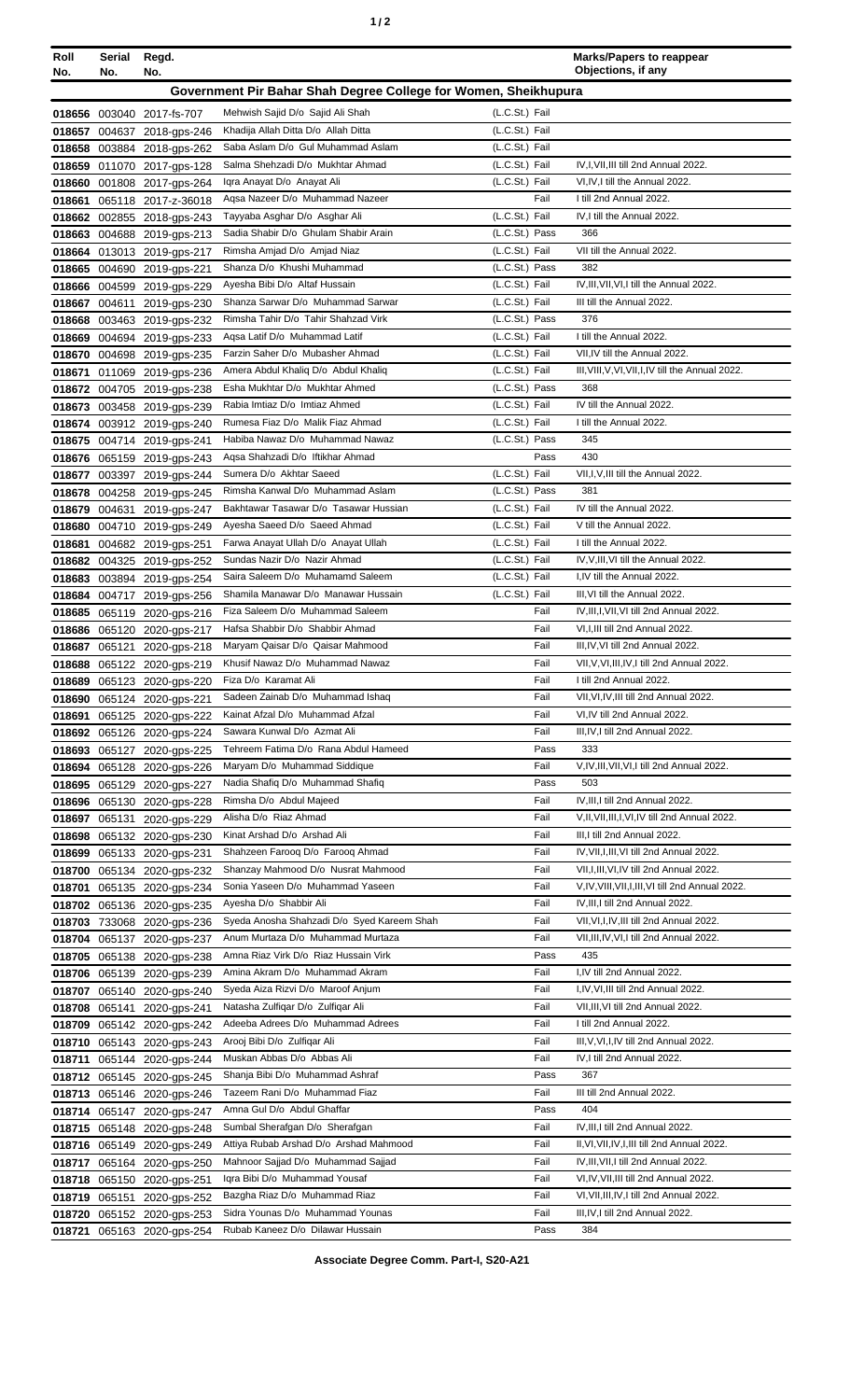| Roll<br>No. | <b>Serial</b><br>No.                                            | Regd.<br>No.               |                                          |        | <b>Marks/Papers to reappear</b><br>Objections, if any |  |  |
|-------------|-----------------------------------------------------------------|----------------------------|------------------------------------------|--------|-------------------------------------------------------|--|--|
|             | Government Pir Bahar Shah Degree College for Women, Sheikhupura |                            |                                          |        |                                                       |  |  |
|             |                                                                 | 018722 065153 2020-gps-255 | Saba Parveen D/o Muhammad Aslam          | Fail   | III till 2nd Annual 2022.                             |  |  |
|             |                                                                 | 018723 065154 2020-gps-256 | Akkasha Mushtaq D/o Fakhar Mehmood Ahmad | Fail   | V.VII.VI.VIII.III.IV.I till 2nd Annual 2022.          |  |  |
|             |                                                                 | 018724 065155 2020-gps-257 | Esha Rasool D/o Ghulam Rasool            | Fail   | I.IV till 2nd Annual 2022.                            |  |  |
|             |                                                                 | 018725 065156 2020-gps-258 | Maria Jabbar D/o Abd UI Jabbar           | Fail   | VII, III, VI, IV, I till 2nd Annual 2022.             |  |  |
|             |                                                                 | 018726 065157 2020-gps-259 | Nadia Bibi D/o Bashir Ahmad              | Fail   | III.IV.I till 2nd Annual 2022.                        |  |  |
|             |                                                                 | 018727 065158 2020-gps-260 | Farah Afzal D/o Afzal Shah               | Absent |                                                       |  |  |
|             |                                                                 | 018728 065160 2020-gps-261 | Rimsha Kanwal D/o Sarfraz Ahmad          | Fail   | VII, III, I, IV till 2nd Annual 2022.                 |  |  |
|             | 018729 065161                                                   | 2020-aps-262               | Mehwish Raza D/o Agha Ishfaq Haider      | Fail   | VII, IV, I, III, VI till 2nd Annual 2022.             |  |  |
|             |                                                                 | 018730 065162 2020-gps-263 | Sanam Mukhtar D/o Mukhtar Ahmad          | Fail   | IV.III.I till 2nd Annual 2022.                        |  |  |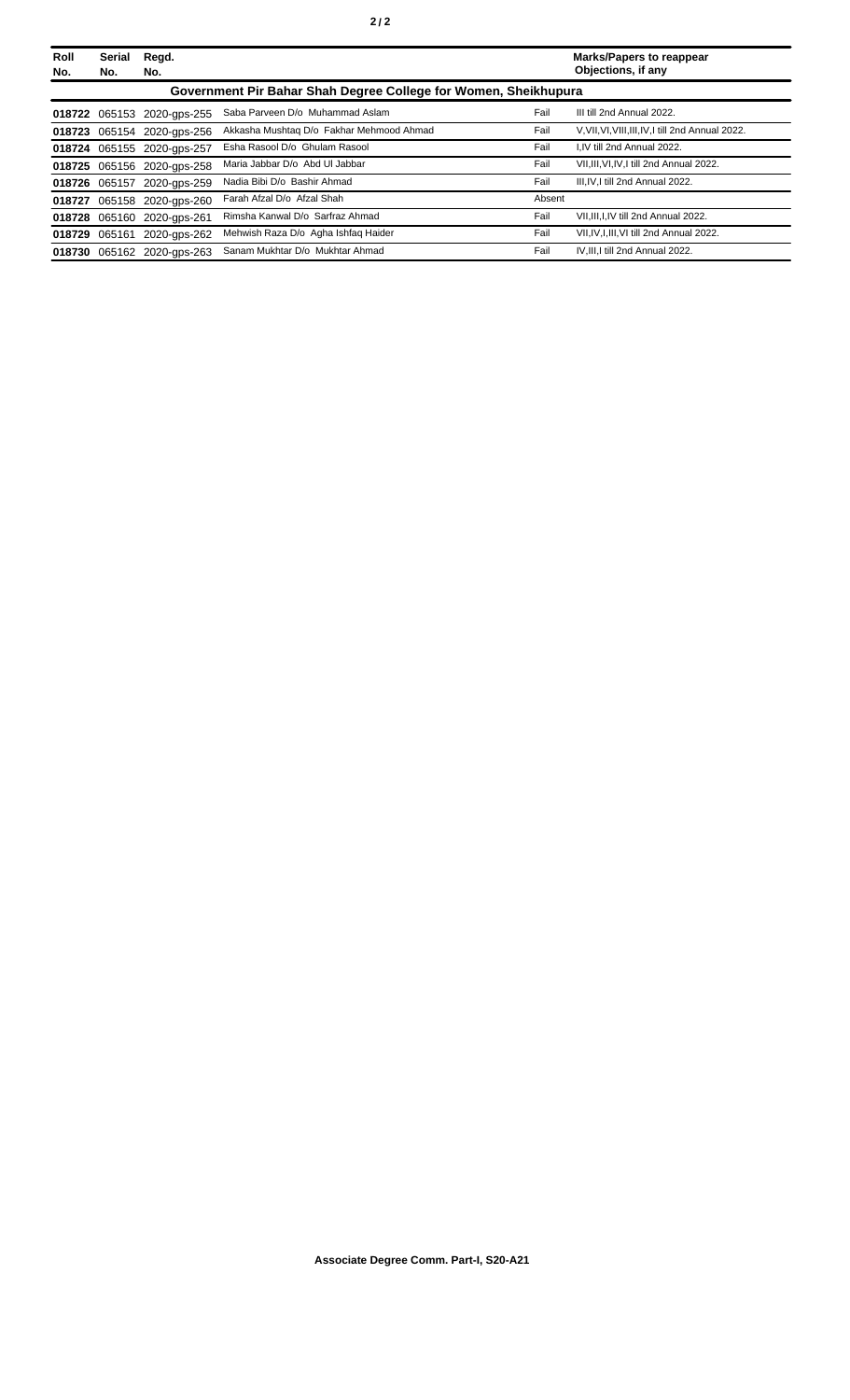| Roll<br>No.                                           | <b>Serial</b><br>No. | Regd.<br>No.        |                                                  |                | <b>Marks/Papers to reappear</b><br>Objections, if any |  |
|-------------------------------------------------------|----------------------|---------------------|--------------------------------------------------|----------------|-------------------------------------------------------|--|
| Oxford International College of Commerce, Sheikhupura |                      |                     |                                                  |                |                                                       |  |
| 018607                                                | 012889               | 2019-oxs-108        | Sajal Tabassam D/o Liagat Ali                    | (L.C.St.) Pass | 375                                                   |  |
| 018608                                                |                      | 012888 2019-oxs-112 | Esha Allah Rakha D/o Allah Rakha                 | (L.C.St.) Fail | VII till the Annual 2022.                             |  |
| 018609                                                | 012895               | 2019-oxs-114        | Rubab Irshad D/o Irshad Ahmad                    | (L.C.St.) Pass | 379                                                   |  |
| 018610                                                | 012894               | 2019-oxs-119        | Rimsha D/o Muhammad Arshad                       | (L.C.St.) Fail | III till the Annual 2022.                             |  |
| 018611                                                | 065719               | 2020-oxs-109        | Arooi Nawaz D/o Muhammad Nawaz                   | Fail           | VI.III.VII.I till 2nd Annual 2022.                    |  |
| 018612                                                | 065721               | 2020-oxs-117        | Faiza Boota D/o Muhammad Boota                   | Fail           | III.IV till 2nd Annual 2022.                          |  |
| 018850                                                |                      | 012893 2018-oxs-176 | Syed Muhammad Taqi Hassan S/o Syed Jawar Hussain | (L.C.St.) Fail |                                                       |  |
| 018851                                                |                      | 065718 2019-oxs-113 | Saad Sarfraz S/o Talat Sarfraz                   | (L.C.St.) Fail | II, I, VI, VII, III, IV till 2nd Annual 2022.         |  |
| 018852                                                |                      | 065726 2020-oxs-108 | Ahmad Ali S/o Baber Sir Buland                   | Fail           | VII, III, VI, I, IV till 2nd Annual 2022.             |  |
| 018853                                                |                      | 065720 2020-oxs-110 | Arslan Ali S/o Karamat Ali                       | Fail           |                                                       |  |
| 018854                                                | 065727               | 2020-oxs-111        | Bilal Ashiq S/o Muhammad Ashiq                   | Fail           |                                                       |  |
| 018855                                                |                      | 065724 2020-oxs-113 | Abdullah Nisar S/o Nisar Ahmad Khan              | Fail           | VII, III, VI, IV till 2nd Annual 2022.                |  |
| 018856                                                |                      | 065725 2020-oxs-114 | Ameer Hamza S/o Muhammad Yousaf                  | Fail           |                                                       |  |
| 018857                                                | 065723               | 2020-oxs-115        | Tayyab Zahoor S/o Zahoor Ahmad                   | Fail           | VII, V, VI, VIII, I, III, IV till 2nd Annual 2022.    |  |
| 018858                                                |                      | 065728 2020-oxs-116 | Muhammad Sami Ullah Khan S/o Akber Ali           | Fail           | III.VI till 2nd Annual 2022.                          |  |
| 018859                                                | 065729               | 2020-oxs-118        | Shah Zaman S/o Hakoomat Hussain                  | Absent         |                                                       |  |
| 018860                                                |                      | 065722 2020-oxs-119 | Yasir Ajaz S/o Ajaz Ahmed                        | Fail           | I.IV till 2nd Annual 2022.                            |  |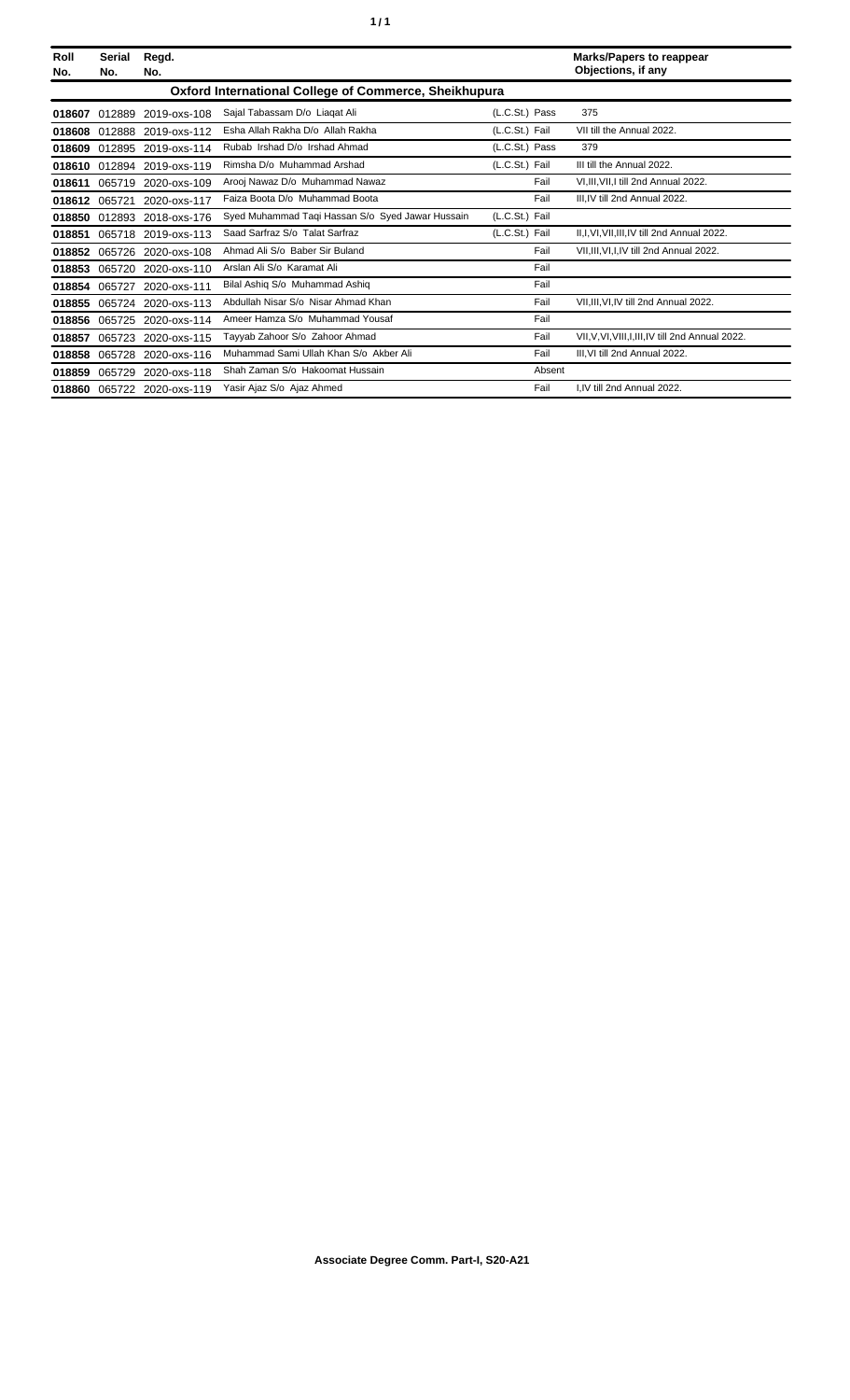| Roll<br>No. | <b>Serial</b><br>No. | Regd.<br>No.              |                                           |                | <b>Marks/Papers to reappear</b><br>Objections, if any |  |
|-------------|----------------------|---------------------------|-------------------------------------------|----------------|-------------------------------------------------------|--|
|             |                      |                           | <b>Prime College of Commerce, Muridke</b> |                |                                                       |  |
|             |                      | 015480 009007 2018-pcm-4  | Hina Afzal D/o Muhammad Afzal             | (L.C.St.) Fail | VII till the Annual 2022.                             |  |
|             |                      | 015481 009269 2019-pcm-1  | Samina Bhatti D/o Muhammad Waris          | (L.C.St.) Fail | VI, IV, VII till the Annual 2022.                     |  |
|             |                      | 015482 009267 2019-pcm-7  | Urooj Naseer D/o Naseer Ahmad             | (L.C.St.) Pass | 420                                                   |  |
|             |                      | 015483 009266 2019-pcm-8  | Ateeba Naseer D/o Naseer Ahmad            | (L.C.St.) Pass | 423                                                   |  |
|             |                      | 015500 002434 2018-pcm-13 | Rehman S/o Riasat Ali                     | (L.C.St.) Pass | 358                                                   |  |
|             | 015509 009271        | 2019-pcm-9                | Gulfam Abbas Alvi S/o Ghulam Abbas Alvi   | (L.C.St.) Pass | 467                                                   |  |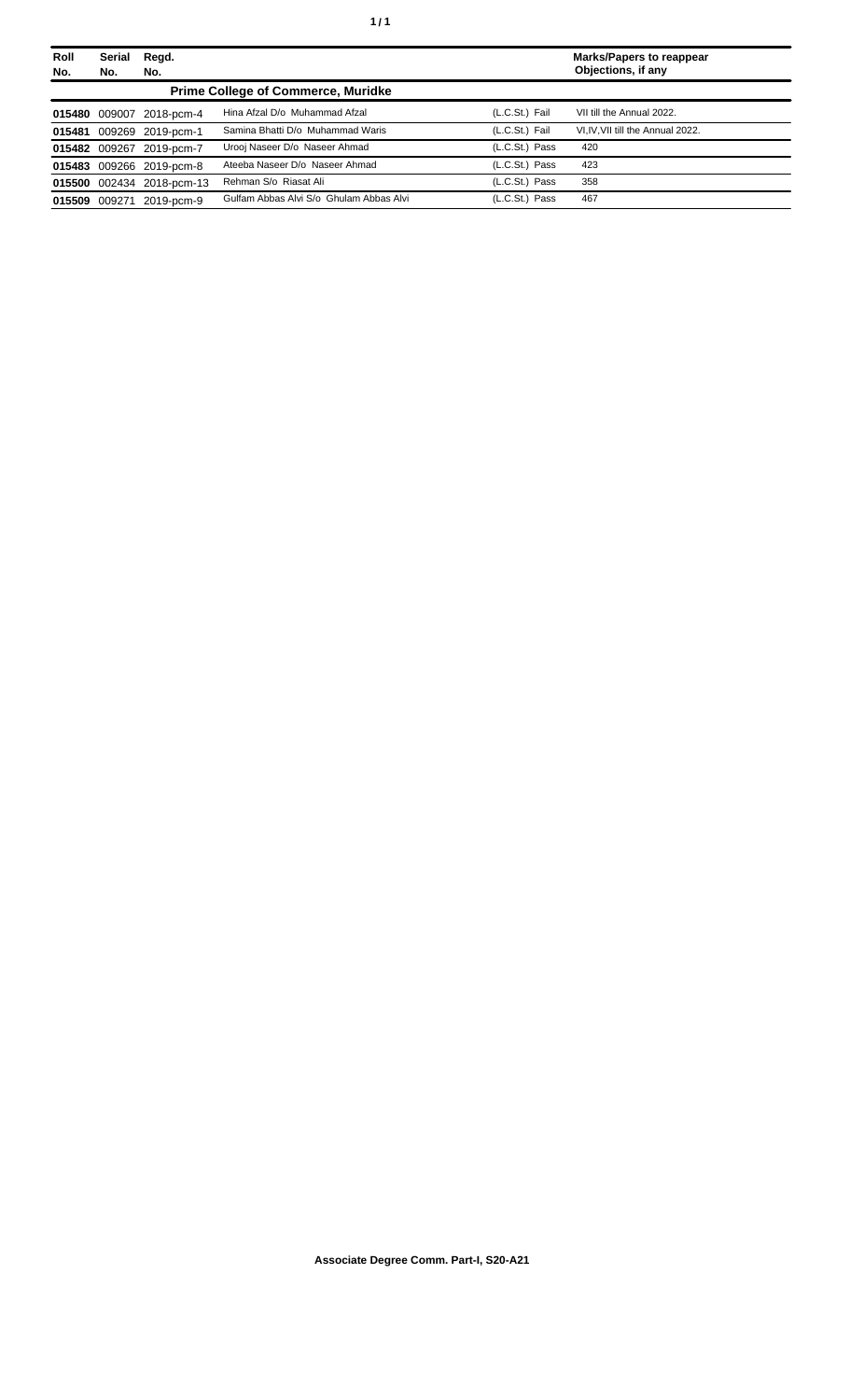| Roll<br>No. | Serial<br>No. | Regd.<br>No.              |                                                    |                | <b>Marks/Papers to reappear</b><br>Objections, if any |
|-------------|---------------|---------------------------|----------------------------------------------------|----------------|-------------------------------------------------------|
|             |               |                           | Punjab College of Commerce, Ferozwala, Sheikhupura |                |                                                       |
|             |               | 009515 001450 2019-psk-63 | Saba Perveen D/o Muhammad Afzal                    | (L.C.St.) Pass | 422                                                   |
|             |               | 009516 007633 2019-psk-69 | Malaika Mehmood D/o Amir Mehmood                   | (L.C.St.) Fail | VII.III till the Annual 2022.                         |
| 009517      |               | 009520 2019-psk-70        | Noreen Fatima D/o Muhammad Babar                   | (L.C.St.) Pass | 368                                                   |
| 010150      |               | 013335 2018-psk-71        | Hammad Nazeer S/o Nazeer Hussain                   | (L.C.St.) Pass | 346                                                   |
| 018613      | 063117        | 2020-psk-37               | Ayesha Shabir D/o Shabir Ahmad                     | Pass           | 445                                                   |
|             |               | 018614 063118 2020-psk-38 | Samara Amin D/o Eidi Amin                          | Pass           | 409                                                   |
| 018615      |               | 063119 2020-psk-39        | Iman Fatima D/o Muhammad Ashraf                    | Pass           | 369                                                   |
| 018616      |               | 063120 2020-psk-40        | Komal D/o Ali Akbar                                | Pass           | 414                                                   |
| 018617      | 063121        | 2020-psk-41               | Amna Imran D/o Imran Wazir                         | Fail           | IV till 2nd Annual 2022.                              |
|             |               | 018618 063124 2020-psk-43 | Fatima Rashid D/o Muhammad Rashid                  | Fail           | I till 2nd Annual 2022.                               |
| 018619      |               | 063122 2020-psk-44        | Khalood Khadim D/o Muhammad Khadim                 | Pass           | 494                                                   |
| 018620      |               | 063125 2020-psk-45        | Laiba Magsood D/o Magsood Butt                     | Fail           | VII, VI, I till 2nd Annual 2022.                      |
| 018621      |               | 063123 2020-wr-240        | Sania Gul D/o Muhammad Waris                       | Fail           | IV till 2nd Annual 2022.                              |
| 018861      |               | 063116 2020-psk-36        | Zubair Siddig S/o Muhammad Siddig                  | Fail           | I, III till 2nd Annual 2022.                          |
|             |               | 018862 063126 2020-psk-46 | Syed Ali Murtaza S/o Syed Akbar Ali Shah           | Absent         |                                                       |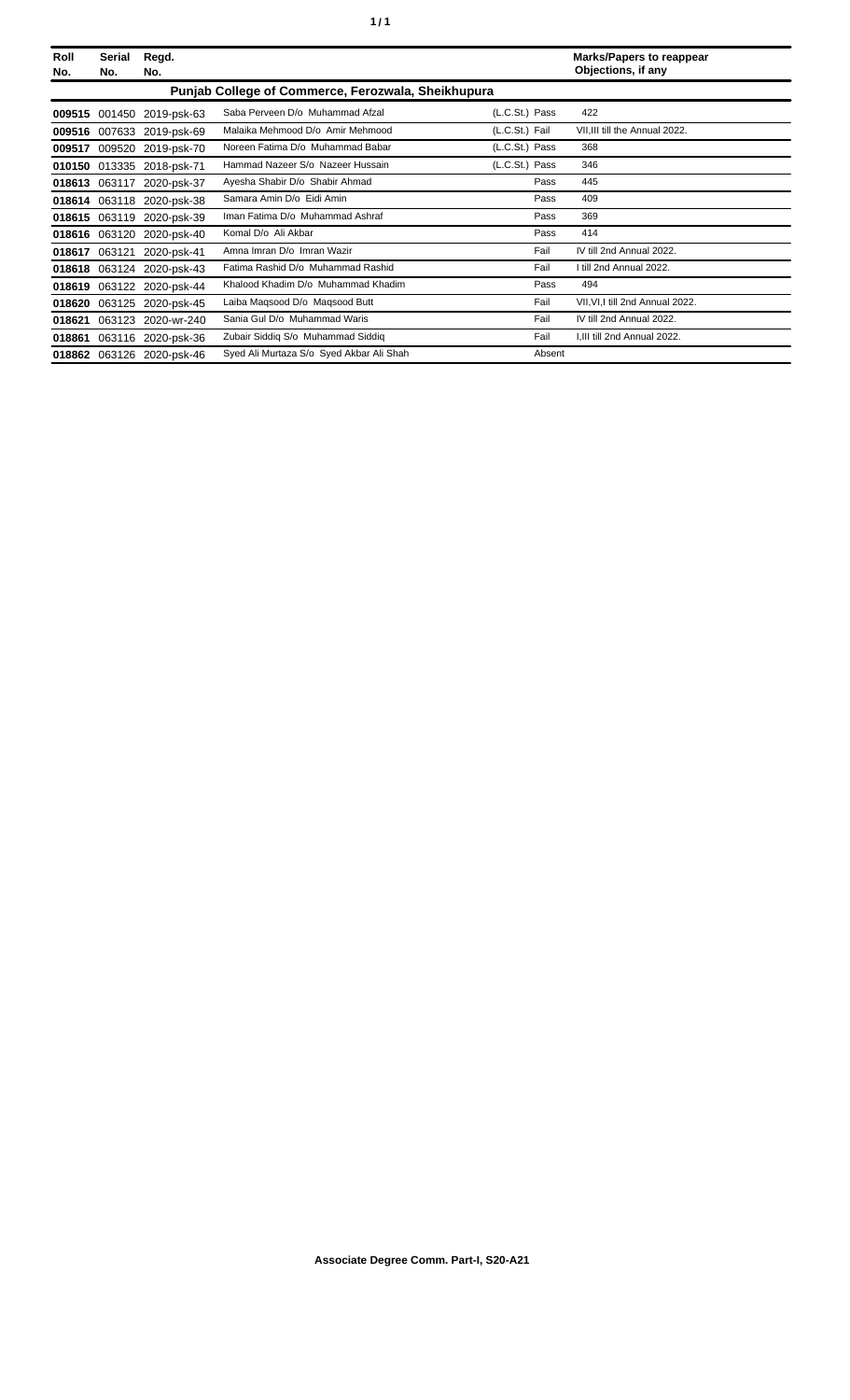| Roll<br>No. | Serial<br>No.                                              | Regd.<br>No.             |                                          |                | <b>Marks/Papers to reappear</b><br>Objections, if any |  |  |
|-------------|------------------------------------------------------------|--------------------------|------------------------------------------|----------------|-------------------------------------------------------|--|--|
|             | Punjab College of Commerce, Sharaqpur Sharif, Sheikhupura. |                          |                                          |                |                                                       |  |  |
| 009035      | 005284                                                     | 2019-psq-13              | Sadaf Salsabeel D/o Dildar Hussain       | (L.C.St.) Pass | 481                                                   |  |  |
| 014634      | 005279                                                     | 2019-psq-10              | Hafiz Irfan Ali S/o Muhammad Ashfaq      | (L.C.St.) Fail | V, VII till the Annual 2022.                          |  |  |
| 014635      |                                                            | 005275 2019-psq-21       | Nabeel Jansin S/o Mushtaq Masih          | (L.C.St.) Fail | I till the Annual 2022.                               |  |  |
| 018622      |                                                            | 056753 2020-psq-10       | Maryam Shahzadi D/o Arif Hussain         | Pass           | 340                                                   |  |  |
| 018623      |                                                            | 056750 2020-psq-12       | Afshan Munir D/o Munir Ahmad             | Fail           | VI. VII till 2nd Annual 2022.                         |  |  |
| 018624      | 056751                                                     | 2020-psq-13              | Hina Nadeem D/o Muhammad Nadeem Mushtag  | Absent         |                                                       |  |  |
| 018625      |                                                            | 056752 2020-psq-8        | Tayyiba Ghulam Nabi D/o Ghulam Nabi      | Fail           | IV, V, III, I, VI, VII till 2nd Annual 2022.          |  |  |
| 018626      |                                                            | 056754 2020-psq-9        | Amina Bibi D/o Arshad Ali                | Fail           | VII, V, III, VI, I till 2nd Annual 2022.              |  |  |
| 018863      |                                                            | 056742 2020-psq-1        | Mutayyab Ali S/o Mehmood Hussain         | Absent         |                                                       |  |  |
| 018864      | 056747                                                     | 2020-psg-14              | Abdul Rehman S/o Muhammad Mustafa        | Fail           | VII, II, V, VI, III, I, IV till 2nd Annual 2022.      |  |  |
| 018865      | 056748                                                     | 2020-psq-15              | Samar Ali S/o Amjad Ali                  | Fail           |                                                       |  |  |
| 018866      | 056749                                                     | 2020-psg-2               | Hamza Imran S/o Imran Ahmed Usmani       | Fail           | VI, VIII, III, I, IV, VII till 2nd Annual 2022.       |  |  |
| 018867      | 056746                                                     | 2020-psq-3               | Atif Ali S/o Abdul Haleem                | Absent         |                                                       |  |  |
| 018868      | 056744                                                     | 2020-psq-4               | Muhammad Sohail S/o Amanat Ali           | Absent         |                                                       |  |  |
| 018869      |                                                            | 056745 2020-psg-5        | Sufyan Habib S/o Habib Ali               | Absent         |                                                       |  |  |
|             |                                                            | 018870 056743 2020-psq-7 | Muhammad Bilal Bhatti S/o Khurram Sajjad | Absent         |                                                       |  |  |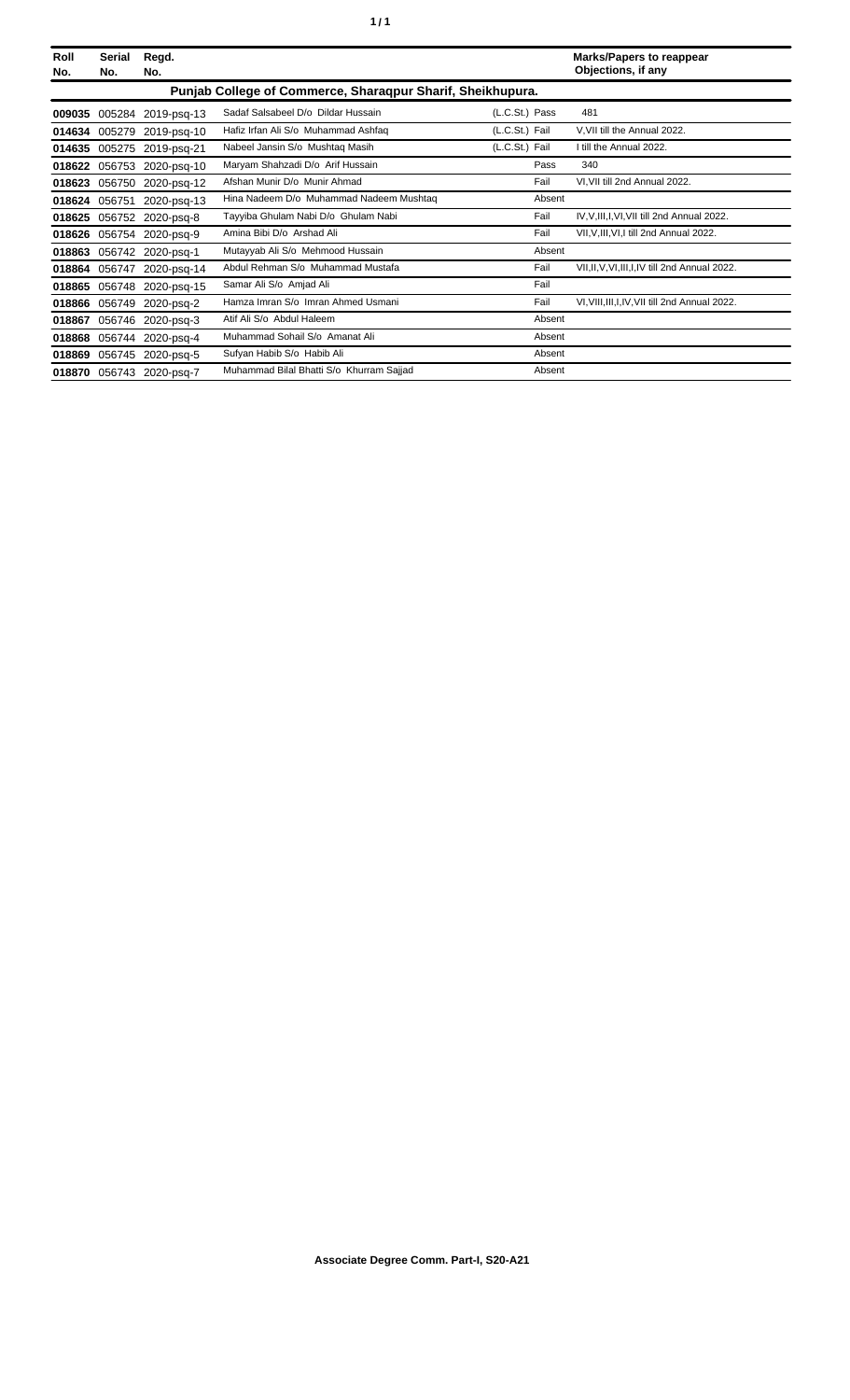| ٠ | ٠ |
|---|---|
|   |   |

| Roll<br>No. | Serial<br>No. | Regd.<br>No.               |                                                         |                  | <b>Marks/Papers to reappear</b><br>Objections, if any |
|-------------|---------------|----------------------------|---------------------------------------------------------|------------------|-------------------------------------------------------|
|             |               |                            | Punjab College of Commerce, Sargodha Road, Sheikhupura. |                  |                                                       |
|             |               | 011748 011882 2019-cps-99  | Badar Ali S/o Muhammad Aslam                            | (L.C.St.) Fail   | V,I till the Annual 2022.                             |
|             |               | 018627 004998 2014-fs-232  | Amina Aslam D/o Muhammad Aslam                          | (L.C.St.) Pass   | 339                                                   |
|             |               | 018628 010352 2018-z-54923 | Zainab Aslam D/o Muhammad Aslam                         | (L.C.St.) Pass   | 346                                                   |
|             |               | 018629 010616 2019-cps-108 | Wania Noor D/o Muhammad Saeed                           | (L.C.St.) Pass   | 353                                                   |
|             |               | 018630 002805 2019-cps-109 | Fiza Kalsoom D/o Mahmood Ahmad                          | (L.C.St.) Pass   | 359                                                   |
| 018631      |               | 063386 2019-cps-110        | Shaista Adrees D/o Muhammad Adrees                      | Fail             | I till 2nd Annual 2022.                               |
|             |               | 018632 002803 2019-cps-111 | Madiha Shafique D/o Muhammad Shafique                   | (L.C.St.) Fail   | IV, III, I till the Annual 2022.                      |
|             |               | 018633 002574 2019-cps-82  | Isha Fatima D/o Sarfaraz Ali Shah                       | (L.C.St.) Pass   | 365                                                   |
|             |               | 018634 011687 2019-cps-85  | Umm E Ammara Tahir D/o Tahir Mehmood                    | (L.C.St.) Pass   | 345                                                   |
|             |               | 018635 010342 2019-cps-93  | Ramsha Shahzad D/o Sheikh Shahzad Ahmad                 | (L.C.St.) Fail   | I till the Annual 2022.                               |
|             |               | 018636 063381 2020-cps-41  | Rimsha Sarwar D/o Muhammad Sarwar                       | Fail             | I, III till 2nd Annual 2022.                          |
|             |               | 018637 063370 2020-cps-42  | Hamna Anees D/o Anees Ahmad                             | Fail             | IV, I, III till 2nd Annual 2022.                      |
|             |               | 018638 063377 2020-cps-43  | Fatima Saeed D/o Muhammad Saeed                         | Pass             | 433                                                   |
| 018639      |               | 063372 2020-cps-48         | Rukhsar Qasim D/o Muhammad Qasim                        | Fail             | VI, I, V, III, II till 2nd Annual 2022.               |
| 018640      |               | 063379 2020-cps-54         | Mustabshira Abdul Sattar D/o Abdul Sattar               | Pass             | 430                                                   |
|             |               | 018641 063380 2020-cps-56  | Rayha Fatima D/o Syed Mumtaz Hussain                    | Pass             | 460                                                   |
|             |               | 018642 063391 2020-cps-57  | Tayyaba D/o Munawar Hussain                             | Pass             | 531                                                   |
|             |               | 018643 063390 2020-cps-58  | Hafiza Alia Ramzan D/o Muhammad Ramzan                  | Fail             | VII.III.IV.I till 2nd Annual 2022.                    |
|             |               | 018644 063389 2020-cps-60  | Ayesha Amjad D/o Chaudhary Amjad Hussain Khan           | Fail             | I till 2nd Annual 2022.                               |
|             |               | 018645 063388 2020-cps-61  | Fariha Qurban D/o Qurban Ali                            | Fail             | IV, I, III till 2nd Annual 2022.                      |
|             |               | 018646 063387 2020-cps-62  | Arisha Komal D/o Muhammad Shafiq                        | Pass             | 493                                                   |
|             |               | 018647 063366 2020-cps-68  | Saman Zahra D/o Ghulam Murtaza                          | Fail             | III, I till 2nd Annual 2022.                          |
|             |               | 018871 002633 2019-cps-101 | Salman Qamar Bhatti S/o Muhammad Zaman Qamar            | (L.C.St.) Fail   | III,I till the Annual 2022.                           |
|             |               | 018872 002323 2019-cps-102 | Rashid Ali S/o Irfan Ali                                | (L.C.St.) Pass   | 403                                                   |
|             |               | 018873 003028 2019-cps-116 | Arslan Gulzar S/o Gulzar Hussain                        | (L.C.St.) Pass   | 430                                                   |
|             |               | 018874 005311 2019-cps-117 | Muhammad Qamar Abbas S/o Abbas Ali                      | $(L.C.St.)$ Fail | V, III till the Annual 2022.                          |
|             |               | 018875 006284 2019-cps-118 | Ahmad Mujtba S/o Muhammad Ilyas                         | (L.C.St.) Fail   | V till the Annual 2022.                               |
|             |               | 018876 002804 2019-cps-119 | Adnan Tahir S/o Tahir Mehmood                           | (L.C.St.) Pass   | 400                                                   |
| 018877      |               | 063367 2020-cps-36         | Muhammad Usman S/o Ehsan Ullah                          | Fail             | I till 2nd Annual 2022.                               |
|             |               | 018878 063376 2020-cps-39  | Abdul Rehman Khan S/o Niaz Ahmed Khan                   | Fail             | V till 2nd Annual 2022.                               |
|             |               | 018879 063374 2020-cps-40  | Awais S/o Mureed Abbas                                  | Fail             | III, I till 2nd Annual 2022.                          |
|             |               | 018880 063368 2020-cps-44  | Muhammad Salman S/o Muhammad Asif                       | Pass             | 427                                                   |
|             |               | 018881 063371 2020-cps-45  | Bilal Ahmad S/o Waqas Ahmad                             | Pass             | 392                                                   |
|             |               | 018882 063378 2020-cps-50  | Ahmed Ishtiaq S/o Ishtiaq Ahmed                         | Fail             | III, V, VI, IV, I till 2nd Annual 2022.               |
|             |               | 018883 063375 2020-cps-51  | Mohsin Akbar S/o Ali Akbar                              | Fail             | I till 2nd Annual 2022.                               |
|             |               | 018884 063369 2020-cps-55  | Muhammad Eitsam S/o Zahid Hussain                       | Fail             | I, II, III, IV, VI, VII till 2nd Annual 2022.         |
|             |               | 018885 063392 2020-cps-63  | Muhammad Faisal S/o Riaz Ahmed                          | Pass             | 419                                                   |
|             |               | 018886 063385 2020-cps-64  | Umar Iqbal S/o Shahid Iqbal                             | Pass             | 394                                                   |
|             |               | 018887 063384 2020-cps-65  | Ihsan Ali Haider S/o Asghar Ali                         | Fail             | III,I till 2nd Annual 2022.                           |
|             |               | 018888 063383 2020-cps-66  | Batish Ali S/o Shoukat Ali                              | Fail             | VI, V, I till 2nd Annual 2022.                        |
|             |               | 018889 063382 2020-cps-69  | Mehmood Ahmad S/o Muhammad Ashraf Nadeem                | Fail             | III, I till 2nd Annual 2022.                          |
|             |               | 018890 063373 2020-cps-70  | Farhad Ahmad S/o Shoukat Ali                            | Pass             | 358                                                   |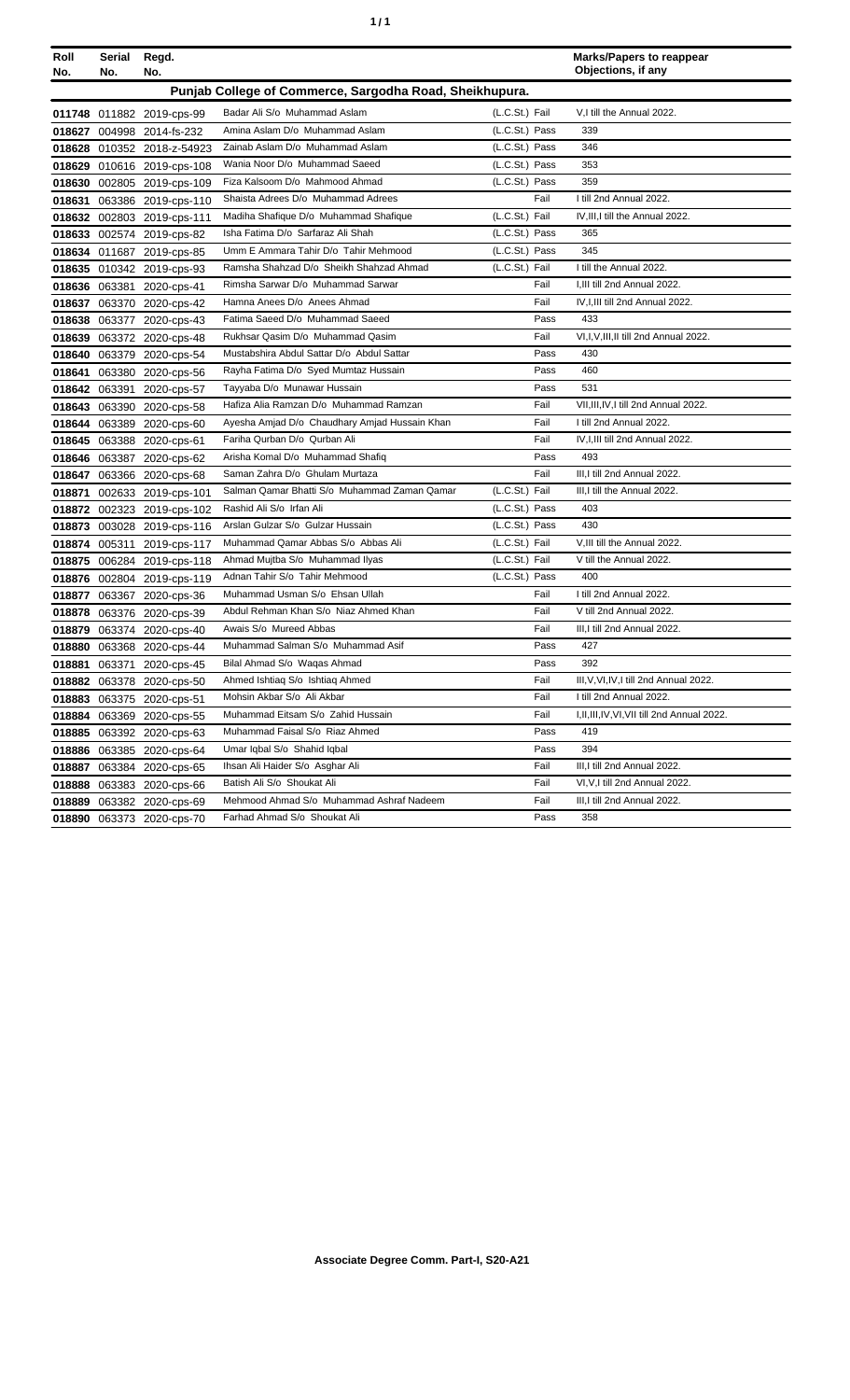| ٠ | ٠ |
|---|---|
|   |   |

| Roll<br>No.   | Serial<br>No. | Regd.<br>No.                                           |                                                                           |                  |              | <b>Marks/Papers to reappear</b><br>Objections, if any                                    |
|---------------|---------------|--------------------------------------------------------|---------------------------------------------------------------------------|------------------|--------------|------------------------------------------------------------------------------------------|
|               |               |                                                        | Sheikhupura College of Commerce, Sheikhupura                              |                  |              |                                                                                          |
|               |               | 018731 005366 2019-scc-10                              | Anam Akbar D/o Akbar Ali                                                  | (L.C.St.) Fail   |              | I till the Annual 2022.                                                                  |
|               | 018732 005364 | 2019-scc-11                                            | Aleena D/o Liagat Ali                                                     | (L.C.St.) Fail   |              | III.I till the Annual 2022.                                                              |
|               |               | 018733 003370 2019-scc-23                              | Kinza Iman D/o Mussaraf Ali                                               | (L.C.St.) Fail   |              | VI, VII till the Annual 2022.                                                            |
|               |               | 018734 005367 2019-scc-24                              | Samra Dildar D/o Muhammad Dildar                                          | (L.C.St.) Fail   |              | I.III till the Annual 2022.                                                              |
|               |               | 018735 005369 2019-scc-32                              | Ghazal Fatima Rizvi D/o Syed Asim Abbas Rizvi                             | (L.C.St.) Fail   |              | III till the Annual 2022.                                                                |
|               |               | 018736 005361 2019-scc-5                               | Misbah Nawaz D/o Muhammad Nawaz                                           | (L.C.St.) Pass   |              | 371                                                                                      |
|               |               | 018737 005363 2019-scc-8                               | Igra Kanwal D/o Nasrullah Anjum                                           | (L.C.St.) Fail   |              | VI, III, VII till the Annual 2022.                                                       |
|               |               | 018738 055764 2020-scc-15                              | Fira Sarfraz D/o Muhammad Sarfraz                                         |                  | Fail         | VII till 2nd Annual 2022.                                                                |
|               |               | 018739 055765 2020-scc-16                              | Hamna Rasheed D/o Muhammad Rasheed                                        |                  | Absent       |                                                                                          |
|               |               | 018740 055759 2020-scc-17                              | Ayesha Salam D/o Abdul Salam                                              |                  | Fail         | VI, VII, III till 2nd Annual 2022.                                                       |
|               |               | 018741 055767 2020-scc-18                              | Muqadis D/o Abdul Razzaq                                                  |                  | Fail         | III till 2nd Annual 2022.                                                                |
|               |               | 018742 055763 2020-scc-19                              | Mariyam Awan D/o Muhammad Akif Fazal Awan                                 |                  | Pass<br>Pass | 410<br>451                                                                               |
|               |               | 018743 055758 2020-scc-21                              | Kainat Maqbool D/o Maqbool Khan<br>Huda Syed Aamir D/o Ayed Aamir Mehmood |                  | Absent       |                                                                                          |
|               |               | 018744 055762 2020-scc-23<br>018745 055766 2020-scc-32 | Sadaf D/o Muhammad Boota                                                  |                  | Pass         | 421                                                                                      |
|               |               | 018746 055761 2020-scc-33                              | Muskan Asif D/o Muhammad Asif Awan                                        |                  | Fail         | III, I, IV till 2nd Annual 2022.                                                         |
|               |               | 018747 055760 2020-scc-34                              | Musafa Asif D/o Muhammad Asif Awan                                        |                  | Fail         | V, VII, I, IV till 2nd Annual 2022.                                                      |
| 018748        |               | 055790 2020-scc-37                                     | Igra Mustafa D/o Ghulam Mustafa Tajrah                                    |                  | Pass         | 368                                                                                      |
|               |               | 018749 005365 2020-z-35158                             | Bisma Khalid D/o Khalid Hussain                                           | (L.C.St.) Fail   |              | IV, VI, VII, III till the Annual 2022.                                                   |
|               |               | 018999 008310 2016-scc-41                              | Zaheer Abbas S/o Muhammad Riaz Bhatti                                     | (L.C.St.) Fail   |              |                                                                                          |
|               |               | 019000 004699 2017-scc-26                              | Haroon Rashid S/o Rashid Ahmad                                            | (L.C.St.) Fail   |              |                                                                                          |
| 019001        |               | 003547 2009-scc-2                                      | Muhammad Tayyab S/o Tassir Ahmad                                          | (L.C.St.) Absent |              |                                                                                          |
|               |               | 019002 004693 2016-sgc-58                              | Muhammad Mubashar S/o Ahmad Hussain                                       | (L.C.St.) Fail   |              | V till the Annual 2022.                                                                  |
|               |               | 019003 012750 2018-scc-56                              | Arslan Talib S/o Talib Hussain                                            | (L.C.St.) Fail   |              | VII, VI, I, III, IV till 2nd Annual 2022.                                                |
|               |               | 019004 008750 2019-ks-609                              | Faraz Falak Sher S/o Falak Sher                                           | (L.C.St.) Fail   |              | V, VII, III, VI till the Annual 2022.                                                    |
|               |               | 019005 004697 2019-scc-13                              | Muhammad Kamran S/o Muhammad Ramzan                                       | (L.C.St.) Fail   |              | V, III till the Annual 2022.                                                             |
|               |               | 019006 004659 2019-scc-15                              | Abdul Rehman S/o Muhammad Gulzar                                          | (L.C.St.) Fail   |              | I till the Annual 2022.                                                                  |
|               |               | 019007 005426 2019-scc-16                              | Selwastar Sahotra S/o Liaquat Masih                                       | (L.C.St.) Fail   |              | I, VIII till the Annual 2022.                                                            |
|               |               | 019008 004509 2019-scc-18                              | Sharafat Ali S/o Karamat Ali                                              | (L.C.St.) Fail   |              | V till the Annual 2022.                                                                  |
|               |               | 019009 004703 2019-scc-2                               | Muhammad Usama Sohail S/o Khawar Sohail                                   | (L.C.St.) Fail   |              | I till the Annual 2022.                                                                  |
|               |               | 019010 008303 2019-scc-26                              | Zubda-Tul-Hussnain Ali S/o Naqi-Ul-Hussnain Ali Awan                      | (L.C.St.) Fail   |              | VI till the Annual 2022.                                                                 |
| 019011        |               | 055792 2020-scc-1                                      | Shehroz Ishfaq S/o Muhammad Ishfaq<br>Muhammad Asim S/o Muhammad Yaqoob   |                  | Fail<br>Fail | VII, V, III, IV, I till 2nd Annual 2022.<br>V, IV, VI, VII, III, I till 2nd Annual 2022. |
|               |               | 019012 055786 2020-scc-10<br>019013 055791 2020-scc-11 | Muhammad Aafaq S/o Muhammad Saleem                                        |                  | Fail         |                                                                                          |
|               |               | 019014 055773 2020-scc-12                              | Muhammad Shahriyar S/o Muhammad Yaseen                                    |                  | Fail         | V, VII, IV, VIII, III, VI, I till 2nd Annual 2022.                                       |
|               |               | 019015 055785 2020-scc-13                              | Muhammad Hamza S/o Magbool Ahmad                                          |                  | Absent       |                                                                                          |
|               |               | 019016 055781 2020-scc-14                              | Muhammad Nabeel Arshad S/o Muhammad Arshad                                |                  | Pass         | 336                                                                                      |
|               |               | 019017 055787 2020-scc-22                              | Zarnab Ali S/o Sana Ullah                                                 |                  | Absent       |                                                                                          |
|               |               | 019018 055768 2020-scc-24                              | Syed Numan Ejaz S/o Syed Ejaz Hussain                                     |                  | Fail         | VII, IV till 2nd Annual 2022.                                                            |
|               |               | 019019 055769 2020-scc-25                              | Muhammad Salman Arshad S/o Muhammad Arshad Shakir                         |                  | Fail         | VI.I till 2nd Annual 2022.                                                               |
|               |               | 019020 055772 2020-scc-26                              | Usama S/o Muhammad Arshad                                                 |                  | Fail         | III, I, V, IV till 2nd Annual 2022.                                                      |
|               |               | 019021 055770 2020-scc-27                              | Shabraz Hassan S/o Muhammad Hanif                                         |                  | Absent       |                                                                                          |
|               |               | 019022 055783 2020-scc-29                              | Muhammad Rizwan Sharif S/o Ashig Hussain                                  |                  | Fail         | I till 2nd Annual 2022.                                                                  |
|               |               | 019023 055774 2020-scc-3                               | Muhammad Waqas Younas S/o Muhammad Younas                                 |                  | Fail         |                                                                                          |
|               |               | 019024 055782 2020-scc-30                              | Habib Ali S/o Amanat Ali                                                  |                  | Absent       |                                                                                          |
|               |               | 019025 055784 2020-scc-31                              | Faisal Ayub S/o Muhammad Ayub                                             |                  | Fail         | VII, III, V, VIII, VI, I till 2nd Annual 2022.                                           |
|               |               | 019026 055789 2020-scc-35                              | Sufian Ali S/o Azam Ali                                                   |                  | Fail         | V,I,IV,VI,VII,III till 2nd Annual 2022.                                                  |
| 019027 055771 |               | 2020-scc-36                                            | Ali Raza S/o Farman Ali                                                   |                  | Fail         | V,I till 2nd Annual 2022.                                                                |
|               |               | 019028 055788 2020-scc-38                              | Muhammad Azeem S/o Muhammad Saleem                                        |                  | Fail         | V, III, IV, I till 2nd Annual 2022.                                                      |
|               |               | 019029 055775 2020-scc-4                               | Bilal Khan S/o Munawar Khan                                               |                  | Pass         | 402                                                                                      |
|               |               | 019030 055777 2020-scc-5                               | Shahzaib Bhatti S/o Muhammad Saleem                                       |                  | Fail         | V, VIII, VII, III, IV, I, VI till 2nd Annual 2022.                                       |
|               |               | 019031 055780 2020-scc-6                               | Dilawar Hussain S/o Ahmed Ali<br>Rizwan Haider S/o Muhammad Javeed        |                  | Fail<br>Fail | V,I till 2nd Annual 2022.                                                                |
|               |               | 019032 055779 2020-scc-7                               | Wajid Ali S/o Muhammad Tahir                                              |                  | Fail         | V,I, VI till 2nd Annual 2022.                                                            |
|               |               | 019033 055776 2020-scc-8<br>019034 055778 2020-scc-9   | Shahzad Shauket Khan S/o Shauket Khan                                     |                  | Fail         | VII till 2nd Annual 2022.                                                                |
|               |               |                                                        |                                                                           |                  |              |                                                                                          |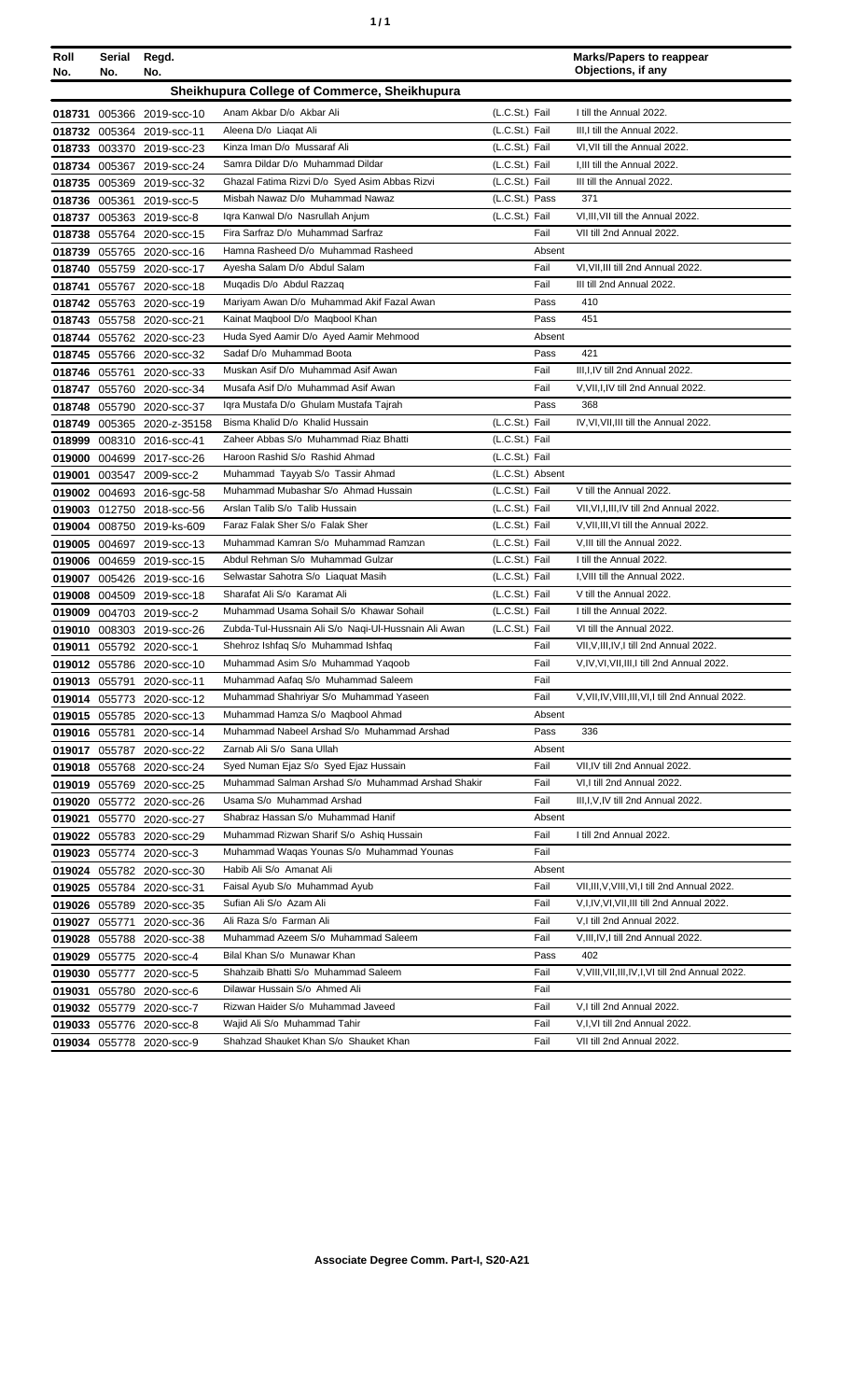| Roll<br>No. | <b>Serial</b><br>No. | Regd.<br>No.              |                                             |                  | <b>Marks/Papers to reappear</b><br>Objections, if any |
|-------------|----------------------|---------------------------|---------------------------------------------|------------------|-------------------------------------------------------|
|             |                      |                           | Government College of Commerce, Sheikhupura |                  |                                                       |
| 018901      |                      | 004409 2019-sgc-36        | Ahmad Faraz S/o Sabir Hussain               | (L.C.St.) Absent |                                                       |
| 019035      | 003839               | 2018-sgc-21               | Muhammad Zain Saeed S/o Saeed Igbal         | (L.C.St.) Fail   |                                                       |
| 019036      | 003770               | 2017-sgc-9                | Mohammad Noman S/o Mohammad Asghar          | (L.C.St.) Fail   | IV, V, I till the Annual 2022.                        |
| 019037      |                      | 009060 2019-sgc-1         | Muhammad Ahmad S/o Muhammad Nasir           | (L.C.St.) Fail   | VII, III, I, IV till the Annual 2022.                 |
| 019038      | 009049               | 2019-sgc-12               | Usama Bin Amjad S/o Mian Amjad Mehmood      | (L.C.St.) Absent |                                                       |
| 019039      |                      | 009047 2019-sgc-16        | Irfan S/o Riasat Ali Bhatti                 | (L.C.St.) Fail   | V.VII till the Annual 2022.                           |
| 019040      | 008277               | 2019-sgc-23               | Ali Sajid S/o Sajid Abbas                   | (L.C.St.) Fail   | VII.III.VI.IV till the Annual 2022.                   |
| 019041      |                      | 009056 2019-sgc-27        | Muhammad Usama S/o Muhammad Aslalm          | (L.C.St.) Fail   | IV, VI till the Annual 2022.                          |
| 019042      | 004371               | 2019-sgc-3                | Muhammad Akmal Sarwar S/o Muhammad Sarwar   | (L.C.St.) Fail   | IV, VI, VII, III till the Annual 2022.                |
| 019043      | 009033               | 2019-sgc-31               | Muhammad Hamza Naseer S/o Naseer Ahmad      | (L.C.St.) Pass   | 460                                                   |
| 019044      |                      | 000539 2019-sgc-35        | Mohsin Naseer Ahmad S/o Naseer Ahmad        | (L.C.St.) Pass   | 368                                                   |
| 019045      | 009031               | 2019-sgc-4                | Abu Bakar Siddique S/o Muhammad Siddiqut    | (L.C.St.) Fail   | IV till the Annual 2022.                              |
| 019046      | 006261               | 2019-sgc-40               | Danish Javed S/o Muhammad Javed             | (L.C.St.) Fail   | III, I till the Annual 2022.                          |
| 019047      |                      | 004042 2019-sgc-43        | Waiahat Ullah S/o Irshad Ullah Virk         | (L.C.St.) Pass   | 423                                                   |
|             |                      | 019048 009043 2019-sgc-47 | Kamran Ali S/o Muhammad Ramzan              | (L.C.St.) Fail   | III till the Annual 2022.                             |
| 019049      | 009039               | 2019-sgc-48               | Muhammad Farooq Younas S/o Muhammad Younas  | (L.C.St.) Pass   | 395                                                   |
| 019050      |                      | 009026 2019-sgc-57        | Muhammad Sufiyan S/o Muhammad Ishaq         | (L.C.St.) Fail   | III till the Annual 2022.                             |
| 019051      |                      | 004048 2019-sgc-59        | Usama Hassan S/o Muhammad Boota             | (L.C.St.) Fail   | V, VI till the Annual 2022.                           |
| 019052      |                      | 005837 2019-sgc-63        | Usman Shahzad S/o Muhammad Shahzad Ahwar    | (L.C.St.) Fail   | V.IV.I till the Annual 2022.                          |
| 019053      |                      | 009063 2019-sgc-65        | Rana Hamza S/o Muhammad Ashraf              | (L.C.St.) Fail   | V.III till the Annual 2022.                           |
| 019054      |                      | 009053 2019-sgc-66        | Hassan Raza S/o Muhammad Ayoub              | (L.C.St.) Pass   | 359                                                   |
| 019055      |                      | 009045 2019-sgc-71        | Hamad Anwer S/o Muhammad Anwer Raz          | (L.C.St.) Pass   | 342                                                   |
| 019056      |                      | 004384 2019-sgc-75        | Zeeshan Saeed S/o Saeed Ahmad               | (L.C.St.) Fail   | V.VII.III till the Annual 2022.                       |
| 019057      |                      | 005016 2019-sgc-76        | Faizan Akhter S/o Muhammad Akhter           | (L.C.St.) Fail   | I till the Annual 2022.                               |
|             |                      | 019058 012272 2019-sqc-78 | Kamranullah S/o Muhammadkhurshid            | (L.C.St.) Fail   | V,I till the Annual 2022.                             |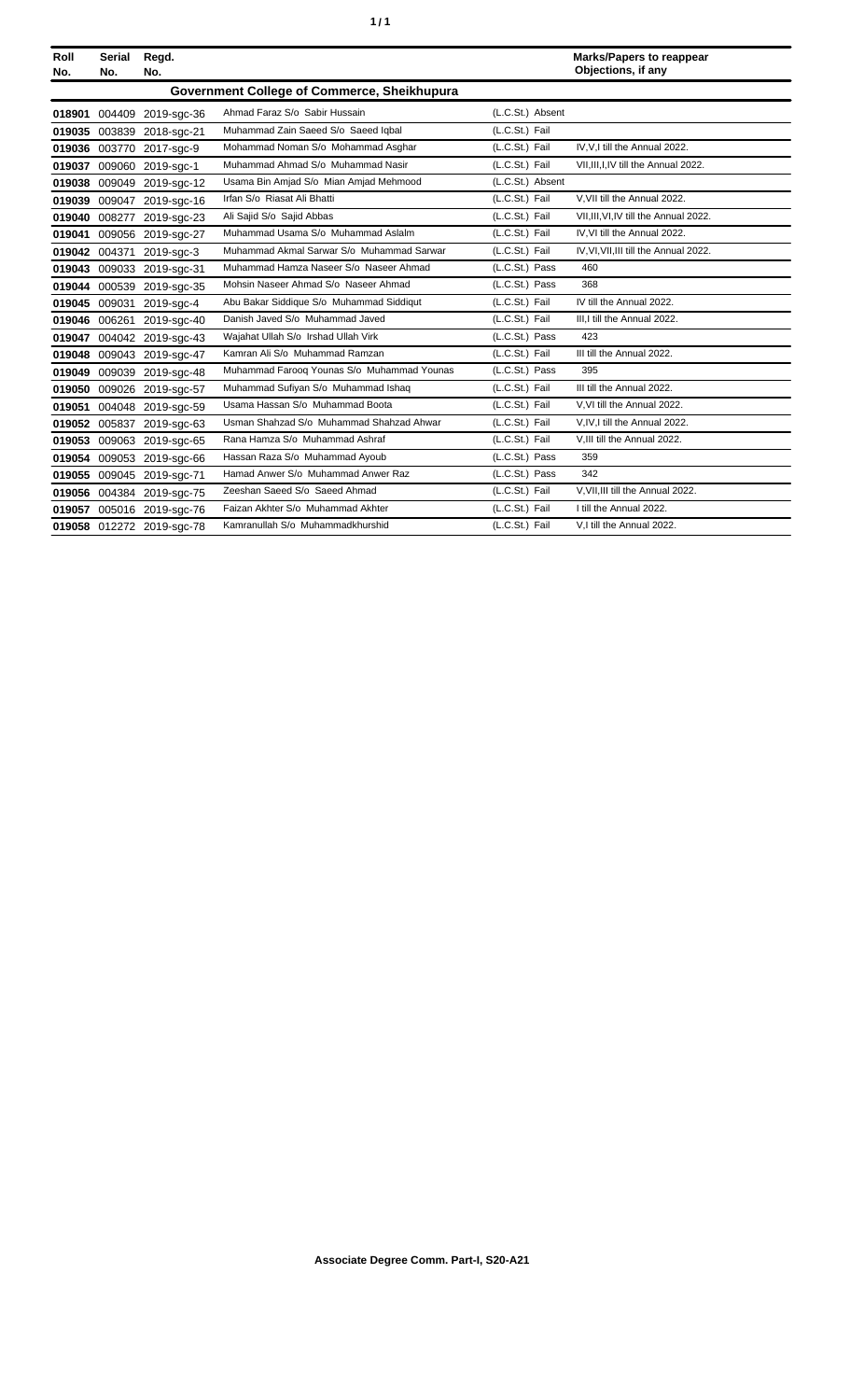| Roll<br>No. | <b>Serial</b><br>No. | Regd.<br>No.             |                                                        |        | <b>Marks/Papers to reappear</b><br>Objections, if any |
|-------------|----------------------|--------------------------|--------------------------------------------------------|--------|-------------------------------------------------------|
|             |                      |                          | Superior College, Jamil Town, Lahore Road, Sheikhupura |        |                                                       |
| 018750      | 049708               | 2020-ssc-1               | Maryam Qamar D/o Qamar Javed                           | Fail   | VII.III.I.IV till 2nd Annual 2022.                    |
| 018751      | 049705               | 2020-ssc-14              | Rimsha Sharif D/o Muhammad Sharif                      | Fail   | V, III, IV, I till 2nd Annual 2022.                   |
| 018752      | 049712               | 2020-ssc-16              | Maryam Rasheed D/o Muhammad Rasheed                    | Fail   | V, VII, IV, I, III till 2nd Annual 2022.              |
| 018753      | 049709               | 2020-ssc-17              | Fiza D/o Muhammad Nadeem                               | Pass   | 476                                                   |
| 018754      | 049719               | 2020-ssc-19              | Saba Safdar D/o Safdar Ali                             | Fail   | I till 2nd Annual 2022.                               |
| 018755      | 049711               | 2020-ssc-2               | Farwa D/o Amanat Ali                                   | Pass   | 480                                                   |
| 018756      | 049703               | 2020-ssc-22              | Mehwish Nazir D/o Nazir Masih                          | Fail   | VI, V, III, I till 2nd Annual 2022.                   |
| 018757      | 049720               | 2020-ssc-24              | Tania Ahsan D/o Ahsan Ullah                            | Fail   | V, VII, III, I, IV till 2nd Annual 2022.              |
| 018758      | 049707               | 2020-ssc-5               | Ayesha Abbas D/o Ghulam Abbas                          | Fail   | III, IV, I, VII till 2nd Annual 2022.                 |
| 018759      | 049704               | 2020-ssc-8               | Asma Shehzadi D/o Zakaullah                            | Pass   | 366                                                   |
| 018760      | 049710               | 2020-ssc-9               | Muniba Bibi D/o Ashiq Ali                              | Fail   | I till 2nd Annual 2022.                               |
| 018891      |                      | 049722 2020-ssc-11       | Muhammad Awais S/o Muhammad Boota                      | Absent |                                                       |
|             | 018892 049713        | 2020-ssc-13              | Ameer Hamza S/o Muhammad Rafique                       | Fail   |                                                       |
| 018893      | 049706               | 2020-ssc-20              | Saglain Nazeer S/o Nazeer Ahmad                        | Fail   | VIII.III.V.VI.IV.I.VII till 2nd Annual 2022.          |
| 018894      | 049715               | 2020-ssc-21              | Ahmad Sufyan S/o Muhammad Saeed Asad                   | Fail   | V, VI, I, IV, III till 2nd Annual 2022.               |
| 018895      | 049721               | 2020-ssc-23              | Noman Zulfigar S/o Zulfigar Ali                        | Fail   | IV, III till 2nd Annual 2022.                         |
| 018896      | 049718               | 2020-ssc-25              | Smoel S/o Zafar Masih                                  | Fail   | III, V, VI, VII, IV till 2nd Annual 2022.             |
| 018897      | 049716               | 2020-ssc-4               | Hasnain Yousaf S/o Muhammad Yousaf                     | Fail   |                                                       |
| 018898      | 049717               | 2020-ssc-6               | Muhammad Fahad S/o Khalid Mehmood                      | Fail   |                                                       |
|             |                      | 018899 049714 2020-ssc-7 | Majid Ali S/o Amjad Ali                                | Fail   | I, VII, VI, V, IV, III till 2nd Annual 2022.          |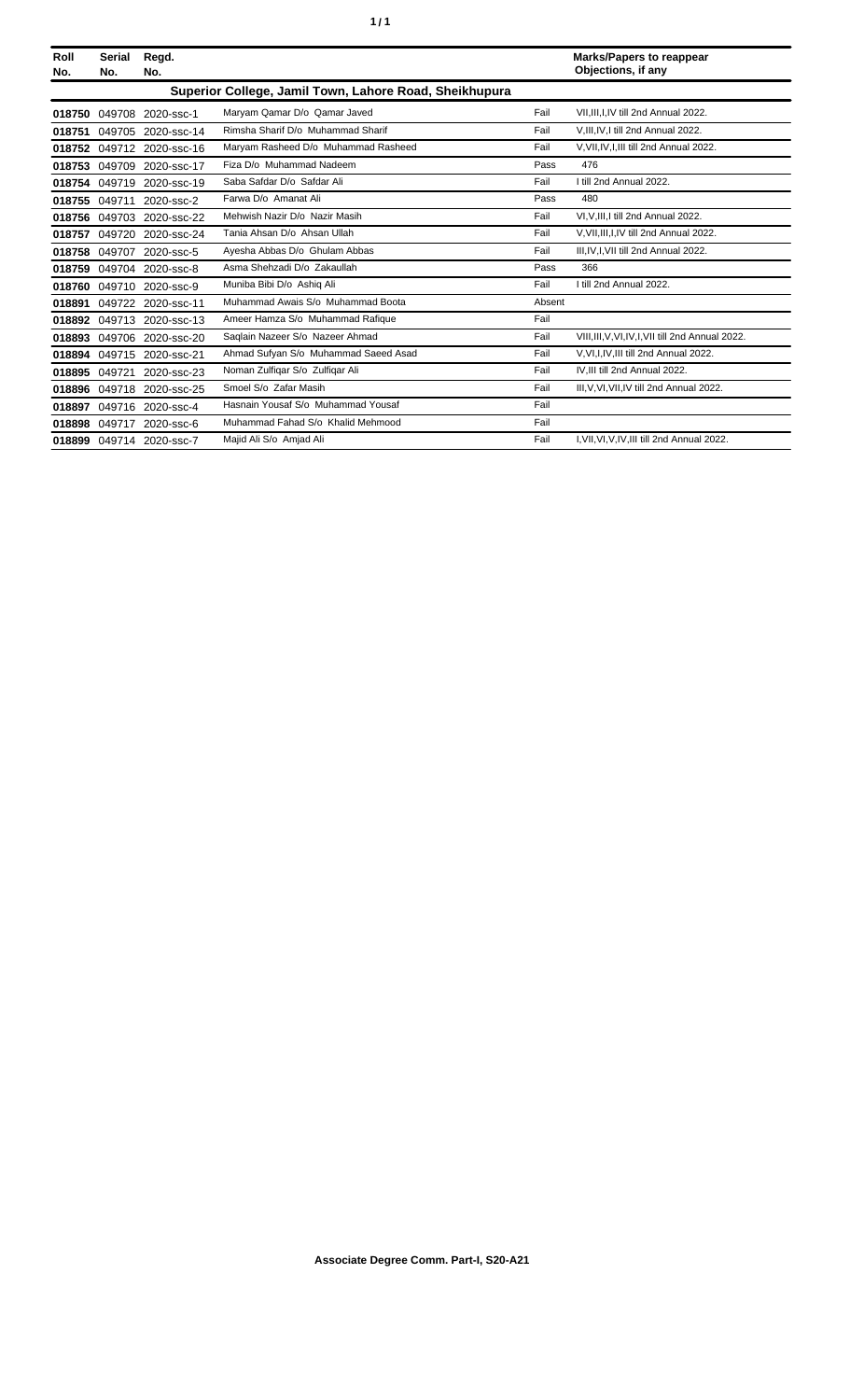| Roll<br>No.                                            | Serial<br>No. | Regd.<br>No.              |                                     |                | <b>Marks/Papers to reappear</b><br>Objections, if any |
|--------------------------------------------------------|---------------|---------------------------|-------------------------------------|----------------|-------------------------------------------------------|
| Superior College of Commerce, Jamil Town, Sheikhupura. |               |                           |                                     |                |                                                       |
|                                                        |               | 018761 012716 2018-ssc-33 | Magadas Shafique D/o Ahmed Shafique | (L.C.St.) Pass | 409                                                   |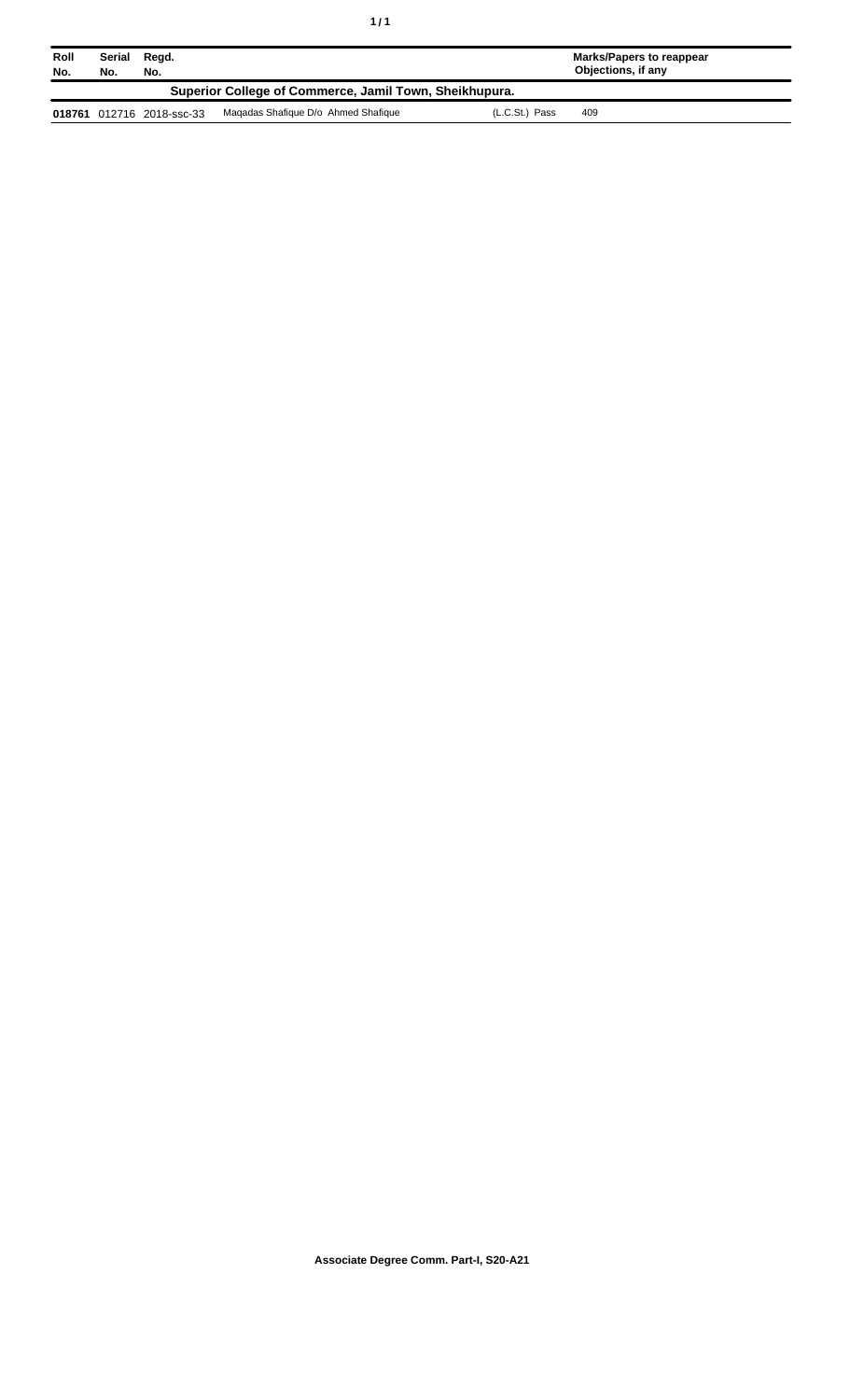| Roll<br>No. | Serial<br>No.                             | Regd.<br>No.               |                                       |                       | Marks/Papers to reappear<br>Objections, if any |  |  |
|-------------|-------------------------------------------|----------------------------|---------------------------------------|-----------------------|------------------------------------------------|--|--|
|             | Allama Igbal College of Commerce, Sialkot |                            |                                       |                       |                                                |  |  |
|             |                                           | 020255 014076 2021-z-37166 | Bilawal Azfar Khan S/o Khursheed Alam | (L.C.S <sub>t</sub> ) | FEE                                            |  |  |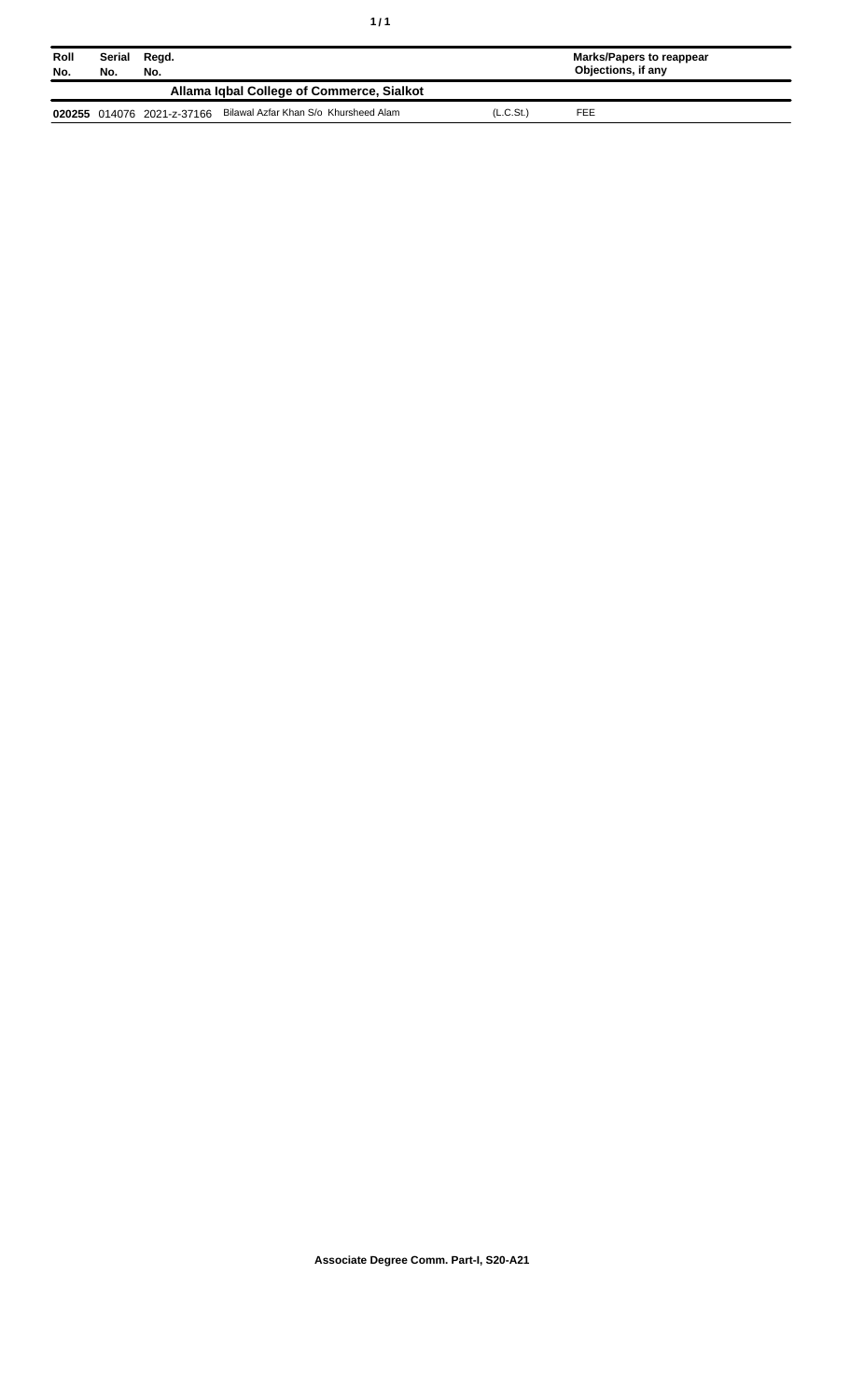| ٠ | ٠ |
|---|---|
|   |   |

| Roll<br>No. | Serial<br>No. | Regd.<br>No.                                             |                                                                                   |                                  | <b>Marks/Papers to reappear</b><br>Objections, if any |
|-------------|---------------|----------------------------------------------------------|-----------------------------------------------------------------------------------|----------------------------------|-------------------------------------------------------|
|             |               |                                                          | Aspire College, Defence Road, Sialkot                                             |                                  |                                                       |
|             |               |                                                          |                                                                                   |                                  |                                                       |
|             |               | 019118 003864 2019-ads-20                                | Syeda Zahra Batool D/o Syed Hamid Mashood                                         | (L.C.St.) Fail                   | II, III, VIII, VI, VII, I, IV till the Annual 2022.   |
|             |               | 019119 002475 2019-ads-21                                | Ayesha Anwar Mughal D/o Muhammad Anwar Mughal<br>Muneeba Shahzadi D/o Allah Rakha | (L.C.St.) Pass                   | 472<br>I till the Annual 2022.                        |
|             |               | 019120 002474 2019-ads-22                                |                                                                                   | (L.C.St.) Fail                   | 408                                                   |
|             |               | 019121 002476 2019-ads-23                                | Wajeeha Mubeen D/o Shabeer Ahmad<br>Javeria Khalid D/o Khalid Javed               | (L.C.St.) Pass<br>(L.C.St.) Pass | 414                                                   |
|             |               | 019122 003854 2019-ads-24                                | Marwa Afzal D/o Muhammad Afzal                                                    | (L.C.St.) Pass                   | 388                                                   |
| 019123      | 003871        | 2019-ads-27                                              | Zahra Arooj D/o Arshad Mehmood                                                    | (L.C.St.) Fail                   | IV till the Annual 2022.                              |
|             |               | 019124 002478 2019-ads-30                                | Hira Ghazal D/o Tariq Mehmood                                                     | Fail                             | VIII, I till 2nd Annual 2022.                         |
|             |               | 019125 046092 2020-ads-100                               | Laiba Amir D/o Mirza Amir Baig                                                    | Fail                             | V,I till 2nd Annual 2022.                             |
|             |               | 019126 046093 2020-ads-101                               | Igra D/o Abdul Islam                                                              | Fail                             | I till 2nd Annual 2022.                               |
|             |               | 019127 046094 2020-ads-103                               | Aleena D/o Abdul Jabbar                                                           | Absent                           |                                                       |
|             |               | 019128 046095 2020-ads-104                               | Asma D/o Muhammad Ishtiaq Khalid                                                  | Fail                             | IV till 2nd Annual 2022.                              |
|             |               | 019129 046096 2020-ads-106                               | Amina Sumbal Qayyum D/o Muhammad Qayyum Chohan                                    | Fail                             | I till 2nd Annual 2022.                               |
|             |               | 019130 046097 2020-ads-107                               | Saffa Rizwan D/o Sheikh Rizwan Mehmood                                            | Pass                             | 439                                                   |
| 019131      |               | 046098 2020-ads-108                                      | Aiman D/o Sohail Ahmad                                                            | Pass                             | 411                                                   |
|             |               | 019132 046099 2020-ads-109                               | Tazeem Karamat D/o Karamat Ali                                                    | Fail                             | I till 2nd Annual 2022.                               |
|             |               | 019133 046100 2020-ads-110                               | Isha D/o Zulfigar                                                                 | Pass                             | 411                                                   |
|             |               | 019134 046101 2020-ads-111<br>019135 046102 2020-ads-112 | Esha Muneer D/o Muhammad Muneer                                                   | Absent                           |                                                       |
|             |               | 019136 046103 2020-ads-113                               | Ghulam Zahra D/o Muhammad Boota Shakir                                            | Fail                             | I till 2nd Annual 2022.                               |
|             |               |                                                          | Maleeha Sohail D/o Sohail Sarwar                                                  | Fail                             | I,IV till 2nd Annual 2022.                            |
|             |               | 019137 046104 2020-ads-114<br>019138 046105 2020-ads-116 | Sehar Nazeer D/o Muhammad Nazeer                                                  | Fail                             | V,IV,VII,I,VI till 2nd Annual 2022.                   |
| 019139      |               | 046106 2020-ads-117                                      | Khadija D/o Asmat Ullah                                                           | Fail                             | VII, III, I, IV till 2nd Annual 2022.                 |
| 019140      |               | 046107 2020-ads-118                                      | Aleena D/o Amjad Hussain                                                          | Pass                             | 462                                                   |
|             |               | 019141 046108 2020-ads-121                               | Husna Imtiaz D/o Imtiaz Ahmed                                                     | Fail                             | III, I till 2nd Annual 2022.                          |
|             |               | 019142 046109 2020-ads-122                               | Mubbra D/o Nadeem Ahmed                                                           | Pass                             | 409                                                   |
|             |               | 019143 046110 2020-ads-124                               | Ayesha Mehmood D/o Abdul Mehmood                                                  | Pass                             | 431                                                   |
|             |               | 019144 046111 2020-ads-125                               | Esha Irfan D/o Irfan                                                              | Pass                             | 432                                                   |
|             |               | 019145 046112 2020-ads-126                               | Liaba D/o Muhammad Ikram                                                          | Absent                           |                                                       |
|             |               | 019146 046113 2020-ads-127                               | Gulnaz D/o Naveed Iqbal                                                           | Fail                             | V,I till 2nd Annual 2022.                             |
|             |               | 019147 046114 2020-ads-129                               | Maha D/o Ghulam Abbas                                                             | Absent                           |                                                       |
|             |               | 019148 046120 2020-ads-130                               | Zainab Mobeen D/o Mobeen Anwer                                                    | Absent                           |                                                       |
|             |               | 019149 046083 2020-ads-34                                | Dilvaiz D/o Asif Ali                                                              | Fail                             | III, IV, I till 2nd Annual 2022.                      |
|             |               | 019150 046084 2020-ads-84                                | Khadeeja D/o Muhammad Naseer                                                      | Fail                             | V,I till 2nd Annual 2022.                             |
|             |               | 019151 046085 2020-ads-85                                | Nida Shahzadi D/o Shabbir Hussain                                                 | Fail                             | II, VII, IV, I till 2nd Annual 2022.                  |
|             |               | 019152 046086 2020-ads-86                                | Unsab Waseem D/o Waseem Ghauri                                                    | Fail                             | II, III, VII, IV, I till 2nd Annual 2022.             |
|             |               | 019153 046087 2020-ads-88                                | Amina D/o Muhammad Faroog                                                         | Pass                             | 393                                                   |
|             |               | 019154 046088 2020-ads-89                                | Shama Kainat D/o Abdul Rehman                                                     | Fail                             | VII, III till 2nd Annual 2022.                        |
|             |               | 019155 046089 2020-ads-90                                | Aysha Khalid D/o Khalid Mehmood                                                   | Pass                             | 433                                                   |
|             | 019156 046090 | 2020-ads-91                                              | Habiba Zahir D/o Zahir Ikram Johan                                                | Absent                           |                                                       |
|             |               | 019157 046091 2020-ads-98                                | Minahil Jawad D/o Jawad Ahmed Anjum Mughal                                        | Pass                             | 439                                                   |
|             |               | 019965 007722 2019-ads-13                                | Syed Aoun Muhammad S/o Syed Qamar Abbas                                           | (L.C.St.) Fail                   | V, I, III till the Annual 2022.                       |
|             |               | 019966 001070 2019-ads-15                                | Muhammad Sami Ullah S/o Zaheer Ahmad                                              | (L.C.St.) Fail                   | VII, V till the Annual 2022.                          |
|             |               | 019967 046121 2020-ads-115                               | Shaher Yaar S/o Arif Mehmood                                                      | Absent                           |                                                       |
|             |               | 019968 046119 2020-ads-123                               | Azam Saleem S/o Muhammad Saleem                                                   | Fail                             | VII till 2nd Annual 2022.                             |
|             |               | 019969 046115 2020-ads-92                                | Muhammad Furgan Anjum S/o Naseer Anjum                                            | Fail                             | II,I till 2nd Annual 2022.                            |
|             |               | 019970 046116 2020-ads-93                                | Afaq S/o Ishaq Masih                                                              | Fail                             | I, VII till 2nd Annual 2022.                          |
|             |               | 019971 046117 2020-ads-94                                | Muhammad Arham Shan S/o Muhammad Nisar UI Haq<br>Saleem                           | Pass                             | 415                                                   |
|             |               | 019972 046118 2020-ads-96                                | Muhammad Ahmed Sani S/o Khalil Ahmed                                              | Absent                           |                                                       |
|             |               |                                                          |                                                                                   |                                  |                                                       |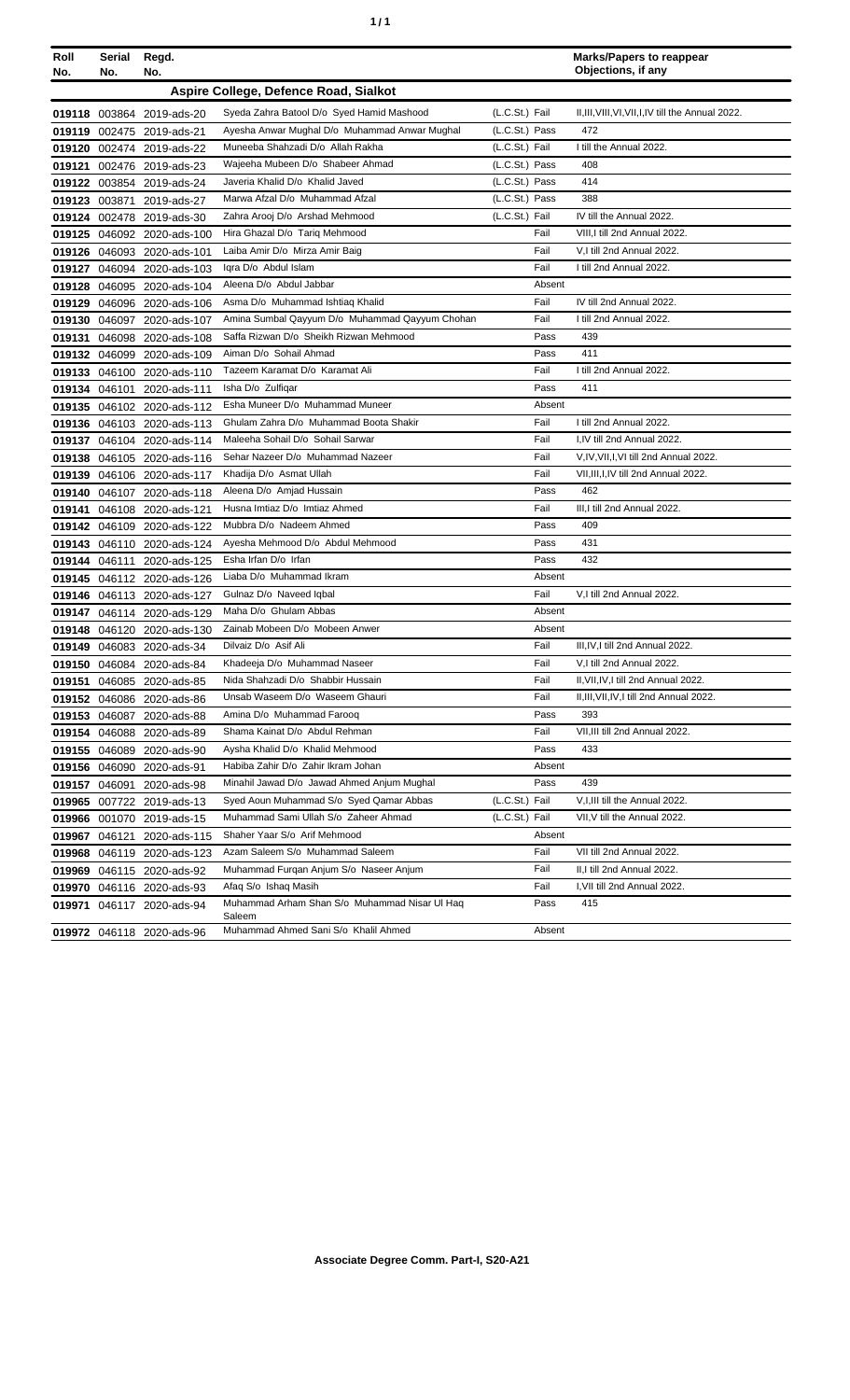| Roll<br>No. | Serial<br>No.                                                       | Regd.<br>No.               |                                       |                | <b>Marks/Papers to reappear</b><br>Objections, if any |  |
|-------------|---------------------------------------------------------------------|----------------------------|---------------------------------------|----------------|-------------------------------------------------------|--|
|             | Government Allama Igbal College for Women, Khadim Ali Road, Sialkot |                            |                                       |                |                                                       |  |
|             | 019413 013617                                                       | 2019-scs-196               | Tayba D/o Muhammad Aslam              | (L.C.St.) Fail | I till the Annual 2022.                               |  |
|             |                                                                     | 019414 013620 2019-scs-241 | Hafiza Asifa Javed D/o Muhammad Javed | (L.C.St.) Fail | I till the Annual 2022.                               |  |
|             | 019415 013621                                                       | 2019-scs-245               | Ishrat Bano D/o Sabir Ali             | (L.C.St.) Fail | V till the Annual 2022.                               |  |
|             |                                                                     | 019416 013622 2019-scs-251 | Salwa Sattar D/o Muhammad Sattar      | (L.C.St.) Fail | VI.V till the Annual 2022.                            |  |
| 019417      |                                                                     | 013618 2019-scs-259        | Igra D/o Muhammad Latif               | (L.C.St.) Fail | V.III till the Annual 2022.                           |  |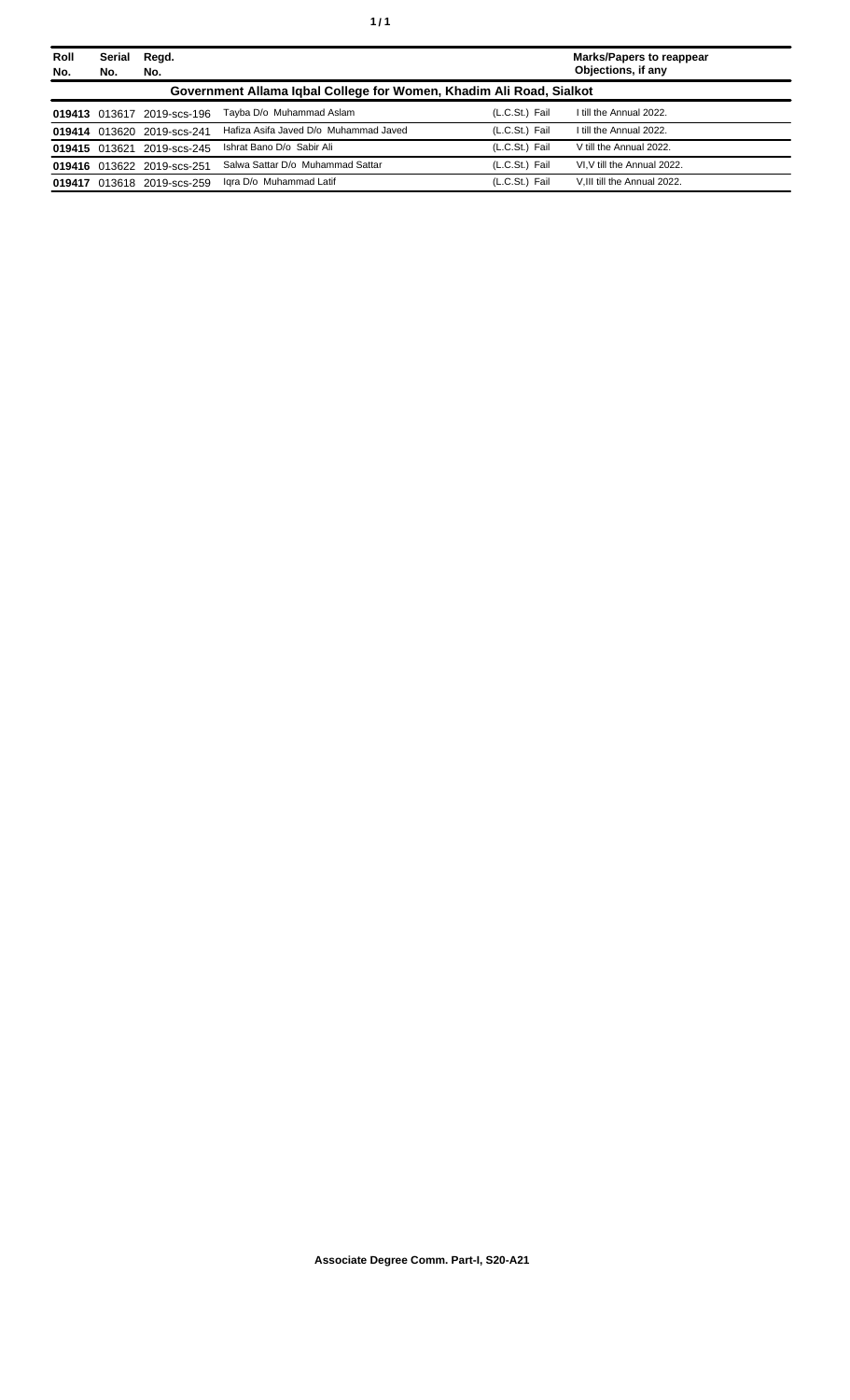| Roll<br>No. | Serial<br>No. | Regd.<br>No.                                           |                                                                            |                                  | <b>Marks/Papers to reappear</b><br>Objections, if any           |
|-------------|---------------|--------------------------------------------------------|----------------------------------------------------------------------------|----------------------------------|-----------------------------------------------------------------|
|             |               |                                                        | <b>Government College of Commerce, Sialkot</b>                             |                                  |                                                                 |
|             |               | 019158 006346 2018-cs-29                               | Fajar Shahzadi D/o Muhammad Anwar                                          | (L.C.St.) Fail                   |                                                                 |
|             |               | 019159 011787 2018-cs-53                               | Zaheeva D/o Shamas-Ur-Rehman                                               | (L.C.St.) Fail                   |                                                                 |
|             |               | 019160 002501 2018-cs-54                               | Esha D/o Muhammad Akbar Butt                                               | (L.C.St.) Fail                   |                                                                 |
|             |               | 019161 005710 2018-cs-60                               | Rimsha D/o Asif Rehman                                                     | (L.C.St.) Fail                   |                                                                 |
|             |               | 019162 057817 2020-cs-61                               | Noreena Shafique D/o Muhammad Shafique                                     | Fail                             | I till 2nd Annual 2022.                                         |
|             |               | 019163 057825 2020-cs-71                               | Kinza Aslam D/o Muhammad Aslam                                             | Fail                             | I, IV, V, VI till 2nd Annual 2022.                              |
|             |               | 019164 057826 2020-cs-72                               | Arooj Azam D/o Muhammad Azam                                               | Absent                           |                                                                 |
|             |               | 019165 057827 2020-cs-73                               | Rimsha Amir D/o Muhammad Amir Naseem                                       | Absent                           |                                                                 |
|             |               | 019166 057828 2020-cs-74                               | Muqddas D/o Muhammad Ishfaq                                                | Pass                             | 372                                                             |
|             |               | 019226 000825 2019-cs-21                               | Nimra Khan D/o Qaiser Khan                                                 | (L.C.St.) Pass                   | 392                                                             |
|             |               | 019227 005535 2019-cs-22                               | Amina Parveen D/o Muhammad Ishfaq Mughal<br>Maham Afzal D/o Muhammad Afzal | (L.C.St.) Fail                   | IV, I till the Annual 2022.                                     |
|             |               | 019228 004881 2019-cs-24                               | Sehar D/o Nazar Hussain                                                    | (L.C.St.) Fail<br>(L.C.St.) Fail | V,I till the Annual 2022.<br>III, IV, I till the Annual 2022.   |
|             |               | 019229 011778 2019-cs-28<br>019230 005544 2019-cs-29   | Saba Navee D/o Naveed Agbal Urf Anjum                                      | (L.C.St.) Fail                   | IV, II till the Annual 2022.                                    |
|             |               | 019231 004882 2019-cs-32                               | Humna D/o Muhammad Tariq                                                   | (L.C.St.) Fail                   | VI, V till the Annual 2022.                                     |
|             |               | 019232 005539 2019-cs-34                               | Mehar - Un- Nisa D/o Muhammad Akhtar                                       | (L.C.St.) Fail                   | IV, VI, V, I till the Annual 2022.                              |
|             |               | 019233 000823 2019-cs-35                               | Laiba Asif D/o Muhammad Asif                                               | (L.C.St.) Pass                   | 343                                                             |
|             |               | 019234 013251 2019-cs-36                               | Esha Yousaf Ali D/o Yousaf Ali                                             | (L.C.St.) Pass                   | 381                                                             |
|             |               | 019235 000817 2019-cs-37                               | Isha Qaiser D/o Qaiser Mehmood                                             | (L.C.St.)                        | <b>UMC</b>                                                      |
|             |               | 019236 005538 2019-cs-38                               | Marwa Iqbal D/o Muhammad Iqbal                                             | (L.C.S <sub>t</sub> )            | <b>FEE</b>                                                      |
|             |               | 019237 004883 2019-cs-39                               | Areeba Iftikhar D/o Iftikhar Naeem                                         | (L.C.St.) Pass                   | 354                                                             |
|             |               | 019238 000821 2019-cs-4                                | Talat Iqbal D/o Muhammad Iqbal                                             | (L.C.St.) Pass                   | 412                                                             |
|             |               | 019239 000818 2019-cs-40                               | Alishba Ayub D/o Muhammad Ayub Khan                                        | (L.C.St.) Pass                   | 371                                                             |
|             |               | 019240 000822 2019-cs-41                               | Simal D/o Asif Mehmood                                                     | (L.C.St.) Fail                   | IV till the Annual 2022.                                        |
|             |               | 019241 005540 2019-cs-42                               | Zareen D/o Muhammad Nazeer                                                 | (L.C.St.) Fail                   | IV till the Annual 2022.                                        |
|             |               | 019242 004879 2019-cs-43                               | Arooj Fatima D/o Akbar Shair                                               | (L.C.St.) Fail                   | VII, II, V, I till the Annual 2022.                             |
|             |               | 019243 011713 2019-cs-44                               | Safa Hafeez D/o Muhammad Hafeez Mughal                                     | (L.C.St.) Pass                   | 354                                                             |
|             |               | 019244 000820 2019-cs-45                               | Mishael D/o Akbar<br>Shanza D/o Muhammad Latif                             | (L.C.St.) Fail<br>(L.C.St.) Pass | V.VI.VII.III.I.IV till the Annual 2022.<br>424                  |
|             |               | 019245 004876 2019-cs-47<br>019246 001038 2019-cs-49   | Iqra Tanveer D/o Tanveer                                                   | (L.C.St.) Pass                   | 410                                                             |
|             |               | 019247 014440 2019-cs-51                               | Eman D/o Muhammad Khalid                                                   | (L.C.St.) Fail                   | I till the Annual 2022.                                         |
|             |               | 019248 004877 2019-cs-52                               | Komal Malik D/o Malik Abdul Raheem                                         | (L.C.St.) Pass                   | 354                                                             |
|             |               | 019249 004885 2019-cs-53                               | Kainat D/o Shamas Parvez                                                   | (L.C.St.) Pass                   | 378                                                             |
|             |               | 019250 005545 2019-cs-55                               | Mah Noor D/o Muhammad Amjad                                                | (L.C.St.) Fail                   | I till the Annual 2022.                                         |
|             |               | 019251 004880 2019-cs-56                               | Agsa D/o Rana Wazir Elahi                                                  | (L.C.St.) Pass                   | 395                                                             |
|             |               | 019252 001536 2019-cs-58                               | Rimsha Zahid D/o Zahid Akbar                                               | (L.C.St.) Fail                   | V till the Annual 2022.                                         |
|             |               | 019253 000815 2019-cs-60                               | Sania Zafar D/o Zafar Igbal Cheema                                         | (L.C.St.) Pass                   | 436                                                             |
|             |               | 019254 004884 2019-cs-61                               | Aqsa Munir D/o Munir Ahmad                                                 | (L.C.St.) Fail                   | V till the Annual 2022.                                         |
|             |               | 019255 005541 2019-cs-64                               | Fatima D/o Muhammad Rafique                                                | (L.C.St.) Pass                   | 352                                                             |
|             |               | 019256 003491 2019-cs-65                               | Mahina Noor D/o Abdul Zaheer                                               | (L.C.St.) Pass                   | 386                                                             |
|             |               | 019257 000954 2019-cs-66                               | Ateega Alia D/o Sajjad Ahmed<br>Shanzay Iqbal D/o Iqbal Anwar              | (L.C.St.) Fail                   | VIII, VII till the Annual 2022.<br>VI, IV till the Annual 2022. |
|             |               | 019258 005537 2019-cs-68                               | Farwa Abdul Hamid Bhatti D/o Abdul Hamid                                   | (L.C.St.) Fail<br>(L.C.St.) Pass | 434                                                             |
|             |               | 019259 004875 2019-cs-69<br>019260 005536 2019-cs-73   | Fizza Ali Tariq D/o Tariq Bashir Dar                                       | (L.C.St.) Pass                   | 386                                                             |
|             |               | 019261 057834 2020-cs-174                              | Mishal D/o Muhammad Iqbal                                                  | Fail                             | II, VI, VII, III, I, IV till 2nd Annual 2022.                   |
|             |               | 019262 057835 2020-cs-175                              | Rukhsar Tariq D/o Sheikh Tariq Mahmood                                     | Fail                             | II, V, VII, VI, III, IV, I till 2nd Annual 2022.                |
|             |               | 019263 057836 2020-cs-176                              | Saba Ismail D/o Muhammad Ismail                                            | Fail                             | VII, VI, V, IV, I, III till 2nd Annual 2022.                    |
|             |               | 019264 057837 2020-cs-177                              | Nimra D/o Muhammad Akhtar                                                  | Pass                             | 444                                                             |
|             |               | 019265 057838 2020-cs-178                              | Bissma D/o Muhammad Sarwar                                                 | Fail                             | VI, III, I till 2nd Annual 2022.                                |
|             |               | 019266 057839 2020-cs-179                              | Hamna Ghafoor D/o Abdul Ghafoor                                            | Fail                             | VI, V, VII, III till 2nd Annual 2022.                           |
|             |               | 019267 057840 2020-cs-180                              | Saba Shahzadi D/o Zaheer Abbas                                             | Absent                           |                                                                 |
|             |               | 019268 057841 2020-cs-181                              | Manahal Sajjad D/o Sajjad Ahmed                                            | Absent                           |                                                                 |
|             |               | 019269 057842 2020-cs-182                              | Mafia D/o Salamat Ali                                                      | Absent                           |                                                                 |
|             |               | 019270 057843 2020-cs-183                              | Eman Nasir D/o Nasir Mehmood                                               | Pass                             | 411                                                             |
|             |               | 019271 057844 2020-cs-184                              | Shadab D/o Abdul Jalil<br>Rubab D/o Sarfraz Ahmed                          | Absent<br>Absent                 |                                                                 |
|             |               | 019272 057845 2020-cs-185                              | Momina Yaseen D/o Muhammad Yaseen                                          | Fail                             | VII, II, VI, V, III, I till 2nd Annual 2022.                    |
|             |               | 019273 057846 2020-cs-186<br>019274 057847 2020-cs-187 | Joham Khalil D/o Muhammad Khalil                                           | Pass                             | 390                                                             |
|             |               | 019275 057848 2020-cs-188                              | Rimsha D/o Iftekhar Ahmad                                                  | Fail                             | VI, V, I, III till 2nd Annual 2022.                             |
|             |               | 019276 057849 2020-cs-189                              | Mehwish Shahbaz D/o Shahbaz Ahmed                                          | Fail                             | III, I, IV till 2nd Annual 2022.                                |
|             |               | 019277 057850 2020-cs-267                              | Maryam Naqvi D/o Wasif Ali Shah                                            | Fail                             | IV, VII, V, III, I till 2nd Annual 2022.                        |
|             |               | 019278 057818 2020-cs-62                               | Kainat Naseer D/o Naseer Ahmad                                             | Pass                             | 415                                                             |
|             |               | 019279 057819 2020-cs-63                               | Muntaha Babar D/o Sh Babar                                                 | Pass                             | 366                                                             |
|             |               | 019280 057820 2020-cs-64                               | Attia D/o Babar Hussain                                                    | Fail                             | IV, I, III till 2nd Annual 2022.                                |
|             |               | 019281 057821 2020-cs-65                               | Saman Afzal D/o Muhammad Afzal                                             | Fail                             | I till 2nd Annual 2022.                                         |
|             |               | 019282 057851 2020-cs-66                               | Meerab D/o Munawar Masih                                                   | Pass                             | 346                                                             |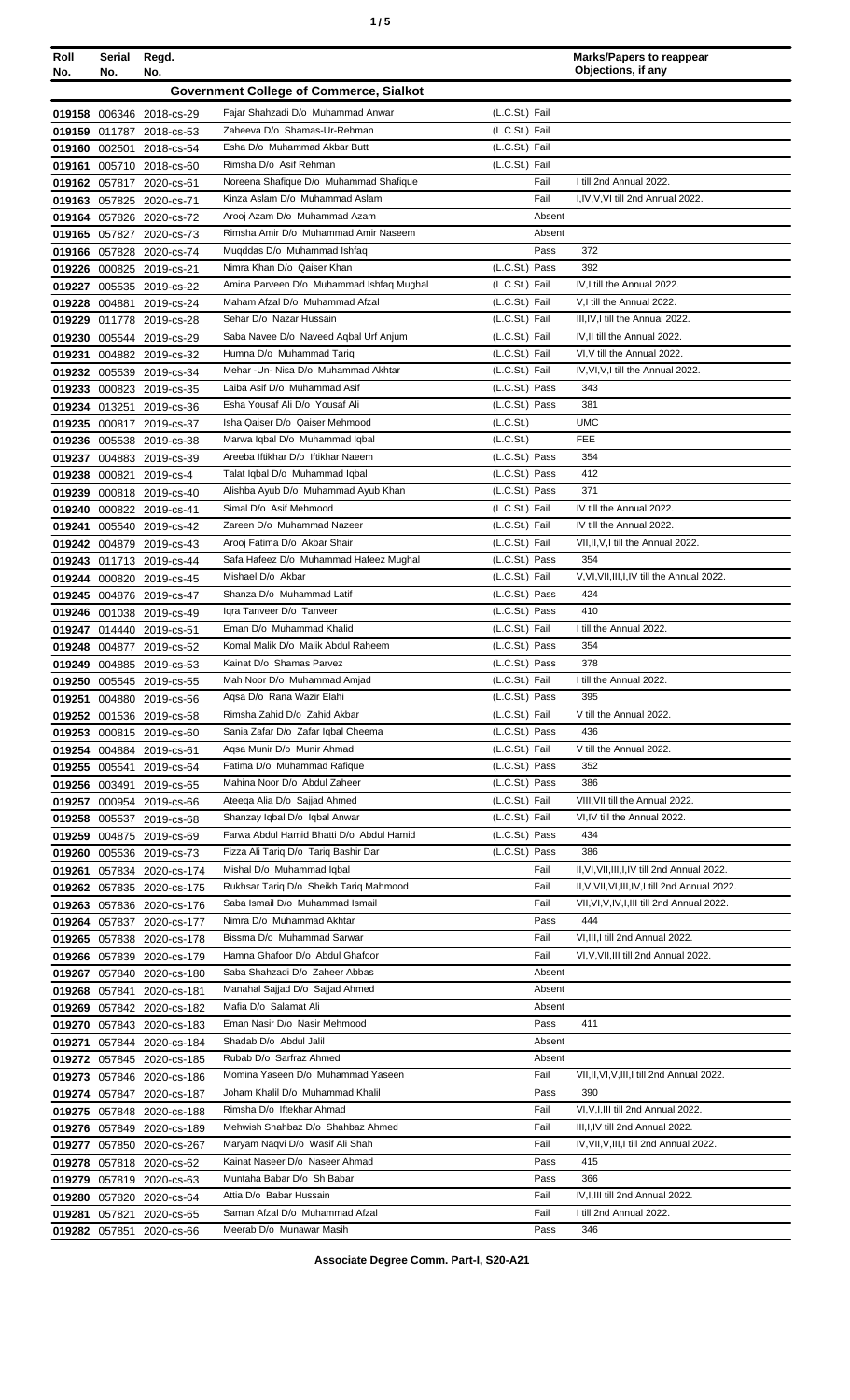| Roll<br>No. | Serial<br>No. | Regd.<br>No.                                           |                                                                                     |                                  | <b>Marks/Papers to reappear</b><br>Objections, if any          |
|-------------|---------------|--------------------------------------------------------|-------------------------------------------------------------------------------------|----------------------------------|----------------------------------------------------------------|
|             |               |                                                        | <b>Government College of Commerce, Sialkot</b>                                      |                                  |                                                                |
|             |               |                                                        | Amina Gulzar D/o Gulzar Ahmed                                                       | Pass                             | 406                                                            |
|             |               | 019283 057822 2020-cs-67<br>019284 057823 2020-cs-68   | Duaa Mehak D/o Amir Noman                                                           | Fail                             | VI till 2nd Annual 2022.                                       |
|             |               | 019285 057824 2020-cs-69                               | Isma D/o Shehzad Imran                                                              | Pass                             | 409                                                            |
|             |               | 019286 057829 2020-cs-76                               | Ayesha Tufail D/o Muhammad Tufail                                                   | Fail                             | III, V till 2nd Annual 2022.                                   |
|             |               | 019287 057830 2020-cs-78                               | Kiran Mahnoor D/o Arif Ikram                                                        | Absent                           |                                                                |
|             |               | 019288 057831 2020-cs-79                               | Zainab Tanveer D/o Muhammad Tanveer                                                 | Fail                             | V till 2nd Annual 2022.                                        |
|             |               | 019289 057832 2020-cs-80                               | Abeera Mushtag D/o Muhammad Mushtag                                                 | Fail                             | IV, I, V, III till 2nd Annual 2022.                            |
|             |               | 019290 057833 2020-cs-81                               | Mehrab Hamayun D/o Hamayun Iftikhar                                                 | Fail                             | VI, III, IV till 2nd Annual 2022.                              |
|             |               | 019973 000628 2018-cs-114                              | Abdul Haseeb S/o Shabbir Ahmad<br>Ahmed Yar Nawaz S/o Muhammad Nawaz                | (L.C.St.) Fail<br>(L.C.St.) Pass | 344                                                            |
|             |               | 019974 003714 2018-cs-130<br>019975 001521 2018-cs-138 | Abbas Toor S/o Mukhtar Ahmed                                                        | (L.C.St.) Fail                   |                                                                |
|             |               | 019976 012497 2018-cs-145                              | Muhammad Akbar Khalifa S/o Muhammad Younas                                          | (L.C.St.) Pass                   | 391                                                            |
|             |               | 019977 002095 2018-cs-196                              | Muhammad Adeel Shahzad S/o Shahid Iqbal                                             | (L.C.St.) Pass                   | 342                                                            |
|             |               | 019978 005456 2018-cs-206                              | Numan Akbar S/o Muhammad Akbar                                                      | (L.C.St.) Pass                   | 357                                                            |
| 019979      |               | 008543 2018-cs-223                                     | Agib Ilyas S/o Muhammad Ilyas                                                       | (L.C.St.)                        | <b>FEE</b>                                                     |
|             |               | 019980 000287 2019-cs-169                              | Mansoob-UI-Hassan S/o Tariq Mehmood                                                 | (L.C.St.) Pass                   | 390                                                            |
|             |               | 020065 013213 2016-cs-252                              | Haris Ali Awan S/o Liagat Ali                                                       | (L.C.St.) Fail                   | I till 2nd Annual 2022.                                        |
|             |               | 020066 000291 2019-ais-90                              | Zohaib S/o Abdul Rasheed                                                            | (L.C.St.) Fail                   | I till the Annual 2022.<br>VII.V till the Annual 2022.         |
|             |               | 020067 000246 2019-cs-102                              | Muhammad Ansar S/o Muhammad Sabar<br>Syed Abdul Rehman S/o Syed Akhtar Hussain Shah | (L.C.St.) Fail<br>(L.C.St.) Fail | III, VII till the Annual 2022.                                 |
|             |               | 020068 011716 2019-cs-104<br>020069 000117 2019-cs-107 | Musharaf Nafees S/o Nafees Ahmed                                                    | (L.C.St.) Pass                   | 394                                                            |
|             |               | 020070 002383 2019-cs-110                              | Haider Ali S/o Ghulam Hussain                                                       | (L.C.St.) Fail                   | I till 2nd Annual 2022.                                        |
| 020071      |               | 002842 2019-cs-115                                     | Muhammad Bilal Amjad S/o Muhammad Amjad                                             | (L.C.St.) Fail                   | VII, I till the Annual 2022.                                   |
|             |               | 020072 000053 2019-cs-119                              | Bilal Hussain S/o Arif Hussain                                                      | (L.C.St.) Fail                   | I till the Annual 2022.                                        |
|             |               | 020073 000005 2019-cs-121                              | Shahzaib Javed S/o Javed Iqbal                                                      | (L.C.St.) Fail                   | I till the Annual 2022.                                        |
|             |               | 020074 000293 2019-cs-123                              | Saqib Javed S/o Javed Iqbal                                                         | (L.C.St.) Fail                   | I till the Annual 2022.                                        |
|             |               | 020075 000063 2019-cs-124                              | Ali Hassan S/o Muhammad Boota                                                       | (L.C.St.) Fail                   | I till the Annual 2022.                                        |
|             |               | 020076 002763 2019-cs-130                              | Abdul Hanan S/o Jahangir<br>Muhammad Hammad Butt S/o Muhammad Islam Butt            | (L.C.St.) Fail                   | VII, IV, I till the Annual 2022.<br>VI.I till the Annual 2022. |
|             |               | 020077 002860 2019-cs-145                              | Muhammad Abdullah S/o Abdul Hameed                                                  | (L.C.St.) Fail<br>(L.C.St.) Fail | VII till 2nd Annual 2022.                                      |
|             |               | 020078 002104 2019-cs-147<br>020079 003163 2019-cs-156 | Subhan Ali S/o Muhammad Siddique                                                    | (L.C.St.) Fail                   | III, IV till 2nd Annual 2022.                                  |
|             |               | 020080 006069 2019-cs-158                              | Rizwan Ali S/o Muhammad Akram                                                       | (L.C.St.) Fail                   | VI. VII till the Annual 2022.                                  |
|             |               | 020081 005550 2019-cs-164                              | Hassan Shamas S/o Malik Shamas Din                                                  | (L.C.St.) Fail                   | V till the Annual 2022.                                        |
|             |               | 020082 008952 2019-cs-167                              | Shamas Ali Aslam S/o Muhammad Aslam                                                 | (L.C.St.) Fail                   | VII, VI till the Annual 2022.                                  |
|             |               | 020083 000070 2019-cs-168                              | Muhammad Fahad Ashraf S/o Muhammad Ashraf                                           | (L.C.St.) Pass                   | 363                                                            |
|             |               | 020084 000913 2019-cs-170                              | Zabair Ali S/o Tariq Hussain                                                        | (L.C.St.) Pass                   | 441                                                            |
|             |               | 020085 005243 2019-cs-173                              | Usman Ali S/o Basharat Ali<br>Hamza Hafeez S/o Hafeez Ahmad                         | (L.C.St.) Pass<br>(L.C.St.) Pass | 401<br>411                                                     |
|             |               | 020086 011712 2019-cs-176<br>020087 004437 2019-cs-180 | Wishal Kumar S/o Raj Kumar                                                          | (L.C.St.) Fail                   | VII, VIII, I till the Annual 2022.                             |
|             |               | 020088 000066 2019-cs-183                              | Abdul Hanan Majeed S/o Abdul Majeed                                                 | (L.C.St.) Pass                   | 444                                                            |
|             |               | 020089 007051 2019-cs-193                              | Ali Haider Nasim S/o Muhammad Nasim Arshad                                          | (L.C.St.) Pass                   | 406                                                            |
|             |               | 020090 000007 2019-cs-194                              | Tabish Rehman S/o Maqbool Ahmed                                                     | (L.C.St.) Pass                   | 427                                                            |
|             |               | 020091 002893 2019-cs-202                              | Waseet Bazil S/o Muhammad Arshad                                                    | (L.C.S <sub>t</sub> )            | <b>FEE</b>                                                     |
|             |               | 020092 004521 2019-cs-212                              | Ali Raza S/o Muhammad Rafiq                                                         | (L.C.St.) Pass                   | 367                                                            |
|             |               | 020093 002771 2019-cs-213                              | Haider Ali S/o Abdul Ghafoor                                                        | (L.C.St.) Fail                   | III till the Annual 2022.                                      |
|             |               | 020094 013224 2019-cs-215<br>020095 000294 2019-cs-216 | Hamid Saleem S/o Muhammad Saleem<br>Talha Shabir S/o Shabir Hussain                 | (L.C.St.) Fail<br>(L.C.St.) Pass | VIII till 2nd Annual 2022.<br>383                              |
|             |               | 020096 005547 2019-cs-217                              | Hammad Shoukat S/o Shoukat Ali                                                      | (L.C.St.) Fail                   | I till the Annual 2022.                                        |
|             |               | 020097 005542 2019-cs-219                              | Muhammad Usama S/o Muhammad Parveez                                                 | (L.C.St.) Pass                   | 389                                                            |
|             |               | 020098 002769 2019-cs-221                              | Irtza Amjad S/o Azhar Amjad Mahmood                                                 | (L.C.St.) Fail                   | V, VI, VII, III, II, IV till the Annual 2022.                  |
|             |               | 020099 001140 2019-cs-222                              | Moamber Ali S/o Muhammad Azam                                                       | (L.C.St.) Pass                   | 340                                                            |
|             |               | 020100 000245 2019-cs-223                              | Sami Ullah S/o Nisar Ahmad                                                          | (L.C.St.) Pass                   | 373                                                            |
|             |               | 020101 000109 2019-cs-225                              | Abdullah S/o Muhammad Qadeer Gujjar                                                 | (L.C.St.) Fail                   | I till the Annual 2022.                                        |
|             |               | 020102 002762 2019-cs-235                              | Abdullah Amir S/o Amir Hafeez                                                       | (L.C.St.) Pass                   | 367                                                            |
|             |               | 020103 000012 2019-cs-236                              | Fizan Imran Butt S/o Kashif Imran Butt                                              | (L.C.St.) Pass                   | 372                                                            |
|             |               | 020104 001241 2019-cs-237                              | Muhammad Usman Bin Khalid S/o Khalid Mahmood<br>Hamza Mazhar S/o Mazhar Iqbal       | (L.C.St.) Pass<br>(L.C.St.) Pass | 395<br>333                                                     |
|             |               | 020105 013075 2019-cs-239<br>020106 006455 2019-cs-240 | Ans Amer S/o Amer Latif                                                             | (L.C.St.) Pass                   | 371                                                            |
|             |               | 020107 002759 2019-cs-242                              | Syed Ali Hussnain S/o Syed Imran Ali Shah Razvi                                     | (L.C.St.) Fail                   | V,IV,I till the Annual 2022.                                   |
|             |               | 020108 000969 2019-cs-244                              | Ali Hassan S/o Ijaz Qaiser                                                          | (L.C.St.) Pass                   | 406                                                            |
|             |               | 020109 000065 2019-cs-245                              | Zuhaib Fayaz S/o Muhammad Fayaz                                                     | (L.C.St.) Pass                   | 414                                                            |
|             |               | 020110 000686 2019-cs-246                              | Abdul Wadood S/o Shakeel Younas                                                     | (L.C.St.) Fail                   | VI till the Annual 2022.                                       |
|             |               | 020111 000006 2019-cs-247                              | Uzman Faiz S/o Faiz Ahmed                                                           | (L.C.St.) Pass                   | 404                                                            |
|             |               | 020112 000300 2019-cs-248                              | Muhammad Ahmed Lone S/o Sami Ullah Lone                                             | (L.C.St.) Pass                   | 351                                                            |
|             |               | 020113 000296 2019-cs-249                              | Ishaq Mehmood S/o Tariq Mehmood                                                     | (L.C.St.) Fail                   | VII, VI till the Annual 2022.                                  |
|             |               | 020114 000013 2019-cs-250                              | Ateeq Ahmad S/o Muhammad Younis                                                     | (L.C.St.) Pass                   | 396                                                            |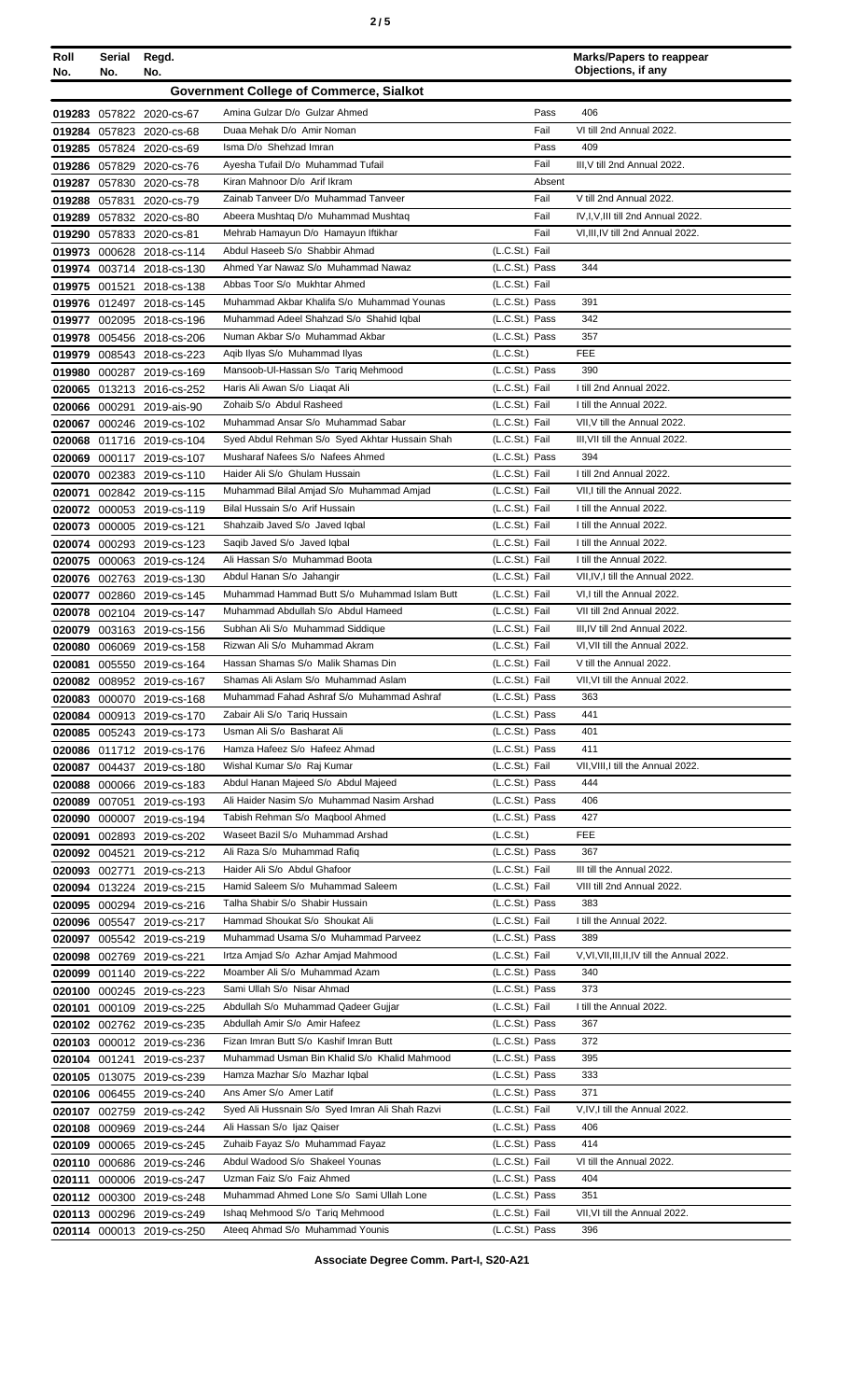| Roll<br>No. | Serial<br>No. | Regd.<br>No.                                           |                                                                             |                                  | <b>Marks/Papers to reappear</b><br>Objections, if any                                 |
|-------------|---------------|--------------------------------------------------------|-----------------------------------------------------------------------------|----------------------------------|---------------------------------------------------------------------------------------|
|             |               |                                                        | <b>Government College of Commerce, Sialkot</b>                              |                                  |                                                                                       |
|             |               |                                                        |                                                                             |                                  | 412                                                                                   |
|             |               | 020115 001035 2019-cs-251                              | Khizar Aslam S/o Aslam Pervaiz<br>Mirza Gulfam Baig S/o Mirza Dilawar Baig  | (L.C.St.) Pass<br>(L.C.St.) Fail | I till the Annual 2022.                                                               |
|             |               | 020116 005534 2019-cs-252<br>020117 003536 2019-cs-253 | Arslan Ali S/o Muhammad Mujahid                                             | (L.C.St.) Fail                   | VII, VI, I till 2nd Annual 2022.                                                      |
|             |               | 020118 002357 2019-cs-254                              | Usama Butt S/o Muhammad Ehsan Butt                                          | (L.C.St.) Pass                   | 362                                                                                   |
|             |               | 020119 005548 2019-cs-261                              | Zain-UI-Abideen S/o Muhammad Yasin                                          | (L.C.St.) Fail                   | III,I till the Annual 2022.                                                           |
|             |               | 020120 001477 2019-cs-265                              | Muhammad Hassan Shahzad S/o Shahzad Ahmed                                   | (L.C.St.) Fail                   | IV, VII, III till the Annual 2022.                                                    |
|             |               | 020121 000047 2019-cs-269                              | Muhammad Usman Shahzad S/o Muhammad Boota Shahzad(L.C.St.) Pass             |                                  | 416                                                                                   |
|             |               | 020122 000463 2019-cs-78                               | Bilal Ali S/o Khalid Hussain Tahir                                          | (L.C.St.) Fail                   | VI,I till the Annual 2022.                                                            |
|             |               | 020123 001293 2019-cs-79                               | Zain-Ul-Hassan Tariq S/o Tariq Hussain                                      | (L.C.St.) Pass                   | 383                                                                                   |
|             |               | 020124 001159 2019-cs-80                               | Usama S/o Azmat Ali                                                         | (L.C.St.) Fail                   | VII, V till the Annual 2022.                                                          |
|             |               | 020125 005549 2019-cs-85                               | Usama S/o Muhammad Waseem                                                   | (L.C.St.) Pass                   | 363                                                                                   |
|             |               | 020126 004633 2019-cs-91                               | Muhammad Zaid Hussain S/o Qaiser Sajjad                                     | (L.C.St.) Fail                   | VII till the Annual 2022.                                                             |
|             |               | 020127 000462 2019-cs-96                               | Taymoor Ahmad S/o Muhammad Jameel                                           | (L.C.St.) Pass                   | 378                                                                                   |
|             |               | 020128 002341 2019-cs-98                               | Subhan Ali Yaseen S/o Muhammad Yaseen                                       | (L.C.St.) Pass                   | 388                                                                                   |
|             |               | 020129 000295 2019-cs-99                               | Abdullah Jamil S/o Arshad Jamil                                             | (L.C.St.) Pass                   | 453                                                                                   |
|             |               | 020130 057873 2020-cs-111                              | Muhammad Danish S/o Muhammad Razaq                                          | Fail                             | III, I, IV till 2nd Annual 2022.                                                      |
|             |               | 020131 057876 2020-cs-114                              | Muhammad Yaseen S/o Muhammad Hanif                                          | Pass                             | 375                                                                                   |
|             |               | 020132 057877 2020-cs-115                              | Muhammad Yaseen S/o Muhammad Munir<br>Shayan Mansoor S/o Chand Mansoor      | Fail<br>Fail                     | VII, IV, I till 2nd Annual 2022.<br>I till 2nd Annual 2022.                           |
|             |               | 020133 057878 2020-cs-116                              | Ahmed Ali S/o Muhammad Amin                                                 | Absent                           |                                                                                       |
|             |               | 020134 057879 2020-cs-117<br>020135 057880 2020-cs-118 | Fahad Serat S/o Zafar Ahmed                                                 | Absent                           |                                                                                       |
|             |               | 020136 057881 2020-cs-119                              | Tooger Abbas S/o Slamat Ali                                                 | Absent                           |                                                                                       |
|             |               | 020137 057882 2020-cs-120                              | Mugeet Ahmad S/o Gulam Mustafa                                              | Pass                             | 423                                                                                   |
|             |               | 020138 057883 2020-cs-121                              | Haider Ali S/o Abdul Ghfar                                                  | Absent                           |                                                                                       |
|             |               | 020139 057884 2020-cs-122                              | Saad Ullah Bajwa S/o Sana Ullah                                             | Fail                             | IV, VI, I, VII till 2nd Annual 2022.                                                  |
|             |               | 020140 057885 2020-cs-124                              | Shah Zaman Ul Haq S/o Muhammad Afzal Sulahri                                | Absent                           |                                                                                       |
|             |               | 020141 057886 2020-cs-125                              | Qasim S/o Muhammad Akram                                                    | Absent                           |                                                                                       |
|             |               | 020142 057887 2020-cs-126                              | Muhammad Awais S/o Shamshad Hussain                                         | Absent                           |                                                                                       |
|             |               | 020143 057888 2020-cs-127                              | Muhammad Umair S/o Muhammad Ashraf                                          | Fail                             | IV, I till 2nd Annual 2022.                                                           |
|             |               | 020144 057889 2020-cs-128                              | Shazib Jalil S/o Muhammad Jalil                                             | Fail                             | I, VI, IV, VII till 2nd Annual 2022.                                                  |
|             |               | 020145 057890 2020-cs-129                              | Asad Ali S/o Rana Sajjad Ahmad                                              | Fail                             | II, VI, VII, V, III, IV, I till 2nd Annual 2022.                                      |
|             |               | 020146 057943 2020-cs-130                              | Muhammad Ahsan S/o Imtiaz Akhtar                                            | Pass                             | 406                                                                                   |
|             |               | 020147 057891 2020-cs-131                              | Muhammad Atif S/o Muhammad Javed                                            | Absent                           |                                                                                       |
|             |               | 020148 057892 2020-cs-132                              | Ali Akbar S/o Syed Tanveer Haider Shah<br>Abdul Rehman S/o Sajjad Ahmed     | Fail                             | VII, VI, I, IV till 2nd Annual 2022.<br>III, IV, I, VI, VII, II till 2nd Annual 2022. |
|             |               | 020149 057893 2020-cs-133<br>020150 057894 2020-cs-134 | Muhammad Ibrahim S/o Sabir Hussain                                          | Fail<br>Fail                     | VII till 2nd Annual 2022.                                                             |
| 020151      |               | 057895 2020-cs-135                                     | Tayyab Ali S/o Muhammad Rafique                                             | Absent                           |                                                                                       |
|             |               | 020152 057896 2020-cs-139                              | Muhammad Salman S/o Naseer Ahmad                                            | Fail                             | I, II till 2nd Annual 2022.                                                           |
|             |               | 020153 057897 2020-cs-140                              | Haroon Amjad S/o Muhammad Amjad                                             | Absent                           |                                                                                       |
|             |               | 020154 057898 2020-cs-141                              | Hamza S/o Muhammad Ilyas                                                    | Fail                             | III, II, IV, V, VI, VII, I till 2nd Annual 2022.                                      |
|             |               | 020155 057899 2020-cs-142                              | Muhammad Nadeem S/o Muhammad Arshad                                         | Absent                           |                                                                                       |
|             |               | 020156 057900 2020-cs-144                              | Hamza Ahmed S/o Sohail Ahmed                                                | Fail                             |                                                                                       |
|             |               | 020157 057901 2020-cs-145                              | Muhammad Azeem S/o Muhammad Zulfiqar                                        | Absent                           |                                                                                       |
|             |               | 020158 057902 2020-cs-147                              | Muhammad Rehan S/o Amanat Ali                                               | Absent                           |                                                                                       |
|             |               | 020159 057903 2020-cs-148                              | Zohaib Afzal S/o Muhammad Afzal                                             | Absent                           |                                                                                       |
|             |               | 020160 057904 2020-cs-149                              | Fayzan Ahmad S/o Muhammad Ramzan                                            | Fail                             | VII, III, I, II, VI, IV till 2nd Annual 2022.                                         |
|             |               | 020161 057905 2020-cs-150                              | Danish S/o Gulzar                                                           | Absent                           |                                                                                       |
|             |               | 020162 057906 2020-cs-152                              | Qaiser Ameen S/o Muhammad Ameen<br>Abdul Rehman S/o Muhammad Riaz           | Absent<br>Pass                   | 393                                                                                   |
|             |               | 020163 057907 2020-cs-153                              | Shahzad Saleem S/o Muhammad Saleem                                          | Fail                             | VI, VII, IV, III, I till 2nd Annual 2022.                                             |
|             |               | 020164 057908 2020-cs-154<br>020165 057909 2020-cs-155 | Tasleem Ashiq S/o Ashiq Hussain                                             | Pass                             | 380                                                                                   |
|             |               | 020166 057910 2020-cs-157                              | Abdul Rouf S/o Iftikhar Ahmed Ghuman                                        | Fail                             | IV, I, V, VII till 2nd Annual 2022.                                                   |
|             |               | 020167 057911 2020-cs-159                              | Muhammad Rizwan S/o Muhammad Tariq                                          | Fail                             | III, I till 2nd Annual 2022.                                                          |
|             |               | 020168 057912 2020-cs-160                              | Muhammad Saalam S/o Tariq Hussain                                           | Absent                           |                                                                                       |
|             |               | 020169 057913 2020-cs-161                              | Hammad Asghar S/o Asghar Ali                                                | Pass                             | 389                                                                                   |
|             |               | 020170 057914 2020-cs-162                              | Ali Hamza S/o Muhammad Tariq                                                | Fail                             | IV, VI, VII till 2nd Annual 2022.                                                     |
|             |               | 020171 057915 2020-cs-163                              | Zeeshan Gill S/o Shahid Mehmood                                             | Fail                             | VII, IV till 2nd Annual 2022.                                                         |
|             |               | 020172 057916 2020-cs-165                              | Nauman Sajjad S/o Sajjad Ahmad                                              | Fail                             | VII, I till 2nd Annual 2022.                                                          |
|             |               | 020173 057917 2020-cs-166                              | Yahya Amjad S/o Amjad Mahmood                                               | Absent                           |                                                                                       |
|             |               | 020174 057918 2020-cs-167                              | Muhammad Haseeb S/o Muhammad Shakeel                                        | Fail                             | VII, II, I till 2nd Annual 2022.                                                      |
|             |               | 020175 057919 2020-cs-168                              | Siraj Ul Din S/o Habib Gul                                                  | Fail                             | VII, V, VI, IV, I till 2nd Annual 2022.                                               |
|             |               | 020176 057920 2020-cs-169                              | Rameez Tariq S/o Tariq Mahmood                                              | Absent                           |                                                                                       |
|             |               | 020177 057921 2020-cs-170                              | Haseeb Siddique S/o Muhammad Siddique                                       | Absent                           |                                                                                       |
|             |               | 020178 057922 2020-cs-171                              | Muhammad Islam S/o Muhammad Akram<br>Muhammad Ali Raza S/o Hafiz Naeem Raza | Fail<br>Absent                   | VI,I till 2nd Annual 2022.                                                            |
|             |               | 020179 057923 2020-cs-172                              | Hamad Naeem S/o Naeem Iqbal                                                 | Fail                             | V, VI, II, I, VII, IV till 2nd Annual 2022.                                           |
|             |               | 020180 057924 2020-cs-173                              |                                                                             |                                  |                                                                                       |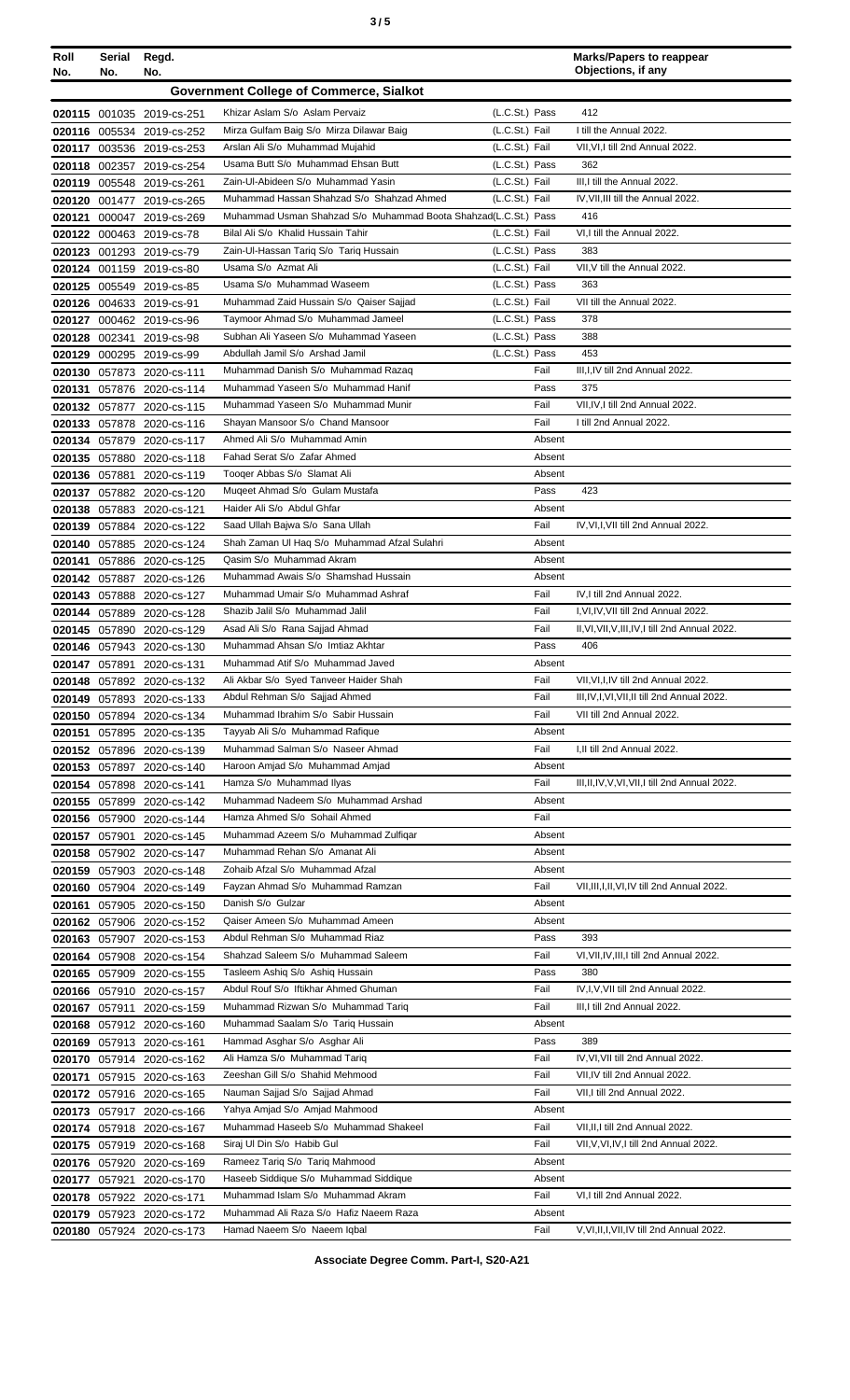| ٠<br>I<br>×<br>۰, |
|-------------------|
|-------------------|

| Roll<br>No. | Serial<br>No. | Regd.<br>No.                                           |                                                                                 |                | <b>Marks/Papers to reappear</b><br>Objections, if any                                   |
|-------------|---------------|--------------------------------------------------------|---------------------------------------------------------------------------------|----------------|-----------------------------------------------------------------------------------------|
|             |               |                                                        | <b>Government College of Commerce, Sialkot</b>                                  |                |                                                                                         |
|             |               | 020181 057925 2020-cs-190                              | Ramzan Ali S/o Abdul Rehman                                                     | Fail           | III, VII, VI till 2nd Annual 2022.                                                      |
|             |               | 020182 057926 2020-cs-191                              | Muhammad Saad S/o Muhammad Younus                                               | Fail           | IV, V, VIII, II, I, VI, VII till 2nd Annual 2022.                                       |
|             |               | 020183 057927 2020-cs-192                              | Muhammad Bilal S/o Muhammad Bashir                                              | Fail           | V, VI, III, II, IV, VII, I till 2nd Annual 2022.                                        |
|             |               | 020184 057944 2020-cs-202                              | Shazar S/o Tanveer Butt                                                         | Absent         |                                                                                         |
|             |               | 020185 057945 2020-cs-203                              | Asad Babar S/o Muhammad Rafique                                                 | Fail           | V, III, VII, II, VI, IV, I till 2nd Annual 2022.                                        |
|             |               | 020186 057948 2020-cs-206                              | Talha Azam S/o Muhammad Azam                                                    | Absent         |                                                                                         |
|             |               | 020187 057949 2020-cs-208                              | Hamza Ali S/o Muhammad Akbar                                                    | Fail           |                                                                                         |
|             |               | 020188 057950 2020-cs-209                              | Faizan Ali S/o Mehmood Ahmed                                                    | Fail           | VI, VII, I, III, IV till 2nd Annual 2022.                                               |
|             |               | 020189 057951 2020-cs-210                              | Atif Younis S/o Muhammad Younis                                                 | Absent         |                                                                                         |
|             |               | 020190 057964 2020-cs-211                              | Zeeshan Akhtar Bhatti S/o Akhtar Rasheed Bhatti                                 | Fail           | I, VI till 2nd Annual 2022.                                                             |
|             |               | 020191 057952 2020-cs-213                              | Sajeel Butt S/o Habib Ahmed                                                     | Fail           | V, II, IV, VII, VI, III, I till 2nd Annual 2022.                                        |
|             |               | 020192 057953 2020-cs-215                              | Rehman Ali S/o Muhammad Afzal                                                   | Fail           |                                                                                         |
|             |               | 020193 057954 2020-cs-216                              | Mamnoon Hussain S/o Syed Intizar Hussain Shah<br>Husnain Abbas S/o Ghulam Abbas | Fail<br>Fail   | IV, VII, VI, I till 2nd Annual 2022.<br>VIII, VI, VII, IV, I, III till 2nd Annual 2022. |
|             |               | 020194 057955 2020-cs-217<br>020195 057956 2020-cs-218 | Ehtsham Rafique S/o Muhammad Rafique                                            | Absent         |                                                                                         |
|             |               | 020196 057957 2020-cs-219                              | Muhammad Rameez S/o Tariq Mahmood                                               | Fail           |                                                                                         |
|             |               | 020197 057958 2020-cs-220                              | Ghulam Mustafa S/o Muhammad Yousaf                                              | Fail           | VI, V till 2nd Annual 2022.                                                             |
|             |               | 020198 057959 2020-cs-221                              | Muhammad Moeen UI Deen S/o Muhammad Asghar                                      | Absent         |                                                                                         |
|             |               | 020199 057960 2020-cs-222                              | Ali Hassan S/o Falak Sher                                                       | Fail           | VI, VII, I till 2nd Annual 2022.                                                        |
|             |               | 020200 057965 2020-cs-223                              | Muhammad Waseem S/o Muhammad Arshad                                             | Absent         |                                                                                         |
|             |               | 020201 057966 2020-cs-227                              | Sahal Tariq Bhatti S/o Tariq Masih                                              |                | <b>UMC</b>                                                                              |
|             |               | 020202 057967 2020-cs-228                              | Afnan Sohail S/o Sohail Aamer                                                   | Fail           | IV, VI, VIII, I till 2nd Annual 2022.                                                   |
|             |               | 020203 057968 2020-cs-229                              | Muhammad Subhan Afzal S/o Muhammad Afzal                                        | Fail           |                                                                                         |
|             |               | 020204 057969 2020-cs-230                              | Muhammad Awais S/o Muhammad Akmal                                               | Fail           | III, VIII, VI, I till 2nd Annual 2022.                                                  |
|             |               | 020205 057970 2020-cs-231                              | Muhammad Abdullah S/o Shoukat Riaz                                              | Pass           | 429                                                                                     |
|             |               | 020206 057971 2020-cs-232                              | Ali Hamza S/o Asif Ali                                                          | Fail           | VI, III, I till 2nd Annual 2022.                                                        |
|             |               | 020207 057972 2020-cs-233                              | Faizan Azhar S/o Azhar Mahmood Nagi                                             | Absent         |                                                                                         |
|             |               | 020208 057973 2020-cs-237                              | Shahzaib S/o Shahid Mahmood                                                     | Fail           | I till 2nd Annual 2022.                                                                 |
|             |               | 020209 057974 2020-cs-239                              | Usman Ali S/o Ghulam Qadir<br>Sheikh Muhammad Ammar S/o Awais Amir              | Absent<br>Fail | VI, IV, VII, I till 2nd Annual 2022.                                                    |
|             |               | 020210 057975 2020-cs-240<br>020211 057976 2020-cs-241 | Faizan Saeed S/o Saeed Ahmad                                                    | Fail           | III, I till 2nd Annual 2022.                                                            |
|             |               | 020212 057977 2020-cs-242                              | Muhammad Saqib S/o Muhammad Shakeel                                             | Absent         |                                                                                         |
|             |               | 020213 057978 2020-cs-243                              | Muhammad Haseeb S/o Munawer Ur Zaman                                            | Fail           | VII, III, I, II, VI, VIII, IV till 2nd Annual 2022.                                     |
|             |               | 020214 057979 2020-cs-244                              | Fahad Ali S/o Mohammad Arif                                                     | Absent         |                                                                                         |
|             |               | 020215 057980 2020-cs-245                              | Zaeem Kaleem S/o Muhammad Kaleem                                                | Fail           | VI,IV, VII till 2nd Annual 2022.                                                        |
|             | 020216 057981 | 2020-cs-246                                            | Zain Ali S/o Rashid Mehmood                                                     | Fail           | IV, VI, VII, I till 2nd Annual 2022.                                                    |
|             |               | 020217 057986 2020-cs-252                              | Sami Ullah S/o ljaz Akhtar                                                      | Fail           | VI,I till 2nd Annual 2022.                                                              |
|             |               | 020218 057987 2020-cs-253                              | Hasnat Ahmed S/o Iftikhar Ahmed                                                 | Fail           | VIII, VII, II, IV, VI, I, III till 2nd Annual 2022.                                     |
|             |               | 020219 057988 2020-cs-254                              | Arnan Javed S/o Javed Iqbal                                                     | Fail           | VI, IV, I till 2nd Annual 2022.                                                         |
|             |               | 020220 057989 2020-cs-255                              | Muhammad Subhan S/o Muhammad Jahangir                                           | Fail           |                                                                                         |
|             |               | 020221 057990 2020-cs-256                              | Abdul Manan S/o Muhammad Idress                                                 | Fail           | V, II, III, IV, VII, I, VI till 2nd Annual 2022.                                        |
|             | 020222 057991 | 2020-cs-257                                            | Umer Shehzad S/o Muhammad Shehzad Mursleen                                      | Absent         |                                                                                         |
|             |               | 020223 057992 2020-cs-258                              | Etar Abbas S/o Syed Yawer Abbas<br>Abdul Rehman S/o Zafar Iqbal                 | Fail<br>Absent | III, V, VI, IV, I till 2nd Annual 2022.                                                 |
|             |               | 020224 057993 2020-cs-261<br>020225 057994 2020-cs-264 | Muzzam Ali S/o Muhammad Aslam                                                   | Fail           |                                                                                         |
|             |               | 020226 057995 2020-cs-265                              | Usama Nazeer S/o Nazeer Ahmed                                                   | Absent         |                                                                                         |
|             |               | 020227 058009 2020-cs-266                              | Hamza Khalid S/o Muhammad Khalid                                                | Absent         |                                                                                         |
|             |               | 020228 057942 2020-cs-275                              | Abdullah Shaukat S/o Shaukat Ali                                                | Fail           | I till 2nd Annual 2022.                                                                 |
|             |               | 020229 057996 2020-cs-278                              | Moeez Ahmad S/o Naveed Ahmad                                                    | Fail           | VII, V, I, VI, IV till 2nd Annual 2022.                                                 |
|             |               | 020230 057997 2020-cs-279                              | Uzman Ali S/o Muhammad Ameen                                                    | Absent         |                                                                                         |
|             |               | 020231 057998 2020-cs-282                              | Moazam Ali S/o Shahid Iqbal                                                     | Absent         |                                                                                         |
|             |               | 020232 057999 2020-cs-283                              | Noman Azeem S/o Muhammad Aslam                                                  | Fail           | VII, V, IV, II, VI, I till 2nd Annual 2022.                                             |
| 020233      |               | 058000 2020-cs-284                                     | Muhammad Anees S/o Abdul Rasheed                                                | Absent         |                                                                                         |
|             | 020234 058001 | 2020-cs-285                                            | Muhammad Anees Hakim S/o Muhammad Arshad                                        | Fail           |                                                                                         |
|             |               | 020235 058002 2020-cs-287                              | Abdul Rehman S/o Naeem Ahmed                                                    | Fail           | III, VI, IV, VIII, VII till 2nd Annual 2022.                                            |
|             |               | 020236 058003 2020-cs-288                              | Syed Muharam Ali Kazmi S/o Syed Sajjad Hussain Shah<br>Kazmi                    | Absent         |                                                                                         |
| 020237      | 058011        | 2020-cs-290                                            | Umer Sajid S/o Muhammad Sajid                                                   | Fail           |                                                                                         |
|             |               | 020238 058004 2020-cs-291                              | Luqman Ali S/o Shabbir Hussain                                                  | Absent         |                                                                                         |
|             |               | 020239 058005 2020-cs-292                              | Syed Muslim Ali Shah Naqvi S/o Syed Iftikhar Hussain Shah                       | Fail           | VII, IV, VIII, V, VI, II, I till 2nd Annual 2022.                                       |
|             |               | 020240 058008 2020-cs-293                              | Muhammad Adil S/o Muhammad Abid                                                 | Fail           |                                                                                         |
|             |               | 020241 058006 2020-cs-294                              | Muhammad Usama S/o Shamshad Ali                                                 | Absent         |                                                                                         |
|             |               | 020242 058007 2020-cs-295                              | Awais Ali S/o Shehbaz Ahmed                                                     | Fail           |                                                                                         |
|             |               | 020243 057852 2020-cs-82                               | Umer Ijaz S/o Ijaz Ahmed                                                        | Absent         |                                                                                         |
|             |               | 020244 057853 2020-cs-83                               | Syed Hamid Ali Shah S/o Syed Nazir Hussain Shah                                 | Pass           | 369                                                                                     |
|             |               | 020245 057854 2020-cs-84                               | Shahzaib Ahmed S/o Muhammad Boota                                               | Fail           | V, II, VII, VIII, VI till 2nd Annual 2022.                                              |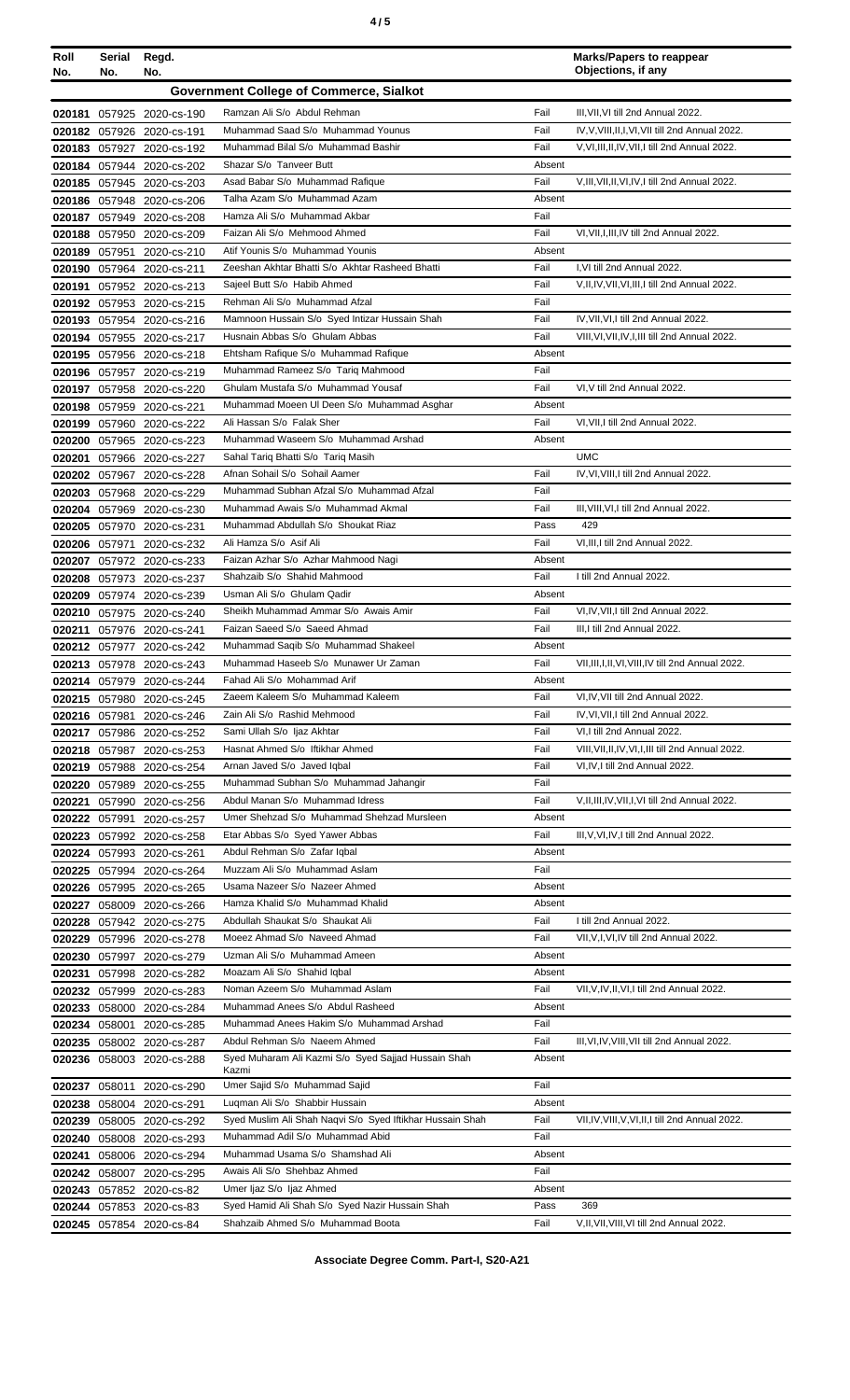| ٠<br>I<br>I<br>×<br>۰,<br>×<br>۰, |  |  |  |
|-----------------------------------|--|--|--|
|-----------------------------------|--|--|--|

| Roll<br>No.                                    | Serial<br>No. | Regd.<br>No.              |                                                   |        | <b>Marks/Papers to reappear</b><br>Objections, if any |  |  |
|------------------------------------------------|---------------|---------------------------|---------------------------------------------------|--------|-------------------------------------------------------|--|--|
| <b>Government College of Commerce, Sialkot</b> |               |                           |                                                   |        |                                                       |  |  |
|                                                |               | 020246 058010 2020-cs-96  | Muhammad Hammad S/o Shahid Nazir Bhatti           | Fail   | II, III, IV, VII, I, VIII, VI till 2nd Annual 2022.   |  |  |
|                                                |               | 020256 057864 2020-cs-100 | Muhammad Agib S/o Muhammad Ashraf                 | Absent |                                                       |  |  |
|                                                |               | 020257 057865 2020-cs-101 | Umar Iqbal S/o Muhammad Iqbal                     | Fail   | V, VIII, III, II, VI, I, VII till 2nd Annual 2022.    |  |  |
|                                                |               | 020258 057866 2020-cs-102 | Muhammad Umar S/o Zakir Hussain                   | Fail   | VI, VIII, II, III, VII, I till 2nd Annual 2022.       |  |  |
|                                                |               | 020259 057867 2020-cs-103 | Muhammad Shafi Butt S/o Muhammad Ishtiaq Butt     | Pass   | 380                                                   |  |  |
|                                                |               | 020260 057868 2020-cs-106 | Anas Bin Khalid S/o Khalid Mehmood                | Fail   | I till 2nd Annual 2022.                               |  |  |
| 020261                                         |               | 057869 2020-cs-107        | Ali Ijaz S/o Ijaz Hussain                         | Pass   | 424                                                   |  |  |
|                                                |               | 020262 057870 2020-cs-108 | Abubakar S/o Muhammad Tariq                       | Fail   | IV, VII, VI, I till 2nd Annual 2022.                  |  |  |
|                                                |               | 020263 057871 2020-cs-109 | Ahsan S/o Nasir Mehmood                           | Absent |                                                       |  |  |
|                                                |               | 020264 057872 2020-cs-110 | Usman Anwar S/o Anwar Masih                       | Fail   | VI, V, IV, I till 2nd Annual 2022.                    |  |  |
|                                                |               | 020265 057874 2020-cs-112 | Malik Haider S/o Mubarak Ali                      | Absent |                                                       |  |  |
|                                                |               | 020266 057875 2020-cs-113 | Sajid Ali S/o Waris Ali                           | Fail   | VI,I till 2nd Annual 2022.                            |  |  |
|                                                |               | 020267 057928 2020-cs-193 | Hamid Ali S/o Muhammad Yaseen                     | Absent |                                                       |  |  |
|                                                |               | 020268 057929 2020-cs-194 | Hafiz Muhammad Danish S/o Muhammad Ikram          | Fail   | VI.IV.III.V.VII.I till 2nd Annual 2022.               |  |  |
| 020269                                         |               | 057930 2020-cs-195        | Muhammad Saad S/o Muhammad Majid                  | Fail   | III, I till 2nd Annual 2022.                          |  |  |
|                                                |               | 020270 057931 2020-cs-196 | Adil Tariq Malik S/o Tariq Mehmood                | Fail   | VI, VII, III, II till 2nd Annual 2022.                |  |  |
| 020271                                         |               | 057932 2020-cs-197        | Tahir Imran Ali S/o Muhammad Yaqub                | Absent |                                                       |  |  |
|                                                |               | 020272 057933 2020-cs-198 | Haider Sultan S/o Muhammad Javed                  | Fail   | III, VI till 2nd Annual 2022.                         |  |  |
|                                                |               | 020273 057934 2020-cs-199 | Abdul Rehman S/o Abdul Shakoor                    | Fail   | III, I, II, VII, VI till 2nd Annual 2022.             |  |  |
|                                                |               | 020274 057935 2020-cs-200 | Lugman Amjad S/o Amjad Hussain                    | Fail   | VI.VII.II till 2nd Annual 2022.                       |  |  |
|                                                |               | 020275 057936 2020-cs-201 | Muhammad Waleed S/o Saleem-Ud-Din                 | Fail   | I till 2nd Annual 2022.                               |  |  |
|                                                |               | 020276 057946 2020-cs-204 | Talal Adnan Butt S/o Adnan Hafeez Butt            | Absent |                                                       |  |  |
| 020277                                         |               | 057947 2020-cs-205        | Salman Khalil S/o Khalil Ahmed                    | Fail   | I, VI till 2nd Annual 2022.                           |  |  |
|                                                |               | 020278 057961 2020-cs-224 | Shayan Ali S/o Muhammad Saleem                    | Fail   | VIII, VII, III, VI, V, II, I till 2nd Annual 2022.    |  |  |
|                                                |               | 020279 057962 2020-cs-225 | Muhammad Hamza S/o Muhammad Khalil                | Fail   | II, V, VII, VI, I, IV till 2nd Annual 2022.           |  |  |
|                                                |               | 020280 057963 2020-cs-226 | Muhammad Hamza S/o Basharat Ali                   | Fail   | II, VII, I, V, III, VI, IV till 2nd Annual 2022.      |  |  |
|                                                |               | 020281 057982 2020-cs-247 | Zain Ul Abidin S/o Babar Latif                    | Fail   | V.VI till 2nd Annual 2022.                            |  |  |
|                                                |               | 020282 057983 2020-cs-248 | Muhammad Umar Ibrahim S/o Asghar Ali              | Fail   | V, II, VII, VI, I, IV till 2nd Annual 2022.           |  |  |
|                                                |               | 020283 057985 2020-cs-249 | Sved Muhammad Wasaf S/o Sabtain Ali Shah          | Fail   | I.IV.V.II.VII.VI till 2nd Annual 2022.                |  |  |
|                                                |               | 020284 057984 2020-cs-251 | Muhammad Subhan Safique S/o Muhammad Shafique     | Fail   |                                                       |  |  |
|                                                |               | 020285 057937 2020-cs-268 | Abdullah Asif S/o Muhammad Asif                   | Fail   | II, VI, VII till 2nd Annual 2022.                     |  |  |
|                                                |               | 020286 057938 2020-cs-269 | Raheem Zarar Ahmed S/o Muhammad Ahmed             | Fail   | VII, III, V, VI till 2nd Annual 2022.                 |  |  |
|                                                |               | 020287 057939 2020-cs-270 | Muhammad Numan Shafi Butt S/o Muhammad Azeem Butt | Fail   | III.I.VI till 2nd Annual 2022.                        |  |  |
|                                                |               | 020288 057940 2020-cs-271 | Fahad Bin Khalid S/o Muhammad Khalid              | Fail   | V, VI till 2nd Annual 2022.                           |  |  |
|                                                | 020289 057941 | 2020-cs-273               | Hussnain S/o Ibrar Ahmed                          | Absent |                                                       |  |  |
|                                                |               | 020290 057855 2020-cs-85  | Muhammad Hammad Khalid S/o Khalid Javed           | Fail   | V, VI till 2nd Annual 2022.                           |  |  |
|                                                |               | 020291 057856 2020-cs-87  | Artkaaz UI Haq S/o Abdul Haq                      | Fail   | V, VI, I, III till 2nd Annual 2022.                   |  |  |
|                                                |               | 020292 057857 2020-cs-90  | Khawaia Abdul Rehman S/o Kh Muhammad Jamil Tahir  | Absent |                                                       |  |  |
|                                                |               | 020293 057858 2020-cs-91  | Abdullah S/o Khalid Mehmood Butt                  | Fail   | I till 2nd Annual 2022.                               |  |  |
|                                                |               | 020294 057859 2020-cs-93  | Talha Sultan S/o Sultan Ahmed                     | Fail   | VI,I till 2nd Annual 2022.                            |  |  |
|                                                |               | 020295 057860 2020-cs-94  | Hassan Irfan S/o Irfan Hafeez Butt                | Absent |                                                       |  |  |
|                                                |               | 020296 057861 2020-cs-95  | Muhammad Ali Qalandar S/o Ijaz Pervaiz            | Absent |                                                       |  |  |
|                                                |               | 020297 057862 2020-cs-97  | Ali Mushtaq S/o Mushtaq Ahmad                     | Pass   | 473                                                   |  |  |
|                                                |               | 020298 057863 2020-cs-99  | Muhammad Yasir S/o Muhammad Bashir                | Pass   | 462                                                   |  |  |
|                                                |               | 021472 085325 2020-cs-143 | Muhammad Fahad Anwar S/o Muhammad Anwar           | Fail   | VI, I, VII till 2nd Annual 2022.                      |  |  |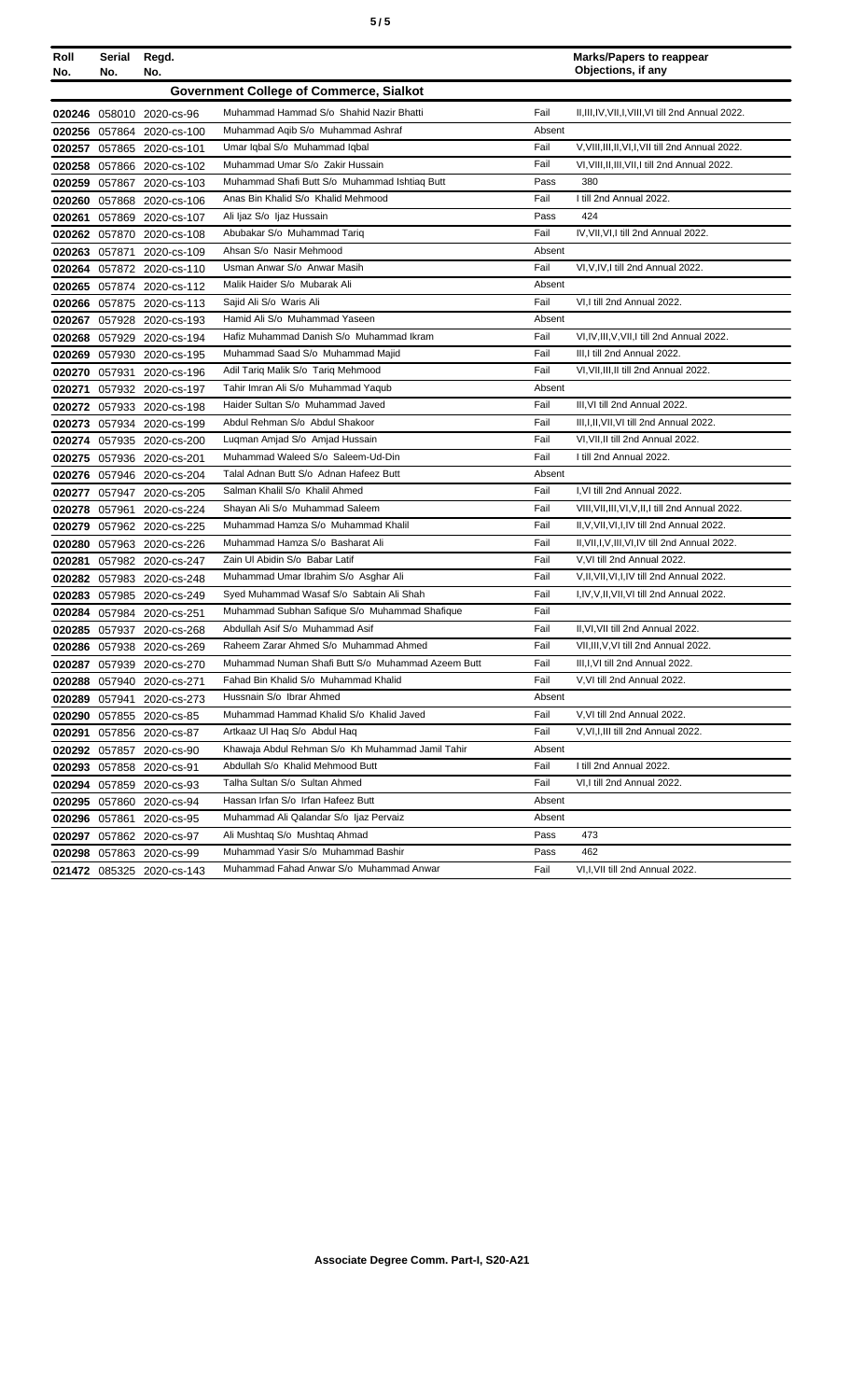| Roll                                                     | Serial<br>No. | Regd.<br>No.                                           |                                                                          |                                  | <b>Marks/Papers to reappear</b><br>Objections, if any                       |  |  |
|----------------------------------------------------------|---------------|--------------------------------------------------------|--------------------------------------------------------------------------|----------------------------------|-----------------------------------------------------------------------------|--|--|
| No.<br>Government College of Commerce for Women, Sialkot |               |                                                        |                                                                          |                                  |                                                                             |  |  |
|                                                          |               |                                                        |                                                                          |                                  |                                                                             |  |  |
|                                                          |               | 019167 011242 2018-cws-70                              | Maryam Nazim Ali D/o Nazim Ali<br>Mugadass Riaz D/o Muhammad Riaz Hanjra | (L.C.St.) Fail<br>Fail           | I,IV,V,III till 2nd Annual 2022.                                            |  |  |
| 019168                                                   |               | 058689 2020-cws-27<br>019169 058687 2020-cws-28        | Bisma Waseem D/o Muhammad Waseem                                         | Pass                             | 395                                                                         |  |  |
|                                                          |               | 019170 058688 2020-cws-29                              | Aiman Amin D/o Muhammad Amin                                             | Fail                             | I,IV till 2nd Annual 2022.                                                  |  |  |
| 019171                                                   |               | 058690 2020-cws-31                                     | Fajar D/o Asghar Ali                                                     | Fail                             | I,III,IV till 2nd Annual 2022.                                              |  |  |
|                                                          |               | 019172 058691 2020-cws-32                              | Minahil Iqbal D/o Muhammad Pervez Iqbal                                  | Pass                             | 408                                                                         |  |  |
|                                                          |               | 019173 058692 2020-cws-33                              | Faria Malik D/o Muhammad Naveed                                          | Fail                             | III, I, IV till 2nd Annual 2022.                                            |  |  |
|                                                          |               | 019174 058693 2020-cws-34                              | Sehar Bashir Masih D/o Bashir Masih Gil                                  | Fail                             | VII, II, VI, IV, I, III till 2nd Annual 2022.                               |  |  |
|                                                          |               | 019175 058694 2020-cws-35                              | Fatima Arif D/o Muhammad Arif                                            | Fail                             | I, III till 2nd Annual 2022.                                                |  |  |
|                                                          |               | 019176 058695 2020-cws-36                              | Zarsha D/o Imtiaz Baig                                                   | Fail                             | I till 2nd Annual 2022.                                                     |  |  |
|                                                          |               | 019177 058696 2020-cws-37                              | Agsa Riaz D/o Muhammad Riaz                                              | Fail                             | IV, VI, III, I till 2nd Annual 2022.                                        |  |  |
| 019178                                                   |               | 058697 2020-cws-38                                     | Aiman Sultan D/o Habib Sultan                                            | Fail                             | II till 2nd Annual 2022.                                                    |  |  |
|                                                          |               | 019179 058698 2020-cws-39                              | Maryam Shahzadi D/o Muneer Hussain                                       | Fail                             | V till 2nd Annual 2022.                                                     |  |  |
|                                                          |               | 019180 058699 2020-cws-40                              | Shumaila D/o Inam Bashir<br>Noreen Shahzadi D/o Azad Ali                 | Fail<br>Fail                     | I,III till 2nd Annual 2022.<br>IV.I.III till 2nd Annual 2022.               |  |  |
|                                                          |               | 019181 058700 2020-cws-41                              | Wajeeha Marwa Raza D/o Hamid Raza                                        | Fail                             | I till 2nd Annual 2022.                                                     |  |  |
|                                                          |               | 019182 058705 2020-cws-47<br>019183 058706 2020-cws-48 | Moneeba Fardoos D/o Muhammad Saleem                                      | Fail                             | V, III, I till 2nd Annual 2022.                                             |  |  |
|                                                          |               | 019184 058707 2020-cws-49                              | Marryam Mmarryam Mobeen D/o Muhammad Fouz UI                             | Fail                             | V,I,III,IV till 2nd Annual 2022.                                            |  |  |
|                                                          |               |                                                        | Mobeen                                                                   |                                  |                                                                             |  |  |
|                                                          |               | 019185 058708 2020-cws-50                              | Tayyba Zainab D/o Muhammad Khalid                                        | Fail                             | III, I, IV till 2nd Annual 2022.                                            |  |  |
|                                                          |               | 019186 058709 2020-cws-51                              | Ghosia Saeed D/o Saeed Ahmad                                             | Fail                             | I till 2nd Annual 2022.                                                     |  |  |
|                                                          |               | 019187 058710 2020-cws-52                              | Maham D/o Asghar Ali Hinjra<br>Laiba Raiz D/o Muhammad Raiz              | Fail<br>Fail                     | III, IV, I till 2nd Annual 2022.                                            |  |  |
| 019188                                                   |               | 058711 2020-cws-53                                     | Esha Noor D/o Muhammad Naeem                                             | Fail                             | III, I till 2nd Annual 2022.<br>VI, V, II, III, I, IV till 2nd Annual 2022. |  |  |
| 019189                                                   |               | 058715 2020-cws-57<br>019190 058716 2020-cws-58        | Mehak Noreen D/o Imran Akhtar                                            | Pass                             | 440                                                                         |  |  |
| 019191                                                   |               | 058717 2020-cws-60                                     | Walija Javed D/o Muhammad Javed                                          | Fail                             | I,IV,III till 2nd Annual 2022.                                              |  |  |
|                                                          |               | 019192 058718 2020-cws-61                              | Anam Suria D/o Faqeer Sain                                               | Fail                             | III, I till 2nd Annual 2022.                                                |  |  |
|                                                          |               | 019193 058719 2020-cws-62                              | Najaf Majeed D/o Majeed Ahmad                                            | Fail                             | IV, III, I till 2nd Annual 2022.                                            |  |  |
|                                                          |               | 019194 058720 2020-cws-63                              | Arwa Nawaz D/o Muhammad Nawaz                                            | Fail                             | IV, I, III till 2nd Annual 2022.                                            |  |  |
|                                                          |               | 019195 058721 2020-cws-64                              | Saba Irum D/o Shafqat Masih Gill                                         | Fail                             | III, I till 2nd Annual 2022.                                                |  |  |
| 019291                                                   |               | 001204 2019-cws-13                                     | Reham D/o Zahid                                                          | (L.C.St.) Pass                   | 443                                                                         |  |  |
|                                                          |               | 019292 000827 2019-cws-14                              | Maryam Nadeem D/o Muhammad Nadeem                                        | (L.C.St.) Pass                   | 372                                                                         |  |  |
|                                                          |               | 019293 001210 2019-cws-17                              | Qurat UI Ain D/o Sheikh Khalil Ur Rehman                                 | (L.C.St.) Pass                   | 399                                                                         |  |  |
|                                                          |               | 019294 001305 2019-cws-18                              | Sobia D/o Khalil Ahmad                                                   | (L.C.St.) Fail                   | I till the Annual 2022.                                                     |  |  |
|                                                          |               | 019295 000961 2019-cws-20                              | Rabia Riaz D/o Malik Muhammad Riaz<br>Adeeba D/o Muhammad Ashraf         | (L.C.St.) Fail                   | III till the Annual 2022.                                                   |  |  |
|                                                          |               | 019296 000951 2019-cws-28                              | Amina Aslam D/o Muhammad Aslam                                           | (L.C.St.)<br>(L.C.St.) Pass      | <b>FEE</b><br>431                                                           |  |  |
|                                                          |               | 019297 000966 2019-cws-3<br>019298 000714 2019-cws-35  | Mugadas D/o Zulfigar Ali                                                 | (L.C.St.) Pass                   | 365                                                                         |  |  |
| 019299                                                   |               | 000957 2019-cws-36                                     | Hifza Rani D/o Muhammad Javed                                            | (L.C.St.) Pass                   | 426                                                                         |  |  |
| 019300                                                   |               | 000792 2019-cws-4                                      | Muniba Razzaq D/o Muhammad Razzaq                                        | (L.C.St.) Fail                   | VII, VI, V, III, IV till the Annual 2022.                                   |  |  |
| 019301                                                   |               | 000953 2019-cws-44                                     | Zahra Bano D/o Ashfaq Hussain Shah                                       | (L.C.St.) Pass                   | 397                                                                         |  |  |
|                                                          |               | 019302 000802 2019-cws-45                              | Maryam Rafique D/o Muhammad Rafique                                      | (L.C.St.) Fail                   | III till the Annual 2022.                                                   |  |  |
| 019303                                                   |               | 001207 2019-cws-46                                     | Aliya Tufail D/o Muhammad Tufail                                         | (L.C.St.) Pass                   | 422                                                                         |  |  |
|                                                          |               | 019304 000805 2019-cws-47                              | Areeba Khadim D/o Muhammad Khadim                                        | (L.C.St.) Pass                   | 348                                                                         |  |  |
| 019305                                                   |               | 001077 2019-cws-5                                      | Sana Afzal D/o Muhammad Afzal                                            | (L.C.St.) Fail                   | I till the Annual 2022.                                                     |  |  |
| 019306                                                   |               | 003005 2019-cws-50                                     | Faiza D/o Naseem Baig                                                    | (L.C.St.) Fail                   | V,I till the Annual 2022.                                                   |  |  |
| 019307                                                   |               | 000948 2019-cws-51                                     | Arfa Idrees D/o Muhammad Idrees                                          | (L.C.St.) Fail                   | I till the Annual 2022.                                                     |  |  |
| 019308                                                   |               | 000767 2019-cws-55                                     | Shaz Saqib D/o Muhammad Saqib-Dar<br>Zarga Khalid D/o Khalid Mehmood     | (L.C.St.) Fail<br>(L.C.St.) Fail | I till the Annual 2022.<br>I till the Annual 2022.                          |  |  |
| 019309                                                   |               | 000798 2019-cws-6<br>019310 001433 2019-cws-61         | Ayesha Bibi D/o Ghulam Murtaza                                           | (L.C.S <sub>t</sub> )            | <b>FEE</b>                                                                  |  |  |
| 019311                                                   |               | 001209 2019-cws-64                                     | Rawish Farukh D/o Farukh Ahmad                                           | (L.C.St.) Pass                   | 379                                                                         |  |  |
|                                                          |               | 019312 000809 2019-cws-9                               | Kalsoom Zafar D/o Zafar Iqbal                                            | (L.C.St.) Pass                   | 420                                                                         |  |  |
|                                                          |               | 019313 058667 2020-cws-1                               | Sidra D/o Shahid Mahmood                                                 | Pass                             | 465                                                                         |  |  |
|                                                          |               | 019314 058676 2020-cws-10                              | Sidra Nadeem D/o Muhammad Nadeem                                         | Fail                             | IV, I till 2nd Annual 2022.                                                 |  |  |
| 019315                                                   |               | 058677 2020-cws-11                                     | Iram Shahzadi D/o Sajjad Ahmad                                           | Fail                             | III, IV, I till 2nd Annual 2022.                                            |  |  |
|                                                          |               | 019316 058678 2020-cws-12                              | Rimsha D/o Muhammad Arif                                                 | Fail                             | I till 2nd Annual 2022.                                                     |  |  |
|                                                          |               | 019317 058679 2020-cws-13                              | Subhana D/o Zahid Alam                                                   | Pass                             | 445                                                                         |  |  |
| 019318                                                   |               | 058680 2020-cws-15                                     | Khadija D/o Shahid Mehmood Hinjra                                        | Fail                             | I till 2nd Annual 2022.                                                     |  |  |
| 019319                                                   |               | 058681 2020-cws-19                                     | Mugadas D/o Khalid Hussain Mughal                                        | Fail                             | V,I till 2nd Annual 2022.                                                   |  |  |
|                                                          |               | 019320 058668 2020-cws-2                               | Ayesha Bibi D/o Muhammad Mureed                                          | Fail                             | III,I till 2nd Annual 2022.                                                 |  |  |
| 019321                                                   |               | 058682 2020-cws-20                                     | Anum Javaid D/o Muhammad Javaid                                          | Fail                             | I till 2nd Annual 2022.                                                     |  |  |
|                                                          |               | 019322 058683 2020-cws-22                              | Areeba Shehzadi D/o Amjad Ali                                            | Pass<br>Fail                     | 414<br>I till 2nd Annual 2022.                                              |  |  |
| 019323                                                   |               | 058684 2020-cws-24                                     | Nimra D/o Zafar Iqbal<br>Jannat D/o Malik Mohammad Iqbal                 | Fail                             | IV, III, I till 2nd Annual 2022.                                            |  |  |
| 019324                                                   |               | 058685 2020-cws-25<br>019325 058686 2020-cws-26        | Narjis Batool D/o Syed Raza Abbas                                        | Pass                             | 466                                                                         |  |  |
|                                                          |               | 019326 058669 2020-cws-3                               | Faiza D/o Muhammad Javed                                                 | Fail                             | I till 2nd Annual 2022.                                                     |  |  |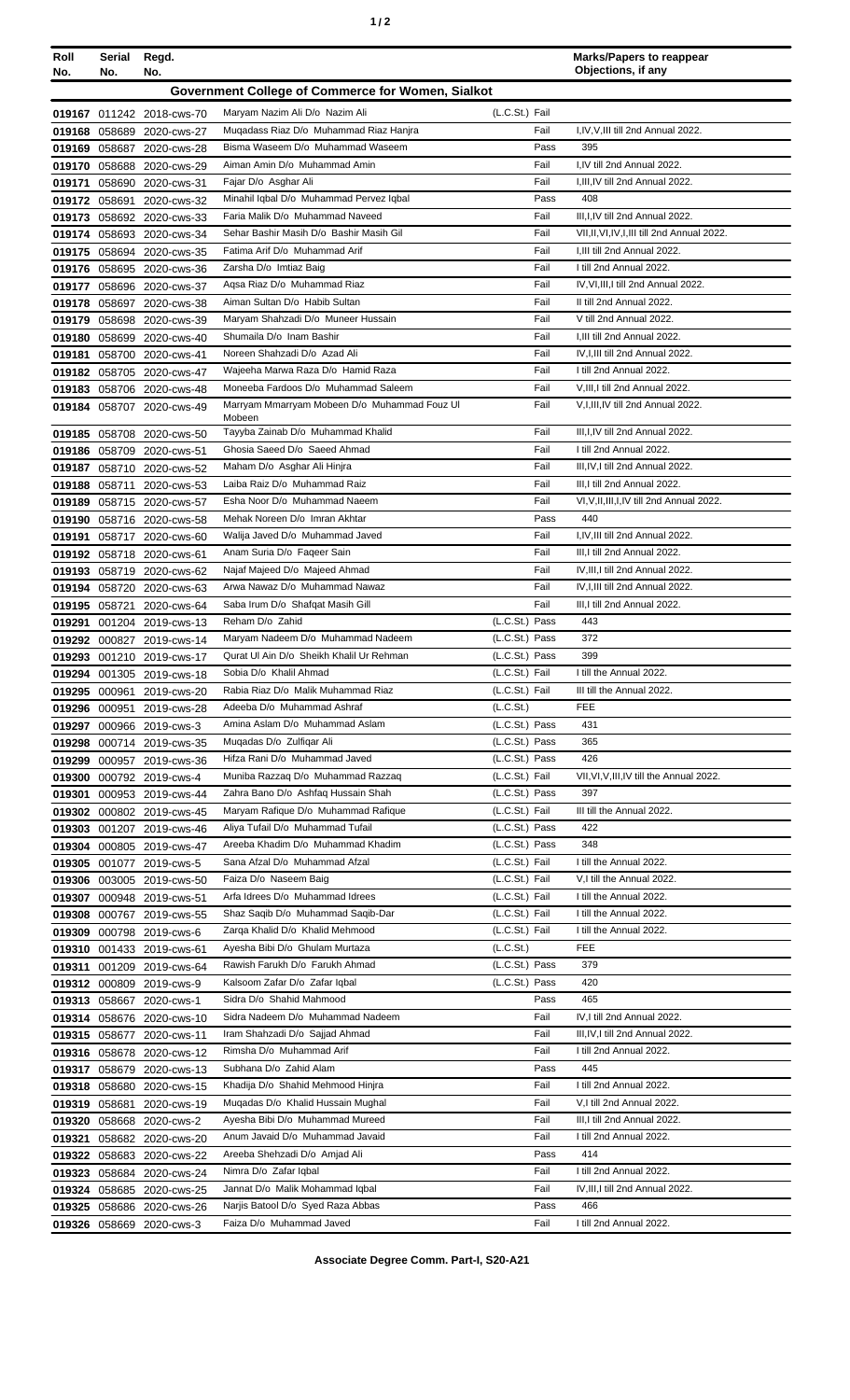| Roll<br>No. | <b>Serial</b><br>No.                              | Regd.<br>No.              |                                         |      | <b>Marks/Papers to reappear</b><br>Objections, if any |  |  |
|-------------|---------------------------------------------------|---------------------------|-----------------------------------------|------|-------------------------------------------------------|--|--|
|             | Government College of Commerce for Women, Sialkot |                           |                                         |      |                                                       |  |  |
| 019327      | 058670                                            | 2020-cws-4                | Kanwal D/o Bagh Ali                     | Fail | IV.I till 2nd Annual 2022.                            |  |  |
| 019328      | 058701                                            | 2020-cws-42               | Saba Tanveer D/o Tanveer Ahmad          | Fail | III.IV.I till 2nd Annual 2022.                        |  |  |
| 019329      | 058702                                            | 2020-cws-43               | Shazia Qurban D/o Qurban Ali            | Fail | VII, I, III till 2nd Annual 2022.                     |  |  |
| 019330      |                                                   | 058703 2020-cws-45        | Noreen Talib D/o Talib Hussain          | Fail | I till 2nd Annual 2022.                               |  |  |
| 019331      |                                                   | 058704 2020-cws-46        | Maryum Mukhtar D/o Mukhtar Ahmad Bhatti | Fail | VII, II, III, IV, I till 2nd Annual 2022.             |  |  |
| 019332      | 058671                                            | 2020-cws-5                | Zarwa D/o Amjad Ali                     | Pass | 424                                                   |  |  |
| 019333      |                                                   | 058712 2020-cws-54        | Khadija Batool D/o Ghulam Qadir         | Fail | I till 2nd Annual 2022.                               |  |  |
|             |                                                   | 019334 058713 2020-cws-55 | Ayesha Siddiqua D/o Azam Hussain        | Fail | IV.I till 2nd Annual 2022.                            |  |  |
| 019335      |                                                   | 058714 2020-cws-56        | Agsa Rasheed D/o Muhammad Rasheed       | Fail | IV.I till 2nd Annual 2022.                            |  |  |
|             |                                                   | 019336 058672 2020-cws-6  | Mahim D/o Shamas Pervaiz                | Fail | I till 2nd Annual 2022.                               |  |  |
| 019337      |                                                   | 058722 2020-cws-65        | Anam D/o Muhammad Safdar                | Fail | IV.I till 2nd Annual 2022.                            |  |  |
| 019338      |                                                   | 058723 2020-cws-66        | Bisma D/o Muhammad Amjad                | Fail | VII, III, VI, I till 2nd Annual 2022.                 |  |  |
|             |                                                   | 019339 058724 2020-cws-67 | Eman Saleem D/o Muhammad Saleem         | Fail | IV.III.I till 2nd Annual 2022.                        |  |  |
| 019340      |                                                   | 058725 2020-cws-68        | Samia Jamil D/o Muhammad Jamil          | Fail | III.IV till 2nd Annual 2022.                          |  |  |
| 019341      | 058726                                            | 2020-cws-69               | Rabia Ameen D/o Muhammad Ameen Bhalli   | Pass | 444                                                   |  |  |
| 019342      |                                                   | 058673 2020-cws-7         | Noor Ul Ain D/o Tahir Siddique Khokhar  | Fail | VI till 2nd Annual 2022.                              |  |  |
| 019343      |                                                   | 058727 2020-cws-70        | Sawera D/o Sohail Akhtar                | Fail | I till 2nd Annual 2022.                               |  |  |
|             |                                                   | 019344 058674 2020-cws-8  | Sana D/o Muhammad Adil                  | Fail | IV, I till 2nd Annual 2022.                           |  |  |
| 019345      | 058675                                            | 2020-cws-9                | Ashti D/o Muhammad Amin                 | Fail | II, IV, III, I till 2nd Annual 2022.                  |  |  |
|             |                                                   | 019418 058728 2020-cws-71 | Hira Naz D/o Muhammad Ilyas             | Fail | I till 2nd Annual 2022.                               |  |  |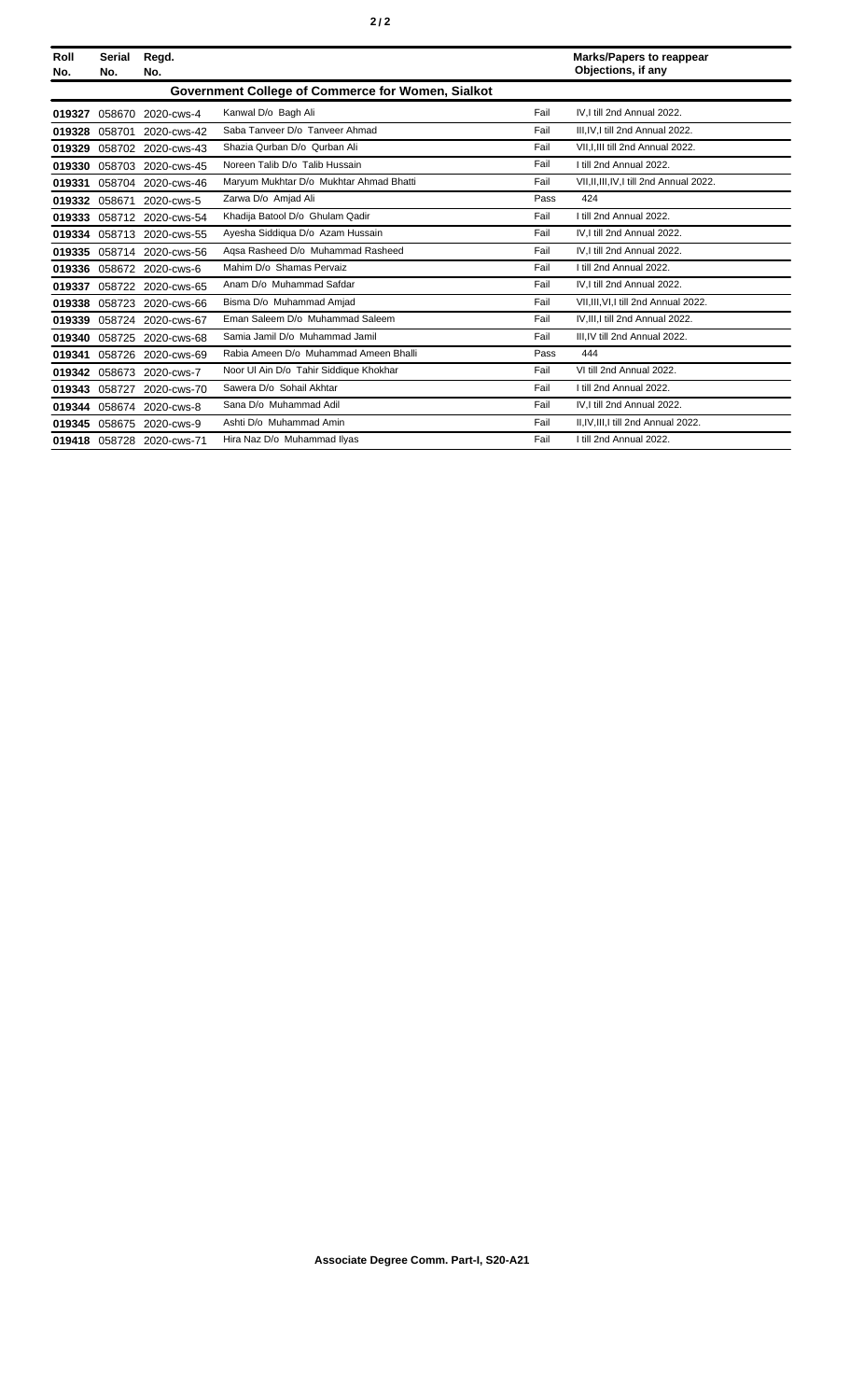| Roll<br>No. | <b>Serial</b><br>No.                                     | Regd.<br>No.              |                                  |                       | <b>Marks/Papers to reappear</b><br>Objections, if any |  |
|-------------|----------------------------------------------------------|---------------------------|----------------------------------|-----------------------|-------------------------------------------------------|--|
|             | NISA Girls College of Science, Anwar Club Road, Sialkot. |                           |                                  |                       |                                                       |  |
|             |                                                          | 019196 001603 2019-nss-11 | Shanza Javed D/o Javed Igbal     | (L.C.St.) Pass        | 351                                                   |  |
|             | 019197 001807                                            | 2019-nss-13               | Rimsha Shakeel D/o Shakeel Ahmad | (L.C.St.) Pass        | 416                                                   |  |
|             |                                                          | 019198 001615 2019-nss-19 | Sumbal D/o Ammanual              | (L.C.St.) Fail        | V.I till the Annual 2022.                             |  |
|             |                                                          | 019199 001621 2019-nss-21 | Kinza Rehmat D/o Rehmat Ali      | (L.C.St.) Fail        | VII till the Annual 2022.                             |  |
|             |                                                          | 019200 001604 2019-nss-5  | Ghulam Zainab D/o Ghulam Abbas   | (L.C.St.) Fail        | III till the Annual 2022.                             |  |
| 019201      |                                                          | 001628 2019-nss-9         | Sheeza D/o Abdul Waheed          | (L.C.S <sub>t</sub> ) | <b>FEE</b>                                            |  |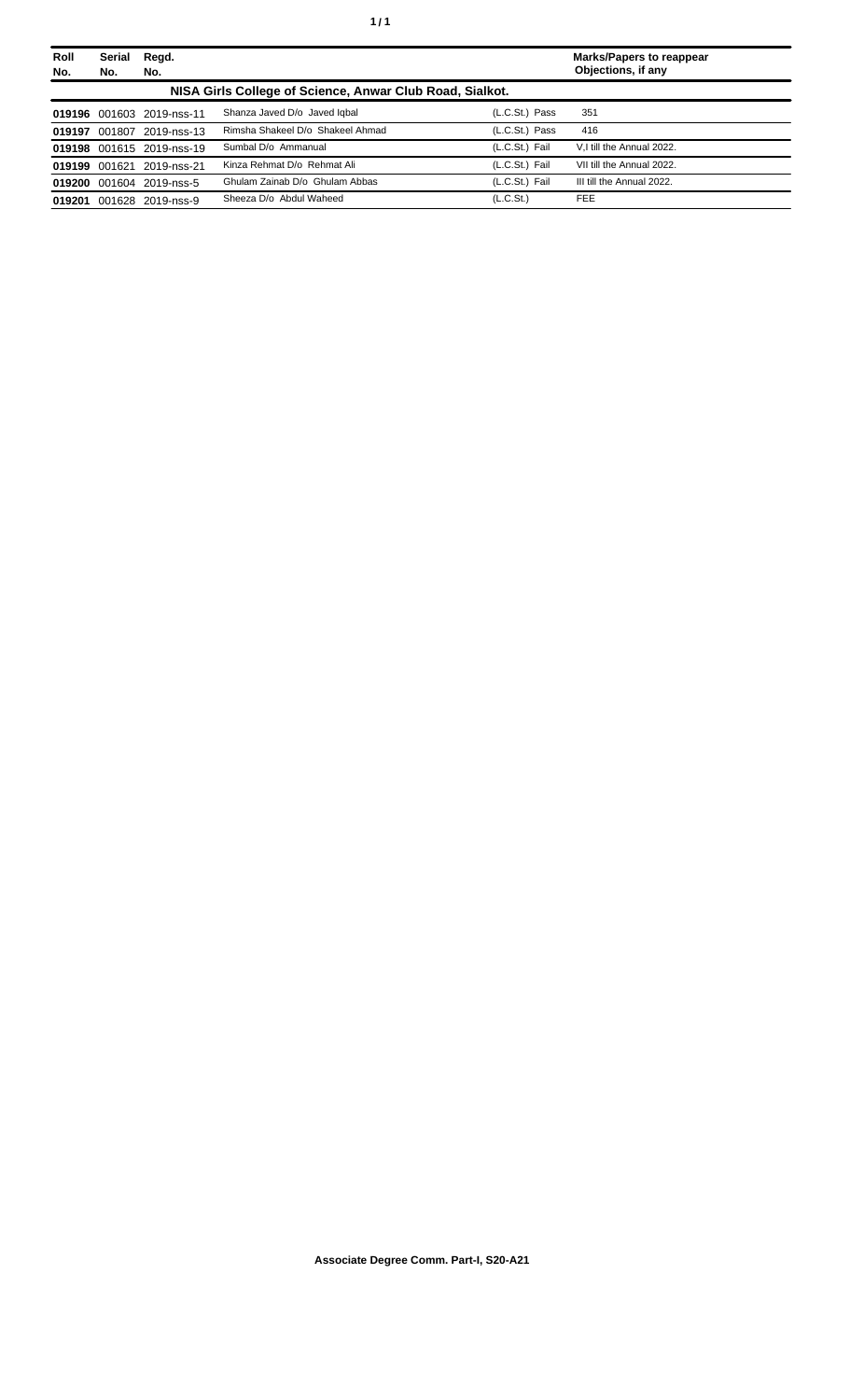| Roll<br>No.                                                  | Serial<br>No. | Regd.<br>No.              |                         |                | Marks/Papers to reappear<br>Objections, if any |  |
|--------------------------------------------------------------|---------------|---------------------------|-------------------------|----------------|------------------------------------------------|--|
| Nisa Girls College of Commerce, 10-Khadim Ali Road, Sialkot. |               |                           |                         |                |                                                |  |
|                                                              |               | 019346 010750 2018-nss-41 | Fabiha Afzal D/o Afzzal | (L.C.St.) Fail | III,I till 2nd Annual 2022.                    |  |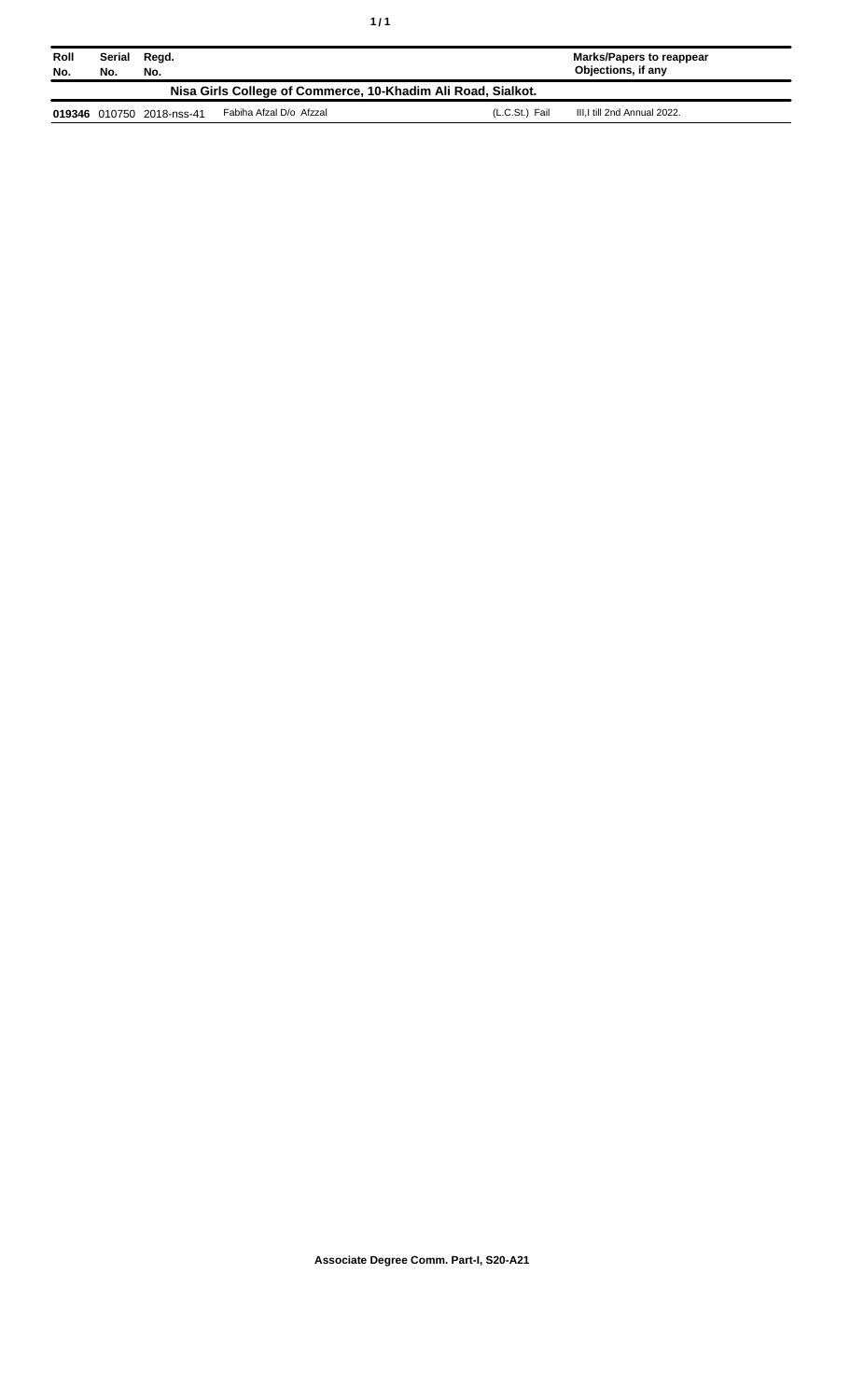| ٠ |  | ٠ |
|---|--|---|
|---|--|---|

| Roll<br>No. | Serial<br>No.                                                                  | Regd.<br>No.               |                                          |                | <b>Marks/Papers to reappear</b><br>Objections, if any |  |  |
|-------------|--------------------------------------------------------------------------------|----------------------------|------------------------------------------|----------------|-------------------------------------------------------|--|--|
|             | <b>Punjab College of Commerce, University Road, Sambrial, District Sialkot</b> |                            |                                          |                |                                                       |  |  |
|             |                                                                                | 019575 011365 2019-pbw-18  | Kinza Butt D/o Tanveer Ahmed             | (L.C.St.) Pass | 396                                                   |  |  |
|             |                                                                                | 019576 011366 2019-pbw-19  | Kanwal D/o Muhammad Bashir               | (L.C.St.) Fail | I till the Annual 2022.                               |  |  |
| 019577      |                                                                                | 011360 2019-pbw-22         | Fiza Kanwal D/o Rashid Igbal             | (L.C.St.) Fail | V till the Annual 2022.                               |  |  |
|             |                                                                                | 019873 011358 2018-z-47423 | Mehreen Bibi D/o Muhammad Latif          | (L.C.St.) Pass | 321                                                   |  |  |
|             | 019874 011364                                                                  | 2019-pbw-23                | Ayesha Iqbal D/o Saeed Iqbal             | (L.C.St.) Fail | V, VII, I till the Annual 2022.                       |  |  |
|             |                                                                                | 019875 011363 2019-pbw-26  | Shahzada Bibi D/o Ghulam Haider          | (L.C.St.) Fail | V, VII till the Annual 2022.                          |  |  |
|             |                                                                                | 019876 011359 2019-pbw-29  | Ayesha Babar D/o Zaheer Ul Din Babar     | (L.C.St.) Pass | 377                                                   |  |  |
|             | 019877 011361                                                                  | 2019-pbw-30                | Samra Kanwal D/o Muhammad Irshad         | (L.C.St.) Fail | III, VII, I till the Annual 2022.                     |  |  |
| 019878      | 011357                                                                         | 2019-pbw-32                | Ayesha Nadeem D/o Muhammad Nadeem        | (L.C.St.) Fail | IV, I till the Annual 2022.                           |  |  |
|             |                                                                                | 020391 011355 2019-pbw-35  | Jamshaid Amir S/o Muhammad Amir Saddique | (L.C.St.) Pass | 392                                                   |  |  |
|             |                                                                                | 020392 011468 2019-pbw-38  | Masaib Hussain S/o Khadum Hussain        | (L.C.St.) Fail | V, I, III till the Annual 2022.                       |  |  |
|             |                                                                                | 020393 011356 2019-pbw-39  | Malak Furgan Zahid S/o Zahid Mahmood     | (L.C.St.) Fail | V, VII till the Annual 2022.                          |  |  |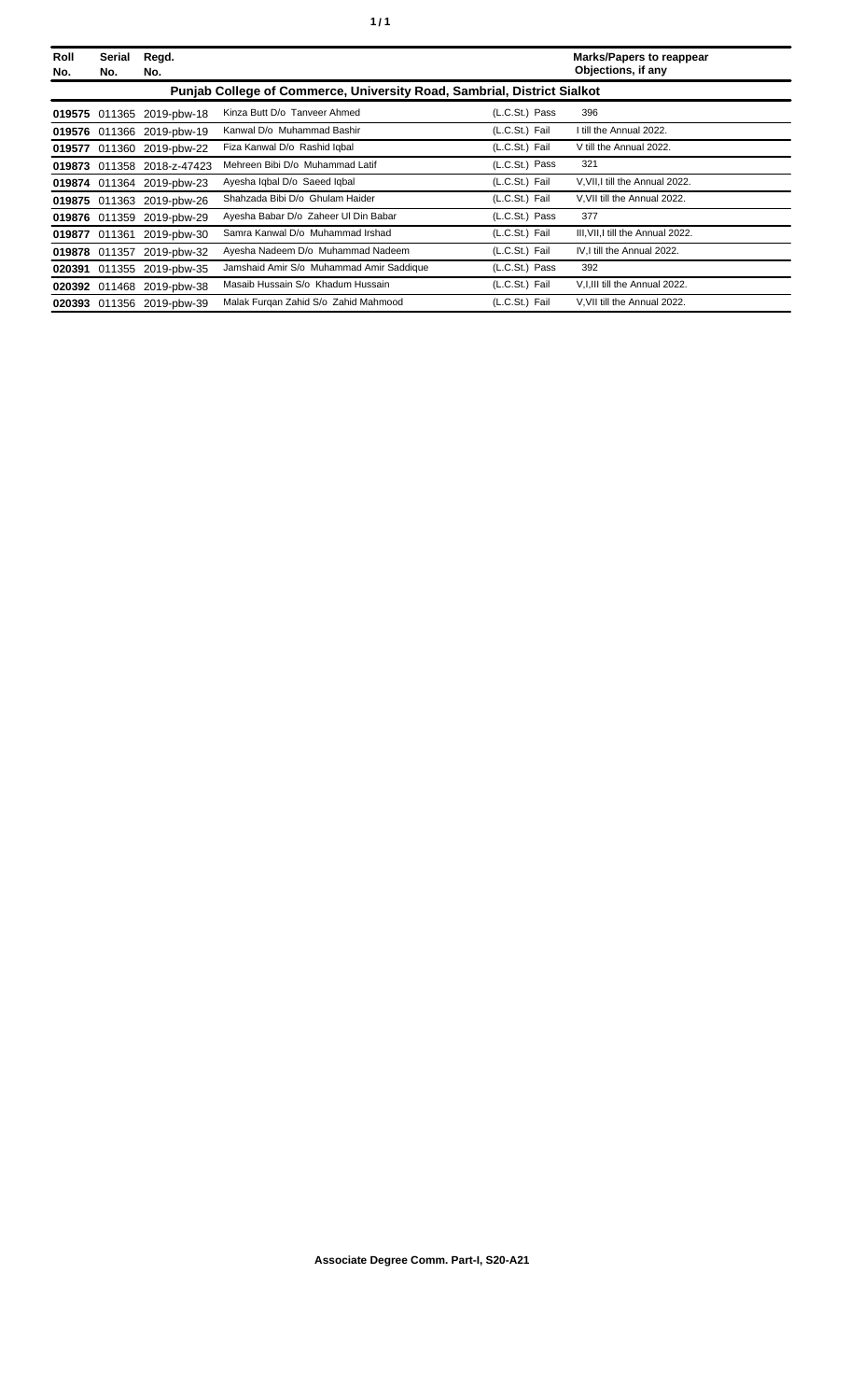| Roll<br>No.                                                                       | Regd.<br>Serial<br>No.<br>No. |                            |                         | Marks/Papers to reappear<br>Objections, if any |                           |  |
|-----------------------------------------------------------------------------------|-------------------------------|----------------------------|-------------------------|------------------------------------------------|---------------------------|--|
| The Standard College of Commerce, 2-S/50, Circular Road, Near Able Plaza, Sialkot |                               |                            |                         |                                                |                           |  |
|                                                                                   |                               | 019578 010810 2019-scs-233 | Rimsha D/o Amir Shaheen | (L.C.St.) Fail                                 | III till 2nd Annual 2022. |  |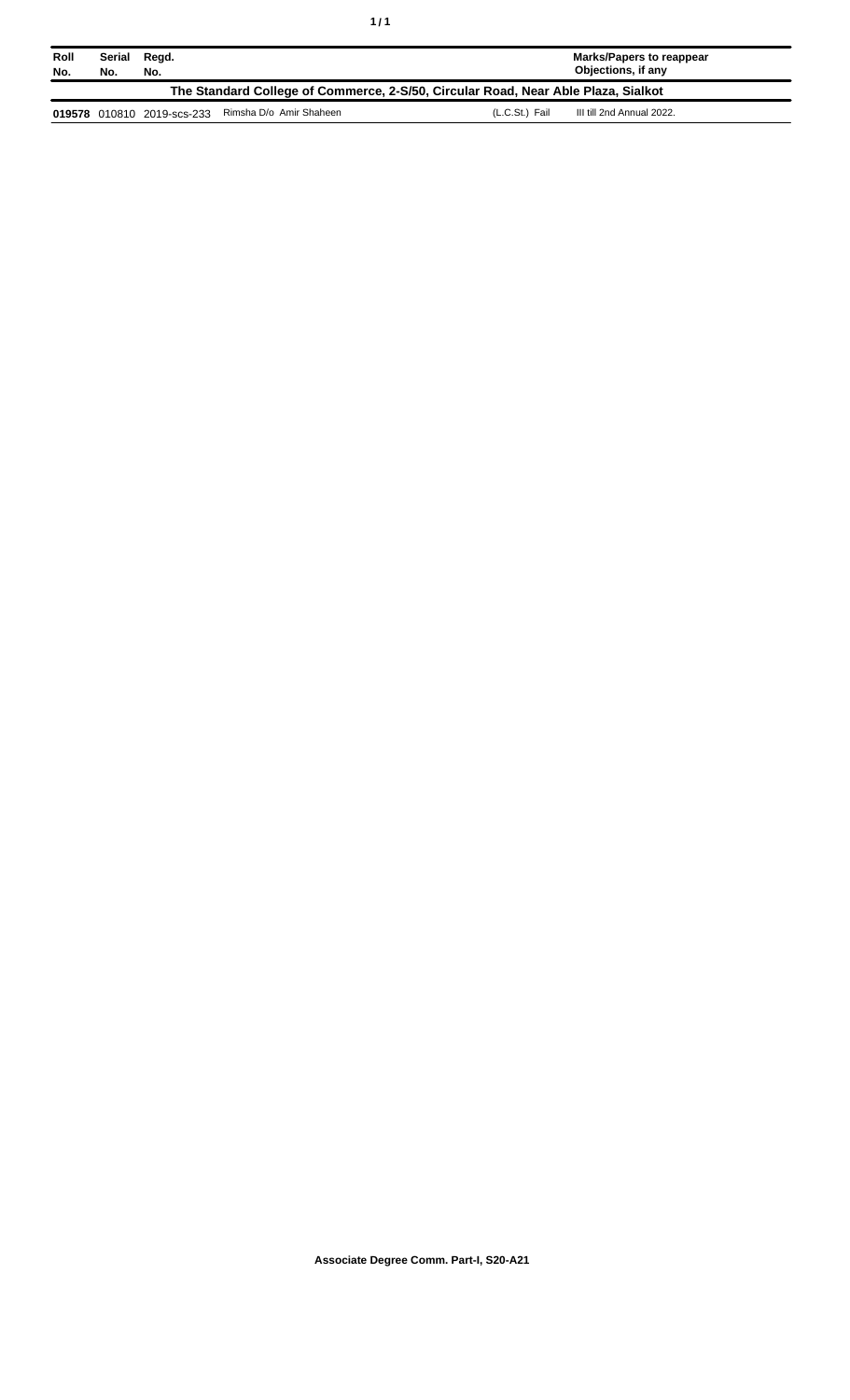| Roll<br>No. | Serial<br>No. | Regd.<br>No.                                             |                                                                        |                                  | <b>Marks/Papers to reappear</b><br>Objections, if any |
|-------------|---------------|----------------------------------------------------------|------------------------------------------------------------------------|----------------------------------|-------------------------------------------------------|
|             |               |                                                          | <b>Standard College of Commerce, Sialkot</b>                           |                                  |                                                       |
|             |               | 017155 011880 2018-scs-238                               | Sunaina Munshi D/o Munshi Masih                                        | (L.C.St.) Fail                   |                                                       |
|             |               | 019202 044278 2020-scs-251                               | Maryam Mushtaque D/o Muhammad Mushtaque                                | Pass                             | 444                                                   |
|             |               | 019203 044239 2019-ais-66                                | Abeera Bint-E-Khalid D/o Khalid Javaid                                 | Fail                             | VI, VII, III till 2nd Annual 2022.                    |
|             |               | 019204 044241 2020-scs-176                               | Farva Riaz D/o Muhammad Riaz                                           | Fail                             | III, V, I till 2nd Annual 2022.                       |
|             |               | 019205 044240 2020-scs-179                               | Arooba Sahar D/o Muhammad Imran Mughal                                 | Fail                             | V, III, I, IV till 2nd Annual 2022.                   |
|             |               | 019206 044236 2020-scs-195                               | Saher Gull D/o Zulfiqar Ali                                            | Fail                             | V till 2nd Annual 2022.                               |
|             |               | 019207 044219 2020-scs-200                               | Fiza Waris D/o Muhammad Waris                                          | Pass                             | 399                                                   |
|             |               | 019208 044222 2020-scs-201                               | Aman Butt D/o Babar Butt                                               | Fail                             | IV, III, V till 2nd Annual 2022.                      |
|             |               | 019209 044220 2020-scs-203                               | Ayesha Kanwal D/o Abid Ali<br>Iqra Nageen D/o Tahir Javed              | Pass<br>Fail                     | 413<br>III till 2nd Annual 2022.                      |
|             |               | 019210 044215 2020-scs-207<br>019211 044213 2020-scs-210 | Zainab D/o Saqab Ameen                                                 | Absent                           |                                                       |
|             | 019212 044221 | 2020-scs-211                                             | Namra D/o Muhammad Akram                                               | Fail                             | I till 2nd Annual 2022.                               |
|             |               | 019213 044216 2020-scs-221                               | Zubaria Khaliq D/o Khaliq Hussain                                      | Fail                             | IV, III, V, I till 2nd Annual 2022.                   |
|             |               | 019214 044238 2020-scs-236                               | Saira Saleh D/o Muhammad Saleh                                         | Fail                             | V till 2nd Annual 2022.                               |
|             |               | 019215 044218 2020-scs-238                               | Samreen Kanwal D/o Shamraiz                                            | Fail                             | III, I, V till 2nd Annual 2022.                       |
|             |               | 019216 044237 2020-scs-247                               | Kaneez Fatima D/o Amjid Ali                                            | Pass                             | 371                                                   |
|             |               | 019217 044280 2020-scs-250                               | Aimen Fatima D/o Malik Muhammad Rashid Yunis                           | Pass                             | 431                                                   |
|             |               | 019218 044281 2020-scs-252                               | Beenish Kanwal D/o Ghulam Qadir                                        | Absent                           |                                                       |
|             |               | 019219 044279 2020-scs-253                               | Rubab D/o Abid Hussain                                                 | Fail                             | V, III, IV till 2nd Annual 2022.                      |
|             |               | 019220 044282 2020-scs-255                               | Rukhsaar D/o Muhammad Bilal                                            | Pass                             | 484                                                   |
|             |               | 019221 044217 2020-scs-262                               | Mehar Un Nisa D/o Muhammad Fiaz                                        | Fail                             | V till 2nd Annual 2022.                               |
|             |               | 019222 044277 2020-scs-263                               | Ayeza Arooj D/o Sajid Mehmood                                          | Fail                             | IV, VI, V, III till 2nd Annual 2022.                  |
|             |               | 019223 044214 2020-scs-264                               | Agsa Gul D/o Gul Muhmammad                                             | Fail                             | I, IV, V, III till 2nd Annual 2022.                   |
|             |               | 019224 044283 2020-scs-266                               | Khadija Tariq D/o Muhammad Tariq                                       | Fail                             | III, IV, I till 2nd Annual 2022.                      |
|             |               | 019347 013627 2019-scs-166                               | Laila Zainab D/o Ibrar Hussain Shah                                    | (L.C.St.) Pass                   | 376                                                   |
|             |               | 019348 013626 2019-scs-188                               | Hina Shahzadi D/o Muhammad Hussain                                     | (L.C.St.) Fail                   | V, VI, III till the Annual 2022.                      |
|             |               | 019349 012401 2019-scs-189                               | Rameesha Nawaz D/o Muhammad Nawaz<br>Shumaila Salamat D/o Salamat Khan | (L.C.St.) Pass                   | 348<br>396                                            |
|             |               | 019350 010807 2019-scs-190                               | Huma Shehzadi D/o Muhammad Akbar                                       | (L.C.St.) Pass<br>(L.C.St.) Pass | 378                                                   |
|             |               | 019351 010796 2019-scs-198<br>019352 010816 2019-scs-199 | Madeha D/o Manzoor Hussain                                             | (L.C.St.) Fail                   | III till the Annual 2022.                             |
|             |               | 019353 012000 2019-scs-200                               | Maryam Hanif D/o Muhammad Hanif                                        | (L.C.St.) Fail                   | III, I till the Annual 2022.                          |
|             |               | 019354 012001 2019-scs-201                               | Mehwish Saleem D/o Muhammad Saleem                                     | (L.C.St.) Pass                   | 384                                                   |
|             |               | 019355 013616 2019-scs-202                               | Kashaf D/o Tanveer Ahmed                                               | (L.C.St.) Pass                   | 426                                                   |
|             |               | 019356 010867 2019-scs-203                               | Moazma Aslam D/o M.Aslam                                               | (L.C.St.) Fail                   | V till the Annual 2022.                               |
|             |               | 019357 010806 2019-scs-204                               | Warda Batool D/o Muhammad Ramzan                                       | (L.C.St.) Pass                   | 451                                                   |
|             |               | 019358 012006 2019-scs-206                               | Natasha Khushabo D/o Shoaib Anwar                                      | (L.C.St.) Fail                   | III, V, I till the Annual 2022.                       |
|             |               | 019359 010818 2019-scs-207                               | Irsha Amjad D/o Amjad Pervaiz                                          | (L.C.St.) Fail                   | V till the Annual 2022.                               |
|             |               | 019360 010812 2019-scs-208                               | Aiman Zafar D/o Zafar Iqbal                                            | (L.C.St.) Fail                   | I till the Annual 2022.                               |
|             |               | 019361 012008 2019-scs-212                               | Ayesha D/o Shahzada Akmal                                              | (L.C.St.) Fail                   | IV, V till the Annual 2022.                           |
|             |               | 019362 012003 2019-scs-213                               | Ume Kalsoom D/o Muzammil Hussain                                       | (L.C.St.) Pass                   | 409                                                   |
|             |               | 019363 012002 2019-scs-214                               | Mahnoor D/o Muhammad Yaqoob                                            | (L.C.St.) Pass                   | 421                                                   |
|             |               | 019364 012005 2019-scs-215                               | Amina Shahzadi D/o Syed Shafique UI Zubair                             | (L.C.St.) Fail                   | IV till the Annual 2022.                              |
|             |               | 019365 012007 2019-scs-216                               | Nimra Sanober D/o Ajmal Shahzad<br>Khateem Azam D/o Muhammad Azam      | (L.C.St.) Pass<br>(L.C.St.) Pass | 358<br>389                                            |
|             |               | 019366 010808 2019-scs-227<br>019367 009797 2019-scs-228 | Ayesha Shahbaz D/o Muhammad Shahbaz                                    | (L.C.St.) Fail                   | V, IV, III till the Annual 2022.                      |
|             |               | 019368 010814 2019-scs-231                               | Zunaira Rasheed D/o Muhammad Rasheed                                   | $(L.C.St.)$ Fail                 | VI, V till the Annual 2022.                           |
|             |               | 019369 012009 2019-scs-240                               | Ayesha Ejaz D/o Ejaz Ahmed                                             | (L.C.St.) Fail                   | VII, V, III, IV till the Annual 2022.                 |
|             |               | 019370 013619 2019-scs-243                               | Hafsa Shahzadi D/o Muhammad Waheed                                     | (L.C.St.) Pass                   | 412                                                   |
|             |               | 019371 013625 2019-scs-246                               | Nabeela Kousar D/o Riaz Ahmed                                          | (L.C.St.) Fail                   | V till the Annual 2022.                               |
|             |               | 019372 013876 2019-scs-247                               | Merwa Waris D/o Muhammad Waris                                         | (L.C.St.) Pass                   | 404                                                   |
|             |               | 019373 013852 2019-scs-249                               | Asma Kalsoom D/o Munir Hussain                                         | (L.C.St.) Pass                   | 391                                                   |
|             |               | 019374 013623 2019-scs-253                               | Zainab Bibi D/o Sarfraz Ahmed                                          | (L.C.St.) Fail                   | I till the Annual 2022.                               |
|             |               | 019375 012004 2019-scs-254                               | Anam Shahzadi D/o Muhammad Iqbal                                       | (L.C.St.) Fail                   | V till the Annual 2022.                               |
|             |               | 019376 013624 2019-scs-258                               | Samra D/o Muhammad Naeem                                               | (L.C.St.) Pass                   | 352                                                   |
|             |               | 019377 012157 2019-scs-261                               | Tehreem D/o Mirza Arif Baig                                            | (L.C.St.) Fail                   | IV, V, VII, III, VI till the Annual 2022.             |
|             |               | 019378 044244 2020-scs-172                               | Tayyaba D/o Muhammad Bashir                                            | Pass                             | 476                                                   |
|             |               | 019379 044246 2020-scs-173                               | Esha D/o Shamas Pervaiz                                                | Fail                             | V,I, VI till 2nd Annual 2022.                         |
|             |               | 019380 044242 2020-scs-174                               | Esha Shabbir D/o Shabbir Hussain                                       | Fail                             | I, V till 2nd Annual 2022.                            |
|             |               | 019381 044248 2020-scs-175                               | Shaffaq D/o Shahid Mehmood                                             | Pass                             | 436                                                   |
|             |               | 019382 044255 2020-scs-177                               | Marium D/o Ahsan Ahmad                                                 | Fail                             | III, I, VI, IV till 2nd Annual 2022.                  |
|             |               | 019383 044252 2020-scs-178                               | Jannat Javaid D/o Javaid Saleem Dar<br>Saadat Naseer D/o Naseer Ahmad  | Fail<br>Absent                   | VI, V till 2nd Annual 2022.                           |
|             |               | 019384 044243 2020-scs-180<br>019385 044257 2020-scs-181 | Samia Jameel D/o Muhammad Jameel                                       | Absent                           |                                                       |
|             |               | 019386 044245 2020-scs-182                               | Huma Suhail D/o Suhail Lateef                                          | Pass                             | 464                                                   |
|             |               |                                                          |                                                                        |                                  |                                                       |

**Associate Degree Comm. Part-I, S20-A21**

Fail Fail V,VI,I till 2nd Annual 2022. III,V,IV,I till 2nd Annual 2022.

**019386**

**019387** 044250 2020-scs-183

044245

**019388** 044249 2020-scs-185 Shrish D/o Naveed Ur Rehman

2020-scs-182 Huma Suhail D/o Suhail Lateef

Maryam Sajjad D/o Muhammad Sajjad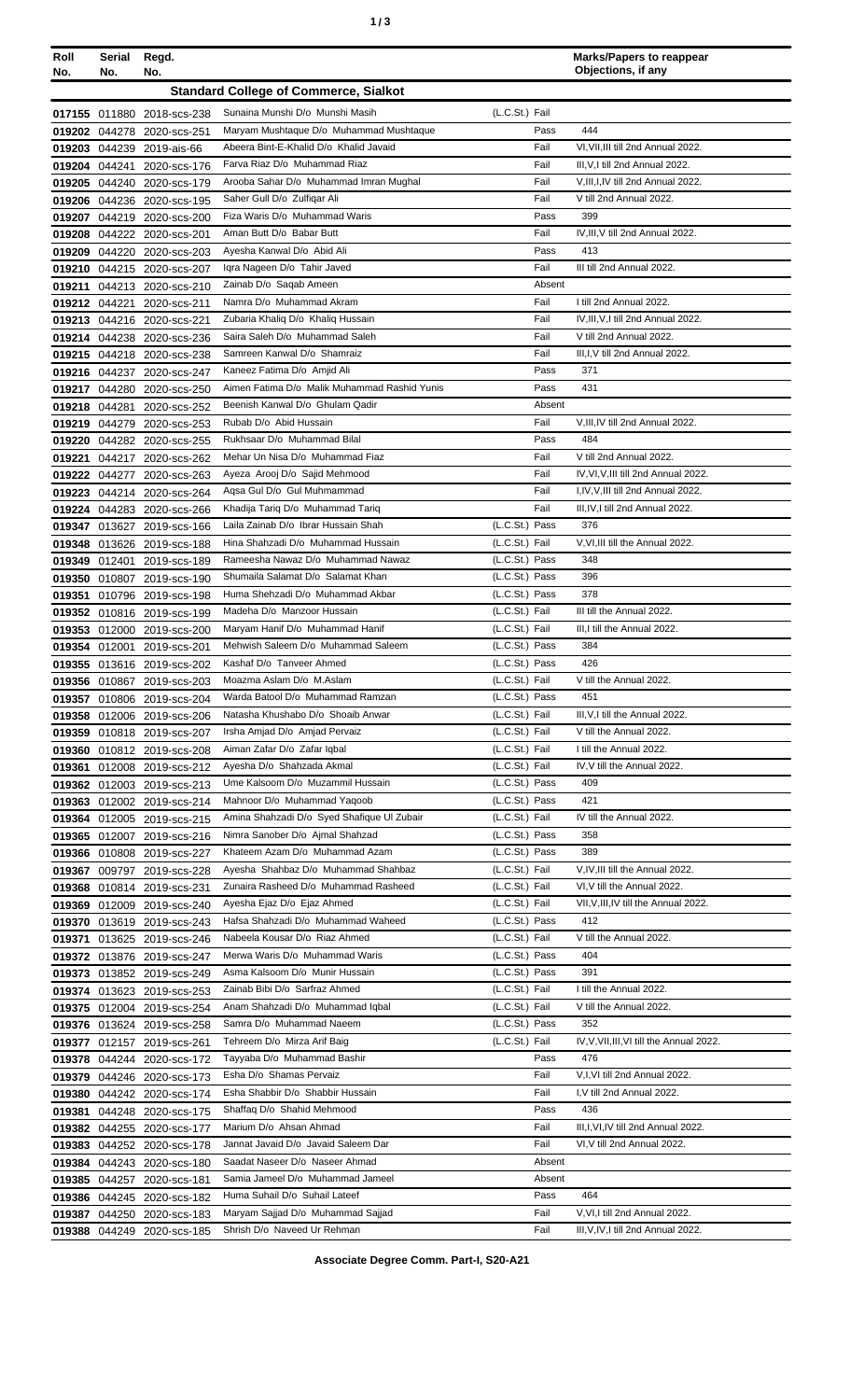| I<br>٦<br>×<br>۰. |  |  | × |
|-------------------|--|--|---|
|-------------------|--|--|---|

| Roll<br>No.      | Serial<br>No. | Regd.<br>No.                                             |                                                                                     |                                  | <b>Marks/Papers to reappear</b><br>Objections, if any        |
|------------------|---------------|----------------------------------------------------------|-------------------------------------------------------------------------------------|----------------------------------|--------------------------------------------------------------|
|                  |               |                                                          | <b>Standard College of Commerce, Sialkot</b>                                        |                                  |                                                              |
|                  |               | 019389 044254 2020-scs-186                               | Tayyaba Shehzadi D/o Amjad Pervez                                                   | Fail                             | V,IV till 2nd Annual 2022.                                   |
| 019390           |               | 044247 2020-scs-187                                      | Kiran D/o Nadeem Qaiser                                                             | Fail                             | II, VI, IV, III, I till 2nd Annual 2022.                     |
| 019391           |               | 044253 2020-scs-188                                      | Bisma Shahid D/o Shahid Mehmood                                                     | Fail                             | IV,I,V till 2nd Annual 2022.                                 |
|                  |               | 019392 044256 2020-scs-189                               | Pakeeza D/o Muhammad Shakeel                                                        | Fail                             | VI, V, VII, III, II, IV, I till 2nd Annual 2022.             |
|                  |               | 019393 044224 2020-scs-193                               | Isha Asif D/o Muhammad Asif                                                         | Fail                             | V, II, VIII, III, VI, IV, I till 2nd Annual 2022.            |
|                  |               | 019394 044285 2020-scs-199                               | Munazah Ahmed D/o Nazeer Ahmed                                                      | Pass                             | 472                                                          |
|                  |               | 019395 044223 2020-scs-215                               | Nayyab Kanwal D/o Waris Ali                                                         | Pass                             | 417                                                          |
|                  |               | 019396 044286 2020-scs-220                               | Tahreem Nawaz D/o Muhammad Nawaz<br>Naila Batool D/o Zafar Iqbal                    | Fail<br>Pass                     | III, VI, IV, I till 2nd Annual 2022.<br>397                  |
| 019398 044251    |               | 019397 044284 2020-scs-227<br>2020-scs-239               | Kiran D/o Muhammad Akram                                                            | Fail                             | V,IV till 2nd Annual 2022.                                   |
|                  |               | 019419 010793 2018-scs-217                               | Nimra Jehangir D/o Jehangir Shehzad                                                 | (L.C.St.) Pass                   | 334                                                          |
|                  |               | 019420 010794 2018-Scs-244                               | Khadija Shareef D/o Muhammad Shareef                                                | (L.C.St.) Pass                   | 363                                                          |
|                  |               | 019421 010825 2018-scs-246                               | Mahnoor Rizwan Lodhi D/o Rizwan Lodhi                                               | (L.C.St.) Pass                   | 378                                                          |
|                  |               | 019422 010795 2018-scs-251                               | Madiha Ahmed D/o Ahmed Ghouri                                                       | (L.C.St.) Pass                   | 334                                                          |
|                  |               | 019423 005348 2018-scs-257                               | Laiba D/o Tariq Mehmood                                                             | (L.C.St.) Fail                   |                                                              |
|                  |               | 019424 044292 2020-scs-192                               | Umm E Rubab D/o Mirza Yousaf Baig                                                   | Fail                             | I till 2nd Annual 2022.                                      |
|                  |               | 019425 044230 2020-scs-194                               | Nida Zulfigar D/o Zulfigar Ahmad                                                    | Pass                             | 461                                                          |
| 019426           |               | 044288 2020-scs-197                                      | Fajar D/o Shamas Pervez                                                             | Fail                             | III, V, VI, IV, I till 2nd Annual 2022.                      |
|                  |               | 019427 044234 2020-scs-198                               | Amina Asf D/o Asif Mehmood                                                          | Pass<br>Pass                     | 559<br>496                                                   |
| 019428<br>019429 |               | 044229 2020-scs-202<br>044226 2020-scs-204               | Urwa D/o Muhammad Ramjaid<br>Igra Sarfraz D/o Muhammad Sarfraz                      | Pass                             | 426                                                          |
|                  |               | 019430 044287 2020-scs-208                               | Emaan Butt D/o Abid Hameed                                                          | Pass                             | 381                                                          |
| 019431           | 044231        | 2020-scs-209                                             | Laiba Shamas D/o Shamas Magbool                                                     | Pass                             | 429                                                          |
| 019432 044291    |               | 2020-scs-212                                             | Muqdas Khan D/o Khaliq Zaman Khan                                                   | Pass                             | 482                                                          |
|                  |               | 019433 044227 2020-scs-213                               | Noor UI Huda Mir D/o Abid Mir                                                       | Fail                             | VI, V, VIII, III, IV, I till 2nd Annual 2022.                |
|                  |               | 019434 044293 2020-scs-214                               | Zamar Akram D/o Muhammad Akram                                                      | Pass                             | 354                                                          |
|                  |               | 019435 044298 2020-scs-223                               | Rabab D/o Muhammad                                                                  | Absent                           |                                                              |
|                  |               | 019436 044228 2020-scs-224                               | Eza Alyas D/o Muhammad Ilyas                                                        | Pass                             | 465                                                          |
|                  |               | 019437 044274 2020-scs-225                               | Uzma Khanam D/o Babar Uz Zaman                                                      | Pass                             | 430                                                          |
|                  |               | 019438 044232 2020-scs-233                               | Minahil D/o Chaudhari Nadeem Ahmad                                                  | Fail                             | VI, I, VII, III till 2nd Annual 2022.                        |
|                  |               | 019439 044289 2020-scs-234                               | Arbab Zahra D/o Noor Hussain                                                        | Absent<br>Fail                   |                                                              |
|                  |               | 019440 044225 2020-scs-235<br>019441 044290 2020-scs-237 | Sidra Shaheen D/o Shaheen Perwaiz<br>Anam Afzal D/o Muhammad Afzal                  | Pass                             | V, III, II, VII, VI, I, IV till 2nd Annual 2022.<br>411      |
|                  |               | 019442 044235 2020-scs-248                               | Gaibiya Ali D/o Ashiq Ali                                                           | Fail                             | V, I, III till 2nd Annual 2022.                              |
|                  |               | 019443 044233 2020-scs-249                               | Aleena Kanwal D/o M Altaf                                                           | Pass                             | 433                                                          |
|                  |               | 019444 044276 2020-scs-256                               | Noreena Bibi D/o Syed Tanveer Hussain Shah                                          | Pass                             | 410                                                          |
|                  |               | 019445 044300 2020-scs-257                               | Mehwish D/o Muhammad Shahbaz                                                        | Fail                             | III, I, IV till 2nd Annual 2022.                             |
|                  |               | 019446 044275 2020-scs-259                               | Momina Fareed D/o Fareed Hussain                                                    | Fail                             | VIII, V, III, I till 2nd Annual 2022.                        |
|                  |               | 019981 012371 2018-scs-254                               | Lugman Anwar S/o Muhammad Anwar                                                     | (L.C.St.) Fail                   |                                                              |
|                  |               | 019982 005283 2019-scs-149                               | Muhammad Faisal Javed S/o Muhammad Javed                                            | (L.C.St.) Pass                   | 407                                                          |
|                  |               | 019983 005199 2019-scs-155                               | Muhammad Muneeb UI Hassan S/o Muhammad Sarwar                                       | (L.C.St.) Fail                   | VII till the Annual 2022.                                    |
|                  |               | 019984 005273 2019-scs-159                               | Muhammad Hunain Hanif S/o Muhammad Hanif<br>Shaheryar S/o Imran Gill                | (L.C.St.) Pass<br>(L.C.St.) Pass | 405<br>357                                                   |
|                  |               | 019985 044297 2019-scs-161<br>019986 009492 2019-scs-167 | Wajid Ghaffar S/o Abdul Ghaffar                                                     | (L.C.St.) Pass                   | 355                                                          |
|                  |               | 019987 007956 2019-scs-168                               | Reshwaiz Iftikhar S/o Iftikhar Ahmed                                                | (L.C.St.) Fail                   | I, VII till the Annual 2022.                                 |
|                  |               | 019988 005321 2019-scs-169                               | Muhammad Zain S/o Naseer Ahmed                                                      | (L.C.St.) Pass                   | 388                                                          |
|                  |               | 019989 013987 2019-scs-171                               | Zain Ul Abidin S/o Muhammad Akram                                                   | (L.C.St.) Fail                   | III, VI, IV till the Annual 2022.                            |
|                  |               | 019990 012625 2019-scs-178                               | Ali Ahmed S/o Shah Imran                                                            | (L.C.St.) Fail                   | I till the Annual 2022.                                      |
| 019991           |               | 005435 2019-scs-180                                      | Muhammad Ahsan Jamil S/o Muhammad Jamil Seghal                                      | (L.C.St.) Fail                   | I, III, VII till the Annual 2022.                            |
|                  |               | 019992 005295 2019-scs-181                               | Umer Ali S/o Muhammad Sultan                                                        | (L.C.St.) Fail                   | I till the Annual 2022.                                      |
|                  |               | 019993 005178 2019-scs-184                               | Qasim Ali S/o Haider Ali                                                            | (L.C.St.) Pass                   | 336                                                          |
|                  |               | 019994 005331 2019-scs-187                               | Khawaja Haider Butt S/o Khaliq Mehmood Butt                                         | (L.C.St.) Pass                   | 357                                                          |
|                  |               | 019995 005336 2019-scs-219                               | Nagash Daud S/o Muhammad Hadood<br>Muhammad Abdul Haseeb Rizwan S/o Muhammad Rizwan | (L.C.St.) Fail                   | III, VII till the Annual 2022.                               |
|                  |               | 019996 044264 2019-scs-222<br>019997 005309 2019-scs-239 | Malik Hammad S/o Ghulam Hussain                                                     | (L.C.St.) Fail<br>(L.C.St.) Fail | III, VII, I till the Annual 2022.<br>V till the Annual 2022. |
|                  |               | 019998 044296 2020-scs-166                               | Awais Muhammad Khan Niazi S/o Taqi Ahmad Khan Niazi                                 | Fail                             | I, III till 2nd Annual 2022.                                 |
|                  |               | 019999 044269 2020-scs-167                               | Mohsin S/o Amin Muhammad                                                            | Fail                             | II, VI, VII, I till 2nd Annual 2022.                         |
|                  |               | 020000 044263 2020-scs-168                               | Ali Abbas S/o Ghulam Abbas                                                          | Fail                             | III, I, II, VI, VII till 2nd Annual 2022.                    |
|                  | 020001 044261 | 2020-scs-170                                             | Ibrahim Tariq S/o Tariq Ahmed                                                       | Absent                           |                                                              |
|                  |               | 020002 044258 2020-scs-190                               | Hamza Imran S/o Muhammad Imran                                                      | Fail                             | IV, V, VI, III till 2nd Annual 2022.                         |
|                  |               | 020003 044270 2020-scs-206                               | Ahmed Ali S/o Azhar Mehmood                                                         | Absent                           |                                                              |
|                  |               | 020004 044262 2020-scs-217                               | Hafiz Shameel Faroog S/o Muhammad Faroog                                            | Fail                             | V, III, VII, I, VI till 2nd Annual 2022.                     |
|                  |               | 020005 044295 2020-scs-218                               | Amer Hamza S/o Ghulam Abbas                                                         | Fail                             | I till 2nd Annual 2022.                                      |
|                  |               | 020006 044266 2020-scs-219                               | Zain Afzal S/o Muhammad Afzal Chaudhry                                              | Fail                             | II, VIII, V, VI, VII, I, IV till 2nd Annual 2022.            |
|                  |               | 020007 044265 2020-scs-228                               | Sulman Afzal S/o Muhammad Afzal                                                     | Fail                             | I till 2nd Annual 2022.                                      |
|                  |               | 020008 044267 2020-scs-229                               | Kamran S/o Muhammad Irfan                                                           | Fail                             | I till 2nd Annual 2022.                                      |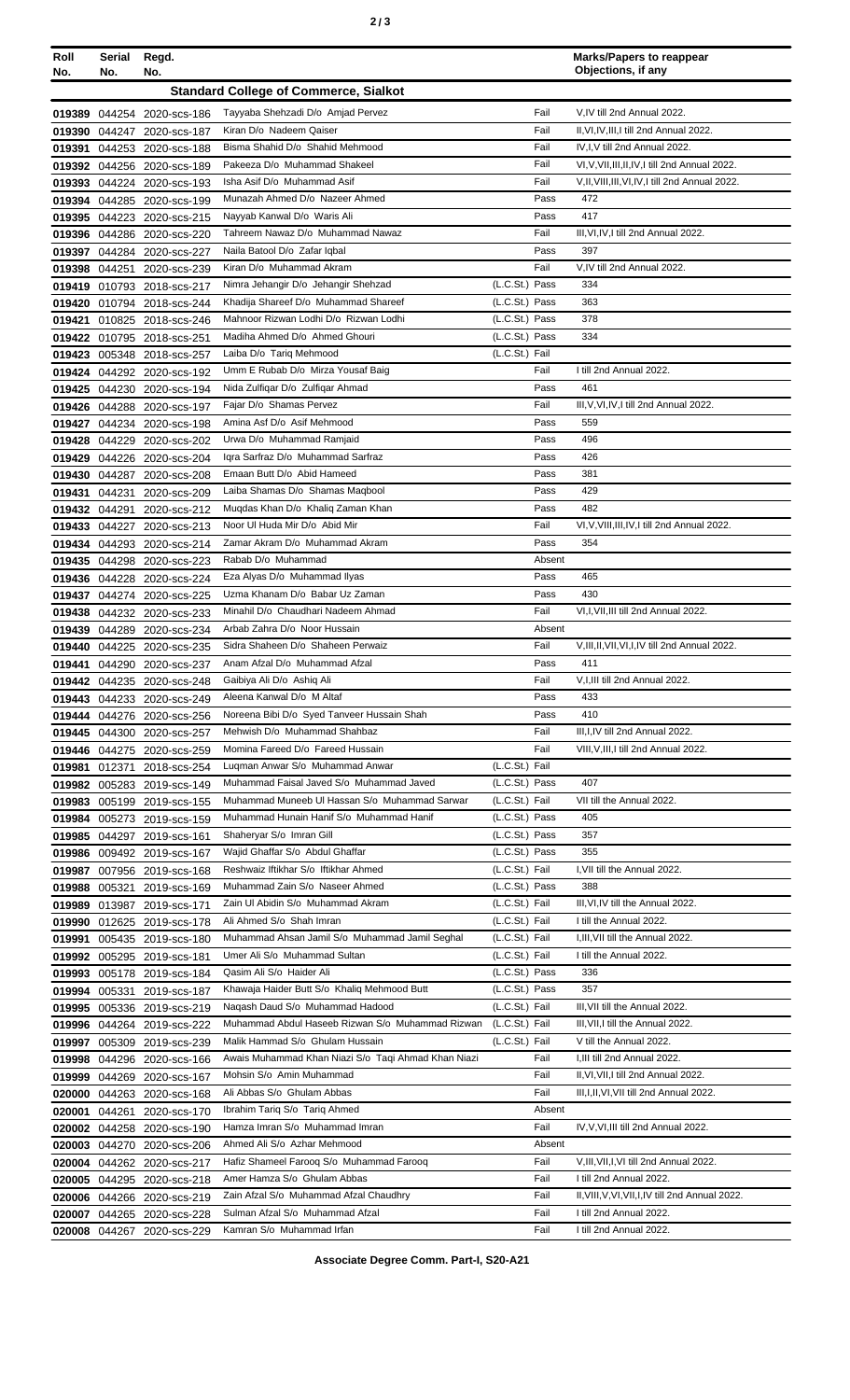| Roll<br>No. | Serial<br>No.                                | Regd.<br>No.               |                                             |                | <b>Marks/Papers to reappear</b><br>Objections, if any |
|-------------|----------------------------------------------|----------------------------|---------------------------------------------|----------------|-------------------------------------------------------|
|             | <b>Standard College of Commerce, Sialkot</b> |                            |                                             |                |                                                       |
| 020009      | 044259                                       | 2020-scs-230               | Hafiz Muhammad Umer Khalid S/o Khalid Javed | Absent         |                                                       |
| 020010      | 044268                                       | 2020-scs-231               | Shaikh Haider Iqbal S/o Iqbal Mehmood       | Absent         |                                                       |
| 020011      | 044271                                       | 2020-scs-232               | Hassan Raza S/o Muhammad Sarwar             | Fail           | IV, III, V, I till 2nd Annual 2022.                   |
| 020012      | 044273                                       | 2020-scs-241               | Abu Baker S/o Muhammad Afzal                | Fail           | IV, V, VI, VII, II, I till 2nd Annual 2022.           |
|             |                                              | 020013 044260 2020-scs-242 | Muhammad Ahsan S/o Muhammad Azam            | Fail           | VII, III, I till 2nd Annual 2022.                     |
|             |                                              | 020014 044294 2020-scs-261 | Abdullah S/o Muhammad Naeem                 | Fail           | IV.I till 2nd Annual 2022.                            |
| 020299      | 044299                                       | 2020-scs-260               | Rehan Ali S/o Qaiser Mehmood                | Fail           | IV, VI, I, VII till 2nd Annual 2022.                  |
| 020300      |                                              | 044272 2020-scs-265        | Yaman Mujahid S/o Mujahid Hussain           | Fail           | I.VI till 2nd Annual 2022.                            |
| 021471      | 085326                                       | 2019-scs-242               | Igra Shahzadi D/o Muhammad Yagoob           | (L.C.St.) Fail | V, II, I, IV till the Annual 2022.                    |
| 021477      | 085331                                       | 2018-scs-194               | Zanib Shokat D/o Shokat Ali                 | (L.C.St.) Fail |                                                       |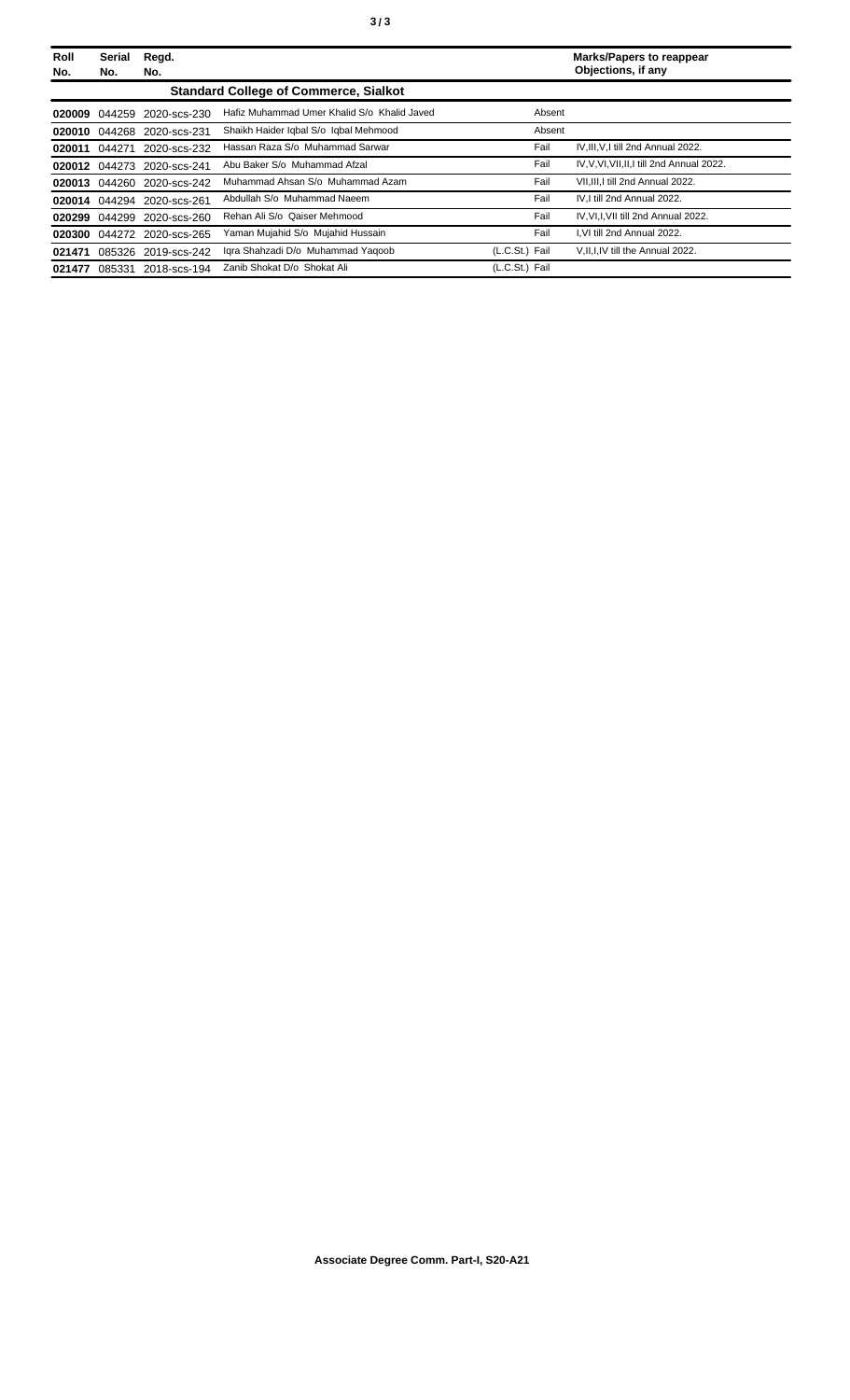| Roll<br>No. | Serial<br>Regd.<br>No.<br>No.            |                           | Marks/Papers to reappear<br>Objections, if any |                  |     |  |
|-------------|------------------------------------------|---------------------------|------------------------------------------------|------------------|-----|--|
|             | <b>SIIT College of Commerce, Sialkot</b> |                           |                                                |                  |     |  |
|             |                                          | 020015 005793 2016-sit-26 | Muhammad Numan S/o Muhammad Gulzar             | $(L.C.St.)$ Pass | 395 |  |
|             |                                          | 020016 012541 2018-sit-7  | Abad Ullah S/o Sarfraz Ahmed                   | $(L.C.St.)$ Pass | 368 |  |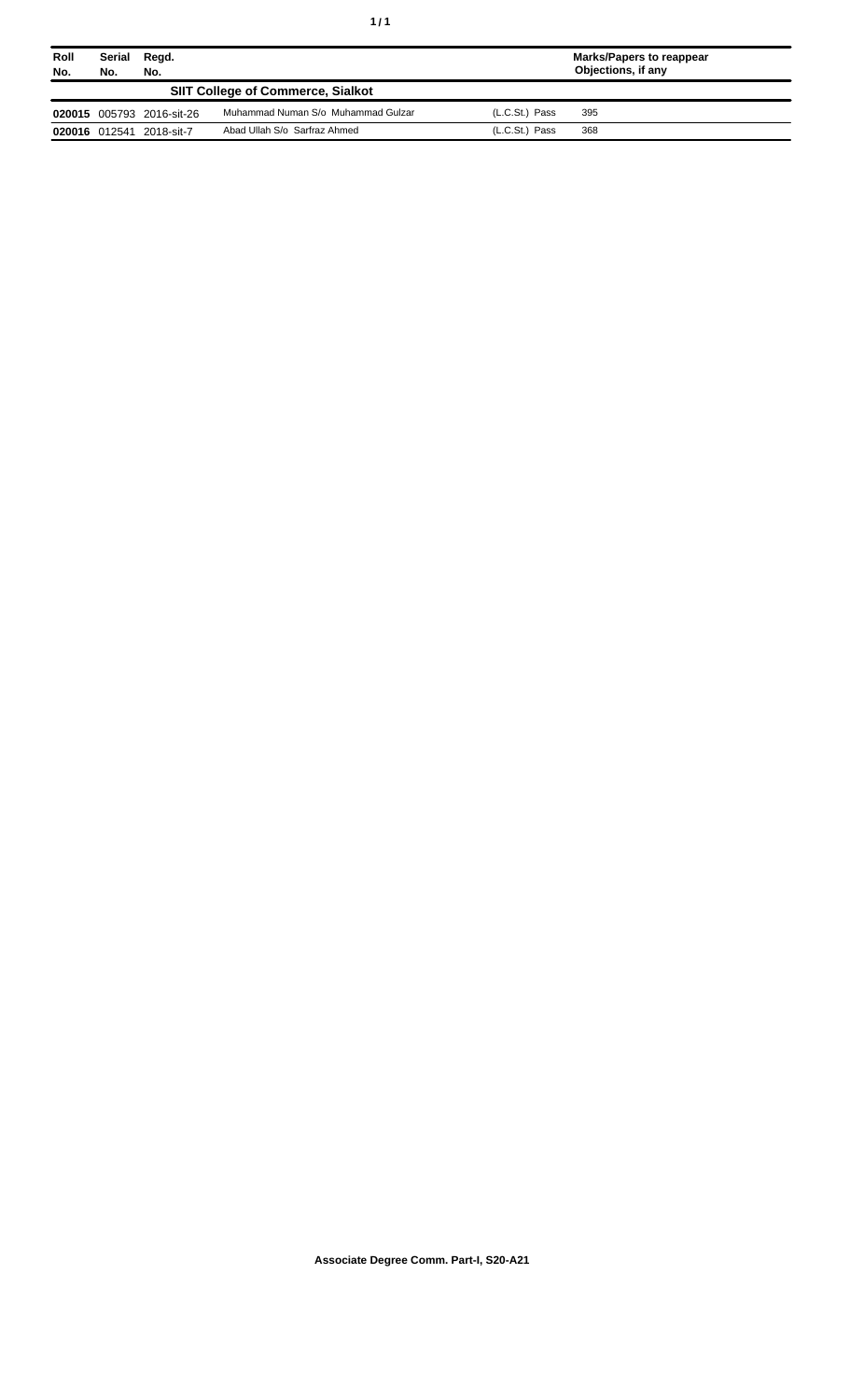| ٠ | ×<br>٦<br>٠<br>×<br>۰. |
|---|------------------------|
|   |                        |

| Roll<br>No. | Serial<br>No. | Regd.<br>No.                                             |                                                                             |                                  | <b>Marks/Papers to reappear</b><br>Objections, if any          |
|-------------|---------------|----------------------------------------------------------|-----------------------------------------------------------------------------|----------------------------------|----------------------------------------------------------------|
|             |               |                                                          | <b>Punjab College of Commerce, Sialkot</b>                                  |                                  |                                                                |
|             |               |                                                          | Ayesha Ilyas D/o Muhammad Ilyas                                             | (L.C.St.) Pass                   | 442                                                            |
|             |               | 019412 009695 2019-spc-113<br>019447 005785 2019-spc-10  | Soha Tahir D/o Tahir Amir                                                   | (L.C.St.) Pass                   | 349                                                            |
|             |               | 019448 000690 2019-spc-118                               | Sahar Naz D/o Muhammad Arif                                                 | (L.C.St.) Pass                   | 401                                                            |
|             |               | 019449 050708 2019-spc-121                               | Bisman D/o Shamas                                                           | Fail                             | II, III, I till 2nd Annual 2022.                               |
|             |               | 019450 011717 2019-spc-122                               | Sania Musharaf D/o Musharaf Nadeem                                          | (L.C.St.) Fail                   | II, VI, III, IV till the Annual 2022.                          |
|             |               | 019451 002610 2019-spc-126                               | Igra Aslam D/o Muhammad Aslam                                               | (L.C.St.) Pass                   | 336                                                            |
|             |               | 019452 006084 2019-spc-13                                | Afia Saleem D/o Muhammad Saleem                                             | (L.C.St.) Pass                   | 491                                                            |
|             |               | 019453 002322 2019-spc-14                                | Amna Bibi D/o Muhammad Riaz                                                 | (L.C.St.) Fail                   | I till the Annual 2022.                                        |
|             |               | 019454 006857 2019-spc-17                                | Kiran Murtaza Butt D/o Ghulam Murtaza Butt<br>Nadia Naveed D/o Naveed Ahmad | (L.C.St.) Fail<br>(L.C.St.) Pass | VII till 2nd Annual 2022.<br>345                               |
|             |               | 019455 013225 2019-spc-18<br>019456 005775 2019-spc-20   | Hamna Amir D/o Mehar Amir Pervaiz                                           | (L.C.St.) Pass                   | 415                                                            |
|             |               | 019457 005543 2019-spc-26                                | Igra Shehzadi D/o Abdul Ishfaq                                              | (L.C.St.) Fail                   | IV, V, I, VI, VII, III till the Annual 2022.                   |
|             |               | 019458 005777 2019-spc-28                                | Huma D/o Shamus Parvaiz                                                     | (L.C.St.) Pass                   | 366                                                            |
|             |               | 019459 011779 2019-spc-33                                | Aiyza Latif D/o Muhammad Latif                                              | (L.C.St.) Pass                   | 419                                                            |
|             |               | 019460 002861 2019-spc-40                                | Rukhsar Akbar D/o Muhammad Akbar                                            | (L.C.St.) Pass                   | 413                                                            |
| 019461      |               | 011756 2019-spc-68                                       | Noor-UI-Ain Khanam D/o Khalid Javed Khan                                    | (L.C.St.) Fail                   | I till the Annual 2022.                                        |
|             |               | 019462 006080 2019-spc-79                                | Eman Razzaq D/o Muhammad Razzaq                                             | (L.C.St.) Fail                   | VIII, I till the Annual 2022.                                  |
|             |               | 019463 005782 2019-spc-8                                 | Ayesha Rouf D/o Abdul Rouf                                                  | (L.C.St.) Pass                   | 358                                                            |
|             |               | 019464 012014 2019-spc-81                                | Tehreem D/o Abdul Islam                                                     | (L.C.St.) Pass                   | 400                                                            |
|             |               | 019465 005546 2019-spc-87                                | Arbab D/o Asif Husain<br>Renee Ilyas D/o Ilyas Masih Gill                   | (L.C.St.) Fail<br>(L.C.St.) Fail | III till the Annual 2022.<br>I till the Annual 2022.           |
|             |               | 019466 002349 2019-spc-91<br>019467 050669 2020-aws-352  | Minal Asif D/o Asif Javid                                                   | Fail                             | V till 2nd Annual 2022.                                        |
|             |               | 019468 050670 2020-spc-1                                 | Sahrish Waris D/o Muhammad Waris                                            | Fail                             | III, IV, I till 2nd Annual 2022.                               |
|             |               | 019469 050635 2020-spc-10                                | Nadia Salamat D/o Salamat Ullah                                             | Fail                             | III till 2nd Annual 2022.                                      |
|             |               | 019470 050662 2020-spc-101                               | Fatima Aslam D/o Muhammad Aslam                                             | Pass                             | 510                                                            |
| 019471      |               | 050663 2020-spc-102                                      | Marwa Yousaf D/o Muhammad Yousaf                                            | Pass                             | 363                                                            |
|             |               | 019472 050664 2020-spc-103                               | Tabinda D/o Mureed Sultan                                                   | Fail                             | I, VI till 2nd Annual 2022.                                    |
|             |               | 019473 050665 2020-spc-105                               | Zainab D/o Muhammad Ameen                                                   | Pass                             | 398                                                            |
|             |               | 019474 050689 2020-spc-106                               | Saffa D/o Khawaja Nadeem Bashir                                             | Fail                             | III, I till 2nd Annual 2022.                                   |
|             |               | 019475 050679 2020-spc-107                               | Ayesha Mubarak D/o Mohammad Mubarak                                         | Pass                             | 387                                                            |
|             |               | 019476 050711 2020-spc-108                               | Shaher Bano D/o Malik Qaiser<br>Aneeza Akber D/o Muhammad Akber Mughal      | Pass<br>Fail                     | 488<br>II,I till 2nd Annual 2022.                              |
|             |               | 019477 050666 2020-spc-109<br>019478 050636 2020-spc-11  | Swerna Zahid D/o Zahid Hussain                                              | Pass                             | 419                                                            |
|             |               | 019479 050712 2020-spc-110                               | Tabeen Arif D/o Muhammad Arif Javaid                                        | Pass                             | 379                                                            |
|             |               | 019480 050705 2020-spc-111                               | Ayesha D/o Kamil Hussain                                                    | Absent                           |                                                                |
|             |               | 019481 050680 2020-spc-113                               | Ume Habiba D/o Javed Iqbal                                                  | Fail                             | VI, V, III, I till 2nd Annual 2022.                            |
|             |               | 019482 050713 2020-spc-115                               | Nisha Naseer D/o Malik Abdul Naseer                                         | Absent                           |                                                                |
|             |               | 019483 050714 2020-spc-118                               | Benish D/o Muhammad Shabbir                                                 | Fail                             |                                                                |
|             |               | 019484 050619 2020-spc-119                               | Arooj Fatima D/o Muhammad Younas                                            | Fail                             | VI, II, IV, I, III till 2nd Annual 2022.                       |
|             |               | 019485 050674 2020-spc-12                                | Shahzadi Komal D/o Shamas Ul Zaman<br>Saher Razzag D/o Abdul Razzag         | Fail<br>Absent                   | III till 2nd Annual 2022.                                      |
|             |               | 019486 050627 2020-spc-120<br>019487 050622 2020-spc-121 | Muqadas Rani D/o Mehmood Ahmad                                              | Fail                             | IV, III, I till 2nd Annual 2022.                               |
|             |               | 019488 050683 2020-spc-126                               | Saman Naeem D/o Muhammad Naeem                                              | Pass                             | 379                                                            |
|             |               | 019489 050667 2020-spc-127                               | Zainab D/o Mabarik Hussain                                                  | Absent                           |                                                                |
|             |               | 019490 050681 2020-spc-129                               | Sana Mugdas D/o Talat Mehmood                                               | Fail                             | V, III till 2nd Annual 2022.                                   |
| 019491      |               | 050675 2020-spc-13                                       | Muskan Shahzadi D/o Shamas UI Zaman                                         | Fail                             | III till 2nd Annual 2022.                                      |
|             |               | 019492 050630 2020-spc-130                               | Zunaira Shahzadi D/o Allah Rakha                                            | Pass                             | 506                                                            |
|             |               | 019493 050676 2020-spc-14                                | Fatima Amin D/o Muhammad Amin                                               | Pass                             | 407                                                            |
|             |               | 019494 050677 2020-spc-17                                | Aiyza Ashfaq D/o Ashfaq Ahmed<br>Musfira Muqadas D/o Muhammad Azhar Shahzad | Fail<br>Fail                     | III till 2nd Annual 2022.<br>VI, III, I till 2nd Annual 2022.  |
|             |               | 019495 050710 2020-spc-18<br>019496 050704 2020-spc-19   | Laviza Noor D/o Rehan Azhar Malik                                           | Fail                             | III, VI till 2nd Annual 2022.                                  |
|             |               | 019497 050631 2020-spc-2                                 | Arriba Shahid D/o Shahid                                                    | Pass                             | 439                                                            |
|             |               | 019498 050637 2020-spc-20                                | Laiba Qaiser D/o Qaiser Mehmood                                             | Pass                             | 411                                                            |
|             |               | 019499 050638 2020-spc-21                                | Mehak D/o Muhammad Abid                                                     | Pass                             | 417                                                            |
|             |               | 019500 050639 2020-spc-22                                | Ajwa D/o Muhammad Adrees                                                    | Absent                           |                                                                |
|             |               | 019501 050684 2020-spc-24                                | Fatima Naveed D/o Muhammad Naveed Afzal                                     | Fail                             | III till 2nd Annual 2022.                                      |
|             |               | 019502 050640 2020-spc-26                                | Fatima D/o Abdul Waheed                                                     | Fail                             | III, I till 2nd Annual 2022.                                   |
|             |               | 019503 050693 2020-spc-27                                | Igra Naeem D/o Naeem Ud Din                                                 | Fail                             | III, I till 2nd Annual 2022.                                   |
|             |               | 019504 050685 2020-spc-28                                | Moneefa Naeem D/o Muhammad Naeem                                            | Pass                             | 401                                                            |
|             |               | 019505 050641 2020-spc-29                                | Bushra Yaseen D/o Yaseen Bashir<br>Ramia Faiz D/o Muhammad Faiz             | Fail<br>Fail                     | VIII till 2nd Annual 2022.<br>V, IV, III till 2nd Annual 2022. |
|             |               | 019506 050671 2020-spc-3<br>019507 050642 2020-spc-30    | Rubab Fatima D/o Rashid Mehmood                                             | Fail                             | V.I till 2nd Annual 2022.                                      |
|             |               | 019508 050643 2020-spc-31                                | Iman Butt D/o Rashid Mehmood Butt                                           | Fail                             | I till 2nd Annual 2022.                                        |
|             |               | 019509 050644 2020-spc-32                                | Sheeza D/o Muhammad Munir Akhtar                                            | Fail                             | III, IV, I till 2nd Annual 2022.                               |
|             |               | 019510 050690 2020-spc-33                                | Iman Rafiq D/o Ch Muhammad Rafiq                                            | Fail                             | III, I till 2nd Annual 2022.                                   |
|             |               | 019511 050645 2020-spc-34                                | Alina Bibi D/o Muhammad Nazir                                               | Pass                             | 447                                                            |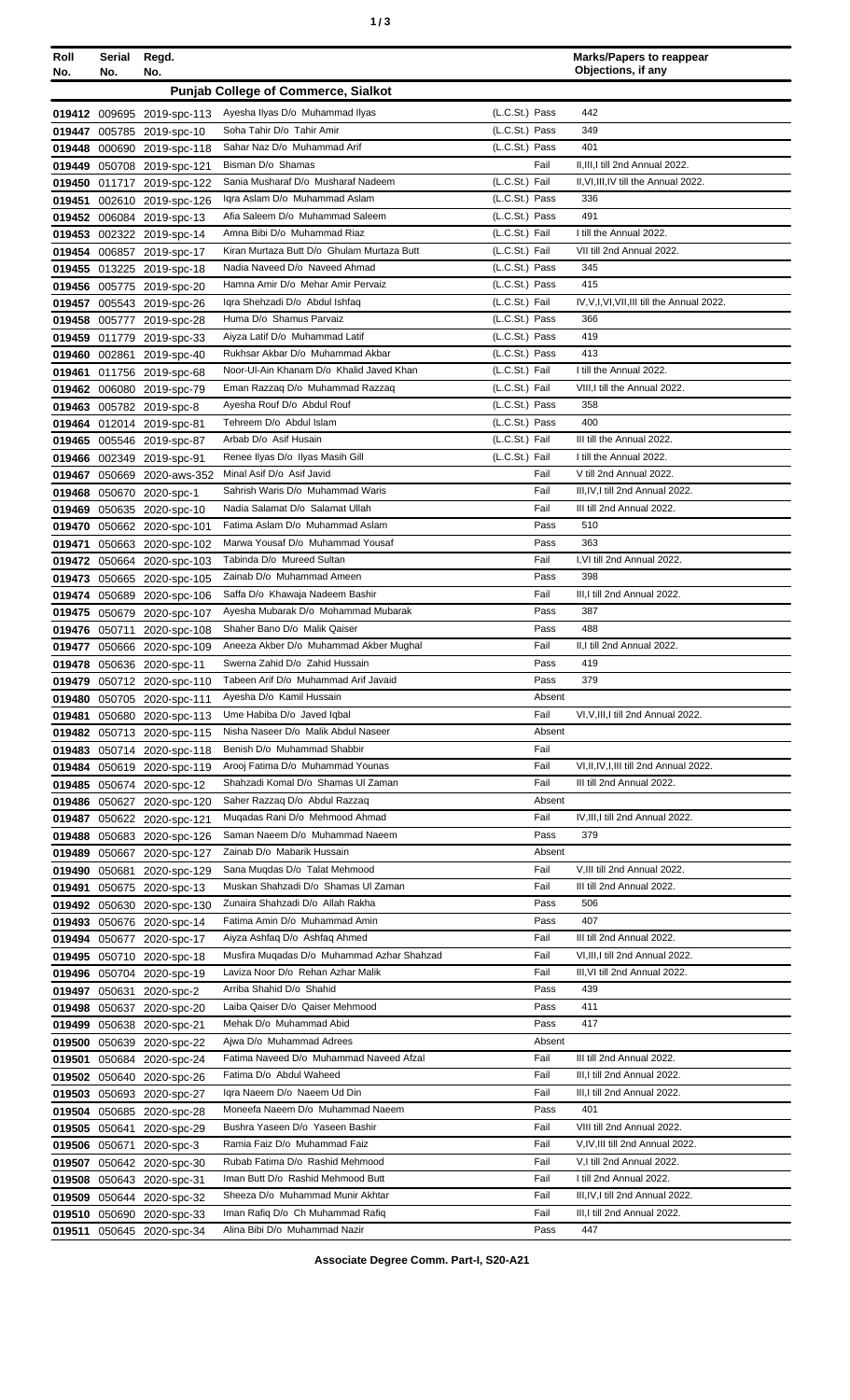| Roll<br>No. | Serial<br>No. | Regd.<br>No.                                           |                                                                           |                                  | <b>Marks/Papers to reappear</b><br>Objections, if any         |
|-------------|---------------|--------------------------------------------------------|---------------------------------------------------------------------------|----------------------------------|---------------------------------------------------------------|
|             |               |                                                        | <b>Punjab College of Commerce, Sialkot</b>                                |                                  |                                                               |
|             |               |                                                        |                                                                           |                                  |                                                               |
|             |               | 019512 050646 2020-spc-35                              | Misbah Kanwal D/o Sana Ullah<br>Hafsa Waheed D/o Waheed Ahmed             | Fail<br>Pass                     | VI, V, IV, I till 2nd Annual 2022.<br>396                     |
|             |               | 019513 050647 2020-spc-36<br>019514 050648 2020-spc-37 | Sania D/o Khalid Mehmood                                                  | Fail                             | I, V, III till 2nd Annual 2022.                               |
|             |               | 019515 050649 2020-spc-38                              | Agasha Naveed D/o Muhammad Naveed                                         | Fail                             | V, III till 2nd Annual 2022.                                  |
|             |               | 019516 050632 2020-spc-4                               | Areej Butt D/o Nadeem Ahmed Butt                                          | Fail                             | II, III, VI, VII till 2nd Annual 2022.                        |
|             |               | 019517 050650 2020-spc-40                              | Fareeha Khalid D/o Khalid Parwez                                          | Pass                             | 465                                                           |
|             |               | 019518 050709 2020-spc-41                              | Ayesha Wali D/o Muhammad Wali                                             | Absent                           |                                                               |
|             |               | 019519 050651 2020-spc-42                              | Isha Tayyab D/o Muhammad Tayyab                                           | Fail                             | I,IV till 2nd Annual 2022.                                    |
|             |               | 019520 050678 2020-spc-43                              | Hizra Nayab D/o Sarfaraz Ahmed                                            | Fail                             | V, III till 2nd Annual 2022.                                  |
|             |               | 019521 050668 2020-spc-44                              | Wafaa Ameer Masuod D/o Amer Mesood Mohammad                               | Fail                             | V, II, III, VII, VI, IV, I till 2nd Annual 2022.              |
|             |               | 019522 050706 2020-spc-45                              | Hamna D/o Mirza Iftikhar Baig                                             | Fail                             | II, VI, IV, V, III, I till 2nd Annual 2022.                   |
|             |               | 019523 050652 2020-spc-46                              | Rugayya Bibi D/o Muhammad Ramzan<br>Ayesha Shamas D/o Shamas Ul Din       | Fail<br>Fail                     | I, III till 2nd Annual 2022.<br>VI, VII till 2nd Annual 2022. |
|             |               | 019524 050653 2020-spc-47<br>019525 050686 2020-spc-48 | Hadiga Jamil D/o Muhammad Jamil                                           | Absent                           |                                                               |
|             |               | 019526 050682 2020-spc-49                              | Maria Ishfaq D/o Muhammad Ishfaq                                          | Fail                             | III till 2nd Annual 2022.                                     |
|             |               | 019527 050633 2020-spc-5                               | Fatima Bano D/o Tariq Mehmood                                             | Pass                             | 405                                                           |
|             |               | 019528 050687 2020-spc-50                              | Hafiza Ayesha Jameel D/o Muhammad Jameel                                  | Absent                           |                                                               |
|             |               | 019529 050654 2020-spc-53                              | Zainab Bibi D/o Muhammad Naseer Butt                                      | Fail                             | V,I till 2nd Annual 2022.                                     |
|             |               | 019530 050672 2020-spc-6                               | Amina D/o Muhammad Javed                                                  | Pass                             | 371                                                           |
|             |               | 019531 050673 2020-spc-7                               | Noor Fatima D/o Asmat Ullah                                               | Fail                             | IV, V, VIII, III till 2nd Annual 2022.                        |
|             |               | 019532 050626 2020-spc-74                              | Tayyba Anwer D/o Mohammad Anwar                                           | Fail                             | III, IV, I, VI, VII, VIII till 2nd Annual 2022.               |
|             |               | 019533 050620 2020-spc-75                              | Maria Afzal D/o Muhammad Afzal                                            | Fail                             | IV, V, VIII, VI, VII, III, I till 2nd Annual 2022.            |
|             |               | 019534 050613 2020-spc-77                              | Nida Zulfiqar D/o Zulfiqar Ali                                            | Fail                             | IV, I, VI till 2nd Annual 2022.                               |
|             |               | 019535 050616 2020-spc-78                              | Zeenat D/o Salamat Ali<br>Hamraz Nasar D/o Nasir Ahmed                    | Pass<br>Absent                   | 423                                                           |
|             |               | 019536 050614 2020-spc-79<br>019537 050703 2020-spc-8  | Sana Ijaz D/o Ijaz Ahmed                                                  | Fail                             | I, III till 2nd Annual 2022.                                  |
|             |               | 019538 050621 2020-spc-80                              | Areej D/o Sad Sultan Ahmed                                                | Fail                             | V, VI, I till 2nd Annual 2022.                                |
|             |               | 019539 050617 2020-spc-82                              | Ayesha Saeed Bajwa D/o Muhammad Saeed Akhtar Bajwa                        | Fail                             | V, VII, III, IV, VIII till 2nd Annual 2022.                   |
|             |               | 019540 050615 2020-spc-83                              | Fatima Bibi D/o Easmat Ullah                                              | Fail                             | IV, V, I, VIII, VI, III till 2nd Annual 2022.                 |
|             |               | 019541 050618 2020-spc-84                              | Hira Akhtar D/o Akhtar Abbas                                              | Fail                             | I till 2nd Annual 2022.                                       |
|             |               | 019542 050625 2020-spc-85                              | Habiba Arif D/o Arif Ali                                                  | Fail                             | I till 2nd Annual 2022.                                       |
|             |               | 019543 050623 2020-spc-86                              | Nisha Tariq D/o Tariq Mehmood                                             | Fail                             | III, V, I till 2nd Annual 2022.                               |
|             |               | 019544 050624 2020-spc-88                              | Ayisha Bibi D/o Muhammad Arshid                                           | Pass                             | 425                                                           |
|             |               | 019545 050655 2020-spc-89                              | Saira Saleem D/o Muhammad Saleem Khan                                     | Pass                             | 564                                                           |
|             |               | 019546 050634 2020-spc-9                               | Agsa Shahid D/o Shahid Munir                                              | Fail                             | I till 2nd Annual 2022.                                       |
|             |               | 019547 050656 2020-spc-90<br>019548 050657 2020-spc-91 | Igra Sarwar D/o Muhammad Sarwar<br>Irsha Munir D/o Muhammad Munir         | Pass<br>Pass                     | 492<br>506                                                    |
|             |               | 019549 050658 2020-spc-92                              | Maryam Shahid D/o Shahid                                                  | Pass                             | 557                                                           |
|             |               | 019550 050707 2020-spc-93                              | Tasmia D/o Imran Ali                                                      | Absent                           |                                                               |
|             |               | 019551 050659 2020-spc-94                              | Esha Begum D/o Amir Malik                                                 | Pass                             | 523                                                           |
|             |               | 019552 050660 2020-spc-95                              | Javaria Sahrish D/o Javed Iqbal                                           | Pass                             | 564                                                           |
|             |               | 019553 050688 2020-spc-96                              | Andleeb D/o Mushtaq Hussain                                               | Pass                             | 397                                                           |
|             |               | 019554 050691 2020-spc-97                              | Tabarka Jamil D/o Muhammad Jamil                                          | Fail                             | III till 2nd Annual 2022.                                     |
|             |               | 019555 050692 2020-spc-98                              | Memoona D/o Ch Mehfooz Ur Rehman Ghuman                                   | Pass                             | 513                                                           |
|             |               | 019556 050661 2020-spc-99                              | Ariba Shahzade D/o Muhammad Shahbaz                                       | Pass                             | 395                                                           |
|             |               | 020017 002500 2019-spc-128                             | Hamza Abdul Basit S/o Muhammad Abdul Basit                                | (L.C.St.) Pass                   | 350<br>342                                                    |
|             |               | 020018 011715 2019-spc-134                             | Abdullah S/o Muhammad Mushtaq<br>Kamal Kumar S/o Sain Das                 | (L.C.St.) Pass<br>(L.C.St.) Pass | 356                                                           |
|             |               | 020019 011412 2019-spc-48<br>020020 011714 2019-spc-54 | Ibrahim Zahid S/o Zahid Latif                                             | (L.C.St.) Pass                   | 394                                                           |
|             |               | 020021 005236 2019-spc-59                              | Umar Imtiaz S/o Muhammad Imtiaz Iqbal                                     | (L.C.St.) Pass                   | 401                                                           |
|             |               | 020022 014442 2019-spc-60                              | Abdullah Amir S/o Amir Saeed Butt                                         | (L.C.St.) Pass                   | 412                                                           |
|             |               | 020023 003570 2019-spc-61                              | Muhammad Umer Rasheed S/o Abdur Rasheed                                   | (L.C.St.) Pass                   | 344                                                           |
|             |               | 020024 007472 2019-spc-64                              | Shamraiz Saeed S/o Muhammad Sabir                                         | (L.C.St.) Pass                   | 333                                                           |
|             |               | 020025 050628 2019-spp-6                               | Muhammad Zubair S/o Shafiq Ahmed                                          | (L.C.St.) Fail                   | I till 2nd Annual 2022.                                       |
|             |               | 020026 050695 2020-spc-117                             | Abdul Rehman S/o Muhammad Ejaz Dar                                        | Fail                             | I till 2nd Annual 2022.                                       |
|             |               | 020027 050698 2020-spc-125                             | Syed Umer Aftab S/o Tasveer Hussain Shah                                  | Pass                             | 432                                                           |
|             |               | 020028 050696 2020-spc-54                              | Zulkaif S/o Muhammad Razzaq                                               | Pass                             | 510                                                           |
|             |               | 020029 050701 2020-spc-55                              | Ahmer Shoukat S/o Shoukat Ali                                             | Pass                             | 424                                                           |
|             |               | 020030 050697 2020-spc-56                              | Shahbaz Safdar S/o Mian Muhammad Safdar<br>Shazaib Imran S/o Imran Naveed | Absent<br>Pass                   | 395                                                           |
|             |               | 020031 050694 2020-spc-58<br>020032 050699 2020-spc-59 | Shah Zaib Arshad S/o Arshad Imran                                         | Fail                             | I till 2nd Annual 2022.                                       |
|             |               | 020033 050702 2020-spc-61                              | Muhammad Fahad S/o Saif Ullah                                             | Absent                           |                                                               |
|             |               | 020034 050700 2020-spc-62                              | Yousaf Zulfigar S/o Zulfigar Ali                                          | Fail                             | I, II, III, VII, IV till 2nd Annual 2022.                     |
|             |               | 020035 050603 2020-spc-63                              | Faiz Ahmed S/o Muhammad Nawaz                                             | Pass                             | 442                                                           |
|             |               | 020036 050604 2020-spc-64                              | Muhammad Waleed S/o Muhammad Saleem                                       | Pass                             | 428                                                           |
|             |               | 020037 050607 2020-spc-66                              | Shahan Qamar S/o Qamar U Zaman                                            | Fail                             | I, VI till 2nd Annual 2022.                                   |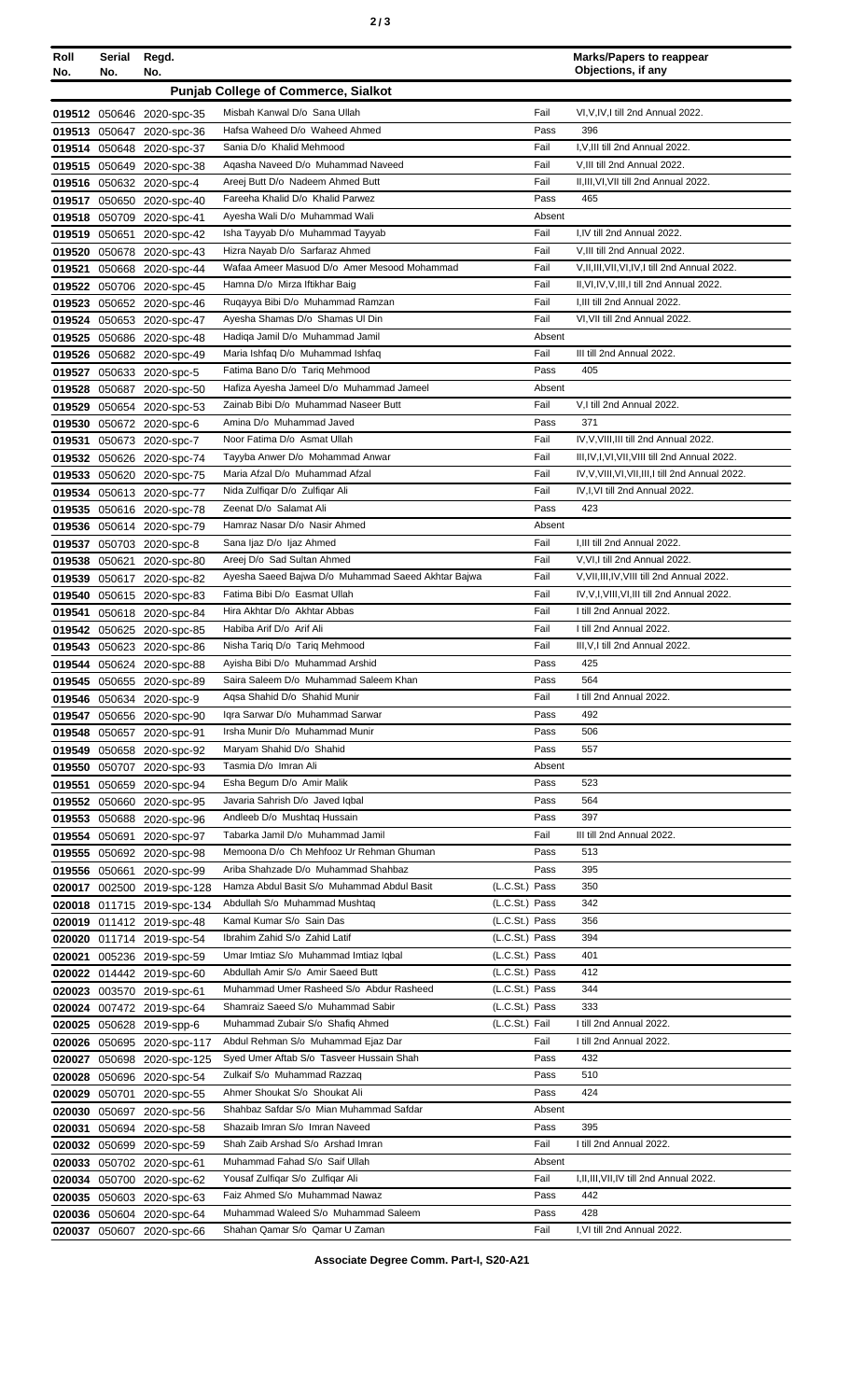| Roll<br>No. | Serial<br>No. | Regd.<br>No.              |                                                                    |                | <b>Marks/Papers to reappear</b><br>Objections, if any |
|-------------|---------------|---------------------------|--------------------------------------------------------------------|----------------|-------------------------------------------------------|
|             |               |                           | <b>Punjab College of Commerce, Sialkot</b>                         |                |                                                       |
| 020038      | 050606        | 2020-spc-67               | Adeel Ahmad S/o Muhammad Arshad                                    | Pass           | 470                                                   |
| 020039      | 050629        | 2020-spc-68               | Muhammad Hassan Nawaz S/o Muhammad Nawaz                           | Absent         |                                                       |
| 020040      | 050605        | 2020-spc-70               | Abdul Wahab Ahmad S/o Muhammad Mehfooz                             | Fail           | I till 2nd Annual 2022.                               |
| 020041      | 050608        | 2020-spc-71               | Danish S/o Boota Masih                                             | Absent         |                                                       |
| 020042      | 050609        | 2020-spc-72               | Ahtisham Shahid S/o Shahid Ali                                     | Absent         |                                                       |
| 020043      |               | 050610 2020-spc-87        | Muhammad Noman S/o Allah Ditta                                     | Fail           | I till 2nd Annual 2022.                               |
| 020247      | 009776        | 2019-spc-107              | Agsa Bibi D/o Sifarash Ali                                         | (L.C.St.) Pass | 335                                                   |
| 020248      | 009857        | 2019-spc-111              | Amina D/o Muhammad Waris                                           | (L.C.St.) Pass | 382                                                   |
| 020249      | 009768        | 2019-spc-37               | Minal D/o Khalid Mehmood                                           | (L.C.St.) Fail | I till the Annual 2022.                               |
| 020250      | 009818        | 2019-spc-101              | Muhammad Umar S/o Abdul Majeed                                     | (L.C.St.) Pass | 459                                                   |
| 020251      | 009849        | 2019-spc-115              | Muhammad Talha Shafique S/o Muhammad Shafique Anwer (L.C.St.) Pass |                | 418                                                   |
| 020252      | 009785        | 2019-spc-92               | Faizan Ali S/o Muhammad Yaqub                                      | (L.C.St.) Fail | V.VI till the Annual 2022.                            |
| 020253      | 009700        | 2019-spc-94               | Ali Shan S/o Rana Muhammad Asif                                    | (L.C.St.) Pass | 407                                                   |
| 020254      | 009705        | 2019-spc-96               | Muhammad Umar Hayyat Zafar S/o Zafar Iqbal                         | (L.C.St.) Fail | VI, III, II, VII, VIII, V till the Annual 2022.       |
| 020301      |               | 050612 2020-spc-65        | Adeel Amjad S/o Amjad Ali                                          | Fail           | V,I,VI till 2nd Annual 2022.                          |
|             |               | 020302 050611 2020-spc-73 | Rizwan S/o Irfan Sikandar                                          | Absent         |                                                       |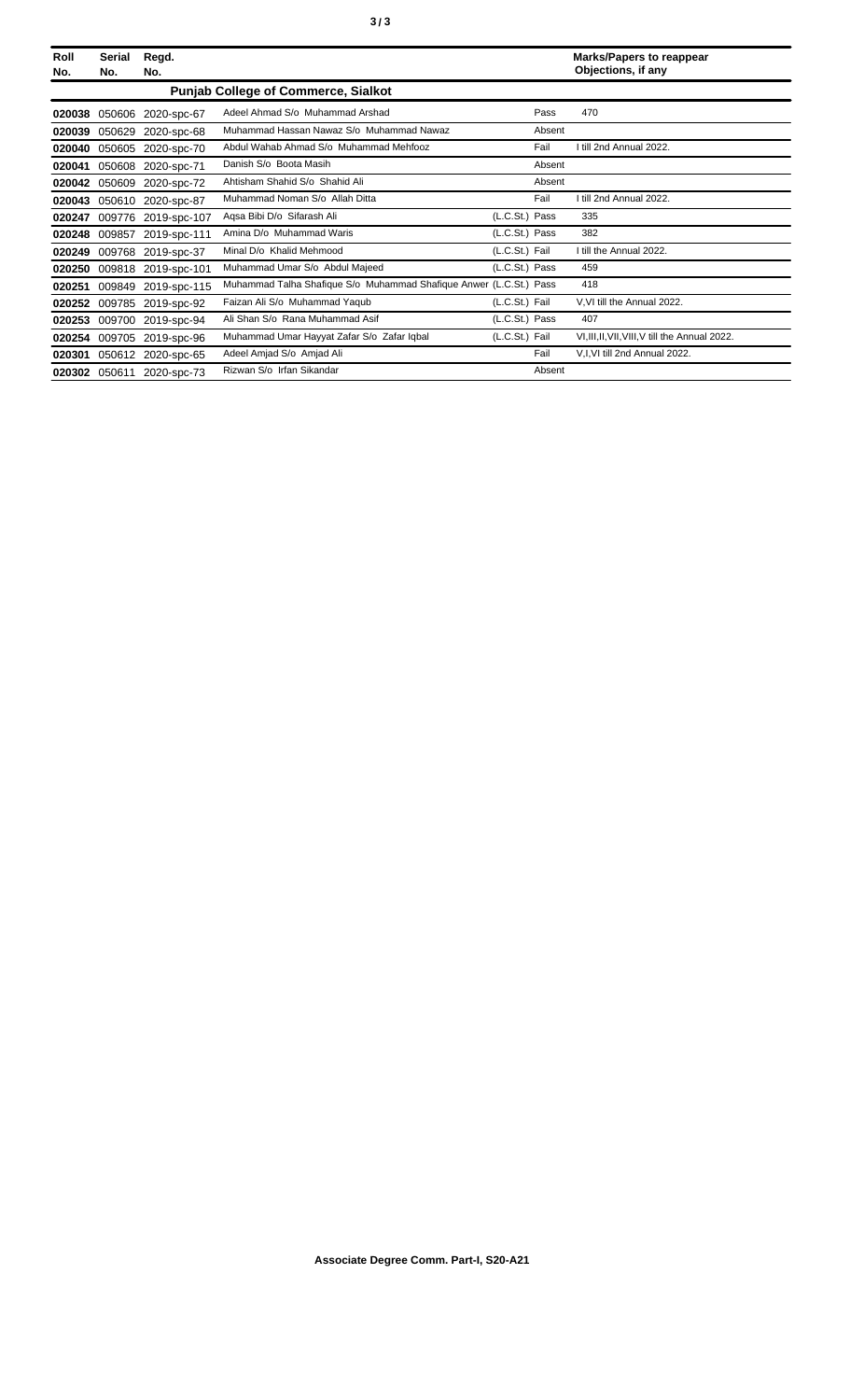| ٠ | ٠ |
|---|---|
|   |   |

| Roll<br>No. | Serial<br>No. | Regd.<br>No.              |                                              |                | <b>Marks/Papers to reappear</b><br>Objections, if any |
|-------------|---------------|---------------------------|----------------------------------------------|----------------|-------------------------------------------------------|
|             |               |                           | <b>Superior College of Commerce, Sialkot</b> |                |                                                       |
|             |               | 019399 005203 2015-sps-57 | Nimra Javed D/o Javed Iqbal                  | (L.C.St.) Fail | VI, II, IV, III, I till 2nd Annual 2022.              |
|             |               | 019749 012104 2019-aws-26 | Rimsha D/o Muhammad Kamran                   | (L.C.St.) Fail | V,I till the Annual 2022.                             |
|             |               | 019750 011785 2019-sps-12 | Kashaf Nadeem D/o Nadeem Abbass              | (L.C.St.) Pass | 398                                                   |
|             |               | 019751 008581 2019-sps-30 | Ayesha Mujahid D/o Mujahid Iqbal             | (L.C.St.) Fail | VIII, I till the Annual 2022.                         |
|             |               | 019752 008577 2019-sps-32 | Ayesha Habiba D/o Muhammad Tariq             | (L.C.St.) Fail | I till the Annual 2022.                               |
|             |               | 019753 002670 2019-sps-38 | Majida Zahoor D/o Zahoor Ahmed               | (L.C.St.) Fail | I till the Annual 2022.                               |
|             |               | 019754 004025 2019-sps-40 | Rukhsana D/o Muhammad Ashraf                 | (L.C.St.) Pass | 394                                                   |
|             |               | 019755 003965 2019-sps-42 | Ayesha Hafeez D/o Muhammad Hafeez            | (L.C.St.) Fail | V till the Annual 2022.                               |
|             |               | 019756 004030 2019-sps-47 | Maryam D/o Furgan Aslam                      | (L.C.St.) Pass | 377                                                   |
|             |               | 019757 010392 2019-sps-67 | Fatima Afzal D/o Muhammad Afzal              | (L.C.St.) Fail | I till the Annual 2022.                               |
|             |               | 019758 005635 2019-sps-92 | Momina Pervez D/o Muhammad Pervez            | (L.C.St.) Fail | IV.I till the Annual 2022.                            |
|             |               | 019759 066392 2020-sps-10 | Mugadas Yaseen D/o Muhammad Yaseen           | Fail           | III.I till 2nd Annual 2022.                           |
|             |               | 019760 066390 2020-sps-11 | Syeda Ayesha Jamil D/o Syed Jamil Ahmed      | Pass           | 498                                                   |
|             |               | 019761 066391 2020-sps-3  | Natasha Tanvir D/o Tanvir Akhtar             | Fail           | I till 2nd Annual 2022.                               |
|             |               | 019762 066394 2020-sps-47 | Maryam Shahzadi D/o Sajjad Ahmed Malik       | Fail           | I till 2nd Annual 2022.                               |
|             |               | 019763 066388 2020-sps-5  | Hussna D/o Amjad Ali                         | Pass           | 528                                                   |
|             |               | 019764 066393 2020-sps-6  | Safa Bibi D/o Intezar Ahmad                  | Fail           | I till 2nd Annual 2022.                               |
|             |               | 019765 066389 2020-sps-7  | Igra Asim D/o Hafiz Muhammad Asim            | Fail           | III.I till 2nd Annual 2022.                           |
|             |               | 019766 066395 2020-sps-8  | Sadia D/o Farooq Ibraheem                    | Fail           | VII, VIII, I, III till 2nd Annual 2022.               |
|             |               | 020044 006437 2018-sps-77 | Hamza S/o Muhammad Rasheed Ahmad             | (L.C.St.) Pass | 376                                                   |
|             |               | 020045 005238 2018-spc-49 | Kamran Rasool S/o Muhammad Arif              | (L.C.St.) Fail | V, IV, I till the Annual 2022.                        |
|             |               | 020046 005829 2019-sps-22 | Karam Sarfraz S/o Sarfraz Ahmed              | (L.C.St.) Fail | VI.III.II.IV till the Annual 2022.                    |
|             |               | 020047 005828 2019-sps-24 | Muhammad Rafid S/o Sajjad Hussain            | (L.C.St.) Pass | 386                                                   |
|             |               | 020048 008947 2019-sps-3  | Muhammad Arslan Ali S/o Shoukat Ali          | (L.C.St.) Pass | 408                                                   |
|             |               | 020049 002666 2019-sps-52 | Fahir Ashfaq S/o Muhammad Ashfaq             | (L.C.St.) Fail | V till the Annual 2022.                               |
|             |               | 020050 005838 2019-sps-68 | Muhammad Tayyab Ijaz S/o Ijaz Ahmed          | (L.C.St.) Pass | 374                                                   |
|             |               | 020051 002667 2019-sps-73 | Hafiz Muzammal Aslam S/o Muhammad Aslam      | (L.C.St.) Fail | VII till the Annual 2022.                             |
|             |               | 020052 008313 2019-sps-74 | Muhammad Faizan S/o Iftikhar Ahmed           | (L.C.St.) Fail | I till 2nd Annual 2022.                               |
|             |               | 020053 003960 2019-sps-79 | Mahr Habib Ullah Daud S/o Maqsood Ahmad      | (L.C.St.) Fail | V.VI.II, IV, I till the Annual 2022.                  |
|             |               | 020054 002669 2019-sps-82 | Azhar Ali S/o Shabbir Hussain                | (L.C.St.) Pass | 385                                                   |
|             |               | 020055 066396 2020-sps-39 | Muhammad Omer S/o Waheed Qamer               | Absent         |                                                       |
|             |               | 021317 085193 2018-ns-119 | Amina D/o Muhammad Afzal                     | (L.C.St.) Fail | V, IV, I till the Annual 2022.                        |
|             |               | 021318 085192 2019-sps-64 | Umm E Rubab D/o Muhammad Afzal               | (L.C.St.) Fail | I till the Annual 2022.                               |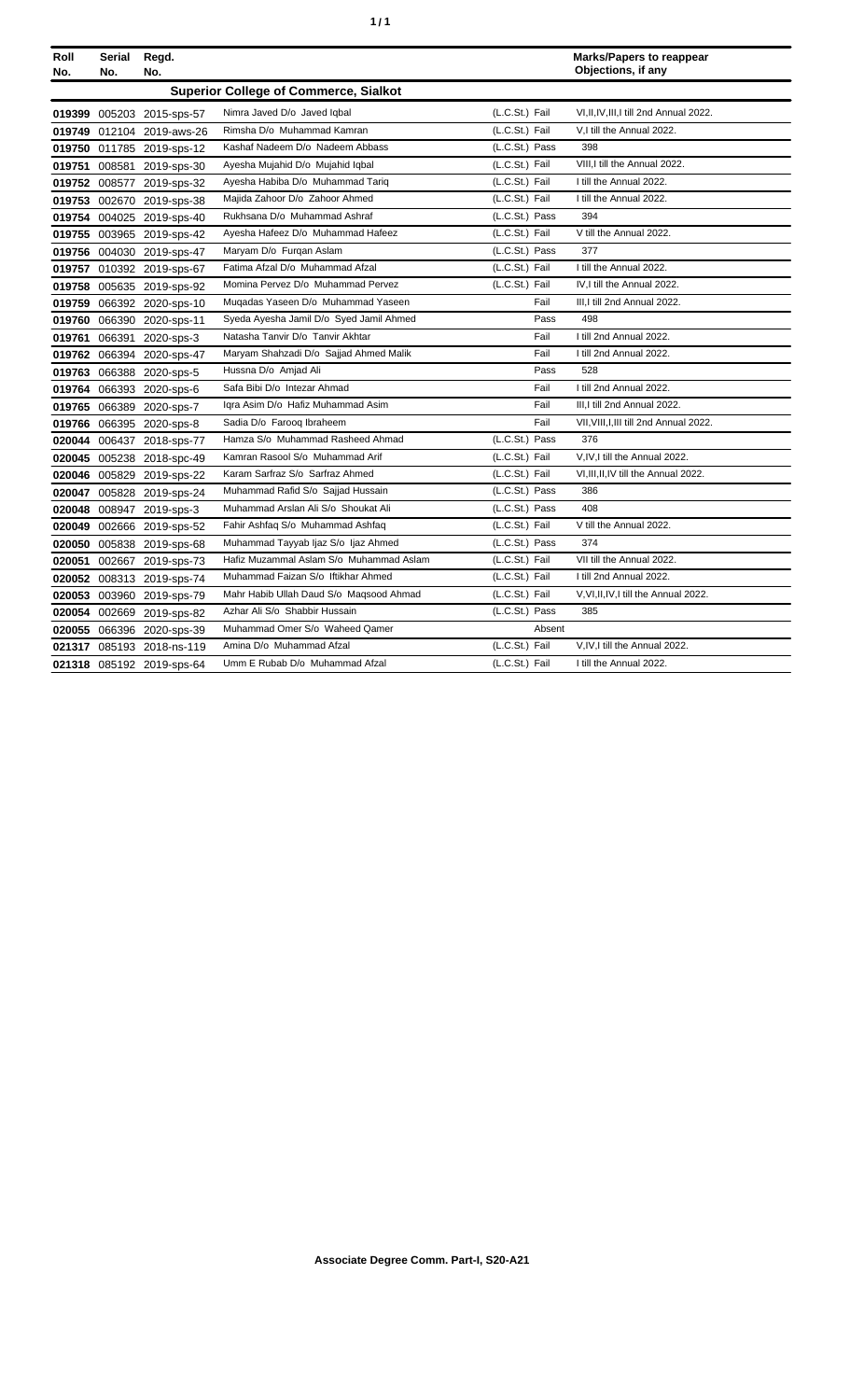| Roll<br>No. | Serial<br>No. | Regd.<br>No.             |                                                  |                | <b>Marks/Papers to reappear</b><br>Objections, if any |
|-------------|---------------|--------------------------|--------------------------------------------------|----------------|-------------------------------------------------------|
|             |               |                          | Superior College of Commerce, Sambrial, Sialkot. |                |                                                       |
| 019225      | 056544        | 2020-ssb-3               | Maryam Asif D/o Muhammad Asif                    | Fail           | IV.II till 2nd Annual 2022.                           |
| 019400      | 056542        | 2020-ssb-1               | Fajjar Tariq D/o Tariq Mehmood                   | Fail           | VI.III till 2nd Annual 2022.                          |
| 019401      | 056551        | 2020-ssb-10              | Ayesha Nadeem D/o Nadeem Ikram                   | Pass           | 376                                                   |
| 019402      | 056552        | 2020-ssb-11              | Hafizan Bibi D/o Muhammad Ilyas                  | Fail           | II.IV.III.I till 2nd Annual 2022.                     |
| 019403      | 056553        | 2020-ssb-12              | Aroosh Rani D/o Nazir Ahmed                      | Fail           | IV.I till 2nd Annual 2022.                            |
| 019404      | 056557        | 2020-ssb-16              | Benish Aslam D/o Muhammad Aslam                  | Fail           | II, V, III, VI, IV, I till 2nd Annual 2022.           |
| 019405      | 056558        | 2020-ssb-17              | Sahar D/o Muhammad Akram                         | Fail           | IV, I till 2nd Annual 2022.                           |
| 019406      | 056543        | 2020-ssb-2               | Ayesha Naveed D/o Muhammad Naveed                | Fail           | III, V, VIII, VI, IV, I till 2nd Annual 2022.         |
| 019407      | 056545        | 2020-ssb-4               | Kanwal Shahzadi D/o Shabbir Hussain              | Fail           | VI, III, V, I, IV till 2nd Annual 2022.               |
| 019408      | 056546        | 2020-ssb-5               | Zanib Bibi D/o Walait Ali                        | Fail           | II, IV, V, III, VI, I till 2nd Annual 2022.           |
| 019409      | 056547        | 2020-ssb-6               | Sana Ashraf D/o Muhammad Ashraf                  | Fail           | V.VI till 2nd Annual 2022.                            |
| 019410      | 056548        | 2020-ssb-7               | Namra Shahzadi D/o Abdul Waheed                  | Fail           | II, VI, V, III, IV, I till 2nd Annual 2022.           |
| 019879      | 004749        | 2019-ssb-1               | Mehwish Malik D/o Ala-U-Din Ahmad                | (L.C.St.) Fail | IV till the Annual 2022.                              |
| 019880      | 004758        | 2019-ssb-2               | Sidra Abbas D/o Muhammad Abbas                   | (L.C.St.) Pass | 350                                                   |
| 020056      | 056554        | 2020-ssb-13              | Ch. Namit Ullah Clair S/o Mubashar Iqbal Clair   | Fail           | V, VII, III, VI, I till 2nd Annual 2022.              |
| 020057      | 056555        | 2020-ssb-14              | Ali S/o Muhammad Yousaf                          | Fail           | VII, III, VI, I till 2nd Annual 2022.                 |
| 020058      | 056556        | 2020-ssb-15              | Ahmed S/o Ghulam Mustafa                         | Fail           | I till 2nd Annual 2022.                               |
| 020059      | 056549        | 2020-ssb-8               | Arbaz Ashraf S/o Muhammad Ashraf                 | Fail           | V,I till 2nd Annual 2022.                             |
|             |               | 020060 056550 2020-ssb-9 | Usman Ali S/o Muhammad Anwar                     | Absent         |                                                       |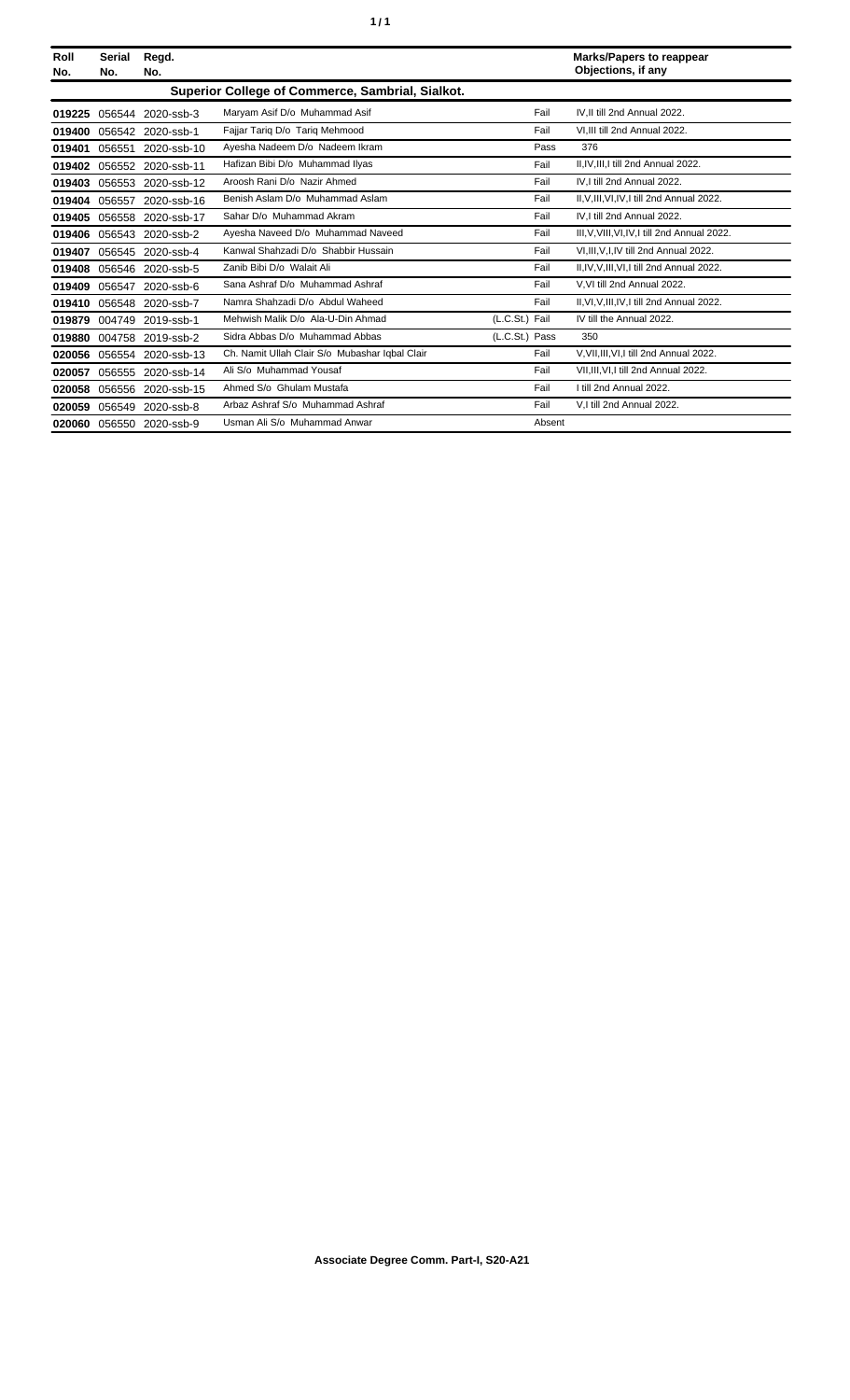| Roll<br>No. | Serial<br>No. | Regd.<br>No.             |                                             |                  | <b>Marks/Papers to reappear</b><br>Objections, if any |
|-------------|---------------|--------------------------|---------------------------------------------|------------------|-------------------------------------------------------|
|             |               |                          | <b>Sialkot College of Commerce, Sialkot</b> |                  |                                                       |
| 019411      | 004200        | 2019-stc-1               | Emaan Javaid D/o Afzal Javaid               | (L.C.St.) Fail   | VII, I, V till the Annual 2022.                       |
| 019557      | 046241        | 2019-stc-20              | Fizza Suman D/o Muhammad Riaz               | (L.C.St.) Absent |                                                       |
| 020061      |               | 046234 2020-stc-1        | Ali Haider S/o Zulfigar Ahmed Khan          | Fail             | VII, I till 2nd Annual 2022.                          |
| 020062      | 046233        | 2020-stc-12              | Arslan Arshad S/o Muhammad Arshad           | Fail             | V.VII.VI.I.III.IV till 2nd Annual 2022.               |
|             |               | 020063 046235 2020-stc-4 | Muhammad Talha S/o Safdar Hussain           | Absent           |                                                       |
| 020064      |               | 046243 2020-stc-6        | Muhammad Suliman S/o Muhammad Azeem         | Absent           |                                                       |
| 020303      |               | 046240 2020-stc-10       | Rehman Abdul Wakeel S/o Abdul Wakeel        | Absent           |                                                       |
|             |               | 020304 046242 2020-stc-2 | Abdul Wadood S/o Sheikh Abdul Hameed        | Fail             | I till 2nd Annual 2022.                               |
| 020305      | 046237        | 2020-stc-3               | Ali Nawaz Shoukat S/o Shoukat Mehmood       | Fail             | VII, IV, VI, I till 2nd Annual 2022.                  |
|             |               | 020306 046239 2020-stc-5 | Muhammad Furgan Afzal S/o Muhammad Afzal    | Pass             | 480                                                   |
| 020307      |               | 046236 2020-stc-8        | Muhammad Taimoor S/o Zahid Ali              | Fail             | VIII, I, III, VII, V, II, VI till 2nd Annual 2022.    |
|             |               | 020308 046238 2020-stc-9 | Noman Butt S/o Naeem Butt                   | Fail             | V.I till 2nd Annual 2022.                             |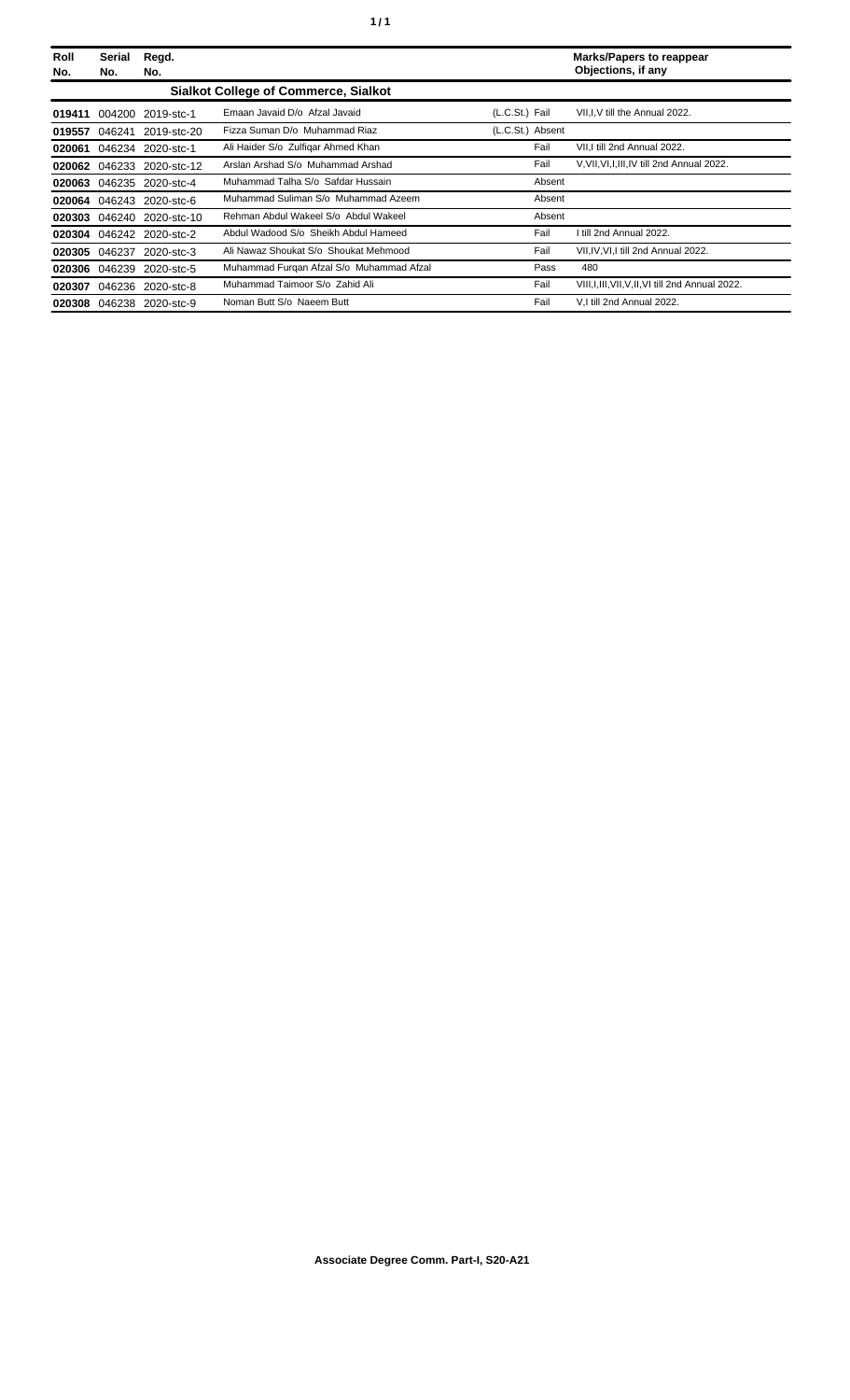| Roll<br>No. | Serial<br>No. | Regd.<br>No.             |                                           |                | <b>Marks/Papers to reappear</b><br>Objections, if any |
|-------------|---------------|--------------------------|-------------------------------------------|----------------|-------------------------------------------------------|
|             |               |                          | Punjab College of Commerce, Bhalwal.      |                |                                                       |
| 020555      | 008454        | 2019-pbs-19              | Qadar Pervaiz D/o Tariq Pervaiz           | (L.C.St.) Fail | VI, VII till the Annual 2022.                         |
| 020556      |               | 008484 2019-pbs-20       | Umm E Rubab D/o Naz Hussain               | (L.C.St.) Fail | V,I, VII, II till the Annual 2022.                    |
| 020557      |               | 008450 2019-pbs-22       | Hamna Anees D/o Anees Ahmad               | (L.C.St.) Fail | I,IV till the Annual 2022.                            |
| 020558      |               | 008433 2019-pbs-25       | Noor-Ul-Ain D/o Mansha Hussain Nasir      | (L.C.St.) Pass | 394                                                   |
| 020559      |               | 008439 2019-pbs-9        | Saba Azhar D/o Azhar                      | (L.C.St.) Pass | 466                                                   |
| 020566      |               | 008476 2019-pbs-15       | Ahtisham Akram S/o Muhammad Akram         | (L.C.St.) Pass | 352                                                   |
| 020567      |               | 008483 2019-pbs-17       | Muhammad Muneeb Tarig S/o Tarig Mahmood   | (L.C.St.) Fail | III, I till the Annual 2022.                          |
| 020568      |               | 008460 2019-pbs-18       | Syed Qasim Moavia S/o Sattar Hussain      | (L.C.St.) Fail | V till the Annual 2022.                               |
| 020569      |               | 008479 2019-pbs-23       | Arsalan Shahid S/o Muhammad Shahid Bashir | (L.C.St.) Fail | I till the Annual 2022.                               |
| 020570      | 008447        | 2019-pbs-24              | Muhammad Nbeel Hassan S/o Muhammad Akram  | (L.C.St.) Pass | 389                                                   |
| 020571      | 008485        | 2019-pbs-27              | Zeeshan Ali S/o Muhammad Ali              | (L.C.St.) Fail | V, I, VII till the Annual 2022.                       |
|             |               | 020572 008467 2019-pbs-4 | Asad Ali S/o Ghulam Shabbir               | (L.C.St.) Pass | 425                                                   |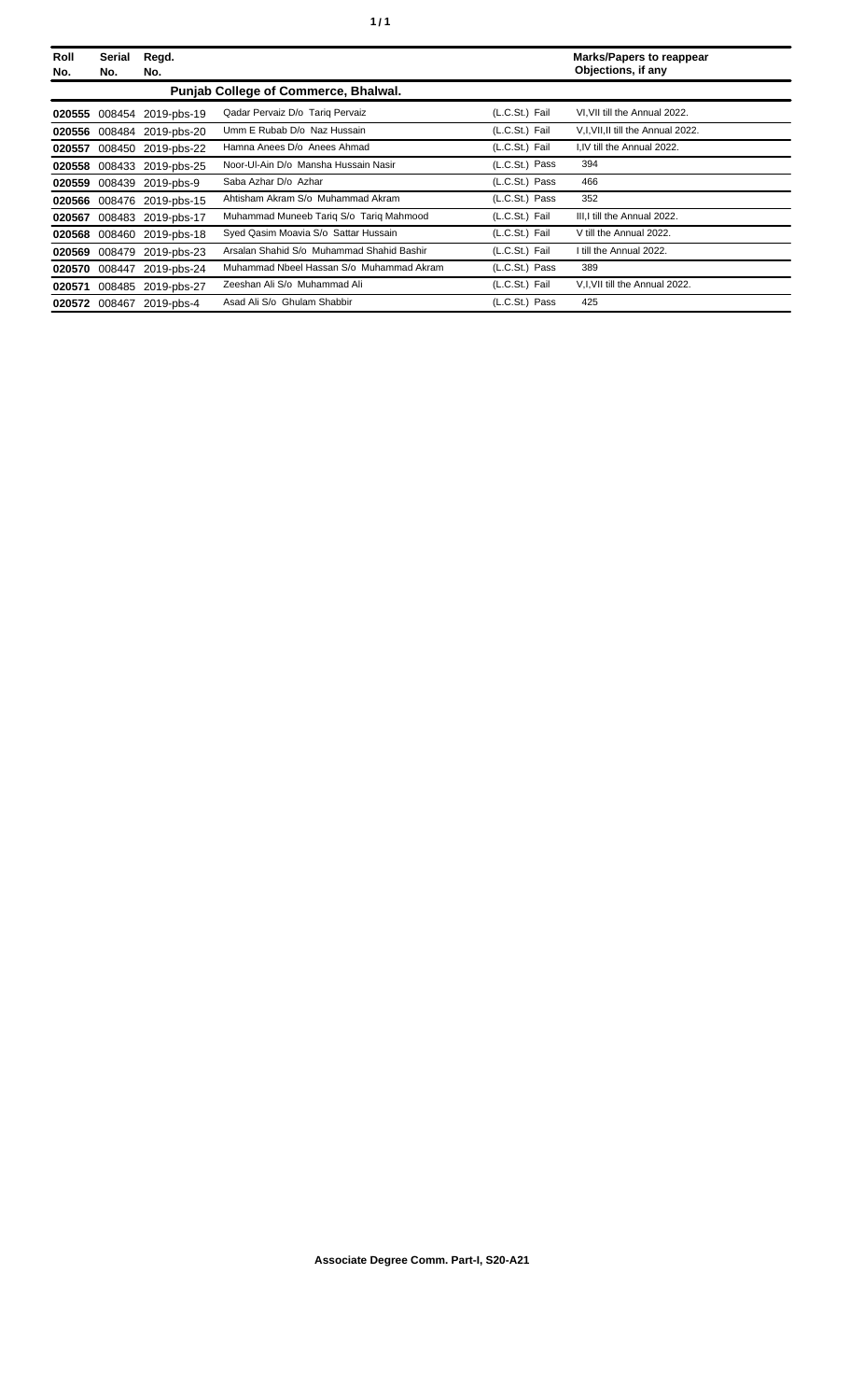| Roll<br>No. | Serial<br>No. | Regd.<br>No.              |                                                                                  |                       | <b>Marks/Papers to reappear</b><br>Objections, if any |
|-------------|---------------|---------------------------|----------------------------------------------------------------------------------|-----------------------|-------------------------------------------------------|
|             |               |                           | Govt. Institute of Commerce (W), TBZ Colony Opp. Main Gate Faridia Park, Sahiwal |                       |                                                       |
| 021362      | 085251        | 2018-iws-30               | Zunaira D/o Nazir Ahmad                                                          | (L.C.S <sub>t</sub> ) | <b>FEE</b>                                            |
| 021489      |               | 085341 2019-iws-7         | Momna D/o Nazir Ahmad                                                            | (L.C.St.) Fail        | I till the Annual 2022.                               |
|             |               | 021490 085338 2019-iws-1  | Farwa D/o Javaid Igbal                                                           | (L.C.St.) Pass        | 403                                                   |
| 021491      |               | 085339 2019-iws-15        | Noor Fatima D/o Khalid Aziz Khan                                                 | (L.C.St.) Fail        | III, IV, VII, VI till the Annual 2022.                |
|             |               | 021492 085340 2019-iws-20 | Nadeela Riaz D/o Riaz Ahmad                                                      | (L.C.St.) Fail        | I till the Annual 2022.                               |
| 021504      |               | 085355 2018-iws-32        | Maryam Tahir D/o Tahir Mehmood                                                   | (L.C.St.)             | <b>FEE</b>                                            |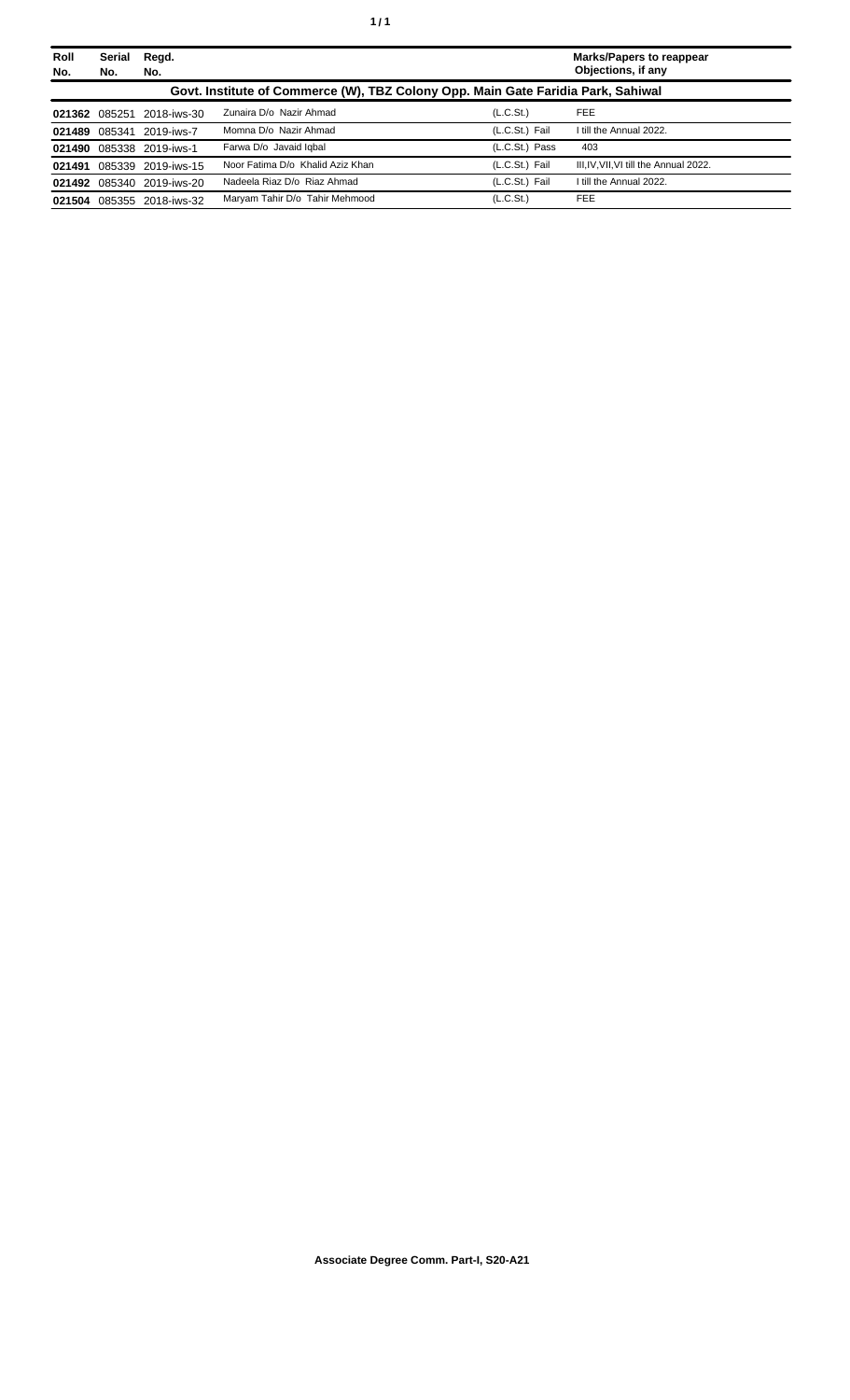| Roll<br>No. | <b>Serial</b><br>No. | Regd.<br>No.              |                                                |                | <b>Marks/Papers to reappear</b><br>Objections, if any |
|-------------|----------------------|---------------------------|------------------------------------------------|----------------|-------------------------------------------------------|
|             |                      |                           | Government College of Commerce, Toba Tek Singh |                |                                                       |
|             |                      | 001900 002483 2018-ctt-14 | Muhammad Wagas Ikraam S/o Ikraam UI Hag        | (L.C.St.) Pass | 421                                                   |
| 001901      |                      | 000286 2019-ctt-15        | Ahtisham Bilal S/o Abdul Sattar                | (L.C.St.) Fail | IV till the Annual 2022.                              |
|             |                      | 001902 007146 2019-ctt-20 | Burhan Magbool S/o Magbool Hussain             | (L.C.St.) Pass | 342                                                   |
| 001903      |                      | 000453 2019-ctt-25        | Saqib Ali S/o Muhammad Aleem                   | (L.C.St.) Fail | VII, V, IV, VIII till the Annual 2022.                |
|             |                      | 001904 000404 2019-ctt-26 | Sanawal Ali Khan S/o Zulfigar Ali Khan         | (L.C.St.) Fail | VII.VI till the Annual 2022.                          |
|             |                      | 001905 002533 2019-ctt-29 | Syed Arza Shah Kazmi S/o Mahmood Alam Shah     | (L.C.St.) Fail | II.V.VII till the Annual 2022.                        |
|             |                      | 001906 013346 2019-ctt-32 | Ali Usama S/o Arshad Ali                       | (L.C.St.) Fail | VI, VII, II, III till the Annual 2022.                |
| 001907      |                      | 000456 2019-ctt-4         | Muhammad Sohaib S/o Muhammad Sardar            | (L.C.St.) Fail | VI.VII.V.II till the Annual 2022.                     |
|             |                      | 001908 002538 2019-ctt-44 | Vishal S/o Amjad Masih                         | (L.C.St.) Pass | 432                                                   |
|             |                      | 001909 000455 2019-ctt-9  | Muhammad Sharjeel Tahir S/o Tahir Mehmood Alvi | (L.C.St.) Fail | V, VII, VI till the Annual 2022.                      |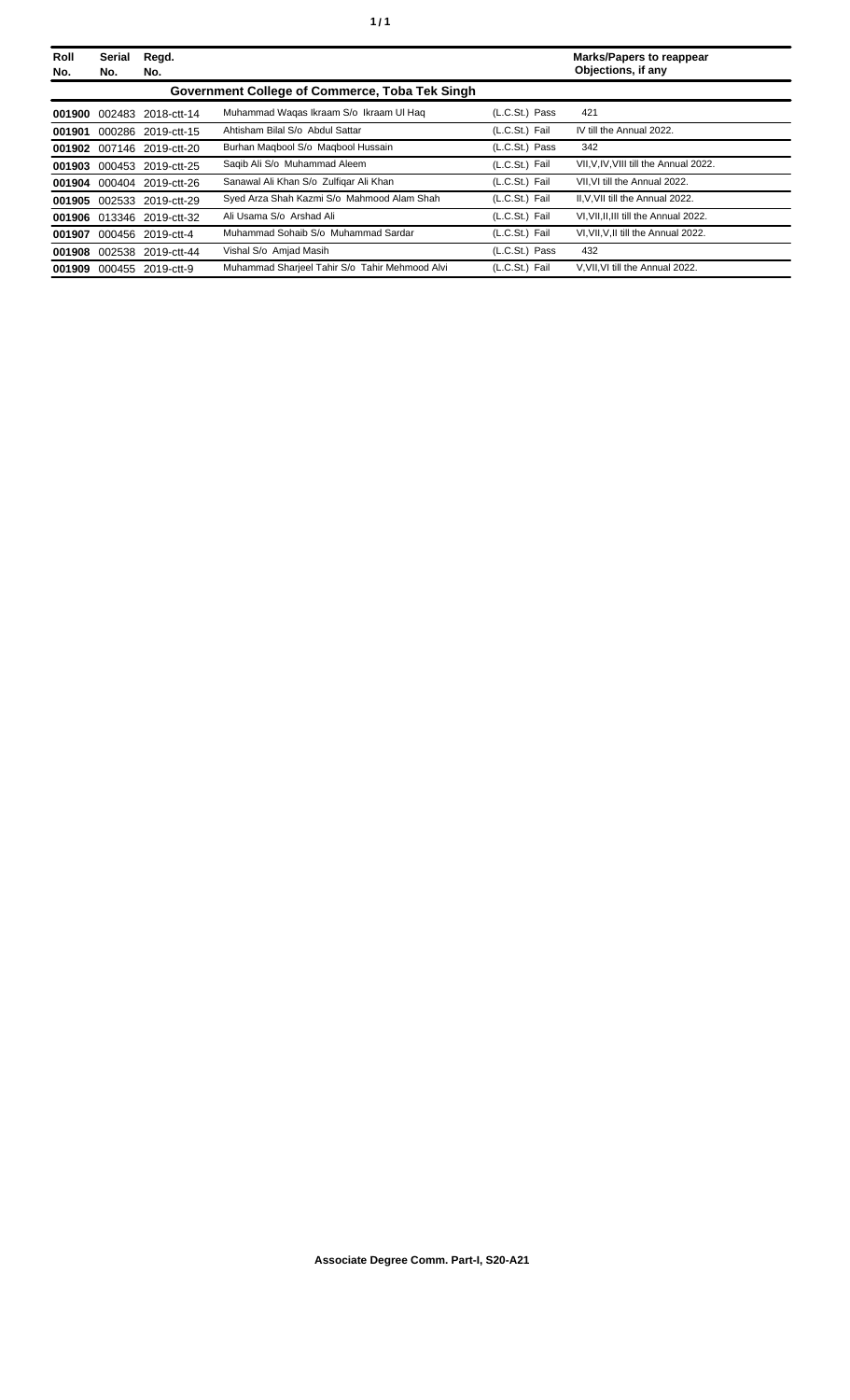| ٠ |  |
|---|--|
|---|--|

| Roll<br>No.   | Serial<br>No. | Regd.<br>No.                                             |                                                                             |                                  | <b>Marks/Papers to reappear</b><br>Objections, if any |
|---------------|---------------|----------------------------------------------------------|-----------------------------------------------------------------------------|----------------------------------|-------------------------------------------------------|
|               |               |                                                          | Punjab College of Excellence in Commerce, Wah Cantt.                        |                                  |                                                       |
|               |               | 020654 014528 2018-pcw-117                               | Bushra Arooj D/o Syed Salah-Ud-Din Ahmad                                    | (L.C.St.)                        | FEE                                                   |
|               |               | 020655 013920 2019-pcw-108                               | Mareeba Irfan D/o Irfan Yaqoob                                              | (L.C.St.) Fail                   | IV, III, I till the Annual 2022.                      |
|               | 020656 013921 | 2019-pcw-109                                             | Mugadas Ellahi D/o Muhammad Ashraf                                          | (L.C.St.) Fail                   | IV till the Annual 2022.                              |
|               |               | 020657 014279 2019-pcw-111                               | Umme Kalsoom D/o Abdul Hameed                                               | (L.C.St.) Fail                   | I, V, IV till the Annual 2022.                        |
|               |               | 020658 013923 2019-pcw-112                               | Sana Kousar D/o Chan Firdous                                                | (L.C.St.) Pass                   | 422                                                   |
|               |               | 020659 014199 2019-pcw-123                               | Rukhsar Bibi D/o Zaheed Ahmad                                               | (L.C.St.) Pass                   | 392                                                   |
|               |               | 020660 014198 2019-pcw-124                               | Laiba Aslam D/o Muhammad Aslam                                              | (L.C.St.) Pass<br>(L.C.St.) Fail | 349<br>IV till the Annual 2022.                       |
| 020661        | 014201        | 2019-pcw-125                                             | Samreen Khattak D/o Muhammad Iqbal Khan<br>Masooma Kazmi D/o Syed Musa Raza | (L.C.St.) Fail                   | I,IV till the Annual 2022.                            |
|               |               | 020662 014203 2019-pcw-126<br>020663 014196 2019-pcw-133 | Mahnoor Ishaq D/o Muhammad Ishaq                                            | (L.C.St.) Fail                   | III, IV, I till the Annual 2022.                      |
|               |               | 020664 014212 2019-pcw-139                               | Nadia Bibi D/o Muhammad Elahi                                               | (L.C.St.) Fail                   | V, VII, IV, VI till the Annual 2022.                  |
|               |               | 020665 014208 2019-pcw-143                               | Dil Awaiz D/o Munawar Hussain                                               | (L.C.St.) Fail                   | I till the Annual 2022.                               |
|               |               | 020666 014200 2019-pcw-145                               | Aliz-E-Fatima D/o Irfan Manzoor                                             | (L.C.St.) Pass                   | 390                                                   |
|               |               | 020667 014202 2019-pcw-147                               | Sobia Masood D/o Masood Iqbal                                               | (L.C.St.) Fail                   | III, V, IV, I till the Annual 2022.                   |
|               |               | 020668 014197 2019-pcw-153                               | Muzzamil Noor Hassan D/o Noor Hassan                                        | (L.C.St.) Fail                   | IV.III.I till the Annual 2022.                        |
|               |               | 020669 013846 2019-pcw-92                                | Syeda Ariga Mazhar D/o Mazhar Hussain                                       | (L.C.St.) Fail                   | I till the Annual 2022.                               |
|               |               | 020670 013917 2019-pcw-95                                | Aiza Naveed D/o Naveed Akhtar                                               | (L.C.St.) Pass                   | 482                                                   |
| 020671        |               | 013918 2019-pcw-98                                       | Bisma Qadeer D/o Qadeer Ahmed                                               | (L.C.St.) Pass                   | 387                                                   |
|               |               | 020672 054122 2020-pcw-101                               | Spozmi Arshad D/o Arshad Mehmood<br>Nimra Jamal D/o Fareed Ahmad            | Pass<br>Fail                     | 403<br>IV till 2nd Annual 2022.                       |
|               |               | 020673 054136 2020-pcw-102                               | Munaza Shaheen D/o Sardar Khan                                              | Pass                             | 446                                                   |
|               |               | 020674 054125 2020-pcw-103<br>020675 054126 2020-pcw-104 | Maria Shaheen D/o Sardar Khan                                               | Fail                             | IV till 2nd Annual 2022.                              |
|               |               | 020676 054127 2020-pcw-105                               | Zainab Ashfaq D/o Ashfaq Ahmad                                              | Fail                             | III, IV till 2nd Annual 2022.                         |
| 020677        |               | 054128 2020-pcw-106                                      | Pakeeza Ambreen D/o Atiq-Ur-Rehman                                          | Absent                           |                                                       |
| 020678        | 054130        | 2020-pcw-108                                             | Humaira Akbar D/o Muhammad Akbar Alvi                                       | Fail                             | I till 2nd Annual 2022.                               |
| 020679        |               | 054137 2020-pcw-109                                      | Rimsha Jabeen D/o Asif Ali                                                  | Pass                             | 482                                                   |
|               |               | 020680 054132 2020-pcw-110                               | Um-E-Farwa D/o Nadeem Ahmad                                                 | Fail                             | VI, VIII, III, VII, I, IV till 2nd Annual 2022.       |
| 020681        |               | 054104 2020-pcw-74                                       | Saddiga Kanwal D/o Muhammad Afsar                                           | Fail                             | I, III, IV till 2nd Annual 2022.                      |
|               |               | 020682 054105 2020-pcw-75                                | Arooj Bibi D/o Changaiz Khan                                                | Fail                             | III, VII, IV till 2nd Annual 2022.                    |
|               |               | 020683 054106 2020-pcw-76                                | Kiran Shehzadi D/o Sajjad Hussain                                           | Fail                             | I,IV till 2nd Annual 2022.                            |
|               |               | 020684 054113 2020-pcw-77                                | Hajira Bibi D/o Shafique Ahmed<br>Ayesha Rehman D/o Inayat Ur Rehman        | Fail<br>Pass                     | IV till 2nd Annual 2022.<br>449                       |
|               |               | 020685 054119 2020-pcw-78<br>020686 054123 2020-pcw-80   | Hammara Hafeez D/o Abdul Hafeez                                             | Fail                             | III, IV till 2nd Annual 2022.                         |
|               |               | 020687 054124 2020-pcw-81                                | Rukhsana Bibi D/o Naseer-Ud-Din                                             | Pass                             | 396                                                   |
|               |               | 020688 054103 2020-pcw-87                                | Mahnoor Siddiga D/o Tanveer Ahmed                                           | Pass                             | 409                                                   |
|               |               | 020689 054109 2020-pcw-91                                | Seemal Haider D/o Haider Zaman                                              | Fail                             | IV till 2nd Annual 2022.                              |
|               |               | 020690 054110 2020-pcw-92                                | Laiba Hafeez D/o Abdul Hafeez                                               | Pass                             | 489                                                   |
| 020691        |               | 054114 2020-pcw-95                                       | Rabia Bibi D/o Muhammad Raza                                                | Pass                             | 417                                                   |
|               |               | 020692 054115 2020-pcw-97                                | Uswah Binat Shahzad D/o Shahzad Bashir                                      | Fail                             | IV, III, VI, VIII, I, VII till 2nd Annual 2022.       |
|               |               | 020693 054117 2020-pcw-98                                | Malaika Nasir D/o Nasir Mehmood Awan                                        | Fail                             | I, VI till 2nd Annual 2022.                           |
|               |               | 020694 054118 2020-pcw-99                                | Ifra Seyab D/o Nasir Mehmood Awan                                           | Pass                             | 377                                                   |
|               | 020836 007941 | 2018-pcw-150                                             | Abbas Hassan S/o Noor Ellahi<br>Saad Hassan S/o Abdul Salam                 | (L.C.St.) Pass<br>(L.C.St.) Fail | 344<br>VI, VII till the Annual 2022.                  |
|               |               | 020837 014207 2019-pcw-119<br>020838 014209 2019-pcw-120 | Raja Usman S/o Raja Qamar                                                   | (L.C.St.) Pass                   | 406                                                   |
|               |               | 020839 014210 2019-pcw-121                               | Asad Ullah S/o Rukan Zaman                                                  | (L.C.St.) Pass                   | 368                                                   |
|               |               | 020840 014194 2019-pcw-127                               | Abu Bakar Ayub S/o Muhammad Ayub                                            | (L.C.St.) Fail                   | VII, VI, IV till the Annual 2022.                     |
|               |               | 020841 014204 2019-pcw-129                               | Touseeq-UI-Hakeem S/o Abdul Hakeem                                          | (L.C.St.) Fail                   | VII till the Annual 2022.                             |
|               |               | 020842 014195 2019-pcw-132                               | Adeel Ahmed S/o Jamil Akhtar                                                | (L.C.St.) Pass                   | 456                                                   |
|               |               | 020843 014136 2019-pcw-137                               | Rahat Akhtar Mir S/o Muhammad Akhtar Mir                                    | (L.C.St.) Pass                   | 381                                                   |
|               |               | 020844 014211 2019-pcw-138                               | Zeeshan S/o Rustam Khan                                                     | (L.C.St.) Fail                   | VI, VII, II till the Annual 2022.                     |
|               |               | 020845 014206 2019-pcw-141                               | Muhammad Rehan S/o Mazher Hayat                                             | (L.C.St.) Fail                   | VII till the Annual 2022.                             |
|               |               | 020846 014135 2019-pcw-148                               | Zahir Khan S/o Wali Khan                                                    | (L.C.St.) Fail                   | V, VI, VII, VIII, II, IV till the Annual 2022.        |
|               |               | 020847 014205 2019-pcw-151                               | Muhammad Daniyal S/o Muhammad Fareed Kan<br>Umair Ali S/o Abdul Hafeez      | (L.C.St.) Pass<br>(L.C.St.) Pass | 413<br>428                                            |
|               |               | 020848 014273 2019-pcw-156                               | Nabeeb Ur Rehman S/o Masood Ur Rehman                                       | Fail                             | VIII, VII, VI, IV, I, III till 2nd Annual 2022.       |
| 020849 054121 |               | 2020-pcw-100<br>020850 054129 2020-pcw-107               | Muhammad Bilal S/o Khalid Ahmed Zahdi                                       | Fail                             | IV, VIII, III, I, II, VI, VII till 2nd Annual 2022.   |
| 020851        |               | 054120 2020-pcw-79                                       | Aliyan Rauf S/o Abdul Rauf Khan                                             | Fail                             | II, V, I, III, VII, VI, IV till 2nd Annual 2022.      |
|               | 020852 054131 | 2020-pcw-82                                              | Zain Shakeel S/o Shakeel                                                    | Fail                             | VI, V, VII, III, I till 2nd Annual 2022.              |
|               |               | 020853 054133 2020-pcw-84                                | Hamid Khan S/o Zahir Khan                                                   | Fail                             | I, V till 2nd Annual 2022.                            |
|               |               | 020854 054134 2020-pcw-85                                | Abdul Basit S/o Muhammad Arif                                               | Fail                             | III, V, VI, VII, I, IV till 2nd Annual 2022.          |
|               |               | 020855 054135 2020-pcw-86                                | Junaid Ahmed S/o Muhammad Afzal                                             | Fail                             | VII, VIII, V, I, VI, IV till 2nd Annual 2022.         |
|               |               | 020856 054112 2020-pcw-88                                | Shafique Ahmed Khan S/o Masam Khan                                          | Fail                             | IV, III, I till 2nd Annual 2022.                      |
|               |               | 020857 054107 2020-pcw-89                                | Muhammad Shehroz Khan S/o Shafiullah Khan                                   | Fail                             | III, I, VI till 2nd Annual 2022.                      |
|               |               | 020858 054108 2020-pcw-90                                | Zarg Tanveer S/o Tanveer Ahmed                                              | Pass                             | 400                                                   |
|               |               | 020859 054111 2020-pcw-93                                | Muhammad Abubakar S/o Zulfigar Ahmad                                        | Fail                             | VI till 2nd Annual 2022.                              |
|               |               | 020860 054116 2020-pcw-96                                | Samama Akbar S/o Ghulam Akbar                                               | Fail                             | V till 2nd Annual 2022.                               |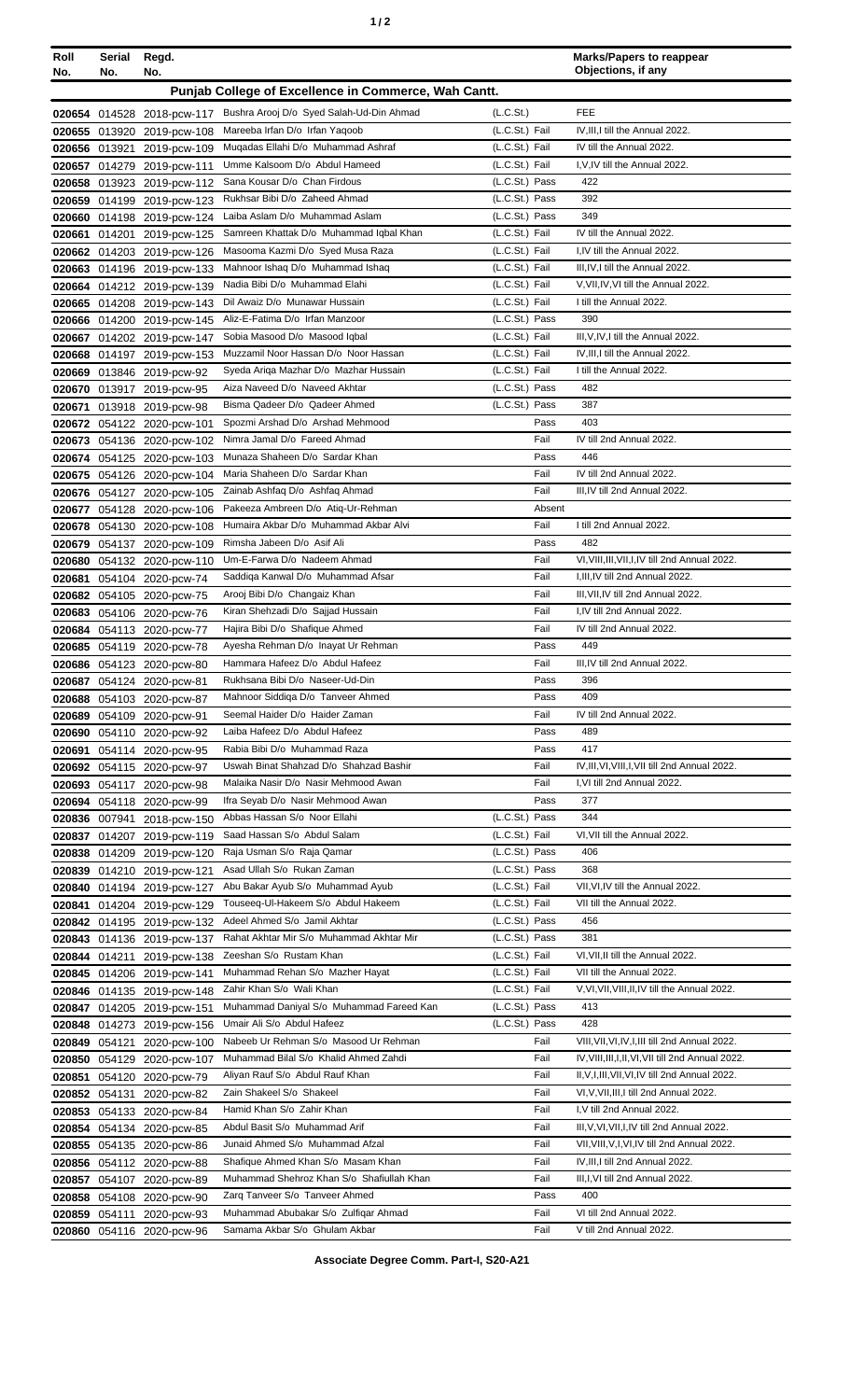| Roll<br>No. | Serial<br>No. | Regd.<br>No.        |                                                                             |                       | Marks/Papers to reappear<br>Objections, if any     |
|-------------|---------------|---------------------|-----------------------------------------------------------------------------|-----------------------|----------------------------------------------------|
|             |               |                     | Punjab College of Excellence in Commerce, Wah Cantt.                        |                       |                                                    |
|             |               |                     | 021406 085279 2018-pcw-124 Saba Bahar D/o Muhammad Azam                     | (L.C.S <sub>t</sub> ) | <b>FEE</b>                                         |
| 021407      |               | 085278 2019-pcw-150 | Javeria D/o Muhammad Idrees                                                 | (L.C.St.) Fail        | I till the Annual 2022.                            |
|             |               |                     | 021439 013919 2019-pcw-106 Syed Moiz Ahmed Shah S/o Syed Mushtaq Ahmed Shah | (L.C.St.) Fail        | VI, V, VII, III, VIII, I, IV till 2nd Annual 2022. |
|             |               |                     | 021447 085302 2018-pcw-119 Hira Mukhtar D/o Muhammad Mukhtar                | (L.C.St.) Fail        |                                                    |
|             |               |                     | 021540 085372 2018-pcw-131 Komal Javed D/o Javed Akhtar                     | (L.C.St.) Fail        |                                                    |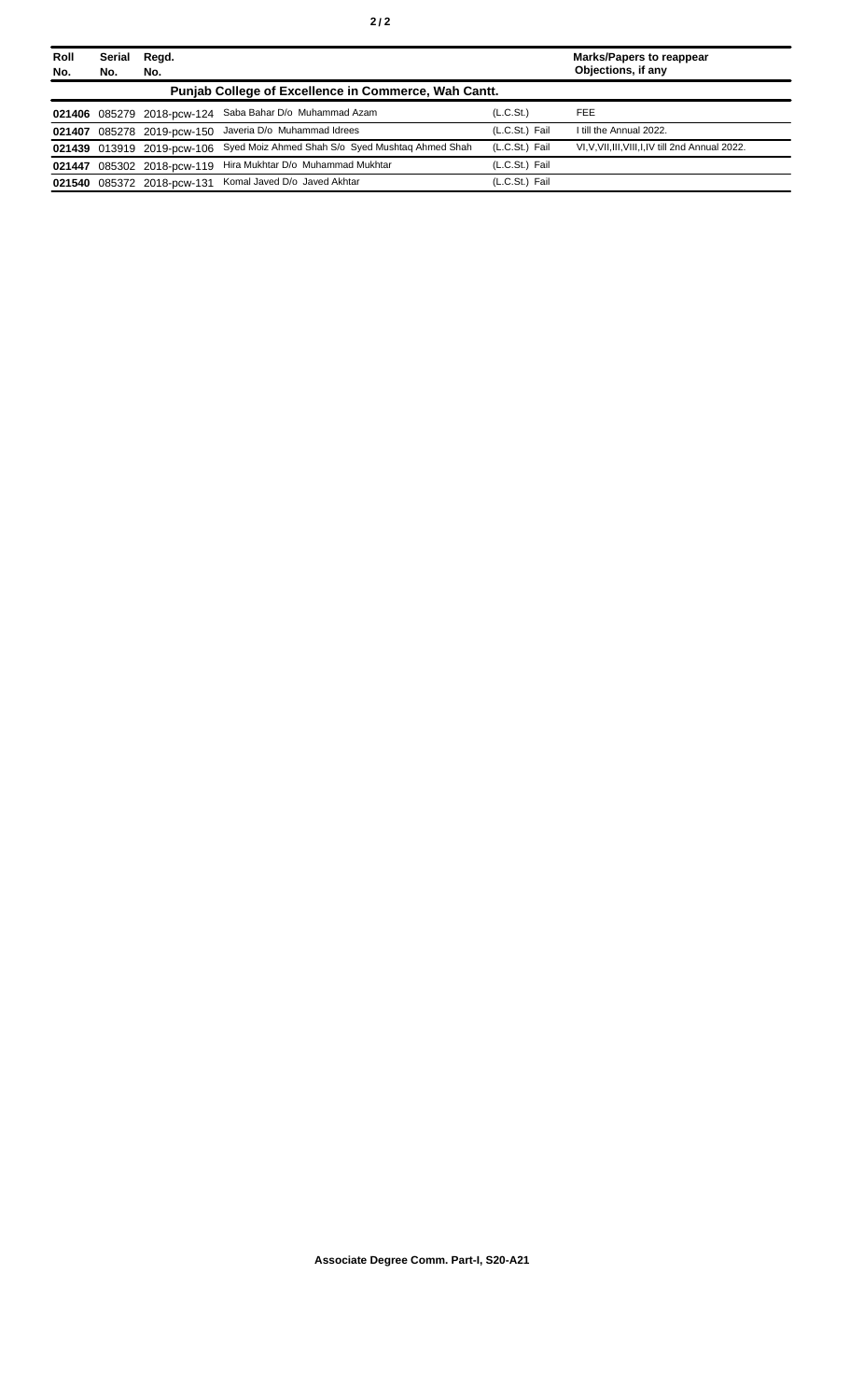| ٠ |  |
|---|--|
|   |  |

| Roll   | Serial        | Regd.                                                  |                                                                              |                  | <b>Marks/Papers to reappear</b><br>Objections, if any |
|--------|---------------|--------------------------------------------------------|------------------------------------------------------------------------------|------------------|-------------------------------------------------------|
| No.    | No.           | No.                                                    |                                                                              |                  |                                                       |
|        |               |                                                        | Wah College of Accountancy, The Mall, Wah Cantt.                             |                  |                                                       |
|        |               | 020695 006300 2014-waw-69                              | Bushra Khanum D/o Manzoor Ahmed                                              | (L.C.St.) Fail   | III, I, VII, II till the Annual 2022.                 |
|        |               | 020696 004636 2019-waw-1                               | Aliya Zulfiqar D/o Zulfiqar Ahmed                                            | $(L.C.St.)$ Pass | 336                                                   |
|        |               | 020697 004616 2019-waw-10                              | Warda Malik D/o Malik Muhammad Naeem                                         | (L.C.St.) Fail   | IV, I till the Annual 2022.                           |
|        |               | 020698 004610 2019-waw-14                              | Kalsoom D/o Mir Afsir                                                        | (L.C.St.) Fail   | V,IV,I till the Annual 2022.                          |
|        |               | 020699 004538 2019-waw-15                              | Muqaddas Bibi D/o Muhammad Sultan                                            | (L.C.St.) Fail   | III, IV, VII, I till the Annual 2022.                 |
|        |               | 020700 004620 2019-waw-17                              | Mehwish Yaqoob D/o Yaqoob Masih                                              | (L.C.St.) Fail   | III, I, VIII till the Annual 2022.                    |
|        |               | 020701 004593 2019-waw-18                              | Azwa Tariq D/o Tariq Mehmood                                                 | (L.C.St.) Fail   | V, III till the Annual 2022.                          |
|        |               | 020702 004572 2019-waw-20                              | Munazza Naz D/o Zulfigar Hussain Abid                                        | (L.C.St.) Fail   | VI till the Annual 2022.                              |
|        |               | 020703 004623 2019-waw-23                              | Misbah Siraj D/o Siraj Ahmed                                                 | (L.C.St.) Fail   | VII, III till the Annual 2022.                        |
|        |               | 020704 004635 2019-waw-24                              | Ayesha Ali D/o Shahid Ali                                                    | (L.C.St.) Fail   | VII, VI till the Annual 2022.                         |
|        |               | 020705 004733 2019-waw-25                              | Mogadas Skhawat D/o Skhawat Ali                                              | (L.C.St.) Pass   | 344                                                   |
|        |               | 020706 004609 2019-waw-26                              | Naina Bibi D/o Khan Afsar                                                    | (L.C.St.) Fail   | III, I till the Annual 2022.                          |
|        |               | 020707 004566 2019-waw-27                              | Nirma Bibi D/o Saeed Akhtar                                                  | (L.C.St.) Fail   | I till the Annual 2022.                               |
|        |               | 020708 004557 2019-waw-28                              | Duhaa Ibrar Hussain D/o Ibrar Hussain                                        | (L.C.St.) Pass   | 383                                                   |
|        |               | 020709 004581 2019-waw-4                               | Filza Shakeel D/o Shakeel Akhter                                             | (L.C.St.) Fail   | I,IV, VI till the Annual 2022.                        |
|        |               | 020710 004525 2019-waw-6                               | Aiza Awan D/o Muhammad Azhar                                                 | (L.C.St.) Pass   | 371                                                   |
|        |               | 020711 004475 2019-waw-62                              | Javeria Munir D/o Munir Afsar Khan                                           | (L.C.St.) Pass   | 382                                                   |
|        |               | 020712 004477 2019-waw-63                              | Marwa Ilyas D/o Muhammad Ilyas                                               | (L.C.St.) Fail   | IV till the Annual 2022.                              |
|        |               | 020713 004479 2019-waw-64                              | Mahnoor Rahim D/o Fazal Rahim Awan                                           | (L.C.St.) Fail   | V,I, VIII, III till the Annual 2022.                  |
|        |               | 020714 004482 2019-waw-65                              | Attiya Rafi D/o Muhammad Rafi                                                | (L.C.St.) Fail   | III till the Annual 2022.                             |
|        |               | 020715 004614 2019-waw-7                               | Maryam Khan D/o Mubashir Hassan                                              | (L.C.St.) Fail   | I till the Annual 2022.                               |
|        |               | 020716 004550 2019-waw-8                               | Mehwish Ali D/o Ali Asghar Khan                                              | (L.C.St.) Fail   | I till the Annual 2022.                               |
|        |               | 020717 004528 2019-waw-9                               | Shameen Ahsan D/o Ahsan Naveed                                               | (L.C.St.) Fail   | III till the Annual 2022.                             |
|        |               | 020718 051018 2020-waw-1                               | Mashaal Zafar D/o Zafar Ali                                                  | Pass             | 371                                                   |
|        |               | 020719 050979 2020-waw-29                              | Hina Farooq D/o Muhammad Farooq                                              | Fail             | VI, VIII, I till 2nd Annual 2022.                     |
|        |               | 020720 050980 2020-waw-30                              | Natasha Mehmood D/o Khalid Mehmood                                           | Fail             | III, VI, I till 2nd Annual 2022.                      |
| 020721 | 050981        | 2020-waw-31                                            | Shamsa Kanwal D/o Saeed Akhtar                                               | Pass             | 458                                                   |
|        |               | 020722 050982 2020-waw-32                              | Kainat Bano D/o Muhammad Rashid                                              | Fail             | VII, VI till 2nd Annual 2022.                         |
|        |               | 020723 050983 2020-waw-33                              | Alisha D/o Riaz Ahmad                                                        | Fail             | I till 2nd Annual 2022.                               |
|        |               | 020724 050984 2020-waw-34                              | Eisha Noor D/o Rana Muhammad Sohail                                          | Pass             | 439                                                   |
|        |               | 020725 050985 2020-waw-35                              | Isra Shahid D/o Muhammad Shahid                                              | Fail             | I till 2nd Annual 2022.                               |
|        |               | 020726 050986 2020-waw-36                              | Areeba Shahid D/o Shahid Mehmood                                             | Fail             | VI till 2nd Annual 2022.                              |
|        |               | 020727 050987 2020-waw-37                              | Hibba Javaid D/o Ishrat Javaid                                               | Pass             | 454                                                   |
|        |               | 020728 050988 2020-waw-38                              | Samra Bibi D/o Muhammad Hanif                                                | Pass             | 444                                                   |
|        |               | 020729 050989 2020-waw-40                              | Hira Bibi D/o Zaheer Ahmed                                                   | Fail             | VI till 2nd Annual 2022.                              |
|        |               | 020730 050990 2020-waw-41                              | Irum D/o Khawar Masih                                                        | Fail             | I till 2nd Annual 2022.                               |
|        | 020731 050991 | 2020-waw-42                                            | Rabia Inam D/o Inamullah Khan                                                | Pass             | 436                                                   |
|        |               | 020732 050992 2020-waw-43                              | Sania Sajjad D/o Muhammad Sajjad Khan<br>Sania Shahid D/o Shahid Mehmood     | Pass             | 380<br>360                                            |
|        |               | 020733 050993 2020-waw-44                              |                                                                              | Pass             | III, I till 2nd Annual 2022.                          |
|        |               | 020734 050994 2020-waw-45                              | Syeda Bisma Tasawar D/o Syed Tasawar Hussain Shah<br>Sarah D/o Sadiq Hussain | Fail             |                                                       |
|        |               | 020735 050995 2020-waw-46                              | Shagufta Kanwal D/o Abdul Qadeer                                             | Fail<br>Pass     | VIII till 2nd Annual 2022.<br>420                     |
|        |               | 020736 050996 2020-waw-47                              | Saba Fiaz D/o Fiaz Ahmad                                                     | Pass             | 413                                                   |
|        |               | 020737 050997 2020-waw-48                              | Rimsha D/o Nazakat Ali                                                       | Pass             | 457                                                   |
|        |               | 020738 050998 2020-waw-49                              | Bint-E-Esha D/o Khalid Mehmood Asim                                          | Fail             | I, III till 2nd Annual 2022.                          |
|        |               | 020739 050999 2020-waw-50                              | Laiba Amir D/o Amir Mehmood                                                  | Fail             | III, VII till 2nd Annual 2022.                        |
|        |               | 020740 051000 2020-waw-51<br>020741 051001 2020-waw-53 | Bibi Zainab D/o Imran Ali                                                    | Fail             | I till 2nd Annual 2022.                               |
|        |               | 020742 051002 2020-waw-55                              | Mogadas Pervaiz D/o Muhammad Pervaiz                                         | Pass             | 429                                                   |
|        |               | 020743 051003 2020-waw-56                              | Hira Sultan D/o Raja Qaiser Mehmood                                          | Fail             | I till 2nd Annual 2022.                               |
|        |               | 020744 051004 2020-waw-57                              | Laraib Sajjad D/o Sajjad Ahmed                                               | Fail             | VIII, III, I till 2nd Annual 2022.                    |
|        |               | 020745 051005 2020-waw-58                              | Rimsha Noureen D/o Muhammad Afzal                                            | Fail             | V, VI, VIII, I till 2nd Annual 2022.                  |
|        |               | 020746 051006 2020-waw-59                              | Sara Noor D/o Noor Din                                                       | Fail             | VI, III till 2nd Annual 2022.                         |
|        |               | 020747 051007 2020-waw-60                              | Moneeba Zahoor D/o Hafiz Zahoor Ellahi                                       | Pass             | 427                                                   |
|        |               | 020748 051008 2020-waw-61                              | Naila Aslam D/o Muhammad Aslam Khan                                          | Fail             | I, VIII, III till 2nd Annual 2022.                    |
|        |               | 020749 051009 2020-waw-62                              | Aneela Bangish D/o Imran Ali Bangish                                         | Fail             | I,IV till 2nd Annual 2022.                            |
|        |               | 020750 051010 2020-waw-63                              | Maria Zafar D/o Zafar Feroz Din                                              | Fail             | III, I till 2nd Annual 2022.                          |
|        |               | 020751 051011 2020-waw-73                              | Aila Aziz D/o Aziz Ur Rehman                                                 | Pass             | 436                                                   |
|        |               | 020752 051012 2020-waw-74                              | Bibi Shumaila D/o Nisar Khan                                                 | Pass             | 465                                                   |
|        |               | 020753 051013 2020-waw-75                              | Hadia Bibi D/o Qari Issa Khan                                                | Pass             | 366                                                   |
|        |               | 020754 051027 2020-waw-77                              | Zainab Siddique D/o Mohammad Siddique                                        | Fail             | IV, VI till 2nd Annual 2022.                          |
|        |               | 020755 051028 2020-waw-78                              | Nimra Siddiquee D/o Saleem Akhtar                                            | Fail             | III till 2nd Annual 2022.                             |
|        |               | 020756 051023 2020-waw-79                              | Mugaddas Ahmed D/o Ahmed Khan                                                | Absent           |                                                       |
|        |               | 020757 051026 2020-waw-80                              | Aisha Akram D/o Muhammad Akram                                               | Fail             | III, VII, VI, IV till 2nd Annual 2022.                |
|        |               | 020758 051025 2020-waw-81                              | Wareesha Khan D/o Khalid Mehmood Khan                                        | Absent           |                                                       |
|        |               | 020759 051024 2020-waw-82                              | Maham Akram D/o Muhammad Akram                                               | Pass             | 359                                                   |
|        |               | 020760 051029 2020-waw-83                              | Edwah Nadeem D/o Muhammad Nadeem                                             | Pass             | 362                                                   |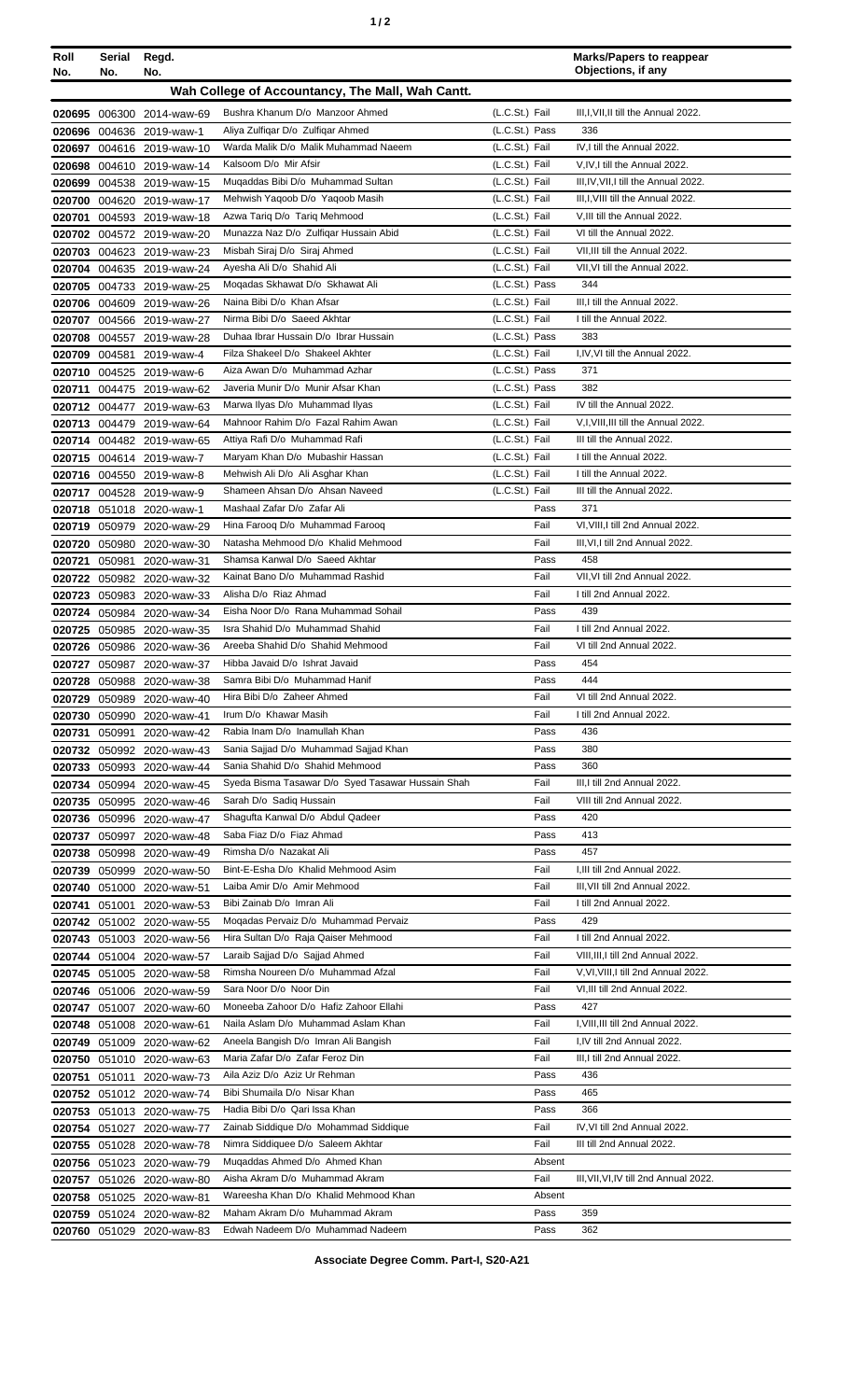| Roll<br>No. | Serial<br>No. | Regd.<br>No.              |                                                  |                | <b>Marks/Papers to reappear</b><br>Objections, if any |
|-------------|---------------|---------------------------|--------------------------------------------------|----------------|-------------------------------------------------------|
|             |               |                           | Wah College of Accountancy, The Mall, Wah Cantt. |                |                                                       |
| 020861      |               | 004462 2019-waw-31        | Abu Bakar S/o Noor Muhammad                      | (L.C.St.) Pass | 419                                                   |
|             | 020862 004456 | 2019-waw-32               | Chaudhry Shumail Ali S/o Muhammad Sakhawat       | (L.C.St.) Pass | 414                                                   |
|             |               | 020863 004422 2019-waw-33 | Ahmad Raza Awan S/o Fida Muhammad                | (L.C.St.) Fail | I, VII, V till the Annual 2022.                       |
|             |               | 020864 004430 2019-waw-36 | Ahmed Hussain Khan S/o Mumtaz Khan               | (L.C.St.) Fail | III till the Annual 2022.                             |
|             |               | 020865 004438 2019-waw-43 | Syed Haider Masroor S/o Syed Tabassum Masroor    | (L.C.St.) Pass | 412                                                   |
|             | 020866 004441 | 2019-waw-45               | Muhammad Kousar Mehmood Tahiri S/o Basharat Khan | (L.C.St.) Fail | IV, VII, VI, V, I till the Annual 2022.               |
| 020867      |               | 004444 2019-waw-47        | Muhammad Zain UI Abideen S/o Arshad Mehmood      | (L.C.St.) Pass | 395                                                   |
| 020868      |               | 004447 2019-waw-48        | Malik Waleed Ahmad S/o Malik Muhammad Ayub       | (L.C.St.) Fail | VII, VI, I, III till the Annual 2022.                 |
| 020869      |               | 004450 2019-waw-49        | Muhammad Rizwan S/o Muhammad Siddique            | (L.C.St.) Fail | IV till the Annual 2022.                              |
|             |               | 020870 004470 2019-waw-51 | Naqeeb Ullah S/o Shah Agha                       | (L.C.St.) Pass | 382                                                   |
| 020871      |               | 004474 2019-waw-54        | Ubaid Ur Rehman S/o Tariq Jawaid                 | (L.C.St.) Pass | 347                                                   |
|             |               | 020872 013700 2019-waw-56 | Ahmed Raza S/o Abdul Qadeer                      | (L.C.St.) Fail | II, IV, V, III till the Annual 2022.                  |
|             |               | 020873 011654 2019-waw-57 | Ahmed Ali S/o Muhammad Aslam                     | (L.C.St.) Pass | 451                                                   |
|             | 020874 004466 | 2019-waw-67               | Abdul Hadi S/o Sajid Mehmood                     | (L.C.St.) Fail | IV, VI, I, VIII till the Annual 2022.                 |
|             |               | 020875 050959 2020-waw-10 | Ghulam Mustafa S/o Gohar Rehman                  | Fail           | I, II, V, IV, III till 2nd Annual 2022.               |
| 020876      |               | 050974 2020-waw-11        | Abdul Ahad Khan S/o Muhammad Siddique Khan       | Pass           | 330                                                   |
| 020877      |               | 050955 2020-waw-12        | Ahsan Iqbal S/o Jalal Khan                       | Fail           |                                                       |
|             |               | 020878 050964 2020-waw-13 | Muhammad Ehtesham UI Haq S/o Haq Nawaz           | Pass           | 453                                                   |
|             |               | 020879 050960 2020-waw-14 | Ahtisham Tariq S/o Tariq Mehmood                 | Fail           | I, V, VI, IV till 2nd Annual 2022.                    |
|             |               | 020880 050962 2020-waw-15 | Syed Aun Ali Naqvi S/o Tahir Hussain Shah Naqvi  | Fail           | I till 2nd Annual 2022.                               |
| 020881      |               | 050963 2020-waw-16        | Muhammad Ahmed S/o Liagat Hussain                | Pass           | 434                                                   |
|             |               | 020882 050965 2020-waw-18 | Najam Ul Haq S/o Naseem Ul Haq                   | Fail           | VI, IV, I till 2nd Annual 2022.                       |
| 020883      |               | 050954 2020-waw-19        | Muhammad Abdullah Habib S/o Asad Haseeb Babar    | Absent         |                                                       |
| 020884      |               | 050972 2020-waw-2         | Abdullah Naghman S/o Naghman Zia                 | Fail           | V,IV, VI till 2nd Annual 2022.                        |
| 020885      | 050961        | 2020-waw-20               | Waleed Bin Tariq S/o Tariq Awan                  | Absent         |                                                       |
|             |               | 020886 050966 2020-waw-21 | Syed Fakher-E-Abbas Bukhari S/o Sibt-E-Asghar    | Fail           | V, II, VI, III, VII, I till 2nd Annual 2022.          |
|             |               | 020887 050969 2020-waw-22 | Abdul Moiz S/o Muhammad Saeed                    | Pass           | 377                                                   |
|             |               | 020888 050958 2020-waw-23 | Muhammad Ali Shah S/o Hubdar Hussain Shah        | Fail           | V, II, VI, VII, III, I till 2nd Annual 2022.          |
| 020889      |               | 050970 2020-waw-24        | Muhammad Ibrahim S/o Babu Khan                   | Fail           | VII, VI, III, IV till 2nd Annual 2022.                |
| 020890      |               | 050976 2020-waw-25        | Asfand Yar Khan Tareen S/o Muneer Khan Tareen    | Pass           | 389                                                   |
| 020891      | 050971        | 2020-waw-26               | Abrar Ahmed S/o Muhammad Siddique                | Fail           | IV till 2nd Annual 2022.                              |
|             |               | 020892 050977 2020-waw-27 | Raja Anas Mehmood S/o Arshad Mehmood             | Pass           | 421                                                   |
|             |               | 020893 050956 2020-waw-28 | Ahtesham Mughal S/o Muhammad Ramzan              | Fail           | IV, III, VII, VI till 2nd Annual 2022.                |
|             |               | 020894 050967 2020-waw-3  | Mohammad Ali S/o Khalid Mehmood Asim             | Fail           | VII, VI, I till 2nd Annual 2022.                      |
|             |               | 020895 050973 2020-waw-4  | Faizan Riaz S/o Muhammad Riaz                    | Fail           | VII, II, I, VI till 2nd Annual 2022.                  |
|             |               | 020896 050968 2020-waw-5  | Hassaan Wahid S/o Wahid Ahmed                    | Fail           | VII, VI, III, IV, I till 2nd Annual 2022.             |
|             |               | 020897 050957 2020-waw-6  | Muhammad Yasir S/o Muhammad Shoaib               | Pass           | 419                                                   |
|             |               | 020898 051014 2020-waw-67 | Muhammad Sarmad Jamal S/o Mirwas Khan            | Pass           | 437                                                   |
|             |               | 020899 051015 2020-waw-68 | Ali Sufyan S/o Ghulam Sarwar                     | Absent         |                                                       |
|             |               | 020900 051016 2020-waw-69 | Abdul Rasheed Khan S/o Anwar Khan                | Fail           | VI, IV, I till 2nd Annual 2022.                       |
| 020901      |               | 050953 2020-waw-7         | Hammad Tariq S/o Muhammad Tariq Amin             | Fail           | VII, VI till 2nd Annual 2022.                         |
|             |               | 020902 051017 2020-waw-71 | Sajjad Ali S/o Bashir Hussain                    | Fail           | VI,IV,I till 2nd Annual 2022.                         |
|             |               | 020903 050975 2020-waw-8  | Shah Rukh Ahmed S/o Farrukh Naveed               | Pass           | 467                                                   |
|             |               | 020904 051022 2020-waw-84 | Hamza Zafar S/o Zafar Iqbal                      | Fail           |                                                       |
|             |               | 020905 051019 2020-waw-85 | Umair Raza S/o Muhammad Ilyas                    | Absent         |                                                       |
|             |               | 020906 051020 2020-waw-86 | Togeer Hussain S/o Shabeer Hussain               | Absent         |                                                       |
|             | 020907 051021 | 2020-waw-87               | Raja Umair Ali S/o Raja Ghazanfar Ali            | Fail           |                                                       |
|             |               | 020908 050978 2020-waw-9  | Hamza Abbas Awan S/o Muhammad Abbas              | Fail           | V, II, VIII, I, VI, VII, III till 2nd Annual 2022.    |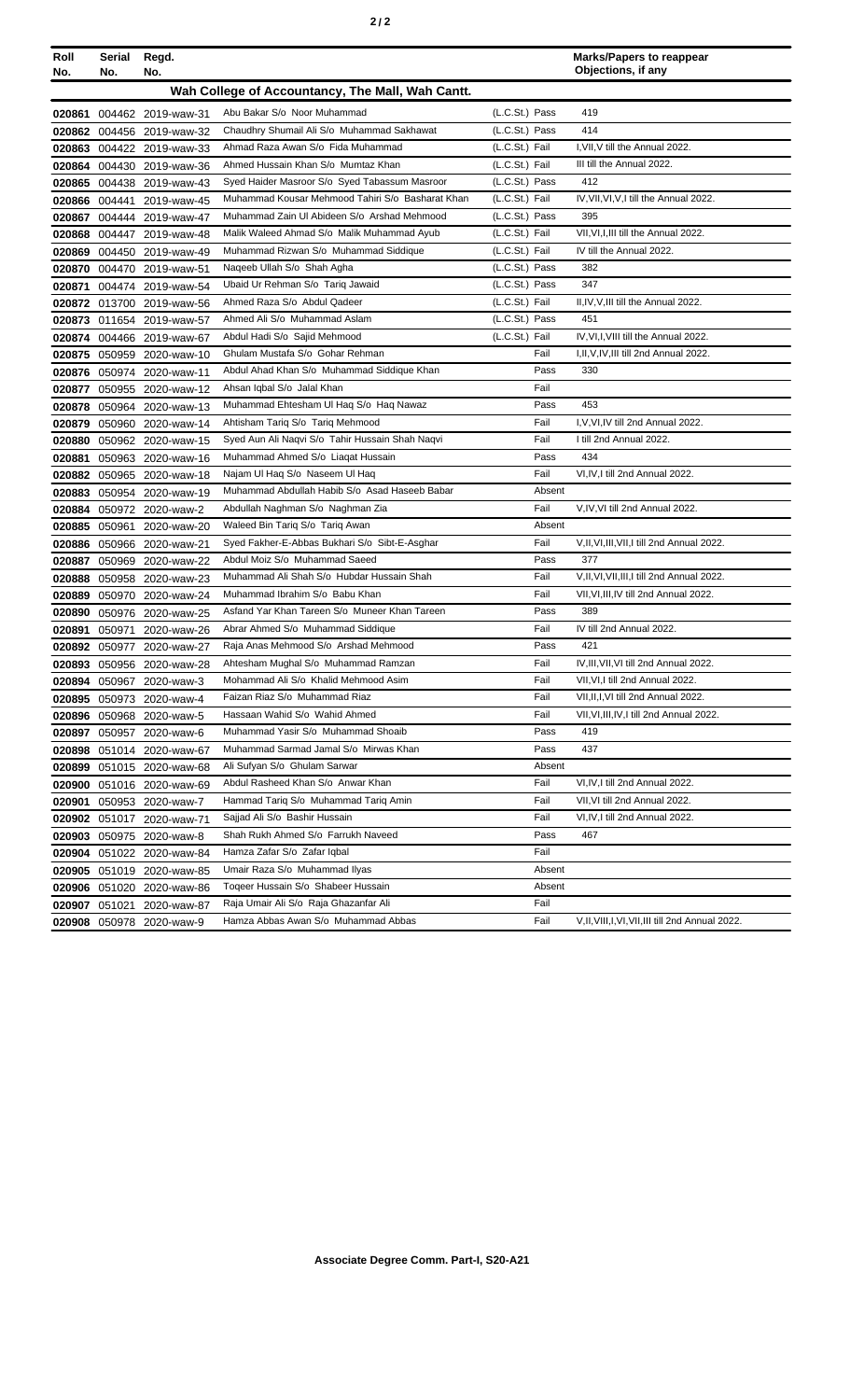| Roll<br>No. | Serial<br>No.                        | Regd.<br>No.               |                                               |                  |        | <b>Marks/Papers to reappear</b><br>Objections, if any |
|-------------|--------------------------------------|----------------------------|-----------------------------------------------|------------------|--------|-------------------------------------------------------|
|             | Aspire College, G.T. Road, Wazirabad |                            |                                               |                  |        |                                                       |
|             |                                      | 003777 013154 2019-acw-63  | Zainab Shahid D/o Syed Raza Shah              | (L.C.St.) Fail   |        | VII, I till the Annual 2022.                          |
|             |                                      | 020909 013155 2019-acw-58  | Hifza Naseer D/o Naseer Mehmood               | (L.C.St.) Fail   |        | IV, I till the Annual 2022.                           |
|             |                                      | 020910 013156 2019-acw-59  | Zainab Noor D/o Munir Hussain                 | (L.C.St.) Pass   |        | 378                                                   |
|             |                                      | 020911 013158 2019-acw-60  | Sana Yousaf D/o Muhammad Yousaf               | (L.C.St.) Pass   |        | 355                                                   |
|             |                                      | 020912 013157 2019-acw-65  | Saman D/o Ghulam Freed                        | (L.C.St.) Fail   |        | V till the Annual 2022.                               |
|             |                                      | 020949 012486 2018-acw-54  | Khadija Sajid D/o Sajid Hussain               | (L.C.St.) Fail   |        |                                                       |
|             |                                      | 020950 011833 2019-acw-50  | Zenash Asif D/o Muhammad Asif                 | (L.C.St.) Fail   |        | V,IV till the Annual 2022.                            |
|             |                                      | 020951 011845 2019-acw-73  | Maham Naz D/o Muhammad Sohail                 | (L.C.St.) Fail   |        | I till the Annual 2022.                               |
|             |                                      | 020952 011836 2019-acw-75  | Shakila Arshad D/o Muhammad Arshad            | (L.C.St.) Fail   |        | V, VIII, IV, I till the Annual 2022.                  |
|             |                                      | 020953 011842 2019-acw-79  | Rahat Shahzadi D/o Muhammad Khalid            | (L.C.St.) Pass   |        | 330                                                   |
|             |                                      | 020954 049356 2020-acw-56  | Hafiza Fatima Naseem D/o Naseem Mumtaz        |                  | Fail   | I till 2nd Annual 2022.                               |
|             |                                      | 020955 049357 2020-acw-57  | Aanchal Shehzadi D/o Muhammad Ashraf          |                  | Pass   | 409                                                   |
|             |                                      | 020956 049358 2020-acw-58  | Marwa Ijaz D/o Ijaz UI Hassan                 |                  | Pass   | 404                                                   |
|             |                                      | 020957 049359 2020-acw-59  | Fakhar-Un-Nisa Chaudhary D/o Aman Ullah       |                  | Fail   | VIII till 2nd Annual 2022.                            |
|             |                                      | 020958 049360 2020-acw-60  | Malaika Habib D/o Muhammad Habib Anwar        |                  | Fail   | V, II, VII, VI, IV, III, I till 2nd Annual 2022.      |
|             | 020959 049361                        | 2020-acw-61                | Momina Arbab D/o Pervez Ahmed                 |                  | Absent |                                                       |
|             |                                      | 020960 049362 2020-acw-62  | Arooj Nasir D/o Muhammad Nasir                |                  | Fail   | IV, III, I till 2nd Annual 2022.                      |
| 020961      |                                      | 049363 2020-acw-63         | Amina Shahzadi D/o Qaisar Mehmood             |                  | Fail   | IV, III, V, I till 2nd Annual 2022.                   |
|             |                                      | 020962 049368 2020-acw-70  | Hira Shahzadi D/o Saif-Ullah                  |                  | Fail   | I till 2nd Annual 2022.                               |
|             |                                      | 020963 049369 2020-acw-71  | Syeda Saira Bibi D/o Syed Shahid Abbas        |                  | Fail   | VIII, I till 2nd Annual 2022.                         |
|             | 020964 049371                        | 2020-acw-73                | Hamna Mustafa D/o Mustafa                     |                  | Fail   | V, III, IV, I till 2nd Annual 2022.                   |
|             |                                      | 020965 049372 2020-acw-74  | Arooj Alam D/o Muhammad Alam                  |                  | Fail   | I till 2nd Annual 2022.                               |
|             |                                      | 020966 049373 2020-acw-75  | Jaweria Javed D/o Javed Mehmood               |                  | Fail   | V, I, IV till 2nd Annual 2022.                        |
|             |                                      | 020967 049377 2020-acw-82  | Noor Zainab D/o Shakeel Akhtar                |                  | Fail   | III, I till 2nd Annual 2022.                          |
|             |                                      | 020968 049378 2020-acw-83  | Zainab D/o Muhammad Imran                     |                  | Absent |                                                       |
|             |                                      | 020969 049379 2020-acw-85  | Mah Noor D/o Muhammad Riaz                    |                  | Fail   | III, IV, I till 2nd Annual 2022.                      |
|             |                                      | 020970 049381 2020-acw-90  | Noor E Sehar D/o Amir Saleem                  |                  | Fail   | III, I, VIII, IV till 2nd Annual 2022.                |
| 020971      |                                      | 012487 2020-z-28351        | Tayyba Noreen D/o Ashfaq Ahmad                | (L.C.St.) Pass   |        | 403                                                   |
|             |                                      | 020972 011862 2020-z-28362 | Mafia D/o Muhammad Boota                      | (L.C.St.) Pass   |        | 381                                                   |
|             |                                      | 020978 014492 2018-acw-39  | Muhammad Sufyan S/o Muhammad Safdar           | (L.C.St.) Pass   |        | 370                                                   |
|             |                                      | 021000 011829 2019-acw-51  | Abdullah Nisar S/o Nisar Ahmed                | (L.C.St.) Fail   |        | V, II, III, VI till the Annual 2022.                  |
|             |                                      | 021001 011831 2019-acw-53  | Muhammad Arslan S/o Muhammad Arif             | (L.C.St.) Fail   |        | I till the Annual 2022.                               |
|             |                                      | 021002 011832 2019-acw-66  | Abdul Rehman S/o Muhammad Irfan               | (L.C.St.) Pass   |        | 411                                                   |
|             |                                      | 021003 011838 2019-acw-85  | Ali Amir S/o Amir Jawaid                      | (L.C.St.) Pass   |        | 408                                                   |
|             |                                      | 021004 011877 2019-acw-89  | Dawood Ahmad S/o Muhammad Younis              | (L.C.St.) Absent |        |                                                       |
|             |                                      | 021005 003117 2019-acw-95  | Muhammad Haris Siddique S/o Muhammad Siddique | (L.C.St.) Fail   |        | III, VI till the Annual 2022.                         |
|             |                                      | 021006 049354 2020-acw-53  | Ali Haider Naseer S/o Naseer Ahmed            |                  | Fail   | II, III, VII, I till 2nd Annual 2022.                 |
|             |                                      | 021007 049355 2020-acw-54  | Sheher Yaar S/o Muhammad Pervaiz Khokhar      |                  | Absent |                                                       |
|             |                                      | 021008 049364 2020-acw-64  | Ali Raza Khan S/o Muhammad Quyyum Khan        |                  | Fail   | III, II, VII, I, VI, IV till 2nd Annual 2022.         |
|             |                                      | 021009 049365 2020-acw-65  | Zain Anwar S/o Muhammad Anwar                 | Fail             |        | V, III, I, IV till 2nd Annual 2022.                   |
|             |                                      | 021010 049366 2020-acw-66  | Samiullah S/o Maseehuzzaman                   | Fail             |        | I, IV, III, VII till 2nd Annual 2022.                 |
| 021011      |                                      | 049367 2020-acw-68         | Talha Akram S/o Muhammad Akram                |                  | Fail   | VII, III, VI, V, II, IV, I till 2nd Annual 2022.      |
|             |                                      | 021012 049370 2020-acw-72  | Ahmad Hassan S/o Munawar Hussain              |                  | Absent |                                                       |
|             |                                      | 021013 049374 2020-acw-76  | Awais Ali S/o Aftab Ahmad                     |                  | Fail   | VI,IV,V,II,VII till 2nd Annual 2022.                  |
|             |                                      | 021014 049375 2020-acw-77  | Zaryab Mehboob S/o Mehboob Ahmad              |                  | Pass   | 374                                                   |
|             |                                      | 021015 049376 2020-acw-78  | Muhammad Waris S/o Zaheer Ahmad               |                  | Absent |                                                       |
|             |                                      | 021016 049380 2020-acw-88  | Muhammad Ahmad Hassan S/o Javaid Iqbal        |                  | Absent |                                                       |
|             |                                      | 021017 049353 2020-z-11428 | Muhammad Kamran S/o Abdul Ghaffar             |                  | Absent |                                                       |
|             |                                      |                            |                                               |                  |        |                                                       |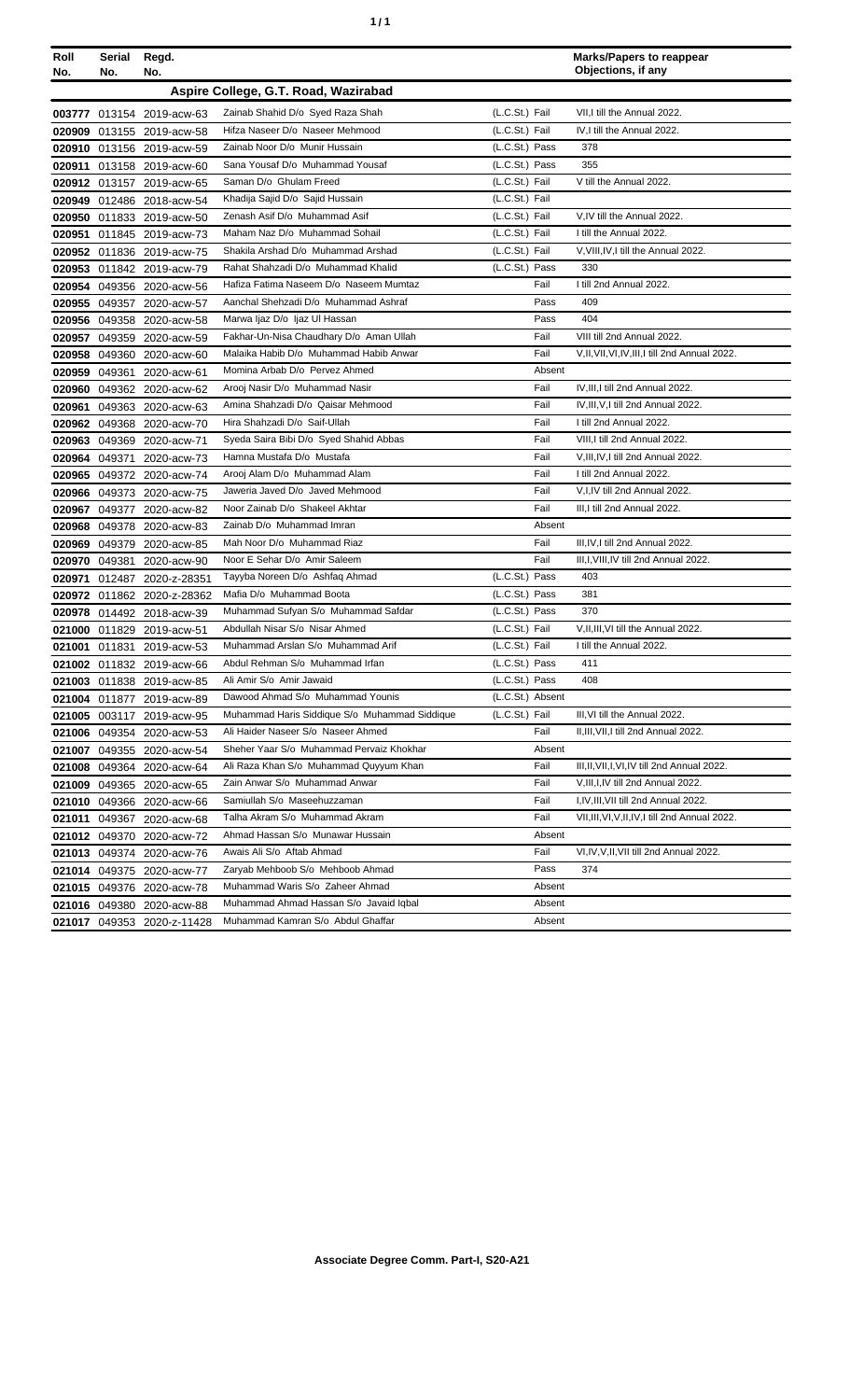| Roll<br>No. | Serial<br>No. | Regd.<br>No. |                                                                  |                | Marks/Papers to reappear<br>Objections, if any |
|-------------|---------------|--------------|------------------------------------------------------------------|----------------|------------------------------------------------|
|             |               |              | Government College for Women, Wazirabad                          |                |                                                |
|             |               |              | 020973 014517 2018-wcw-336 Zill-E-Noor D/o Muhammad Sajid Bhatti | (L.C.St.) Pass | 328                                            |
|             |               |              | 020974 003336 2018-wcw-351 Mah Noor Rafique D/o Muhammad Rafique | (L.C.St.) Pass | 360                                            |
|             |               |              | 020975 003335 2018-wcw-353 Maham Noor D/o Muhammad Javed         | (L.C.St.) Fail |                                                |
|             |               |              | 020976 003351 2018-wcw-357 Faiqa D/o Abdul Razzaq                | (L.C.St.) Fail |                                                |